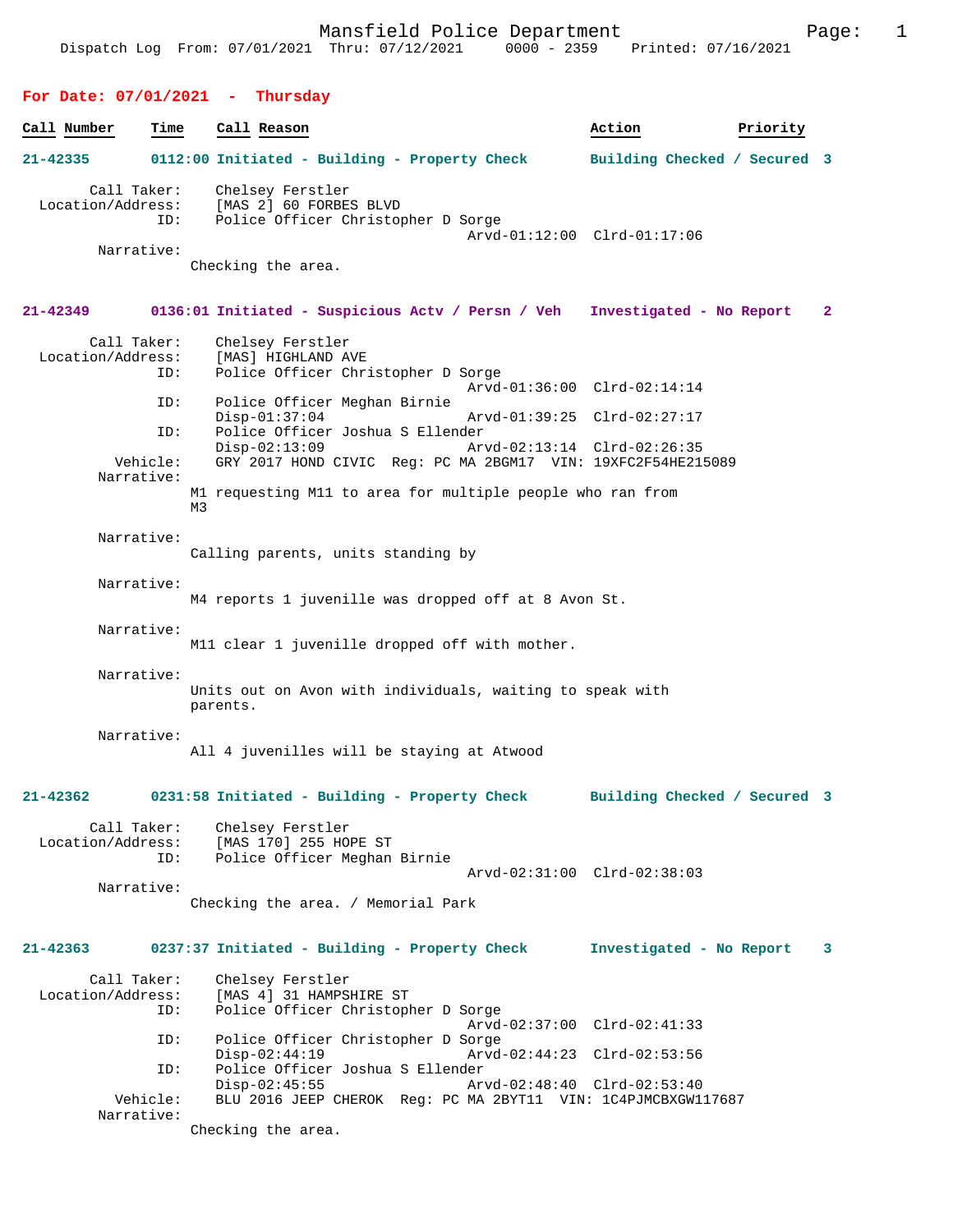Mansfield Police Department<br>Thru:  $07/12/2021$  0000 - 2359 Printed:  $07/16/2021$ Dispatch Log From: 07/01/2021 Thru: 07/12/2021 Narrative: checking on vehicle Narrative: M11 requesting 2nd vehicle for sobriety test Narrative: M11 reports both units clear operator passed sobriety test, cup of wine from vehicle was poured out. **21-42364 0238:12 Initiated - Building - Property Check Building Checked / Secured 3** Call Taker: Chelsey Ferstler<br>Location/Address: [MAS 1002] 250 E [MAS 1002] 250 EAST ST ID: Police Officer Meghan Birnie Arvd-02:38:00 Clrd-02:49:11 Narrative: Checking the area. **21-42371 0445:48 911 - Disturbance / Gathering Arrest(s) Made 1**  Call Taker: Nicole Boyer Location/Address: [MAS] 137 MILL ST ID: Police Officer Meghan Birnie Disp-04:48:31 Arvd-04:52:23 Clrd-05:52:14<br>ID: Police Officer Joshua S Ellender Police Officer Joshua S Ellender Disp-04:48:34 Arvd-04:52:21 Clrd-05:34:45 ID: Sergeant John R Armstrong Disp-04:51:33 Arvd-05:10:24 Clrd-05:34:53 ID: Police Officer Christopher D Sorge Disp-05:12:18 Arvd-05:19:22 Clrd-05:49:20<br>ID: Sergeant John R Armstrong Sergeant John R Armstrong<br>Disp-05:35:19 Disp-05:35:19 Arvd-05:35:24 Clrd-05:49:31<br>ID: Police Officer Joshua S Ellender Police Officer Joshua S Ellender Disp-05:43:10 Arvd-05:43:12 Clrd-05:49:17<br>TD: Police Officer Christopher D Sorge Police Officer Christopher D Sorge<br>Disp-05:49:25 Arvd Disp-05:49:25 Arvd-05:49:27 Clrd-07:09:10 Vehicle: GRY 2019 NISS SENTRA Reg: PC MA 61LC82 VIN: 3N1AB7AP3KY208856 BLK 2019 CHEV TRAVER Reg: PC MA 1AGM16 VIN: 1GNEVGKW8KJ308698 Narrative: Male party possibly wearing green - darker colors, 5'6-5'7, skinny, bald. Currently getting into grey nissan sentra Narrative: Male party is walking around the car at this time, now down the street toward Cherry St. Narrative: CP states the male party got into a fight which was not witnessed. Party is acting weird. Running down the street, yelling and screaming. Narrative: Male party is currently hiding at 135 Mill St, in the woods. Narrative:

Unable to locate male party, heading to camp site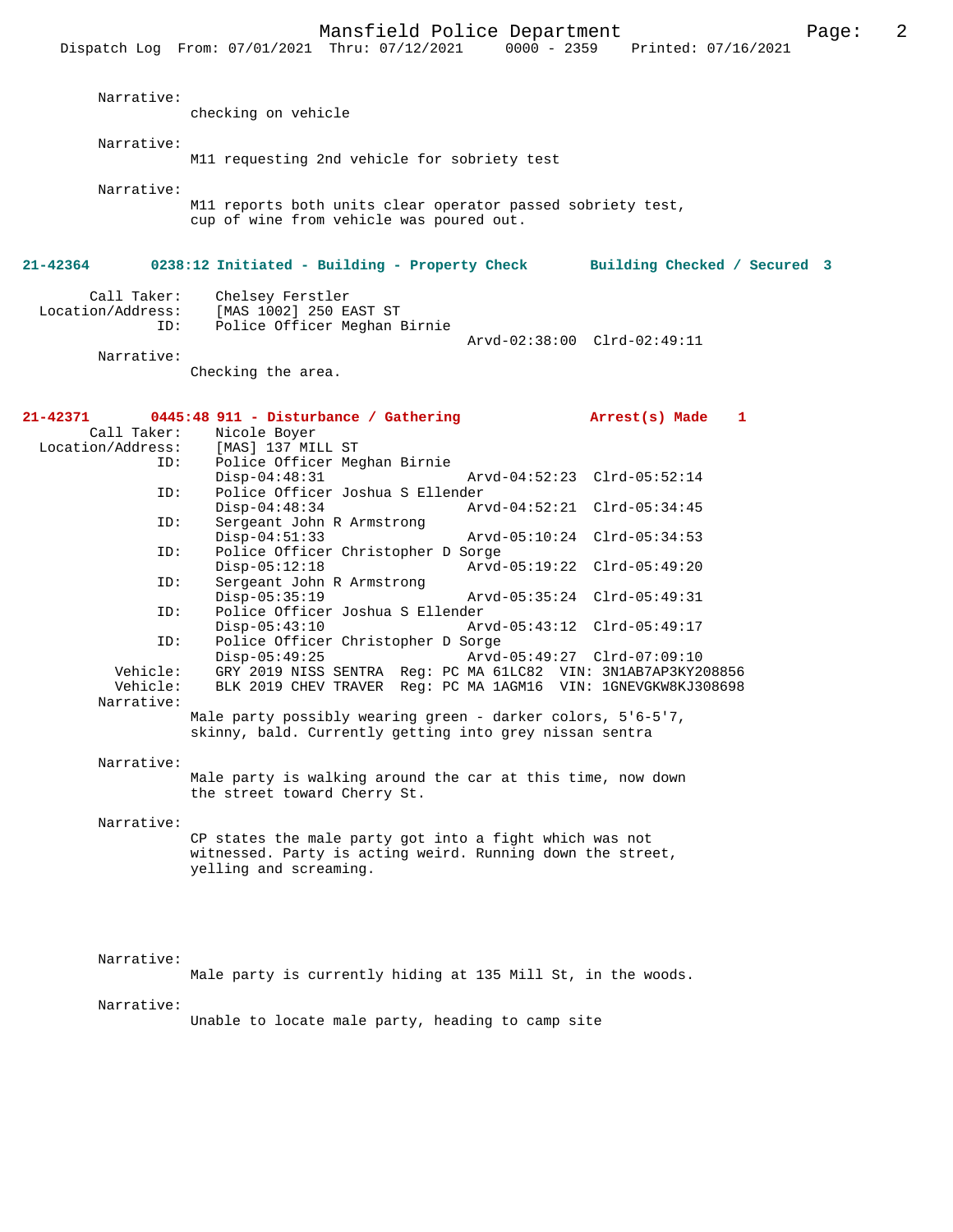Mansfield Police Department<br>Thru:  $07/12/2021$  0000 - 2359 Printed:  $07/16/2021$ Dispatch Log From: 07/01/2021 Thru: 07/12/2021 Narrative: M3 cleared Ephriam and Squire now checking east to the line. Narrative: Phone has been turned off, working on last known location, will continue ping in 15 mins per M1 Narrative: M3 to Easton line checks clear Narrative: Per M11 male can be heard in the woods, sounds aggitated Narrative: M4 reports speaking with male party Narrative: Req FD for eval Narrative: PC to hospital states he took xanex, M11 to transport with FD , AR assigned to Officer Refer To P/C:  $21MAS-231-AR$  P/C: BROOKS, DENNIS A Address: 70 HILLCREST RD EAST BRIDGEWATER, MA Age: 38<br>Charges: PRO PROTECTIVE CUSTODY<br>nt: 21MAS-662-OF Refer To Incident: **21-42373 0542:23 911 - Motor Veh Acc - No Injury Investigated - Report Taken 1** Call Taker: Nicole Boyer<br>Location/Address: [MAS 964] 149 [MAS 964] 145 PLYMOUTH ST ID: Sergeant John R Armstrong Disp-05:49:42 Arvd-05:56:15 Clrd-05:57:26<br>TD: Police Officer Joshua S Ellender ID: Police Officer Joshua S Ellender Disp-05:49:45 Arvd-05:55:36 Clrd-06:20:07<br>Vehicle: GRY 2008 5XI Req: CO RI 51700 VIN: WBANV13558CZ59311 Vehicle: GRY 2008 5XI Reg: CO RI 51700 VIN: WBANV13558CZ59311<br>Vehicle: WHI 2007 FRHT M21 Reg: CO MA V12063 VIN: 1FVACWCS57H WHI 2007 FRHT M21 Reg: CO MA V12063 VIN: 1FVACWCS57HY79040 Narrative: Two trucks, no one injured, fluids leaking from callers truck Narrative: M1 notified, once clear other call will be responding Narrative: Vehicle with RI plate was unoccupied Narrative: See AC for further Refer To Accident: 21MAS-181-AC **21-42376 0632:07 Phone - Assist Fire Department Building Checked / Secured 2** Call Taker: Chelsey Ferstler Location/Address: [MAS 179D] 11 NORFOLK ST Police Officer Joshua S Ellender Disp-06:33:10 Arvd-06:39:01 Clrd-06:44:56 Narrative: Assisting the FD with a fire related incident. Nature: automatic fire alarm, masterbox activation Narrative: M3 reports alarm is coming from Next Gen

**21-42414 0949:27 Initiated - Motor Vehicle Stop Citation / Warning Issued 3**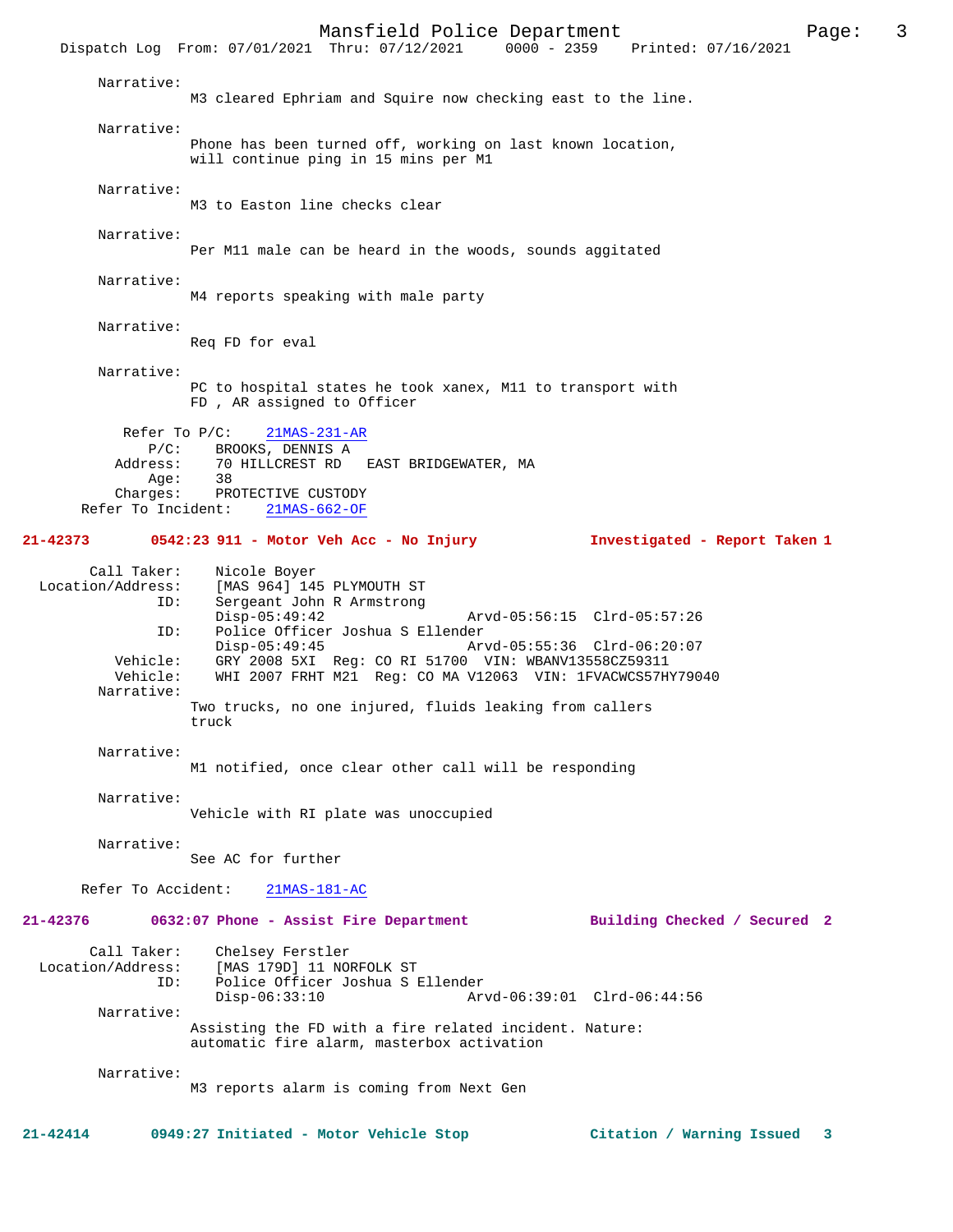Mansfield Police Department Page: 4 Dispatch Log From: 07/01/2021 Thru: 07/12/2021 Call Taker: William Mouyos<br>Location/Address: [MAS] 525 SOUTI [MAS] 525 SOUTH MAIN ST @ 3 NEWELL LN ID: Police Officer David J Pepicelli Arvd-09:49:00 Clrd-09:54:59 Vehicle: RED 2011 LINC MKZ Reg: PC MA 496EH0 VIN: 3LNHL2JC7BR762626 Narrative: out with MVST Narrative: R/O cited for speed **21-42427 1129:43 Phone - 911 Hang-ups & Verifications Confirmed misdial/Accdntl Call** Call Taker: Dispatcher Alyson Vico Vicinity of: [MAS] 47 CHAUNCY ST ID: Police Officer Gregg S Kennedy Disp-11:33:11 Arvd-11:47:02 Clrd-11:47:04 Narrative: Checking on a 911 hang up. Contact made?: yes Cellphone? (y/n): yes Uncertainty radius: 29 meters Caller stated no emergency. Was a pocket dial. **21-42431 1139:41 Phone - Animal Complaints Referred to Other Agency 3** Call Taker: Support Staff Matthew Gately<br>Location/Address: [MAS H1171] 875 SCHOOL ST ess: [MAS H1171] 875 SCHOOL ST<br>ID: Police Officer David J Per ID: Police Officer David J Pepicelli Disp-11:44:11 Arvd-11:50:20 Clrd-11:51:53 ID: Sergeant Brian P Thibault Disp-11:50:24 Arvd-11:50:31 Clrd-11:58:57 Narrative: Caller reports a sick coyote in the area of school st towards Balcom st Narrative: running through backyards ACO to handle **21-42450 1337:20 Phone - Assist Fire Department Referred to Other Agency 2** Call Taker: William Mouyos<br>Location/Address: [MAS 942A] 10 ( ess: [MAS 942A] 10 CONNORS AVE Apt. #B<br>ID: Sergeant Brian P Thibault Sergeant Brian P Thibault Disp-13:39:46 Clrd-13:40:05 ID: Police Officer Michael N Fenore Disp-13:40:01 Arvd-13:42:08 Clrd-13:52:16 Police Officer Nicole P Newport Narrative: Assisting the FD with a fire related incident. Nature: fire alram activation **21-42455 1400:52 Phone - 911 Hang-ups & Verifications Unfounded/Unverifed 2** Call Taker: Dispatcher Jacques Ryan<br>Location/Address: [MAS 15D] 89 FORBES BLVI [MAS 15D] 89 FORBES BLVD ID: Police Officer David J Pepicelli Disp-14:04:35 Arvd-14:20:23 Clrd-14:20:25 Narrative: Checking on a 911 hang up. No answer on callbacks Contact made?: no Cellphone? (y/n): yes Uncertainty radius: 8 meters at 90%

Narrative:

**2**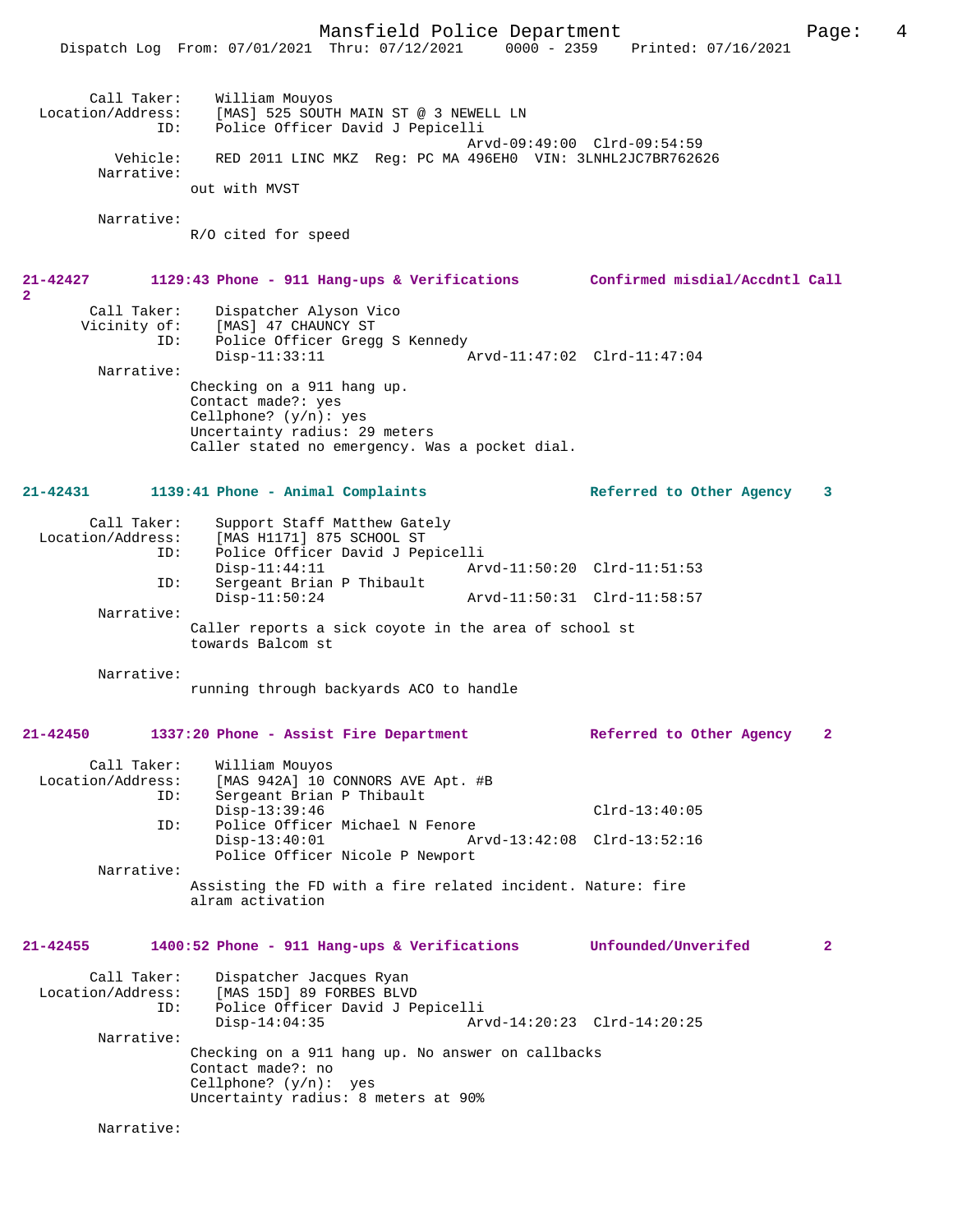unable to locate anyone on site inside or outside spoke to parties on site no one knows anything

| $21 - 42457$                                          | 1424:09 Phone - Assist Fire Department                                                                                                                                               | Referred to Other Agency       |   | $\mathbf{2}$ |
|-------------------------------------------------------|--------------------------------------------------------------------------------------------------------------------------------------------------------------------------------------|--------------------------------|---|--------------|
| Call Taker:<br>Location/Address:<br>ID:<br>Narrative: | William Mouyos<br>[MAS 15D] 89 FORBES BLVD<br>Police Officer David J Pepicelli<br>$Disp-14:25:41$<br>Assisting the FD with a fire related incident. Nature: fire<br>alarm activation | Arvd-14:27:29 Clrd-15:01:31    |   |              |
| $21 - 42462$<br>Call Taker:                           | 1452:38 Phone - Animal Complaints<br>Jennifer Napolitano<br>Location/Address: [MAS] 137 HIGH ST                                                                                      | Removed Hazard                 | 3 |              |
| ID:<br>ID:                                            | Sergeant Brian P Thibault<br>$Disp-14:59:32$<br>Police Officer David J Pepicelli                                                                                                     | Arvd-15:03:35 Clrd-15:19:32    |   |              |
| Narrative:                                            | $Disp-15:01:48$                                                                                                                                                                      | Arvd-15:07:30 Clrd-15:19:37    |   |              |
|                                                       | Deer got caught in the fence and died trying to get out.<br>Looking for assistance with removal.                                                                                     |                                |   |              |
| Narrative:                                            | ACO Bailey responding                                                                                                                                                                |                                |   |              |
| 21-42464<br>$\mathbf{2}$                              | 1524:43 Phone - 911 Hang-ups & Verifications                                                                                                                                         | Confirmed misdial/Accdntl Call |   |              |
| Call Taker:<br>Location/Address:<br>ID:<br>ID:        | Jennifer Napolitano<br>[MAS H810] 498 GILBERT ST<br>Police Officer David J Pepicelli<br>$Disp-15:27:32$<br>Sergeant Brian P Thibault                                                 | $Clrd-15:31:04$                |   |              |
| Narrative:                                            | $Disp-15:41:30$                                                                                                                                                                      | Arvd-15:55:40 Clrd-15:58:55    |   |              |
|                                                       | Checking on a 911 hang up. Accidental by caller and he may<br>not be there to wait for the officer<br>Contact made?: y<br>Cellphone? $(y/n): y$<br>Uncertainty radius: 1881 meters   |                                |   |              |
| Narrative:                                            | delayed response due to mva                                                                                                                                                          |                                |   |              |
| 21-42466<br>Call Taker:<br>Location/Address:<br>ID:   | 1528:50 Radio - Erratic Oper MV / Road Rage<br>William Mouyos<br>[MAS 451] 500 EAST ST<br>Sergeant Brian P Thibault                                                                  | Spoken To                      | 3 |              |
| ID:                                                   | $Disp-15:32:07$<br>Sergeant John R Armstrong                                                                                                                                         | Arvd-15:32:13 Clrd-15:38:53    |   |              |
| Vehicle:<br>Vehicle:<br>Narrative:                    | $Disp-15:32:11$<br>BLK 2014 LEXS UT RX Req: PAS MA VT2V66 VIN: JTJZB1BA4E2009869<br>GRY 2017 HYUN UT TUCSON Req: PC MA 8MM587 VIN: KM8J3CA27HU351226                                 | Arvd-15:32:14 Clrd-15:38:50    |   |              |
|                                                       | M1 reports road rage incident parties followed into pump<br>area                                                                                                                     |                                |   |              |
| Narrative:                                            | M1 reports incident occurred in area of fruit involved<br>parties proceeded to behind police station                                                                                 |                                |   |              |
| Narrative:                                            |                                                                                                                                                                                      |                                |   |              |

both parties advised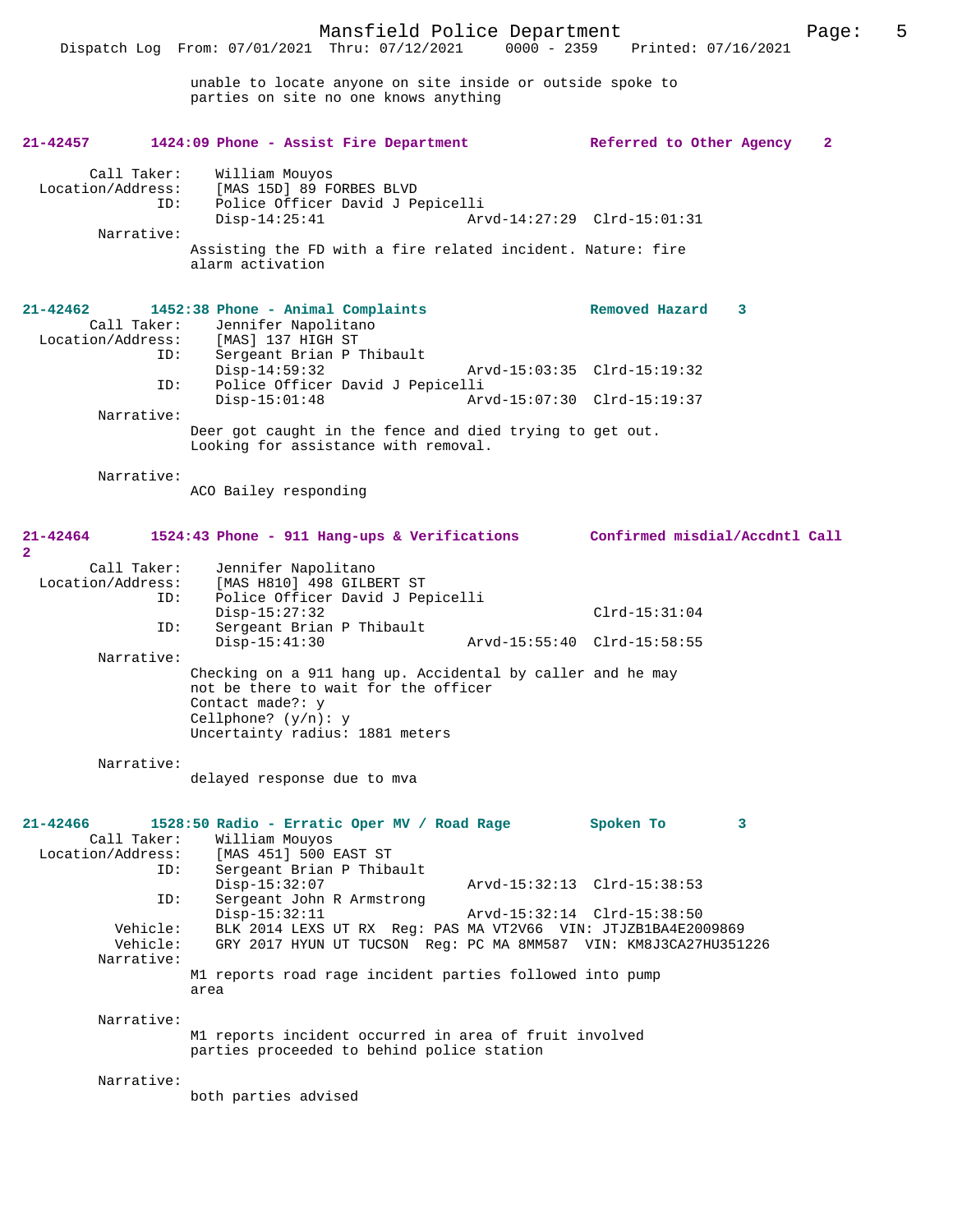Mansfield Police Department Page: 6 Dispatch Log From:  $07/01/2021$  Thru:  $07/12/2021$  0000 - 2359 **21-42468 1546:02 Walk-In - Erratic Oper MV / Road Rage Incident Report 3**  Call Taker: Support Staff Heather A Sullivan Location/Address: [MAS 451B] 500 EAST ST ID: Police Officer Joshua S Ellender Disp-15:47:02 Arvd-15:47:09 Clrd-16:00:06 Narrative: Walk in reporting an erratic operator. Incident started in Easton and ended in Mansfield. Refer To Incident: 21MAS-664-OF **21-42497 1802:18 Initiated - Building - Property Check Building Checked / Secured 3** Call Taker: William Mouyos<br>Location/Address: [MAS 417] 9 FR. ess: [MAS 417] 9 FRANCIS AVE<br>ID: Police Officer Danielle Police Officer Danielle C Titus Arvd-18:02:00 Clrd-18:02:51 Narrative: Checking the area. **21-42506 1825:01 Phone - 911 Hang-ups & Verifications Confirmed misdial/Accdntl Call 2**  Call Taker: Dispatcher Jacques Ryan<br>Location/Address: [MAS H810] 498 GILBERT [MAS H810] 498 GILBERT ST ID: Police Officer David J Pepicelli Disp-18:31:26 Arvd-18:40:51 Clrd-18:42:54 Narrative: Checking on a 911 hang up. Claims this second time to happened in the last hour and states there is no emergency. Contact made?:yes Cellphone? (y/n):yes Uncertainty radius: unk Narrative: confirmed accidental , party is having issue with phone **21-42523 1937:46 Phone - 911 Hang-ups & Verifications Confirmed misdial/Accdntl Call 2**  Call Taker: Jennifer Napolitano Location/Address: [MAS H3912] 82 LAWNDALE RD ID: Police Officer Christopher D Sorge Disp-19:39:22 Arvd-19:44:42 Clrd-19:44:44 Narrative: Checking on a 911 hang up. Elderly female states accidental Contact made?: y Cellphone? (y/n): Y Uncertainty radius: 56 **21-42526 1952:44 Initiated - Motor Vehicle Stop Citation / Warning Issued 3** Call Taker: Ryan O'Rourke<br>Location/Address: [MAS 173] 72 [MAS 173] 72 PRATT ST ID: Police Officer Joshua S Ellender Arvd-19:52:00 Clrd-19:58:16<br>Vehicle: RED 2017 FORD EXPLOR Reg: PC MA 665JM7 VIN: 1FM5K8FH0HGA RED 2017 FORD EXPLOR Reg: PC MA 665JM7 VIN: 1FM5K8FH0HGA21165 Narrative: mv stop. Narrative: citation issued to the RO for red light violation. **21-42528 2003:30 Walk-In - Assist Citizen - P S A Incident Report 3**  Call Taker: Support Staff Heather A Sullivan<br>Location/Address: [MAS H978] 41 OLD NORTH TRL [MAS H978] 41 OLD NORTH TRL ID: Police Officer Christopher D Sorge Disp-20:05:52 Arvd-20:09:26 Clrd-22:15:36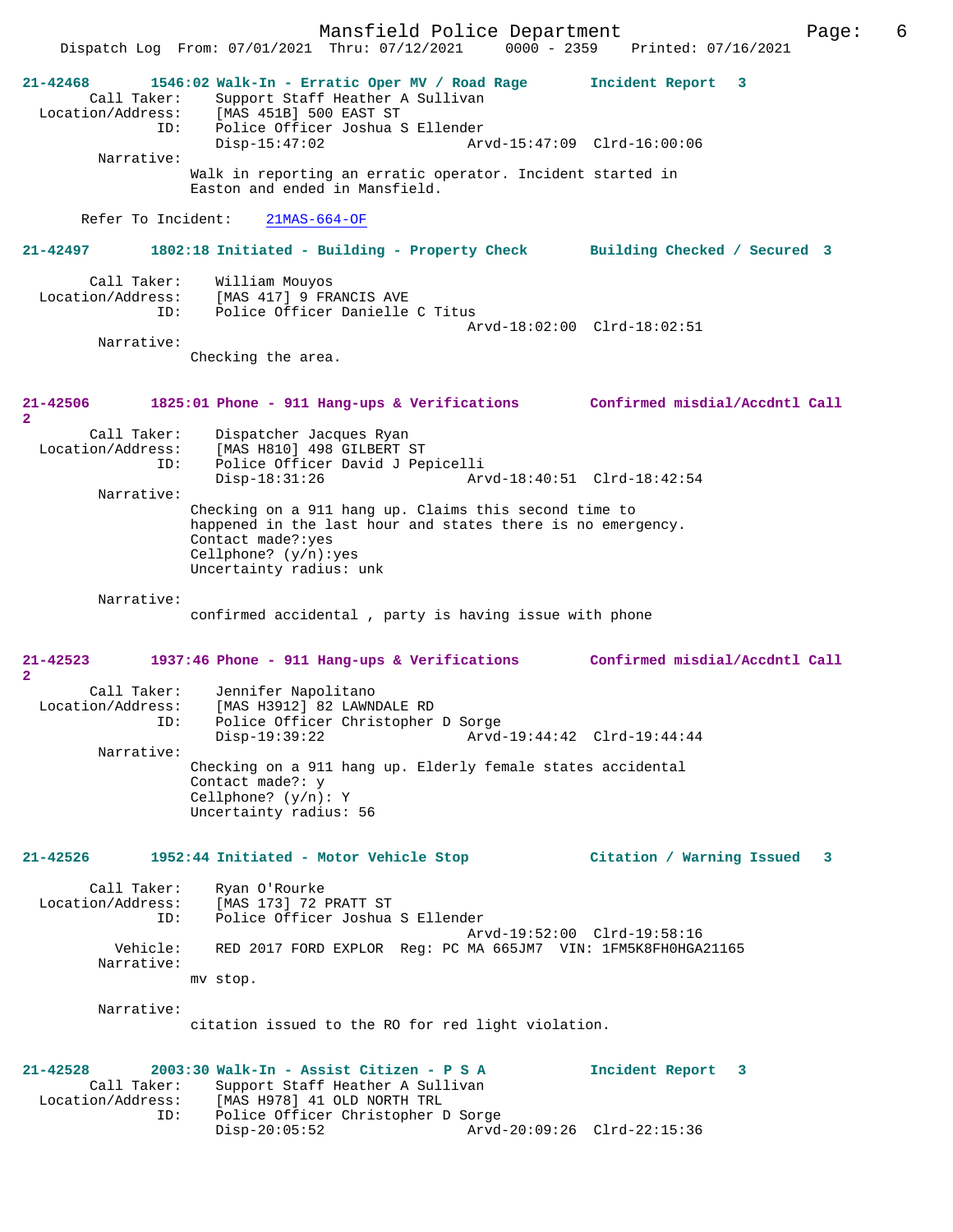Mansfield Police Department Fage: 7 Dispatch Log From: 07/01/2021 Thru: 07/12/2021 0000 - 2359 Printed: 07/16/2021 ID: Police Officer Danielle C Titus Disp-22:15:19 Clrd-22:15:29 Narrative: walk in reporting ongoing issues with his spouse. Currently going through a divorce. Refer To Incident: 21MAS-665-OF **21-42532 2014:25 Phone - Well Being Check Investigated - No Report 3** Call Taker: Stephen Martell Location/Address: [MAS H3187] ID: Police Officer Joshua S Ellender Disp-20:17:20 Arvd-20:21:00 Clrd-20:39:44 ID: Police Officer Danielle C Titus Disp-20:17:25 Arvd-20:21:04 Clrd-20:39:45<br>ID: Sergeant Jeffrey G Bombard Sergeant Jeffrey G Bombard Disp-20:20:22 Enrt-20:20:23 Clrd-20:22:32 Narrative: Narrative: Narrative: Narrative: Narrative: Narrative: **21-42539 2043:46 Initiated - Building - Property Check Building Checked / Secured 3** Call Taker: Ryan O'Rourke Location/Address: [MAS 281A] 1 CROCKER ST Police Officer Danielle C Titus Arvd-20:43:00 Clrd-20:55:52 Narrative: Checking the area. **21-42541 2122:45 Initiated - Building - Property Check Building Checked / Secured 3** Call Taker: Ryan O'Rourke<br>Vicinity of: [MAS] 4 ERICK [MAS] 4 ERICK RD @ 15 BONNEY LN ID: Police Officer Danielle C Titus Arvd-21:22:00 Clrd-21:32:26 Narrative: Checking the area. **21-42552 2207:58 Phone - Suspicious Actv / Persn / Veh Investigated - No Report 2** Call Taker: Stephen Martell<br>Location/Address: [MAS H1553] 44 ess: [MAS H1553] 44 JACOB DR<br>ID: Police Officer Danielle Police Officer Danielle C Titus<br>Disp-22:12:55 Disp-22:12:55 Clrd-22:15:19 ID: Police Officer Danielle C Titus Disp-22:15:43 Arvd-22:21:26 Clrd-22:37:36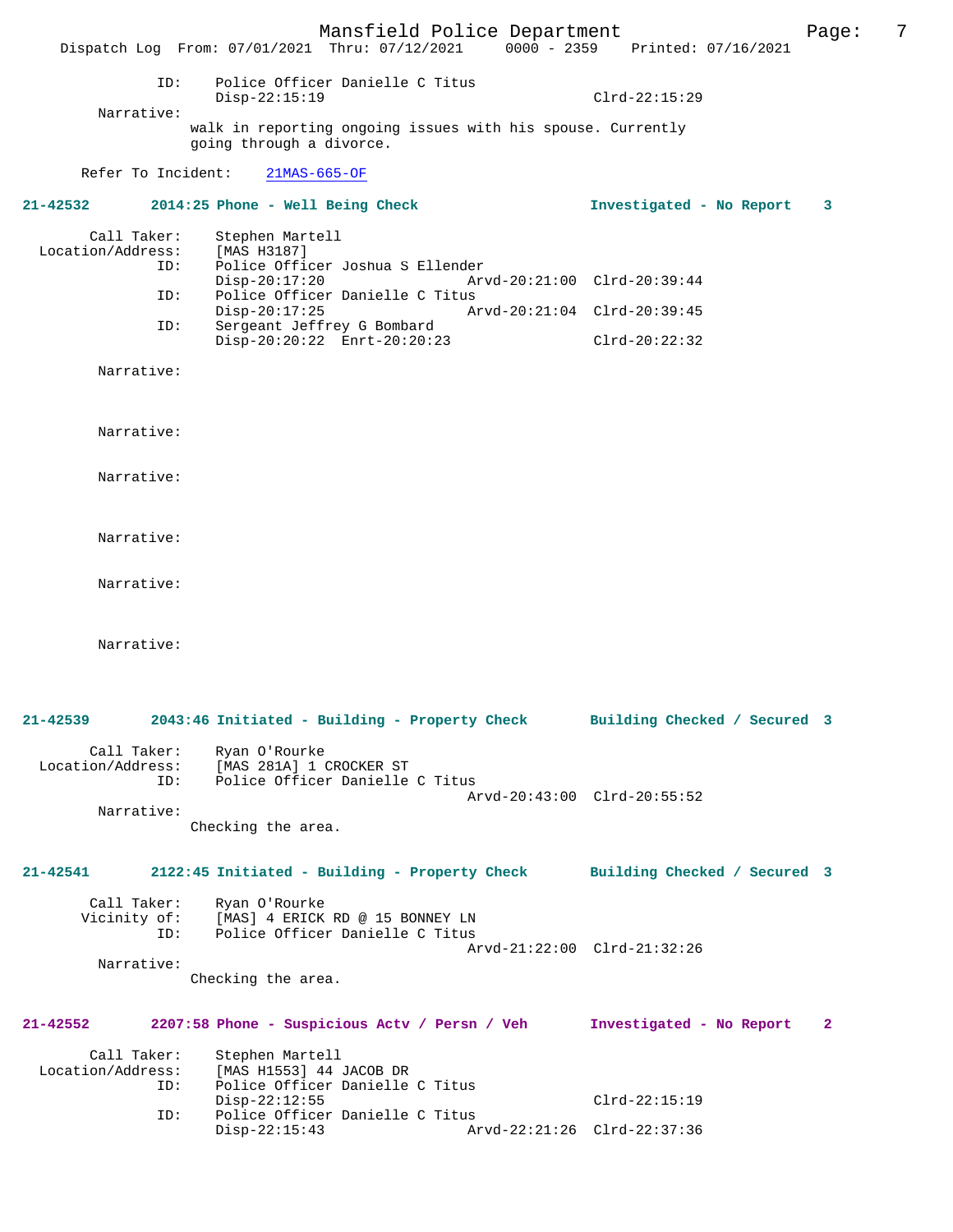Mansfield Police Department Page: 8 Dispatch Log From: 07/01/2021 Thru: 07/12/2021 Vehicle: GRN 2005 SUBA ST FORESTER Reg: PC MA 1XYV74 VIN: JF1SG63655H731612 Narrative: green subaru that has been parked off to the right hand side of the entrance to jacob drive. Narrative: has been parked there for 2 days Narrative: vehicle is unoccupied, driver side window is down and vehicle is unlocked. Narrative: spoke with a resident of Jacob Dr, stated vehicle has been there for 4 days and has not seen anyone with the vehicle. Narrative: Spoke with a the operator of the vehicle, stated it broke down, has a private tow coming in the morning. **21-42567 2337:20 Phone - Assist Citizen - P S A Investigated - No Report 3** Call Taker: Stephen Martell Location/Address: [MAS 447H] 26 BICENTENNIAL CT Apt. #F ID: Police Officer Christopher D Sorge Disp-23:40:03 Arvd-23:46:02 Clrd-23:54:44 Narrative: RP stated that she is recieving texts stating that she is going to recieving money from an unknown female.

 Narrative: spoke with rp, nothing was comprimised. advised rp it was a scam, had rp block number.

## **For Date: 07/02/2021 - Friday**

**21-42600 0138 Initiated - Building - Property Check Building Checked / Secured 3** Call Taker: Police Officer Derek M Stark Location/Address: [MAS 181A] 150 OAKLAND ST ID: Police Officer Derek M Stark Arvd-01:39:14 Clrd-01:39:59 Narrative:

Checking the area.

**21-42604 0144:51 Initiated - Building - Property Check Building Checked / Secured 3**

Call Taker: Ryan O'Rourke<br>Location/Address: [MAS 1015] 30 [MAS 1015] 30 CHAUNCY ST ID: Police Officer Derek M Stark Arvd-01:44:00 Clrd-01:51:19 Narrative:

Checking the area.

## **21-42614 0158:22 Initiated - Building - Property Check Building Checked / Secured 3**

Call Taker: Ryan O'Rourke<br>Location/Address: [MAS 281A] 1 ( Location/Address: [MAS 281A] 1 CROCKER ST ID: Police Officer Derek M Stark ID: Police Officer Derek M Stark<br>Arvd-01:58:00 Clrd-02:05:23 Narrative:

Checking the area.

**21-42618 0213:32 Initiated - Building - Property Check Building Checked / Secured 3**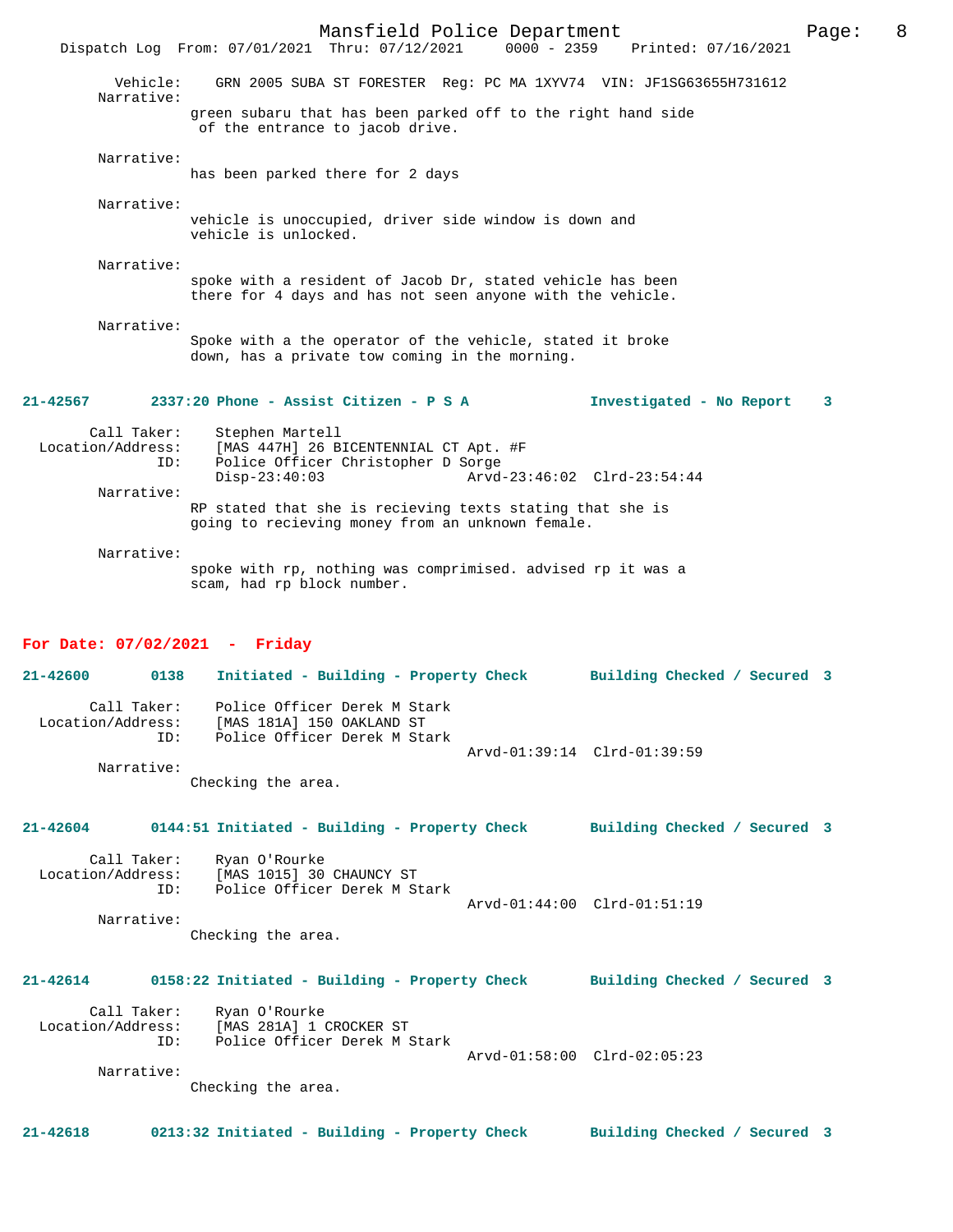Mansfield Police Department Fage: 9

|                                                               | FRIDELLE I ULLECT DEPUI CHICHE<br>Dispatch Log From: 07/01/2021 Thru: 07/12/2021 0000 - 2359 Printed: 07/16/2021                                                         | $-99$                                          |
|---------------------------------------------------------------|--------------------------------------------------------------------------------------------------------------------------------------------------------------------------|------------------------------------------------|
| Call Taker:<br>ID:                                            | Ryan O'Rourke<br>Vicinity of: [MAS] NORTH MAIN ST<br>Police Officer Derek M Stark                                                                                        |                                                |
| Narrative:                                                    | Checking the area.                                                                                                                                                       | Arvd-02:13:00 Clrd-02:24:55                    |
|                                                               | 21-42626 0233:09 Initiated - Building - Property Check Building Checked / Secured 3                                                                                      |                                                |
| Call Taker:<br>ID:                                            | Ryan O'Rourke<br>Location/Address: [MAS 2] 60 FORBES BLVD<br>Police Officer Christopher D Sorge                                                                          |                                                |
| ID:                                                           | Police Officer Christopher D Sorge<br>$Disp-02:59:13$                                                                                                                    | Arvd-02:33:00 Clrd-02:35:00<br>$Clrd-03:03:34$ |
| Narrative:                                                    | Checking the area.                                                                                                                                                       |                                                |
| 21-42628                                                      | 0235:33 Initiated - Motor Vehicle Stop                                                                                                                                   | Citation / Warning Issued<br>3                 |
| Call Taker:<br>Location/Address:<br>ID:                       | Ryan O'Rourke<br>[MAS] 400 RTE 140 SB @ 272 CHAUNCY ST<br>Police Officer Christopher D Sorge                                                                             | Arvd-02:35:00 Clrd-02:59:13                    |
| ID:                                                           | Police Officer Derek M Stark<br>$Disp-02:37:01$                                                                                                                          | Arvd-02:37:06 Clrd-03:03:22                    |
| Vehicle:<br>Towed:<br>Released To:<br>Narrative:              | GLD 2004 PILOT Reg: RI QA780 VIN: 2HKYF18544H595130<br>For: Unlicensed Operation By: Achins Garage To: Achins Garage<br>CASTRO GARCIA On: 07/02/2021 @ 1426<br>mv stop.  |                                                |
| Narrative:                                                    |                                                                                                                                                                          |                                                |
| Narrative:                                                    | M12 giving courtesey ride to the operator.                                                                                                                               |                                                |
|                                                               | operator was issued citation for unlicensed, neg op, and<br>failure to stop.                                                                                             |                                                |
| Refer To Summons:<br>Summons:<br>Address:<br>Age:<br>Charges: | $21MAS - 232 - AR$<br>RIVERA, NOEL<br>167 EASTWOOD AVE PROVIDENCE, MA<br>46<br>NEGLIGENT OPERATION OF MOTOR VEHICLE<br>STOP/YIELD, FAIL TO<br>UNLICENSED OPERATION OF MV |                                                |
| 21-42630                                                      | 0237:58 Initiated - Building - Property Check Building Checked / Secured 3                                                                                               |                                                |
| Call Taker:<br>Location/Address:<br>ID:                       | Ryan O'Rourke<br>[MAS 1002] 250 EAST ST<br>Patrolman Gregory S Martell                                                                                                   | Arvd-02:37:00 Clrd-02:43:57                    |
| Narrative:                                                    | Checking the area.                                                                                                                                                       |                                                |
| 21-42631<br>Call Taker:<br>Location/Address:<br>ID:           | 0241:02 Alarm - Assist Fire Department<br>Ryan O'Rourke<br>[MAS 964] 145 PLYMOUTH ST<br>Sergeant David Schepis                                                           | Services Rendered 2                            |
| Narrative:                                                    | $Disp-02:42:33$<br>Assisting the FD with a fire related incident. Nature: Fire<br>Alarm activation.                                                                      | Arvd-02:50:36 Clrd-02:55:29                    |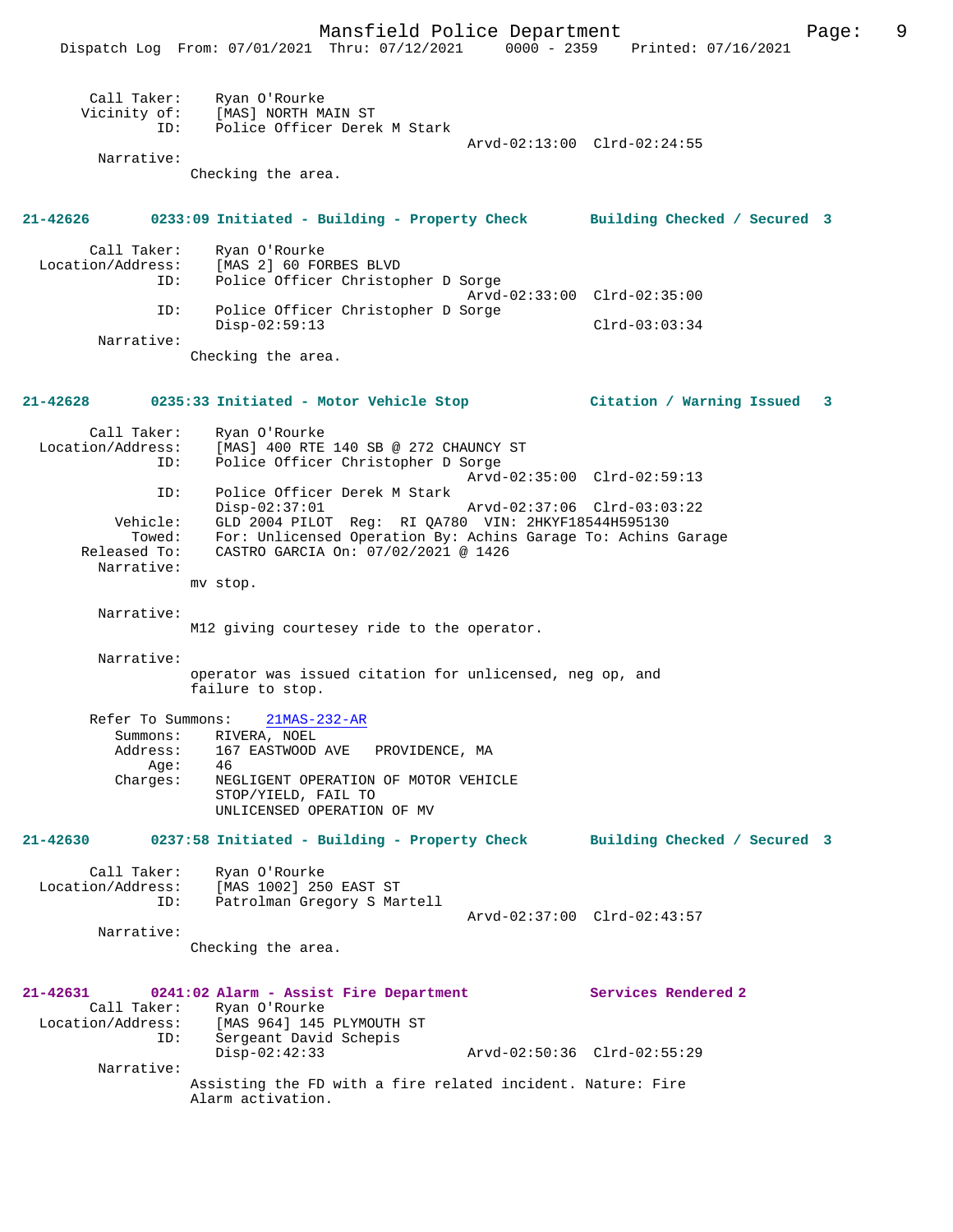Mansfield Police Department Fage: 10 Dispatch Log From: 07/01/2021 Thru: 07/12/2021 0000 - 2359 Printed: 07/16/2021 **21-42634 0300:49 Initiated - Building - Property Check Building Checked / Secured 3** Call Taker: Ryan O'Rourke Location/Address: [MAS 992] 660 EAST ST ID: Patrolman Gregory S Martell Arvd-03:00:00 Clrd-03:04:21 Narrative: Checking the area. **21-42635 0308:33 Initiated - Building - Property Check Building Checked / Secured 3** Call Taker: Ryan O'Rourke<br>Vicinity of: [MAS] COPELAN of: [MAS] COPELAND DR<br>ID: Police Officer Dem Police Officer Derek M Stark Arvd-03:08:00 Clrd-03:22:04 Narrative: Checking the area. **21-42636 0311 Initiated - Building - Property Check Building Checked / Secured 3** Call Taker: Patrolman Gregory S Martell Location/Address: [MAS 895] 175 FRUIT ST ID: Patrolman Gregory S Martell Arvd-03:12:31 Clrd-03:15:55 Narrative: Checking the area. **21-42637 0335:23 Initiated - Building - Property Check Building Checked / Secured 3** Call Taker: Ryan O'Rourke Location/Address: [MAS 322] 31 HAMPSHIRE ST ID: Police Officer Christopher D Sorge Arvd-03:35:00 Clrd-03:40:41 Narrative: Checking the area. **21-42638 0340:54 Initiated - Building - Property Check Confirmed misdial/Accdntl Call 3**  Call Taker: Ryan O'Rourke Location/Address: [MAS 834] 261 CHAUNCY ST ID: Police Officer Derek M Stark Arvd-03:40:00 Clrd-03:54:47 Narrative: Checking the area. **21-42642 0448:21 Phone - 911 Hang-ups & Verifications Confirmed misdial/Accdntl Call 2**  Call Taker: Stephen Martell Location/Address: [MAS H5348] 10 ERICK RD Apt. #8 ID: Patrolman Gregory S Martell Disp-04:50:40 Arvd-04:57:00 Clrd-04:59:29 Narrative: Checking on a 911 hang up. Contact made?:Y Cellphone? (y/n): Y Uncertainty radius: **21-42643 0547:20 Initiated - Motor Vehicle Stop Building Checked / Secured 3** Call Taker: Ryan O'Rourke Vicinity of: [MAS] 9 SCHOOL ST @ 7 BLISS AVE<br>ID: Police Officer Derek M Stark Police Officer Derek M Stark Arvd-05:47:00 Clrd-05:54:09 Vehicle: BLK 2012 GMC SIERRA Reg: PC MA 49A230 VIN: 3GTP2UEA8CG138189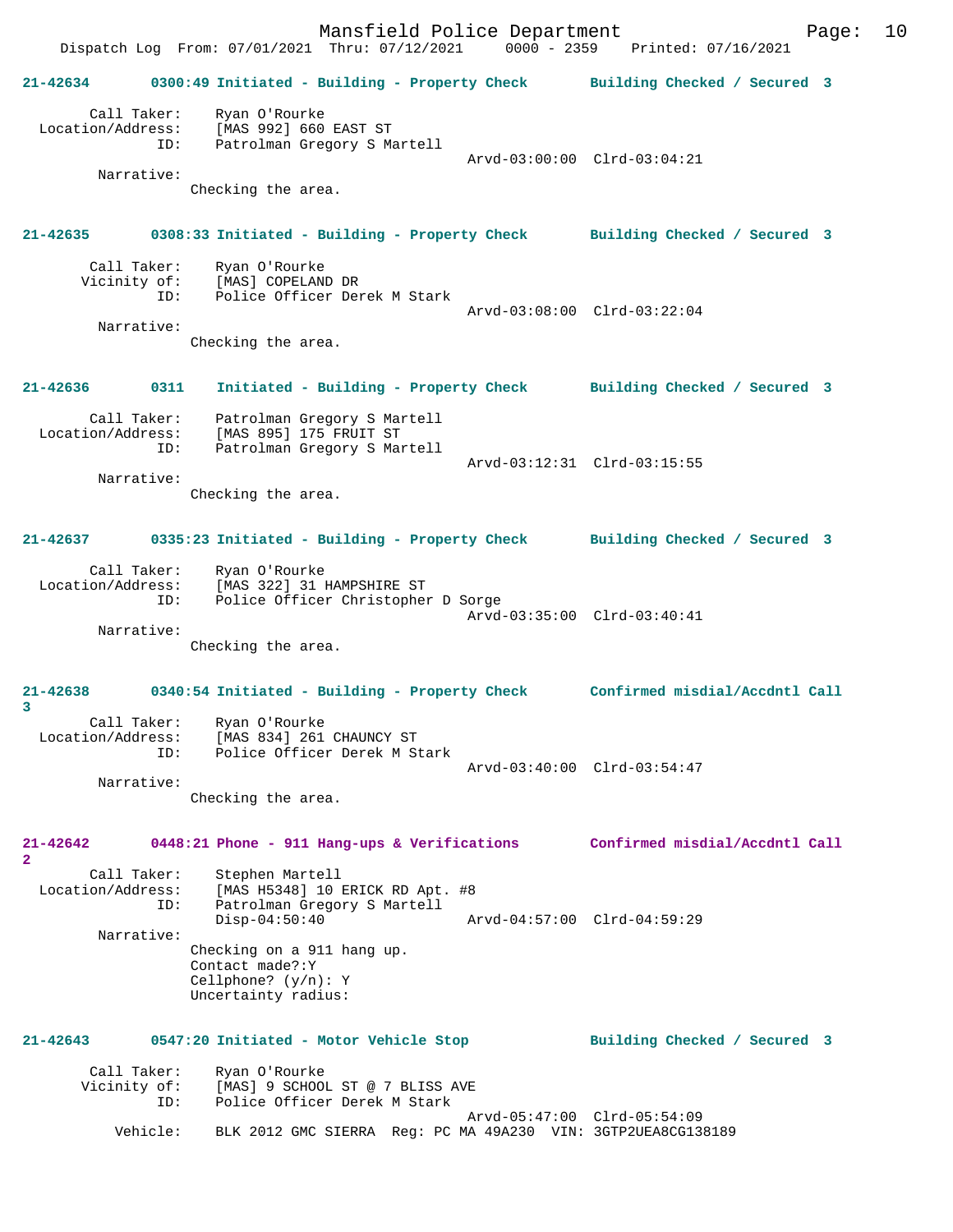Dispatch Log From: 07/01/2021 Thru: 07/12/2021 0000 - 2359 Printed: 07/16/2021 Narrative: Mv Stop-citation issued **21-42653 0727:03 Phone - Road Hazards Unfounded/Unverifed 3** Call Taker: Dispatcher Alyson Vico Location/Address: [MAS] WILLIAMS ST ID: Police Officer Christopher D Sorge Disp-07:29:24 Arvd-07:36:20 Clrd-07:42:26 Narrative: Caller reporting a truck in the area driving around with insulation hanging out the back of the truck. Took a right on West Street towards Shaws. Narrative: White insulation box truck, with a phone number on the side that said 617. Narrative: Search of the area checked negative **21-42654 0731:04 Phone - Assist Fire Department Referred to Other Agency 2** Call Taker: Dispatcher Jacques Ryan<br>Location/Address: [MAS 61] 137 HIGH ST Ap ess: [MAS 61] 137 HIGH ST Apt. #(G)<br>ID: Police Officer Derek M Stark Police Officer Derek M Stark Disp-07:32:05 Arvd-07:38:50 Clrd-07:45:39 Narrative: Assisting the FD with a fire related incident. Nature: Masterbox activation Narrative: Issue with the Fire panel **21-42656 0744:33 Phone - Assist Fire Department Referred to Other Agency 2** Call Taker: Dispatcher Jacques Ryan<br>Location/Address: [MAS 963D1] 266 NORTH M. Location/Address: [MAS 963D1] 266 NORTH MAIN ST ID: Police Officer Derek M Stark Disp-07:45:51 Arvd-07:47:09 Clrd-07:58:09 Narrative: Assisting the FD with a fire related incident. Nature:Masterbox activation **21-42660 0841:02 Phone - Suspicious Actv / Persn / Veh Cancelled Enroute 2**  Call Taker: Dispatcher Alyson Vico<br>Location/Address: [MAS] 1 JACOB DR @ 99 [MAS] 1 JACOB DR @ 99 TREMONT ST ID: Police Officer Joshua S Ellender Disp-08:44:26 Arvd-08:46:00 Clrd-08:46:03 Narrative: Caller reporting a suspicious green subaru parked for 3 days. Has not moved and is parked in the wrong direction. Narrative: M1 reporting that the RO of the vehicle is getting it removed today. **21-42662 0847:27 Initiated - Motor Vehicle Stop Citation / Warning Issued 3**

Mansfield Police Department Page: 11

Call Taker: Dispatcher Jacques Ryan<br>.on/Address: [MAS] CHAUNCY ST Location/Address:<br>ID: Police Officer Joshua S Ellender Arvd-08:47:00 Clrd-09:01:12 Vehicle: BLK 2021 LEXS UT RX350 Reg: PC MA 7PWV80 VIN: 2T2HZMDA9MC261797 Narrative: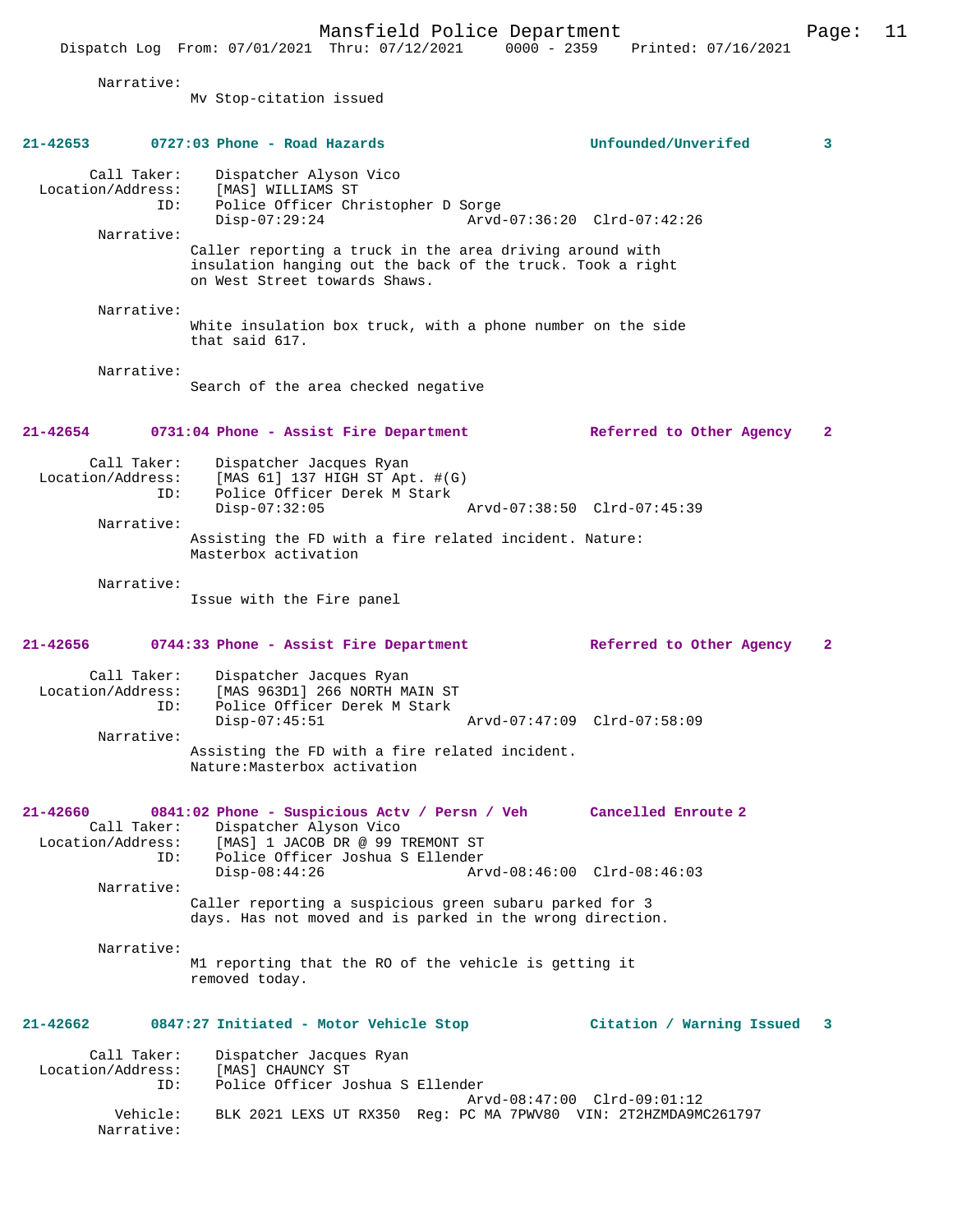MVST- citation issued

Narrative:

Operator able to renew registration online

| 21-42663                                    | 0848:18 Phone - Missing Person                                                                    | Services Rendered 1              |
|---------------------------------------------|---------------------------------------------------------------------------------------------------|----------------------------------|
| Call Taker:                                 | Dispatcher Alyson Vico<br>Location/Address: [MAS] 131 YORK RD                                     |                                  |
| ID:                                         | Sergeant Brian P Thibault<br>$Disp-08:53:14$                                                      | Arvd-09:07:52 Clrd-09:11:23      |
| Narrative:                                  | Caller reporting her 4 yo daughter is missing. Last seen                                          |                                  |
|                                             | wearing pajamas, grey and pink. Child has blonde hair.                                            |                                  |
| Narrative:                                  | Was last seen about 30 min ago.                                                                   |                                  |
| Narrative:                                  | Child was found, but caller hung up.                                                              |                                  |
| Narrative:                                  | Child was found in the house in the living room.                                                  |                                  |
| Narrative:                                  | M1 will head to the address to confirm                                                            |                                  |
| Narrative:                                  | M1 verified that the juvenile was found in the living room.                                       |                                  |
| 21-42665<br>Call Taker:<br>Location:<br>ID: | 0916:43 Walk-In - LE Team Activation<br>Support Staff Langston W Puller<br>[FRN] TOWN OF FRANKLIN | Services Rendered 1              |
| Narrative:                                  | Sergeant David Schepis<br>$Disp-09:17:57$                                                         | Arvd-09:18:28 Clrd-10:38:57      |
|                                             | Ofc. Schepis en route to Franklin for a Metro callout                                             |                                  |
| Narrative:                                  | Ofc. Schepis clear of Franklin                                                                    |                                  |
| 21-42676                                    | 1002:19 Initiated - Motor Vehicle Stop                                                            | Citation / Warning Issued<br>3   |
| Call Taker:<br>Location/Address:<br>ID:     | Dispatcher Jacques Ryan<br>[MAS] 24 BALCOM ST @ 21 OTIS ST<br>Police Officer Joshua S Ellender    |                                  |
| Vehicle:<br>Narrative:                      | WHI 2011 TOYT CAMRYS Req: PC MA 7YSP50 VIN: 4T4BF3EK5BR115953                                     | Arvd-10:02:00 Clrd-10:09:29      |
|                                             | MVST for speed                                                                                    |                                  |
| Narrative:                                  | citation to the operator                                                                          |                                  |
| 21-42677                                    | 1006:05 Initiated - Motor Vehicle Stop                                                            | Citation / Warning Issued<br>- 3 |
| Call Taker:<br>Location/Address:<br>ID:     | Dispatcher Jacques Ryan<br>[MAS] 133 OAKLAND ST @ 15 SWETT ST<br>Police Officer Beau J Palanza    |                                  |
| Vehicle:<br>Narrative:                      | BLU 2007 HOND ACCORD Req: PC MA 8NE479 VIN: 1HGCM56377A055700<br>mvst for speed                   | Arvd-10:06:00 Clrd-10:12:39      |
| Narrative:                                  | Citation to operator                                                                              |                                  |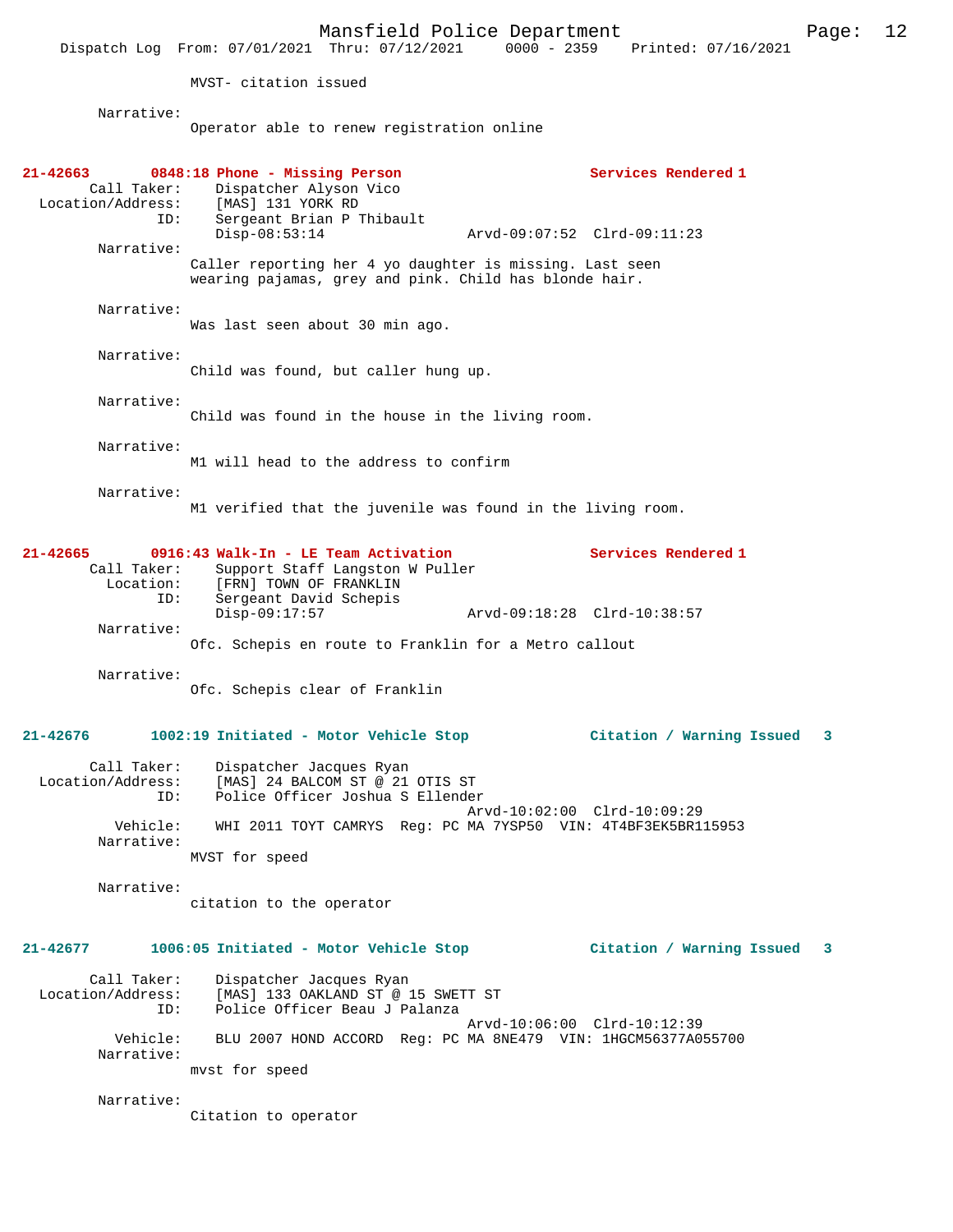# **21-42682 1024:42 Initiated - Motor Vehicle Stop Citation / Warning Issued 3** Call Taker: Dispatcher Jacques Ryan<br>Location/Address: [MAS] 85 OAKLAND ST @ 11 [MAS] 85 OAKLAND ST @ 11 SHIELDS ST ID: Police Officer Beau J Palanza Arvd-10:24:00 Clrd-10:30:57<br>Vehicle: BLU 2012 TOYT TACOMA Reg: PC MA 8AKL20 VIN: 5TFUX4EN3CX0 Vehicle: BLU 2012 TOYT TACOMA Reg: PC MA 8AKL20 VIN: 5TFUX4EN3CX013197 Narrative: MVST for speed Narrative: Citation to the RO **21-42692 1120:14 Phone - Erratic Oper MV / Road Rage Unfounded/Unverifed 3** Call Taker: Dispatcher Alyson Vico<br>Location/Address: [MAS] 1148 SCHOOL ST @ Location/Address: [MAS] 1148 SCHOOL ST @ 1 OTIS ST ID: Sergeant John R Armstrong Disp-11:22:12 Arvd-11:27:04 Clrd-11:29:46 Narrative: Caller reporting a truck with gas tanks on it and one was leaking. Narrative: Caller no longer behind them. Narrative: Caller states it is a white truck with multiple big tanks on it. Narrative: Coming from otis street and took and left on to school street headed towards the mall. Narrative: Caller states it could be condensating or wet, but was concerned it was leaking. Narrative: M12 checked School and Otis and found nothing on the ground. Will continue to check. Narrative: M12 checked the area and nothing was found. **21-42706 1233:53 Phone - 911 Hang-ups & Verifications Confirmed misdial/Accdntl Call 2**  Call Taker: Jennifer Napolitano Location/Address: [MAS H1762] 11 WINDCHIME DR ID: Sergeant Brian P Thibault Disp-12:36:48 Clrd-12:37:33<br>ID: Police Officer Beau J Palanza Police Officer Beau J Palanza Disp-12:37:30 Arvd-12:46:29 Clrd-12:49:09 Narrative: Checking on a 911 hang up. Dialed by mistake Contact made?: Yes Cellphone? (y/n): Y Uncertainty radius:16 meters **21-42724 1439:42 Phone - 911 Hang-ups & Verifications Unfounded/Unverifed 2** Call Taker: Dispatcher Alyson Vico<br>Location/Address: [MAS] 50 SUFFOLK RD ess: [MAS] 50 SUFFOLK RD<br>ID: Police Officer Josh Police Officer Joshua S Ellender Disp-14:42:17 Arvd-14:45:15 Clrd-14:53:02

Narrative: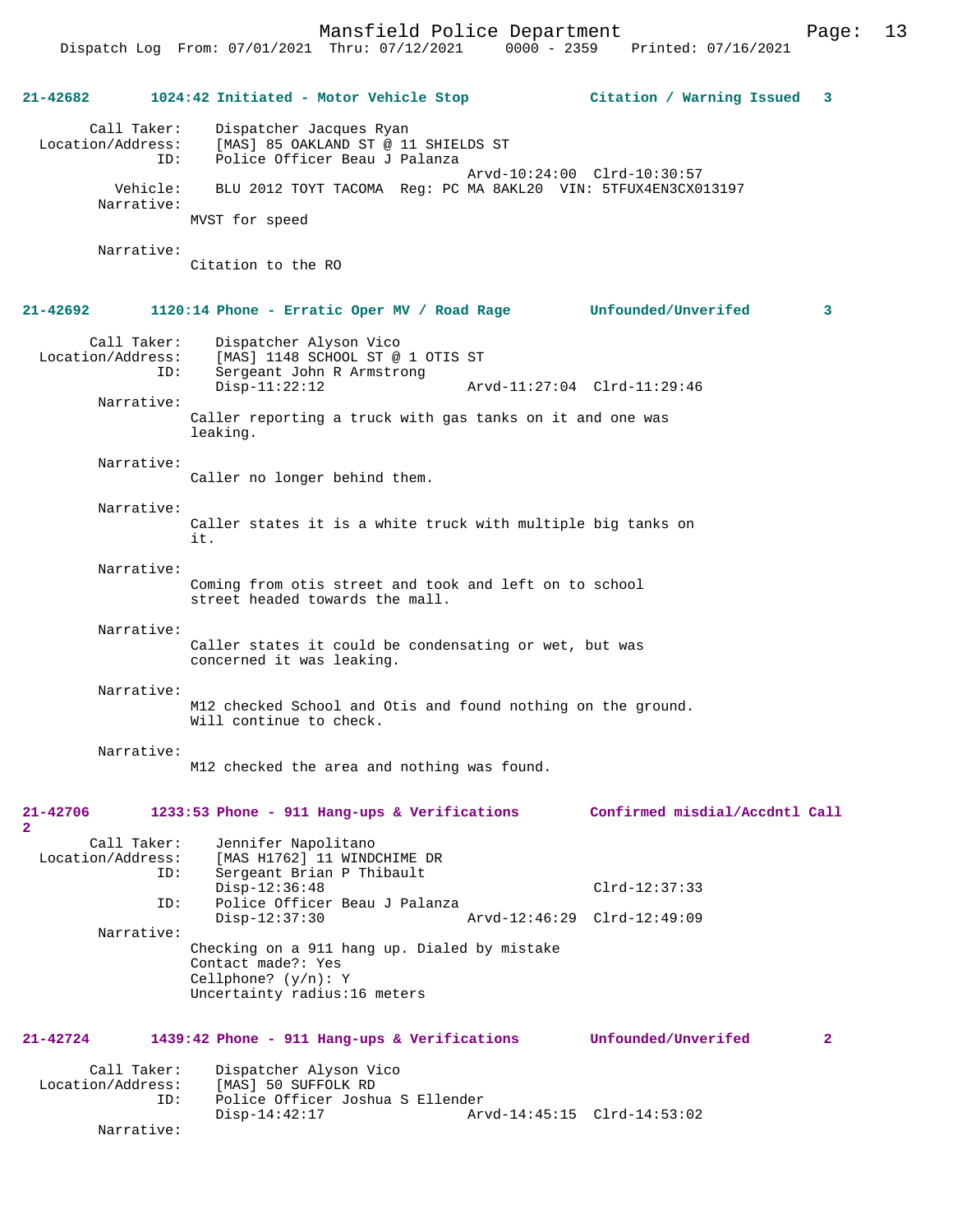|                                                               | Dispatch Log From: 07/01/2021 Thru: 07/12/2021 0000 - 2359 Printed: 07/16/2021                                                                                                         | Mansfield Police Department |                                                            |   | Page: | 14 |
|---------------------------------------------------------------|----------------------------------------------------------------------------------------------------------------------------------------------------------------------------------------|-----------------------------|------------------------------------------------------------|---|-------|----|
|                                                               | Checking on a 911 hang up.<br>Contact made?: no, 2 call backs made no answer<br>Cellphone? $(y/n)$ : yes<br>Uncertainty radius: 65                                                     |                             |                                                            |   |       |    |
| Narrative:                                                    |                                                                                                                                                                                        |                             |                                                            |   |       |    |
|                                                               | M3 spoke with management and there are no issues to be<br>reported. Workers were in the break room.                                                                                    |                             |                                                            |   |       |    |
| 21-42726<br>ID:                                               | 1446:56 Initiated - Motor Vehicle Stop<br>Call Taker: Dispatcher Jacques Ryan<br>Vicinity of: [MAS H1135] 700 EAST ST<br>Police Officer Beau J Palanza                                 |                             | Summons                                                    | 3 |       |    |
| ID:                                                           | Sergeant Brian P Thibault<br>$Disp-14:49:24$                                                                                                                                           |                             | Arvd-14:46:00 Clrd-15:16:22<br>Arvd-14:55:06 Clrd-15:16:22 |   |       |    |
| Vehicle:<br>Narrative:                                        | GRY 2015 JEEP GRANDC Req: PC MA 5CE766 VIN: 1C4RJFBG5FC632081                                                                                                                          |                             |                                                            |   |       |    |
|                                                               | MVST                                                                                                                                                                                   |                             |                                                            |   |       |    |
| Narrative:                                                    | Achins enroute for the tow                                                                                                                                                             |                             |                                                            |   |       |    |
| Narrative:                                                    | Citation number and AR number pulled.                                                                                                                                                  |                             |                                                            |   |       |    |
| Refer To Summons:<br>Summons:<br>Address:<br>Age:<br>Charges: | $21MAS-233-AR$<br>TYLER, ALEXANDER PARIS<br>16 ERICK RD Apt. #16 MANSFIELD, MA<br>36<br>REGISTRATION SUSPENDED, OP MV WITH<br>LICENSE SUSPENDED, OP MV WITH<br>UNINSURED MOTOR VEHICLE |                             |                                                            |   |       |    |
| 21-42731                                                      | 1518:10 Initiated - Motor Vehicle Stop                                                                                                                                                 |                             | Citation / Warning Issued 3                                |   |       |    |
| Call Taker:<br>Location/Address:<br>ID:                       | Dispatcher Jacques Ryan<br>[MAS] 231 CHAUNCY ST @ 12 GILES PL<br>Police Officer Joshua S Ellender                                                                                      |                             | Arvd-15:18:00 Clrd-15:23:19                                |   |       |    |
| Vehicle:<br>Narrative:                                        | WHI 2015 DODG JOURNE Req: PC MA 2YN634 VIN: 3C4PDDGGXFT601036<br>MVST                                                                                                                  |                             |                                                            |   |       |    |
| Narrative:                                                    | Citation for red light violation at 140 and chauncy                                                                                                                                    |                             |                                                            |   |       |    |
| 21-42732                                                      | 1523:27 Initiated - Motor Vehicle Stop                                                                                                                                                 |                             | Citation / Warning Issued 3                                |   |       |    |
| Call Taker:<br>Location/Address:<br>ID:                       | Dispatcher Jacques Ryan<br>[MAS] 231 CHAUNCY ST @ 12 GILES PL<br>Police Officer Joshua S Ellender                                                                                      |                             | Arvd-15:23:00 Clrd-15:30:20                                |   |       |    |
| Vehicle:<br>Narrative:                                        | GRY 2012 KIA CO FORTE Req: PC MA 2BDB48 VIN: KNAFW6A36C5468436<br>MVST                                                                                                                 |                             |                                                            |   |       |    |
| Narrative:                                                    | Citation to the operator for red light violation at 140 and<br>chauncy.                                                                                                                |                             |                                                            |   |       |    |
| 21-42734<br>2                                                 | 1553:05 Phone - 911 Hang-ups & Verifications Confirmed misdial/Accdntl Call                                                                                                            |                             |                                                            |   |       |    |
|                                                               |                                                                                                                                                                                        |                             |                                                            |   |       |    |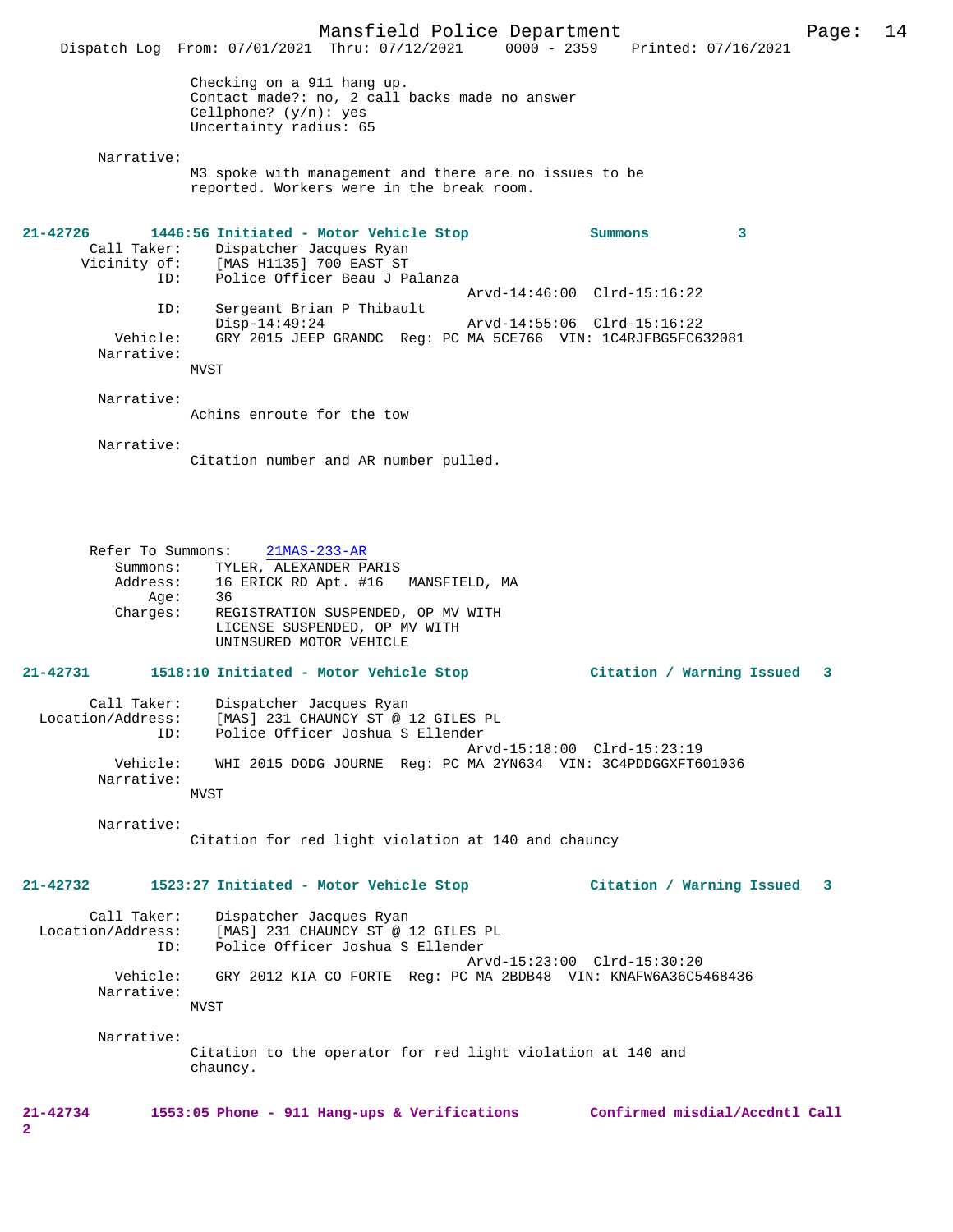Mansfield Police Department Page: 15 Dispatch Log From:  $07/01/2021$  Thru:  $07/12/2021$  0000 - 2359 Call Taker: Dispatcher Alyson Vico Location/Address: [MAS] 71 MAPLE ST ID: Police Officer Joshua S Ellender<br>Disp-15:56:36 Ar Disp-15:56:36 Arvd-16:02:01 Clrd-16:02:34 Narrative: Checking on a 911 hang up. Contact made?: yes Cellphone? (y/n): yes Uncertainty radius: 7 meters Caller will meet out front, he is an employee. **21-42737 1631:36 Phone - Assist Fire Department Referred to Other Agency 2** Call Taker: Dispatcher Jacques Ryan Location/Address: [MAS] 21 ERICK RD<br>ID: Police Officer Jos ID: Police Officer Joshua S Ellender Arvd-16:36:24 Clrd-16:57:56 Narrative: Assisting the FD with a fire related incident. Nature:Masterbox activation **21-42747 1743:04 Initiated - Disabled Motor Vehicle Services Rendered 3**  Call Taker: Dispatcher Jacques Ryan Location/Address: [MAS] SOUTH MAIN ST<br>ID: Police Officer Danie Police Officer Danielle C Titus Arvd-17:43:00 Clrd-17:47:36 Vehicle: WHI 2015 CHEV COLORADO Reg: PC MA 51N770 VIN: 1GCHSAEA2F1209411 Narrative: Vehicle on the side of the road with its hazards on. Narrative: RO ran out of gas and is filling it up now, M12 will be standing by with lights. Narrative: RO was able to get enough gas to make it to a gas station. **21-42771 2010:54 Phone - Motor Veh Acc - Hit & Run Services Rendered 1**  Call Taker: Emily Archer Location/Address: [MAS] 792 WEST ST Apt. #E206 ID: Police Officer Danielle C Titus Disp-20:12:25 Arvd-20:17:56 Clrd-20:48:37 Vehicle: GRY 2018 LEXS IS300 Reg: PC MA 3DJW14 VIN: JTHC81D26J5033790 Narrative: Caller reporting his silver Lexus was struck in the parking lot. He does not know who struck his vehicle. He will meet officers out front. Narrative: M12 reporting minor damage to the vehicle and a small area of grass where the vehicle drove. Vehicle is not on scene at this time. Unit is checking the area. Refer To Incident: 21MAS-667-OF **21-42777 2046:07 Walk-In - Motor Veh Acc - No Injury Spoken To 1**  Call Taker: Support Staff Heather A Sullivan Location/Address: [MAS 85A] 157 PRATT ST ID: Police Officer Joshua S Ellender Disp-20:46:54 Arvd-20:56:45 Clrd-21:29:19 Narrative: walk in reporting a past MVA Narrative: Ofc. Ellender spoke to both parties involved. Occurred at Cannan Fuels. Assisted with contact exchange. Damage is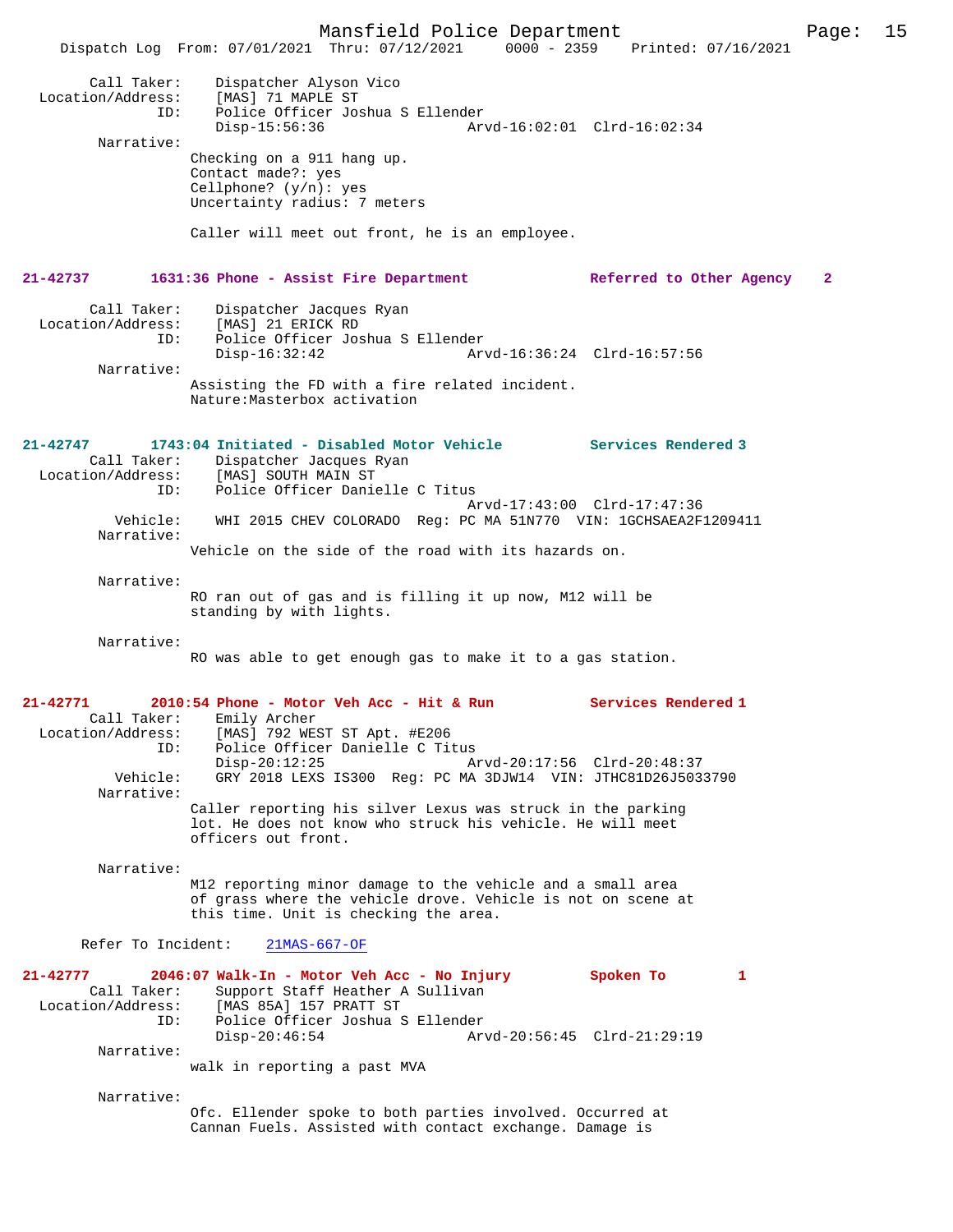Mansfield Police Department Form Page: 16 Dispatch Log From: 07/01/2021 Thru: 07/12/2021 0000 - 2359 Printed: 07/16/2021 under \$1,200. **21-42778 2050:12 Initiated - Building - Property Check Building Checked / Secured 3** Call Taker: Stephen Martell Location/Address: [MAS 4] 31 HAMPSHIRE ST<br>TD: Police Officer Danielle Police Officer Danielle C Titus Arvd-20:50:00 Clrd-21:00:06 Narrative: Checking the area. **21-42780 2100:51 Initiated - Building - Property Check Building Checked / Secured 3** Call Taker: Stephen Martell Location/Address: [MAS 820C] 31 PLYMOUTH ST Police Officer Derek M Stark Arvd-21:00:00 Clrd-21:07:08 ID: Police Officer Christopher D Sorge Disp-21:07:04 Arvd-21:07:06 Clrd-21:07:08 Narrative: Details Checking the area. **21-42783 2115:33 Initiated - Building - Property Check Building Checked / Secured 3** Call Taker: Stephen Martell Location/Address: [MAS 2] 60 FORBES BLVD<br>ID: Police Officer Daniell Police Officer Danielle C Titus Arvd-21:15:00 Clrd-21:21:05 Narrative: Checking the area. **21-42784 2117:25 Initiated - Building - Property Check Building Checked / Secured 3** Call Taker: Stephen Martell Location/Address: [MAS 13] 175 FRUIT ST<br>1 ID: Police Officer Jav J Police Officer Jay J Sparrow Arvd-21:17:00 Clrd-21:22:41 Narrative: Checking the area. **21-42786 2132:18 Initiated - Building - Property Check Building Checked / Secured 3** Call Taker: Stephen Martell Location/Address: [MAS 1016] 4 ERICK RD ID: Police Officer Joshua S Ellender Arvd-21:32:00 Clrd-21:41:45 Narrative: Checking the area. **21-42794 2200:00 Initiated - Building - Property Check Building Checked / Secured 3** Call Taker: Stephen Martell Location/Address: [MAS 840] 280 SCHOOL ST ID: Police Officer Danielle C Titus Arvd-22:00:00 Clrd-22:10:47 Narrative: Checking the area. **21-42798 2218:03 Initiated - Building - Property Check Building Checked / Secured 3** Call Taker: Stephen Martell<br>Location/Address: [MAS 417] 9 FRAI ess: [MAS 417] 9 FRANCIS AVE<br>ID: Police Officer Joshua S Police Officer Joshua S Ellender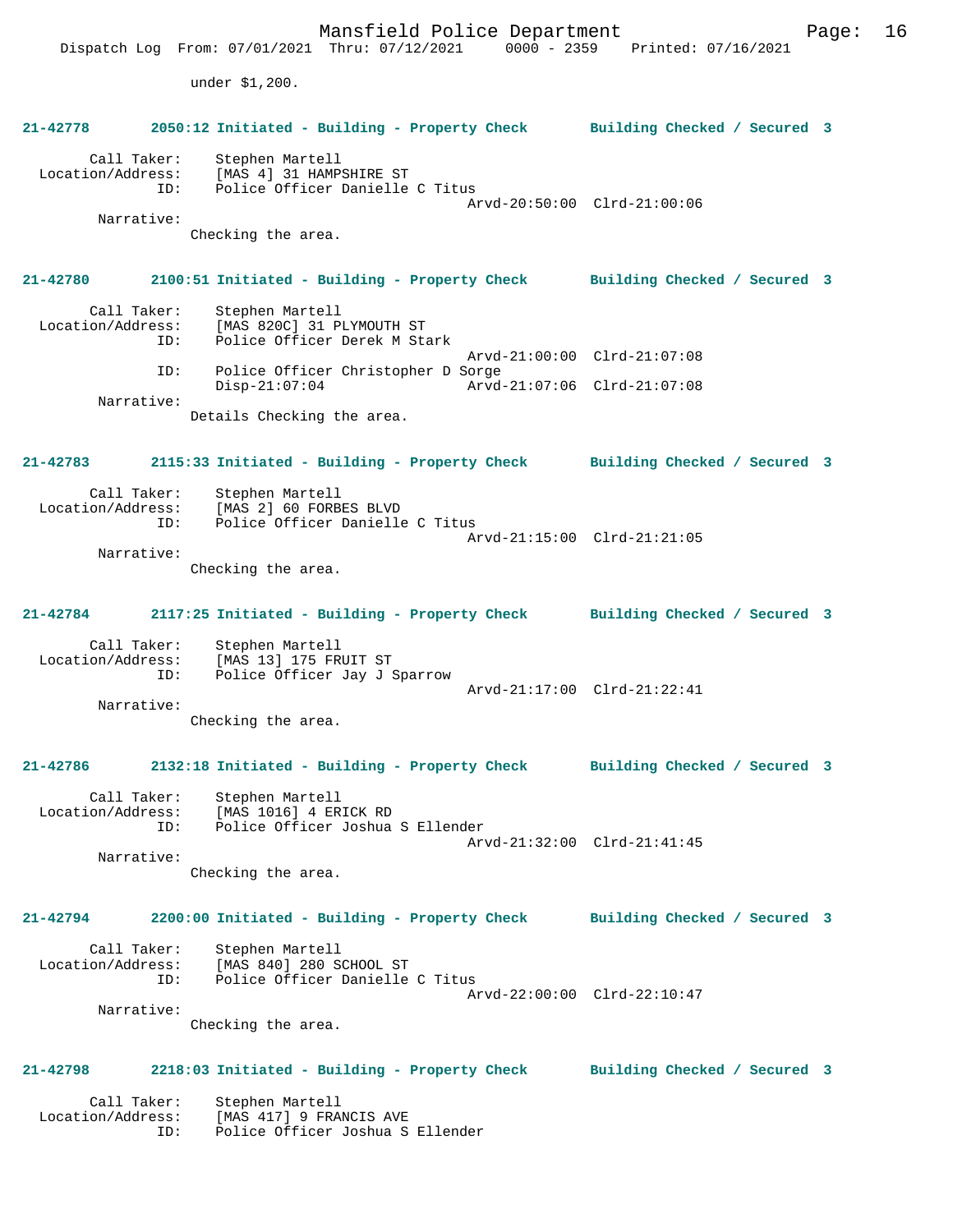Arvd-22:18:00 Clrd-22:27:05 Narrative: Checking the area. **21-42799 2226:35 Initiated - Building - Property Check Building Checked / Secured 3** Call Taker: Stephen Martell<br>Location/Address: [MAS 1002] 250 1 ess: [MAS 1002] 250 EAST ST<br>ID: Police Officer Tav T S Instruct of Policer Jay J Sparrow Arvd-22:26:00 Clrd-22:37:28 Narrative: Checking the area. **21-42811 2351:53 Initiated - Erratic Oper MV / Road Rage Spoken To 3**  Call Taker: Stephen Martell<br>ion/Address: [MAS] 50 WEST ST Location/Address: ID: Police Officer Derek M Stark Arvd-23:51:00 Clrd-23:53:21 ID: Police Officer Meghan Birnie Disp-23:54:32 Arvd-23:57:14 Clrd-07/03/2021 @ 00:04:43<br>ID: Patrolman Gregory S Martell Patrolman Gregory S Martell<br>Disp-23:54:39 Disp-23:54:39 Arvd-23:57:12 Clrd-07/03/2021 @ 00:04:43<br>Vehicle: WHI 2019 CHEV CO CORVETTE Req: PC MA 3CTB34 VIN: 1G1YV2D71K5114613 WHI 2019 CHEV CO CORVETTE Reg: PC MA 3CTB34 VIN: 1G1YV2D71K5114613 Narrative: white corvett doing donuts in the area. towards plymouth. Narrative: off with the vehicle on west st. Narrative: spoke with the Ro, he was advised of the complaint. Units will be clear. **21-42812 2356:53 Initiated - Building - Property Check Building Checked / Secured 3** Call Taker: Stephen Martell<br>Location: [MAS] RADFORD Lon: [MAS] RADFORD<br>ID: Police Officer Police Officer Derek M Stark Arvd-23:56:00 Clrd-07/03/2021 @ 00:03:03 Narrative: Checking the area.

## **For Date: 07/03/2021 - Saturday**

|              | $21-42813$ 0016:11 911 - Motor Veh Acc - No Injury            |                             | Services Rendered 1 |
|--------------|---------------------------------------------------------------|-----------------------------|---------------------|
| Call Taker:  | Ryan O'Rourke                                                 |                             |                     |
|              | Location/Address: [MAS H1001] 710 NORTH MAIN ST               |                             |                     |
| ID:          | Patrolman Gregory S Martell                                   |                             |                     |
|              | $Disp-00:17:36$                                               | Arvd-00:19:44 Clrd-01:42:05 |                     |
| ID:          | Police Officer Christopher D Sorge                            |                             |                     |
|              | $Disp-00:17:38$                                               | Arvd-00:22:18 Clrd-05:46:15 |                     |
| ID:          | Sergeant David Schepis                                        |                             |                     |
|              | $Disp-00:17:40$                                               | Arvd-00:22:28 Clrd-01:10:04 |                     |
| ID:          | Police Officer Meghan Birnie                                  |                             |                     |
|              | $Disp-00:32:56$                                               | Arvd-00:35:19 Clrd-01:10:21 |                     |
| ID:          | Police Officer Meghan Birnie                                  |                             |                     |
|              | $Disp-01:41:57$                                               | Arvd-01:42:03 Clrd-05:46:15 |                     |
| Vehicle:     | GRY 2013 TOYT COROLL Req: PC MA 4ZC617 VIN: JTDBU4EE4DJ114673 |                             |                     |
| Towed:       | For: Accident By: Achins Garage To: Achins Garage             |                             |                     |
| Released To: | SANVILLE On: 07/03/2021 @ 1121                                |                             |                     |
| Narrative:   |                                                               |                             |                     |
|              | caller rpts car accident outside her home, believes its car   |                             |                     |
|              | vs pole.                                                      |                             |                     |

Narrative: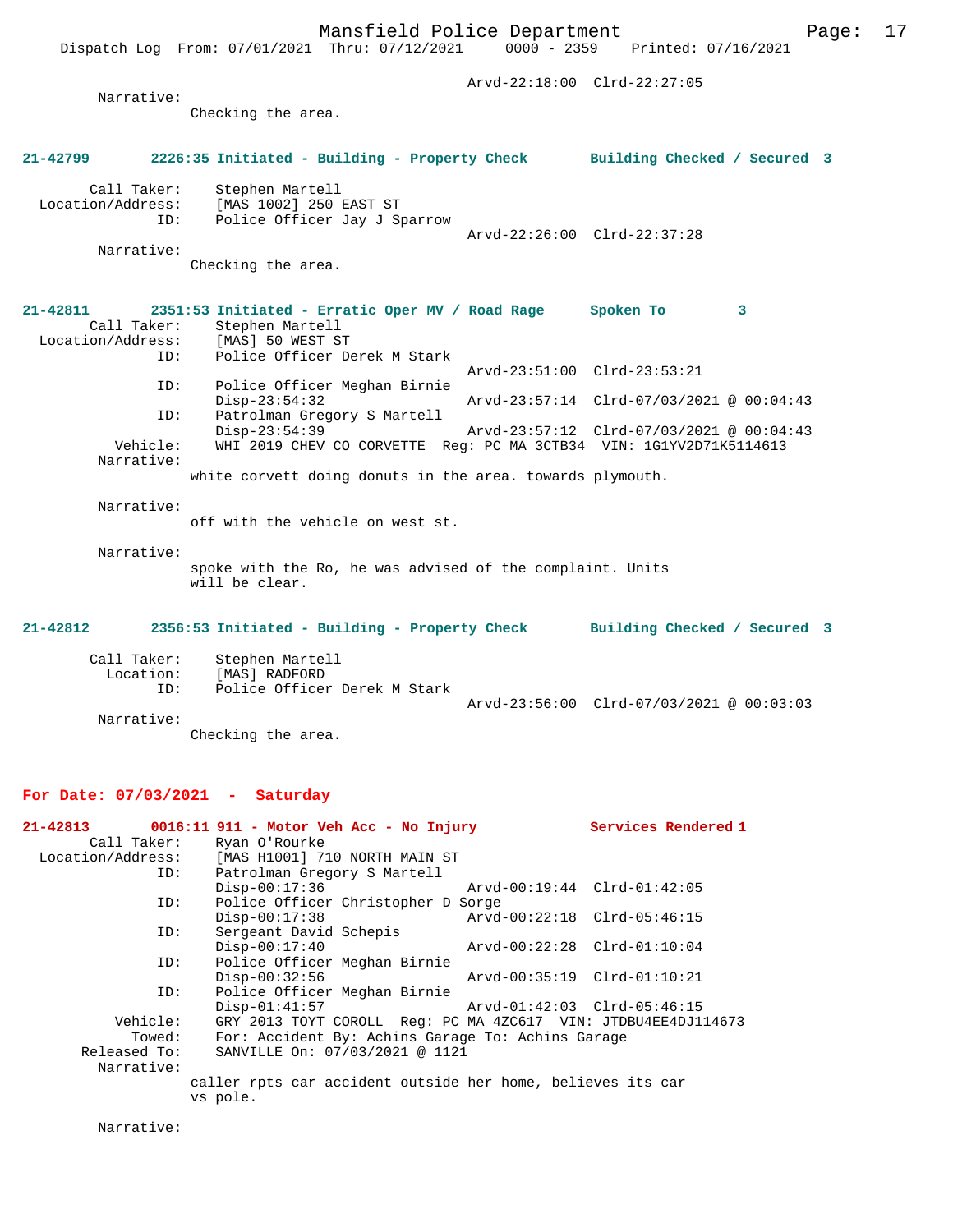Mansfield Police Department Page: 18 Dispatch Log From: 07/01/2021 Thru: 07/12/2021 M11 reporting MELD and FD required for this call. Narrative: MELD en route. Achins en route. Narrative: 2nd party possibly ran from the scene. Towards Foxboro, Foxboro Units advised. Narrative: Foxboro Units off with the male Narrative: M4 off with the Foxboro Units. Narrative: Narrative: FOX 60 to notify parents of male juvenile being involved in MVA and being transported to hospital Narrative: Male party was **and will be transported to** his home in Foxboro Narrative: MELD requesting a dig safe notification. Narrative: Town departments have been notified of the Dig Safe notification. Narrative: Dig Safe advised Ticket # Narrative: Light dept and DPW on scene. Narrative: Achins clear with the vehicle. Narrative: Comcast on location Narrative: roadway is now open. Narrative: Vehicle released to owner SANVILLE, Andrew Michael, MA-S38110313 Refer To Accident:  $\frac{21\text{MAS}-184-\text{AC}}{21\text{MAS}-234-\text{AR}}$ Refer To Summons: Juvenile Arrest  $\Delta$ ge: Charges: OUI-LIQUOR OR .08% NEGLIGENT OPERATION OF MOTOR VEHICLE SPEEDING RATE OF SPEED GREATER THAN WAS REASONABLE AND PROPER c90 §17 MARKED LANES VIOLATION LIQUOR, PERSON UNDER 21 POSSESS<br>ns: 21MAS-235-AR Refer To Summons: Summons: BAEZ, JOSE R<br>Address: 135 CHESTNUT 135 CHESTNUT ST Apt. #2A FOXBOROUGH, MA Age: 19<br>Charges: LI LIQUOR, PERSON UNDER 21 POSSESS **21-42827 0108:04 Phone - 911 Hang-ups & Verifications Confirmed misdial/Accdntl Call** Call Taker: Josesph Shebertes

**2**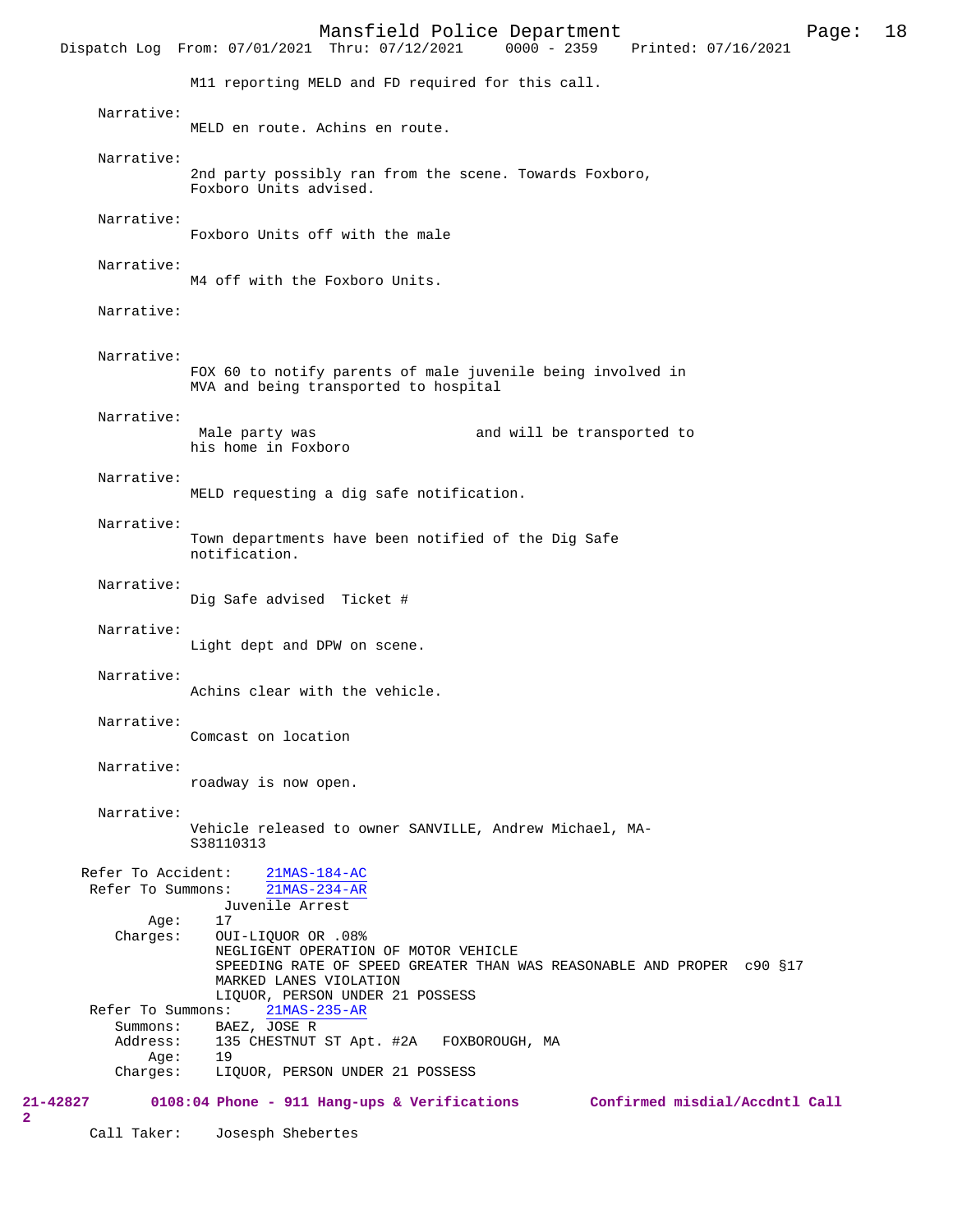Mansfield Police Department Page: 19 Dispatch Log From: 07/01/2021 Thru: 07/12/2021 0000 - 2359 Printed: 07/16/2021 Location/Address: [MAS H1279] 97 HOPE ST ID: Police Officer Meghan Birnie Disp-01:10:26 Arvd-01:13:45 Clrd-01:18:08<br>ID: Sergeant David Schepis Sergeant David Schepis<br>Disp-01:10:31 Disp-01:10:31 Arvd-01:14:06 Clrd-01:18:08 Narrative: Checking on a 911 hang up. Contact made?: no, uninitialized phone Cell phone? (y/n): yes Uncertainty radius: 25 meters Narrative: checked the area, no apparent issues in the area. **21-42862 0207:23 Initiated - Building - Property Check Building Checked / Secured 3** Call Taker: Stephen Martell Location/Address: [MAS 1002] 250 EAST ST Sergeant David Schepis Arvd-02:07:00 Clrd-02:11:44 Narrative: Checking the area. **21-42867 0214:48 Initiated - Building - Property Check Building Checked / Secured 3** Call Taker: Stephen Martell Location/Address: [MAS 840] 280 SCHOOL ST ID: Sergeant David Schepis Arvd-02:14:00 Clrd-02:20:02 Narrative: Checking the area. **21-42868 0215:41 Phone - Building - Property Check Building Checked / Secured 3** Call Taker: Support Staff Matthew Gately<br>Location/Address: [MAS 820C] 31 PLYMOUTH ST ess: [MAS 820C] 31 PLYMOUTH ST<br>ID: Police Officer Derek M Sta Police Officer Derek M Stark<br>Disp-02:17:25 Arvd-02:17:38 Clrd-02:17:42 Disp-02:17:25 Arvd-02:17:38 Clrd-02:17:42 ID: Sergeant John R Armstrong Disp-02:17:31 Arvd-02:17:34 Clrd-02:17:46 Narrative: Checking the area. **21-42886 0432:12 Initiated - Building - Property Check Building Checked / Secured 3** Call Taker: Stephen Martell<br>Location/Address: [MAS 820C] 31 P [MAS 820C] 31 PLYMOUTH ST ID: Sergeant John R Armstrong Disp-04:39:29 Clrd-04:39:32 Narrative: Checking the area. **21-42888 0502:27 Initiated - Building - Property Check Building Checked / Secured 3** Call Taker: Josesph Shebertes Location/Address: [MAS 820C] 31 PLYMOUTH ST<br>ID: Police Officer Derek M Str Police Officer Derek M Stark Arvd-05:02:00 Clrd-05:08:13 Narrative: Checking the area. **21-42912 1035:56 Initiated - Building - Property Check Building Checked / Secured 3** Call Taker: Dispatcher Alyson Vico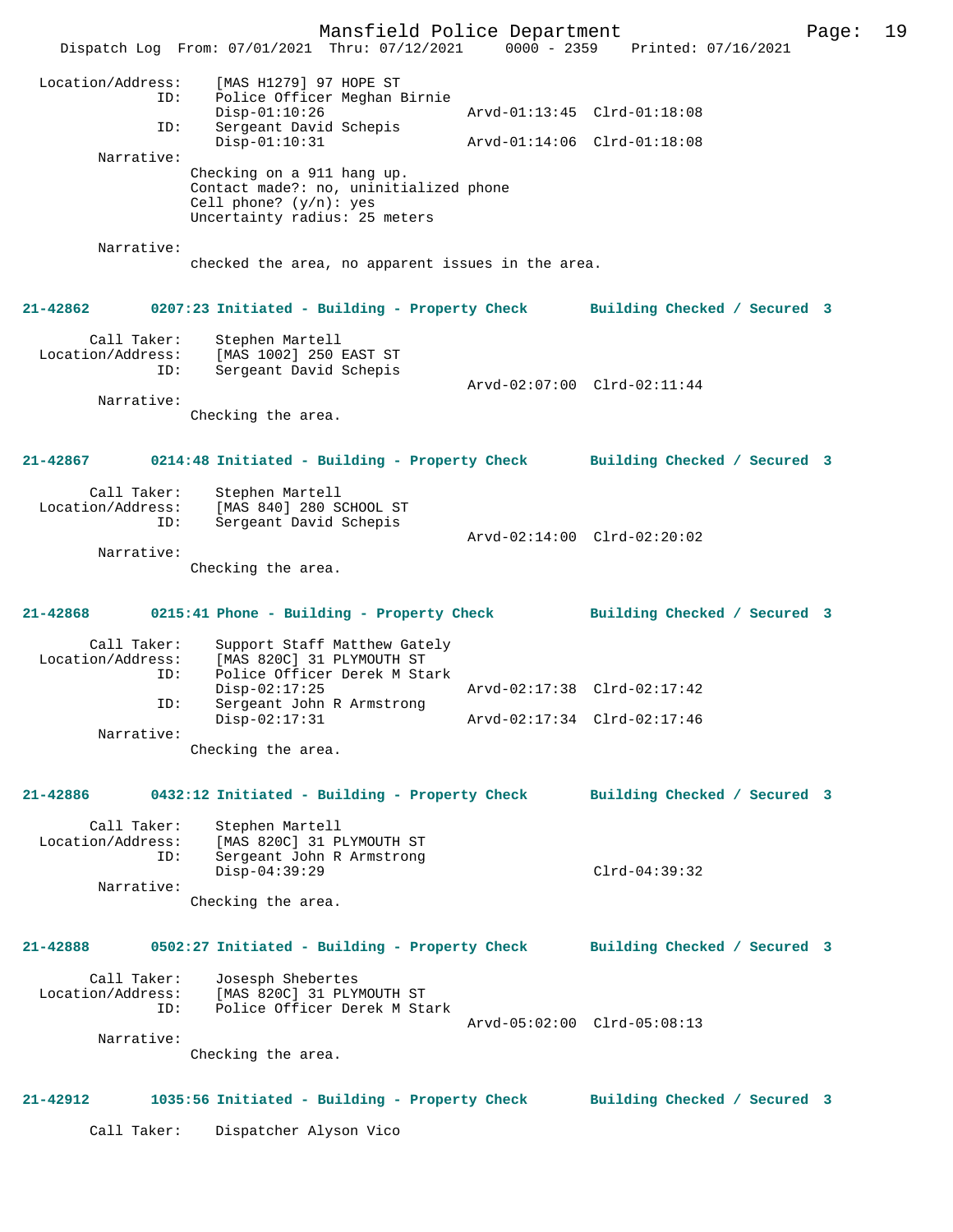Mansfield Police Department Page: 20 Dispatch Log From: 07/01/2021 Thru: 07/12/2021 0000 - 2359 Printed: 07/16/2021 Location/Address: [MAS 281A] 1 CROCKER ST ID: Police Officer Michael T Fitzgerald Arvd-10:35:00 Clrd-10:53:34 Narrative: Checking the area. **21-42914 1046:20 Initiated - Building - Property Check Building Checked / Secured 3** Call Taker: Dispatcher Alyson Vico Location/Address: [MAS 820C] 31 PLYMOUTH ST ID: Detective Christopher P Walsh Arvd-10:46:00 Clrd-10:52:01 Narrative: Checking the area. **21-42926 1137:37 Initiated - Building - Property Check Building Checked / Secured 3** Call Taker: William Casey Location/Address: [MAS 982] 111 HOPE ST ID: Police Officer Michael T Fitzgerald Arvd-11:37:00 Clrd-11:40:07 Narrative: Checking the area. **21-42934 1257:58 Initiated - Building - Property Check Building Checked / Secured 3** Call Taker: Dispatcher Alyson Vico Location/Address: [MAS 820C] 31 PLYMOUTH ST ID: Detective Christopher P Walsh Arvd-12:57:00 Clrd-13:09:14 Narrative: Radford portables making a check/ walking through the building with a company Rep. Narrative: Building has been checked, no issues. Rep is now leaving. **21-42940 1331:17 Phone - 911 Hang-ups & Verifications Confirmed misdial/Accdntl Call 2**  Call Taker: William Casey Location/Address: [MAS 418C] 25 FRANCIS AVE Apt. #2505 ID: Police Officer Joshua S Ellender Disp-13:34:43 Arvd-13:38:55 Clrd-13:41:57 Narrative: Checking on a 911 hang up. Contact made?:yes Cellphone? (y/n):yes Uncertainty radius:ring buzzer for 2505 **21-42941 1336:12 Initiated - Building - Property Check Building Checked / Secured 3** Call Taker: Dispatcher Alyson Vico Location/Address: [MAS 907E] 390 WEST ST ID: Police Officer Beau J Palanza Arvd-13:36:00 Clrd-13:42:25 Narrative: Checking the area. **21-42942 1348:36 Initiated - Motor Vehicle Stop Citation / Warning Issued 3** Call Taker: William Casey<br>Location/Address: [MAS] 777 WES: Location/Address: [MAS] 777 WEST ST @ 100 HAMPSHIRE ST ID: Police Officer Beau J Palanza Arvd-13:48:00 Clrd-13:54:58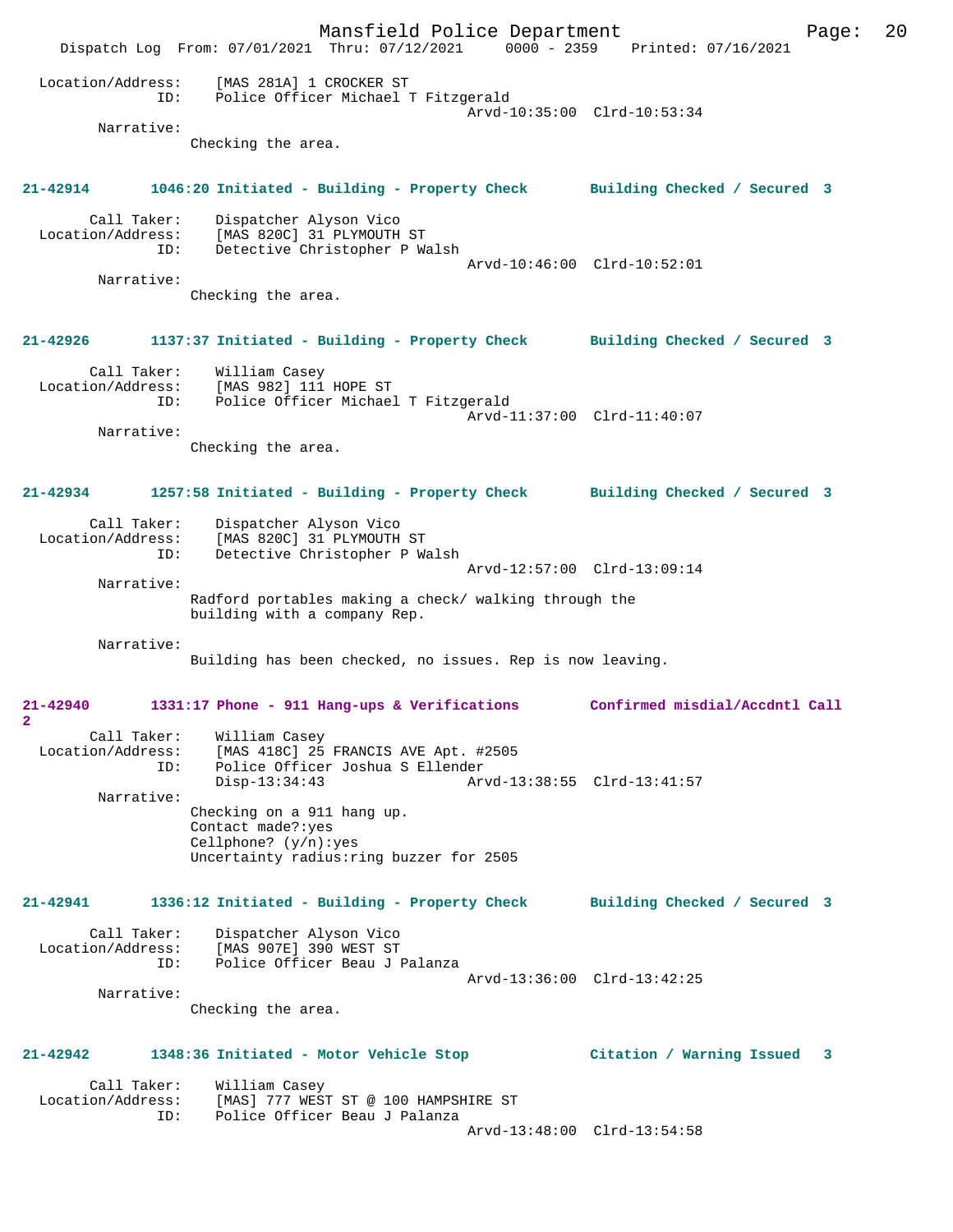Mansfield Police Department Page: 21 Dispatch Log From: 07/01/2021 Thru: 07/12/2021 Vehicle: BLK 2015 BMW 4D 528I Reg: NY JSC2775 VIN: WBA5A7C51FD626156 Narrative: Out with mvst Narrative: Citation issued to the RO for speed. **21-42951 1422:56 Initiated - Motor Vehicle Stop Citation / Warning Issued 3** Call Taker: Dispatcher Alyson Vico Vicinity of: [MAS] 130 BALCOM ST ID: Police Officer Beau J Palanza Arvd-14:22:00 Clrd-14:29:11 Vehicle: BLK 2019 LNDR UT RANGE Reg: PC MA 2MXR65 VIN: SALWR2REXKA847687 Narrative: M5 is off with a MVST. Narrative: Citation to the operator. **21-42957 1456:14 Initiated - Motor Vehicle Stop Citation / Warning Issued 3** Call Taker: Dispatcher Alyson Vico Location/Address: [MAS] 1720 WEST ST @ 2 CHAMBERS CT ID: Police Officer Beau J Palanza Arvd-14:56:00 Clrd-15:03:41 Vehicle: RED 2019 TOYT UT RAV4 Reg: PC MA 1MPP78 VIN: JTMF1RFV1KD038735 Narrative: M5 is off with a MVST. Narrative: Citation issued to the RO. **21-42958 1459:12 Initiated - Building - Property Check Building Checked / Secured 3** Call Taker: Dispatcher Alyson Vico Location/Address: [MAS 820C] 31 PLYMOUTH ST<br>ID: Detective Christopher P Wa Detective Christopher P Walsh Arvd-14:59:00 Clrd-15:06:23 Narrative: Checking the area. Making a check of the front and the back. **21-42960 1502:19 Initiated - Motor Vehicle Stop Citation / Warning Issued 3** Call Taker: Dispatcher Alyson Vico Location/Address: [MAS 262] 60 OAKLAND ST ID: Police Officer Joshua S Ellender Arvd-15:02:00 Clrd-15:08:18 Vehicle: GRY 2018 TOYT HIGHLANDER Reg: PC MA 9GR868 VIN: 5TDJZRFHXJS489162 Narrative: M3 is off in the parking lot with an MVST. Narrative: Citation issued to the operator for speed in the area of 149 Oakland Street. **21-42961 1504:56 Phone - 911 Hang-ups & Verifications Confirmed misdial/Accdntl Call 2**  Call Taker: Emily Archer Location/Address: [MAS H216] 15 HEATHER LN ID: Police Officer Joshua S Ellender Disp-15:08:43 Arvd-15:17:03 Clrd-15:18:48 Narrative: Checking on a 911 hang up. Contact made?:n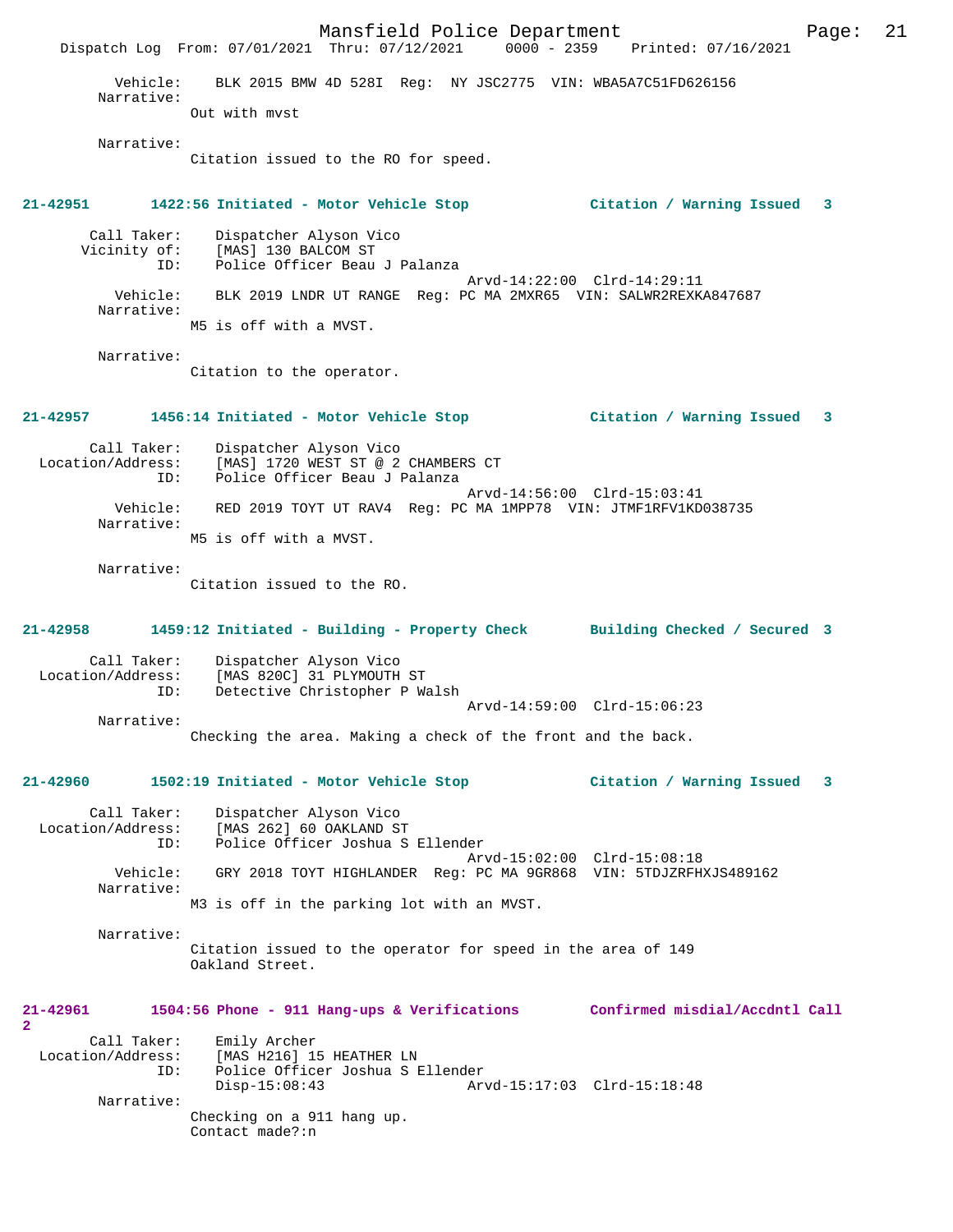Mansfield Police Department Page: 22 Dispatch Log From: 07/01/2021 Thru: 07/12/2021 Cellphone? (y/n):y Uncertainty radius:6 meters Narrative: Call back attempted, female states her child dialed accidentally. **21-42966 1535:28 Phone - Motor Veh Acc - No Injury Services Rendered 1**  Call Taker: Michael Chisholm<br>Location/Address: [MAS] 792 SOUTH N ess: [MAS] 792 SOUTH MAIN ST<br>ID: Police Officer Michael' Police Officer Michael T Fitzgerald<br>Disp-15:37:48 Arvd-1 Disp-15:37:48 Arvd-15:42:57 Clrd-16:01:12<br>ID: Police Officer Beau J Palanza Police Officer Beau J Palanza Disp-15:37:52 Arvd-15:41:59 Clrd-16:01:08 Vehicle: BLU 2016 VOLV UT XC90 Reg: PC MA 7KN319 VIN: YV4A22PKXG1071127 Vehicle: RED 2019 JEEP CHEROKEE Reg: PC MA 2GGT24 VIN: 1C4PJMDX7KD166201 Narrative: MVA no injuries, initially the drivers had a disagreement, requesting an officer. It is at the exit of 495 Narrative: Both Units to clear Refer To Accident: 21MAS-185-AC **21-42967 1542:20 Phone - Assist Citizen - P S A Services Rendered 3**  Call Taker: Emily Archer<br>Location/Address: [MAS 985A] 1 ess: [MAS<sup>]</sup>985A] 1 NORTH MAIN ST<br>ID: Police Officer Joshua S El ID: Police Officer Joshua S Ellender Disp-15:45:42 Arvd-15:49:19 Clrd-15:55:47 Narrative: Caller reporting the flags along the road way look like they are going to fall down. Narrative: M3 reports flag is falling slightly, not a hazard at this time. Pole is still intact. M3 will email MELD. **21-42970 1647:12 Phone - 911 Hang-ups & Verifications Confirmed misdial/Accdntl Call 2**  Call Taker: Emily Archer Location/Address: [MAS] 10 LINDEN ST ID: Police Officer Danielle C Titus Disp-16:49:19 Arvd-16:58:59 Clrd-17:00:53 Narrative: Checking on a 911 hang up. Contact made?:Y Cellphone? (y/n):Y Male states accidental dial, will be at the front door. **21-42981 1759 Initiated - Building - Property Check Building Checked / Secured 3** Call Taker: Police Officer Michael T Fitzgerald Location/Address: [MAS 820C] 31 PLYMOUTH ST Police Officer Michael T Fitzgerald Arvd-18:00:31 Clrd-18:02:59 Narrative: Checking the area. **21-42982 1801:23 Initiated - Building - Property Check Building Checked / Secured 3** Call Taker: Dispatcher Alyson Vico<br>Location/Address: [MAS 820C] 31 PLYMOUTH [MAS 820C] 31 PLYMOUTH ST ID: Police Officer Derek M Stark Arvd-18:01:00 Clrd-18:05:12 Narrative: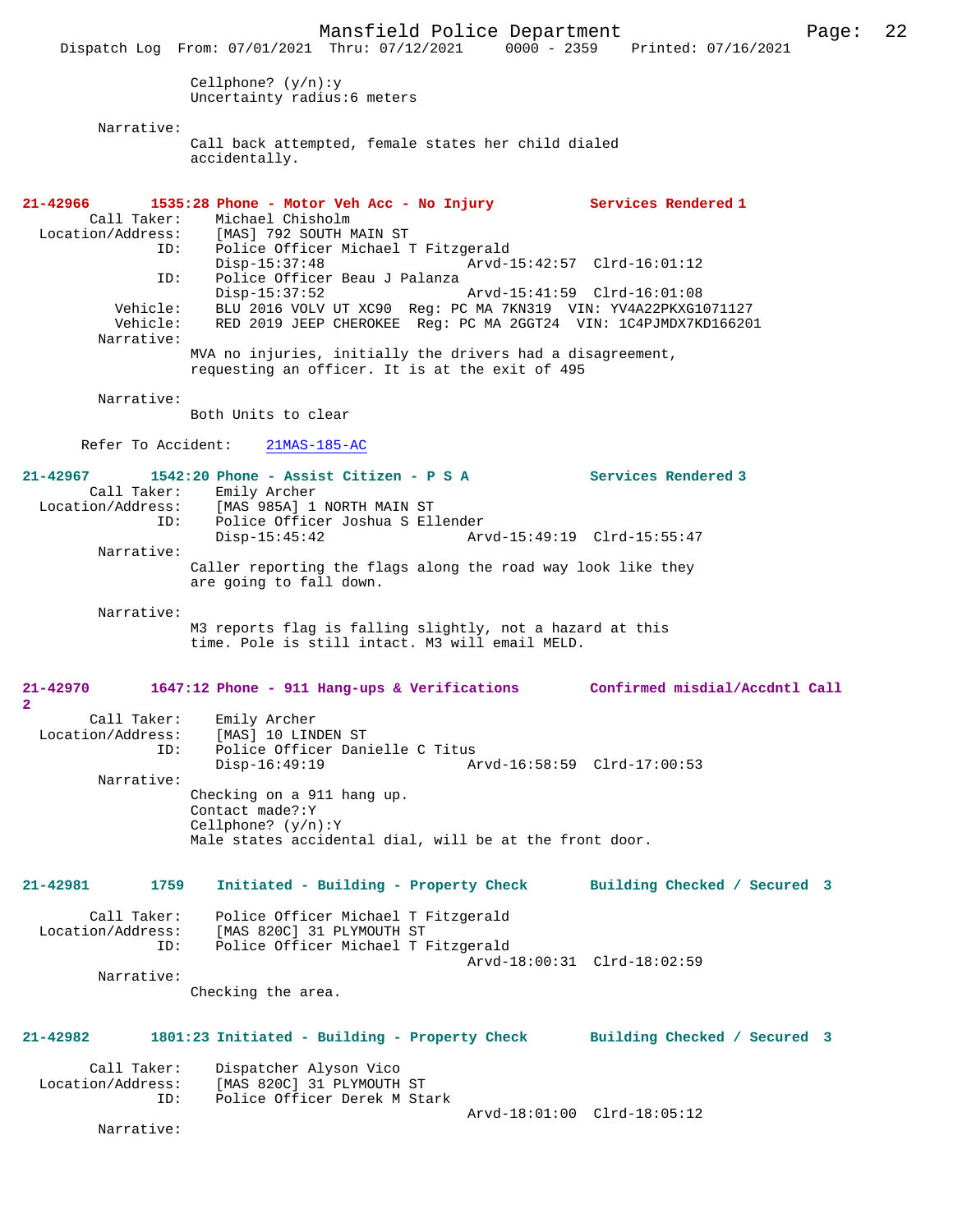Checking the area.

| Call Taker: Stephen Martell                                                                                   |  |
|---------------------------------------------------------------------------------------------------------------|--|
| Location/Address: [MAS] 2 PINE NEEDLE LN @ 112 FRANKLIN ST                                                    |  |
| Police Officer Joshua S Ellender<br>ID:                                                                       |  |
| $Disp-18:54:56$<br>Arvd-18:58:08 Clrd-19:05:13<br>Narrative:                                                  |  |
| Roadway is flooded, RP states about 10in                                                                      |  |
| Narrative:                                                                                                    |  |
| M3 advised that the roadway is flooded to curb height. M3<br>advised the Mansfield front desk.                |  |
| Narrative:                                                                                                    |  |
| Front desk advised DPW has been notified and they are<br>sending someone over                                 |  |
| 1905:22 Initiated - Motor Vehicle Stop (Citation / Warning Issued 3<br>21-42987                               |  |
| Call Taker:<br>Aaron Figueroa                                                                                 |  |
| Location/Address: [MAS] 71 SOUTH MAIN ST<br>Police Officer Joshua S Ellender<br>ID:                           |  |
| Arvd-19:05:00 Clrd-19:10:22                                                                                   |  |
| Vehicle: GRY 2009 NISS SENTRA Req: PC MA 6VR595 VIN: 3N1AB61E29L612280<br>Narrative:                          |  |
| M3 advised citation to operator for speeding and North Main<br>and Court                                      |  |
|                                                                                                               |  |
| 21-42991<br>2000:02 Initiated - Building - Property Check Building Checked / Secured 3                        |  |
|                                                                                                               |  |
| Call Taker: Aaron Figueroa<br>Location/Address: [MAS 820C] 31 PLYMOUTH ST<br>ID: Police Officer Derek M Stark |  |
|                                                                                                               |  |
| Arvd-20:00:00 Clrd-20:06:33<br>Narrative:                                                                     |  |
| Checking the area.                                                                                            |  |
|                                                                                                               |  |
| $21 - 42992$<br>2007<br>Initiated - Building - Property Check Building Checked / Secured 3                    |  |
| Call Taker:<br>Police Officer Michael T Fitzgerald                                                            |  |
| Location/Address: [MAS 820C] 31 PLYMOUTH ST<br>Police Officer Michael T Fitzgerald<br>ID:                     |  |
| Arvd-20:08:00 Clrd-20:17:29                                                                                   |  |
| Narrative:<br>Checking the area.                                                                              |  |
|                                                                                                               |  |
| 2020:08 Initiated - Building - Property Check<br>21-42997<br>Building Checked / Secured 3                     |  |
| Call Taker:<br>Michael Mezhberg                                                                               |  |
| [MAS 281A] 1 CROCKER ST<br>Location/Address:<br>Police Officer Danielle C Titus<br>ID:                        |  |
| $Arvd - 20:20:00$ $Clrd - 20:30:40$                                                                           |  |
| Narrative:<br>Checking the area.                                                                              |  |
|                                                                                                               |  |
| Services Rendered 2<br>$21 - 42998$<br>2022:57 911 - Noise Complaint                                          |  |
| Call Taker: Michael Mezhberg                                                                                  |  |
| Vicinity of: [MAS] 3 RIDGEVIEW LN @ 396 FRANKLIN ST<br>Police Officer Joshua S Ellender<br>ID:                |  |
| $Disp-20:23:49$<br>Arvd-20:27:36 Clrd-20:43:10                                                                |  |
| Narrative:<br>Fireworks complaint.                                                                            |  |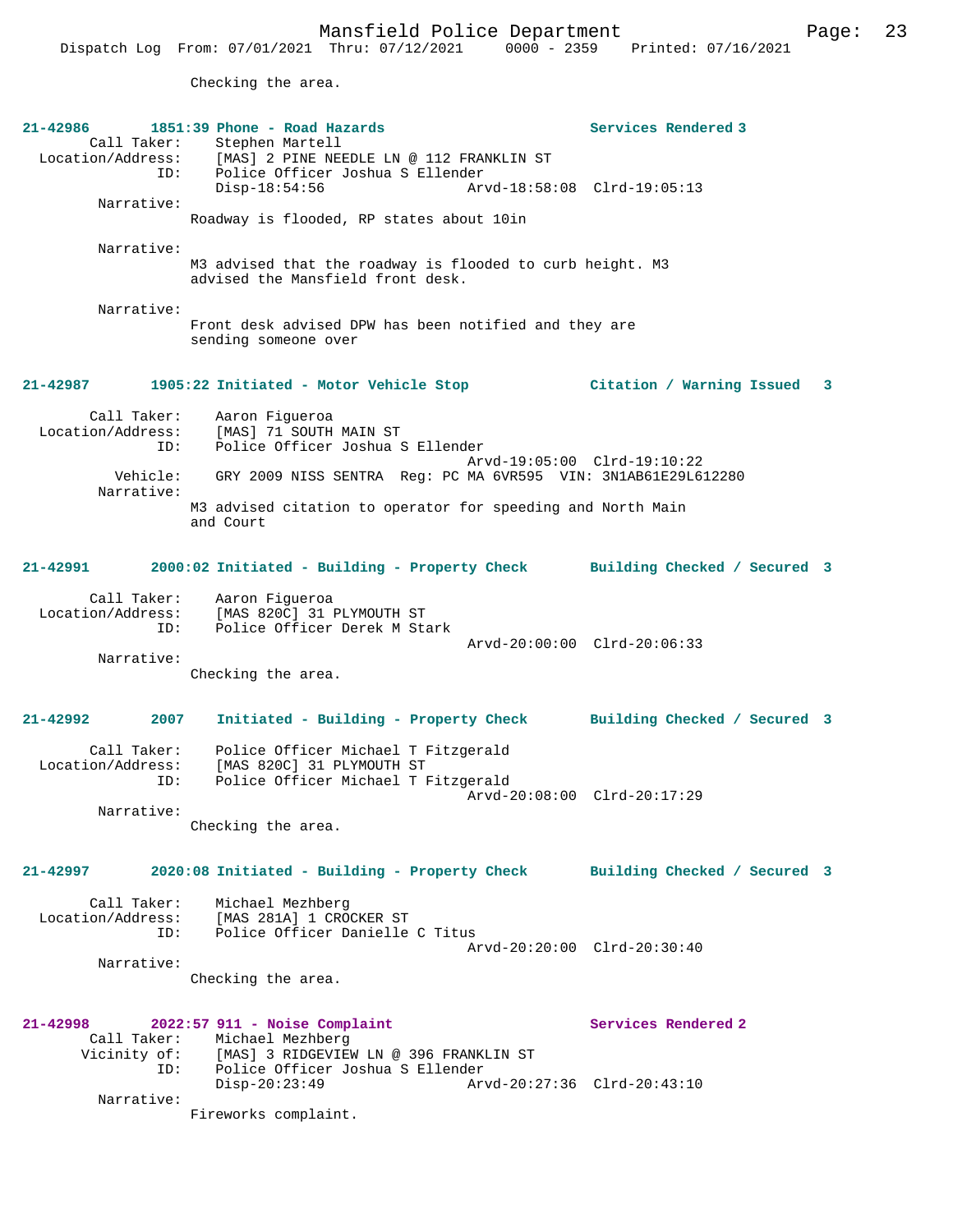Narrative: M3 advised it is possibly at 386 franklin, but he has not heard it since he arrived.

## **21-43003 2052:26 Initiated - Building - Property Check Building Checked / Secured 3**

 Call Taker: Aaron Figueroa Location/Address: [MAS 4] 31 HAMPSHIRE ST ID: Police Officer Jay J Sparrow Arvd-20:52:00 Clrd-20:56:50 Narrative: Checking the area.

**21-43004 2056:55 Initiated - Building - Property Check Building Checked / Secured 3**

 Call Taker: Aaron Figueroa Location/Address: [MAS 2] 60 FORBES BLVD ID: Police Officer Jay J Sparrow Arvd-20:56:00 Clrd-21:01:43 Narrative:

Checking the area.

# **21-43007 2112:57 Initiated - Building - Property Check Building Checked / Secured 3**

| Call Taker:       | Aaron Fiqueroa               |                             |
|-------------------|------------------------------|-----------------------------|
| Location/Address: | [MAS 840] 280 SCHOOL ST      |                             |
| ID:               | Police Officer Jay J Sparrow |                             |
|                   |                              | Arvd-21:12:00 Clrd-21:27:52 |
| Narrative:        |                              |                             |

Checking the area.

## **21-43008 2112:09 Phone - Noise Complaint Spoken To 2**  Call Taker: Michael Chisholm Location/Address: ID: Police Officer Joshua S Ellender

 Disp-21:14:04 Arvd-21:23:43 Clrd-21:40:57 Narrative:

Noise complaint of fireworks off in the area of the tennis court

 Narrative: M3 advised unable to locate fireworks, he does see foot prints in the grass coming from a house 2 down.

 Narrative: M3 advised he spoke to the parties at number 33 who admitted to lighting fireworks and stated they are done

## **21-43009 2117:03 Initiated - Building - Property Check Building Checked / Secured 3**

| Call Taker:<br>Location/Address:<br>TD: | Aaron Fiqueroa<br>[MAS 987A] 125 HIGH ST Apt. #1-4<br>Police Officer Danielle C Titus |  |
|-----------------------------------------|---------------------------------------------------------------------------------------|--|
| Narrative:                              | Arvd-21:17:00 Clrd-21:23:27                                                           |  |

Checking the area.

# **21-43016 2156 Initiated - Building - Property Check Building Checked / Secured 3** Call Taker: Police Officer Michael T Fitzgerald Location/Address: [MAS 820C] 31 PLYMOUTH ST<br>ID: Police Officer Michael T I Police Officer Michael T Fitzgerald Arvd-21:57:17 Clrd-22:02:06

Narrative: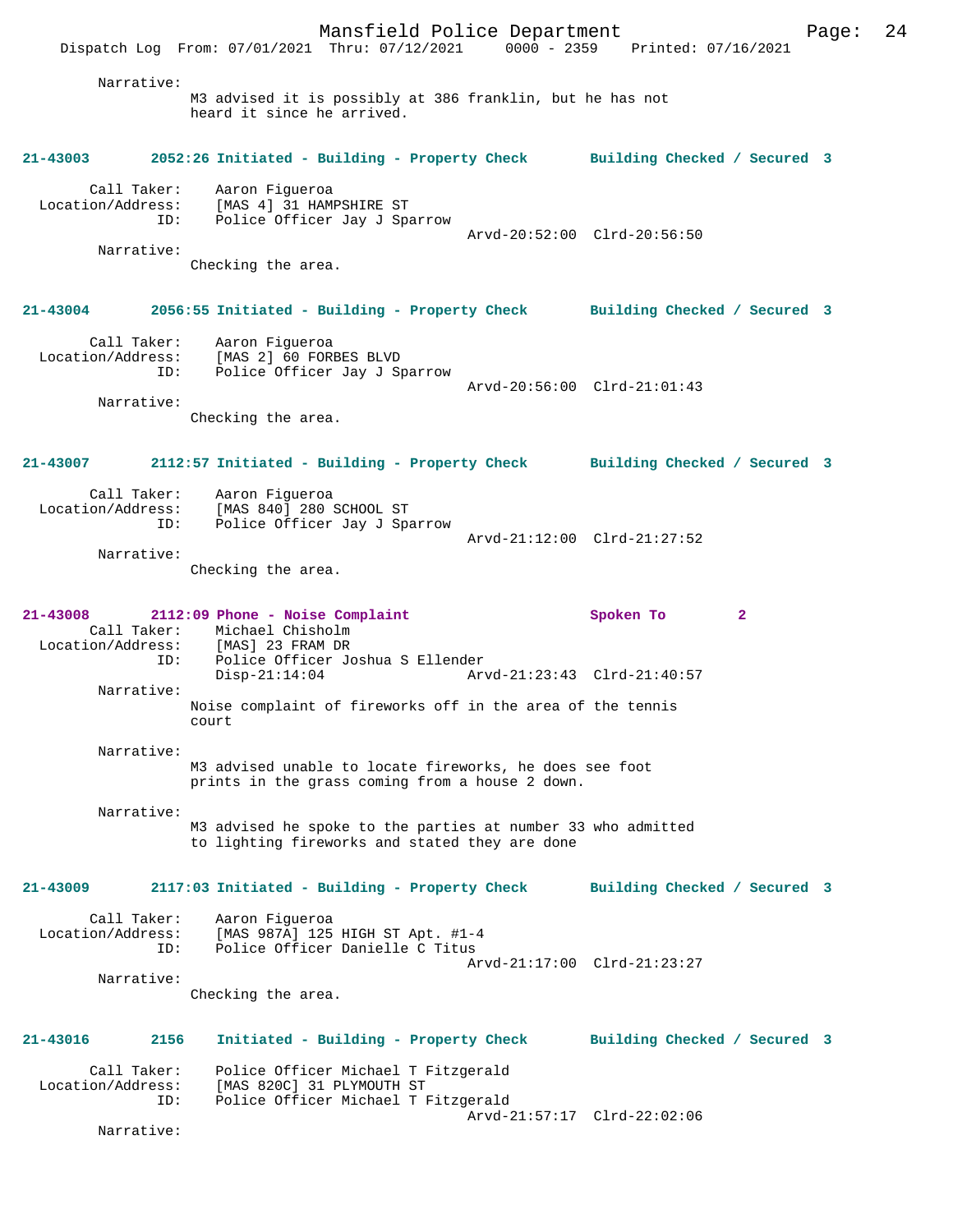Checking the area.

# **21-43020 2211:48 Initiated - Building - Property Check Building Checked / Secured 3** Call Taker: Michael Mezhberg Location/Address: [MAS 1015] 30 CHAUNCY ST ID: Police Officer Danielle C Titus Arvd-22:11:00 Clrd-22:17:24 Narrative: Checking the area. **For Date: 07/04/2021 - Sunday 21-43036 0011:26 Initiated - Building - Property Check Building Checked / Secured 3** Call Taker: Aaron Figueroa Location/Address: [MAS 820C] 31 PLYMOUTH ST ID: Officer Raymond E Maigret Arvd-00:11:00 Clrd-00:18:18 ID: Officer KYLE J MELLO Disp-00:11:55 Arvd-00:12:01 Clrd-00:18:21 Narrative: Checking the area. **21-43044 0034:07 Initiated - Assist Other Agency Building Checked / Secured 3** Call Taker: Aaron Figueroa Location/Address: [MAS 894] 905 SOUTH MAIN ST Apt. #C ID: Patrolman Sean D WorrallS Arvd-00:34:00 Clrd-00:43:56 Narrative: Assisting Mansfield PD with a burg alarm **21-43048 0049:32 Initiated - Disabled Motor Vehicle Services Rendered 3**  Call Taker: Aaron Figueroa<br>Location/Address: [MAS 894] 905 [MAS 894] 905 SOUTH MAIN ST Apt. #C ID: Police Officer Derek M Stark Arvd-00:49:00 Clrd-01:41:36<br>TD: Patrolman Gregory S Martell Patrolman Gregory S Martell Disp-00:52:15 Clrd-00:58:26 Narrative: M14 advised burst a hose in engine, requests duty wrecker Narrative: Gave tow to Achins Narrative: M14 advised the vehicle has been towed to the station, M14 will now be M2 **21-43050 0102:53 Initiated - Assist Other Agency Services Rendered 3**  Call Taker: Aaron Figueroa<br>Location/Address: [MAS] 187 CENTE [MAS] 187 CENTRAL ST @ 76 BELLA VISTA AVE ID: Patrolman RYAN P MCGRATH Arvd-01:02:00 Clrd-01:38:16 Narrative: Assisting Mansfield with a domestic **21-43064 0202:59 Initiated - Building - Property Check Building Checked / Secured 3** Call Taker: Aaron Figueroa Location/Address: [MAS 820C] 31 PLYMOUTH ST ID: Officer Raymond E Maigret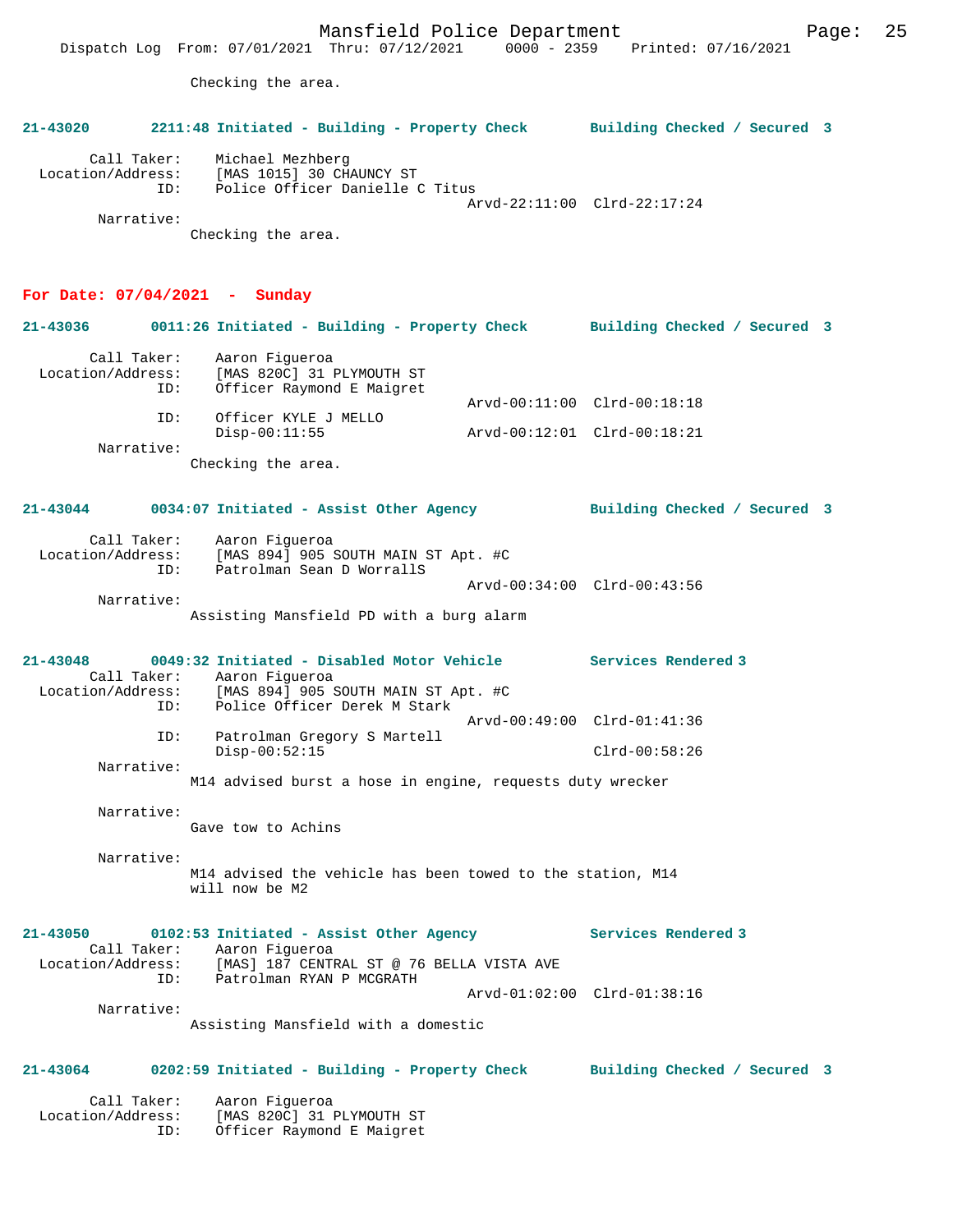Checking the area.

## **21-43067 0206:21 Initiated - Building - Property Check Building Checked / Secured 3**

 Call Taker: Aaron Figueroa Location/Address: [MAS 1002] 250 EAST ST ID: Police Officer Derek M Stark Arvd-02:06:00 Clrd-02:15:41 Narrative:

Checking the area.

## **21-43068 0210:15 Initiated - Building - Property Check Building Checked / Secured 3**

 Call Taker: Aaron Figueroa Location/Address: [MAS 820C] 31 PLYMOUTH ST ID: Officer KYLE J MELLO Arvd-02:10:00 Clrd-02:15:30

 Narrative: Checking the area.

#### **21-43071 0215:49 Initiated - Building - Property Check Building Checked / Secured 3**

Call Taker: Aaron Figueroa<br>Location/Address: [MAS] NORTH MA: [MAS] NORTH MAIN ST ID: Police Officer Derek M Stark Arvd-02:15:00 Clrd-02:20:18 Narrative:

Checking the area.

#### **21-43073 0220:22 Initiated - Building - Property Check Building Checked / Secured 3**

 Call Taker: Aaron Figueroa Location/Address: [MAS 1015] 30 CHAUNCY ST ID: Police Officer Derek M Stark Arvd-02:20:00 Clrd-02:32:57 Narrative:

Checking the area.

#### **21-43089 0304:53 Initiated - Building - Property Check Building Checked / Secured 3**

 Call Taker: Ryan O'Rourke Location/Address: [MAS 281A] 1 CROCKER ST ID: Police Officer Derek M Stark Arvd-03:04:00 Clrd-03:10:03

 Narrative: Checking the area.

## **21-43090 0315:48 Initiated - Building - Property Check Building Checked / Secured 3**

 Call Taker: Aaron Figueroa Location/Address: [MAS 2] 60 FORBES BLVD Police Officer Derek M Stark Arvd-03:15:00 Clrd-03:16:07 Narrative:

Checking the area.

## **21-43091 0316:13 Initiated - Building - Property Check Building Checked / Secured 3**

 Call Taker: Aaron Figueroa Location/Address: [MAS 4] 31 HAMPSHIRE ST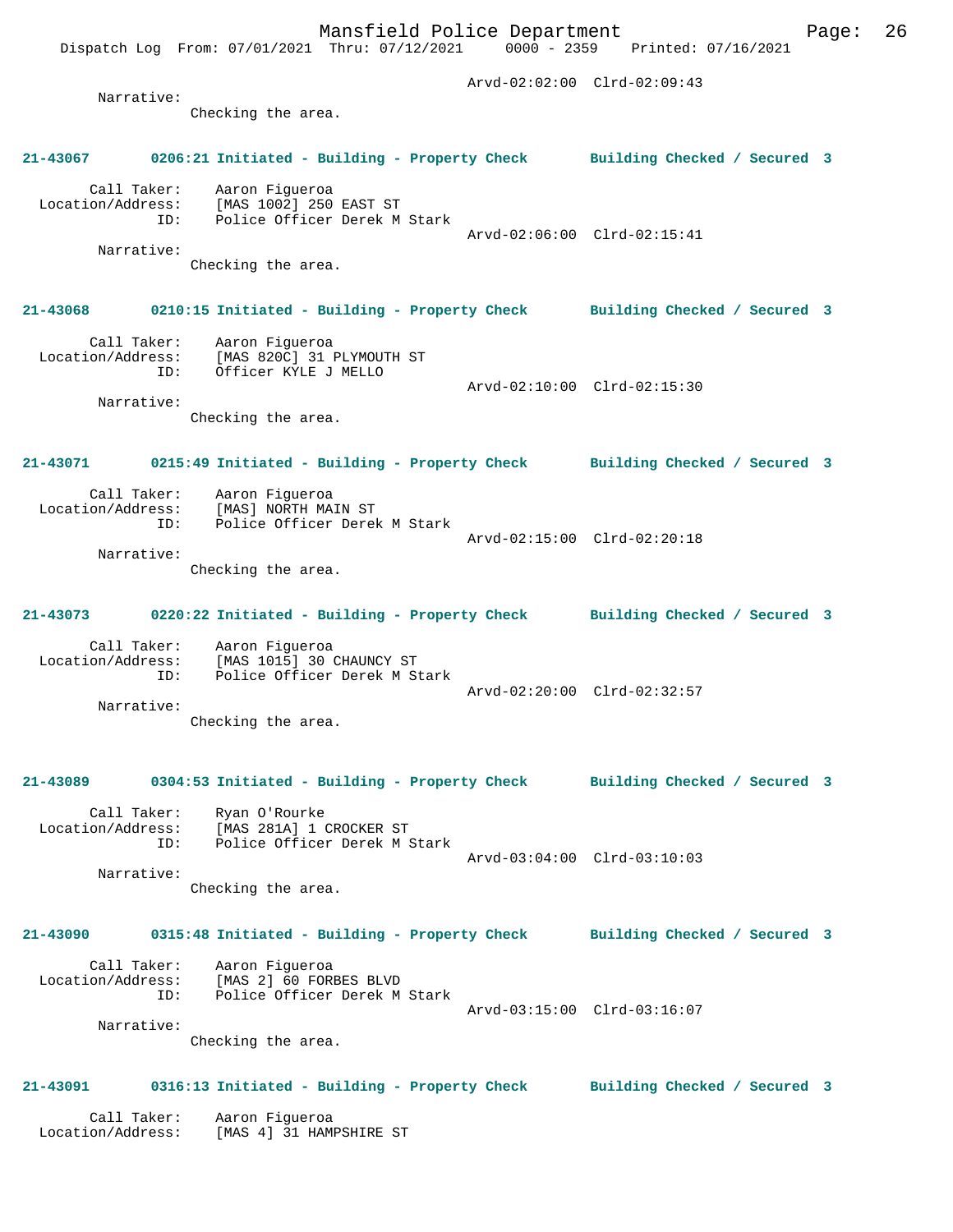|                                  |          | Dispatch Log From: 07/01/2021 Thru: 07/12/2021                                                                                                             | Mansfield Police Department | 0000 - 2359 Printed: 07/16/2021 |                | Page: | 27 |
|----------------------------------|----------|------------------------------------------------------------------------------------------------------------------------------------------------------------|-----------------------------|---------------------------------|----------------|-------|----|
|                                  | ID:      | Police Officer Derek M Stark                                                                                                                               |                             | Arvd-03:16:00 Clrd-03:25:27     |                |       |    |
| Narrative:                       |          |                                                                                                                                                            |                             |                                 |                |       |    |
|                                  |          | Checking the area.                                                                                                                                         |                             |                                 |                |       |    |
| 21-43092                         |          | 0328:53 Initiated - Building - Property Check                                                                                                              |                             | Building Checked / Secured 3    |                |       |    |
| Call Taker:<br>Location/Address: | ID:      | Aaron Figueroa<br>[MAS 840] 280 SCHOOL ST<br>Police Officer Derek M Stark                                                                                  |                             |                                 |                |       |    |
| Narrative:                       |          |                                                                                                                                                            |                             | Arvd-03:28:00 Clrd-03:32:55     |                |       |    |
|                                  |          | Checking the area.                                                                                                                                         |                             |                                 |                |       |    |
| 21-43093<br>Call Taker:          |          | $0328:32$ 911 - Disturbance / Gathering<br>TARA LAKO                                                                                                       |                             | Spoken To                       | $\blacksquare$ |       |    |
| Location/Address:                | ID:      | [MAS 411] 60 FORBES BLVD Apt. #221<br>Patrolman Gregory S Martell                                                                                          |                             |                                 |                |       |    |
|                                  | ID:      | $Disp-03:30:19$<br>Police Officer Christopher D Sorge                                                                                                      |                             | Arvd-03:34:28 Clrd-04:40:59     |                |       |    |
|                                  | ID:      | $Disp-03:30:24$<br>Police Officer Derek M Stark                                                                                                            |                             | Arvd-03:34:30 Clrd-04:41:04     |                |       |    |
|                                  | Vehicle: | $Disp-03:33:12$<br>GRY 2012 TOYT TACOMA Reg: CO MA W39650 VIN: 5TFUU4EN2CX033207                                                                           |                             | Arvd-03:33:13 Clrd-04:41:03     |                |       |    |
| Narrative:                       |          | Front desk reporting a noise disturbance in the room                                                                                                       |                             |                                 |                |       |    |
| Narrative:                       |          | Front desk reports asking the couple to quiet down and the<br>male got verbally confrontational through the door                                           |                             |                                 |                |       |    |
| Narrative:                       |          | While on 911 the front desk another quest called in about<br>the noise complaint, the guest believes they may be out in<br>the hallway                     |                             |                                 |                |       |    |
| Narrative:                       |          | M12 advised that they made contact with that room and they<br>were advised they are not welcome. M12 advised they are<br>gathering their stuff and leaving |                             |                                 |                |       |    |
| Narrative:                       |          |                                                                                                                                                            |                             |                                 |                |       |    |
|                                  |          |                                                                                                                                                            |                             |                                 |                |       |    |
| Narrative:                       |          | All units clear. Individuals from the room left. No domestic<br>incident. Male was upset that his sister had food<br>poisoning.                            |                             |                                 |                |       |    |
| 21-43099                         |          | 0412:28 Initiated - Building - Property Check                                                                                                              |                             | Building Checked / Secured 3    |                |       |    |
| Call Taker:<br>Location/Address: | ID:      | Aaron Figueroa<br>[MAS 820C] 31 PLYMOUTH ST<br>Officer Raymond E Maigret                                                                                   |                             |                                 |                |       |    |
| Narrative:                       |          |                                                                                                                                                            |                             | Arvd-04:12:00 Clrd-04:18:45     |                |       |    |
|                                  |          | Checking the area.                                                                                                                                         |                             |                                 |                |       |    |
| 21-43100                         |          | 0511:45 Initiated - Building - Property Check                                                                                                              |                             | Building Checked / Secured 3    |                |       |    |
| Call Taker:<br>Location/Address: | ID:      | Aaron Figueroa<br>[MAS 820C] 31 PLYMOUTH ST<br>Officer Raymond E Maigret                                                                                   |                             |                                 |                |       |    |
|                                  |          |                                                                                                                                                            |                             | Arvd-05:11:00 Clrd-05:17:26     |                |       |    |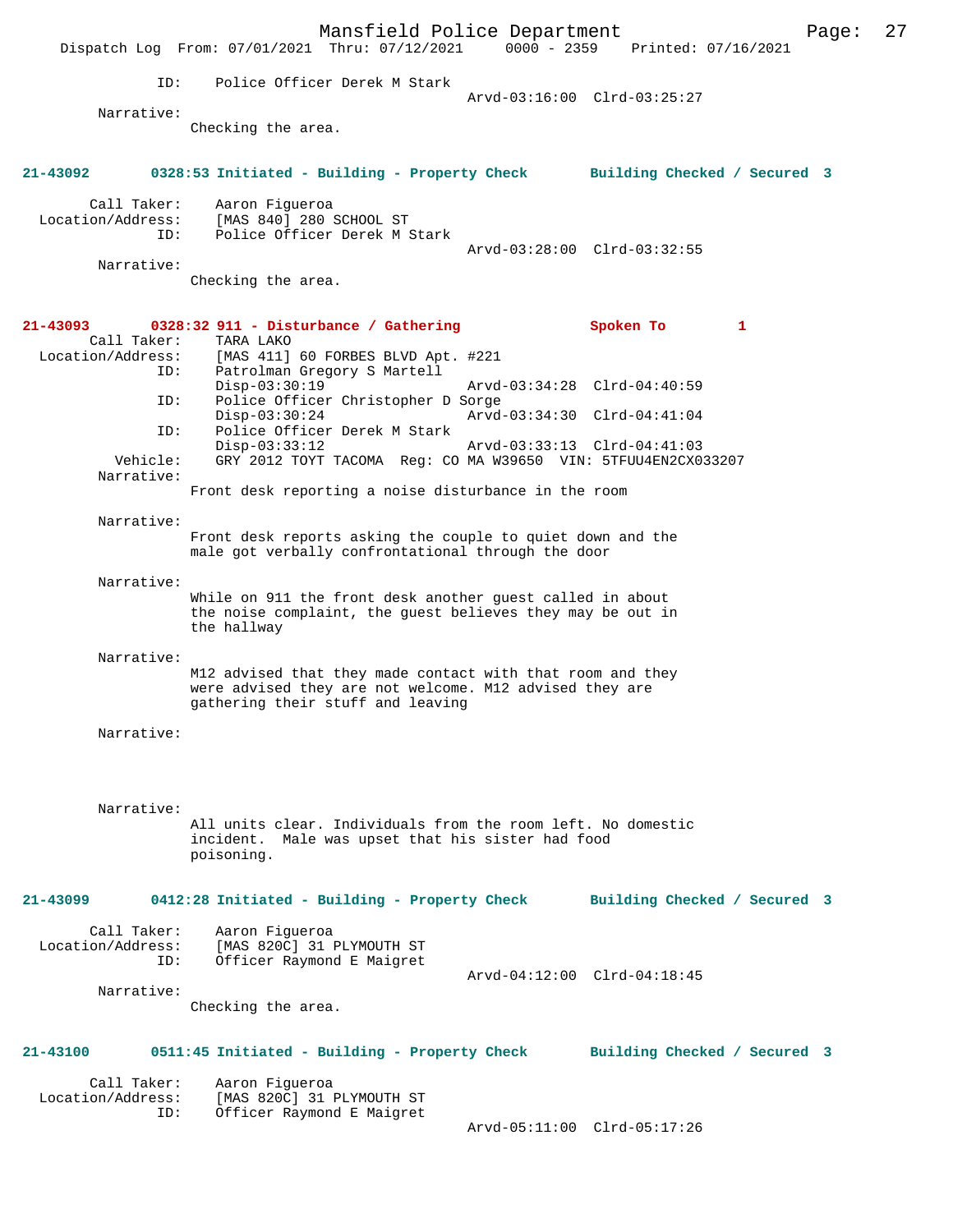|                                                                | Dispatch Log From: 07/01/2021 Thru: 07/12/2021<br>$0000 - 2359$                                                                                                                                   | Printed: 07/16/2021                    |
|----------------------------------------------------------------|---------------------------------------------------------------------------------------------------------------------------------------------------------------------------------------------------|----------------------------------------|
| Narrative:                                                     |                                                                                                                                                                                                   |                                        |
|                                                                | Checking the area.                                                                                                                                                                                |                                        |
| $21 - 43107$<br>Call Taker:<br>Location/Address:<br>ID:<br>ID: | 0735:08 Phone - Suspicious Actv / Persn / Veh<br>William Casey<br>[MAS H258] 119 SOUTH MAIN ST<br>Police Officer Christopher D Sorge<br>$Disp-07:37:23$<br>Police Officer Christopher D Sorge     | Cancelled Enroute 2<br>$Clrd-07:42:32$ |
| Narrative:                                                     | $Disp-07:42:56$                                                                                                                                                                                   | $Clrd-07:43:01$                        |
|                                                                | Cp reports vehicle in her driveway that is on and someone<br>laying down inside. Does not know the person. Tan sedan                                                                              |                                        |
| Narrative:                                                     | The vehicle left prior to arrival                                                                                                                                                                 |                                        |
| 21-43109<br>$\overline{2}$                                     | 0807:54 Phone - 911 Hang-ups & Verifications Confirmed misdial/Accdntl Call                                                                                                                       |                                        |
| Call Taker:<br>Location/Address:<br>ID:<br>Narrative:          | William Casey<br>[MAS H5003] 15 SHEA CIR<br>Police Officer Beau J Palanza<br>$Disp-08:09:12$<br>Checking on a 911 hang up.<br>Contact made?: yes<br>Cellphone? $(y/n):yes$<br>Uncertainty radius: | Arvd-08:23:44 Clrd-08:26:19            |
| 21-43129                                                       | 0953:24 Initiated - Building - Property Check                                                                                                                                                     | Building Checked / Secured 3           |
| Call Taker:<br>Location/Address:<br>ID:                        | Kieran M Ruth<br>[MAS 411] 60 FORBES BLVD<br>Police Officer Michael T Fitzgerald                                                                                                                  | Arvd-09:53:00 Clrd-10:02:20            |
| Narrative:                                                     | Checking the area.                                                                                                                                                                                |                                        |
| $21 - 43130$                                                   | 0956:42 Initiated - Motor Vehicle Stop                                                                                                                                                            | Citation / Warning Issued<br>3         |
| Call Taker:<br>Location/Address:<br>ID:                        | Kieran M Ruth<br>[MAS] 1 ATWOOD ST @ 387 CENTRAL ST<br>Police Officer Joshua S Ellender                                                                                                           | Arvd-09:56:00 Clrd-10:06:00            |
| Vehicle:<br>Narrative:                                         | GRY 2009 NISS VERSA Reg: PC MA 1JLW92 VIN: 3N1BC13E49L362297<br>MV stop                                                                                                                           |                                        |
| Narrative:                                                     | Cited for speed and no inspection sticker                                                                                                                                                         |                                        |
| 21-43132                                                       | 1006:28 Initiated - Building - Property Check                                                                                                                                                     | Building Checked / Secured 3           |
| Call Taker:<br>Location/Address:<br>ID:                        | Kieran M Ruth<br>[MAS 322] 31 HAMPSHIRE ST<br>Police Officer Michael T Fitzgerald                                                                                                                 | Arvd-10:06:00 Clrd-10:16:32            |
| Narrative:                                                     | Checking the area.                                                                                                                                                                                |                                        |
| 21-43134                                                       | 1026:27 Initiated - Building - Property Check                                                                                                                                                     | Building Checked / Secured 3           |
| Call Taker:<br>Location/Address:                               | Kieran M Ruth<br>[MAS 820C] 31 PLYMOUTH ST                                                                                                                                                        |                                        |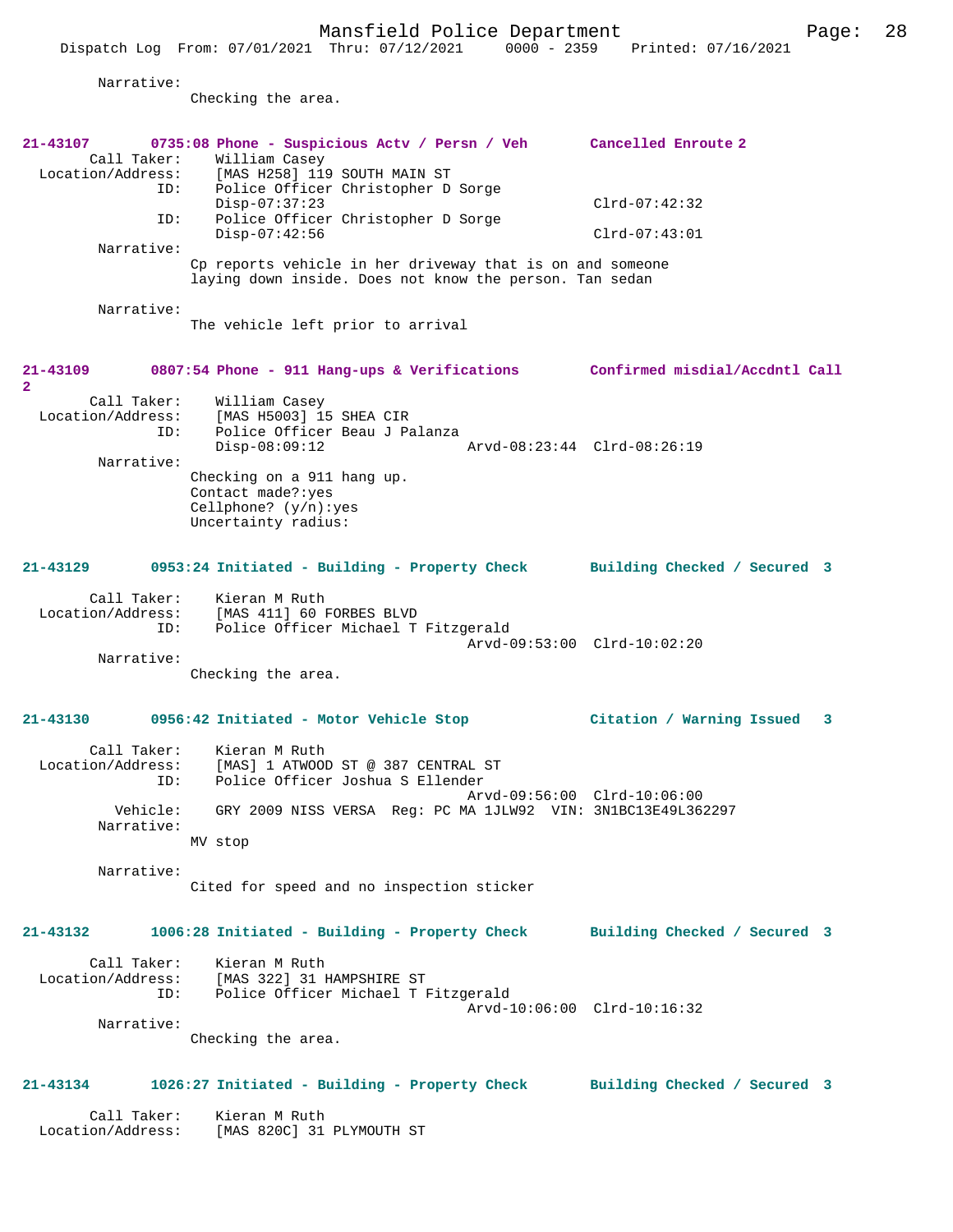Mansfield Police Department Page: 29 Dispatch Log From: 07/01/2021 Thru: 07/12/2021 0000 - 2359 Printed: 07/16/2021 ID: Detective Christopher P Walsh Arvd-10:26:00 Clrd-10:33:52 Narrative: Checking the area. **21-43135 1058:02 Initiated - Building - Property Check Building Checked / Secured 3** Call Taker: Kieran M Ruth Location/Address: [MAS] 4 ERICK RD @ 15 BONNEY LN ID: Police Officer Beau J Palanza Arvd-10:58:00 Clrd-11:07:48 Narrative: Checking the area. **21-43137 1100:23 Initiated - Motor Vehicle Stop Citation / Warning Issued 3** Call Taker: Kieran M Ruth Location/Address: [MAS] THOMAS ST ID: Police Officer Joshua S Ellender Arvd-11:00:00 Clrd-11:05:47 Vehicle: BLK 2016 1500 Reg: PC MA 1GKG57 VIN: 1C6RR7YT0GS358791 Narrative: MV stop Narrative: Cited for speed **21-43139 1111:21 Initiated - Motor Vehicle Stop Citation / Warning Issued 3** Call Taker: Kieran M Ruth Vicinity of: [MAS 992] 660 EAST ST ID: Police Officer Beau J Palanza Arvd-11:11:00 Clrd-11:19:18 Vehicle: GRY 2015 MERZ GLA Reg: PC MA 916HP1 VIN: WDCTG4GB3FJ097845 Narrative: MV stop Narrative: Cited for failure to stop **21-43141 1117:39 Initiated - Motor Vehicle Stop Citation / Warning Issued 3** Call Taker: Kieran M Ruth Location/Address: [MAS] 87 WEST ST @ 65 DEAN ST ID: Police Officer Joshua S Ellender Arvd-11:17:00 Clrd-11:23:39 Vehicle: GRY 2008 HOND UT PILOT Reg: PC MA 149GX5 VIN: 5FNYF18768B015902 Narrative: MV stop Narrative: citation issued for speed **21-43142 1119:17 Phone - Well Being Check Services Rendered 3**  Call Taker: William Casey<br>ion/Address: [MAS 4] Location/Address:<br>ID: Police Officer Michael T Fitzgerald Disp-11:26:12 Arvd-11:31:46 Clrd-11:41:47 ID: Police Officer Joshua S Ellender Disp-11:26:19 Clrd-11:34:20 ID: Sergeant Robert S Pierce Disp-11:28:16 Arvd-11:28:19 Clrd-11:41:47 Narrative: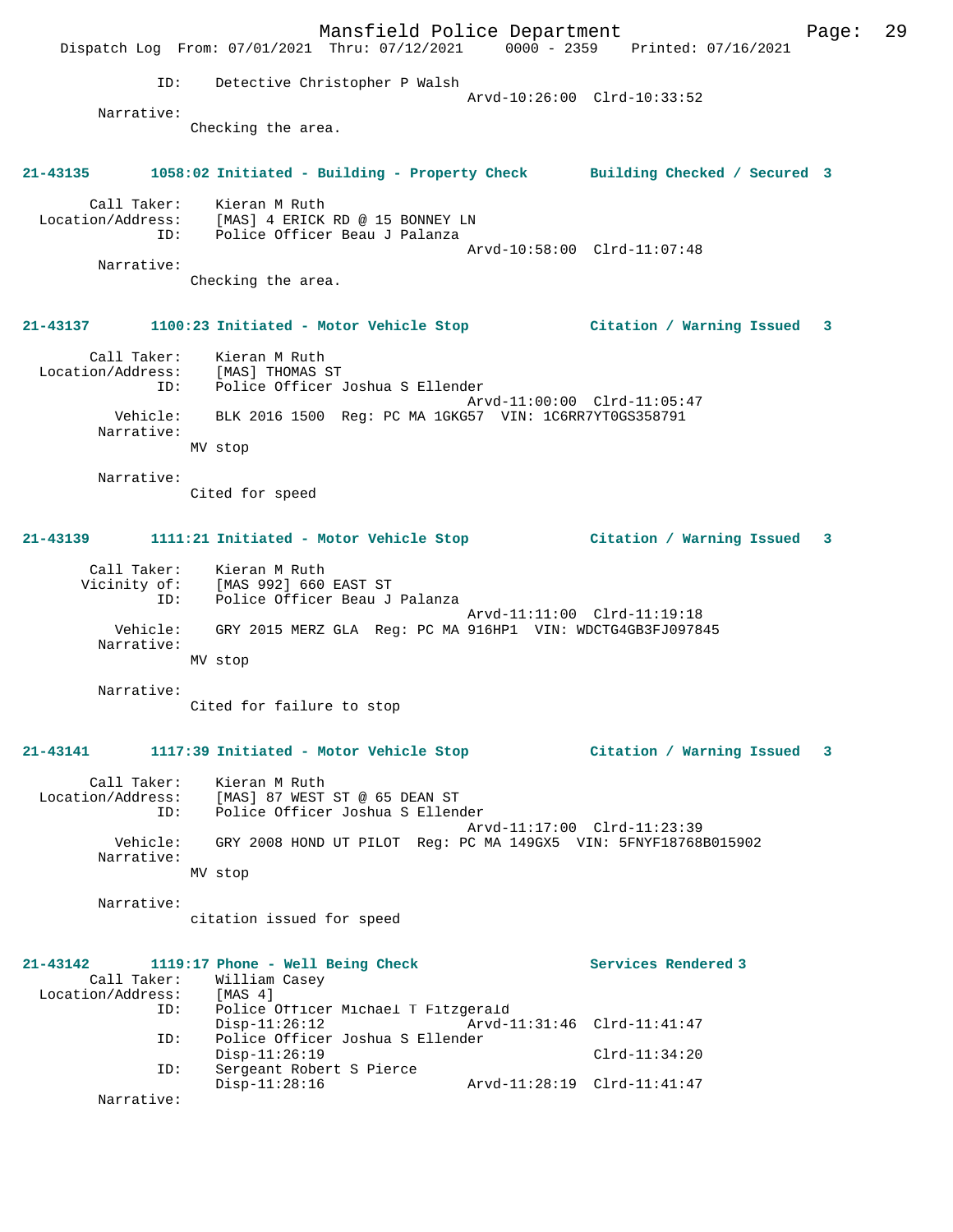Narrative:

**21-43145 1153:57 Initiated - Building - Property Check Building Checked / Secured 3** Call Taker: APRIL LEHANE Location/Address: [MAS 417] 9 FRANCIS AVE ID: Police Officer Beau J Palanza Arvd-11:53:00 Clrd-12:07:41 Narrative: Checking the area. **21-43147 1211:39 Initiated - Building - Property Check Building Checked / Secured 3** Call Taker: APRIL LEHANE Location/Address: [MAS 840] 280 SCHOOL ST ID: Police Officer Michael T Fitzgerald Arvd-12:11:00 Clrd-12:29:05 Narrative: Checking the area. **21-43151 1231:52 Phone - Well Being Check Services Rendered 3**  Call Taker: William Casey<br>Location/Address: [MAS 418F] 31 [MAS 418F] 31 FRANCIS AVE Apt. #3105 ID: Police Officer Joshua S Ellender<br>Disp-12:34:24 Arv Disp-12:34:24 Arvd-12:38:18 Clrd-12:57:13 Narrative: Cp reports children running around their back yard and theyre nervous because they do not see any adults in the area Narrative: 3 yo ran away, orange boxers. Narrative: Officer has the child and is returning him to the calling party at 24 Narrative: Ofc Ellender reports the issue was the unknown toddler. He will be bringing the child back to the residence Narrative: Ofc. Ellender reports the parents were in the bedroom and a sister was in the living room and watching the child, she got occupied and the child opened the door. **21-43158 1317:06 Initiated - Motor Vehicle Stop Citation / Warning Issued 3** Call Taker: Kieran M Ruth Location/Address: [MAS] DEAN ST<br>TD: Police Office Police Officer Joshua S Ellender Arvd-13:17:00 Clrd-13:43:22 Vehicle: YEL 2011 TOYT CAMRYS Reg: PC MA 1HEB49 VIN: 4T4BF3EK8BR129216 Narrative: MV stop Narrative: Cited for speed and a summons for unlicensed operation. the vehicle is being parked at 90 West St Refer To Summons: 21MAS-237-AR Summons: DESOUZA, PAULO RODRIGUES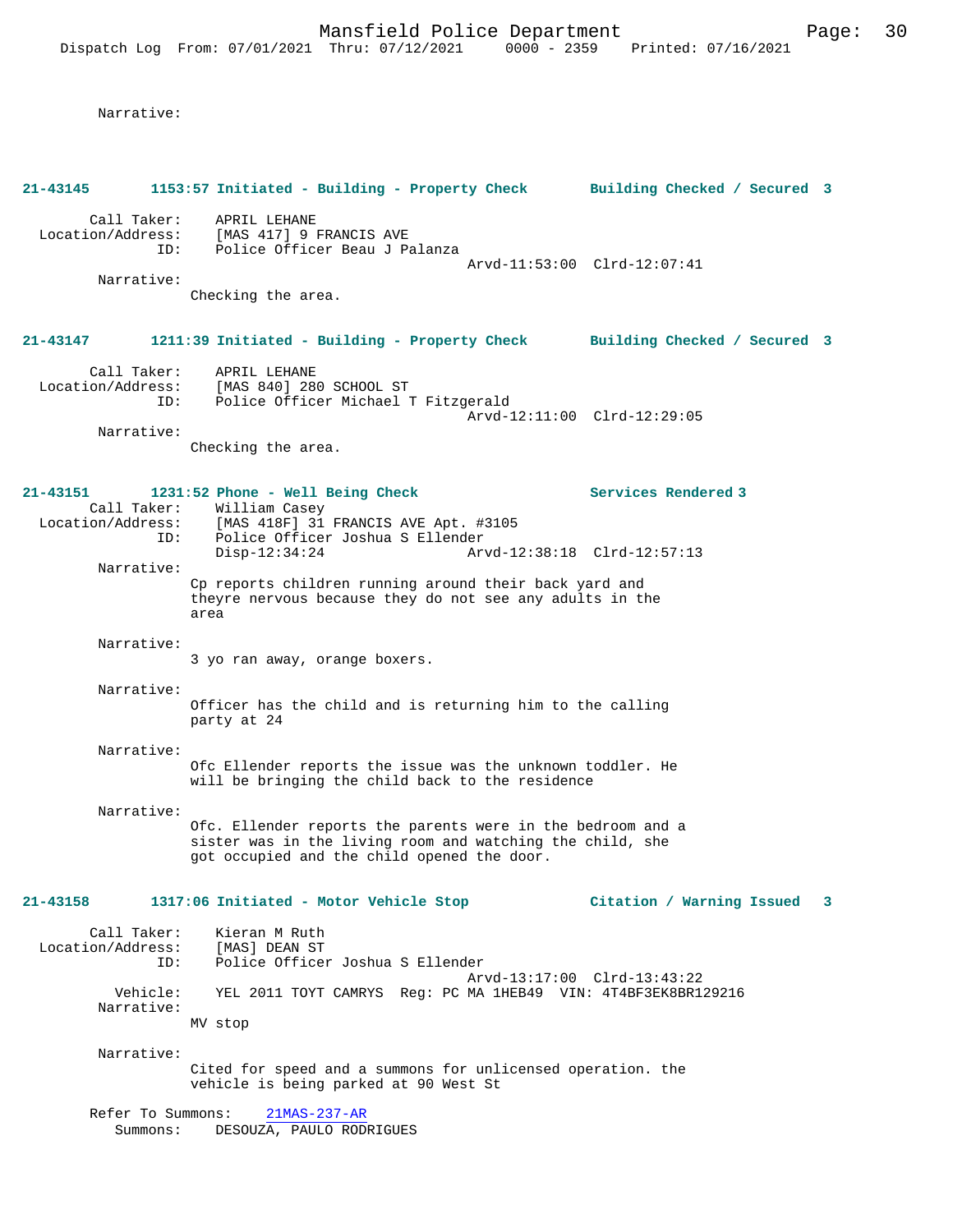Mansfield Police Department Page: 31 Dispatch Log From: 07/01/2021 Thru: 07/12/2021 0000 - 2359 Printed: 07/16/2021 Address: 11 BONNEY LN Apt. #17 MANSFIELD, MA Age: 58 Charges: UNLICENSED OPERATION OF MV SPEEDING RATE OF SPEED EXCEEDING POSTED LIMIT **21-43166 1346:46 Initiated - Motor Vehicle Stop Citation / Warning Issued 3** Call Taker: Kieran M Ruth Location/Address: [MAS] 43 NORTH MAIN ST @ 13 PARK ST ID: Police Officer Joshua S Ellender Arvd-13:46:00 Clrd-13:50:50 Vehicle: GRN 2008 BMW 528XI Reg: PC MA 2KGL43 VIN: WBANV13578CZ55549 Narrative: MV stop **21-43169 1415:30 Initiated - Building - Property Check Building Checked / Secured 3** Call Taker: Kieran M Ruth Location/Address: [MAS 1002] 250 EAST ST ID: Police Officer Beau J Palanza Arvd-14:15:00 Clrd-14:23:09 Narrative: Checking the area. **21-43170 1422:58 Initiated - Motor Vehicle Stop Citation / Warning Issued 3** Call Taker: Robert Stewart Location/Address: [MAS] 377 NORTH MAIN ST @ 44 CROCKER ST Q ID: Police Officer Joshua S Ellender Arvd-14:22:00 Clrd-14:27:29 Vehicle: GRY 2010 TOYT CAMRY Reg: PC MA 8FKT30 VIN: 4T4BF3EK6AR062968 Narrative: MV STOP/// Citation Issued **21-43172 1437:30 Initiated - Building - Property Check Building Checked / Secured 3** Call Taker: Kieran M Ruth Location/Address: [MAS 907E] 390 WEST ST ID: Police Officer Michael T Fitzgerald Arvd-14:37:00 Clrd-14:44:00 Narrative: Checking the area. **21-43175 1506:43 Initiated - Motor Vehicle Stop Citation / Warning Issued 3** Call Taker: Kieran M Ruth Vicinity of: [MAS] 574 MAPLE ST ID: Police Officer Joshua S Ellender Arvd-15:06:00 Clrd-15:12:00<br>Vehicle: GRY 2004 HVIM SANTAE Reg: PC MA 9LV978 VIN: KM8SB12B14U83 GRY 2004 HYUN SANTAF Reg: PC MA 9LY978 VIN: KM8SB12B14U823795 Narrative: MV stop Narrative: citation issued for speed **21-43176 1522:29 Phone - 911 Hang-ups & Verifications Confirmed misdial/Accdntl Call 2**  Call Taker: William Casey Location/Address: [MAS H5256] 31 DONEGAL WAY ID: Police Officer Beau J Palanza Disp-15:23:49 Arvd-15:30:46 Clrd-15:32:30 Narrative: Checking on a 911 hang up. Contact made?:yes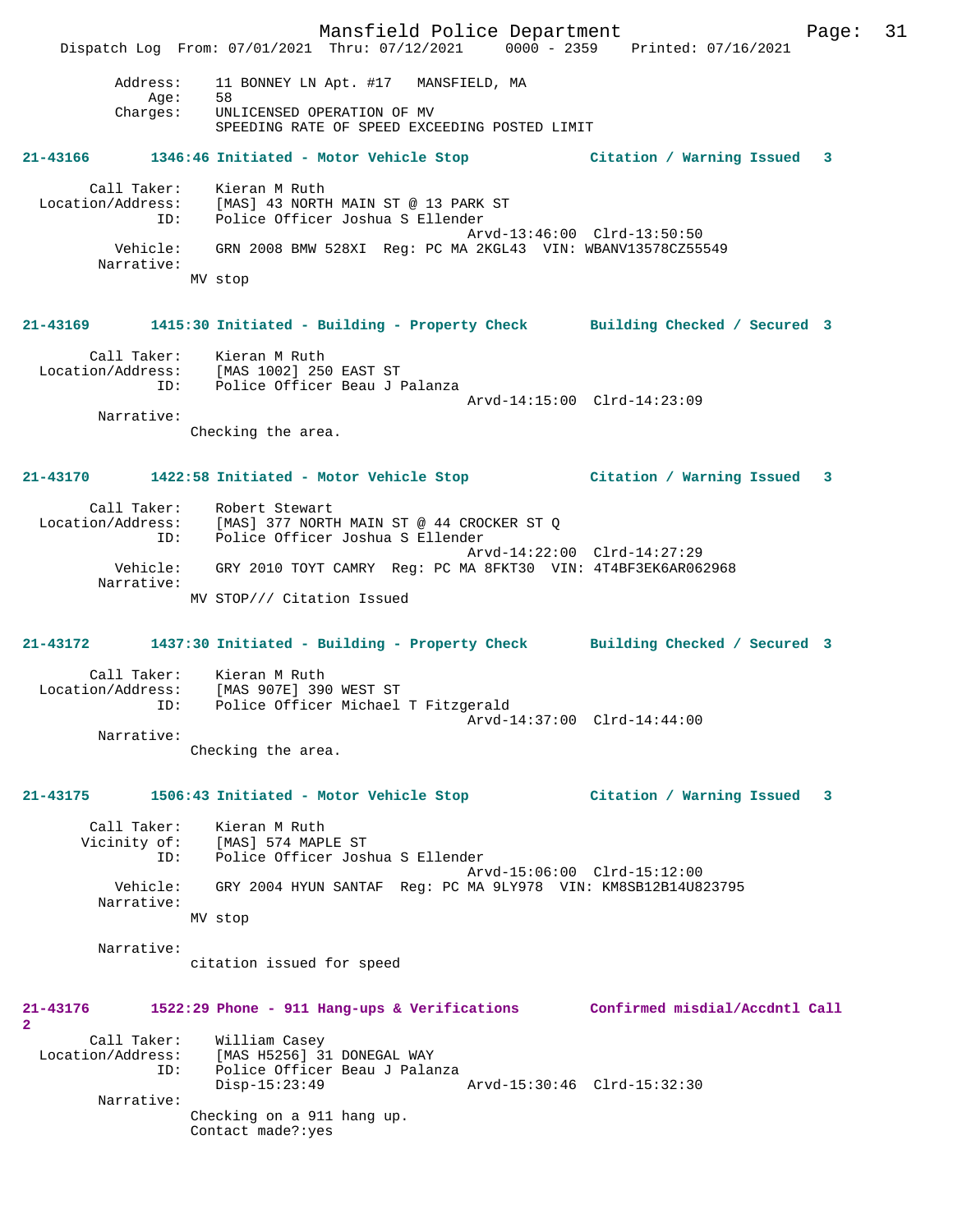Cellphone? (y/n):yes Uncertainty radius:

| 21-43183<br>$\overline{2}$                                                      | 1543:33 Phone - 911 Hang-ups & Verifications Confirmed misdial/Accdntl Call                                                                                                                                         |                                                    |
|---------------------------------------------------------------------------------|---------------------------------------------------------------------------------------------------------------------------------------------------------------------------------------------------------------------|----------------------------------------------------|
| Call Taker:<br>Location/Address:<br>ID:<br>Narrative:                           | William Casey<br>[MAS 43] 137 MILL ST Apt. #RS12<br>Police Officer Beau J Palanza<br>$Disp-15:46:32$<br>Checking on a 911 hang up.<br>Contact made?: yes<br>Cellphone? $(y/n):yes$<br>Uncertainty radius: site rs12 | Arvd-15:55:33 Clrd-15:55:36                        |
| 21-43193                                                                        | 1706:36 Phone - Assist Fire Department                                                                                                                                                                              | Referred to Other Agency<br>$\mathbf{2}$           |
| ID:<br>Narrative:                                                               | Call Taker: Kieran M Ruth<br>Location/Address: [MAS H2881] 242 WILLIAMS ST<br>Police Officer Derek M Stark<br>$Disp-17:07:21$<br>Assisting the FD with a fire related incident. Nature: Fire<br>alarms sounding     | Arvd-17:16:11 Clrd-17:20:11                        |
| Call Taker:<br>ID:                                                              | 21-43197 1741:50 Walk-In - Fraud or Identity Theft<br>Support Staff Matthew Gately<br>Location/Address: [MAS H2877] 216 MILL ST<br>Police Officer Danielle C Titus                                                  | Incident Report 1                                  |
| Narrative:                                                                      | Disp-17:44:43                                                                                                                                                                                                       | Arvd-17:48:39 Clrd-18:12:51                        |
| Refer To Incident:                                                              | Walk-in reports she was a victim of a scam call because she<br>transferred money to the scammer. Refer to call number 21-<br>43191 and OF for further.<br>$21MAS-671-OF$                                            |                                                    |
| 21-43198<br>1755                                                                | Initiated - Building - Property Check Building Checked / Secured 3                                                                                                                                                  |                                                    |
| ID:<br>Narrative:                                                               | Call Taker: Police Officer Michael T Fitzgerald<br>Location/Address: [MAS 820C] 31 PLYMOUTH ST<br>Police Officer Michael T Fitzgerald<br>Checking the front and back of the building.                               | Arvd-17:55:42 Clrd-17:59:54                        |
| 21-43204<br>Call Taker:<br>Location/Address: [MAS] OTIS ST<br>ID:<br>Narrative: | 1827:26 Initiated - Community Policing<br>Kieran M Ruth<br>Police Officer Derek M Stark                                                                                                                             | Services Rendered 3<br>Arvd-18:27:00 Clrd-19:08:06 |
|                                                                                 | Community policing                                                                                                                                                                                                  |                                                    |
| $21 - 43214$<br>Call Taker:<br>Location/Address:<br>ID:                         | $2001:48$ 911 - 911 Hang-ups & Verifications<br>Aaron Figueroa<br>[MAS H688] 489 WEST ST<br>Police Officer Derek M Stark<br>$Disp-20:04:04$                                                                         | Services Rendered 2<br>Arvd-20:11:21 Clrd-20:11:26 |
| Narrative:                                                                      | Checking on a 911 accidental, phone dialed by mistake<br>Contact made?: y<br>Cellphone? $(y/n): y$<br>Uncertainty radius: 29                                                                                        |                                                    |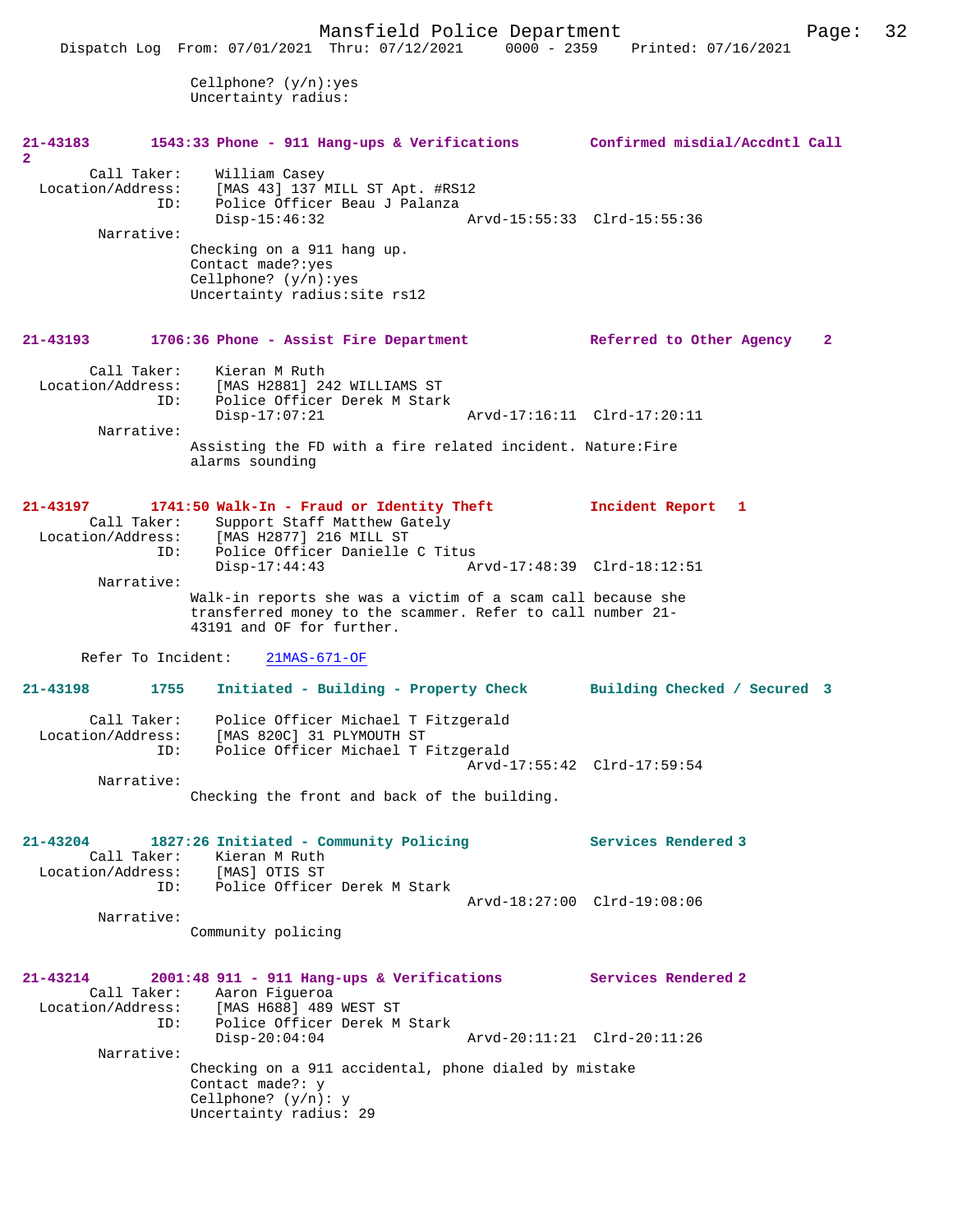Dispatch Log From: 07/01/2021 Thru: 07/12/2021 0000 - 2359 Printed: 07/16/2021 **21-43216 2008:45 Phone - Noise Complaint Unfounded/Unverifed 2** Call Taker: JEFFREY KEEFE Vicinity of: [MAS H5903] 92 NORTH ST ID: Police Officer Christopher D Sorge Disp-20:10:45 Clrd-20:17:19 ID: Police Officer Christopher D Sorge Disp-20:29:01 Arvd-20:33:07 Clrd-20:33:12 Narrative: Fireworks in the area. **21-43217 2010 Initiated - Building - Property Check Services Rendered 3**  Call Taker: Police Officer Michael T Fitzgerald Location/Address: [MAS 820C] 31 PLYMOUTH ST ID: Police Officer Michael T Fitzgerald Arvd-20:10:54 Clrd-20:25:39 Narrative: Checking the front and back of the building. **21-43218 2013:53 911 - Assist Citizen - P S A Services Rendered 3**  Call Taker: TARA LAKO<br>Location/Address: [MAS 43] Location/Address: [MAS 43] 137 MILL ST ID: Police Officer Christopher D Sorge Disp-20:17:33 Arvd-20:17:42 Clrd-20:28:36 Narrative: RP requesting to speak with officer, male party from previous incident is threatening to come and take the RV from her at the campground Narrative: RP states she will meet the officer at the front gate **21-43220 2016:22 911 - 911 Hang-ups & Verifications Services Rendered 2**  Call Taker: Aaron Figueroa<br>Location/Address: [MAS H2087] 17 Location/Address: [MAS H2087] 17 KINGMAN AVE ID: Police Officer Derek M Stark Disp-20:21:29 Arvd-20:28:07 Clrd-20:30:52 Narrative: Checking on a 911 accidental, phone dialed in pocket Contact made?: y Cellphone? (y/n): y Uncertainty radius: 8 meters in backyard **21-43223 2033:31 Initiated - Noise Complaint Services Rendered 2**  Call Taker: JEFFREY KEEFE Vicinity of: [MAS] RIVER ST ID: Police Officer Derek M Stark Arvd-20:33:00 Clrd-20:43:22 Narrative: Large amount of fireworks and smoke. **21-43230 2108:26 Phone - Noise Complaint Unfounded/Unverifed 2** Call Taker: TARA LAKO Location/Address: [MAS] 20 NORTH ST ID: Police Officer Joshua S Ellender Arvd-21:12:08 Clrd-21:16:23 ID: Police Officer Christopher D Sorge Disp-21:12:28 Arvd-21:12:31 Clrd-21:16:23 Narrative: RP reporting the house on the corner is setting off fireworks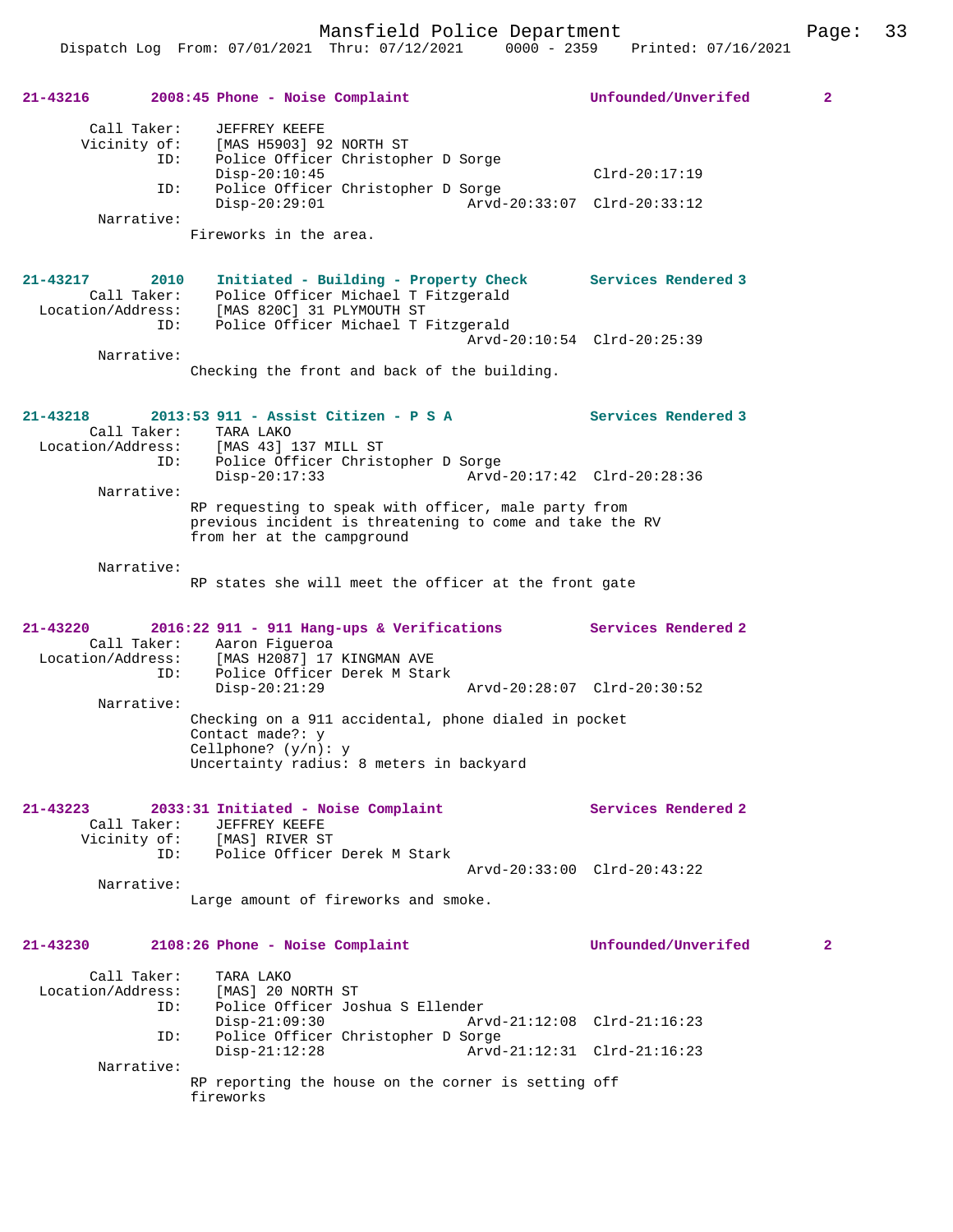| $21 - 43233$                            | 2114:31 911 - Noise Complaint<br>Call Taker: JEFFREY KEEFE<br>Vicinity of: [MAS H5505] 425 GILBERT ST<br>ID: Police Officer Derek M Stark | Services Rendered 2          |  |
|-----------------------------------------|-------------------------------------------------------------------------------------------------------------------------------------------|------------------------------|--|
| Narrative:                              | $Disp-21:16:04$                                                                                                                           | $Clrd-21:26:17$              |  |
|                                         | Just up the road fireworks.                                                                                                               |                              |  |
| $21 - 43235$                            | $2117:27$ 911 - Noise Complaint<br>Call Taker: TARA LAKO<br>Location/Address: [MAS] 1551 WEST ST                                          | Spoken To<br>2               |  |
| Narrative:                              | ID: Police Officer Joshua S Ellender<br>$Disp-21:25:42$<br>Arvd-21:37:55 Clrd-21:40:55                                                    |                              |  |
|                                         | Fireworks being set off in the area                                                                                                       |                              |  |
| Narrative:                              | M1 advised.                                                                                                                               |                              |  |
| Narrative:                              | Party advised.                                                                                                                            |                              |  |
| $21 - 43237$                            | 2118:52 Phone - Noise Complaint<br>Call Taker: Nicole Boyer                                                                               | Services Rendered 2          |  |
| Narrative:                              | Location/Address: [MAS H484] 111 COTTAGE ST<br>Fireworks                                                                                  |                              |  |
| Narrative:                              |                                                                                                                                           |                              |  |
|                                         | A lot of fireworks going off at this time. Sees them toward<br>106                                                                        |                              |  |
| Narrative:                              | M1 advised                                                                                                                                |                              |  |
| $21 - 43249$                            | 2202:15 911 - Suspicious Actv / Persn / Veh Spoken To<br>Call Taker: TARA LAKO                                                            | $\mathbf{2}$                 |  |
| ID:                                     | Location/Address: [MAS] 15 LEONARD ST<br>Police Officer Derek M Stark                                                                     |                              |  |
| Narrative:                              | $Disp-22:05:44$<br>Arvd-22:10:08 Clrd-22:11:56<br>RP reports 3 teens running up to houses that are unoccupied.                            |                              |  |
| Narrative:                              | RP states they are sitting on the sidewalk between Leonard                                                                                |                              |  |
| Narrative:                              | St and Leonard Circle                                                                                                                     |                              |  |
|                                         | RP reports males and females                                                                                                              |                              |  |
| Narrative:                              | Spoke with the youths in the area watching fireworks.                                                                                     |                              |  |
| 21-43251<br>2220                        | Initiated - Building - Property Check                                                                                                     | Building Checked / Secured 3 |  |
| Call Taker:<br>Location/Address:<br>ID: | Police Officer Michael T Fitzgerald<br>[MAS 820C] 31 PLYMOUTH ST<br>Police Officer Michael T Fitzgerald                                   |                              |  |
| Narrative:                              | Arvd-22:20:53 Clrd-22:26:42                                                                                                               |                              |  |
|                                         | Sergeant Pierce checking the rear of the building, Officer<br>Fitzgerald checking the front of the building.                              |                              |  |
| $21 - 43259$<br>2301                    | Initiated - Building - Property Check                                                                                                     | Building Checked / Secured 3 |  |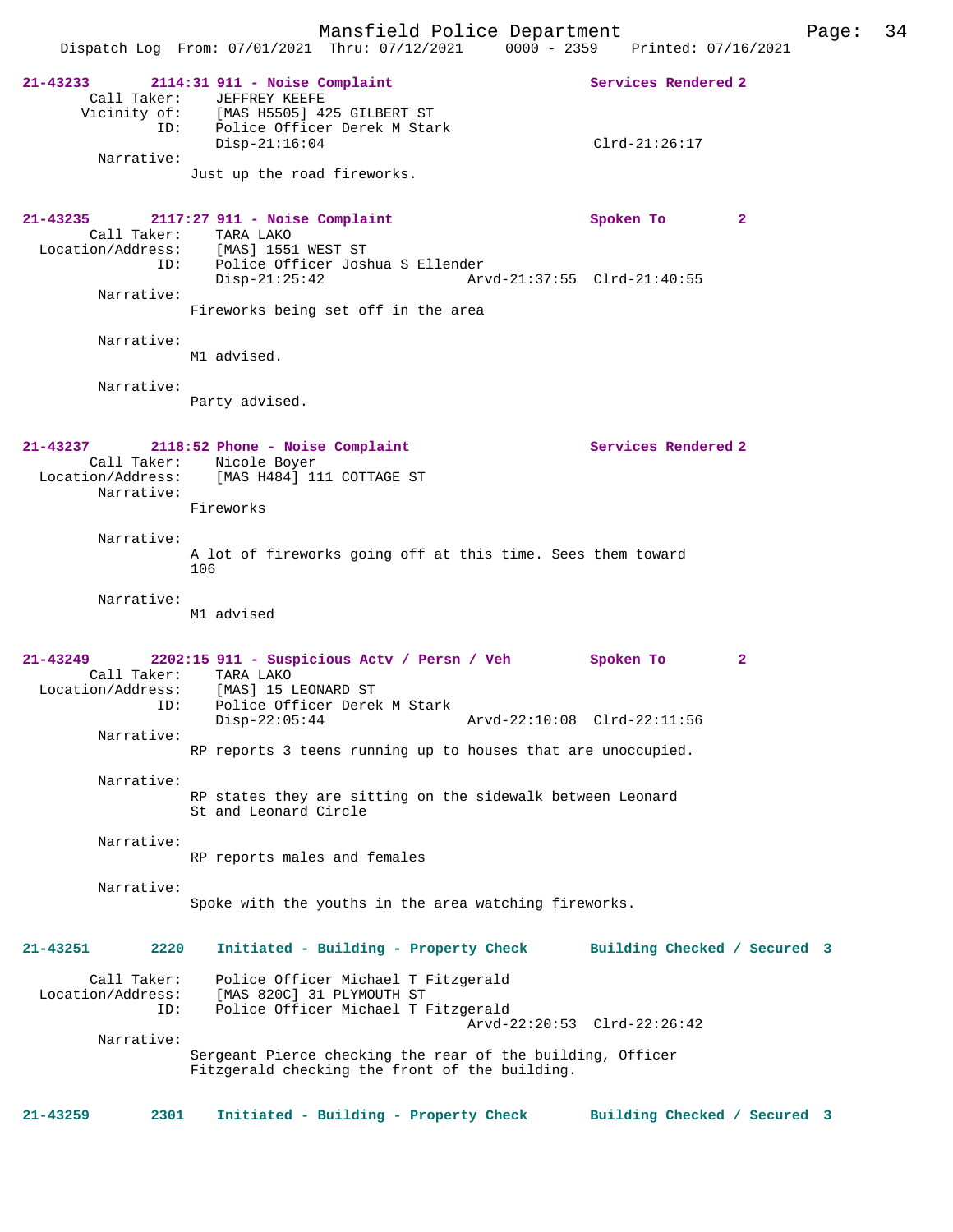Mansfield Police Department Page: 35 Dispatch Log From: 07/01/2021 Thru: 07/12/2021 0000 - 2359 Printed: 07/16/2021 Call Taker: Police Officer Michael T Fitzgerald Location/Address: [MAS 820C] 31 PLYMOUTH ST ID: Police Officer Michael T Fitzgerald Arvd-23:02:18 Clrd-23:08:05 Narrative: Sergeant Pierce checking the rear of the building, Officer Fitzgerald checking the front. **For Date: 07/05/2021 - Monday 21-43269 0007:32 Initiated - Building - Property Check Building Checked / Secured 3** Call Taker: JEFFREY KEEFE<br>Vicinity of: [MAS 820C] 31 [MAS 820C] 31 PLYMOUTH ST ID: Officer KYLE J MELLO Arvd-00:07:00 Clrd-00:07:58<br>ID: Officer Raymond E Maigret Officer Raymond E Maigret<br>Disp-00:07:52 Disp-00:07:52 Arvd-00:07:55 Clrd-00:08:02 Narrative: Checking the area. **21-43285 0111:13 Initiated - Building - Property Check Services Rendered 3**  Call Taker: JEFFREY KEEFE<br>Vicinity of: [MAS 2] 60 FOI Vicinity of: [MAS 2] 60 FORBES BLVD ID: Patrolman Gregory S Martell Arvd-01:11:00 Clrd-01:20:33 Narrative: Checking the area. **21-43301 0143:23 Initiated - Building - Property Check Building Checked / Secured 3** Call Taker: JEFFREY KEEFE Vicinity of: [MAS 992] 660 EAST ST ID: Police Officer Derek M Stark Arvd-01:43:00 Clrd-01:49:20 Narrative: Checking the area. **21-43303 0144:19 Initiated - Motor Vehicle Stop Citation / Warning Issued 3** Call Taker: JEFFREY KEEFE<br>Vicinity of: [MAS 1000] 229 of: [MAS 1000] 229 SCHOOL ST<br>ID: Patrolman Gregory S Marte Patrolman Gregory S Martell Arvd-01:44:00 Clrd-01:49:29 ID: Sergeant David Schepis Disp-01:47:47 Arvd-01:47:50 Clrd-01:49:29<br>Vehicle: BLU 2018 VOLK JETTA Reg: PC MA 2ARW94 VIN: 3VWDB7AJ0JM25 Vehicle: BLU 2018 VOLK JETTA Reg: PC MA 2ABW94 VIN: 3VWDB7AJ0JM259336 Narrative: Citation issued. **21-43305 0152:58 Initiated - Building - Property Check Services Rendered 3**  Call Taker: JEFFREY KEEFE<br>Vicinity of: [MAS 4] 31 HAM Vicinity of: [MAS 4] 31 HAMPSHIRE ST ID: Patrolman Gregory S Martell Arvd-01:52:00 Clrd-01:58:36 Narrative: Checking the area.

**21-43309 0203:24 Initiated - Building - Property Check Services Rendered 3**  Call Taker: JEFFREY KEEFE Vicinity of: [MAS 820C] 31 PLYMOUTH ST ID: Officer Raymond E Maigret Arvd-02:03:00 Clrd-02:21:22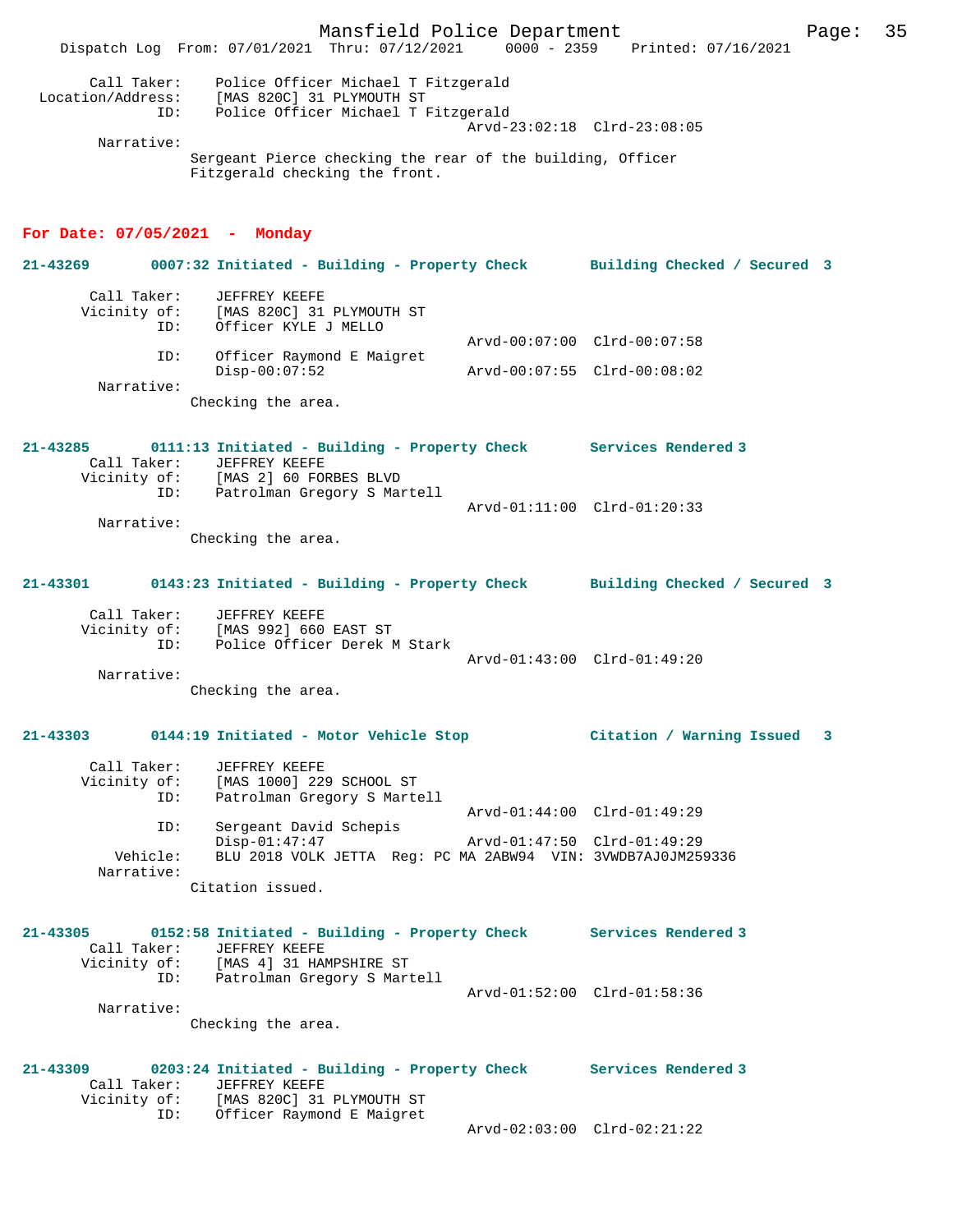Mansfield Police Department Page: 36 Dispatch Log From: 07/01/2021 Thru: 07/12/2021 0000 - 2359 Printed: 07/16/2021 Narrative: Checking the area. **21-43311 0210:07 Initiated - Building - Property Check Services Rendered 3**  Call Taker: JEFFREY KEEFE Vicinity of: [MAS 834] 261 CHAUNCY ST ID: Patrolman Gregory S Martell Arvd-02:10:00 Clrd-02:24:00 Narrative: Checking the area. **21-43312 0210:51 Initiated - Building - Property Check Building Checked / Secured 3** Call Taker: JEFFREY KEEFE Vicinity of: [MAS] 4 ERICK RD @ 15 BONNEY LN ID: Police Officer Derek M Stark Arvd-02:10:00 Clrd-02:27:59 Narrative: Checking the area. **21-43314 0213:48 Initiated - Building - Property Check Services Rendered 3**  Call Taker: JEFFREY KEEFE Vicinity of: [MAS 840] 280 SCHOOL ST ID: Police Officer Meghan Birnie Arvd-02:13:00 Clrd-02:20:22 Narrative: Checking the area. **21-43315 0216:06 Initiated - Building - Property Check Services Rendered 3**  Call Taker: JEFFREY KEEFE Vicinity of: [MAS 820C] 31 PLYMOUTH ST ID: Officer KYLE J MELLO Arvd-02:16:00 Clrd-02:21:15 Narrative: Checking the area. **21-43317 0226:38 Initiated - Motor Vehicle Stop Citation / Warning Issued 3** Call Taker: JEFFREY KEEFE Vicinity of: [MAS] COPELAND DR ID: Patrolman Gregory S Martell Arvd-02:26:00 Clrd-02:34:26 ID: Sergeant David Schepis Disp-02:27:58 Arvd-02:28:11 Clrd-02:34:26 Vehicle: BLK 2008 TOYT UT RAVNEW Reg: PC MA 2EYC69 VIN: JTMBD35VX85125623 Narrative: **MVST**  Narrative: Citation for equipment. **21-43319 0234:39 Initiated - Building - Property Check Services Rendered 3**  Call Taker: JEFFREY KEEFE Vicinity of: [MAS 1002] 250 EAST ST ID: Police Officer Derek M Stark Arvd-02:34:00 Clrd-02:57:47 Narrative: Checking the area. Narrative: Middle School 1st floor window numbered 517 next to door C is open, screen is secure. Appears to be an oversight.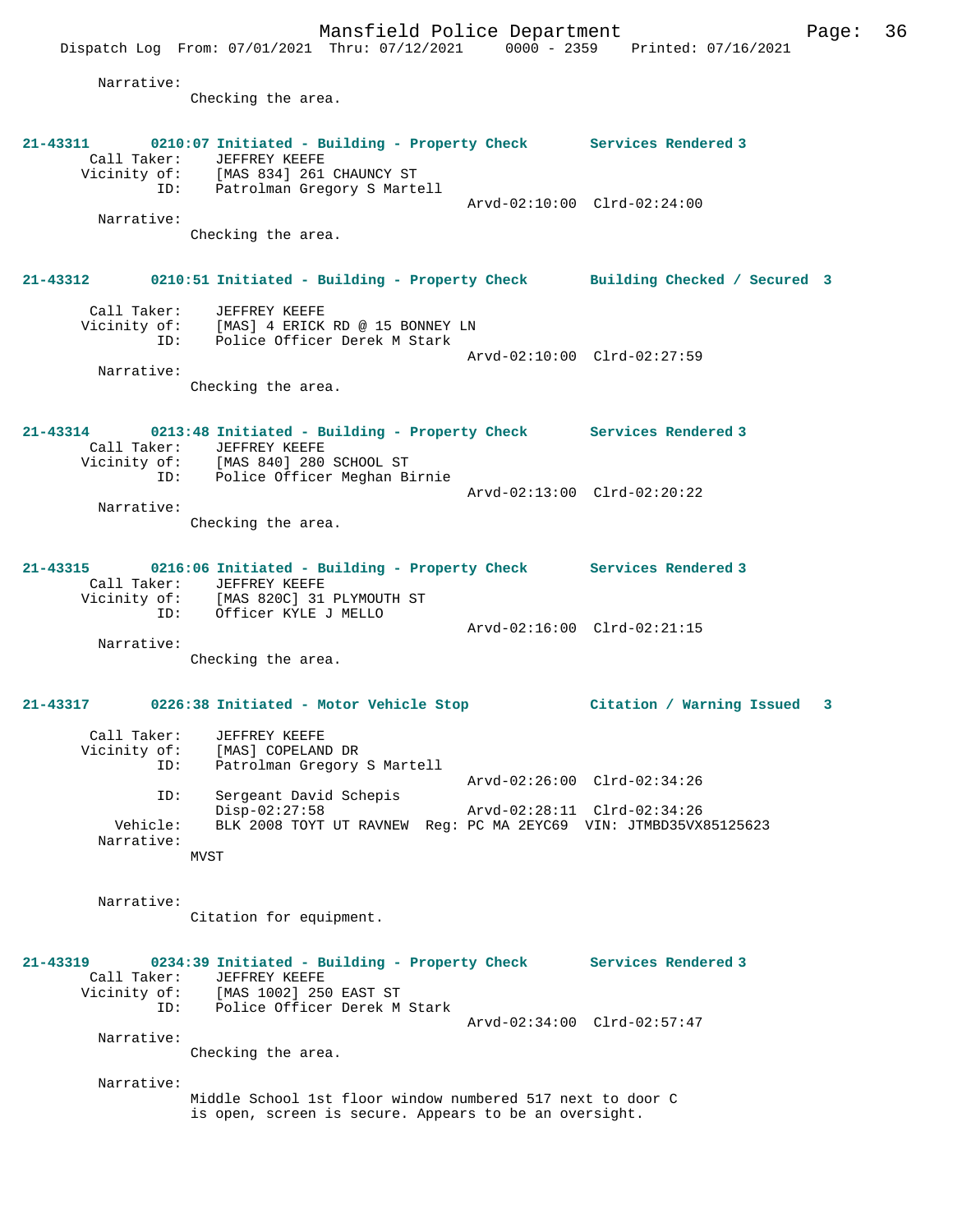Dispatch Log From: 07/01/2021 Thru: 07/12/2021 0000 - 2359 Printed: 07/16/2021 **21-43321 0246:06 Initiated - Building - Property Check Services Rendered 3**  Call Taker: JEFFREY KEEFE Vicinity of: [MAS 907E] 390 WEST ST ID: Police Officer Meghan Birnie Arvd-02:46:00 Clrd-02:56:04 Narrative: Checking the area. **21-43322 0313 Initiated - Building - Property Check Building Checked / Secured 3** Call Taker: Patrolman Gregory S Martell Location/Address: [MAS] COPELAND DR ID: Patrolman Gregory S Martell Arvd-03:15:14 Clrd-03:23:43 Narrative: Checking the area. **21-43323 0316:08 Initiated - Building - Property Check Building Checked / Secured 3** Call Taker: JEFFREY KEEFE Vicinity of: [MAS 139] 265 FRUIT ST ID: Police Officer Derek M Stark Arvd-03:16:00 Clrd-03:23:26 Narrative: Checking the area. **21-43326 0334:16 Initiated - Building - Property Check Services Rendered 3**  Call Taker: JEFFREY KEEFE Vicinity of: [MAS 802B] 428 ELM ST ID: Police Officer Meghan Birnie Arvd-03:34:00 Clrd-03:47:49 Narrative: Checking the area. **21-43328 0400:35 Initiated - Building - Property Check Services Rendered 3**  Call Taker: JEFFREY KEEFE Vicinity of: [MAS 820C] 31 PLYMOUTH ST ID: Officer Raymond E Maigret Arvd-04:00:00 Clrd-04:15:12 Narrative: Checking the area. **21-43333 0621:23 Initiated - Building - Property Check Building Checked / Secured 3** Call Taker: JEFFREY KEEFE Vicinity of: [MAS 820C] 31 PLYMOUTH ST ID: Officer KYLE J MELLO Arvd-06:21:00 Clrd-06:31:28 Narrative: Checking the area. **21-43334 0623:22 Initiated - Building - Property Check Building Checked / Secured 3** Call Taker: TARA LAKO Location/Address: [MAS 820C] 31 PLYMOUTH ST ID: Officer Raymond E Maigret Arvd-06:23:00 Clrd-06:31:08 Narrative: Checking the area. **21-43356 0956:31 Initiated - Building - Property Check Building Checked / Secured 3**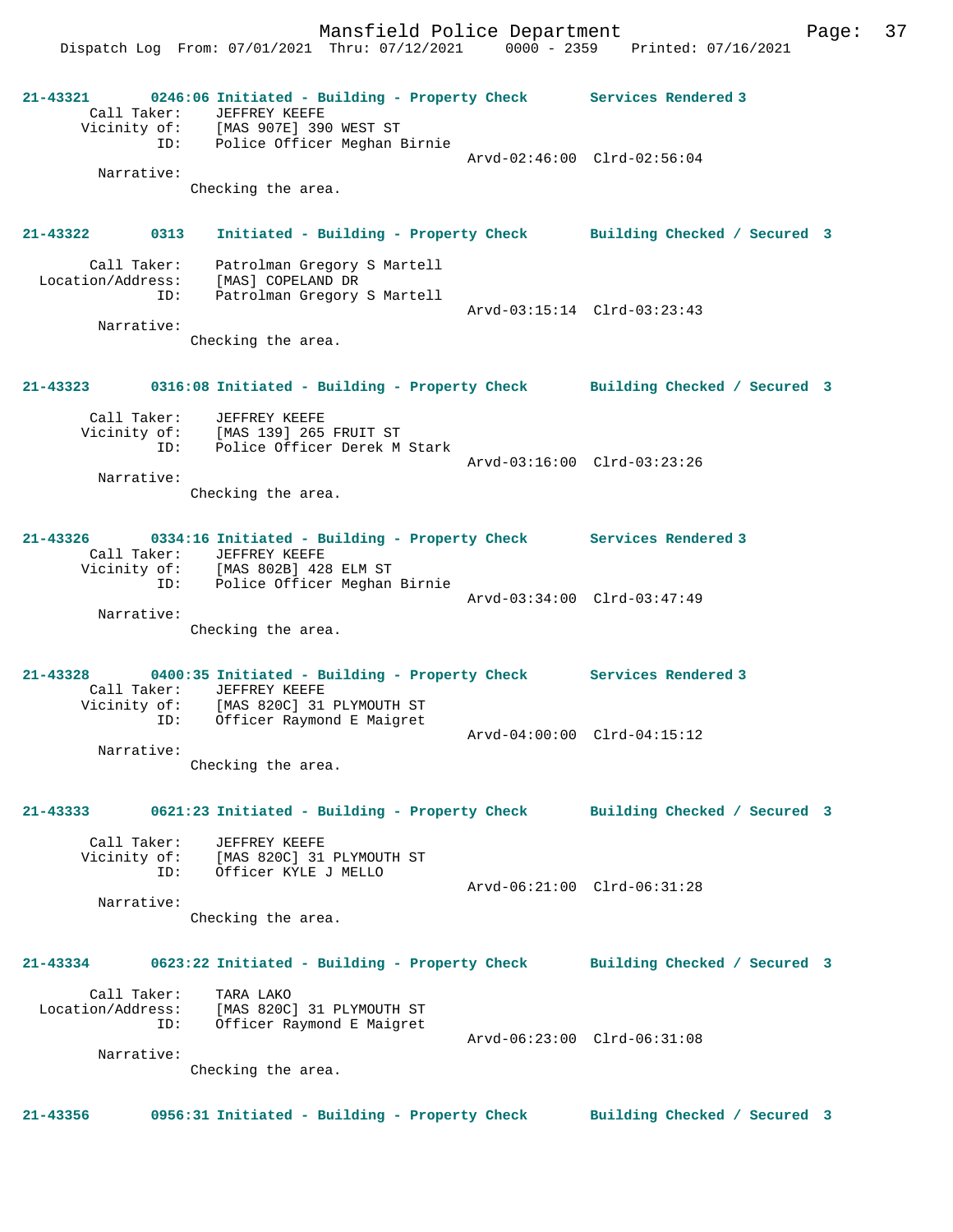Mansfield Police Department Page: 38 Dispatch Log From: 07/01/2021 Thru: 07/12/2021 0000 - 2359 Printed: 07/16/2021 Call Taker: MATTHEW BOMES Location/Address: [MAS 820C] 31 PLYMOUTH ST ID: Detective Derek M McCune Arvd-09:56:00 Clrd-10:09:36 ID: Detective Christopher P Walsh Arvd-09:56:54 Clrd-10:09:11 Narrative: Checking the area. **21-43359 1014:36 911 - Assist Fire Department Services Rendered 2**  Call Taker: MATTHEW BOMES<br>Location/Address: [MAS] 11 RIDGE Location/Address: [MAS] 11 RIDGEVIEW LN ID: Police Officer Joshua S Ellender Disp-10:15:57 Arvd-10:18:15 Clrd-10:33:00 Narrative: Assisting the FD with a fire related incident. Nature:appliance fire **21-43363 1024:12 Initiated - Building - Property Check Building Checked / Secured 3** Call Taker: MATTHEW BOMES Location/Address: [MAS 840] 280 SCHOOL ST ID: Police Officer Meghan Birnie Arvd-10:24:00 Clrd-10:35:27 Narrative: Checking the area. **21-43369 1055:45 Initiated - Motor Vehicle Stop Citation / Warning Issued 3** Call Taker: MATTHEW BOMES Vicinity of: [MAS] COPELAND DR ID: Police Officer Joshua S Ellender Arvd-10:55:00 Clrd-11:00:51 Vehicle: BLK 2016 JEEP UT CHEROK Reg: PC MA 1THR93 VIN: 1C4PJMCB3GW338063 Narrative: following to close citation issued to the R/o **21-43378 1158:51 Initiated - Building - Property Check Building Checked / Secured 3** Call Taker: MATTHEW BOMES Vicinity of: [MAS 417] 9 FRANCIS AVE ID: Police Officer Michael T Fitzgerald Arvd-11:58:00 Clrd-12:05:47 Narrative: Checking the area. **21-43385 1213:55 Initiated - Building - Property Check Building Checked / Secured 3** Call Taker: MATTHEW BOMES Location/Address: [MAS 820C] 31 PLYMOUTH ST ID: Detective Christopher P Walsh Arvd-12:13:00 Clrd-12:21:20 Narrative: Checking the area. **21-43386 1217:14 Initiated - Building - Property Check Building Checked / Secured 3** Call Taker: MATTHEW BOMES Vicinity of: [MAS 982] 111 HOPE ST<br>ID: Police Officer Michael Police Officer Michael T Fitzgerald Arvd-12:17:00 Clrd-12:24:55 Narrative: Checking the area.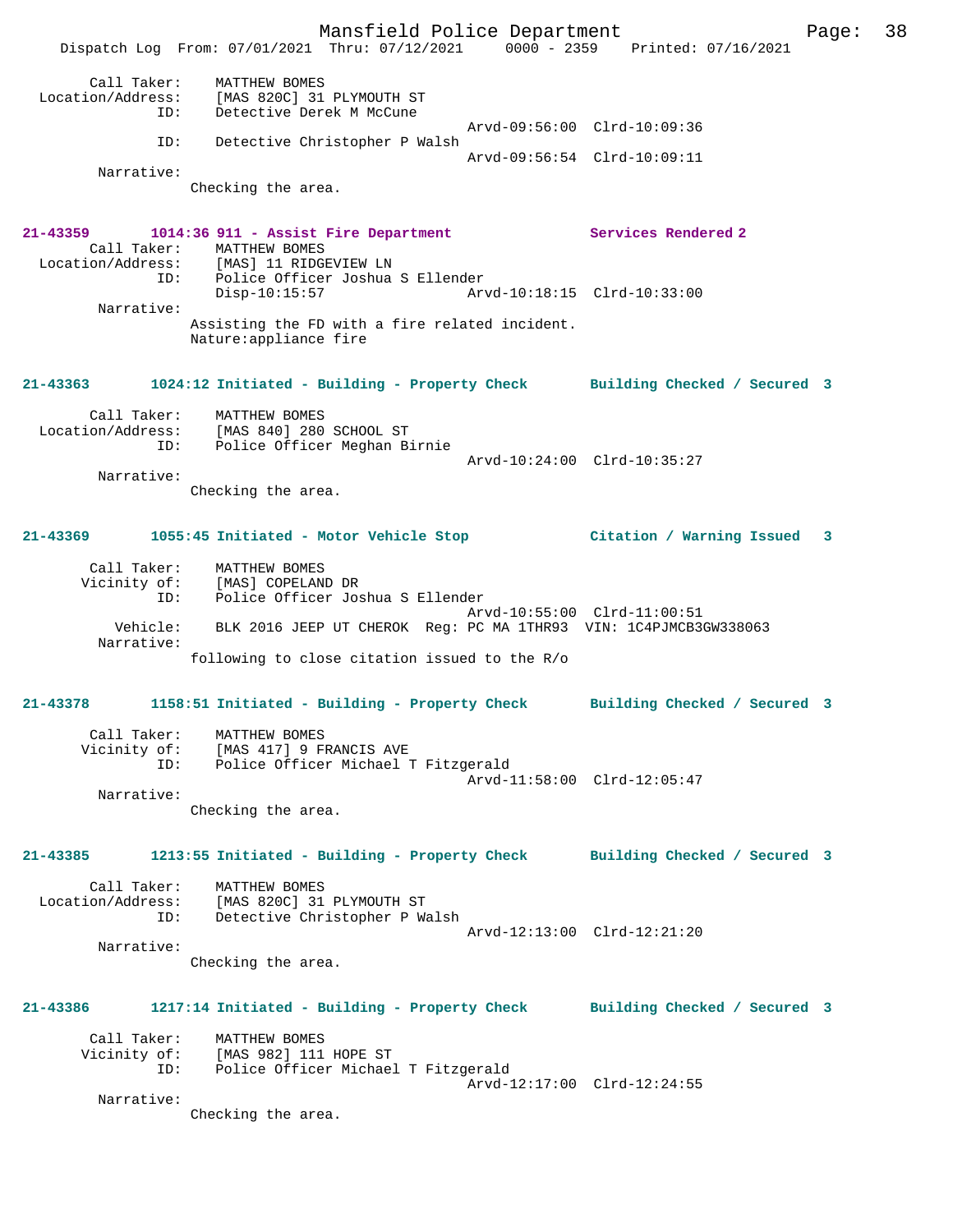**21-43388 1220:56 Initiated - Building - Property Check Building Checked / Secured 3** Call Taker: MATTHEW BOMES Location/Address: [MAS 820C] 31 PLYMOUTH ST ID: Detective Derek M McCune Arvd-12:20:00 Clrd-12:30:19 Narrative: Checking the area. **21-43391 1236:33 Initiated - Building - Property Check Building Checked / Secured 3** Call Taker: Robert Stewart Location/Address: [MAS 1016] 4 ERICK RD ID: Police Officer Michael T Fitzgerald Arvd-12:36:00 Clrd-12:45:30 Narrative: Checking the area. **21-43407 1355:27 Initiated - Building - Property Check Building Checked / Secured 3** Call Taker: MATTHEW BOMES Location/Address: [MAS 820C] 31 PLYMOUTH ST ID: Detective Christopher P Walsh Arvd-13:55:00 Clrd-14:08:13<br>TD: Detective Derek M McCune Detective Derek M McCune Arvd-13:55:56 Clrd-14:08:04 Narrative: Checking the area. **21-43408 1358:29 Initiated - Building - Property Check Building Checked / Secured 3** Call Taker: MATTHEW BOMES Vicinity of: [MAS 1002] 250 EAST ST ID: Police Officer Michael T Fitzgerald Arvd-13:58:00 Clrd-14:06:48 Narrative: Checking the area. **21-43422 1515:11 911 - 911 Hang-ups & Verifications Confirmed misdial/Accdntl Call 2**  Call Taker: Robert Stewart Location/Address: [MAS H6340] 96 UNION ST<br>ID: Police Officer Michael T ID: Police Officer Michael T Fitzgerald Disp-15:18:12 Arvd-15:25:18 Clrd-15:27:20 Narrative: Checking on a 911 hang up. Contact made?: yes, reports accidental with apple watch, will wave from front door Cellphone? (y/n): yes Uncertainty radius: 95 **21-43424 1601:23 911 - Disturbance / Gathering Services Rendered 1**  Call Taker: Robert Stewart<br>Location/Address: [MAS 43] 137 M: [MAS 43] 137 MILL ST Apt. #91 ID: Police Officer William C Trudell Disp-16:05:33 Arvd-16:11:48 Clrd-17:12:04 ID: Police Officer Jay J Sparrow Disp-16:05:40 Arvd-16:11:48 Clrd-17:12:04 ID: Sergeant David Schepis<br>Disp-16:11:41<br>Class Surre 2002 Disp-16:11:41 Arvd-16:11:48 Clrd-17:12:04<br>Vehicle: WHI 2004 EPIC Req: TL MA CA1BNX9 VIN: 1F6NF53S940A13417 Vehicle: WHI 2004 EPIC Reg: TL MA CA1BNX9 VIN: 1F6NF53S940A13417<br>Vehicle: BRO/RED 2021 HMDE TR UTILITY Reg: TRN MA F67289 VIN: MAT BRO/RED 2021 HMDE TR UTILITY Reg: TRN MA F67289 VIN: MATR345402720 Narrative: caller reports female party is being asked to leave and is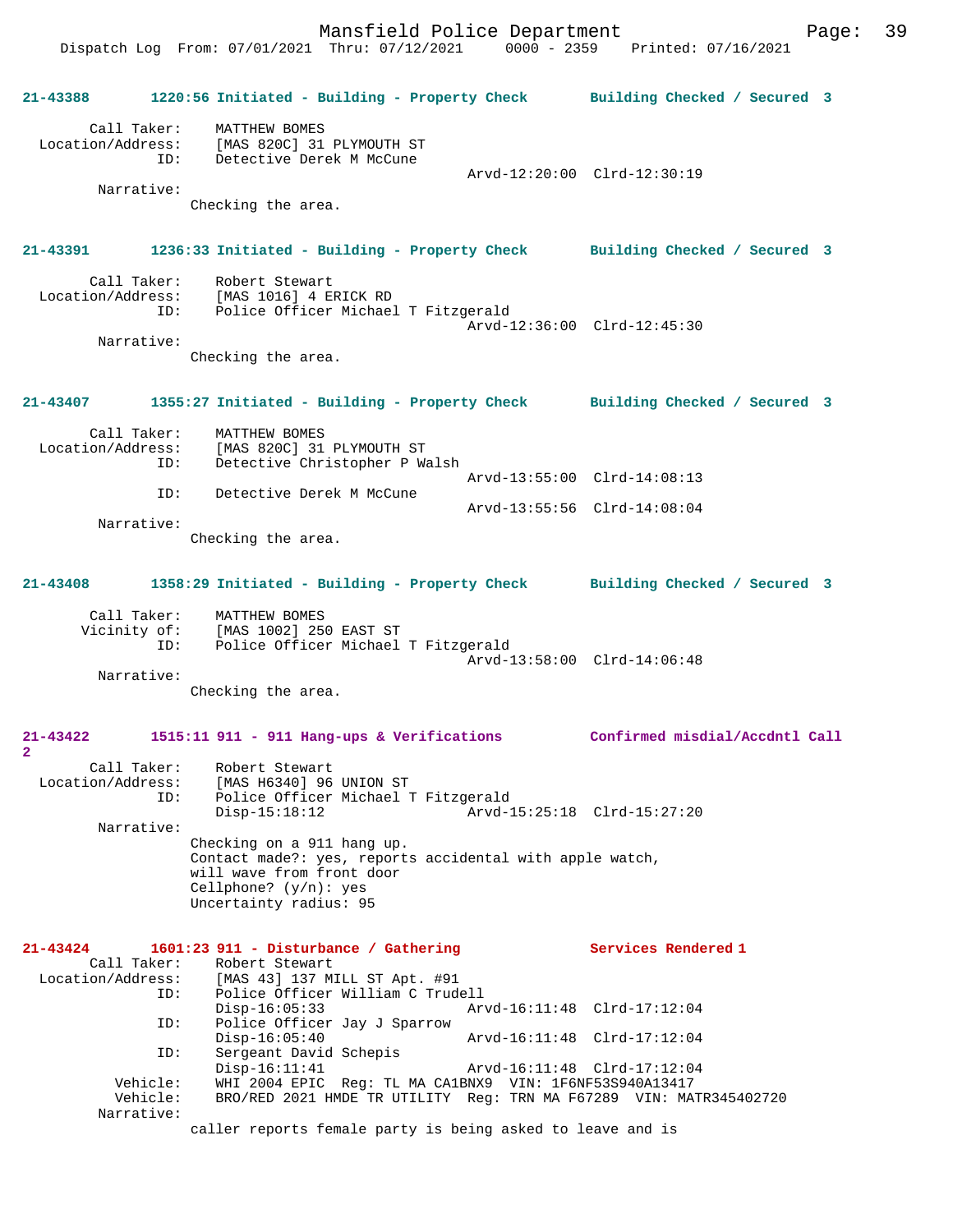refusing.

Narrative:

The female party was given this 6pm to have her items and self out of the location, male party now has the keys to the camper and will return after 6pm when she is gone. officers will check back around 6pm to make sure the female party has left the area

Refer To Incident: 21MAS-674-OF

# **21-43431 1721:49 Initiated - Motor Vehicle Stop Citation / Warning Issued 3**

| Call Taker:     | MATTHEW BOMES                                                                                                                   |
|-----------------|---------------------------------------------------------------------------------------------------------------------------------|
| Vicinity of:    | [MAS] 400 RTE 140 NB @ 287 CHAUNCY ST                                                                                           |
| TD:<br>Vehicle: | Police Officer Joshua S Ellender<br>Arvd-17:21:00 Clrd-17:28:40<br>GRY 2017 HOND CIVIC Req: PAS MA NE982 VIN: 19XFC2F74HE206040 |

#### **21-43433 1730:57 Initiated - Motor Vehicle Stop Citation / Warning Issued 3**

| Call Taker:<br>Vicinity of: | MATTHEW BOMES<br>[MAS] 235 CHAUNCY ST @ 99 COPELAND DR        |
|-----------------------------|---------------------------------------------------------------|
| ID:                         | Police Officer Joshua S Ellender                              |
|                             | Arvd-17:30:00 Clrd-17:36:49                                   |
| Vehicle:<br>Narrative:      | GRY 2018 TOYT COROLL Req: PC MA 1DES53 VIN: 2T1BURHEXJC072834 |
|                             | citation issued to the operator for speed                     |

| $21 - 43435$      |             | 1750:16 Initiated - Follow up Investigation                                                                                                                                                                                    | Services Rendered 3         |  |
|-------------------|-------------|--------------------------------------------------------------------------------------------------------------------------------------------------------------------------------------------------------------------------------|-----------------------------|--|
|                   | Call Taker: | MATTHEW BOMES                                                                                                                                                                                                                  |                             |  |
| Location/Address: |             | [MAS 43] 137 MILL ST                                                                                                                                                                                                           |                             |  |
|                   | ID:         | Police Officer William C Trudell                                                                                                                                                                                               |                             |  |
|                   |             |                                                                                                                                                                                                                                | Arvd-17:50:00 Clrd-18:14:40 |  |
|                   | ID:         | Police Officer Jay J Sparrow                                                                                                                                                                                                   |                             |  |
|                   |             |                                                                                                                                                                                                                                | Arvd-17:51:03 Clrd-18:44:26 |  |
|                   | ID:         | Sergeant David Schepis                                                                                                                                                                                                         |                             |  |
|                   |             |                                                                                                                                                                                                                                | Arvd-17:51:11 Clrd-18:42:00 |  |
|                   | Narrative:  |                                                                                                                                                                                                                                |                             |  |
|                   |             | Constantinoples to a the Constant Constantinople of the Constantinople of the Constantinople of the Constantinople of the Constantinople of the Constantinople of the Constantinople of the Constantinople of the Constantinop |                             |  |

female party has left on foot at this time

Narrative:

M5 advises female left area, will check surrounding area. Male is awaiting brother to asssit with RV removal.

|                        | 21-43436 1803:58 911 - Assist Fire Department<br>Call Taker: MATTHEW BOMES<br>Location/Address: [MAS 304B] 1 MANSFIELD AVE<br>ID: Police Officer Joshua S Ellender | Cancelled Enroute 2         |
|------------------------|--------------------------------------------------------------------------------------------------------------------------------------------------------------------|-----------------------------|
|                        | $Disp-18:05:46$                                                                                                                                                    | $Clrd-18:09:18$             |
| Narrative:             |                                                                                                                                                                    |                             |
|                        | Assisting the FD with a fire related incident. Nature: flag<br>in the wires                                                                                        |                             |
|                        | 21-43443 1856:40 Initiated - Motor Vehicle Stop                                                                                                                    | Spoken To<br>3              |
|                        | Call Taker: Aaron Figueroa                                                                                                                                         |                             |
|                        | Location/Address: [MAS 840I120] 280 SCHOOL ST Apt. #I120<br>ID: Police Officer Joshua S Ellender                                                                   |                             |
|                        |                                                                                                                                                                    | Arvd-18:56:00 Clrd-18:59:22 |
| ID:                    | Police Officer William C Trudell                                                                                                                                   |                             |
|                        | $Disp-18:57:43$                                                                                                                                                    | $Clrd-18:58:51$             |
| Vehicle:<br>Narrative: | GRY 2003 TOYT COROLL Req: PC MA 2NZ122 VIN: 1NXBR32E83Z086286                                                                                                      |                             |
|                        | Out with myst                                                                                                                                                      |                             |

Narrative:

M3 advised the party was parked using his cell phone.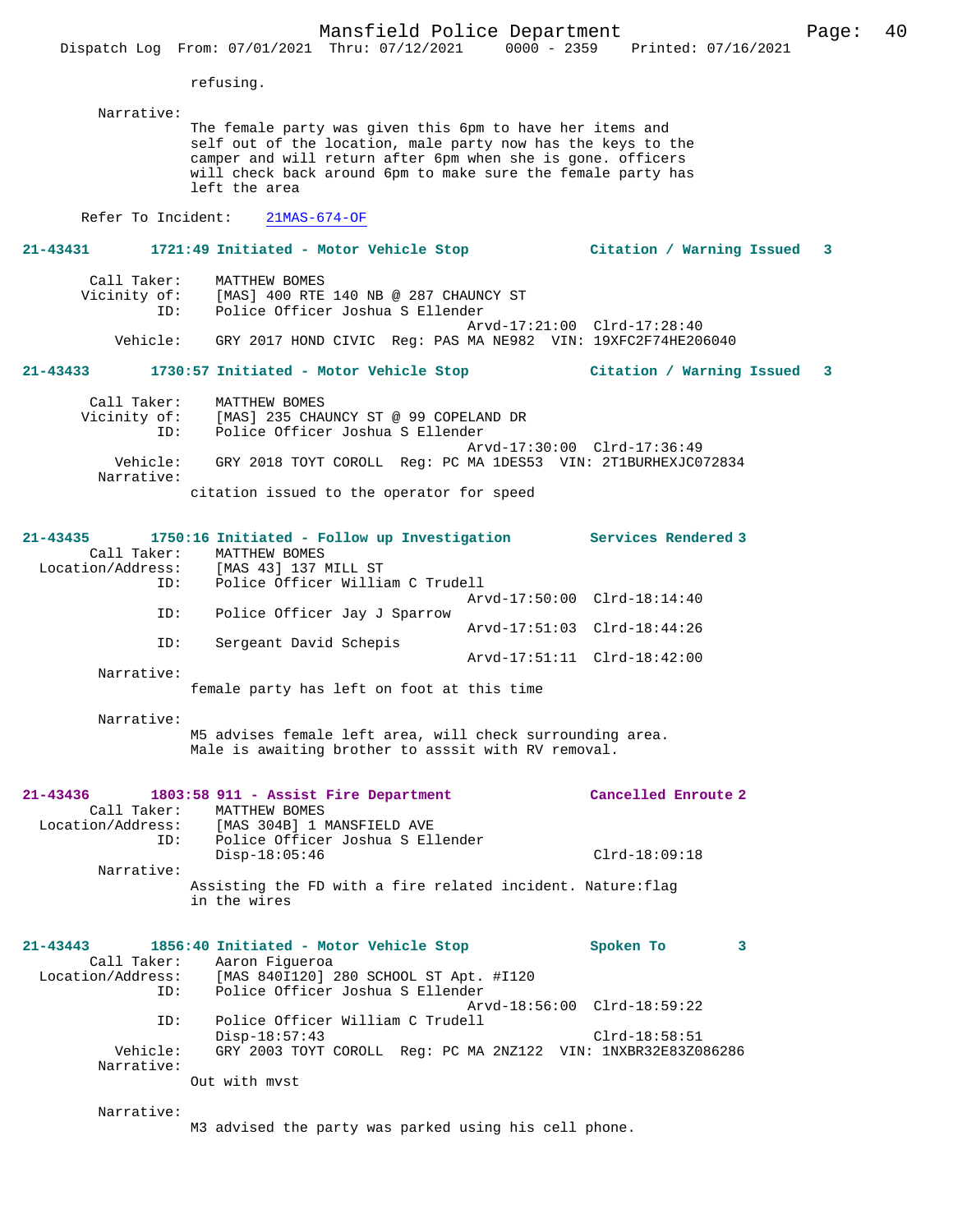## **21-43449 1937:42 Initiated - Suspicious Actv / Persn / Veh Services Rendered 2**  Call Taker: Aaron Figueroa<br>Location/Address: [MAS] 145 PLYM Location/Address: [MAS] 145 PLYMOUTH ST ID: Police Officer Joshua S Ellender Arvd-19:37:00 Clrd-19:40:11 Vehicle: WHI 2019 MERZ UT GLC300 Reg: PC MA 9JR228 VIN: WDC0G4KB7KV146901 Narrative: M3 off with a vehicle Narrative: M3 advised no one in the vehicle **21-43452 1949:17 Initiated - Suspicious Actv / Persn / Veh Services Rendered 2**

Call Taker: Aaron Figueroa<br>Location/Address: [MAS] BERKSHIRE [MAS] BERKSHIRE RD ID: Police Officer Joshua S Ellender Arvd-19:49:00 Clrd-19:50:44 Vehicle: GRY 2014 ROGUE Reg: PC RI AB768 VIN: 5N1AT2MV0EC803521 Narrative: M3 advised vehicle is unoccupied

**21-43453 1956:24 Initiated - Motor Vehicle Stop Citation / Warning Issued 3**

 Call Taker: Aaron Figueroa Location/Address: [MAS] 54 CHAUNCY ST @ 363 NORTH MAIN ST ID: Sergeant David Schepis Arvd-19:56:00 Clrd-20:04:53 Vehicle: BLK 1996 VOLK JETTA Reg: PAS MA RW6083 VIN: 3VWWA81H5TM099181 Narrative: Off with a black Jetta

Narrative:

Citation issued to operator for red light violation

**21-43454 2008:00 911 - 911 Hang-ups & Verifications Confirmed misdial/Accdntl Call 2**  Call Taker: TARA LAKO<br>Location/Address: [MAS] 35 ( ess: [MAS] 35 CARRIAGE HOUSE LN<br>TD: Police Officer William C Tr Police Officer William C Trudell Disp-20:11:25 Clrd-20:21:25 ID: Sergeant David Schepis Disp-20:18:10 Arvd-20:18:13 Clrd-20:21:46 Narrative: Checking on a 911 hang up. Contact made?: no Cellphone? (y/n): yes Uncertainty radius: 95% Narrative: Attempted call back three times, rings busy Narrative: M1 advised he spoke to the home owner at 35 carriage House who advised the number that called was his wifes number. **21-43457 2023:57 Initiated - Building - Property Check Building Checked / Secured 3** Call Taker: Aaron Figueroa<br>Location/Address: [MAS 2] 60 FOR ess: [MAS 2] 60 FORBES BLVD<br>ID: Police Officer Joshua ; Police Officer Joshua S Ellender

Arvd-20:23:00 Clrd-20:29:56

Narrative:

Checking the area.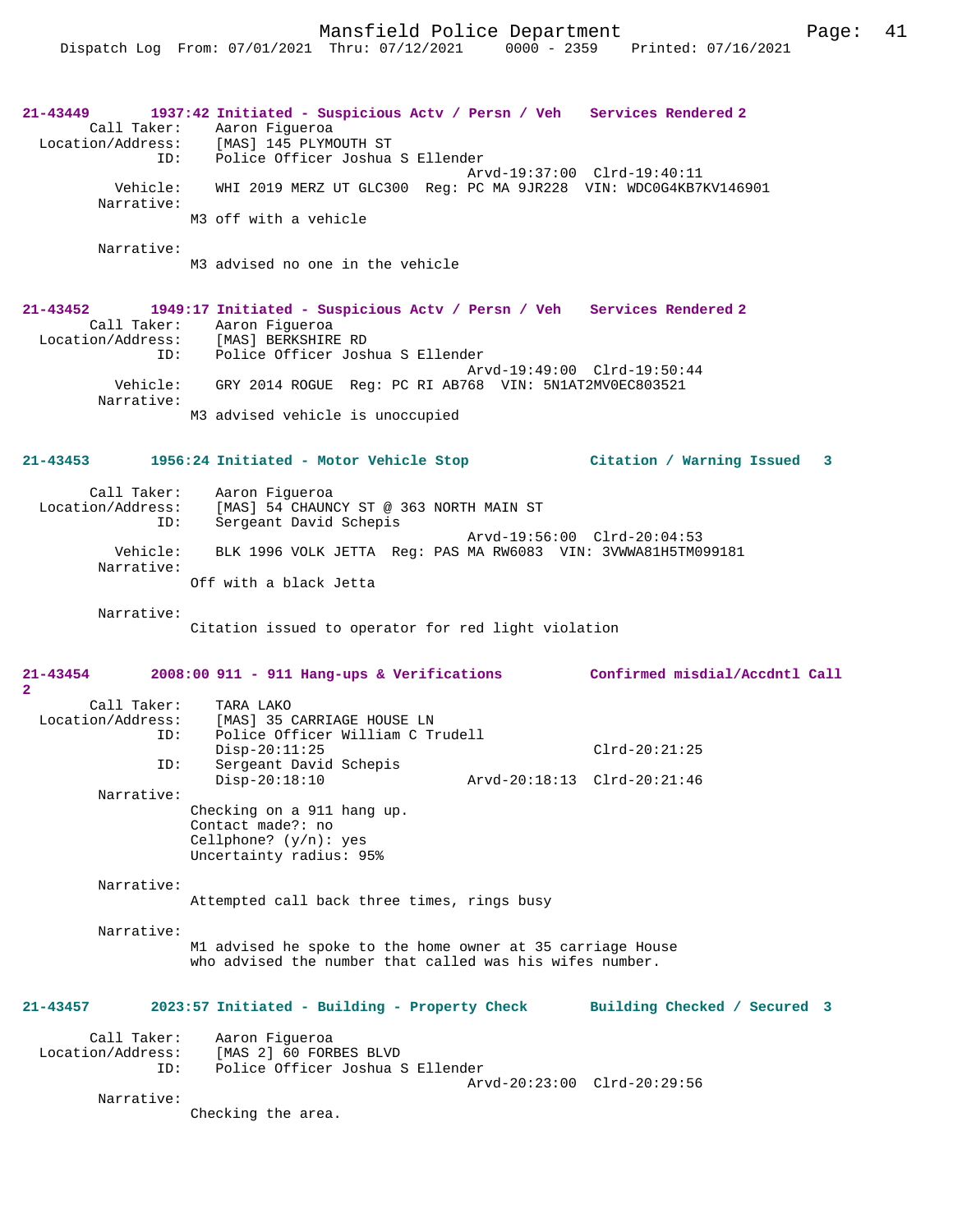| 21-43460<br>Call Taker:<br>ID:   | $2058:23$ 911 - Noise Complaint<br>Nicole Boyer<br>Location/Address: [MAS] BONNEY LN<br>Police Officer William C Trudell                                                                      | Services Rendered 2         |              |
|----------------------------------|-----------------------------------------------------------------------------------------------------------------------------------------------------------------------------------------------|-----------------------------|--------------|
| Narrative:                       | $Disp-21:00:12$                                                                                                                                                                               | Arvd-21:07:19 Clrd-21:14:27 |              |
| Narrative:                       | Sound of fireworks                                                                                                                                                                            |                             |              |
|                                  | Second caller reports he sees them being set off by the<br>dumpsters at #15                                                                                                                   |                             |              |
| $21 - 43465$                     | 2117:38 Phone - Noise Complaint                                                                                                                                                               | Unfounded/Unverifed         | $\mathbf{2}$ |
| Call Taker:<br>Location/Address: | TARA LAKO<br>[MAS] NORTH ST                                                                                                                                                                   |                             |              |
| ID:                              | Police Officer Jay J Sparrow                                                                                                                                                                  |                             |              |
| ID:                              | $Disp-21:33:00$<br>Police Officer Jay J Sparrow                                                                                                                                               | $Clrd-21:38:59$             |              |
| Narrative:                       | $Disp-21:40:53$                                                                                                                                                                               | Arvd-21:44:04 Clrd-21:52:17 |              |
|                                  | RP reports fireworks in the area                                                                                                                                                              |                             |              |
| Narrative:                       |                                                                                                                                                                                               |                             |              |
|                                  | M5 advised all clear                                                                                                                                                                          |                             |              |
| 21-43468                         | 2129:18 Phone - Animal Complaints                                                                                                                                                             | Services Rendered 3         |              |
|                                  | Call Taker: TARA LAKO<br>Location/Address: [MAS H1630] 28 CONCETTA DR                                                                                                                         |                             |              |
|                                  | ID:<br>Sergeant David Schepis                                                                                                                                                                 |                             |              |
| Narrative:                       | $Disp-22:17:31$                                                                                                                                                                               | Arvd-22:20:49 Clrd-22:46:46 |              |
|                                  | RP requesting assistance with a bat in his bedroom on the<br>third floor.                                                                                                                     |                             |              |
| Narrative:                       |                                                                                                                                                                                               |                             |              |
|                                  | M1 advised unable to locate the bat                                                                                                                                                           |                             |              |
| 21-43486                         | 2305:24 911 - Disturbance / Gathering                                                                                                                                                         | Spoken To                   | 1            |
| Call Taker:<br>Location/Address: | Nicole Boyer<br>[MAS 417G] 17 FRANCIS AVE Apt. #06                                                                                                                                            |                             |              |
| ID:                              | Police Officer William C Trudell                                                                                                                                                              |                             |              |
| ID:                              | $Disp-23:08:04$<br>Sergeant David Schepis                                                                                                                                                     | $Clrd-23:19:09$             |              |
| ID:                              | $Disp-23:08:11$<br>Police Officer Jay J Sparrow                                                                                                                                               | Arvd-23:12:28 Clrd-23:24:39 |              |
|                                  | $Disp-23:08:29$                                                                                                                                                                               | Arvd-23:13:08 Clrd-23:24:10 |              |
| Narrative:                       | Four adults stealing bikes. Now going toward the office.                                                                                                                                      |                             |              |
|                                  | Black males, wearing dark clothes, all smoking.                                                                                                                                               |                             |              |
| Narrative:                       | Now they're running around in front of the property.                                                                                                                                          |                             |              |
| Narrative:                       |                                                                                                                                                                                               |                             |              |
|                                  | CP now have the bikes.                                                                                                                                                                        |                             |              |
| Narrative:                       |                                                                                                                                                                                               |                             |              |
|                                  | M1 advised he was not able to locate the RP but did talk to<br>his wife.                                                                                                                      |                             |              |
| Narrative:                       |                                                                                                                                                                                               |                             |              |
|                                  | M1 advised they found the original caller who was heading<br>back to his apartment. The RP stated it was 4 black males<br>who jumped into a black Hyundai and left in an unknown<br>direction |                             |              |
|                                  |                                                                                                                                                                                               |                             |              |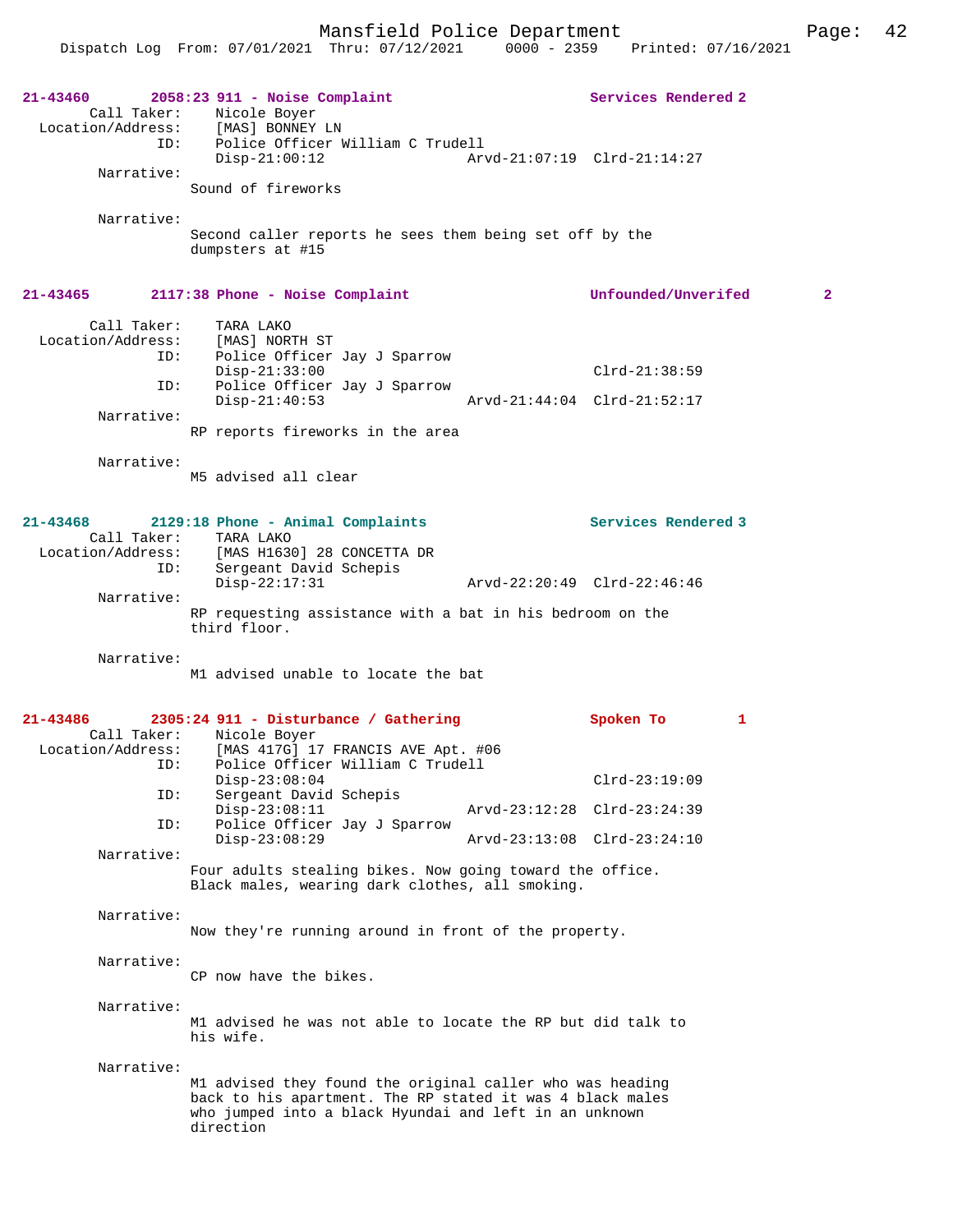| 21-43487<br>Call Taker:            | $2308:05$ 911 - Noise Complaint<br>TARA LAKO<br>Location/Address: [MAS] 15 FRANCIS AVE<br>ID: Sergeant David Schepis | Spoken To                   | $\mathbf{2}$ |
|------------------------------------|----------------------------------------------------------------------------------------------------------------------|-----------------------------|--------------|
| Narrative:                         | $Clrd-23:25:00$                                                                                                      |                             |              |
|                                    | RP reporting a large group of young kids about 8-9 years old<br>outside playing kickball                             |                             |              |
| Narrative:                         | Kids are in the back of the building near the pool                                                                   |                             |              |
| Narrative:                         | M1 spoke to the childrens parents and advised them to try<br>and keep it down                                        |                             |              |
| For Date: $07/06/2021$ - Tuesday   |                                                                                                                      |                             |              |
| 21-43499                           | 0109:31 Initiated - Building - Property Check Building Checked / Secured 3                                           |                             |              |
|                                    | Call Taker: Aaron Figueroa<br>Location/Address: [MAS 417] y radium<br>ID: Police Officer Derek M Stark               |                             |              |
| Narrative:                         | Checking the area.                                                                                                   | Arvd-01:09:00 Clrd-01:22:36 |              |
| 21-43516                           | 0212:40 Initiated - Building - Property Check Building Checked / Secured 3                                           |                             |              |
| Call Taker:<br>ID:                 | Michael Mezhberg<br>Location/Address: [MAS 281A] 1 CROCKER ST<br>Patrolman Gregory S Martell                         |                             |              |
| Narrative:                         | Checking the area.                                                                                                   | Arvd-02:12:00 Clrd-02:18:07 |              |
| 21-43517                           | 0213:46 Initiated - Building - Property Check Building Checked / Secured 3                                           |                             |              |
| Call Taker:<br>Vicinity of:<br>ID: | JEFFREY KEEFE<br>[MAS 834] 261 CHAUNCY ST<br>Sergeant David Schepis                                                  |                             |              |
| Narrative:                         | Checking the area.                                                                                                   | Arvd-02:13:00 Clrd-02:25:40 |              |
| $21 - 43518$                       | 0214:12 Initiated - Building - Property Check Building Checked / Secured 3                                           |                             |              |
| Call Taker:<br>Vicinity of:        | JEFFREY KEEFE<br>[MAS 170] 255 HOPE ST<br>ID: Police Officer Meghan Birnie                                           | Arvd-02:14:00 Clrd-02:24:57 |              |
| Narrative:                         | Checking the area.                                                                                                   |                             |              |
| 21-43521                           | 0225:01 Initiated - Building - Property Check Building Checked / Secured 3                                           |                             |              |
| Call Taker:<br>ID:                 | Aaron Fiqueroa<br>Location/Address: [MAS 1002] 250 EAST ST<br>Police Officer Meghan Birnie                           | Arvd-02:25:00 Clrd-02:34:14 |              |
| Narrative:                         | Checking the area.                                                                                                   |                             |              |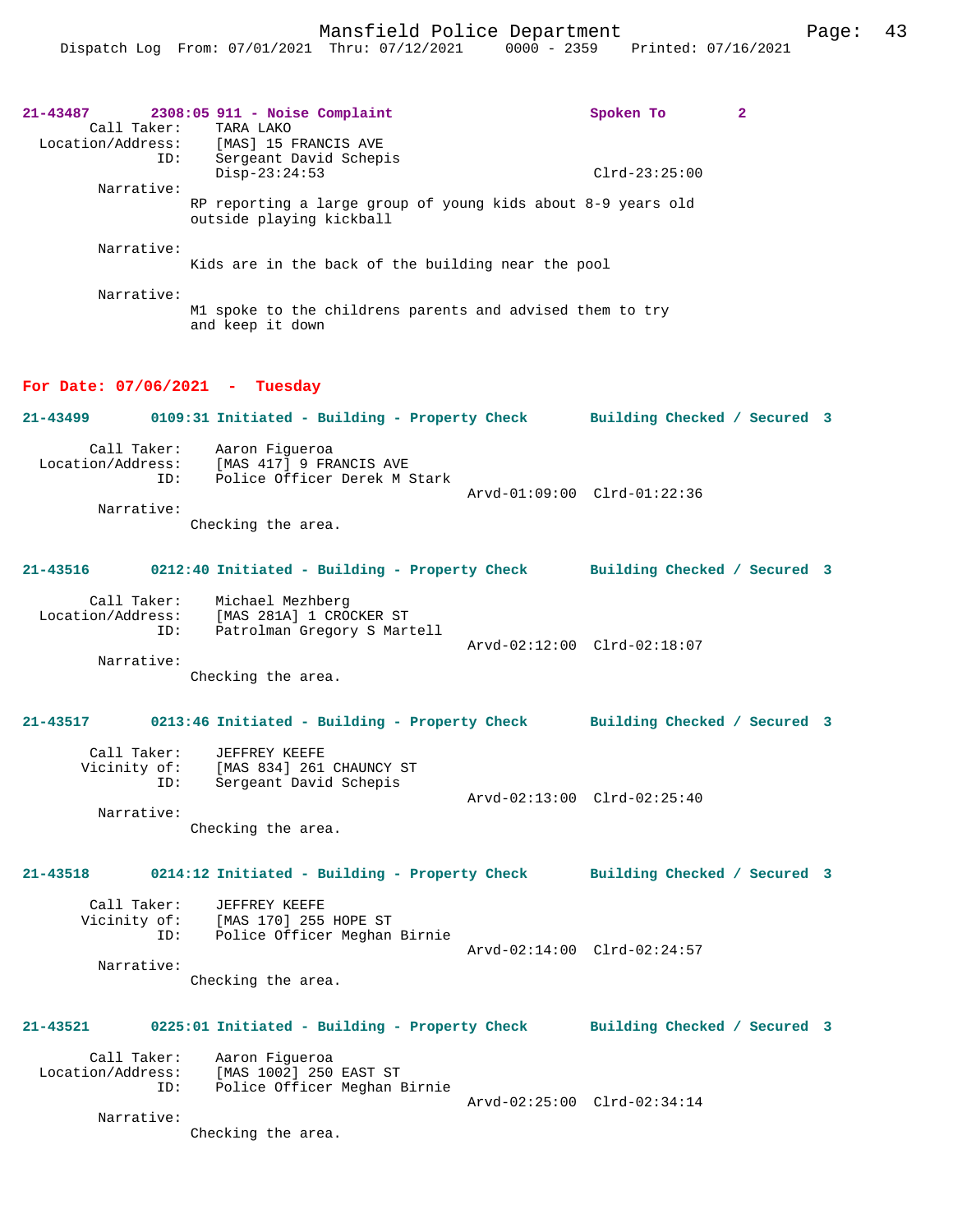**21-43522 0225 Initiated - Building - Property Check Building Checked / Secured 3** Call Taker: Patrolman Gregory S Martell Location/Address: [MAS 411] 60 FORBES BLVD Patrolman Gregory S Martell Arvd-02:25:36 Clrd-02:28:57 Narrative: Checking the area. **21-43524 0240:09 Initiated - Building - Property Check Building Checked / Secured 3** Call Taker: Aaron Figueroa<br>Location/Address: [MAS 1015] 30 0 [MAS 1015] 30 CHAUNCY ST ID: Patrolman Gregory S Martell Arvd-02:40:00 Clrd-02:44:24 Narrative: Checking the area. **21-43525 0247 Initiated - Building - Property Check Building Checked / Secured 3** Call Taker: Patrolman Gregory S Martell Location/Address: [MAS 226E] 125 HIGH ST Apt. #1-4 ID: Patrolman Gregory S Martell Arvd-02:47:50 Clrd-02:52:15 Narrative: Checking the area. **21-43526 0247:45 Initiated - Building - Property Check Building Checked / Secured 3** Call Taker: Aaron Figueroa Location/Address: [MAS 139] 265 FRUIT ST ID: Police Officer Meghan Birnie Arvd-02:47:00 Clrd-02:59:20 Narrative: Checking the area. **21-43534 0311:50 Initiated - Building - Property Check Building Checked / Secured 3** Call Taker: Aaron Figueroa Location/Address: [MAS] NORTH MAIN ST ID: Police Officer Derek M Stark Arvd-03:11:00 Clrd-03:22:53 Narrative: Checking the area. **21-43535 0312:35 Initiated - Building - Property Check Building Checked / Secured 3** Call Taker: Aaron Figueroa Location/Address: [MAS 4] 31 HAMPSHIRE ST ID: Patrolman Gregory S Martell Arvd-03:12:00 Clrd-03:19:42 Narrative: Checking the area. **21-43541 0505:20 Radio - Suspicious Actv / Persn / Veh Spoken To 2**  Call Taker: Aaron Figueroa<br>Location/Address: [MAS] 100 RTE [MAS] 100 RTE 140 SB @ 280 SCHOOL ST ID: Patrolman Gregory S Martell Disp-05:07:46 Arvd-05:09:02 Clrd-05:13:56 ID: Police Officer Derek M Stark Disp-05:07:52 <br>
Disp-05:07:52 <br>
Disperseant David Schepis Sergeant David Schepis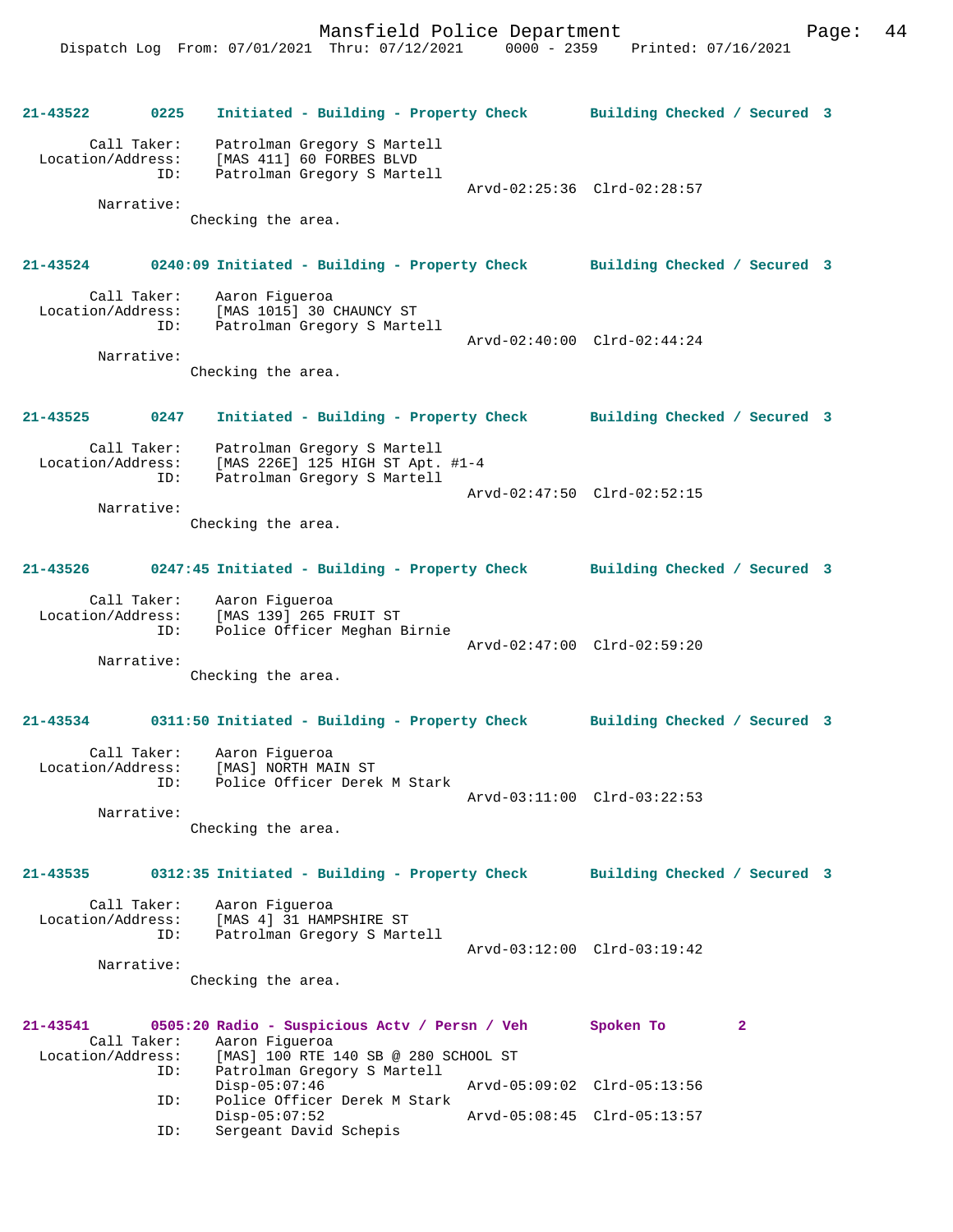Mansfield Police Department Page: 45 Dispatch Log From: 07/01/2021 Thru: 07/12/2021 Disp-05:11:24 Arvd-05:11:39 Clrd-05:13:59 Narrative: Party wearing dark clothing and a backpack stumbling down the road, going in and out Narrative: M1 advised he might be off with the party on school between spring and coral Narrative: M1 advised he spoke to that party who stated he works in the area and is headed home. M1 advised he checks and will be clear **21-43565 0924:36 Phone - Assist Fire Department Services Rendered 2**  Call Taker: Jennifer Napolitano Location/Address: [MAS H1962] 807 MAPLE ST Police Officer Michael T Fitzgerald<br>Disp-09:25:19 Arvd-0 Disp-09:25:19 Arvd-09:33:47 Clrd-09:41:53 Narrative: Assisting the FD with a fire related incident. Nature: SMell of something burning in the area Narrative: Odor coming from a mosquito trap next door **21-43570 1008:35 Phone - Suspicious Actv / Persn / Veh Unfounded/Unverifed 2** Call Taker: Jennifer Napolitano Location/Address: [MAS] 106 STEARNS AVE Police Officer Matthew A Souza<br>Disp-10:11:25 P Disp-10:11:25 Arvd-10:15:36 Clrd-10:21:25<br>TD: Police Officer Michael T Fitzgerald ID: Police Officer Michael T Fitzgerald Disp-10:11:30 Arvd-10:15:34 Clrd-10:21:23 Narrative: Navy blue minivan with a paper license plate keeps driving back and forth down the road. **21-43572 1019:31 Initiated - Motor Vehicle Stop Citation / Warning Issued 3** Call Taker: Jennifer Napolitano Location/Address: [MAS 226E] 125 HIGH ST Apt. #1-4 ID: Police Officer Derek M Stark Arvd-10:19:00 Clrd-10:24:40 Vehicle: GRY 2018 JAGU SD XE Reg: PC MA VTK126 VIN: SAJAM4FVXJCP17610 Narrative: Out for mvst Narrative: Verbal warning for speed **21-43575 1029:34 911 - 911 Hang-ups & Verifications Confirmed misdial/Accdntl Call 2**  Call Taker: Robert Stewart<br>Location/Address: [MAS H4773] 152 ess: [MAS H4773] 152 OLD ELM ST<br>ID: Police Officer Derek M Stai Police Officer Derek M Stark<br>Disp-10:32:48 Disp-10:32:48 Arvd-10:39:21 Clrd-10:44:57 Narrative: Checking on a 911 hang up. Contact made?: yes, states accidental, will meet at door Cellphone? (y/n): y Uncertainty radius: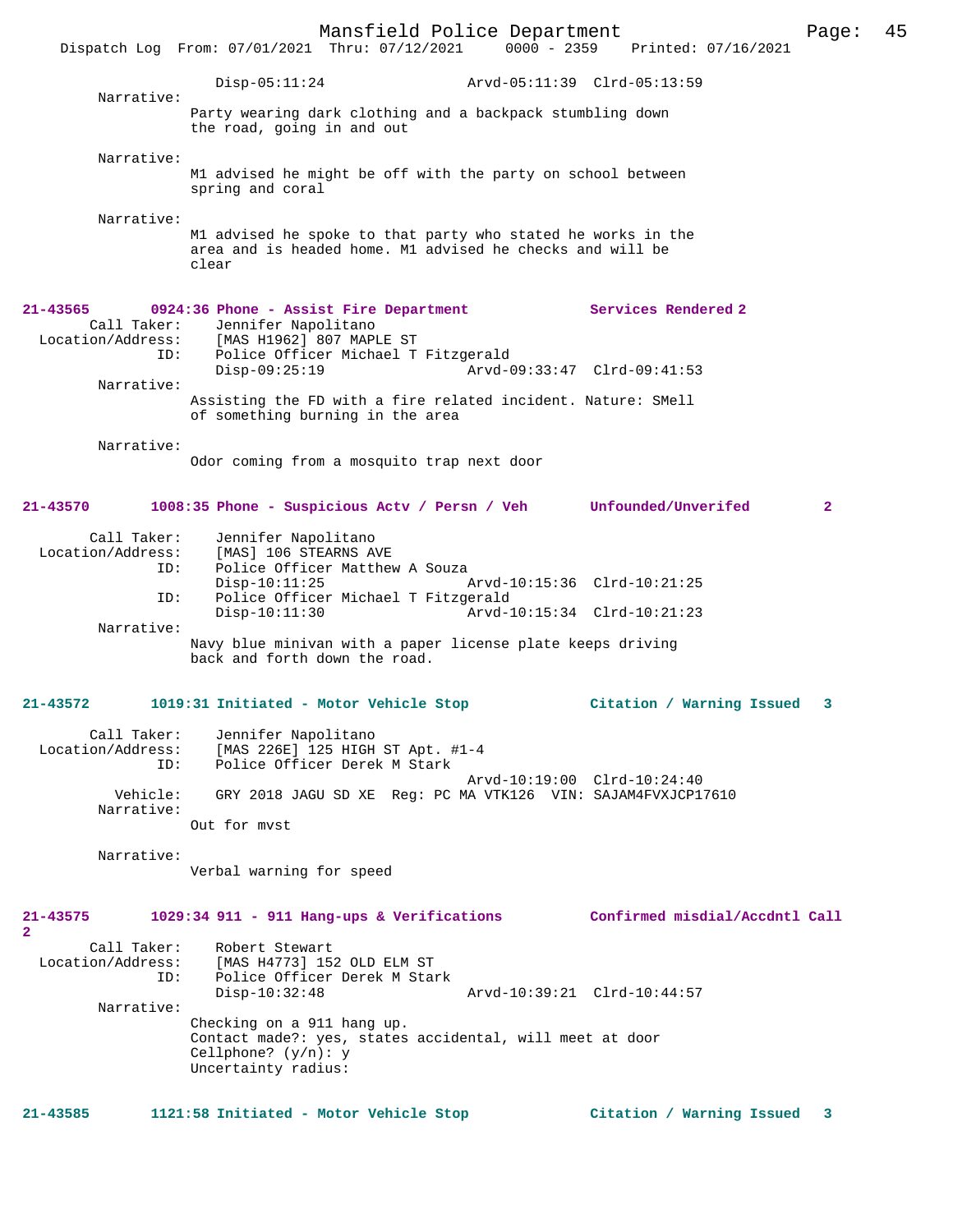|                                                     | Mansfield Police Department<br>Dispatch Log From: 07/01/2021 Thru: 07/12/2021 0000 - 2359 Printed: 07/16/2021                                                                                                                       |                             | Page: | 46 |
|-----------------------------------------------------|-------------------------------------------------------------------------------------------------------------------------------------------------------------------------------------------------------------------------------------|-----------------------------|-------|----|
| Call Taker:<br>Location/Address:<br>ID:             | Jennifer Napolitano<br>[MAS] 430 SCHOOL ST @ 2 SEAN DR<br>Sergeant Robert S Pierce                                                                                                                                                  |                             |       |    |
| Vehicle:<br>Narrative:                              | BLU 2006 BMW 325XI Reg: PC MA 1AVT76 VIN: WBAVD13556KV12032                                                                                                                                                                         | Arvd-11:21:00 Clrd-11:27:40 |       |    |
|                                                     | Out for myst with expired plates                                                                                                                                                                                                    |                             |       |    |
| Narrative:                                          | Citation for unregistered                                                                                                                                                                                                           |                             |       |    |
| 21-43594                                            | 1208:58 Initiated - Motor Vehicle Stop                                                                                                                                                                                              | Citation / Warning Issued   | 3     |    |
| Call Taker:<br>ID:                                  | Jennifer Napolitano<br>Location/Address: [MAS] OLD COLONY WAY<br>Police Officer Michael T Fitzgerald                                                                                                                                | Arvd-12:08:00 Clrd-12:13:09 |       |    |
| Vehicle:<br>Narrative:                              | BLU 2005 MERZ C240 Req: PC MA 8FY866 VIN: WDBRF81JX5F668645                                                                                                                                                                         |                             |       |    |
|                                                     | Out for myst                                                                                                                                                                                                                        |                             |       |    |
| Narrative:                                          | Failure to stop and defective equipment citation                                                                                                                                                                                    |                             |       |    |
| 21-43599                                            | 1225:40 Phone - Kidnapping                                                                                                                                                                                                          | Spoken To<br>1              |       |    |
| Call Taker:<br>ID:<br>ID:                           | Robert Stewart<br>Location/Address: [MAS 418E] 29 FRANCIS AVE Apt. #16<br>Police Officer Michael T Fitzgerald<br>$Disp-12:28:00$<br>Sergeant Robert S Pierce                                                                        | Arvd-12:31:29 Clrd-12:45:09 |       |    |
| ID:                                                 | $Disp-12:28:04$<br>Police Officer Matthew A Souza                                                                                                                                                                                   | Arvd-12:32:51 Clrd-12:45:11 |       |    |
| Narrative:                                          | $Disp-12:32:06$                                                                                                                                                                                                                     | Arvd-12:32:09 Clrd-12:37:59 |       |    |
|                                                     | Caller reporting an older male pushed a 15yr girl into a<br>car. White vehicle.                                                                                                                                                     |                             |       |    |
| Narrative:                                          | Girl wearing white jeans. male wearing green packback.<br>turned onto Connors Ave                                                                                                                                                   |                             |       |    |
| Narrative:                                          | All units clear. Checked the area nothing found. Original<br>report came from the callers 6yo brother and not seen by<br>her. Spoke with several people in the area as well as<br>residents outside walking around who saw nothing. |                             |       |    |
| 21-43608<br>Call Taker:<br>Location/Address:<br>ID: | 1249:39 911 - Disturbance / Gathering<br>MATTHEW BOMES<br>[MAS 949A110] 84 COPELAND DR Apt. #110<br>Sergeant Robert S Pierce                                                                                                        | Incident Report 1           |       |    |
| ID:                                                 | $Disp-12:51:26$<br>Police Officer Michael T Fitzgerald                                                                                                                                                                              | Arvd-12:55:43 Clrd-13:07:03 |       |    |
| ID:                                                 | $Disp-12:51:29$<br>Police Officer Matthew A Souza                                                                                                                                                                                   | Arvd-12:55:18 Clrd-13:07:18 |       |    |
| Narrative:                                          | $Disp-12:55:33$                                                                                                                                                                                                                     | Arvd-12:55:36 Clrd-13:07:01 |       |    |
|                                                     | female white shirt and a skirt, female is waiting out side                                                                                                                                                                          |                             |       |    |
| Narrative:                                          | Manager of the location would like a no trespass on the<br>party                                                                                                                                                                    |                             |       |    |
| Narrative:                                          | Party left. Dispute between a customer and manager. See Of                                                                                                                                                                          |                             |       |    |
| Refer To Incident:                                  | $21MAS-677-OF$                                                                                                                                                                                                                      |                             |       |    |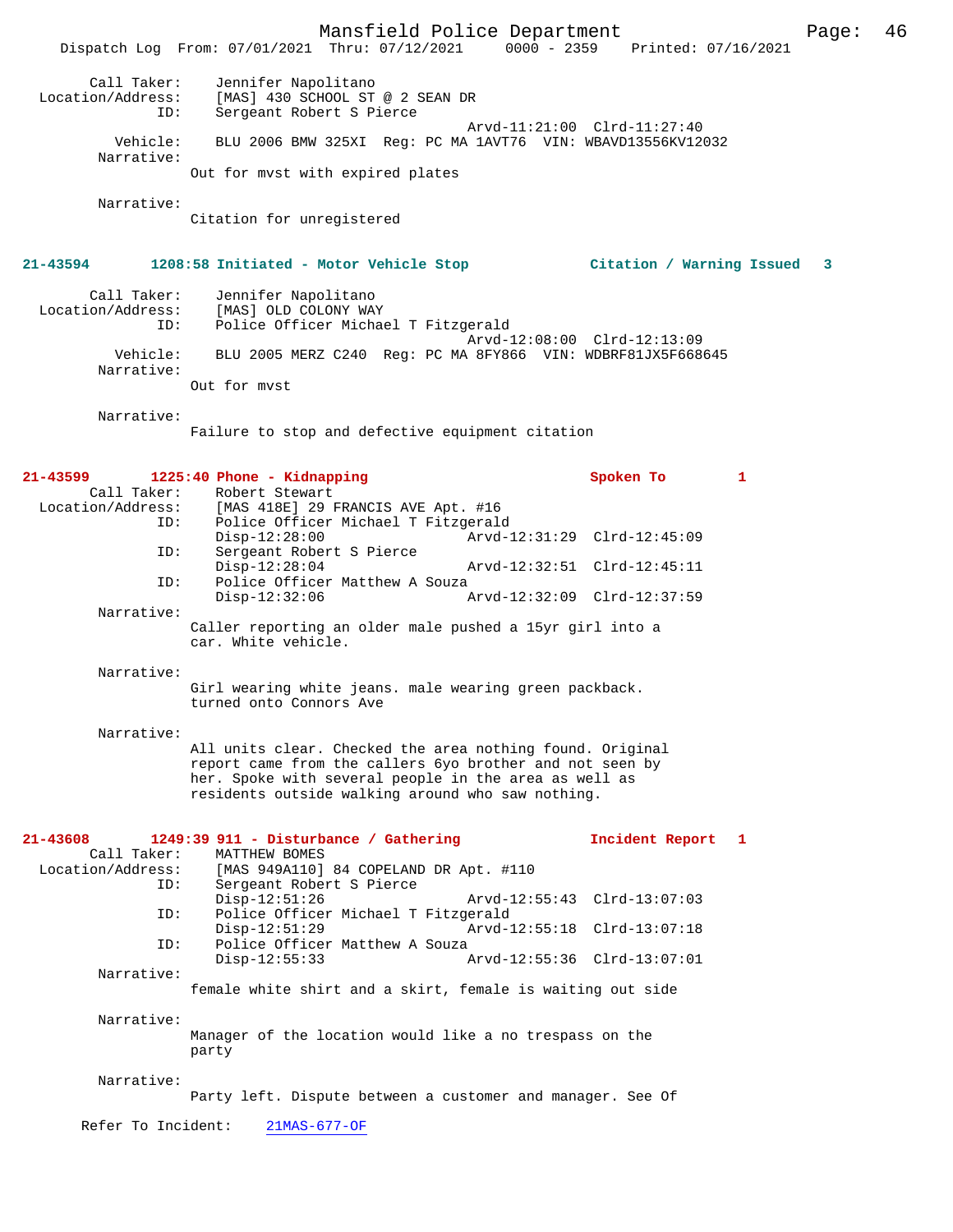**21-43611 1324:45 Phone - 911 Hang-ups & Verifications Confirmed misdial/Accdntl Call 2**  Call Taker: Robert Stewart Location/Address: [MAS H6623] 116 WEST ST ID: Police Officer Matthew A Souza<br>Disp-13:26:05 Disp-13:26:05 Arvd-13:29:16 Clrd-13:30:04 Narrative: Checking on a 911 hang up. Contact made?: yes, child playing with phone Cellphone?  $(y/n)$ : yes Uncertainty radius: **21-43616 1343:18 Initiated - Motor Vehicle Stop Citation / Warning Issued 3** Call Taker: Jennifer Napolitano Location/Address: [MAS] 255 HOPE ST @ 141 PRATT ST Police Officer Derek M Stark Arvd-13:43:00 Clrd-13:52:32<br>Vehicle: BLK 2021 GMC SIERRA Reg: PC MA 2ZZA19 VIN: 3GTN9AEF2MG18 BLK 2021 GMC SIERRA Reg: PC MA 2ZZA19 VIN: 3GTN9AEF2MG187743 Narrative: Out for red light violation **21-43620 1424:50 Initiated - Building - Property Check Building Checked / Secured 3** Call Taker: Josesph Shebertes Location/Address: [MAS 1038] NORTH MAIN ST<br>TD: Police Officer Matthew A Police Officer Matthew A Souza Arvd-14:24:00 Clrd-14:53:03 Narrative: Checking the area. Narrative: All clear **21-43621 1428:10 Phone - Well Being Check Spoken To 3**  Call Taker: Robert Stewart Location/Address: [MAS H699] 303 BALCOM ST ID: Police Officer Derek M Stark Disp-14:30:24 Arvd-14:50:58 Clrd-14:55:59 Narrative: Meals on wheels calling for a well being check on a male party that did not answer the door or phone. Driver has already left. Narrative: M2 spoke to tenant at that location. Meals on Wheels to be notified. **21-43622 1442:28 Initiated - Building - Property Check Building Checked / Secured 3** Call Taker: Josesph Shebertes Location/Address: [MAS 1016] 4 ERICK RD Police Officer Michael T Fitzgerald Arvd-14:42:00 Clrd-14:49:59 Narrative: Checking the area. Narrative: Nothing found **21-43630 1544:36 Phone - Assist Fire Department Referred to Other Agency 2**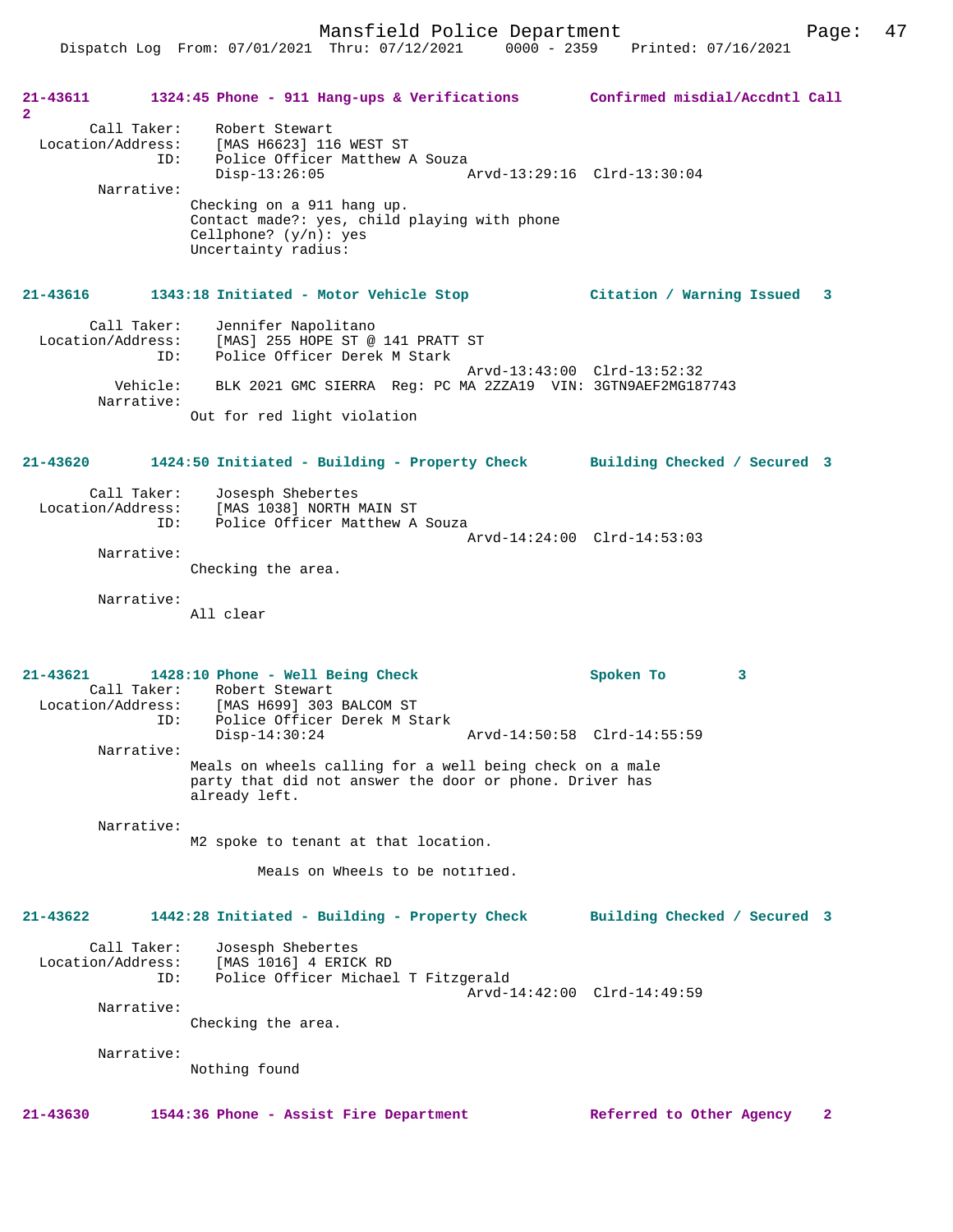Mansfield Police Department Page: 48 Dispatch Log From: 07/01/2021 Thru: 07/12/2021 0000 - 2359 Printed: 07/16/2021 Call Taker: Josesph Shebertes<br>Location/Address: [MAS H3807] 1024 H [MAS H3807] 1024 EAST ST ID: Police Officer Michael T Fitzgerald<br>Disp-15:45:52 Arvd-2 Arvd-15:53:24 Clrd-15:59:23 Narrative: Assisting the FD with a fire related incident. Nature: Low hanging wires Narrative: Location change from 1060 to 1024 Narrative: Cable wire was taken down by light department. Cleared **21-43635 1612:26 Phone - 911 Hang-ups & Verifications Services Rendered 2**  Call Taker: Jennifer Napolitano Location/Address: [MAS 191] 71 MAPLE ST ID: Police Officer William C Trudell Disp-16:14:53 Arvd-16:22:48 Clrd-16:24:23 Narrative: Checking on a 911 hang up. No answer times 2 Contact made?: n Cellphone? (y/n): y Uncertainty radius: 34 meters Narrative: No one in distress at the location. Cleared **21-43642 1632:26 Initiated - Building - Property Check Building Checked / Secured 3** Call Taker: Josesph Shebertes Location/Address: [MAS 840] 280 SCHOOL ST ID: Police Officer Joshua S Ellender Arvd-16:32:00 Clrd-16:41:23 Narrative: Checking the area. **21-43647 1654:05 Phone - Noise Complaint Unfounded/Unverifed 2** Call Taker: Robert Stewart Location/Address: [MAS] 1508 WEST ST @ 2 WESTVIEW DR Patrolman Gregory S Martell Disp-16:57:37 Clrd-16:59:18 ID: Police Officer Joshua S Ellender Disp-16:59:10 Arvd-17:03:15 Clrd-17:14:11 Narrative: Caller reporting fireworks going off Narrative: m3 clear, nothing heard **21-43655 1753:21 Phone - Animal Complaints Unfounded/Unverifed 3** Call Taker: Robert Stewart<br>Location/Address: [MAS 255] 377 ess: [MAS 255] 377 CHAUNCY ST<br>ID: Patrolman Gregory S Marte Patrolman Gregory S Martell<br>Disp-17:56:12 Arvd-18:30:38 Clrd-18:36:35 Vehicle: BLU 2008 CHRY VA TOWN AND COUNTRY Reg: PC MA 1WRE65 VIN: 2A8HR54P18R759473 Narrative: Dog locked in car. dodge van blue, 4 spots from entrance in middle of building. caller will wait for officers. Narrative: M11 advises clear, no vehicle matching that description in the lot.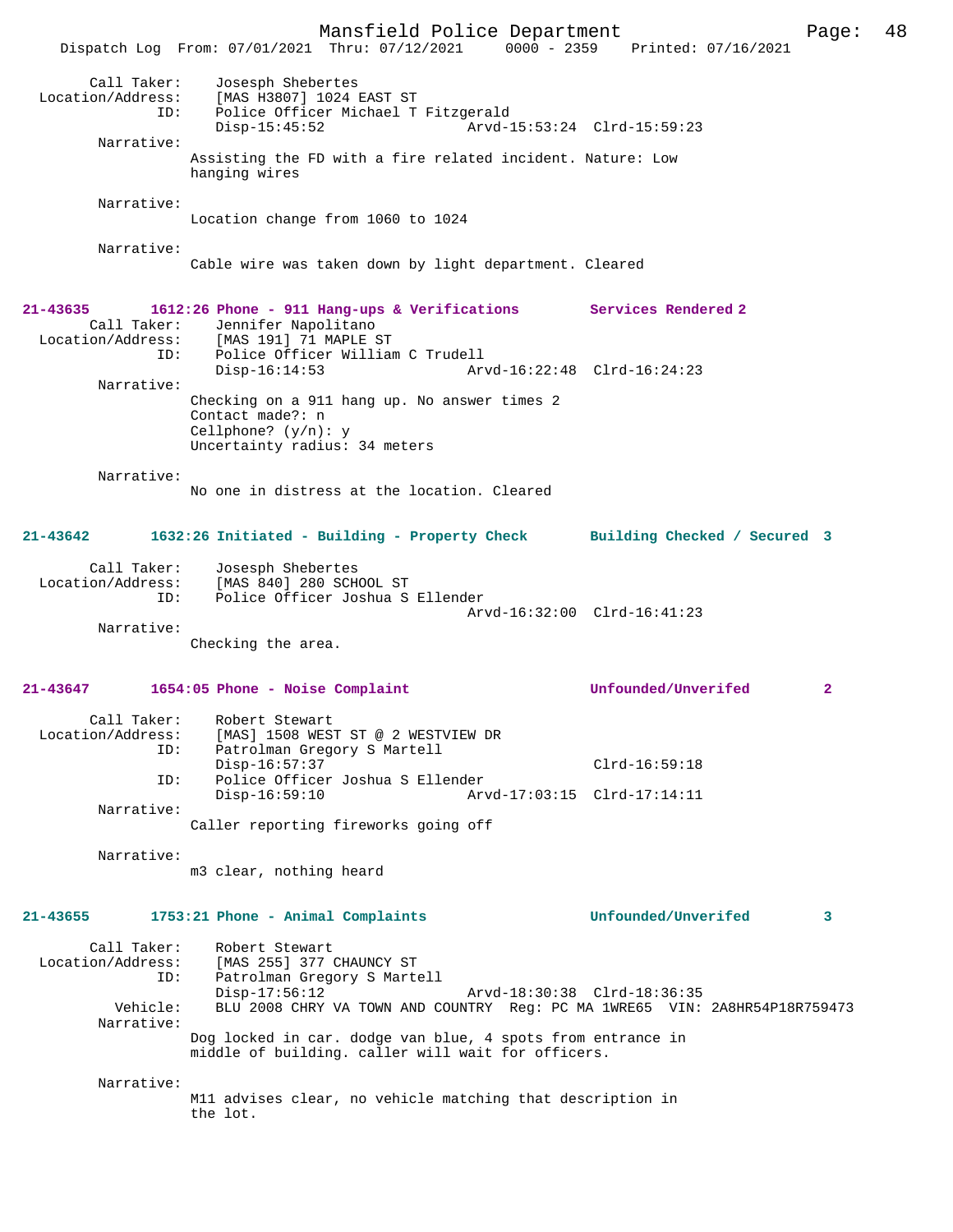**21-43658 1757:52 Phone - 911 Hang-ups & Verifications Confirmed misdial/Accdntl Call 2**  Call Taker: Robert Stewart Location/Address: [MAS 822B] 18 PARK ST Apt. #2 ID: Officer Nicholas Fields Disp-18:02:16 Clrd-18:05:07<br>ID: Police Officer William C Trudell Police Officer William C Trudell<br>Disp-18:04:21 Arv Disp-18:04:21 Arvd-18:09:24 Clrd-18:11:46 Narrative: Checking on a 911 hang up. Contact made?: yes, will wave at officer Cellphone? (y/n): yes Uncertainty radius: Narrative: Canceling Easton. Narrative: Easton 39 cancelled en route Narrative: M12 verified accidental. **21-43662 1829:28 Phone - Parking Violations Spoken To 3**  Call Taker: Robert Stewart<br>Location/Address: [MAS H4556] 41 Location/Address: [MAS H4556] 41 DEAN ST ID: Sergeant Jeffrey G Bombard Disp-18:31:33 Arvd-18:40:34 Clrd-18:44:20 Vehicle: BRO 2017 MITS UT OUTLAN Reg: PC MA 449J60 VIN: JA4AD3A32HZ020075 Narrative: gray hyundai suv parked in front of the fire hydrant. Narrative: M1 spoke with the owner of the vehicle and she moved it to be in compliance with the law. **21-43667 1912:08 Phone - Assist Citizen - P S A Incident Report 3**  Call Taker: Nicole Boyer Location/Address: [MAS] 149 OAKLAND ST Apt. #46 Patrolman Gregory S Martell<br>Disp-19:21:24 Disp-19:21:24 Arvd-19:27:56 Clrd-19:45:06 Narrative: CP needs to report fraud. Will be home in 10 minutes, currently driving home. Narrative: CP states her mothers card was attached to the other parties card, and \$740.00 was charged to the CP mothers card. Narrative: Party has been advised. Refer To Incident: 21MAS-678-OF **21-43680 2155:28 Initiated - Building - Property Check Building Checked / Secured 3** Call Taker: Nicole Boyer<br>Vicinity of: [MAS 12] 250 Vicinity of: [MAS 12] 250 EAST ST ID: Police Officer William C Trudell Arvd-21:55:00 Clrd-22:10:30 Narrative: Checking the area.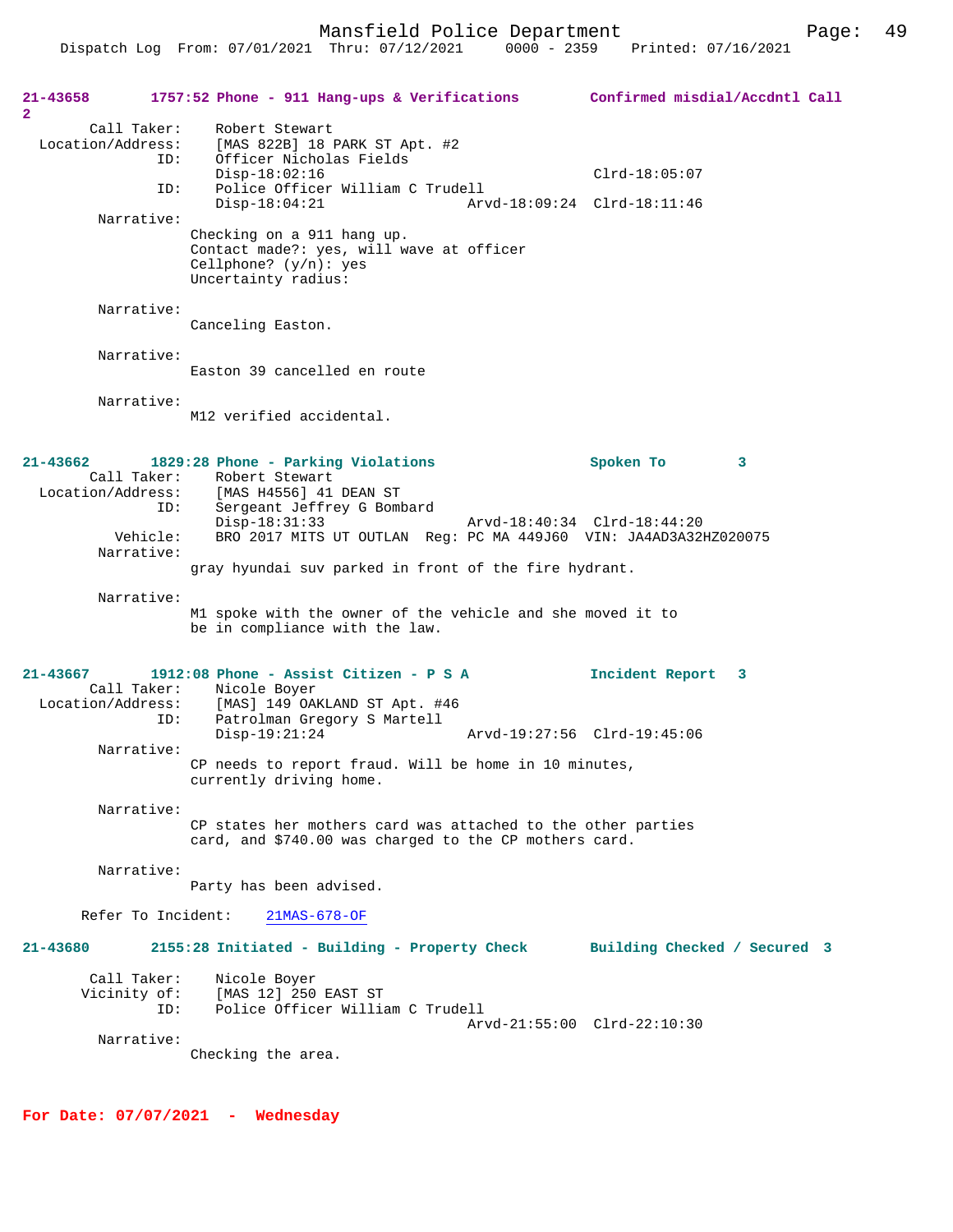Mansfield Police Department Page: 50 Dispatch Log From: 07/01/2021 Thru: 07/12/2021 0000 - 2359 Printed: 07/16/2021 **21-43701 0142:18 Initiated - Building - Property Check Services Rendered 3**  Call Taker: JEFFREY KEEFE Vicinity of: [MAS 2] 60 FORBES BLVD ID: Detective Patrick J Pennie Arvd-01:42:00 Clrd-01:49:22 Narrative: Checking the area. **21-43702 0149:32 Initiated - Building - Property Check Building Checked / Secured 3** Call Taker: JEFFREY KEEFE Vicinity of: [MAS 4] 31 HAMPSHIRE ST<br>ID: Detective Patrick J Penr Detective Patrick J Pennie Arvd-01:49:00 Clrd-01:53:42 Narrative: Checking the area. **21-43704 0158:00 911 - 911 Hang-ups & Verifications Unfounded/Unverifed 2** Call Taker: Nicole Boyer Location/Address: [MAS 414D] 33 SUFFOLK RD ess: راسمه ۱۳۸۵ دد السابق و IMAS<br>ID: Police Officer Derek M Stark Disp-02:00:21 Clrd-02:04:09 ID: Detective Patrick J Pennie Disp-02:04:29 Arvd-02:07:39 Clrd-02:10:49 Narrative: Checking on a 911 hang up. Contact made?: No Cellphone? (y/n): Yes Uncertainty radius: 45 meters **21-43709 0207:13 Initiated - Building - Property Check Building Checked / Secured 3** Call Taker: JEFFREY KEEFE<br>Vicinity of: [MAS 417] 9 FI of: [MAS 417] 9 FRANCIS AVE<br>TD: Police Officer Derek M S Police Officer Derek M Stark Arvd-02:07:00 Clrd-02:12:34 Narrative: Checking the area. **21-43713 0213:59 Initiated - Building - Property Check Building Checked / Secured 3** Call Taker: JEFFREY KEEFE Vicinity of: [MAS 170] 255 HOPE ST ID: Police Officer Christopher D Sorge Arvd-02:13:00 Clrd-02:17:10 Narrative: Checking the area. **21-43716 0218:18 Initiated - Building - Property Check Building Checked / Secured 3** Call Taker: JEFFREY KEEFE Vicinity of: [MAS 1002] 250 EAST ST ID: Police Officer Derek M Stark Arvd-02:18:18 Clrd-02:34:11 Narrative: Checking the area. **21-43717 0221:06 Initiated - Building - Property Check Building Checked / Secured 3** Call Taker: JEFFREY KEEFE<br>Vicinity of: [MAS 840] 280 Vicinity of: [MAS 840] 280 SCHOOL ST ID: Detective Patrick J Pennie Arvd-02:21:00 Clrd-02:30:14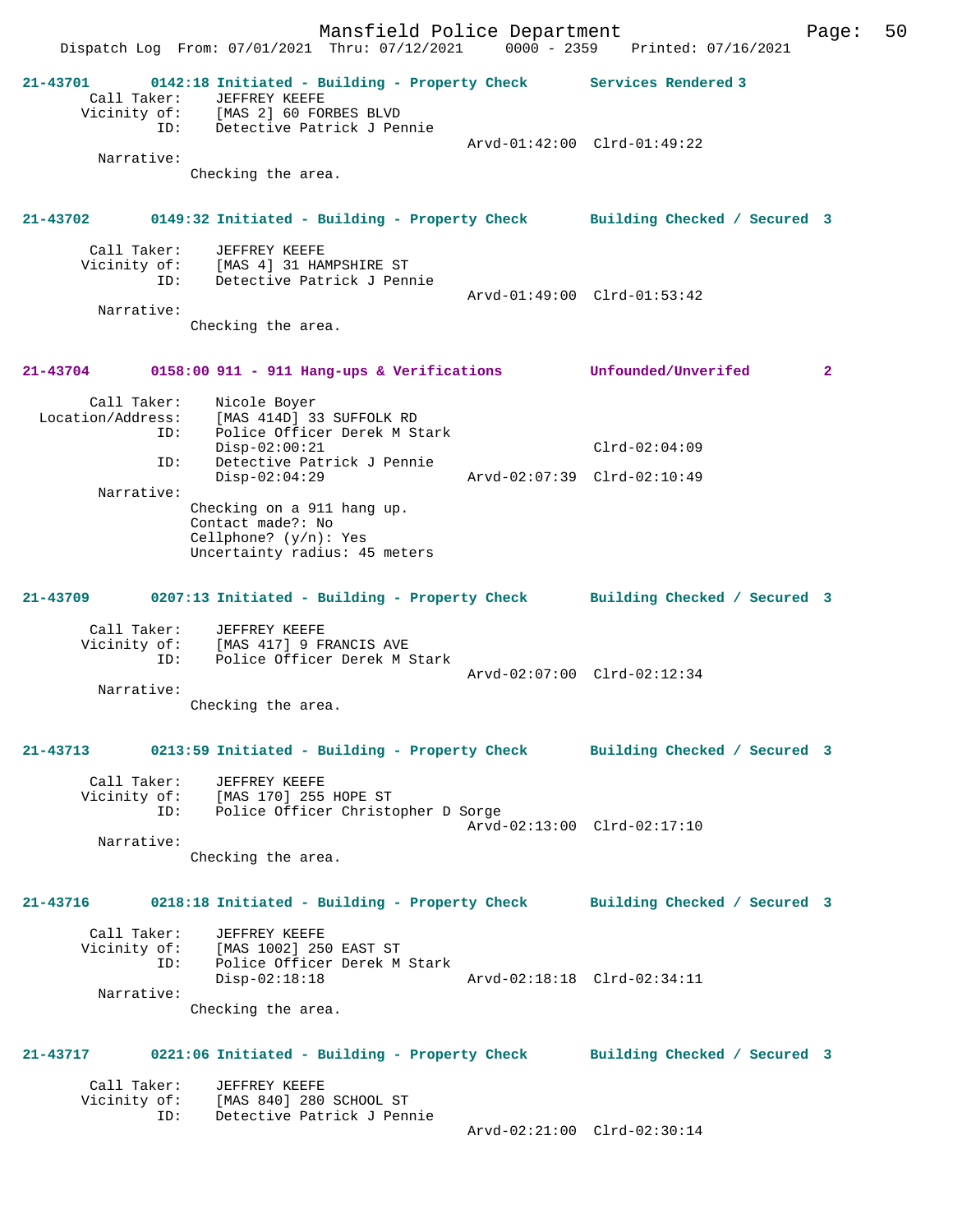Dispatch Log From: 07/01/2021 Thru: 07/12/2021 0000 - 2359 Printed: 07/16/2021 Narrative: Checking the area. **21-43723 0229:22 Initiated - Building - Property Check Building Checked / Secured 3** Call Taker: JEFFREY KEEFE Vicinity of: [MAS] COPELAND DR ID: Police Officer Christopher D Sorge Arvd-02:29:00 Clrd-02:36:22 Narrative: Checking the area. **21-43724 0238:36 Initiated - Building - Property Check Building Checked / Secured 3** Call Taker: JEFFREY KEEFE Vicinity of: [MAS 992] 660 EAST ST ID: Police Officer Derek M Stark Arvd-02:38:00 Clrd-02:42:45 Narrative: Checking the area. **21-43726 0243 Initiated - Building - Property Check Building Checked / Secured 3** Call Taker: Police Officer Derek M Stark Location/Address: [MAS] 4 ERICK RD @ 15 BONNEY LN ID: Police Officer Derek M Stark Arvd-02:43:50 Clrd-02:50:31 Narrative: Checking the area. **21-43738 0320 Initiated - Building - Property Check Building Checked / Secured 3** Call Taker: Police Officer Derek M Stark Location/Address: [MAS 834] 261 CHAUNCY ST ID: Police Officer Derek M Stark Arvd-03:20:35 Clrd-03:20:44 Narrative: Checking the area. Refer To Field Int: 21MAS-60-FI **21-43740 0612:37 911 - Assist Citizen - P S A Services Rendered 3**  Call Taker: Nicole Boyer Location/Address: [MAS] 792 WEST ST Apt. #C206 Patrolman Gregory S Martell<br>Disp-06:14:19 Disp-06:14:19 Arvd-06:19:56 Clrd-06:27:59 Narrative: Request for removal of narcotics from home. Narrative: Items were picked up and the party involeved was advised of the drop box in the lobby. **21-43748 0724:31 Phone - Assist Fire Department Services Rendered 2**  Call Taker: Robert Stewart Location/Address: [MAS 10C] 305 FORBES BLVD Detective Patrick J Pennie<br>Disp-07:25:27 Disp-07:25:27 Arvd-07:32:20 Clrd-07:47:36 Narrative: Assisting the FD with a fire related incident. Nature: inside odor of gas **21-43754 0851:46 Initiated - Building - Property Check Building Checked / Secured 3**

Mansfield Police Department Fage: 51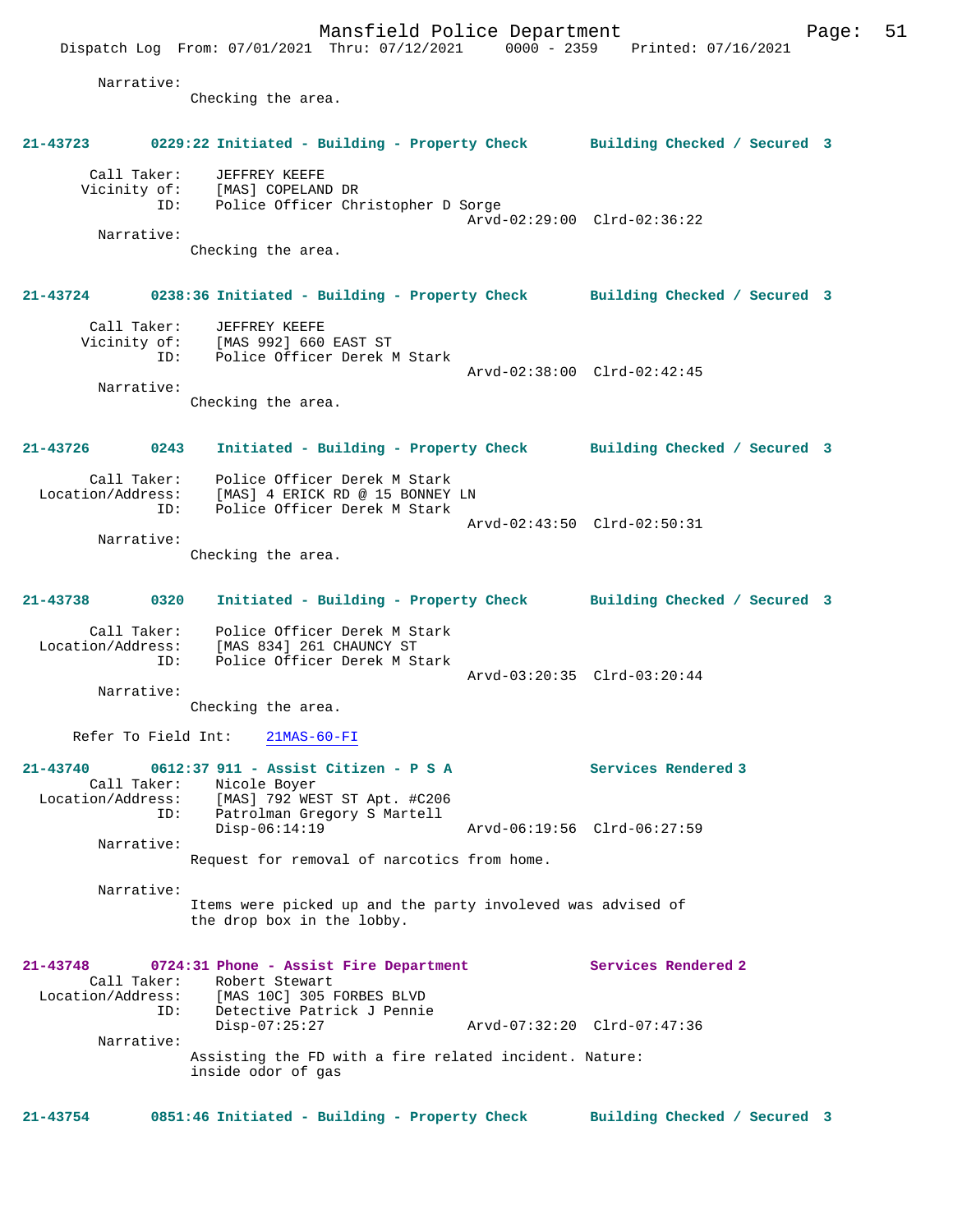Mansfield Police Department Form Page: 52 Dispatch Log From: 07/01/2021 Thru: 07/12/2021 0000 - 2359 Printed: 07/16/2021 Call Taker: Robert Stewart Location/Address: [MAS 281A] 1 CROCKER ST ID: Police Officer Beau J Palanza Arvd-08:51:00 Clrd-08:59:14 Narrative: Checking the area. Narrative: All clear. **21-43757 0910:35 Initiated - Motor Vehicle Stop Citation / Warning Issued 3** Call Taker: Robert Stewart Location/Address: [MAS] 91 CHAUNCY ST @ 6 HIGHLAND AVE ID: Police Officer Christopher D Sorge Arvd-09:10:00 Clrd-09:17:08 Vehicle: RED 2005 BMW 325 Reg: PC MA 192SS1 VIN: WBAAZ33425KW76341 Narrative: out with mvst Narrative: Citation issued to operator for mobile use **21-43761 0940:35 Phone - Assist Fire Department Cancelled Enroute 2**  Call Taker: Robert Stewart Location/Address: [MAS 449] 50 CROCKER ST Apt. #4 ID: Police Officer Christopher D Sorge Disp-09:43:25 Clrd-09:45:41 Narrative: Assisting the FD with a fire related incident. Nature: Lockout Narrative: Canceled by FD **21-43766 0953:43 Initiated - Motor Vehicle Stop Citation / Warning Issued 3** Call Taker: Robert Stewart Location/Address: [MAS 932] 12 PRATT ST ID: Police Officer Christopher D Sorge Arvd-09:53:00 Clrd-09:54:58 Vehicle: GRY 2015 MERZ CLA Reg: PC MA 2FXK25 VIN: WDDSJ4GB7FN174878 Narrative: MV STOP///Verbal. party was already parked when officer caught up to party. Refer To Summons: 21MAS-240-AR Summons: BURGESS, TIFFANY M Address: 664 ELM EAST ST RAYNHAM, MA<br>Age: 40 Addres:<br>Age:<br>Charges: LICENSE SUSPENDED, OP MV WITH Refer To Field Int: 21MAS-61-FI **21-43768 1000:49 Initiated - Building - Property Check Building Checked / Secured 3** Call Taker: Robert Stewart Location/Address: [MAS 2] 60 FORBES BLVD Police Officer Joshua S Ellender Arvd-10:00:00 Clrd-10:17:24 Narrative: Checking the area. **21-43772 1018:10 Phone - Suspicious Actv / Persn / Veh Investigated - Report Taken 2** Call Taker: Kieran M Ruth Location/Address: [MAS 259B] 320 FORBES BLVD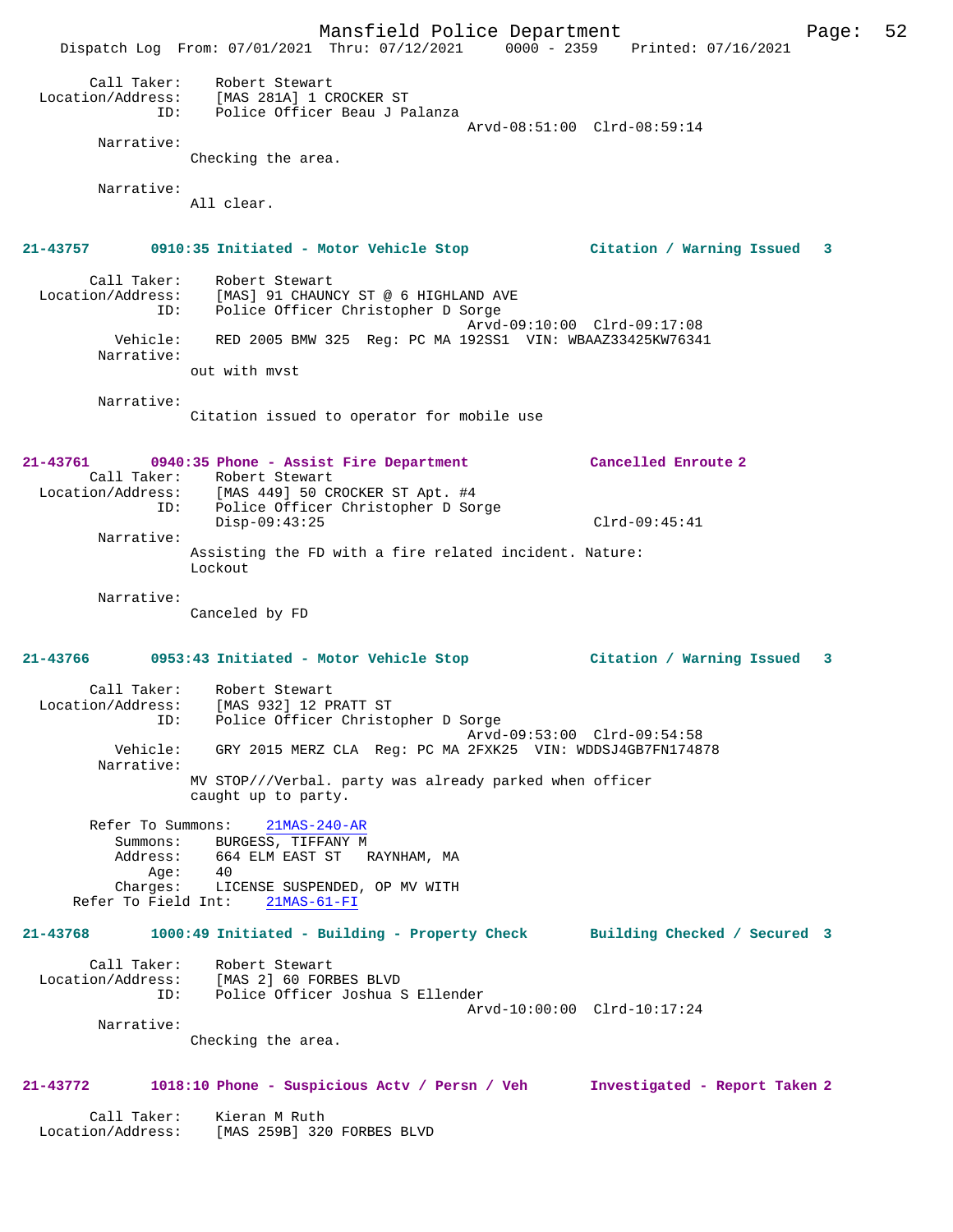Mansfield Police Department Page: 53 Dispatch Log From:  $07/01/2021$  Thru:  $07/12/2021$  0000 - 2359 ID: Police Officer Joshua S Ellender Disp-10:21:59 Arvd-10:23:13 Clrd-10:39:31 Narrative: RP reporting an Amazon trailer parked in front of the loading dock with no tractor unit. Narrative: M3 reports he spoke to Peter onsite manager. Unable to move trailer at this time. Manager will call back when Amazon truck arrives Refer To Incident: 21MAS-681-OF **21-43780 1118:57 Initiated - Follow up Investigation Services Rendered 3**  Call Taker: Robert Stewart Location/Address: [MAS 259B] 320 FORBES BLVD ID: Police Officer Joshua S Ellender Arvd-11:18:00 Clrd-11:37:55<br>Vehicle: 2019 VN Reg: OR HV39784 VIN: 5V8VA532XKT913098 2019 VN Reg: OR HV39784 VIN: 5V8VA532XKT913098 Narrative: Conducting a follow up in the area to a previously reported incident. Narrative: Trailer was towed to 305 Forbes Blvd. Awaiting Amazon **21-43789 1148:07 Initiated - Follow up Investigation Services Rendered 3**  Call Taker: Robert Stewart Location/Address: [MAS 111] 363 NORTH MAIN ST ID: Police Officer Beau J Palanza Arvd-11:48:00 Clrd-11:59:30 Narrative: Conducting a follow up in the area to a previously reported incident. Narrative: M5 reports he spoke to the owner of the property. Owner does not know who ownes bikes. MACO to retrive 3 bikes in rear of building **21-43792 1155:38 Initiated - Disabled Motor Vehicle Services Rendered 3**  Call Taker: Robert Stewart<br>Location/Address: [MAS] FORBES BI ess: [MAS] FORBES BLVD<br>ID: Police Officer Jos Police Officer Joshua S Ellender Arvd-11:55:00 Clrd-11:59:41 Narrative: Reported DMV in the area. Narrative: M3 reports MV stopped for lunch. They were sent on their way **21-43794 1200:01 Phone - 911 Hang-ups & Verifications Confirmed misdial/Accdntl Call 2**  Call Taker: Kieran M Ruth Location/Address: [MAS H2180] 52 WEXFORD DR Police Officer Christopher D Sorge Disp-12:03:25 Arvd-12:10:01 Clrd-12:11:51 Narrative: Checking on a 911 hang up. Contact made?:Yes Cell phone? (y/n):Y Uncertainty radius:15 Meters The caller states an accidental call, her phone is broken Narrative: Confirmed accidental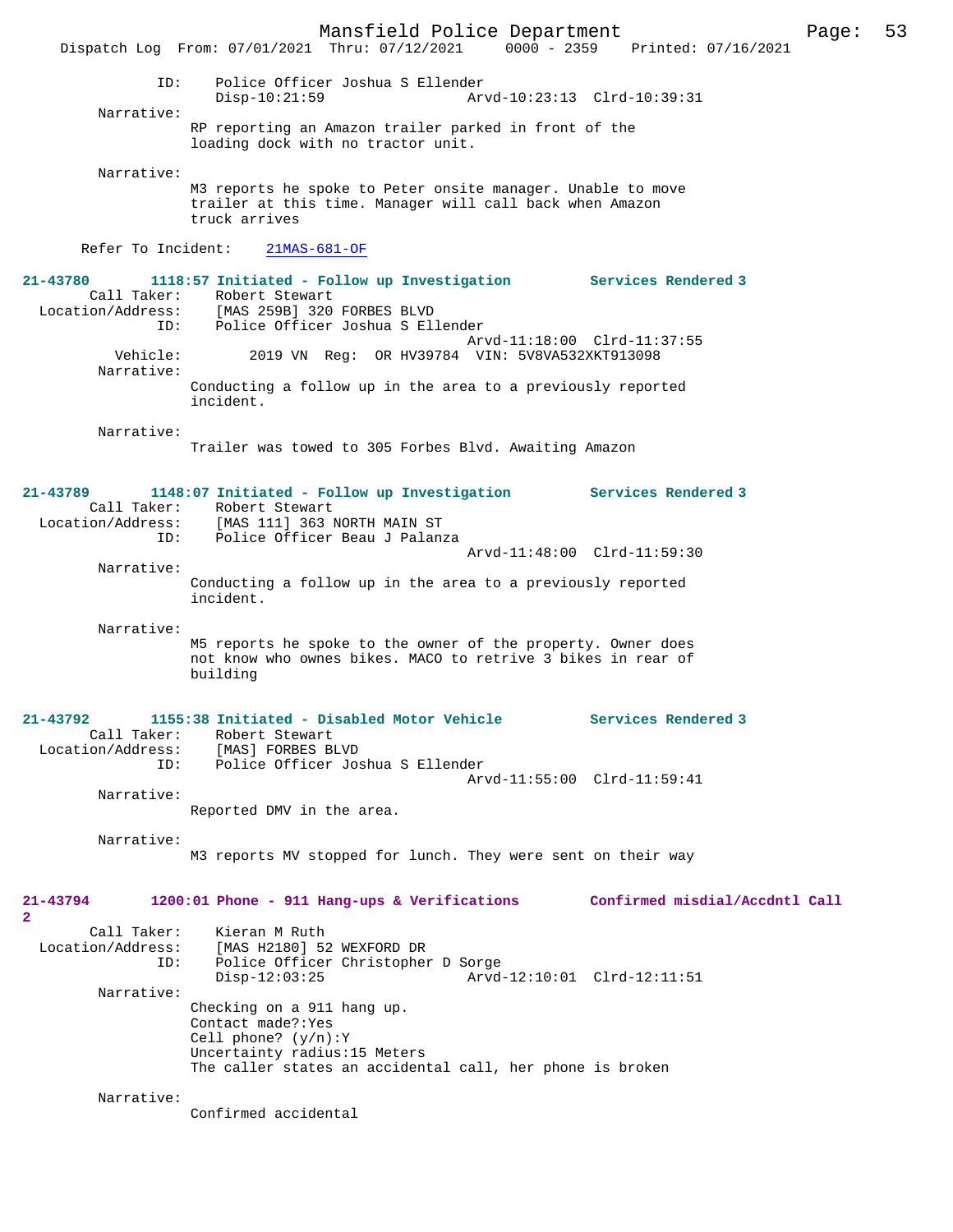Mansfield Police Department Page: 54

### **21-43795 1201:09 Initiated - Motor Vehicle Stop Citation / Warning Issued 3** Call Taker: Jarred Kohler Location/Address: [MAS] 777 WEST ST @ 100 HAMPSHIRE ST ID: Police Officer Joshua S Ellender Arvd-12:01:00 Clrd-12:08:35 Vehicle: BLK 2020 LEXS UT NX300 Reg: PC MA 1XWG45 VIN: JTJDARDZ3L2231878 Narrative: out with mvst Narrative: Citation issued to RO for speed **21-43798 1210:29 Initiated - Assist Citizen - P S A Services Rendered 3**  Call Taker: Robert Stewart Location/Address: [MAS 220] 93 COPELAND DR ID: Police Officer Beau J Palanza Arvd-12:10:00 Clrd-12:19:05 Narrative: M5 assisting manager that had bike left on property. Returning bike to station **21-43804 1247:28 Phone - Neighbor Dispute Services Rendered 3**  Call Taker: Kieran M Ruth<br>Location/Address: [MAS H4112] 27 [MAS H4112] 27 LAKEVIEW AVE ID: Police Officer Joshua S Ellender<br>Disp-12:53:26 Arv Disp-12:53:26 Arvd-13:05:05 Clrd-13:14:19 Narrative: RP is having an issue with a neighbor running a machine in the water, the machine is throwing debris in the area that his grandchildren swim Narrative: M3 spoek to the calling parties wife, states that she does not want the Officer to speak with the neighbor. This is an on-going issue and no one was endangered. **21-43805 1251:04 Phone - Follow up Investigation Arrest(s) Made 3**  Call Taker: Jarred Kohler<br>Location/Address: [MAS] 12 PRAT [MAS] 12 PRATT ST Apt. #307 ID: Police Officer Christopher D Sorge Disp-12:53:02 Arvd-12:53:03 Clrd-12:53:23 Narrative: Conducting a follow up in the area to a previously reported incident. See AR for further. Refer To Summons: 21MAS-241-AR Summons: GONSALVES, JOSHUA A<br>Address: 40 DEWOLF ST NEW 1 40 DEWOLF ST NEW BEDFORD, MA<br>41  $Age:$  Charges: SEX OFFENDER FAIL TO REGISTER, SUBSQ. OFF., LEVEL 2 OR 3 **21-43806 1255 Initiated - Speed Trailer/Signs Deployed Services Rendered 3**  Call Taker: Police Officer David W Kinahan Location/Address: [MAS H6290] 11 SWETT ST ID: Police Officer David W Kinahan Arvd-12:58:38 Clrd-13:04:48 Narrative: Officer Kinahan out to depoly speed signs in the area. **21-43820 1348:14 Phone - Assist Fire Department Services Rendered 2**

Call Taker: Michael Chisholm<br>Location/Address: [MAS] 65 COPELANI

[MAS] 65 COPELAND DR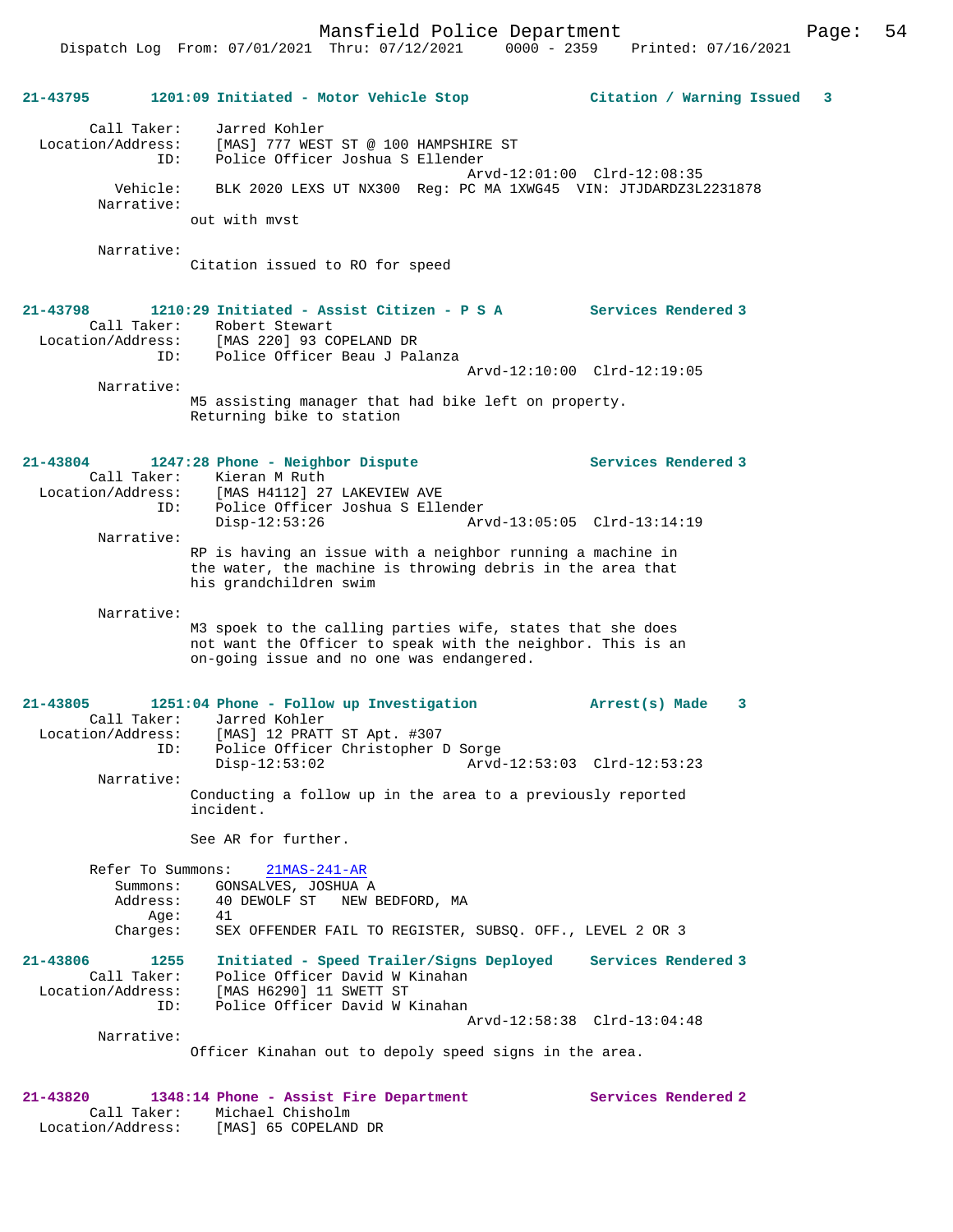Mansfield Police Department Page: 55 Dispatch Log From: 07/01/2021 Thru: 07/12/2021 ID: Police Officer Beau J Palanza Disp-13:49:50 Arvd-13:55:31 Clrd-14:04:13 Narrative: Assisting the FD with a fire related incident. Nature: Box Alarm **21-43825 1404:04 Phone - Suspicious Actv / Persn / Veh Services Rendered 2**  GARIN EISELE Location/Address: [MAS 255] 377 CHAUNCY ST ID: Police Officer Christopher D Sorge Disp-14:05:06 Arvd-14:10:08 Clrd-14:20:18<br>ID: Police Officer Matthew A Souza Police Officer Matthew A Souza<br> $Disp-14:05:31$ Arvd-14:10:36 Clrd-14:20:14 ID: Police Officer Beau J Palanza Disp-14:11:18 Arvd-14:11:23 Clrd-14:16:18<br>Vehicle: 2007 CHRY VN TOWN & COUNTRY Req: AZ VMA01C VIN: 2A8 2007 CHRY VN TOWN & COUNTRY Reg: AZ VMA01C VIN: 2A8GP54L37R302225 Narrative: Caller concerned about a family asking for food with a sign outside the store. Narrative: All parties check out fine at this time. Will be leaving the area. **21-43838 1517:36 Initiated - Building - Property Check Building Checked / Secured 3** Call Taker: Robert Stewart Location/Address: [MAS 840] 280 SCHOOL ST ID: Police Officer Joshua S Ellender Arvd-15:17:00 Clrd-15:27:35 Narrative: Checking the area. **21-43844 1620:01 Phone - Assist Fire Department Services Rendered 2**  Call Taker: Robert Stewart<br>Location/Address: [MAS H3138] 65 [MAS H3138] 65 STEARNS AVE ID: Police Officer Danielle C Titus Disp-16:21:14 Arvd-16:24:34 Clrd-17:05:07<br>Police Officer Joshua S Ellender ID: Police Officer Joshua S Ellender Arvd-16:25:41 Clrd-16:29:58 ID: Police Officer William C Trudell Disp-16:22:32 Arvd-16:25:58 Clrd-16:58:06 ID: Sergeant Jeffrey G Bombard Disp-16:22:36 Arvd-16:29:55 Clrd-16:36:29 Narrative: Assisting the FD with a fire related incident. Nature: reporting building fire **21-43871 1834:44 Phone - 911 Hang-ups & Verifications Confirmed misdial/Accdntl Call 2**  Call Taker: Michael Chisholm Location/Address: [MAS 322] 31 HAMPSHIRE ST Sergeant Jeffrey G Bombard<br>Disp-18:37:34 Disp-18:37:34 Arvd-18:46:22 Clrd-18:48:26 Narrative: Checking on a 911 hang up. Contact made with front desk Contact made?: Y Cellphone? (y/n): N Uncertainty radius: **21-43882 1946:38 Initiated - Motor Vehicle Stop Citation / Warning Issued 3** Call Taker: Nicole Boyer Vicinity of: [MAS] 173 CHAUNCY ST @ 12 PERKINS AVE<br>ID: Police Officer Joshua S Ellender

Police Officer Joshua S Ellender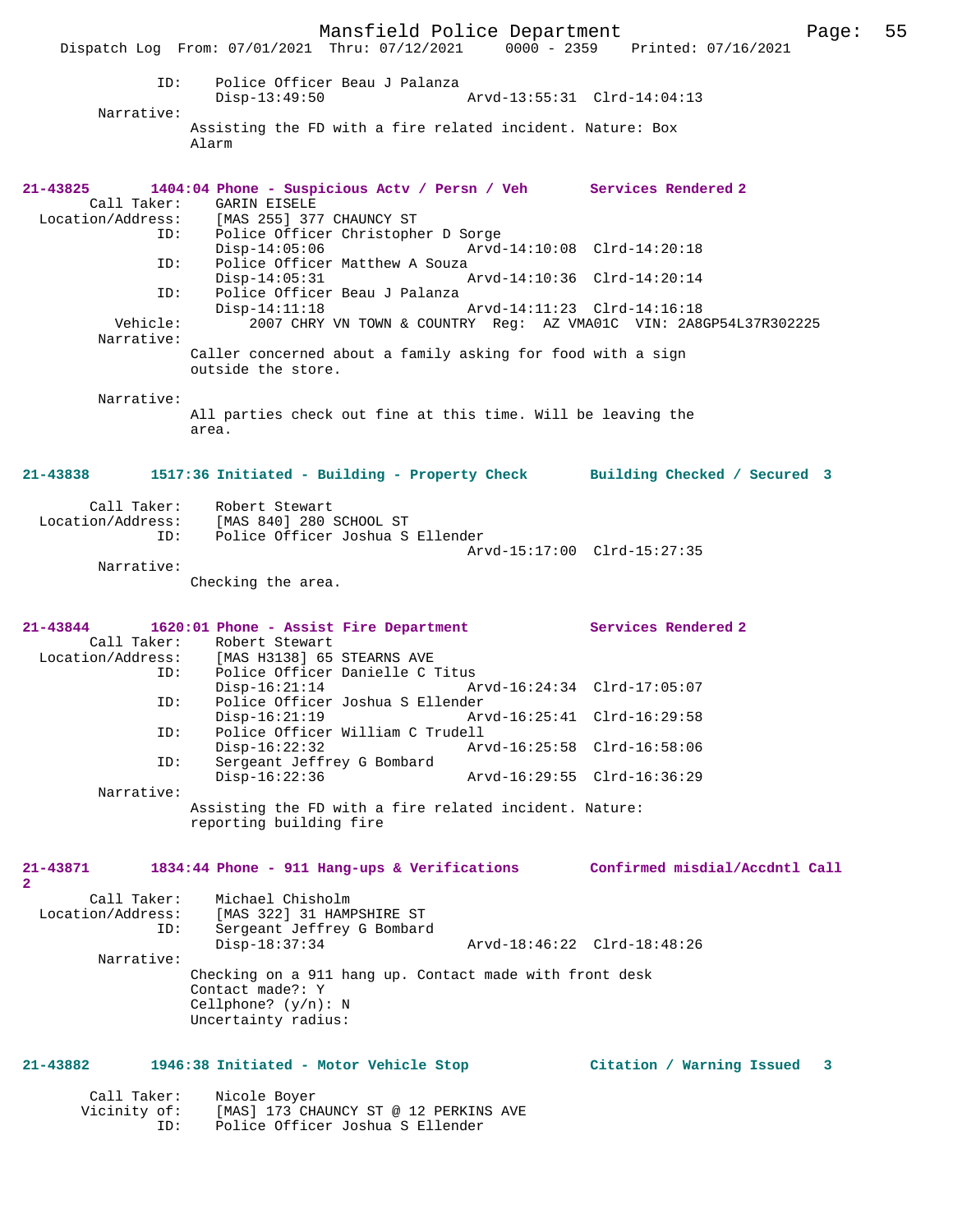|                                     |                        | Mansfield Police Department<br>Dispatch Log From: 07/01/2021 Thru: 07/12/2021                                                                                                              | $0000 - 2359$               | Printed: 07/16/2021            | Page: | 56 |
|-------------------------------------|------------------------|--------------------------------------------------------------------------------------------------------------------------------------------------------------------------------------------|-----------------------------|--------------------------------|-------|----|
|                                     | Vehicle:<br>Narrative: | RED 2014 CHEV CRUZE Req: PC MA 725SJA VIN: 1G1PE5SB6E7247297                                                                                                                               | Arvd-19:46:00 Clrd-19:49:44 |                                |       |    |
|                                     |                        | Out with an myst                                                                                                                                                                           |                             |                                |       |    |
| $21 - 43883$                        |                        | 1947:48 Initiated - Building - Property Check                                                                                                                                              |                             | Building Checked / Secured 3   |       |    |
| Location/Address:                   | Call Taker:<br>ID:     | Michael Mezhberg<br>[MAS 840] 280 SCHOOL ST<br>Police Officer William C Trudell                                                                                                            |                             |                                |       |    |
|                                     | Narrative:             |                                                                                                                                                                                            | Arvd-19:47:00 Clrd-20:02:35 |                                |       |    |
|                                     |                        | Checking the area.                                                                                                                                                                         |                             |                                |       |    |
| 21-43894                            |                        | $2120:13$ 911 - Well Being Check                                                                                                                                                           |                             | Transported to Hospital        | 3     |    |
| Location/Address:                   | Call Taker:<br>ID:     | Nicole Boyer<br>[MAS 244A] 4 SOUTH MAIN ST<br>Police Officer Joshua S Ellender                                                                                                             |                             |                                |       |    |
|                                     | ID:                    | $Disp-21:21:37$<br>Police Officer William C Trudell                                                                                                                                        | Arvd-21:31:04 Clrd-21:42:22 |                                |       |    |
|                                     | ID:                    | $Disp-21:21:47$<br>Sergeant Jeffrey G Bombard                                                                                                                                              | Arvd-21:24:10 Clrd-21:42:22 |                                |       |    |
|                                     | Narrative:             |                                                                                                                                                                                            | Arvd-21:26:59 Clrd-21:42:22 |                                |       |    |
|                                     |                        | Male party seems confused. Wearing a black and white t shirt<br>with letters on it. Party has four phones on him and states<br>none of them work. Male party is currently with the caller. |                             |                                |       |    |
|                                     | Narrative:             | Parties will be standing outside of the store.                                                                                                                                             |                             |                                |       |    |
|                                     | Narrative:             | CP reports that the male does not know where he's going and<br>can remember being in the hospital recently.                                                                                |                             |                                |       |    |
|                                     | Narrative:             | M13 states the male party was in the hospital in a coma, and<br>is currently very confused. FD requested to respond.                                                                       |                             |                                |       |    |
|                                     | Narrative:             | Male party transported to SMH by FD                                                                                                                                                        |                             |                                |       |    |
| $21 - 43895$                        |                        | 2123:46 Initiated - Building - Property Check                                                                                                                                              |                             | Building Checked / Secured 3   |       |    |
| Location/Address:                   | Call Taker:<br>ID:     | Chelsey Ferstler<br>[MAS 417] 9 FRANCIS AVE<br>Police Officer Danielle C Titus                                                                                                             |                             |                                |       |    |
|                                     | Narrative:             | Checking the area.                                                                                                                                                                         | Arvd-21:23:00 Clrd-21:33:20 |                                |       |    |
| 21-43898<br>$\overline{\mathbf{2}}$ |                        | 2152:40 Phone - 911 Hang-ups & Verifications                                                                                                                                               |                             | Confirmed misdial/Accdntl Call |       |    |
| Location/Address:                   | Call Taker:<br>ID:     | Michael Chisholm<br>[MAS H3327] 175 WILLIAMS ST<br>Police Officer William C Trudell<br>$Disp-21:54:24$                                                                                     | Arvd-22:03:35 Clrd-22:03:41 |                                |       |    |
|                                     | Narrative:             | Checking on a 911 hang up. Accidental<br>Contact made?: Y<br>Cellphone? $(y/n): Y$<br>Uncertainty radius:                                                                                  |                             |                                |       |    |
| $21 - 43902$                        |                        | 2218:40 Initiated - Building - Property Check                                                                                                                                              |                             | Building Checked / Secured 3   |       |    |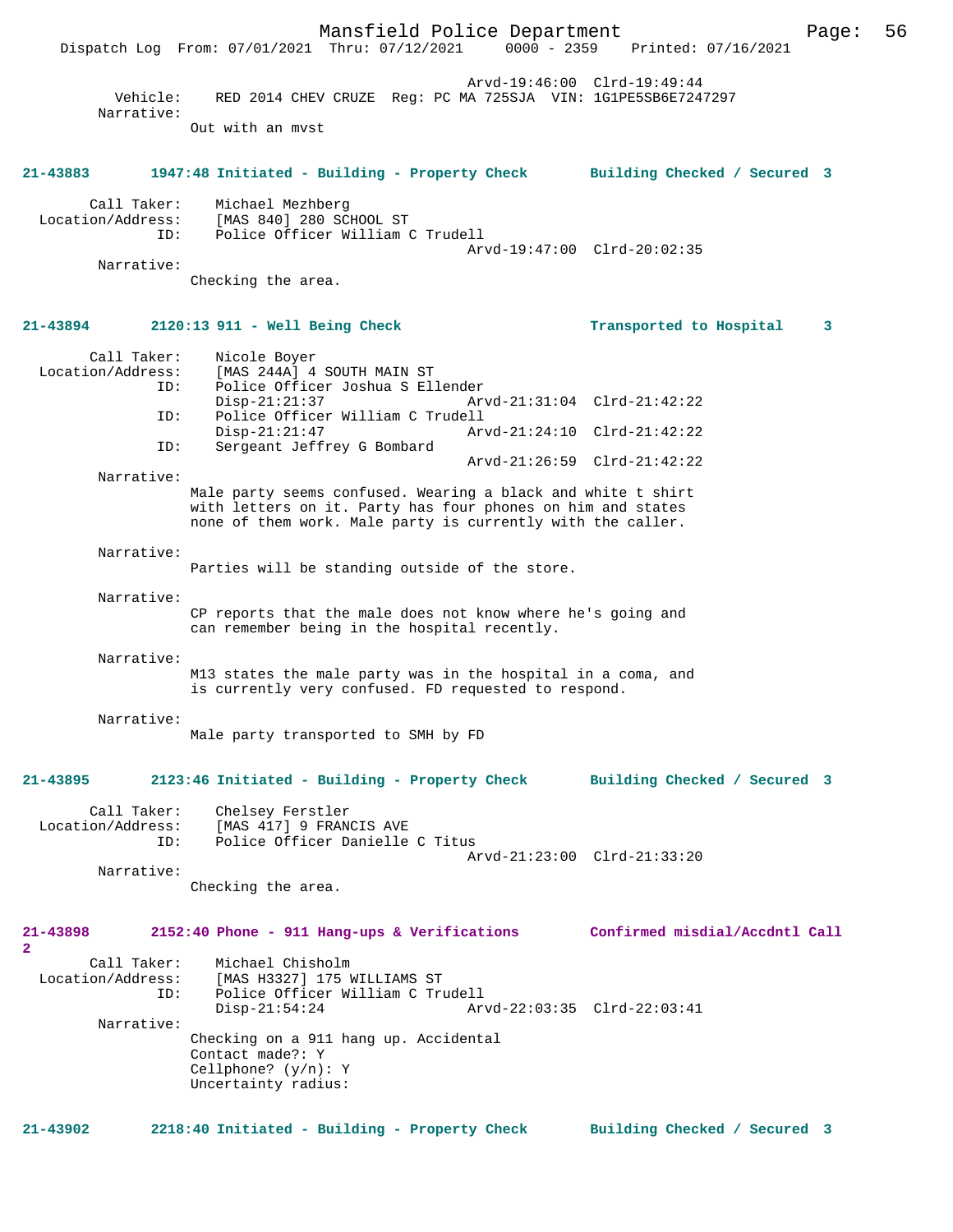| Call Taker:       | Chelsey Ferstler                 |
|-------------------|----------------------------------|
| Location/Address: | [MAS 907E] 390 WEST ST           |
| TD:               | Police Officer William C Trudell |
|                   | Arvd-22:18:00 Clrd-22:27:03      |
| Narrative:        |                                  |

Checking the area.

#### **For Date: 07/08/2021 - Thursday**

**21-43921 0112:11 Initiated - Motor Vehicle Stop Citation / Warning Issued 3** Call Taker: Nicole Boyer<br>Vicinity of: [MAS] 670 EAS of: [MAS] 670 EAST ST @ 2 LAWNDALE RD<br>ID: Police Officer Christopher D Sorge Police Officer Christopher D Sorge Arvd-01:12:00 Clrd-01:17:39<br>TD: Patrolman Gregory S Martell Patrolman Gregory S Martell Arvd-01:13:04 Clrd-01:14:14 Vehicle: GRY 2003 TOYT CAMRY Reg: PC MA 8MS397 VIN: 4T1BE32K63U135308 Narrative: Out with an mvst Narrative: Citation given to RO for speeding **21-43931 0126:15 Initiated - Building - Property Check Building Checked / Secured 3** Call Taker: Nicole Boyer Vicinity of: [MAS 417] 9 FRANCIS AVE ID: Police Officer Christopher D Sorge Arvd-01:26:00 Clrd-01:34:23 Narrative: Checking the area. **21-43932 0132:36 Initiated - Building - Property Check Building Checked / Secured 3** Call Taker: Nicole Boyer<br>Vicinity of: [MAS 240A] 18 of: [MAS 240A] 189 CHAUNCY ST<br>ID: Police Officer Derek M Sta Police Officer Derek M Stark Arvd-01:32:00 Clrd-01:47:45 Narrative: Checking the area. **21-43935 0134:39 Initiated - Motor Vehicle Stop Citation / Warning Issued 3** Call Taker: Nicole Boyer<br>ion/Address: [MAS] MAPLE ST Location/Address: ID: Police Officer Christopher D Sorge Arvd-01:34:00 Clrd-01:40:55<br>ID: Sergeant David Schepis Sergeant David Schepis Arvd-01:36:58 Clrd-01:40:55 Vehicle: GRY 2022 HOND CIVIC Reg: PC MA 3HKR54 VIN: 2HGFE2F28NH509449 Narrative: Out with an mvst Narrative: Citation given to RO for speed. **21-43940 0144:53 Initiated - Building - Property Check Spoken To 3**  Call Taker: Nicole Boyer<br>Vicinity of: [MAS 1015] 30 of: [MAS 1015] 30 CHAUNCY ST<br>ID: Patrolman Gregory S Mart Patrolman Gregory S Martell Arvd-01:44:00 Clrd-01:47:13 Narrative: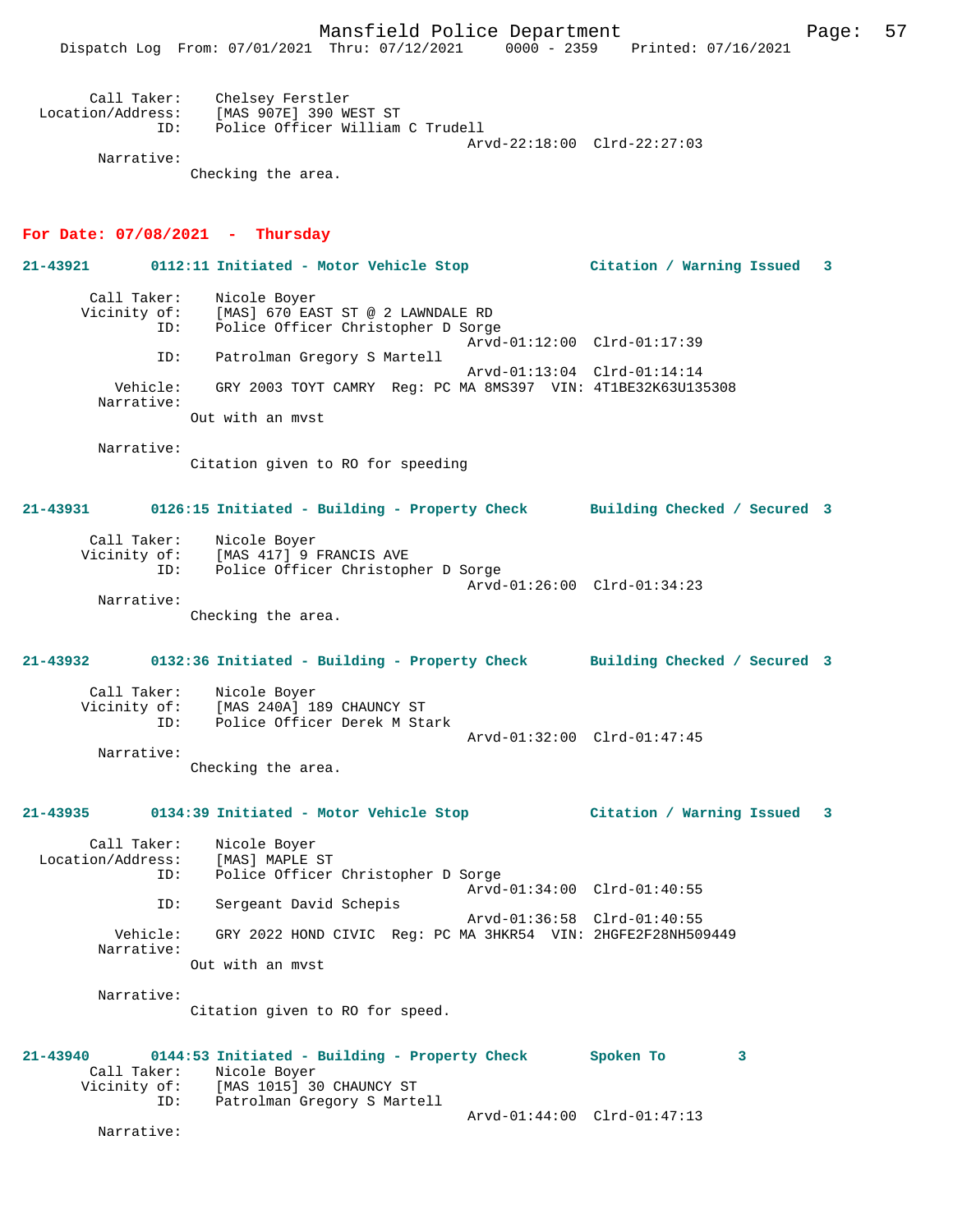Checking the area.

| 21-43941<br>Call Taker:                 | 0146:15 Initiated - Suspicious Actv / Persn / Veh Spoken To<br>Nicole Boyer<br>Location/Address: [MAS 992] 660 EAST ST |                              | $\overline{a}$ |   |
|-----------------------------------------|------------------------------------------------------------------------------------------------------------------------|------------------------------|----------------|---|
| ID:                                     | Police Officer Christopher D Sorge                                                                                     | Arvd-01:46:00 Clrd-01:53:00  |                |   |
| ID:<br>ID:                              | Patrolman Gregory S Martell<br>Disp-01:47:28 Enrt-01:47:28 Arvd-01:53:47 Clrd-01:53:55<br>Sergeant David Schepis       |                              |                |   |
|                                         |                                                                                                                        | Arvd-01:49:44 Clrd-01:55:57  |                |   |
| Narrative:                              | M12 out with two juveniles.                                                                                            |                              |                |   |
| Narrative:                              | Juveniles were long boarding. Spoke with a parent as well.<br>Sparklers were confiscated.                              |                              |                |   |
| 21-43946                                | 0153:27 Initiated - Motor Vehicle Stop                                                                                 | Citation / Warning Issued    |                | 3 |
| Call Taker:<br>Location/Address:<br>ID: | Michael Mezhberg<br>[MAS] 149 EASTMAN ST @ 6 MYSTIC LN<br>Police Officer Christopher D Sorge                           | Arvd-01:53:00 Clrd-02:04:29  |                |   |
| ID:                                     | Patrolman Gregory S Martell                                                                                            | Arvd-01:53:55 Clrd-02:01:40  |                |   |
| Vehicle:<br>Narrative:                  | GRY 2019 HOND CIVIC Reg: PC MA 1JXY15 VIN: 2HGFC2F60KH548282                                                           |                              |                |   |
|                                         | Cited for the speed. Verbal warning for the registration,<br>which was renewed roadside.                               |                              |                |   |
| 21-43950                                | 0210:27 Initiated - Building - Property Check Building Checked / Secured 3                                             |                              |                |   |
| Call Taker:<br>Vicinity of:<br>ID:      | Nicole Boyer<br>[MAS 2] 60 FORBES BLVD<br>Patrolman Gregory S Martell                                                  |                              |                |   |
| Vehicle:<br>Narrative:                  | GRN 2007 SUBA ST LEGACY Reg: PC MA 9ZC537 VIN: 4S4BP61C377343754                                                       | Arvd-02:10:00 Clrd-02:24:04  |                |   |
|                                         | Checking the area.                                                                                                     |                              |                |   |
| 21-43954                                | 0224:12 Initiated - Building - Property Check Building Checked / Secured 3                                             |                              |                |   |
| Call Taker:<br>ID:                      | Nicole Boyer<br>Vicinity of: [MAS 4] 31 HAMPSHIRE ST<br>Patrolman Gregory S Martell                                    |                              |                |   |
| Narrative:                              | Checking the area.                                                                                                     | Arvd-02:24:00 Clrd-02:32:17  |                |   |
| 21-43955                                | 0224:49 Initiated - Building - Property Check                                                                          | Building Checked / Secured 3 |                |   |
| Call Taker:<br>Vicinity of:<br>ID:      | Nicole Boyer<br>[MAS] OAK ST<br>Police Officer Derek M Stark                                                           |                              |                |   |
| Narrative:                              |                                                                                                                        | Arvd-02:24:00 Clrd-02:26:50  |                |   |
|                                         | Checking the area.                                                                                                     |                              |                |   |
| 21-43958                                | 0232:35 Initiated - Building - Property Check                                                                          | Building Checked / Secured 3 |                |   |
| Call Taker:<br>Vicinity of:<br>ID:      | Nicole Boyer<br>[MAS 992] 660 EAST ST<br>Police Officer Christopher D Sorge                                            |                              |                |   |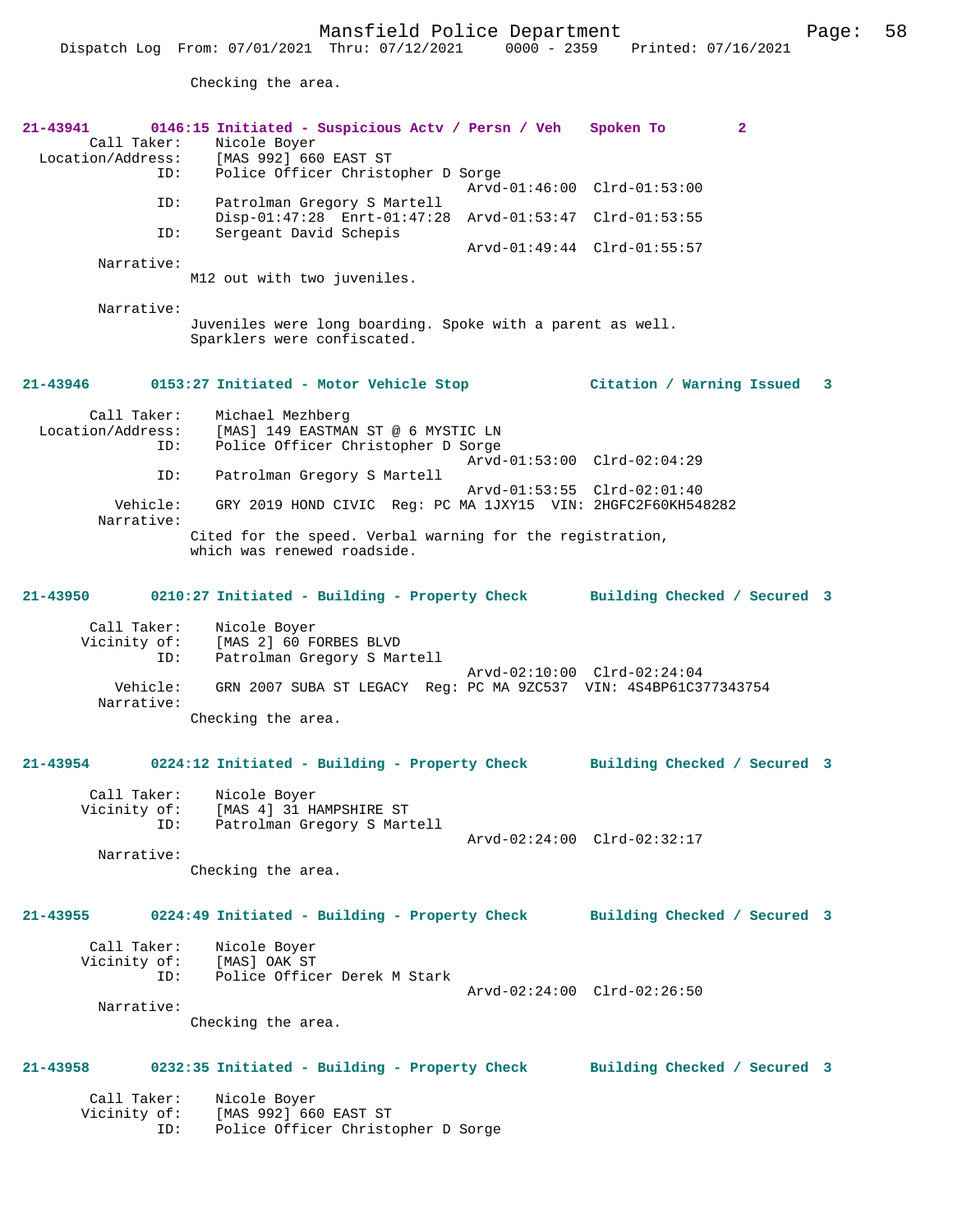Arvd-02:32:00 Clrd-02:33:20 Narrative: Checking the area. **21-43961 0242:42 Initiated - Suspicious Actv / Persn / Veh Services Rendered 2**  Call Taker: Nicole Boyer Vicinity of: [MAS] RUMFORD AVE ID: Patrolman Gregory S Martell Arvd-02:42:00 Clrd-02:47:10 Vehicle: BLU 2017 TOYT VA SIENNA Reg: PC MA 1VPC86 VIN: 5TDYZ3DC9HS867937 Narrative: Checking on a vehicle in the area Narrative: Going to try to make contact with the owner, the door is unlocked and unable to secure Narrative: M11 was able to secure the door. **21-43964 0248:24 Initiated - Building - Property Check Building Checked / Secured 3** Call Taker: Michael Mezhberg Location/Address: [MAS 840] 280 SCHOOL ST<br>ID: Police Officer Derek M 9 Police Officer Derek M Stark Arvd-02:48:00 Clrd-03:03:44 Narrative: Checking the area. **21-43965 0253:58 Initiated - Building - Property Check Building Checked / Secured 3** Call Taker: Nicole Boyer Vicinity of: [MAS 170] 255 HOPE ST ID: Police Officer Christopher D Sorge Arvd-02:53:00 Clrd-02:56:36 Narrative: Checking the area. **21-43967 0308:01 Initiated - Building - Property Check Building Checked / Secured 3** Call Taker: Nicole Boyer Vicinity of: [MAS 814] 50 WEST CHURCH ST ID: Patrolman Gregory S Martell Arvd-03:08:00 Clrd-03:12:02 Narrative: Checking the area. **21-43970 0323:57 Initiated - Suspicious Actv / Persn / Veh Spoken To 2**  Call Taker: Nicole Boyer<br>Location/Address: [MAS 982] 111 [MAS 982] 111 HOPE ST ID: Sergeant David Schepis Arvd-03:23:00 Clrd-03:26:28<br>TD: Patrolman Gregory S Martell Patrolman Gregory S Martell Arvd-03:24:28 Clrd-03:35:47 ID: Police Officer Christopher D Sorge Arvd-03:24:34 Clrd-03:35:47 Narrative: Juveniles on bikes Narrative: Spoke with mother to one of the parties. **21-43972 0343:01 Initiated - Suspicious Actv / Persn / Veh Investigated - No Report 2**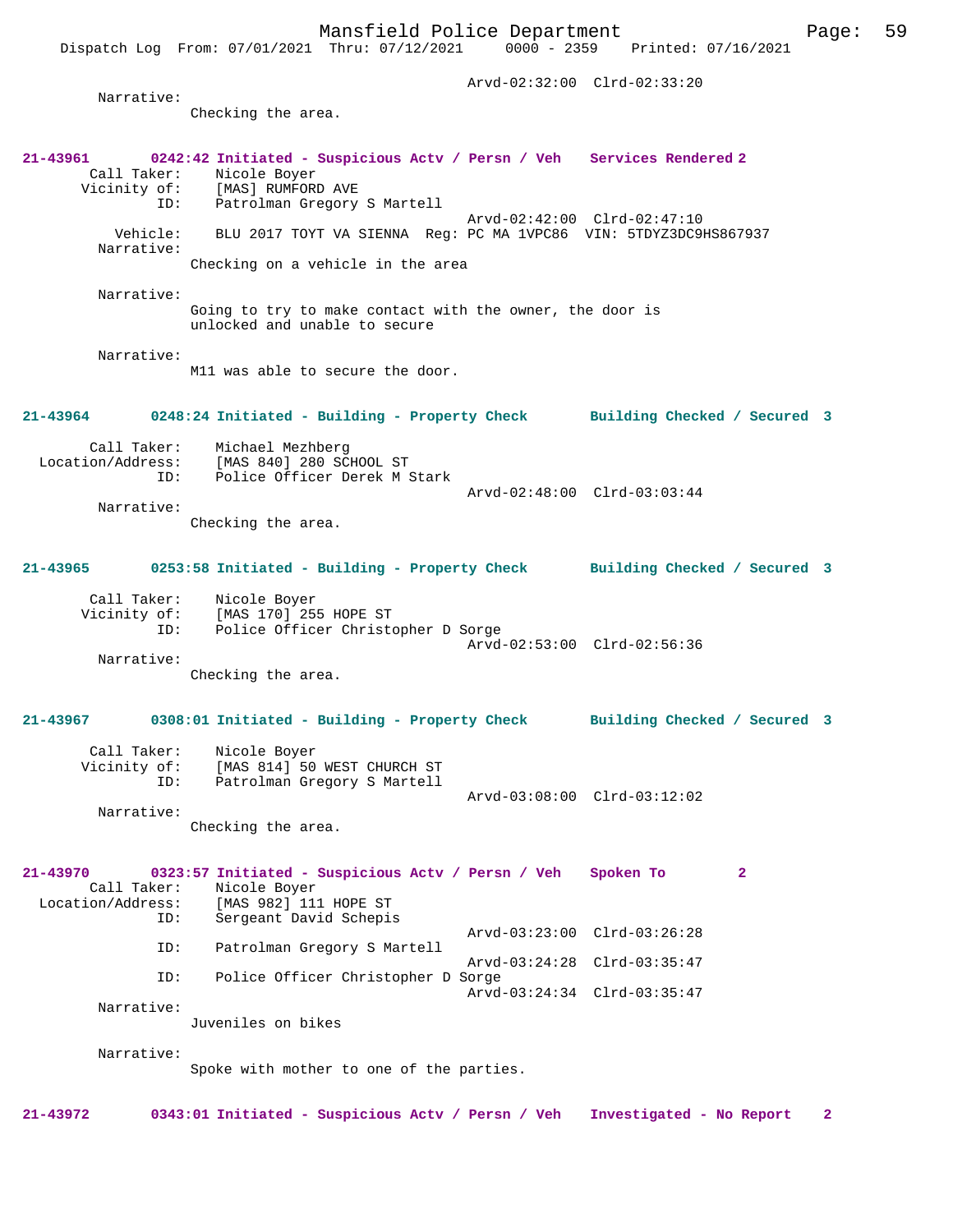Mansfield Police Department Page: 60 Dispatch Log From: 07/01/2021 Thru: 07/12/2021 Call Taker: Nicole Boyer Vicinity of: [MAS 840I160] 280 SCHOOL ST Apt. #I160 ID: Police Officer Derek M Stark Arvd-03:43:00 Clrd-03:45:55 Vehicle: BLU 2019 MAZD UT CX-5 Reg: PC MA 1NTF55 VIN: JM3KFBCMXK0673924 Narrative: Vehicle in the area Narrative: Employees are arriving for inventory. **21-43975 0359:23 Initiated - Building - Property Check Building Checked / Secured 3** Call Taker: Nicole Boyer Vicinity of: [MAS 907E] 390 WEST ST ID: Police Officer Derek M Stark Arvd-03:59:00 Clrd-04:11:58 Narrative: Checking the area. **21-43983 0448:35 Phone - Road Hazards Referred to Other Agency 3** Call Taker: Nicole Boyer Location/Address: [MAS 455] 30 WEBB PL Police Officer Christopher D Sorge<br>Disp-04:52:30 Arvd Disp-04:52:30 Arvd-04:57:40 Clrd-05:26:44 Narrative: Branch in roadway with wires down. FD going out as well. Narrative: MELD on will be en route shortly Narrative: Looks as though it's cable wires and not secondary wires. Damage to number 4 Webb. Asked to contact management if possible. Narrative: No contact information available. M12 states it doesn't appear for anyone to be home at this time. Narrative: The branch was removed from the road way. Narrative: MELD on scene, they will be cutting the wires and getting them out of the road way. **21-43984 0526:15 Initiated - Motor Vehicle Stop Citation / Warning Issued 3** Call Taker: Nicole Boyer<br>Vicinity of: [MAS] 443 ELI [MAS] 443 ELM ST ID: Police Officer Derek M Stark Arvd-05:26:00 Clrd-05:32:01 Vehicle: BLK 2014 FORD TAURUS Reg: PC MA 594WD5 VIN: 1FAHP2KT0EG109841 Narrative: Out with an mvst Narrative: Citation given to male RO for speed. **21-43986 0603:15 Initiated - Motor Veh Acc - w/Injury Arrest(s) Made 1**  Call Taker: JEFFREY KEEFE<br>Vicinity of: [MAS 1017] RTH of: [MAS 1017] RTE 140 SB<br>ID: Patrolman Gregory S M. Patrolman Gregory S Martell Arvd-06:03:00 Clrd-06:53:08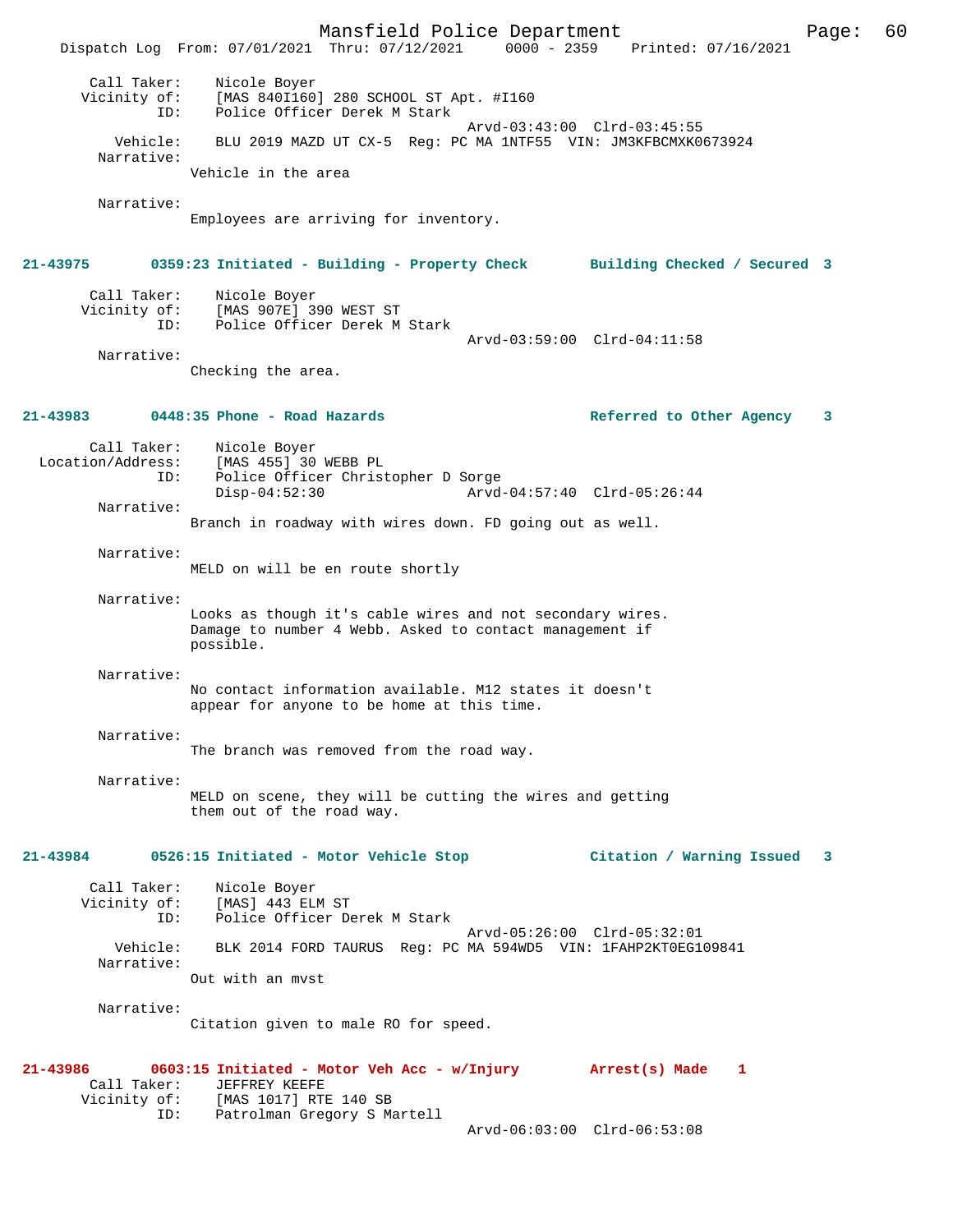Mansfield Police Department Page: 61 Dispatch Log From: 07/01/2021 Thru: 07/12/2021 ID: Sergeant David Schepis Disp-06:03:57 Arvd-06:03:59 Clrd-06:52:26<br>TD: Sergeant Jeffrey G Bombard Sergeant Jeffrey G Bombard<br>Disp-06:04:07 Disp-06:04:07 Arvd-06:04:10 Clrd-06:53:02<br>TD: Police Officer Christopher D Sorge Police Officer Christopher D Sorge<br>Disp-06:05:03 Arvd Disp-06:05:03 Arvd-06:05:07 Clrd-06:53:06 ID: Police Officer Derek M Stark Arvd-06:07:20 Clrd-06:53:05 Vehicle: GRN 2005 CHEV TRAILBLAZER Reg: PC MA 1AHB49 VIN: 1GNDT13SX52376980 Towed: For: Accident By: Central Street Garage To: Central Street Garage Released To: LINDSEY On: 07/15/2021 @ 1236 Narrative: MVA roll over. Narrative: On the S curves Narrative: Central notified and enroute Narrative: Party is out of vehicle, complaining of hip, back, and neck pain. Narrative: M11 states there's a Trooper on scene assisting on School St. Narrative: Tow approaching now Refer To Accident:  $\frac{21\text{MAS}-189-\text{AC}}{21\text{MAS}-242-\text{AR}}$ Refer To Summons: Summons: LINDSEY, JUSTIN ALLAN<br>Address: 557 PLEASANT ST RAY 557 PLEASANT ST RAYNHAM, MA<br>30  $Age:$  Charges: NEGLIGENT OPERATION OF MOTOR VEHICLE SPEEDING RATE OF SPEED EXCEEDING POSTED LIMIT MARKED LANES VIOLATION **21-44005 0810:36 Phone - 911 Hang-ups & Verifications Confirmed misdial/Accdntl Call 2**  Call Taker: Dispatcher Jacques Ryan<br>Location/Address: [MAS] 71 PINE NEEDLE LN ess: [MAS] 71 PINE NEEDLE LN<br>ID: Police Officer Beau J P Police Officer Beau J Palanza<br>Disp-08:14:21 Arvd-08:19:43 Clrd-08:22:39 Narrative: Checking on a 911 hang up. Confirmed accidental by caller due to apple watch. Will meet officer at front door. Contact made?:yes Cellphone? (y/n):yes Uncertainty radius:65 meters **21-44007 0822:41 Phone - 911 Hang-ups & Verifications Confirmed misdial/Accdntl Call 2**  Call Taker: Dispatcher Jacques Ryan<br>Location/Address: [MAS 907] 390 WEST ST Ap SS: [MAS 907] 390 WEST ST Apt. #A<br>ID: Police Officer Matthew A Souz Police Officer Matthew A Souza<br>Disp-08:26:07 Disp-08:26:07 Arvd-08:38:30 Clrd-08:40:51 Police Officer Mark O'Connor Narrative: Checking on a 911 hang up.Confirmed accidental, will be wearing a teal shirt in front of Home Depot. Contact made?:yes Cellphone? (y/n):yes Uncertainty radius:65 meters **21-44022 0942:20 Phone - Well Being Check Spoken To 3**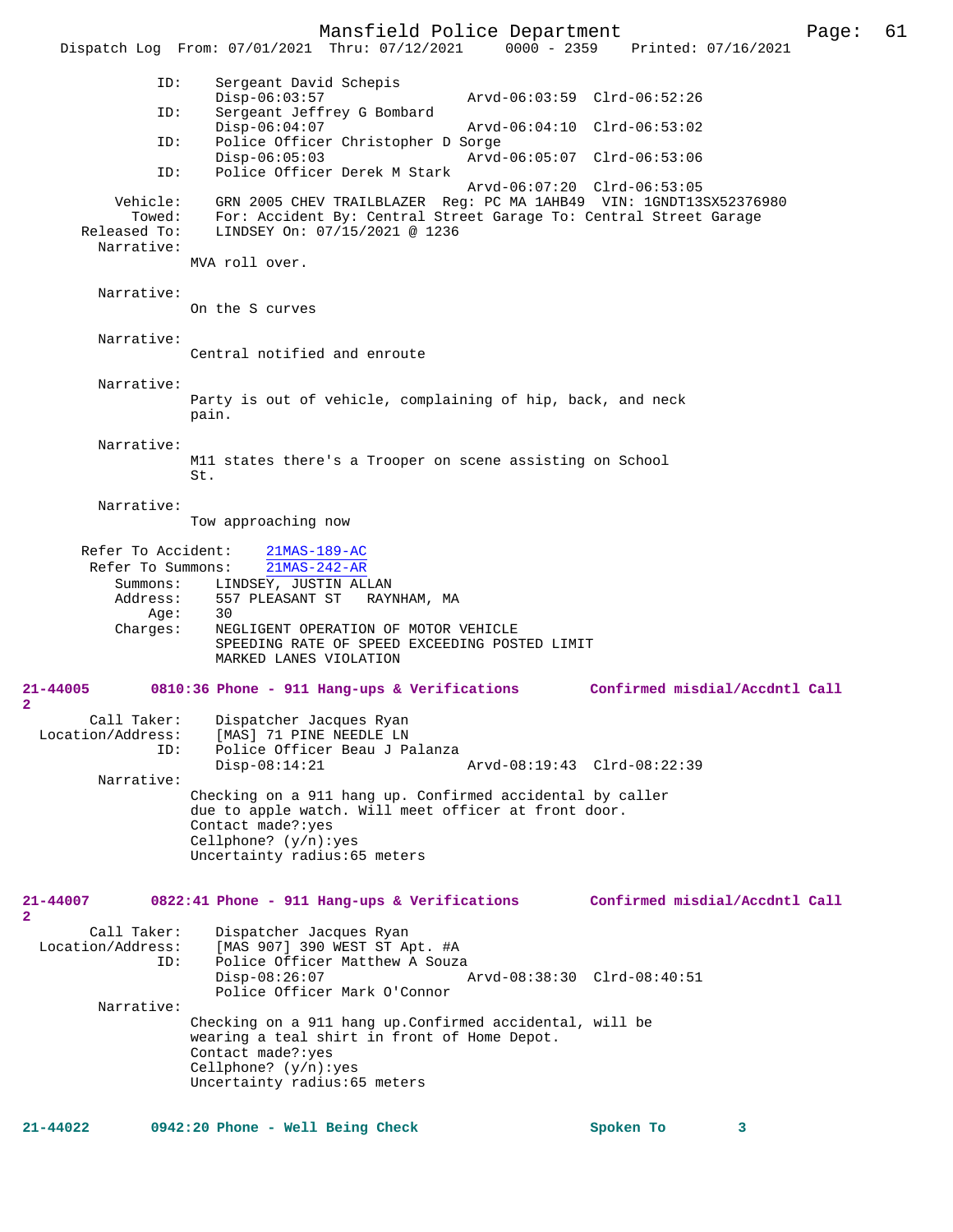Mansfield Police Department Page: 62 Dispatch Log From: 07/01/2021 Thru: 07/12/2021 0000 - 2359 Printed: 07/16/2021 Call Taker: Dispatcher Jacques Ryan<br>ion/Address: [MAS 992] 111 HODE ST Location/Address: [MAS 982] 111 HOPE ST ID: Police Officer Beau J Palanza<br>Disp-09:46:28 Disp-09:46:28 Arvd-09:52:19 Clrd-09:59:45 Narrative: Report of a man sleeping in his car, black lexus Narrative: Caller knocked on the window and party states he is waiting for someone Narrative: Spoke with the party waiting for son to finish practice **21-44024 0946:55 Phone - Motor Vehicle Theft Investigated - Report Taken 2** Call Taker: Dispatcher Jacques Ryan Location/Address: [MAS H6717] 625 EAST ST<br>TD: Police Officer Matthew Z Police Officer Matthew A Souza<br>Disp-09:49:29 Disp-09:49:29 Arvd-09:59:08 Clrd-10:18:31 Police Officer Mark O'Connor<br>Vehicle: WHI/GRN 2017 YAMA MO YZF Rec Vehicle: WHI/GRN 2017 YAMA MO YZF Reg: MC MA 2G8683 VIN: JYARJ28E5HA000450 Narrative: Caller would like to report that a motorcycle was stolen from the backyard sometime last night. Narrative: Bike was taken sometime between 2100 hour last eve and 0945 this morning. 2017 Yamaha white bike with lime green rims. Narrative: See OF Refer To Incident: 21MAS-684-OF **21-44036 1023:20 Initiated - Motor Vehicle Stop Citation / Warning Issued 3** Call Taker: Jennifer Napolitano Location/Address: [MAS] 670 EAST ST @ 2 LAWNDALE RD Police Officer Beau J Palanza Arvd-10:23:00 Clrd-10:30:32 Vehicle: BLK 2021 HYUN UT KONA Reg: PC MA 2YHS39 VIN: KM8K5CA5XMU602078 Narrative: Out for mvst Narrative: Citation issued for license not in possession and failure to stop. **21-44039 1042:31 Phone - Assist Fire Department Services Rendered 2**  Call Taker: Jennifer Napolitano<br>Location/Address: [MAS H1462] 221 TREN [MAS H1462] 221 TREMONT ST ID: Police Officer Matthew A Souza<br>Disp-10:43:14 P Disp-10:43:14 Arvd-10:52:16 Clrd-11:02:33 Police Officer Mark O'Connor Narrative: Assisting the FD with a fire related incident. Nature: outside odor of gas **21-44040 1044:09 Initiated - Motor Vehicle Stop Citation / Warning Issued 3** Call Taker: Jennifer Napolitano Location/Address: [MAS] 562 MAPLE ST @ 3 JENNIFER DR Police Officer Beau J Palanza Arvd-10:44:00 Clrd-10:50:07<br>Vehicle: GRY 2014 TOYT UT RAV4 Reg: PC MA 461XDG VIN: JTMRFREV3ED GRY 2014 TOYT UT RAV4 Reg: PC MA 461XDG VIN: JTMBFREV3ED054070 Narrative: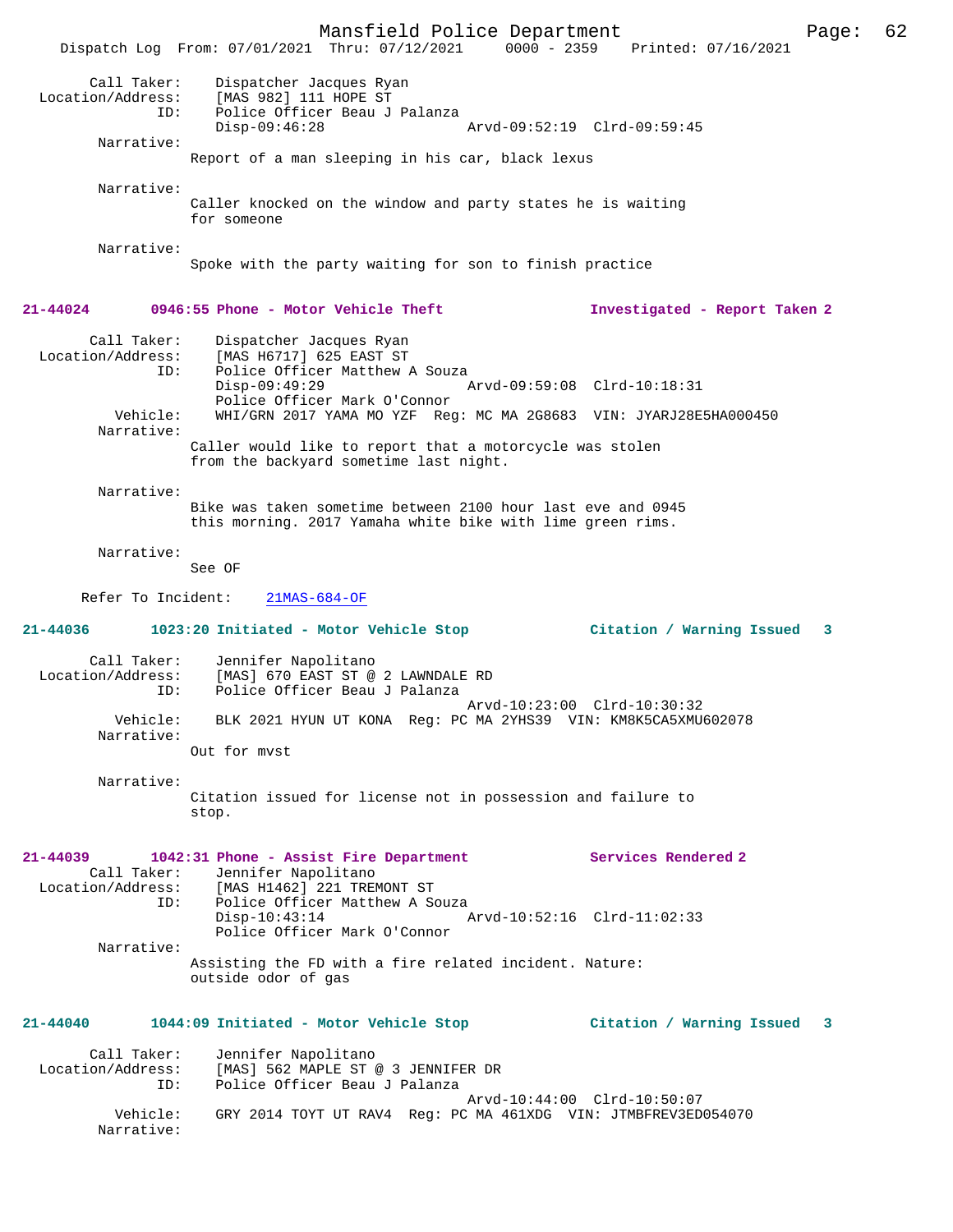Out for mvst

Narrative:

Citation for Speed

| $21 - 44054$      |             |                 | 1140:52 Walk-In - Missing Person |                                |                             | Spoken To |  |
|-------------------|-------------|-----------------|----------------------------------|--------------------------------|-----------------------------|-----------|--|
|                   | Call Taker: |                 |                                  | Support Staff Matthew Todesco  |                             |           |  |
| Location/Address: |             | [MAS H4460]     |                                  |                                |                             |           |  |
|                   | ID:         |                 | Lieutenant Thomas R Connor       |                                |                             |           |  |
|                   |             | $Disp-11:41:55$ |                                  |                                | Arvd-11:42:00 Clrd-11:57:26 |           |  |
|                   | ID:         |                 |                                  | Police Officer Matthew A Souza |                             |           |  |
|                   |             | $Disp-11:42:11$ |                                  |                                | Arvd-11:47:49 Clrd-11:57:32 |           |  |
|                   |             |                 |                                  | Police Officer Mark O'Connor   |                             |           |  |

Refer To Field Int: 21MAS-62-FI

| 21-44061                                                                        | 1214:09 Phone - Well Being Check                                                                                                                                                                                                                                                                                                                                                                                                                                                                                                                                                                                                                         |                                | Not Home / No Answer                                                                                         | 3            |
|---------------------------------------------------------------------------------|----------------------------------------------------------------------------------------------------------------------------------------------------------------------------------------------------------------------------------------------------------------------------------------------------------------------------------------------------------------------------------------------------------------------------------------------------------------------------------------------------------------------------------------------------------------------------------------------------------------------------------------------------------|--------------------------------|--------------------------------------------------------------------------------------------------------------|--------------|
| Call Taker:<br>Location/Address:<br>ID:                                         | Jennifer Napolitano<br>[MAS 417H] 19 FRANCIS AVE Apt. #15<br>Lieutenant Thomas R Connor<br>$Disp-12:16:19$                                                                                                                                                                                                                                                                                                                                                                                                                                                                                                                                               |                                | Arvd-12:17:11 Clrd-12:25:57                                                                                  |              |
| ID:                                                                             | Police Officer Beau J Palanza<br>$Disp-12:17:09$                                                                                                                                                                                                                                                                                                                                                                                                                                                                                                                                                                                                         |                                | Arvd-12:17:13 Clrd-12:25:55                                                                                  |              |
| Narrative:                                                                      | Well being check for a male party leaving<br>cruelty cases.                                                                                                                                                                                                                                                                                                                                                                                                                                                                                                                                                                                              | MSPCA officer regarding animal |                                                                                                              |              |
| Narrative:                                                                      | Party is not home                                                                                                                                                                                                                                                                                                                                                                                                                                                                                                                                                                                                                                        |                                |                                                                                                              |              |
| 21-44070<br>Call Taker:<br>Location/Address:<br>ID:<br>ID:<br>ID:<br>Narrative: | 1324:34 Phone - Suspicious Actv / Persn / Veh<br>Dispatcher Alyson Vico<br>[MAS 160] 80 NORTH MAIN ST<br>Police Officer Beau J Palanza<br>$Disp-13:32:19$<br>Police Officer Matthew A Souza<br>$Disp-13:32:23$<br>Police Officer Mark O'Connor<br>Detective Anthony R Lattanzio<br>$Disp-13:40:37$<br>Caller reporting a male came in 15-20 min ago in a securitas<br>uniform. Requested to take money from a card when he did not<br>have an account. Caller states he was acting strange, trying<br>to hide his face, was pacing around the bank and making<br>other customers uncomfortable. Then once he left he was<br>looking in the bank windows. |                                | Incident Report<br>Arvd-13:36:15 Clrd-14:38:57<br>Arvd-13:36:48 Clrd-14:11:51<br>Arvd-13:40:46 Clrd-14:23:24 | $\mathbf{2}$ |
| Narrative:                                                                      | Party is no longer on scene, caller states he got in to a<br>grey Hyundai crossover with RI plates. Did not get a plate.                                                                                                                                                                                                                                                                                                                                                                                                                                                                                                                                 |                                |                                                                                                              |              |
| Narrative:                                                                      | M1 requesting a bolo given to the area towns regarding this<br>activity.                                                                                                                                                                                                                                                                                                                                                                                                                                                                                                                                                                                 |                                |                                                                                                              |              |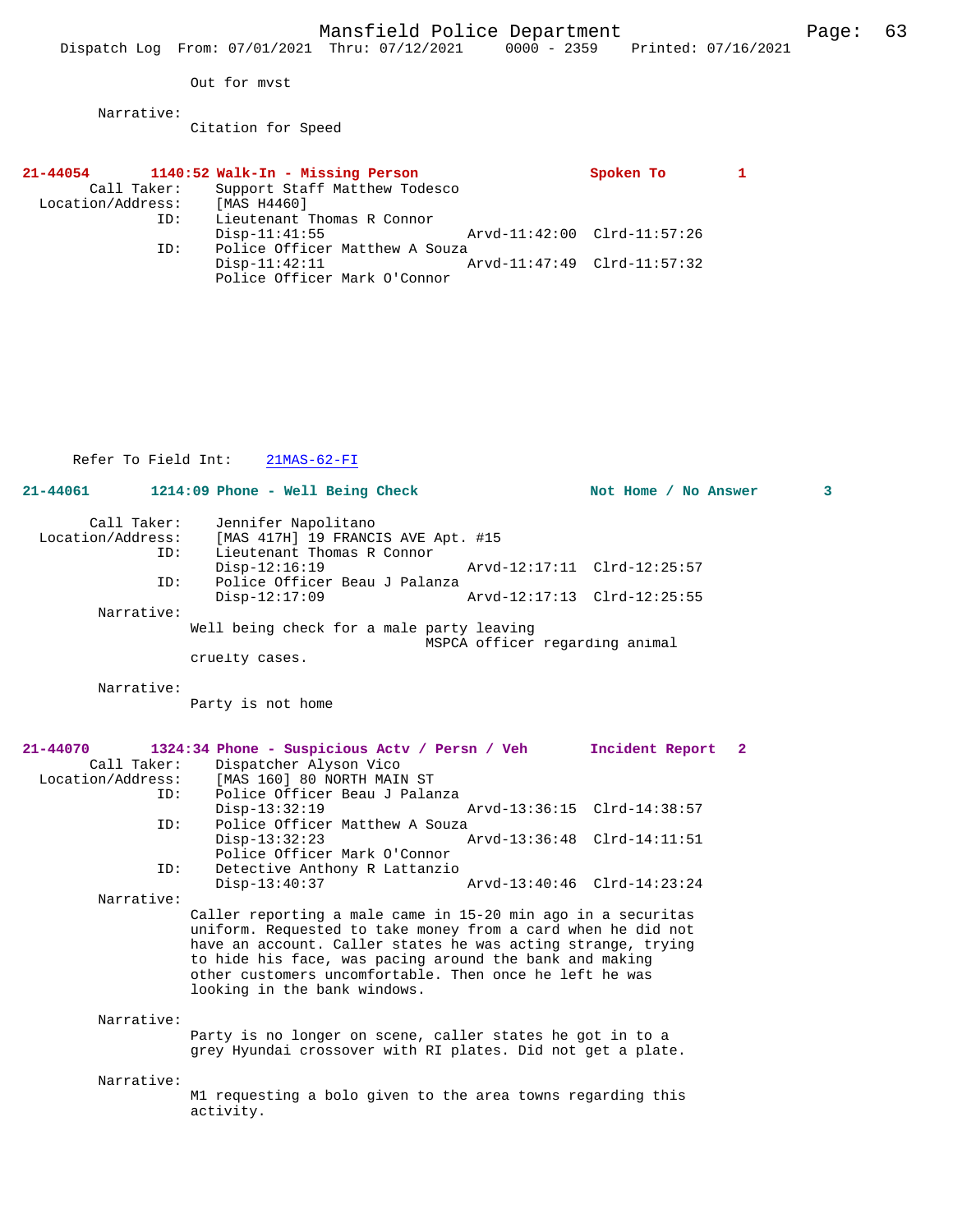Mansfield Police Department Page: 64 Dispatch Log From: 07/01/2021 Thru: 07/12/2021 Narrative: M11 checking other Mansfield bank Narrative: Easton and Foxboro advised Narrative: Norton checked all their banks as well. M2 standing by awaiting the atm transactions. Party was wearing a Securitas uniform with no badge. Refer To Incident: 21MAS-686-OF **21-44086 1452:43 Phone - 911 Hang-ups & Verifications Confirmed misdial/Accdntl Call 2**  Call Taker: Dispatcher Jacques Ryan<br>Location/Address: [MAS 840I180] 280 SCHOOI [MAS 840I180] 280 SCHOOL ST Apt. #I180 ID: Police Officer Matthew A Souza<br>Disp-14:56:38 Disp-14:56:38 Arvd-15:02:48 Clrd-15:06:30 Police Officer Mark O'Connor Narrative: Checking on a 911 hang up. Confirmed accidental by the caller and the caller in in the grooming section Contact made?:yes Cellphone? (y/n):no Uncertainty radius:N/A **21-44092 1611:18 Phone - Well Being Check Spoken To 3**  Call Taker: Dispatcher Jacques Ryan<br>Location/Address: [MAS 255] 377 CHAUNCY ST ess: [MAS 255] 377 CHAUNCY ST<br>ID: Police Officer Danielle ( ID: Police Officer Danielle C Titus Disp-16:13:54 Arvd-16:23:21 Clrd-16:28:48 Narrative: Report of a family in the median on 106 with a sign that says that they are homeless Narrative: 4 members, 2 kids and 2 adults. Caller is concerned that they are safe due to the storm tommorrow Narrative: Caller wants to remain anonymous Narrative: M12 was able to speak with the family. They were advised of the complaint. Family spoke very little english. Family stated they are staying at a hotel about 6 miles up the street. They are getting food from stop and shop and will be on their way. **21-44100 1708:50 Walk-In - Assist Other Agency Spoken To 3**  Call Taker: Support Staff Heather A Sullivan<br>ion/Address: [MAS 451B] Location/Address: Narrative: **21-44105 1740:48 Phone - Erratic Oper MV / Road Rage Spoken To 3**  Call Taker: Dispatcher Jacques Ryan<br>Location/Address: [MAS] 14 PINE NEEDLE LN [MAS] 14 PINE NEEDLE LN @ 3 WALDOR DR ID: Police Officer Joshua S Ellender Disp-17:45:16 Arvd-17:51:11 Clrd-17:55:55 Narrative:

> Report male party with three kids on a red motorcycle with no helmets

Narrative: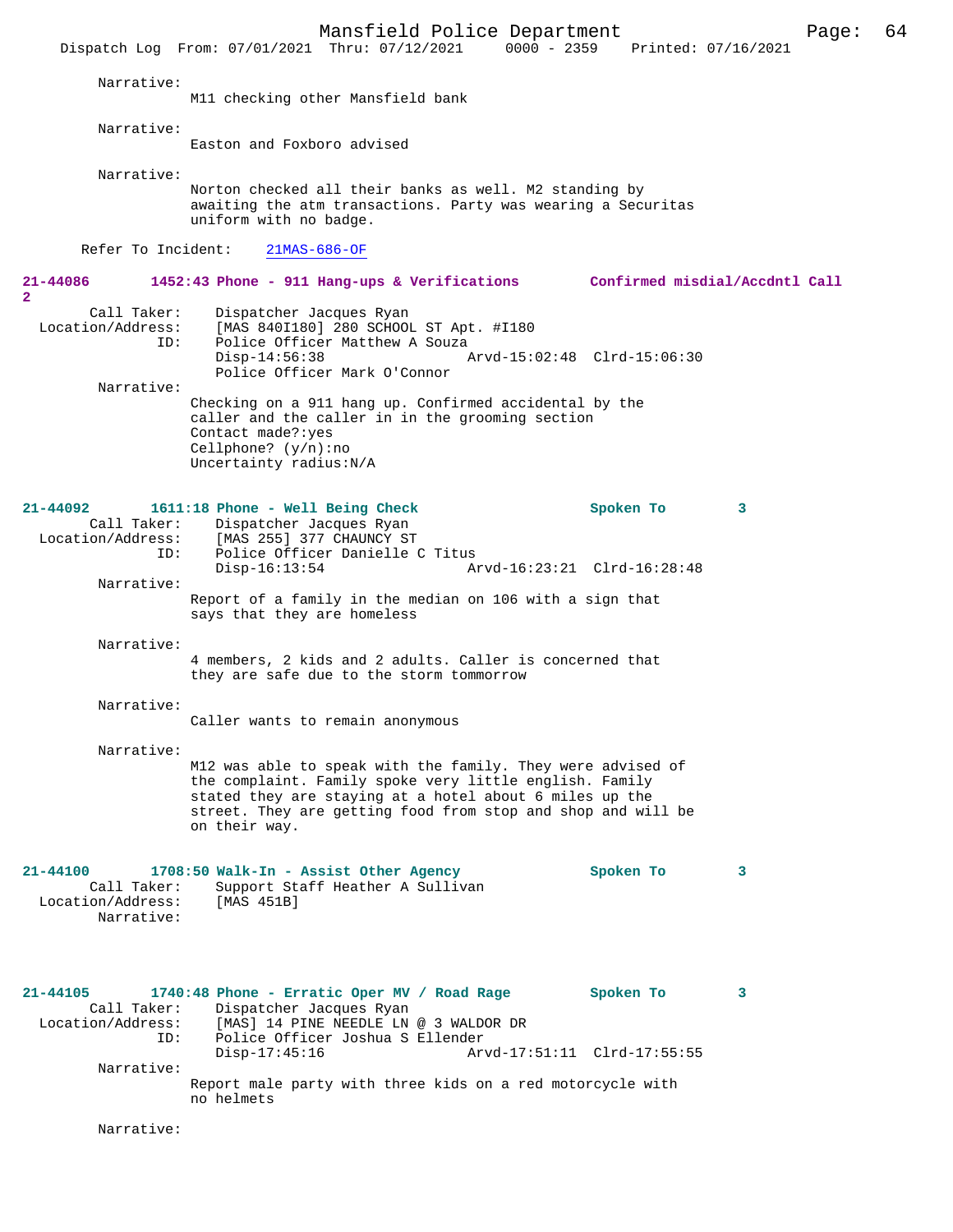Mansfield Police Department Form Page: 65 Dispatch Log From: 07/01/2021 Thru: 07/12/2021 0000 - 2359 Printed: 07/16/2021 CP reports that they made a few laps around the block Narrative: Spoke with the homeowner at 74 Pine Needle and spoke with the wife with the owner of the bike. She will advise him of the issue. **21-44107 1743:46 Initiated - Disabled Motor Vehicle Services Rendered 3**  Call Taker: Jennifer Napolitano<br>Location/Address: [MAS] 300 RTE 140 NE [MAS] 300 RTE 140 NB @ 375 WEST ST ID: Police Officer Christopher D Sorge Arvd-17:43:00 Clrd-17:46:42<br>Vehicle: BLK 2008 HOND CO CIVIC Reg: PC MA 49K550 VIN: 2HGFG12858B BLK 2008 HOND CO CIVIC Reg: PC MA 49K550 VIN: 2HGFG12858H577596 Narrative: Reported DMV in the area. Narrative: Operator is on the phone with AAA now. On the side of the road. Clear **21-44123 1927:46 Walk-In - Fraud or Identity Theft Incident Report 1**  Call Taker: Support Staff Heather A Sullivan<br>Location/Address: [MAS H1401] 8 COLONIAL DR [MAS H1401] 8 COLONIAL DR ID: Police Officer Joshua S Ellender Disp-19:28:56 Arvd-19:34:29 Clrd-19:58:26 Narrative: walk in reporting gift card fraud. Refer To Incident: 21MAS-687-OF **21-44126 1936:39 Initiated - Motor Vehicle Stop Citation / Warning Issued 3** Call Taker: Stephen Martell Location/Address: [MAS] 400 RTE 140 NB @ 287 CHAUNCY ST ID: Police Officer Christopher D Sorge Arvd-19:36:00 Clrd-19:41:04 Vehicle: GRY 2019 MERZ CO C300A4 Reg: PC MA 1LRD15 VIN: WDDWK8EB5KF777373 Narrative: MV stop Narrative: cite to the RO for red light **21-44129 1943:48 Initiated - Motor Vehicle Stop Citation / Warning Issued 3** Call Taker: Stephen Martell<br>Location/Address: [MAS H6121] 252 [MAS H6121] 252 PRATT ST ID: Police Officer Christopher D Sorge Arvd-19:43:00 Clrd-19:49:29<br>Vehicle: GRY 2011 LEXS RX350 Req: PAR MA 94939 VIN: 2T2BK1BAXBC099 GRY 2011 LEXS RX350 Reg: PAR MA 94939 VIN: 2T2BK1BAXBC099591 **21-44134 2023:07 Initiated - Building - Property Check Building Checked / Secured 3** Call Taker: Stephen Martell Location/Address: [MAS 4] 31 HAMPSHIRE ST ID: Police Officer Danielle C Titus Arvd-20:23:00 Clrd-20:31:52 Narrative: Checking the area. **21-44139 2102:02 Initiated - Building - Property Check Building Checked / Secured 3** Call Taker: Stephen Martell<br>Location/Address: [MAS 1016] 4 ER [MAS 1016] 4 ERICK RD ID: Police Officer Joshua S Ellender Arvd-21:02:00 Clrd-21:17:21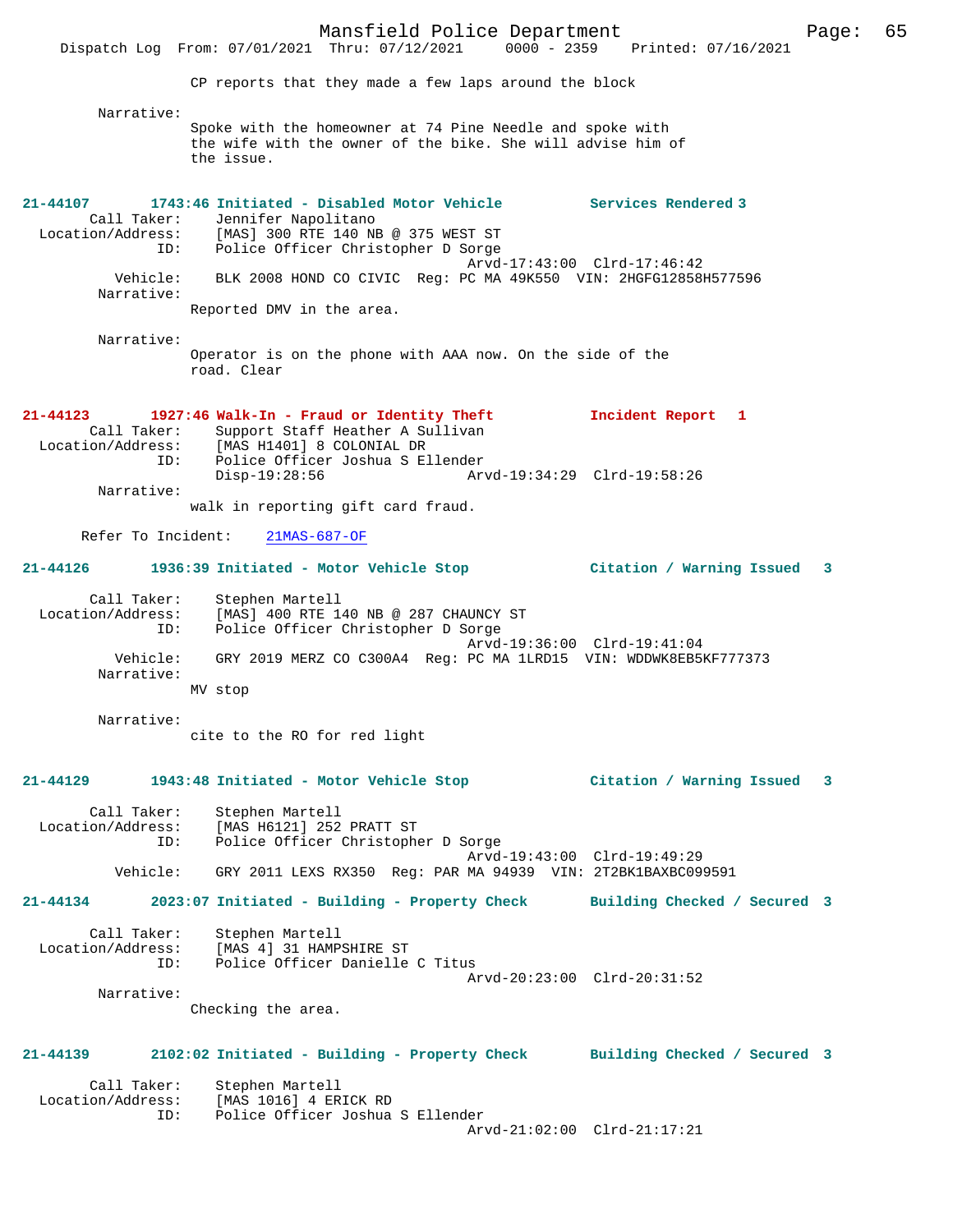|                         |                                         | Dispatch Log From: 07/01/2021 Thru: 07/12/2021                                                                                                     | $0000 - 2359$               | Printed: 07/16/2021          |  |
|-------------------------|-----------------------------------------|----------------------------------------------------------------------------------------------------------------------------------------------------|-----------------------------|------------------------------|--|
|                         | Narrative:                              | Checking the area.                                                                                                                                 |                             |                              |  |
| 21-44147                |                                         | 2131:33 Initiated - Building - Property Check Building Checked / Secured 3                                                                         |                             |                              |  |
|                         | Call Taker:<br>Location/Address:<br>ID: | Stephen Martell<br>[MAS 411] 60 FORBES BLVD<br>Police Officer Danielle C Titus                                                                     |                             |                              |  |
|                         | Vehicle:<br>Narrative:                  | GRY 2007 TOYT TUNDRA Req: PC MA 8BF842 VIN: 5TBBT54127S453150<br>Checking the area.                                                                | Arvd-21:31:00 Clrd-21:38:29 |                              |  |
|                         | Narrative:                              |                                                                                                                                                    |                             |                              |  |
|                         |                                         | checking on a vehicle in the lot.                                                                                                                  |                             |                              |  |
|                         | Narrative:                              | operator was sleeping in the back of the vehicle while it<br>was running. Subject was advised.                                                     |                             |                              |  |
| $21 - 44150$            | Call Taker:                             | 2203:41 Phone - Assist Fire Department<br>Stephen Martell                                                                                          |                             | Cancelled Enroute 2          |  |
|                         | Location/Address:<br>ID:                | [MAS 941] 287 CHAUNCY ST<br>Police Officer Danielle C Titus<br>$Disp-22:04:59$                                                                     |                             | $Clrd-22:05:18$              |  |
|                         | Narrative:                              | Assisting the FD with a fire related incident. Nature:<br>general alarm called in by the alarm Co.                                                 |                             |                              |  |
|                         | Narrative:                              | Cancelled by OIC. to remain central for pending calls.                                                                                             |                             |                              |  |
| 21-44155                |                                         | 2233:47 Initiated - Building - Property Check                                                                                                      |                             | Building Checked / Secured 3 |  |
|                         | Call Taker:<br>Location/Address:<br>ID: | Stephen Martell<br>[MAS 840] 280 SCHOOL ST<br>Police Officer Danielle C Titus                                                                      | Arvd-22:33:00 Clrd-22:42:41 |                              |  |
|                         | Vehicle:<br>Narrative:                  | GRY 2010 HOND ACCORD Reg: PC MA 9HV978 VIN: 1HGCP3F85AA007336<br>Checking the area.                                                                |                             |                              |  |
|                         | Narrative:                              |                                                                                                                                                    |                             |                              |  |
|                         |                                         | checking on a vehicle.                                                                                                                             |                             |                              |  |
|                         | Narrative:                              | People were checking directions on a cell phone.                                                                                                   |                             |                              |  |
| 21-44156                | Call Taker:<br>Location/Address:<br>ID: | 2234:23 Walk-In - Fraud or Identity Theft<br>Support Staff Heather A Sullivan<br>[MAS 1019] 792 WEST ST Apt. #B301<br>Police Officer Jay J Sparrow |                             | Incident Report 1            |  |
|                         | Narrative:                              | $Disp-22:36:18$<br>walk in reporting fraud on Craigslist.                                                                                          | Arvd-22:36:35 Clrd-23:18:13 |                              |  |
|                         | Refer To Incident:                      | $21MAS-689-OF$                                                                                                                                     |                             |                              |  |
|                         |                                         | For Date: $07/09/2021$ - Friday                                                                                                                    |                             |                              |  |
| 21-44176<br>Call Taker: |                                         | 0115:12 Phone - Missing Person<br>Josesph Shebertes                                                                                                |                             | Services Rendered 1          |  |
|                         | ID:                                     | Location/Address: [MAS 417G]<br>Patrolman Gregory S Martell<br>$Disp-01:18:01$                                                                     | Arvd-01:22:41 Clrd-01:47:12 |                              |  |
|                         |                                         |                                                                                                                                                    |                             |                              |  |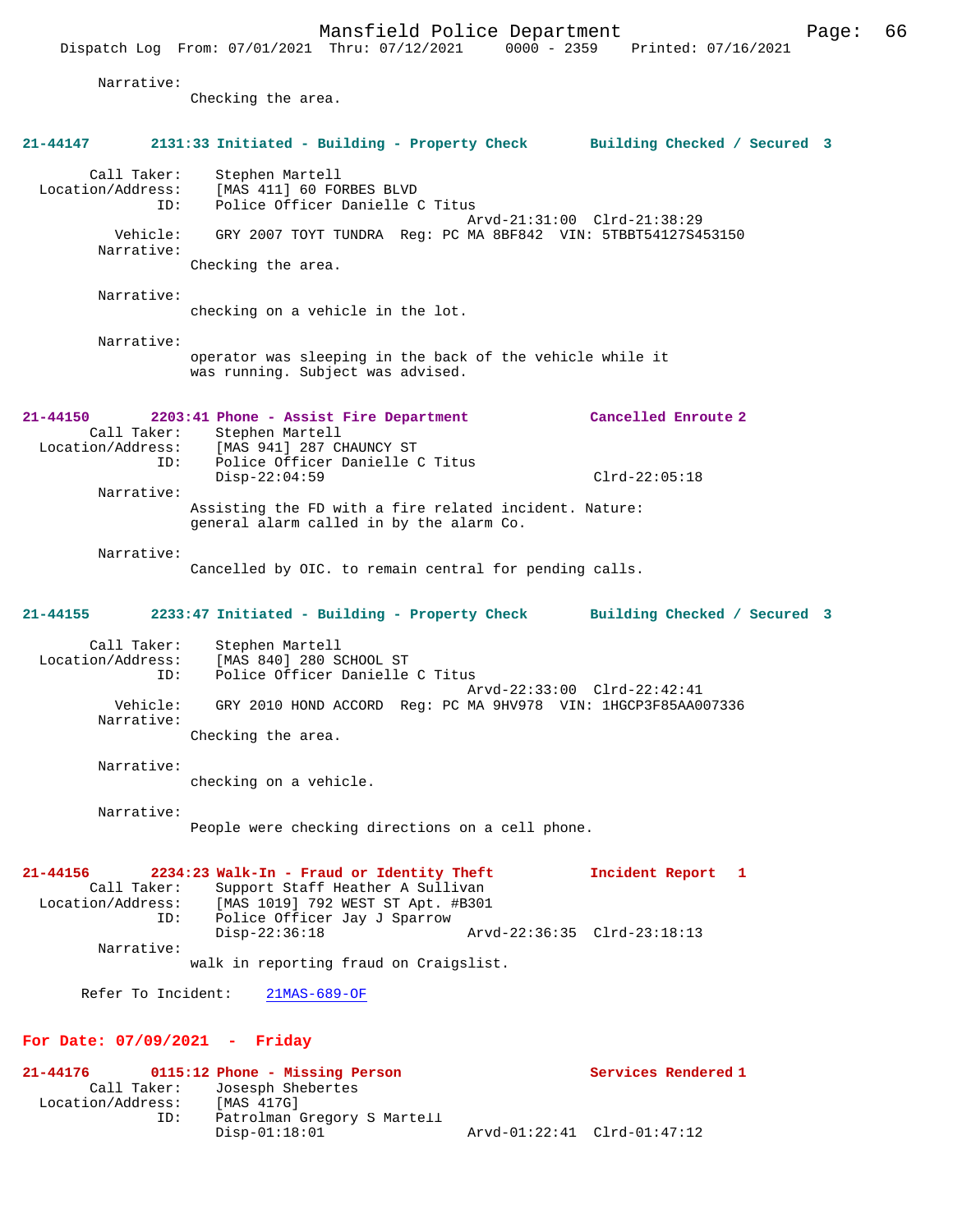|                                              | Mansfield Police Department<br>Dispatch Log From: 07/01/2021 Thru: 07/12/2021                                               | 0000 - 2359 Printed: 07/16/2021 |   | Page: | 67 |
|----------------------------------------------|-----------------------------------------------------------------------------------------------------------------------------|---------------------------------|---|-------|----|
| ID:<br>Narrative:                            | Police Officer Meghan Birnie<br>$Disp-01:18:05$                                                                             | Arvd-01:22:45 Clrd-01:47:12     |   |       |    |
| Narrative:                                   |                                                                                                                             |                                 |   |       |    |
| Narrative:                                   |                                                                                                                             |                                 |   |       |    |
| Refer To Incident:                           | $21MAS-690-OF$                                                                                                              |                                 |   |       |    |
| 21-44184<br>Call Taker:<br>Location/Address: | 0128:56 Phone - Animal Complaints<br>Josesph Shebertes<br>[MAS H5067] 1 CHERRY ST                                           | Spoken To                       | 3 |       |    |
| ID:                                          | Sergeant David Schepis<br>$Disp-01:31:20$                                                                                   | Arvd-01:40:51 Clrd-01:59:00     |   |       |    |
| Narrative:                                   | caller reports an injured raccoon in their backyard.                                                                        |                                 |   |       |    |
| 21-44203<br>Call Taker:                      | 0321:03 Phone - Well Being Check<br>Josesph Shebertes<br>Location/Address: [MAS H5051] 23 BELLVIEW DR                       | Spoken To                       | 3 |       |    |
| ID:                                          | Sergeant David Schepis<br>$Disp-03:24:35$                                                                                   | Arvd-03:30:29 Clrd-03:35:29     |   |       |    |
| ID:                                          | Police Officer Christopher D Sorge<br>$Disp-03:24:40$                                                                       | Arvd-03:26:47 Clrd-03:35:29     |   |       |    |
| Narrative:                                   | caller requesting a well being check for a male party due to<br>a silent call to the urgent response hotline.               |                                 |   |       |    |
| Narrative:                                   |                                                                                                                             |                                 |   |       |    |
| Narrative:                                   | spoke with the male party, stated he may have called by<br>accident while sleeping. He keeps a pendant on him.              |                                 |   |       |    |
| 21-44211<br>Call Taker:<br>Location/Address: | 0705:41 Phone - Road Hazards<br>Emily Archer<br>[MAS 871] 789 EAST ST                                                       | Services Rendered 3             |   |       |    |
| ID:                                          | Police Officer Christopher D Sorge<br>$Disp-07:08:07$                                                                       | $Clrd-07:09:13$                 |   |       |    |
| ID:                                          | Police Officer Meghan Birnie<br>$Disp-07:09:07$                                                                             | Arvd-07:12:54 Clrd-07:40:04     |   |       |    |
| Narrative:                                   | Caller reporting a sewer cover is off in the area of Flint<br>Farm towards Mill Street.                                     |                                 |   |       |    |
| Narrative:                                   | DPW notified.                                                                                                               |                                 |   |       |    |
| Narrative:                                   | DPW replaced cover.                                                                                                         |                                 |   |       |    |
| 21-44213<br>Call Taker:<br>ID:               | 0806:17 Phone - Abandoned MV<br>Emily Archer<br>Location/Address: [MAS 834] 261 CHAUNCY ST<br>Police Officer Beau J Palanza | Spoken To                       | 3 |       |    |
|                                              | Disp-08:08:48                                                                                                               | Arvd-08:29:15 Clrd-08:43:30     |   |       |    |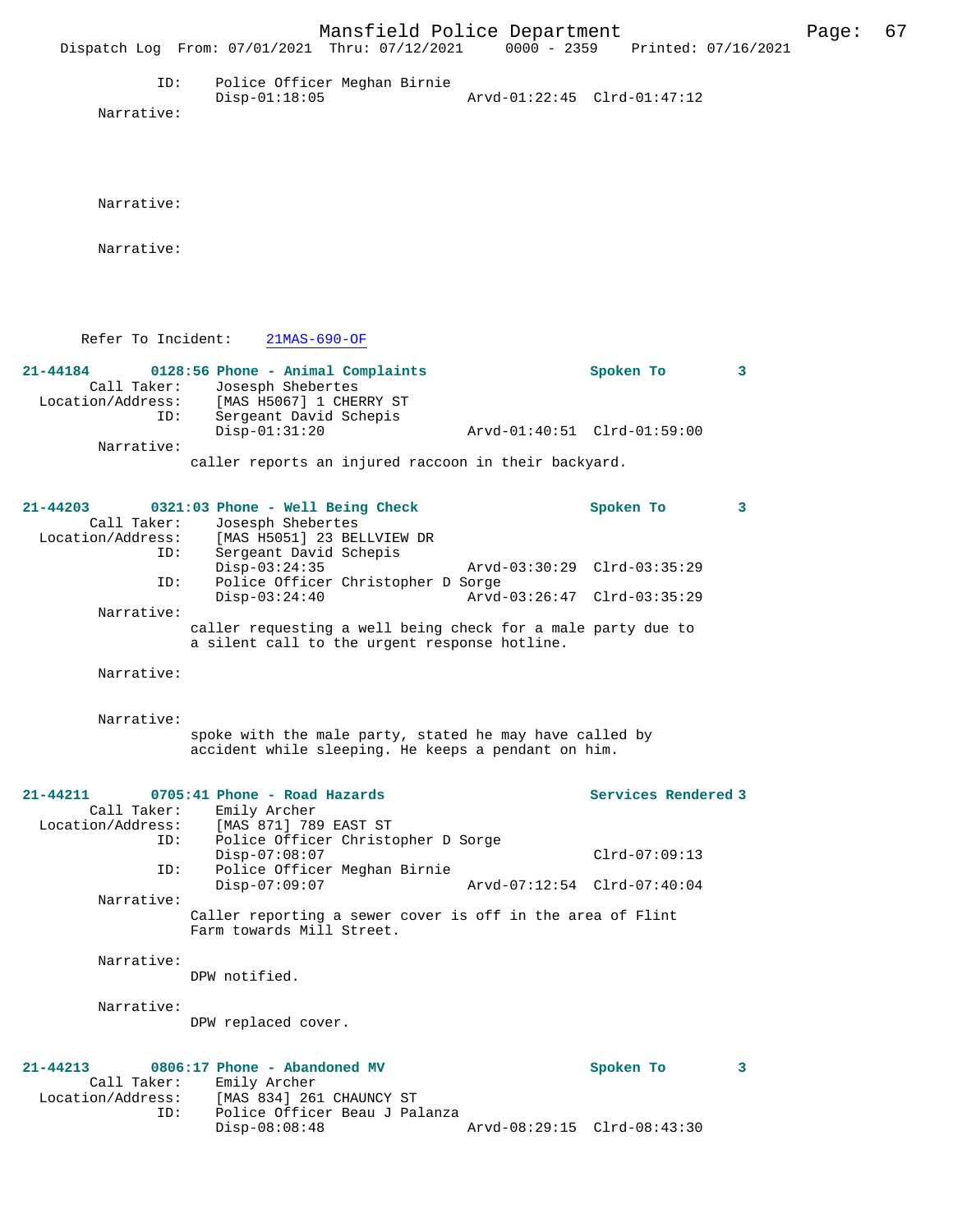Mansfield Police Department Page: 68 Dispatch Log From: 07/01/2021 Thru: 07/12/2021 Vehicle: GRY 2003 VOLK PASSAT Reg: PC MA 32V910 VIN: WVWPD63B93P341234 Narrative: Employee stating there has been a Volkswagen Passat that has been left in the lot for a week. Narrative: dispatch attempted in house numbers with no success Narrative: CVS advised and will make arrangements to have the vehicle towed. **21-44216 0850:12 Phone - Motor Veh Acc - No Injury Investigated - Report Taken 1** Call Taker: Emily Archer Location/Address: [MAS] 44 CHAUNCY ST<br>TD: Police Officer David Police Officer David W Kinahan<br>Disp-08:51:25 Disp-08:51:25 Arvd-08:57:34 Clrd-09:59:31 Vehicle: RED 2016 FORD F150 Reg: PAS MA MM2731 VIN: 1FTEX1EPXGFD07423 GRY 2006 PONT GRAPRI Reg: PC MA 2ZWZ85 VIN: 2G2WR554X61217890 Narrative: Two cars in an MVA, they are now located in the parking lot of Auto Body Pros. Narrative: Caller reporting one vehicle is a Ford F150 and second is a Pontiac. Narrative: See AC for further Narrative: M7 standing by for a parent of the juvi, vehicle is a DMV in the parking lot waiting for a private tow. Refer To Accident: 21MAS-190-AC **21-44218 0907:39 Phone - Road Hazards Services Rendered 3**  Call Taker: Emily Archer<br>Location/Address: [MAS] NORTH I [MAS] NORTH MAIN ST ID: Police Officer Michael T Fitzgerald Disp-09:09:10 Arvd-09:14:46 Clrd-09:47:09 Narrative: Caller reporting road way is flooding at the underpass. Narrative: DPW notified. Narrative: road way open. **21-44219 0910:23 Phone - Road Hazards Services Rendered 3**  Call Taker: Jarred Kohler Location/Address: [MAS] 25 FRANKLIN ST @ 660 EAST ST ID: Police Officer Matthew A Souza Disp-09:10:51 Arvd-09:10:53 Clrd-09:11:15 Police Officer Mark O'Connor Narrative: reported flooding. Narrative: DPW notified. **21-44225 0942:32 Phone - Fraud or Identity Theft Investigated - Report Taken 1** Call Taker: Jarred Kohler<br>Location/Address: [MAS 946] 631 [MAS 946] 631 EAST ST Apt. #H202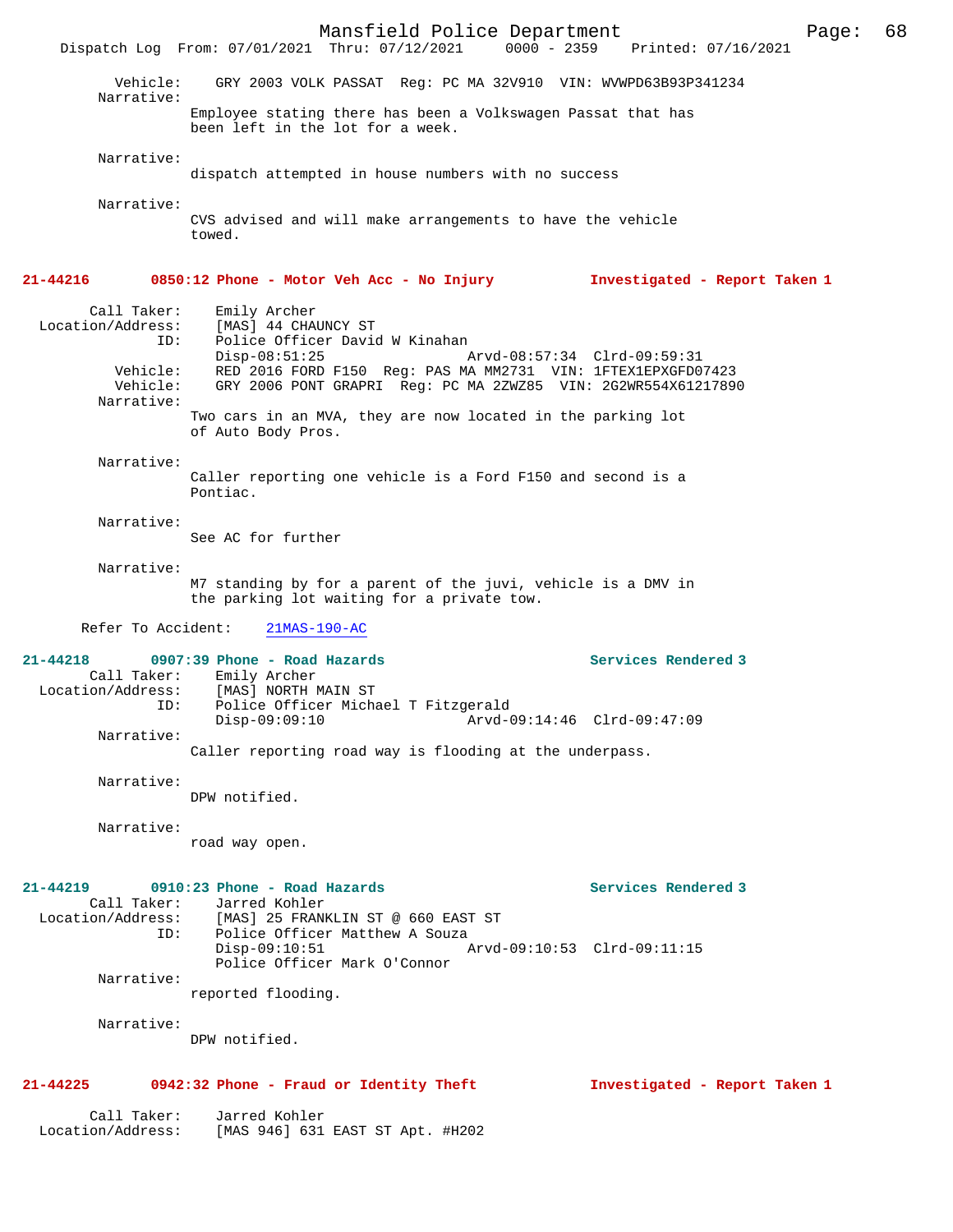Mansfield Police Department Page: 69 Dispatch Log From: 07/01/2021 Thru: 07/12/2021 0000 - 2359 Printed: 07/16/2021 ID: Police Officer Matthew A Souza Disp-09:44:53 Arvd-09:50:52 Clrd-10:24:17 Police Officer Mark O'Connor Narrative: Caller reporting identity theft. Narrative: See OF for further Refer To Incident: 21MAS-691-OF **21-44226 0949:49 Phone - Assist Fire Department Services Rendered 2**  Call Taker: Jarred Kohler<br>Location/Address: [MAS H9922A] ess: [MAS H9922A] 600 WEST ST Apt. #1<br>ID: Police Officer Beau J Palanza<br>Disp-09:50:41 Art Police Officer Beau J Palanza Disp-09:50:41 Arvd-09:54:38 Clrd-10:07:26 Narrative: Assisting the FD with a fire related incident. Nature: Fire alarm sounding. **21-44233 1020:09 Phone - Animal Complaints Services Rendered 3**  Call Taker: Robert Stewart Location/Address: [MAS 181B] 150 OAKLAND ST ID: Police Officer Michael T Fitzgerald Disp-10:23:48 Arvd-10:25:20 Clrd-10:43:08<br>ID: Police Officer Matthew A Souza Police Officer Matthew A Souza Disp-10:24:35 Arvd-10:40:26 Clrd-10:43:09 Police Officer Mark O'Connor Narrative: Dog running towards 106. German shepard. Owner is trying attempt to catch up to the dog. Narrative: M15 has the dog Narrative: dog returned to owner. **21-44234 1042:25 Initiated - Building - Property Check Building Checked / Secured 3** Call Taker: Jarred Kohler Location/Address: [MAS 840] 280 SCHOOL ST Police Officer Beau J Palanza Arvd-10:42:00 Clrd-10:56:50 Narrative: Checking the area. **21-44237 1105:50 Initiated - Road Hazards Unfounded/Unverifed 3** Call Taker: Jarred Kohler<br>Location/Address: [MAS] 0 AUTUM Location/Address: [MAS] 0 AUTUMN LN @ 86 EASTMAN ST ID: Sergeant Robert S Pierce Arvd-11:05:00 Clrd-11:16:55<br>TD: Patrolman ADAM W BYRNES Patrolman ADAM W BYRNES<br>Disp-11:13:32 Disp-11:13:32 Clrd-11:13:46 Narrative: out looking for a loose manhole cover Narrative: nothing found. **21-44238 1108:11 Initiated - Building - Property Check Building Checked / Secured 3** Call Taker: Jarred Kohler Location/Address: [MAS 907E] 390 WEST ST ID: Police Officer Beau J Palanza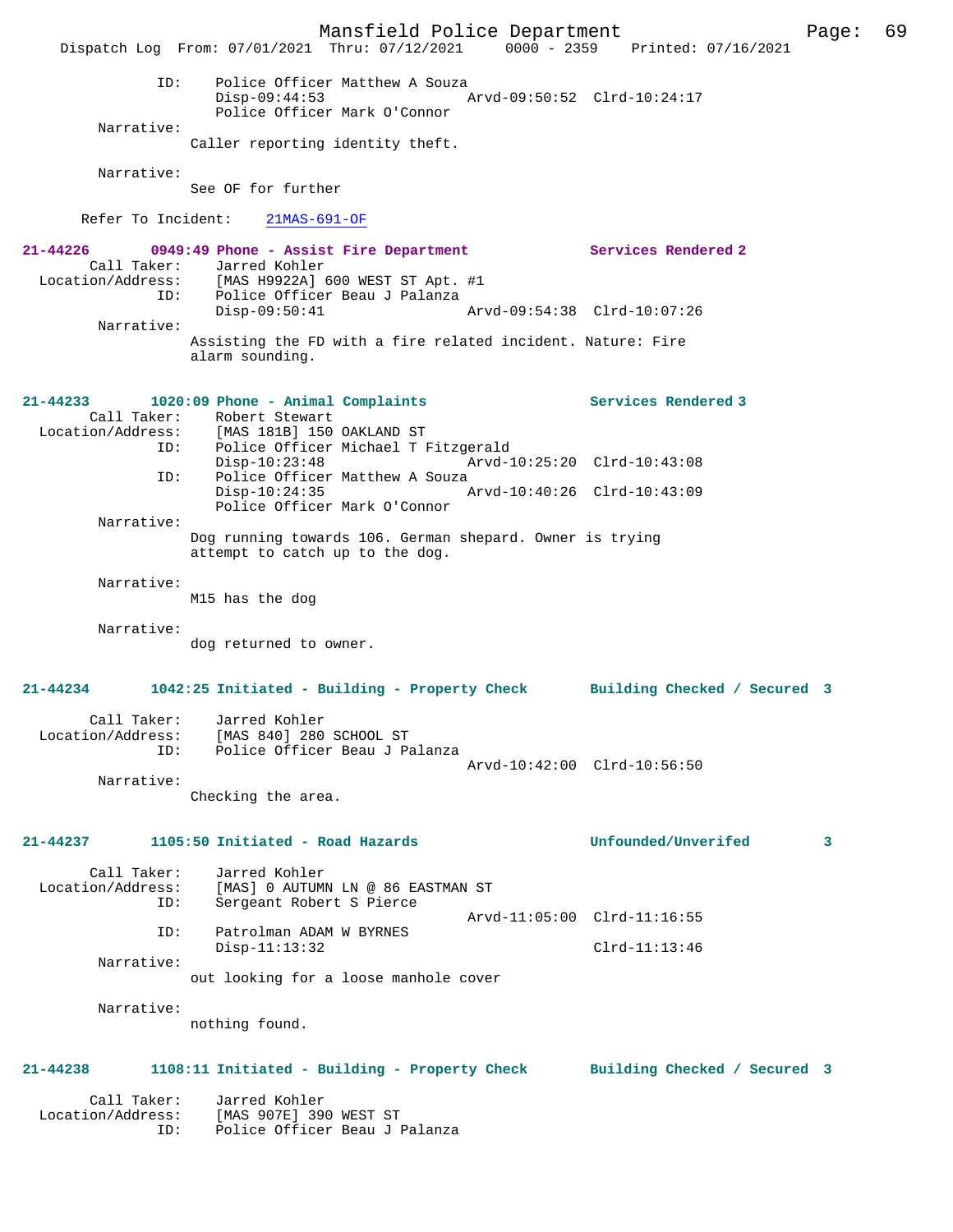Arvd-11:08:00 Clrd-11:18:33 Narrative: Checking the area.\ **21-44240 1115:40 Phone - Road Hazards Removed Hazard 3**  Call Taker: Jarred Kohler<br>Location/Address: [MAS] 740 NOR Location/Address: [MAS] 740 NORTH MAIN ST ID: Police Officer Michael T Fitzgerald Disp-11:16:31 Arvd-11:21:23 Clrd-12:18:19 Narrative: Tree down in the area. Narrative: DPW notified. Narrative: M15 shutting down the street North Main / First. Narrative: Dpw working on flooding, cars able to pass through. M5 clear. Narrative: Tree removed. **21-44241 1119:38 Phone - Assist Fire Department Services Rendered 2**  Call Taker: Jarred Kohler Location/Address: [MAS H6538] 343 WILLOW ST ID: Police Officer Beau J Palanza Arvd-11:25:24 Clrd-11:30:53 Narrative: Assisting the FD with a fire related incident. Nature: CO alarm sounding **21-44242 1121:56 Phone - Road Hazards Services Rendered 3**  Call Taker: Emily Archer<br>Location/Address: [MAS] FRANKLI Location/Address: [MAS] FRANKLIN ST Police Officer Matthew A Souza Disp-11:25:54 Clrd-11:30:19 Police Officer Mark O'Connor Narrative: Caller reporting road way is flooding. Narrative: DPW notified. Narrative: M5 out with the road hazard **21-44243 1125:38 Phone - Well Being Check Investigated - Report Taken 3** Call Taker: Robert Stewart<br>ion/Address: [MAS 281A] Location/Address:<br>ID: Sergeant Robert S Pierce<br>Disp-11:26:58 Disp-11:26:58 Arvd-11:36:49 Clrd-11:57:53<br>TD: Police Officer Matthew A Souza Police Officer Matthew A Souza<br>Disp-11:30:51 A Disp-11:30:51 Arvd-11:35:45 Clrd-11:57:51 Police Officer Mark O'Connor<br>Vehicle: GRY 2005 INFI 4D G35 Reg: PO GRY 2005 INFI 4D G35 Reg: PC MA 1FGR89 Narrative:

Narrative: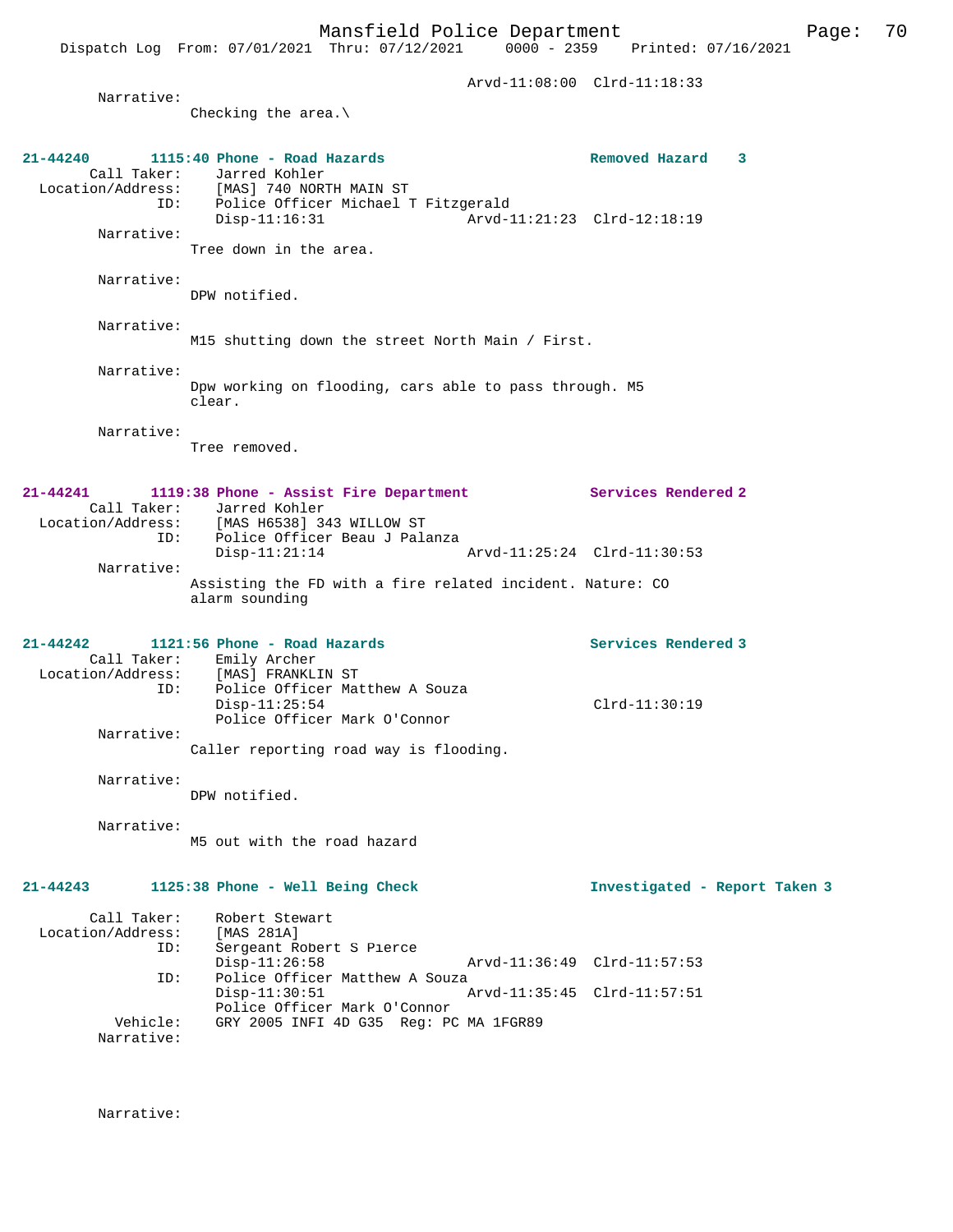Narrative:

Narrative:

Narrative:

Narrative:

Narrative:

Incident: 21MAS-692-OF

| 21-44249                          | 1156:32 Phone - Assist Fire Department<br>Call Taker: Jarred Kohler<br>Location/Address: [MAS H9876] 130 SPRING ST                                                                                 | Services Rendered 2                                |  |  |  |
|-----------------------------------|----------------------------------------------------------------------------------------------------------------------------------------------------------------------------------------------------|----------------------------------------------------|--|--|--|
|                                   | ID: Police Officer Beau J Palanza<br>$Disp-11:57:30$                                                                                                                                               | Arvd-12:01:12 Clrd-12:08:16                        |  |  |  |
| Narrative:                        | Assisting the FD with a fire related incident. Nature: fire<br>alarm sounding.                                                                                                                     |                                                    |  |  |  |
| $21 - 44254$                      | 1243:02 Phone - Fraud or Identity Theft                                                                                                                                                            | Investigated - Report Taken 1                      |  |  |  |
| ID:                               | Call Taker: Robert Stewart<br>Location/Address: [MAS] 1375 WEST ST<br>Police Officer Michael T Fitzgerald                                                                                          |                                                    |  |  |  |
| Narrative:                        | $Disp-12:46:46$                                                                                                                                                                                    |                                                    |  |  |  |
|                                   | Caller reporting she believes she has been scammed over the<br>telephone.                                                                                                                          |                                                    |  |  |  |
| Narrative:                        | M15 advised no money lost but caller did divulge personal<br>information.                                                                                                                          |                                                    |  |  |  |
|                                   | See OF for further                                                                                                                                                                                 |                                                    |  |  |  |
|                                   | Refer To Incident: 21MAS-693-OF                                                                                                                                                                    |                                                    |  |  |  |
| $21 - 44255$<br>ID:<br>Narrative: | 1308:43 Phone - Assist Fire Department<br>Call Taker: Jarred Kohler<br>Location/Address: [MAS] 86 PLEASANT ST<br>Police Officer Matthew A Souza<br>$Disp-13:09:24$<br>Police Officer Mark O'Connor | Services Rendered 2<br>Arvd-13:17:01 Clrd-13:17:34 |  |  |  |
|                                   | Assisting the FD with a fire related incident. Nature: alarm<br>sounding.                                                                                                                          |                                                    |  |  |  |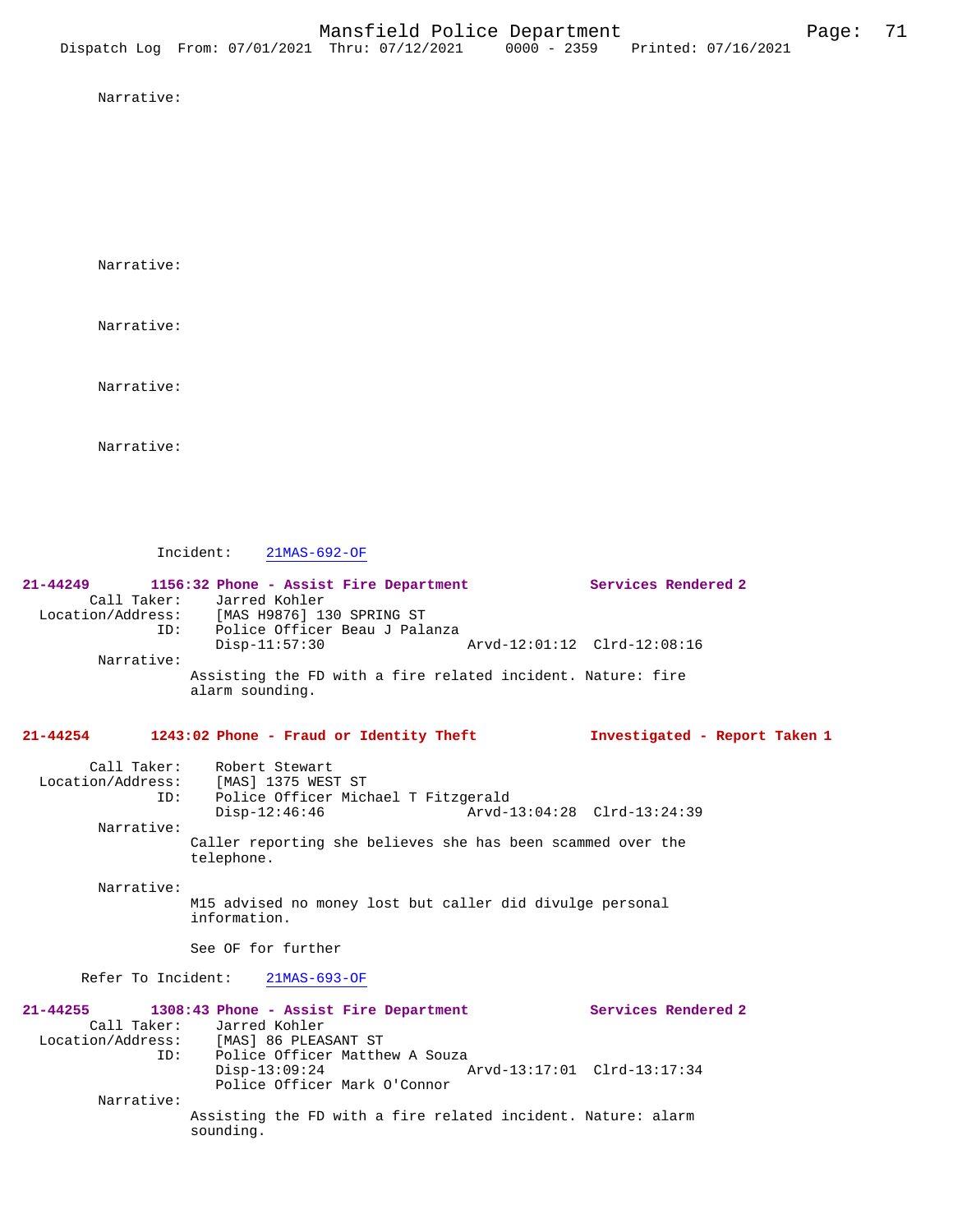**21-44260 1345:06 Initiated - Building - Property Check Building Checked / Secured 3** Call Taker: Jarred Kohler Location/Address: [MAS 2] 60 FORBES BLVD Police Officer Beau J Palanza Arvd-13:45:00 Clrd-13:51:12 Narrative: Checking the area. **21-44261 1351:21 Initiated - Building - Property Check Building Checked / Secured 3** Call Taker: Jarred Kohler<br>Location/Address: [MAS 322] 31 I [MAS 322] 31 HAMPSHIRE ST ID: Police Officer Beau J Palanza Arvd-13:51:00 Clrd-14:00:00 Narrative: Checking the area. **21-44267 1419:53 Initiated - Building - Property Check Building Checked / Secured 3** Call Taker: Jarred Kohler<br>Location/Address: [MAS 934] 40 1 ess: [MAS 934] 40 RUMFORD AVE<br>ID: Police Officer Michael T Police Officer Michael T Fitzgerald Arvd-14:19:00 Clrd-14:21:53 Narrative: Checking the area. **21-44288 1629:47 Phone - Motor Veh Acc - Hit & Run Investigated - Report Taken 1** Call Taker: Matthew Cunningham Location/Address: [MAS 100] 30 CHAUNCY ST ID: Police Officer Danielle C Titus Disp-16:33:00 Arvd-16:42:18 Clrd-16:48:24 ID: Police Officer Andrew J Kelley<br>Disp-16:33:44 Disp-16:33:44 Arvd-16:42:32 Clrd-16:43:29<br>Vehicle: BLK 2019 VOLK JETTA Req: PC MA 711WYV VIN: 3VWC57BUXKM22 BLK 2019 VOLK JETTA Reg: PC MA 711WYV VIN: 3VWC57BUXKM221125 Narrative: Caller reports a hit a run accident between his vehicle and a second vehicle that fled. Callers vehicle is in the parking lot of fresh catch, no injuries reported. Narrative: Caller reports the other vehicle was a white enterprise box truck, last 3 of the license plate is 172. Direction of travel is Chauncy toward Pratt. Narrative: m13 checked the area of 106 to the foxborough town line. Nothing showing. Refer To Incident: 21MAS-694-OF **21-44295 1655:34 Initiated - Motor Vehicle Stop Citation / Warning Issued 3** Call Taker: Jarred Kohler<br>.on/Address: [MAS] RTE 140 NB Location/Address: ID: Police Officer Andrew J Kelley Arvd-16:55:00 Clrd-17:08:42<br>Vehicle: 2020 TK Reg: PC PA ZPC7060 VIN: 1C6SRFLT8LN118738 2020 TK Reg: PC PA ZPC7060 VIN: 1C6SRFLT8LN118738 Narrative: out with mvst Narrative: vehicle moved into the red roof to work on registration.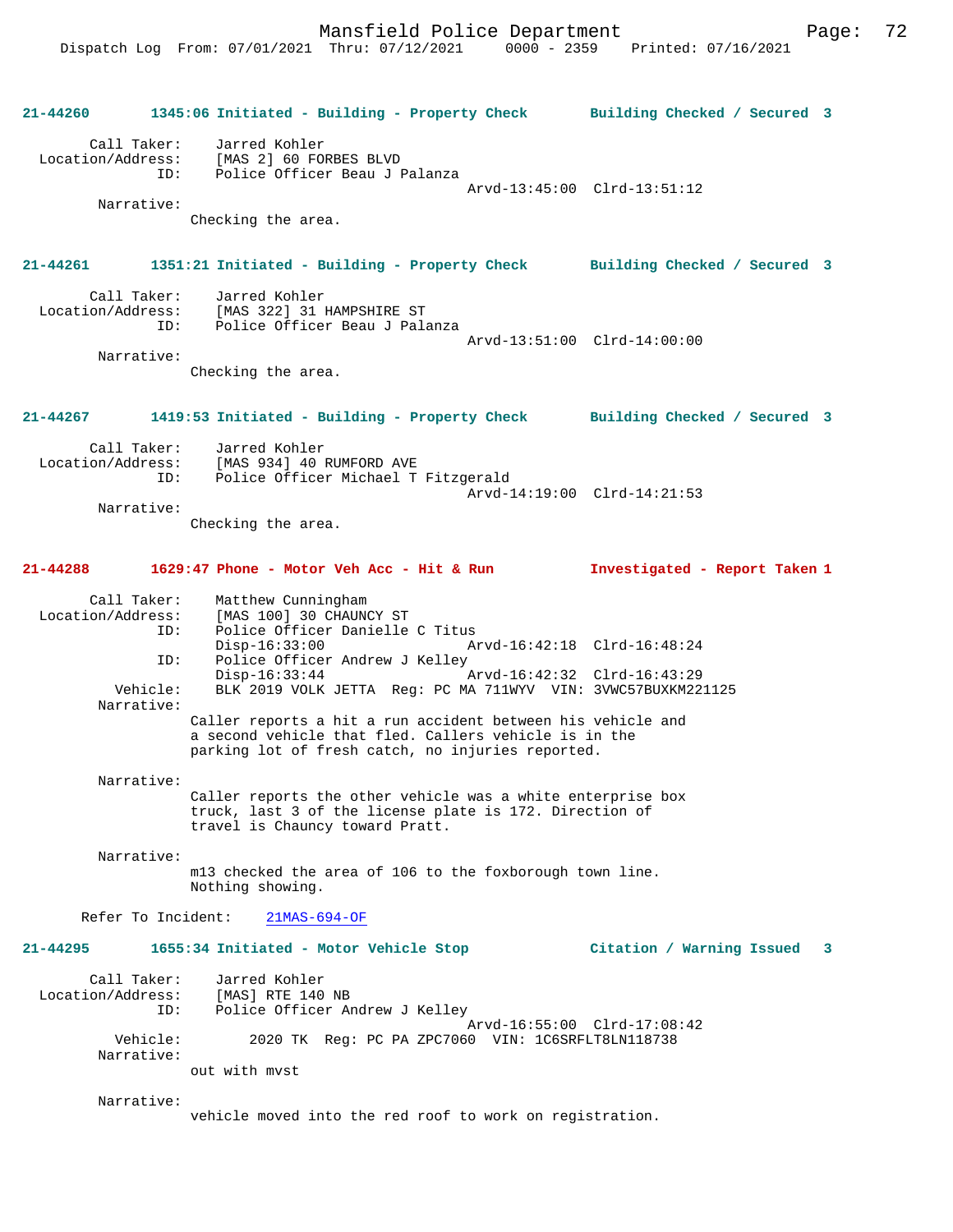Narrative:

citation issued to the operator for expired reg and red light.

| $21 - 44297$<br>Call Taker:<br>Location/Address: | 1659:49 Phone - Disabled Motor Vehicle<br>Jarred Kohler<br>[MAS] 377 N MAIN ST @ 44 CROCKER ST                                             | Services Rendered 3 |
|--------------------------------------------------|--------------------------------------------------------------------------------------------------------------------------------------------|---------------------|
| ID:<br>ID:                                       | Police Officer Danielle C Titus<br>$Disp-17:00:36$<br>Police Officer Joshua S Ellender                                                     | $Clrd-17:00:41$     |
| ID:                                              | $Disp-17:03:44$<br>Arvd-17:03:46 Clrd-17:33:21<br>Police Officer Jay J Sparrow                                                             |                     |
| Vehicle:<br>Narrative:                           | $Disp-17:03:53$<br>BLU 2001 PTRB TR Req: PC FL JC19VG VIN: 1XP7DB9X21D568399                                                               | $Clrd-17:04:07$     |
|                                                  | Reported DMV in the area.                                                                                                                  |                     |
| Narrative:                                       | vehicle moved into a parking lot, M3 attempting to figure<br>out how to get the vehicle out.                                               |                     |
| Narrative:                                       |                                                                                                                                            |                     |
|                                                  | vehicle did significant damage to the land scaping of the<br>building. M3 will be following up with the company                            |                     |
| Narrative:                                       | M3 following up with building management about the damage.                                                                                 |                     |
| Narrative:                                       | M3 spoke with management and advised them of the damage and<br>passed on the information.                                                  |                     |
| 21-44302                                         | 1725:25 Phone - Motor Veh Acc - No Injury Citation / Warning Issued 1                                                                      |                     |
| Call Taker:<br>Location/Address:<br>ID:          | Jarred Kohler<br>[MAS 840F100B] 280 SCHOOL ST Apt. #F100<br>Police Officer Jay J Sparrow                                                   |                     |
| ID:                                              | $Disp-17:26:04$<br>Arvd-17:32:19 Clrd-17:59:55<br>Executive Lieutenant Francis W Archer JR<br>Arvd-17:31:01 Clrd-17:36:56<br>Disp-17:30:57 |                     |
| Vehicle:<br>Vehicle:                             | SIL 2010 ODYSSEY Req: PC RI 997238 VIN: 5FNRL3H40AB009288<br>GRY 2017 TOYT COROLL Req: PC MA 3LLC59 VIN: 2T1BURHE8HC775701                 |                     |
| Narrative:                                       | 2 car mva                                                                                                                                  |                     |
| Narrative:                                       | citation issued to the toyota op for failure to use caution<br>while yeilding.                                                             |                     |
| Narrative:                                       | see AC for further.                                                                                                                        |                     |
| Refer To Accident:                               | $21MAS-191-AC$                                                                                                                             |                     |
| 21-44317<br>Call Taker:                          | 1824:15 Phone - Road Hazards<br>Robert Stewart                                                                                             | Services Rendered 3 |
| Location/Address:<br>ID:                         | [MAS 153] 50 WEST ST<br>Police Officer Danielle C Titus<br>$Disp-18:26:40$<br>Arvd-18:29:42 Clrd-19:44:54                                  |                     |
| ID:                                              | Police Officer Andrew J Kelley<br>$Disp-18:30:07$<br>Arvd-18:34:30 Clrd-19:44:51                                                           |                     |
| Narrative:                                       | Caller reporting a low hanging tree in the area                                                                                            |                     |
| Narrative:                                       | m13 west at main shutting the street down.                                                                                                 |                     |
| Narrative:                                       |                                                                                                                                            |                     |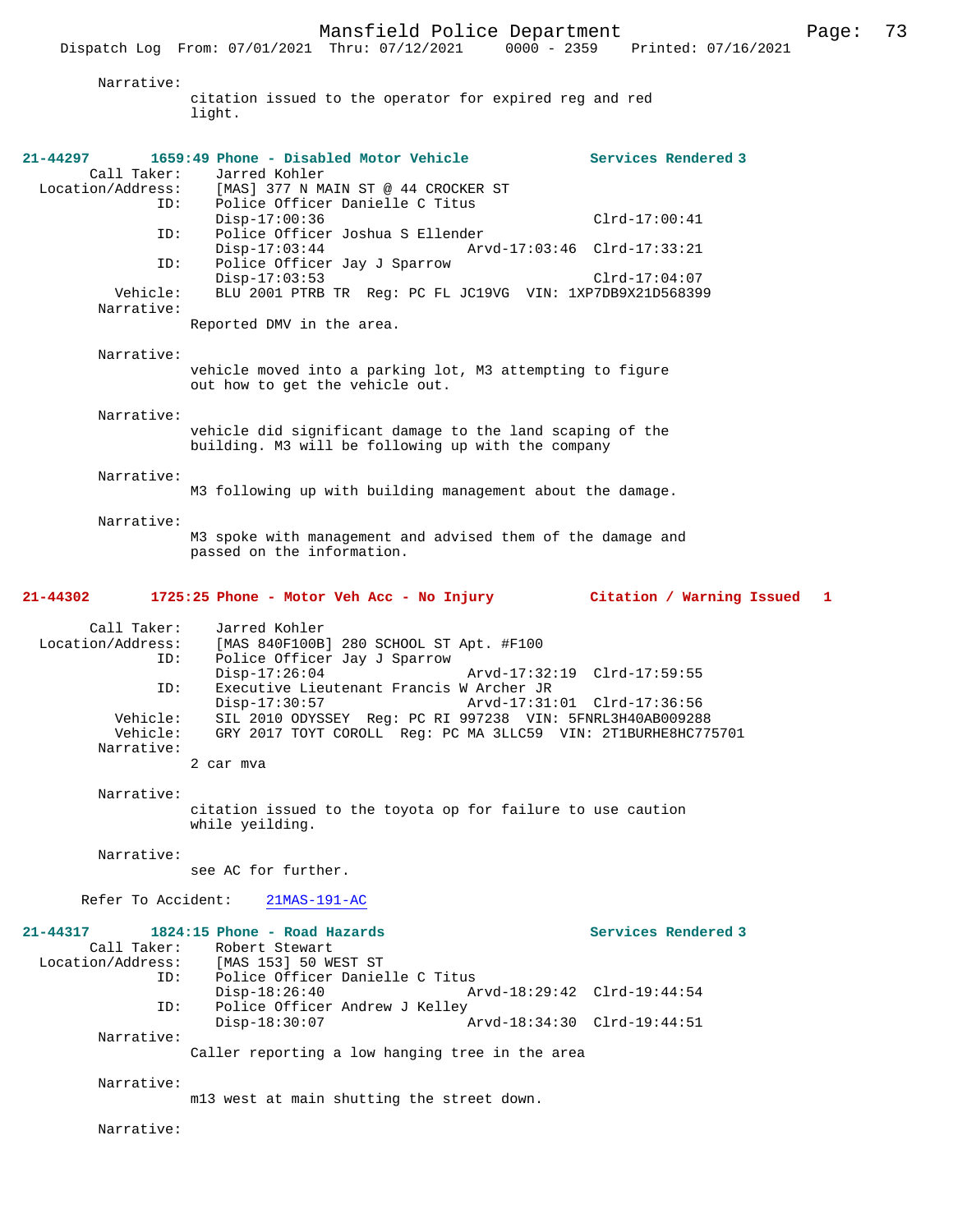Mansfield Police Department Form Page: 74 Dispatch Log From: 07/01/2021 Thru: 07/12/2021 0000 - 2359 Printed: 07/16/2021 Mansfield Light Dept on scene. Narrative: Light Dept will be calling in a member and removing the tree in the next 30-60 mins. Narrative: DPW requested to scene. Narrative: DPW advised Narrative: DPW on scene. Narrative: Roadway open. **21-44318 1835:28 Phone - 911 Hang-ups & Verifications Confirmed misdial/Accdntl Call 2**  Call Taker: Robert Stewart<br>Location/Address: [MAS 907D] 390 ess: [MAS 907D] 390 WEST ST Apt. #D<br>ID: Police Officer Jay J Sparrow Police Officer Jay J Sparrow Disp-18:37:07 Arvd-18:38:37 Clrd-18:40:34 Narrative: Checking on a 911 hang up. Contact made?: yes, in parking lot. grey crv Cellphone? (y/n): yes Uncertainty radius: Narrative: M5 confirmed accidental **21-44325 1944:23 Initiated - Building - Property Check Building Checked / Secured 3** Call Taker: Ryan O'Rourke Location/Address: [MAS 840] 280 SCHOOL ST Police Officer Jay J Sparrow Arvd-19:44:00 Clrd-19:55:15 Narrative: Checking the area. **21-44327 1947:42 Initiated - Building - Property Check Building Checked / Secured 3** Call Taker: Ryan O'Rourke<br>Location/Address: [MAS 820C] 31 [MAS 820C] 31 PLYMOUTH ST ID: Detective Patrick J Pennie Arvd-19:47:00 Clrd-19:52:28 Narrative: Checking the area. **21-44334 2028:56 Initiated - Building - Property Check Building Checked / Secured 3** Call Taker: Ryan O'Rourke Location/Address: [MAS] NORTH MAIN ST ID: Police Officer Andrew J Kelley Arvd-20:28:00 Clrd-20:31:11 Narrative: Checking the area. **21-44336 2033:10 Initiated - Building - Property Check Building Checked / Secured 3** Call Taker: Ryan O'Rourke<br>Location/Address: [MAS 1015] 30 ess: [MAS 1015] 30 CHAUNCY ST<br>ID: Police Officer Danielle ( Police Officer Danielle C Titus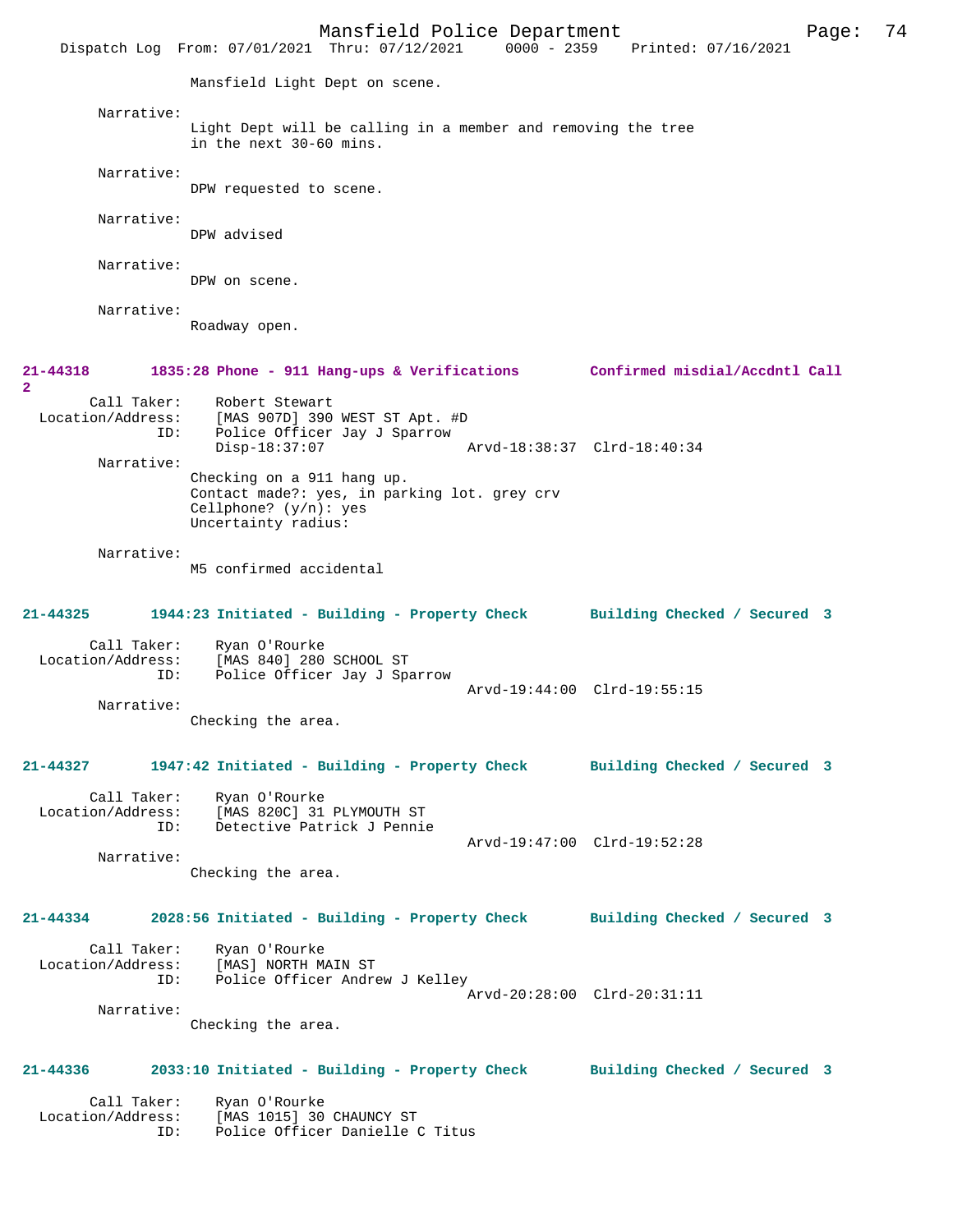Arvd-20:33:00 Clrd-20:36:25

 Narrative: Checking the area. **21-44341 2048:31 Phone - Disturbance / Gathering Investigated - Report Taken 1** Call Taker: Emily Archer Location/Address: [MAS 2] 60 FORBES BLVD ID: Police Officer Andrew J Kelley Disp-20:50:19 Arvd-20:53:29 Clrd-21:28:15<br>ID: Police Officer Jay J Sparrow Police Officer Jay J Sparrow<br>Disp-20:50:26 Disp-20:50:26 Arvd-20:55:33 Clrd-21:28:19 ID: Sergeant Jeffrey G Bombard Disp-20:54:05 Arvd-20:54:11 Clrd-21:27:35<br>Vehicle: BRO 1995 CADI CO ELDORADO Reg: PC MA 2CPX27 VIN: 1G6EL12 Vehicle: BRO 1995 CADI CO ELDORADO Reg: PC MA 2CPX27 VIN: 1G6EL12Y9SU617773<br>Vehicle: RED 2007 PONT G6 Reg: PC MA 1SGJ73 VIN: 1G2ZH57N074204545 RED 2007 PONT G6 Reg: PC MA 1SGJ73 VIN: 1G2ZH57N074204545 Narrative: Unwanted guests at the lobby. Narrative: Caller reporting guest is intoxicated. Spanish male, green shirt, tattos, necklace, hat . Narrative: Employee states they drive a Pontiac. Narrative: Caller reporting male is threatening her saying he knows where she works. Narrative: parties have gathered belongings from room. Refer To Incident: 21MAS-696-OF **21-44344 2055:41 Phone - Noise Complaint Spoken To 2**  Call Taker: Emily Archer Location/Address: [MAS 418B] 23 FRANCIS AVE Apt. #23 Police Officer Joshua S Ellender<br>Disp-20:57:11 Ar Arvd-21:03:56 Clrd-21:08:36 ID: Police Officer Danielle C Titus<br>Disp-21:00:36 A: Disp-21:00:36 Arvd-21:03:57 Clrd-21:08:38 Narrative: Loud music playing for the past 4 hours. Caller wishes to be anonymous. Narrative: party was advised, will be turning down the music. **21-44345 2110:31 Initiated - Building - Property Check Building Checked / Secured 3** Call Taker: Ryan O'Rourke Vicinity of: [MAS] FRANCIS AVE ID: Police Officer Joshua S Ellender Arvd-21:10:00 Clrd-21:15:26 Narrative: Checking the area. **21-44346 2113:14 Initiated - Follow up Investigation Investigated - No Report 3** Call Taker: Ryan O'Rourke Location/Address: [MAS 294] 30 CHAUNCY ST ID: Police Officer Danielle C Titus Arvd-21:13:00 Clrd-21:22:23 Narrative: Conducting a follow up in the area to a previously reported incident.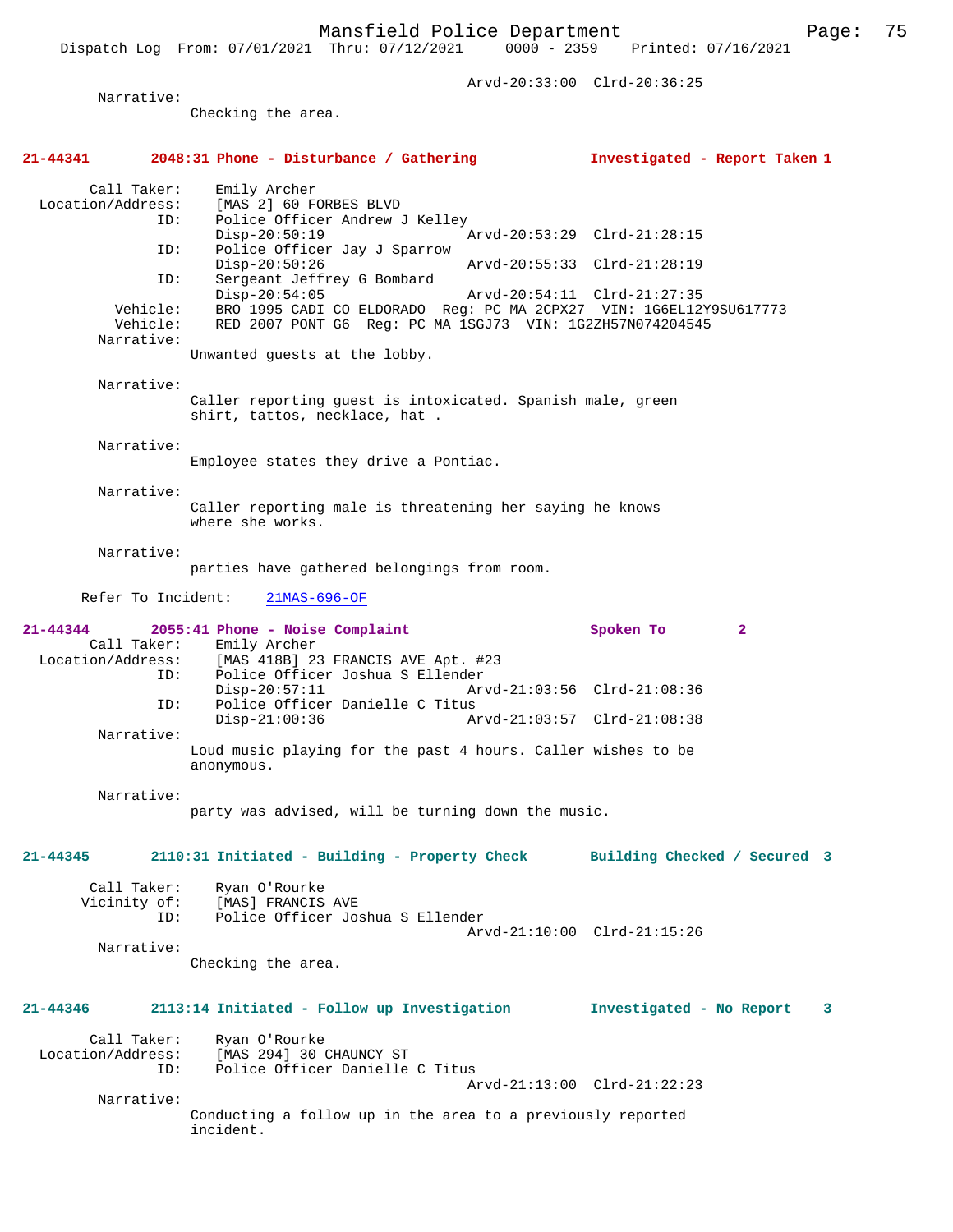| Narrative:                       |                                                                                                                    |                               |
|----------------------------------|--------------------------------------------------------------------------------------------------------------------|-------------------------------|
|                                  | Involved party was witness to incident.                                                                            |                               |
|                                  |                                                                                                                    |                               |
| 21-44347                         | 2115:53 Phone - Motor Veh Acc - Hit & Run Services Rendered 1                                                      |                               |
| Call Taker:                      | Matthew Cunningham<br>Location/Address: [MAS 202] 16 OLD COLONY WAY                                                |                               |
| ID:                              | Police Officer Joshua S Ellender                                                                                   |                               |
|                                  | $Disp-21:17:57$                                                                                                    | Arvd-21:30:19 Clrd-22:03:28   |
| ID:                              | Police Officer Danielle C Titus                                                                                    |                               |
| ID:                              | $Disp-21:22:40$<br>Police Officer Jay J Sparrow                                                                    | Arvd-21:30:21 Clrd-22:00:08   |
|                                  | $Disp-21:42:43$                                                                                                    | Arvd-21:49:21 Clrd-21:54:17   |
| Vehicle:                         | GRY 2015 FORD FUSION Reg: PC MA 7WY943 VIN: 3FA6P0D94FR246773                                                      |                               |
| Vehicle:<br>Narrative:           | BLK 2016 AUDI CO A3 Reg: PAV MA FBREF VIN: WAUY8LFF1G1081147                                                       |                               |
|                                  | Caller reports a vehicle struck his vehicle in the parking                                                         |                               |
|                                  | lot and took off.                                                                                                  |                               |
| Narrative:                       |                                                                                                                    |                               |
|                                  | Vehicle that fled was a grey 2015 Ford Fusion                                                                      |                               |
|                                  |                                                                                                                    |                               |
| Narrative:                       |                                                                                                                    |                               |
|                                  | Located vehicle behind Grain Mill. Attempting to locate<br>operator in Jimmy's Pub.                                |                               |
|                                  |                                                                                                                    |                               |
| Narrative:                       |                                                                                                                    |                               |
|                                  | checked Jimmy's Pub and Flynns, unable to locate operator.                                                         |                               |
| Narrative:                       |                                                                                                                    |                               |
|                                  | Speaking with parents, they are unsure of who was operating<br>the vehicle. Parents will attempt to call daughter. |                               |
|                                  |                                                                                                                    |                               |
| Narrative:                       |                                                                                                                    |                               |
|                                  | Able to locate the operator at the Catman, officers will be<br>facilitating a paper exchange.                      |                               |
|                                  |                                                                                                                    |                               |
| Narrative:                       |                                                                                                                    |                               |
|                                  | Assisted with Paper Exchange.                                                                                      |                               |
|                                  |                                                                                                                    |                               |
| $21 - 44355$                     | 2129:16 Initiated - Building - Property Check Building Checked / Secured 3                                         |                               |
| Call Taker:                      | Ryan O'Rourke                                                                                                      |                               |
| Location/Address:                | [MAS 322] 31 HAMPSHIRE ST                                                                                          |                               |
| ID:                              | Police Officer Jay J Sparrow                                                                                       | Arvd-21:29:00 Clrd-21:32:10   |
| Narrative:                       |                                                                                                                    |                               |
|                                  | Checking the area.                                                                                                 |                               |
|                                  |                                                                                                                    |                               |
| $21 - 44362$<br>2140             | Initiated - Building - Property Check                                                                              | Building Checked / Secured 3  |
|                                  |                                                                                                                    |                               |
| Call Taker:<br>Location/Address: | Police Officer Michael T Fitzgerald<br>[MAS 820C] 31 PLYMOUTH ST                                                   |                               |
| ID:                              | Police Officer Michael T Fitzgerald                                                                                |                               |
|                                  |                                                                                                                    | Arvd-21:41:20 Clrd-21:43:02   |
| Narrative:                       | Checking the area.                                                                                                 |                               |
|                                  |                                                                                                                    |                               |
| 21-44365                         | 2145:30 Phone - Suspicious Actv / Persn / Veh                                                                      | Investigated - Report Taken 2 |
|                                  |                                                                                                                    |                               |
| Call Taker:                      | Emily Archer                                                                                                       |                               |
| Location/Address:<br>ID:         | [MAS 907A] 390 WEST ST Apt. #B<br>Police Officer Andrew J Kelley                                                   |                               |
|                                  | $Disp-21:47:47$                                                                                                    | Arvd-21:50:17 Clrd-22:07:47   |
| ID:                              | Police Officer Andrew J Kelley                                                                                     |                               |
|                                  | $Disp-22:08:09$                                                                                                    | Arvd-22:08:11 Clrd-22:10:49   |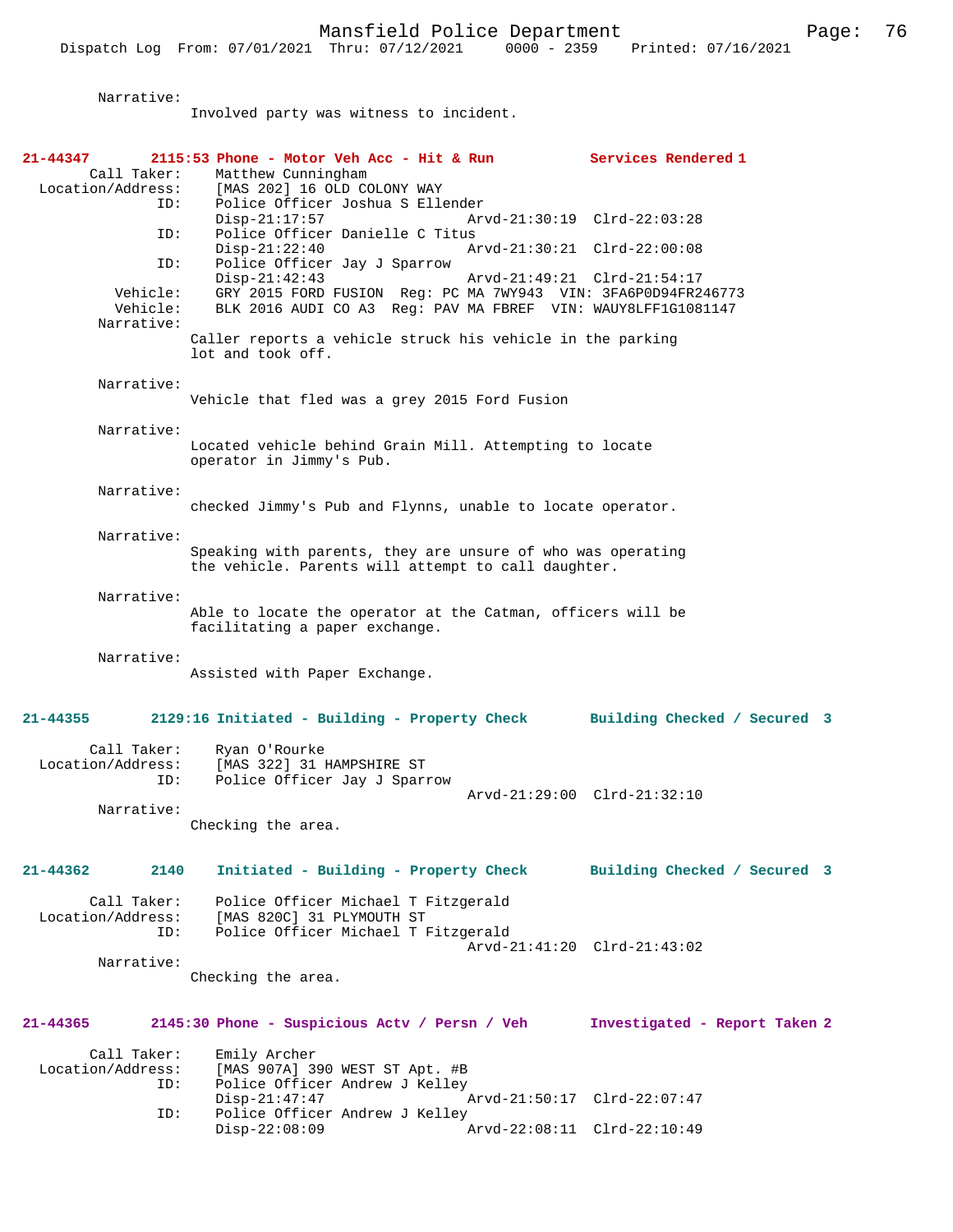Mansfield Police Department Page: 77 Dispatch Log From: 07/01/2021 Thru: 07/12/2021 Vehicle: RED 2007 CHEV UT TAHOE Reg: PC MA 2SKA49 VIN: 1GNFK13017R214725 Vehicle: WHI 2014 GMC 1500 Reg: PC MA 1BTJ52 VIN: 3GTU2VEC6EG464148 Narrative: White GMC pick up with multiple occupants egged the callers vehicle. Narrative: Caller reporting his vehicle is a red Chevy Tahoe. Narrative: Caller believes the vehicle has ties to Norton. Refer To Incident: 21MAS-697-OF **21-44371 2217:11 Initiated - Building - Property Check Building Checked / Secured 3** Call Taker: Ryan O'Rourke Location/Address: [MAS] 4 ERICK RD @ 15 BONNEY LN<br>TD: Police Officer Joshua S Ellender Police Officer Joshua S Ellender Arvd-22:17:00 Clrd-22:27:39 Narrative: Checking the area. **21-44372 2219:23 Initiated - Building - Property Check Building Checked / Secured 3** Call Taker: Ryan O'Rourke<br>Location/Address: [MAS 907E] 39 ess: [MAS 907E] 390 WEST ST<br>TD: Police Officer Jav J St Police Officer Jay J Sparrow Arvd-22:19:00 Clrd-22:28:09 Narrative: Checking the area. **21-44375 2230:38 Initiated - Building - Property Check Building Checked / Secured 3** Call Taker: Ryan O'Rourke Location/Address: [MAS 982] 111 HOPE ST ID: Police Officer Joshua S Ellender Arvd-22:30:00 Clrd-22:33:18<br>Vehicle: BLU 2020 NISS 4D Reg: PC FL NFPN90 VIN: 3N1CN8EVXLL846874 BLU 2020 NISS 4D Reg: PC FL NFPN90 VIN: 3N1CN8EVXLL846874 Narrative: Checking the area. Narrative: Checking on a vehicle, operator was checking his phone, will be on his way. **21-44385 2309:57 Phone - Neighbor Dispute Investigated - Report Taken 3** Call Taker: Chelsey Ferstler Location/Address: [MAS H6573] 185 WINTER ST ID: Police Officer Joshua S Ellender Disp-23:12:42 Arvd-23:17:40 Clrd-07/10/2021 @ 00:08:18<br>ID: Police Officer Jav J Sparrow Police Officer Jay J Sparrow Disp-23:12:48 Clrd-23:13:38 ID: Police Officer Danielle C Titus Disp-23:13:35 Arvd-23:32:31 Clrd-07/10/2021 @ 00:08:21 Narrative: cp reports partys at 193 winter st threw a blue tooth speaker over their fence into yard and started swearing at cp husband. Narrative: CP has hx with neighbors Narrative: CP will like to speak with officers in backyard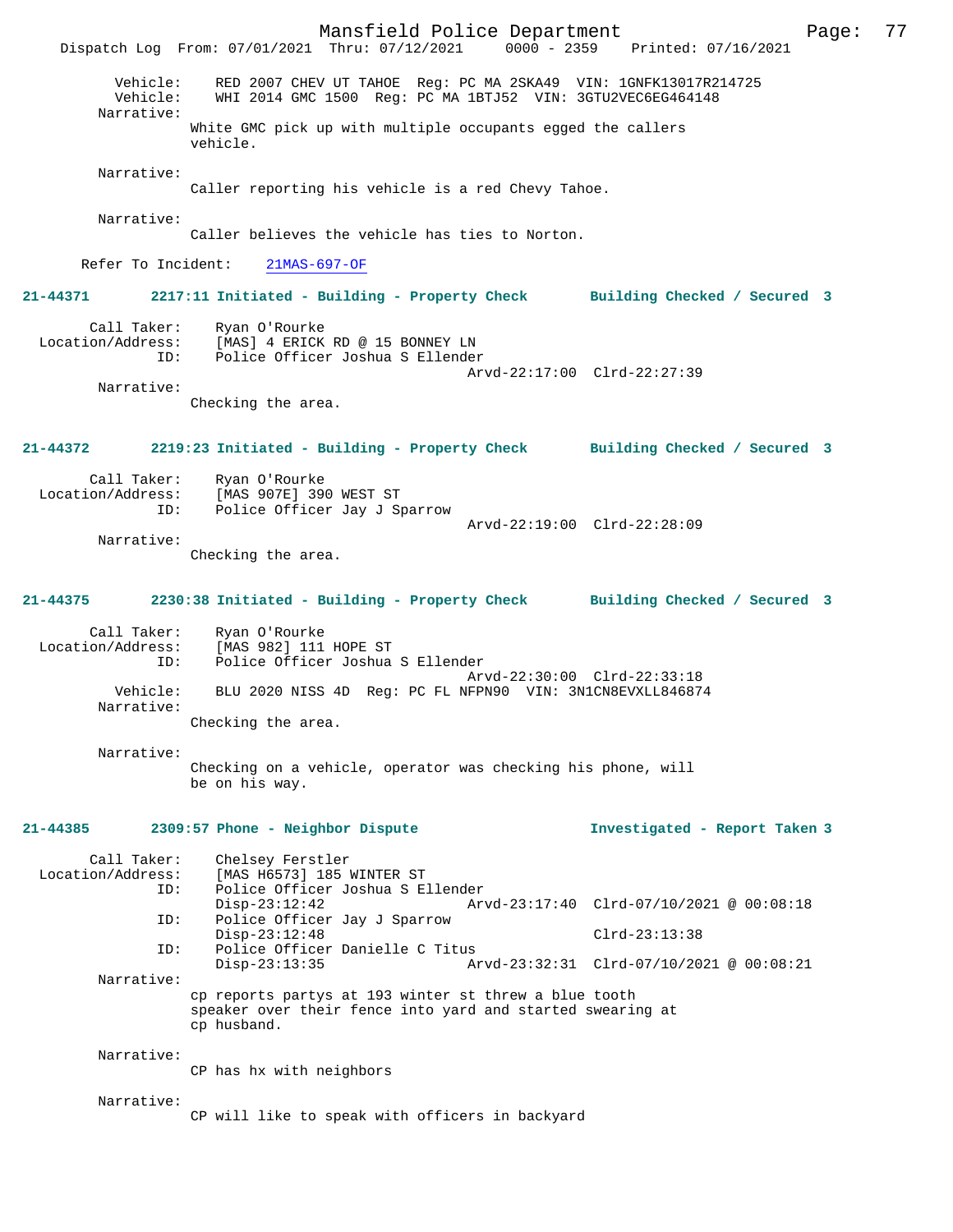Dispatch Log From: 07/01/2021 Thru: 07/12/2021 0000 - 2359 Printed: 07/16/2021 Refer To Summons: 21MAS-244-AR Summons: DANCA, KALARN F Address: 193 WINTER ST MANSFIELD, MA age: 52 Charges: DISTURBING THE PEACE **21-44390 2342:21 Phone - Assist Fire Department Referred to Other Agency 2** Call Taker: Ryan O'Rourke Location/Address: [MAS H6256] 155 STEARNS AVE ESS: IPAS AVASO, ISS SIMANES ...<br>ID: Police Officer Andrew J Kelley Disp-23:45:17 Clrd-23:45:44 ID: Police Officer Jay J Sparrow Disp-23:45:30 Arvd-23:49:21 Clrd-23:54:00 Narrative: Assisting the FD with a fire related incident. Nature: Residential Fire Alarm activation. **For Date: 07/10/2021 - Saturday 21-44396 0031:33 Initiated - Building - Property Check Building Checked / Secured 3** Call Taker: Ryan O'Rourke Location/Address: [MAS 1015] 30 CHAUNCY ST ID: Police Officer Christopher D Sorge Arvd-00:31:00 Clrd-00:33:55 Narrative: Checking the area. **21-44404 0048:07 Initiated - Building - Property Check Building Checked / Secured 3** Call Taker: Ryan O'Rourke Location/Address: [MAS 411] 60 FORBES BLVD ID: Police Officer Christopher D Sorge Arvd-00:48:00 Clrd-00:56:06 Narrative: Checking the area. **21-44417 0203:53 Initiated - Building - Property Check Building Checked / Secured 3** Call Taker: Ryan O'Rourke Location/Address: [MAS 820C] 31 PLYMOUTH ST ID: Lieutenant Thomas R Connor Arvd-02:03:00 Clrd-02:09:03 Narrative: Checking the area. **21-44425 0219:45 Initiated - Assist Fire Department Services Rendered 2**  Call Taker: Ryan O'Rourke<br>Location/Address: [MAS] 1 CEDAR Location/Address: [MAS] 1 CEDAR CT Apt. #E3 ID: Police Officer Christopher D Sorge Arvd-02:19:00 Clrd-02:39:42 Narrative: Assisting the FD with a fire related incident. Nature: Fire Alarm sounding, unknown cause. **21-44424 0221:09 Initiated - Building - Property Check Building Checked / Secured 3** Call Taker: APRIL LEHANE Location/Address: [MAS 4] 31 HAMPSHIRE ST

Arvd-02:21:00 Clrd-02:29:17

Checking the area.

Narrative:

ID: Patrolman Gregory S Martell

Mansfield Police Department Page: 78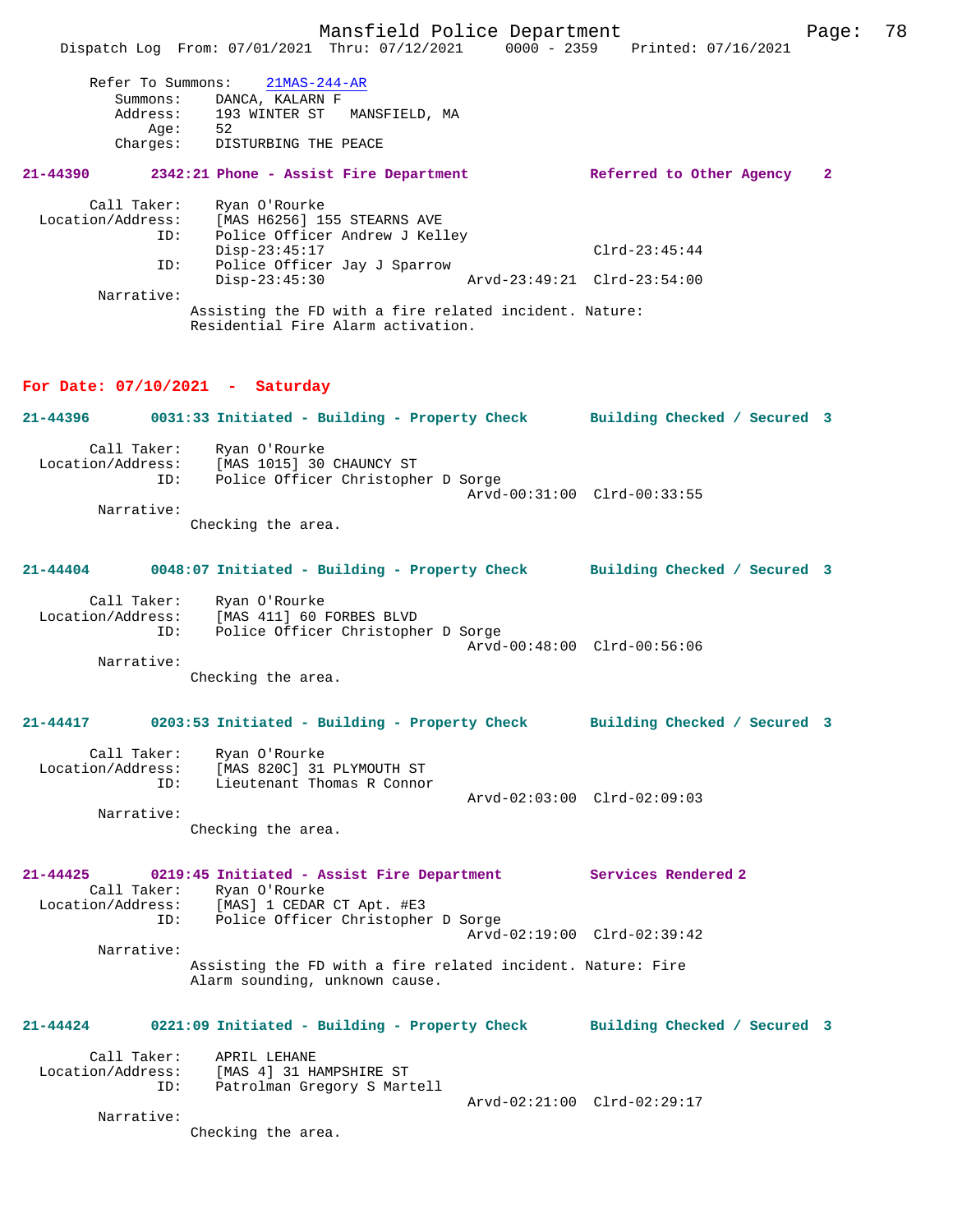|                                         | 21-44431 0240:02 Initiated - Building - Property Check Building Checked / Secured 3                                                 |                              |
|-----------------------------------------|-------------------------------------------------------------------------------------------------------------------------------------|------------------------------|
| Call Taker:                             | Ryan O'Rourke<br>Location/Address: [MAS 802B] 428 ELM ST<br>Patrolman Gregory S Martell<br>ID:                                      | Arvd-02:40:00 Clrd-02:42:09  |
| Narrative:                              | Checking the area.                                                                                                                  |                              |
|                                         | 21-44433 0241:36 Initiated - Building - Property Check Building Checked / Secured 3                                                 |                              |
|                                         | Call Taker: Ryan O'Rourke<br>Location/Address: [MAS 281A] 1 CROCKER ST<br>ID: Police Officer Christopher D Sorge                    | Arvd-02:41:00 Clrd-02:47:36  |
| Narrative:                              | Checking the area.                                                                                                                  |                              |
| $21 - 44434$ 0242                       | Initiated - Building - Property Check Building Checked / Secured 3                                                                  |                              |
| Call Taker:                             | Patrolman Gregory S Martell<br>Location/Address: [MAS] OAK SI<br>ID: Patrolman Gregory S Martell<br>ID: Patrolman Gregory S Martell |                              |
| Narrative:                              | Checking the area.                                                                                                                  | Arvd-02:43:50 Clrd-02:47:15  |
| $21 - 44435$                            | 0243:56 Initiated - Building - Property Check Building Checked / Secured 3                                                          |                              |
|                                         | Call Taker: Ryan O'Rourke<br>Location/Address: [MAS 1002] 250 EAST ST<br>Police Officer Meghan Birnie<br>ID:                        |                              |
| Narrative:                              | Checking the area.                                                                                                                  | Arvd-02:43:00 Clrd-02:51:32  |
|                                         |                                                                                                                                     |                              |
| 21-44437 0249                           | Initiated - Building - Property Check Building Checked / Secured 3                                                                  |                              |
| Call Taker:<br>Location/Address:<br>ID: | Patrolman Gregory S Martell<br>[MAS 927] 50 PLYMOUTH ST<br>Patrolman Gregory S Martell                                              | Arvd-02:50:27 Clrd-02:52:33  |
| Narrative:                              | Checking the area.                                                                                                                  |                              |
| $21 - 44438$                            | 0251:39 Initiated - Building - Property Check Building Checked / Secured 3                                                          |                              |
| Call Taker:<br>Location/Address:        | Ryan O'Rourke<br>[MAS 982] 111 HOPE ST<br>ID:<br>Police Officer Meghan Birnie                                                       |                              |
| Narrative:                              | Checking the area.                                                                                                                  | Arvd-02:51:00 Clrd-02:56:37  |
| 21-44440                                | 0256:02 Initiated - Building - Property Check                                                                                       | Building Checked / Secured 3 |
| Call Taker:                             | Ryan O'Rourke<br>Vicinity of: [MAS 944C100] 905 SOUTH MAIN ST Apt. #100<br>ID:<br>Patrolman Gregory S Martell                       |                              |
| Narrative:                              | Checking the area.                                                                                                                  | Arvd-02:56:00 Clrd-03:00:31  |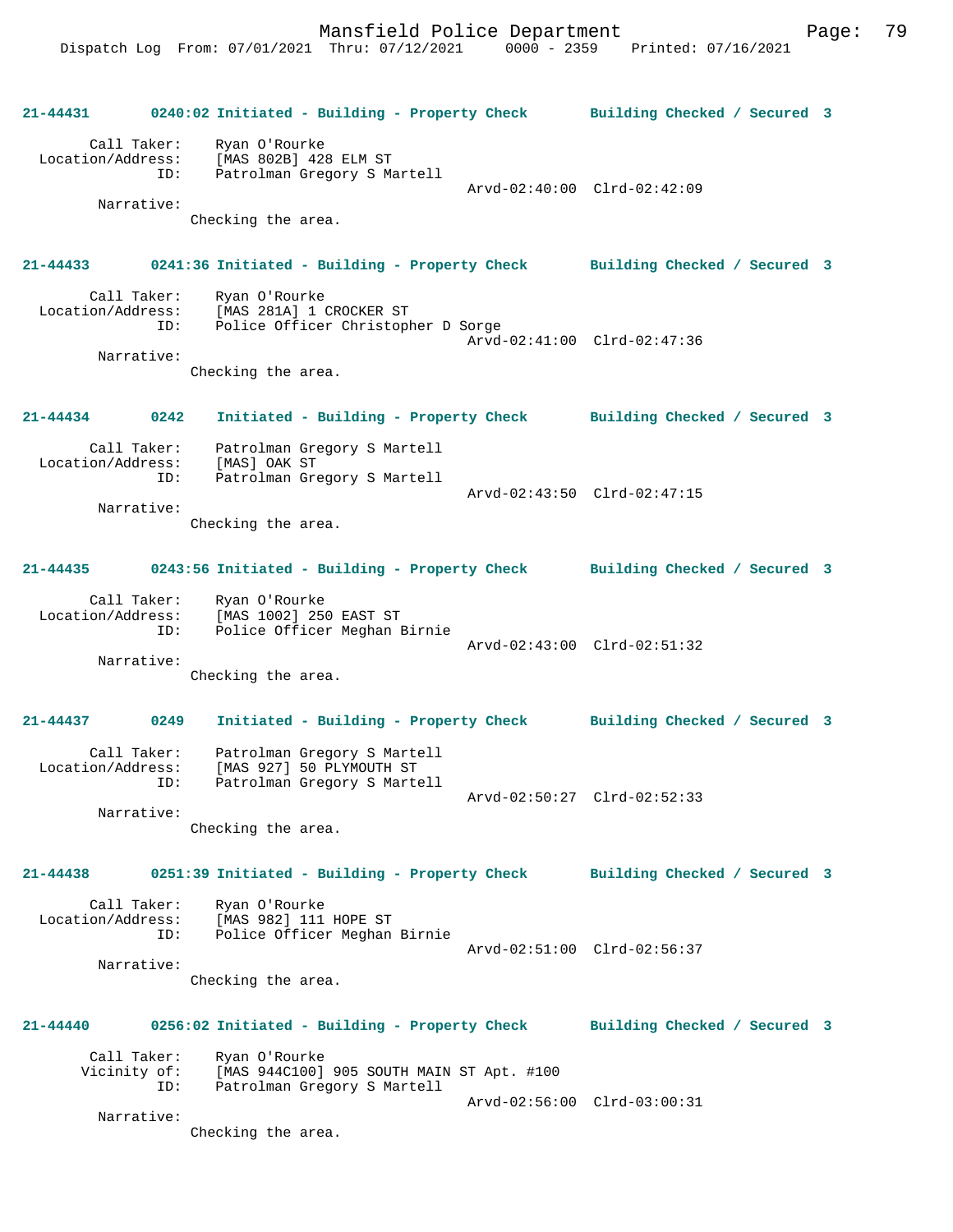**21-44441 0302:10 Initiated - Suspicious Actv / Persn / Veh Services Rendered 2**  Call Taker: Ryan O'Rourke<br>ion/Address: [MAS] WEST ST Location/Address: ID: Patrolman Gregory S Martell Arvd-03:02:00 Clrd-03:08:58 Narrative: checking on a pedestrian seen on the highway. **21-44442 0304:42 Initiated - Building - Property Check Building Checked / Secured 3** Call Taker: Ryan O'Rourke<br>Location/Address: [MAS 139] 265 ess: [MAS 139] 265 FRUIT ST<br>ID: Police Officer Meghan I Police Officer Meghan Birnie Arvd-03:04:00 Clrd-03:05:21 Narrative: Checking the area. **21-44443 0324:46 Initiated - Suspicious Actv / Persn / Veh Returned to Home / Family 2** Call Taker: Ryan O'Rourke Location/Address: [MAS 199] 54 CHAUNCY ST ID: Police Officer Christopher D Sorge Arvd-03:24:00 Clrd-03:40:28<br>ID: Police Officer Meghan Birnie Police Officer Meghan Birnie<br>Disp-03:25:22 Disp-03:25:22 Arvd-03:29:31 Clrd-03:40:30 ID: Sergeant David Schepis<br>Disp-03:28:42 Disp-03:28:42 Arvd-03:28:46 Clrd-03:40:26 Narrative: out with 3 juveniles. Narrative: all 3 juveniles parents ntfd and picked up their children. **21-44445 0401:39 Initiated - Suspicious Actv / Persn / Veh Spoken To 2**  Call Taker: Ryan O'Rourke<br>Location/Address: [MAS 12] 250 1 ess: [MAS 12] 250 EAST ST<br>ID: Police Officer Meaham Police Officer Meghan Birnie Arvd-04:01:00 Clrd-04:05:16 Vehicle: RED 2007 KW TR CONSTRUCTION Reg: MA 1041B VIN: 1XKWDB0X07J214678 Narrative: checking on a vehicle. Narrative: vehicle was picking up construction vehicles. **21-44447 0458:24 Initiated - Building - Property Check Building Checked / Secured 3** Call Taker: Ryan O'Rourke Location/Address: [MAS 820C] 31 PLYMOUTH ST Lieutenant Thomas R Connor Arvd-04:58:00 Clrd-05:04:14 Narrative: Checking the area. **21-44463 0651:50 Walk-In - Assist Citizen - P S A Services Rendered 3**  Call Taker: Support Staff Langston W Puller Location/Address: [MAS H5217] 34 SOUTH MAIN ST Apt. #2 ID: Police Officer Christopher D Sorge Disp-06:54:10 Arvd-07:00:15 Clrd-07:05:25 Narrative: Party dropped a dog off at the station that was recovered on Webb Pl. The tags come back to Bernice Luz at 34 S Main. M11 will be returning the dog to their owner at that address.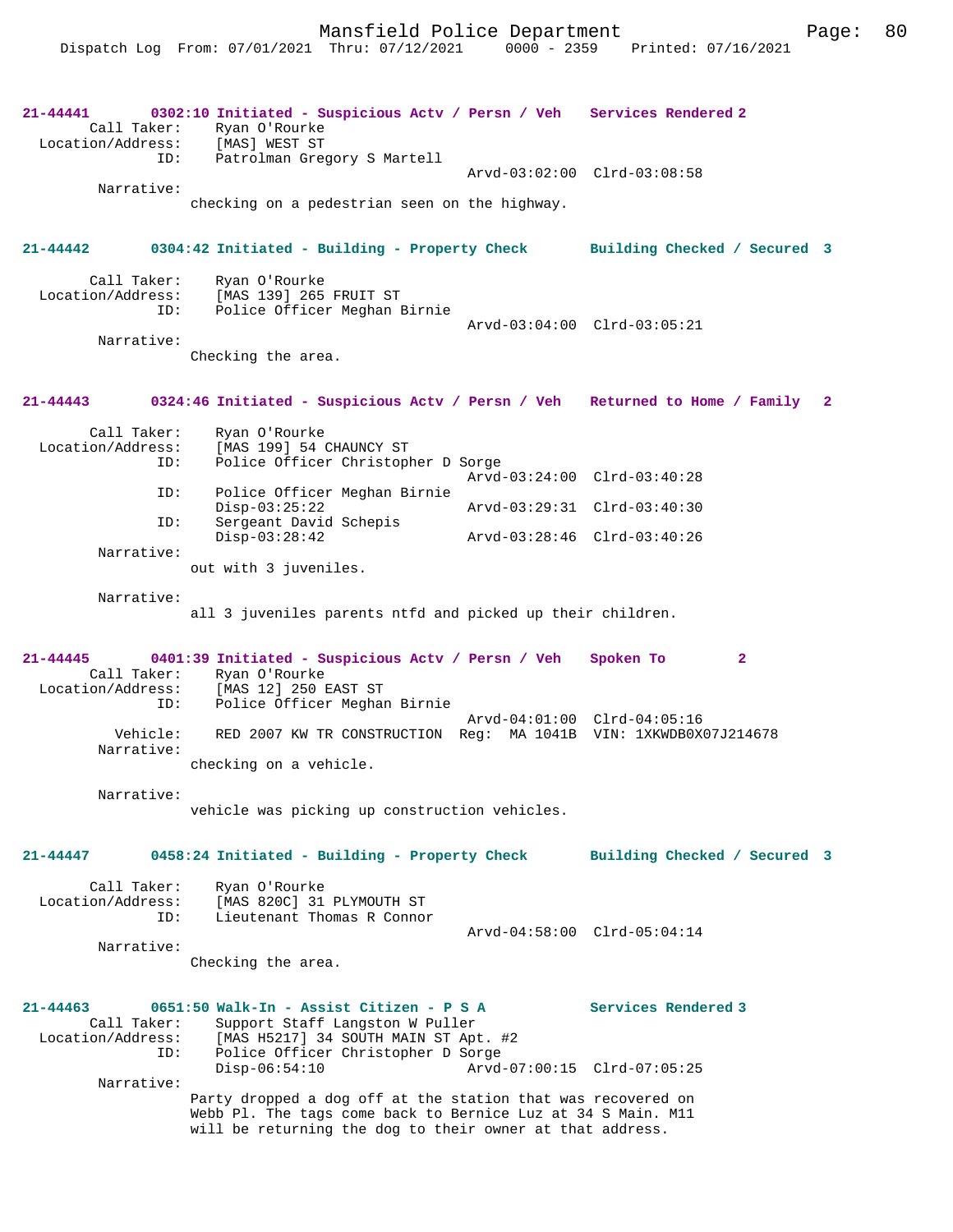Narrative: Dog has been reunited with his owner. **21-44471 0728:28 Phone - Assist Other Agency Gone on Arrival 3**  Call Taker: Dispatcher Alyson Vico<br>Location: [MAS] ROUTE 106 Location: [MAS] ROUTE 106 ID: Police Officer Meghan Birnie Disp-07:30:47 Arvd-07:30:49 Clrd-07:30:51 Vehicle: RED 2016 MERZ ML350 Reg: PAV MA NITUS VIN: 4JGDA5HB0GA643899 Narrative: Easton PD reports and erratic operator in their town on 106 heading towards Mansfield. Red Mercedes was speeding and almost side swiped the caller. M4 checked the area and nothing is showing. **21-44473 0803:17 Initiated - Building - Property Check Building Checked / Secured 3** Call Taker: Dispatcher Alyson Vico Location/Address: [MAS 820C] 31 PLYMOUTH ST Detective Derek M McCune Arvd-08:03:00 Clrd-08:11:29 Narrative: Checking the area. **21-44475 0835:26 Phone - 911 Hang-ups & Verifications Confirmed misdial/Accdntl Call 2**  Call Taker: NICHOLAS GOYETTE Location/Address: [MAS 322] 31 HAMPSHIRE ST ID: Police Officer Gregg S Kennedy Disp-08:38:57 Arvd-08:47:34 Clrd-08:49:10 Narrative: Checking on a 911 hang up. Working through phone tree Contact made?:n Cellphone? (y/n):n Uncertainty radius: Narrative: Front desk states accidental by them, no issue Narrative: M8 to handle **21-44483 0937:08 Initiated - Motor Vehicle Stop Citation / Warning Issued 3** Call Taker: Dispatcher Alyson Vico<br>Vicinity of: [MAS H5769] 542 MAPLE of: [MAS H5769] 542 MAPLE ST<br>ID: Police Officer Beau J Pa Police Officer Beau J Palanza Arvd-09:37:00 Clrd-09:45:00 Vehicle: GRY 2018 TOYT RAV4 Reg: PC MA 3JHH79 VIN: 2T3RFREV0JW711189 Narrative: M5 is off with a MVST. Narrative: Citation issued to the operator for speed. **21-44484 0953:45 Initiated - Building - Property Check Building Checked / Secured 3** Call Taker: NICHOLAS GOYETTE Location/Address: [MAS 411] 60 FORBES BLVD Police Officer Michael T Fitzgerald Arvd-09:53:00 Clrd-10:04:22 Narrative: Checking the area.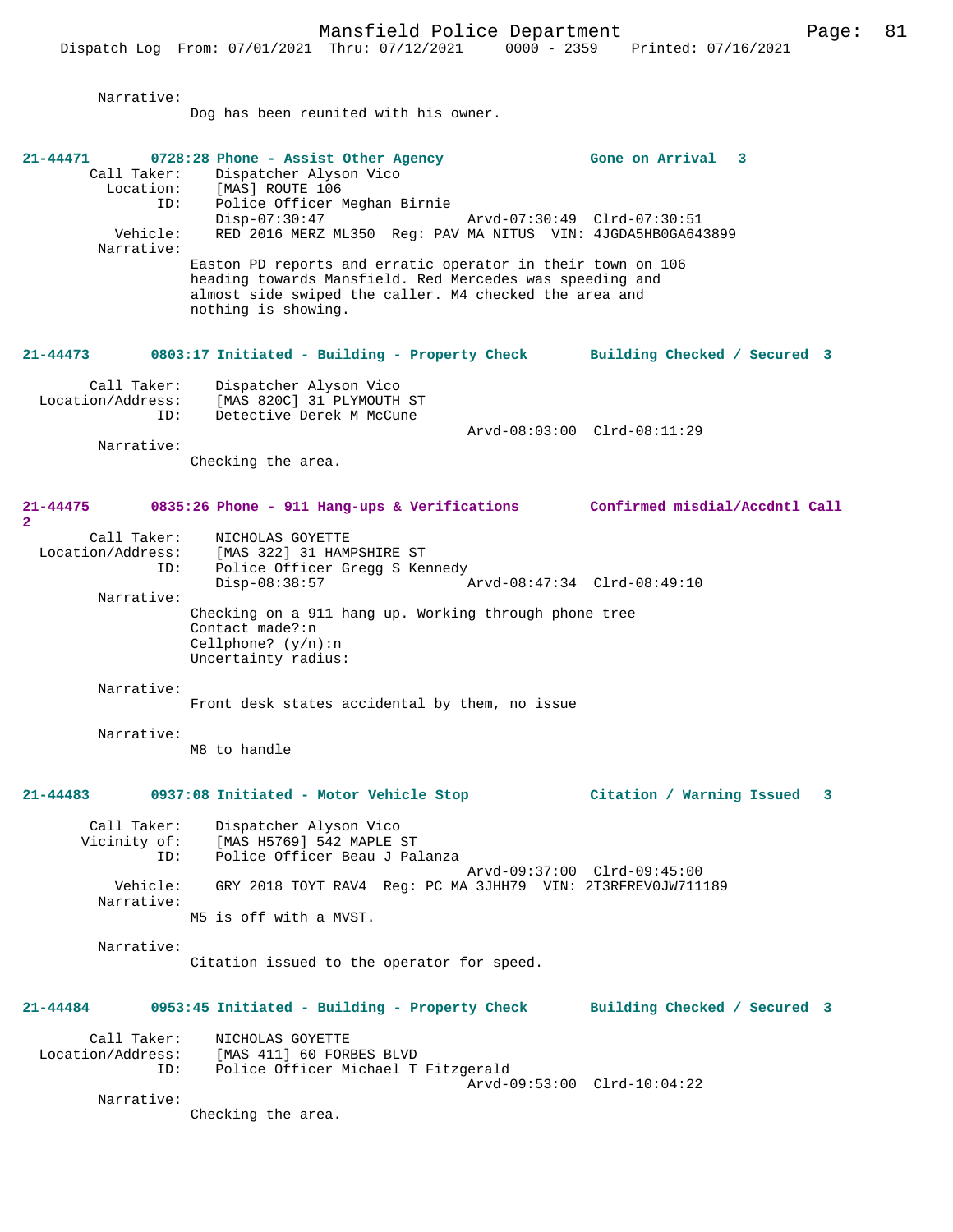|                                         | Dispatch Log From: 07/01/2021 Thru: 07/12/2021<br>$0000 - 2359$                                            | Printed: 07/16/2021          |              |
|-----------------------------------------|------------------------------------------------------------------------------------------------------------|------------------------------|--------------|
| $21 - 44485$                            | 1000:09 Initiated - Building - Property Check                                                              | Building Checked / Secured 3 |              |
| Call Taker:<br>Location/Address:<br>ID: | Dispatcher Alyson Vico<br>[MAS 992] 660 EAST ST<br>Police Officer Beau J Palanza                           |                              |              |
|                                         |                                                                                                            | Arvd-10:00:00 Clrd-10:04:15  |              |
| Narrative:                              | Checking the area.                                                                                         |                              |              |
| 21-44488                                | 1004:28 Initiated - Building - Property Check Building Checked / Secured 3                                 |                              |              |
| Call Taker:<br>Location/Address:<br>ID: | Dispatcher Alyson Vico<br>[MAS 4] 31 HAMPSHIRE ST<br>Police Officer Michael T Fitzgerald                   |                              |              |
| Narrative:                              |                                                                                                            | Arvd-10:04:00 Clrd-10:14:31  |              |
|                                         | Checking the area.                                                                                         |                              |              |
| 21-44493                                | 1015:09 Initiated - Building - Property Check Building Checked / Secured 3                                 |                              |              |
| Call Taker:<br>Location/Address:<br>ID: | Dispatcher Alyson Vico<br>[MAS] 4 ERICK RD @ 15 BONNEY LN<br>Police Officer Beau J Palanza                 |                              |              |
| Narrative:                              | Checking the area.                                                                                         | Arvd-10:15:00 Clrd-10:21:10  |              |
| 21-44499                                | 1015:00 Initiated - Building - Property Check Building Checked / Secured 3                                 |                              |              |
| Call Taker:<br>Location/Address:<br>ID: | Dispatcher Alyson Vico<br>[MAS 820C] 31 PLYMOUTH ST<br>Detective Derek M McCune                            |                              |              |
| Narrative:                              |                                                                                                            | Arvd-10:15:00 Clrd-10:27:22  |              |
|                                         | Radford check complete.                                                                                    |                              |              |
| $21 - 44507$                            | 1126:49 Initiated - Building - Property Check                                                              | Building Checked / Secured 3 |              |
| Call Taker:<br>Location/Address:<br>ID: | Dispatcher Alyson Vico<br>[MAS 840] 280 SCHOOL ST<br>Police Officer Michael T Fitzgerald                   | Arvd-11:26:00 Clrd-11:32:27  |              |
| Narrative:                              |                                                                                                            |                              |              |
|                                         | Traffic enforcement in the area.                                                                           |                              |              |
| $21 - 44508$                            | 1131:26 Phone - Assist Fire Department                                                                     | Referred to Other Agency     | $\mathbf{2}$ |
| Call Taker:<br>Location/Address:<br>ID: | Dispatcher Alyson Vico<br>[MAS H1856] 5 WINDSOR PL<br>Police Officer Michael T Fitzgerald                  |                              |              |
| Narrative:                              | $Disp-11:32:48$                                                                                            | Arvd-11:41:39 Clrd-11:48:38  |              |
|                                         | Assisting the FD with a fire related incident. Nature: fire<br>alarms sounding. No smoke or fire reported. |                              |              |
| 21-44509                                | 1138:51 Initiated - Building - Property Check                                                              | Building Checked / Secured 3 |              |
| Call Taker:<br>Location/Address:<br>ID: | Dispatcher Alyson Vico<br>[MAS 417] 9 FRANCIS AVE<br>Police Officer Beau J Palanza                         |                              |              |
| Narrative:                              |                                                                                                            | Arvd-11:38:00 Clrd-11:50:07  |              |
|                                         | Checking the area.                                                                                         |                              |              |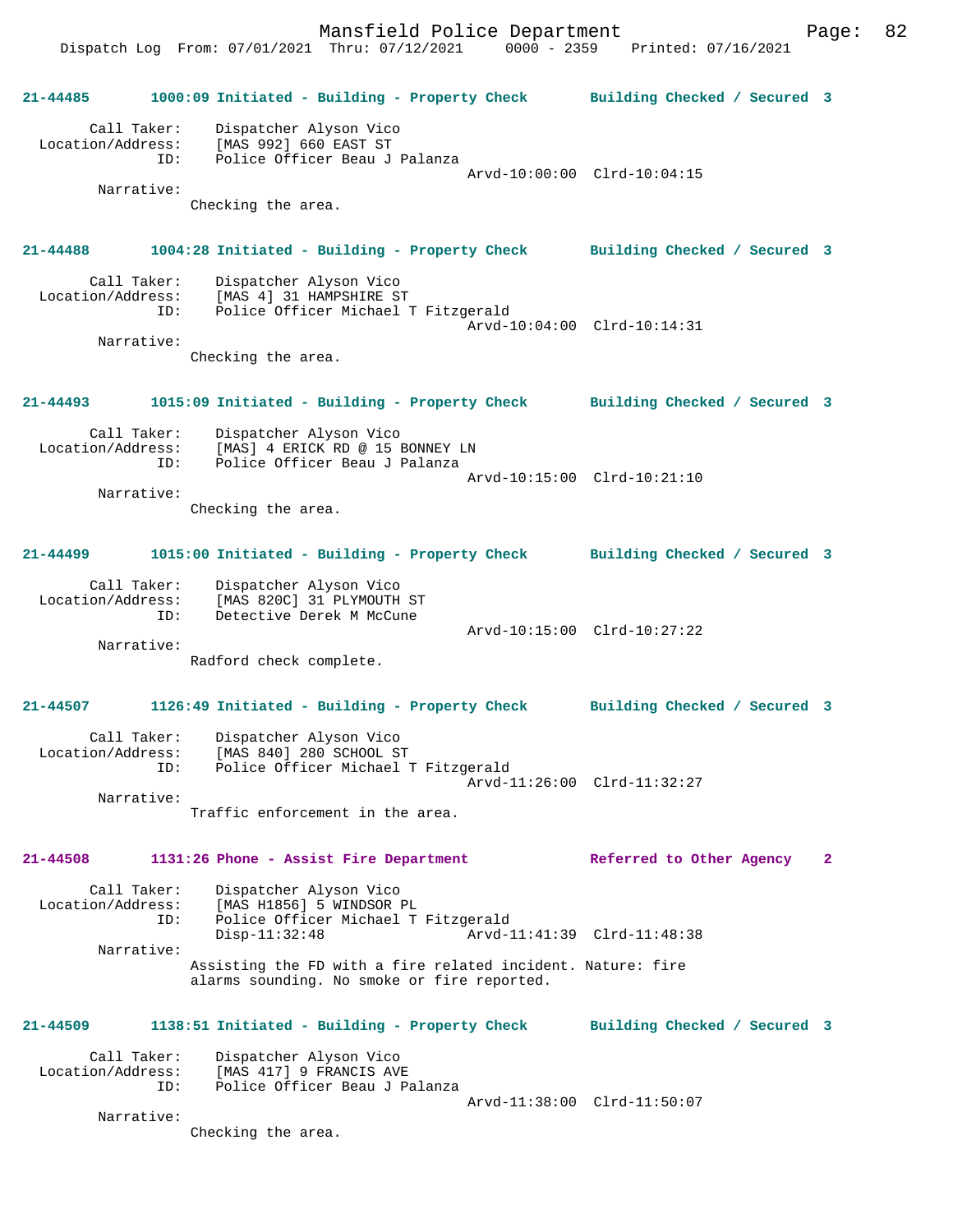**21-44511 1200:45 Phone - Disturbance / Gathering Spoken To 1**  Call Taker: NICHOLAS GOYETTE<br>Location/Address: [MAS 907] 390 WES [MAS 907] 390 WEST ST Apt. #A ID: Police Officer Gregg S Kennedy Disp-12:02:19 Arvd-12:14:18 Clrd-12:16:29 ID: Police Officer Michael T Fitzgerald Disp-12:02:24 Arvd-12:05:25 Clrd-12:16:27 Narrative: truck is blocking roadway access, loading truck in front, middle of roadway, giving caller grief Narrative: M15 is off with the calling party in the access road to long horn. Narrative: M15 reports CP has been spoken to, the workers that were blocking the road way are fence contractors removing an old fence. They were advised as well and will be clearing up shortly for the day. **21-44513 1222:34 Initiated - Building - Property Check Building Checked / Secured 3** Call Taker: Dispatcher Alyson Vico Location/Address: [MAS 820C] 31 PLYMOUTH ST ID: Detective Derek M McCune Arvd-12:22:00 Clrd-12:33:06 Narrative: Checking the area. **21-44514 1237:51 Initiated - Building - Property Check Building Checked / Secured 3** Call Taker: Dispatcher Alyson Vico Location/Address: [MAS 281A] 1 CROCKER ST<br>ID: Police Officer Gregg S E Police Officer Gregg S Kennedy Arvd-12:37:00 Clrd-12:43:16 Narrative: Checking the area. **21-44517 1238:38 Walk-In - Assist Citizen - P S A Services Rendered 3**  Call Taker: Support Staff Thomas Plunkett<br>ion/Address: [MAS H6573] Location/Address:<br>ID: Police Officer Beau J Palanza<br>Disp-12:47:16 Disp-12:47:16 Arvd-12:49:16 Clrd-14:35:04 Narrative: Narrative: Narrative: **21-44519 1253:50 Phone - Disabled Motor Vehicle Services Rendered 3**  Call Taker: William Mouyos<br>Location/Address: [MAS H5784] 104 Location (Address: [MAS H5784] 1046 MAPLE ST<br>ID: Police Officer Gregg S Ker Police Officer Gregg S Kennedy<br>Disp-12:55:40

Disp-12:55:40 Arvd-13:06:58 Clrd-13:14:26<br>Vehicle: WHI 2005 TOYT CAMRY Req: PC MA 256RS2 VIN: 4T1BE32K25U63 Vehicle: WHI 2005 TOYT CAMRY Reg: PC MA 256RS2 VIN: 4T1BE32K25U635310 Narrative:

Reported DMV in the area. caller requesting assistance due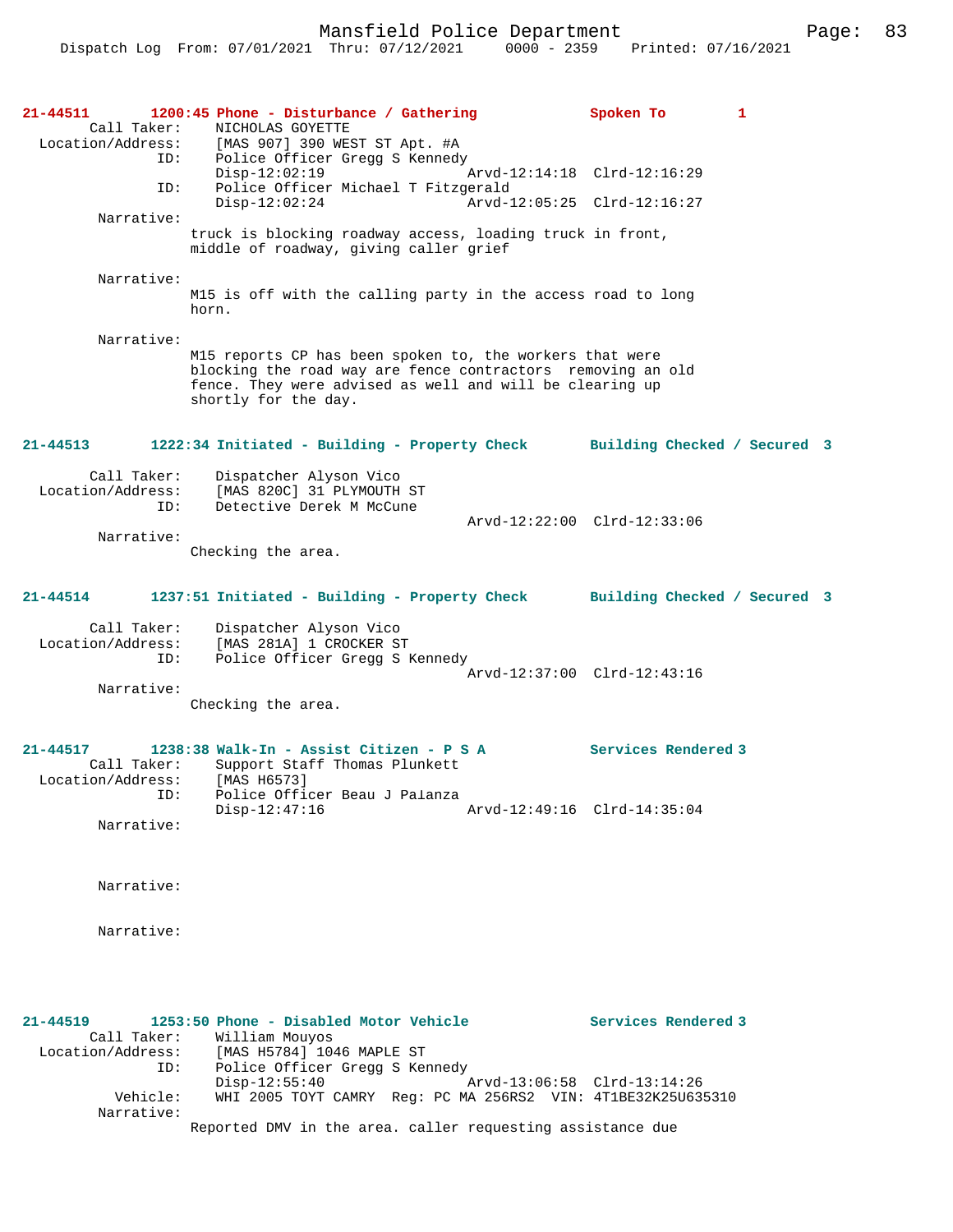Dispatch Log From: 07/01/2021 Thru: 07/12/2021 to area AAA enroute Narrative: M8 reports he assisted the CP with changing his tire. Requesting to cancel AAA. Tow compnay has been notified. **21-44529 1406:20 Phone - Disturbance / Gathering Spoken To 1** Call Taker: William Mouyos Call Taker: William Mouyos<br>Location/Address: [MAS 907] 390 I ess: [MAS 907] 390 WEST ST A @ NORFOLK ST<br>ID: Police Officer Michael T Fitzgerald Police Officer Michael T Fitzgerald<br>Disp-14:08:43 Arvd-1 Disp-14:08:43 Arvd-14:21:52 Clrd-14:32:52<br>ID: Sergeant Robert S Pierce Sergeant Robert S Pierce Disp-14:08:48 Arvd-14:15:59 Clrd-14:32:55 Narrative: truck leaking fuel after going off the roadway Narrative: caller states truck has been off the road for 3 hours and is leaking fuel into environment Narrative: Second time the caller has called about this vehicle today and was advised by M15 that the company was doing work. M15 and M1 responding back Narrative: M15 reports all parties have been spoken too. Truck is stuck, but is not leaking any fluids. CP was concerned that it might leak gas in the future. Workers have a tow truck coming and will be on scene shortly. They were advised to call back if any further assistance is needed. Caller is aware a tow truck is coming, CP stated he does not need anything further. **21-44536 1433:16 Initiated - Building - Property Check Building Checked / Secured 3** Call Taker: Dispatcher Alyson Vico<br>Location/Address: [MAS 820C] 31 PLYMOUTH ess: [MAS 820C] 31 PLYMOUTH ST<br>ID: Detective Derek M McCune Detective Derek M McCune Arvd-14:33:00 Clrd-14:48:08 Narrative: Checking the area. **21-44540 1511:40 Phone - 911 Hang-ups & Verifications Confirmed misdial/Accdntl Call 2**  Call Taker: William Mouyos Location/Address: [MAS 10] 885 S MAIN ST Narrative: Checking on a 911 hang up. Contact made?: yes Cellphone? (y/n): yes Uncertainty radius: caller in white ford explorer lot 8 Narrative: pinging in area of lot closest to trailer park corner Narrative: Detail notified, Officer Ellender will be checking. Officer Ellender is off with the party, confirmed accidental. **21-44543 1528:30 Phone - 911 Hang-ups & Verifications Unfounded/Unverifed 2**

Call Taker: NICHOLAS GOYETTE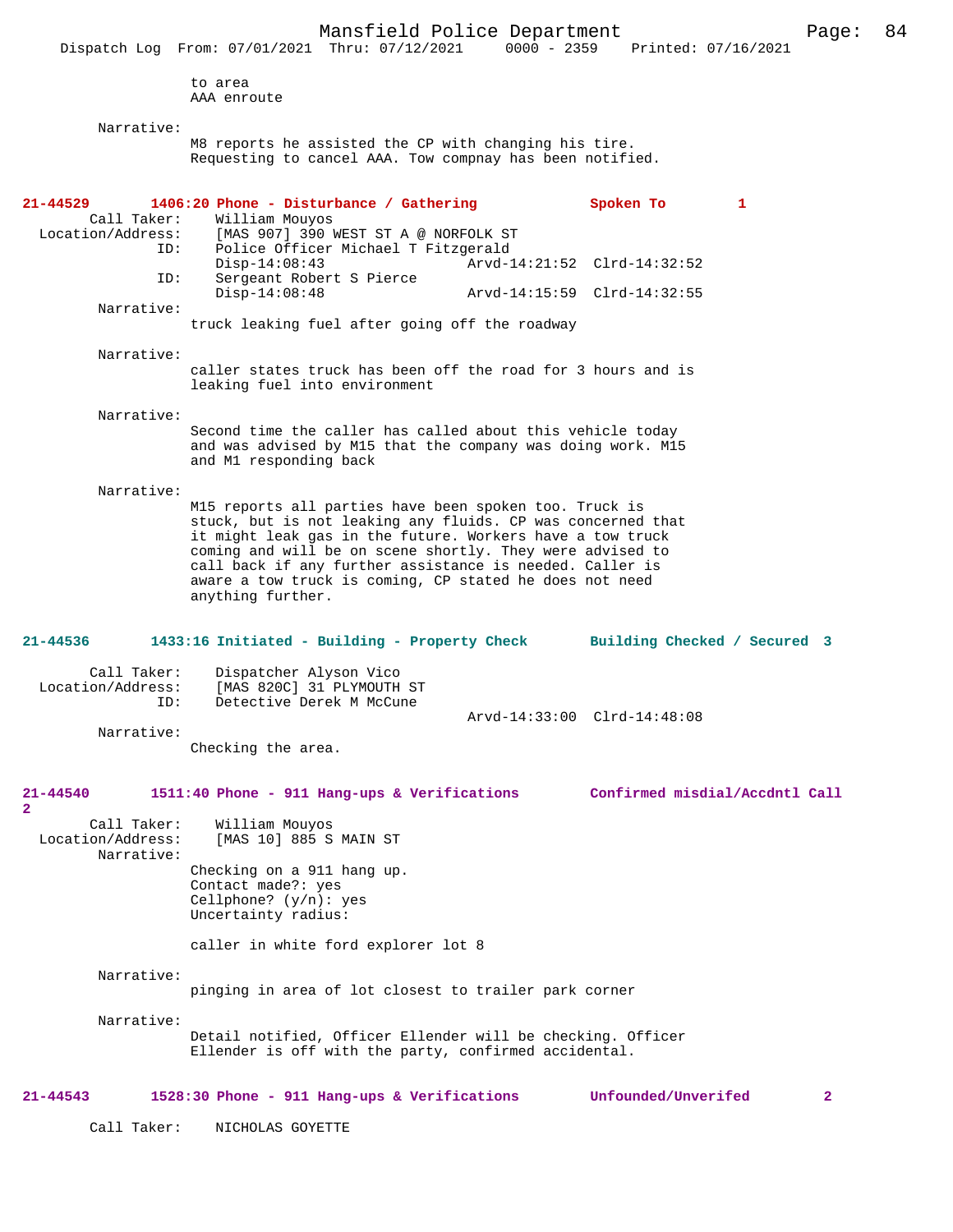Mansfield Police Department Page: 85 Dispatch Log From: 07/01/2021 Thru: 07/12/2021 Location/Address: [MAS 969B110] 333 SCHOOL ST Apt. #110 ID: Police Officer Beau J Palanza Disp-15:30:20 Arvd-15:38:35 Clrd-15:41:10 Narrative: Checking on a 911 hang up. Redialed, no emergency. Caller is Michelle, getting drink before leaving for work at Xfinity concert to do security, will wave if she encounters officer Contact made?:y Cellphone? (y/n): y Uncertainty radius: Narrative: CP is GOA. **21-44546 1537:15 Phone - 911 Hang-ups & Verifications Confirmed misdial/Accdntl Call** Call Taker: NICHOLAS GOYETTE<br>Location/Address: [MAS 108B] 885 S [MAS 108B] 885 SOUTH MAIN ST Narrative: Checking on a 911 accidental in lot 9, top of lot near road, Alexis in White Honda Accord. Contact made?: yes Cellphone? (y/n): yes Uncertainty radius: Narrative: CP notified, Sergeant Thibault and the red team to handle. Party checks ok, Clear. **21-44549 1553:23 Phone - 911 Hang-ups & Verifications Confirmed misdial/Accdntl Call** Call Taker: William Mouyos<br>Location/Address: [MAS 10] 885 S [MAS 10] 885 S MAIN ST Narrative: Checking on a 911 hang up. Contact made?: yes Cellphone? (y/n): yes Uncertainty radius: Narrative: spoke to caller states accidental located in lot 6 2017 gmc sierra white Narrative: CP notifed, Blue team to handle. Confirmed accidental. **21-44551 1559:18 Other - Xfinity Event Arrest(s) Made 2**  Call Taker: Executive Lieutenant Francis W Archer JR<br>Location/Address: [MAS 1013] 885 SOUTH MAIN ST % Address: [MAS 1013] 885 SOUTH MAIN ST<br>Vehicle: BLK 2015 MERZ GLK350 Req: P BLK 2015 MERZ GLK350 Reg: PC MA 5XN831 Vehicle: GRY 2008 CHRY ASPEN Reg: PC MA 1TVM36 Vehicle: BRO 1996 CADI FLEETWOOD Reg: PC MA 2GNF89 Vehicle: GRY 2019 SUBA OUTBACK Reg: PC MA 1AGK53<br>Vehicle: BLU 2019 HOND Req: PC NY KGH7278 Vehicle: BLU 2019 HOND Reg: PC NY KGH7278<br>Vehicle: BLK 2020 BMW X5 Reg: PC MA 1WXV2 Vehicle: BLK 2020 BMW X5 Reg: PC MA 1WXV29 VIN: 5UXCR6C0XL9C94915<br>Vehicle: GRN 2015 KIA SOUL Reg: PC MA 5463VG VIN: KNDJN2A27F77770 hicle: GRN 2015 KIA SOUL Reg: PC MA 5463VG VIN: KNDJN2A27F7777048<br>Towed: For: Accident By: Central Street Garage To: Central Street G Towed: For: Accident By: Central Street Garage To: Central Street Garage<br>Vehicle: RLK 2019 LEXS UT GX Reg: PAS MA NE67NE VIN: JTJRM7EX6K5229036 BLK 2019 LEXS UT GX Reg: PAS MA NE67NE VIN: JTJBM7FX6K5229036 Narrative: The following activity is related to the Luke Bryan concert at the Xfinity Ctr. Narrative: Blue Team seized alcohol from 31610NB - New York Commercial tag. Security transported the alcohol to the compactor for destruction.

**2** 

**2**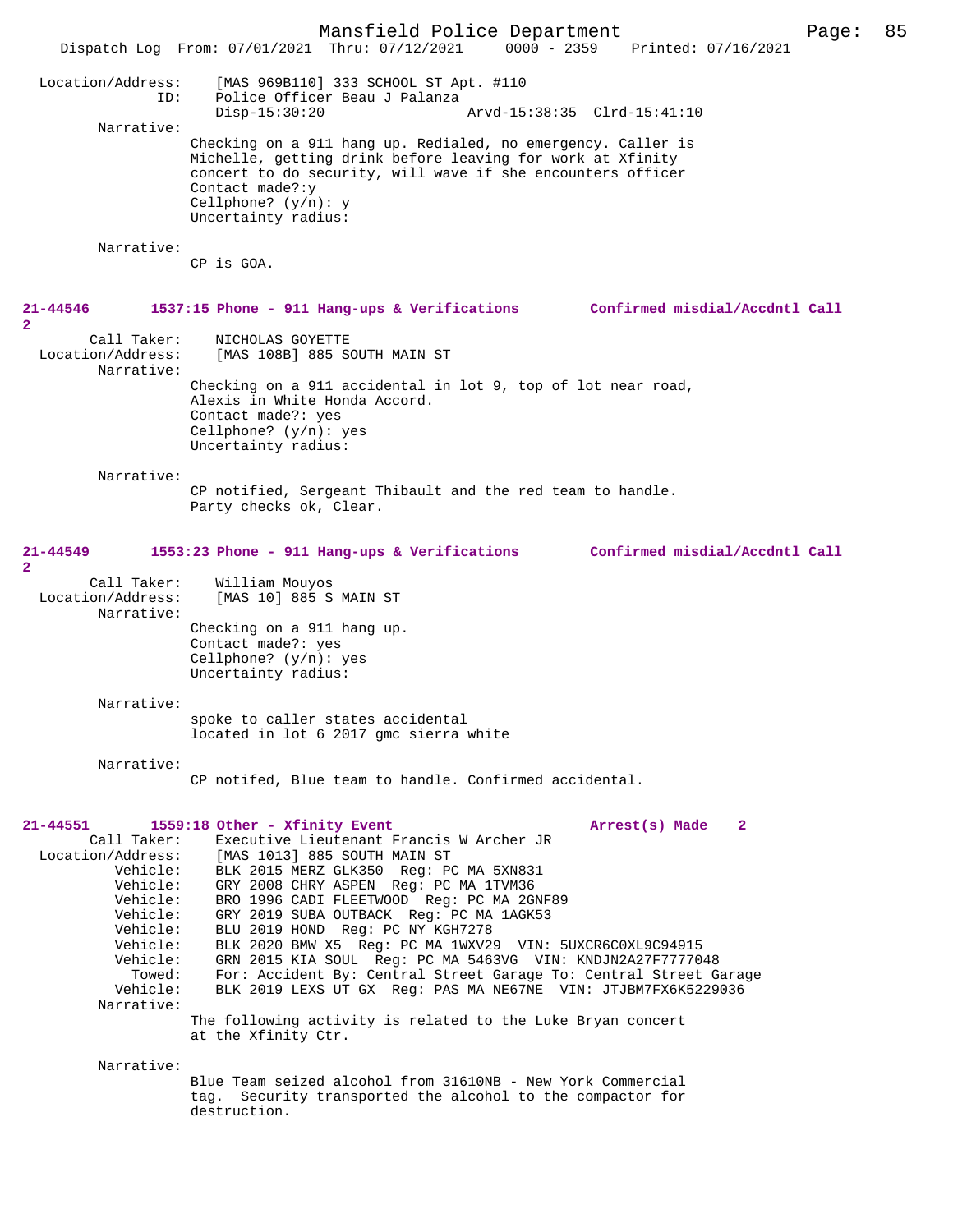Mansfield Police Department Page: 86 Dispatch Log From: 07/01/2021 Thru: 07/12/2021 Narrative: 1645: Check of the Fire Road checks clear. No obstruction. Narrative: 1655 Sgt Schepis reports the K-9 sweep is starting. Narrative: Control reports a 911 Hang up from a white sedan, Red team will respot to Lot 11 MA/PC BUGS confirmed accidental. Blue team reports MA/PC 5XN831 alcohol seizure Lot 5 row 2 Blue Team reports Lot 5 Row 4 alcohol seizure Narrative: ABCC requests an alcohol pick up last row of Lot 11 Lot command responding to Lot 9 in the back for a 911 accidental 1537 - MC1 reports no back up on 495, it is all on South Main St. Blue Team reports they have trespassed Lupiani from the middle of Lot 6 Narrative: Red team responded to Lot 10 White Ford Explorer for a 911 accidental. Red Team confirmed Narrative: 911 Reports hang up Rav-4 in the Clemmy Lot. Ofc Haynes reports all checks ok Narrative: Lot 9 Blue Team tresspapped Narrative: White team reports they spoke to MA/PC 2GNF89 for doing burn outs in Lot 9 Blue Team reports alcohol seizures from MA/PC 1AGK53, Ma/PC PVJ40, and MA/PC 3KF268 Narrative: Control reports a 911 accidental the person hung up and gave no info. White Team checked the are and there were no issues. White Team reports they had 6 people dump alcohol while walking in the area of lot 6 Narrative: Sgt Thibault reports was trespassed by security. Narrative: 1625 2,100 through the door Narrative: White Team responded to the VIP lot for a 911 accidental. Confirmed. Red Team and Sgt Thibault responding to the center of Lot9 for the report of boot legger giving them a hard time and a male party stating he is being harassed by a female in the area. Narrative: White Team reports Lot B row 1 alcohol seizure from MA/PC 444NS0

Narrative: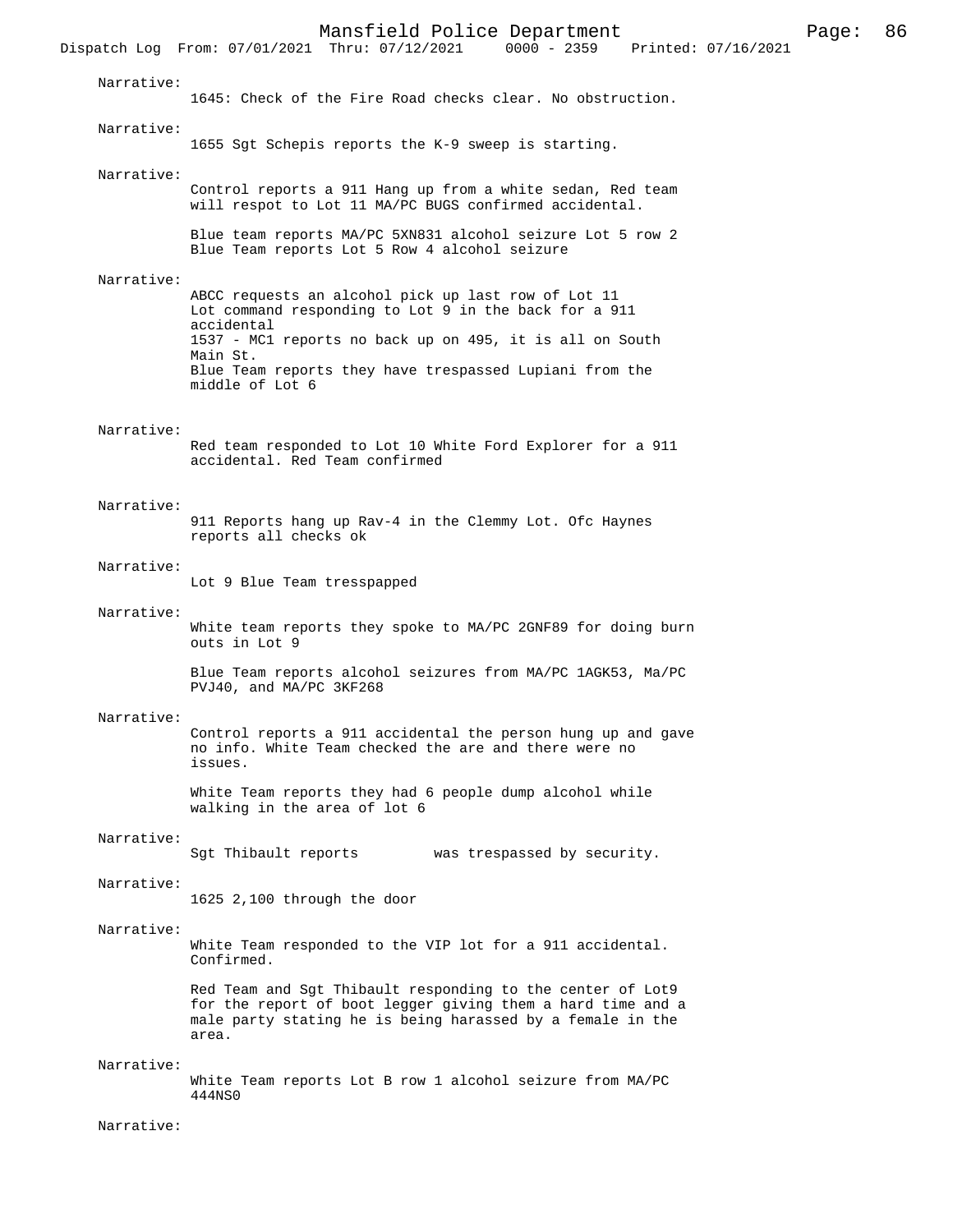Mansfield Police Department Page: 87 Dispatch Log From: 07/01/2021 Thru: 07/12/2021 Ofc Costa is out with the boot legger Lot 10 row 2 Ofc Sorge reports out of the Bronx NY has been trespassed. Narrative: White Team requests a transport for 4 juv invitees. Narrative: White Team reports lt 11 row 4 a black male with dreads has been trespassed. He would not provide a name. Narrative: 1845 Bike teams started the soft push Narrative: the party with NY/PC KGH7278 have been trespassed and will come back after the show to get their car after the show. Narrative: Blue team is respndsing to Lot 5 road side for the 911 accidental. 1905 most of the street has been pulled in at this time. Narrative: Security requests a bike team to the limo lot for an unknown reason at this time, White Team is responding Narrative:<br>Det Lattanzio reports has been trespassed from the venue Narrative: All officers advised of a AMBER alert for RI/PC KA521 a silver Toyota Camery stolen out of Pawtucket with a 6 month old child in the MV. Narrative: 1935 - Bike teams are conducting the hard push into the venue Narrative: Lot 11 report of a 911 hang up with no info given Cart 2 responding to check the area. Second 911 call no information given, Cart 2 reports no problems in the area. Both calls are unfounded. Narrative: report of a 911 hang up[ Lot 6 in the middle. Second 911 call Lot 6 by the roadway. Red Team checked the area and both calls were unfounded. Officers responding to concession row for an intoxicated male throwing punches. Security walked the male to the Police Compound. Red team settled a disagreement in Lot 9 by the sausage stand for people cutting in line to use the restroom. All parties have been sent on their way. Narrative:

#### Narrative:

Lot 11 2nd from the wood line. Cart 2 reports unfounded.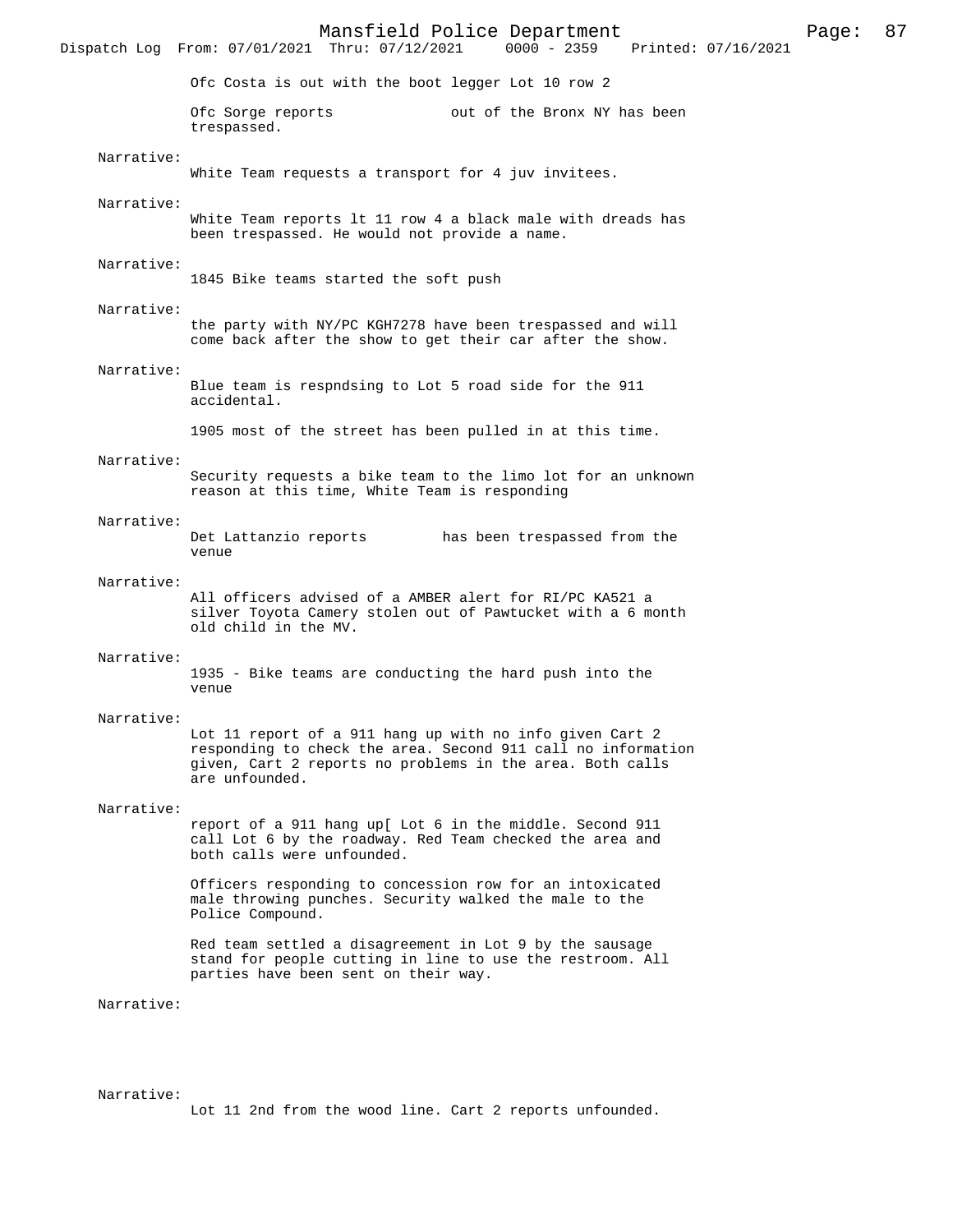Dispatch Log From: 07/01/2021 Thru: 07/12/2021 Red team to Lot 11 row 1 for a trespass Ferrer from the Bronx was trespassed. Narrative: Sgt Pierce reports has been trespassed from the venue Narrative: Sgt Pierce reports was trespassed Narrative: T1 transporting one male to 500 East St starting miles/time 17806.1/2039 Narrative: 15 1 @ 2046 Narrative: T1 off at 500 East St ending miles/time 17809.8/2048 Narrative: T2 reports transporting one female to 500 East St starting/times miles 13531.4/2056 T2 reports on location 500 East St ending miles/time 13536.4/2107 Narrative: Lt Connor reports security is requesting assistance at the main gate for an unknown issue. Blue Team reports security wanted assistance walking someone to the compound. Narrative: 911 call reports a male party passed out in section 13 row 8, MFD is en route. Narrative: Number pulled for Ofc Fitzgerald for an EOD sweep. Narrative: Lt Connor reports was ejected from the venue Narrative: Officers are off at light pole 16 with a fight. Sgt Schepis reports the matter is under control at this time. Narrative: Narrative: T2 reports transporting one male starting miles/time 13543.9/2200 T2 reports off at the station ending miles/time 13547.8/2210 Narrative: MFD requests PD for an unruly female,all checks ok. Team reports the female is coming to the compound. Section 3 box 3 report of a 911 accidental. Sgt Schepis reports area was checked and there were no issues. Narrative: Venue responding to Ring Road in the area of section 12 for a poss fight. Officer reports all set in the area, no issues at this time. Venue will also be checking section 8 for a 911 accidental call.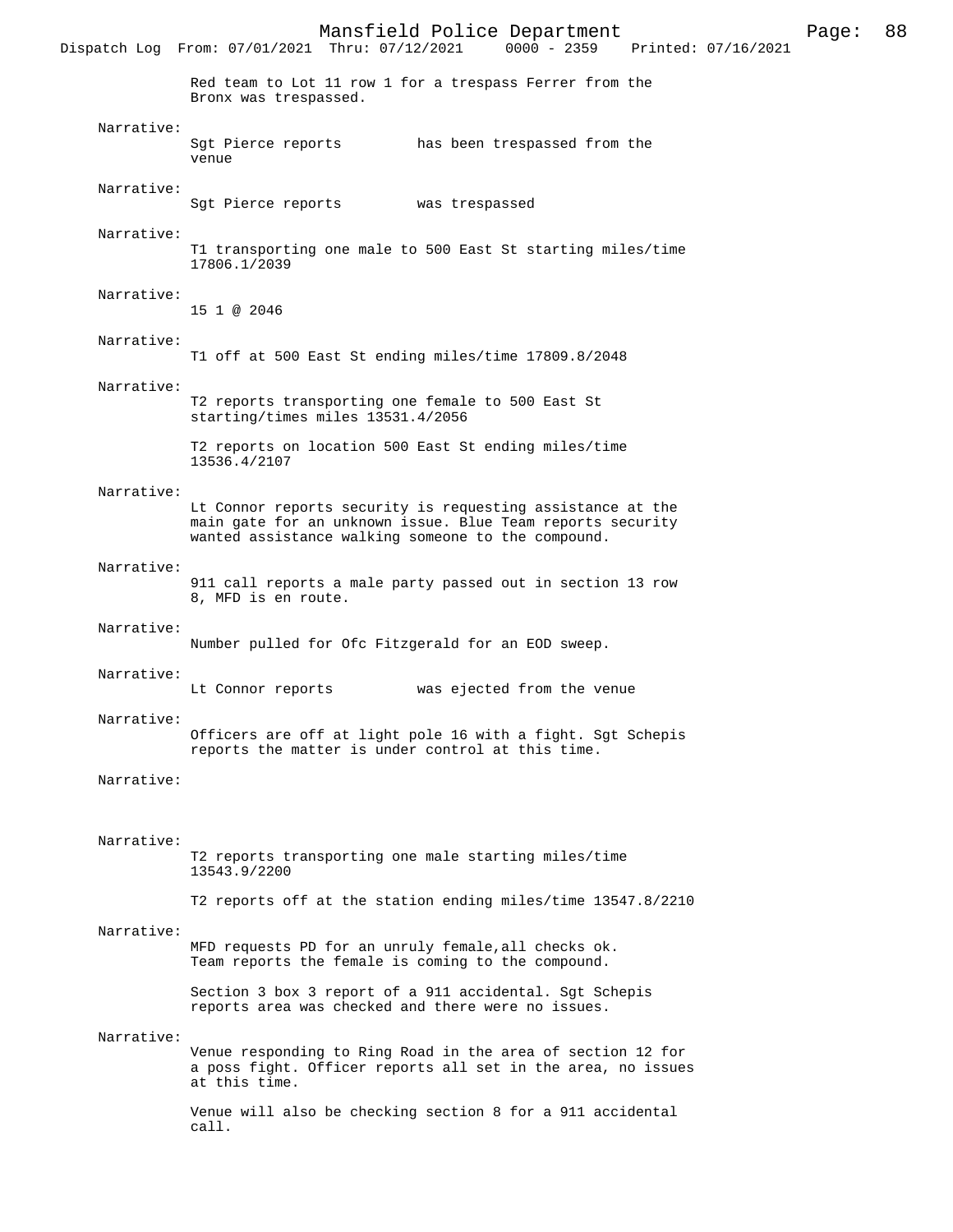BOLO missing white male Cameron Derico 5'11 white button down shirt, black shorts, black hat and is intoxicated. All lot and traffic officers advised. It is unknown if the male was walked out by security. Red team is investigating.

Ofc Seaward is checking the woods in the area of lot C

Officers are checking Lot C at this time. The Male was last seen in the area.

Control is conducting an active ping at this time.

Ofc Sorge reports there is no update and bike teams are actively searching for the male.

Red team reports the male has been located. EMS evaluation was requested for the male EMS en route.

The parents have custody of the minor. See Ofc Sorges report for more info.

### Narrative:

Det Lattanzio reports Ramsey has been ejected.

## Narrative:

15283 finle number

### Narrative:

Venue reports one male in custody with a tazer deployment, EMS to the compound.

#### Narrative:

Security reports a minor MVA Lot 8 fender bender, Red Team is responding. RI/PC ZZC and VA/PC UJM4177

#### Narrative:

Male party n the woods by the C Lot and can not find his way out. Officers are going to check the area as well as the drone. Drone has located the male and EMS will be en route. the male reports his legs are all cut up.

Officers are trying to get to the male at this time. Ofc Sorge reports he has almost made contact with the male. He will notify when he has the male.

Ofc Sorge is off with the male at this time. EMS is staged at the C Lot.

The drone will lead ofc Sorge out with the male.

Sgt Thibault reports the male is with EMS at this time. The male's name is Cochrane

## Narrative:

Control reports a silver SUV with four females hanging out of it. a silver Rav-4 MA/PC 7VGS96 Main Gate is checking for the SUV. Unfounded.

## Narrative:

Sgt Armstrong reports a two car MVA, damage is over and one car needs to be towed. Control will notify the tow company. Central St is en route

#### Narrative:

Officers standing by with juvenile male party awaiting his ride.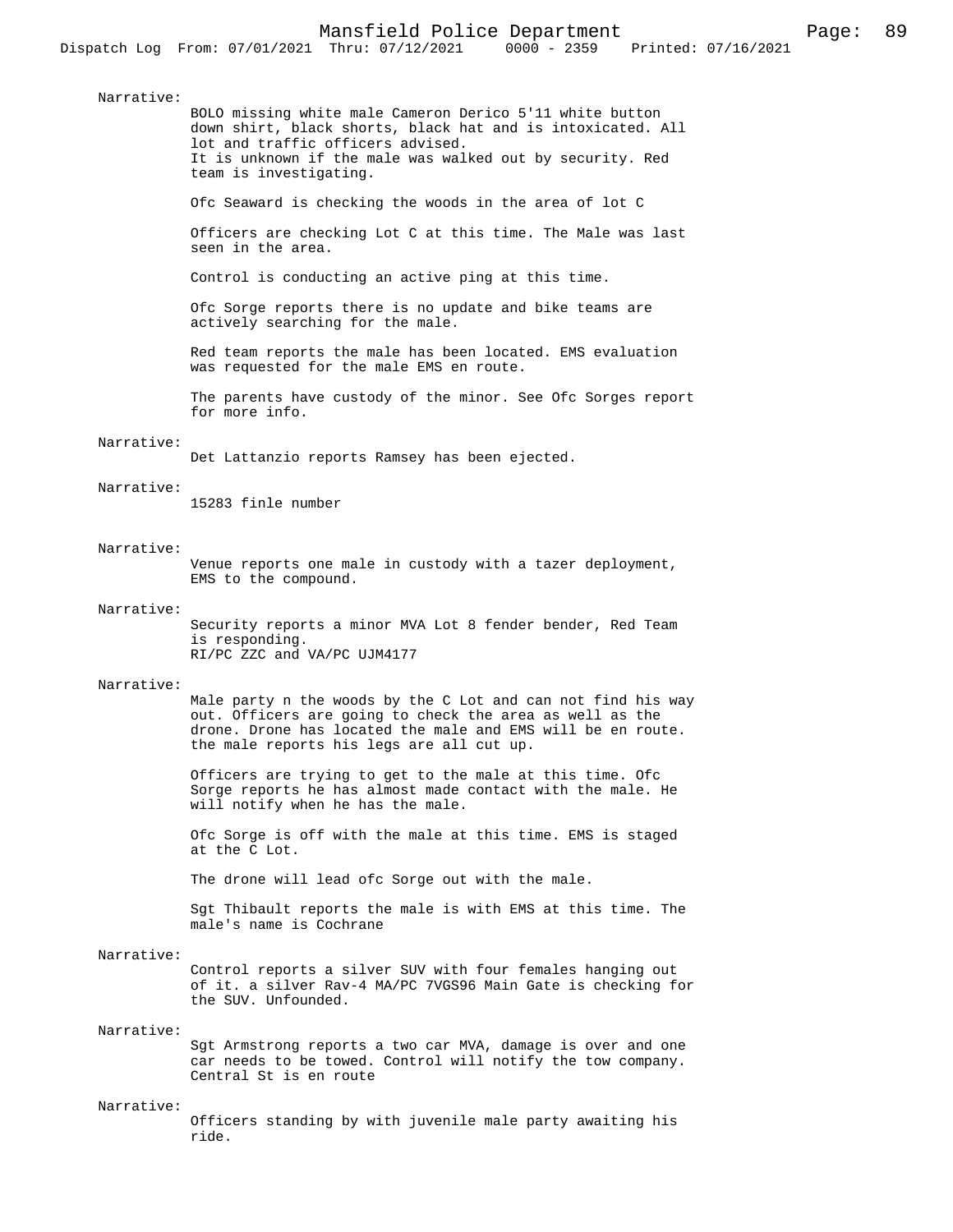Juvenile and his friend were picked up by mother. The other vehicle will be left in the lot for the night

|                                              |                    | Refer To Accident: 21MAS-192-AC                              |            |               |                                                                 |  |
|----------------------------------------------|--------------------|--------------------------------------------------------------|------------|---------------|-----------------------------------------------------------------|--|
|                                              |                    | Refer To $P/C$ : $\overline{21MAS-245-AR}$                   |            |               |                                                                 |  |
| $P/C$ :                                      |                    | DION, DEVEN JOSEPH                                           |            |               |                                                                 |  |
| Address:                                     |                    | 7 SULLIVAN BLVD OXFORD, MA<br>25                             |            |               |                                                                 |  |
| Age:                                         | 25                 |                                                              |            |               |                                                                 |  |
| Charges:                                     |                    | Drunkenness                                                  |            |               |                                                                 |  |
|                                              | Refer To $P/C$ :   | 21MAS-246-AR                                                 |            |               |                                                                 |  |
| $P/C$ :                                      |                    | SMITH, KIRSTEN MARIE                                         |            |               |                                                                 |  |
| Address:                                     |                    | 35 PARRIS FARM RD EAST BRIDGEWATER, MA                       |            |               |                                                                 |  |
| Aqe:                                         | 20                 |                                                              |            |               |                                                                 |  |
| Charges:                                     |                    | Drunkenness                                                  |            |               |                                                                 |  |
|                                              | Refer To $P/C$ :   | $21MAS-247-AR$                                               |            |               |                                                                 |  |
| $P/C$ :                                      |                    | MENDOZA, MICHAEL                                             |            |               |                                                                 |  |
| Address:                                     |                    | 504 S 2ND ST NEW BEDFORD, MA                                 |            |               |                                                                 |  |
| Age:                                         | 27<br>Drunkenness  |                                                              |            |               |                                                                 |  |
| Charges:                                     |                    |                                                              |            |               |                                                                 |  |
| Refer To $P/C$ :                             |                    | $21MAS-248-AR$                                               |            |               |                                                                 |  |
| $P/C$ :                                      |                    | DUBOVICK, PIERCE                                             |            |               |                                                                 |  |
| Address:                                     |                    | 8 OLDE PARISH LN STERLING, MA                                |            |               |                                                                 |  |
| Aqe:                                         | 19<br>Drunkenness  |                                                              |            |               |                                                                 |  |
| Charges:                                     |                    |                                                              |            |               |                                                                 |  |
|                                              | Refer To P/C:      | 21MAS-249-AR                                                 |            |               |                                                                 |  |
| $P/C$ :                                      |                    | RAMSAY, MARIA ROSE<br>43 ROUTE   FORESTDALE, MA              |            |               |                                                                 |  |
| Address:                                     |                    |                                                              |            |               |                                                                 |  |
| Aqe:                                         | 20                 |                                                              |            |               |                                                                 |  |
| Charges:                                     |                    | Drunkenness                                                  |            |               |                                                                 |  |
|                                              | $Refer$ To $P/C$ : | $21MAS-250-AR$                                               |            |               |                                                                 |  |
| $P/C$ :                                      |                    | BINGEL, THOMAS                                               |            |               |                                                                 |  |
| Address:                                     | 19                 | 4 CARPENTER RD                                               | NORTON, MA |               |                                                                 |  |
| Aqe:                                         |                    |                                                              |            |               |                                                                 |  |
| Charges:<br>Refer To Arrest:                 | Drunkenness        |                                                              |            |               |                                                                 |  |
| Arrest:                                      |                    | $21MAS-251-AR$<br>JAMES, RYAN                                |            |               |                                                                 |  |
| Address:                                     |                    | 5 OLD FARM CIR BELCHERTOWN, MA<br>26                         |            |               |                                                                 |  |
| Aqe:                                         | 26                 |                                                              |            |               |                                                                 |  |
| Charges:                                     |                    | A&B ON POLICE OFFICER                                        |            |               |                                                                 |  |
|                                              |                    | A&B ON POLICE OFFICER                                        |            |               |                                                                 |  |
|                                              |                    | RESIST ARREST                                                |            |               |                                                                 |  |
|                                              |                    | DISORDERLY CONDUCT                                           |            |               |                                                                 |  |
| Refer To Incident:                           |                    | 21MAS-699-OF                                                 |            |               |                                                                 |  |
|                                              |                    | Refer To Incident: 21MAS-700-OF                              |            |               |                                                                 |  |
|                                              |                    | Refer To Incident: 21MAS-701-OF                              |            |               |                                                                 |  |
|                                              |                    |                                                              |            |               |                                                                 |  |
| $21 - 44552$                                 |                    |                                                              |            |               | 1603:53 Phone - Suspicious Actv / Persn / Veh Gone on Arrival 2 |  |
| Call Taker:                                  |                    | William Mouyos                                               |            |               |                                                                 |  |
| Location/Address: [MAS 33] 115 NORTH MAIN ST |                    |                                                              |            |               |                                                                 |  |
| ID:                                          |                    | Police Officer Danielle C Titus                              |            |               |                                                                 |  |
|                                              |                    | $Disp-16:07:31$                                              |            |               | $Clrd-16:07:57$                                                 |  |
| ID:                                          |                    | Detective Kenneth E Wright                                   |            |               |                                                                 |  |
|                                              |                    | $Disp-16:07:36$                                              |            | Arvd-16:15:50 | Clrd-16:18:17                                                   |  |
| ID:                                          |                    | Police Officer Andrew J Kelley                               |            |               |                                                                 |  |
|                                              |                    | $Disp-16:08:05$                                              |            |               | Arvd-16:12:55 Clrd-16:18:16                                     |  |
| Narrative:                                   |                    |                                                              |            |               |                                                                 |  |
|                                              |                    | male party, african american shirtless, short with rubber    |            |               |                                                                 |  |
|                                              |                    | gloves walking from back of business dumping a sloshy yellow |            |               |                                                                 |  |
|                                              |                    | substance into storm drain from a tupperware container       |            |               |                                                                 |  |
|                                              |                    |                                                              |            |               |                                                                 |  |
| Narrative:                                   |                    |                                                              |            |               |                                                                 |  |
|                                              | storm drain        | caller is reporting he made multiple trips from basement to  |            |               |                                                                 |  |
|                                              |                    |                                                              |            |               |                                                                 |  |
| Narrative:                                   |                    |                                                              |            |               |                                                                 |  |
|                                              |                    | M13 reports nothing is showing, Units are clear.             |            |               |                                                                 |  |
|                                              |                    |                                                              |            |               |                                                                 |  |
|                                              |                    |                                                              |            |               |                                                                 |  |
| $21 - 44560$                                 |                    | 1624:50 Phone - 911 Hang-ups & Verifications                 |            |               | Confirmed misdial/Accdntl Call                                  |  |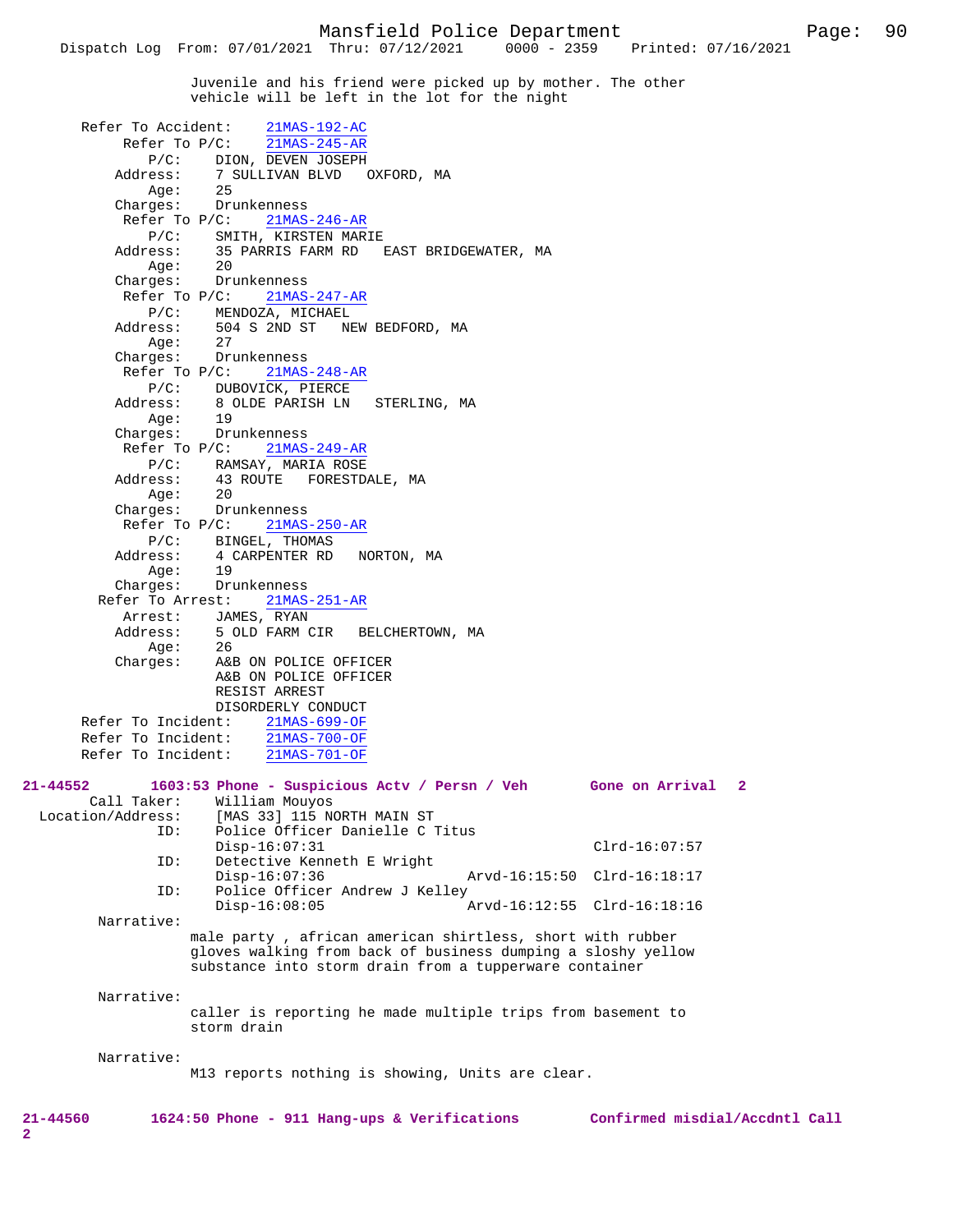Mansfield Police Department Page: 91 Dispatch Log From: 07/01/2021 Thru: 07/12/2021 Call Taker: NICHOLAS GOYETTE Location/Address: [MAS 108B] 885 SOUTH MAIN ST Narrative: Checking on a 911 hang up. Caller stated no emergency. Silver Honda in white lot, back left corner closest to lot 9 Contact made?: Cellphone? (y/n): Uncertainty radius: Narrative: CP notified, party checks ok. **21-44559 1625:45 Phone - 911 Hang-ups & Verifications Confirmed misdial/Accdntl Call 2**  Call Taker: William Mouyos<br>Location/Address: [MAS 10] 885 S [MAS 10] 885 S MAIN ST Narrative: Checking on a 911 open line. Contact made?: no Cellphone? (y/n): yes Uncertainty radius: 9 metere 90 % Narrative: callback made states accidental Narrative: states red lot, black nissan suv Narrative: CP notified. Confirmed accidental. **21-44567 1700:25 Phone - 911 Hang-ups & Verifications Confirmed misdial/Accdntl Call 2**  Call Taker: NICHOLAS GOYETTE Location/Address: [MAS 108B] 885 SOUTH MAIN ST Narrative: Checking on a 911 misdial, white volvo sedan driving past VIP lot Contact made?: y Cellphone? (y/n): y Uncertainty radius: Narrative: CP advised. Party checks ok. **21-44571 1728:34 Phone - 911 Hang-ups & Verifications Confirmed misdial/Accdntl Call 2**  Call Taker: William Mouyos<br>Location/Address: [MAS 10] 885 S [MAS 10] 885 S MAIN ST Narrative: Checking on a 911 hang up. Contact made?: no Cellphone? (y/n): yes Uncertainty radius: 19m 90% Narrative: pinging in lot 7 Narrative: spoke caller states in lot 6 Narrative: party will flag down officers Narrative: CP notified, party checks secure.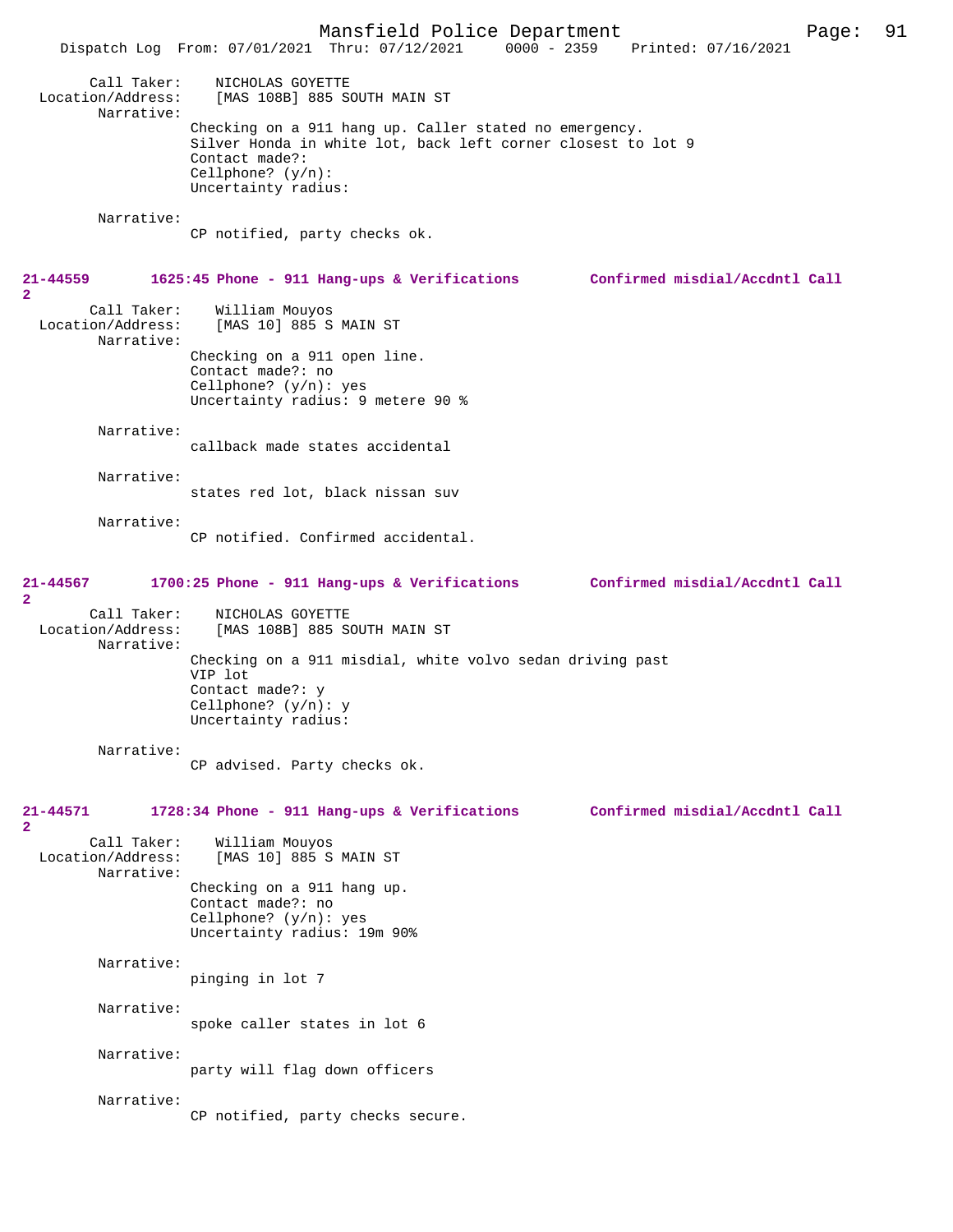**21-44573 1736:56 Initiated - Building - Property Check Building Checked / Secured 3** Call Taker: Dispatcher Alyson Vico Location/Address: [MAS 820C] 31 PLYMOUTH ST ID: Officer Richard C Brown Arvd-17:36:00 Clrd-17:37:41 Narrative: Checking the area. **21-44576 1745:47 Walk-In - Well Being Check Services Rendered 3**  Call Taker: Support Staff Matthew Gately<br>Location/Address: [MAS H2276] Location/Address: [MAS H2276] ID: Police Officer Danielle C Titus

Disp-17:48:12 Arvd-18:01:23 Clrd-18:16:48

| 21-44580          |                        | 1808:10 Phone - Assist Fire Department                       | Referred to Other Agency    | 2 |
|-------------------|------------------------|--------------------------------------------------------------|-----------------------------|---|
|                   | Call Taker:            | Dispatcher Alyson Vico                                       |                             |   |
| Location/Address: |                        | [MAS 907D]                                                   |                             |   |
|                   | ID:                    | Police Officer William C Trudell                             |                             |   |
|                   |                        | $Disp-18:09:49$                                              | Arvd-18:13:55 Clrd-18:29:12 |   |
|                   | ID:                    | Police Officer Derek M Stark                                 |                             |   |
|                   |                        | $Disp-18:09:53$                                              | Arvd-18:13:54 Clrd-18:29:09 |   |
|                   | Vehicle:<br>Narrative: | GRY 2013 NISS VERSA Req: PC MA 6HS823 VIN: 3N1CN7AP7DL822650 |                             |   |

Narrative:

Narrative:

Narrative:

| 21-44583          |                                                                                                                                                                                                                                          |                   | $1813:23$ Phone - Assist Citizen - P S A                                                                                 | Services Rendered 3         |  |
|-------------------|------------------------------------------------------------------------------------------------------------------------------------------------------------------------------------------------------------------------------------------|-------------------|--------------------------------------------------------------------------------------------------------------------------|-----------------------------|--|
|                   | Call Taker:                                                                                                                                                                                                                              | APRIL LEHANE      |                                                                                                                          |                             |  |
| Location/Address: |                                                                                                                                                                                                                                          | [MAS] FRANCIS AVE |                                                                                                                          |                             |  |
|                   | ID:                                                                                                                                                                                                                                      |                   | Police Officer Andrew J Kelley                                                                                           |                             |  |
|                   |                                                                                                                                                                                                                                          | $Disp-18:18:26$   |                                                                                                                          | Arvd-18:19:44 Clrd-18:23:49 |  |
|                   | ID:                                                                                                                                                                                                                                      |                   | Police Officer Danielle C Titus                                                                                          |                             |  |
|                   |                                                                                                                                                                                                                                          | $Disp-18:18:29$   |                                                                                                                          | $Clrd-18:23:51$             |  |
|                   | Narrative:                                                                                                                                                                                                                               |                   |                                                                                                                          |                             |  |
|                   | RP is reporting she was leaving the complex there was a<br>group of youths in the roadway not moving for cars. There is<br>a 10 year old male with bushy curly hair wearing a dark gray<br>t shirt who almost hit her car with his phone |                   |                                                                                                                          |                             |  |
|                   | Narrative:                                                                                                                                                                                                                               |                   | M13 reports youth's were playing tag, they were advised. CP<br>was advised to call back if there was any further issues. |                             |  |

```
21-44585 1827:04 Initiated - Building - Property Check Spoken To 3 
Call Taker: Dispatcher Alyson Vico
```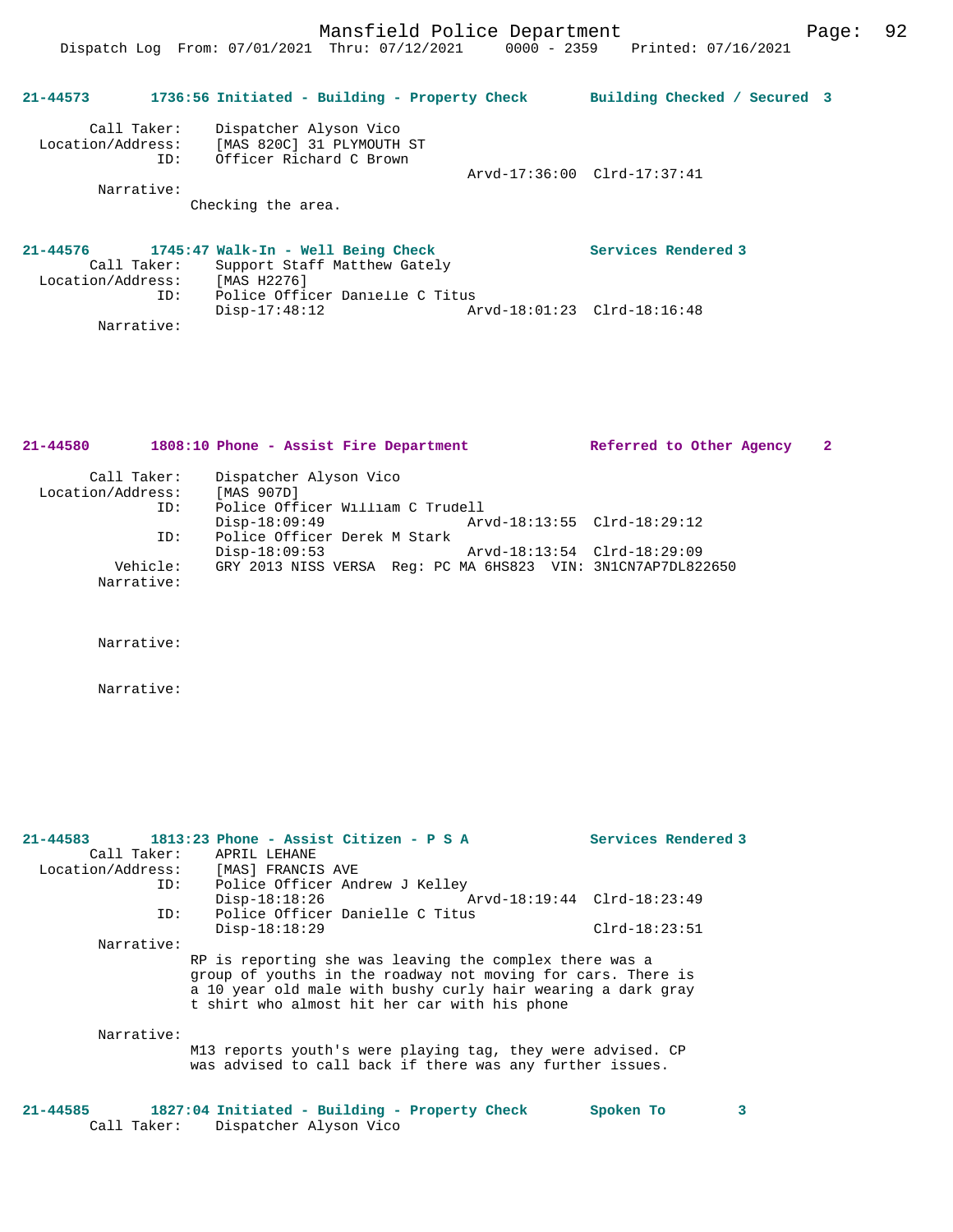Mansfield Police Department Page: 93 Dispatch Log From: 07/01/2021 Thru: 07/12/2021 Location/Address: [MAS 417] 9 FRANCIS AVE ID: Police Officer Danielle C Titus Arvd-18:27:00 Clrd-18:36:39 Narrative: Checking the area. Narrative: M12 reports she spoke with a couple kids in the area, and asked if they could play in the grass instead of the roadway. They agreed. M12 reports no child matching the description given earlier was there. **21-44587 1910:28 Phone - 911 Hang-ups & Verifications Unfounded/Unverifed 2** Call Taker: JEFFREY KEEFE<br>Location/Address: [MAS 10] 885; [MAS 10] 885 S MAIN ST Apt. #LOT 5 Narrative: Checking on a 911 hang up. Contact made?: yes Cellphone? (y/n): yes Uncertainty radius: spoke with at lot 5 grey honda covic. **21-44588 1910:12 Phone - 911 Hang-ups & Verifications Unfounded/Unverifed 2** Call Taker: Stephen Martell<br>Location/Address: [MAS 10] 885 S N [MAS 10] 885 S MAIN ST Narrative: Checking on a 911 hang up. Contact made?: y Cellphone? (y/n): y Uncertainty radius: Stated they were walking into the Venue at this time. No emergency. Was standing next to black GMC youkon center of premier lot further from venue. **21-44589 1931:07 Initiated - Motor Vehicle Stop Citation / Warning Issued 3** Call Taker: Josesph Shebertes<br>Location/Address: [MAS] 146 WEST ST ess: [MAS] 146 WEST ST @ 1 CENTRAL ST<br>TD: Police Officer Derek M Stark Police Officer Derek M Stark Arvd-19:31:00 Clrd-19:40:03<br>Vehicle: GRY 2014 TOYT RAV4 Reg: PC MA 8SR767 VIN: 2T3BFREV5EW200 GRY 2014 TOYT RAV4 Reg: PC MA 8SR767 VIN: 2T3BFREV5EW200374 Narrative: will be out with a vehicle. **21-44590 1931:11 911 - 911 Hang-ups & Verifications Unfounded/Unverifed 2** Call Taker: JEFFREY KEEFE Location/Address: [MAS 10] 885 S MAIN ST Apt. #LOT 1 Narrative: Checking on a 911 hang up. Contact made?: no Cellphone? (y/n): yes 5 meters Uncertainty radius: 5 meters **21-44592 1934:34 911 - 911 Hang-ups & Verifications Unfounded/Unverifed 2** Call Taker: JEFFREY KEEFE<br>Location/Address: [MAS 10] 885 9 [MAS 10] 885 S MAIN ST Apt. #LOT6 Narrative: Checking on a 911 hang up. Contact made?: no Cellphone? (y/n): yes Uncertainty radius: 9 meter center lot 6 by the roadway.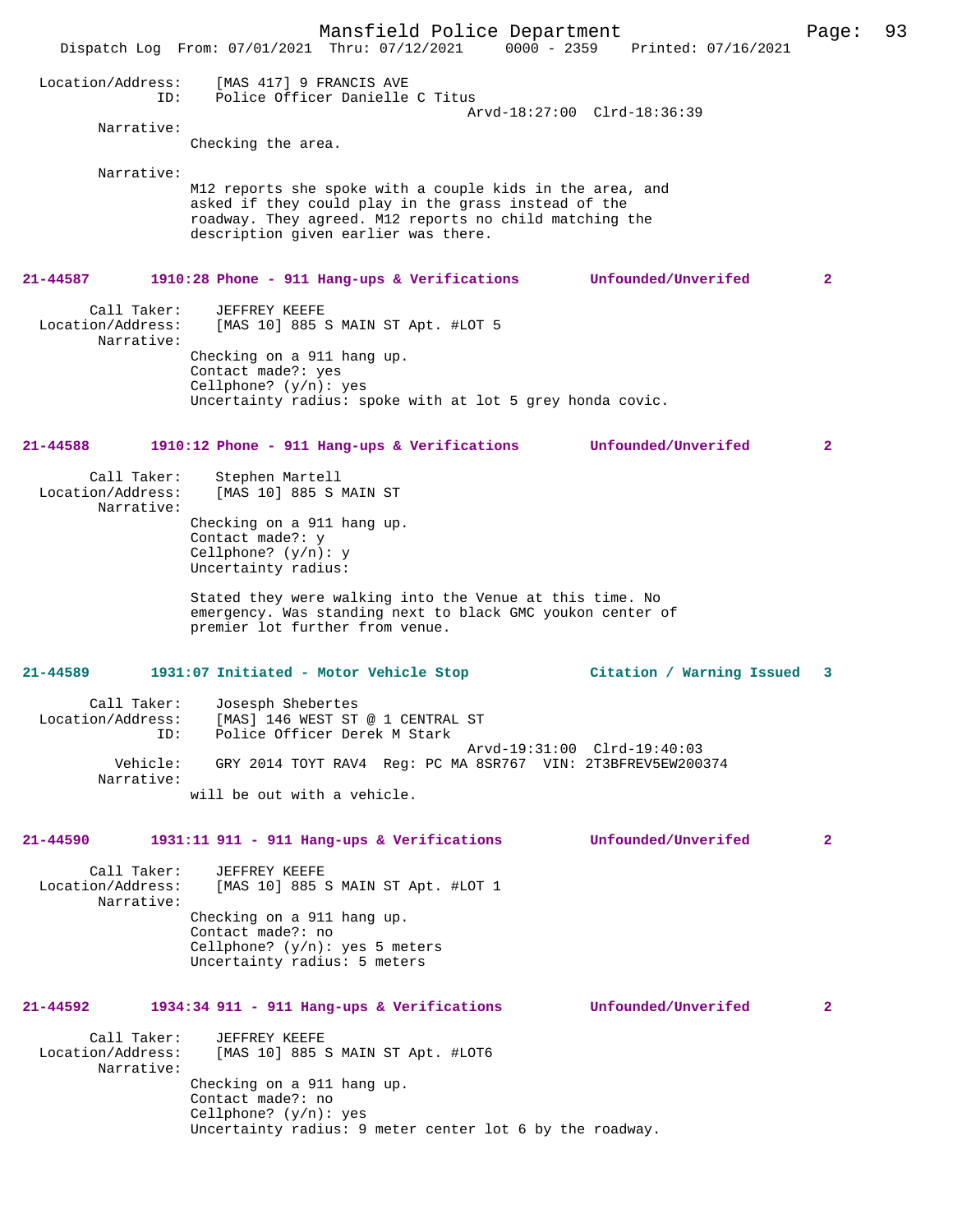|                   |                           | 21-44593 1942:19 911 - 911 Hang-ups & Verifications Unfounded/Unverifed                                                                                                                  |                                | $\overline{2}$ |
|-------------------|---------------------------|------------------------------------------------------------------------------------------------------------------------------------------------------------------------------------------|--------------------------------|----------------|
|                   | Call Taker:<br>Narrative: | JEFFREY KEEFE<br>Location/Address: [MAS 10] 885 S MAIN ST Apt. #LOT 6<br>Checking on a 911 hang up.<br>Contact made?:<br>Cellphone? $(y/n)$ :<br>Uncertainty radius: no contact 8 meters |                                |                |
|                   |                           |                                                                                                                                                                                          |                                |                |
|                   |                           | 21-44601 2039:44 Initiated - Building - Property Check Building Checked / Secured 3                                                                                                      |                                |                |
|                   | Call Taker:               | Josesph Shebertes<br>Location/Address: [MAS] COPELAND DR<br>ID: Police Officer Andrew J Kelley                                                                                           |                                |                |
|                   | Narrative:                | Checking the area.                                                                                                                                                                       | Arvd-20:39:00 Clrd-20:54:54    |                |
| 21-44604          |                           | 2050:50 Initiated - Building - Property Check Building Checked / Secured 3                                                                                                               |                                |                |
|                   | Call Taker:               | Josesph Shebertes<br>Location/Address: [MAS 1002] 250 EAST ST<br>ID: Police Officer Danielle C Titus                                                                                     | Arvd-20:50:00 Clrd-21:02:30    |                |
|                   | Narrative:                | Checking the area.                                                                                                                                                                       |                                |                |
| $21 - 44609$      |                           |                                                                                                                                                                                          |                                |                |
|                   | Call Taker:               | Josesph Shebertes<br>Location/Address: [MAS] 173 CHAUNCY ST @ 12 PERKINS AVE<br>ID: Police Officer Andrew J Kelley<br>Police Officer Andrew J Kelley                                     |                                |                |
|                   | Narrative:                | Vehicle: BLK 2012 FORD UT EXPEDI Req: PAR MA E4271 VIN: 1FMJU2A5XCEF14097<br>Vehicle: GRY 1999 TR LE4000 Reg: TRN MA W5851 VIN: MATR757512800                                            | Arvd-21:00:00 Clrd-21:03:47    |                |
|                   |                           | will be out with a vehicle.                                                                                                                                                              |                                |                |
|                   |                           | $21-44610$ 2101:12 Phone - Assist Citizen - P S A                                                                                                                                        | <b>Unfounded/Unverifed</b>     | $\mathbf{3}$   |
|                   | Vicinity of:<br>ID:       | Call Taker: APRIL LEHANE<br>[MAS H2541] 70 OTIS ST<br>Police Officer Derek M Stark<br>$Disp-21:06:46$                                                                                    | Arvd-21:17:37 Clrd-21:27:43    |                |
|                   | Narrative:                | caller is reporting fireworks being set off across the<br>street                                                                                                                         |                                |                |
|                   | Narrative:                | M14 reports no issues at this time. smoke residue in the<br>area. no fireworks at this time.                                                                                             |                                |                |
| $21 - 44619$<br>2 |                           | 2119:11 911 - 911 Hang-ups & Verifications                                                                                                                                               | Confirmed misdial/Accdntl Call |                |
| Location/Address: | Call Taker:<br>ID:        | <b>JEFFREY KEEFE</b><br>[MAS 43] 137 MILL ST Apt. #92<br>Police Officer Danielle C Titus<br>$Disp-21:25:43$                                                                              | Arvd-21:28:43 Clrd-21:34:39    |                |
|                   | Narrative:                | Checking on a 911 hang up.<br>Contact made?: yea<br>Cellphone? $(y/n):$ yes                                                                                                              |                                |                |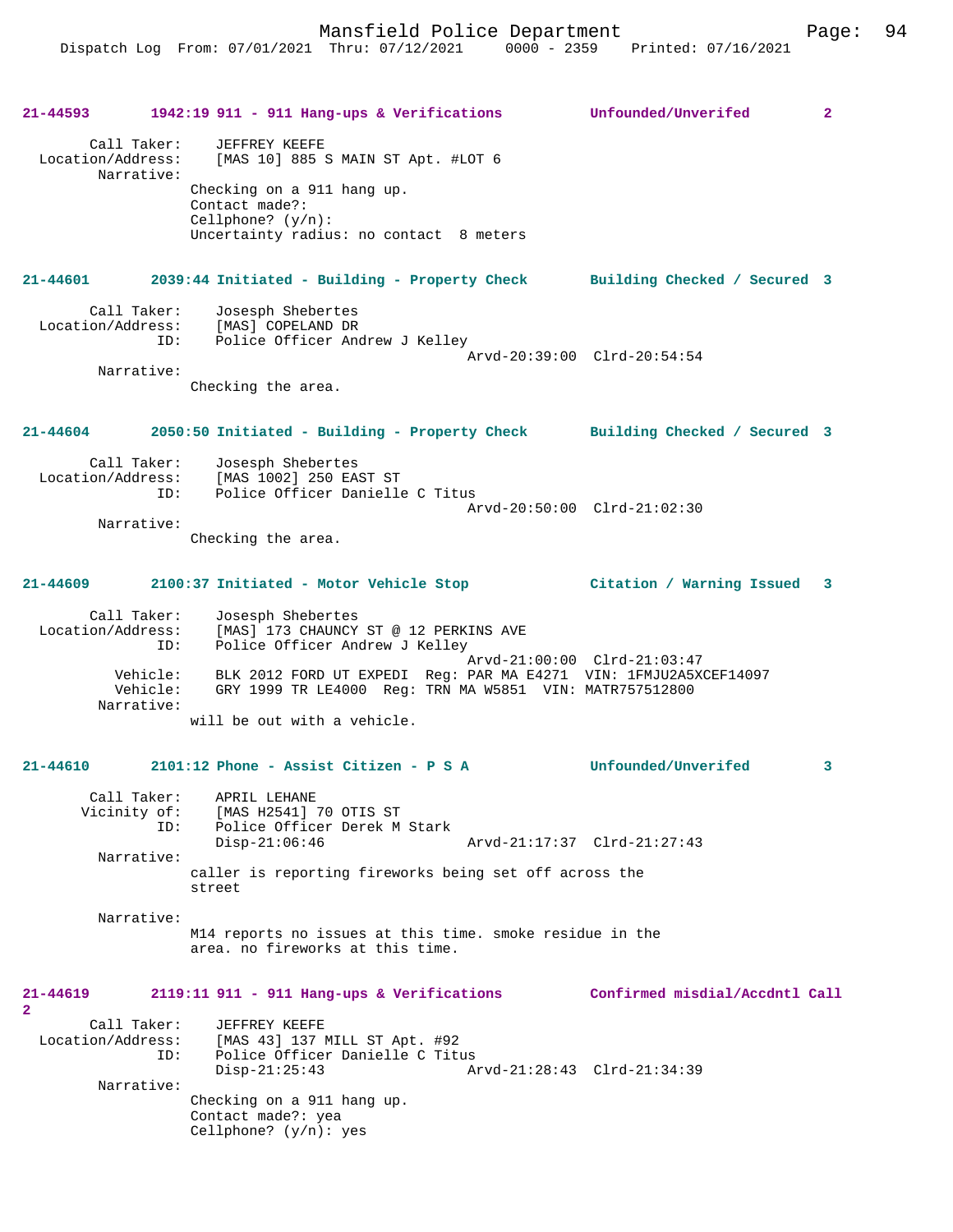Mansfield Police Department Page: 95 Dispatch Log From: 07/01/2021 Thru: 07/12/2021 Uncertainty radius: spoke with at site 92 or 93 Male pary named nick Narrative: Male party will go to the front gate. **21-44621 2142:40 Initiated - Building - Property Check Building Checked / Secured 3** Call Taker: Josesph Shebertes Location/Address: [MAS 820C] 31 PLYMOUTH ST ID: Officer Richard C Brown Arvd-21:42:00 Clrd-21:42:59 Narrative: Checking the area. **21-44624 2158:17 Initiated - Building - Property Check Building Checked / Secured 3** Call Taker: Josesph Shebertes Location/Address: [MAS 840] 280 SCHOOL ST ID: Police Officer Derek M Stark Arvd-21:58:00 Clrd-22:09:45 Narrative: Checking the area. **21-44630 2224:04 911 - 911 Hang-ups & Verifications Unfounded/Unverifed 2** Call Taker: JEFFREY KEEFE Vicinity of: [MAS 10] 885 S MAIN ST Narrative: Checking on a 911 hang up. Contact made?: no Cellphone? (y/n): yes Uncertainty radius: 49 meter radius surrounding section 8. **21-44632 2234:16 Phone - 911 Hang-ups & Verifications Unfounded/Unverifed 2** Call Taker: Stephen Martell<br>Location/Address: [MAS 108B] 885 S [MAS 108B] 885 SOUTH MAIN ST Narrative: Checking on a 911 hang up. Contact made?: NO Cellphone? (y/n): YES Uncertainty radius: 65 meters. Within the ampitheater area. **21-44633 2238:48 Initiated - Building - Property Check Building Checked / Secured 3** Call Taker: Josesph Shebertes<br>Location/Address: [MAS 1016] 4 ERIC ess: [MAS 1016] 4 ERICK RD<br>ID: Police Officer Daniell Police Officer Danielle C Titus Arvd-22:38:00 Clrd-22:49:40 Narrative: Checking the area. **21-44634 2241:50 Radio - Follow up Investigation Services Rendered 3**  Call Taker: Josesph Shebertes Location/Address: [MAS 10] 885 S MAIN ST Narrative:

Narrative: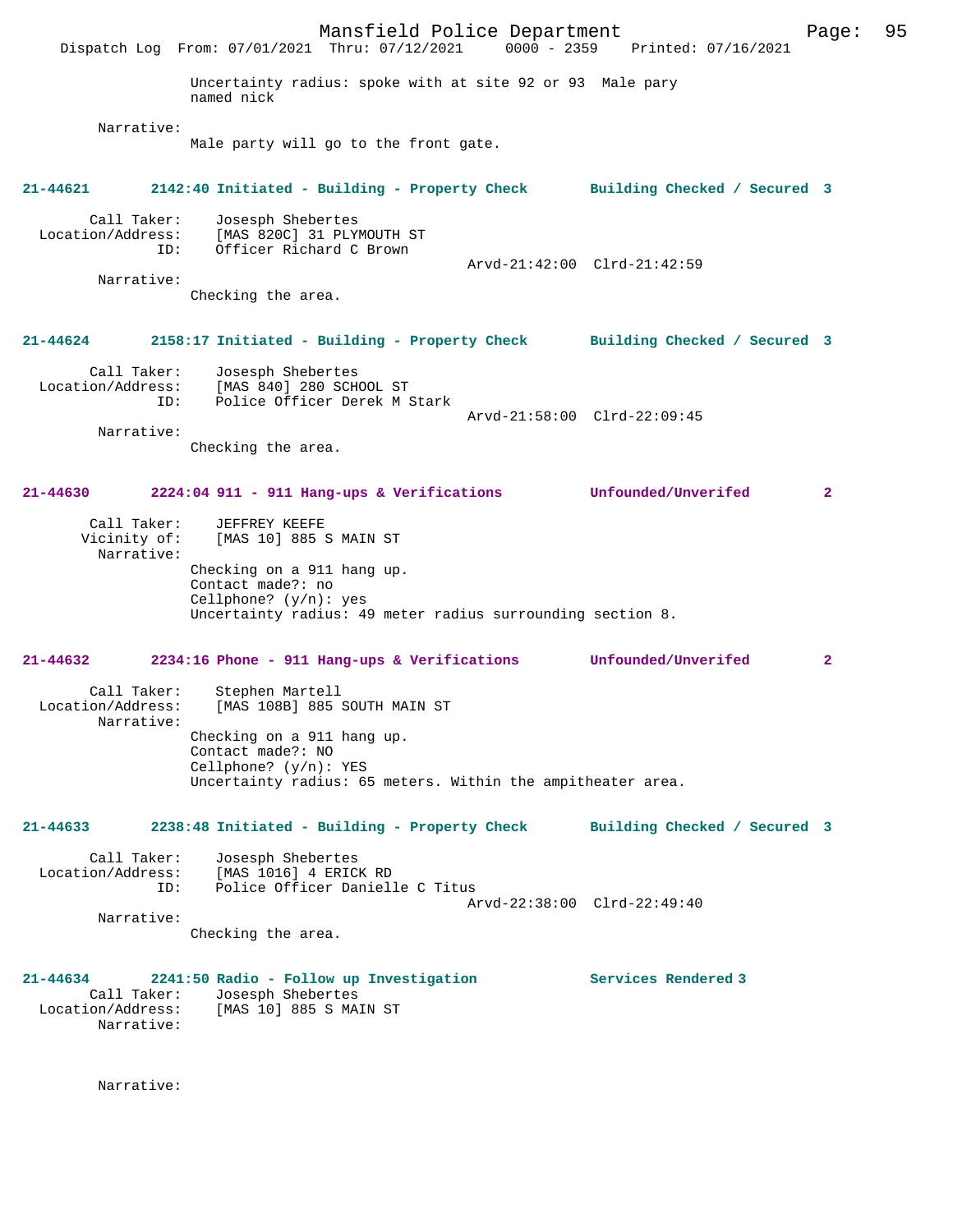|                                  |                           | Mansfield Police Department                                                                                                                              |               |                                          | Page: | 96 |
|----------------------------------|---------------------------|----------------------------------------------------------------------------------------------------------------------------------------------------------|---------------|------------------------------------------|-------|----|
|                                  |                           | Dispatch Log From: 07/01/2021 Thru: 07/12/2021 0000 - 2359 Printed: 07/16/2021                                                                           |               |                                          |       |    |
| Narrative:                       |                           |                                                                                                                                                          |               |                                          |       |    |
| Narrative:                       |                           |                                                                                                                                                          |               |                                          |       |    |
|                                  |                           | party was located.                                                                                                                                       |               |                                          |       |    |
| 21-44635                         | 2243                      | Initiated - Building - Property Check Building Checked / Secured 3                                                                                       |               |                                          |       |    |
| Call Taker:<br>Location/Address: | ID:                       | Police Officer Andrew J Kelley<br>[MAS 11] 200 COPELAND DR<br>Police Officer Andrew J Kelley                                                             |               |                                          |       |    |
| Narrative:                       |                           |                                                                                                                                                          |               | Arvd-22:44:47 Clrd-22:51:26              |       |    |
|                                  |                           | Checking the area.                                                                                                                                       |               |                                          |       |    |
| 21-44637<br>Call Taker:          | ID:                       | 2248:17 Phone - Disturbance / Gathering<br>APRIL LEHANE<br>Location/Address: [MAS 417H] 19 FRANCIS AVE<br>Police Officer Danielle C Titus                |               | Spoken To<br>$\mathbf{1}$                |       |    |
|                                  | ID:                       | $Disp-22:51:20$                                                                                                                                          |               | Arvd-22:54:44 Clrd-23:00:17              |       |    |
|                                  |                           | Police Officer Andrew J Kelley<br>$Disp-22:51:33$                                                                                                        |               | Arvd-22:55:16 Clrd-23:00:17              |       |    |
| Narrative:                       |                           | calling party is reporting 4 people being loud and possibly                                                                                              |               |                                          |       |    |
|                                  |                           | smoking weed on non smoking property.                                                                                                                    |               |                                          |       |    |
| Narrative:                       |                           | spoke to a group of people, they are there for a birthday<br>party. they were advised to keep the noise down and there is<br>no smoking on the property. |               |                                          |       |    |
| 21-44641                         |                           | 2332:18 Phone - Noise Complaint                                                                                                                          |               | Investigated - Report Taken 2            |       |    |
| Call Taker:                      |                           | Stephen Martell                                                                                                                                          |               |                                          |       |    |
| Vicinity of:                     | ID:                       | [MAS] 9 CHESTNUT ST<br>Police Officer Danielle C Titus                                                                                                   |               |                                          |       |    |
|                                  | ID:                       | $Disp-23:41:01$<br>Detective Kenneth E Wright                                                                                                            |               | Arvd-23:45:49 Clrd-07/11/2021 @ 00:18:43 |       |    |
|                                  |                           | $Disp-23:41:08$                                                                                                                                          |               | $Clrd-23:45:54$                          |       |    |
|                                  | ID:                       | Police Officer Derek M Stark<br>$Disp-23:46:02$                                                                                                          |               | Arvd-23:46:06 Clrd-07/11/2021 @ 00:28:45 |       |    |
|                                  | ID:                       | Detective Kenneth E Wright<br>$Disp-23:48:25$                                                                                                            | Arvd-23:53:17 | $Clrd-07/11/2021$ @ $00:18:43$           |       |    |
|                                  | ID:                       | Police Officer William C Trudell<br>$Disp-23:49:11$                                                                                                      |               | Arvd-23:53:11 Clrd-07/11/2021 @ 00:18:43 |       |    |
|                                  | ID:                       | Patrolman Gregory S Martell                                                                                                                              |               |                                          |       |    |
|                                  | ID:                       | $Disp-23:49:16$<br>Police Officer Andrew J Kelley                                                                                                        |               | Arvd-23:54:10 Clrd-07/11/2021 @ 00:18:43 |       |    |
| Narrative:                       |                           | $Disp-23:51:54$                                                                                                                                          |               | Arvd-23:51:58 Clrd-07/11/2021 @ 00:18:43 |       |    |
|                                  | area.                     | Rp stating a party with loud music and loud voices in the                                                                                                |               |                                          |       |    |
| Narrative:                       |                           |                                                                                                                                                          |               |                                          |       |    |
|                                  |                           | M12 requesting another cruiser for an underage party                                                                                                     |               |                                          |       |    |
|                                  |                           |                                                                                                                                                          |               |                                          |       |    |
| Narrative:                       |                           | all juveniles have been picked up by parents. M14 will be                                                                                                |               |                                          |       |    |
|                                  | be clr.                   | standing by waiting on one more ride. all other units will                                                                                               |               |                                          |       |    |
|                                  | Refer To Summons:         | $21MAS-252-AR$                                                                                                                                           |               |                                          |       |    |
|                                  | Summons:                  | ISAACSON, ADAM R                                                                                                                                         |               |                                          |       |    |
|                                  | Address:                  | 9 CHESNUT ST<br>MANSFIELD, MA<br>40                                                                                                                      |               |                                          |       |    |
|                                  | Age:<br>Refer To Summons: | 21MAS-253-AR<br>ISAACSON, DIANE SILVEIRA                                                                                                                 |               |                                          |       |    |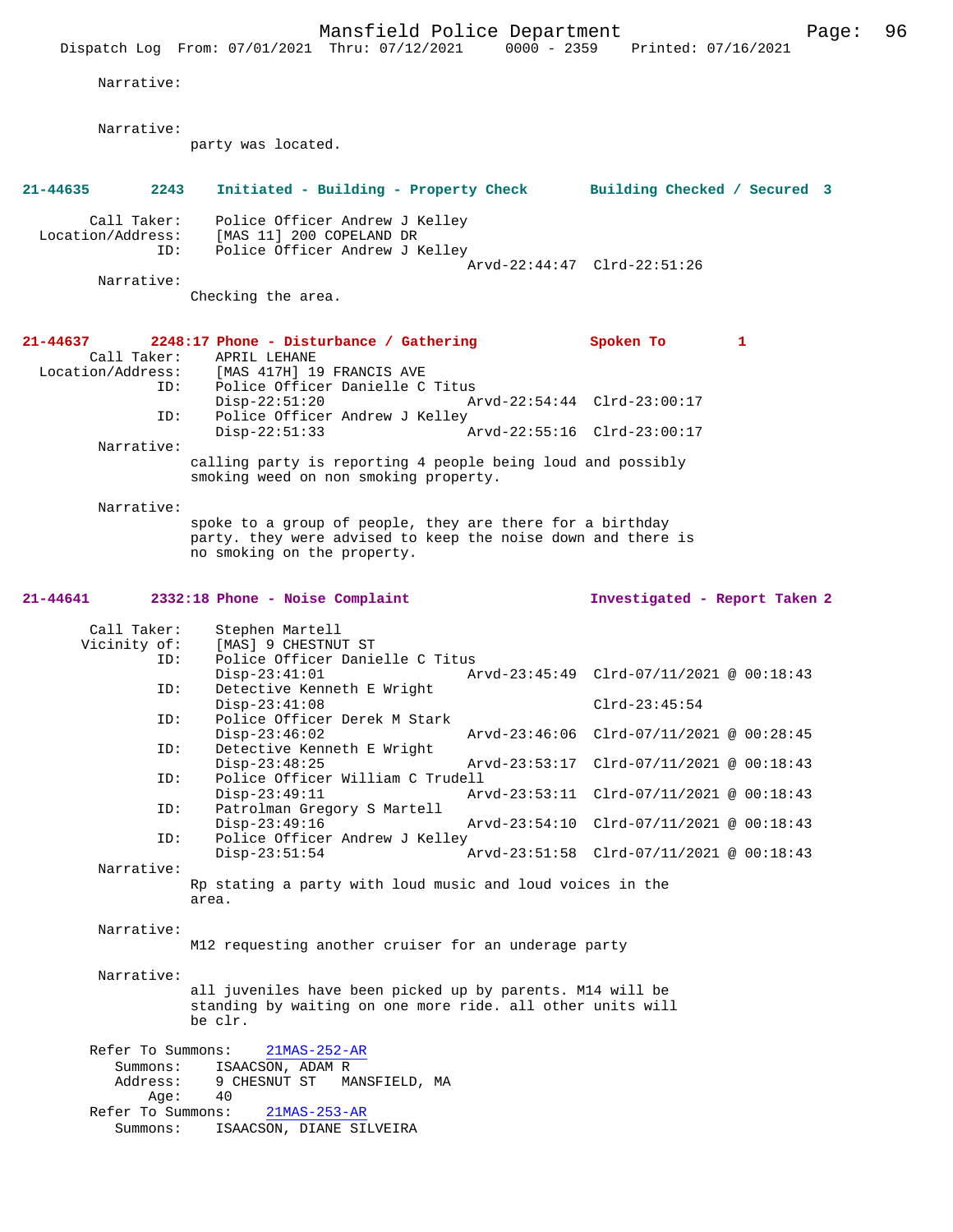Mansfield Police Department Page: 97 Dispatch Log From: 07/01/2021 Thru: 07/12/2021 Address: 9 CHESTNUT ST MANSFIELD, MA Age: 38 **For Date: 07/11/2021 - Sunday 21-44644 0001:07 Phone - 911 Hang-ups & Verifications Unfounded/Unverifed 2** Call Taker: Stephen Martell<br>Location/Address: [MAS 108B] 885 [MAS 108B] 885 SOUTH MAIN ST Narrative: Checking on a 911 hang up. Contact made?: Y Cellphone? (y/n): Y Uncertainty radius: 5 meters In lot 11 waiting for traffic to clear out. Stated no emergency. **21-44649 0032:06 Initiated - Building - Property Check Building Checked / Secured 3** Call Taker: Josesph Shebertes<br>Iocation/Address: [MAS 820Cl 31 PLY ess: [MAS 820C] 31 PLYMOUTH ST<br>TD: Officer Raymond E Maigret Officer Raymond E Maigret Arvd-00:32:00 Clrd-00:46:38 Narrative: Checking the area. **21-44660 0106:58 Phone - 911 Hang-ups & Verifications Confirmed misdial/Accdntl Call 2**  Call Taker: Stephen Martell Location/Address: [MAS 435] 15 BONNEY LN Apt. #15 Police Officer Derek M Stark Disp-01:10:04 Clrd-01:10:19<br>TD: Patrolman Gregory S Martell Patrolman Gregory S Martell<br>Disp-01:10:16 Disp-01:10:16 Arvd-01:11:16 Clrd-01:14:00 Narrative: Checking on a 911 hang up. Contact made?: YES Cellphone? (y/n): YES Uncertainty radius: **21-44665 0131:22 Initiated - Building - Property Check Spoken To 3**  Call Taker: Josesph Shebertes<br>Location/Address: [MAS 2] 60 FORBES ess: [MAS 2] 60 FORBES BLVD<br>ID: Patrolman Gregory S Ma Patrolman Gregory S Martell Arvd-01:31:00 Clrd-01:48:57 Narrative: Checking the area. Narrative: M11 will be responding to the 5th floor with front desk personnel for noise complaints. Narrative: spoke to rooms 518 and 505, will be walking each floor with the front desk for any further noise. Narrative: M11 spoke to rooms 419 and 304. will be clr. **21-44670 0150:48 Initiated - Building - Property Check Building Checked / Secured 3** Call Taker: Josesph Shebertes Location/Address: [MAS 4] 31 HAMPSHIRE ST Patrolman Gregory S Martell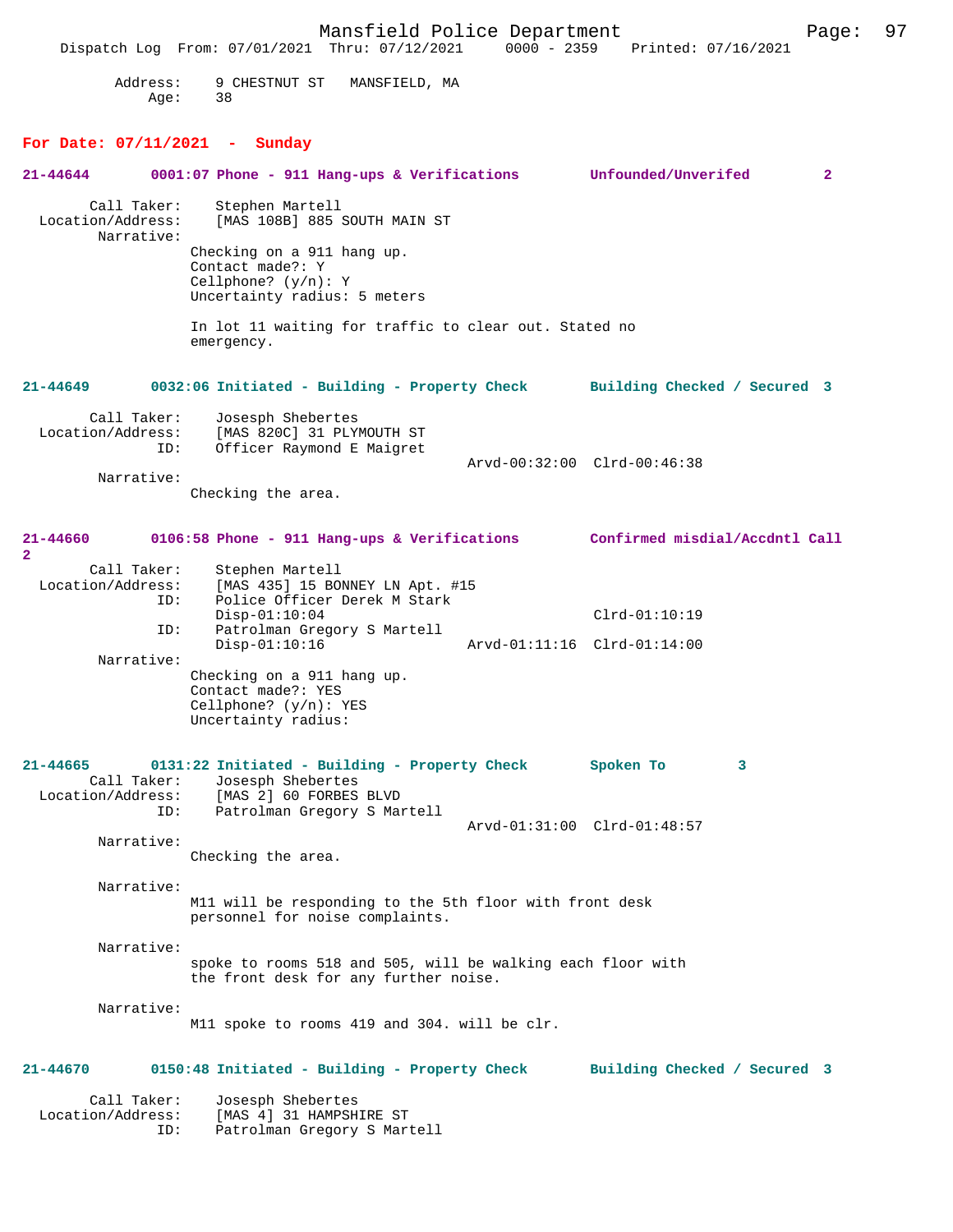Mansfield Police Department Page: 98 Dispatch Log From: 07/01/2021 Thru: 07/12/2021 Arvd-01:50:00 Clrd-01:59:15 ID: Police Officer Meghan Birnie Arvd-01:51:14 Clrd-01:59:15 Narrative: Checking the area. Narrative: M11 and M4 will be doing a walk thru of the floors per request of the front desk. **21-44675 0202:10 Initiated - Building - Property Check Building Checked / Secured 3** Call Taker: Josesph Shebertes Location/Address: [MAS 907E] 390 WEST ST ID: Police Officer Meghan Birnie Arvd-02:02:00 Clrd-02:13:11 Narrative: Checking the area. **21-44676 0204:30 Initiated - Building - Property Check Building Checked / Secured 3** Call Taker: Josesph Shebertes Location/Address: [MAS 281A] 1 CROCKER ST ID: Patrolman Gregory S Martell Arvd-02:04:00 Clrd-02:08:55 Narrative: Checking the area. **21-44679 0214 Initiated - Building - Property Check Building Checked / Secured 3** Call Taker: Patrolman Gregory S Martell Location/Address: [MAS 992] 660 EAST ST ID: Patrolman Gregory S Martell Arvd-02:14:58 Clrd-02:17:06 Narrative: Checking the area. **21-44683 0221:47 Initiated - Suspicious Actv / Persn / Veh Spoken To 2**  Call Taker: Josesph Shebertes Location/Address: [MAS] EAST ST ID: Patrolman Gregory S Martell Arvd-02:21:00 Clrd-02:25:21 Vehicle: BLK 2018 HOND CRV Reg: PC MA 9CH278 VIN: 2HKRW2H55JH697820 Narrative: will be checking on a vehicle. Narrative: checks out OK. will be moving along. **21-44685 0228 Initiated - Building - Property Check Building Checked / Secured 3** Call Taker: Patrolman Gregory S Martell Location/Address: [MAS 1015] 30 CHAUNCY ST ID: Patrolman Gregory S Martell Arvd-02:29:11 Clrd-02:32:29 Narrative: Checking the area. **21-44687 0243:54 Initiated - Building - Property Check Building Checked / Secured 3** Call Taker: Josesph Shebertes<br>Location/Address: [MAS 840] 280 SCH [MAS 840] 280 SCHOOL ST ID: Police Officer Meghan Birnie Arvd-02:43:00 Clrd-02:52:47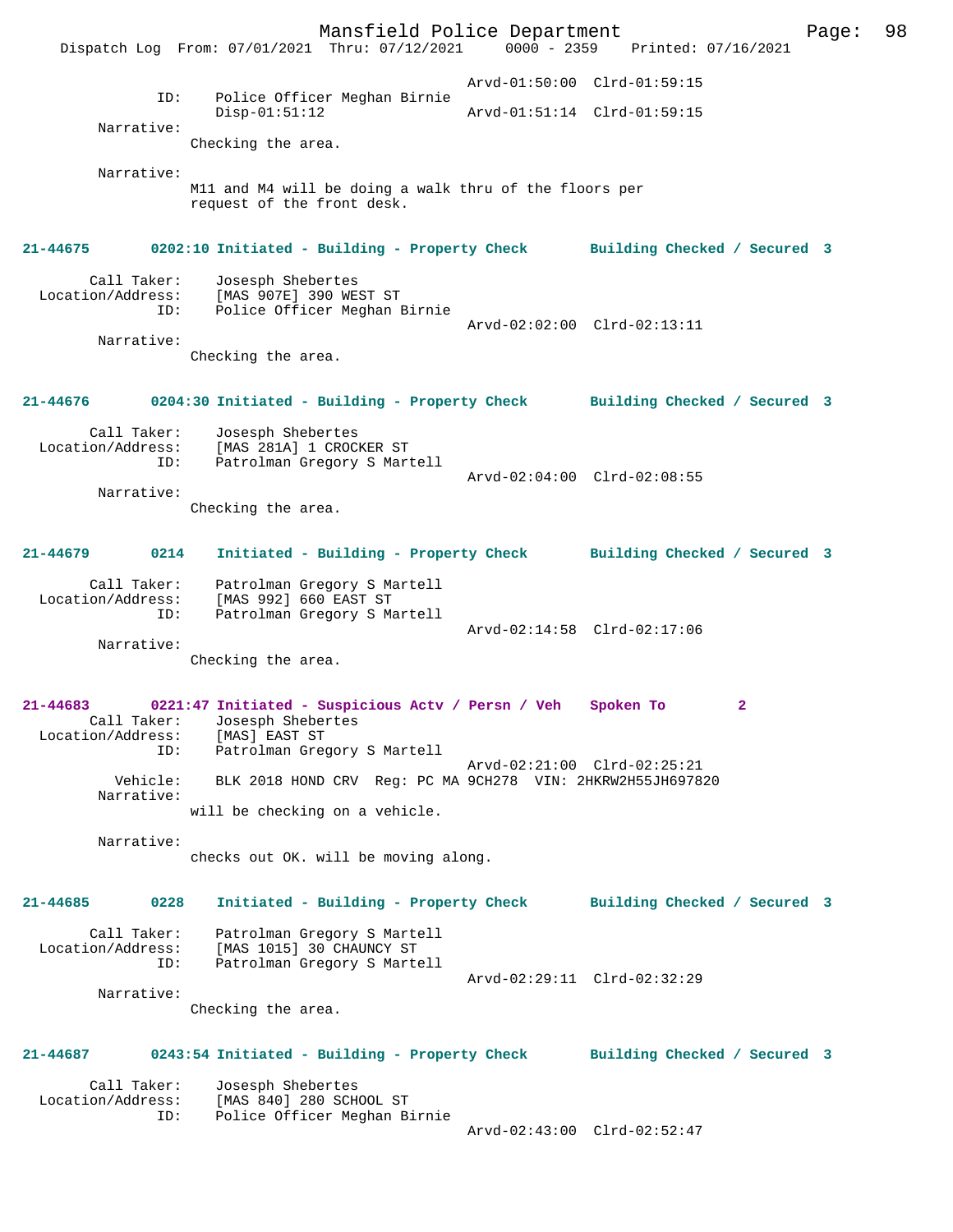Mansfield Police Department Page: 99 Dispatch Log From: 07/01/2021 Thru: 07/12/2021 0000 - 2359 Printed: 07/16/2021 Narrative: Checking the area. **21-44688 0300:21 Initiated - Building - Property Check Building Checked / Secured 3** Call Taker: Josesph Shebertes<br>Location/Address: [MAS 820C] 31 PLY SS: [MAS 820C] 31 PLYMOUTH ST<br>ID: Officer Raymond E Maigret Officer Raymond E Maigret Arvd-03:00:00 Clrd-03:57:41 Narrative: Checking the area. **21-44701 0443:29 Phone - Noise Complaint Spoken To 2**  Call Taker: Stephen Martell Location/Address: [MAS H4192] 40 SURREY DR Police Officer Meghan Birnie<br>Disp-04:46:05 Disp-04:46:05 Arvd-04:55:02 Clrd-05:02:02 Narrative: Dog barking for 30 minutes Narrative: party was advised of the complaint, will keep it down. **21-44703 0506:59 Initiated - Building - Property Check Building Checked / Secured 3** Call Taker: Josesph Shebertes<br>Location/Address: [MAS 820C] 31 PLY [MAS 820C] 31 PLYMOUTH ST ID: Officer Raymond E Maigret Arvd-05:06:00 Clrd-05:18:27 Narrative: Checking the area. **21-44717 0730:03 Phone - Suspicious Actv / Persn / Veh Gone on Arrival 2**  Call Taker: William Mouyos<br>Location/Address: [MAS] 20 NORTH ess: [MAS] 20 NORTH ST @ 1350 EAST ST<br>ID: Police Officer Derek M Stark Police Officer Derek M Stark<br>Disp-07:30:50 Disp-07:30:50 Arvd-07:37:54 Clrd-07:53:40 Vehicle: WHI 1999 GMC VA SAFARI Reg: PC MA 49K290 VIN: 1GKDM19W4XB526329 Narrative: Easton resident on Highland st is reporting a suspicious white van following her around her neighborhood. stated same incident and same van was following her a few days ago. Narrative: speaking with Easton officer Narrative: spoke to other walkers in area searched in the extended area with negative findings unable to locate MV. **21-44729 0916:02 Initiated - Building - Property Check Building Checked / Secured 3** Call Taker: William Mouyos Location/Address: [MAS 820C] 31 PLYMOUTH ST ID: Police Officer Joshua S Ellender Arvd-09:16:00 Clrd-09:33:11 Narrative: Checking the area. **21-44734 0946:14 Initiated - Building - Property Check Building Checked / Secured 3** Call Taker: William Mouyos Location/Address: [MAS 1015] 30 CHAUNCY ST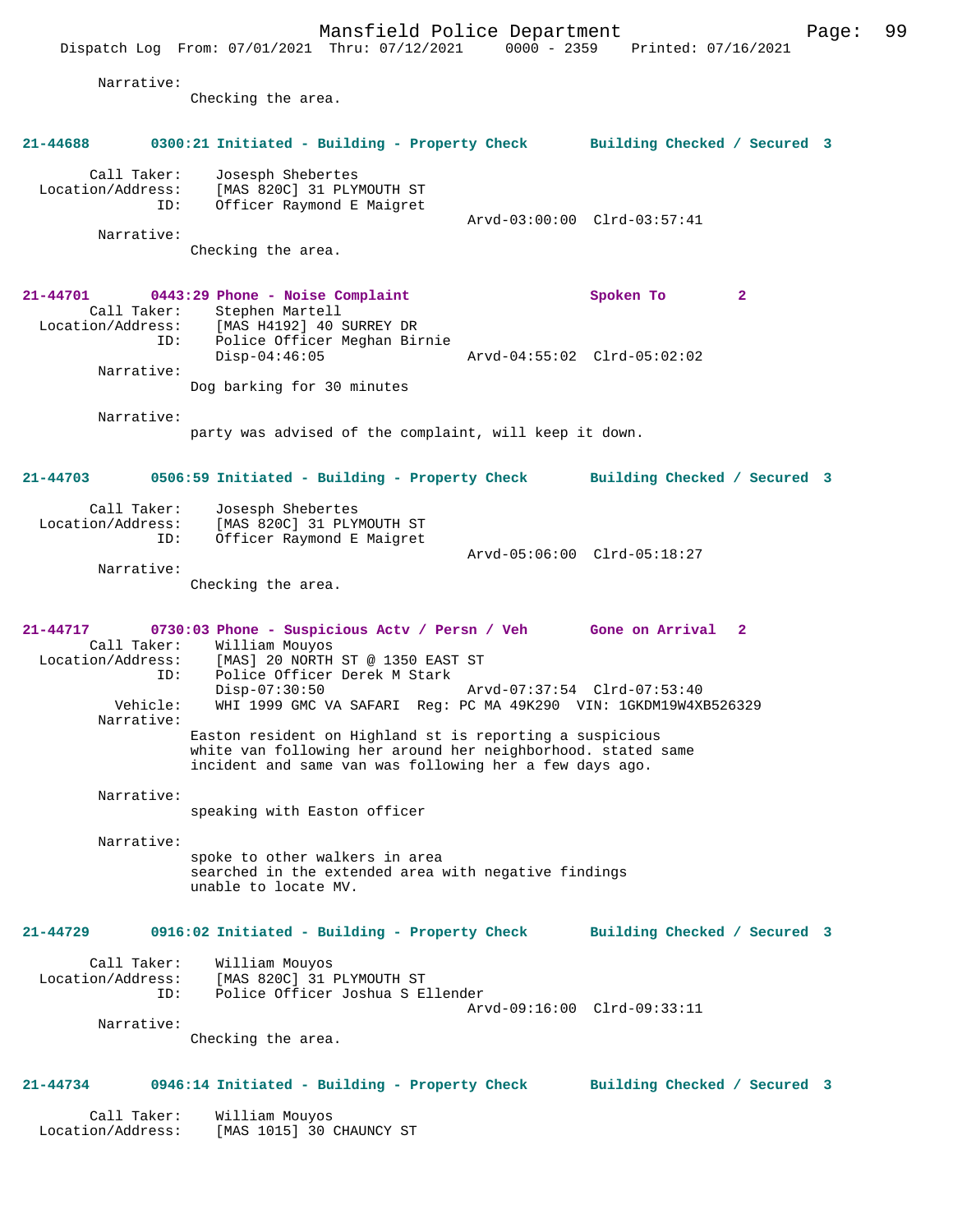Mansfield Police Department Fage: 100 Dispatch Log From: 07/01/2021 Thru: 07/12/2021 0000 - 2359 Printed: 07/16/2021 ID: Police Officer Christopher D Sorge Arvd-09:46:00 Clrd-09:50:46 Narrative: Checking the area. **21-44741 1017:11 Phone - Well Being Check Spoken To 3**  Call Taker: Dispatcher Jacques Ryan Location/Address: [MAS H4566] 8 SERENA ALLEN WAY ID: Police Officer Michael T Fitzgerald Disp-10:19:58 Arvd-10:22:50 Clrd-10:30:26 ID: Police Officer Christopher D Sorge<br>Disp-10:20:04 Arvd- Disp-10:20:04 Arvd-10:22:49 Clrd-10:30:28 Narrative: CP called 911 and asked for the officer's name that helped him yesterday and wants to thank the officer. Narrative: Caller seemed a bit dioriented on the phone Narrative: spoke to party provided info, party does not show any signs of impairment **21-44745 1043:50 Initiated - Building - Property Check Building Checked / Secured 3** Call Taker: William Mouyos<br>Location/Address: [MAS 322] 31 H. [MAS 322] 31 HAMPSHIRE ST ID: Police Officer Gregg S Kennedy Arvd-10:43:00 Clrd-10:47:38 Narrative: Checking the area. **21-44752 1048:57 Phone - Neighbor Dispute Spoken To 3**  Call Taker: Support Staff Thomas Plunkett Location/Address: [MAS H4192] 40 SURREY DR ID: Police Officer Gregg S Kennedy<br>Disp-11:02:58 Disp-11:02:58 Arvd-11:03:03 Clrd-11:22:28 Narrative: CP called the front desk reporting that she wanted to speak to an officer over the phone in regards to a neighbor dispute that occurred last night. Narrative: Spoke with Ofc. Kennedy over the phone. Narrative: advised clarified no further action **21-44754 1129:33 Initiated - Building - Property Check Building Checked / Secured 3** Call Taker: William Mouyos Location/Address: [MAS 820C] 31 PLYMOUTH ST ID: Police Officer Joshua S Ellender Arvd-11:29:00 Clrd-11:53:29 Narrative: Checking the area. **21-44755 1130:48 Initiated - Motor Vehicle Stop Citation / Warning Issued 3** Call Taker: William Mouyos<br>Location/Address: [MAS H2937] 48 ess: [MAS H2937] 48 BRANCH ST<br>TD: Police Officer Grega S K6 Police Officer Gregg S Kennedy Arvd-11:30:00 Clrd-11:35:53<br>Vehicle: BRO 2011 TOYT TACOMA Reg: PC MA 4153RI VIN: 5TFTX4CN3BX0 BRO 2011 TOYT TACOMA Reg: PC MA 4153RI VIN: 5TFTX4CN3BX005887 Narrative: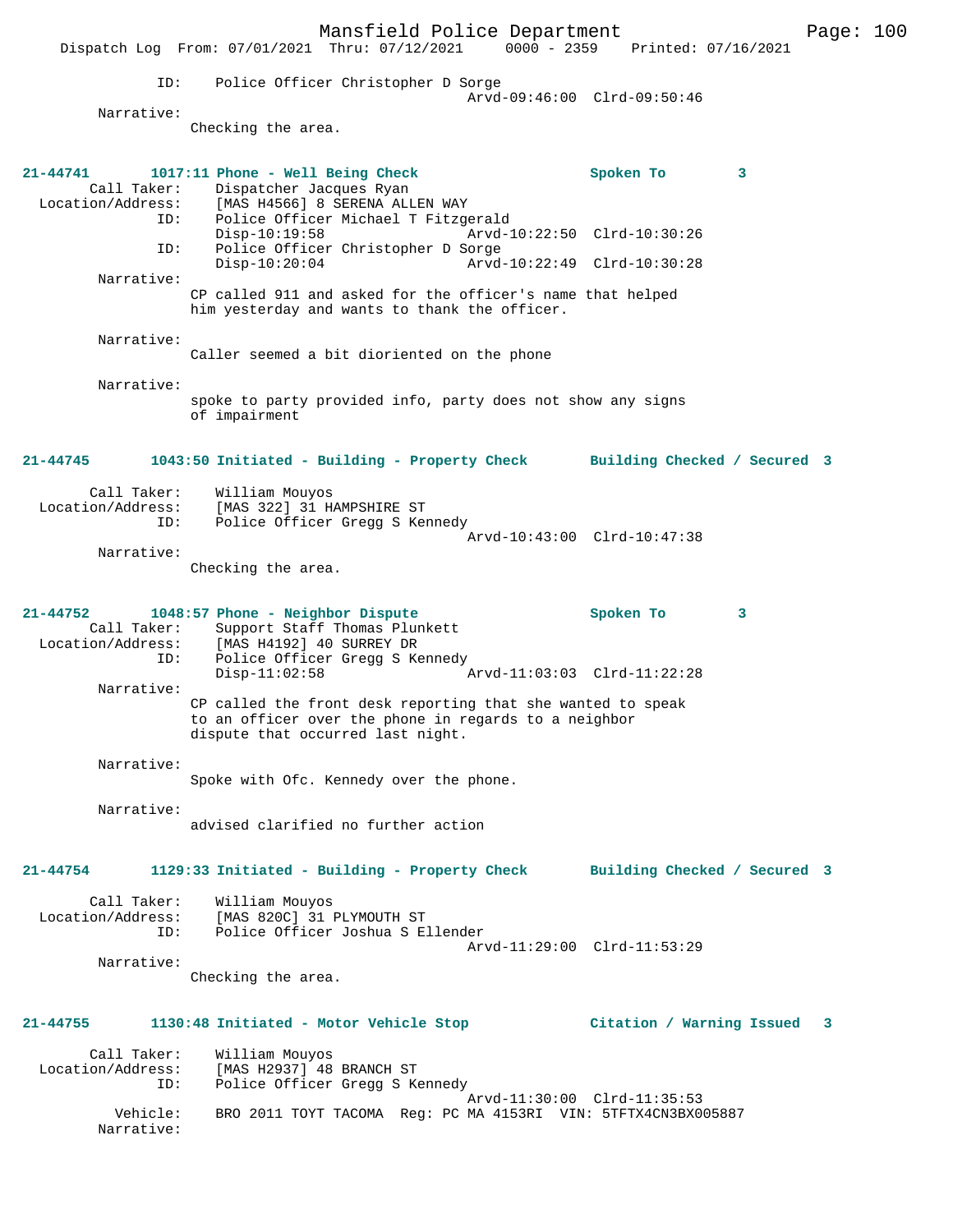|                                                         | Mansfield Police Department<br>Dispatch Log From: 07/01/2021 Thru: 07/12/2021 0000 - 2359 Printed: 07/16/2021                   |                              | Page: $101$ |
|---------------------------------------------------------|---------------------------------------------------------------------------------------------------------------------------------|------------------------------|-------------|
|                                                         | out with myst                                                                                                                   |                              |             |
| Narrative:                                              |                                                                                                                                 |                              |             |
|                                                         | operator cited speed                                                                                                            |                              |             |
| 21-44758                                                | 1208:00 Initiated - Building - Property Check                                                                                   | Building Checked / Secured 3 |             |
| Call Taker:<br>Location/Address:<br>ID:                 | William Mouyos<br>[MAS] 4 ERICK RD @ 15 BONNEY LN<br>Police Officer Michael T Fitzgerald                                        |                              |             |
| Narrative:                                              |                                                                                                                                 | Arvd-12:08:00 Clrd-12:16:55  |             |
|                                                         | Checking the area.                                                                                                              |                              |             |
| 21-44760                                                | 1211:52 Initiated - Building - Property Check Building Checked / Secured 3                                                      |                              |             |
| Call Taker:<br>Location/Address:<br>ID:                 | William Mouyos<br>[MAS 281A] 1 CROCKER ST<br>Police Officer Christopher D Sorge                                                 | Arvd-12:11:00 Clrd-12:17:37  |             |
| Narrative:                                              |                                                                                                                                 |                              |             |
|                                                         | Checking the area.                                                                                                              |                              |             |
| 21-44766                                                | 1310:13 Initiated - Building - Property Check Building Checked / Secured 3                                                      |                              |             |
| Call Taker:<br>ID:                                      | William Mouyos<br>Location/Address: [MAS 417] 9 FRANCIS AVE<br>Police Officer Michael T Fitzgerald                              | Arvd-13:10:00 Clrd-13:20:11  |             |
| Narrative:                                              |                                                                                                                                 |                              |             |
|                                                         | Checking the area.                                                                                                              |                              |             |
| 21-44767                                                | 1313:12 Initiated - Building - Property Check Building Checked / Secured 3                                                      |                              |             |
| Call Taker:<br>Location/Address:<br>ID:                 | NICHOLAS GOYETTE<br>[MAS 820C] 31 PLYMOUTH ST<br>Police Officer Joshua S Ellender                                               |                              |             |
| Narrative:                                              |                                                                                                                                 | Arvd-13:13:00 Clrd-13:27:36  |             |
|                                                         | Checking the area.                                                                                                              |                              |             |
| 21-44772                                                | 1331:52 Radio - Building - Property Check                                                                                       | Building Checked / Secured 3 |             |
| Call Taker:<br>Location/Address:<br>ID:                 | CARLY MORIARTY<br>[MAS 1002] 250 EAST ST<br>Police Officer Michael T Fitzgerald                                                 | Arvd-13:31:00 Clrd-13:39:05  |             |
| Narrative:                                              | Checking the area.                                                                                                              |                              |             |
| 21-44773                                                | 1339:15 Initiated - Building - Property Check                                                                                   | Building Checked / Secured 3 |             |
| Call Taker:<br>Location/Address:<br>ID:                 | William Mouyos<br>[MAS 982] 111 HOPE ST<br>Police Officer Michael T Fitzgerald                                                  | Arvd-13:39:00 Clrd-13:51:25  |             |
| Narrative:                                              |                                                                                                                                 |                              |             |
|                                                         | Checking the area.                                                                                                              |                              |             |
| $21 - 44778$<br>Call Taker:<br>Location/Address:<br>ID: | 1401:59 Phone - Erratic Oper MV / Road Rage Gone on Arrival 3<br>William Mouyos<br>[MAS] RTE 140 NB<br>Sergeant Robert S Pierce |                              |             |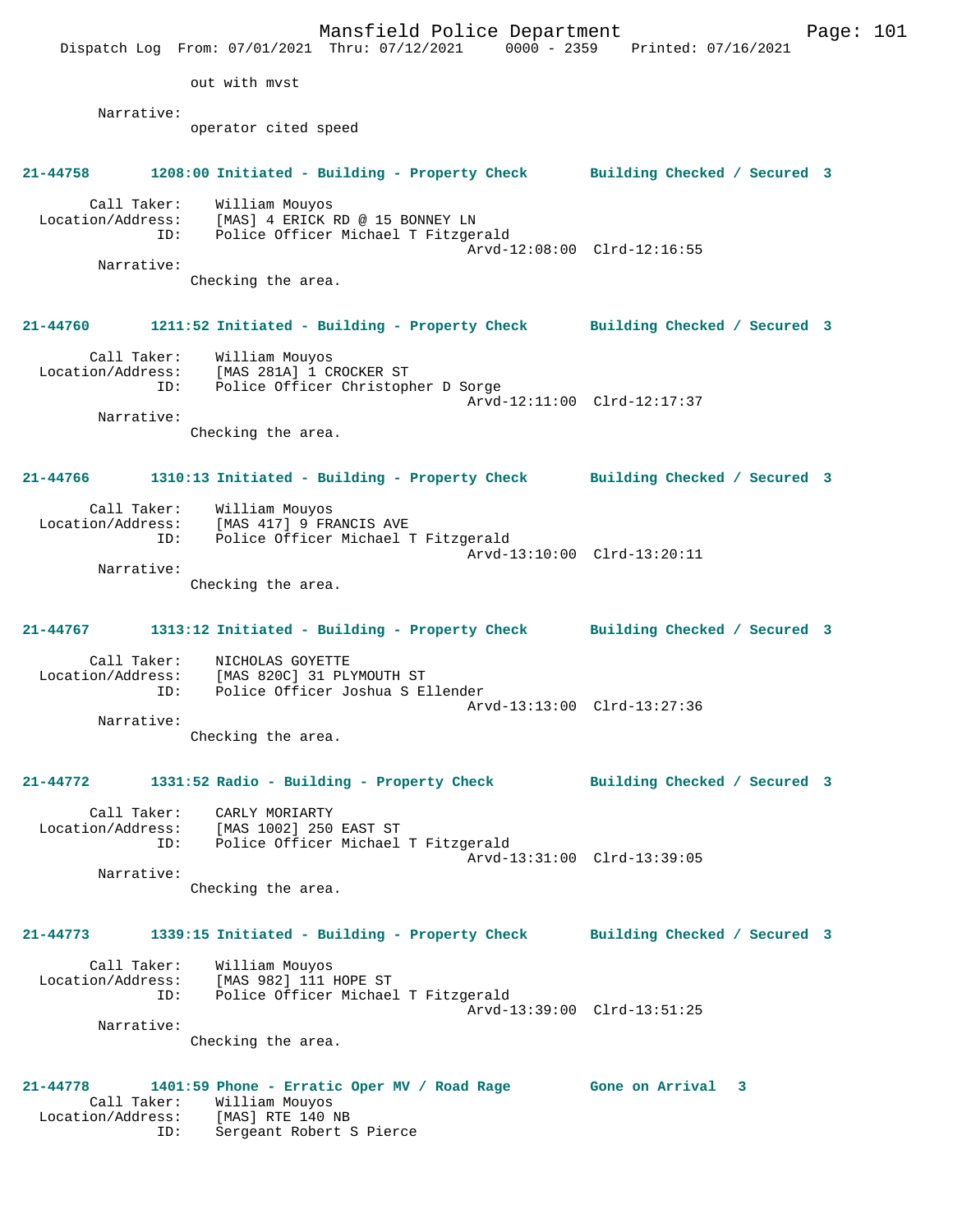|                                         | Mansfield Police Department<br>Dispatch Log From: 07/01/2021 Thru: 07/12/2021                                                          | 0000 - 2359 Printed: 07/16/2021                            | Page: $102$ |  |
|-----------------------------------------|----------------------------------------------------------------------------------------------------------------------------------------|------------------------------------------------------------|-------------|--|
| ID:                                     | $Disp-14:03:27$<br>Sergeant Robert S Pierce<br>$Disp-14:03:59$                                                                         | $Clrd-14:03:46$<br>Arvd-14:06:38 Clrd-14:10:27             |             |  |
| ID:                                     | Sergeant ADAM W BYRNES<br>$Disp-14:04:15$                                                                                              | Arvd-14:09:34 Clrd-14:09:40                                |             |  |
| Narrative:                              | 2 door grey dodge ram                                                                                                                  |                                                            |             |  |
| Narrative:                              | CP states the operator is under the influence and texting<br>and driving                                                               |                                                            |             |  |
| Narrative:                              | gray ram yellow sticker                                                                                                                |                                                            |             |  |
| Narrative:                              | CP states he was swerving on the highway                                                                                               |                                                            |             |  |
| Narrative:                              | Foxboro notified to check Commercial Street                                                                                            |                                                            |             |  |
| 21-44783                                | 1505:29 Initiated - Building - Property Check                                                                                          | Building Checked / Secured 3                               |             |  |
| Call Taker:<br>Location/Address:<br>ID: | William Mouyos<br>[MAS 820C] 31 PLYMOUTH ST<br>Police Officer Joshua S Ellender                                                        | Arvd-15:05:00 Clrd-15:18:16                                |             |  |
| Narrative:                              | Checking the area.                                                                                                                     |                                                            |             |  |
| 21-44787<br>Call Taker:<br>ID:          | 1539:34 Initiated - Serve Warrant<br>William Mouyos<br>Location/Address: [MAS 281A] 1 CROCKER ST<br>Police Officer Christopher D Sorge | Arrest(s) Made 3                                           |             |  |
| ID:                                     | Police Officer Gregg S Kennedy                                                                                                         | Arvd-15:39:00 Clrd-17:49:08                                |             |  |
| ID:                                     | $Disp-15:41:43$<br>Sergeant Robert S Pierce                                                                                            | Arvd-15:49:38 Clrd-16:05:36                                |             |  |
| ID:                                     | $Disp-15:41:48$<br>Police Officer Michael T Fitzgerald                                                                                 | Arvd-15:49:37 Clrd-16:05:47<br>Arvd-15:49:21 Clrd-16:05:39 |             |  |
| ID:                                     | Deputy Chief Michael Ellsworth<br>$Disp-15:49:28$                                                                                      | Arvd-15:49:34 Clrd-16:05:45                                |             |  |
| ID:                                     | Police Officer Andrew J Kelley<br>$Disp-15:51:38$                                                                                      | Arvd-15:51:40 Clrd-16:05:42                                |             |  |
| Narrative:                              | M12 reports seeing an individual                                                                                                       |                                                            |             |  |
| Narrative:                              | waiting for additional units to assist                                                                                                 |                                                            |             |  |
| Narrative:                              | reporting male party has fled onto tracks                                                                                              |                                                            |             |  |
| Narrative:                              | units advised to disengage and not follow onto tracks                                                                                  |                                                            |             |  |
| Narrative:                              | Amtrak advised for train stop                                                                                                          |                                                            |             |  |
| Narrative:                              | MC2 on air to assist                                                                                                                   |                                                            |             |  |
| Narrative:                              | Male party described as a white male skinny build, approx.<br>6'0" tall. Wearing white shorts, white shoes, and a black<br>shirt.      |                                                            |             |  |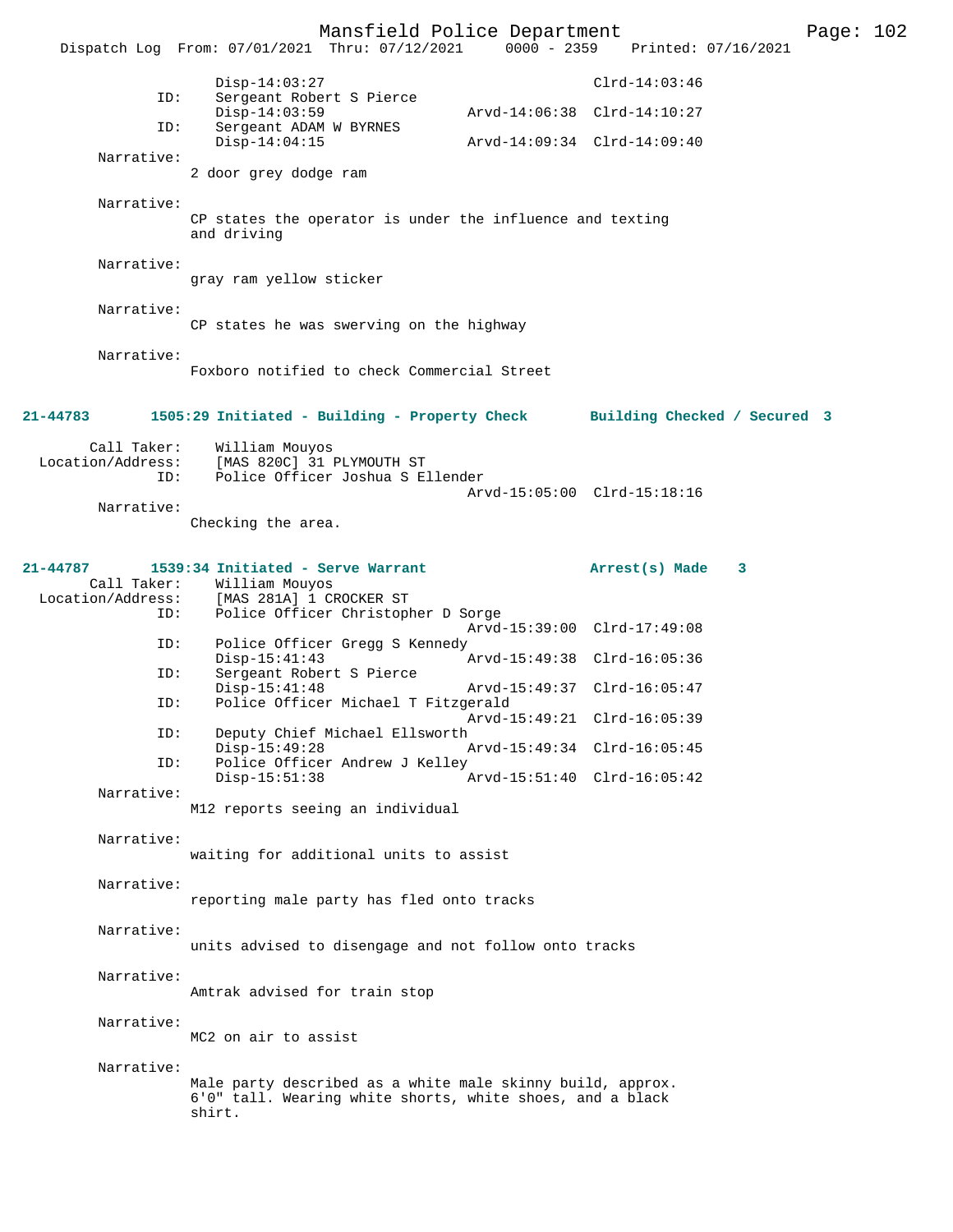|                                  | Dispatch Log From: 07/01/2021 Thru: 07/12/2021 0000 - 2359 Printed: 07/16/2021             |  | Mansfield Police Department |                 |                               | Page: 103 |  |
|----------------------------------|--------------------------------------------------------------------------------------------|--|-----------------------------|-----------------|-------------------------------|-----------|--|
| Narrative:                       |                                                                                            |  |                             |                 |                               |           |  |
|                                  | subject approx 1/4 mile down from Copeland drive will<br>attempt to access from Norfolk st |  |                             |                 |                               |           |  |
| Narrative:                       | Amtrak confirms all tracks stopped, units advised                                          |  |                             |                 |                               |           |  |
| Narrative:                       |                                                                                            |  |                             |                 |                               |           |  |
|                                  | reporting subject in custody                                                               |  |                             |                 |                               |           |  |
| Narrative:                       | Amtrak advised, tracks have been reopened                                                  |  |                             |                 |                               |           |  |
| Narrative:                       | M12 to transport subject in custody to station                                             |  |                             |                 |                               |           |  |
| Narrative:                       | M12 transporting prisoner to HOC                                                           |  |                             |                 |                               |           |  |
| Refer To Arrest:                 | $21MAS - 254 - AR$                                                                         |  |                             |                 |                               |           |  |
|                                  | Arrest: COLLINS, MICHAEL A                                                                 |  |                             |                 |                               |           |  |
| Age:                             | Address: 50 EAST ST SHARON, MA<br>29                                                       |  |                             |                 |                               |           |  |
| Charges:                         | Warrant arrest<br>DISORDERLY CONDUCT<br>TRESPASS                                           |  |                             |                 |                               |           |  |
|                                  | DRUG, POSSESS CLASS E                                                                      |  |                             |                 |                               |           |  |
| Refer To Incident:               | 21MAS-703-OF                                                                               |  |                             |                 |                               |           |  |
| 21-44804                         | 1708:53 Phone - Assist Fire Department Referred to Other Agency 2                          |  |                             |                 |                               |           |  |
| Call Taker:                      | William Mouyos                                                                             |  |                             |                 |                               |           |  |
| Location/Address:<br>ID:         | [MAS H2152] 78 COLONIAL DR<br>Police Officer William C Trudell                             |  |                             |                 |                               |           |  |
|                                  | $Disp-17:09:57$                                                                            |  | Arvd-17:14:49 Clrd-17:15:59 |                 |                               |           |  |
| Narrative:                       | Assisting the FD with a fire related incident. Nature:                                     |  |                             |                 |                               |           |  |
|                                  | residential fire alarm 1st floor smoke detector                                            |  |                             |                 |                               |           |  |
| 21-44814                         | 1855:31 Initiated - Motor Vehicle Stop                                                     |  |                             |                 | Citation / Warning Issued 3   |           |  |
| Location/Address:                | Call Taker: Chelsey Ferstler<br>[MAS H2902] 562 MAPLE ST @ 3 JENNIFER DR                   |  |                             |                 |                               |           |  |
| ID:                              | Police Officer Joshua S Ellender                                                           |  |                             |                 |                               |           |  |
| Vehicle:                         | GRY 2019 TOYT COROLLA Req: PC MA 1HMA78 VIN: 2T1BURHE6KC141228                             |  | Arvd-18:55:00 Clrd-19:03:09 |                 |                               |           |  |
| Narrative:                       |                                                                                            |  |                             |                 |                               |           |  |
|                                  | my stop, operator cited for speed                                                          |  |                             |                 |                               |           |  |
| 21-44818                         | 1916:01 Walk-In - Trespassing / Unwanted Person                                            |  |                             |                 | Investigated - Report Taken 1 |           |  |
| Call Taker:<br>Location/Address: | Support Staff Langston W Puller<br>[MAS H6352]                                             |  |                             |                 |                               |           |  |
| ID:                              | Police Officer Andrew J Kelley                                                             |  |                             |                 |                               |           |  |
| ID:                              | $Disp-19:19:22$<br>Police Officer Joshua S Ellender                                        |  |                             | $Clrd-19:21:38$ |                               |           |  |
|                                  | $Disp-19:21:31$                                                                            |  | Arvd-19:28:36 Clrd-20:19:35 |                 |                               |           |  |
| ID:                              | Police Officer Andrew J Kelley<br>$Disp-19:37:06$                                          |  | Arvd-19:37:15 Clrd-19:53:07 |                 |                               |           |  |
| Narrative:                       |                                                                                            |  |                             |                 |                               |           |  |

Narrative: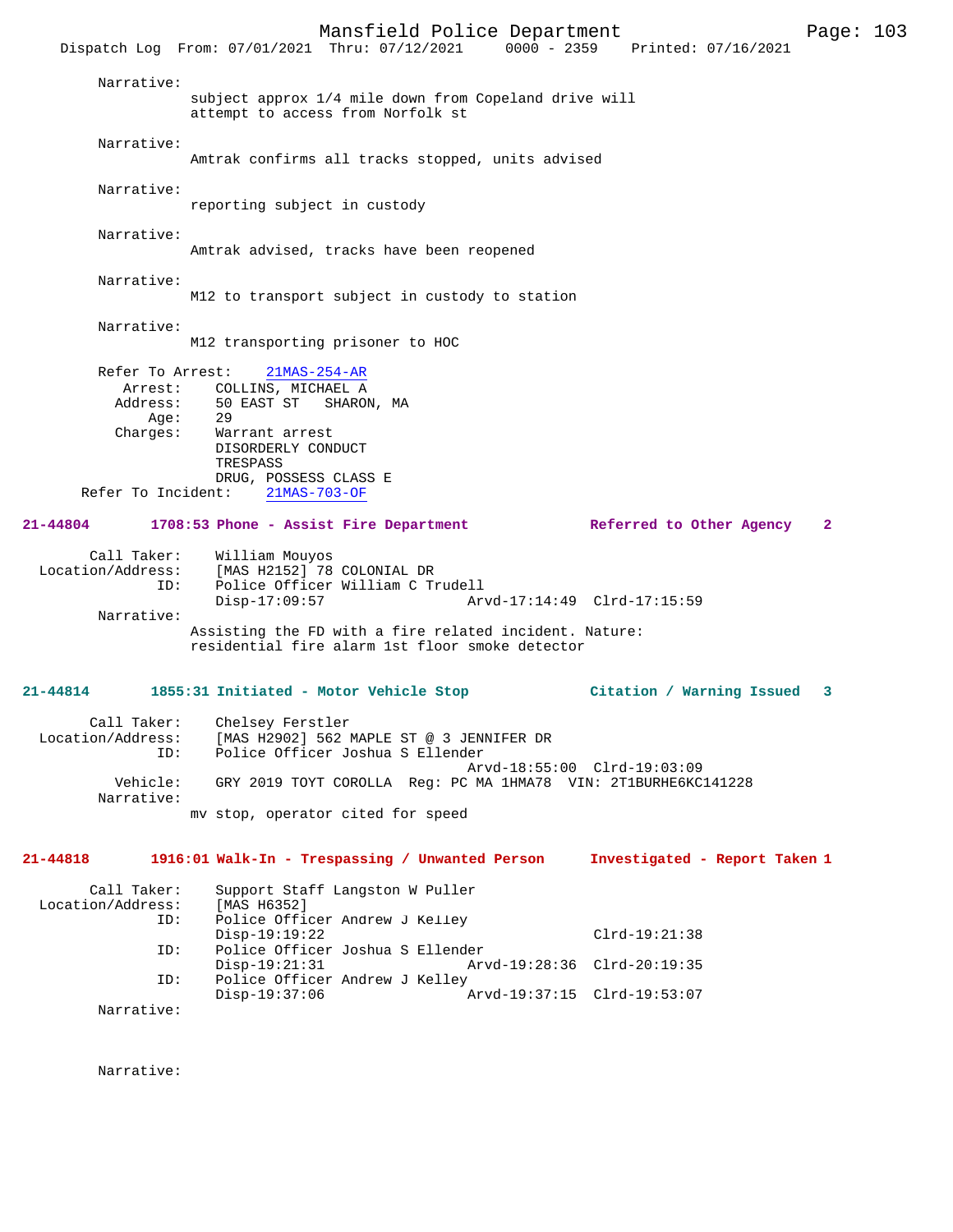Narrative:

Refer To Incident: 21MAS-704-OF

**21-44827 2011:39 Initiated - Building - Property Check Building Checked / Secured 3** Call Taker: Chelsey Ferstler Location/Address: [MAS 907E] 390 WEST ST ID: Police Officer Andrew J Kelley Arvd-20:11:00 Clrd-20:16:20 Narrative:

Checking the area.

**21-44828 2026:44 Phone - 911 Hang-ups & Verifications Confirmed misdial/Accdntl Call 2**  Call Taker: JEFFREY KEEFE Location/Address: [MAS] 7 DONOVAN LN ID: Police Officer Andrew J Kelley<br>Disp-20:29:58 Disp-20:29:58 Arvd-20:37:36 Clrd-20:41:52 Vehicle: WHI 2020 KIA UT SORENT Reg: PC MA 2KLS24 VIN: 5XYPGDA36LG704387 Narrative: Checking on a 911 hang up. No answer on 2 call backs Contact made?: No Cellphone? (y/n): Yes Uncertainty radius: 29 meters

Narrative:

spoke to homeowner, pocket dial.

**21-44834 2051:27 Initiated - Building - Property Check Building Checked / Secured 3** Call Taker: Ryan O'Rourke

 Location/Address: [MAS 895] 175 FRUIT ST ID: Police Officer Jay J Sparrow Arvd-20:51:00 Clrd-20:56:58 Narrative: Checking the area.

**21-44835 2101:25 Initiated - Building - Property Check Building Checked / Secured 3**

 Call Taker: Chelsey Ferstler Location/Address: [MAS 840] 280 SCHOOL ST ID: Police Officer Andrew J Kelley Arvd-21:01:00 Clrd-21:08:29 Narrative:

Checking the area.

# **21-44846 2140:13 Initiated - Building - Property Check Building Checked / Secured 3**

 Call Taker: Chelsey Ferstler Location/Address: [MAS 1002] 250 EAST ST<br>ID: Police Officer Jay J St Police Officer Jay J Sparrow Arvd-21:40:00 Clrd-21:52:53 Narrative:

Checking the area.

# **21-44852 2232:06 Initiated - Building - Property Check Building Checked / Secured 3**

Call Taker: Chelsey Ferstler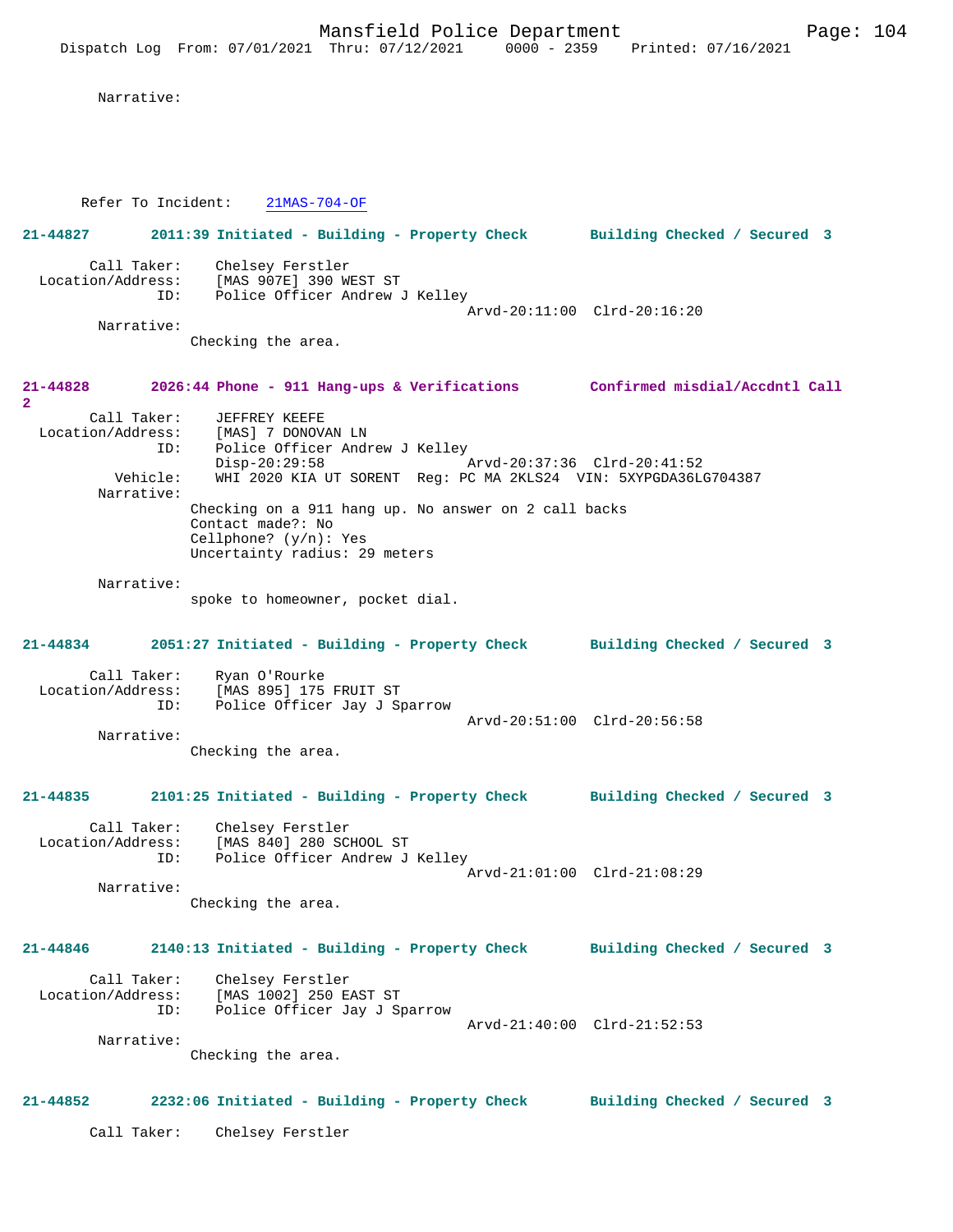Mansfield Police Department Page: 105 Dispatch Log From: 07/01/2021 Thru: 07/12/2021 0000 - 2359 Printed: 07/16/2021 Location/Address: [MAS 4] 31 HAMPSHIRE ST ID: Police Officer Andrew J Kelley Arvd-22:32:00 Clrd-22:36:02 Narrative: Checking the area. **21-44853 2236:07 Initiated - Building - Property Check Building Checked / Secured 3** Call Taker: Chelsey Ferstler Location/Address: [MAS 2] 60 FORBES BLVD ID: Police Officer Andrew J Kelley Arvd-22:36:00 Clrd-22:50:01 Narrative: Checking the area. **21-44862 2352:45 Initiated - Building - Property Check Building Checked / Secured 3** Call Taker: Chelsey Ferstler Location/Address: [MAS 820C] 31 PLYMOUTH ST ID: Police Officer William C Trudell Arvd-23:52:00 Clrd-07/12/2021 @ 00:13:33 Narrative: Radford Detail **For Date: 07/12/2021 - Monday 21-44879 0130:24 Initiated - Building - Property Check Building Checked / Secured 3** Call Taker: Chelsey Ferstler Location/Address: [MAS 170] 255 HOPE ST ID: Police Officer Meghan Birnie Arvd-01:30:00 Clrd-01:38:59 Narrative: Checking the area/ park **21-44880 0131:21 Initiated - Building - Property Check Building Checked / Secured 3** Call Taker: Chelsey Ferstler<br>Location/Address: [MAS 2] 60 FORBES ess: [MAS 2] 60 FORBES BLVD<br>ID: Police Officer Derek M Police Officer Derek M Stark Arvd-01:31:00 Clrd-01:55:48 Narrative: Checking the area. **21-44885 0139:04 Initiated - Building - Property Check Building Checked / Secured 3** Call Taker: Chelsey Ferstler Location/Address: [MAS 1002] 250 EAST ST Police Officer Meghan Birnie Arvd-01:39:00 Clrd-01:54:27 Narrative: Checking the area. **21-44891 0204:45 Initiated - Building - Property Check Building Checked / Secured 3** Call Taker: Chelsey Ferstler Location/Address: [MAS 1016] 4 ERICK RD ID: Police Officer Meghan Birnie Arvd-02:04:00 Clrd-02:11:25 Narrative: Checking the area.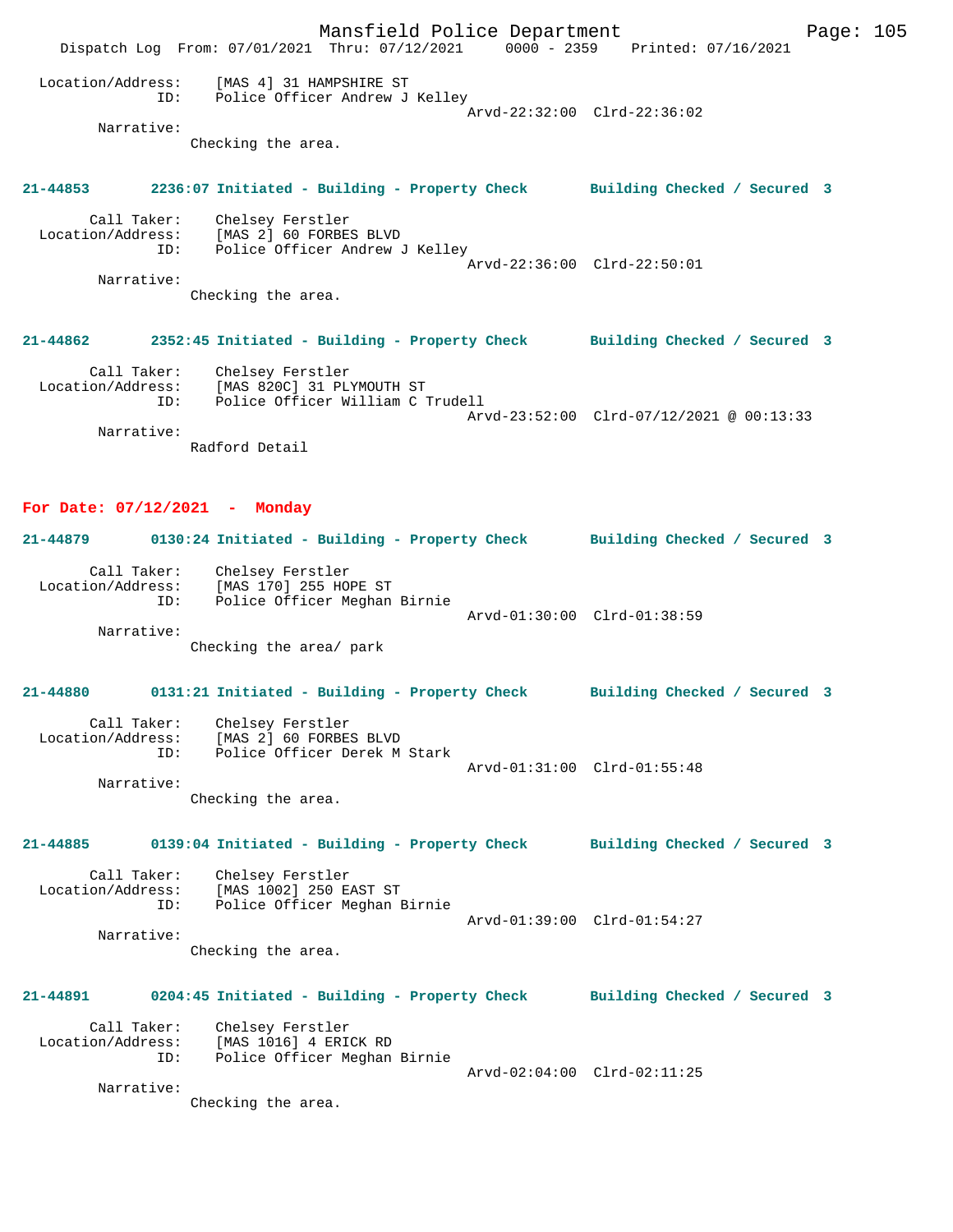Mansfield Police Department Fage: 106 Dispatch Log From: 07/01/2021 Thru: 07/12/2021 0000 - 2359 Printed: 07/16/2021 **21-44893 0206:59 Initiated - Building - Property Check Building Checked / Secured 3** Call Taker: Chelsey Ferstler Location/Address: [MAS 4] 31 HAMPSHIRE ST ID: Police Officer Derek M Stark Arvd-02:06:00 Clrd-02:21:33 Narrative: Checking the area. **21-44895 0211:30 Initiated - Building - Property Check Building Checked / Secured 3** Call Taker: Chelsey Ferstler Location/Address: [MAS 992] 660 EAST ST<br>Th: Police Officer Meghan Police Officer Meghan Birnie Arvd-02:11:00 Clrd-02:15:23 Narrative: Checking the area. **21-44899 0235:56 Initiated - Building - Property Check Building Checked / Secured 3** Call Taker: Stephen Martell Location/Address: [MAS 834] 261 CHAUNCY ST ID: Police Officer Derek M Stark Arvd-02:35:00 Clrd-02:45:06 Narrative: Checking the area. **21-44901 0245:12 Initiated - Building - Property Check Building Checked / Secured 3** Call Taker: Chelsey Ferstler Location/Address: [MAS 907E] 390 WEST ST ID: Police Officer Derek M Stark Arvd-02:45:00 Clrd-02:52:32 Narrative: Checking the area. **21-44902 0252:09 Initiated - Building - Property Check Building Checked / Secured 3** Call Taker: Chelsey Ferstler Location/Address: [MAS 139] 265 FRUIT ST ID: Police Officer Meghan Birnie Arvd-02:52:00 Clrd-02:56:58 Narrative: Checking the area. **21-44904 0308:42 Initiated - Building - Property Check Building Checked / Secured 3** Call Taker: Chelsey Ferstler Location/Address: [MAS] NORTH MAIN ST ID: Police Officer Meghan Birnie Arvd-03:08:00 Clrd-03:12:40 Narrative: Checking the area. **21-44905 0314:23 Initiated - Building - Property Check Building Checked / Secured 3** Call Taker: Chelsey Ferstler Location/Address: [MAS 840] 280 SCHOOL ST ID: Police Officer Derek M Stark Arvd-03:14:00 Clrd-03:25:04 Narrative: Checking the area.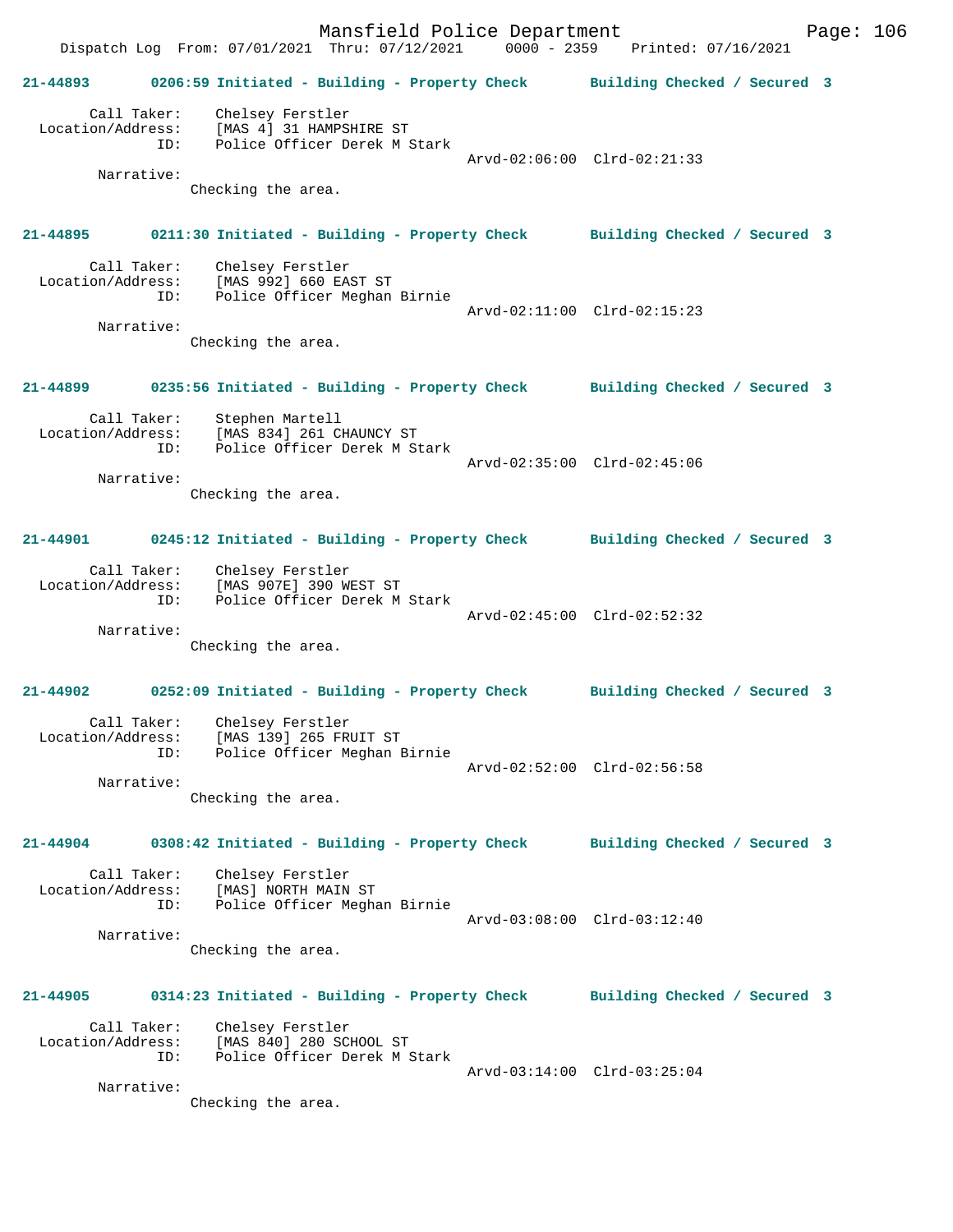Mansfield Police Department Fage: 107

| 21-44916                                     |      | 0657:16 Phone - Assist Other Agency                                                                                                                                                              | Unfounded/Unverifed<br>3    |
|----------------------------------------------|------|--------------------------------------------------------------------------------------------------------------------------------------------------------------------------------------------------|-----------------------------|
| Call Taker:<br>Location/Address:             |      | William Casey<br>[MAS 907] 390 WEST ST Apt. #A                                                                                                                                                   |                             |
|                                              | ID:  | Police Officer Derek M Stark<br>$Disp-07:00:22$                                                                                                                                                  | Arvd-07:04:53 Clrd-07:27:51 |
|                                              | ID:  | Sergeant John R Armstrong<br>$Disp-07:05:02$                                                                                                                                                     | Arvd-07:05:05 Clrd-07:27:51 |
|                                              | ID:  | Police Officer Meghan Birnie<br>$Disp-07:05:39$                                                                                                                                                  | Arvd-07:23:00 Clrd-07:27:37 |
| Vehicle:<br>Narrative:                       |      | GRY 2007 FORD UT EDGE Req: PC MA 2GGJ17 VIN: 2FMDK48C27BA30963                                                                                                                                   |                             |
|                                              |      | Call from Attleboro for a well being on female driver<br>operating vehicle. Trailer on the back with TK Handyman on<br>back. Stop and hold vehicle so that the RO can obtain the<br>vehicle back |                             |
| Narrative:                                   |      | The vehicle was not at Home Depot, checking possible<br>locations in town                                                                                                                        |                             |
| $21 - 44918$                                 |      | Initiated - Speed Trailer/Signs Deployed Services Rendered 3                                                                                                                                     |                             |
| Call Taker:<br>Location/Address:             | 0721 | Animal Control Steven Simonds<br>[MAS] RESERVOIR ST                                                                                                                                              |                             |
|                                              | ID:  | Animal Control Steven Simonds                                                                                                                                                                    | Arvd-07:23:22 Clrd-07:31:26 |
| Narrative:                                   |      | changing batteries on speed signs                                                                                                                                                                |                             |
| $21 - 44919$                                 | 0735 | Initiated - Parking Violations                                                                                                                                                                   | Services Rendered 3         |
| Call Taker:<br>Location/Address:             | ID:  | Animal Control Steven Simonds<br>[MAS] 43 NORTH MAIN ST @ 13 PARK ST<br>Animal Control Steven Simonds                                                                                            |                             |
| Narrative:                                   |      |                                                                                                                                                                                                  | Arvd-07:36:34 Clrd-07:57:17 |
|                                              |      | checking area for parking violations                                                                                                                                                             |                             |
| 21-44921<br>Call Taker:<br>Location/Address: | 0826 | Initiated - Speed Trailer/Signs Deployed<br>Animal Control Steven Simonds<br>[MAS] WILLIAMS ST                                                                                                   | Services Rendered 3         |
|                                              | ID:  | Animal Control Steven Simonds                                                                                                                                                                    | Arvd-08:27:04 Clrd-08:52:44 |
| Narrative:                                   |      | changing batteries on speed sign                                                                                                                                                                 |                             |
| $21 - 44923$                                 |      | 0849:54 Initiated - Assist Citizen - P S A Services Rendered 3<br>Call Taker: Kieran M Ruth                                                                                                      |                             |
|                                              | ID:  | Location/Address: [MAS 65] 30 CHAUNCY ST<br>Police Officer Michael T Fitzgerald                                                                                                                  | Arvd-08:49:00 Clrd-08:54:12 |
| Narrative:                                   |      |                                                                                                                                                                                                  |                             |
|                                              |      | Out for the report of a vehicle leaving the gas pumps with<br>the handle still attached to the vehicle.                                                                                          |                             |
| Narrative:                                   |      | Management was speaking with the party and declined any<br>assistance                                                                                                                            |                             |
| 21-44924                                     |      | 0857:42 Initiated - Building - Property Check Building Checked / Secured 3                                                                                                                       |                             |
| Call Taker:<br>Location/Address:             | ID:  | Kieran M Ruth<br>[MAS 840] 280 SCHOOL ST<br>Police Officer Gregg S Kennedy                                                                                                                       |                             |
| Narrative:                                   |      |                                                                                                                                                                                                  | Arvd-08:57:00 Clrd-09:16:38 |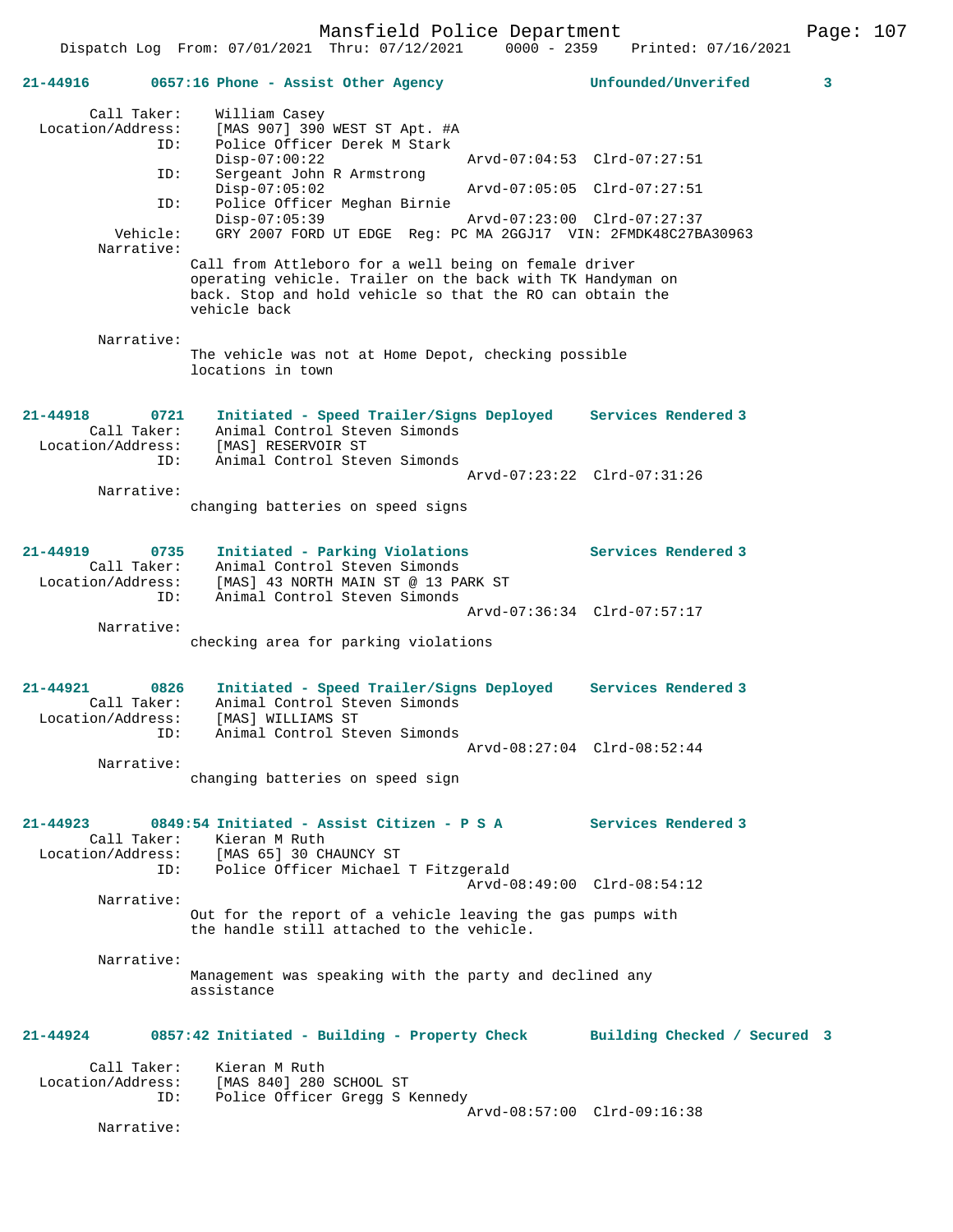Dispatch Log From: 07/01/2021 Thru: 07/12/2021 0000 - 2359 Printed: 07/16/2021

Checking the area.

|                                         | 21-44928 0938:31 Initiated - Motor Vehicle Stop                                                                                                                                                | Citation / Warning Issued 3    |
|-----------------------------------------|------------------------------------------------------------------------------------------------------------------------------------------------------------------------------------------------|--------------------------------|
| Call Taker:<br>ID:                      | Kieran M Ruth<br>Location/Address: [MAS] 18 NORTH MAIN ST @ 12 HIGH ST<br>Police Officer Matthew A Souza                                                                                       | Arvd-09:38:00 Clrd-09:49:53    |
| Vehicle:<br>Narrative:                  | Police Officer Mark O'Connor<br>GRN 2001 MERC MARQUI Req: PC MA 9XS189 VIN: 2MEFM74W91X655989<br>MV stop                                                                                       |                                |
| Narrative:                              | Cited for traveling the wrong way on a one way                                                                                                                                                 |                                |
| $21 - 44929$<br>$\overline{2}$          | 0949:24 Phone - 911 Hang-ups & Verifications Confirmed misdial/Accdntl Call                                                                                                                    |                                |
| Call Taker:                             | William Casey<br>Location/Address: [MAS] 26 BICENTENNIAL CT Apt. #E<br>ID: Police Officer Matthew A Souza<br>Police Officer Matthew A Souza<br>$Disp-09:52:37$<br>Police Officer Mark O'Connor | Arvd-09:56:54 Clrd-09:57:58    |
| Narrative:                              | Checking on a 911 hang up.<br>Contact made?: yes<br>Cellphone? $(y/n):yes$<br>Uncertainty radius:                                                                                              |                                |
| 21-44938 1006<br>ID:                    | Initiated - Parking Violations<br>Call Taker: Animal Control Steven Simonds<br>Location/Address: [MAS] 242 NORTH MAIN ST @ 16 OLD COLONY WAY<br>Animal Control Steven Simonds                  | Services Rendered 3            |
| Narrative:                              |                                                                                                                                                                                                | Arvd-10:10:50 Clrd-11:32:01    |
|                                         | checking area for parking violations                                                                                                                                                           |                                |
| Narrative:                              | tagged MA 1BWV13 on west church for overtime parking                                                                                                                                           |                                |
| Narrative:                              | tagged MA 7EL883 on crocker for wrong direction                                                                                                                                                |                                |
| Narrative:                              | tagged MA COMM 381502 on crocker for wrong direction                                                                                                                                           |                                |
| 21-44939                                | 1032:19 Initiated - Building - Property Check Building Checked / Secured 3                                                                                                                     |                                |
| Location/Address:<br>ID:                | Call Taker: Kieran M Ruth<br>[MAS 411] 60 FORBES BLVD<br>Police Officer Gregg S Kennedy                                                                                                        |                                |
| Narrative:                              | Checking the area.                                                                                                                                                                             | Arvd-10:32:00 Clrd-10:36:47    |
| $21 - 44943$                            | 1101:23 Initiated - Motor Vehicle Stop                                                                                                                                                         | Citation / Warning Issued<br>3 |
| Call Taker:<br>Location/Address:<br>ID: | Kieran M Ruth<br>[MAS] 145 SCHOOL ST @ 231 SPRING ST<br>Police Officer Andrew J Kelley                                                                                                         | Arvd-11:01:00 Clrd-11:06:22    |
| Vehicle:<br>Narrative:                  | GRY 2021 JEEP UT COMPASS Req: PC MA 2EWX13 VIN: 3C4NJDBB2MT566386                                                                                                                              |                                |
|                                         | MV stop                                                                                                                                                                                        |                                |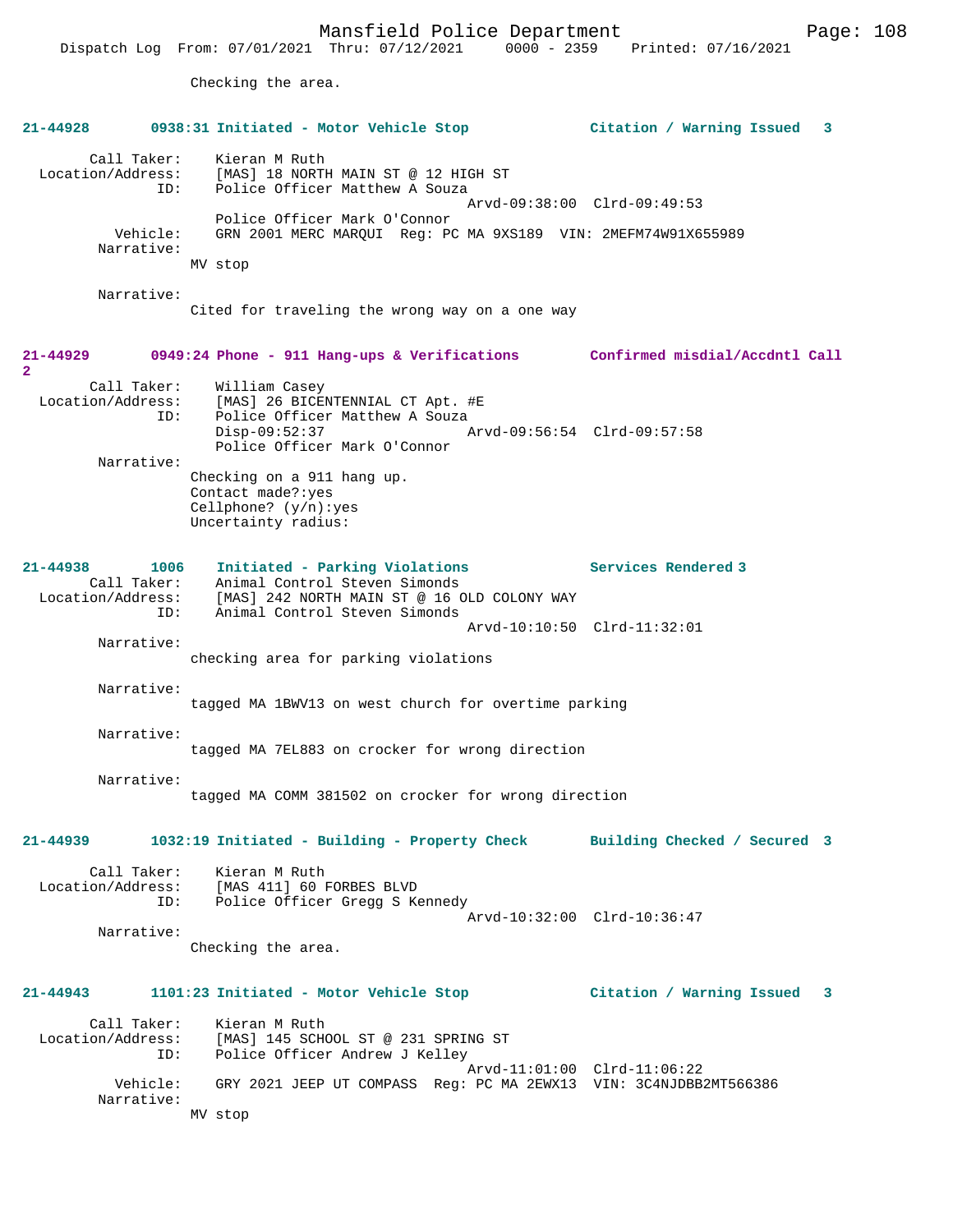Mansfield Police Department Fage: 109 Dispatch Log From: 07/01/2021 Thru: 07/12/2021 0000 - 2359 Printed: 07/16/2021 Narrative: Cited for speed and no license in possesion **21-44947 1115:07 Initiated - Building - Property Check Building Checked / Secured 3** Call Taker: Kieran M Ruth Location/Address: [MAS] 4 ERICK RD @ 15 BONNEY LN ID: Police Officer Michael T Fitzgerald Arvd-11:15:00 Clrd-11:21:41 Narrative: Checking the area. **21-44949 1125:07 Initiated - Motor Vehicle Stop Citation / Warning Issued 3** Call Taker: Robert Stewart Location/Address: [MAS 219] 12 GILES PL ID: Police Officer Andrew J Kelley Arvd-11:25:00 Clrd-11:27:11 Vehicle: WHI 2009 TOYT COROLL Reg: PC MA 4DP873 VIN: JTDBL40E49J027745 Narrative: MV STOP/// Citation Issued **21-44952 1139 Initiated - Parking Violations Services Rendered 3**  Call Taker: Animal Control Steven Simonds Location/Address: [MAS] 255 NORTH MAIN ST @ 8 COTTAGE ST ID: Animal Control Steven Simonds Arvd-11:40:05 Clrd-12:26:06 Narrative: checking area for parking violations Narrative: tagged MA 684TP2 and MA 92PC26 on main for overtime parking Narrative: tagged MA 772ER6 on old colony way/small lot for overtime parking Narrative: tagged MA 2JVL15 on main for restrictive parking **21-44958 1201:33 Phone - Assist Other Agency Services Rendered 3**  Call Taker: Dispatcher Jacques Ryan<br>Vicinity of: [MAS H1741] 67 FOWLER ST of: [MAS H1741] 67 FOWLER ST<br>ID: Police Officer Michael T Police Officer Michael T Fitzgerald<br>Disp-12:12:50 Arvd-1 Arvd-12:15:49 Clrd-12:36:12 ID: Police Officer Gregg S Kennedy Disp-12:12:55 Arvd-12:23:31 Clrd-12:36:12 ID: Sergeant Robert S Pierce Disp-12:15:11 Arvd-12:25:27 Clrd-12:36:12 Narrative: From Coventry,RI and North Attleborough Looking for a missing 15 yof, Ava Hunt 2/13/06 5'7" 180 long brown hair with the end died red and acne, left with an older male. The last ping on her phone was at 1149am at 299 meters of this location. Narrative: Coventry RI called back, advised the mother is tracking the phone and it is currently pinging at the red roof. Narrative: Coventry PD call with an updated address of the Red Roof, the mother is tracking the phone Narrative: M1 spoke with North Attleboro PD who had a ping on their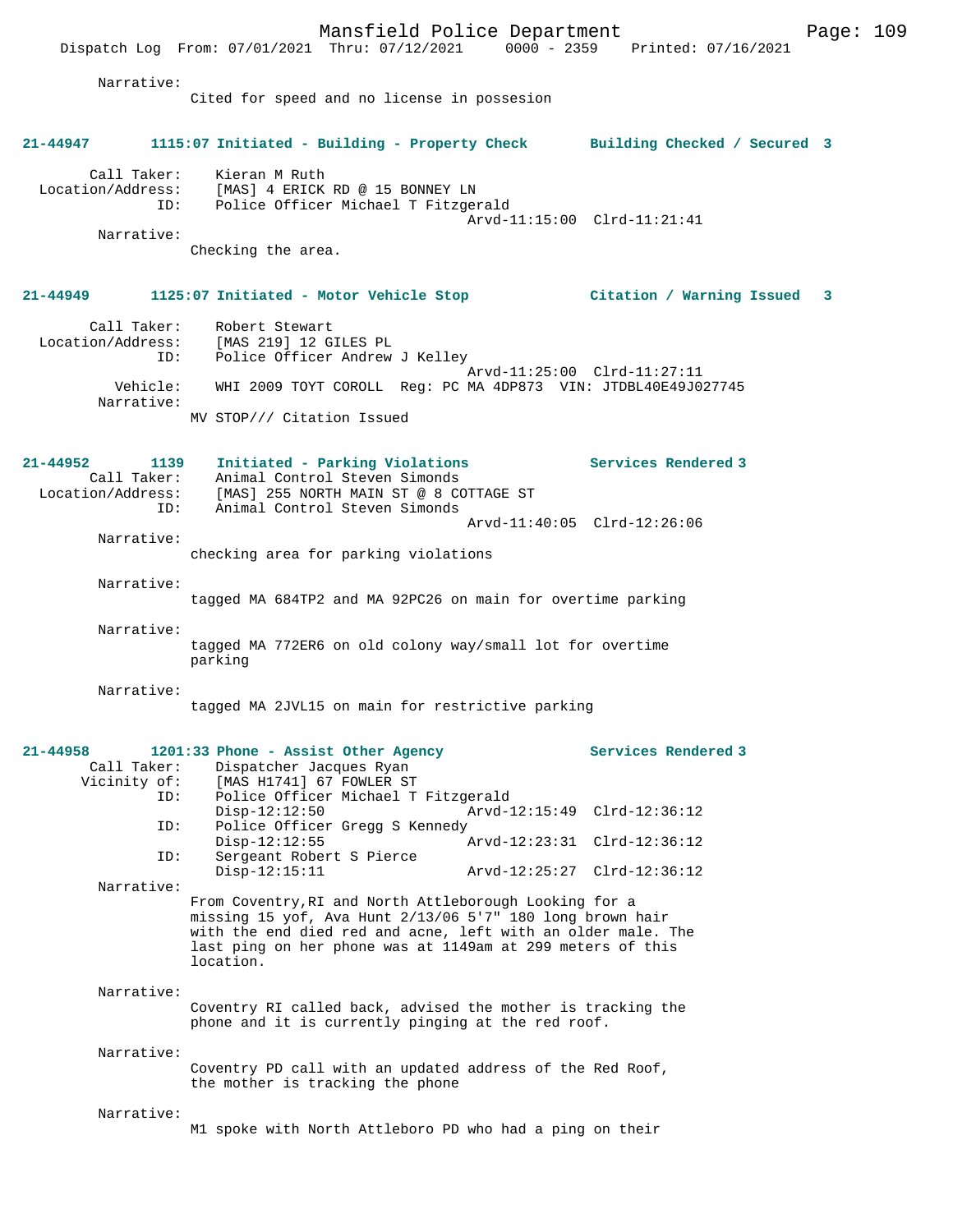Dispatch Log From: 07/01/2021 Thru: 07/12/2021 0000 - 2359 Printed: 07/16/2021 Mount Hope St **21-44956 1202:29 Initiated - Motor Vehicle Stop Citation / Warning Issued 3** Call Taker: Kieran M Ruth<br>Vicinity of: [MAS 969A160] of: [MAS 969A160] 321 SCHOOL ST Apt. #A160<br>ID: Police Officer David W Kinahan Police Officer David W Kinahan Arvd-12:02:00 Clrd-12:35:39 Vehicle: BLK 2017 CHRY PACIFI Reg: PC MA 992FC4 VIN: 2C4RC1EG9HR669024 Narrative: MV stop Narrative: Cited for expired registration, completed online. **21-44965 1304 Initiated - Parking Violations Services Rendered 3**  Call Taker: Animal Control Steven Simonds Location/Address: [MAS] 255 NORTH MAIN ST @ 8 COTTAGE ST<br>ID: Animal Control Steven Simonds Animal Control Steven Simonds Arvd-13:04:43 Clrd-13:29:13 Narrative: checking area for parking violations Narrative: tagged MA 6MX219 at one mansfield for overtime parking **21-44977 1400:15 Initiated - Motor Vehicle Stop Citation / Warning Issued 3** Call Taker: Kieran M Ruth Location/Address: [MAS] 427 WEST ST @ 5 WALNUT ST<br>TD: Sergeant Robert S Pierce Sergeant Robert S Pierce Arvd-14:00:00 Clrd-14:05:39<br>Vehicle: BLK 2008 TOYT AVALON Reg: CO MA R29484 VIN: 4T1BK36BX8U2 BLK 2008 TOYT AVALON Reg: CO MA R29484 VIN: 4T1BK36BX8U299431 Narrative: MV stop Narrative: The operator is pulling the vehicle into Shaw's parking lot to try and get in touch with a superior at work **21-44980 1408:41 Initiated - Motor Vehicle Stop Citation / Warning Issued 3** Call Taker: Kieran M Ruth<br>Vicinity of: [MAS 305] 64 0 [MAS 305] 64 COPELAND DR ID: Police Officer David W Kinahan Arvd-14:08:00 Clrd-14:13:43 Vehicle: RED 2019 FORD F150 Reg: CO MA V17388 VIN: 1FTEW1EP7KFA38079 Narrative: MV stop Narrative: Cited for hands free violation **21-44991 1550:17 Phone - Well Being Check Spoken To 3**  Call Taker: Dispatcher Jacques Ryan Location/Address: [MAS 907C] 390 WEST ST Apt. #C150 ID: Police Officer Gregg S Kennedy Disp-15:53:17 Clrd-15:54:32<br>ID: Police Officer Andrew J Kelley Police Officer Andrew J Kelley<br>Disp-15:54:26 A Disp-15:54:26 Arvd-16:05:40 Clrd-16:06:21 Narrative: WBC on a homeless male party sleeping in front of corks, wm mid 40's, wearing dark clothing and a hoodie, he is using paper bags as a pillow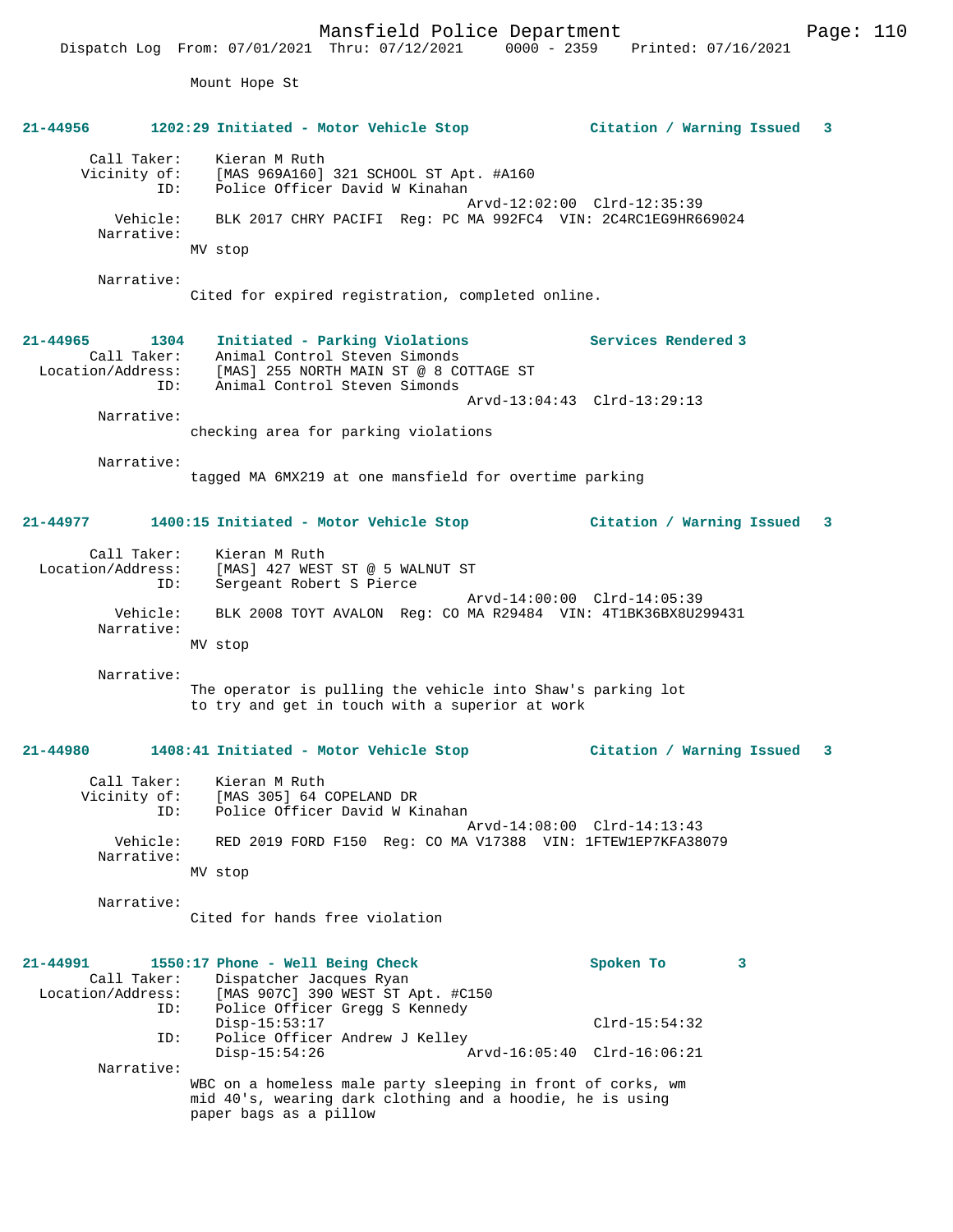|                                                         | Dispatch Log From: 07/01/2021 Thru: 07/12/2021 0000 - 2359 Printed: 07/16/2021                                                                   |                                |
|---------------------------------------------------------|--------------------------------------------------------------------------------------------------------------------------------------------------|--------------------------------|
| Narrative:                                              |                                                                                                                                                  |                                |
|                                                         | The party will be moving along                                                                                                                   |                                |
|                                                         |                                                                                                                                                  |                                |
| $21 - 44992$<br>Call Taker:<br>Location/Address:<br>ID: | 1601:01 Phone - Motor Veh Acc - No Injury<br>Kieran M Ruth<br>[MAS] 491 MAPLE ST @ 421 FRANKLIN ST<br>Police Officer William C Trudell           | Incident Report 1              |
| ID:                                                     | $Disp-16:02:22$<br>Police Officer David J Pepicelli                                                                                              | Arvd-16:07:35 Clrd-16:22:54    |
| Vehicle:<br>Vehicle:                                    | $Disp-16:02:27$<br>BLK 2018 VOLV UT XC90 Reg: PC MA 4BZM60 VIN: YV4A22PL4J1199802<br>BLK 2018 BMW UT X5 Reg: PC MA 6VK522 VIN: 5UXKR0C59J0X86290 | Arvd-16:07:33 Clrd-16:13:48    |
| Narrative:                                              | Out for an MVA with no injuries                                                                                                                  |                                |
| Narrative:                                              | Both vehicles under way                                                                                                                          |                                |
| Refer To Accident:                                      | $21MAS-193-AC$                                                                                                                                   |                                |
| 21-45007                                                | 1718:27 Initiated - Building - Property Check Building Checked / Secured 3                                                                       |                                |
| Call Taker:<br>ID:                                      | Kieran M Ruth<br>Location/Address: [MAS 840] 280 SCHOOL ST<br>Police Officer Joshua S Ellender                                                   |                                |
| Vehicle:                                                | GRY 2010 MERZ E350W4 Req: PC MA 2KGF59 VIN: WDDHF8HBXAA126728                                                                                    | Arvd-17:18:00 Clrd-17:32:38    |
| Narrative:                                              | Checking the area.                                                                                                                               |                                |
| Narrative:                                              | Parking ticket given                                                                                                                             |                                |
| $21 - 45024$                                            | 1826:27 Initiated - Motor Vehicle Stop                                                                                                           | Citation / Warning Issued 3    |
| Call Taker:<br>ID:                                      | Kieran M Ruth<br>Vicinity of: [MAS 1000] 229 SCHOOL ST<br>Police Officer David J Pepicelli                                                       |                                |
| Vehicle:<br>Narrative:                                  | GRY 2014 KIA OPTIMA Reg: PAR MA E912 VIN: 5XXGN4A74EG345802                                                                                      | Arvd-18:26:00 Clrd-18:30:31    |
|                                                         | MV stop                                                                                                                                          |                                |
| Narrative:                                              | Cited for hands free violation                                                                                                                   |                                |
| 21-45026<br>$\mathbf{2}$                                | 1828:55 Phone - 911 Hang-ups & Verifications                                                                                                     | Confirmed misdial/Accdntl Call |
| Call Taker:<br>Location/Address:<br>ID:                 | William Casey<br>[MAS 312] 130 FORBES BLVD<br>Police Officer David J Pepicelli                                                                   |                                |
| Narrative:                                              | $Disp-18:31:01$                                                                                                                                  | Arvd-18:35:30 Clrd-18:36:35    |
|                                                         | Checking on a 911 hang up.<br>Contact made?: yes<br>Cellphone? $(y/n):yes$<br>Uncertainty radius:                                                |                                |
| Narrative:                                              | meet him in the back near the loading dock and trailers                                                                                          |                                |
| 21-45037                                                | 2012:56 Initiated - Building - Property Check                                                                                                    | Building Checked / Secured 3   |
| Call Taker:                                             | TARA LAKO                                                                                                                                        |                                |

 Location/Address: [MAS 1015] 30 CHAUNCY ST ID: Police Officer Andrew J Kelley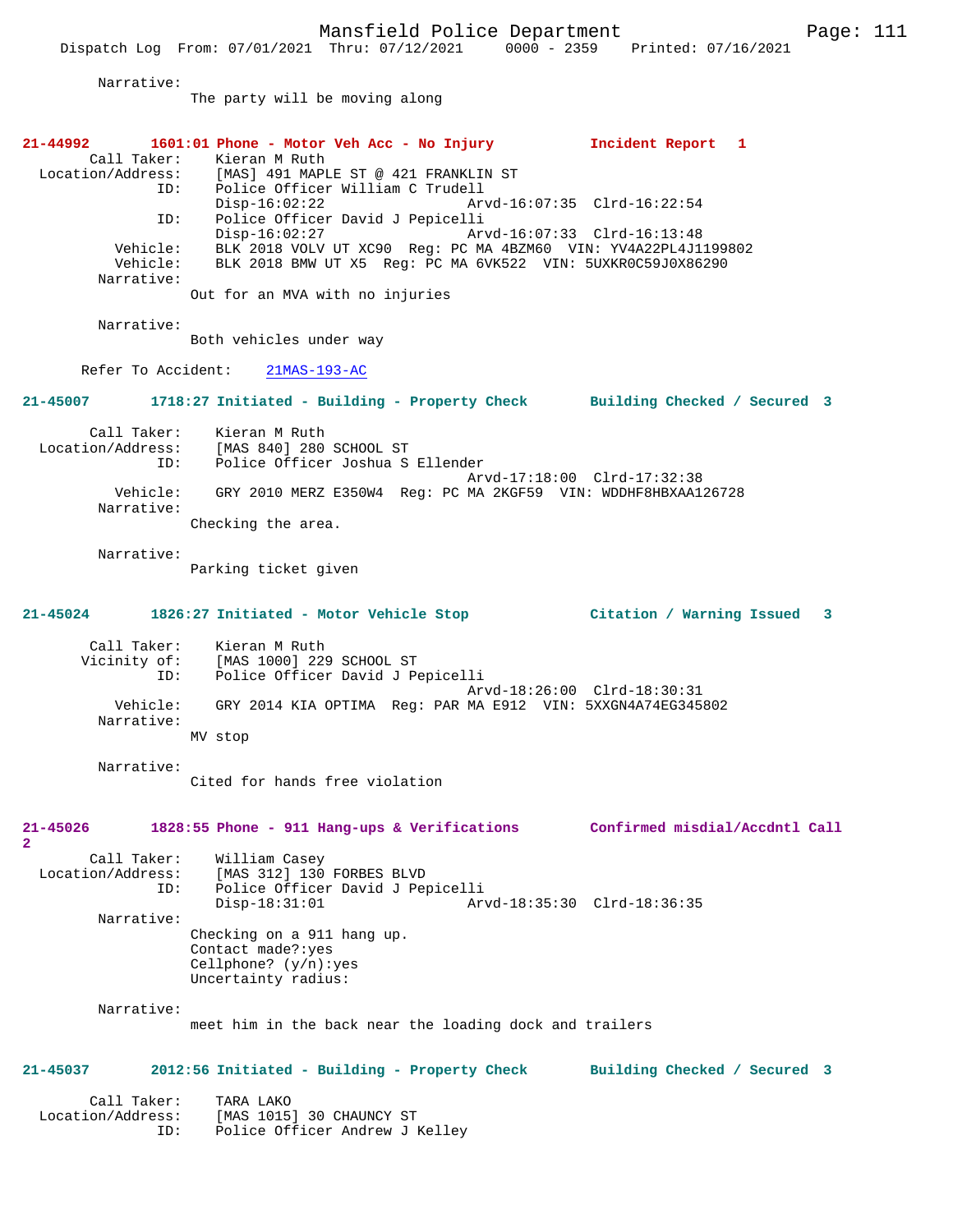Arvd-20:12:00 Clrd-20:27:31 Narrative: Checking the area. **21-45041 2037:53 Phone - Well Being Check Spoken To 3**  Call Taker: Aaron Figueroa<br>Location/Address: [MAS 1008] 1 OL Location/Address: [MAS 1008] 1 OLD COLONY WAY Apt. #212 ID: Police Officer David J Pepicelli Disp-20:43:28 Clrd-20:48:03 ID: Police Officer Joshua S Ellender Disp-20:43:31 Arvd-20:50:54 Clrd-20:54:43 ID: Sergeant Jeffrey G Bombard Disp-20:47:50 Arvd-20:50:48 Clrd-20:54:59 Narrative: Caller is requesting a welfare check on her daughter who she hasn't heard from her in over a week and the daughter recently lost her job and is depressed. Narrative: Ofc Ellender reports speaking with daughter who checks ok. **21-45040 2040:46 911 - Assist Fire Department Referred to Other Agency 2** Call Taker: TARA LAKO<br>Location/Address: [MAS H560] Location/Address: [MAS H5603] 310 HOPE ST ID: Police Officer Andrew J Kelley Disp-20:41:36 Arvd-20:46:20 Clrd-20:46:24 Narrative: Assisting the FD with a fire related incident. Nature: Alarm sounding, no smoke or fire showing **21-45050 2101:25 Initiated - Building - Property Check Building Checked / Secured 3** Call Taker: JEFFREY KEEFE Vicinity of: [MAS 2] 60 FORBES BLVD<br>TD: Police Officer Joshua S Police Officer Joshua S Ellender Arvd-21:01:00 Clrd-21:14:05 Narrative: Checking the area. **21-45051 2122:02 Initiated - Building - Property Check Building Checked / Secured 3** Call Taker: TARA LAKO Location/Address: [MAS] COPELAND DR ID: Police Officer Andrew J Kelley Arvd-21:22:00 Clrd-21:34:59 Narrative: Checking the area. **21-45053 2132:51 Initiated - Motor Vehicle Stop Citation / Warning Issued 3** Call Taker: TARA LAKO Location/Address: [MAS] 614 MAPLE ST @ 12 BIRD RD

 ID: Police Officer David J Pepicelli Arvd-21:32:00 Clrd-21:37:50 Vehicle: GRY 2015 MAZD CX5 Reg: PC MA 63FZ12 VIN: JM3KE4DY5F0464273 Vehicle: Narrative: Citation issued for speed, Maple at Jennifer

**21-45062 2229:53 Phone - LE Team Activation Services Rendered 1**  Call Taker: Support Staff Langston W Puller Location: [FRN] TOWN OF FRANKLIN ID: Lieutenant Christopher H Baker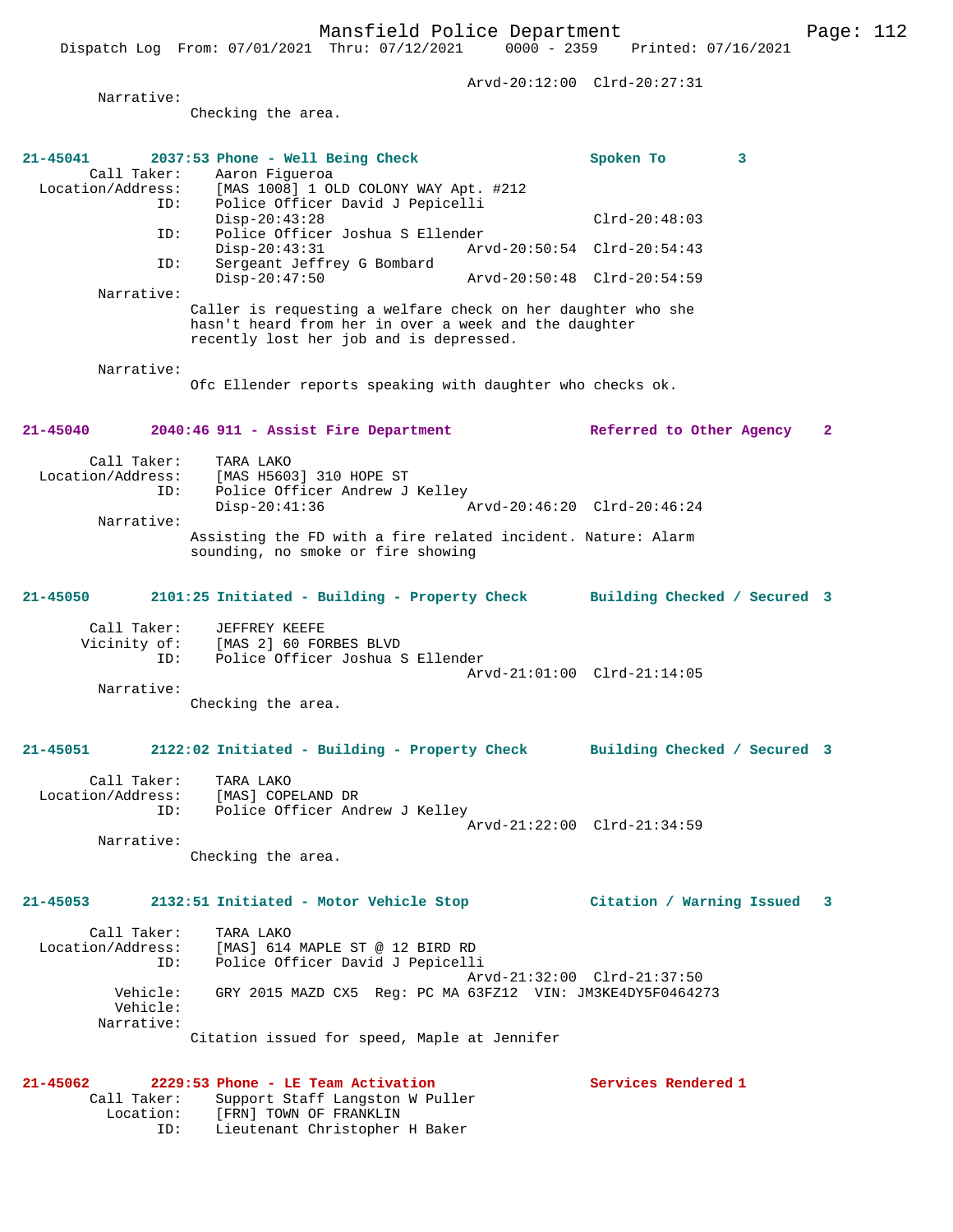Mansfield Police Department Page: 113 Dispatch Log From: 07/01/2021 Thru: 07/12/2021 Disp-22:30:44 Arvd-22:31:38 Clrd-23:16:24 ID: Police Officer Gregg S Kennedy<br>Disp-22:31:28 Disp-22:31:28 Arvd-22:31:34 Clrd-23:16:20 Narrative: Lt. Baker and Ofc. Kennedey out for a Metro Call **21-45065 2247:48 Phone - Suspicious Actv / Persn / Veh Services Rendered 2**  Call Taker: Dispatcher Jacques Ryan Location/Address: [MAS] 10 CONNORS AVE Apt. #A ID: Police Officer William C Trudell Disp-22:52:23 Arvd-22:56:46 Clrd-22:58:24<br>ID: Police Officer David J Pepicelli Police Officer David J Pepicelli<br>Disp-22:52:30 Arv Disp-22:52:30 Arvd-22:56:32 Clrd-22:58:23 Vehicle: GRN 1995 TOYT COROLL Reg: PC MA 1PGK13 VIN: 2T1AE09B7SC128223 Narrative: CPs suspicous vehicle reporting 2 people in a car outside of this address. Older dark green subaru sedan. Narrative: Ofc Trudell reports the vehicle lives in the area and is unable to smoke in her apartment. Party checks ok. **21-45072 2305:33 Phone - Assist Citizen - P S A Spoken To 3**  Call Taker: JEFFREY KEEFE Vicinity of: [MAS] 10 CONNORS AVE Apt. #A306<br>ID: Police Officer David J Penicell ID: Police Officer David J Pepicelli Disp-23:06:17 Arvd-23:10:15 Clrd-23:13:18<br>ID: Police Officer William C Trudell Police Officer William C Trudell<br>Disp-23:06:21 Ar Disp-23:06:21 Arvd-23:10:17 Clrd-23:13:20 Narrative: Female CP requested to speak to an officer about a SUSP situation. That occurred outside the residence.

Narrative:

Ofc Trudell reports the female has been advised the vehicle is parked legally and has the right to be there.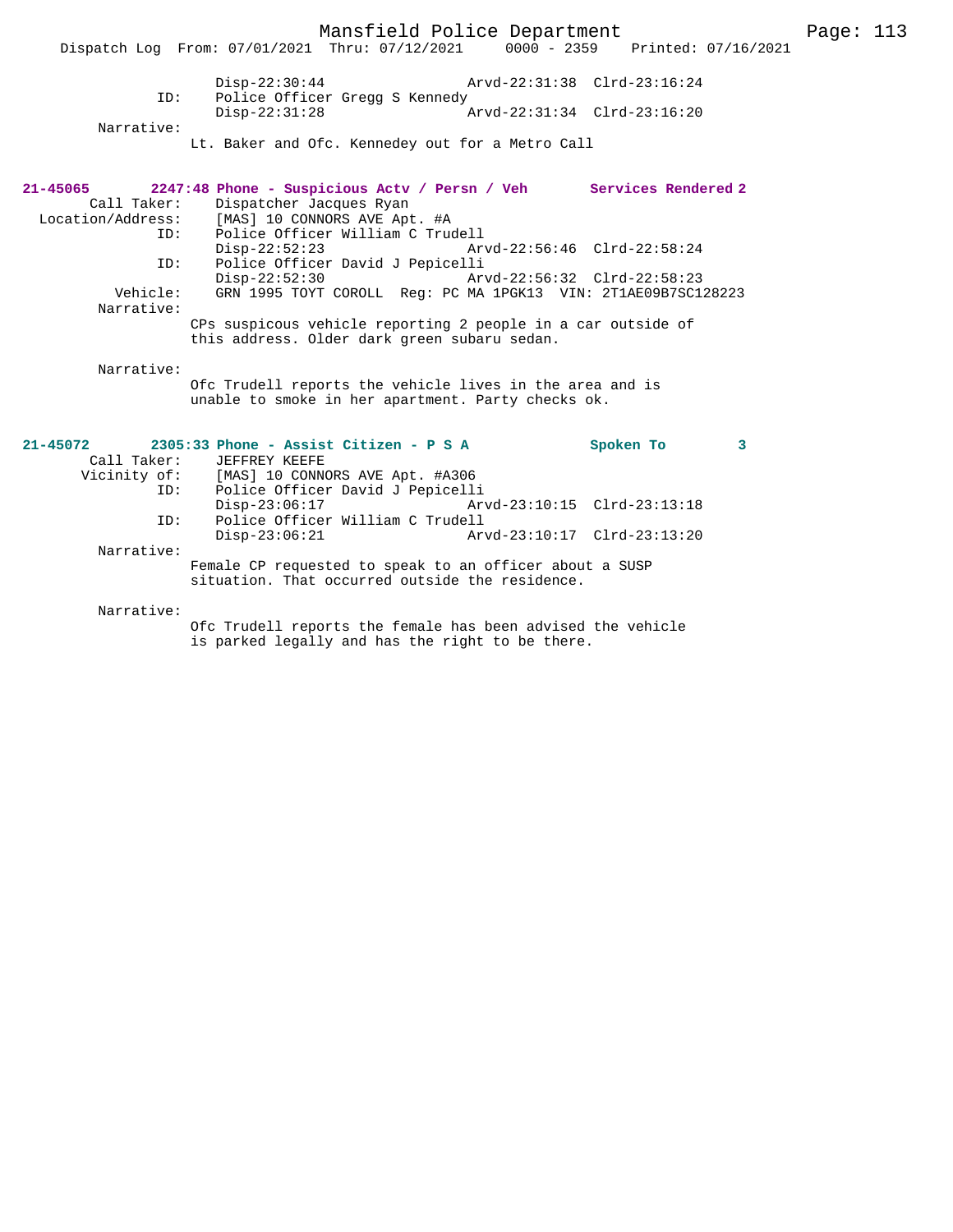#### **For Date: 07/12/2021 - Monday**

| Call Number                                    | Time | Call Reason                                                                                                        | Action                       | Priority |  |
|------------------------------------------------|------|--------------------------------------------------------------------------------------------------------------------|------------------------------|----------|--|
| 21-44879                                       |      | 0130:24 Initiated - Building - Property Check                                                                      | Building Checked / Secured 3 |          |  |
| Call Taker:<br>Location/Address:<br>Narrative: | ID:  | Chelsey Ferstler<br>[MAS 170] 255 HOPE ST<br>Police Officer Meghan Birnie<br>Checking the area/ park               | Arvd-01:30:00 Clrd-01:38:59  |          |  |
| 21-44880                                       |      | 0131:21 Initiated - Building - Property Check Building Checked / Secured 3                                         |                              |          |  |
| Call Taker:<br>Narrative:                      | ID:  | Chelsey Ferstler<br>Location/Address: [MAS 2] 60 FORBES BLVD<br>Police Officer Derek M Stark<br>Checking the area. | Arvd-01:31:00 Clrd-01:55:48  |          |  |
| $21 - 44885$                                   |      | 0139:04 Initiated - Building - Property Check Building Checked / Secured 3                                         |                              |          |  |
| Call Taker:<br>Location/Address:<br>Narrative: | ID:  | Chelsey Ferstler<br>[MAS 1002] 250 EAST ST<br>Police Officer Meghan Birnie<br>Checking the area.                   | Arvd-01:39:00 Clrd-01:54:27  |          |  |
| 21-44891                                       |      | 0204:45 Initiated - Building - Property Check                                                                      | Building Checked / Secured 3 |          |  |
| Call Taker:<br>Location/Address:<br>Narrative: | ID:  | Chelsey Ferstler<br>[MAS 1016] 4 ERICK RD<br>Police Officer Meghan Birnie<br>Checking the area.                    | Arvd-02:04:00 Clrd-02:11:25  |          |  |
|                                                |      | 21-44893 0206:59 Initiated - Building - Property Check                                                             | Building Checked / Secured 3 |          |  |
| Call Taker:<br>Location/Address:<br>Narrative: | ID:  | Chelsey Ferstler<br>[MAS 4] 31 HAMPSHIRE ST<br>Police Officer Derek M Stark<br>Checking the area.                  | Arvd-02:06:00 Clrd-02:21:33  |          |  |
| 21-44895                                       |      | 0211:30 Initiated - Building - Property Check                                                                      | Building Checked / Secured 3 |          |  |
| Call Taker:<br>Location/Address:<br>Narrative: | ID:  | Chelsey Ferstler<br>[MAS 992] 660 EAST ST<br>Police Officer Meghan Birnie<br>Checking the area.                    | Arvd-02:11:00 Clrd-02:15:23  |          |  |
| 21-44899                                       |      | 0235:56 Initiated - Building - Property Check                                                                      | Building Checked / Secured 3 |          |  |

 Call Taker: Stephen Martell Location/Address: [MAS 834] 261 CHAUNCY ST ID: Police Officer Derek M Stark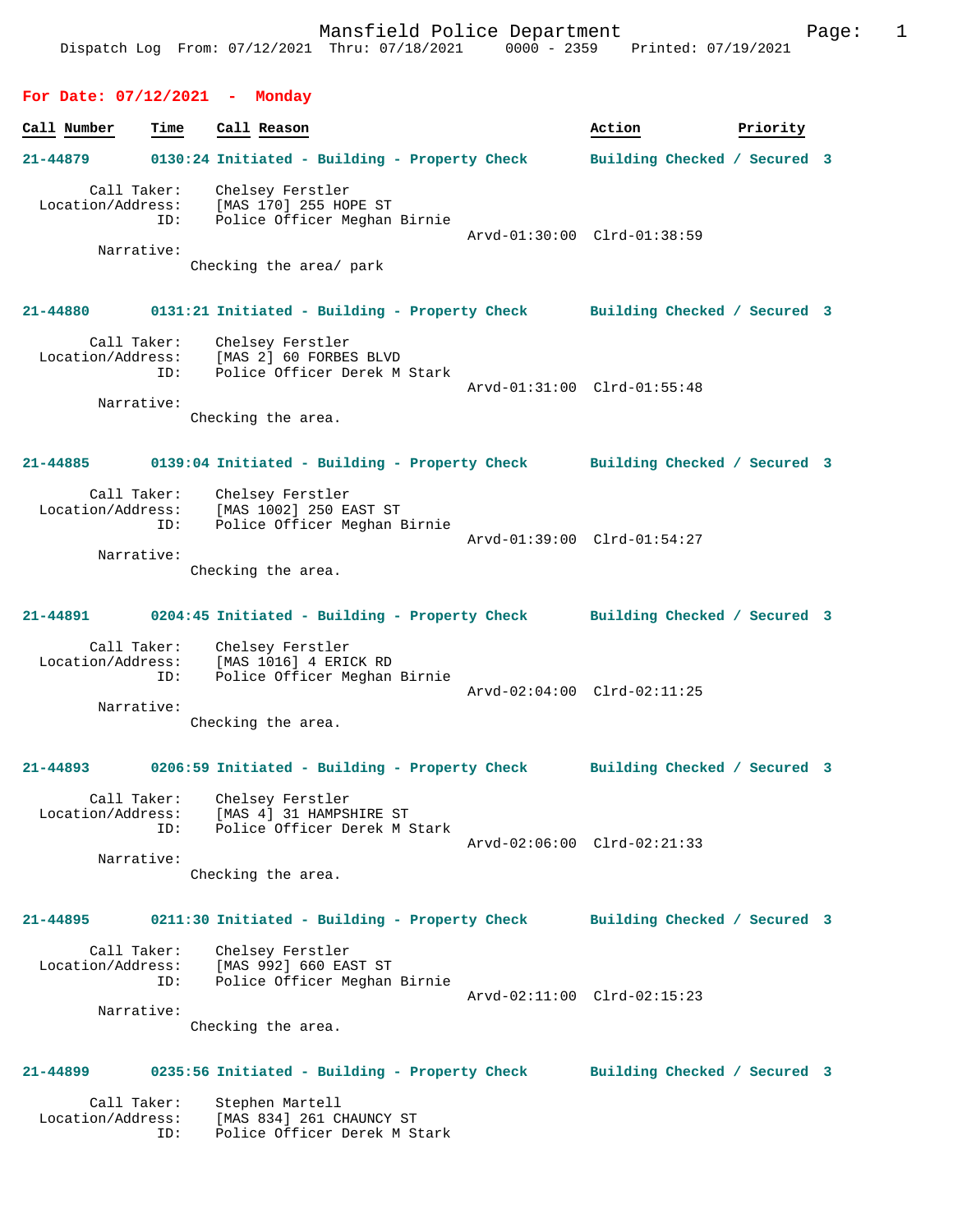Arvd-02:35:00 Clrd-02:45:06 Narrative: Checking the area. **21-44901 0245:12 Initiated - Building - Property Check Building Checked / Secured 3** Call Taker: Chelsey Ferstler Location/Address: [MAS 907E] 390 WEST ST<br>ID: Police Officer Derak M Police Officer Derek M Stark Arvd-02:45:00 Clrd-02:52:32 Narrative: Checking the area. **21-44902 0252:09 Initiated - Building - Property Check Building Checked / Secured 3** Call Taker: Chelsey Ferstler Location/Address: [MAS 139] 265 FRUIT ST ID: Police Officer Meghan Birnie Arvd-02:52:00 Clrd-02:56:58 Narrative:

Checking the area.

**21-44904 0308:42 Initiated - Building - Property Check Building Checked / Secured 3**

- Call Taker: Chelsey Ferstler<br>Location/Address: [MAS] NORTH MAIN [MAS] NORTH MAIN ST ID: Police Officer Meghan Birnie Arvd-03:08:00 Clrd-03:12:40 Narrative: Checking the area.
- **21-44905 0314:23 Initiated Building Property Check Building Checked / Secured 3**

 Call Taker: Chelsey Ferstler Location/Address: [MAS 840] 280 SCHOOL ST ID: Police Officer Derek M Stark Arvd-03:14:00 Clrd-03:25:04 Narrative:

Checking the area.

### **21-44916 0657:16 Phone - Assist Other Agency Unfounded/Unverifed 3** Call Taker: William Casey Location/Address: [MAS 907] 390 WEST ST Apt. #A ID: Police Officer Derek M Stark Disp-07:00:22 Arvd-07:04:53 Clrd-07:27:51 ID: Sergeant John R Armstrong Disp-07:05:02 Arvd-07:05:05 Clrd-07:27:51<br>TD: Police Officer Meghan Birnie Police Officer Meghan Birnie<br>Disp-07:05:39 Disp-07:05:39 Arvd-07:23:00 Clrd-07:27:37 Vehicle: GRY 2007 FORD UT EDGE Reg: PC MA 2GGJ17 VIN: 2FMDK48C27BA30963 Narrative: Call from Attleboro for a well being on female driver operating vehicle. Trailer on the back with TK Handyman on back. Stop and hold vehicle so that the RO can obtain the vehicle back Narrative: The vehicle was not at Home Depot, checking possible locations in town

**21-44918 0721 Initiated - Speed Trailer/Signs Deployed Services Rendered 3**  Call Taker: Animal Control Steven Simonds Location/Address: [MAS] RESERVOIR ST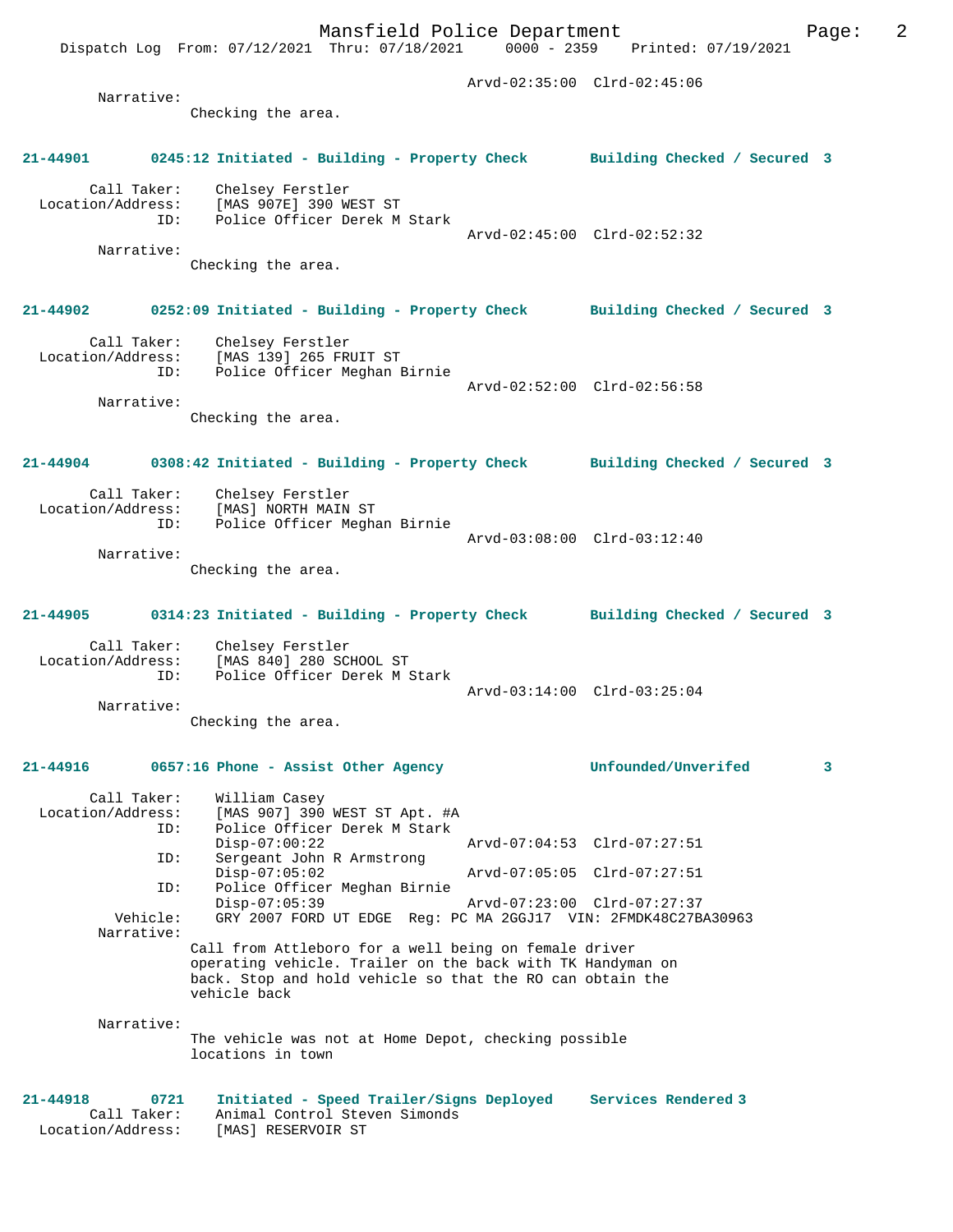Mansfield Police Department Fage: 3 Dispatch Log From: 07/12/2021 Thru: 07/18/2021 0000 - 2359 Printed: 07/19/2021 ID: Animal Control Steven Simonds Arvd-07:23:22 Clrd-07:31:26 Narrative: changing batteries on speed signs **21-44919 0735 Initiated - Parking Violations Services Rendered 3**  Call Taker: Animal Control Steven Simonds Location/Address: [MAS] 43 NORTH MAIN ST @ 13 PARK ST ID: Animal Control Steven Simonds Arvd-07:36:34 Clrd-07:57:17 Narrative: checking area for parking violations **21-44921 0826 Initiated - Speed Trailer/Signs Deployed Services Rendered 3**  Call Taker: Animal Control Steven Simonds Location/Address: [MAS] WILLIAMS ST ID: Animal Control Steven Simonds Arvd-08:27:04 Clrd-08:52:44 Narrative: changing batteries on speed sign **21-44923 0849:54 Initiated - Assist Citizen - P S A Services Rendered 3**  Call Taker: Kieran M Ruth<br>Location/Address: [MAS 65] 30 CH Location/Address: [MAS 65] 30 CHAUNCY ST ID: Police Officer Michael T Fitzgerald Arvd-08:49:00 Clrd-08:54:12 Narrative: Out for the report of a vehicle leaving the gas pumps with the handle still attached to the vehicle. Narrative: Management was speaking with the party and declined any assistance **21-44924 0857:42 Initiated - Building - Property Check Building Checked / Secured 3** Call Taker: Kieran M Ruth Location/Address: [MAS 840] 280 SCHOOL ST ID: Police Officer Gregg S Kennedy Arvd-08:57:00 Clrd-09:16:38 Narrative: Checking the area. **21-44928 0938:31 Initiated - Motor Vehicle Stop Citation / Warning Issued 3** Call Taker: Kieran M Ruth Location/Address: [MAS] 18 NORTH MAIN ST @ 12 HIGH ST<br>ID: Police Officer Matthew A Souza Police Officer Matthew A Souza Arvd-09:38:00 Clrd-09:49:53 Police Officer Mark O'Connor Vehicle: GRN 2001 MERC MARQUI Reg: PC MA 9XS189 VIN: 2MEFM74W91X655989 Narrative: MV stop Narrative: Cited for traveling the wrong way on a one way **21-44929 0949:24 Phone - 911 Hang-ups & Verifications Confirmed misdial/Accdntl Call 2**  Call Taker: William Casey<br>Location/Address: [MAS] 26 BICE [MAS] 26 BICENTENNIAL CT Apt. #E ID: Police Officer Matthew A Souza<br>Disp-09:52:37 Disp-09:52:37 Arvd-09:56:54 Clrd-09:57:58 Police Officer Mark O'Connor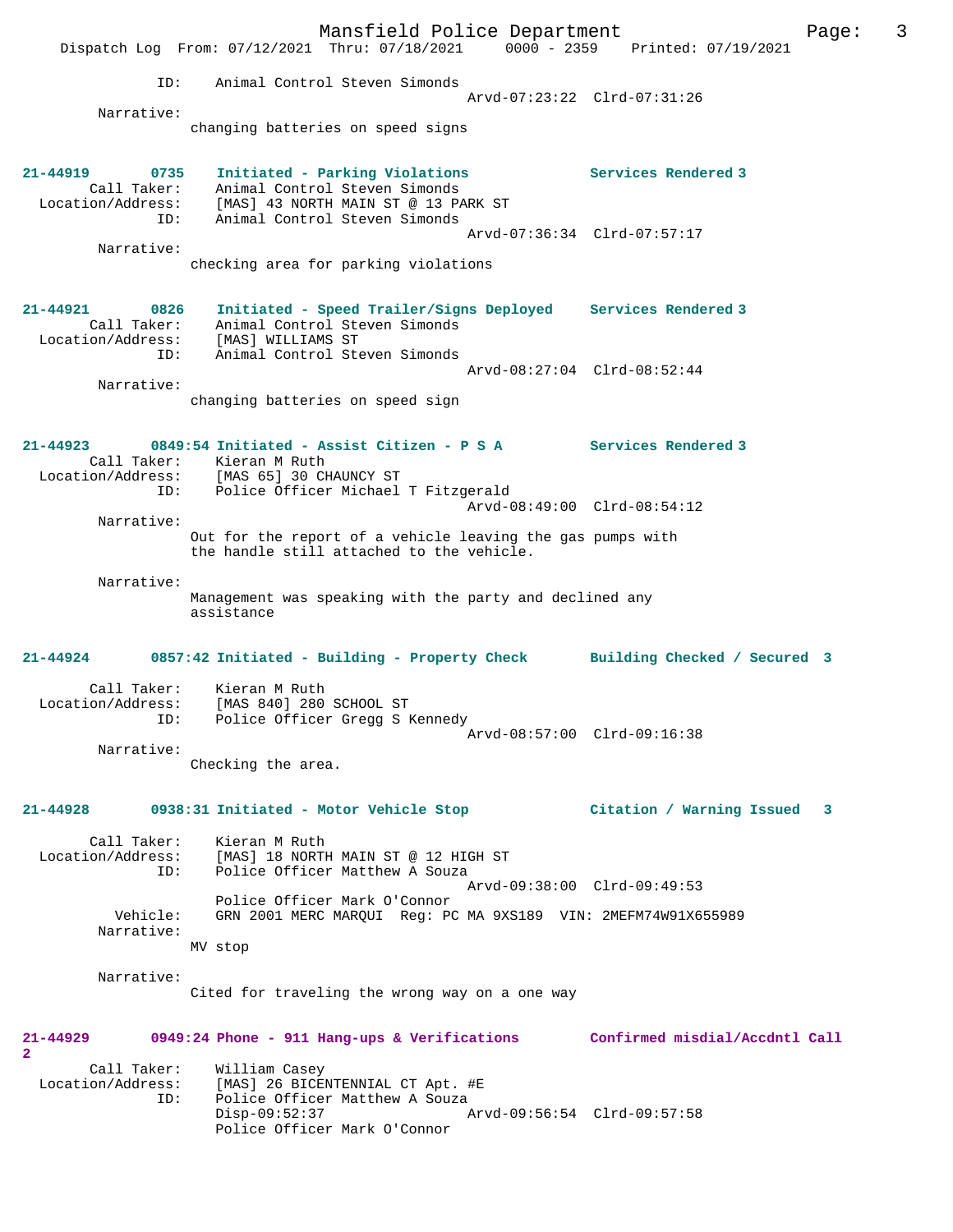Mansfield Police Department The Rage: 4 Dispatch Log From: 07/12/2021 Thru: 07/18/2021 0000 - 2359 Printed: 07/19/2021 Narrative: Checking on a 911 hang up. Contact made?:yes Cellphone? (y/n):yes Uncertainty radius: **21-44938 1006 Initiated - Parking Violations Services Rendered 3**  Call Taker: Animal Control Steven Simonds Location/Address: [MAS] 242 NORTH MAIN ST @ 16 OLD COLONY WAY ID: Animal Control Steven Simonds Arvd-10:10:50 Clrd-11:32:01 Narrative: checking area for parking violations Narrative: tagged MA 1BWV13 on west church for overtime parking Narrative: tagged MA 7EL883 on crocker for wrong direction Narrative: tagged MA COMM 381502 on crocker for wrong direction **21-44939 1032:19 Initiated - Building - Property Check Building Checked / Secured 3** Call Taker: Kieran M Ruth Location/Address: [MAS 411] 60 FORBES BLVD ID: Police Officer Gregg S Kennedy Arvd-10:32:00 Clrd-10:36:47 Narrative: Checking the area. **21-44943 1101:23 Initiated - Motor Vehicle Stop Citation / Warning Issued 3** Call Taker: Kieran M Ruth Location/Address: [MAS] 145 SCHOOL ST @ 231 SPRING ST ID: Police Officer Andrew J Kelley Arvd-11:01:00 Clrd-11:06:22 Vehicle: GRY 2021 JEEP UT COMPASS Reg: PC MA 2EWX13 VIN: 3C4NJDBB2MT566386 Narrative: MV stop Narrative: Cited for speed and no license in possesion **21-44947 1115:07 Initiated - Building - Property Check Building Checked / Secured 3** Call Taker: Kieran M Ruth Location/Address: [MAS] 4 ERICK RD @ 15 BONNEY LN Police Officer Michael T Fitzgerald Arvd-11:15:00 Clrd-11:21:41 Narrative: Checking the area. **21-44949 1125:07 Initiated - Motor Vehicle Stop Citation / Warning Issued 3** Call Taker: Robert Stewart<br>Location/Address: [MAS 219] 12 G [MAS 219] 12 GILES PL ID: Police Officer Andrew J Kelley Arvd-11:25:00 Clrd-11:27:11 Vehicle: WHI 2009 TOYT COROLL Reg: PC MA 4DP873 VIN: JTDBL40E49J027745 Narrative: MV STOP/// Citation Issued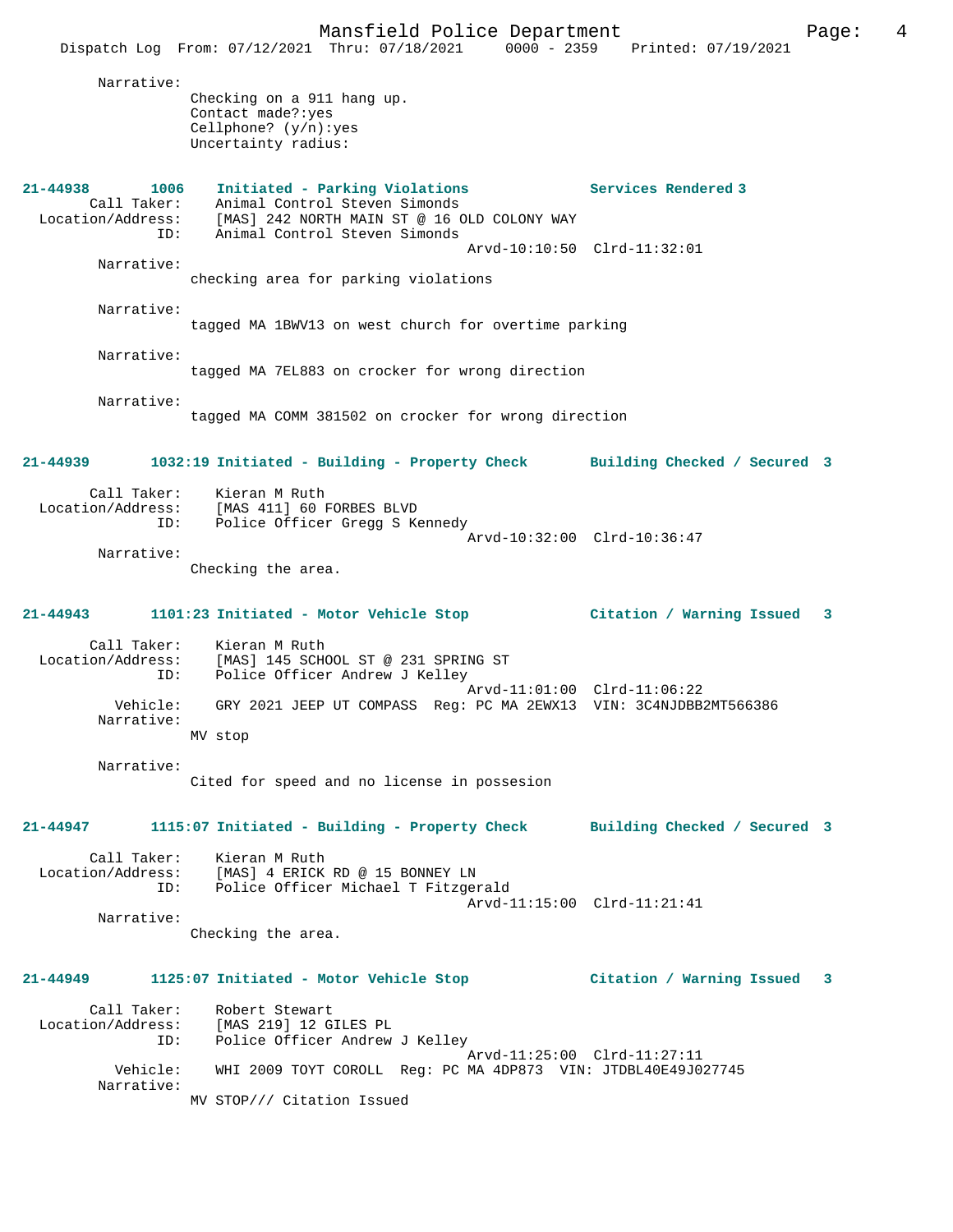|                                                                 | Mansfield Police Department                                                                                                                                                                                                                                    |                                 | 5<br>Page: |
|-----------------------------------------------------------------|----------------------------------------------------------------------------------------------------------------------------------------------------------------------------------------------------------------------------------------------------------------|---------------------------------|------------|
|                                                                 | Dispatch Log From: 07/12/2021 Thru: 07/18/2021                                                                                                                                                                                                                 | 0000 - 2359 Printed: 07/19/2021 |            |
| $21 - 44952$<br>1139<br>Call Taker:<br>Location/Address:<br>ID: | Initiated - Parking Violations<br>Animal Control Steven Simonds<br>[MAS] 255 NORTH MAIN ST @ 8 COTTAGE ST<br>Animal Control Steven Simonds                                                                                                                     | Services Rendered 3             |            |
|                                                                 |                                                                                                                                                                                                                                                                | Arvd-11:40:05 Clrd-12:26:06     |            |
| Narrative:                                                      | checking area for parking violations                                                                                                                                                                                                                           |                                 |            |
|                                                                 |                                                                                                                                                                                                                                                                |                                 |            |
| Narrative:                                                      | tagged MA 684TP2 and MA 92PC26 on main for overtime parking                                                                                                                                                                                                    |                                 |            |
| Narrative:                                                      |                                                                                                                                                                                                                                                                |                                 |            |
|                                                                 | tagged MA 772ER6 on old colony way/small lot for overtime<br>parking                                                                                                                                                                                           |                                 |            |
| Narrative:                                                      | tagged MA 2JVL15 on main for restrictive parking                                                                                                                                                                                                               |                                 |            |
|                                                                 |                                                                                                                                                                                                                                                                |                                 |            |
| $21 - 44958$<br>Call Taker:<br>Vicinity of:                     | 1201:33 Phone - Assist Other Agency<br>Dispatcher Jacques Ryan<br>[MAS H1741] 67 FOWLER ST                                                                                                                                                                     | Services Rendered 3             |            |
| ID:<br>ID:                                                      | Police Officer Michael T Fitzgerald<br>$Disp-12:12:50$<br>Police Officer Gregg S Kennedy                                                                                                                                                                       | Arvd-12:15:49 Clrd-12:36:12     |            |
|                                                                 | $Disp-12:12:55$                                                                                                                                                                                                                                                | Arvd-12:23:31 Clrd-12:36:12     |            |
| ID:                                                             | Sergeant Robert S Pierce<br>$Disp-12:15:11$                                                                                                                                                                                                                    | Arvd-12:25:27 Clrd-12:36:12     |            |
| Narrative:                                                      |                                                                                                                                                                                                                                                                |                                 |            |
|                                                                 | From Coventry, RI and North Attleborough Looking for a<br>missing 15 yof, Ava Hunt 2/13/06 5'7" 180 long brown hair<br>with the end died red and acne, left with an older male. The<br>last ping on her phone was at 1149am at 299 meters of this<br>location. |                                 |            |
| Narrative:                                                      |                                                                                                                                                                                                                                                                |                                 |            |
|                                                                 | Coventry RI called back, advised the mother is tracking the<br>phone and it is currently pinging at the red roof.                                                                                                                                              |                                 |            |
| Narrative:                                                      |                                                                                                                                                                                                                                                                |                                 |            |
|                                                                 | Coventry PD call with an updated address of the Red Roof,<br>the mother is tracking the phone                                                                                                                                                                  |                                 |            |
| Narrative:                                                      |                                                                                                                                                                                                                                                                |                                 |            |
|                                                                 | M1 spoke with North Attleboro PD who had a ping on their<br>Mount Hope St                                                                                                                                                                                      |                                 |            |
| 21-44956                                                        | 1202:29 Initiated - Motor Vehicle Stop                                                                                                                                                                                                                         | Citation / Warning Issued       | 3          |
| Call Taker:<br>ID:                                              | Kieran M Ruth<br>Vicinity of: [MAS 969A160] 321 SCHOOL ST Apt. #A160<br>Police Officer David W Kinahan                                                                                                                                                         |                                 |            |
| Vehicle:                                                        | BLK 2017 CHRY PACIFI Req: PC MA 992FC4 VIN: 2C4RC1EG9HR669024                                                                                                                                                                                                  | Arvd-12:02:00 Clrd-12:35:39     |            |
| Narrative:                                                      | MV stop                                                                                                                                                                                                                                                        |                                 |            |
| Narrative:                                                      |                                                                                                                                                                                                                                                                |                                 |            |
|                                                                 | Cited for expired registration, completed online.                                                                                                                                                                                                              |                                 |            |
| 21-44965<br>1304                                                | Initiated - Parking Violations                                                                                                                                                                                                                                 | Services Rendered 3             |            |
| Call Taker:<br>Location/Address:<br>ID:                         | Animal Control Steven Simonds<br>[MAS] 255 NORTH MAIN ST @ 8 COTTAGE ST<br>Animal Control Steven Simonds                                                                                                                                                       |                                 |            |
|                                                                 |                                                                                                                                                                                                                                                                | Arvd-13:04:43 Clrd-13:29:13     |            |
| Narrative:                                                      | checking area for parking violations                                                                                                                                                                                                                           |                                 |            |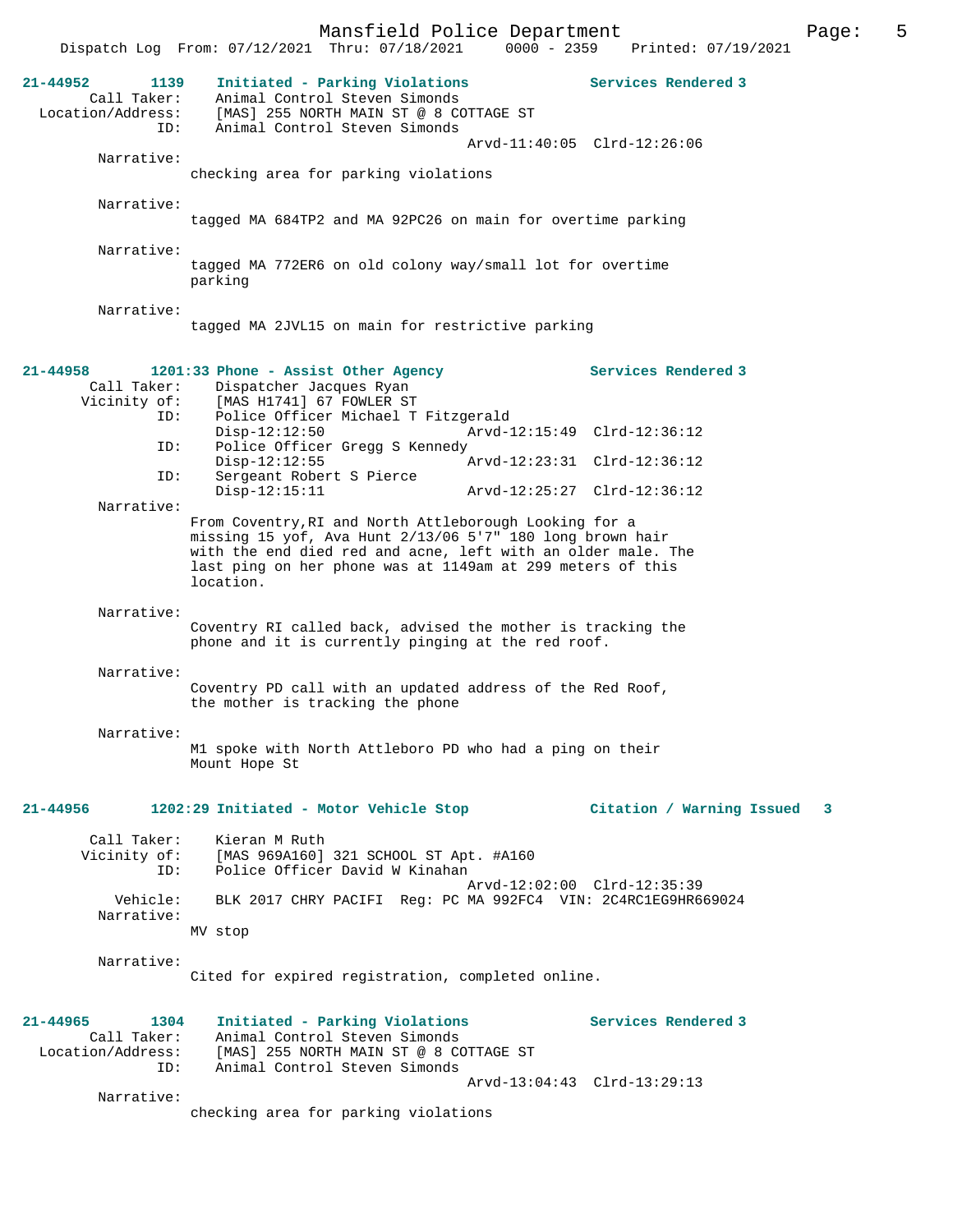Dispatch Log From: 07/12/2021 Thru: 07/18/2021 0000 - 2359 Printed: 07/19/2021

| Narrative:                                          | tagged MA 6MX219 at one mansfield for overtime parking                                                                                                                                                |                                                |   |   |
|-----------------------------------------------------|-------------------------------------------------------------------------------------------------------------------------------------------------------------------------------------------------------|------------------------------------------------|---|---|
| 21-44977                                            | 1400:15 Initiated - Motor Vehicle Stop                                                                                                                                                                | Citation / Warning Issued                      |   | 3 |
| Call Taker:<br>Location/Address:<br>ID:             | Kieran M Ruth<br>[MAS] 427 WEST ST @ 5 WALNUT ST<br>Sergeant Robert S Pierce                                                                                                                          |                                                |   |   |
| Vehicle:<br>Narrative:                              | BLK 2008 TOYT AVALON Reg: CO MA R29484 VIN: 4T1BK36BX8U299431<br>MV stop                                                                                                                              | Arvd-14:00:00 Clrd-14:05:39                    |   |   |
| Narrative:                                          | The operator is pulling the vehicle into Shaw's parking lot<br>to try and get in touch with a superior at work                                                                                        |                                                |   |   |
| 21-44980                                            | 1408:41 Initiated - Motor Vehicle Stop                                                                                                                                                                | Citation / Warning Issued                      |   | 3 |
| Call Taker:<br>Vicinity of:<br>ID:                  | Kieran M Ruth<br>[MAS 305] 64 COPELAND DR<br>Police Officer David W Kinahan                                                                                                                           |                                                |   |   |
| Vehicle:<br>Narrative:                              | RED 2019 FORD F150 Req: CO MA V17388 VIN: 1FTEW1EP7KFA38079                                                                                                                                           | Arvd-14:08:00 Clrd-14:13:43                    |   |   |
|                                                     | MV stop                                                                                                                                                                                               |                                                |   |   |
| Narrative:                                          | Cited for hands free violation                                                                                                                                                                        |                                                |   |   |
| 21-44991<br>Call Taker:<br>Location/Address:<br>ID: | 1550:17 Phone - Well Being Check<br>Dispatcher Jacques Ryan<br>[MAS 907C] 390 WEST ST Apt. #C150<br>Police Officer Gregg S Kennedy                                                                    | Spoken To                                      | 3 |   |
| ID:                                                 | $Disp-15:53:17$<br>Police Officer Andrew J Kelley                                                                                                                                                     | $Clrd-15:54:32$<br>Arvd-16:05:40 Clrd-16:06:21 |   |   |
| Narrative:                                          | Disp-15:54:26<br>WBC on a homeless male party sleeping in front of corks, wm<br>mid 40's, wearing dark clothing and a hoodie, he is using<br>paper bags as a pillow                                   |                                                |   |   |
| Narrative:                                          | The party will be moving along                                                                                                                                                                        |                                                |   |   |
| ID:                                                 | 21-44992 1601:01 Phone - Motor Veh Acc - No Injury<br>Call Taker: Kieran M Ruth<br>Location/Address: [MAS] 491 MAPLE ST @ 421 FRANKLIN ST<br>Police Officer William C Trudell                         | Incident Report 1                              |   |   |
| ID:                                                 | $Disp-16:02:22$<br>Police Officer David J Pepicelli                                                                                                                                                   | Arvd-16:07:35 Clrd-16:22:54                    |   |   |
| Narrative:                                          | $Disp-16:02:27$<br>Vehicle: BLK 2018 VOLV UT XC90 Reg: PC MA 4BZM60 VIN: YV4A22PL4J1199802<br>Vehicle: BLK 2018 BMW UT X5 Reg: PC MA 6VK522 VIN: 5UXKR0C59J0X86290<br>Out for an MVA with no injuries | Arvd-16:07:33 Clrd-16:13:48                    |   |   |
| Narrative:                                          |                                                                                                                                                                                                       |                                                |   |   |
|                                                     | Both vehicles under way<br>Refer To Accident: 21MAS-193-AC                                                                                                                                            |                                                |   |   |
|                                                     | 21-45007 1718:27 Initiated - Building - Property Check Building Checked / Secured 3                                                                                                                   |                                                |   |   |
| Location/Address:                                   | Call Taker: Kieran M Ruth<br>[MAS 840] 280 SCHOOL ST                                                                                                                                                  |                                                |   |   |
|                                                     |                                                                                                                                                                                                       |                                                |   |   |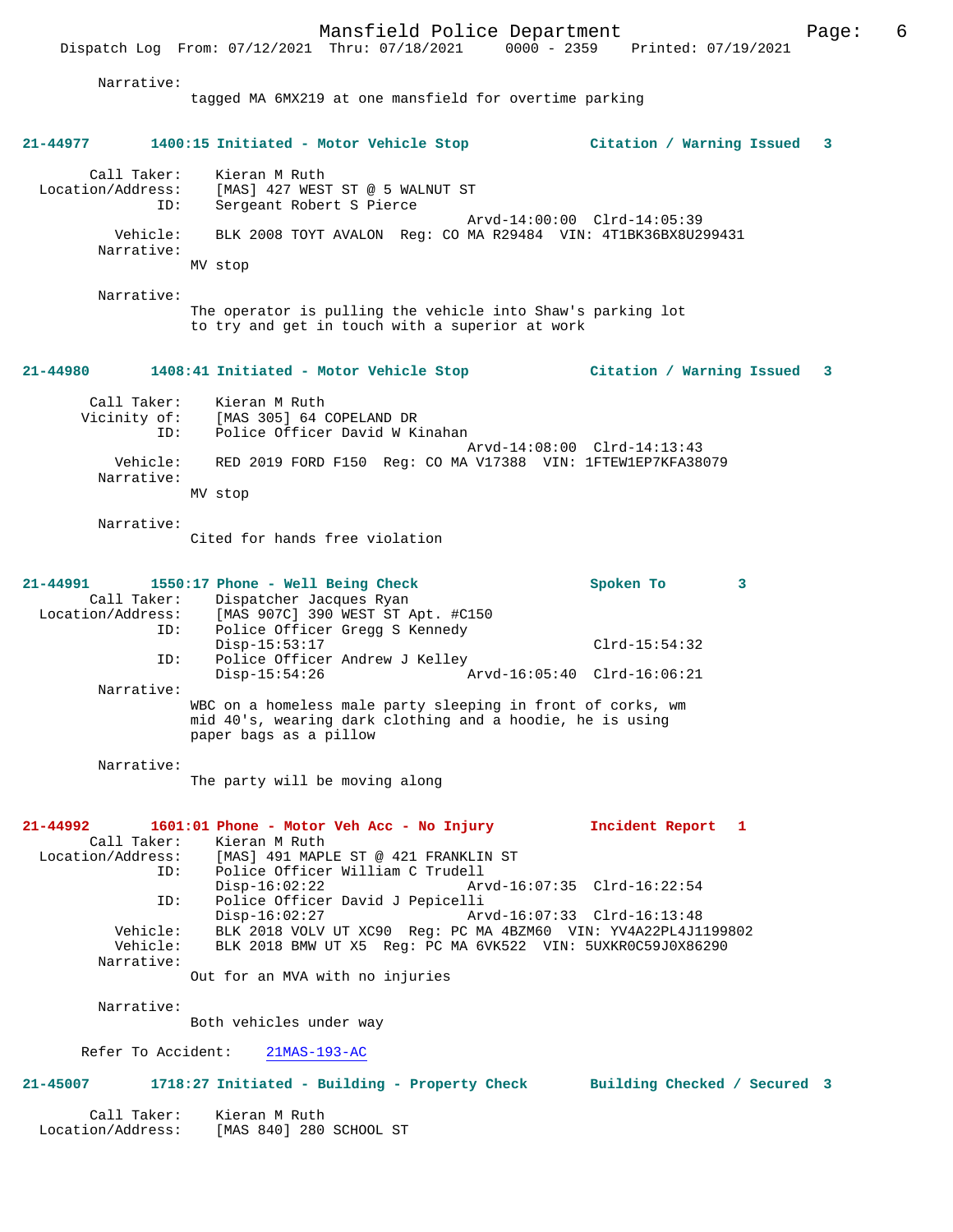Mansfield Police Department Page: 7 Dispatch Log From: 07/12/2021 Thru: 07/18/2021 ID: Police Officer Joshua S Ellender Arvd-17:18:00 Clrd-17:32:38<br>Vehicle: GRY 2010 MERZ E350W4 Reg: PC MA 2KGF59 VIN: WDDHF8HBXAA1 GRY 2010 MERZ E350W4 Reg: PC MA 2KGF59 VIN: WDDHF8HBXAA126728 Narrative: Checking the area. Narrative: Parking ticket given **21-45024 1826:27 Initiated - Motor Vehicle Stop Citation / Warning Issued 3** Call Taker: Kieran M Ruth<br>Vicinity of: [MAS 1000] 229 of: [MAS 1000] 229 SCHOOL ST<br>ID: Police Officer David J Pe Police Officer David J Pepicelli Arvd-18:26:00 Clrd-18:30:31<br>Vehicle: GRY 2014 KIA OPTIMA Reg: PAR MA E912 VIN: 5XXGN4A74EG3458 GRY 2014 KIA OPTIMA Reg: PAR MA E912 VIN: 5XXGN4A74EG345802 Narrative: MV stop Narrative: Cited for hands free violation **21-45026 1828:55 Phone - 911 Hang-ups & Verifications Confirmed misdial/Accdntl Call 2**  Call Taker: William Casey<br>Location/Address: [MAS 312] 130 [MAS 312] 130 FORBES BLVD ID: Police Officer David J Pepicelli Arvd-18:35:30 Clrd-18:36:35 Narrative: Checking on a 911 hang up. Contact made?:yes Cellphone? (y/n):yes Uncertainty radius: Narrative: meet him in the back near the loading dock and trailers **21-45037 2012:56 Initiated - Building - Property Check Building Checked / Secured 3** Call Taker: TARA LAKO Location/Address: [MAS 1015] 30 CHAUNCY ST ID: Police Officer Andrew J Kelley Arvd-20:12:00 Clrd-20:27:31 Narrative: Checking the area. **21-45041 2037:53 Phone - Well Being Check Spoken To 3**  Call Taker: Aaron Figueroa Location/Address: [MAS 1008] 1 OLD COLONY WAY Apt. #212 Police Officer David J Pepicelli Disp-20:43:28 Clrd-20:48:03<br>TD: Police Officer Joshua S Ellender ID: Police Officer Joshua S Ellender Disp-20:43:31 Arvd-20:50:54 Clrd-20:54:43 ID: Sergeant Jeffrey G Bombard Disp-20:47:50 Arvd-20:50:48 Clrd-20:54:59 Narrative: Caller is requesting a welfare check on her daughter who she hasn't heard from her in over a week and the daughter recently lost her job and is depressed. Narrative: Ofc Ellender reports speaking with daughter who checks ok.

**21-45040 2040:46 911 - Assist Fire Department Referred to Other Agency 2**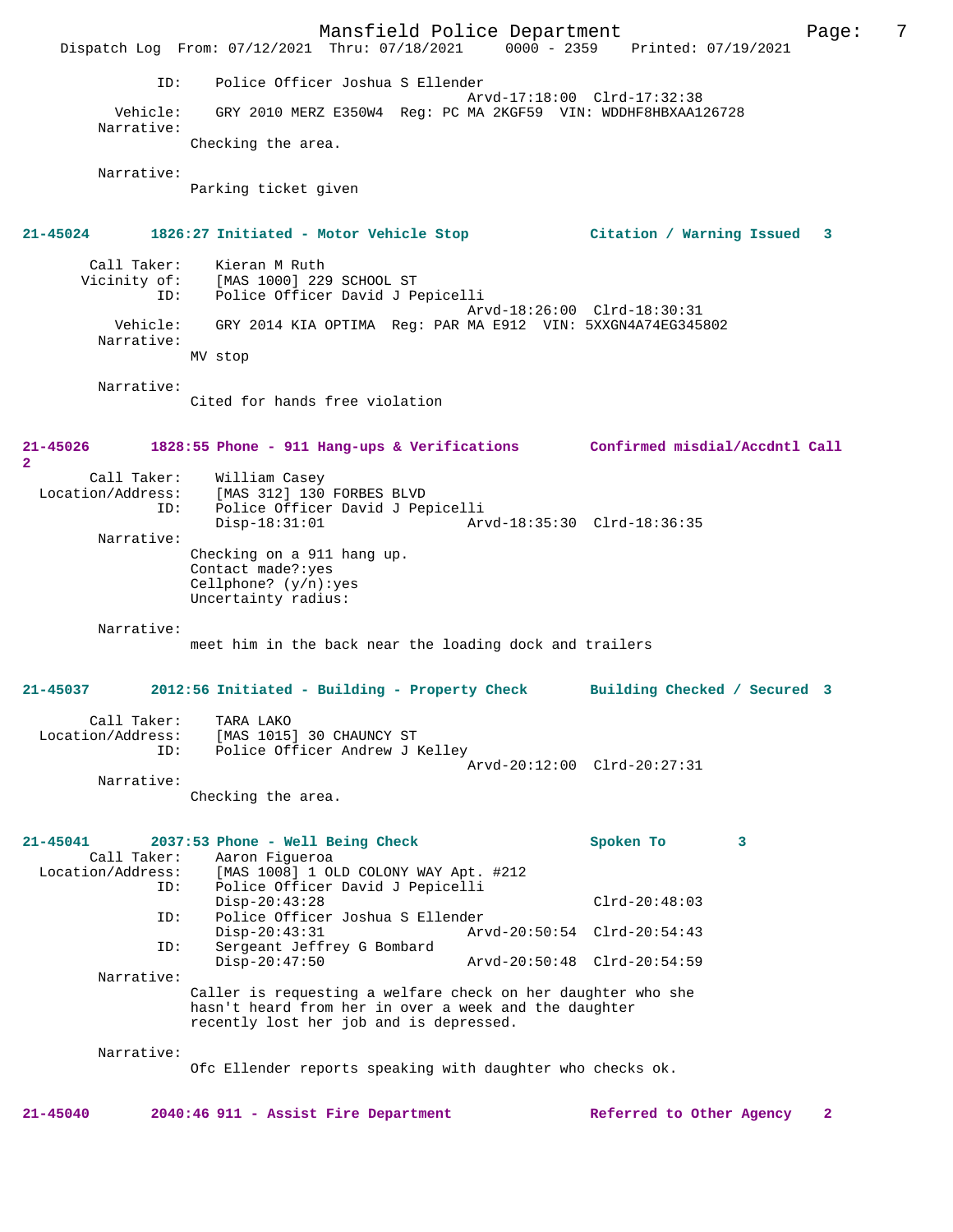Mansfield Police Department Page: 8 Dispatch Log From: 07/12/2021 Thru: 07/18/2021 0000 - 2359 Printed: 07/19/2021 Call Taker: TARA LAKO<br>ion/Address: [MAS HE60] Location/Address: [MAS H5603] 310 HOPE ST ESS. THE HOUSE SERVICE OF MARKER ON THE POLICE OF THE POLICE OF THE POLICE OF THE POLICE OF THE POLICE OF THE POLICE OF THE POLICE OF THE POLICE OF THE POLICE OF THE POLICE OF THE POLICE OF THE POLICE OF THE POLICE OF THE Disp-20:41:36 Arvd-20:46:20 Clrd-20:46:24 Narrative: Assisting the FD with a fire related incident. Nature: Alarm sounding, no smoke or fire showing **21-45050 2101:25 Initiated - Building - Property Check Building Checked / Secured 3** Call Taker: JEFFREY KEEFE Vicinity of: [MAS 2] 60 FORBES BLVD<br>ID: Police Officer Joshua S Police Officer Joshua S Ellender Arvd-21:01:00 Clrd-21:14:05 Narrative: Checking the area. **21-45051 2122:02 Initiated - Building - Property Check Building Checked / Secured 3** Call Taker: TARA LAKO Location/Address: [MAS] COPELAND DR ID: Police Officer Andrew J Kelley Arvd-21:22:00 Clrd-21:34:59 Narrative: Checking the area. **21-45053 2132:51 Initiated - Motor Vehicle Stop Citation / Warning Issued 3** Call Taker: TARA LAKO Location/Address: [MAS] 614 MAPLE ST @ 12 BIRD RD Police Officer David J Pepicelli Arvd-21:32:00 Clrd-21:37:50 Vehicle: GRY 2015 MAZD CX5 Reg: PC MA 63FZ12 VIN: JM3KE4DY5F0464273 Vehicle: Narrative: Citation issued for speed, Maple at Jennifer **21-45062 2229:53 Phone - LE Team Activation Services Rendered 1**  Call Taker: Support Staff Langston W Puller<br>Location: [FRN] TOWN OF FRANKLIN [FRN] TOWN OF FRANKLIN ID: Lieutenant Christopher H Baker Disp-22:30:44 Arvd-22:31:38 Clrd-23:16:24 ID: Police Officer Gregg S Kennedy Disp-22:31:28 Arvd-22:31:34 Clrd-23:16:20 Narrative: Lt. Baker and Ofc. Kennedey out for a Metro Call **21-45065 2247:48 Phone - Suspicious Actv / Persn / Veh Services Rendered 2**  Call Taker: Dispatcher Jacques Ryan Location/Address: [MAS] 10 CONNORS AVE Apt. #A ID: Police Officer William C Trudell Disp-22:52:23 Arvd-22:56:46 Clrd-22:58:24<br>ID: Police Officer David J Pepicelli Police Officer David J Pepicelli Disp-22:52:30 Arvd-22:56:32 Clrd-22:58:23 Vehicle: GRN 1995 TOYT COROLL Reg: PC MA 1PGK13 VIN: 2T1AE09B7SC128223 Narrative: CPs suspicous vehicle reporting 2 people in a car outside of this address. Older dark green subaru sedan. Narrative: Ofc Trudell reports the vehicle lives in the area and is unable to smoke in her apartment. Party checks ok. **21-45072 2305:33 Phone - Assist Citizen - P S A Spoken To 3**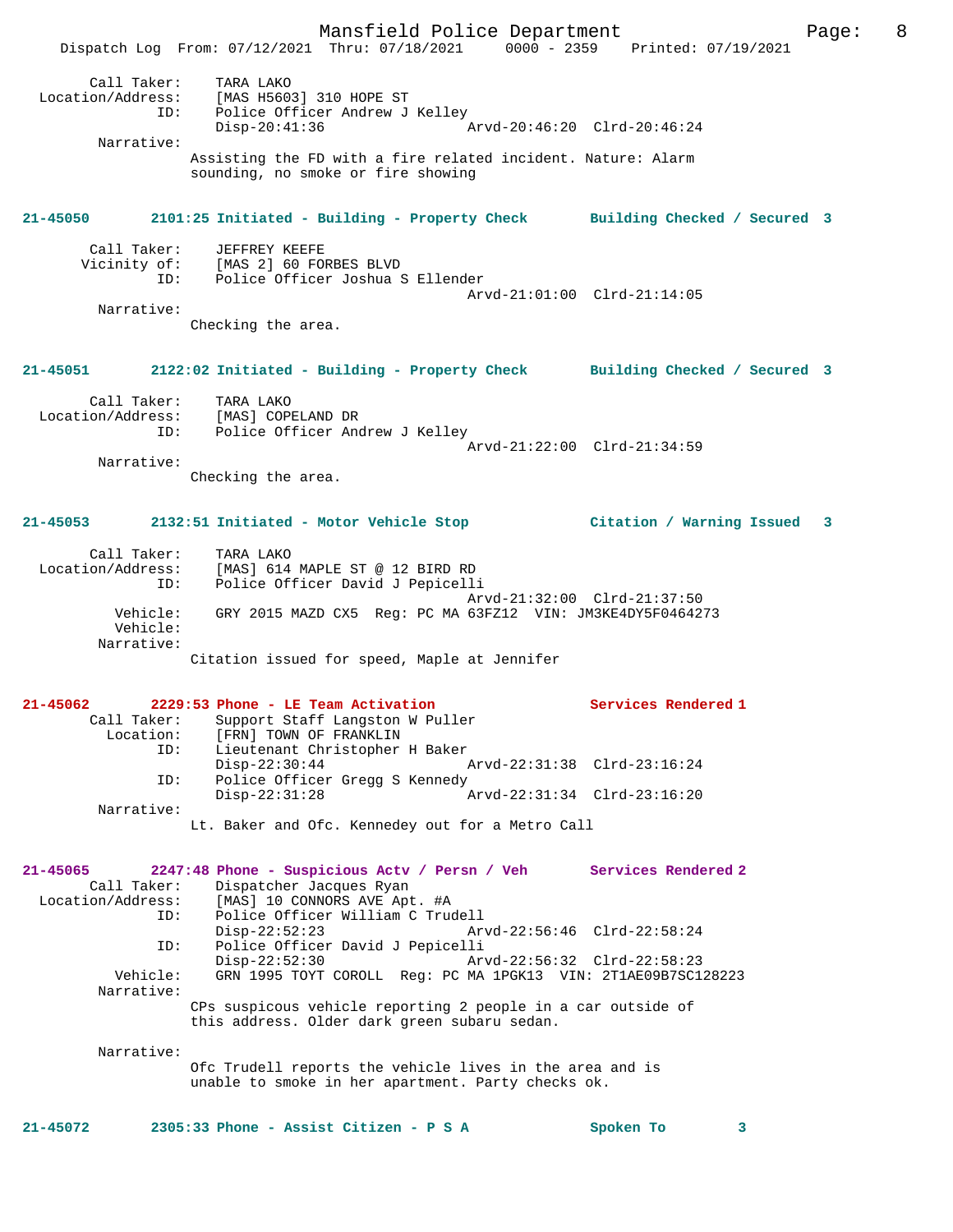|                                         | Mansfield Police Department                                                                                                                                 |                                                            |                              | Page: | 9 |
|-----------------------------------------|-------------------------------------------------------------------------------------------------------------------------------------------------------------|------------------------------------------------------------|------------------------------|-------|---|
|                                         | Dispatch Log From: 07/12/2021 Thru: 07/18/2021                                                                                                              | $0000 - 2359$                                              | Printed: 07/19/2021          |       |   |
| Call Taker:<br>Vicinity of:<br>ID:      | JEFFREY KEEFE<br>[MAS] 10 CONNORS AVE Apt. #A306<br>Police Officer David J Pepicelli                                                                        |                                                            |                              |       |   |
| ID:                                     | $Disp-23:06:17$<br>Police Officer William C Trudell                                                                                                         |                                                            | Arvd-23:10:15 Clrd-23:13:18  |       |   |
| Narrative:                              | $Disp-23:06:21$                                                                                                                                             | Arvd-23:10:17 Clrd-23:13:20                                |                              |       |   |
|                                         | Female CP requested to speak to an officer about a SUSP<br>situation. That occurred outside the residence.                                                  |                                                            |                              |       |   |
| Narrative:                              | Ofc Trudell reports the female has been advised the vehicle<br>is parked legally and has the right to be there.                                             |                                                            |                              |       |   |
| For Date: $07/13/2021$ - Tuesday        |                                                                                                                                                             |                                                            |                              |       |   |
| 21-45119                                | 0151:52 Initiated - Suspicious Actv / Persn / Veh                                                                                                           |                                                            | Building Checked / Secured 2 |       |   |
| Call Taker:<br>Location/Address:<br>ID: | TARA LAKO<br>[MAS] 6 PLOWSHARE CT @ 43 MILLFARM DR<br>Police Officer Derek M Stark                                                                          |                                                            |                              |       |   |
| ID:                                     | Police Officer Christopher D Sorge                                                                                                                          | Arvd-01:51:00 Clrd-02:13:40                                |                              |       |   |
| ID:                                     | $Disp-01:58:28$<br>Sergeant David Schepis<br>$Disp-02:00:18$                                                                                                | Arvd-01:58:32 Clrd-02:10:58<br>Arvd-02:00:22 Clrd-02:13:38 |                              |       |   |
| Narrative:                              | Ofc Stark reports a car alarm going off in the area as well                                                                                                 |                                                            |                              |       |   |
|                                         | as a group of kids who ran off. Car alarm has since gone<br>off, will be checking the area.                                                                 |                                                            |                              |       |   |
| Narrative:                              | Ofc Stark reports a handbag in the middle of the street in<br>front of 32 Millfarm as well as mailbox flags up with the<br>mailboxes open along the street. |                                                            |                              |       |   |
| Narrative:                              | Ofc Stark reports officers have canvassed the neighborhood,<br>nothing showing, no interior lights on inside vehicles.                                      |                                                            |                              |       |   |
| 21-45122                                | 0228:23 Initiated - Motor Vehicle Stop                                                                                                                      |                                                            | Citation / Warning Issued    | 3     |   |
|                                         |                                                                                                                                                             |                                                            |                              |       |   |

| Call Taker:<br>Location/Address: | TARA LAKO<br>[MAS] 660 EAST ST @ 25 FRANKLIN ST                |
|----------------------------------|----------------------------------------------------------------|
| ID:                              | Police Officer Christopher D Sorge                             |
|                                  | Arvd-02:28:00 Clrd-02:33:57                                    |
| ID:                              | Police Officer Derek M Stark                                   |
|                                  | Arvd-02:29:48 Clrd-02:33:55<br>Disp-02:29:45                   |
| Vehicle:                         | BLK 2007 FORD UT EDGE Req: PC MA 2JMN93 VIN: 2FMDK49C97BB12347 |
| Narrative:                       |                                                                |
|                                  | Citation issued for speed.                                     |

**21-45126 0241:14 Initiated - Building - Property Check Building Checked / Secured 3**

| Call Taker:       | TARA LAKO                    |                             |  |
|-------------------|------------------------------|-----------------------------|--|
| Location/Address: | [MAS 417] 9 FRANCIS AVE      |                             |  |
| TD:               | Police Officer Derek M Stark |                             |  |
|                   |                              | Arvd-02:41:00 Clrd-02:53:49 |  |
|                   |                              |                             |  |

Narrative:

Checking the area.

## **21-45128 0255:02 Initiated - Building - Property Check Building Checked / Secured 3**

| Call Taker:       | TARA LAKO                |  |
|-------------------|--------------------------|--|
| Location/Address: | [MAS 1015] 30 CHAUNCY ST |  |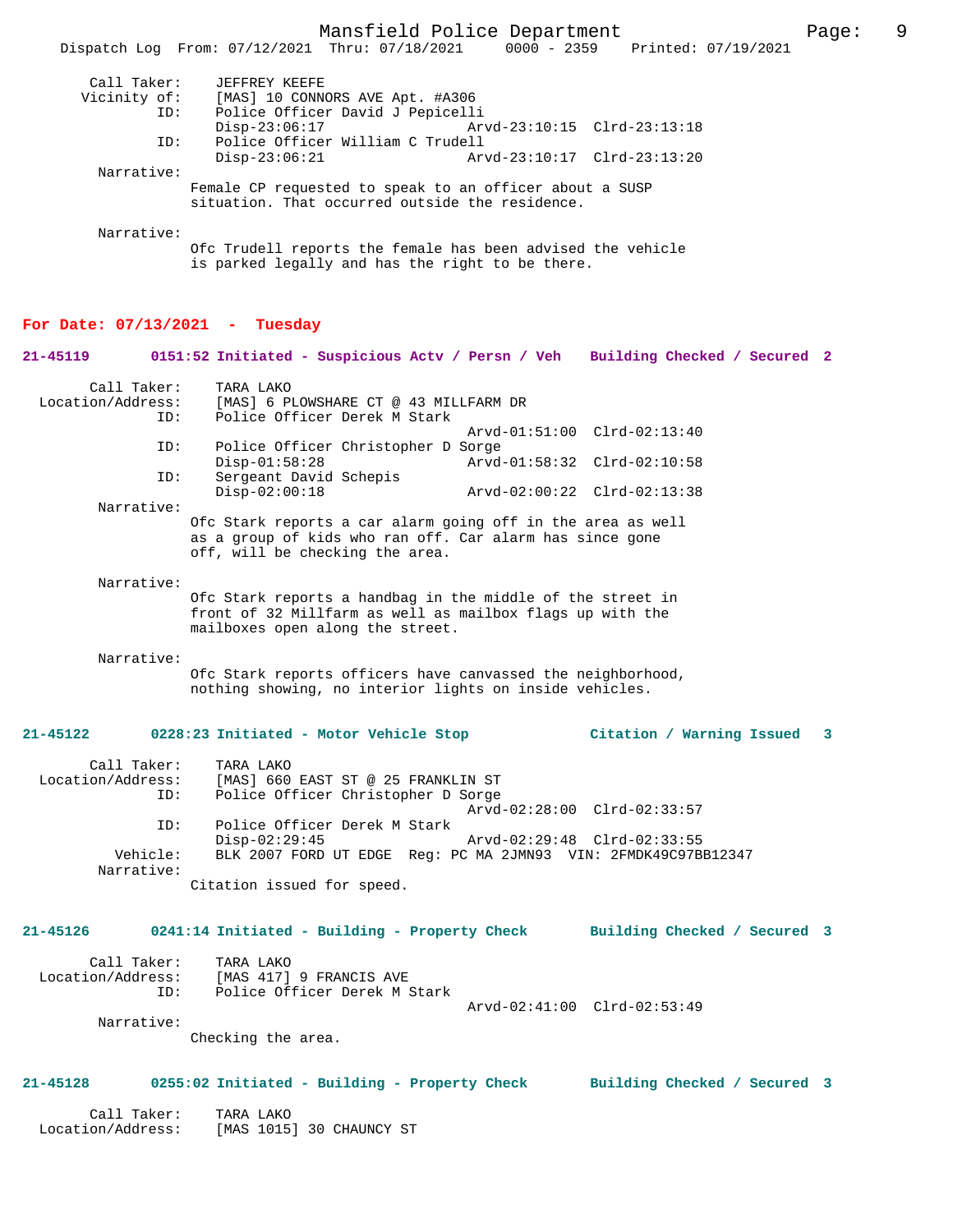Mansfield Police Department Form Page: 10 Dispatch Log From: 07/12/2021 Thru: 07/18/2021 0000 - 2359 Printed: 07/19/2021 ID: Police Officer Christopher D Sorge Arvd-02:55:00 Clrd-02:59:44 Narrative: Checking the area. **21-45132 0300:00 Radio - Building - Property Check Building Checked / Secured 3** Call Taker: JEFFREY KEEFE Vicinity of: [MAS 281A] 1 CROCKER ST ID: Police Officer Derek M Stark Disp-03:00:00 Arvd-03:00:00 Clrd-03:05:00 Narrative: Checking the area. **21-45131 0309:11 Initiated - Building - Property Check Building Checked / Secured 3** Call Taker: JEFFREY KEEFE Vicinity of: [MAS 2] 60 FORBES BLVD ID: Police Officer Christopher D Sorge Arvd-03:09:00 Clrd-03:21:59 Narrative: Checking the area. **21-45133 0314:26 Initiated - Building - Property Check Building Checked / Secured 3** Call Taker: TARA LAKO Location/Address: [MAS 240A] 189 CHAUNCY ST ID: Police Officer Derek M Stark Arvd-03:14:00 Clrd-03:15:08 Narrative: Checking the area. **21-45134 0316:16 Initiated - Building - Property Check Building Checked / Secured 3** Call Taker: TARA LAKO Location/Address: [MAS] NORTH MAIN ST ID: Police Officer Derek M Stark Arvd-03:16:00 Clrd-03:29:50 Narrative: Checking the area. **21-45136 0322:06 Initiated - Building - Property Check Building Checked / Secured 3** Call Taker: TARA LAKO Location/Address: [MAS 322] 31 HAMPSHIRE ST ID: Police Officer Christopher D Sorge Arvd-03:22:00 Clrd-03:28:34 Narrative: Checking the area. **21-45139 0340:06 Initiated - Building - Property Check Building Checked / Secured 3** Call Taker: TARA LAKO Location/Address: [MAS] 4 ERICK RD @ 15 BONNEY LN Police Officer Derek M Stark Arvd-03:40:00 Clrd-04:04:04 Narrative: Checking the area. **21-45140 0422:28 Initiated - Building - Property Check Building Checked / Secured 3** Call Taker: TARA LAKO Location/Address: [MAS 1002] 250 EAST ST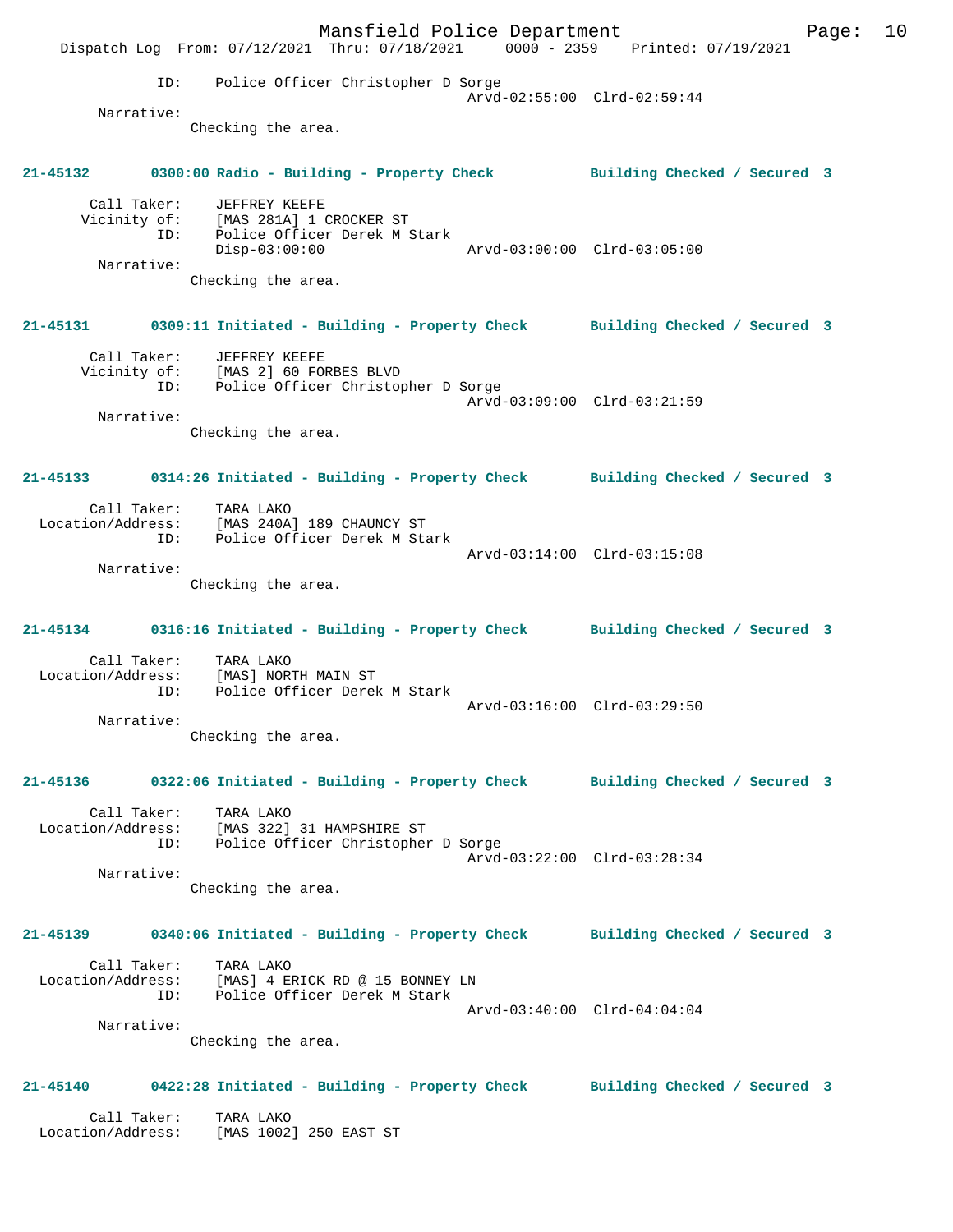Mansfield Police Department Page: 11 Dispatch Log From: 07/12/2021 Thru: 07/18/2021 0000 - 2359 Printed: 07/19/2021 ID: Police Officer Derek M Stark Arvd-04:22:00 Clrd-04:35:50 Narrative: Checking the area. **21-45153 0746 Initiated - Parking Violations Services Rendered 3**  Call Taker: Animal Control Steven Simonds Location/Address: [MAS] 242 NORTH MAIN ST @ 16 OLD COLONY WAY ID: Animal Control Steven Simonds Arvd-07:46:33 Clrd-08:11:16 Narrative: checking area for parking violations **21-45159 0843:10 Phone - Disabled Motor Vehicle Services Rendered 3**  Call Taker: Robert Stewart Location/Address: [MAS] 10 EAST ST @ 4 SOUTH MAIN ST ID: Police Officer Beau J Palanza Disp-08:44:49 Arvd-08:49:05 Clrd-08:52:06 ID: Executive Lieutenant Francis W Archer JR Disp-08:46:05 Arvd-08:46:07 Clrd-08:52:09 Vehicle: YEL 2014 CASCADIA 125 Reg: CT 70012A VIN: 1FUJGLDRXELFJ6314 Narrative: Detail officer notified of a TT unit possibly blocking traffic. Narrative: ML1 reporting that the TT unit ran out of diesel, is all fueled up now and will be on its way. **21-45168 0918:22 Phone - Assist Other Agency Services Rendered 3**  Call Taker: Robert Stewart Location: [MIT] MILTON ID: Police Officer Michael T Fitzgerald<br>Disp-09:22:07 Arvd-0 Disp-09:22:07 Arvd-09:22:09 Clrd-11:50:58 Narrative: Out assisting Milton with a K-9 search. Narrative: Clear, request OF for incident Refer To Incident: 21MAS-705-OF **21-45169 0928:53 Initiated - Building - Property Check Building Checked / Secured 3** Call Taker: Robert Stewart Location/Address: [MAS 1002] 250 EAST ST ID: Police Officer Gregg S Kennedy Arvd-09:28:00 Clrd-09:34:07 Narrative: Checking the area. **21-45175 0948:24 Initiated - Building - Property Check Building Checked / Secured 3** Call Taker: Robert Stewart Location/Address: [MAS 1015] 30 CHAUNCY ST ID: Police Officer Beau J Palanza Arvd-09:48:00 Clrd-09:53:09 Narrative: Checking the area. **21-45177 0955:08 Initiated - Motor Vehicle Stop Citation / Warning Issued 3** Call Taker: Robert Stewart Location/Address: [MAS H1685] 147 CHAUNCY ST ID: Police Officer Beau J Palanza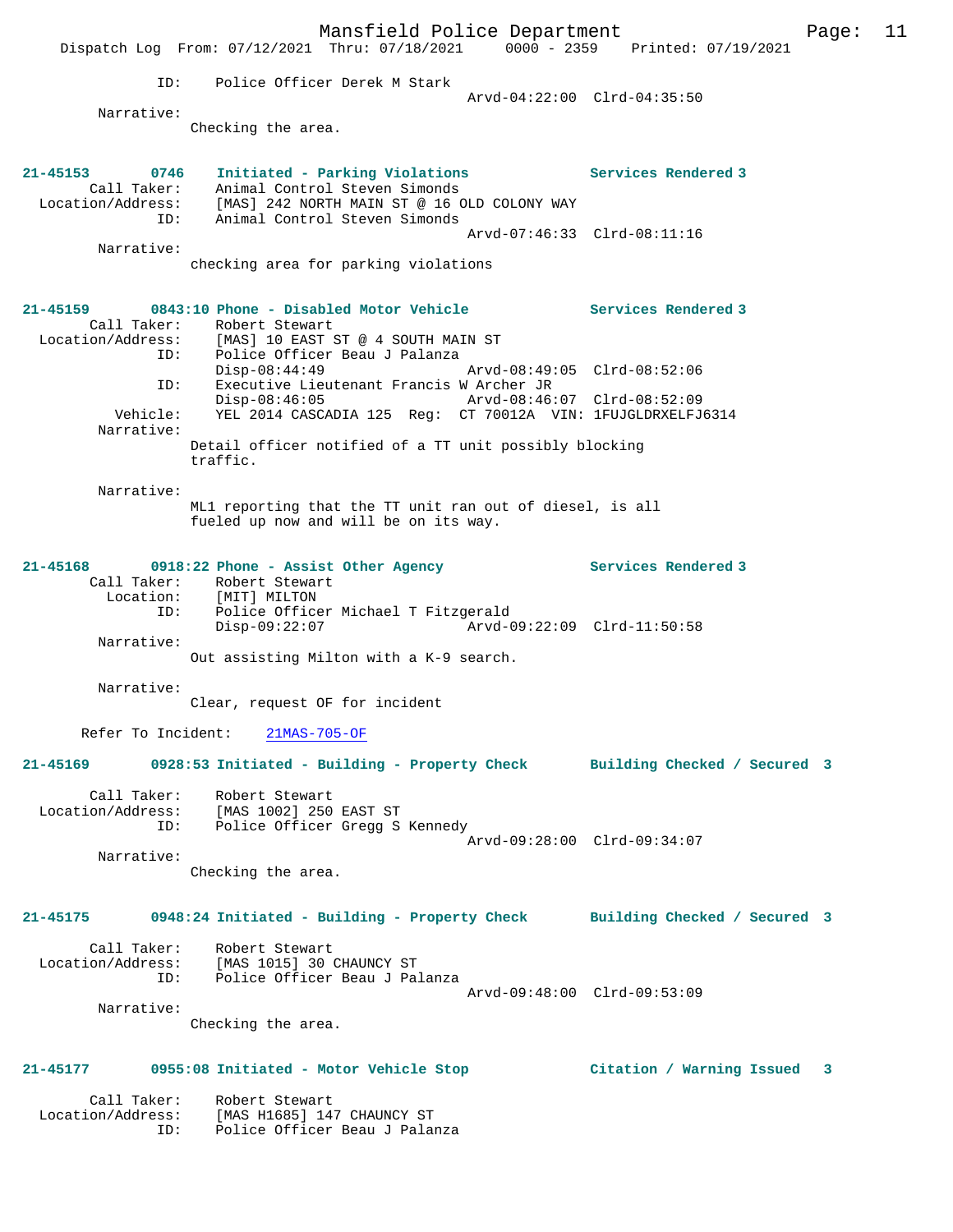Mansfield Police Department Page: 12 Dispatch Log From: 07/12/2021 Thru: 07/18/2021 Arvd-09:55:00 Clrd-10:01:48 Vehicle: BLU 2005 TOYT UT CORMAT Reg: PC MA 8HZ978 VIN: 2T1KR32E05C414272 Narrative: MV STOP/// Citation Issued **21-45181 1012 Initiated - Parking Violations Services Rendered 3**  Call Taker: Animal Control Steven Simonds Location/Address: [MAS] 43 NORTH MAIN ST @ 13 PARK ST ID: Animal Control Steven Simonds Arvd-10:12:46 Clrd-11:35:47 Narrative: checking area for parking violations Narrative: tagged MA 3YPP39 on west church for overtime parking **21-45184 1016:06 Initiated - Building - Property Check Building Checked / Secured 3** Call Taker: Robert Stewart<br>Location/Address: [MAS 281A] 1 CI ess: [MAS 281A] 1 CROCKER ST<br>ID: Police Officer Beau J P Police Officer Beau J Palanza Arvd-10:16:00 Clrd-10:23:05 Narrative: Checking the area. **21-45188 1029:51 Initiated - Motor Vehicle Stop Citation / Warning Issued 3** Call Taker: Robert Stewart Location/Address: [MAS 1026] 300 NORTH MAIN ST ID: Police Officer Beau J Palanza Arvd-10:29:00 Clrd-10:36:21 Vehicle: RED 1988 CHEV GMT-400 Reg: PC MA 1KPP19 VIN: 2GCDC14H4J1132151 Narrative: MV STOP/// Citation Issued **21-45190 1035:50 Other - Suspicious Actv / Persn / Veh Unfounded/Unverifed 2** Call Taker: Jarred Kohler<br>Location/Address: [MAS H2243] 1 [MAS H2243] 112 FRANKLIN ST ID: Police Officer Gregg S Kennedy<br>Disp-10:40:02 Disp-10:40:02 Arvd-10:42:22 Clrd-10:47:57<br>Vehicle: WHI 2012 HOND ACCORD Reg: PC MA 1RXS61 VIN: 1HGCP2F3XCA2 WHI 2012 HOND ACCORD Reg: PC MA 1RXS61 VIN: 1HGCP2F3XCA209834 Narrative: caller reports vehicle parked for approx 45 minutes, white honda or toyota with tinted windows 4 door, unknown if vehicle is occupied. Narrative: caller reports vehicle has now left the area. Narrative: caller reports vehicle pulled into pd. turned around and back by her house and now travelling towards Easton. Narrative: M8 checked the area, unable to locate at this time. **21-45191 1049:05 Initiated - Building - Property Check Building Checked / Secured 3** Call Taker: Robert Stewart Location/Address: [MAS 907E] 390 WEST ST Police Officer David J Pepicelli Arvd-10:49:00 Clrd-10:54:39 Police Officer Mark O'Connor Narrative: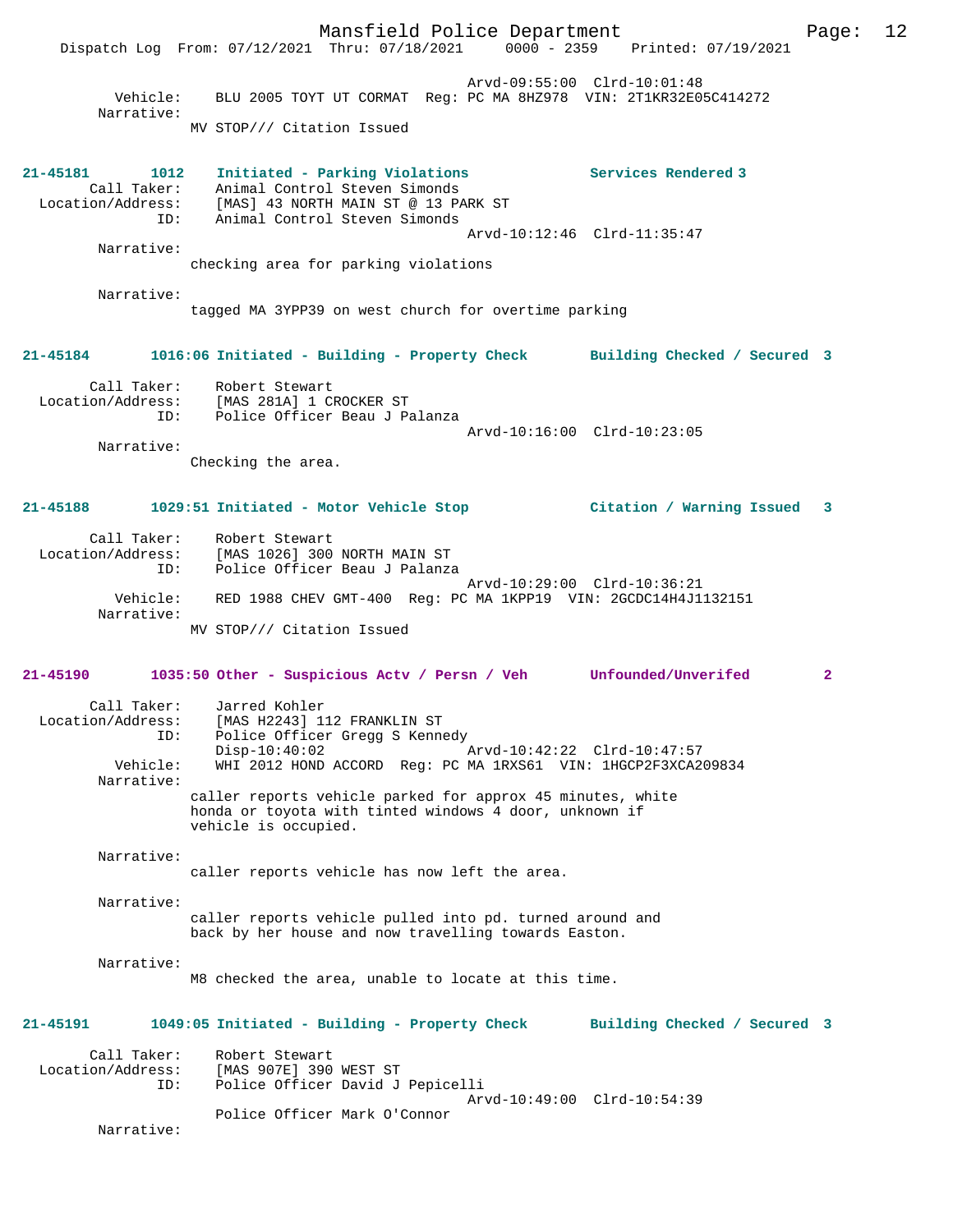Mansfield Police Department Form Page: 13 Dispatch Log From: 07/12/2021 Thru: 07/18/2021 0000 - 2359 Printed: 07/19/2021 Checking the area. **21-45195 1118:00 Initiated - Motor Vehicle Stop Citation / Warning Issued 3** Call Taker: Michael Chisholm Location/Address: [MAS] 85 FORBES BLVD ID: Police Officer Beau J Palanza Arvd-11:18:00 Clrd-11:24:25 Vehicle: GRN 2001 FORD SRWSUP Reg: PC MA 6TDC20 VIN: 1FTSF31F61EB08820 Narrative: MVST Narrative: Citation issued for defective equipment **21-45200 1135:35 Initiated - Building - Property Check Building Checked / Secured 3** Call Taker: Michael Chisholm Location/Address: [MAS 840] 280 SCHOOL ST ID: Police Officer David J Pepicelli Arvd-11:35:00 Clrd-11:46:54 Police Officer Mark O'Connor Narrative: Checking the area. Narrative: Lots clear **21-45203 1152 Initiated - Parking Violations Services Rendered 3**  Call Taker: Animal Control Steven Simonds Location/Address: [MAS] 255 NORTH MAIN ST @ 8 COTTAGE ST ID: Animal Control Steven Simonds Arvd-11:55:43 Clrd-12:27:42 Narrative: checking area for parking violations **21-45205 1214:38 Initiated - Building - Property Check Building Checked / Secured 3** Call Taker: Michael Chisholm Location/Address: [MAS 2] 60 FORBES BLVD ID: Police Officer David J Pepicelli Arvd-12:14:00 Clrd-12:25:09 Police Officer Mark O'Connor Narrative: Checking the area. **21-45207 1225:48 Initiated - Building - Property Check Services Rendered 3**  Call Taker: Michael Chisholm<br>Location/Address: [MAS 417] 9 FRANCIS AVE Location/Address: [MAS 417] 9 FRANCIS AVE ID: Police Officer Gregg S Kennedy Arvd-12:25:00 Clrd-12:47:51 Narrative: Checking the area. **21-45213 1259 Initiated - Parking Violations Services Rendered 3**  Call Taker: Animal Control Steven Simonds Location/Address: [MAS] 126 NORTH MAIN ST @ 10 VILLA ST ID: Animal Control Steven Simonds Arvd-13:00:17 Clrd-13:07:10 Narrative: checking area for parking violations

**21-45217 1331 Initiated - Parking Violations Services Rendered 3**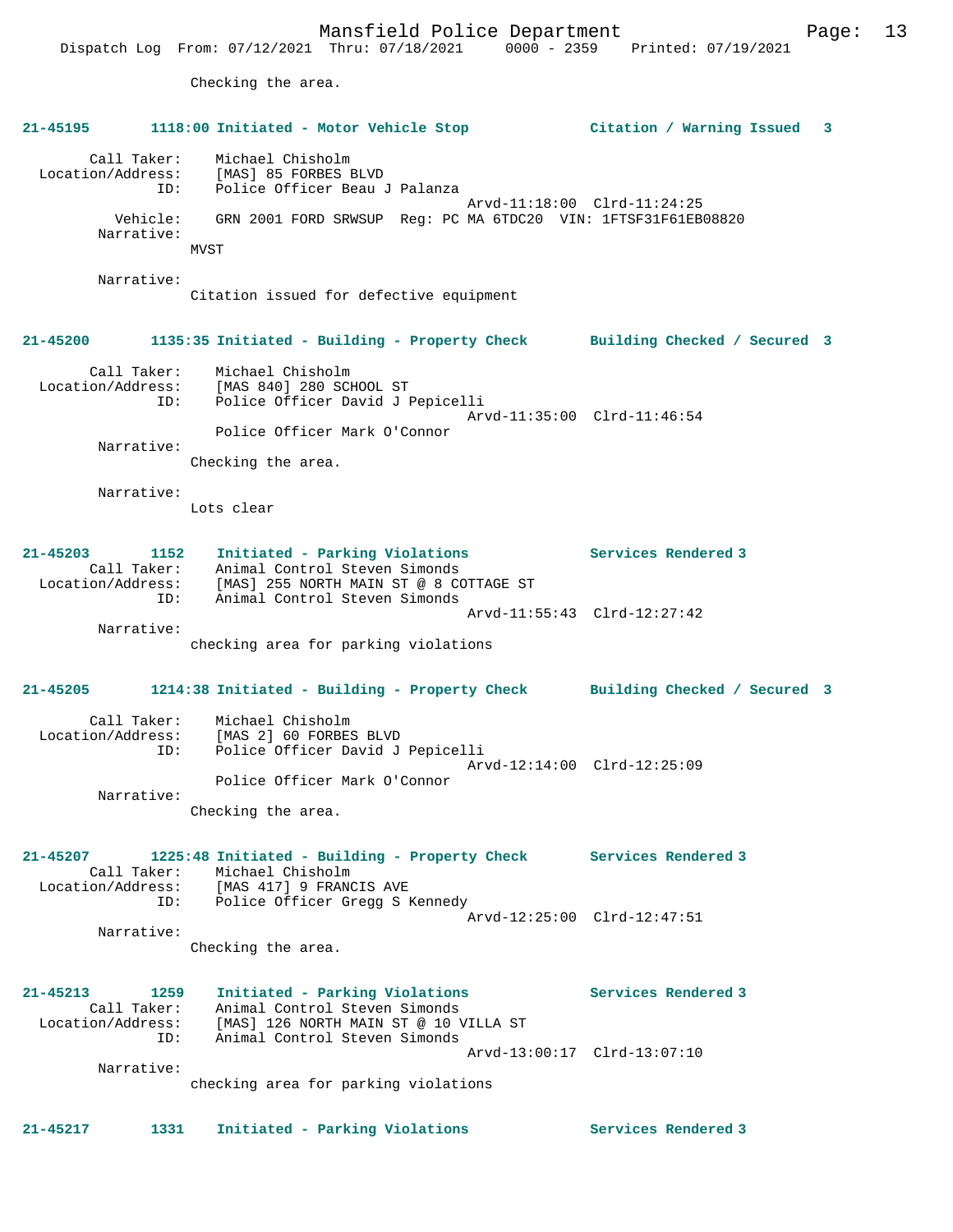Mansfield Police Department Page: 14 Dispatch Log From: 07/12/2021 Thru: 07/18/2021 0000 - 2359 Printed: 07/19/2021 Call Taker: Animal Control Steven Simonds Location/Address: [MAS] 43 NORTH MAIN ST @ 13 PARK ST ID: Animal Control Steven Simonds Arvd-13:31:42 Clrd-14:11:17 Narrative: checking area for parking violations **21-45221 1417:48 Initiated - Building - Property Check Building Checked / Secured 3** Call Taker: Michael Chisholm Location/Address: [MAS 322] 31 HAMPSHIRE ST ID: Police Officer David J Pepicelli Arvd-14:17:00 Clrd-14:24:25 Police Officer Mark O'Connor Narrative: Checking the area. **21-45226 1434:29 Initiated - Building - Property Check Building Checked / Secured 3** Call Taker: Michael Chisholm Location/Address: [MAS 927] 50 PLYMOUTH ST ID: Police Officer David J Pepicelli Arvd-14:34:00 Clrd-14:41:15 Police Officer Mark O'Connor Narrative: Checking the area. **21-45230 1443:53 Initiated - Building - Property Check Building Checked / Secured 3** Call Taker: Michael Chisholm Location/Address: [MAS 840] 280 SCHOOL ST ID: Police Officer David J Pepicelli Arvd-14:43:00 Clrd-14:48:23 Police Officer Mark O'Connor Narrative: Checking the area. **21-45241 1625:38 Phone - Animal Complaints Unfounded/Unverifed 3** Call Taker: Jarred Kohler Location/Address: [MAS 907E] 390 WEST ST ID: Police Officer David J Pepicelli Disp-16:28:59 Arvd-16:39:41 Clrd-16:47:29 Narrative: RP states a black poodle is running around parking lot unattended. Narrative: RP tried to catch dog without success. Dog ran towards rear of building. Narrative: No sign of dog on arrival, checking the area. Possibly resides at 605 West Narrative: Contacted owners of the dog. They will send someone to look for the Dog M11 to clear **21-45242 1630:32 Phone - Assist Fire Department Services Rendered 2**  Call Taker: Michael Chisholm<br>Location/Address: [MAS H114] 64 HIGHLAND AVE Location/Address: [MAS H114] 64 HIGHLAND AVE ID: Police Officer Joshua S Ellender Disp-16:31:38 Arvd-16:40:23 Clrd-16:47:40 Narrative: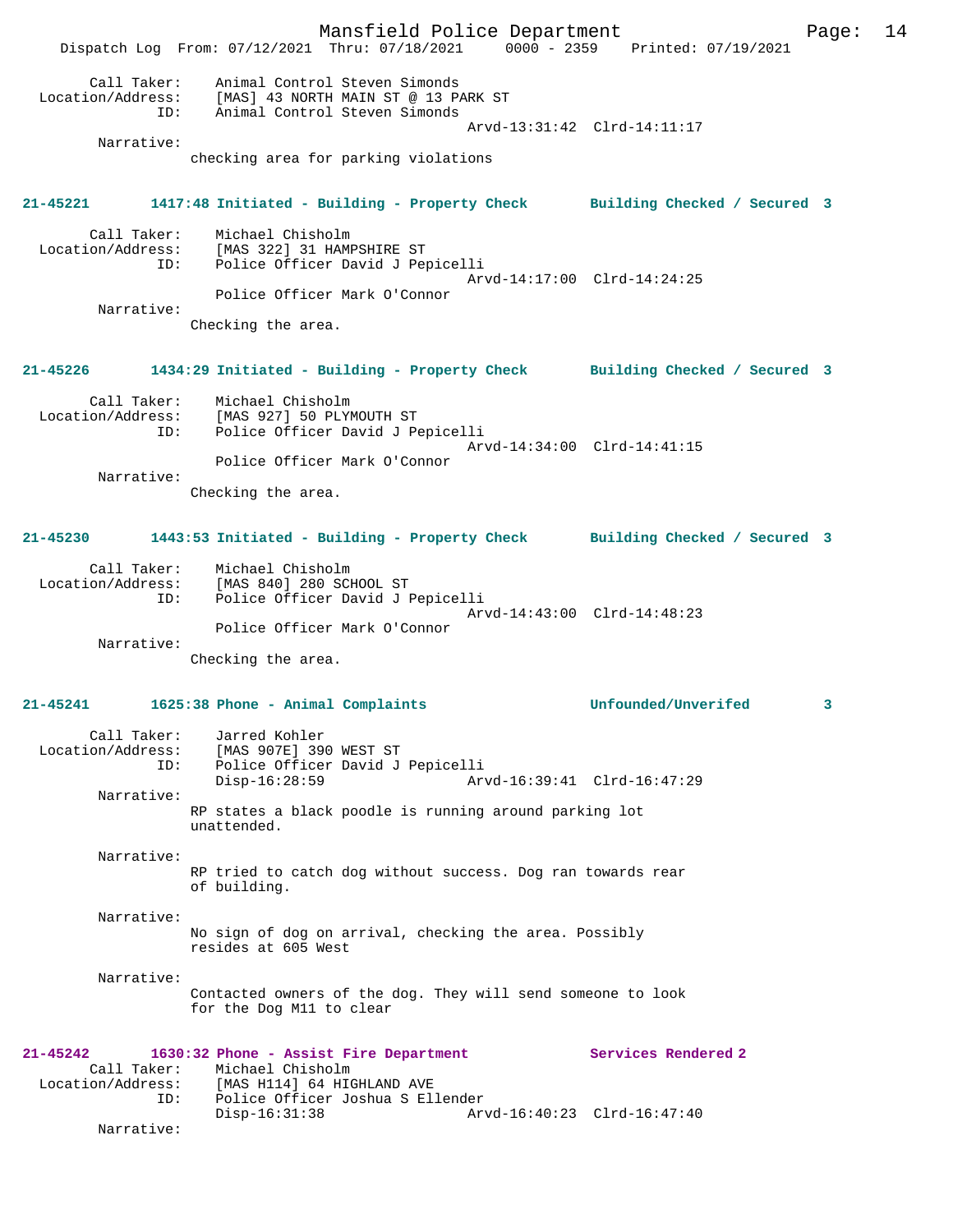Mansfield Police Department Page: 15 Dispatch Log From: 07/12/2021 Thru: 07/18/2021 Assisting the FD with a fire related incident. Nature: Fire Alarm Sounding Narrative: Fire to clear **21-45247 1707:46 Initiated - Motor Vehicle Stop Citation / Warning Issued 3** Call Taker: Michael Chisholm Location/Address: [MAS] 1405 WEST ST @ 2 MORGAN RD<br>ID: Police Officer David J Pepicelli Police Officer David J Pepicelli Arvd-17:07:00 Clrd-17:13:44 Vehicle: BLU 2018 CHEV SILVERADO Reg: PC MA 65T790 VIN: 1GCVKREC5JZ255411 Narrative: MVST will be issuing Narrative: Citation issued for Speeding. **21-45251 1721:48 Phone - Animal Complaints Cancelled Enroute 3**  Call Taker: Jarred Kohler<br>Location/Address: [MAS] 12 PRATI [MAS] 12 PRATT ST @ 26 FULLER PL ID: Police Officer Andrew J Kelley Disp-17:27:00 Clrd-17:29:05 Narrative: Caller has a found dog in his possession. Mixed breed black with white spots. Narrative: owner picked up the dog prior to the officers arrival. Narrative: Cancelled prior to arrival **21-45253 1743:41 Initiated - Motor Vehicle Stop Citation / Warning Issued 3** Call Taker: Michael Chisholm Location/Address: [MAS] 614 MAPLE ST @ 12 BIRD RD ID: Police Officer Andrew J Kelley Arvd-17:43:00 Clrd-17:56:27<br>Vehicle: WHI 2011 BMW CO 128I Reg: PC MA 884TG6 VIN: WBAUNIC51BVH Vehicle: WHI 2011 BMW CO 128I Reg: PC MA 884TG6 VIN: WBAUN1C51BVH82654 Narrative: MVST Narrative: While out on stop, M13 reports a Green and White Dirtbike ran the stop sign at Bird and Maple. Crashed striking bushes quickly getting back on his dirtbike and fled in the direction of Winter unknown direction of travel Narrative: m13 performed follow up on Dirtbike incident. When the dirtbike crashed he lost his helmet. M13 has his helmet Refer To Field Int: 21MAS-65-FI Refer To Incident: 21MAS-712-OF 21-45258 1754:58 Other - Xfinity Event Services Rendered 2 Call Taker: Executive Lieutenant Francis W Archer JR<br>Location/Address: [MAS 108B] 885 SOUTH MAIN ST [MAS 108B] 885 SOUTH MAIN ST Narrative: The following activity events log is for the Chicago show at Xfinity Narrative: K-9 EOD Sweep conducted @ 17:28hrs. Completed @ 17:50hrs.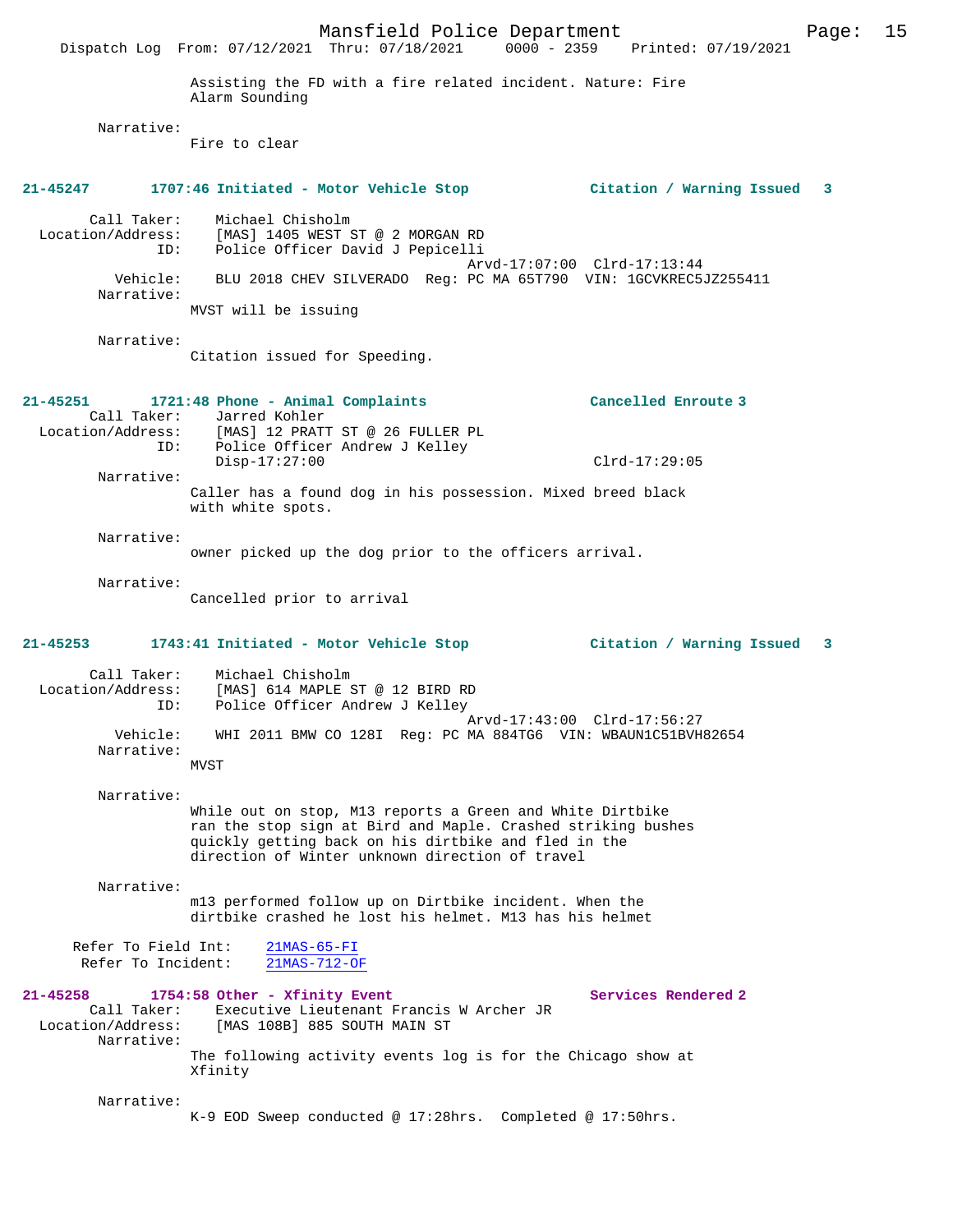Mansfield Police Department Page: 16 Dispatch Log From: 07/12/2021 Thru: 07/18/2021 0000 - 2359 Printed: 07/19/2021 Narrative: 18:35 - Patrons lining up at gates. Very quiet and orderly. Lots are quiet with little tailgating. Street reports moderate traffic on South Main. Waze shows no back up beyound South Main @ 495. Narrative: Narrative: CP reports detail is closing down. Narrative: End of detail. Refer To Incident: 21MAS-714-OF **21-45267 1840:09 Phone - Assist Citizen - P S A Spoken To 3**  Call Taker: Robert Stewart<br>Location/Address: [MAS H4815] 19 Location/Address: [MAS H4815] 19 SANDY HILL RD ID: Police Officer Andrew J Kelley Disp-18:43:22 Arvd-18:47:56 Clrd-18:59:27 Narrative: Easton Pd requesting to make notification to male party regarding his trash in a dumpster in Easton. Owner of the dumpster would like party to come collect trash by end of the day and no charges will be pressed. Narrative: Phone number of involved party passed on to Easton officer 13 to clear **21-45271 1902:40 Initiated - Motor Vehicle Stop Citation / Warning Issued 3** Call Taker: Michael Chisholm Location/Address: [MAS] 99 COPELAND DR @ 235 CHAUNCY ST Police Officer Joshua S Ellender Arvd-19:02:00 Clrd-19:07:54 Vehicle: BLK 2012 CR-V Reg: RI LW534 VIN: 2HKRM4H56CH612584 Narrative: MVST Narrative: Red Light violation Citation issued **21-45272 1910:54 Initiated - Community Policing Services Rendered 3**  Call Taker: Michael Chisholm Location/Address: [MAS] NORTH MAIN ST Police Officer Andrew J Kelley Arvd-19:10:00 Clrd-19:41:28 Narrative: Community Policing Narrative: clear **21-45273 1913:56 Initiated - Motor Vehicle Stop Citation / Warning Issued 3** Call Taker: Michael Chisholm Location/Address: [MAS 195A] 254 CHAUNCY ST ID: Police Officer Joshua S Ellender Arvd-19:13:00 Clrd-19:19:45 Vehicle: WHI 2010 CHEV CO COBALT Reg: PC MA 26WH66 VIN: 1G1AF1F5XA7205399 Narrative: **MVST**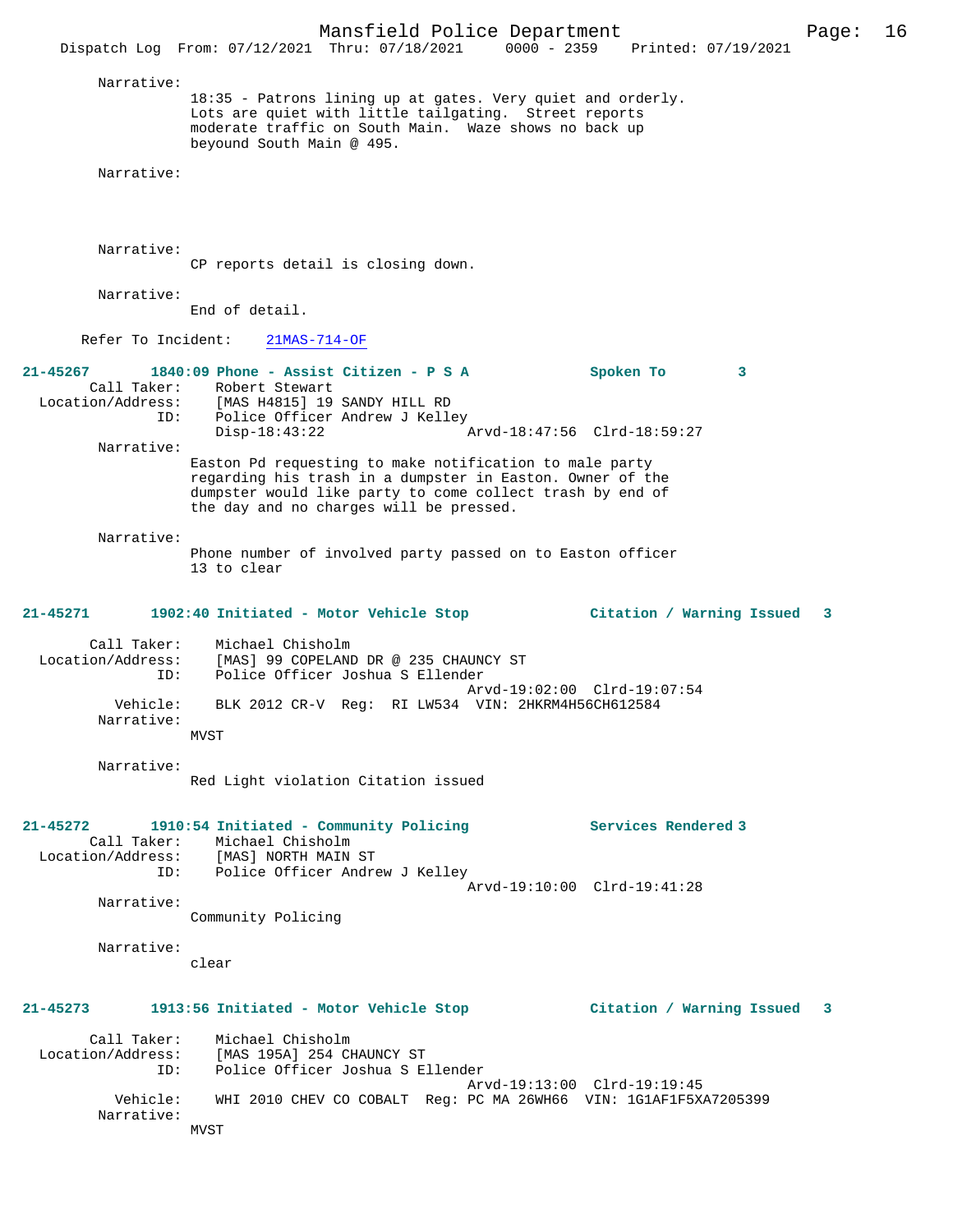Mansfield Police Department Page: 17 Dispatch Log From: 07/12/2021 Thru: 07/18/2021 0000 - 2359 Narrative: Citation issued for Speed, Chauncy from 140 **21-45277 1930:43 Initiated - Motor Vehicle Stop Citation / Warning Issued 3** Call Taker: Michael Chisholm Location/Address: [MAS] 125 WEST ST<br>ID: Police Officer Jo Ins. -<br>Police Officer Joshua S Ellender Arvd-19:30:00 Clrd-19:42:06 Vehicle: GRN 2007 TOYT LL HIGHLAND Reg: PC NH 4757058 VIN: JTEEW21A970046049 Narrative: MVST **21-45280 1942:16 Initiated - Motor Vehicle Stop Citation / Warning Issued 3** Call Taker: Michael Chisholm Location/Address: [MAS H4968] 120 SPRING ST ID: Police Officer Joshua S Ellender Arvd-19:42:00 Clrd-19:47:29 Vehicle: GRY 2015 FORD F150 Reg: PC MA 1BDS87 VIN: 1FTEW1EF5FFB53342 Narrative: MVST Narrative: stopped for speed citation issued **21-45283 1949:16 Initiated - Disabled Motor Vehicle Services Rendered 3**  Call Taker: Michael Chisholm<br>Location/Address: [MAS] 656 SOUTH N Location/Address: [MAS] 656 SOUTH MAIN ST @ 1 GLADIOLA TER ID: Police Officer Joshua S Ellender Arvd-19:49:00 Clrd-19:51:17 Narrative: Reported DMV in the area. Narrative: Not DMV, party thought their child was choking but was not Narrative: m3 to clear **21-45284 1956:12 Phone - Assist Citizen - P S A Services Rendered 3**  Call Taker: TARA LAKO<br>Location/Address: [MAS 967U [MAS 967U2] 7 WEST CHURCH ST Apt. #2 ID: Police Officer Joshua S Ellender Disp-19:58:38 Arvd-20:01:47 Clrd-20:08:32 Narrative: RP reports a male with black curly hair, white t-shirt and dark shorts and white sneakers publicly urinating in the area Narrative: RP reports the male was in the alley way about 2 minutes Narrative: RP reports the male left the area towards North Main St. RP would like to speak with an officer. Narrative: M3 reports party had a lookout and nothing was seen the party on scene was advised **21-45285 2001:25 911 - Noise Complaint Investigated - No Action Req. 2** 

Call Taker: Nicole Boyer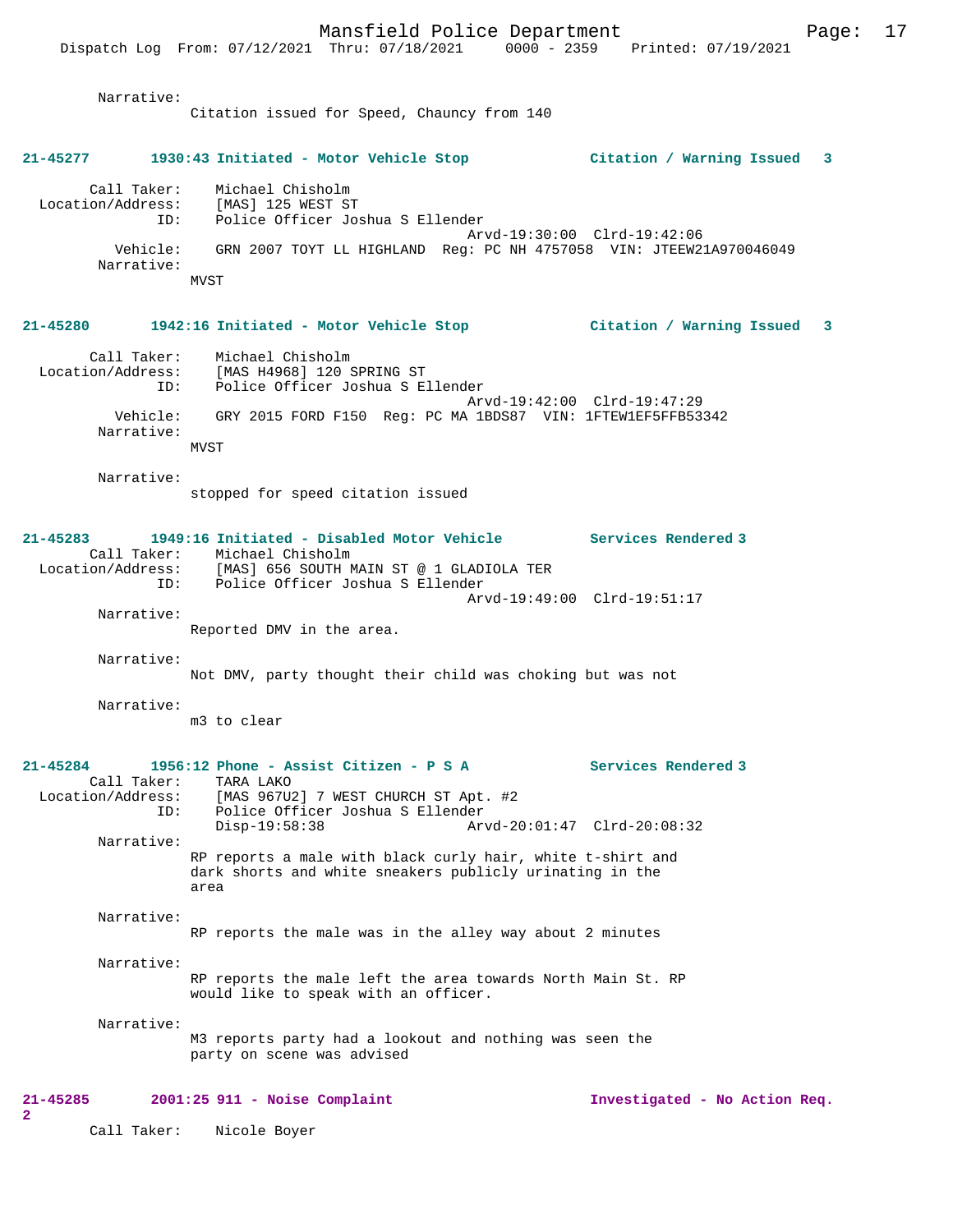Mansfield Police Department Page: 18 Dispatch Log From: 07/12/2021 Thru: 07/18/2021 Location/Address: [MAS 131] 141 NORTH MAIN ST Narrative: DJ is at the pub with a loud speaker. Narrative: Party called the establishment multiple times, with no success. CP wants to remain anonymous. Narrative: uptown detail advised Permit issued for that location for that type of activity **21-45296 2038:07 Initiated - Building - Property Check Building Checked / Secured 3** Call Taker: Michael Chisholm Location/Address: [MAS 1016] 4 ERICK RD ID: Police Officer Danielle C Titus Arvd-20:38:00 Clrd-20:49:49 Narrative: Checking the area. **21-45299 2057:06 911 - Road Hazards Services Rendered 3**  Call Taker: Nicole Boyer<br>ion/Address: [MAS] 678 ELM ST Location/Address:<br>ID: Police Officer David J Pepicelli<br>Disp-20:59:11 Ar Disp-20:59:11 Arvd-21:10:53 Clrd-22:22:37<br>Vehicle: GRY 2013 TOYT TACOMA Reg: PC MA 956GW0 VIN: 3TMMU4FN1DM0 GRY 2013 TOYT TACOMA Reg: PC MA 956GW0 VIN: 3TMMU4FN1DM058279 Narrative: Whole tree is down, blocking the roadway Narrative: DPW en route Narrative: Second caller reported that a car hit the tree, stated there were no injuries to the driver, unknown if that person is still on scene. CP left the scene. Narrative: Norton to block the road on their side Narrative: MELD is en route per request of Ofc Pepicelli Narrative: Tree was on the property of 679 Elm Narrative: Road Reopened, hazard cleared Refer To Accident: 21MAS-194-AC **21-45312 2157:59 911 - 911 Hang-ups & Verifications Services Rendered 2**  Call Taker: Nicole Boyer<br>Location/Address: [MAS 108B] 88 [MAS 108B] 885 SOUTH MAIN ST Narrative: Checking on a 911 hang up. Contact made?: No Cellphone? (y/n): Yes Uncertainty radius: 29 meters Narrative: CP notified, will be sending officers. **21-45314 2208:45 Initiated - Building - Property Check Building Checked / Secured 3** Call Taker: Michael Chisholm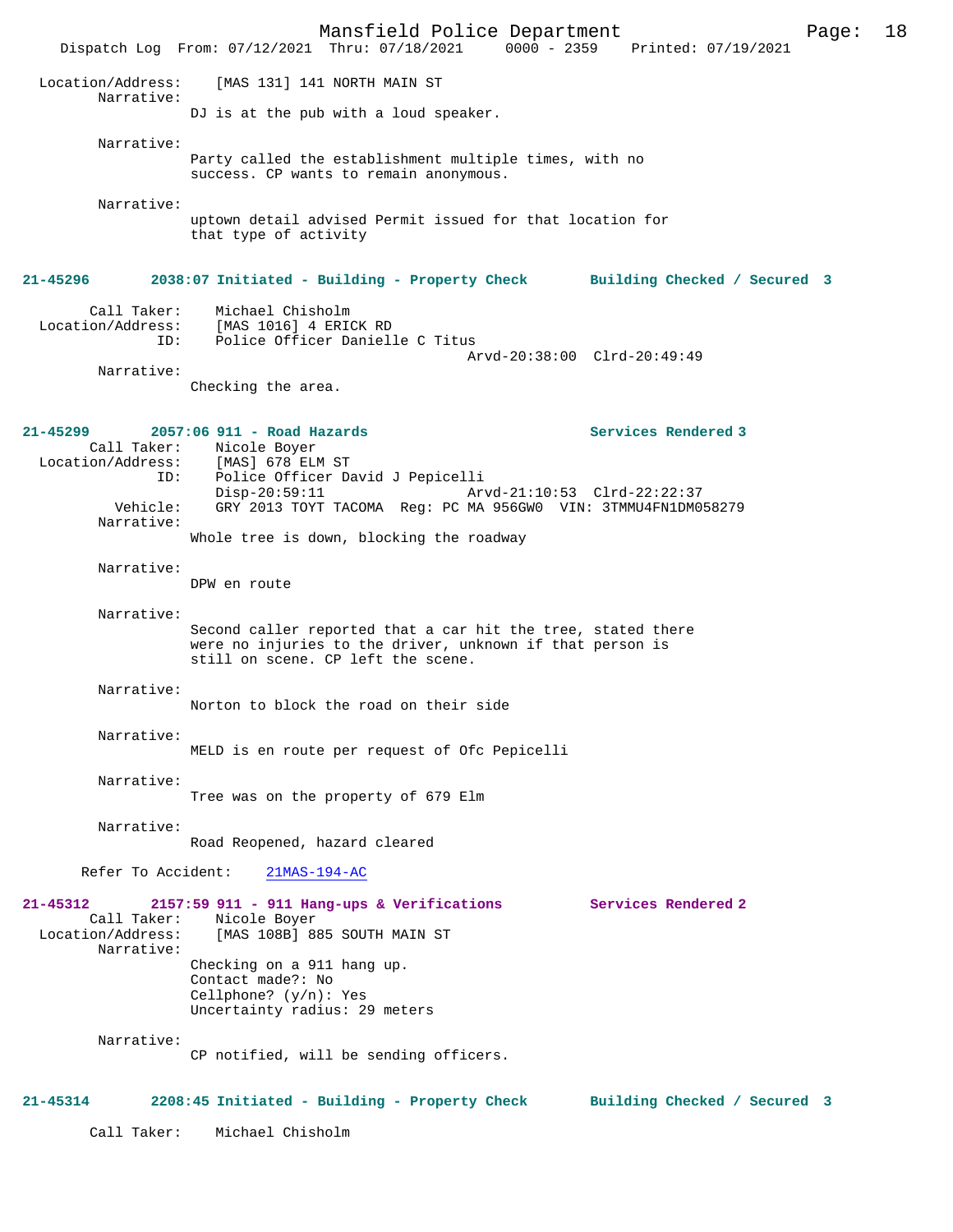Mansfield Police Department Fage: 19 Dispatch Log From: 07/12/2021 Thru: 07/18/2021 0000 - 2359 Printed: 07/19/2021 Location/Address: [MAS 1002] 250 EAST ST ID: Police Officer Andrew J Kelley Arvd-22:08:00 Clrd-22:11:15 Narrative:

Checking the area.

## **For Date: 07/14/2021 - Wednesday**

| 21-45330                    |                                         | 0029:00 Phone - Suspicious Actv / Persn / Veh Protective Custody                                                                     |                |                              | $\mathbf{2}$ |
|-----------------------------|-----------------------------------------|--------------------------------------------------------------------------------------------------------------------------------------|----------------|------------------------------|--------------|
| Call Taker:<br>Vicinity of: | ID:<br>ID:                              | JEFFREY KEEFE<br>[MAS 202] 16 OLD COLONY WAY<br>Police Officer Christopher D Sorge<br>$Disp-00:30:32$<br>Patrolman Gregory S Martell |                | Arvd-00:34:08 Clrd-01:39:44  |              |
|                             | ID:                                     | $Disp-00:30:42$<br>Sergeant David Schepis                                                                                            |                | Arvd-00:33:16 Clrd-01:27:29  |              |
| Narrative:                  |                                         | $Disp-00:33:04$                                                                                                                      |                | Arvd-00:34:52 Clrd-01:39:56  |              |
|                             |                                         | Male party was assaulted.                                                                                                            |                |                              |              |
| Narrative:                  |                                         | Tattoo big male party tank top with a blonde girl.                                                                                   |                |                              |              |
| Narrative:                  |                                         | Male party (assailant) is in a truck in front of Mulligan's.                                                                         |                |                              |              |
| Narrative:                  |                                         | Male party may be leaving the area.                                                                                                  |                |                              |              |
| Narrative:                  |                                         | black truck                                                                                                                          |                |                              |              |
| Narrative:                  |                                         | Heading in the area of North main at Chauncy.                                                                                        |                |                              |              |
| Narrative:                  |                                         | M12 is off with the assaulted party                                                                                                  |                |                              |              |
| Narrative:                  |                                         | One male party PCed, en route to station.                                                                                            |                |                              |              |
| Narrative:                  |                                         | M12 en route to station with the male party                                                                                          |                |                              |              |
| Narrative:                  |                                         | M12 arrived at the station                                                                                                           |                |                              |              |
| Narrative:                  |                                         | Prisoner is in cell M5                                                                                                               |                |                              |              |
| Narrative:                  |                                         | See AR for further                                                                                                                   |                |                              |              |
|                             | $P/C$ :<br>Address:<br>Age:<br>Charges: | Refer To $P/C$ :<br>$21MAS-256-AR$<br>LANE, JASON MICHAEL<br>10 FISHER ST Apt. #2410<br>41<br>PROTECTIVE CUSTODY                     | FOXBOROUGH, MA |                              |              |
| 21-45347                    |                                         | 0129:59 Initiated - Building - Property Check                                                                                        |                | Building Checked / Secured 3 |              |
| Call Taker:<br>Vicinity of: | ID:                                     | Nicole Boyer<br>[MAS] COPELAND DR<br>Patrolman Gregory S Martell                                                                     |                | Arvd-01:29:00 Clrd-01:34:19  |              |
| Narrative:                  |                                         | Checking the area.                                                                                                                   |                |                              |              |
|                             |                                         |                                                                                                                                      |                |                              |              |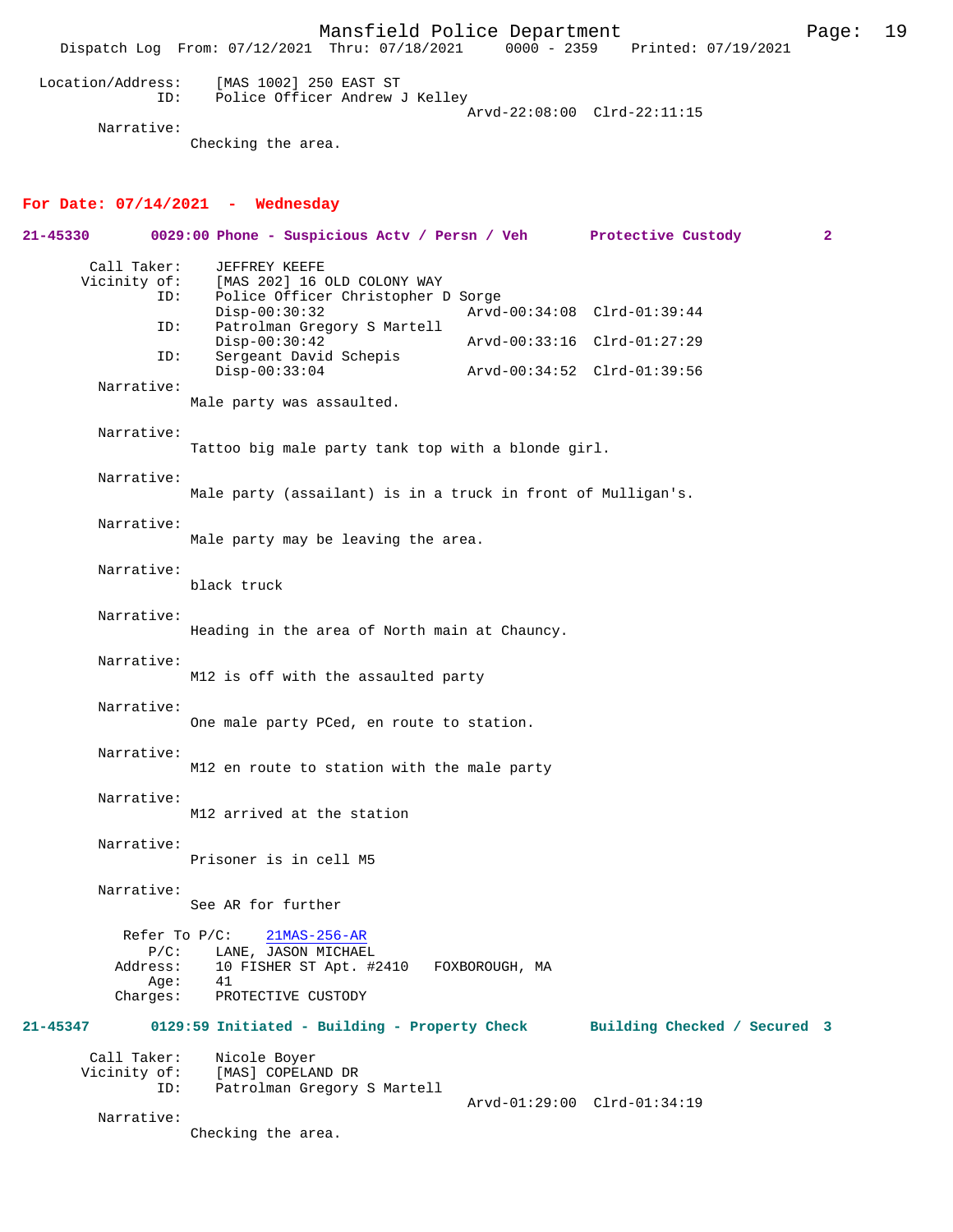Mansfield Police Department Fage: 20

**21-45348 0142:15 Initiated - Building - Property Check Building Checked / Secured 3** Call Taker: Nicole Boyer Location/Address: [MAS 181A] 150 OAKLAND ST Patrolman Gregory S Martell Arvd-01:42:00 Clrd-01:50:47<br>ID: Police Officer Christopher D Sorge Police Officer Christopher D Sorge Disp-01:42:45 Enrt-01:42:45 Arvd-01:44:50 Clrd-01:50:47 Narrative: Open door at the chocolate factory. The white building, closest to Downtown. Narrative: M11 states they walked through, must've been an oversight. Unable to secure the door. **21-45352 0212:46 Initiated - Suspicious Actv / Persn / Veh Spoken To 2**  Call Taker: Nicole Boyer Location/Address: [MAS 982] 111 HOPE ST Patrolman Gregory S Martell Arvd-02:12:00 Clrd-02:18:20<br>ID: Police Officer Christopher D Sorge Police Officer Christopher D Sorge Arvd-02:13:21 Clrd-02:18:20 Vehicle: BLK 2018 HOND UT HR-V Reg: PC MA 9NB612 VIN: 3CZRU6H32JM720969 Narrative: Checking on a vehicle in the area Narrative: Parties were talking, been advised and will be on their way. **21-45353 0222 Initiated - Building - Property Check Building Checked / Secured 3** Call Taker: Patrolman Gregory S Martell Location/Address: [MAS 927] 50 PLYMOUTH ST Patrolman Gregory S Martell Arvd-02:23:20 Clrd-02:25:48 Narrative: Checking the area. **21-45355 0230:38 Initiated - Building - Property Check Building Checked / Secured 3** Call Taker: Nicole Boyer Vicinity of: [MAS 4] 31 HAMPSHIRE ST ID: Patrolman Gregory S Martell Arvd-02:30:00 Clrd-02:35:25 Narrative: Checking the area. **21-45356 0235:31 Initiated - Building - Property Check Building Checked / Secured 3** Call Taker: Nicole Boyer Location/Address: [MAS 2] 60 FORBES BLVD Patrolman Gregory S Martell Arvd-02:35:00 Clrd-02:43:14 Narrative: Checking the area. **21-45358 0248:54 Initiated - Building - Property Check Building Checked / Secured 3** Call Taker: Nicole Boyer<br>Location/Address: [MAS 1015] 3 [MAS 1015] 30 CHAUNCY ST ID: Police Officer Christopher D Sorge Arvd-02:48:00 Clrd-02:49:22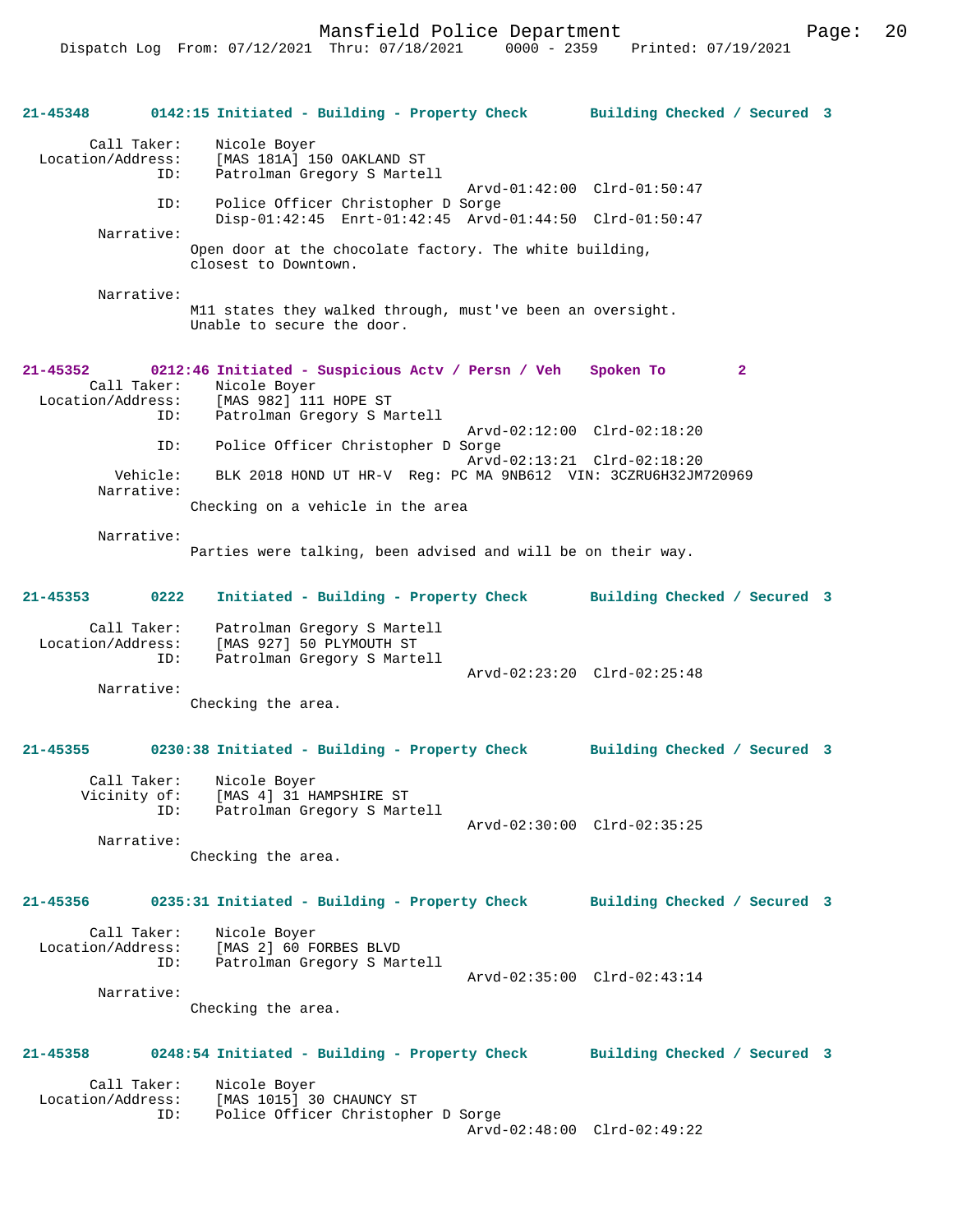|                                                               | Mansfield Police Department<br>Dispatch Log From: 07/12/2021 Thru: 07/18/2021 0000 - 2359 Printed: 07/19/2021                                                |                             |                                |   | Page: | 21 |
|---------------------------------------------------------------|--------------------------------------------------------------------------------------------------------------------------------------------------------------|-----------------------------|--------------------------------|---|-------|----|
| Narrative:                                                    | Checking the area.                                                                                                                                           |                             |                                |   |       |    |
| 21-45359<br>Call Taker:<br>ID:                                | 0315:31 Initiated - Motor Vehicle Stop<br>Nicole Boyer<br>Location/Address: [MAS] SCHOOL ST<br>Police Officer Christopher D Sorge                            | Arvd-03:15:00 Clrd-04:15:22 | Summons                        | 3 |       |    |
| ID:                                                           | Patrolman Gregory S Martell                                                                                                                                  | Arvd-03:22:50 Clrd-03:56:58 |                                |   |       |    |
| Vehicle:<br>Narrative:                                        | 2005 NISS SW Reg: PC PA LMW2242 VIN: 5N1BV28U85N105856<br>Out with an myst                                                                                   |                             |                                |   |       |    |
| Narrative:                                                    | Achins en route                                                                                                                                              |                             |                                |   |       |    |
| Narrative:                                                    | Citation given for speed and unlicensed operation. See AR for<br>further.                                                                                    |                             |                                |   |       |    |
| Narrative:                                                    | M12 giving party a courtesy ride                                                                                                                             |                             |                                |   |       |    |
| Narrative:                                                    | At 30 Chauncy St.                                                                                                                                            |                             |                                |   |       |    |
| Refer To Summons:<br>Summons:<br>Address:<br>Age:<br>Charges: | $21MAS - 257 - AR$<br>SAINTFORT, JAMESON<br>21 CROWELL ST<br>BOSTON, MA<br>29<br>UNLICENSED OPERATION OF MV<br>SPEEDING RATE OF SPEED EXCEEDING POSTED LIMIT |                             |                                |   |       |    |
| 21-45364<br>$\overline{a}$                                    | 0626:13 911 - 911 Hang-ups & Verifications                                                                                                                   |                             | Confirmed misdial/Accdntl Call |   |       |    |
| Call Taker:<br>Location/Address:<br>ID:                       | JEFFREY KEEFE<br>[MAS 255] 377 CHAUNCY ST<br>Patrolman Gregory S Martell<br>$Disp-06:30:26$                                                                  | Arvd-06:33:26 Clrd-06:35:31 |                                |   |       |    |
| Narrative:                                                    | Checking on a 911 hang up.<br>Contact made?: yes spoke to Dave<br>Cellphone? $(y/n)$ : no in house phone                                                     |                             |                                |   |       |    |

Narrative:

Will meet and officer at the right door.

Uncertainty radius: spoke with

#### **21-45379 0845:38 Phone - 911 Hang-ups & Verifications Confirmed misdial/Accdntl Call 2**

 Call Taker: Jarred Kohler Location/Address: [MAS 253] 330 PRATT ST Apt. #A ID: Police Officer Beau J Palanza Disp-08:46:46 Arvd-08:51:05 Clrd-08:56:34 Narrative:

Checking on a 911 accidental. Caller will meet officer out front.

Narrative:

**2** 

M5 spoke with the caller confirmed accidental.

### **21-45386 0933:22 Initiated - Building - Property Check Building Checked / Secured 3**

 Call Taker: Jarred Kohler Location/Address: [MAS] 4 ERICK RD @ 15 BONNEY LN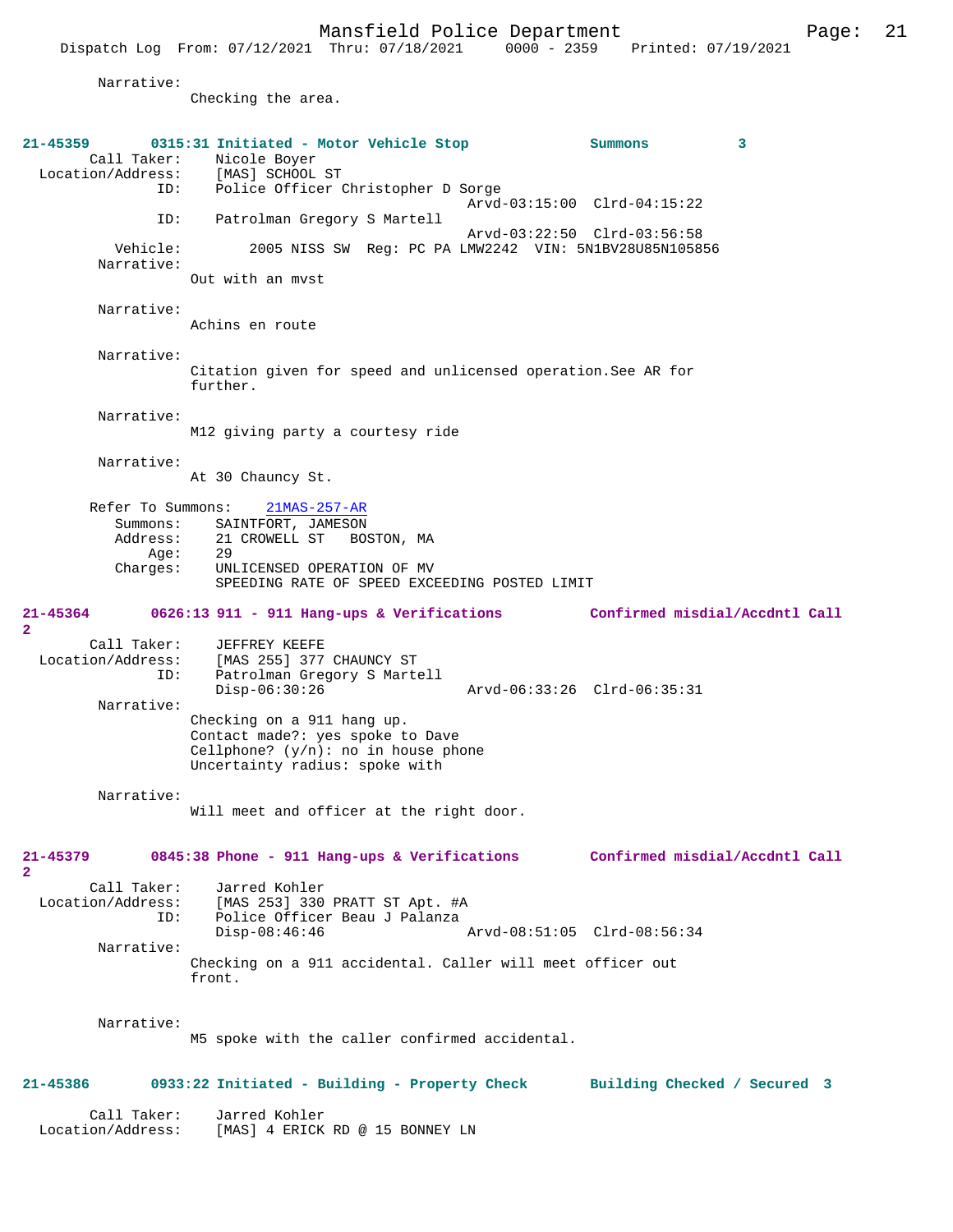Mansfield Police Department Fage: 22 Dispatch Log From: 07/12/2021 Thru: 07/18/2021 0000 - 2359 Printed: 07/19/2021 ID: Police Officer Beau J Palanza Arvd-09:33:00 Clrd-09:48:12 Narrative: Checking the area. **21-45393 0959:26 Initiated - Building - Property Check Building Checked / Secured 3** Call Taker: Jarred Kohler Location/Address: [MAS 1002] 250 EAST ST ID: Police Officer Beau J Palanza Arvd-09:59:00 Clrd-10:10:32 Narrative: Checking the area. **21-45402 1035:20 Initiated - Motor Vehicle Stop Citation / Warning Issued 3** Call Taker: Jarred Kohler Location/Address: [MAS 804] 170 SCHOOL ST ID: Sergeant Brian P Thibault Arvd-10:35:00 Clrd-10:44:43 Vehicle: BLK 2017 CHEV SILVER Reg: PC MA 2MAP95 VIN: 1GCVKREC4HZ323997 Narrative: out with mvst, citation issued to OP for speed **21-45404 1116:48 Initiated - Follow up Investigation Services Rendered 3**  Call Taker: Jarred Kohler Location/Address: [MAS H2927] 1363 EAST ST ID: Police Officer Andrew J Kelley Arvd-11:16:00 Clrd-11:46:06 Narrative: Conducting a follow up in the area to a previously reported incident. **21-45408 1202:00 Initiated - Disabled Motor Vehicle Services Rendered 3**  Call Taker: Jarred Kohler<br>Location/Address: [MAS] 30 WINTI ess: [MAS] 30 WINTER ST @ 263 FRANKLIN ST<br>ID: Police Officer Beau J Palanza Police Officer Beau J Palanza Arvd-12:02:00 Clrd-12:06:22 ID: Police Officer Andrew J Kelley<br>Disp-12:06:15 Disp-12:06:15 Arvd-12:06:19 Clrd-12:17:09 Vehicle: BLK 2017 VOLK GOLFTS Reg: PC MA 959KYA VIN: 3VW217AUXHM017846 Narrative: Reported DMV in the area. Narrative: Achins Tow enroute Narrative: Canceled tow. M13 was able to help operator with tire Narrative: **21-45419 1249:24 Phone - Motor Veh Acc - No Injury Investigated - Report Taken 1** Call Taker: MATTHEW BOMES<br>Location/Address: [MAS 81] 30 C [MAS 81] 30 CHAUNCY ST ID: Police Officer David W Kinahan Disp-12:54:09 Clrd-12:55:54<br>ID: Police Officer David J Pepicelli ID: Police Officer David J Pepicelli Disp-12:55:46 Arvd-12:55:49 Clrd-13:30:29 Police Officer Mark O'Connor Vehicle: BLK 2003 HOND ACCORD Reg: PC RI CV870 VIN: 1HGCM56353A140139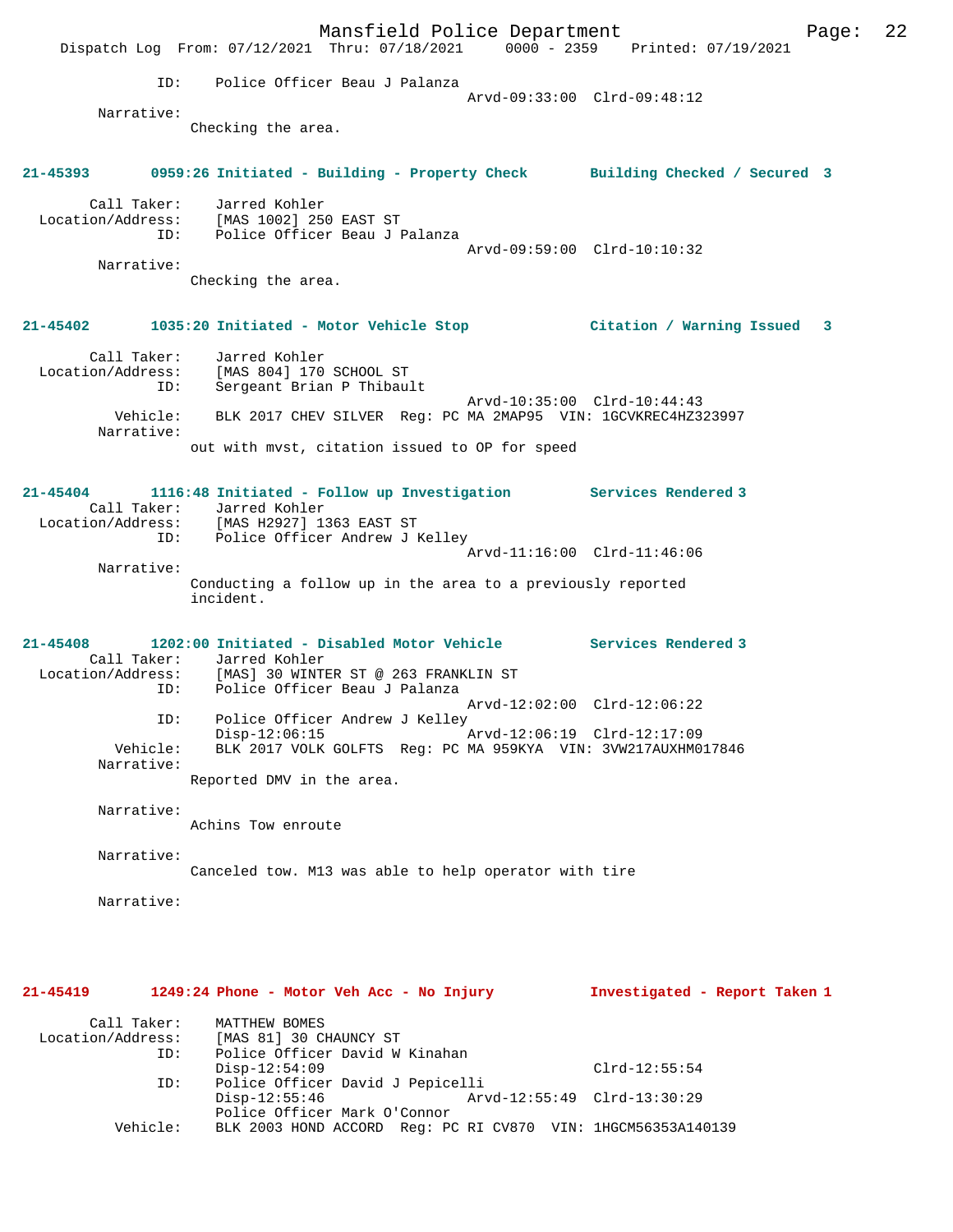Mansfield Police Department Page: 23 Dispatch Log From: 07/12/2021 Thru: 07/18/2021 0000 - 2359 Printed: 07/19/2021 Vehicle: RED 2008 HOND UT PILOT Reg: PC MA 8EZ183 VIN: 5FNYF28508B000350 Narrative: caller reports two vehicle mva without PI, tan honda and honda pilot maroon. Narrative: see AC for further Refer To Accident: 21MAS-195-AC **21-45422 1304:02 911 - 911 Hang-ups & Verifications Spoken To 2**  Call Taker: MATTHEW BOMES<br>Location/Address: [MAS H3916] 4 [MAS H3916] 466 WILLIAMS ST ID: Police Officer Andrew J Kelley Disp-13:06:08 Arvd-13:17:32 Clrd-13:22:24 Narrative: Checking on a 911 hang up. Contact made?: yes, reports accidental, party is working on the roof in the rear of the residence Cellphone? (y/n): y Uncertainty radius: Narrative: confirmed accidental **21-45424 1317:58 Initiated - Building - Property Check Building Checked / Secured 3** Call Taker: Jarred Kohler<br>Location/Address: [MAS 4171 9 FM [MAS 417] 9 FRANCIS AVE ID: Police Officer Beau J Palanza Arvd-13:17:00 Clrd-13:29:45 **21-45426 1322:42 Initiated - Motor Vehicle Stop Citation / Warning Issued 3** Call Taker: Jarred Kohler Location/Address: [MAS] WILLIAMS ST ID: Police Officer Andrew J Kelley Arvd-13:22:00 Clrd-13:29:51 Vehicle: BLU 2010 TOYT COROLL Reg: PC MA 859SL8 VIN: 2T1BU4EE6AC345162 Narrative: out with mvst Narrative: citation issued to the OP **21-45433 1354:43 Initiated - Motor Vehicle Stop Citation / Warning Issued 3** Call Taker: Jarred Kohler Location/Address: [MAS] 300 RTE 140 SB @ 375 WEST ST ID: Sergeant Brian P Thibault Arvd-13:54:00 Clrd-14:01:18<br>Vehicle: WHI 2020 TOYT CAMRY Reg: PC MA 3FM155 VIN: 4T1K61BK9LU01 WHI 2020 TOYT CAMRY Reg: PC MA 3FM155 VIN: 4T1K61BK9LU013382 Narrative: out with mvst Narrative: citation issued issued to the OP **21-45434 1356:18 Initiated - Motor Vehicle Stop Citation / Warning Issued 3** Call Taker: Jarred Kohler Location/Address: [MAS] 1672 WEST ST @ 2 TIMBERLINE DR ID: Police Officer David W Kinahan Arvd-13:56:00 Clrd-14:08:34<br>Vehicle: WHI 2016 HOND UT CR-V Reg: PC MA 3CH255 VIN: 5J6RM4H70GL WHI 2016 HOND UT CR-V Reg: PC MA 3CH255 VIN: 5J6RM4H70GL077443 Narrative: out with mvst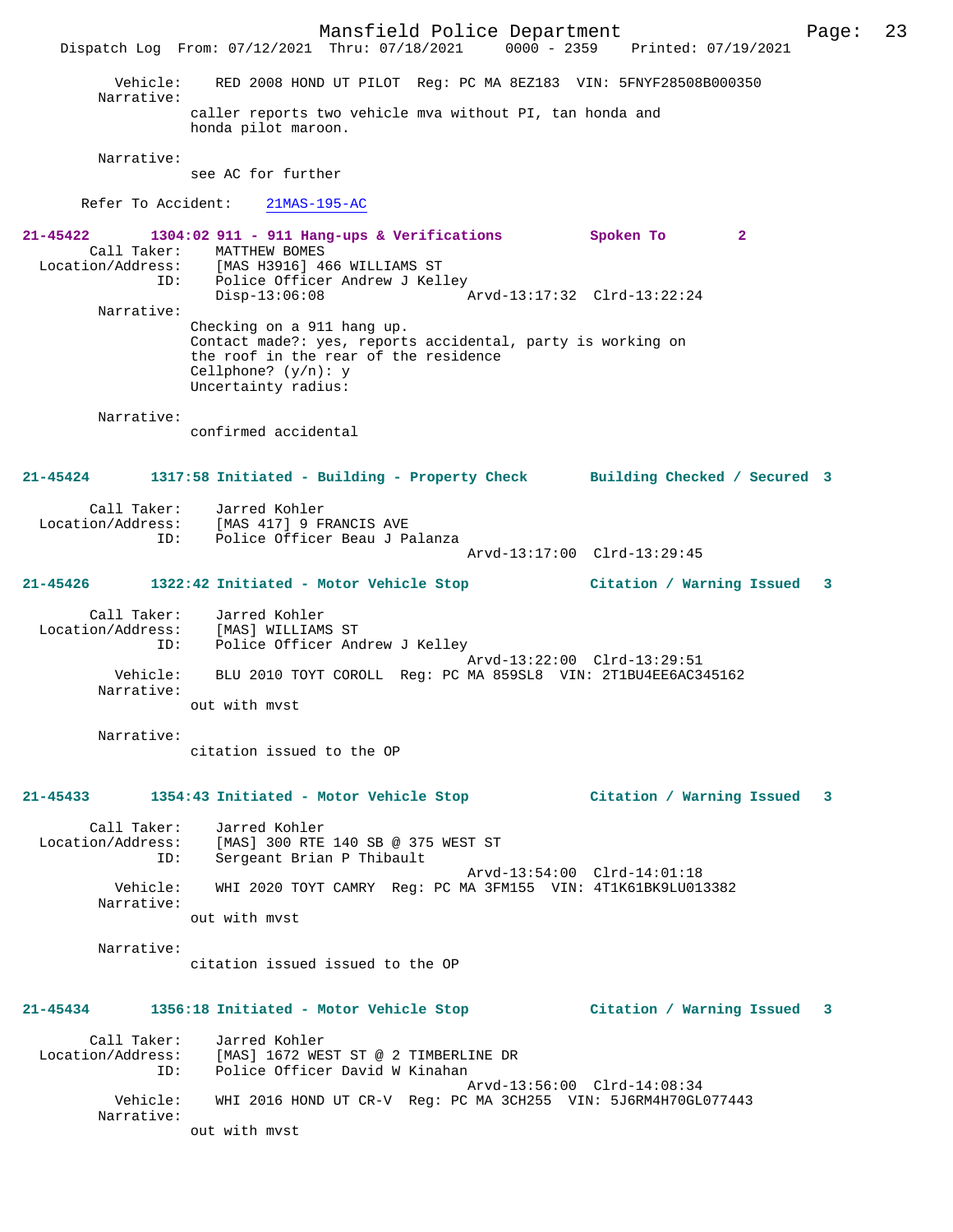Narrative: citation to the OP for expired reg **21-45435 1358:19 Phone - Erratic Oper MV / Road Rage Spoken To 3**  Call Taker: Jarred Kohler<br>Location/Address: [MAS] EASTMAN Location/Address: [MAS] EASTMAN ST ID: Police Officer Beau J Palanza Disp-14:00:12 Arvd-14:02:50 Clrd-14:13:11 ID: Sergeant Brian P Thibault Disp-14:02:37 Arvd-14:10:03 Clrd-14:11:27<br>Vehicle: WHI 2021 PTRB FL 337 Reg: CO MA W60738 VIN: 2NP2HJ6X3MM78 Vehicle: WHI 2021 PTRB FL 337 Reg: CO MA W60738 VIN: 2NP2HJ6X3MM765605 Narrative: Arbor truck on the wrong side of the road. Narrative: vehicle turned down autumn Narrative: Operator checks out. **21-45436 1409:06 Initiated - Motor Vehicle Stop Citation / Warning Issued 3** Call Taker: Jarred Kohler<br>Location/Address: [MAS] 130 BAL [MAS] 130 BALCOM ST @ 2 CLAIRE AVE ID: Police Officer Andrew J Kelley Arvd-14:09:00 Clrd-14:13:55 Vehicle: GRY 2020 VOLK PASSAT Reg: PAR MA 617B VIN: 1VWSA7A34LC021392 Narrative: out with mvst Narrative: citation issued to the RO **21-45437 1432:29 Initiated - Motor Vehicle Stop Citation / Warning Issued 3** Call Taker: Jarred Kohler<br>Location/Address: [MAS H5779] 9 ess: [MAS H5779] 900 MAPLE ST<br>ID: Police Officer Beau J Pa Indo Issex, 2002<br>Police Officer Beau J Palanza Arvd-14:32:00 Clrd-14:40:01 Vehicle: RED 2016 TOYT UT RAV4 Reg: PC MA 194MP9 VIN: JTMBFREV4GJ062215 **21-45444 1451:34 Phone - 911 Hang-ups & Verifications Spoken To 2**  Call Taker: MATTHEW BOMES Location/Address: [MAS H967] 60 BELLA VISTA AVE ID: Police Officer Andrew J Kelley Disp-14:55:30 Arvd-14:57:51 Clrd-15:00:20<br>Vehicle: BLK 2013 GMC UT TERRAI Req: PAS MA RT14ML VIN: 2GKFLVE37 BLK 2013 GMC UT TERRAI Reg: PAS MA RT14ML VIN: 2GKFLVE37D6198630 Narrative: Checking on a 911 hang up. No answer on 2 call backs. Hung up 2 times. Contact made?: No Cellphone? (y/n): Yes Uncertainty radius: 20 meters Narrative: M13 confirmed accidental **21-45459 1623:49 Phone - 911 Hang-ups & Verifications Unfounded/Unverifed 2** Call Taker: MATTHEW BOMES<br>Location/Address: [MAS 48] 550 1  $[MAS 48] 550 FORBES BLVD$  ID: Police Officer Danielle C Titus Disp-16:26:30 Arvd-16:51:02 Clrd-16:55:53 Narrative: Checking on a 911 accidental call. Caller states she dropped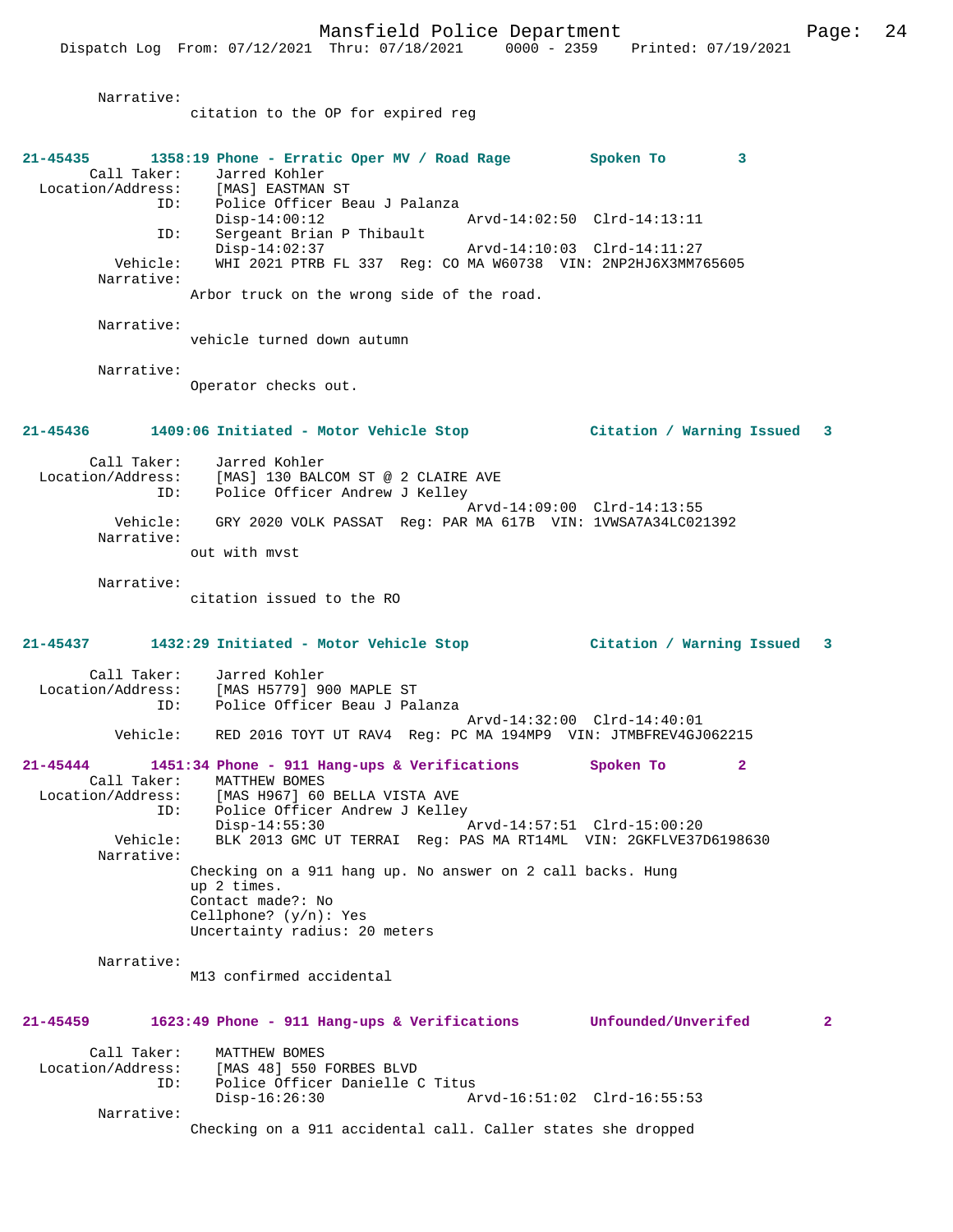Mansfield Police Department Page: 25 Dispatch Log From: 07/12/2021 Thru: 07/18/2021 0000 - 2359 Printed: 07/19/2021 her phone Contact made?: Yes Cellphone? (y/n): Yes Uncertainty radius: 65 Narrative: M12 unable to raise anyone from the building. **21-45463 1649:19 Phone - ACO Activity Investigated - Report Taken 3** Call Taker: Jarred Kohler Location/Address: [MAS H4206] 12 PERKINS AVE @ 173 CHAUNCY ST<br>ID: animal control Jeffrey S Collins<br>Disp-16:52:30 Arvd-16:52:49 animal control Jeffrey S Collins Disp-16:52:30 Arvd-16:52:49 Clrd-18:40:40 Narrative: rottweiler killed kittens. Narrative: See OF for further Refer To Incident: 21MAS-708-OF **21-45471 1723:37 Phone - Disabled Motor Vehicle Gone on Arrival 3**  Call Taker: William Casey Location/Address: [MAS 25A] 363 NORTH MAIN ST @ 54 CHAUNCY ST ID: Police Officer David J Pepicelli Disp-17:25:31 Arvd-17:27:52 Clrd-17:29:38 Narrative: Reported DMV in the area. **21-45473 1736:34 Other - Motor Veh Acc - No Injury Investigated - Report Taken 1** Call Taker: Jarred Kohler Location/Address: [MAS H2206] 545 SOUTH MAIN ST ID: Police Officer David J Pepicelli<br>Disp-17:37:56 Art Disp-17:37:56 Arvd-17:40:14 Clrd-17:59:59 ID: Police Officer Jay J Sparrow Disp-17:38:23 Arvd-17:41:25 Clrd-18:00:01 Vehicle: WHI 2016 1500 Reg: PC MA 327FV6 VIN: 1C6RR7NT9GS363959 Vehicle: BLK 2010 NISS ALTIMA Reg: PC MA 7YW733 VIN: 1N4AL2AP3AN443577 Narrative: Assisting the FD with a fire related incident. Nature: female party on bicycle struck by vehicle, party is standing up. Narrative: MV is still on scene per RP Narrative: See AC for further Refer To Accident: 21MAS-196-AC **21-45491 1821:22 Initiated - Building - Property Check Building Checked / Secured 3** Call Taker: Jarred Kohler Location/Address: [MAS 1002] 250 EAST ST ID: Detective Kenneth E Wright Arvd-18:21:00 Clrd-18:31:36 Narrative: Checking the area. **21-45494 1831:53 Initiated - Building - Property Check Building Checked / Secured 3** Call Taker: Jarred Kohler Location/Address: [MAS 417] 9 FRANCIS AVE ID: Detective Kenneth E Wright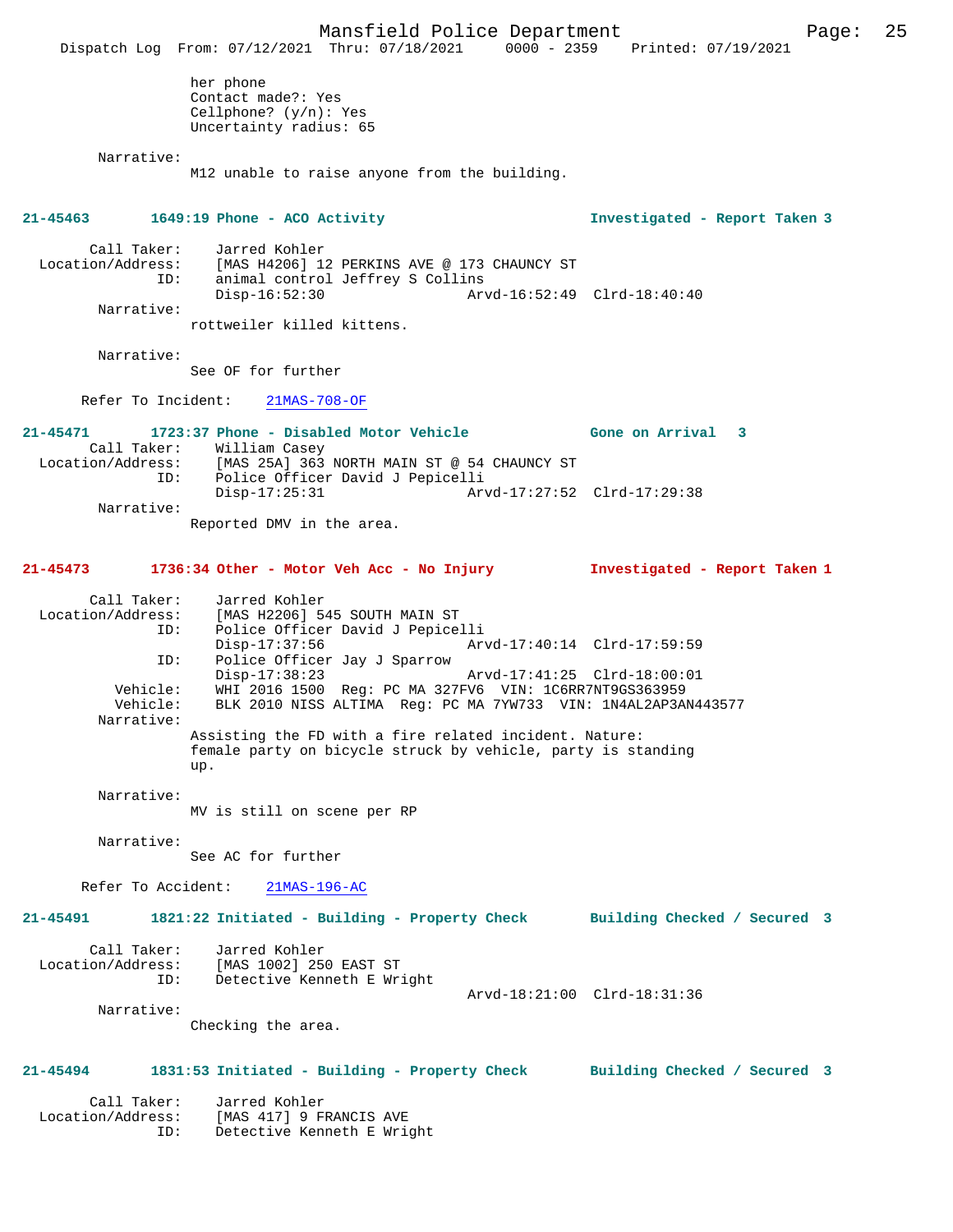Arvd-18:31:00 Clrd-18:41:17

| Narrative:                              | Checking the area.                                                                                                                                 |                             |                              |  |
|-----------------------------------------|----------------------------------------------------------------------------------------------------------------------------------------------------|-----------------------------|------------------------------|--|
|                                         |                                                                                                                                                    |                             |                              |  |
| 21-45496<br>Call Taker:                 | 1907:34 911 - Suspicious Actv / Persn / Veh Services Rendered 2<br>JEFFREY KEEFE                                                                   |                             |                              |  |
| ID:<br>ID:                              | Vicinity of: [MAS] 149 OAKLAND ST<br>ID: Detective Kenneth E I<br>Detective Kenneth E Wright<br>$Disp-19:10:22$<br>Police Officer Danielle C Titus |                             | Arvd-19:13:53 Clrd-19:27:11  |  |
|                                         | $Disp-19:10:29$                                                                                                                                    |                             | Arvd-19:17:26 Clrd-19:27:07  |  |
| ID:                                     | Police Officer David J Pepicelli<br>$Disp-19:10:55$                                                                                                | Arvd-19:15:34 Clrd-19:27:18 |                              |  |
| ID:                                     | Police Officer Jay J Sparrow<br>$Disp-19:14:01$                                                                                                    |                             | Arvd-19:15:23 Clrd-19:27:14  |  |
| Narrative:                              | Male party not wanted in the pool area white male 5,10 grey<br>bathing suit.                                                                       |                             |                              |  |
| Narrative:                              | Management does not want the male in the pool area. He was<br>disinvite earlier. No medical assistance at this time.                               |                             |                              |  |
| Narrative:                              | Male party is no longer in the pool area.                                                                                                          |                             |                              |  |
| Narrative:                              | Det Wright reports he spoke with the lifeguard who confirms<br>the male left the area after he was told the police were en<br>route.               |                             |                              |  |
| Narrative:                              |                                                                                                                                                    |                             |                              |  |
|                                         | Det Wright reports the male will not come to the door.<br>male was not causing a disturbance at this time.                                         |                             | The                          |  |
| 21-45507                                | 2043:04 Initiated - Building - Property Check Building Checked / Secured 3                                                                         |                             |                              |  |
| Call Taker:<br>Location/Address:<br>ID: | TARA LAKO<br>[MAS 1040] 10 RESERVOIR ST Apt. #ST<br>Police Officer Danielle C Titus                                                                |                             |                              |  |
| Narrative:                              | Checking the area.                                                                                                                                 |                             | Arvd-20:43:00 Clrd-20:57:25  |  |
| Narrative:                              | Ofc Titus reports it is the hotel's first night in<br>operation, there are a few quests staying the night.<br>Everything checks ok.                |                             |                              |  |
| 21-45509                                | 2051:17 Initiated - Follow up Investigation                                                                                                        |                             | <b>Services Rendered 3</b>   |  |
| Call Taker:<br>ID:                      | TARA LAKO<br>Location/Address: [MAS H5877] 8 NEWELL LN<br>Police Officer David J Pepicelli                                                         |                             |                              |  |
| Narrative:                              |                                                                                                                                                    |                             | Arvd-20:51:00 Clrd-20:55:19  |  |
|                                         | Conducting a follow up in the area to a previously reported<br>incident.                                                                           |                             |                              |  |
| Narrative:                              | Ofc Pepicelli reports nobody home at this time, will check<br>back later in the shift.                                                             |                             |                              |  |
| 21-45513                                | 2129:46 Initiated - Building - Property Check                                                                                                      |                             | Building Checked / Secured 3 |  |
| Call Taker:<br>Location/Address:        | TARA LAKO<br>[MAS 322] 31 HAMPSHIRE ST                                                                                                             |                             |                              |  |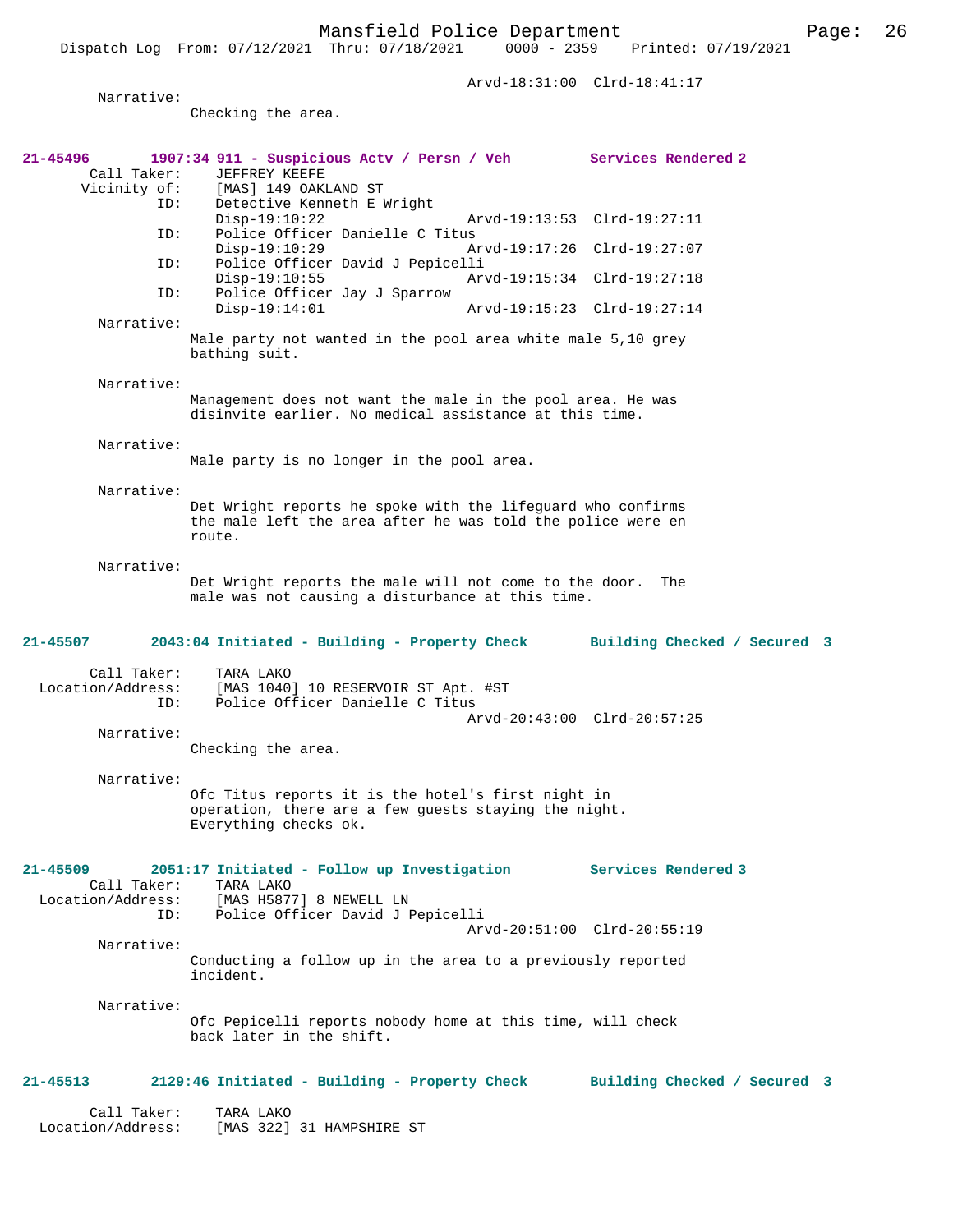|                                                  |            | Dispatch Log From: 07/12/2021 Thru: 07/18/2021 0000 - 2359 Printed: 07/19/2021                                                                            | Mansfield Police Department |                             |           |                                | Page: | 27 |
|--------------------------------------------------|------------|-----------------------------------------------------------------------------------------------------------------------------------------------------------|-----------------------------|-----------------------------|-----------|--------------------------------|-------|----|
|                                                  | ID:        | Police Officer Danielle C Titus                                                                                                                           |                             |                             |           |                                |       |    |
| Narrative:                                       |            |                                                                                                                                                           |                             | Arvd-21:29:00 Clrd-21:40:17 |           |                                |       |    |
|                                                  |            | Checking the area.                                                                                                                                        |                             |                             |           |                                |       |    |
| 21-45519<br>$\overline{2}$                       |            | 2149:57 911 - 911 Hang-ups & Verifications Confirmed misdial/Accdntl Call                                                                                 |                             |                             |           |                                |       |    |
|                                                  | ID:        | Call Taker: Aaron Fiqueroa<br>Location/Address: [MAS H3780] 28 JAKES WAY<br>Police Officer David J Pepicelli<br>$Disp-21:52:51$                           |                             | Arvd-21:58:37 Clrd-22:01:14 |           |                                |       |    |
| Narrative:                                       |            | Checking on a 911 accidental, party was playing with the<br>phone<br>Contact made?: y<br>Cellphone? $(y/n): y$<br>Uncertainty radius:                     |                             |                             |           |                                |       |    |
|                                                  |            | 21-45520 2158:12 Initiated - Building - Property Check Building Checked / Secured 3                                                                       |                             |                             |           |                                |       |    |
| Call Taker:<br>Location/Address:                 | ID:        | TARA LAKO<br>[MAS 411] 60 FORBES BLVD<br>Police Officer Danielle C Titus                                                                                  |                             | Arvd-21:58:00 Clrd-22:04:50 |           |                                |       |    |
| Narrative:                                       |            | Checking the area.                                                                                                                                        |                             |                             |           |                                |       |    |
|                                                  |            | 21-45522 2206:43 Initiated - Building - Property Check Building Checked / Secured 3                                                                       |                             |                             |           |                                |       |    |
| Call Taker:                                      | ID:        | TARA LAKO<br>Location/Address: [MAS 840] 280 SCHOOL ST<br>Police Officer Danielle C Titus                                                                 |                             | Arvd-22:06:00 Clrd-22:21:25 |           |                                |       |    |
| Narrative:                                       |            | Checking the area.                                                                                                                                        |                             |                             |           |                                |       |    |
|                                                  |            | 21-45524 2217:13 Initiated - Building - Property Check Building Checked / Secured 3                                                                       |                             |                             |           |                                |       |    |
| Location/Address:                                | ID:        | Call Taker: TARA LAKO<br>[MAS 226E] 125 HIGH ST Apt. #1-4<br>Police Officer David J Pepicelli                                                             |                             | Arvd-22:17:00 Clrd-22:27:29 |           |                                |       |    |
| Narrative:                                       |            | Checking the area.                                                                                                                                        |                             |                             |           |                                |       |    |
| $21 - 45528$<br>Call Taker:<br>Location/Address: |            | 2236:02 Phone - Well Being Check<br>JEFFREY KEEFE<br>[MAS] 58 EAST ST                                                                                     |                             |                             | Spoken To | 3                              |       |    |
|                                                  | ID:<br>ID: | Police Officer David J Pepicelli<br>$Disp-22:41:07$<br>Detective Kenneth E Wright                                                                         |                             | Arvd-22:41:56 Clrd-22:48:42 |           |                                |       |    |
| Narrative:                                       |            | $Disp-22:41:15$                                                                                                                                           |                             | Arvd-22:44:02 Clrd-22:48:39 |           |                                |       |    |
|                                                  |            | well being check request from electronic monitoring on<br>Leonardo for scram hit. physical check and ask for call in<br>reference to scram.               |                             |                             |           |                                |       |    |
| Narrative:                                       |            | Ofc Pepicelli reports officers made contact with the male,<br>he will make contact directly with probation, he is having<br>an issue with the scram unit. |                             |                             |           |                                |       |    |
| 21-45533<br>$\overline{\mathbf{2}}$              |            | $2258:52$ 911 - 911 Hang-ups & Verifications                                                                                                              |                             |                             |           | Confirmed misdial/Accdntl Call |       |    |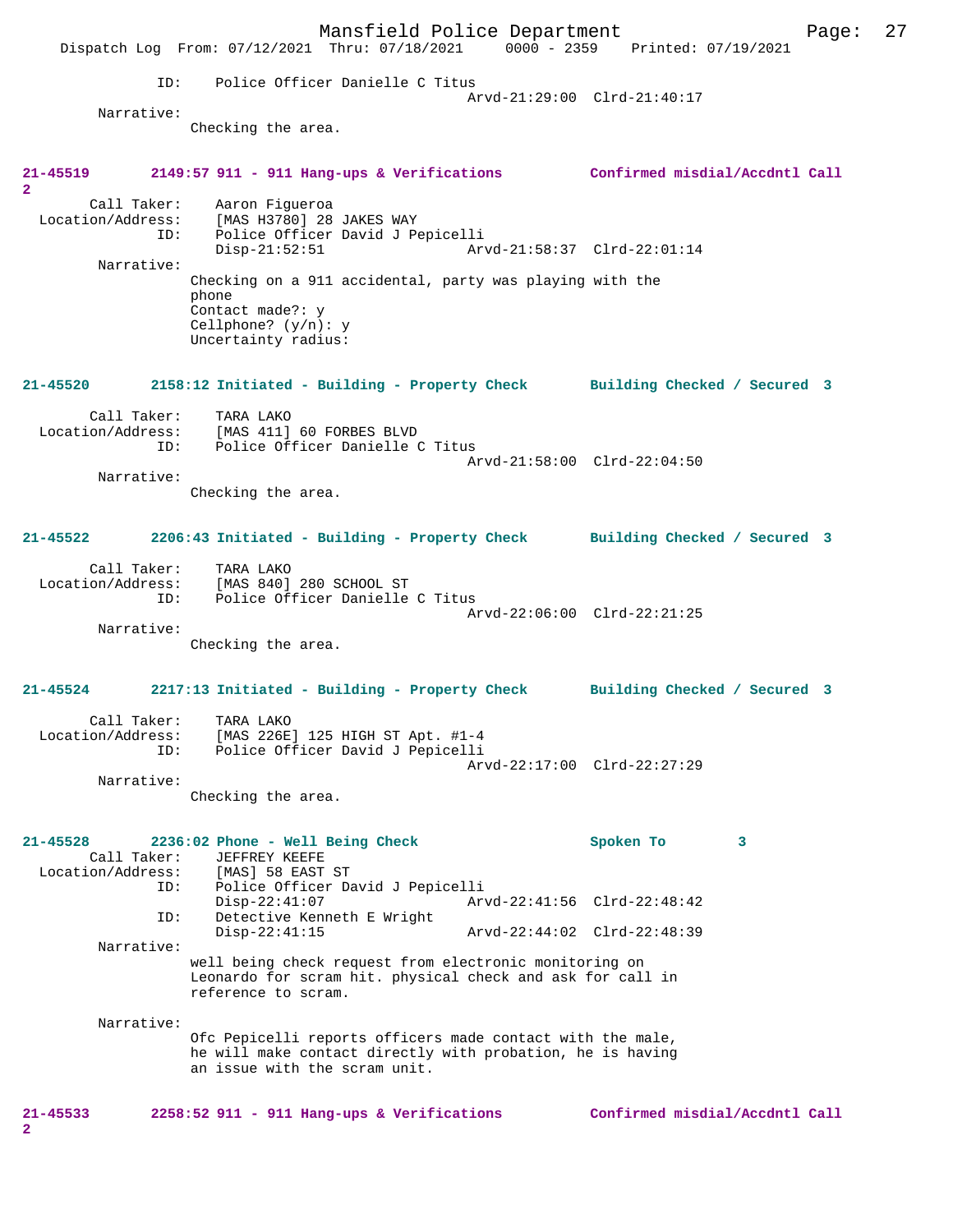|                                                |  | Mansfield Police Department |                                 | Page: 28 |  |
|------------------------------------------------|--|-----------------------------|---------------------------------|----------|--|
| Dispatch Log From: 07/12/2021 Thru: 07/18/2021 |  |                             | 0000 - 2359 Printed: 07/19/2021 |          |  |

| Call Taker:       | Aaron Fiqueroa                                                                                                   |                             |  |  |  |
|-------------------|------------------------------------------------------------------------------------------------------------------|-----------------------------|--|--|--|
| Location/Address: | [MAS] 106 STEARNS AVE                                                                                            |                             |  |  |  |
| ID:               | Detective Kenneth E Wright                                                                                       |                             |  |  |  |
|                   | $Disp-23:02:57$                                                                                                  | Arvd-23:04:41 Clrd-23:13:43 |  |  |  |
| ID:               | Police Officer David J Pepicelli                                                                                 |                             |  |  |  |
|                   | $Disp-23:03:02$                                                                                                  | Arvd-23:04:38 Clrd-23:13:41 |  |  |  |
| ID:               | Police Officer Jay J Sparrow                                                                                     |                             |  |  |  |
|                   | $Disp-23:04:35$                                                                                                  | Arvd-23:04:44 Clrd-23:13:46 |  |  |  |
| Narrative:        |                                                                                                                  |                             |  |  |  |
|                   | Checking on a 911 hang up. straight to voicemail x3                                                              |                             |  |  |  |
|                   | Contact made?: n                                                                                                 |                             |  |  |  |
|                   | Cellphone? $(y/n): y$                                                                                            |                             |  |  |  |
|                   | Uncertainty radius: 43 meters                                                                                    |                             |  |  |  |
|                   |                                                                                                                  |                             |  |  |  |
| Narrative:        |                                                                                                                  |                             |  |  |  |
|                   | Det Wright was able to reach the mother of the caller. The<br>caller was driving in the area and getting food at |                             |  |  |  |
|                   | McDonald's, everything is ok at this time.                                                                       |                             |  |  |  |

#### **For Date: 07/15/2021 - Thursday**

**21-45548 0108:59 Phone - Assist Fire Department Referred to Other Agency 2** Call Taker: TARA LAKO<br>Location/Address: [MAS H3446 Location/Address: [MAS H3446] 27 NORTHRIDGE RD ID: Police Officer Meghan Birnie Disp-01:10:39 Arvd-01:16:41 Clrd-01:25:47 Narrative: Assisting the FD with a fire related incident. Nature: Fire alarm sounding, called in by alarm company Narrative: Ofc Birnie reports doesn't appear to be anyone home, MFD has checked the residence.

# **21-45558 0142:50 Alarm - Assist Fire Department Referred to Other Agency 2**

| Call Taker:       | JEFFREY KEEFE                                                        |                             |
|-------------------|----------------------------------------------------------------------|-----------------------------|
| Location/Address: | [MAS 840A] 280 SCHOOL ST Apt. #A                                     |                             |
| ID:               | Police Officer Christopher D Sorge                                   |                             |
|                   | $Disp-01:43:52$                                                      | Arvd-01:43:57 Clrd-02:00:17 |
| Narrative:        |                                                                      |                             |
|                   | Assisting the FD with a fire related incident. Nature:<br>Master box |                             |

Narrative:

Burglar alarm activated for Side door, roof hatch.

#### **21-45561 0150:30 911 - Assist Fire Department Referred to Other Agency 2**

| Call Taker:<br>Location/Address: | TARA LAKO<br>[MAS] 86B CENTRAL ST                            |  |                             |  |
|----------------------------------|--------------------------------------------------------------|--|-----------------------------|--|
| ID:                              | Police Officer Meghan Birnie                                 |  |                             |  |
|                                  | $Disp-01:51:59$                                              |  | Arvd-01:57:07 Clrd-02:05:52 |  |
| Narrative:                       |                                                              |  |                             |  |
|                                  | Assisting the FD with a fire related incident. Nature: Smoke |  |                             |  |
|                                  | detectors sounding, unknown reason, no smoke or fire showing |  |                             |  |

# **21-45566 0205:00 Initiated - Building - Property Check Field Interrogation 3**

| Call Taker:<br>Location/Address:<br>ID: | TARA LAKO<br>[MAS 411] 60 FORBES BLVD<br>Police Officer Christopher D Sorge |                             |
|-----------------------------------------|-----------------------------------------------------------------------------|-----------------------------|
| Vehicle:                                | RED 2012 BUIC UT ENCLAVE Req: PC MA 1HMX22 VIN: 5GAKVCED5CJ325055           | Arvd-02:05:00 Clrd-02:10:19 |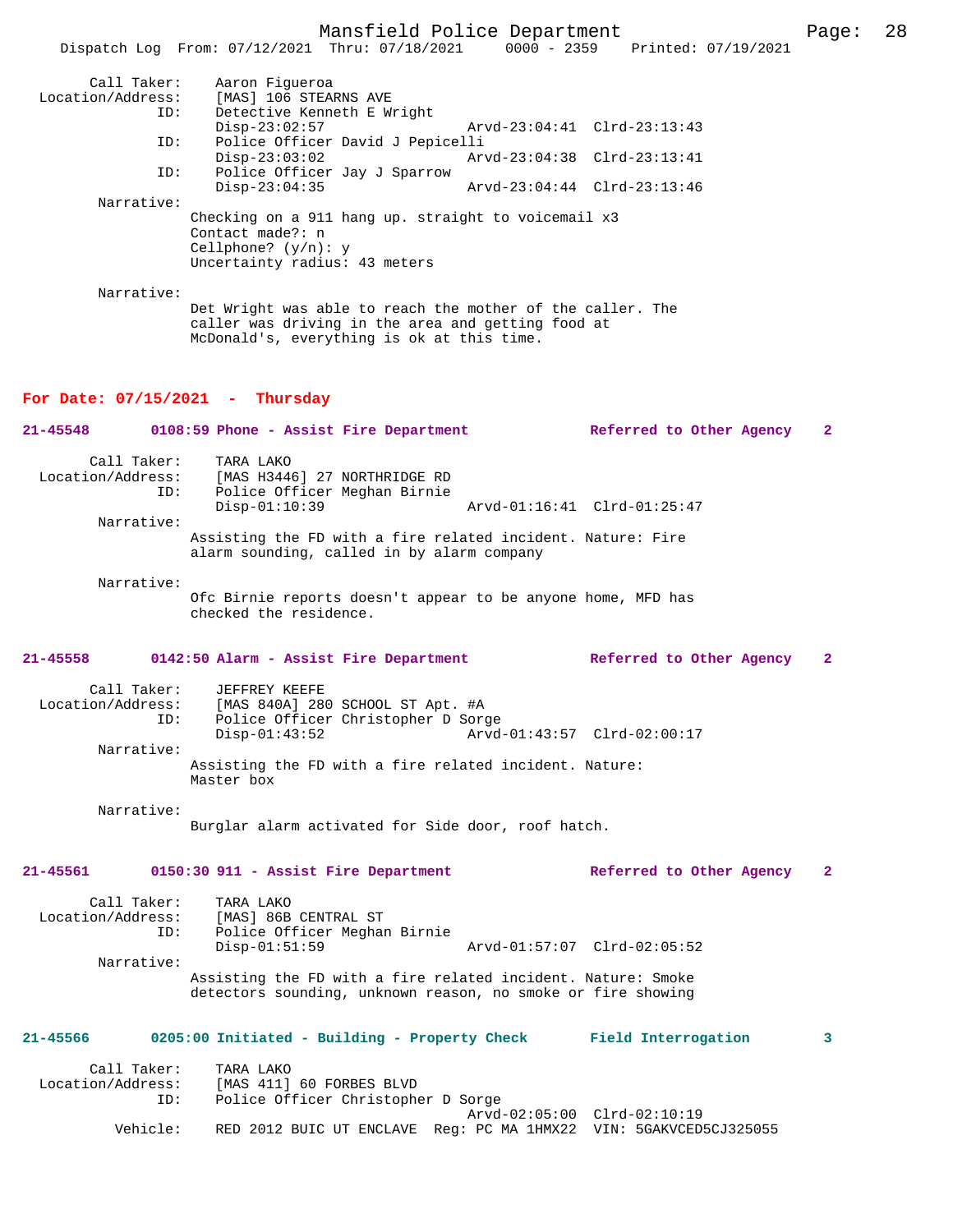|                                         |                                                                                                         | Mansfield Police Department                                          | Dispatch Log From: 07/12/2021 Thru: 07/18/2021 0000 - 2359 Printed: 07/19/2021      | 29<br>Page:             |
|-----------------------------------------|---------------------------------------------------------------------------------------------------------|----------------------------------------------------------------------|-------------------------------------------------------------------------------------|-------------------------|
| Narrative:                              | Checking the area.                                                                                      |                                                                      |                                                                                     |                         |
|                                         |                                                                                                         |                                                                      |                                                                                     |                         |
| Refer To Field Int:                     | $21MAS-66-FI$                                                                                           |                                                                      |                                                                                     |                         |
| 21-45570                                |                                                                                                         |                                                                      | 0210:34 Initiated - Building - Property Check Building Checked / Secured 3          |                         |
| Call Taker:<br>Location/Address:<br>ID: | TARA LAKO<br>[MAS 322] 31 HAMPSHIRE ST<br>Police Officer Christopher D Sorge                            |                                                                      | Arvd-02:10:00 Clrd-02:15:58                                                         |                         |
| Narrative:                              | Checking the area.                                                                                      | Vehicle: BLK 2017 FORD TRA Req: PAS NJ M59NEW VIN: NM0GE9F72H1302028 |                                                                                     |                         |
|                                         |                                                                                                         |                                                                      |                                                                                     |                         |
| Narrative:                              | ok.                                                                                                     | Vehicle parked on the side of the building smoking, checks           |                                                                                     |                         |
|                                         |                                                                                                         |                                                                      | 21-45571 0211:02 Initiated - Building - Property Check Building Checked / Secured 3 |                         |
|                                         | Call Taker: TARA LAKO<br>Location/Address: [MAS 982] 111 HOPE ST<br>Police Officer Meghan Birnie<br>ID: |                                                                      | Arvd-02:11:00 Clrd-02:11:00                                                         |                         |
| Narrative:                              | Checking the area.                                                                                      |                                                                      |                                                                                     |                         |
| $21 - 45572$                            |                                                                                                         |                                                                      | 0211:29 Initiated - Building - Property Check Building Checked / Secured 3          |                         |
|                                         | Call Taker: TARA LAKO<br>Location/Address: [MAS 170] 255 HOPE ST<br>ID: Police Officer Meghan Birnie    |                                                                      | Arvd-02:11:00 Clrd-02:16:58                                                         |                         |
| Narrative:                              | Checking the area.                                                                                      |                                                                      |                                                                                     |                         |
|                                         |                                                                                                         |                                                                      | 21-45573 0217:07 Initiated - Building - Property Check Building Checked / Secured 3 |                         |
| Call Taker:<br>Location/Address:<br>ID: | TARA LAKO<br>[MAS 1002] 250 EAST ST<br>Police Officer Meghan Birnie                                     |                                                                      | Arvd-02:17:00 Clrd-02:27:30                                                         |                         |
| Narrative:                              | Checking the area.                                                                                      |                                                                      |                                                                                     |                         |
| $21 - 45577$<br>Call Taker:             | TARA LAKO                                                                                               | 0229:53 Initiated - Building - Property Check Services Rendered 3    |                                                                                     |                         |
|                                         | Location/Address: [MAS 834] 261 CHAUNCY ST<br>ID: Police Officer Christopher D Sorge                    |                                                                      | Arvd-02:29:00 Clrd-02:37:56                                                         |                         |
| Narrative:                              | Ofc Sorge doing a walk through                                                                          |                                                                      |                                                                                     |                         |
| 21-45581                                |                                                                                                         |                                                                      | 0305:14 Initiated - Building - Property Check Building Checked / Secured 3          |                         |
|                                         | Call Taker: JEFFREY KEEFE<br>Vicinity of: [MAS] NORTH MAIN ST<br>ID: Police Officer Meghan Birnie       |                                                                      |                                                                                     |                         |
| Narrative:                              |                                                                                                         |                                                                      | Arvd-03:05:00 Clrd-03:20:25                                                         |                         |
|                                         | Checking the area.                                                                                      |                                                                      |                                                                                     |                         |
| $21 - 45585$                            | 0430:13 Initiated - Motor Vehicle Stop                                                                  |                                                                      | Citation / Warning Issued                                                           | $\overline{\mathbf{3}}$ |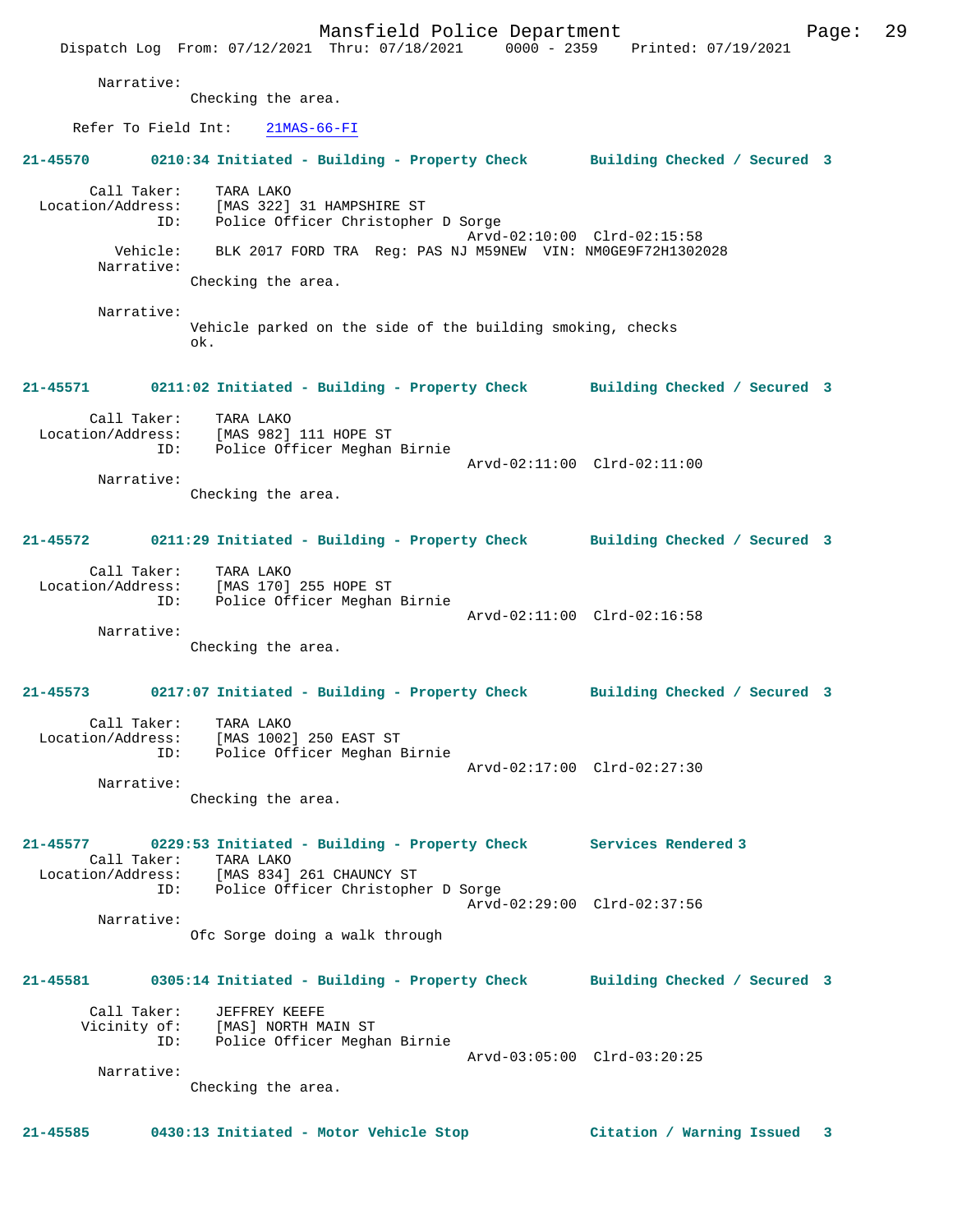Mansfield Police Department Page: 30 Dispatch Log From: 07/12/2021 Thru: 07/18/2021 0000 - 2359 Printed: 07/19/2021 Call Taker: TARA LAKO Location/Address: [MAS] 400 RTE 140 NB @ 287 CHAUNCY ST ID: Police Officer Christopher D Sorge Arvd-04:30:00 Clrd-04:39:44 ID: Police Officer Meghan Birnie Disp-04:32:28 Arvd-04:32:32 Clrd-04:39:47<br>Vehicle: GRY 2018 FORD PK SDT Reg: TM TX 15146N6 VIN: 1FT7W2BTXJE GRY 2018 FORD PK SDT Reg: TM TX 15146N6 VIN: 1FT7W2BTXJEC06527 Narrative: Citation issued for speed, Chauncy at Highland **21-45591 0719 Initiated - Speed Trailer/Signs Deployed Services Rendered 3**  Call Taker: Animal Control Steven Simonds Location/Address: [MAS] RESERVOIR ST ID: Animal Control Steven Simonds Arvd-07:19:48 Clrd-07:40:21 Narrative: changing batteries on speed sign **21-45592 0735:48 911 - 911 Hang-ups & Verifications Confirmed misdial/Accdntl Call 2**  Call Taker: MATTHEW BOMES<br>Location/Address: [MAS H6568] 1 [MAS H6568] 111 WINTER ST ID: Police Officer Meghan Birnie Disp-07:37:30 Clrd-07:37:56 ID: Police Officer Andrew J Kelley Disp-07:37:52 Arvd-07:44:12 Clrd-07:44:17 Narrative: Checking on a 911 hang up. Contact made?:yes Cellphone? (y/n):y Uncertainty radius: spoke with party by the of Joan **21-45593 0740 Initiated - Parking Violations Services Rendered 3**  Call Taker: Animal Control Steven Simonds Location/Address: [MAS] 43 NORTH MAIN ST @ 13 PARK ST ESS: ITHET IS ITHER STREAM SIMONDS Arvd-07:40:49 Clrd-08:22:57 Narrative: checking area for parking violations **21-45595 0751:58 Phone - Assist Fire Department Services Rendered 2**  Call Taker: William Casey<br>Location/Address: [MAS 234] 65 M [MAS 234] 65 MAPLE ST Narrative: Assisting the FD with a fire related incident. Nature:fire alarm activation Narrative: M1 told to stand by unless fire requires us **21-45606 1007 Initiated - Parking Violations Services Rendered 3**  Call Taker: Animal Control Steven Simonds Location/Address: [MAS] 242 NORTH MAIN ST @ 16 OLD COLONY WAY ID: Animal Control Steven Simonds Arvd-10:07:46 Clrd-10:09:43 ID: Animal Control Steven Simonds Disp-10:17:27 Clrd-10:31:07 Narrative: checking area for parking violations **21-45607 1009 Initiated - Speed Trailer/Signs Deployed Services Rendered 3**  Call Taker: Animal Control Steven Simonds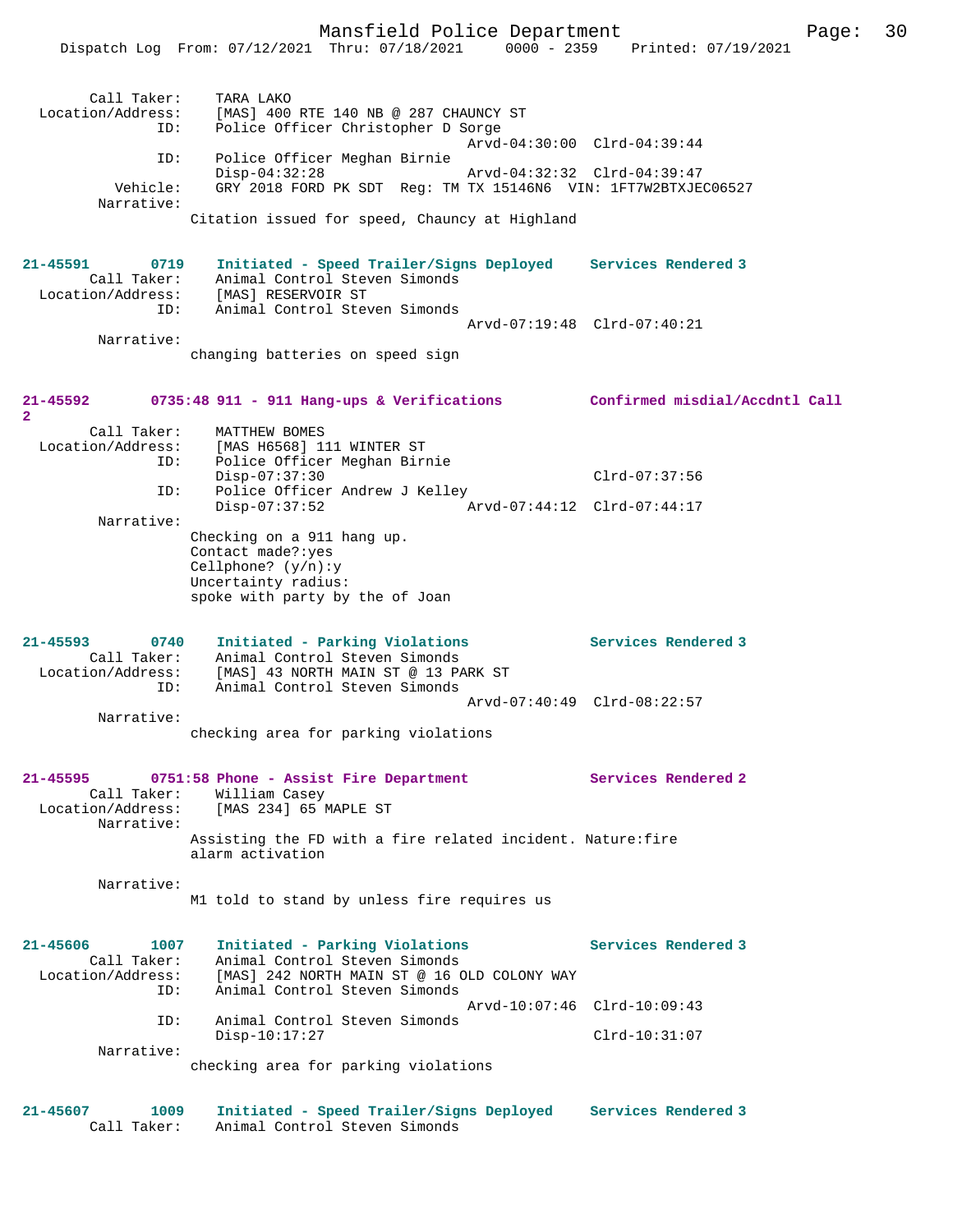Mansfield Police Department Page: 31 Dispatch Log From: 07/12/2021 Thru: 07/18/2021 0000 - 2359 Printed: 07/19/2021 Location/Address: [MAS] SWETT ST ID: Animal Control Steven Simonds Arvd-10:09:43 Clrd-10:12:52 Narrative: changing batteries on speed signs **21-45609 1027:50 911 - Disturbance / Gathering Services Rendered 1**  Call Taker: MATTHEW BOMES Location/Address: [MAS 960F] 792 WEST ST Apt. #F ID: Police Officer Beau J Palanza Disp-10:30:59 Arvd-10:34:28 Clrd-10:44:11 ID: Police Officer Andrew J Kelley Disp-10:31:50 Arvd-10:36:01 Clrd-10:44:06 Narrative: female screaming stop unk. Apartment Narrative: Did a walk through of whole building with CP . No issues and all is quiet **21-45615 1050:01 Initiated - Building - Property Check Building Checked / Secured 3** Call Taker: William Casey Location/Address: [MAS 4] 31 HAMPSHIRE ST<br>TD: Police Officer Beau J Pa Police Officer Beau J Palanza Arvd-10:50:00 Clrd-10:58:08 Narrative: Checking the area. **21-45616 1058:18 Initiated - Building - Property Check Building Checked / Secured 3** Call Taker: William Casey Location/Address: [MAS 2] 60 FORBES BLVD ID: Police Officer Beau J Palanza Arvd-10:58:00 Clrd-11:02:41 Narrative: Checking the area. **21-45619 1129:38 Phone - Assist Fire Department Services Rendered 2**  Call Taker: William Casey Location/Address: [MAS H2842] 20 WEXFORD DR ID: Police Officer Jay J Sparrow Disp-11:30:25 Arvd-11:38:25 Clrd-11:46:18 Narrative: Assisting the FD with a fire related incident. Nature:smoke detector sounding **21-45620 1131:16 Phone - Disabled Motor Vehicle Unfounded/Unverifed 3** Call Taker: MATTHEW BOMES Location/Address: [MAS] 100 RTE 140 SB @ 280 SCHOOL ST ID: Police Officer Beau J Palanza Disp-11:32:50 Arvd-11:41:28 Clrd-11:49:55 Narrative: Reported DMV in the area.old green car parties are assisting pushing the vehicle **21-45623 1157:56 Initiated - Motor Vehicle Stop Citation / Warning Issued 3** Call Taker: William Casey<br>Location/Address: [MAS H1910] 94 ess: [MAS H1910] 94 BALCOM ST<br>ID: Police Officer Beau و Police Officer Police Officer Beau J Palanza Arvd-11:57:00 Clrd-12:04:14 Vehicle: BLK 2014 GMC TERRAI Reg: PAS MA RT53RV VIN: 2GKFLXE39E6260588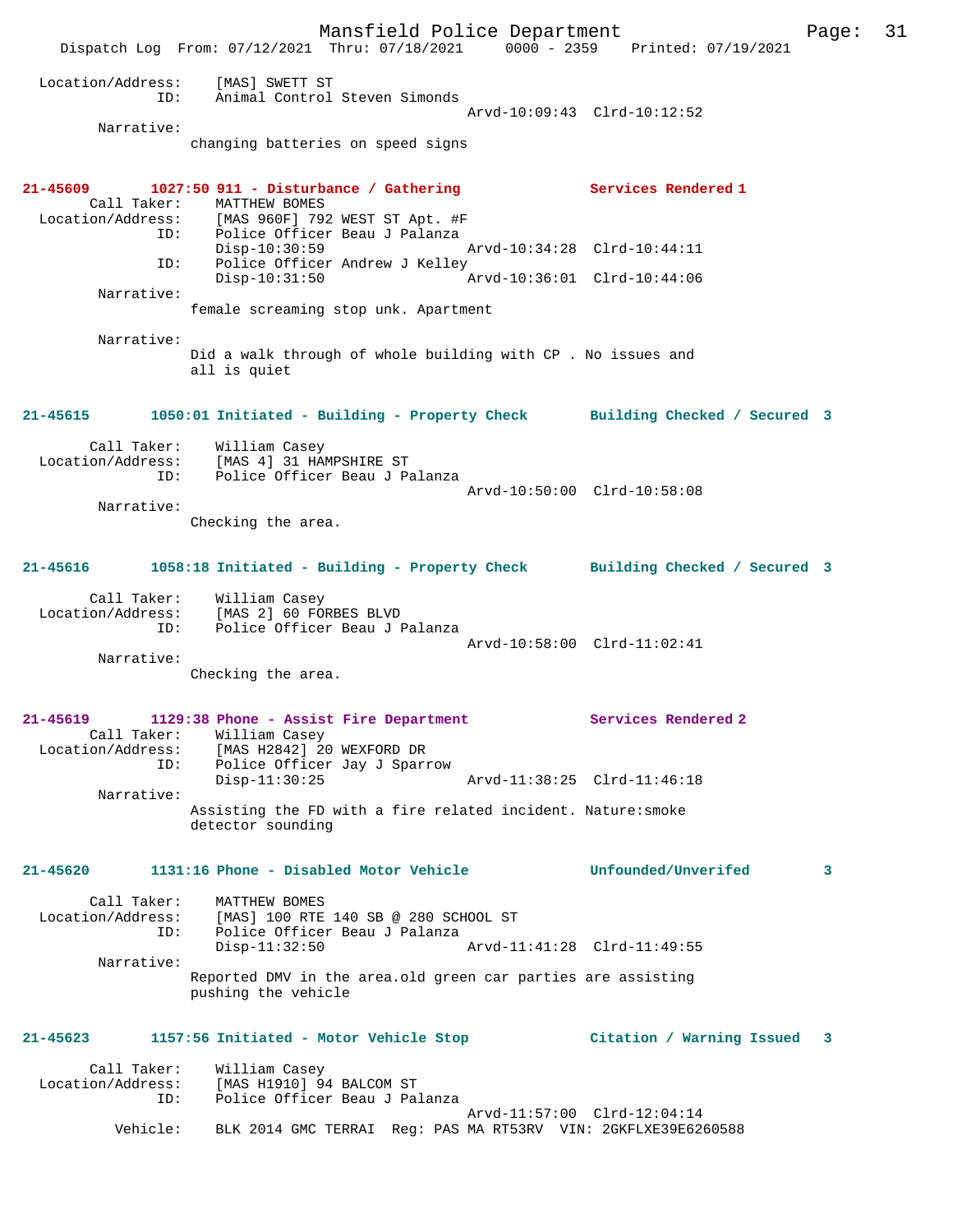Mansfield Police Department Form Page: 32 Dispatch Log From: 07/12/2021 Thru: 07/18/2021 0000 - 2359 Printed: 07/19/2021 Narrative: Out with mvst Narrative: Citation issued for speed **21-45625 1215:57 Initiated - Community Policing Services Rendered 3**  Call Taker: William Casey Location/Address: [MAS 982] 111 HOPE ST ID: Police Officer Andrew J Kelley Arvd-12:15:00 Clrd-12:24:11 **21-45626 1217:51 Initiated - Building - Property Check Services Rendered 3**  Call Taker: William Casey<br>ion (Address: [MAC 840] 280 Location/Address: [MAS 840] 280 SCHOOL ST ID: Police Officer Beau J Palanza Arvd-12:17:00 Clrd-12:23:28 Narrative: Checking the area. **21-45633 1245:12 Initiated - Follow up Investigation Services Rendered 3**  Call Taker: William Casey<br>Location/Address: [MAS H349] 10 [MAS H349] 101 SPRING ST ID: Police Officer Andrew J Kelley Arvd-12:45:00 Clrd-12:49:00 Narrative: Conducting a follow up in the area to a previously reported incident. Refer To Incident: 21MAS-713-OF **21-45634 1247:02 Phone - Assist Fire Department Services Rendered 2**  Call Taker: William Casey Location/Address: [MAS] 174 NORTH MAIN ST ID: Sergeant Robert S Pierce Disp-12:48:25 Arvd-12:49:39 Clrd-12:58:45 Narrative: Assisting the FD with a fire related incident. fire alarm activation **21-45640 1313:27 Phone - Traffic / Roadway Complaint Services Rendered 2**  Call Taker: GARIN EISELE<br>Location/Address: [MAS H5688] ess: [MAS H5688] 19 KNIGHT WAY<br>ID: Police Officer Beau J Pala Police Officer Beau J Palanza Disp-13:15:52 Arvd-13:21:14 Clrd-13:38:18 Narrative: Caller reporting tractor trailer blocking road. **21-45644 1342:13 Initiated - Traffic / Roadway Complaint Services Rendered 2**  Call Taker: William Casey Location/Address: [MAS] KNIGHT WAY ID: Police Officer Beau J Palanza Arvd-13:42:00 Clrd-13:46:47 Narrative: On going issue about basketball hoops in the street Narrative: M5 spoke to homeowners and both agreed to keep hoops off the main rd **21-45645 1342:54 Phone - Suspicious Actv / Persn / Veh Unfounded/Unverifed 2** Call Taker: MATTHEW BOMES Location/Address: [MAS] 85 COPELAND DR ID: Police Officer Beau J Palanza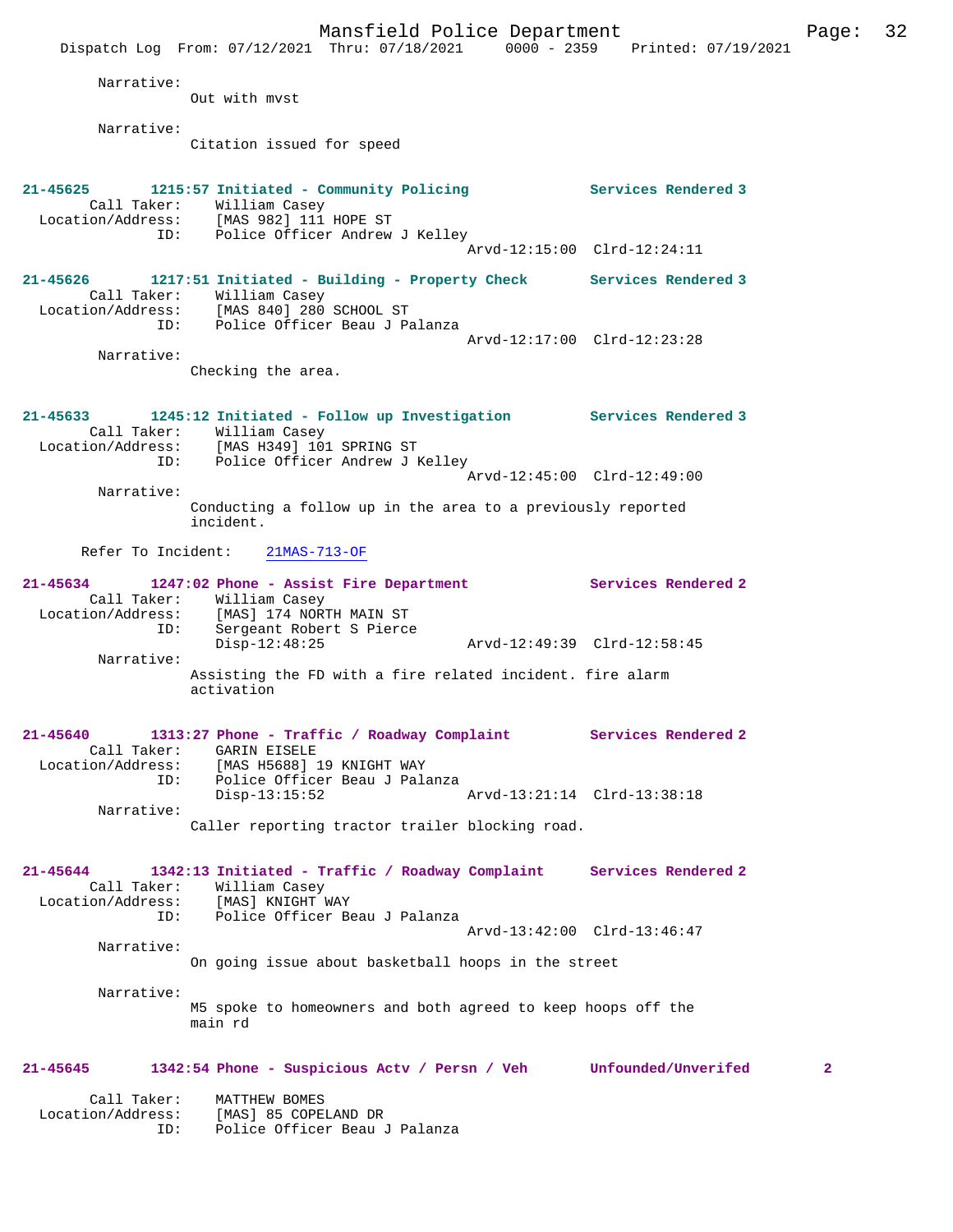Mansfield Police Department Page: 33 Dispatch Log From: 07/12/2021 Thru: 07/18/2021 0000 - 2359 Printed: 07/19/2021 Disp-13:47:02 Arvd-13:54:00 Clrd-14:00:48 Narrative: caller reports female party in the grass in the back of building, banging a drum and dancing. **21-45649 1408:23 Initiated - Building - Property Check Building Checked / Secured 3** Call Taker: William Casey Location/Address: [MAS] 50 RESERVOIR ST ID: Police Officer Beau J Palanza Arvd-14:08:00 Clrd-14:13:46 Narrative: Checking the area. **21-45656 1505:46 Initiated - Building - Property Check Building Checked / Secured 3** Call Taker: William Casey Location/Address: [MAS 907E] 390 WEST ST ID: Police Officer Beau J Palanza Arvd-15:05:00 Clrd-15:13:34 Narrative: Checking the area. **21-45673 1700:53 Initiated - Motor Vehicle Stop Citation / Warning Issued 3** Call Taker: William Casey Location/Address: [MAS] 47 OAKLAND ST @ 57 CHARLES ST ID: Police Officer Joshua S Ellender Arvd-17:00:00 Clrd-17:25:05 Vehicle: GRY 2019 HYUN UT KONA Reg: PAS MA EV4305 VIN: KM8K33AG2KU028984 Narrative: out with mvst Narrative: Cited for speed **21-45678 1725:11 Initiated - Building - Property Check Services Rendered 3**  Call Taker: William Casey Location/Address: [MAS 840] 280 SCHOOL ST ID: Police Officer Jay J Sparrow Arvd-17:25:00 Clrd-17:30:38 Narrative: Checking the area. **21-45686 1807:18 Phone - Assist Fire Department Services Rendered 2**  Call Taker: William Casey<br>:ion/Address: [MAS] 7 ATWOOD ST Location/Address: ID: Police Officer Danielle C Titus Disp-18:08:48 Arvd-18:16:35 Clrd-18:26:12 Narrative: Assisting the FD with a fire related incident. Nature:fire alarm actvation **21-45690 1830:32 Initiated - Motor Vehicle Stop Citation / Warning Issued 3** Call Taker: William Casey Location/Address: [MAS] 400 RTE 140 NB @ 287 CHAUNCY ST ID: Police Officer Danielle C Titus Arvd-18:30:00 Clrd-18:43:24<br>Vebicle: WHI 2018 TOYT IT RAV4 Req: PC MA 8VT698 VIN: JTMDFREV1JJJ WHI 2018 TOYT UT RAV4 Reg: PC MA 8VT698 VIN: JTMDFREV1JJ745845 Narrative: Out with mvst for expired reg and being stopped at a green light for an extended period. Ro attempting to renew onsite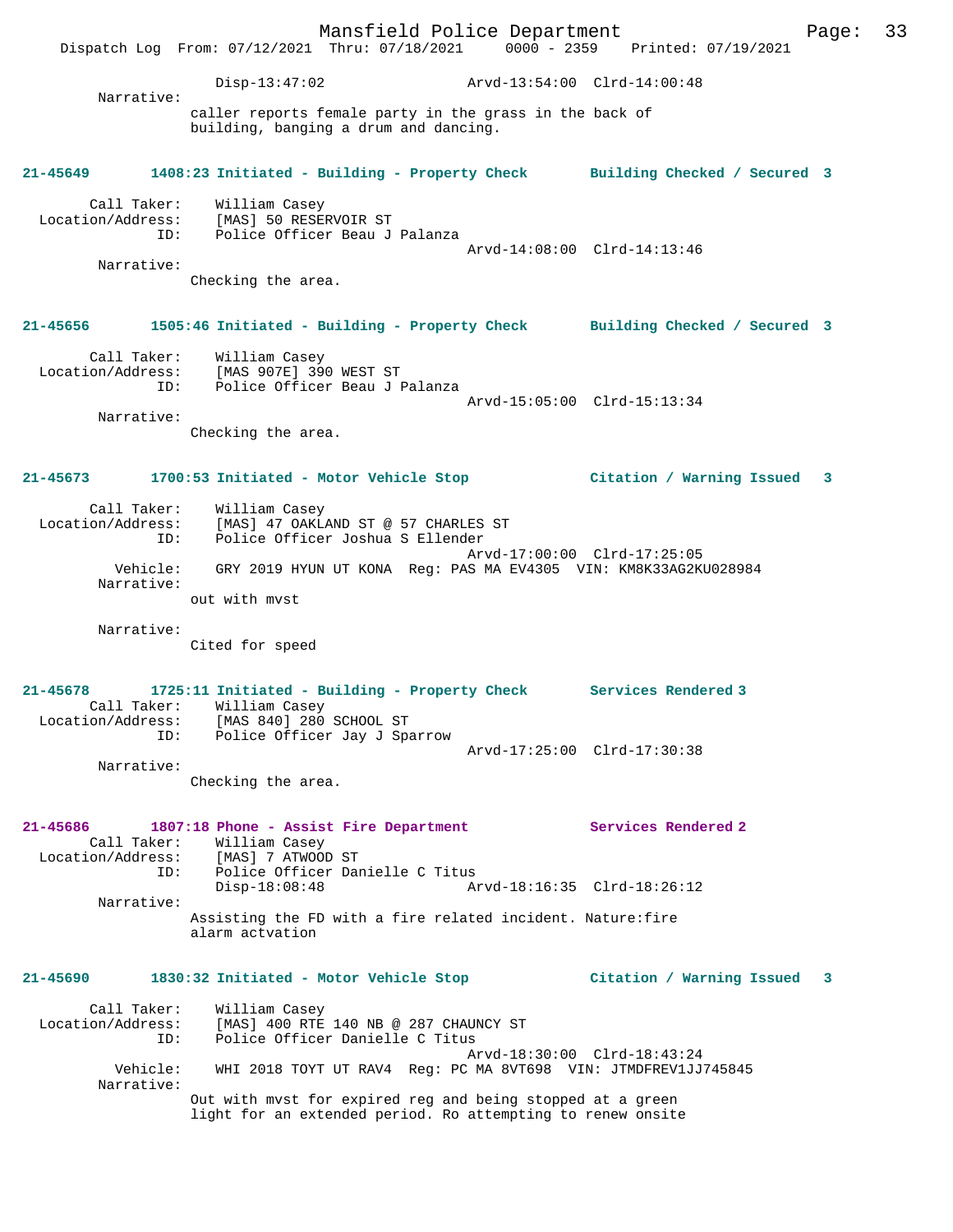|                                                                          | Mansfield Police Department<br>Dispatch Log From: 07/12/2021 Thru: 07/18/2021 0000 - 2359 Printed: 07/19/2021                                                                                                                                                              | Page:                                                                 | -34 |
|--------------------------------------------------------------------------|----------------------------------------------------------------------------------------------------------------------------------------------------------------------------------------------------------------------------------------------------------------------------|-----------------------------------------------------------------------|-----|
| Narrative:                                                               | Citation issued to RO                                                                                                                                                                                                                                                      |                                                                       |     |
| Narrative:                                                               | 21-45691 1836:52 Phone - Animal Complaints<br>Call Taker: NICHOLAS GOYETTE<br>Location/Address: [MAS 12] 250 EAST ST<br>ID: Police Officer Jay J Sparrow<br>$Disp-18:40:49$<br>RP states she has a stray puppy. She called ACO without an<br>answer                        | Services Rendered 3<br>Arvd-18:49:38 Clrd-18:50:50                    |     |
| Narrative:                                                               | Caller is on the softball field and will be looking for the<br>officer.                                                                                                                                                                                                    |                                                                       |     |
| Narrative:                                                               | Dog has been reunited with their owner.                                                                                                                                                                                                                                    |                                                                       |     |
| Narrative:                                                               | 21-45695 1903:45 Radio - Assist Fire Department Services Rendered 2<br>Call Taker: JEFFREY KEEFE<br>Location/Address: [MAS 7] 10 PLYMOUTH ST<br>ID: Police Officer Jay J Sparrow<br>$Disp-19:05:37$<br>Assisting the FD with a fire related incident. Nature: on<br>sited. | Arvd-19:12:31 Clrd-19:16:06                                           |     |
|                                                                          | 21-45705 2011:45 Initiated - Building - Property Check Building Checked / Secured 3                                                                                                                                                                                        |                                                                       |     |
| ID:<br>Narrative:                                                        | Call Taker: JEFFREY KEEFE<br>Location/Address: [MAS 281A] 1 CROCKER ST<br>Police Officer Danielle C Titus<br>Checking the area.                                                                                                                                            | Arvd-20:11:00 Clrd-20:21:57                                           |     |
| 21-45710<br>Call Taker:<br>Location/Address:<br>ID:<br>ID:<br>Narrative: | 2103:15 Phone - Assist Fire Department<br>JEFFREY KEEFE<br>[MAS 942A] 10 CONNORS AVE Apt. #B<br>Police Officer Danielle C Titus<br>$Disp-21:04:37$<br>Police Officer Joshua S Ellender<br>$Disp-21:05:08$<br>Assisting the FD with a fire related incident. Nature:        | Services Rendered 2<br>$Clrd-21:05:11$<br>Arvd-21:06:27 Clrd-21:24:48 |     |
| $21 - 45712$<br>Call Taker:<br>Location/Address:                         | Master Box Activation.<br>2115:02 Initiated - Noise Complaint<br>JEFFREY KEEFE<br>[MAS 261A] 34 NORTH MAIN ST                                                                                                                                                              | Spoken To<br>$\mathbf{2}$                                             |     |
| ID:<br>Narrative:                                                        | Police Officer Danielle C Titus<br>M12 out with kids throwing fire works into the roadway.                                                                                                                                                                                 | Arvd-21:15:00 Clrd-21:24:59                                           |     |
| Narrative:                                                               | One adult on scene w/ 2 juveniles. The adult lit it and<br>threw it so she wouldn't burn her hand, not intentional.                                                                                                                                                        |                                                                       |     |

# **21-45715 2137:54 911 - 911 Hang-ups & Verifications Confirmed misdial/Accdntl Call 2**

 Call Taker: Aaron Figueroa Location/Address: [MAS H4546] 287 ELM TER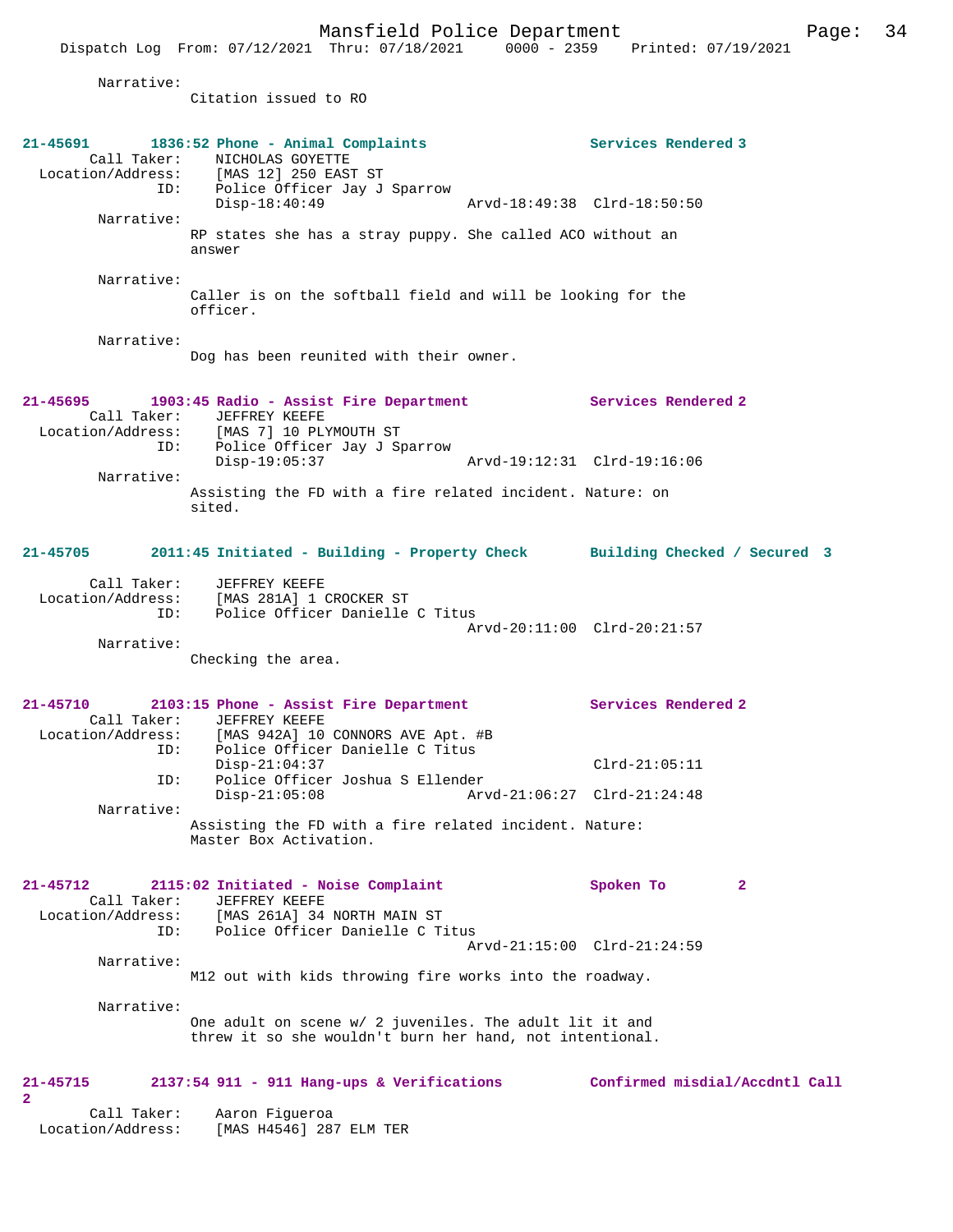Mansfield Police Department Page: 35 Dispatch Log From: 07/12/2021 Thru: 07/18/2021 0000 - 2359 Printed: 07/19/2021 ID: Police Officer Jay J Sparrow Disp-21:44:56 Arvd-21:50:07 Clrd-21:54:57 Narrative: Checking on a 911 accidental, caller was trying to turn her phone off Contact made?: y Cellphone? (y/n): y Uncertainty radius: 8 Narrative: Confirmed accidental. **21-45717 2142:31 Phone - Road Hazards Unfounded/Unverifed 3** Call Taker: TARA LAKO Location/Address: [MAS] RTE 140 SB ID: Police Officer Danielle C Titus Disp-21:46:37 Arvd-21:49:54 Clrd-21:52:01 Narrative: Front desk took a call for rubber in the middle of the roadway. Did not have specific area. Narrative: M12 checked both directions, unable to locate. **21-45721 2158:24 Initiated - Building - Property Check Building Checked / Secured 3** Call Taker: JEFFREY KEEFE Location/Address: [MAS 226E] 125 HIGH ST Apt. #1-4 ID: Police Officer Danielle C Titus Arvd-21:58:00 Clrd-22:00:31 Narrative: Checking the area. **21-45723 2201:11 Initiated - Building - Property Check Building Checked / Secured 3** Call Taker: JEFFREY KEEFE Location/Address: [MAS 4] 31 HAMPSHIRE ST ID: Police Officer Jay J Sparrow Arvd-22:01:00 Clrd-22:04:25 Narrative: Checking the area. **21-45729 2206:11 Initiated - Building - Property Check Building Checked / Secured 3** Call Taker: JEFFREY KEEFE Location/Address: [MAS 2] 60 FORBES BLVD ID: Police Officer Jay J Sparrow Arvd-22:06:00 Clrd-22:09:30 Narrative: Checking the area. **21-45734 2227:23 Phone - Assist Citizen - P S A Services Rendered 3**  Call Taker: NICHOLAS GOYETTE<br>Location/Address: [MAS H867] 59 CEI [MAS H867] 59 CENTRAL ST ID: Police Officer Danielle C Titus Disp-22:34:49 Arvd-22:39:29 Clrd-23:59:16<br>ID: Sergeant John R Armstrong Sergeant John R Armstrong<br>Disp-22:35:21 Disp-22:35:21 Arvd-22:38:40 Clrd-23:59:14 Narrative: RP is concerned about a friend in FL that might be . She has no name or phone number of friend. She is online with this person. Narrative: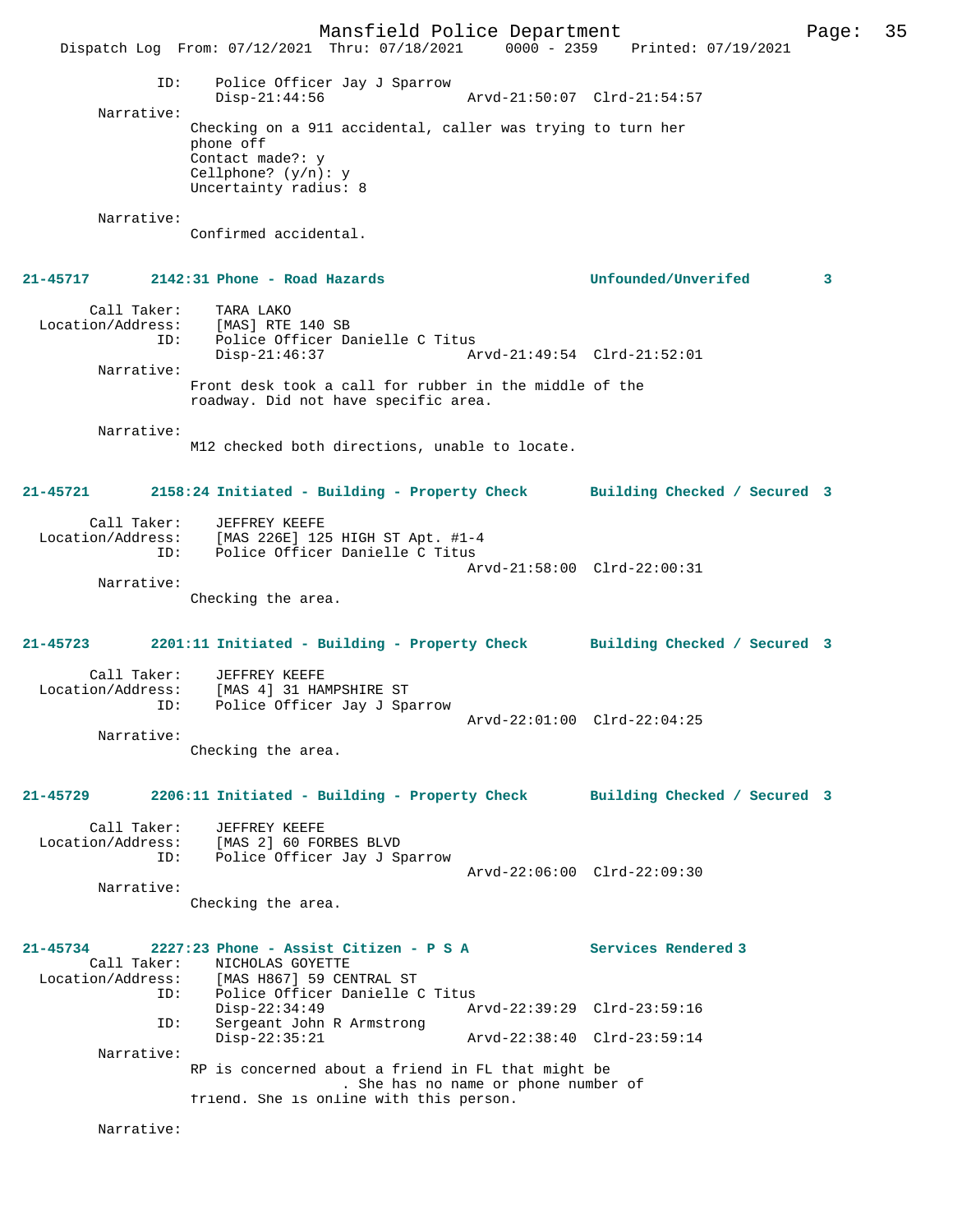M1 requesting SEMRECC to attempt to reach out to Discord for an emergency locate due to possible life threatening emergency.

Narrative:

Dispatcher Figueroa sent an emergency request email to discord at 2243

Narrative:

M1 advises he obtained a possible phone number for the party. Attempting an emergency ping.

Narrative:

TMobile provided a name and address in Florida. Name does not match what the calling party reports is the name of the user.

Narrative:

Discord provided a phone number and IP Addresses, both are not providing any positive location results. M1 reports they are on a WiFi call with someone who may be the mother of the involved party and are attempting to gather more information.

#### Narrative:

M1 advises they are not getting anywhere w/ any of the #'s and they are bouncing all over the country. The RP will call back if she obtains any further info.

#### Narrative:

M1 advises that after further conversation with the involved party, she stated she resides in St Augastine, FL, and gave her father's name and her name. She did not give an address in St Augastine. However, the initial phone ping returned an address in St Augastine. I contacted St Johns County SO and requested a welfare check on the involved female party.

#### Narrative:

St Johns County SO reports that deputies have made contact with parties at this address

#### **21-45733 2229:59 Initiated - Building - Property Check Building Checked / Secured 3**

Call Taker: JEFFREY KEEFE<br>Location/Address: [MAS 907E] 39 [MAS 907E] 390 WEST ST ID: Police Officer Jay J Sparrow Arvd-22:29:00 Clrd-22:39:12

Narrative:

Checking the area.

## **21-45735 2233:41 Initiated - Building - Property Check Building Checked / Secured 3**

| Call Taker:<br>Location/Address: | JEFFREY KEEFE<br>[MAS 1016] 4 ERICK RD |  |
|----------------------------------|----------------------------------------|--|
| TD:                              | Police Officer Joshua S Ellender       |  |
|                                  |                                        |  |
|                                  | Arvd-22:33:00 Clrd-22:45:32            |  |
| Narrative:                       |                                        |  |

Checking the area.

## **21-45738 2246:09 911 - 911 Hang-ups & Verifications Confirmed misdial/Accdntl Call 2**  Call Taker: Aaron Figueroa

| Location/Address: | [MAS 48] 550 FORBES BLVD     |                             |  |
|-------------------|------------------------------|-----------------------------|--|
|                   | Police Officer Jay J Sparrow |                             |  |
|                   | Disp-22:48:47                | Arvd-22:52:40 Clrd-22:58:41 |  |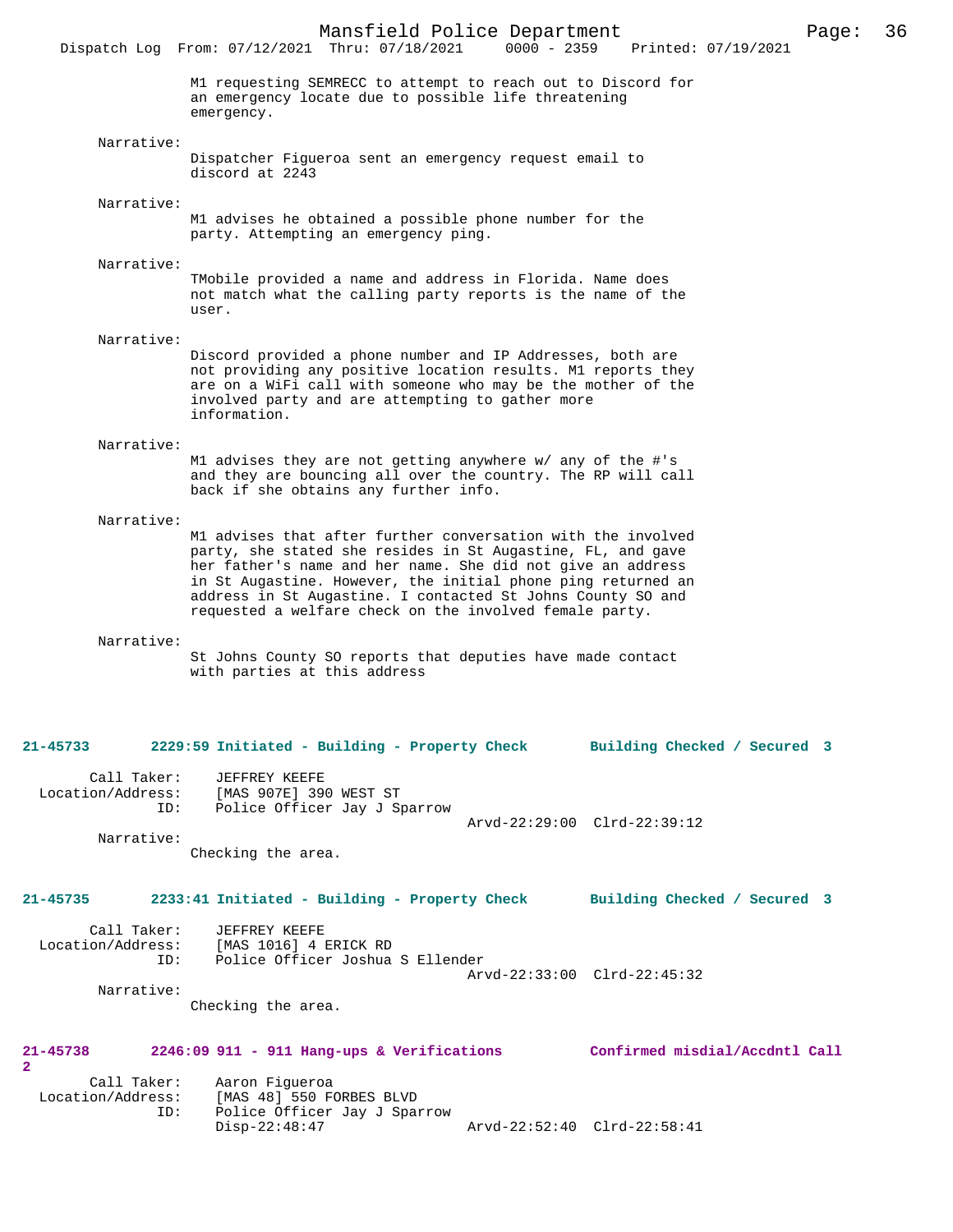Mansfield Police Department Page: 37 Dispatch Log From: 07/12/2021 Thru: 07/18/2021 Narrative: Checking on a 911 accidental, caller stated her phone dialed in error Contact made?: y Cellphone? (y/n): y Uncertainty radius: **21-45739 2301:53 Phone - Erratic Oper MV / Road Rage Unfounded/Unverifed 3** Call Taker: JEFFREY KEEFE<br>Location/Address: [MAS 305] 64 0 [MAS 305] 64 COPELAND DR ID: Police Officer Jay J Sparrow Disp-23:02:18 Arvd-23:02:21 Clrd-23:05:37 Narrative: HQ recd a call for a couple cars that almost ran him off the road. The mvs pulled into the lot. M5 checked the lot and some mvs in the drive thru line and a couple single occupant mvs eating. **21-45740 2302:17 911 - 911 Hang-ups & Verifications Confirmed misdial/Accdntl Call 2**  Call Taker: Nicole Boyer<br>! Location/Address: [MAS H4562] [MAS H4562] 53 RIVERSIDE DR ID: Police Officer Jay J Sparrow Disp-23:06:28 Arvd-23:12:19 Clrd-23:20:31 Narrative: Checking on a 911 hang up. Contact made?: Yes Cellphone? (y/n): Yes Uncertainty radius: 49 meters Issues with Apple watch **For Date: 07/16/2021 - Friday 21-45764 0139:29 Initiated - Building - Property Check Building Checked / Secured 3** Call Taker: TARA LAKO Location/Address: [MAS 411] 60 FORBES BLVD ID: Patrolman Gregory S Martell

Arvd-01:39:00 Clrd-01:46:22

Narrative:

Checking the area.

| 0157<br>21-45769<br>Call Taker:<br>Location/Address: | Initiated - Missing Person<br>Patrolman Gregory S Martell<br>[MAS] OAK ST | Incident Report 1           |
|------------------------------------------------------|---------------------------------------------------------------------------|-----------------------------|
| ID:                                                  | Patrolman Gregory S Martell                                               |                             |
|                                                      |                                                                           | Arvd-01:57:38 Clrd-04:26:10 |
| ID:                                                  | Police Officer Joshua S Ellender                                          |                             |
|                                                      | $Disp-01:59:38$                                                           | Arvd-02:07:13 Clrd-02:13:19 |
| ID:                                                  | Police Officer Meghan Birnie                                              |                             |
|                                                      | $Disp-02:03:30$                                                           | Arvd-02:09:45 Clrd-02:13:16 |
| ID:                                                  | Police Officer Joshua S Ellender                                          |                             |
|                                                      | $Disp-02:33:47$                                                           | Arvd-02:38:33 Clrd-03:09:09 |
| ID:                                                  | Police Officer Michael T Fitzgerald                                       |                             |
|                                                      | $Disp-02:55:46$                                                           | Arvd-03:10:50 Clrd-04:26:04 |
| Vehicle:                                             | GRY 2002 HOND VA ODYSSE Req: PC MA 6YAH70 VIN: 2HKRL18562H538910          |                             |
| Narrative:                                           |                                                                           |                             |
|                                                      | Checking the area.                                                        |                             |

Narrative:

Checking on a vehicle in the Conservation Area

Narrative: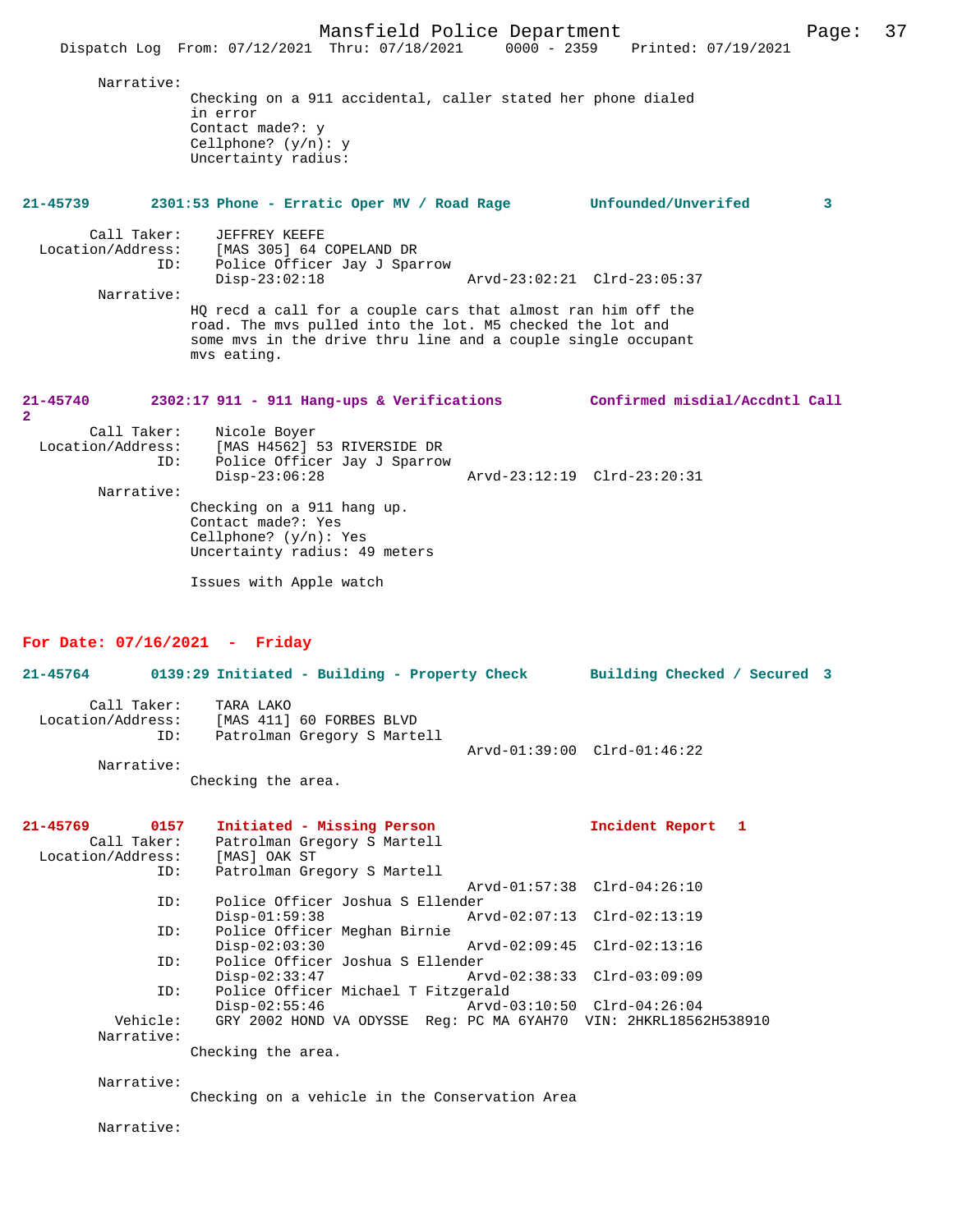Mansfield Police Department Page: 38 Dispatch Log From: 07/12/2021 Thru: 07/18/2021 Ofc Martell reports a missing person in the area Narrative: Ofc Martell reports a female is on location looking for her son who was last seen in the area at approximately 1900hrs. Dispatch starting a ping of his cell phone through AT&T. Narrative: AT&T reports no activity within the last 24 hours for that phone number. Narrative: Ofc Ellender will be requesting Ofc Fitzgerald to the scene to attempt to get a scent Narrative: Ofc Ellender reports an ETA of Ofc Fitzgerald Narrative: GBC Broadcasted. Narrative: Description of male: White male 6'02", 290lbs light brown hair and blue eyes. Possibly wearing jean shorts and a tshirt with a beard and a grey backpack Refer To Incident: 21MAS-717-OF Refer To Incident: 21MAS-718-OF **21-45770 0158:16 Initiated - Building - Property Check Building Checked / Secured 3** Call Taker: TARA LAKO Location/Address: [MAS 982] 111 HOPE ST ID: Police Officer Meghan Birnie Arvd-01:58:00 Clrd-01:59:26 Narrative: Checking the area. **21-45804 0814 Initiated - Parking Violations Services Rendered 3**  Call Taker: Animal Control Steven Simonds<br>Location/Address: [MAS] 242 NORTH MAIN ST @ 16 C ess: [MAS] 242 NORTH MAIN ST @ 16 OLD COLONY WAY<br>ID: Animal Control Steven Simonds Animal Control Steven Simonds Arvd-08:14:56 Clrd-08:50:29 Narrative: checking area for parking violations 21-45807 0850 Initiated - ACO Activity **Services Rendered 3** Call Taker: Animal Control Steven Simonds Animal Control Steven Simonds Call Taker<br>Location/Address: [MAS] EAST ST ID: Animal Control Steven Simonds Arvd-08:51:44 Clrd-09:41:28 Narrative: picking up cat doa from mansfield animal hospital. was hit by car **21-45809 0908:31 Phone - Lost / Found Property Referred to Other Agency 3** Call Taker: Emily Archer<br>Location/Address: [MAS 255] 11 ess: [MAS 255] 111 FORBES BLVD<br>ID: Police Officer Michael T B Police Officer Michael T Fitzgerald Disp-09:11:26 Clrd-09:17:35 Narrative: Caller reporting there is a bike abandoned in the bushes near the construction. Narrative: Notifying DPW to remove the bike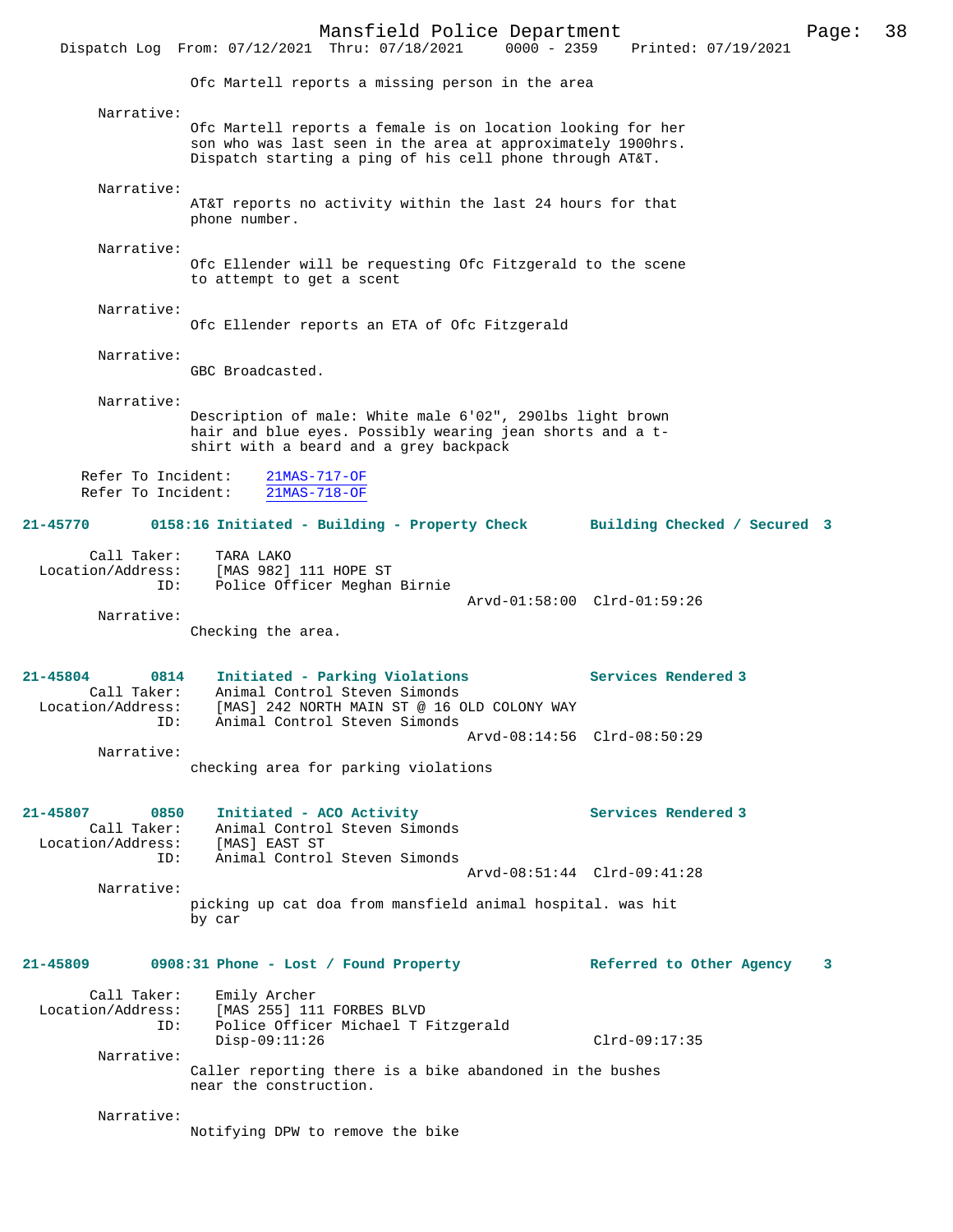| 21-45824<br>Call Taker:<br>ID:                                  | 1021:31 Phone - Suspicious Actv / Persn / Veh Services Rendered 2<br>Emily Archer<br>Location/Address: [MAS] 500 EAST ST<br>Police Officer Beau J Palanza                                                                         |                             |                             |   |
|-----------------------------------------------------------------|-----------------------------------------------------------------------------------------------------------------------------------------------------------------------------------------------------------------------------------|-----------------------------|-----------------------------|---|
| Narrative:                                                      | $Disp-10:24:32$                                                                                                                                                                                                                   | Arvd-10:28:26 Clrd-10:33:35 |                             |   |
|                                                                 | Caller reporting she lives across from the police station<br>and heard a loud explosion about 4 minutes ago. She does not<br>see smoke or fire.                                                                                   |                             |                             |   |
| Narrative:                                                      |                                                                                                                                                                                                                                   |                             |                             |   |
|                                                                 | Spoke to a member at the range. stated he heard nothing out<br>of the ordinary                                                                                                                                                    |                             |                             |   |
| 21-45828                                                        |                                                                                                                                                                                                                                   |                             |                             | 3 |
| Call Taker:<br>Location/Address:<br>ID:                         | William Casey<br>[MAS H1258] 550 MAPLE ST<br>Police Officer Beau J Palanza                                                                                                                                                        |                             |                             |   |
| Vehicle:<br>Narrative:                                          | GRY 2006 HOND PILOT Reg: PC MA 1GCV53 VIN: 2HKYF18756H508968                                                                                                                                                                      |                             | Arvd-10:45:00 Clrd-10:55:13 |   |
|                                                                 | out with myst                                                                                                                                                                                                                     |                             |                             |   |
| Narrative:                                                      | Citation issued to operator for speed                                                                                                                                                                                             |                             |                             |   |
| $21 - 45832$<br>1056<br>Call Taker:<br>Location/Address:<br>ID: | Initiated - Parking Violations<br>Animal Control Steven Simonds<br>[MAS] 43 NORTH MAIN ST @ 13 PARK ST<br>Animal Control Steven Simonds                                                                                           |                             | <b>Services Rendered 3</b>  |   |
| Narrative:                                                      |                                                                                                                                                                                                                                   |                             | Arvd-10:56:30 Clrd-11:24:11 |   |
|                                                                 | checking area for parking violations                                                                                                                                                                                              |                             |                             |   |
| 21-45833<br>Location/Address:                                   | 1100:39 Initiated - Follow up Investigation Services Rendered 3<br>Call Taker: William Casey<br>[MAS] OAK ST                                                                                                                      |                             |                             |   |
| ID:                                                             | Police Officer Michael T Fitzgerald                                                                                                                                                                                               |                             | Arvd-11:00:00 Clrd-13:14:24 |   |
| ID:<br>Vehicle:                                                 | Sergeant Robert S Pierce<br>$Disp-11:01:07$<br>GRY 2002 HOND VA ODYSSE Reg: PC MA 6YAH70 VIN: 2HKRL18562H538910                                                                                                                   | Arvd-11:01:11 Clrd-13:15:02 |                             |   |
| Narrative:                                                      | Conducting a follow up in the area to a previously reported<br>incident.                                                                                                                                                          |                             |                             |   |
| Narrative:                                                      |                                                                                                                                                                                                                                   |                             |                             |   |
|                                                                 | Attleboro has been advised and checking the residence for<br><b>WBC</b>                                                                                                                                                           |                             |                             |   |
| Narrative:                                                      | Attleboro called back and stated he was not at the residence<br>and has not been there for awhile                                                                                                                                 |                             |                             |   |
| Narrative:                                                      | M1 reports units clear from Oak Street. Spoke with calling<br>party and does not want to report him missing and does not<br>seem concerned about the situation. M1 set up the drone in<br>the area as well with negative results. |                             |                             |   |
| 21-45837                                                        | 1107:11 Initiated - Motor Vehicle Stop                                                                                                                                                                                            |                             | Citation / Warning Issued   | 3 |
| Call Taker:                                                     | NICHOLAS GOYETTE                                                                                                                                                                                                                  |                             |                             |   |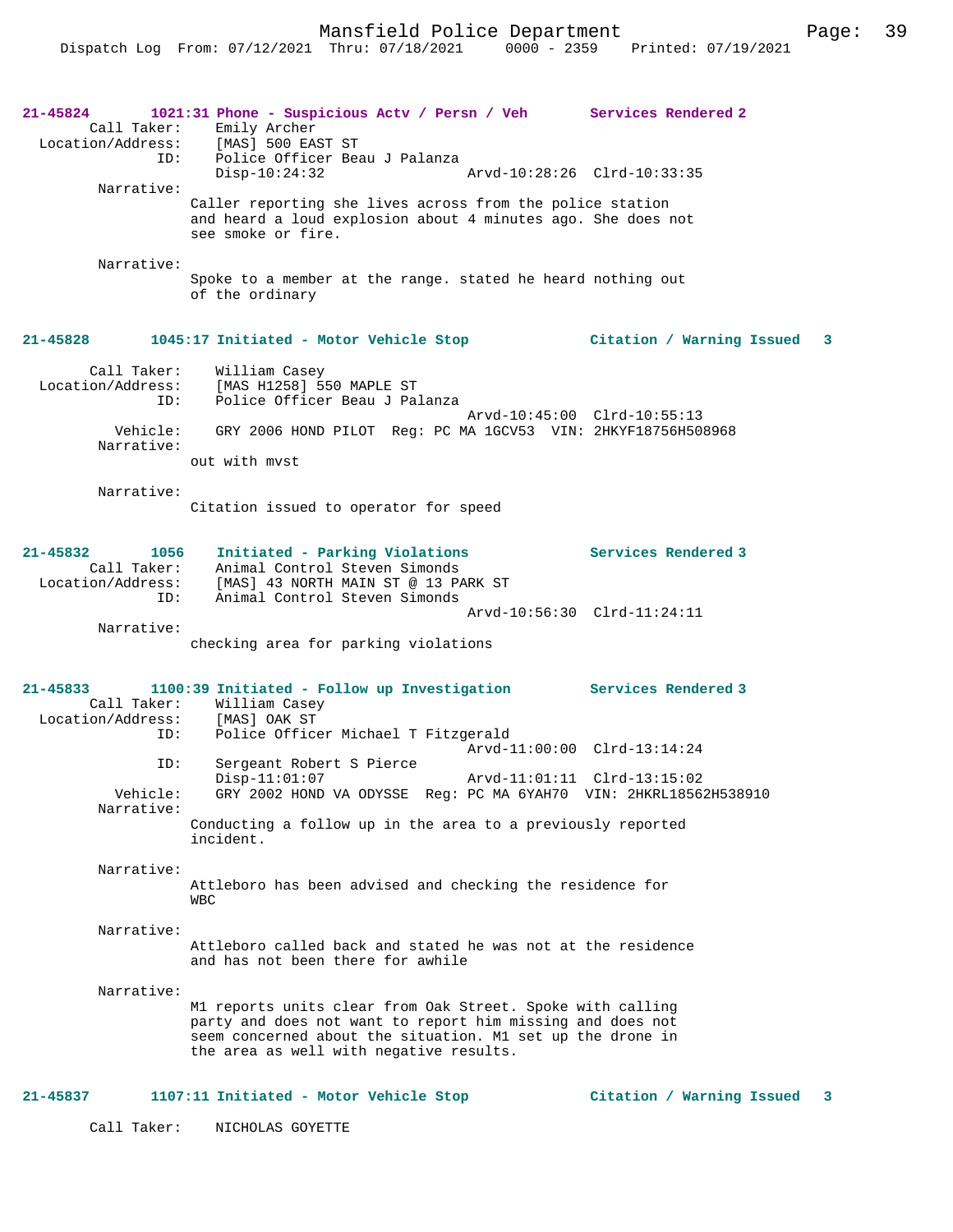Mansfield Police Department Page: 40 Dispatch Log From: 07/12/2021 Thru: 07/18/2021 0000 - 2359 Printed: 07/19/2021 Vicinity of: [MAS H5779] 900 MAPLE ST ID: Police Officer Beau J Palanza Arvd-11:07:00 Clrd-11:13:18 Vehicle: GRY 2015 CHEV SILVER Reg: PC MA 4MA225 VIN: 1GCRCRECXFZ198497 Narrative: Out with a mvst. Narrative: Citation issued to RO **21-45839 1119:02 Initiated - Motor Vehicle Stop Citation / Warning Issued 3** Call Taker: William Casey Location/Address: [MAS] 154 COPELAND DR @ 12 GILES PL ID: Police Officer David W Kinahan Arvd-11:19:00 Clrd-11:32:28 Vehicle: RED 2019 FORD 4X4 F3 Reg: CO ME 6C2707 VIN: 1FDRF3H60KEE70207 Narrative: Out with mvst Narrative: Citation issued for handsfree **21-45846 1228:00 Phone - Motor Veh Acc - Hit & Run Services Rendered 1**  Call Taker: Emily Archer Location/Address: [MAS] 30 CHAUNCY ST ID: Police Officer Gregg S Kennedy Disp-12:29:41 Arvd-12:33:37 Clrd-12:43:51 Vehicle: YEL 2003 TOYT CAMRY Reg: PC MA 91P550 VIN: 4T1BE32K23U215592 Narrative: Caller reporting MVA leave scene, a gold nissan left scene. Narrative: Caller reporting the victims car is a silver Toyota Corolla in the second row. Narrative: Caller reporting if you are facing route 106, the suspects vehicle went to the left. Narrative: Unable to locate suspect vehicle, units checked lot unable to locate victim vehicle. **21-45851 1256:29 Initiated - Building - Property Check Building Checked / Secured 3** Call Taker: William Casey Location/Address: [MAS 1002] 250 EAST ST Police Officer Beau J Palanza Arvd-12:56:00 Clrd-13:03:36 Narrative: Checking the area. **21-45852 1303:36 Phone - 911 Hang-ups & Verifications Unfounded/Unverifed 2** Call Taker: Emily Archer Location/Address: [MAS] 321 SCHOOL ST ID: Police Officer Gregg S Kennedy<br>Disp-13:17:13 A Disp-13:17:13 Arvd-13:18:44 Clrd-13:22:32 Narrative: Checking on a 911 hang up. Contact made?:Y Cellphone? (y/n):Y Uncertainty radius:6 meters Call pinging near the front of the parking lot by School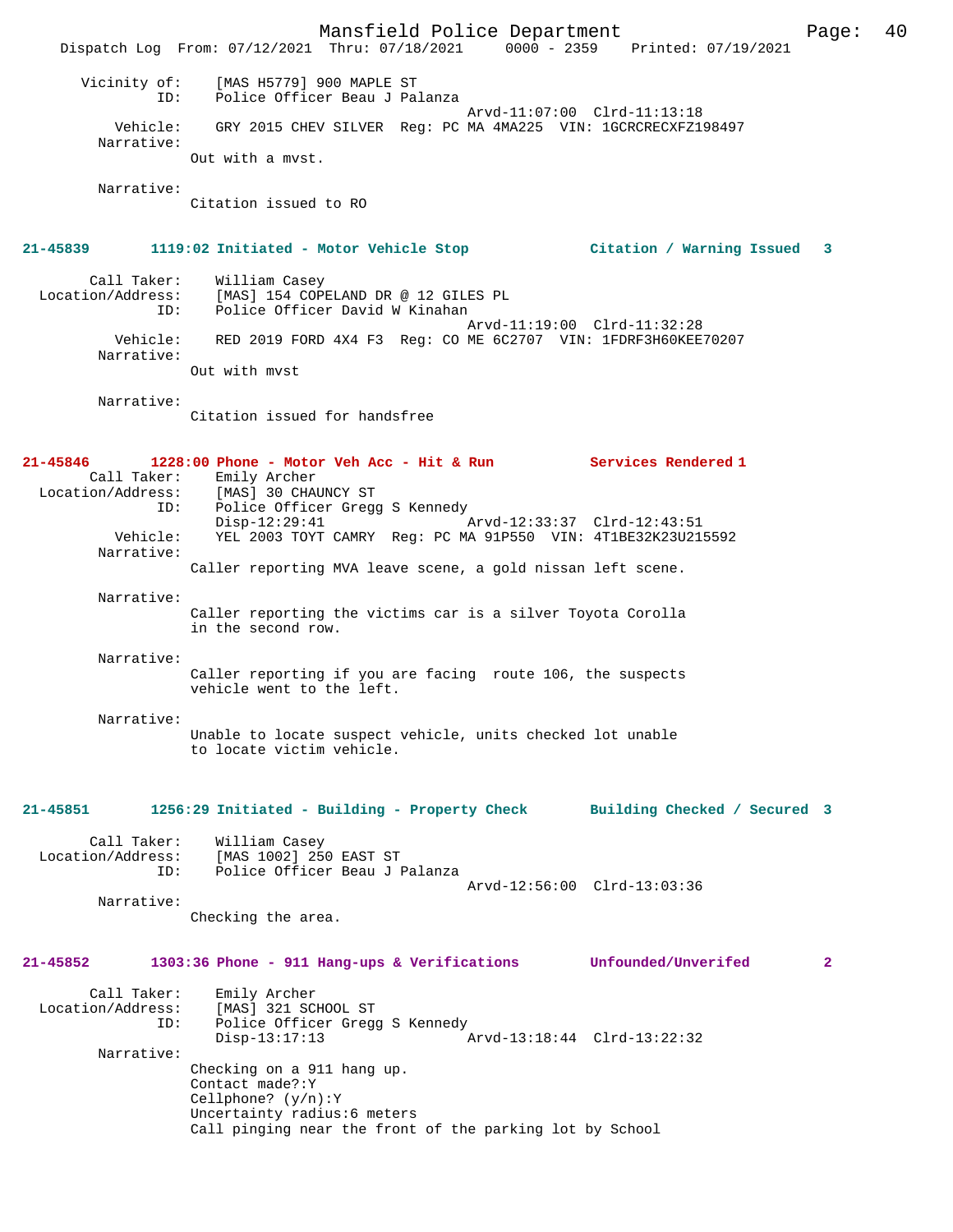Mansfield Police Department Page: 41 Dispatch Log From: 07/12/2021 Thru: 07/18/2021 0000 - 2359 Street. Narrative: On hold waiting for a spanish translator. Narrative: Caller hung up on the translation service, he did not answer any questions. **21-45854 1308:45 Phone - Well Being Check Services Rendered 3**  Call Taker: William Casey<br>Location/Address: [MAS H2712] 12 ess: [MAS H2712] 12 KYBREN CIR<br>ID: Police Officer Gregg S Ker Police Officer Gregg S Kennedy Disp-13:11:32 Clrd-13:16:55<br>TD: Police Officer Michael T Fitzgerald ID: Police Officer Michael T Fitzgerald Disp-13:14:29 Arvd-13:19:23 Clrd-13:30:27<br>TD: Sergeant Robert S Pierce Sergeant Robert S Pierce Disp-13:30:13 Arvd-13:30:15 Clrd-13:30:22 BLK 2017 FORD FUSION Reg: PC MA 4236SL VIN: 3FA6P0H75HR338664 Narrative: Wbc check male party who was in norton at the corner store Narrative: Vehicle is parked in the garage and M15 will be attempting to make contact with male party Narrative: Units spoke to male RO who was sitting inside his vehicle. **21-45862 1325:59 Phone - Suspicious Actv / Persn / Veh Investigated - No Action Req. 2**  Call Taker: Emily Archer Location/Address: [MAS H1726] 10 ROBYN LN<br>ID: Police Officer Beau J Pa Police Officer Beau J Palanza Disp-13:28:46 Clrd-13:37:25<br>TD: Police Officer Gread S Kennedy Police Officer Gregg S Kennedy<br>Disp-13:29:07 A Disp-13:29:07 Arvd-13:36:11 Clrd-13:37:27 Narrative: Caller reporting a Uhaul pickup truck with Alabama license plate has been parked in the area. Male was wearing a full face hoodie on. Narrative: Vehicle is now at #10. Narrative: Calling party reporting the vehicle has left the street unk direction of travel Narrative: M11 reports he followed the MV on 106 towards easton, no further issues. **21-45882 1502:25 Initiated - Community Policing Services Rendered 3**  Call Taker: William Casey Location/Address: [MAS 417] 9 FRANCIS AVE ID: Police Officer Beau J Palanza Arvd-15:02:00 Clrd-15:02:51 Narrative: M5 handed out braclets and badges

**21-45885 1523:32 Initiated - Motor Vehicle Stop Citation / Warning Issued 3**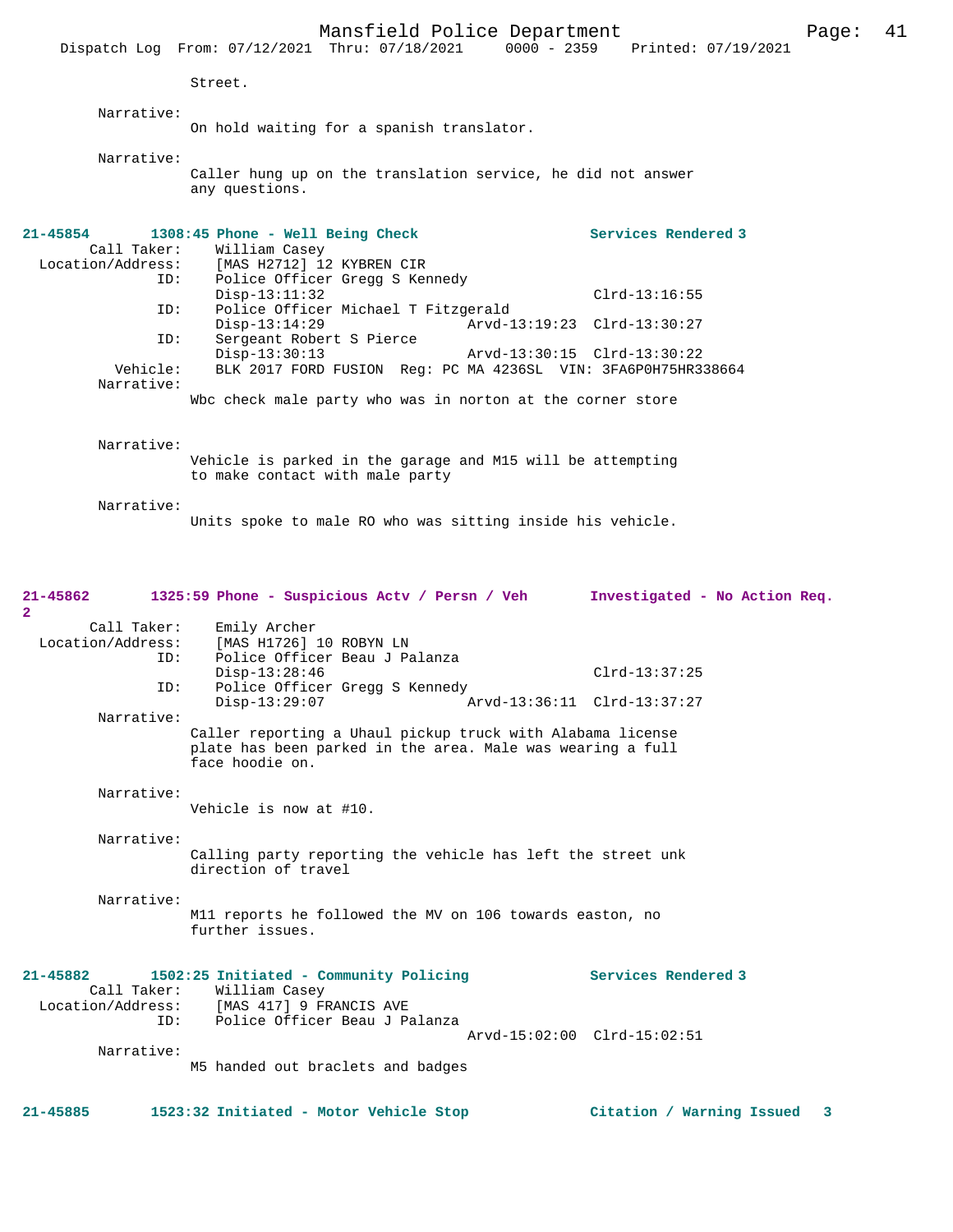Mansfield Police Department Page: 42 Dispatch Log From: 07/12/2021 Thru: 07/18/2021 0000 - 2359 Printed: 07/19/2021 Call Taker: William Casey Location/Address: [MAS] 90 MAPLE ST ID: Police Officer Beau J Palanza Arvd-15:23:00 Clrd-15:33:22 Vehicle: GRY 2013 CHEV UT EQUINOX Reg: PC MA 2XDL21 VIN: 1GNFLGEK2DZ116491 Narrative: Out with mvst Narrative: Citation issued to RO for speed **21-45890 1537:20 Phone - Traffic / Roadway Complaint Services Rendered 2**  Call Taker: Emily Archer Location/Address: [MAS H3982] 232 MILL ST ID: Police Officer David W Kinahan<br>Disp-15:43:47 Disp-15:43:47 Arvd-15:57:27 Clrd-16:01:51 Narrative: Caller states she passed several camper style vehicles on Newland Street in Norton and does not believe they should be traveling that way to the campground. **21-45892 1551:41 Phone - 911 Hang-ups & Verifications Confirmed misdial/Accdntl Call 2**  Call Taker: Jennifer Napolitano<br>Location/Address: [MAS 322] 31 HAMPSHI [MAS 322] 31 HAMPSHIRE ST ess. Inno Jaaj of manuter<br>ID: Police Officer Michael T Fitzgerald<br>Disp-15:54:19 Arvd-1 Disp-15:54:19 Arvd-16:03:46 Clrd-16:06:02 Narrative: Checking on a 911 hang up. Accidental by the front desk Contact made?: yes Cellphone? (y/n): N Uncertainty radius: **21-45904 1711:38 Walk-In - Erratic Oper MV / Road Rage Spoken To 3**  Call Taker: Support Staff Matthew Gately<br>Location/Address: [MAS] NORTH MAIN ST Location/Address: [MAS] NORTH MAIN ST ID: Police Officer Jay J Sparrow Disp-17:16:30 Arvd-17:17:59 Clrd-17:28:35 Vehicle: GRY 2011 FORD UT ESCAPE Reg: PC MA 1SGK96 VIN: 1FMCU9DGXBKA60013 Narrative: Walk in would like to speak with an officer about an erratic operator that almost hit him on the road today. Ofc Sparrow spoke with both parties, they were advised. **21-45911 1751:59 Phone - 911 Hang-ups & Verifications Unfounded/Unverifed 2** Call Taker: Jennifer Napolitano<br>Location/Address: [MAS 43] 137 MILL ST Apt. #27 Location/Address: [MAS 43] 137 MILL ST Apt. #27 ID: Detective Patrick J Pennie Disp-17:53:54 Arvd-17:58:00 Clrd-18:04:04 Narrative: Checking on a 911 hang up. Called back and confirmed dialed in error. Contact made?: yes Cellphone? (y/n): yes Uncertainty radius: 65 **21-45914 1801:27 Initiated - Building - Property Check Building Checked / Secured 3** Call Taker: William Casey<br>Location/Address: [MAS 820C] 31 [MAS 820C] 31 PLYMOUTH ST ID: Police Officer David W Kinahan Arvd-18:01:00 Clrd-18:07:54 Narrative: Checking the area.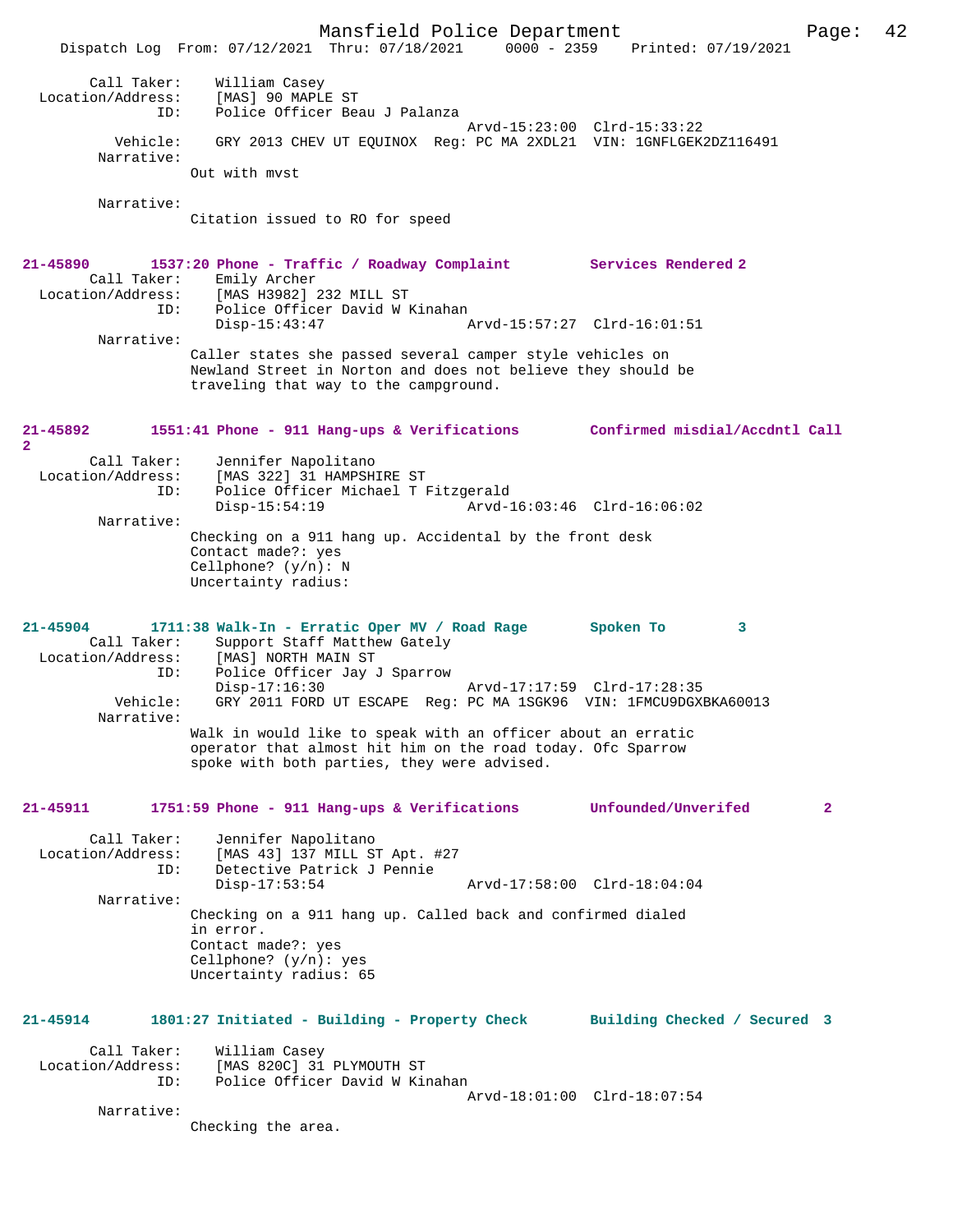| 21-45918<br>Call Taker:                 | 1847:46 Initiated - Assist Citizen - P S A Services Rendered 3<br>APRIL LEHANE<br>Location/Address: [MAS] COPELAND DR |                             |
|-----------------------------------------|-----------------------------------------------------------------------------------------------------------------------|-----------------------------|
|                                         | ID: Police Officer Jay J Sparrow                                                                                      | Arvd-18:47:00 Clrd-18:52:13 |
| Narrative:                              | assisting ducks crossing the street                                                                                   |                             |
| Narrative:                              |                                                                                                                       |                             |
|                                         | Ofc Sparrow reports there is a baby duck stuck in the drain.<br>DPW advised and will be responding to open the cover  |                             |
| 21-45927                                | 1927:23 Initiated - Animal Complaints Services Rendered 3<br>Call Taker: Stephen Martell                              |                             |
| Location/Address:                       | [MAS 934] 40 RUMFORD AVE                                                                                              |                             |
|                                         | ID: Police Officer Jay J Sparrow                                                                                      | Arvd-19:27:00 Clrd-19:28:00 |
| Narrative:                              |                                                                                                                       |                             |
|                                         | releaseing duck to pond area.                                                                                         |                             |
| $21 - 45935$                            |                                                                                                                       |                             |
| Call Taker:                             | Stephen Martell<br>Location/Address: [MAS] 119 PARK ST @ 4 WILLIS ST                                                  |                             |
|                                         | ID: Police Officer Andrew J Kelley                                                                                    | Arvd-20:14:00 Clrd-20:17:36 |
|                                         | Vehicle: BLK 2017 HYUN ELANTR Req: PC MA 51W810 VIN: 5NPD84LF6HH088312                                                |                             |
| $21 - 45938$                            |                                                                                                                       |                             |
| Call Taker:<br>Location/Address:<br>ID: | Stephen Martell<br>[MAS] 80 RESERVOIR ST @ 1 COLUMBINE RD<br>Police Officer Andrew J Kelley                           |                             |
| Vehicle:<br>Narrative:                  | BLK 2014 LINC MKS Req: PC MA 1HSD88 VIN: 1LNHL9DK3EG605649<br>MVST                                                    | Arvd-20:30:00 Clrd-20:34:05 |
|                                         |                                                                                                                       |                             |
| $21 - 45939$                            | 2037:46 Initiated - Motor Vehicle Stop Citation / Warning Issued 3                                                    |                             |
| Call Taker:<br>Location/Address:        | Stephen Martell<br>[MAS] 132 FRUIT ST @ 2 CHARLENE DR<br>ID: Police Officer Andrew J Kelley                           |                             |
| Vehicle:<br>Narrative:                  | BRO 2010 LINC MKZ Req: PC MA 666SR6 VIN: 3LNHL2JC4AR656746                                                            | Arvd-20:37:00 Clrd-20:42:04 |
|                                         | MV stop                                                                                                               |                             |
| $21 - 45943$                            | 2105:38 Initiated - Community Policing                                                                                | Services Rendered 3         |
|                                         | Call Taker: Stephen Martell<br>Location/Address: [MAS] 21 OTIS ST @ 24 BALCOM ST                                      |                             |
| ID:                                     | Police Officer William C Trudell                                                                                      |                             |
| Narrative:                              |                                                                                                                       | Arvd-21:05:00 Clrd-21:06:42 |
|                                         | spoke to a grandmother and her grandson.                                                                              |                             |
| 21-45952                                | 2139:45 Initiated - Assist Other Agency                                                                               | Unfounded/Unverifed<br>3    |
| Call Taker:<br>Location/Address:        | Stephen Martell<br>[NON] 139 OAK ST                                                                                   |                             |
| ID:                                     | Police Officer William C Trudell                                                                                      | Arvd-21:39:00 Clrd-22:02:30 |
| ID:                                     | Police Officer Jay J Sparrow                                                                                          |                             |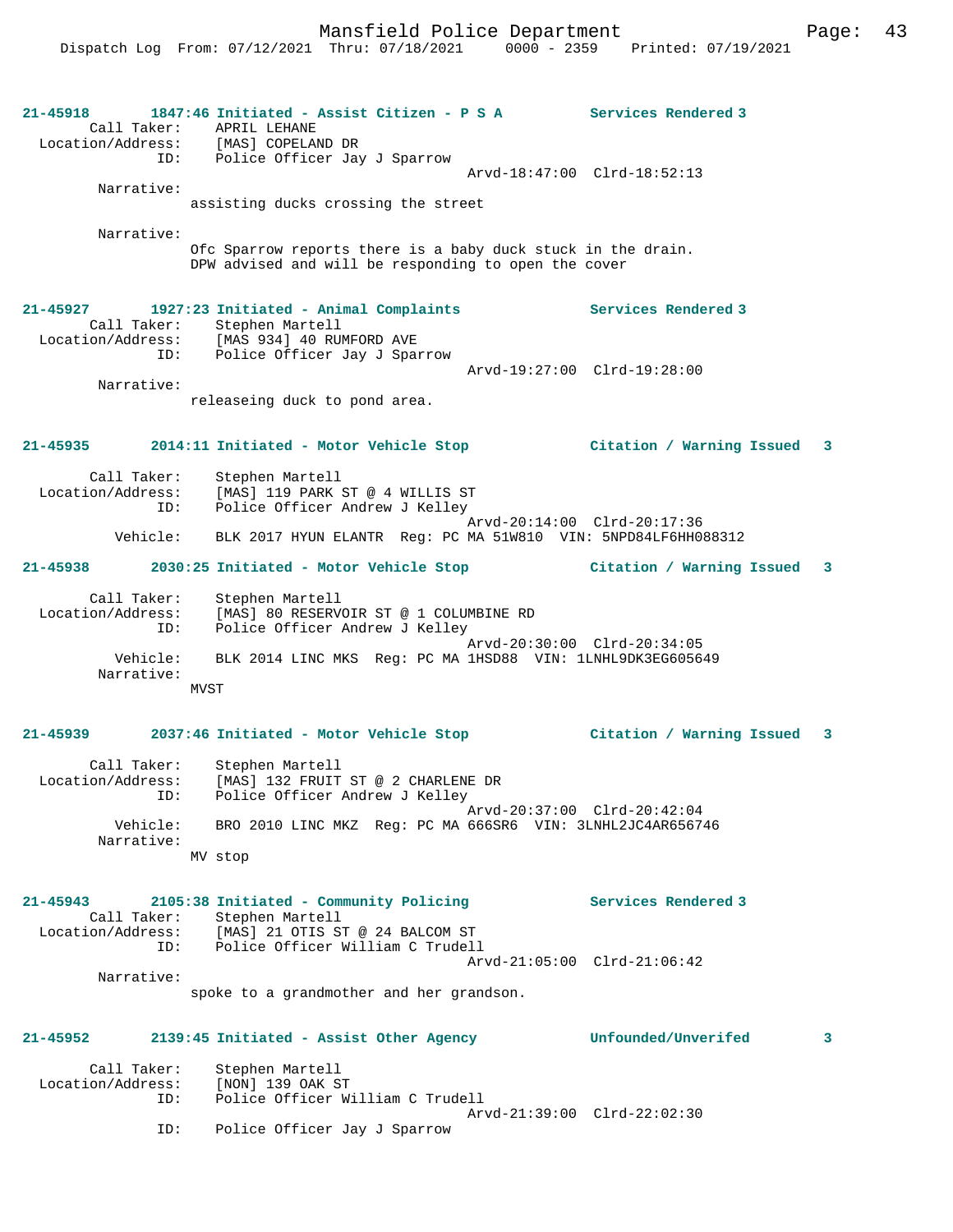Mansfield Police Department Page: 44 Dispatch Log From: 07/12/2021 Thru: 07/18/2021 Disp-21:41:18 Arvd-21:50:25 Clrd-22:02:32 Narrative: M12 out in the area. **21-45954 2211:38 Initiated - Building - Property Check Building Checked / Secured 3** Call Taker: Stephen Martell Location/Address: [MAS 814] 50 WEST CHURCH ST Police Officer Jay J Sparrow Arvd-22:11:00 Clrd-22:16:46 Narrative: Checking the area. **21-45957 2303:48 Phone - Suspicious Actv / Persn / Veh Services Rendered 2**  Call Taker: Josesph Shebertes<br>ion/Address: [MAS] 37 BROOK ST Location/Address:<br>ID: Police Officer Jay J Sparrow<br>Disp-23:05:54 Disp-23:05:54 Arvd-23:10:20 Clrd-23:15:48<br>ID: Detective Patrick J Pennie Detective Patrick J Pennie Disp-23:05:58 Arvd-23:08:06 Clrd-23:15:48<br>TD: Police Officer Andrew J Kelley Police Officer Andrew J Kelley<br>Disp-23:07:59 Arvd-23:08:02 Clrd-23:15:48 Narrative: caller reports someone is ringing his doorbell. caller got no description of any individuals. caller reports this has happened 2 nights in a row. Narrative: spoke with the RP, stated it was uncommon for the neighborhood. Area checks units will be clear. **For Date: 07/17/2021 - Saturday 21-45975 0052:40 Initiated - Building - Property Check Building Checked / Secured 3** Call Taker: Stephen Martell<br>Location/Address: [MAS 139] 265 F ess: [MAS 139] 265 FRUIT ST<br>ID: Police Officer Andrew J Police Officer Andrew J Kelley Arvd-00:52:00 Clrd-01:14:26 Narrative: Checking the area. **21-45976 0106:14 Initiated - Building - Property Check Building Checked / Secured 3** Call Taker: Stephen Martell<br>Location/Address: [MAS 1015] 30 C [MAS 1015] 30 CHAUNCY ST ID: Patrolman Gregory S Martell Arvd-01:06:00 Clrd-01:14:11 Narrative: Checking the area.

# **21-45985 0118:41 Initiated - Building - Property Check Building Checked / Secured 3**

Call Taker: Stephen Martell<br>Location/Address: [MAS 907E] 390 ess: [MAS 907E] 390 WEST ST<br>ID: Police Officer Meghan B Police Officer Meghan Birnie Arvd-01:18:00 Clrd-01:27:14 Narrative:

Checking the area.

#### **21-45986 0118:49 Initiated - Building - Property Check Building Checked / Secured 3**

Call Taker: Ryan O'Rourke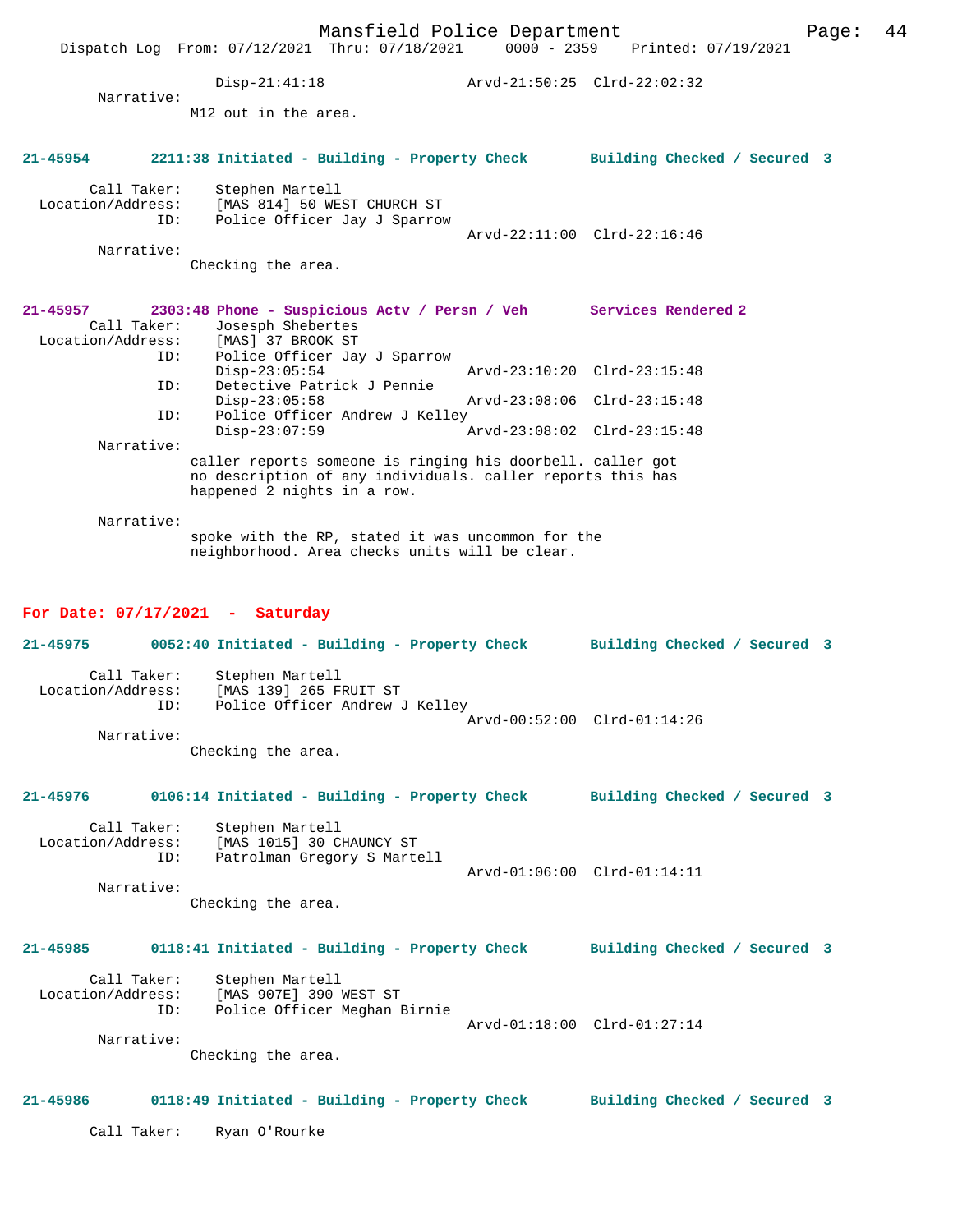Mansfield Police Department Fage: 45 Dispatch Log From: 07/12/2021 Thru: 07/18/2021 0000 - 2359 Printed: 07/19/2021 Location/Address: [MAS] 4 ERICK RD @ 15 BONNEY LN ID: Police Officer Andrew J Kelley Arvd-01:18:00 Clrd-01:26:49 Narrative: Checking the area. **21-45988 0119:08 Initiated - Building - Property Check Building Checked / Secured 3** Call Taker: Stephen Martell Location/Address: [MAS 1040] 10 RESERVOIR ST Apt. #ST ID: Patrolman Gregory S Martell Arvd-01:19:00 Clrd-01:31:05 Narrative: Checking the area. **21-45990 0126:59 Initiated - Building - Property Check Building Checked / Secured 3** Call Taker: Stephen Martell Location/Address: [MAS 992] 660 EAST ST ID: Police Officer Andrew J Kelley Arvd-01:26:00 Clrd-01:32:28 **21-45992 0136:33 Initiated - Building - Property Check Building Checked / Secured 3** Call Taker: Stephen Martell Location/Address: [MAS 802B] 428 ELM ST ID: Police Officer Meghan Birnie Arvd-01:36:00 Clrd-01:36:56 Narrative: Checking the area. **21-45994 0144:40 Initiated - Building - Property Check Building Checked / Secured 3** Call Taker: Stephen Martell Location/Address: [MAS 2] 60 FORBES BLVD ID: Patrolman Gregory S Martell Arvd-01:44:00 Clrd-01:52:50 Narrative: Checking the area. **21-45997 0153:01 Initiated - Building - Property Check Building Checked / Secured 3** Call Taker: Stephen Martell Location/Address: [MAS 4] 31 HAMPSHIRE ST ID: Patrolman Gregory S Martell Arvd-01:53:00 Clrd-02:02:26 Narrative: Checking the area. **21-46003 0203:56 Initiated - Building - Property Check Building Checked / Secured 3** Call Taker: Stephen Martell Location/Address: [MAS 153] 50 WEST ST ID: Police Officer Meghan Birnie Arvd-02:03:00 Clrd-02:06:58 Narrative: Checking the area. **21-46009 0229:29 Initiated - Building - Property Check Building Checked / Secured 3** Call Taker: Stephen Martell<br>Location/Address: [MAS 820C] 31 P ess: [MAS 820C] 31 PLYMOUTH ST<br>ID: Sergeant John R Armstrong Sergeant John R Armstrong Arvd-02:29:00 Clrd-02:39:30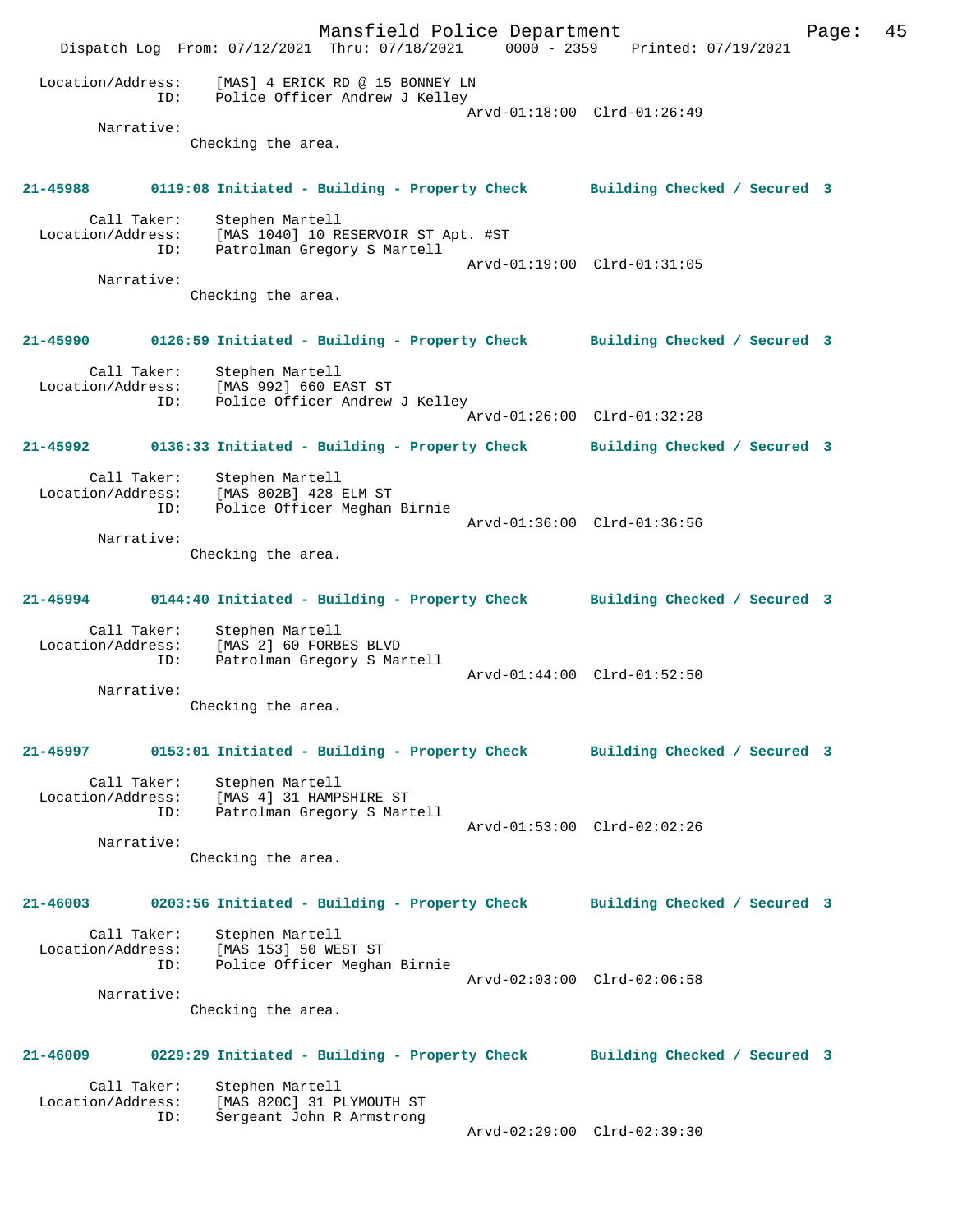Mansfield Police Department Fage: 46 Dispatch Log From: 07/12/2021 Thru: 07/18/2021 0000 - 2359 Printed: 07/19/2021 Narrative: Checking the area. **21-46011 0239 Initiated - Building - Property Check Building Checked / Secured 3** Call Taker: Patrolman Gregory S Martell Location/Address: [MAS 834] 261 CHAUNCY ST ID: Patrolman Gregory S Martell Arvd-02:40:24 Clrd-02:45:20 Narrative: Checking the area. **21-46012 0241:01 Initiated - Building - Property Check Building Checked / Secured 3** Call Taker: Stephen Martell Location/Address: [MAS 840] 280 SCHOOL ST ID: Lieutenant Thomas R Connor Arvd-02:41:00 Clrd-02:45:32 Narrative: Checking the area. **21-46019 0427:44 Initiated - Building - Property Check Building Checked / Secured 3** Call Taker: Stephen Martell Location/Address: [MAS 820C] 31 PLYMOUTH ST<br>ID: Sergeant John R Armstrong Sergeant John R Armstrong Arvd-04:27:00 Clrd-04:39:24 Narrative: Checking the area. **21-46021 0528:43 Phone - 911 Hang-ups & Verifications Confirmed misdial/Accdntl Call 2**  Call Taker: Josesph Shebertes Location/Address: [MAS] 28 MARSHALL AVE ID: Police Officer Andrew J Kelley Disp-05:30:41 Arvd-05:34:50 Clrd-05:37:04 Narrative: Checking on a 911 hang up. Contact made?: yes, will meet at the door Cellphone? (y/n): yes Uncertainty radius: **21-46026 0648:38 Initiated - Building - Property Check Building Checked / Secured 3** Call Taker: Stephen Martell Location/Address: [MAS 820C] 31 PLYMOUTH ST ID: Sergeant John R Armstrong Arvd-06:48:00 Clrd-06:57:50 Narrative: Checking the area. **21-46034 0756:24 Phone - Assist Fire Department Referred to Other Agency 2** Call Taker: NICHOLAS GOYETTE Location/Address: [MAS 280] 440 FORBES BLVD Narrative: Assisting the FD with a fire related incident. Nature: master box, tech on site Narrative: FD to handle

**21-46041 0929:04 Initiated - Building - Property Check Building Checked / Secured 3**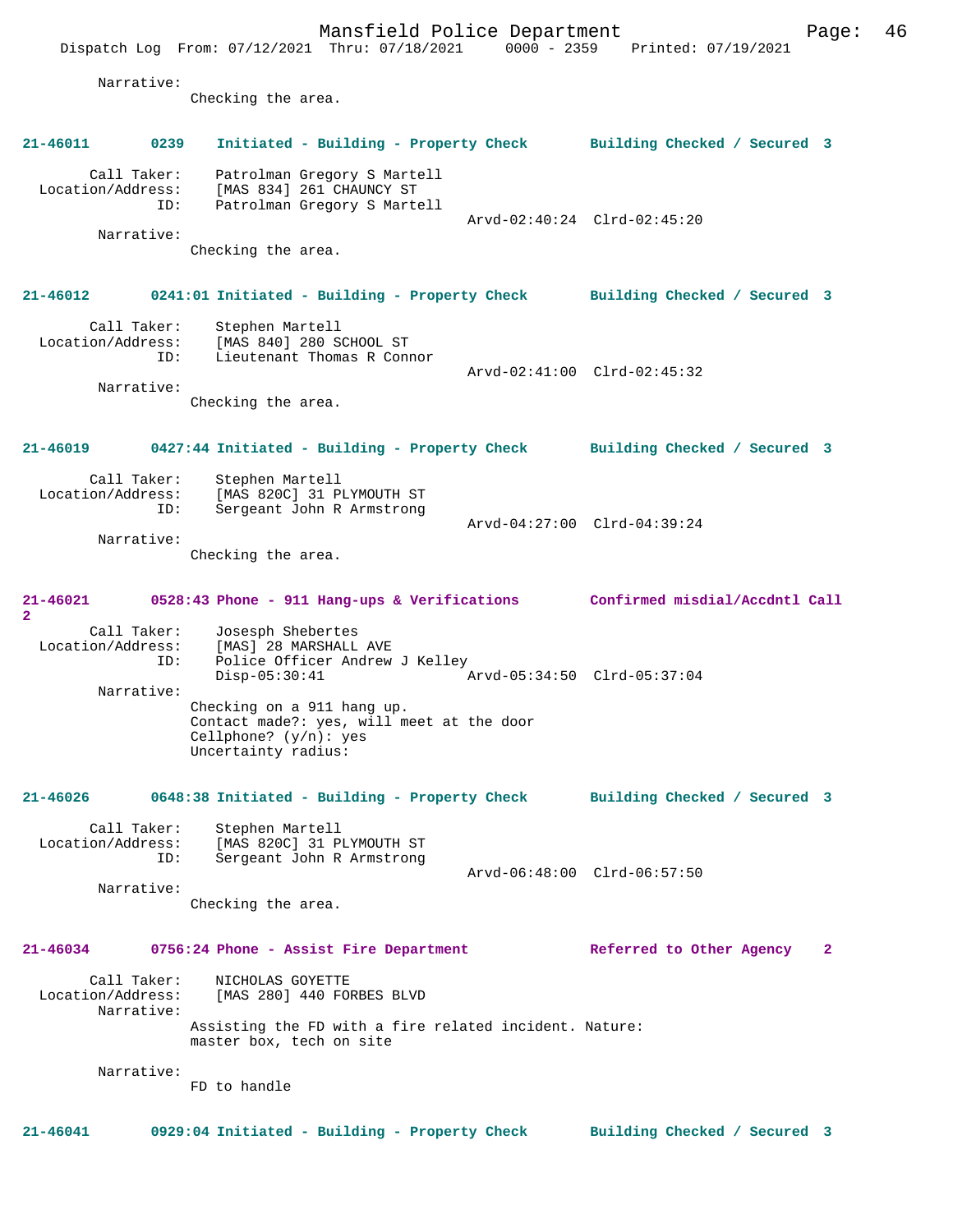|                                  | Dispatch Log From: 07/12/2021 Thru: 07/18/2021 0000 - 2359 Printed: 07/19/2021           |                                |
|----------------------------------|------------------------------------------------------------------------------------------|--------------------------------|
|                                  |                                                                                          |                                |
| Call Taker:                      | NICHOLAS GOYETTE<br>Location/Address: [MAS 840] 280 SCHOOL ST                            |                                |
| ID:                              | Police Officer Gregg S Kennedy                                                           |                                |
|                                  | Arvd-09:29:00 Clrd-09:56:29                                                              |                                |
| Narrative:                       | Checking the area.                                                                       |                                |
|                                  |                                                                                          |                                |
| $21 - 46044$                     | 0936:56 Walk-In - Fraud or Identity Theft                                                | Incident Report 1              |
|                                  | Call Taker: Support Staff Thomas Plunkett                                                |                                |
|                                  | Location/Address: [MAS 417H] 19 FRANCIS AVE<br>ID: Police Officer Michael N Fenore       |                                |
|                                  | Arvd-09:50:39 Clrd-10:49:36<br>$Disp-09:46:46$                                           |                                |
| Narrative:                       |                                                                                          |                                |
|                                  | Walk in reports credit card fraud, wants to file a report                                |                                |
| Narrative:                       |                                                                                          |                                |
|                                  | Speaking with Ofc. Fenore                                                                |                                |
| Narrative:                       |                                                                                          |                                |
|                                  | Card was used for Zip Car in Boston, used online @ UK                                    |                                |
|                                  | Clothing                                                                                 |                                |
| Narrative:                       |                                                                                          |                                |
|                                  | Clear, see OF report for further.                                                        |                                |
| Refer To Summons:                | $21MAS-261-AR$                                                                           |                                |
|                                  | Summons: CLARK, DONNELL                                                                  |                                |
| Address:<br>Aqe:                 | 23 VERDUN ST Apt. #2 DORCHESTER, MA<br>29                                                |                                |
| Charges:                         | CREDIT CARD FRAUD UNDER \$1200 c266 §37B(q)                                              |                                |
|                                  | 21-46043 0939:30 Initiated - Building - Property Check                                   | Building Checked / Secured 3   |
|                                  |                                                                                          |                                |
| Call Taker:                      | NICHOLAS GOYETTE<br>Location/Address: [MAS 417] 9 FRANCIS AVE                            |                                |
|                                  | ID: Police Officer Michael N Fenore                                                      |                                |
| Narrative:                       | Arvd-09:39:00 Clrd-09:46:39                                                              |                                |
|                                  | Checking the area.                                                                       |                                |
|                                  |                                                                                          |                                |
| 21-46047                         | 0952:54 Phone - 911 Hang-ups & Verifications                                             | Confirmed misdial/Accdntl Call |
| $\overline{\mathbf{2}}$          |                                                                                          |                                |
| Call Taker:<br>Location/Address: | Robert Stewart<br>[MAS] 10 CONNORS AVE Apt. #C                                           |                                |
| ID:                              | Police Officer Joshua S Ellender                                                         |                                |
| Narrative:                       | $Disp-09:55:41$<br>Arvd-10:00:10 Clrd-10:02:51                                           |                                |
|                                  | Checking on a 911 hang up.                                                               |                                |
|                                  | Contact made?: Yes, no emergency. Caller is working in the                               |                                |
|                                  | building. Caller stated that he could not leave the job to<br>meet officers at the door. |                                |
|                                  | Cellphone? $(y/n)$ : yes                                                                 |                                |
|                                  | Uncertainty radius: 65 meters                                                            |                                |
|                                  |                                                                                          |                                |
| 21-46050                         | 1005:49 Initiated - Motor Vehicle Stop                                                   | Citation / Warning Issued<br>3 |
| Call Taker:                      | NICHOLAS GOYETTE                                                                         |                                |
| Location/Address:                | [MAS] 47 OAKLAND ST @ 57 CHARLES ST                                                      |                                |
| ID:                              | Police Officer Joshua S Ellender<br>Arvd-10:05:00 Clrd-10:09:16                          |                                |
| Vehicle:                         | BLK 2020 VOLV UT XC90 Req: PC MA 9TH762 VIN: YV4102PK5L1604968                           |                                |
| Narrative:                       |                                                                                          |                                |
|                                  | Out with a mvst. RO cited for speed.                                                     |                                |
|                                  |                                                                                          |                                |

**21-46054 1020:00 Initiated - Building - Property Check Building Checked / Secured 3**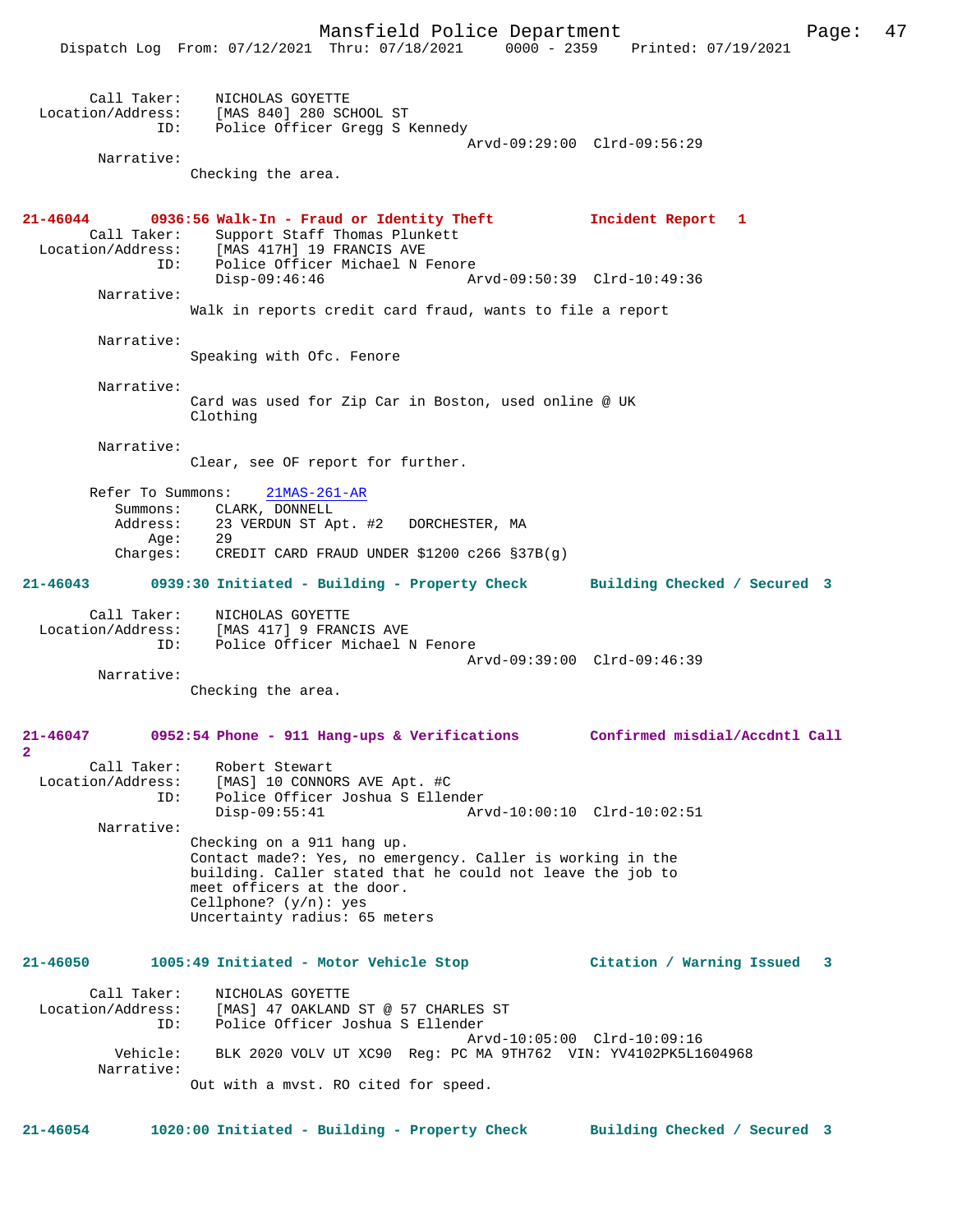|                                                | Dispatch Log From: 07/12/2021 Thru: 07/18/2021                                                                                                                                                                                                                                                                    |                             | 0000 - 2359 Printed: 07/19/2021 |   |
|------------------------------------------------|-------------------------------------------------------------------------------------------------------------------------------------------------------------------------------------------------------------------------------------------------------------------------------------------------------------------|-----------------------------|---------------------------------|---|
| Narrative:                                     | Call Taker: NICHOLAS GOYETTE<br>Location/Address: [MAS 820C] 31 PLYMOUTH ST<br>ID: Lieutenant Thomas R Connoi<br>Lieutenant Thomas R Connor<br>Checking the area.                                                                                                                                                 | Arvd-10:20:00 Clrd-10:24:09 |                                 |   |
|                                                |                                                                                                                                                                                                                                                                                                                   |                             |                                 |   |
| 21-46061                                       | 1107:39 Initiated - Motor Vehicle Stop                    Citation / Warning Issued                                                                                                                                                                                                                               |                             |                                 | 3 |
| Call Taker:<br>ID:                             | NICHOLAS GOYETTE<br>Location/Address: [MAS] 575 WEST ST @ 260 FORBES BLVD<br>Sergeant Robert S Pierce                                                                                                                                                                                                             | Arvd-11:07:00 Clrd-11:11:28 |                                 |   |
| Vehicle:<br>Narrative:                         | SIL 2013 TL Reg: RI 1DD138 VIN: 19UUA9F5XDA004404<br>Out with a mvst. RO cited for speed.                                                                                                                                                                                                                         |                             |                                 |   |
|                                                |                                                                                                                                                                                                                                                                                                                   |                             |                                 |   |
| $21 - 46062$                                   | 1114:54 Phone - Animal Complaints<br>Call Taker: William Mouyos<br>Location/Address: [MAS 834] 261 CHAUNCY ST                                                                                                                                                                                                     |                             | Spoken To<br>$\mathbf{3}$       |   |
| ID:                                            | Police Officer Joshua S Ellender<br>$Disp-11:17:30$                                                                                                                                                                                                                                                               | Arvd-11:22:45 Clrd-11:25:19 |                                 |   |
| Narrative:                                     | caller is reporting a bird stuck in store for past 2 days<br>requesting ACO assistance.                                                                                                                                                                                                                           |                             |                                 |   |
| Narrative:                                     | ACO does not do removal service, they will need to hire<br>their own.                                                                                                                                                                                                                                             |                             |                                 |   |
| 21-46063<br>ID:<br>Vehicle:<br>Narrative:      | 1129:17 Phone - Animal Complaints<br>Call Taker: William Mouyos<br>Location/Address: [MAS 969B] 333 SCHOOL ST Apt. #B<br>Police Officer Joshua S Ellender<br>$Disp-11:31:15$<br>WHI 2013 SONATA Reg: PC RI FV191 VIN: 5NPEB4AC0DH508171<br>dog locked in car white sedan RI tags FV191<br>main lot in front store | Arvd-11:40:04 Clrd-11:43:07 | Gone on Arrival 3               |   |
| Narrative:                                     | customer reported to manager, customer has since left                                                                                                                                                                                                                                                             |                             |                                 |   |
| Narrative:                                     | vehicle is GOA, spoke to rp                                                                                                                                                                                                                                                                                       |                             |                                 |   |
| 21-46064                                       | 1145:11 Initiated - Motor Vehicle Stop                                                                                                                                                                                                                                                                            |                             | Citation / Warning Issued       | 3 |
| Call Taker:<br>Location/Address:<br>ID:        | NICHOLAS GOYETTE<br>[MAS 840] 280 SCHOOL ST<br>Police Officer Joshua S Ellender                                                                                                                                                                                                                                   | Arvd-11:45:00 Clrd-11:51:20 |                                 |   |
| Vehicle:<br>Narrative:                         | GRY 2003 TOYT COROLL Reg: PC MA 6NS653 VIN: JTDBR32E230043512                                                                                                                                                                                                                                                     |                             |                                 |   |
|                                                | out with a mvst by mall entry on school st. RO cited for<br>using mobile device at green light.                                                                                                                                                                                                                   |                             |                                 |   |
| 21-46065                                       | 1204:50 Phone - Suspicious Actv / Persn / Veh Building Checked / Secured 2                                                                                                                                                                                                                                        |                             |                                 |   |
| Call Taker:<br>Location/Address:<br>ID:<br>ID: | William Mouyos<br>[MAS H2912] 67 CORAL ST<br>Police Officer Joshua S Ellender<br>$Disp-12:07:20$<br>Police Officer Gregg S Kennedy                                                                                                                                                                                | Arvd-12:10:46 Clrd-12:17:24 |                                 |   |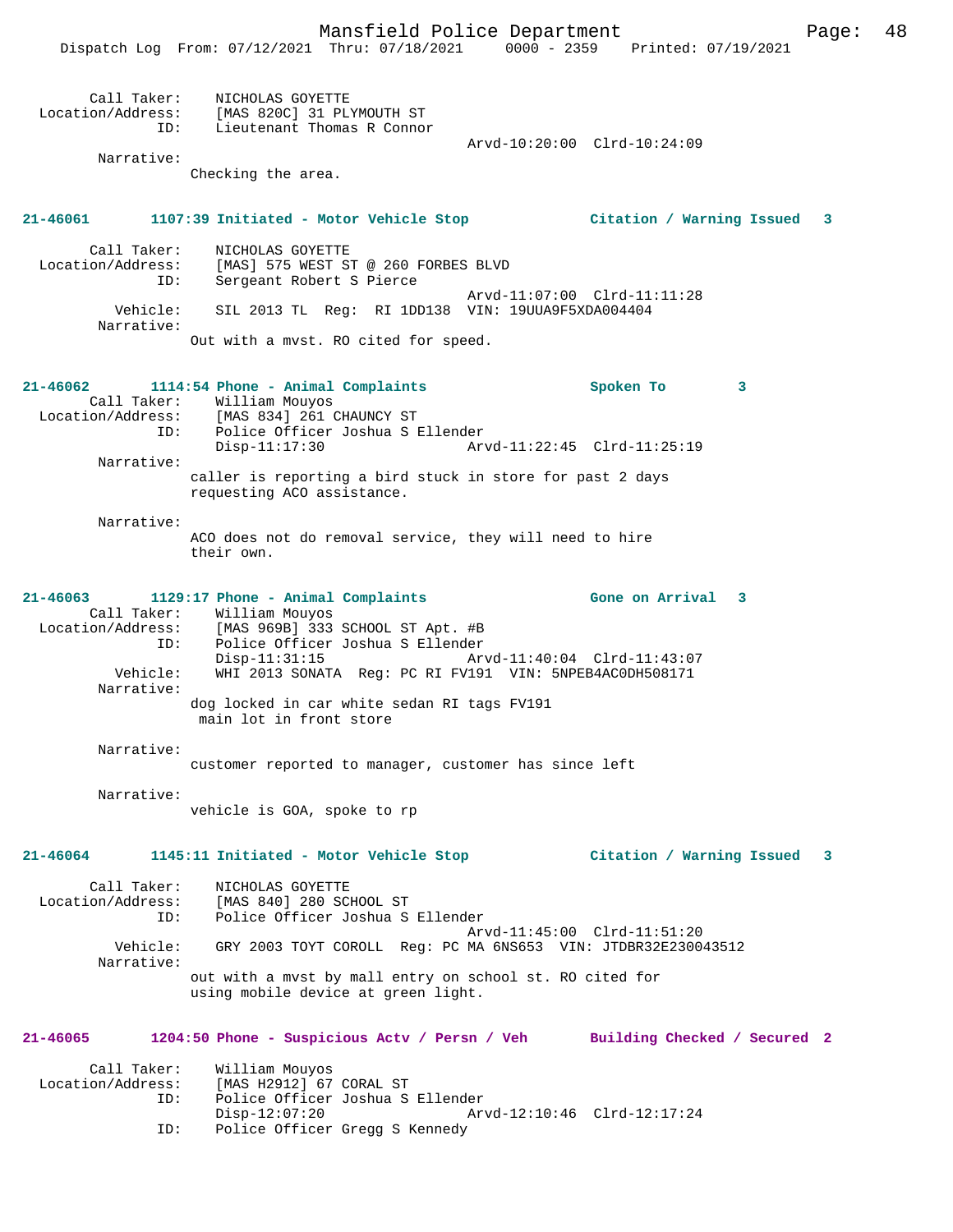Mansfield Police Department Fage: 49 Dispatch Log From: 07/12/2021 Thru: 07/18/2021 0000 - 2359 Printed: 07/19/2021 Disp-12:07:22 Arvd-12:10:48 Clrd-12:17:25 Narrative: condemmed house has back door open, neighbor says wasnt like that yesterday. Narrative: M3 appears to be an oversight. **21-46066 1217:27 Phone - Assist Fire Department Referred to Other Agency 2** Call Taker: NICHOLAS GOYETTE Location/Address: [MAS H1761] 15 MAYHEW FARM DR ID: Police Officer Gregg S Kennedy Disp-12:18:01 Arvd-12:23:11 Clrd-12:28:24 Narrative: Assisting the FD with a fire related incident. Nature: inside odor of gas **21-46067 1218:59 Phone - Parking Violations Services Rendered 3**  Call Taker: William Mouyos Location/Address: [MAS H1071] 42 SOUTH MAIN ST ID: Police Officer Joshua S Ellender Disp-12:21:44 Arvd-12:25:48 Clrd-12:29:04 Narrative: resident reporting illegally parked mvs, 2 SUVs Narrative: M3 reports farmers marker ongoing, appears congested but the mvs involved are moving now. **21-46068 1240:18 Phone - Assist Fire Department Referred to Other Agency 2** Call Taker: NICHOLAS GOYETTE Location/Address: [MAS 9] ID: Police Officer Joshua S Ellender Disp-12:40:37 Clrd-12:41:02 ID: Sergeant Robert S Pierce Disp-12:41:00 Arvd-12:42:45 Clrd-12:48:31 Narrative: **21-46069 1245:13 Initiated - Building - Property Check Building Checked / Secured 3** Call Taker: NICHOLAS GOYETTE Location/Address: [MAS 820C] 31 PLYMOUTH ST ID: Lieutenant Thomas R Connor Arvd-12:45:00 Clrd-12:53:13 Narrative: Checking the area. **21-46072 1258:17 Initiated - Building - Property Check Building Checked / Secured 3** Call Taker: NICHOLAS GOYETTE Location/Address: [MAS 322] 31 HAMPSHIRE ST ID: Police Officer Gregg S Kennedy Arvd-12:58:00 Clrd-13:05:43 Narrative: Checking the area.

# **21-46079 1341:52 Initiated - Road Hazards Referred to Other Agency 3**

 Call Taker: NICHOLAS GOYETTE Location/Address: [MAS] N MAIN ST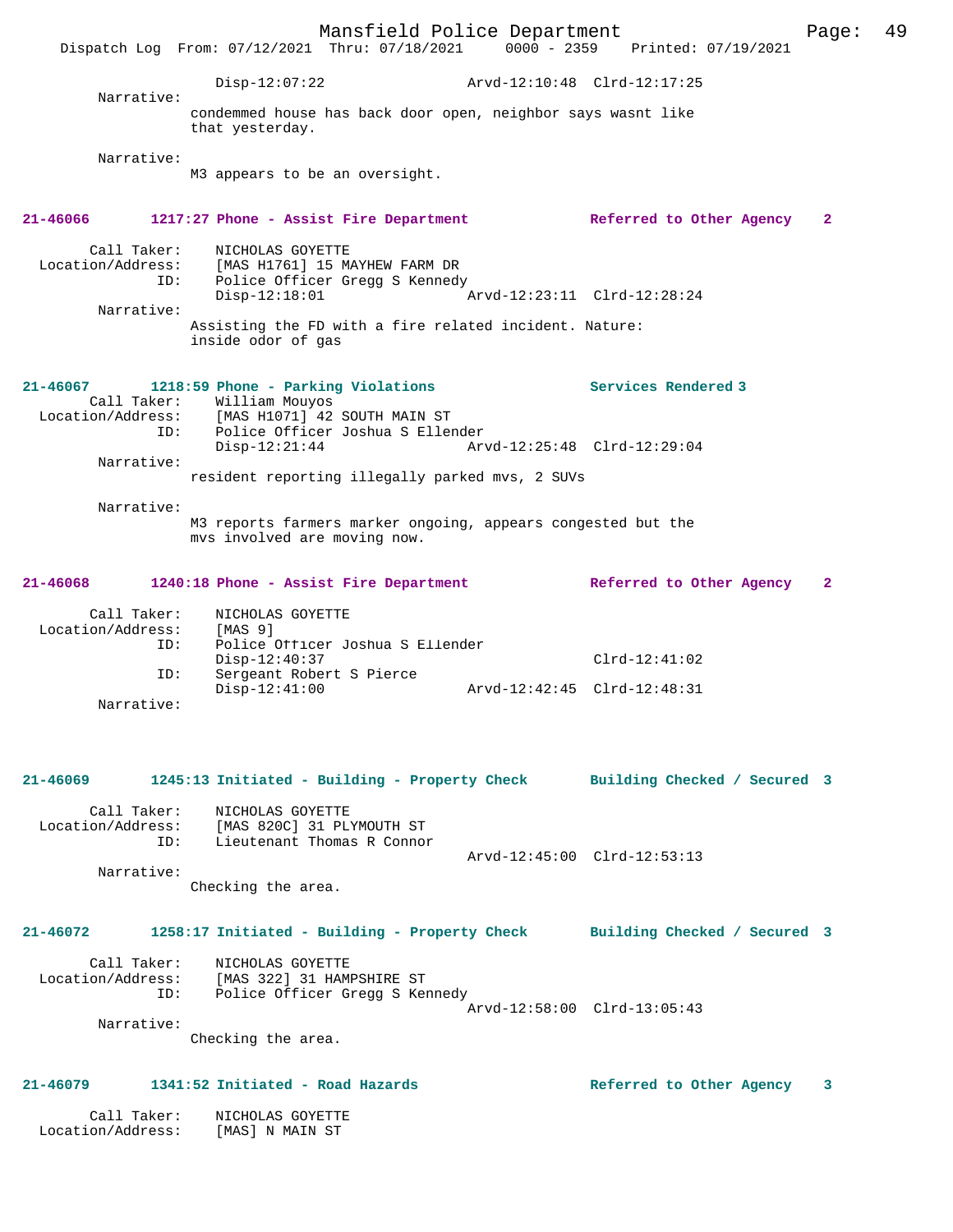Mansfield Police Department Form Page: 50 Dispatch Log From: 07/12/2021 Thru: 07/18/2021 0000 - 2359 Printed: 07/19/2021 ID: Sergeant Robert S Pierce Arvd-13:41:00 Clrd-13:42:08 Narrative: Traffic lights malfunctioning, east and west and flashing green, steady red in other directions. DPW advised. **21-46082 1348:38 Phone - Disabled Motor Vehicle Vehicle Towed 3**  Call Taker: Emily Archer<br>Location/Address: [MAS] RTE 14 [MAS] RTE 140 SB @ SOUTH MAIN ST ID: Police Officer Gregg S Kennedy<br>Disp-13:49:35 Arvd-13:55:44 Clrd-14:20:19 Narrative: Narrative: Caller is broken down in a red Rav 4. 495 South 140 off ramp. Narrative: AAA is en route. Narrative: Achins reports 10m eta **21-46091 1447:36 Phone - Disabled Motor Vehicle Services Rendered 3**  Call Taker: NICHOLAS GOYETTE<br>Location/Address: [MAS] 287 CHAUNCY ess: [MAS] 287 CHAUNCY ST @ 400 RTE 140 NB<br>ID: Police Officer Joshua S Ellender ID: Police Officer Joshua S Ellender Disp-14:47:54 Arvd-14:49:26 Clrd-15:54:05<br>ID: Police Officer Gregg S Kennedy ID: Police Officer Gregg S Kennedy Disp-14:51:21 Clrd-14:52:29 Vehicle: BLK 2003 HOND UT PILOT Reg: PC MA 2AAR69 VIN: 2HKYF18543H610319 Narrative: Reported DMV in the area. Narrative: 140/106 clear, checking school @ 140 Narrative: located mv Narrative: RO showing M3 reports does not appear to be RO, mv will likely need to be towed, pushed to side currently. Narrative: M3 clear, RO ubering away, mv will be picked up by tow when it arrives. **21-46100 1627:30 Phone - Assist Fire Department Referred to Other Agency 2** Call Taker: NICHOLAS GOYETTE<br>Location/Address: [MAS H5911] 7 NO [MAS H5911] 7 NORTHRIDGE RD ID: Police Officer Derek M Stark Disp-16:27:49 Arvd-16:37:12 Clrd-16:44:10 Vehicle: BLK 1998 TOYT CAMRY Reg: PC MA 2NCY11 VIN: 4T1BG22K9WU319294 Narrative: Assisting the FD with a fire related incident. Nature: inside odor of gas **21-46103 1628:33 Initiated - Assist Citizen - P S A Services Rendered 3**  Call Taker: NICHOLAS GOYETTE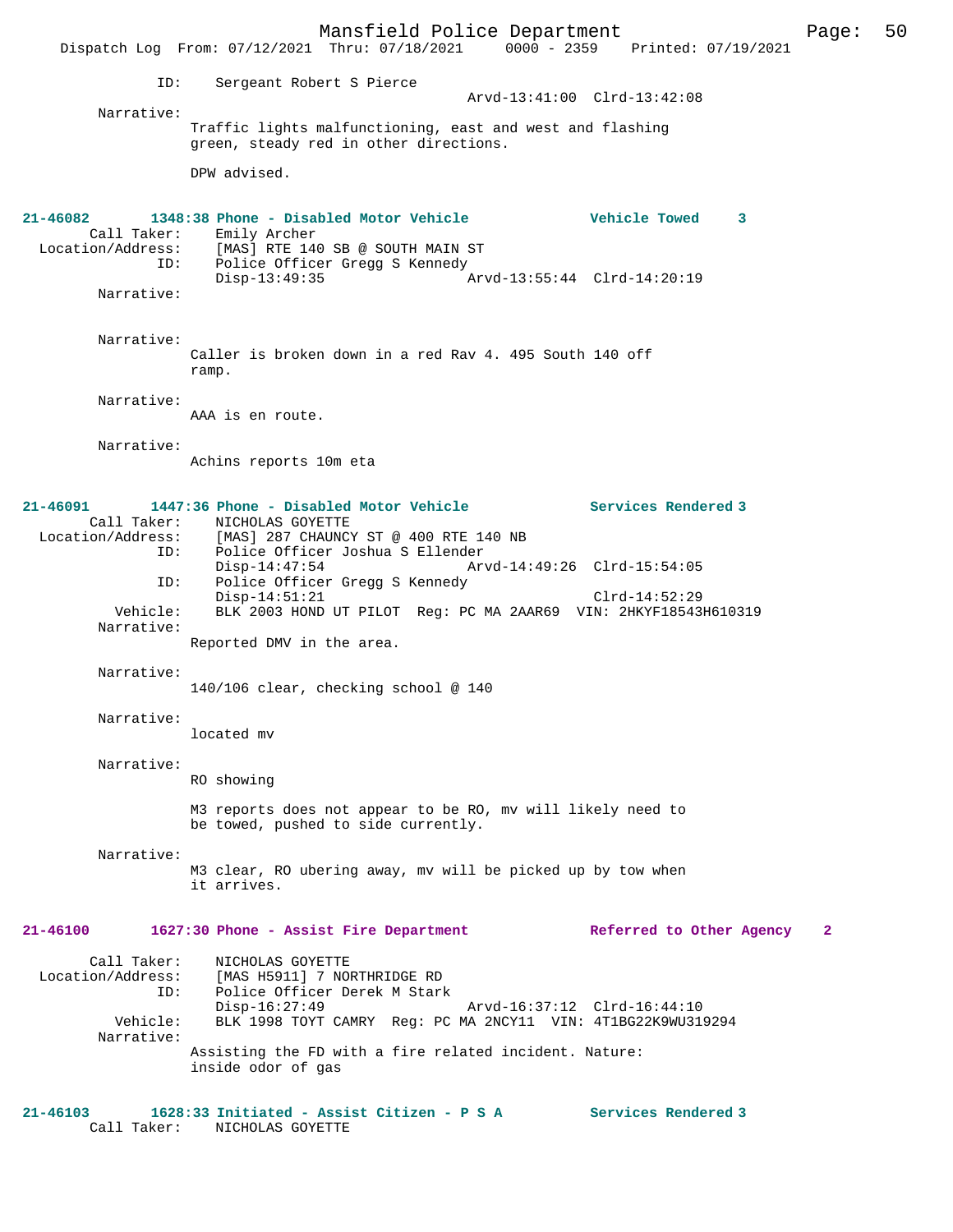Mansfield Police Department Page: 51 Dispatch Log From: 07/12/2021 Thru: 07/18/2021 0000 - 2359 Printed: 07/19/2021 Location/Address: [MAS 840I120] 280 SCHOOL ST Apt. #I120 ID: Police Officer Joshua S Ellender Arvd-16:28:00 Clrd-16:30:00 Narrative: flagged down by motorist regarding a dog left in car, M3 checked and it appears fine. **21-46118 1805:05 Initiated - Building - Property Check Building Checked / Secured 3** Call Taker: NICHOLAS GOYETTE Location/Address: [MAS 417] 9 FRANCIS AVE ID: Police Officer Derek M Stark Arvd-18:05:00 Clrd-18:16:35 Narrative: Checking the area. **21-46120 1819:34 Initiated - Building - Property Check Building Checked / Secured 3** Call Taker: NICHOLAS GOYETTE<br>Location/Address: [MAS 840] 280 SCI ESS: [MAS 840] 280 SCHOOL ST<br>ID: Police Officer Joshua S Police Officer Joshua S Ellender Arvd-18:19:00 Clrd-18:30:47 ID: Police Officer Joshua S Ellender Disp-18:30:54 Arvd-18:30:55 Clrd-19:10:31 Narrative: Checking the area. **21-46122 1824:31 Initiated - Building - Property Check Building Checked / Secured 3** Call Taker: NICHOLAS GOYETTE Location/Address: [MAS 820C] 31 PLYMOUTH ST ID: Sergeant Robert S Pierce Arvd-18:24:00 Clrd-18:30:56 Narrative: Checking the area. **21-46126 1909:22 911 - Motor Veh Acc - No Injury Investigated - Report Taken 1** Call Taker: Ryan O'Rourke Location/Address: [MAS] 100 FORBES BLVD @ 377 CHAUNCY ST ID: Police Officer Joshua S Ellender Disp-19:11:21 Arvd-19:12:31 Clrd-19:51:48 ID: Police Officer Derek M Stark Disp-19:11:27 Arvd-19:16:50 Clrd-19:51:49<br>TD: Sergeant John R Armstrong Sergeant John R Armstrong<br>Disp-19:13:04 Disp-19:13:04 Arvd-19:14:22 Clrd-19:51:51 Vehicle: BRO 2003 MERC SABLE Reg: PC MA 176M90 VIN: 1MEFM55S83G628663 Towed: For: Accident By: Achins Garage To: Achins Garage ehicle: GRY 2013 HOND ACCORD Reg: PC MA 1GRJ12 VIN: 1HGCR2F77DA155276<br>Towed: For: Accident By: Achins Garage To: Achins Garage For: Accident By: Achins Garage To: Achins Garage Narrative: 2 car mva, no apparent injuries. Achins ntfd for tow for two. Narrative: 2 vehicles, air bag deployment. Narrative: Achins on scene. Narrative: Achins has both vehicle, roadway open. Refer To Accident: 21MAS-200-AC **21-46130 1954:12 Initiated - Disabled Motor Vehicle Vehicle Towed 3**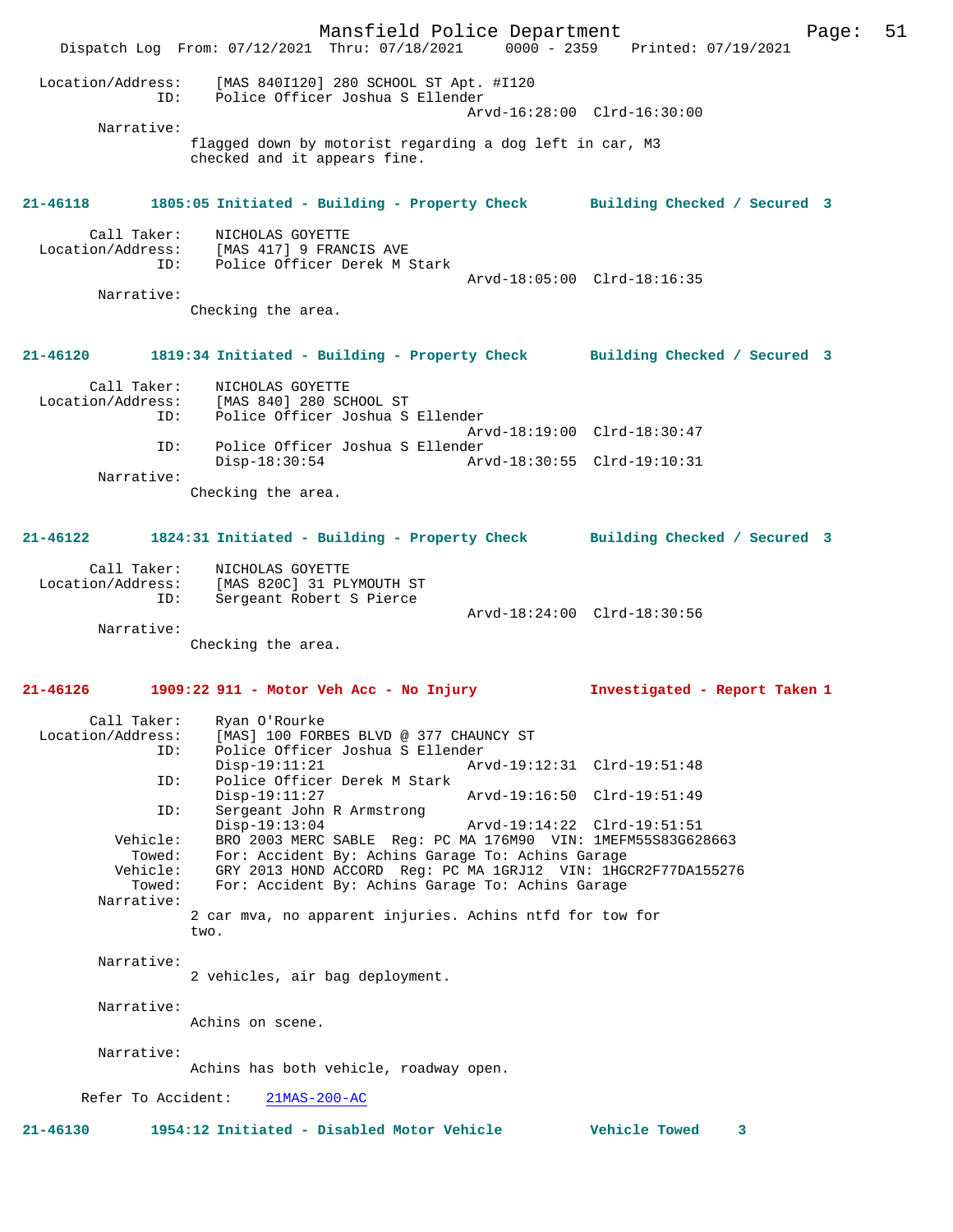Mansfield Police Department Page: 52 Dispatch Log From: 07/12/2021 Thru: 07/18/2021 0000 - 2359 Printed: 07/19/2021 Call Taker: Ryan O'Rourke<br>Location/Address: [MAS] 100 FORE [MAS] 100 FORBES BLVD @ 377 CHAUNCY ST ID: Police Officer Joshua S Ellender Arvd-19:54:00 Clrd-20:15:50<br>TD: Police Officer Derek M Stark Police Officer Derek M Stark<br>Disp-19:54:39 Disp-19:54:39 Arvd-19:54:41 Clrd-19:59:55 Vehicle: BLU 2008 HOND ACCORD Reg: PC MA 754AC3 VIN: 1HGCP368X8A014969 Towed: For: Disabled Vehicle By: AAA TOWING To: Achins Garage Narrative: Reported DMV in the area. Narrative: Operator will be contacting AAA, vehicle won't stay started. **21-46132 2007:24 Phone - 911 Hang-ups & Verifications Confirmed misdial/Accdntl Call 2**  Call Taker: Michael Chisholm<br>Location/Address: [MAS H6194] 6 SAW ess: [MAS H6194] 6 SAWMILL CT<br>ID: Police Officer Derek M.St Police Officer Derek M Stark Disp-20:09:32 Clrd-20:16:00 ID: Police Officer Derek M Stark Disp-20:21:09 Arvd-20:23:27 Clrd-20:25:31 Narrative: Checking on a 911 hang up. Accidental, will wave from his door Contact made?:Yes Cellphone? (y/n):Y Uncertainty radius: **21-46138 2044:49 Phone - Motor Veh Acc - No Injury Investigated - Report Taken 1** Call Taker: APRIL LEHANE<br>Location/Address: [MAS] HIGHLA [MAS] HIGHLAND AVE ID: Police Officer Joshua S Ellender Disp-20:45:45 Clrd-20:47:43<br>TD: Police Officer William C Trudell Police Officer William C Trudell<br>Disp-20:45:50 Arv Disp-20:45:50 <br>D: Sergeant John R Armstrong <br>D: Sergeant John R Armstrong Sergeant John R Armstrong<br>Disp-20:47:33 Disp-20:47:33 Arvd-20:47:36 Clrd-20:52:11 ID: Police Officer Joshua S Ellender Disp-20:52:16 Arvd-20:52:19 Clrd-21:07:35<br>Vehicle: BLK 2014 HOND ACCORD Reg: PC MA 5LY871 VIN: 1HGCR2F37EA2 Vehicle: BLK 2014 HOND ACCORD Reg: PC MA 5LY871 VIN: 1HGCR2F37EA258177 Vehicle: BLU 2018 NISS ROGUE Reg: PC MA 9487ZM VIN: KNMAT2MV8JP590048 Narrative: 2 car MVA no injuries Narrative: Accident occurred at North Main and Chauncy. Narrative: No tows required. Refer To Accident: 21MAS-201-AC **21-46145 2118:45 Initiated - Building - Property Check Building Checked / Secured 3** Call Taker: Ryan O'Rourke<br>Location/Address: [MAS 820C] 31 PLYMOUTH ST Location/Address: [MAS 820C] 31 PLYMOUTH ST ID: Sergeant Robert S Pierce Arvd-21:18:00 Clrd-21:27:29 Narrative: Checking the area. **21-46154 2140:09 Phone - Noise Complaint Investigated - No Action Req. 2**  Call Taker: Michael Chisholm Location/Address: [MAS H4648] 70 HIGH ST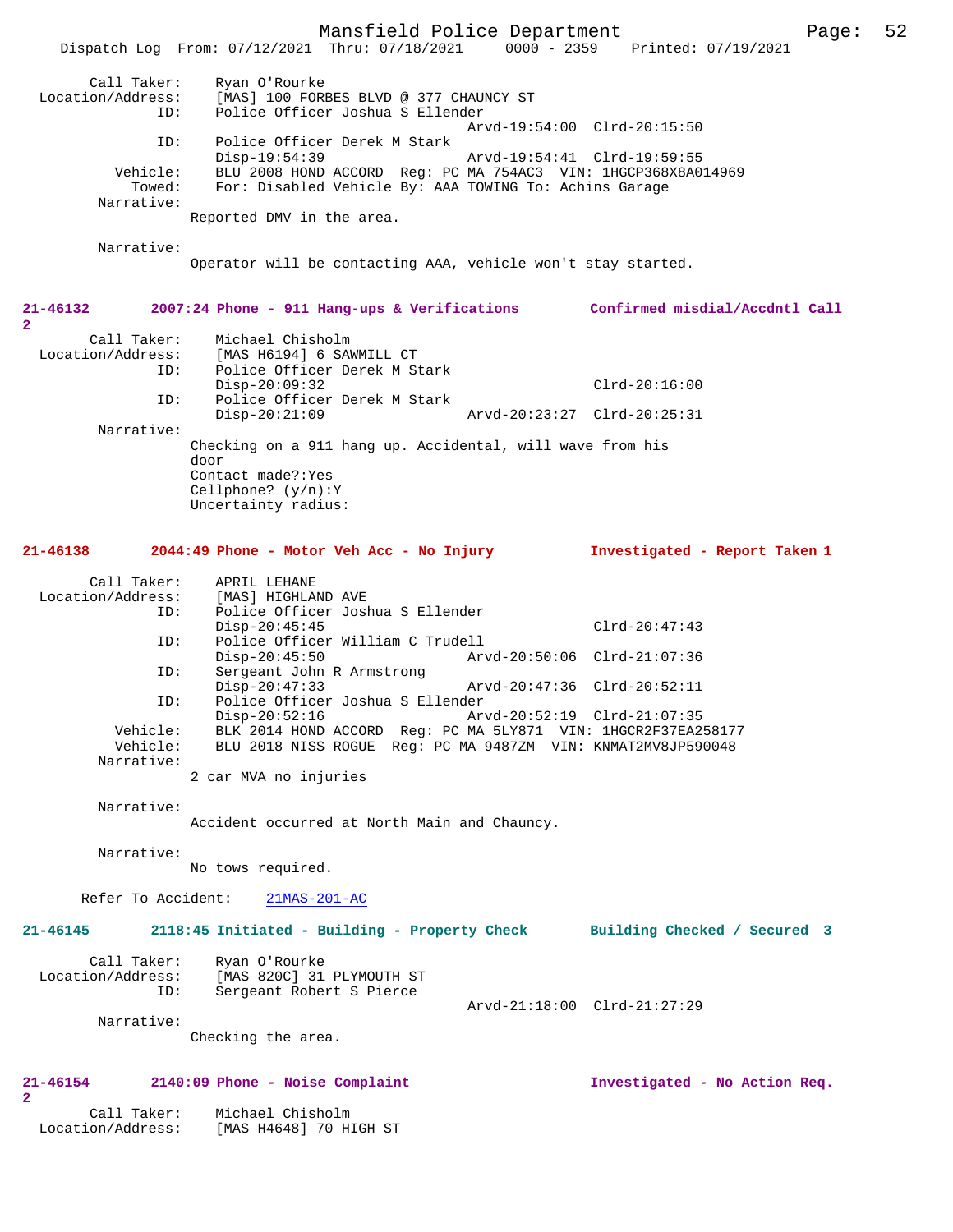Mansfield Police Department Page: 53 Dispatch Log From: 07/12/2021 Thru: 07/18/2021 ID: Police Officer William C Trudell Disp-21:42:40 Arvd-21:45:28 Clrd-21:50:35<br>TD: Police Officer Joshua S Ellender Police Officer Joshua S Ellender<br>Disp-21:42:43 Ar Disp-21:42:43 Arvd-21:45:08 Clrd-21:50:32 Police Officer Derek M Stark<br>Disp-21:43:01 Arvd-21:46:36 Clrd-21:50:37 ID: Sergeant John R Armstrong Arvd-21:45:30 Clrd-21:50:38 Narrative: Loud large party, vehicles parked all over the road, people in the road. Narrative: There was no shoving upon arrival, they are having a memorial for thier deceased friend, music is low and they will keep it down. **21-46158 2154:25 Initiated - Building - Property Check Building Checked / Secured 3** Call Taker: Ryan O'Rourke<br>Location/Address: [MAS 2] 60 FOI [MAS 2] 60 FORBES BLVD ID: Police Officer Joshua S Ellender Arvd-21:54:00 Clrd-22:04:24 Narrative: Checking the area. **21-46163 2204:30 Initiated - Building - Property Check Building Checked / Secured 3** Call Taker: Ryan O'Rourke<br>Location/Address: [MAS 4] 31 HA ess: [MAS 4] 31 HAMPSHIRE ST<br>ID: Police Officer Joshua S Police Officer Joshua S Ellender Arvd-22:04:00 Clrd-22:51:02 Narrative: Checking the area. **21-46165 2206:35 Initiated - Building - Property Check Building Checked / Secured 3** Call Taker: Ryan O'Rourke Location/Address: [MAS] 4 ERICK RD @ 15 BONNEY LN<br>TD: Police Officer Derek M Stark Police Officer Derek M Stark Arvd-22:06:00 Clrd-22:14:08 Narrative: Checking the area. **21-46167 2212:53 Phone - Disturbance / Gathering Investigated - Report Taken 1** Call Taker: APRIL LEHANE<br>Location/Address: [MAS 43] 137 ess: [MAS 43] 137 MILL ST Apt. #AA8<br>ID: Police Officer Derek M Stark Police Officer Derek M Stark Disp-22:14:19 Arvd-22:17:24 Clrd-22:39:41 ID: Police Officer William C Trudell Disp-22:14:23 Arvd-22:19:52 Clrd-22:39:23 Narrative: Calling party is reporting a black SUV with Florida plates just left campground taking a left after making treats to campers Narrative: Male threated to blow peoples heads off Narrative: Male flew down road by playground. He was asked to slow down. He swore at them and stated he will come back later. later he came back and pulled over and yelled at the couple threatening them.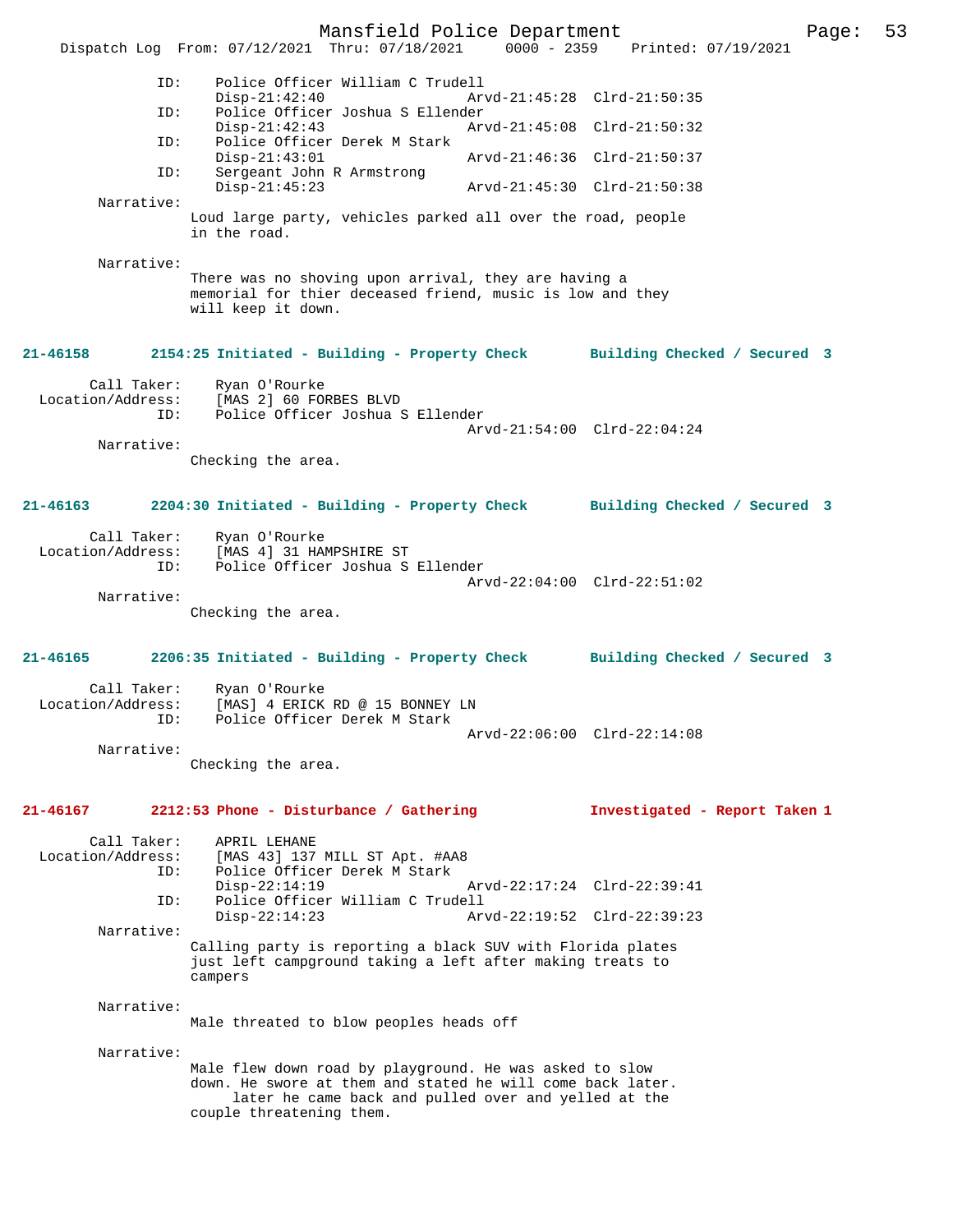Mansfield Police Department Page: 54 Dispatch Log From: 07/12/2021 Thru: 07/18/2021 Narrative: Male party involved was a guest who just checked out, arguement was over vehicle speeding through camp ground. Refer To Incident: 21MAS-722-OF **21-46169 2242:37 Phone - Noise Complaint Unfounded/Unverifed 2** Call Taker: Michael Chisholm Location/Address: [MAS H5568] 72 HIGH ST ID: Police Officer William C Trudell Disp-22:44:32 Arvd-22:47:27 Clrd-22:48:26 Narrative: Calling party reports Loud Party in the backyard of 72 High Street, loud music and loud party. Narrative: M12 rpts music is not loud and there is people talking. **21-46176 2318:45 Initiated - Motor Vehicle Stop Citation / Warning Issued 3** Call Taker: Ryan O'Rourke<br>.on/Address: [MAS] THOMAS ST Location/Address:<br>ID: Police Officer Joshua S Ellender Arvd-23:18:00 Clrd-23:25:09<br>Vebicle: RLK 2020 1500 Reg: PC MA 2MEH84 VIN: 1C6SREET3LN216216 BLK 2020 1500 Reg: PC MA 2MEH84 VIN: 1C6SRFFT3LN216216 Narrative: mv stop. Narrative: citation issued for speed and no inspection sticker. **21-46179 2340:30 Phone - Noise Complaint Spoken To 2**  Call Taker: Jennifer Napolitano<br>Location/Address: [MAS H4648] 70 HIGH [MAS H4648] 70 HIGH ST ID: Police Officer William C Trudell Disp-23:41:55 Arvd-23:53:15 Clrd-23:54:52 Police Officer Derek M Stark<br>Disp-23:50:56 Disp-23:50:56 Arvd-23:50:59 Clrd-23:54:50 Narrative: noise compliant coming from neighboring unit, caller Jim stating there has been excessive noise happening all night this is not his first time calling in regards to this party Narrative: M2 rpts people leaving, no music playing at this time. Narrative: Party is ending, they were singing happy birthday to the grandmother. **21-46181 2353:33 Phone - 911 Hang-ups & Verifications Confirmed misdial/Accdntl Call** Call Taker: Josesph Shebertes<br>Location/Address: [MAS H1924] 10 FR ess: [MAS H1924] 10 FREEDOM TRL<br>ID: Police Officer Derek M Stai Police Officer Derek M Stark<br>Disp-23:55:43 Arvd-00:03:03 Clrd-07/18/2021 @ 00:08:28 Narrative: Checking on a 911 hang up. no answer on call back Contact made?: no Cellphone? (y/n): yes Uncertainty radius: 60 meters Narrative: All quiet in the area. Unable to raise anybody at the

residence.

**2**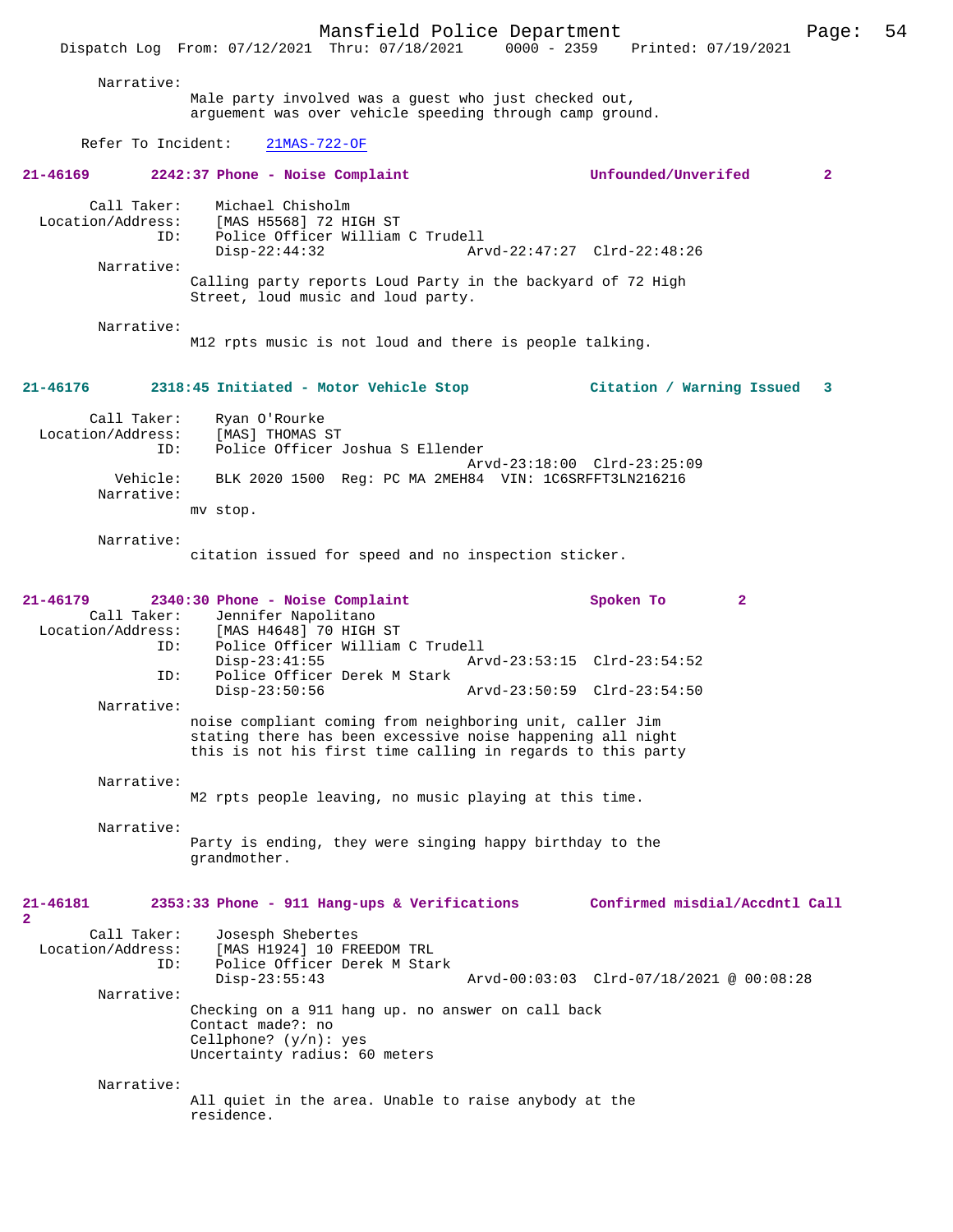# **For Date: 07/18/2021 - Sunday**

| 21-46185<br>Call Taker:                 | 0033:36 Phone - Disturbance / Gathering<br>Jennifer Napolitano<br>Location/Address: [MAS] 70 HIGH ST                             | Spoken To                    | 1 |  |
|-----------------------------------------|----------------------------------------------------------------------------------------------------------------------------------|------------------------------|---|--|
| ID:                                     | Police Officer Derek M Stark<br>$Disp-00:34:54$                                                                                  | Arvd-00:38:19 Clrd-01:12:00  |   |  |
| ID:                                     | Patrolman Gregory S Martell<br>$Disp-00:35:02$                                                                                   | Arvd-00:38:15 Clrd-01:11:57  |   |  |
| ID:                                     | Police Officer Meghan Birnie<br>$Disp-00:36:59$                                                                                  | Arvd-00:38:17 Clrd-01:11:53  |   |  |
| Narrative:                              | caller jim reporting some sort of fight out front unable to<br>determine if there are weapons or how many people are<br>involved |                              |   |  |
| Narrative:                              | M11 rpts everyone leaving at this time, that was the noise<br>outside.                                                           |                              |   |  |
| 21-46201                                | 0110:40 911 - Disturbance / Gathering                                                                                            | Spoken To                    | 1 |  |
| Call Taker:<br>Location/Address:<br>ID: | TARA LAKO<br>[MAS] WEST CHURCH ST<br>Patrolman Gregory S Martell<br>$Disp-01:12:14$                                              | Arvd-01:13:09 Clrd-01:15:09  |   |  |
| ID:                                     | Police Officer Derek M Stark<br>$Disp-01:12:24$                                                                                  | Arvd-01:12:37 Clrd-01:15:05  |   |  |
| ID:                                     | Police Officer Meghan Birnie<br>$Disp-01:13:34$                                                                                  | Arvd-01:13:38 Clrd-01:15:07  |   |  |
| Narrative:                              | Altercation between occupants of two vehicles                                                                                    |                              |   |  |
| Narrative:                              | Vehicles are two sedans, one is grey and one is black                                                                            |                              |   |  |
| Narrative:                              | Occupants appear to be females in both vehicles                                                                                  |                              |   |  |
| Narrative:                              | Vehicles appear to be running, and the occupants are out of<br>the vehicles                                                      |                              |   |  |
| Narrative:                              | parties spoken to, moving along.                                                                                                 |                              |   |  |
| 21-46207                                | 0120:13 Initiated - Building - Property Check                                                                                    | Building Checked / Secured 3 |   |  |
| Location/Address:<br>ID:                | Call Taker: Ryan O'Rourke<br>MAS 2] 60 FORBES BLVD<br>Patrolman Gregory S Mai<br>Patrolman Gregory S Martell                     | Arvd-01:20:00 Clrd-01:30:47  |   |  |
| Narrative:                              | Checking the area.                                                                                                               |                              |   |  |
| 21-46208                                | 0123:56 Initiated - Building - Property Check                                                                                    | Building Checked / Secured 3 |   |  |
| Call Taker:<br>Location/Address:<br>ID: | Ryan O'Rourke<br>[MAS 820C] 31 PLYMOUTH ST<br>Police Officer Nicole P Newport                                                    | Arvd-01:23:00 Clrd-01:31:21  |   |  |
| Narrative:                              | Checking the area.                                                                                                               |                              |   |  |
| 21-46211                                | 0130:52 Initiated - Building - Property Check                                                                                    | Building Checked / Secured 3 |   |  |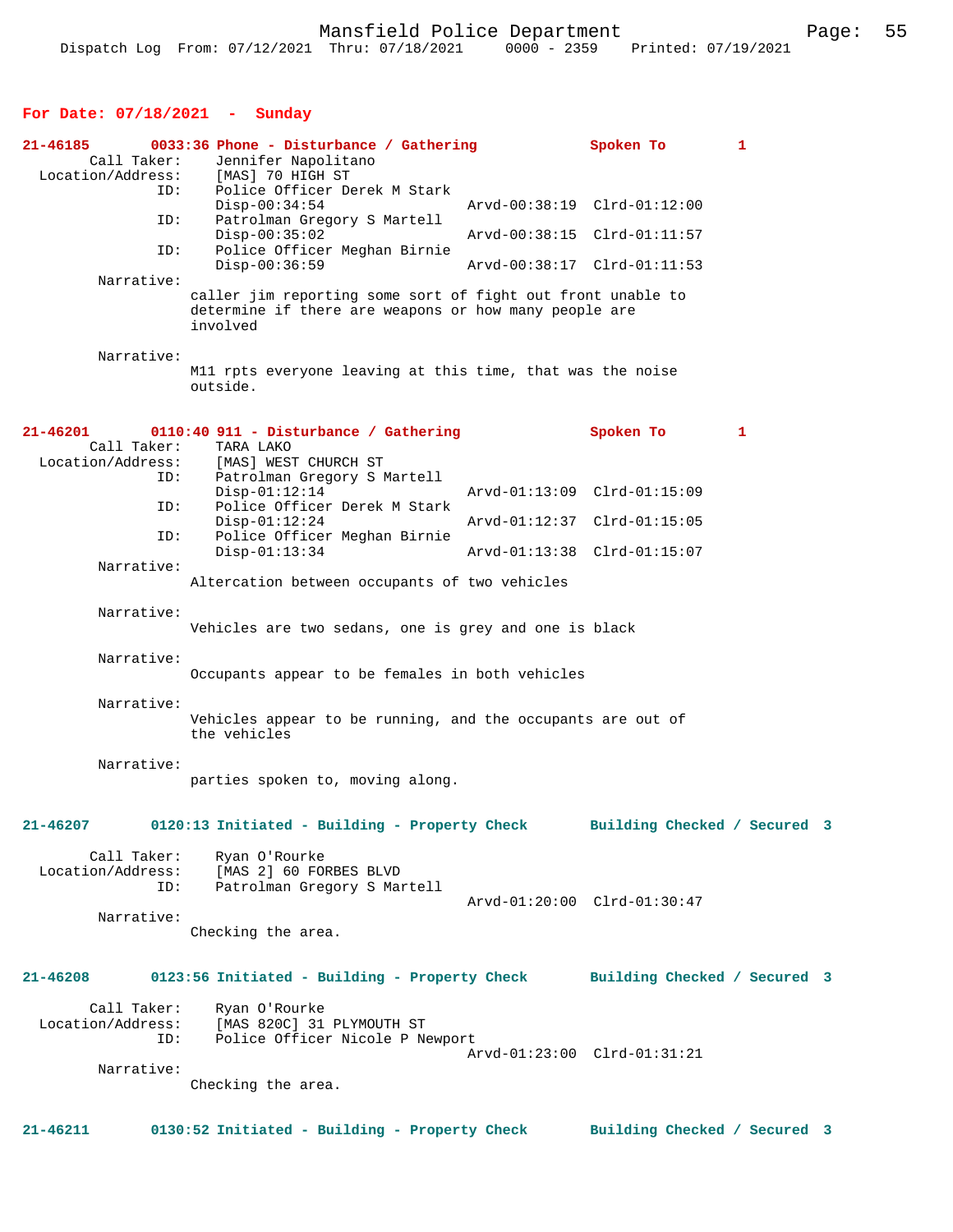Mansfield Police Department Page: 56 Dispatch Log From: 07/12/2021 Thru: 07/18/2021 0000 - 2359 Printed: 07/19/2021 Call Taker: Ryan O'Rourke Location/Address: [MAS 4] 31 HAMPSHIRE ST ID: Patrolman Gregory S Martell Arvd-01:30:00 Clrd-01:41:43 Narrative: Checking the area. **21-46214 0136:48 Initiated - Building - Property Check Building Checked / Secured 3** Call Taker: Ryan O'Rourke Location/Address: [MAS 139] 265 FRUIT ST Police Officer Meghan Birnie Arvd-01:36:00 Clrd-01:46:11 Narrative: Checking the area. **21-46218 0139:21 Initiated - Building - Property Check Building Checked / Secured 3** Call Taker: Ryan O'Rourke Vicinity of: [MAS] NORTH MAIN ST ID: Police Officer Derek M Stark Arvd-01:39:00 Clrd-01:50:26 Narrative: Checking the area. **21-46224 0150:33 Initiated - Building - Property Check Building Checked / Secured 3** Call Taker: Ryan O'Rourke Location/Address: [MAS 281A] 1 CROCKER ST Police Officer Derek M Stark Arvd-01:50:00 Clrd-02:02:54 Narrative: Checking the area. **21-46225 0153:04 Initiated - Building - Property Check Building Checked / Secured 3** Call Taker: Ryan O'Rourke Location/Address: [MAS 1040] 10 RESERVOIR ST Apt. #ST ID: Patrolman Gregory S Martell Arvd-01:53:00 Clrd-02:00:11 Narrative: Checking the area. **21-46229 0200:24 Initiated - Building - Property Check Building Checked / Secured 3** Call Taker: Ryan O'Rourke Location/Address: [MAS 944C100] 905 SOUTH MAIN ST Apt. #100 ID: Patrolman Gregory S Martell Arvd-02:00:00 Clrd-02:02:16 Narrative: Checking the area. **21-46231 0202:07 Initiated - Building - Property Check Building Checked / Secured 3** Call Taker: Ryan O'Rourke Location/Address: [MAS 1002] 250 EAST ST ID: Police Officer Meghan Birnie Arvd-02:02:00 Clrd-02:14:07 Narrative: Checking the area. **21-46232 0204:51 Initiated - Building - Property Check Building Checked / Secured 3**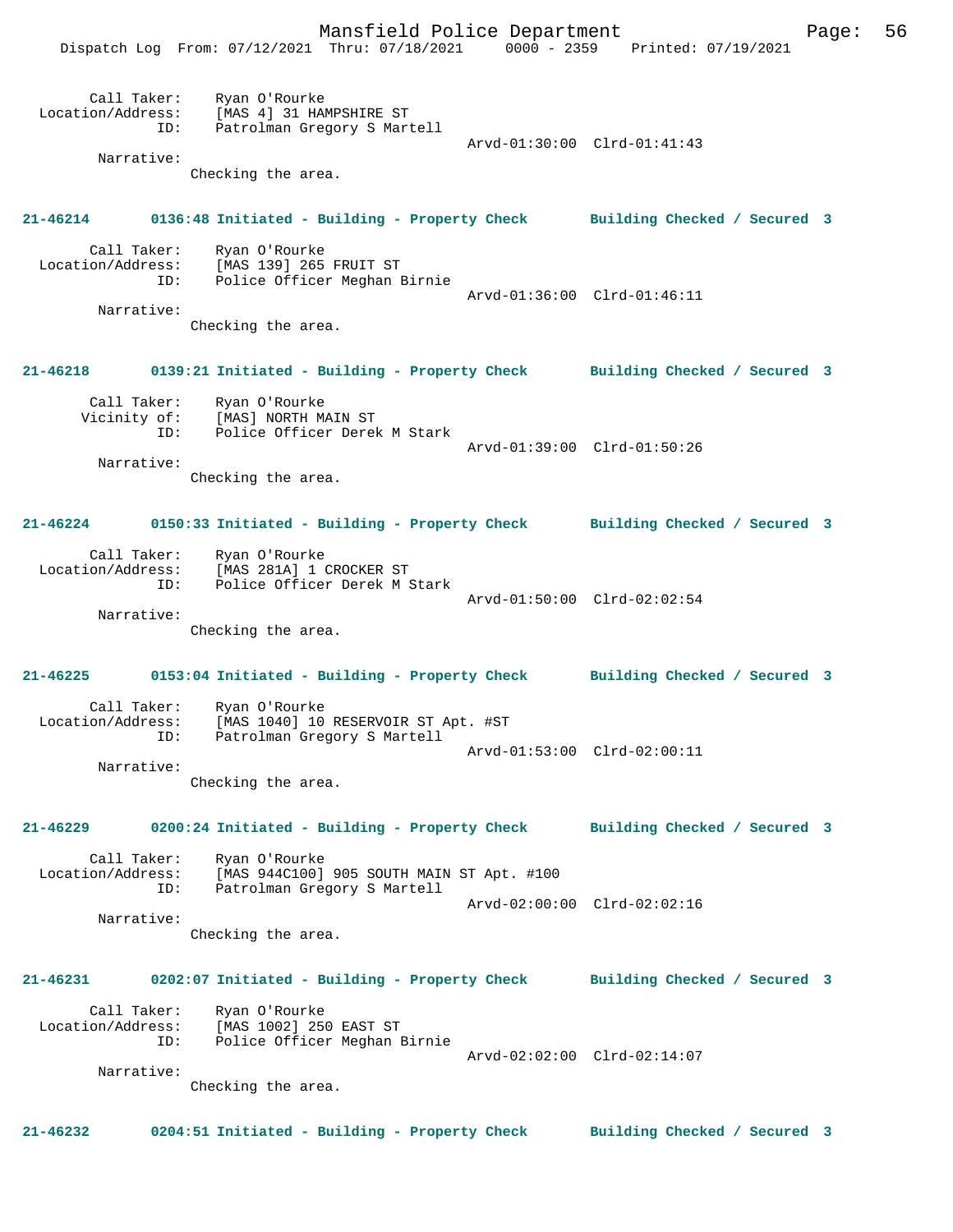Mansfield Police Department Page: 57 Dispatch Log From: 07/12/2021 Thru: 07/18/2021 Call Taker: Ryan O'Rourke Location/Address: [MAS 1015] 30 CHAUNCY ST Police Officer Derek M Stark Arvd-02:04:00 Clrd-02:10:48 Narrative: Checking the area. **21-46243 0249:36 Initiated - Building - Property Check Building Checked / Secured 3** Call Taker: Ryan O'Rourke Location/Address: [MAS 992] 660 EAST ST Police Officer Meghan Birnie Arvd-02:49:00 Clrd-02:50:11 Narrative: Checking the area. **21-46246 0249:02 911 - Disturbance / Gathering Spoken To 1**  Call Taker:<br>Location/Address: ess: [MAS] 19 ERICK RD<br>ID: Police Officer Me Police Officer Meghan Birnie<br>Disp-02:51:39 Disp-02:51:39 Arvd-02:51:42 Clrd-03:02:51<br>ID: Police Officer Derek M Stark Police Officer Derek M Stark Disp-02:52:11 Arvd-02:53:39 Clrd-03:01:16 Narrative: RP reports a group of kids on skateboards in the area and being loud. Narrative: parties were just skateboarding, no issues. **21-46245 0250:23 Initiated - Building - Property Check Building Checked / Secured 3** Call Taker: Ryan O'Rourke<br>Vicinity of: [MAS] 4 ERICK of: [MAS] 4 ERICK RD @ 15 BONNEY LN<br>ID: Police Officer Meghan Birnie Police Officer Meghan Birnie Arvd-02:50:00 Clrd-02:51:39<br>ID: Police Officer Meghan Birnie Police Officer Meghan Birnie Disp-03:02:51 Arvd-03:03:03 Clrd-03:19:20 Narrative: Checking the area. **21-46249 0320:36 911 - 911 Hang-ups & Verifications Confirmed misdial/Accdntl Call 2**  Call Taker: TARA LAKO<br>Location/Address: [MAS 432] [MAS 432] 12 BONNEY LN Apt. #21 ID: Police Officer Meghan Birnie Disp-03:22:13 Arvd-03:23:06 Clrd-03:27:43<br>ID: Police Officer Derek M Stark Police Officer Derek M Stark Disp-03:23:17 Arvd-03:23:20 Clrd-03:27:41 Narrative: Checking on a 911 hang up. Contact made?: no Cellphone? (y/n): yes Uncertainty radius: 95% within 5 meters Narrative: Open line, attempted call back multiple times, no answer, going to voicemail **21-46250 0334:23 Initiated - Building - Property Check Building Checked / Secured 3** Call Taker: Ryan O'Rourke<br>Location/Address: [MAS 814] 50 1 [MAS 814] 50 WEST CHURCH ST ID: Police Officer Derek M Stark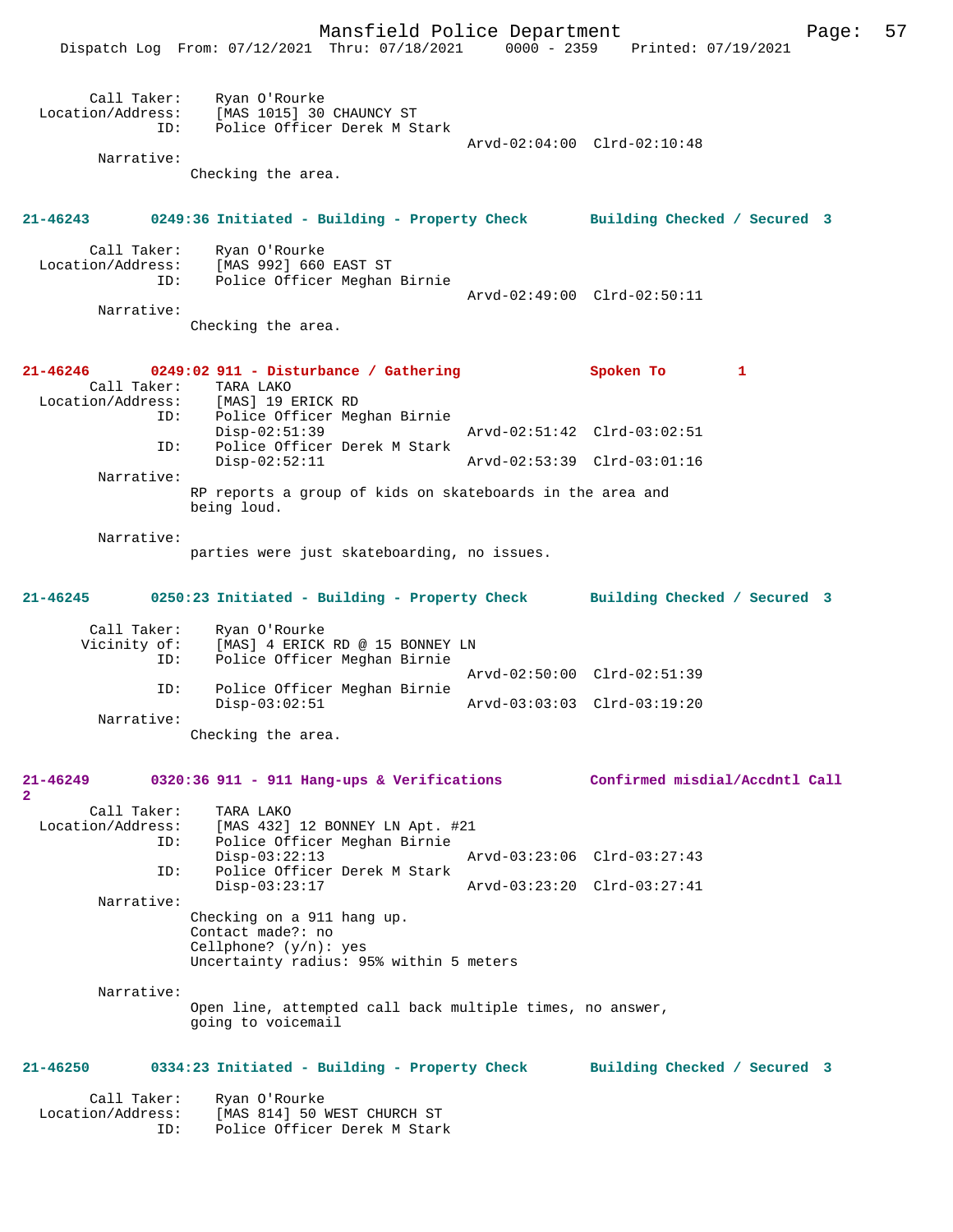Dispatch Log From: 07/12/2021 Thru: 07/18/2021

 Arvd-03:34:00 Clrd-03:37:39 Narrative: Checking the area. **21-46252 0342:53 Initiated - Building - Property Check Building Checked / Secured 3** Call Taker: Ryan O'Rourke Location/Address: [MAS 820C] 31 PLYMOUTH ST<br>ID: Police Officer Nicole P N Police Officer Nicole P Newport Arvd-03:42:00 Clrd-03:55:30 Narrative: Checking the area. **21-46255 0500:31 911 - Road Hazards Services Rendered 3**  Call Taker: TARA LAKO<br>Location/Address: [MAS U3] ( ess: [MAS U3] COPELAND DR<br>ID: Police Officer Derek Police Officer Derek M Stark<br>Disp-05:02:41 Disp-05:02:41 Arvd-05:07:28 Clrd-05:41:52<br>ID: Sergeant John R Armstrong Sergeant John R Armstrong Disp-05:04:54 Arvd-05:04:58 Clrd-05:41:54<br>TD: Patrolman Gregory S Martell Patrolman Gregory S Martell<br>Disp-05:05:34 Disp-05:05:34 Arvd-05:07:22 Clrd-05:41:56 Narrative: RP reports a tree down across the roadway Narrative: Mass Highway ntfd. Narrative: Lights at East and Pratt are out, Mansfield Highway ntfd. Narrative: Tree has been cut up and removed. road open. Narrative: Mass highway on scene for lights at School and 140. Narrative: East and Pratt lights fixed by Mansfield Highway Dept. **21-46256 0542:50 Initiated - Building - Property Check Building Checked / Secured 3** Call Taker: Ryan O'Rourke<br>Location/Address: [MAS 820C] 31 ess: [MAS 820C] 31 PLYMOUTH ST<br>ID: Police Officer Nicole P Ne Police Officer Nicole P Newport Arvd-05:42:00 Clrd-07:34:05 Narrative: Checking the area. **21-46271 0915:57 Initiated - Building - Property Check Building Checked / Secured 3** Call Taker: Jennifer Napolitano<br>Location/Address: [MAS 1002] 250 EAST ess: [MAS 1002] 250 EAST ST<br>ID: Police Officer Joshua S Police Officer Joshua S Ellender Arvd-09:15:00 Clrd-09:21:41 Narrative: Checking the area. **21-46285 1022:21 Initiated - Building - Property Check Building Checked / Secured 3** Call Taker: Jennifer Napolitano<br>Location/Address: [MAS 417] 9 FRANCIS ess: [MAS 417] 9 FRANCIS AVE<br>ID: Police Officer Joshua S Police Officer Joshua S Ellender Arvd-10:22:00 Clrd-10:34:02 Narrative: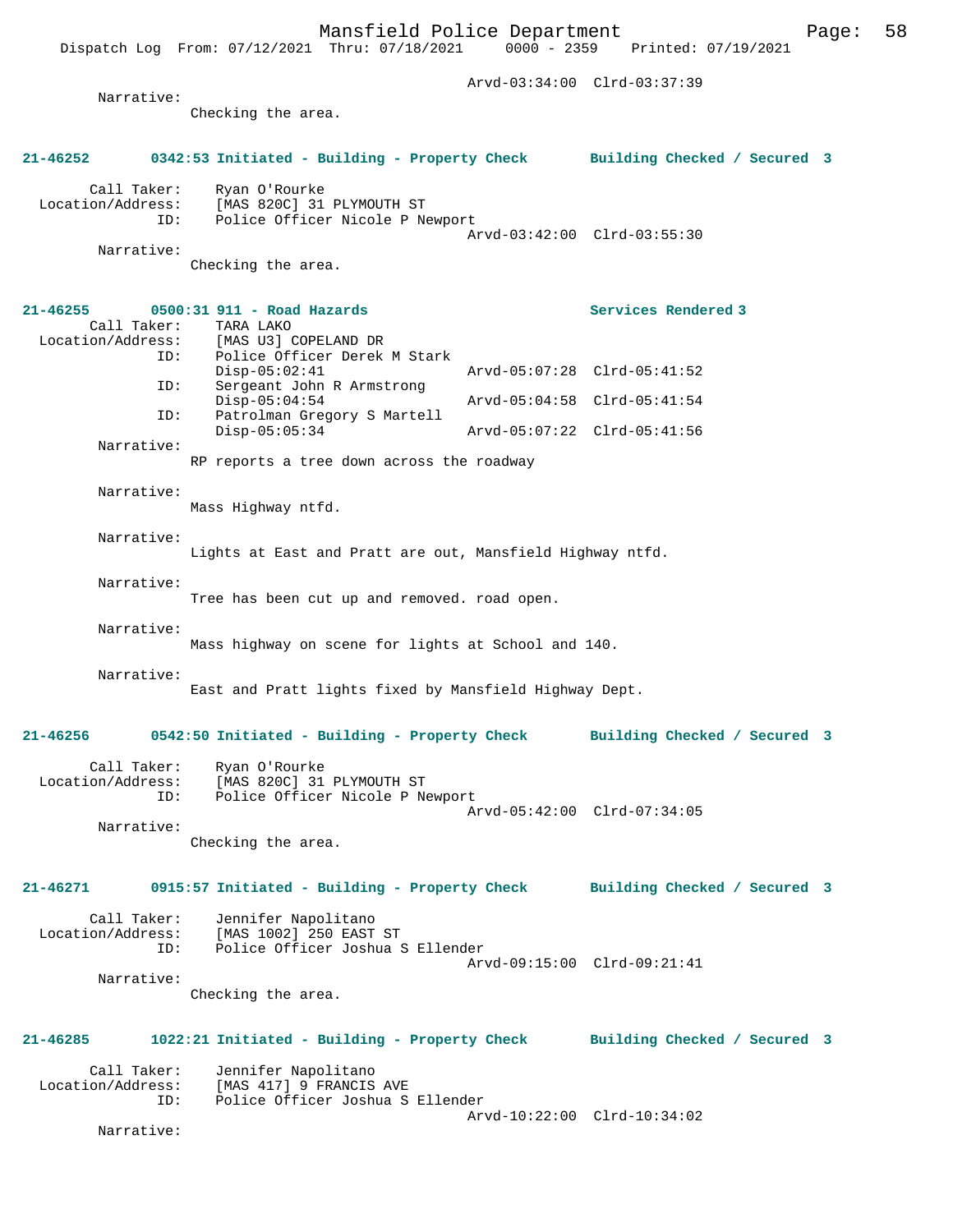Checking the area.

# **21-46288 1049:05 Initiated - Building - Property Check Building Checked / Secured 3** Call Taker: Jennifer Napolitano Location/Address: [MAS 43] 137 MILL ST ID: Police Officer Joshua S Ellender Arvd-10:49:00 Clrd-10:57:36 Police Officer Mark O'Connor Narrative: Checking the area. **21-46291 1103:29 Walk-In - Assist Citizen - P S A Not Home / No Answer 3** Call Taker: Support Staff Thomas Plunkett Location/Address: [MAS H6573] ID: Police Officer Joshua S Ellender Disp-11:08:10 Arvd-11:22:48 Clrd-11:36:53 Police Officer Mark O'Connor Narrative: Narrative: Narrative: Refer To Incident: 21MAS-724-OF **21-46295 1119:26 Phone - 911 Hang-ups & Verifications Confirmed misdial/Accdntl Call 2**  Call Taker: Kieran M Ruth

| Location/Address: | [MAS 322] 31 HAMPSHIRE ST          |                             |
|-------------------|------------------------------------|-----------------------------|
| ID:               | Police Officer Gregg S Kennedy     |                             |
|                   | $Disp-11:23:59$                    | $Clrd-11:25:30$             |
| ID:               | Lieutenant Thomas R Connor         |                             |
|                   | $Disp-11:25:25$                    | $Clrd-11:36:21$             |
| ID:               | Lieutenant Thomas R Connor         |                             |
|                   | $Disp-11:36:28$                    | Arvd-11:37:48 Clrd-11:37:56 |
| Narrative:        |                                    |                             |
|                   | Checking on a 911 hang up.         |                             |
|                   | Contact made?: With the front desk |                             |
|                   | Cellphone? $(y/n):N$               |                             |
|                   | Uncertainty radius: VOIP           |                             |
|                   | The call came from the pool area   |                             |
|                   |                                    |                             |
| Narrative:        |                                    |                             |
|                   | No issues at the pool              |                             |
|                   |                                    |                             |

| 21-46296          |             | 1135:48 Radio - Disabled Motor Vehicle |                             | Spoken To |  |
|-------------------|-------------|----------------------------------------|-----------------------------|-----------|--|
|                   | Call Taker: | Kieran M Ruth                          |                             |           |  |
| Location/Address: |             | [MAS] 575 WEST ST @ 260 FORBES BLVD    |                             |           |  |
|                   | ID:         | Lieutenant Thomas R Connor             |                             |           |  |
|                   |             | $Disp-11:36:21$                        | Arvd-11:36:24 Clrd-11:36:28 |           |  |
|                   | Narrative:  |                                        |                             |           |  |
|                   |             | Reported DMV in the area.              |                             |           |  |
|                   | Narrative:  |                                        |                             |           |  |

The vehicle is off the roadway.

## **21-46297 1139:51 Walk-In - Child Safety Seat Program Services Rendered 3**  Call Taker: Support Staff Thomas Plunkett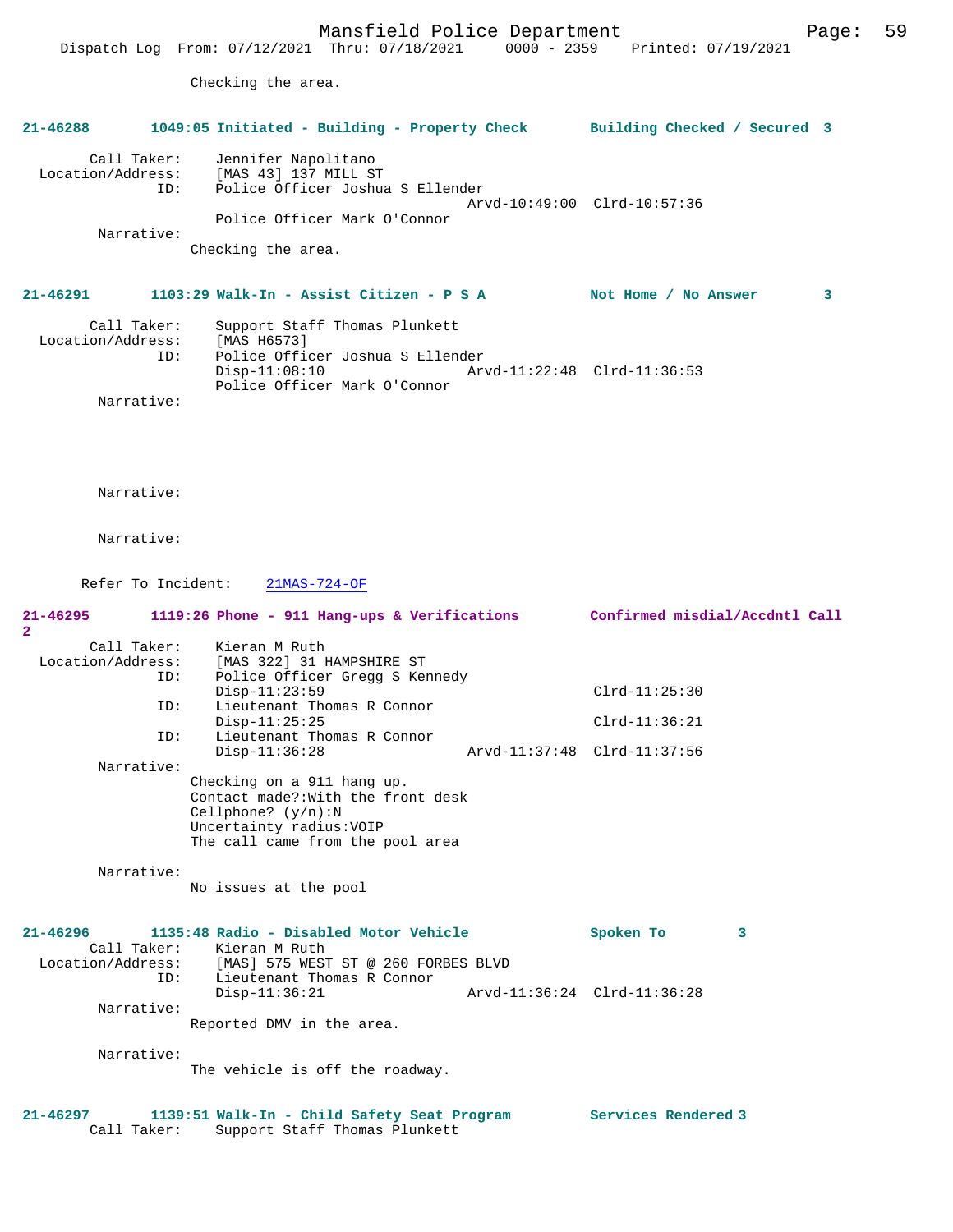Mansfield Police Department Form Page: 60 Dispatch Log From: 07/12/2021 Thru: 07/18/2021 0000 - 2359 Printed: 07/19/2021 Location/Address: [MAS 451B] 500 EAST ST Narrative: Ofc. Kelley installed 3 car seats in the sally port at the PD **21-46298 1154:42 Initiated - Follow up Investigation Services Rendered 3**  Call Taker: Jennifer Napolitano Location/Address: [MAS H6352] 226 UNION ST EXT ID: Police Officer Joshua S Ellender Arvd-11:54:00 Clrd-11:57:28 Police Officer Mark O'Connor Narrative: Items were returned to the party Refer To Incident: 21MAS-704-OF **21-46299 1157:41 Initiated - Building - Property Check Building Checked / Secured 3** Call Taker: Jennifer Napolitano Location/Address: [MAS 820C] 31 PLYMOUTH ST ID: Police Officer Christopher D Sorge Arvd-11:57:00 Clrd-12:06:30 Narrative: Checking the area. **21-46302 1204:20 Initiated - Building - Property Check Building Checked / Secured 3** Call Taker: Jennifer Napolitano Location/Address: [MAS 840] 280 SCHOOL ST ID: Police Officer Gregg S Kennedy Arvd-12:04:00 Clrd-12:21:04 Narrative: Checking the area. **21-46303 1211:36 Phone - 911 Hang-ups & Verifications Confirmed misdial/Accdntl Call 2**  Call Taker: Jennifer Napolitano Location/Address: [MAS H348] 28 COURT ST Apt. #8 Police Officer Joshua S Ellender<br>Disp-12:13:27 Ary Disp-12:13:27 Arvd-12:15:44 Clrd-12:16:26 Police Officer Mark O'Connor Narrative: Checking on a 911 hang up. Accidental Contact made?: Yes Cellphone? (y/n): Yes Uncertainty radius: Yes **21-46306 1224:16 Initiated - Motor Vehicle Stop Citation / Warning Issued 3** Call Taker: Jennifer Napolitano<br>Location/Address: [MAS] 562 MAPLE ST [MAS] 562 MAPLE ST @ 3 JENNIFER DR ID: Police Officer Andrew J Kelley Arvd-12:24:00 Clrd-12:35:44 Vehicle: GRY 2012 HOND UT PILOT Reg: PC MA 91TT45 VIN: 5FNYF4H90CB078232 Narrative: Out for mvst Narrative: Citation for speed and expired registration **21-46308 1231:46 Phone - Well Being Check Incident Report 3**  Call Taker: NICHOLAS GOYETTE<br>Location/Address: [MAS 411] 60 FORE ess: [MAS 411] 60 FORBES BLVD Apt. #524<br>ID: Police Officer Gregg S Kennedy IMAS 1111 VV LONGEL .<br>Police Officer Gregg S Kennedy<br>Disp-12:33:01 A Disp-12:33:01 Arvd-12:36:00 Clrd-12:49:14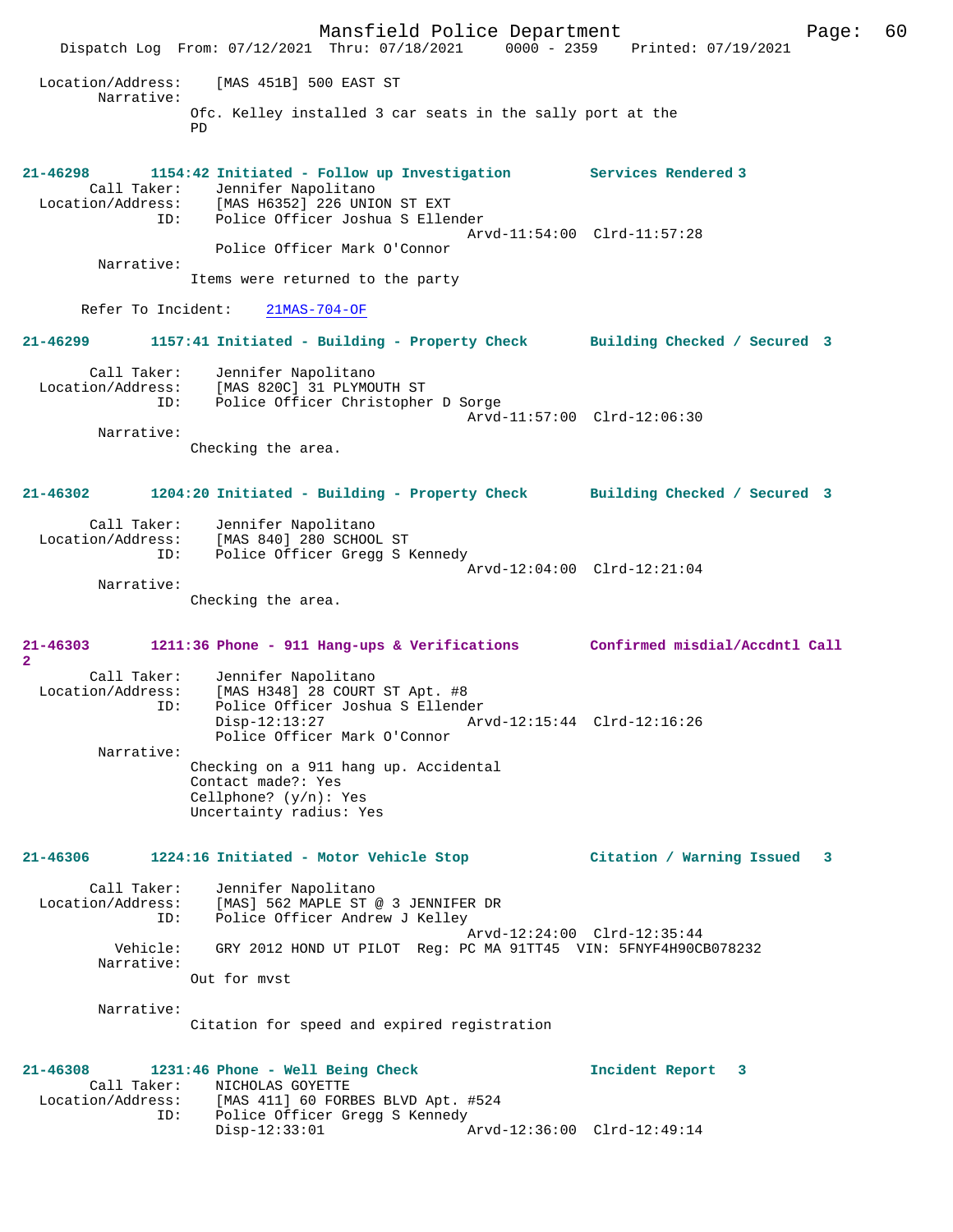Mansfield Police Department Form Page: 61 Dispatch Log From: 07/12/2021 Thru: 07/18/2021 0000 - 2359 Printed: 07/19/2021 ID: Lieutenant Thomas R Connor Disp-12:33:13 Clrd-12:34:02<br>TD: Police Officer Andrew J Kelley Police Officer Andrew J Kelley<br>Disp-12:35:57 Art Disp-12:35:57 <br>Th: Lieutenant Thomas R Connor<br>The Lieutenant Thomas R Connor Lieutenant Thomas R Connor<br>Disp-12:48:18 Disp-12:48:18 Arvd-12:48:20 Clrd-12:48:22 Narrative: desk reporting guest is slapping herself and screaming for a female "on something" Narrative: M1 requesting FD to stage in the area. Narrative: M11 party is upset about her ex boyfriend leaving. No help needed. See OF for further. Refer To Incident: 21MAS-723-OF **21-46312 1315:09 Initiated - Motor Vehicle Stop Citation / Warning Issued 3** Call Taker: Jennifer Napolitano Location/Address: [MAS] 962 MAPLE ST @ 3 LANGLEY DR ID: Police Officer Andrew J Kelley Arvd-13:15:00 Clrd-13:20:42 Vehicle: WHI 2015 ACUR RDX Reg: PC MA 1HK714 VIN: 5J8TB4H53FL004793 Narrative: Out for mvst Narrative: Citation for speed, no registration in possession and marked lanes. **21-46315 1322:29 Initiated - Motor Vehicle Stop Citation / Warning Issued 3** Call Taker: Jennifer Napolitano<br>Location/Address: [MAS] 962 MAPLE ST @ ess: [MAS] 962 MAPLE ST @ 3 LANGLEY DR<br>ID: Police Officer Andrew J Kelley Police Officer Andrew J Kelley Arvd-13:22:00 Clrd-13:27:10 Vehicle: GRY 2011 TOYT VA SIENNA Reg: CO MA N68361 VIN: 5TDKK3DC8BS026984 Narrative: Out for mvst Narrative: Citation for speed. **21-46316 1329:18 Initiated - Follow up Investigation Services Rendered 3**  Call Taker: Jennifer Napolitano Location/Address: [MAS H1928] 193 WINTER ST<br>ID: Police Officer Joshua S E Police Officer Joshua S Ellender Arvd-13:29:00 Clrd-13:32:32 Police Officer Mark O'Connor Narrative: Conducting a follow up in the area to a previously reported incident. **21-46317 1336:20 Initiated - Motor Vehicle Stop Citation / Warning Issued 3** Call Taker: Jennifer Napolitano<br>Location/Address: [MAS] 562 MAPLE ST [MAS] 562 MAPLE ST @ 3 JENNIFER DR ID: Police Officer Andrew J Kelley Arvd-13:36:00 Clrd-13:46:29<br>Vehicle: RED 2017 TOYT CAMRY Reg: PC MA 5YL411 VIN: 4T1BF1FK3HU70 RED 2017 TOYT CAMRY Reg: PC MA 5YL411 VIN: 4T1BF1FK3HU701265 Narrative: Out for mvst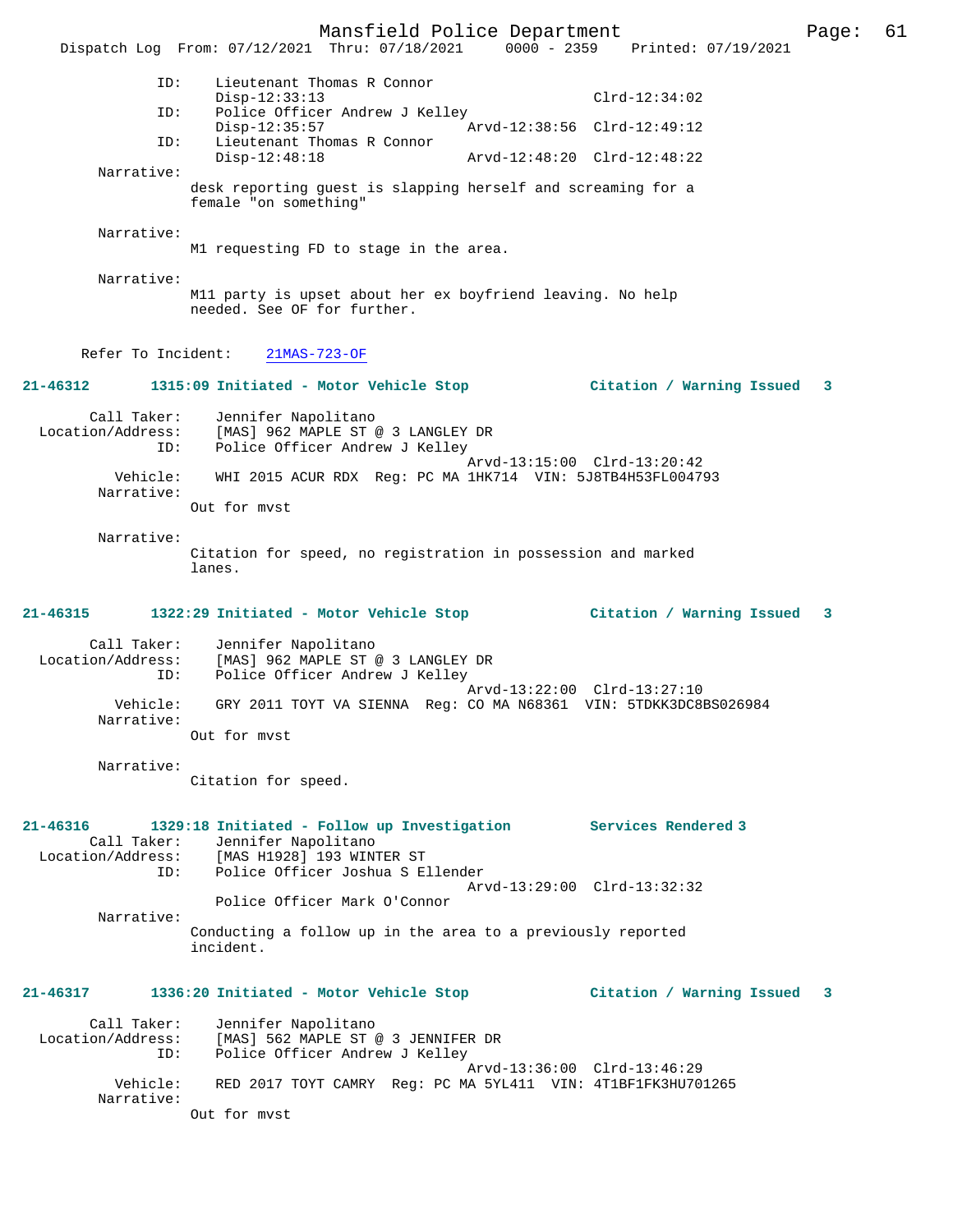Narrative:

Citastion for speed

#### **21-46322 1419:43 Initiated - Building - Property Check Building Checked / Secured 3**

 Call Taker: Jennifer Napolitano Location/Address: [MAS 1002] 250 EAST ST ID: Police Officer Joshua S Ellender

 Arvd-14:19:00 Clrd-15:30:21 Police Officer Mark O'Connor

Narrative:

Checking the area.

### **21-46332 1530:40 Initiated - Motor Vehicle Stop Citation / Warning Issued 3**

 Call Taker: Jennifer Napolitano Location/Address: [MAS] 1107 SCHOOL ST @ 229 OLD ELM ST ID: Police Officer Andrew J Kelley Arvd-15:30:00 Clrd-15:33:31 Vehicle: WHI 2017 NISS UT ROGUE Reg: PC MA 5TR988 VIN: JN8AT2MVXHW007029 Narrative: Out for mvst

Narrative:

Citation for speed

### **21-46333 1532:10 Phone - Motor Veh Acc - No Injury Services Rendered 1**  Call Taker: Kieran M Ruth<br>Location/Address: [MAS 1008] 1 C [MAS 1008] 1 OLD COLONY WAY Apt. #105 ID: Police Officer Joshua S Ellender Disp-15:34:43 Arvd-15:41:07 Clrd-15:59:09 Police Officer Mark O'Connor<br>Vehicle: WHI 2012 NISS UT ROGUE Req: WHI 2012 NISS UT ROGUE Reg: PC MA 39AR78 VIN: JN8AS5MV2CW379557

 Vehicle: WHI 2018 HYUN ELANTR Reg: PC MA 3BPX94 VIN: 5NPD84LF9JH291166 Narrative: RP reports he struck a parked vehicle.

Narrative:

Vehicle sturck was unattended. Paper exchange and note left for the owner of the vehicle.

## **21-46338 1629:52 Phone - Suspicious Actv / Persn / Veh Building Checked / Secured 2**

| Call Taker:       | Kieran M Ruth                                           |                             |
|-------------------|---------------------------------------------------------|-----------------------------|
| Location/Address: | [MAS 173] 72 PRATT ST                                   |                             |
| ID:               | Police Officer Andrew J Kelley                          |                             |
|                   | $Disp-16:32:39$                                         | $Clrd-16:41:08$             |
| ID:               | Police Officer Christopher D Sorge                      |                             |
|                   | $Disp-16:32:44$                                         | Arvd-16:37:13 Clrd-16:41:11 |
| ID:               | Police Officer Joshua S Ellender                        |                             |
|                   | $Disp-16:37:01$                                         | Arvd-16:37:06 Clrd-16:41:09 |
| Narrative:        |                                                         |                             |
|                   | RP states the store is closed but a side door is opened |                             |

Narrative:

Walked around and checked the store. Empployee on scene was able to secure the door. Owner notified. Clear

| 21-46361          |            |                 |                        | 1929:44 Phone - Assist Fire Department |                                                        | Services Rendered 2 |
|-------------------|------------|-----------------|------------------------|----------------------------------------|--------------------------------------------------------|---------------------|
| Call Taker:       |            |                 | Chelsey Ferstler       |                                        |                                                        |                     |
| Location/Address: |            |                 | [MAS 433] 11 BONNEY LN |                                        |                                                        |                     |
|                   | ID:        |                 |                        | Police Officer Andrew J Kelley         |                                                        |                     |
|                   |            | $Disp-19:30:39$ |                        |                                        | Arvd-19:40:16 Clrd-19:42:15                            |                     |
|                   | Narrative: |                 |                        |                                        |                                                        |                     |
|                   |            |                 |                        |                                        | Assisting the FD with a fire related incident. Nature: |                     |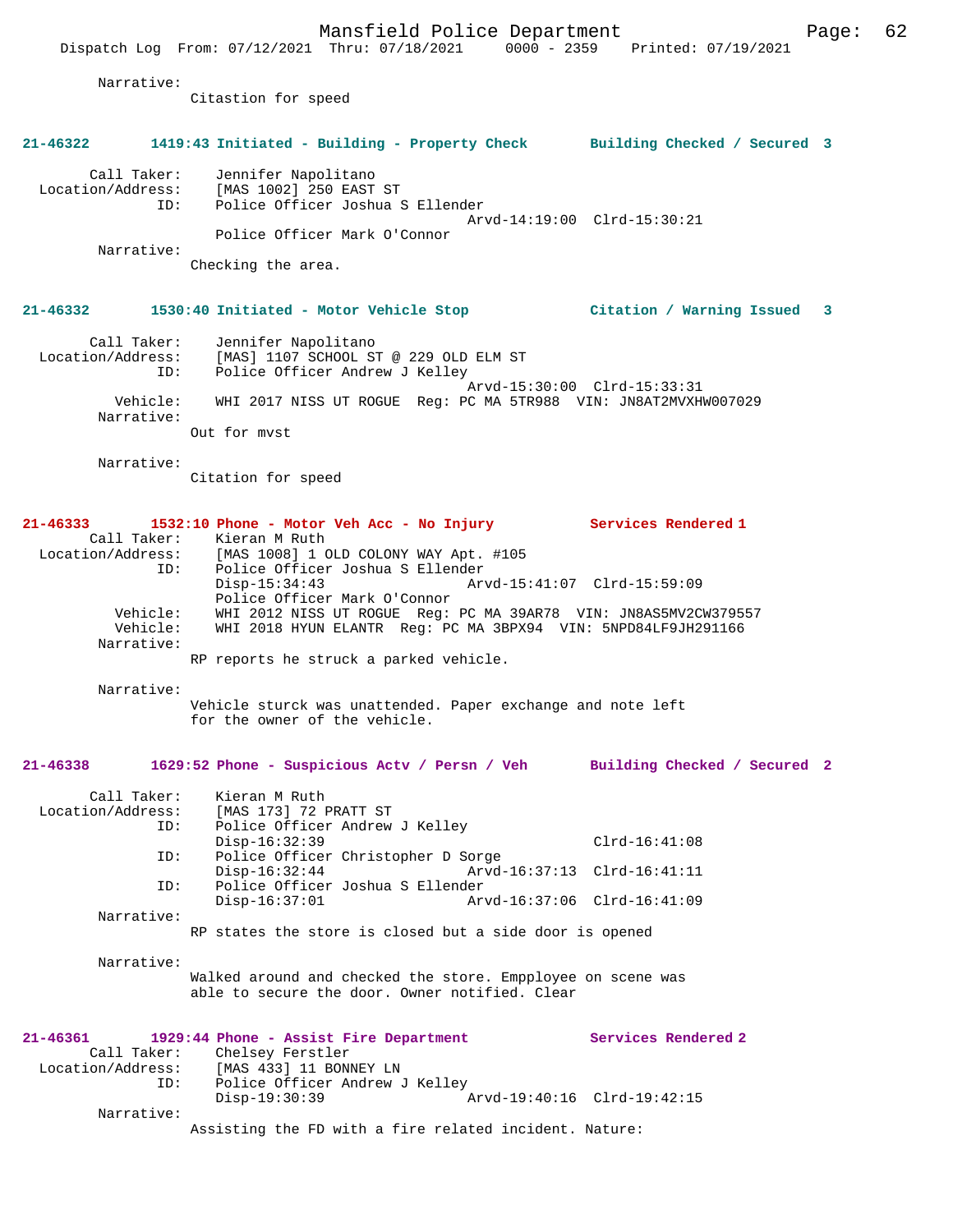Mansfield Police Department Page: 63 Dispatch Log From: 07/12/2021 Thru: 07/18/2021 electrical hazard Narrative: CP heard loud noise and then power went out Narrative: M13 reports light department on scene, to handle. **21-46362 1931:02 Phone - 911 Hang-ups & Verifications Confirmed misdial/Accdntl Call 2**  Call Taker: Josesph Shebertes Location/Address: [MAS H5820] 141 MILL ST Police Officer Joshua S Ellender<br>Disp-19:33:09 Ar Disp-19:33:09 Arvd-19:42:09 Clrd-19:44:26 Narrative: Checking on a 911 hang up. spoke to caller will meet at door, would not give information Contact made?: yes Cellphone? (y/n): Uncertainty radius: **21-46366 2013:48 Walk-In - Motor Veh Acc - No Injury Investigated - No Report 1** Call Taker: Support Staff Langston W Puller<br>Location/Address: [MAS 834] 261 CHAUNCY ST  $[MAS 834]$  261 CHAUNCY ST ID: Police Officer Andrew J Kelley Disp-20:16:52 Arvd-20:24:10 Clrd-20:46:31 Vehicle: BLU 2015 HOND UT CR-V Reg: PC MA 7WW226 VIN: 2HKRM4H58FH649334 Vehicle: BLK 2018 CHEV TRAX Reg: PC MA 1RDJ16 VIN: 3GNCJNSB9JL383390 Narrative: Walk-in reporting an MVA that occured in the CVS parking lot. No injuries repored. RP has partial information for the other operator Narrative: Both party's swapped information at time of incident, picture didn't hold, male hit her parked vehicle in parking lot. M13 will be heading to 113 School St to make contact with male party to obtain information for report. Narrative: M13 off at location attempting to contact male. Narrative: M13 able to contact male opertator, attempted to reach to RP, had to leave a voice mail. **21-46380 2113:28 Initiated - Building - Property Check Building Checked / Secured 3** Call Taker: Josesph Shebertes Location/Address: [MAS 417] 9 FRANCIS AVE ID: Police Officer Christopher D Sorge Arvd-21:13:00 Clrd-21:23:39 Narrative: Checking the area. **21-46383 2133:39 Initiated - Building - Property Check Building Checked / Secured 3** Call Taker: Chelsey Ferstler<br>Location/Address: [MAS 992] 660 EA [MAS 992] 660 EAST ST ID: Police Officer Christopher D Sorge Arvd-21:33:00 Clrd-22:10:26 Narrative: Checking the area.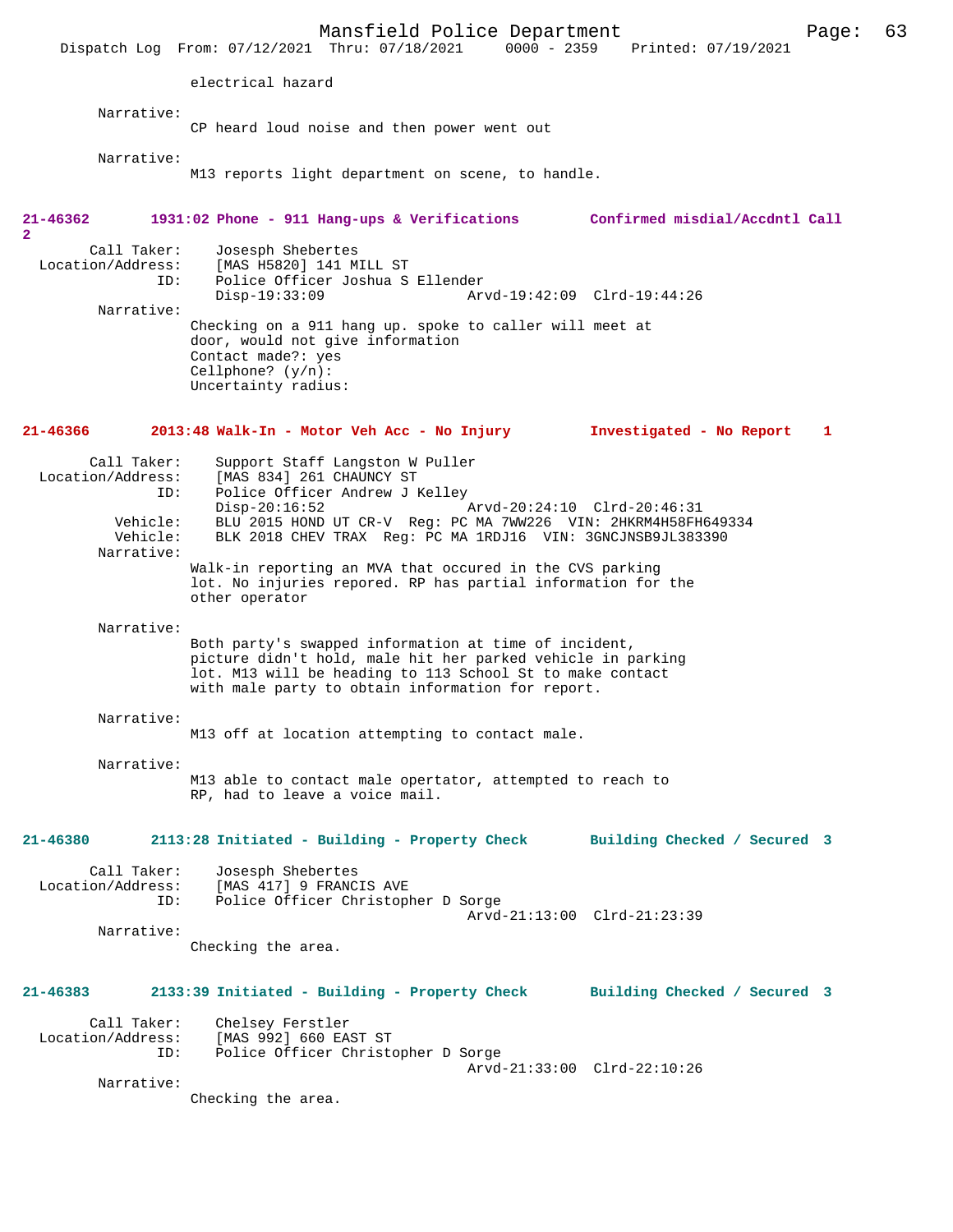Dispatch Log From: 07/12/2021 Thru: 07/18/2021 0000 - 2359 Printed: 07/19/2021

| 21-46386                      |                    | 2204:16 Initiated - Building - Property Check Building Checked / Secured 3                                                                 |                             |  |
|-------------------------------|--------------------|--------------------------------------------------------------------------------------------------------------------------------------------|-----------------------------|--|
| Call Taker:<br>Narrative:     |                    | Chelsey Ferstler<br>Location/Address: [MAS] NORTH MAIN ST<br>ID: Police Officer Andrew J Kelley                                            | Arvd-22:04:00 Clrd-22:10:47 |  |
|                               |                    | Checking the area.                                                                                                                         |                             |  |
| 21-46387<br>Location/Address: |                    | 2210:36 Phone - Assist Fire Department<br>Call Taker: Chelsey Ferstler<br>[MAS 865] 14 SOUTH MAIN ST<br>ID: Police Officer Andrew J Kelley | Services Rendered 2         |  |
|                               |                    | $Disp-22:11:38$                                                                                                                            | $Clrd-22:12:08$             |  |
|                               | ID:                | Police Officer William C Trudell<br>$Disp-22:12:04$                                                                                        | Arvd-22:12:36 Clrd-23:01:02 |  |
|                               | ID:                | Police Officer Andrew J Kelley<br>$Disp-22:36:13$                                                                                          | Arvd-22:38:54 Clrd-23:38:41 |  |
|                               | Narrative:         | Assisting the FD with a fire related incident. Nature:<br>automatic fire alarm                                                             |                             |  |
|                               | Narrative:         | M1 reports odor of gas in resturant & apartment above,<br>building being evacuated.                                                        |                             |  |
|                               | Narrative:         | M1 requesting M13 to respond                                                                                                               |                             |  |
| 21-46388                      |                    | 2211:41 Initiated - Building - Property Check Building Checked / Secured 3                                                                 |                             |  |
|                               | Call Taker:<br>TD: | Chelsey Ferstler<br>Location/Address: [MAS 4] 31 HAMPSHIRE ST<br>Police Officer Joshua S Ellender                                          | Arvd-22:11:00 Clrd-22:16:22 |  |
|                               | Narrative:         | Checking the area.                                                                                                                         |                             |  |
| $21 - 46392$                  |                    | 2238:29 Initiated - Building - Property Check Building Checked / Secured 3                                                                 |                             |  |
| Location/Address:             | Call Taker:<br>ID: | Chelsey Ferstler<br>[MAS 2] 60 FORBES BLVD<br>Police Officer Joshua S Ellender                                                             | Arvd-22:38:00 Clrd-23:39:16 |  |
|                               | Narrative:         |                                                                                                                                            |                             |  |

Checking the area.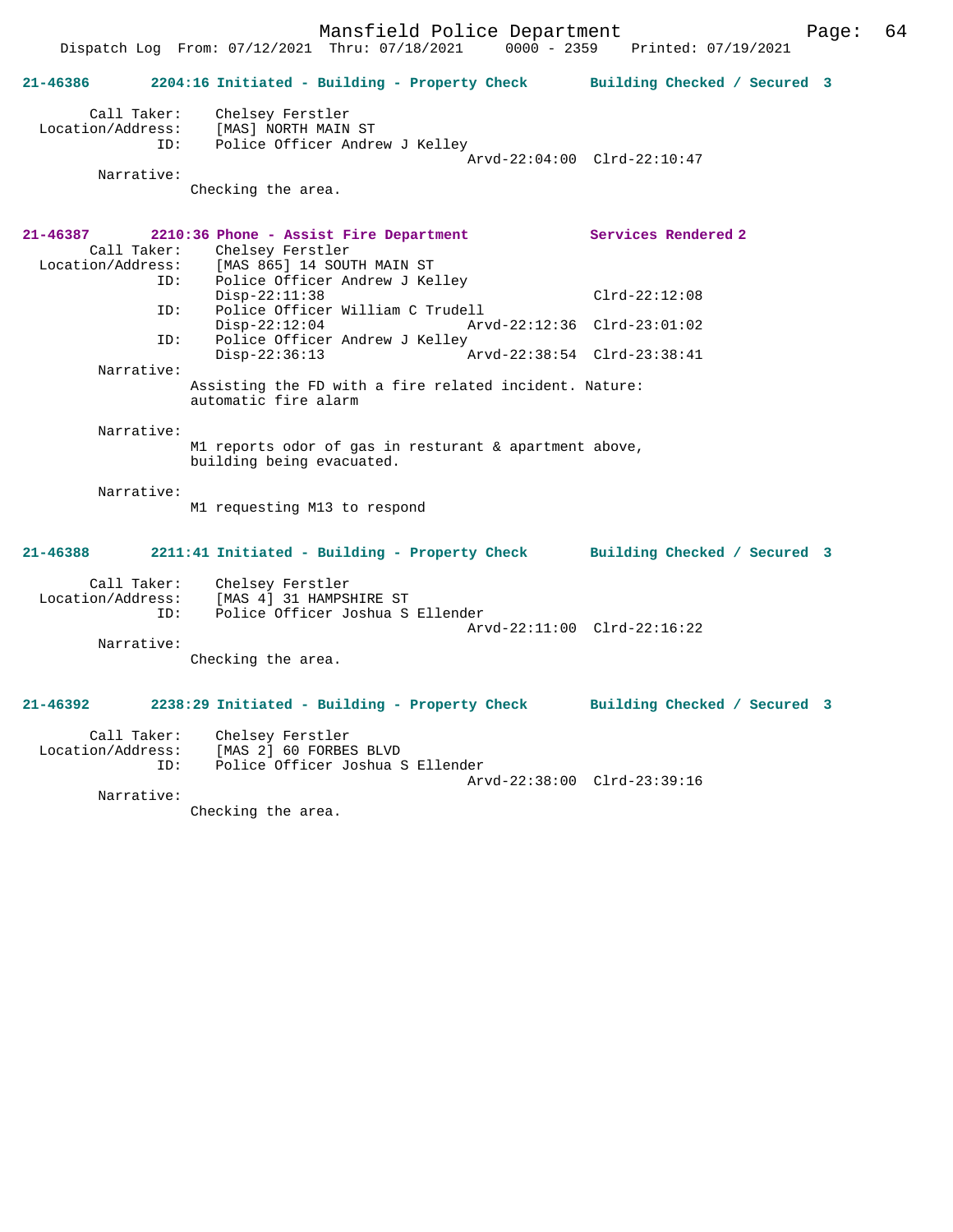| For Date: 07/19/2021 - Monday                         |                                                                                                                                    |                              |
|-------------------------------------------------------|------------------------------------------------------------------------------------------------------------------------------------|------------------------------|
| Call Number<br>Time                                   | Call Reason                                                                                                                        | Action<br>Priority           |
| $21 - 46418$                                          | 0055:15 Initiated - Building - Property Check                                                                                      | Building Checked / Secured 3 |
| Call Taker:<br>Location/Address:<br>ID:<br>Narrative: | Chelsey Ferstler<br>[MAS 840] 280 SCHOOL ST<br>Police Officer Gregg S Kennedy<br>Arvd-00:55:00 Clrd-01:05:46<br>Checking the area. |                              |
| 21-46426                                              | 0114:18 Initiated - Building - Property Check Building Checked / Secured 3                                                         |                              |
| Call Taker:<br>Location/Address:<br>ID:<br>Narrative: | Chelsey Ferstler<br>[MAS 2] 60 FORBES BLVD<br>Police Officer Gregg S Kennedy<br>Arvd-01:14:00 Clrd-01:21:05<br>Checking the area.  |                              |
| 21-46427                                              | 0121:28 Initiated - Building - Property Check Building Checked / Secured 3                                                         |                              |
| Call Taker:<br>Location/Address:<br>ID:<br>Narrative: | Chelsey Ferstler<br>[MAS 4] 31 HAMPSHIRE ST<br>Police Officer Gregg S Kennedy<br>Arvd-01:21:00 Clrd-01:27:31<br>Checking the area. |                              |
| 21-46428                                              | 0149:50 Initiated - Building - Property Check Building Checked / Secured 3                                                         |                              |
| Call Taker:<br>Location/Address:<br>ID:<br>Narrative: | Chelsey Ferstler<br>[MAS 992] 660 EAST ST<br>Police Officer Derek M Stark<br>Arvd-01:49:00 Clrd-01:57:23<br>Checking the area.     |                              |
| 21-46429                                              | 0157:29 Initiated - Building - Property Check                                                                                      | Building Checked / Secured 3 |
| Call Taker:<br>Location/Address:<br>ID:<br>Narrative: | Chelsey Ferstler<br>[MAS 1016] 4 ERICK RD<br>Police Officer Derek M Stark<br>Arvd-01:57:00 Clrd-02:06:07                           |                              |

Checking the area.

**21-46432 0212:34 Initiated - Building - Property Check Building Checked / Secured 3**

 Call Taker: Chelsey Ferstler Location/Address: [MAS 1002] 250 EAST ST ID: Police Officer Derek M Stark Arvd-02:12:00 Clrd-02:26:32 Narrative:

Checking the area.

## **21-46434 0231:03 Initiated - Building - Property Check Building Checked / Secured 3**

 Call Taker: Chelsey Ferstler Location/Address: [MAS 982] 111 HOPE ST ID: Police Officer Derek M Stark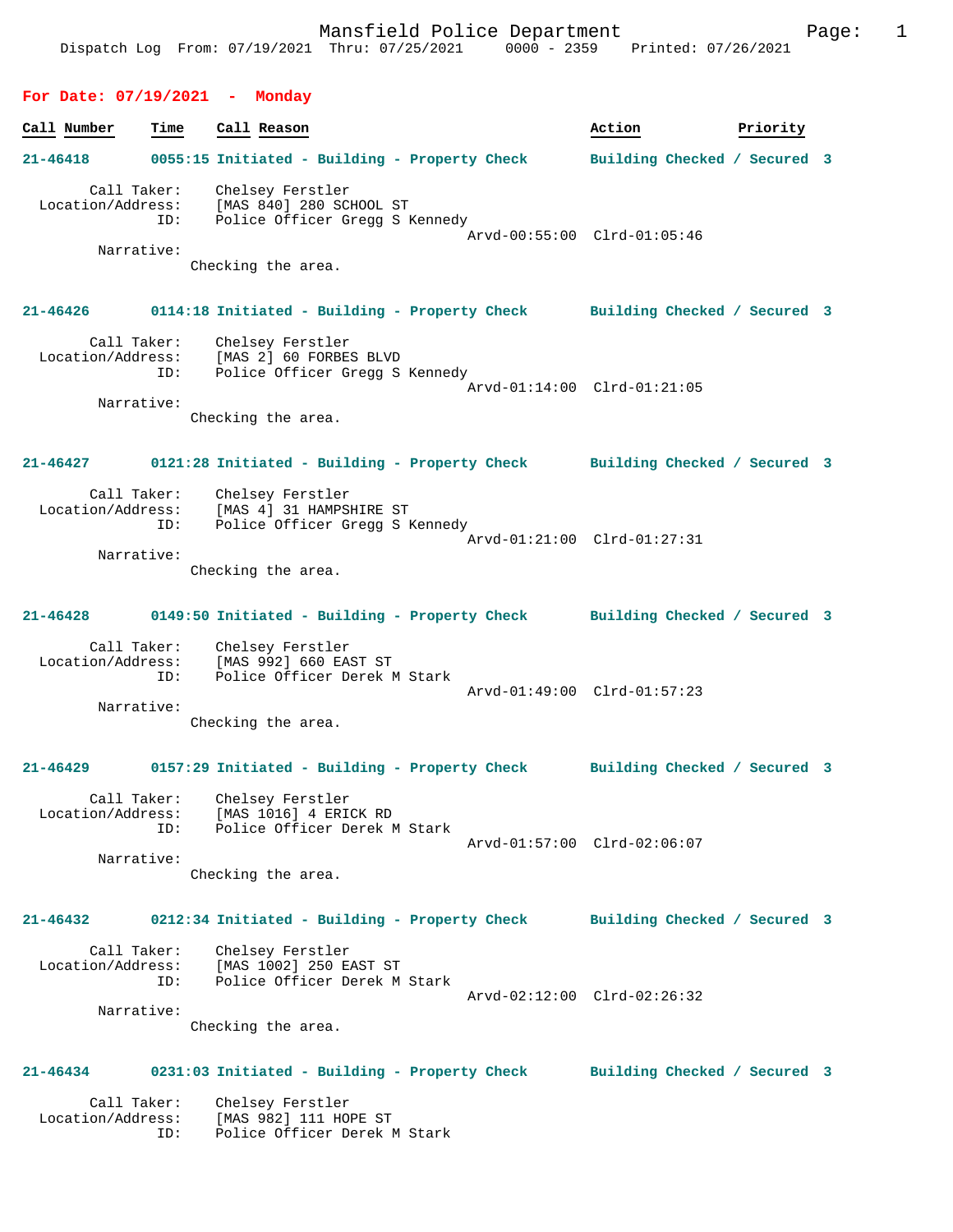Mansfield Police Department Page: 2 Dispatch Log From: 07/19/2021 Thru: 07/25/2021 0000 - 2359 Arvd-02:31:00 Clrd-02:31:25 Narrative: Checking the area / library **21-46435 0237:50 Initiated - Building - Property Check Building Checked / Secured 3** Call Taker: Chelsey Ferstler Location/Address: [MAS 1015] 30 CHAUNCY ST<br>ID: Police Officer Derek M S IPAN IVIS, SI I<br>Police Officer Derek M Stark Arvd-02:37:00 Clrd-02:40:10 Narrative: Checking the area. **21-46436 0240:50 Phone - Noise Complaint Services Rendered 2**  Call Taker: Josesph Shebertes<br>ion/Address: [MAS] FRANCIS AVE Location/Address: ID: Police Officer Derek M Stark Disp-02:41:10 Arvd-02:44:09 Clrd-02:50:24 Narrative: report of fireworks in the area Narrative: M2 reports all quiet, standing by in the area **21-46437 0247:42 Phone - Suspicious Actv / Persn / Veh Unfounded/Unverifed 2** Call Taker: Ryan O'Rourke Location/Address: [MAS H5851] 7 MORINI ST Apt. #B<br>ID: Police Officer Derek M Stark Police Officer Derek M Stark Disp-02:50:31 Arvd-02:52:03 Clrd-03:08:13 Narrative: caller rpts somebody lighting off fireworks in the area. Narrative: M2 spoke with CP, located 3 fire works set off in CP side yard, ring camra shows 3 teenage males running down Angell St, checking the area. Narrative: Area checks negative, unable to locate anyone, will be returning items to station. **21-46438 0335:41 Initiated - Building - Property Check Building Checked / Secured 3** Call Taker: Chelsey Ferstler Location/Address: [MAS 139] 265 FRUIT ST ID: Police Officer Derek M Stark Arvd-03:35:00 Clrd-03:46:52 Narrative: Checking the area. **21-46442 0601:09 Phone - 911 Hang-ups & Verifications Unfounded/Unverifed 2** Call Taker: Stephen Martell Location/Address: [MAS H2006] 10 DONALD ALLEN DR Police Officer Gregg S Kennedy Disp-06:07:29 Clrd-06:09:44<br>Th: Police Officer Derek M Stark Police Officer Derek M Stark<br>Disp-06:10:01 Disp-06:10:01 Arvd-06:15:34 Clrd-06:21:56 Narrative: Checking on a 911 hang up. Contact made?: NO Cellphone? (y/n): YES Uncertainty radius: 5 meters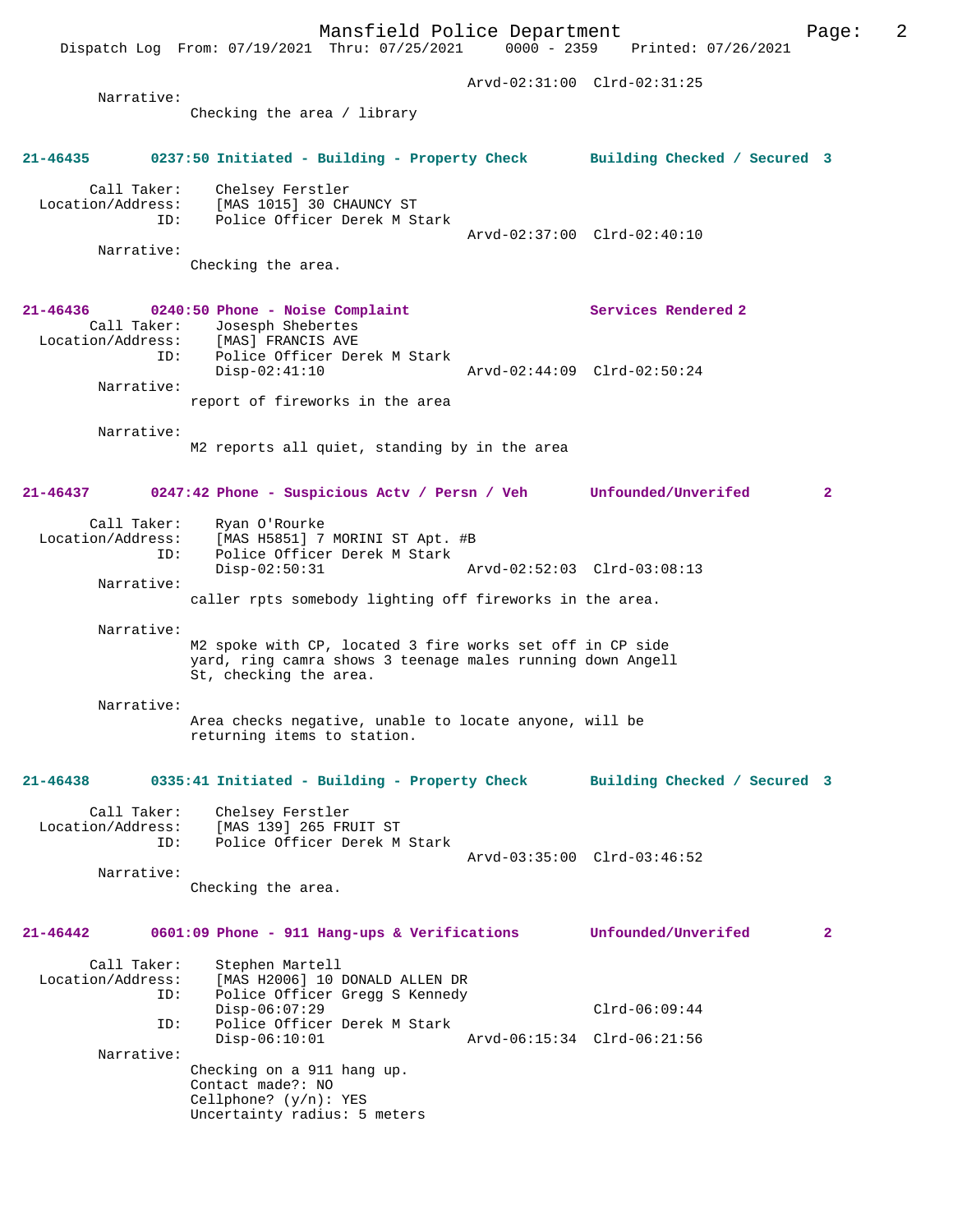Mansfield Police Department Page: 3 Dispatch Log From: 07/19/2021 Thru: 07/25/2021 0000 - 2359 Printed: 07/26/2021 Narrative: 2 cars - 1 in driveway 1 in garage, unable to make contact. **21-46451 0720 Initiated - Parking Violations Services Rendered 3**  Call Taker: Animal Control Steven Simonds Location/Address: [MAS] 43 NORTH MAIN ST @ 13 PARK ST ID: Animal Control Steven Simonds Arvd-07:39:23 Clrd-08:30:13 Narrative: checking area for parking violations **21-46453 0830:23 Phone - 911 Hang-ups & Verifications Unfounded/Unverifed 2** Call Taker: William Mouyos Location/Address: [MAS H3309] 5 EPHRIAM DR ID: Police Officer Gregg S Kennedy Disp-08:34:50 Clrd-08:43:27 Narrative: Checking on a 911 hang up. Contact made?: no Cellphone? (y/n): yes Uncertainty radius: 95% 81 meters Narrative: no answer 3 x Narrative: Detail officer reporting there has been no activity on the street for the past few hours. **21-46457 0846 Initiated - Speed Trailer/Signs Deployed Services Rendered 3**  Call Taker: Animal Control Steven Simonds Location/Address: [MAS] WILLIAMS ST ID: Animal Control Steven Simonds Arvd-08:46:58 Clrd-08:55:15 Narrative: changing batteries on speed sign **21-46459 0904:12 Initiated - Building - Property Check Building Checked / Secured 3** Call Taker: William Mouyos Location/Address: [MAS 1002] 250 EAST ST ID: Police Officer Gregg S Kennedy Arvd-09:04:00 Clrd-09:14:51 Narrative: Checking the area. **21-46465 0944:51 Phone - Road Hazards Services Rendered 3**  Call Taker: Jarred Kohler Location/Address: [MAS] 355 OTIS ST @ 315 GILBERT ST ID: Police Officer Mark O'Connor Disp-09:45:36 Arvd-09:45:38 Clrd-09:45:40 Police Officer Matthew A Souza Narrative: Stop sign down at the intersection, DPW notified. **21-46468 0945:06 Phone - Road Hazards Removed Hazard 3**  Call Taker: William Mouyos<br>Location/Address: [MAS] EASTMAN S [MAS] EASTMAN ST ID: Police Officer Gregg S Kennedy Disp-09:47:59 Arvd-09:56:01 Clrd-09:59:25 Narrative: motoristes reports debris in roadway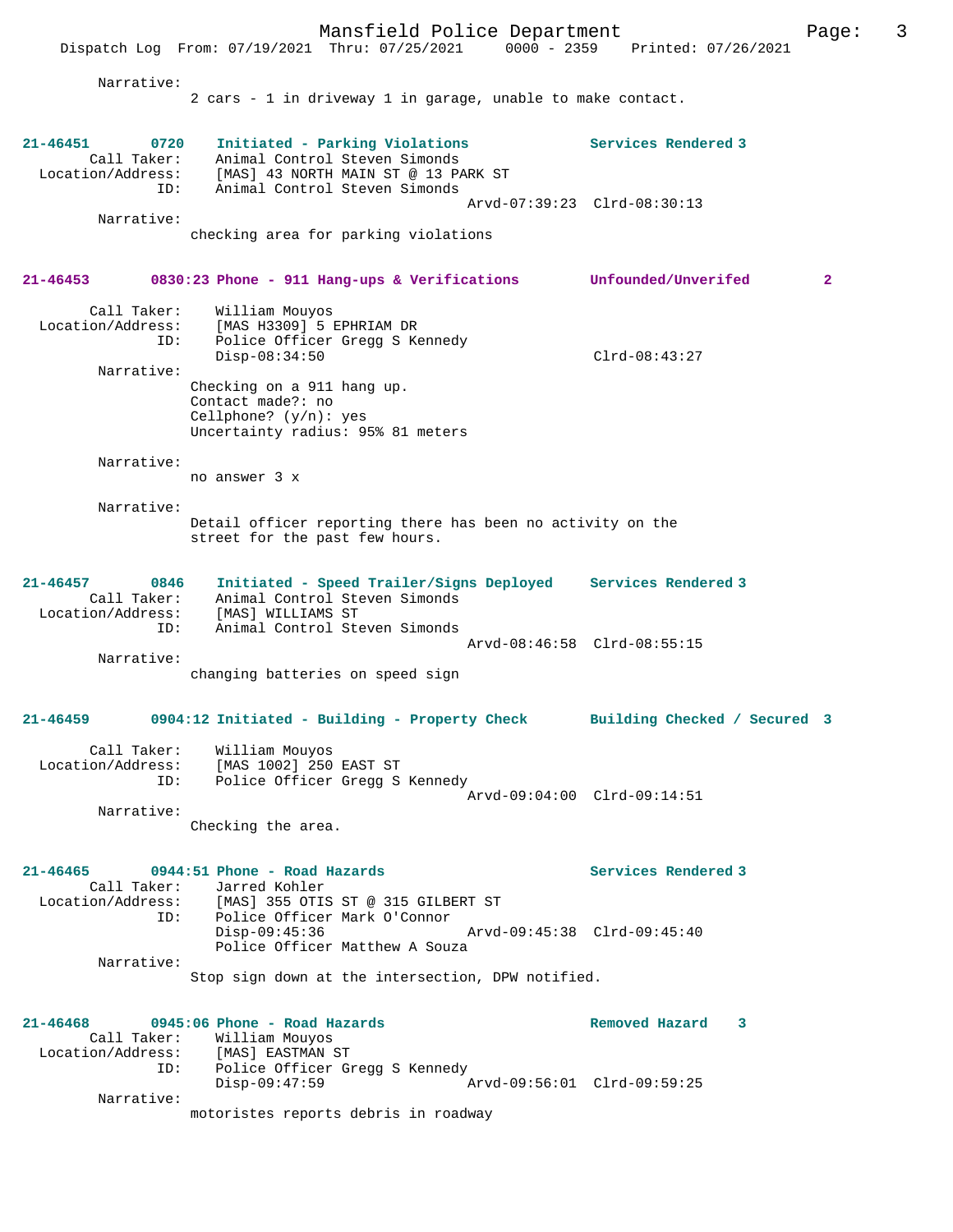|                                          | Mansfield Police Department<br>Dispatch Log From: 07/19/2021 Thru: 07/25/2021 0000 - 2359 Printed: 07/26/2021                                                                 | Page:                       | 4 |
|------------------------------------------|-------------------------------------------------------------------------------------------------------------------------------------------------------------------------------|-----------------------------|---|
| Narrative:                               | states several boxes scattered over all the lanes                                                                                                                             |                             |   |
| Narrative:                               | M11 removed the hazard                                                                                                                                                        |                             |   |
| $21 - 46472$                             | 1005:52 Initiated - Building - Property Check Building Checked / Secured 3                                                                                                    |                             |   |
| Call Taker:<br>Location/Address:<br>ID:  | Jarred Kohler<br>[MAS 840] 280 SCHOOL ST<br>Police Officer Mark O'Connor                                                                                                      | Arvd-10:05:00 Clrd-10:17:36 |   |
| Narrative:                               | Police Officer Matthew A Souza                                                                                                                                                |                             |   |
|                                          | Checking the area.                                                                                                                                                            |                             |   |
| $21 - 46476$<br>1039<br>ID:              | Initiated - Parking Violations<br>Call Taker: Animal Control Steven Simonds<br>Location/Address: [MAS] 242 NORTH MAIN ST @ 16 OLD COLONY WAY<br>Animal Control Steven Simonds | Services Rendered 3         |   |
|                                          |                                                                                                                                                                               | Arvd-10:39:50 Clrd-11:18:06 |   |
| Narrative:                               | checking area for parking violations                                                                                                                                          |                             |   |
| Narrative:                               | tagged RI NF559 on Fulton for overtime parking                                                                                                                                |                             |   |
| 21-46478                                 | 1113:12 Radio - LE Team Activation<br>Call Taker: Support Staff Matthew Todesco<br>Location/Address: [MAS 451B] 500 EAST ST                                                   | Services Rendered 1         |   |
| ID:                                      | Police Officer Michael N Fenore<br>Disp-11:25:35                                                                                                                              |                             |   |
| Narrative:                               | Ofc Fenore is out on a METRO call out in the Town of Norton                                                                                                                   |                             |   |
| $21 - 46483$<br>Location/Address:<br>ID: | 1157 Initiated - Parking Violations<br>Call Taker: Animal Control Steven Simonds<br>[MAS] 255 NORTH MAIN ST @ 8 COTTAGE ST<br>Animal Control Steven Simonds                   | Services Rendered 3         |   |
| Narrative:                               |                                                                                                                                                                               | Arvd-11:58:12 Clrd-12:25:39 |   |
|                                          | checking area for parking violations                                                                                                                                          |                             |   |
| 21-46490                                 | 1325:09 Initiated - Building - Property Check Building Checked / Secured 3                                                                                                    |                             |   |
| Call Taker:<br>ID:                       | Jarred Kohler<br>Location/Address: [MAS 2] 60 FORBES BLVD<br>Police Officer Mark O'Connor                                                                                     |                             |   |
| Narrative:                               | Police Officer Matthew A Souza                                                                                                                                                | Arvd-13:25:00 Clrd-13:31:13 |   |
|                                          | Checking the area.                                                                                                                                                            |                             |   |
| 21-46492                                 | 1333:43 Initiated - Building - Property Check Building Checked / Secured 3                                                                                                    |                             |   |
| ID:                                      | Call Taker: Jarred Kohler<br>Location/Address: [MAS 322] 31 HAMPSHIRE ST<br>Police Officer Mark O'Connor                                                                      | Arvd-13:33:00 Clrd-13:43:36 |   |
| Narrative:                               | Police Officer Matthew A Souza<br>Checking the area.                                                                                                                          |                             |   |
|                                          |                                                                                                                                                                               |                             |   |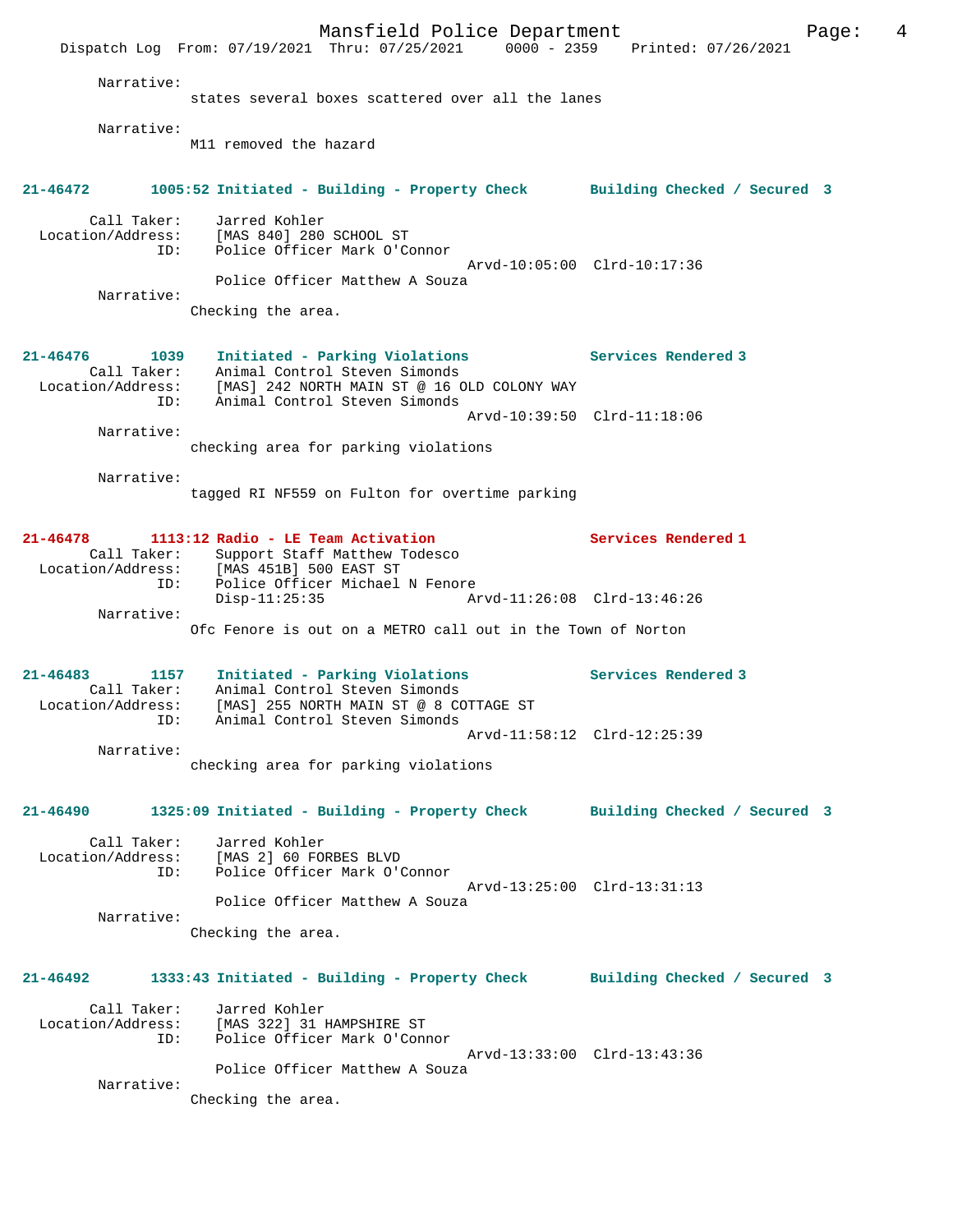Mansfield Police Department The Page: 5

|                                         | Dispatch Log From: 07/19/2021 Thru: 07/25/2021 0000 - 2359 Printed: 07/26/2021                                                                                            |                                |
|-----------------------------------------|---------------------------------------------------------------------------------------------------------------------------------------------------------------------------|--------------------------------|
| 21-46494<br>Call Taker:<br>ID:          | 1348:28 Initiated - Road Hazards<br>Jarred Kohler<br>Location/Address: [MAS] 500 EAST ST<br>Sergeant Brian P Thibault                                                     | Services Rendered 3            |
|                                         | Arvd-13:48:00 Clrd-13:49:21                                                                                                                                               |                                |
| Narrative:                              | Sqt. reporting lights not cycling properly. DPW notified.                                                                                                                 |                                |
| $21 - 46495$<br>Call Taker:             | 1406:00 Initiated - Follow up Investigation Services Rendered 3<br>Jarred Kohler<br>Location/Address: [MAS H4611] 16 PINE NEEDLE LN<br>ID: Police Officer Gregg S Kennedy |                                |
|                                         | Arvd-14:06:00 Clrd-14:26:47                                                                                                                                               |                                |
| ID:                                     | Detective Anthony R Lattanzio<br>$Disp-14:06:49$<br>Arvd-14:06:53 Clrd-14:26:53                                                                                           |                                |
| Narrative:                              | Conducting a follow up in the area to a previously reported<br>incident.                                                                                                  |                                |
| $21 - 46498$                            |                                                                                                                                                                           | $\overline{\mathbf{3}}$        |
| Call Taker:<br>Location/Address:<br>ID: | Jarred Kohler<br>[MAS] OLD COLONY WAY<br>Police Officer Mark O'Connor<br>Arvd-14:27:00 Clrd-14:34:24                                                                      |                                |
|                                         | Police Officer Matthew A Souza                                                                                                                                            |                                |
| ID:                                     | Police Officer Gregg S Kennedy<br>$Disp-14:30:52$                                                                                                                         | $Clrd-14:30:56$                |
| Vehicle:<br>Narrative:                  | GRY 2012 CHEV EQUINOX Req: PC MA 3HCX89 VIN: 2GNFLNEK4C6108469                                                                                                            |                                |
|                                         | out with myst                                                                                                                                                             |                                |
|                                         |                                                                                                                                                                           |                                |
| Narrative:                              | citation to the RO                                                                                                                                                        |                                |
| 21-46518<br>$\mathbf{2}$                | 1618:08 Phone - 911 Hang-ups & Verifications Confirmed misdial/Accdntl Call                                                                                               |                                |
| Call Taker:<br>Location/Address:<br>ID: | William Mouyos<br>[MAS H2929] 20 RIDGEVIEW LN<br>Police Officer Andrew J Kelley                                                                                           |                                |
| Narrative:                              | $Disp-16:22:39$<br>Arvd-16:30:53 Clrd-16:37:00                                                                                                                            |                                |
|                                         | Checking on a 911 hang up.<br>Contact made?: YES<br>Cellphone? $(y/n)$ : YES<br>Uncertainty radius: 95% 65 METERS                                                         |                                |
| Narrative:                              |                                                                                                                                                                           |                                |
|                                         | Spoke to caller on call back states accidental                                                                                                                            |                                |
| $21 - 46527$                            | 1717:36 Initiated - Motor Vehicle Stop                                                                                                                                    | Citation / Warning Issued<br>3 |
| Call Taker:<br>Location/Address:<br>ID: | Jarred Kohler<br>[MAS] 1405 WEST ST @ 2 MORGAN RD<br>Police Officer David J Pepicelli                                                                                     |                                |
| Vehicle:<br>Narrative:                  | Arvd-17:17:00 Clrd-17:21:27<br>GRN 2004 FORD ESCAPE Req: PC MA 3ER260 VIN: 1FMCU93134DA13118                                                                              |                                |
|                                         | out with myst                                                                                                                                                             |                                |
| Narrative:                              | citation to the RO for speed.                                                                                                                                             |                                |

Call Taker: Jarred Kohler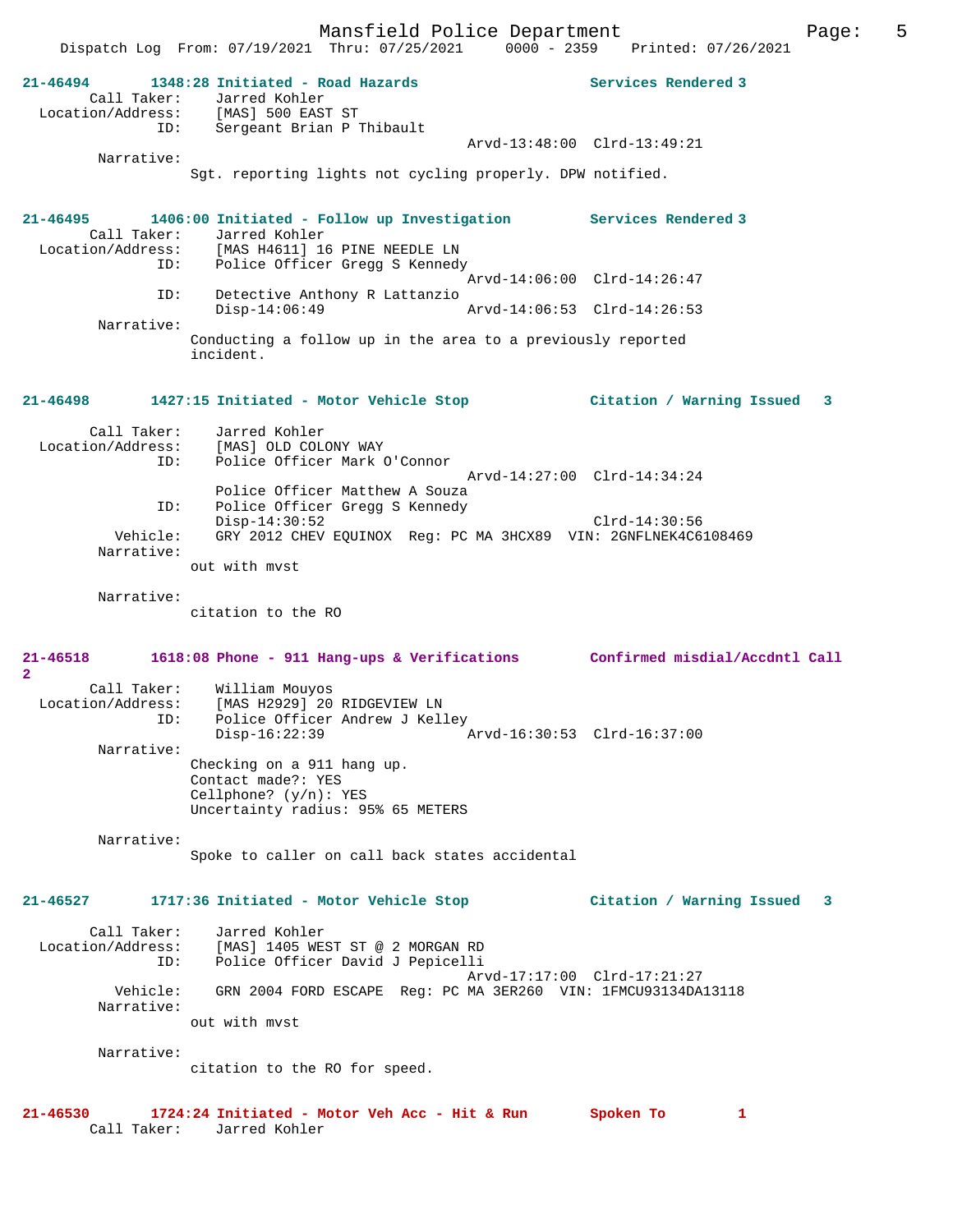Mansfield Police Department The Page: 6 Dispatch Log From: 07/19/2021 Thru: 07/25/2021 0000 - 2359 Printed: 07/26/2021 Location/Address: [MAS H4631] 1424 WEST ST ID: Police Officer David J Pepicelli Arvd-17:24:00 Clrd-17:28:36 Narrative: flagged down for a struck mail box. Officer attempting to speak with home owner. Narrative: M11 spoke with the homeowner, also checked the area with negative results for a red truck **21-46531 1730:23 Initiated - Motor Vehicle Stop Citation / Warning Issued 3** Call Taker: Jarred Kohler Location/Address: [MAS] 777 WEST ST @ 100 HAMPSHIRE ST ID: Police Officer David J Pepicelli Arvd-17:30:00 Clrd-17:36:52 Vehicle: GRY 2013 FORD FUSION Reg: PC MA 2KRP61 VIN: 3FA6P0H73DR374220 Narrative: out with mvst Narrative: citation to the RO **21-46539 1754:00 Initiated - Building - Property Check Building Checked / Secured 3** Call Taker: Jarred Kohler Location/Address: [MAS 1002] 250 EAST ST ID: Police Officer Andrew J Kelley Arvd-17:54:00 Clrd-18:09:14 Narrative: Checking the area. **21-46548 1815:58 Phone - Well Being Check Spoken To 3**  Call Taker: Jennifer Napolitano<br>cion/Address: [MAS H343] Location/Address:<br>ID: Police Officer David J Pepicelli<br>Disp-18:21:01 Arv Disp-18:21:01 Arvd-18:27:06 Clrd-18:31:23<br>ID: Police Officer Andrew J Kelley Police Officer Andrew J Kelley<br>Disp-18:21:05  $\bar{P}_{AYd-18:25:09}$  Clrd-18:31:24 Vehicle: BLK 2004 FORD UT ESCAPE Reg: PC MA 6YCV40 VIN: 1FMCU93104DA12329 Narrative: Narrative: **21-46550 1834:09 Initiated - Motor Vehicle Stop Citation / Warning Issued 3** Call Taker: Jarred Kohler Location/Address: [MAS] 133 OAKLAND ST @ 15 SWETT ST ID: Police Officer Andrew J Kelley Arvd-18:34:00 Clrd-18:38:23 Vehicle: WHI 2018 HOND ACCORD Reg: PAS MA CI81WF VIN: 1HGCV2F53JA001086 Narrative: out with mvst Narrative: citation to the RO **21-46553 1838:38 Initiated - Building - Property Check Building Checked / Secured 3** Call Taker: Jarred Kohler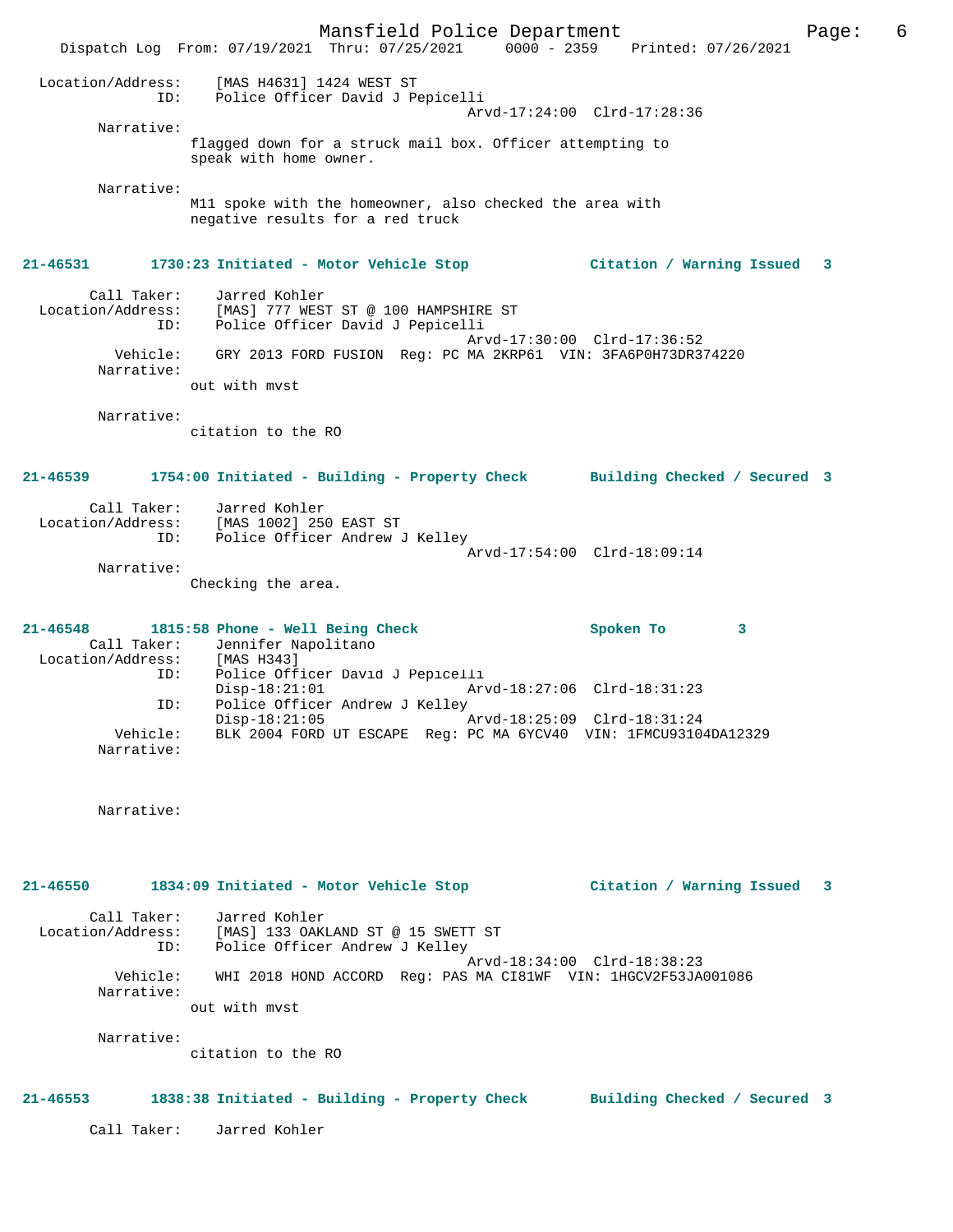Mansfield Police Department Fage: 7 Dispatch Log From: 07/19/2021 Thru: 07/25/2021 0000 - 2359 Printed: 07/26/2021 Location/Address: [MAS 840] 280 SCHOOL ST ID: Police Officer David J Pepicelli Arvd-18:38:00 Clrd-18:53:04 Narrative: Checking the area. **21-46554 1848:23 Initiated - Motor Vehicle Stop Citation / Warning Issued 3** Call Taker: Josesph Shebertes Location/Address: [MAS] OAKLAND ST ID: Police Officer Andrew J Kelley Arvd-18:48:00 Clrd-18:55:16 Vehicle: GRY 2015 JEEP UT WRANGL Reg: PC MA 5NK166 VIN: 1C4BJWEGXFL727894 Narrative: will be out with a vehicle. Narrative: citation issued to the RO for speed. **21-46556 1851:46 Phone - Assist Fire Department Services Rendered 2**  Call Taker: Josesph Shebertes Location/Address: [MAS H3992] 287 CHAUNCY ST Apt. #A101 ID: Police Officer Danielle C Titus Disp-18:55:44 Arvd-18:56:45 Clrd-19:04:26 Narrative: Assisting the FD with a fire related incident. Nature: fire alarm activation **21-46557 1853:26 Initiated - Motor Vehicle Stop Citation / Warning Issued 3** Call Taker: Josesph Shebertes Location/Address: [MAS] 430 SCHOOL ST @ 2 SEAN DR ID: Police Officer David J Pepicelli Arvd-18:53:00 Clrd-18:59:42 Vehicle: GRY 2019 HOND UT CR-V Reg: PC MA 187E10 VIN: 7FARW2H59KE046386 Narrative: will be out with a vehicle. Narrative: citation issued to the operator for speed **21-46559 1910:55 Initiated - Motor Vehicle Stop Citation / Warning Issued 3** Call Taker: Josesph Shebertes Vicinity of: [MAS H5975] 125 OTIS ST ID: Police Officer David J Pepicelli Arvd-19:10:00 Clrd-19:13:56 Vehicle: GRY 2021 TOYT HIGHLANDER Reg: PC MA 3EMK64 VIN: 5TDHZRBH5MS548580 Narrative: will be out with a vehicle. **21-46561 1928:22 Initiated - Motor Vehicle Stop Citation / Warning Issued 3** Call Taker: Josesph Shebertes Location/Address: [MAS] 91 CHAUNCY ST @ 6 HIGHLAND AVE ID: Police Officer Andrew J Kelley Arvd-19:28:00 Clrd-19:36:00 Vehicle: RED 2006 TOYT PRIUS Reg: PC MA 2SG452 VIN: JTDKB20U863149491 Narrative: will be out with a vehicle. Narrative: citation issued to the operator for speeding and no license possesion.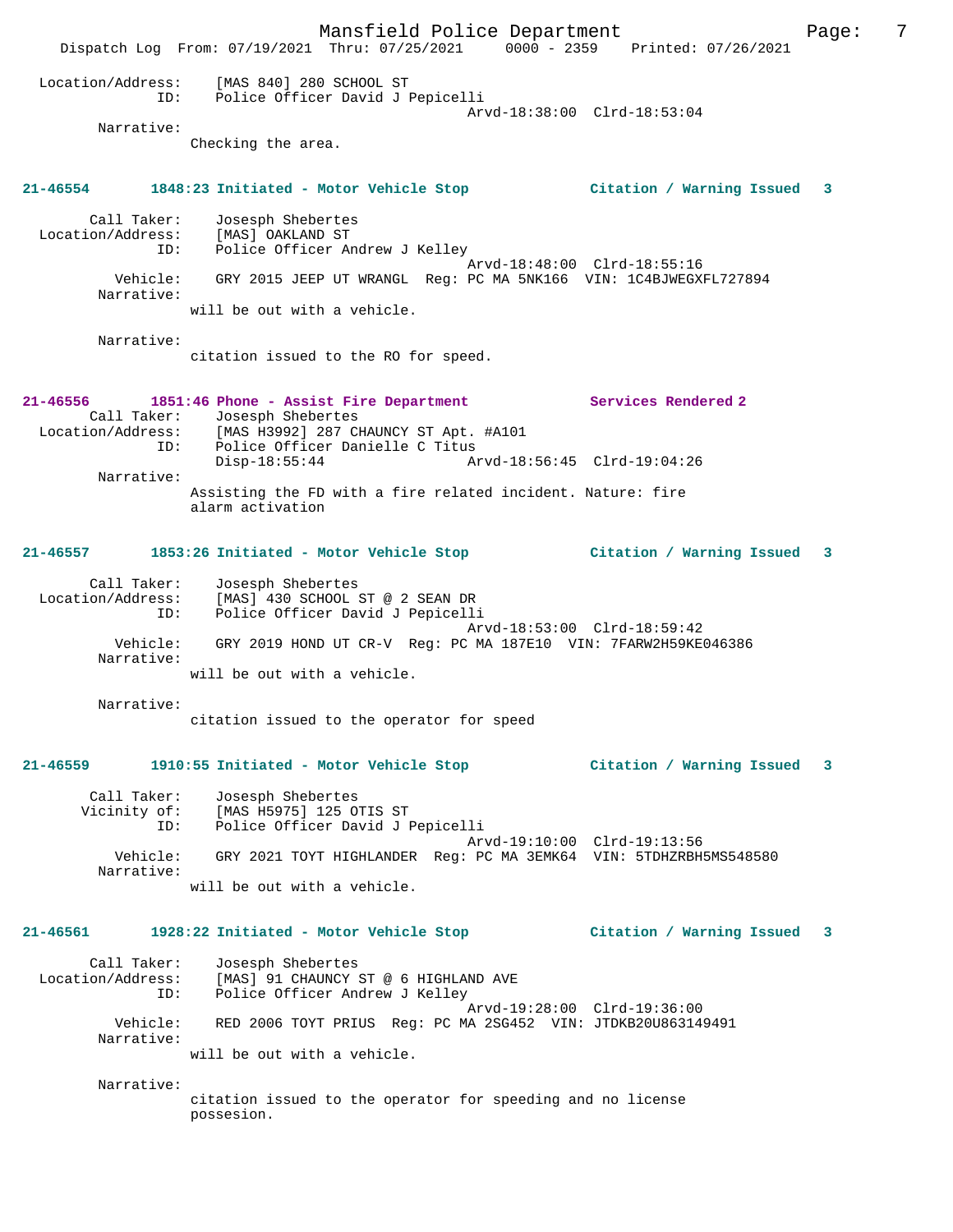**21-46562 1955:36 Walk-In - Child Safety Seat Program Services Rendered 3**  Call Taker: Support Staff Heather A Sullivan Location/Address: [MAS 451B] 500 EAST ST ID: Police Officer Andrew J Kelley Disp-19:56:06 Arvd-20:02:10 Clrd-20:19:02 **21-46564 2015:50 Initiated - Building - Property Check Building Checked / Secured 3** Call Taker: Josesph Shebertes Location/Address: [MAS 281A] 1 CROCKER ST ID: Police Officer Danielle C Titus Arvd-20:15:00 Clrd-20:27:27 Narrative: Checking the area.

```
21-46570 2141:29 Initiated - Motor Veh Acc - Hit & Run Investigated - Report Taken 1
```
Call Taker:

**21-46571 2150:25 Initiated - Building - Property Check Building Checked / Secured 3** Call Taker: Josesph Shebertes Location/Address: [MAS 814] 50 WEST CHURCH ST ID: Police Officer Danielle C Titus Arvd-21:50:00 Clrd-21:55:47

 Narrative: Checking the area.

### **21-46573 2154:12 Initiated - Motor Vehicle Stop Citation / Warning Issued 3**

| Call Taker:       | Josesph Shebertes                                             |
|-------------------|---------------------------------------------------------------|
| Location/Address: | [MAS] 223 WARE ST @ 3 RIVER EDGE RD                           |
| ID:               | Police Officer Andrew J Kelley                                |
| Vehicle:          | Arvd-21:54:00 Clrd-22:00:47                                   |
| Narrative:        | GRY 2008 HOND ACCORD Req: PC MA 1EAX99 VIN: 1HGCP26808A048770 |
|                   | will be out with a vehicle.                                   |

Narrative:

will be clr with a citation issued to the operator for speed, marked lanes and license not in possession.

### **21-46580 2219:33 Initiated - Motor Vehicle Stop Citation / Warning Issued 3**

| Call Taker:            | Josesph Shebertes                                                                                                          |
|------------------------|----------------------------------------------------------------------------------------------------------------------------|
| Location/Address:      | [MAS] 562 MAPLE ST @ 3 JENNIFER DR                                                                                         |
| ID:                    | Police Officer Andrew J Kelley                                                                                             |
| Vehicle:<br>Narrative: | Arvd-22:19:00 Clrd-22:25:34<br>GRN 2004 JEEP LIBERT Req: PC MA 2DKN85 VIN: 1J4GL48K24W131897<br>will be out with a vehicle |

Narrative:

citation issued to the operator for speed and registration not in possession.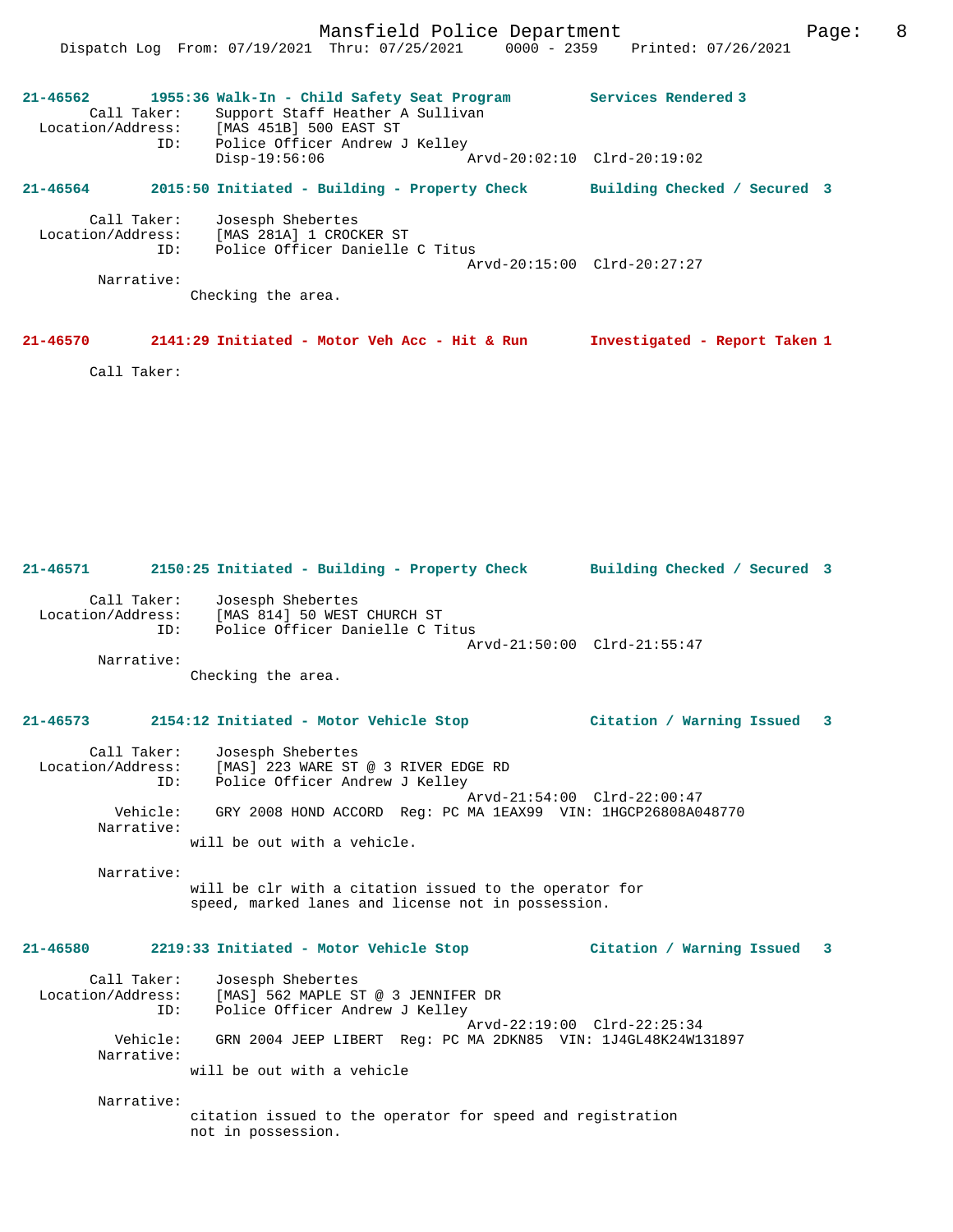| 21-46581                          |                                  | 2230:22 Initiated - Building - Property Check                                                                                                                                                     | Building Checked / Secured 3             |  |
|-----------------------------------|----------------------------------|---------------------------------------------------------------------------------------------------------------------------------------------------------------------------------------------------|------------------------------------------|--|
| Location/Address:                 | Call Taker:<br>ID:<br>Narrative: | Josesph Shebertes<br>[MAS 1015] 30 CHAUNCY ST<br>Police Officer Danielle C Titus                                                                                                                  | Arvd-22:30:00 Clrd-22:37:03              |  |
|                                   |                                  | Checking the area.                                                                                                                                                                                |                                          |  |
| $21 - 46583$<br>Location/Address: | Call Taker:                      | 2233:20 Phone - Assist Other Agency<br>Michael Chisholm<br>[MAS] 52 WILLOW ST @ 2 MARIE DR                                                                                                        | Services Rendered 3                      |  |
|                                   | ID:<br>ID:                       | Police Officer Danielle C Titus<br>$Disp-22:37:10$<br>Police Officer David J Pepicelli                                                                                                            | Arvd-22:42:54 Clrd-22:42:57              |  |
|                                   |                                  | $Disp-22:37:15$                                                                                                                                                                                   | Arvd-22:40:09 Clrd-22:55:01              |  |
|                                   | Narrative:                       | Locate Homeless Party in the area, NAPD is looking for her<br>to be returned to NAPD to be reunited with her Boyfriend in<br>N. Attleboro . Looking for a cruiser to meet up with NAPD<br>cruiser |                                          |  |
|                                   | Narrative:                       | Ofc Pepicelli located the female and is transporting the<br>female to Sunoco on rte 152 to meet NAPD                                                                                              |                                          |  |
|                                   | Narrative:                       | SM:33106.2 @2242 EM 33111.9 2251hrs                                                                                                                                                               |                                          |  |
|                                   | Narrative:                       | NAPD has that party. M11 will be returning 2254 hrs                                                                                                                                               |                                          |  |
| 21-46601                          |                                  | 2331:56 Phone - Disturbance / Gathering                                                                                                                                                           | Investigated - Report Taken 1            |  |
| Location/Address:                 | Call Taker:<br>ID:               | Stephen Martell<br>[NON 39]<br>Police Officer DEREK STARK                                                                                                                                         |                                          |  |
|                                   | ID:                              | $Disp-23:34:23$<br>Sergeant BRIAN THIBAULT                                                                                                                                                        | Arvd-23:39:49 Clrd-23:58:17              |  |
|                                   |                                  | $Disp-23:34:27$                                                                                                                                                                                   | Arvd-23:43:37 Clrd-07/20/2021 @ 00:07:52 |  |
|                                   | ID:                              | Josh Ellender<br>$Disp-23:39:51$                                                                                                                                                                  | Arvd-23:39:53 Clrd-07/20/2021 @ 00:07:52 |  |
|                                   | ID:                              | Lieutenant THOMAS CONNOR<br>$Disp-23:41:24$                                                                                                                                                       | Arvd-23:41:28 Clrd-07/20/2021 @ 00:07:52 |  |
|                                   | ID:                              | Lieutenant Thomas R Connor                                                                                                                                                                        |                                          |  |

Disp-23:41:24 Arvd-23:41:28 Clrd-07/20/2021 @ 00:07:52

# **21-46604 2346:18 Phone - Disturbance / Gathering Unfounded/Unverifed 1**

| Call Taker:       | Stephen Martell                  |  |
|-------------------|----------------------------------|--|
| Location/Address: | [MAS 840A] 280 SCHOOL ST Apt. #A |  |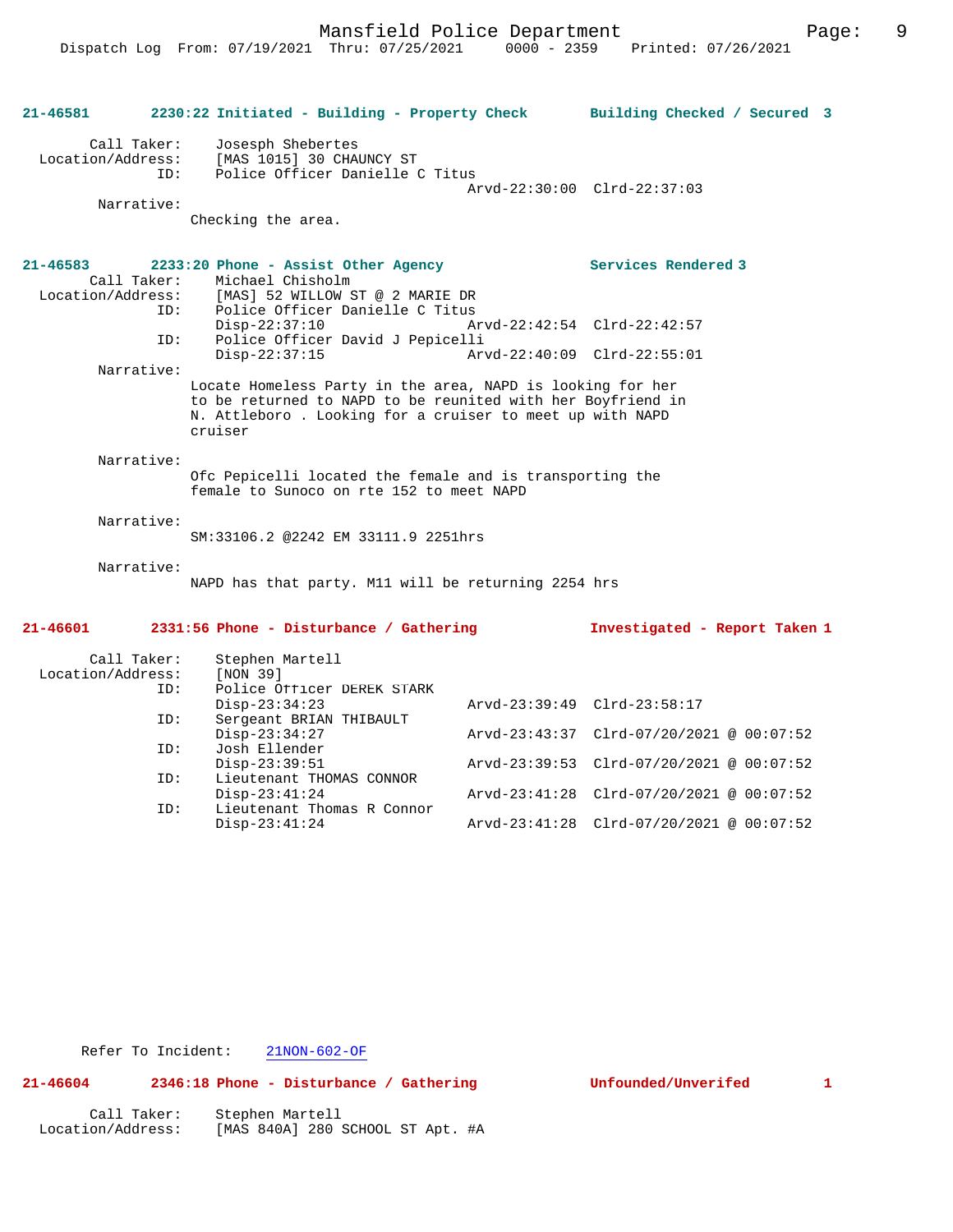Mansfield Police Department Form Page: 10 Dispatch Log From: 07/19/2021 Thru: 07/25/2021 0000 - 2359 Printed: 07/26/2021 ID: Police Officer Danielle C Titus Disp-23:52:11 Arvd-23:52:13 Clrd-23:54:52<br>TD: Patrolman Gregory S Martell Patrolman Gregory S Martell<br>Disp-23:53:54 Disp-23:53:54 Arvd-23:53:56 Clrd-23:54:52 Narrative: male party in a black volvo reportedly urinated on the building. Narrative: vehicle took a left towards buffalo wild wings. Narrative: male party is wearing a grey sweatshirt maroon hat. Narrative: male got into the back seat vehicle occupied x3 Narrative: M12 and Officer Martell will be in the area. Narrative: both units will be clr unable to locate that vehicle.

#### **For Date: 07/20/2021 - Tuesday**

**21-46630 0107:36 Initiated - Building - Property Check Building Checked / Secured 3** Call Taker: Josesph Shebertes Location/Address: [MAS 281A] 1 CROCKER ST ID: Patrolman Gregory S Martell Arvd-01:07:00 Clrd-01:11:55 Narrative:

Checking the area.

**21-46632 0113:25 Initiated - Building - Property Check Building Checked / Secured 3** Call Taker: Josesph Shebertes Location/Address: [MAS 1015] 30 CHAUNCY ST Police Officer Christopher D Sorge Arvd-01:13:00 Clrd-01:21:40

 Narrative: Checking the area.

**21-46634 0114:38 Initiated - Motor Vehicle Stop Spoken To 3**  Call Taker: Josesph Shebertes Location/Address: [MAS] RTE 140 SB ID: Patrolman Gregory S Martell Arvd-01:14:00 Clrd-01:17:27 Vehicle: WHI 2017 HOND UT CR-V Reg: PC MA 6RL285 VIN: 5J6RW2H50HL049527 Narrative: will be out with a vehicle.

 Narrative: M11 will be clr, reason for the stop was for the license status of the RO.

**21-46636 0125 Initiated - Building - Property Check Building Checked / Secured 3** Call Taker: Patrolman Gregory S Martell

| Location/Address: | [MAS] 50 RESERVOIR ST        |                             |
|-------------------|------------------------------|-----------------------------|
| TD:               | Police Officer Derek M Stark |                             |
|                   | Disp-02:07:17                | Arvd-02:07:20 Clrd-02:07:22 |
| Narrative:        |                              |                             |

Checking the area.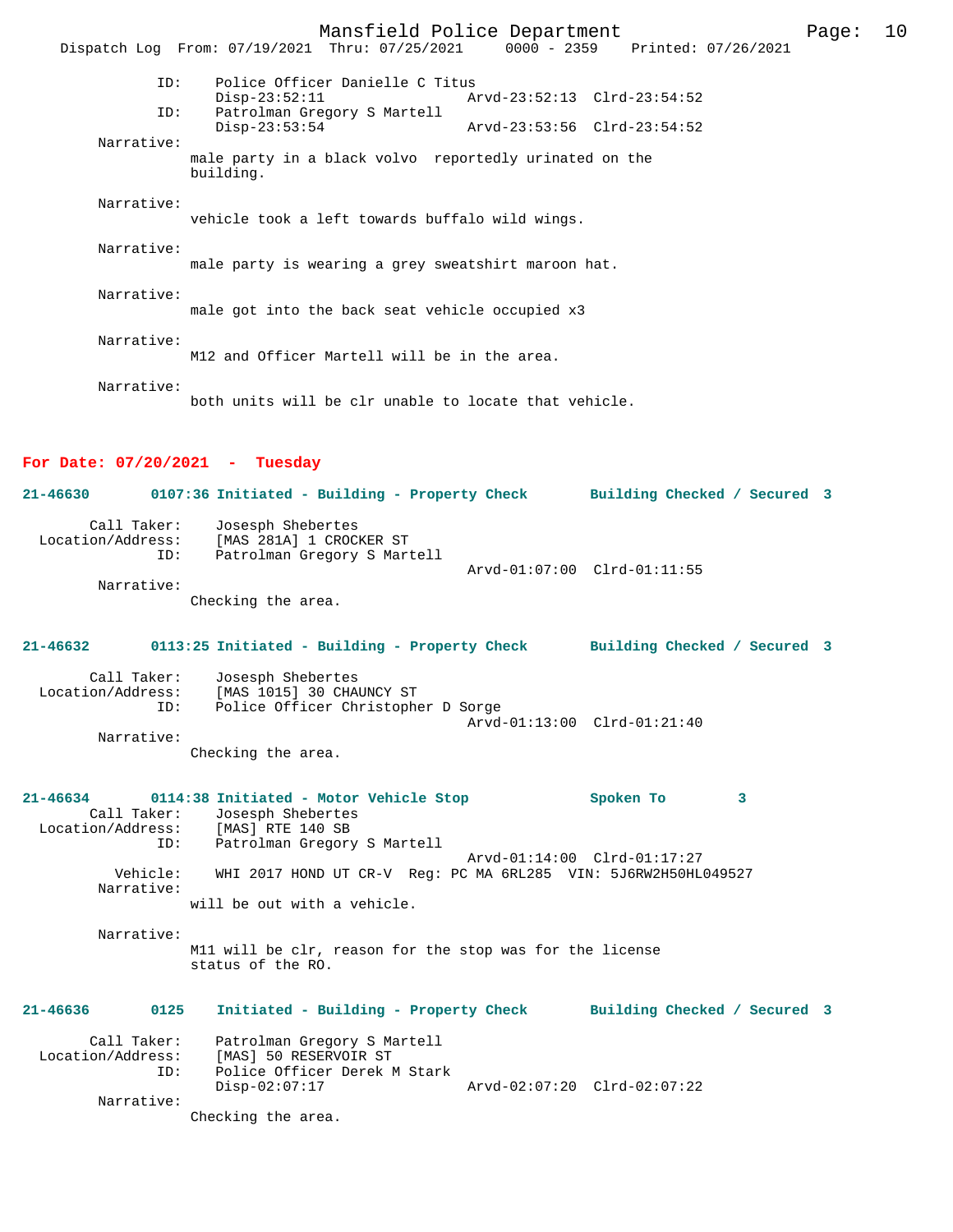Dispatch Log From: 07/19/2021 Thru: 07/25/2021 0000 - 2359 Printed: 07/26/2021

**21-46644 0140:05 Initiated - Building - Property Check Building Checked / Secured 3** Call Taker: Josesph Shebertes Location/Address: [MAS 2] 60 FORBES BLVD ID: Patrolman Gregory S Martell Arvd-01:40:00 Clrd-01:55:35 Narrative: Checking the area. **21-46647 0154:15 Initiated - Building - Property Check Building Checked / Secured 3** Call Taker: Josesph Shebertes Location/Address: [MAS 840] 280 SCHOOL ST<br>ID: Police Officer Derek M 9 Police Officer Derek M Stark Arvd-01:54:00 Clrd-02:01:21 Vehicle: WHI 2010 VOLK JETTA Reg: PC MA 2PHV99 VIN: 3VWRJ7AJXAM098910 Narrative: Checking the area. Narrative: . Narrative: . **21-46649 0200:41 Radio - Motor Vehicle Stop Citation / Warning Issued 3** Call Taker: Josesph Shebertes Location/Address: [MAS] RTE 140 SB ID: Police Officer Derek M Stark<br>Disp-02:01:33 Disp-02:01:33 Arvd-02:01:41 Clrd-02:07:10 ID: Patrolman Gregory S Martell<br>Disp-02:01:39 Disp-02:01:39 Arvd-02:01:42 Clrd-02:06:52 Vehicle: WHI 2010 VOLK JETTA Reg: PC MA 2PHV99 VIN: 3VWRJ7AJXAM098910 Narrative: M2 attempting to stop an MV rte 140 SB into the S curves. Vehicle traveling 70mph getting on 495 SB. Narrative: M2 has the vehicle stopped on Rte 495 SB just past South Main Street exit ramp to 495 SB. M11 out with them Narrative: Citation issued to the RO for speed and red light violation. **21-46650 0212:11 Initiated - Building - Property Check Building Checked / Secured 3** Call Taker: Josesph Shebertes Location/Address: [MAS 1002] 250 EAST ST Police Officer Christopher D Sorge Arvd-02:12:00 Clrd-02:27:28 Narrative: Checking the area. **21-46651 0215:17 Initiated - Building - Property Check Building Checked / Secured 3** Call Taker: Josesph Shebertes Location/Address: [MAS] NORTH MAIN ST ID: Patrolman Gregory S Martell Arvd-02:15:00 Clrd-02:23:28 Narrative: Checking the area.

**21-46653 0242:42 Initiated - Building - Property Check Building Checked / Secured 3**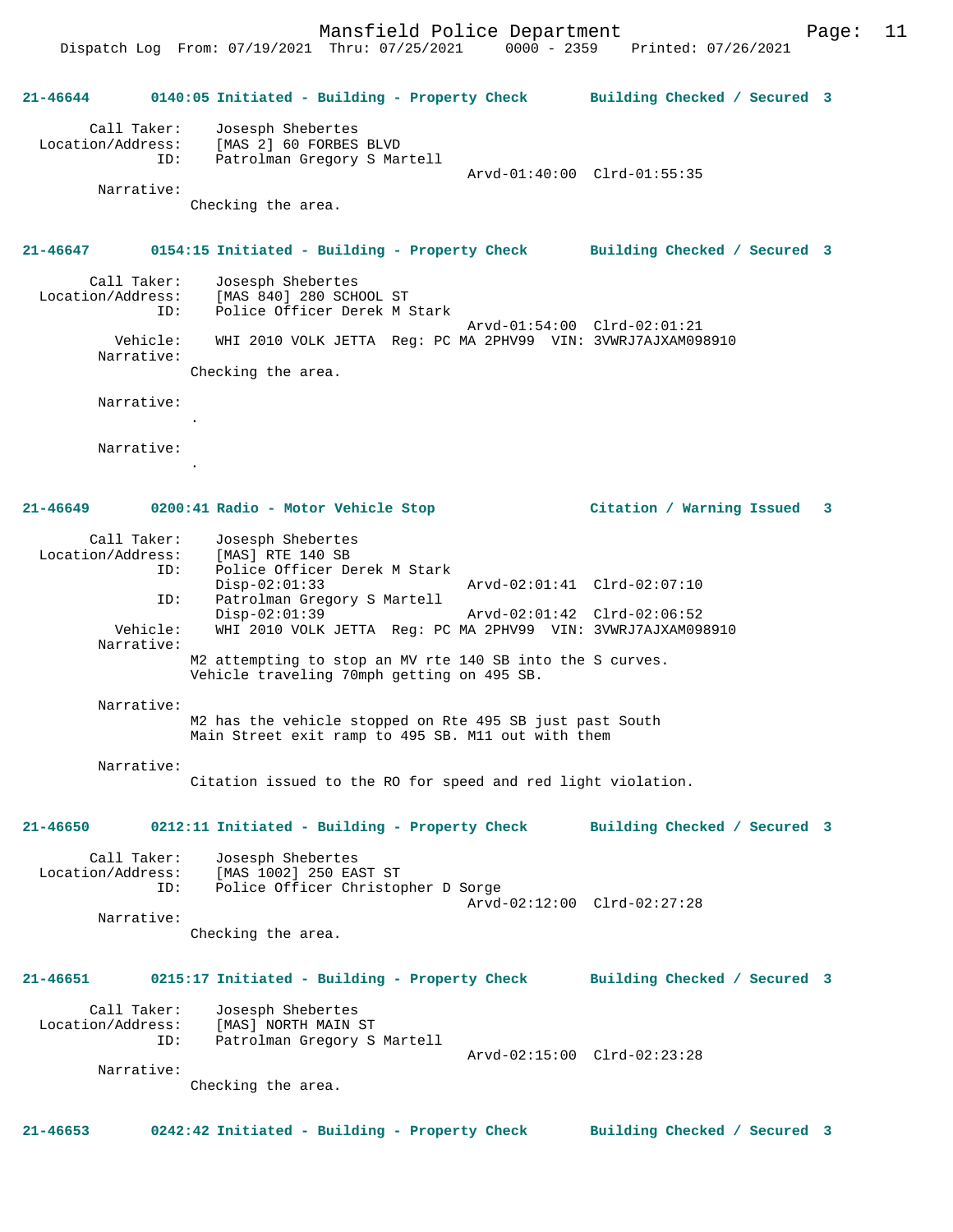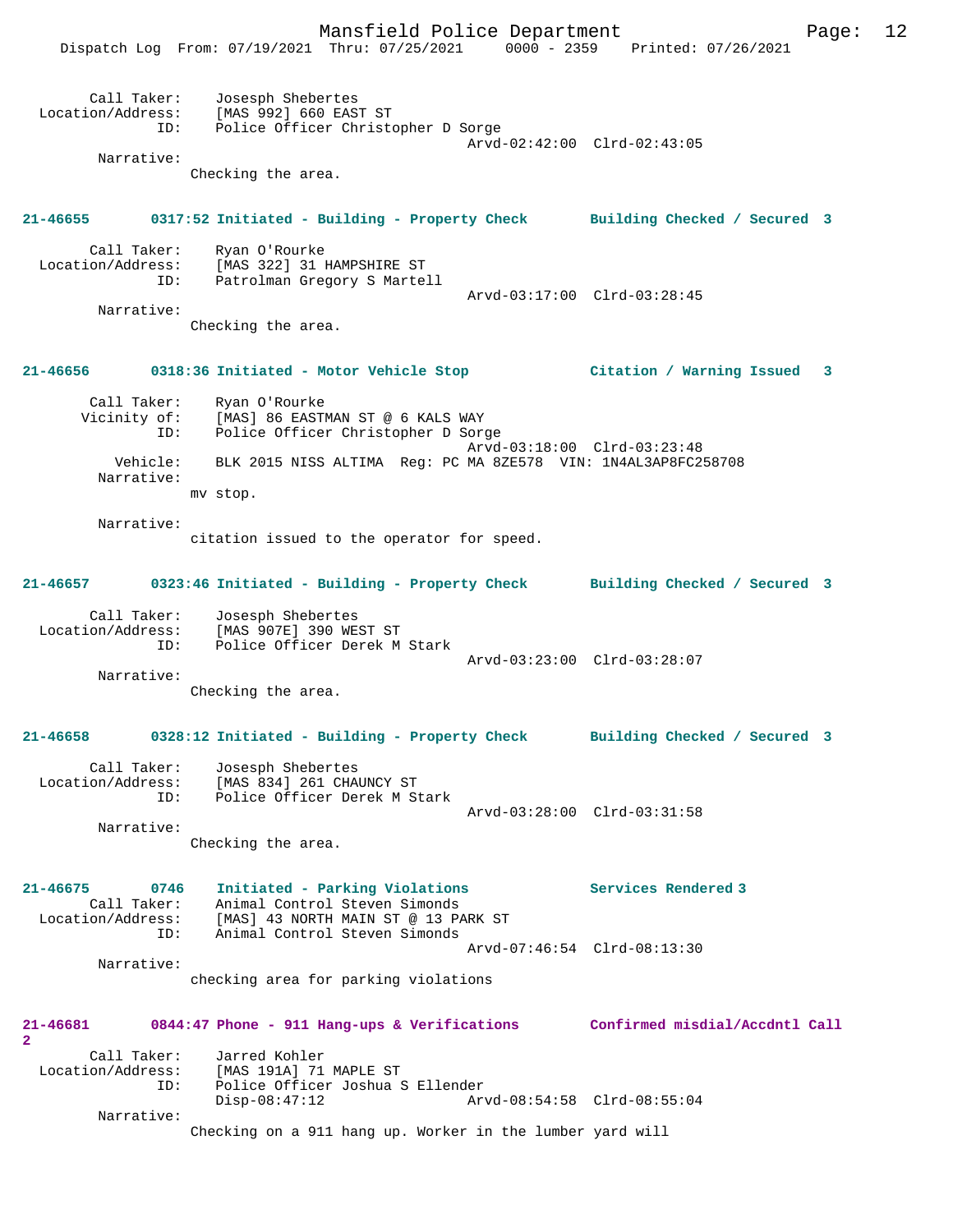Mansfield Police Department Page: 13 Dispatch Log From: 07/19/2021 Thru: 07/25/2021 0000 - 2359 Printed: 07/26/2021 flag down the officer Contact made?: yes Cellphone? (y/n): yes Uncertainty radius: **21-46682 0846:23 911 - Animal Complaints Services Rendered 3**  Call Taker: MATTHEW BOMES Location/Address: [MAS H4062] 309 SOUTH MAIN ST ID: animal control Jeffrey S Collins Disp-08:51:07 Arvd-09:14:19 Clrd-09:14:41 Narrative: caller has a large turtle in the front yard walking toward the street. she does not want it to get struck by a vehicle **21-46684 0853:30 Alarm - Assist Fire Department Referred to Other Agency 2** Call Taker: Kieran M Ruth<br>Location/Address: [MAS] 130 FORE ess: [MAS] 130 FORBES BLVD<br>ID: Police Officer Mark O Police Officer Mark O'Connor<br>Disp-08:54:37 Disp-08:54:37 Arvd-09:02:31 Clrd-09:24:31 Police Officer Matthew A Souza Narrative: Assisting the FD with a fire related incident. Nature:Master box activation **21-46686 0901:04 Initiated - Follow up Investigation Not Home / No Answer 3** Call Taker: Kieran M Ruth Location/Address: [MAS H1928] 193 WINTER ST<br>TD: Police Officer Joshua S E Police Officer Joshua S Ellender Arvd-09:01:00 Clrd-09:05:56 Narrative: Conducting a follow up in the area to a previously reported incident. Narrative: Party still not home **21-46688 0907:51 Phone - Animal Complaints Spoken To 3**  Call Taker: Jarred Kohler<br>Location/Address: [MAS H1630] 28 ess: [MAS H1630] 28 CONCETTA DR<br>ID: animal control Jeffrey S Co animal control Jeffrey S Collins Disp-09:14:53 Arvd-09:21:40 Clrd-09:48:22 Narrative: Big Black dog in a blue bandana, comes from number 14. Caller states the dog is aggressive and constantly off leash. Narrative: Parties spoken to, it appears the situation has been rectified at this time. The resident at 14 will get his fence fixed **21-46690 0934:13 Initiated - Follow up Investigation Spoken To 3**  Call Taker: Kieran M Ruth<br>Location/Address: [MAS 451B] 500 [MAS 451B] 500 EAST ST ID: Police Officer Joshua S Ellender Arvd-09:34:00 Clrd-11:02:07 Narrative: Conducting a follow up in the area to a previously reported incident.

**21-46697 1009 Initiated - Parking Violations Services Rendered 3**  Call Taker: Animal Control Steven Simonds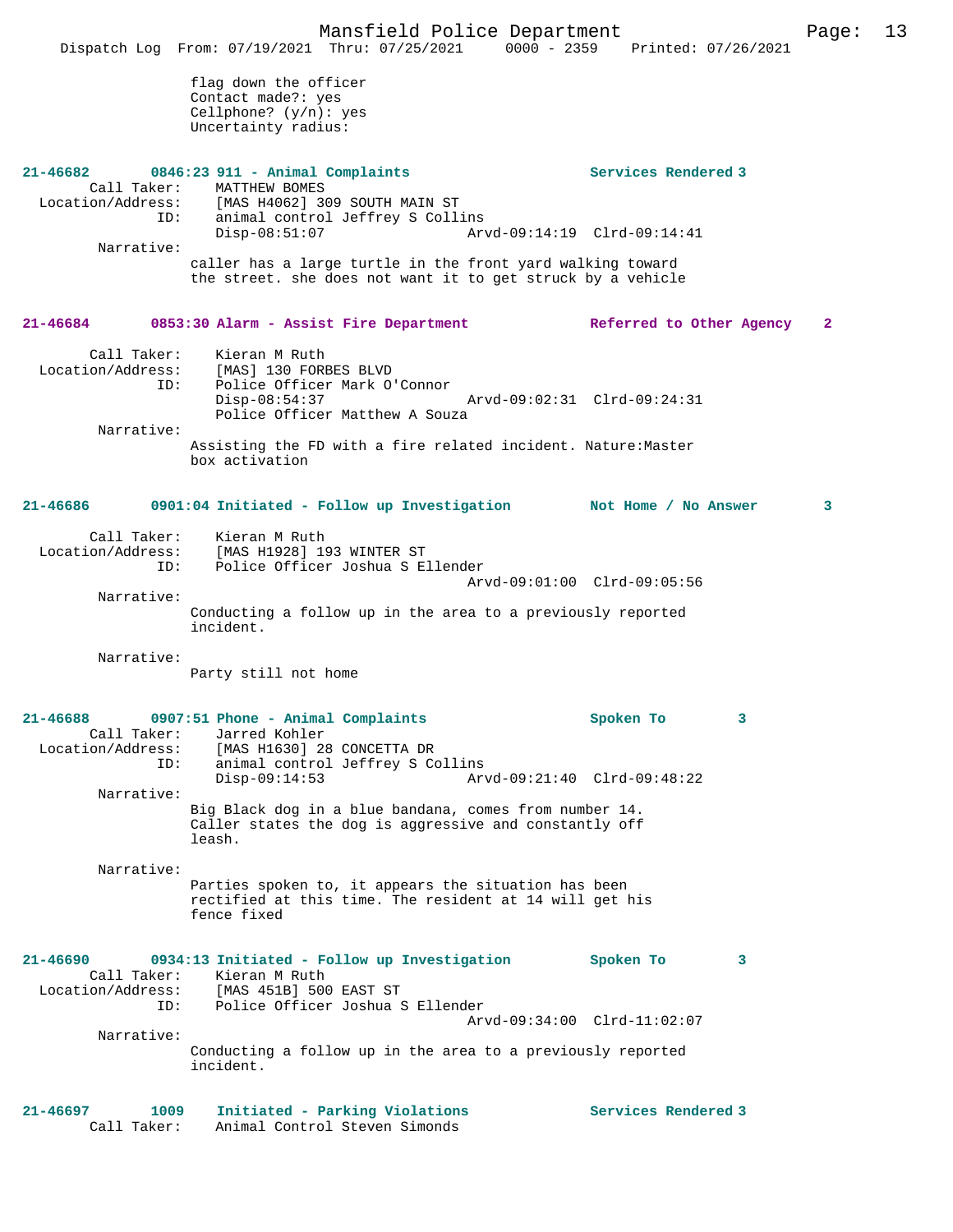Mansfield Police Department Page: 14 Dispatch Log From: 07/19/2021 Thru: 07/25/2021 0000 - 2359 Location/Address: [MAS] 242 NORTH MAIN ST @ 16 OLD COLONY WAY ID: Animal Control Steven Simonds Arvd-10:10:38 Clrd-10:44:31 Narrative: checking area for parking violations Narrative: tagged MA 3XVZ21 on samoset ave for overtime parking **21-46708 1124:17 Phone - 911 Hang-ups & Verifications Confirmed misdial/Accdntl Call 2**  Call Taker: Jarred Kohler<br>Location/Address: [MAS] 65 MAPLI ess: [MAS] 65 MAPLE ST<br>Location: [MAS] 65 MAPLE ST<br>ID: Police Officer Jos ID: Police Officer Joshua S Ellender Disp-11:27:17 Arvd-11:30:17 Clrd-11:30:28 Narrative: Checking on a 911 hang up. Contact made?: no, open line, no answer on call back Cellphone? (y/n): yes Uncertainty radius: 6 meters **21-46710 1137:05 911 - 911 Hang-ups & Verifications Confirmed misdial/Accdntl Call 2**  Call Taker: MATTHEW BOMES<br>Location/Address: [MAS] 12 BONNI لمطلبين المستعدد [MAS] 12 BONNEY LN Apt. #11<br>ID: Police Officer Christopher I Police Officer Christopher D Sorge<br>Disp-11:40:38 Arvd- Disp-11:40:38 Arvd-11:45:01 Clrd-11:46:13 Narrative: Checking on a 911 hang up. Contact made?:Carmon Cellphone? (y/n):y Uncertainty radius:11.5 m 774-712-6993 party has a broken phone **21-46711 1146:58 Phone - Animal Complaints Services Rendered 3**  Call Taker: Jarred Kohler<br>ion/Address: [MAS] 25 SADDI Location/Address: [MAS] 35 SADDLE RIDGE RD ID: animal control Jeffrey S Collins<br>Disp-11:48:12 Art Arvd-12:10:20 Clrd-12:30:51 Narrative: found dog. Narrative: Dog returned to the owner at 40 old farm rd. **21-46712 1148:22 Phone - Assist Fire Department Services Rendered 2**  Call Taker: Jennifer Napolitano<br>Location/Address: [MAS 907F] 390 WEST SS: [MAS 907F] 390 WEST ST Apt. #E<br>ID: Police Officer Mark O'Connor Inno 2002<br>International Mark O'Connor<br>Disp-11:49:15 Disp-11:49:15 Arvd-11:57:45 Clrd-12:03:03 Police Officer Matthew A Souza Narrative: Assisting the FD with a fire related incident. Nature: gas leak **21-46713 1155:09 Phone - Assist Fire Department Services Rendered 2**  Call Taker: Jennifer Napolitano<br>Location/Address: [MAS 1007] 80 HAMPDI ess: [MAS 1007] 80 HAMPDEN RD<br>ID: Police Officer Christophe Police Officer Christopher D Sorge<br>Disp-11:57:08 Arvd-Arvd-12:07:30 Clrd-12:23:25 Narrative: Assisting the FD with a fire related incident. Nature: odor of something burning no visible smoke or fire.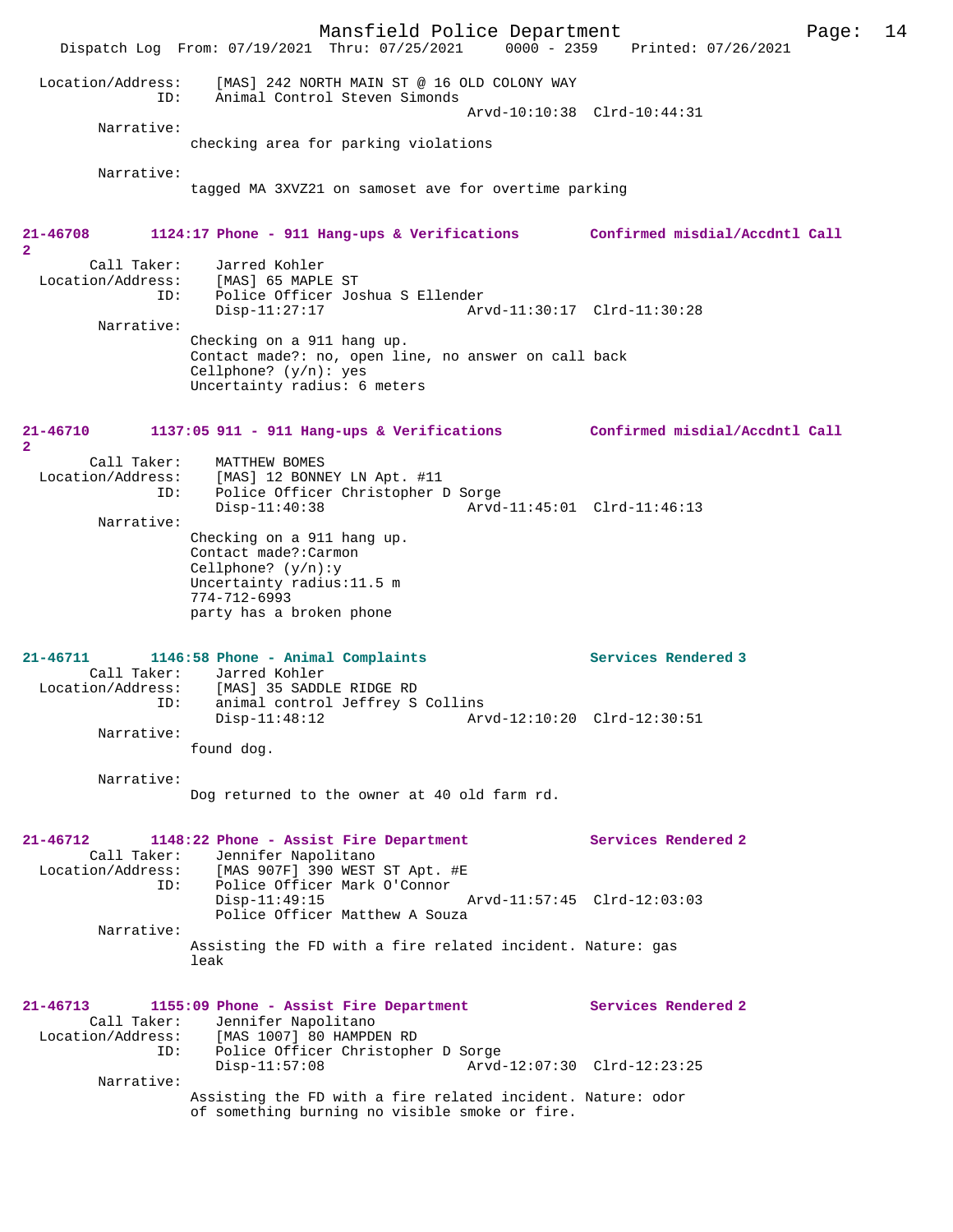Mansfield Police Department Fage: 15

| 21-46714<br>Call Taker:<br>ID:                                  | 1159:01 Phone - Assist Other Agency<br>Jarred Kohler<br>Location/Address: [MAS 2] 60 FORBES BLVD<br>Sergeant Brian P Thibault                                       | Services Rendered 3                 |
|-----------------------------------------------------------------|---------------------------------------------------------------------------------------------------------------------------------------------------------------------|-------------------------------------|
| ID:                                                             | $Disp-12:02:48$<br>Police Officer Mark O'Connor                                                                                                                     | Arvd-12:06:14 Clrd-12:10:53         |
|                                                                 | $Disp-12:03:19$<br>Police Officer Matthew A Souza                                                                                                                   | Arvd-12:07:18 Clrd-12:10:51         |
| Vehicle:<br>Narrative:                                          | GRY 2001 TOYT 4RUNNE Req: PC MA 2ABE49 VIN: JT3HN86RX10351657                                                                                                       |                                     |
|                                                                 | Norwood PD requesting a check of the parking lot for the<br>attached vehicle. They have a section 35 for the party and<br>just want to see if his vehicle is there. |                                     |
| Narrative:                                                      | Vehicle is not in the lot.                                                                                                                                          |                                     |
| $21 - 46715$<br>1207<br>Call Taker:<br>Location/Address:<br>ID: | Initiated - Parking Violations<br>Animal Control Steven Simonds<br>[MAS] 377 NORTH MAIN ST @ 44 CROCKER ST<br>Animal Control Steven Simonds                         | Services Rendered 3                 |
| Narrative:                                                      |                                                                                                                                                                     | Arvd-12:08:03 Clrd-12:47:23         |
|                                                                 | checking area for parking violations                                                                                                                                |                                     |
| Narrative:                                                      | tagged RI 1AB274 on crocker for overtime parking                                                                                                                    |                                     |
| Narrative:                                                      | tagged MA 4LM552 on old colony way for overtime parking                                                                                                             |                                     |
| 21-46719<br>$\overline{a}$                                      | 1240:37 911 - 911 Hang-ups & Verifications Confirmed misdial/Accdntl Call                                                                                           |                                     |
| Call Taker:<br>Location/Address:<br>ID:                         | MATTHEW BOMES<br>[MAS 874] 100 HAMPSHIRE ST<br>Police Officer Christopher D Sorge<br>$Disp-12:47:01$                                                                | Arvd-12:58:49 Clrd-13:01:10         |
| Narrative:                                                      | Checking on a 911 hang up.<br>Contact made?: reports accidental, security will meet<br>officer at the front door<br>Cellphone? $(y/n):n$<br>Uncertainty radius:     |                                     |
| $21 - 46722$<br>1306<br>Call Taker:<br>Location/Address:        | Initiated - Parking Violations<br>Animal Control Steven Simonds<br>[MAS] 126 NORTH MAIN ST @ 10 VILLA ST                                                            | Services Rendered 3                 |
| ID:                                                             | Animal Control Steven Simonds                                                                                                                                       | Arvd-13:07:21 Clrd-13:57:35         |
| Narrative:                                                      | checking area for parking violations                                                                                                                                |                                     |
| $21 - 46726$                                                    | 1332:06 911 - 911 Hang-ups & Verifications                                                                                                                          | Unfounded/Unverifed<br>$\mathbf{2}$ |
| Call Taker:<br>Location/Address:<br>ID:                         | <b>GARIN EISELE</b><br>[MAS H4907] 191 GILBERT ST<br>Police Officer Mark O'Connor<br>$Disp-13:33:52$                                                                | Arvd-13:49:44 Clrd-13:52:50         |
| Narrative:                                                      | Police Officer Matthew A Souza                                                                                                                                      |                                     |
|                                                                 | Checking on a 911 hang up.<br>Contact made?: yes<br>Cellphone? $(y/n):yes$<br>Uncertainty radius:<br>Accidental by the homeowner                                    |                                     |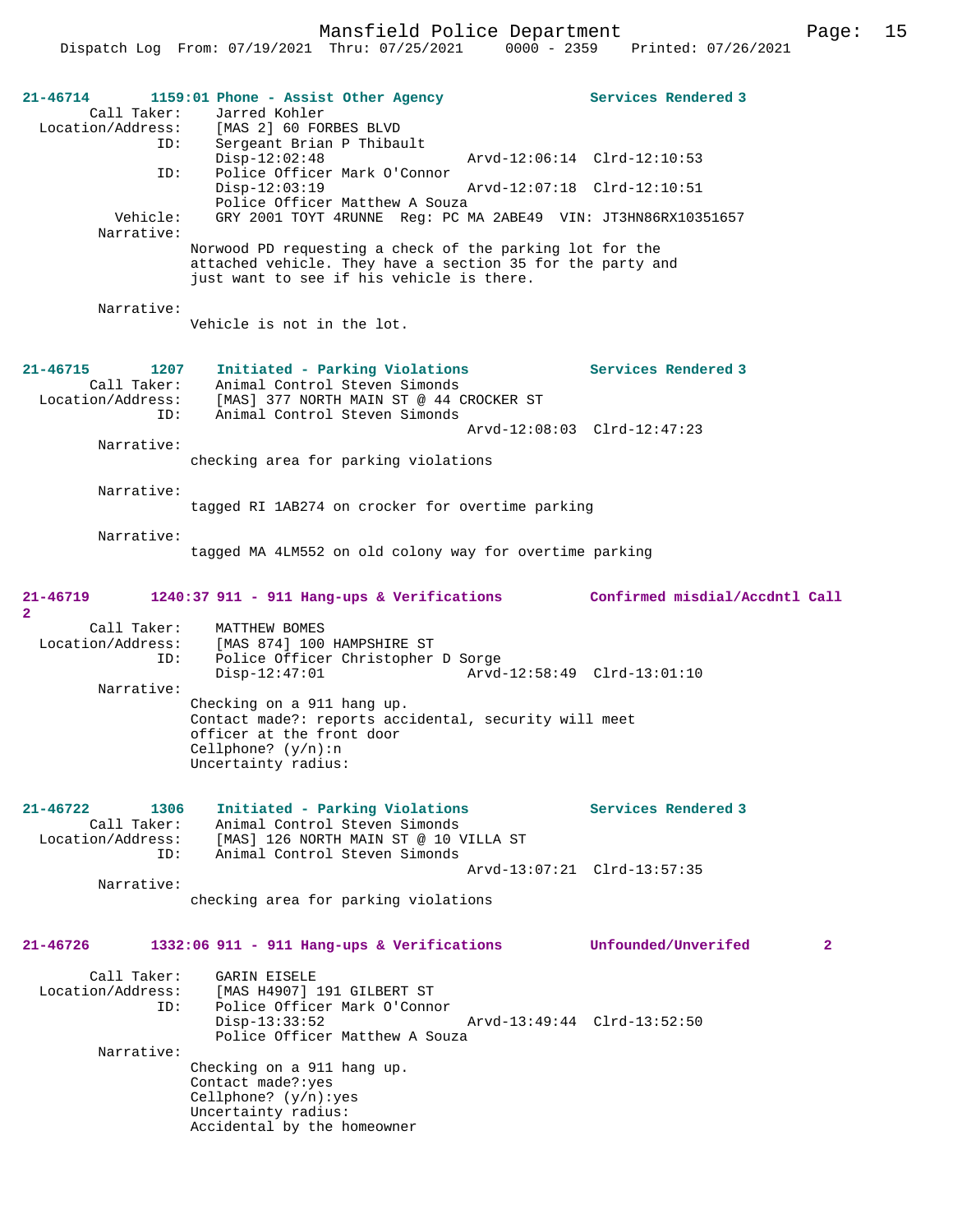Narrative: M5 reporting no one on sight at this location, unfounded. **21-46729 1345:34 Phone - Missing Person Services Rendered 1**  Call Taker: Jarred Kohler<br>Location/Address: [MAS 43] 137 1 Location/Address: [MAS 43] 137 MILL ST ID: Police Officer Christopher D Sorge Disp-13:50:32 Clrd-14:02:27 ID: Police Officer Joshua S Ellender Disp-13:50:43 Arvd-13:55:40 Clrd-14:04:24<br>ID: Sergeant Brian P Thibault Sergeant Brian P Thibault Disp-13:51:22 Clrd-14:02:31 Narrative: Detail reporting a 40yo male missing from the camp ground. Normally rides his bike to dubs and back but has not returned after an hour and a half Narrative: last seen wearing shorts, a light colored tshirt riding a black/blue bike with a trailor on the back Narrative: spoke with Dubs liqours, they have not seen anyone matching the discription today. Narrative: Lt Connor reporting the primary reporting party has visual of the missing party walking his bike down the hill. M3 remaining on location for verification of that party returning. Narrative: M3 reports eyes on missing party. **21-46728 1346:59 Initiated - Animal Complaints Spoken To 3**  Call Taker: Jennifer Napolitano<br>ion/Address: [MAS] 78 HALL ST Location/Address: ID: Detective Derek M McCune Arvd-13:46:00 Clrd-15:04:48 Narrative: advises off with MSPCA officer at this location Narrative: Spoken to. **21-46750 1700:34 Other - 911 Hang-ups & Verifications Unfounded/Unverifed 2** Call Taker: MATTHEW BOMES<br>Location/Address: [MAS H5354] 10 ess: [MAS H5354] 10 ERICK RD Apt. #39<br>ID: Police Officer Joshua S Ellender ID: Police Officer Joshua S Ellender Disp-17:02:54 Arvd-17:05:56 Clrd-17:14:47 ID: Police Officer David J Pepicelli Disp-17:03:07 Arvd-17:05:27 Clrd-17:14:45 Narrative: Checking on a 911 hang up. Contact made?: no answer on call back x2 Cellphone? (y/n): y Uncertainty radius: Narrative: M3 advises unit 38, 39, 40 and none of the residents had the phone number reported. call unfounded. **21-46756 1718:22 Phone - Assist Fire Department Services Rendered 2**  Call Taker: Jennifer Napolitano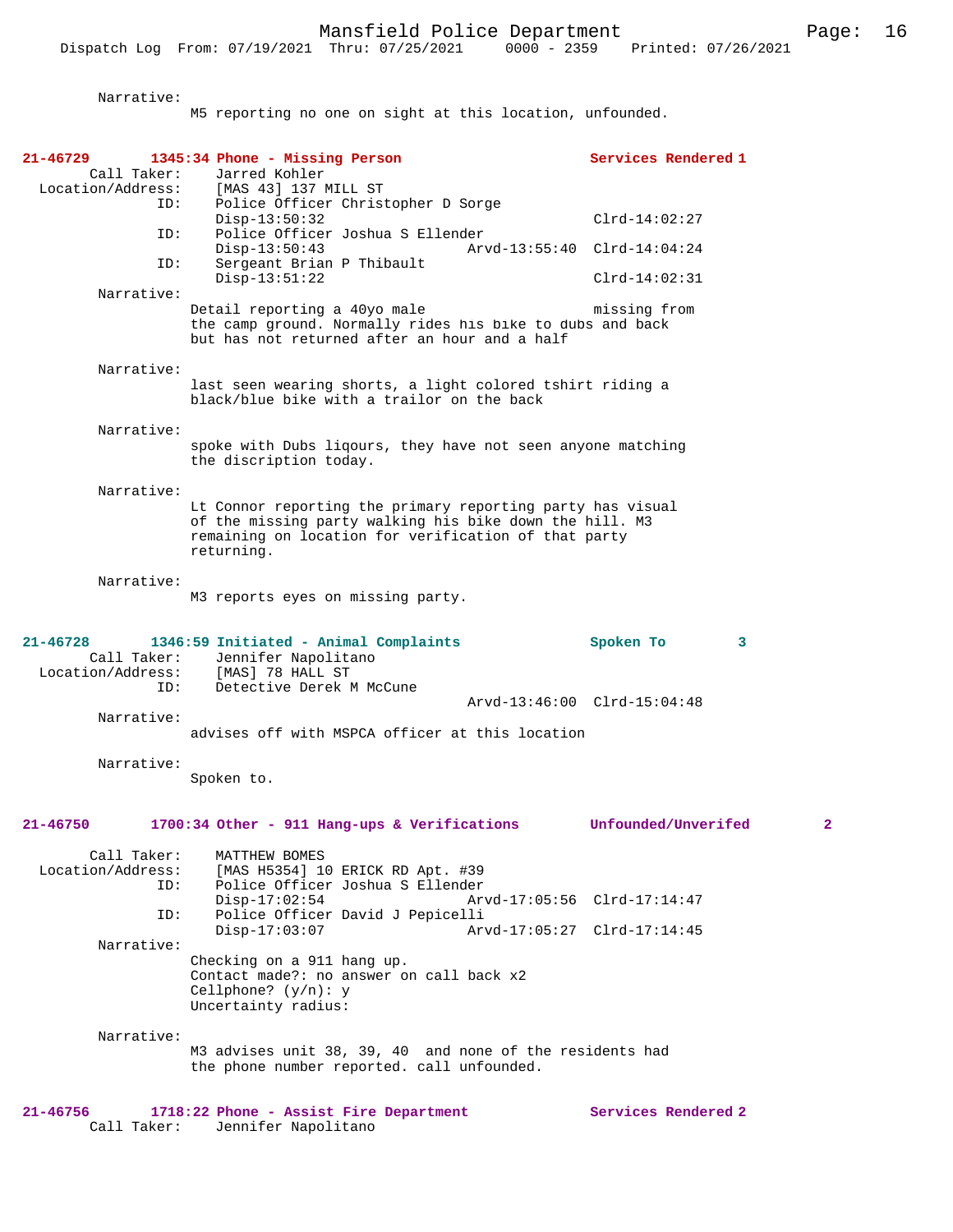Mansfield Police Department Page: 17 Dispatch Log From: 07/19/2021 Thru: 07/25/2021 0000 - 2359 Printed: 07/26/2021 Location/Address: [MAS 255] 377 CHAUNCY ST ID: Police Officer Jay J Sparrow Disp-17:19:08 Arvd-17:24:54 Clrd-17:32:30 Narrative: Assisting the FD with a fire related incident. Nature: **21-46759 1728:33 Initiated - Motor Vehicle Stop Citation / Warning Issued 3** Call Taker: Jennifer Napolitano Location/Address: [MAS] 60 MAPLE ST ID: Police Officer Joshua S Ellender Arvd-17:28:00 Clrd-17:34:06 Vehicle: GRY 2020 AUDI CO S5 Reg: PC MA 9DH692 VIN: WAUY4GF58LN002358 Narrative: citation issue to the RO **21-46762 1756:18 911 - 911 Hang-ups & Verifications Confirmed misdial/Accdntl Call 2**  Call Taker: MATTHEW BOMES<br>Vicinity of: [MAS H4047] 3 of: [MAS H4047] 34 WINDCHIME DR<br>ID: Sergeant John R Armstrong Sergeant John R Armstrong<br>Disp-17:59:20 Disp-17:59:20 Arvd-18:01:47 Clrd-18:05:07 Narrative: Checking on a 911 hang up. Contact made?:no Cellphone? (y/n):y Uncertainty radius:6.3 meters Narrative: Spoke to male homeowner no issues. **21-46763 1757:42 Initiated - Motor Vehicle Stop Citation / Warning Issued 3** Call Taker: Jennifer Napolitano<br>Location/Address: [MAS] OLD COLONY WA [MAS] OLD COLONY WAY ID: Police Officer David J Pepicelli Arvd-17:57:00 Clrd-18:03:15<br>Vehicle: WHI 2011 KIA UT SORENT Reg: PC MA 368YB3 VIN: 5XYKTDA18BC WHI 2011 KIA UT SORENT Reg: PC MA 368YB3 VIN: 5XYKTDA18BG176838 Narrative: Out for mvst. Offense happened on Thomas St Narrative: Citation issued to operator for failure to inspect. **21-46770 1821:59 Initiated - Motor Vehicle Stop Citation / Warning Issued 3** Call Taker: Jennifer Napolitano Location/Address: [MAS] OLD COLONY WAY ID: Police Officer David J Pepicelli Arvd-18:21:00 Clrd-18:45:46 Vehicle: BRO 2013 TOYT UT VENZA Reg: PC MA 3FP792 VIN: 4T3BA3BB5DU041344 Narrative: Out for mvst Narrative: Citation to female owner for expired license. Vehicle being left parked. Transporting the female to Old Green St in Foxboro. Starting mileage 33176.7 Narrative: Ending mileage 33178.1 **21-46776 1849:08 Phone - 911 Hang-ups & Verifications Confirmed misdial/Accdntl Call 2**  Call Taker: Jennifer Napolitano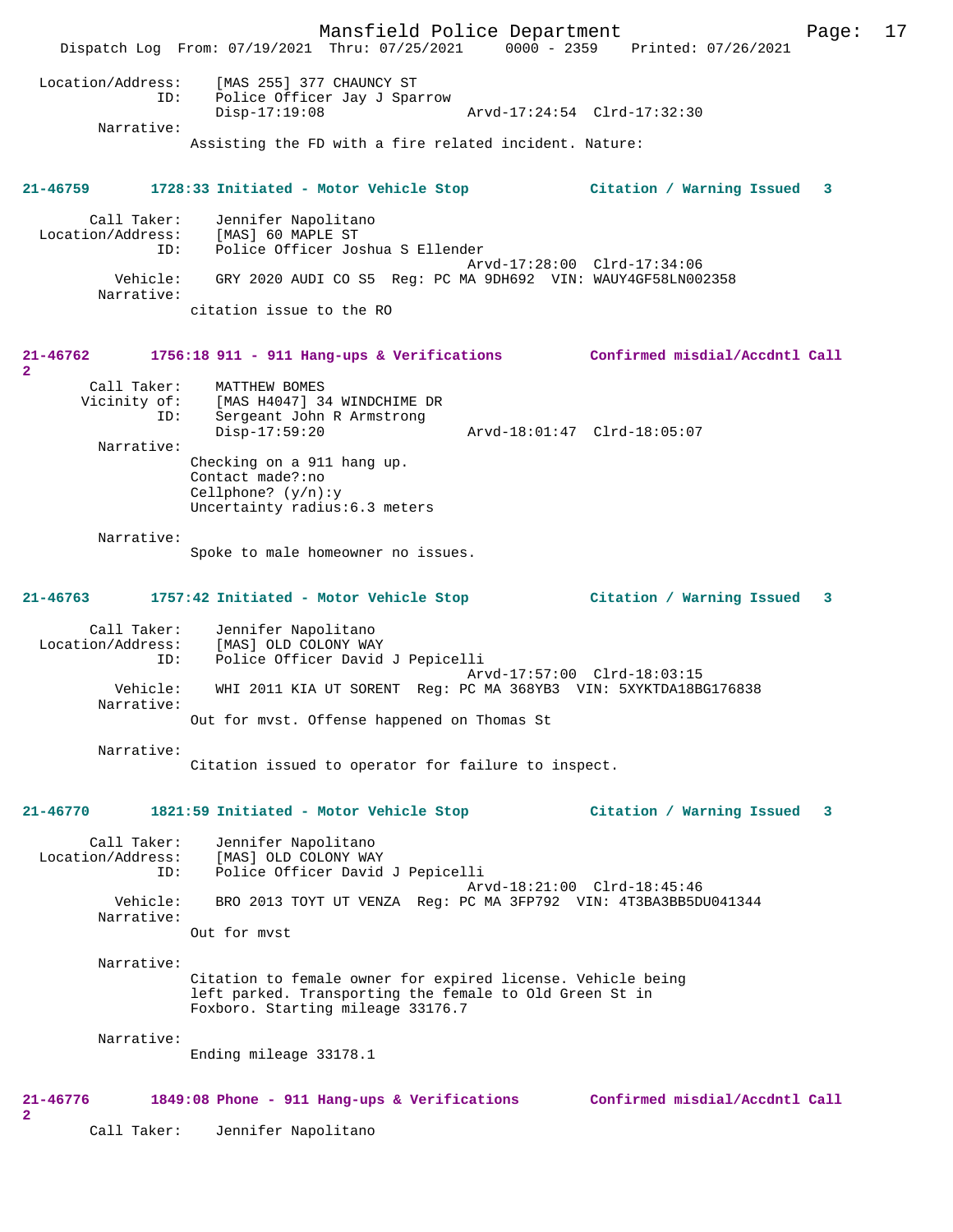Mansfield Police Department Page: 18 Dispatch Log From: 07/19/2021 Thru: 07/25/2021 0000 - 2359 Printed: 07/26/2021 Location/Address: [MAS H2168] 58 ESSEX ST ID: Police Officer Joshua S Ellender Disp-18:52:59 Arvd-19:00:55 Clrd-19:01:03 Narrative: Checking on a 911 hang up. Open line Contact made?: yes. Cellphone? (y/n):Y Uncertainty radius: 11 meters **21-46775 1850:09 Initiated - Motor Vehicle Stop Citation / Warning Issued 3** Call Taker: CARLY MORIARTY<br>ion/Address: [MAS] THOMAS ST Location/Address: SSS: IMAST INCHASTS:<br>ID: Police Officer David J Pepicelli Arvd-18:50:00 Clrd-18:57:08<br>Vehicle: RED 1998 CHEV PK GMT400 Reg: PC MA 1FHX28 VIN: 2GCEK19R00 RED 1998 CHEV PK GMT400 Reg: PC MA 1FHX28 VIN: 2GCEK19R0W1158021 Narrative: Mvs-citation issued for a crosswalk violation **21-46777 1857:31 Initiated - Motor Vehicle Stop Citation / Warning Issued 3** Call Taker: TARA LAKO Location/Address: [MAS] THOMAS ST ID: Police Officer David J Pepicelli Arvd-18:57:00 Clrd-19:01:37 Vehicle: GRY 2018 DODG VA GRANDC Reg: PC MA 161MF1 VIN: 2C4RDGBGXJR202169 Narrative: Citation issued for failure to inspect. **21-46778 1857:23 Phone - Animal Complaints Services Rendered 3**  Call Taker: Jennifer Napolitano Location/Address: [MAS H2551] 55 SMILEY AVE ID: Police Officer David J Pepicelli Disp-19:01:53 Arvd-19:05:30 Clrd-19:19:13<br>ID: Police Officer Joshua S Ellender ID: Police Officer Joshua S Ellender Disp-19:09:02 Arvd-19:12:09 Clrd-19:19:36 Narrative: RP states she has a snapping turtle in her pool and can't get ahold of ACO. Turtle has been in the pool for an hour. Narrative: ACO Collins was called and unable to come out to the location. Narrative: M11 reporting the turtle has made it's way out of the pool Narrative: Officers were able to retrieve the animal from the pool. **21-46780 1943:12 Initiated - Building - Property Check Building Checked / Secured 3** Call Taker: TARA LAKO Location/Address: [MAS] 4 ERICK RD @ 15 BONNEY LN Police Officer Joshua S Ellender Arvd-19:43:00 Clrd-19:49:20 Narrative: Checking the area. **21-46786 2059:58 911 - Erratic Oper MV / Road Rage Unfounded/Unverifed 3** Call Taker: Aaron Figueroa Location/Address: [MAS 451B] 500 EAST ST Police Officer Joshua S Ellender Disp-21:01:39 Arvd-21:05:44 Clrd-21:05:45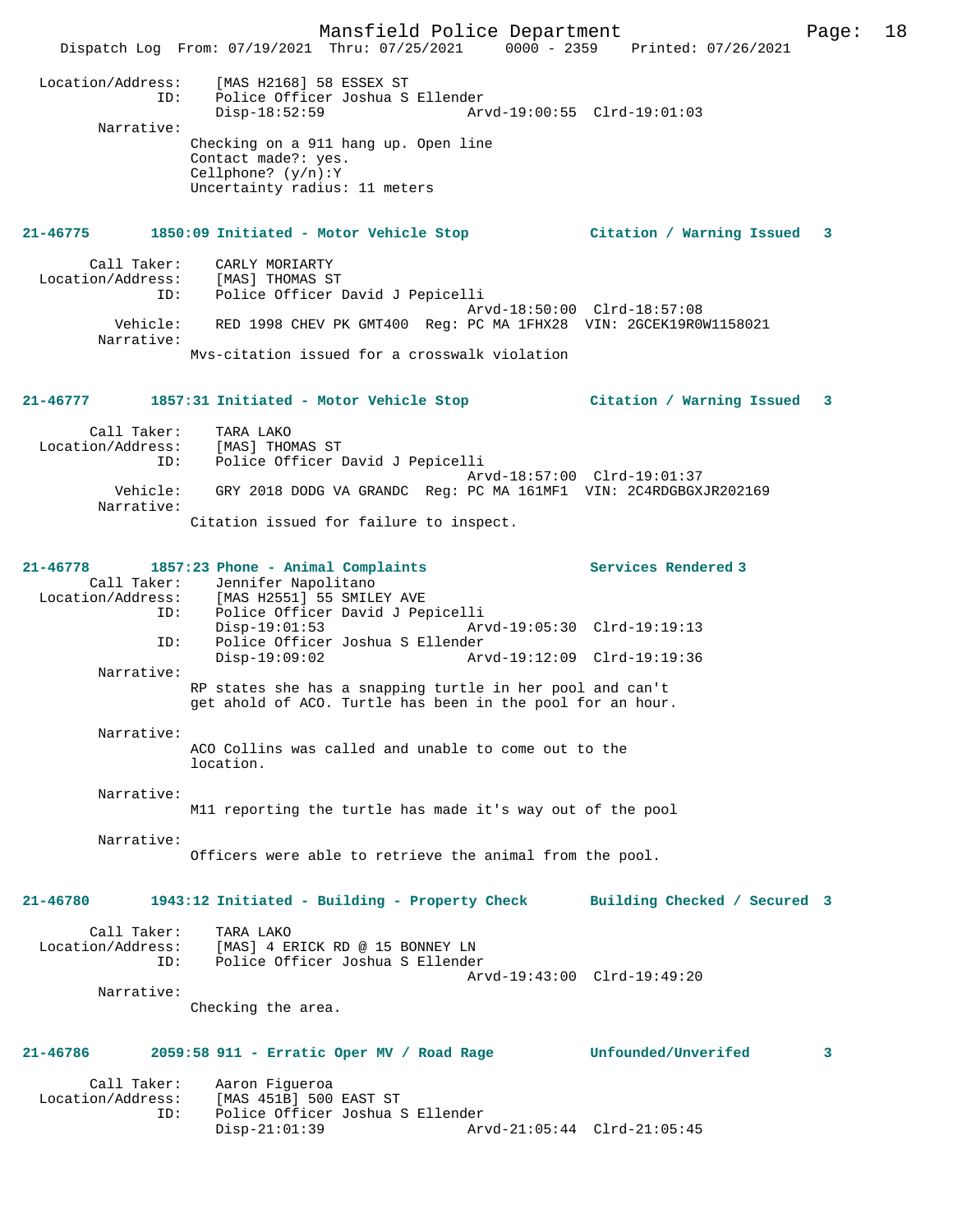Mansfield Police Department Page: 19 Dispatch Log From: 07/19/2021 Thru: 07/25/2021 0000 - 2359 Printed: 07/26/2021 Narrative: caller is reporting a white suv headed towards franklin st, the caller stated the vehicle was stopped at a light for a long time and is now swerving between lanes. Narrative: Caller reports the vehicle turned onto east st Narrative: Ofc Ellender reports he checked the area, Mill St and East towards Dustin Ct, unfounded. **21-46789 2129:28 Initiated - Building - Property Check Building Checked / Secured 3** Call Taker: TARA LAKO<br>Location/Address: [MAS 1015 [MAS 1015] 30 CHAUNCY ST ID: Police Officer David J Pepicelli Arvd-21:29:00 Clrd-21:44:29 Narrative: Checking the area. **21-46790 2138:09 Initiated - Building - Property Check Building Checked / Secured 3** Call Taker: TARA LAKO Location/Address: [MAS 417] 9 FRANCIS AVE Police Officer Joshua S Ellender Arvd-21:38:00 Clrd-21:49:31<br>Vehicle: BLU 2015 TOYT RAV4 Reg: PC MA 9ZF144 VIN: 2T3BFREV4FW365 BLU 2015 TOYT RAV4 Reg: PC MA 9ZF144 VIN: 2T3BFREV4FW365625 Narrative: Checking the area. **21-46795 2148:41 Radio - Building - Property Check Building Checked / Secured 3** Call Taker: CARLY MORIARTY Location/Address: [MAS 987A] 125 HIGH ST Apt. #1-4 ID: Police Officer David J Pepicelli Disp-21:50:30 Arvd-21:50:33 Clrd-21:52:27 Narrative: Checking the area. **21-46796 2149:39 Initiated - Building - Property Check Building Checked / Secured 3** Call Taker: CARLY MORIARTY Location/Address: [MAS 2] 60 FORBES BLVD ID: Police Officer Jay J Sparrow Arvd-21:49:00 Clrd-21:53:15 Narrative: Checking the area. **21-46798 2152:42 Initiated - Assist Other Agency Referred to Other Agency 3** Call Taker: TARA LAKO Location/Address: [MAS] 300 EAST ST @ 2 WARE ST ID: Police Officer David J Pepicelli Arvd-21:52:00 Clrd-22:04:34 Narrative: Ofc Pepicelli reports he is assisting MELD with a dig safe Narrative: Ofc Pepicelli reports MELD has marked off what was needed **21-46799 2204:14 Initiated - Building - Property Check Building Checked / Secured 3** Call Taker: TARA LAKO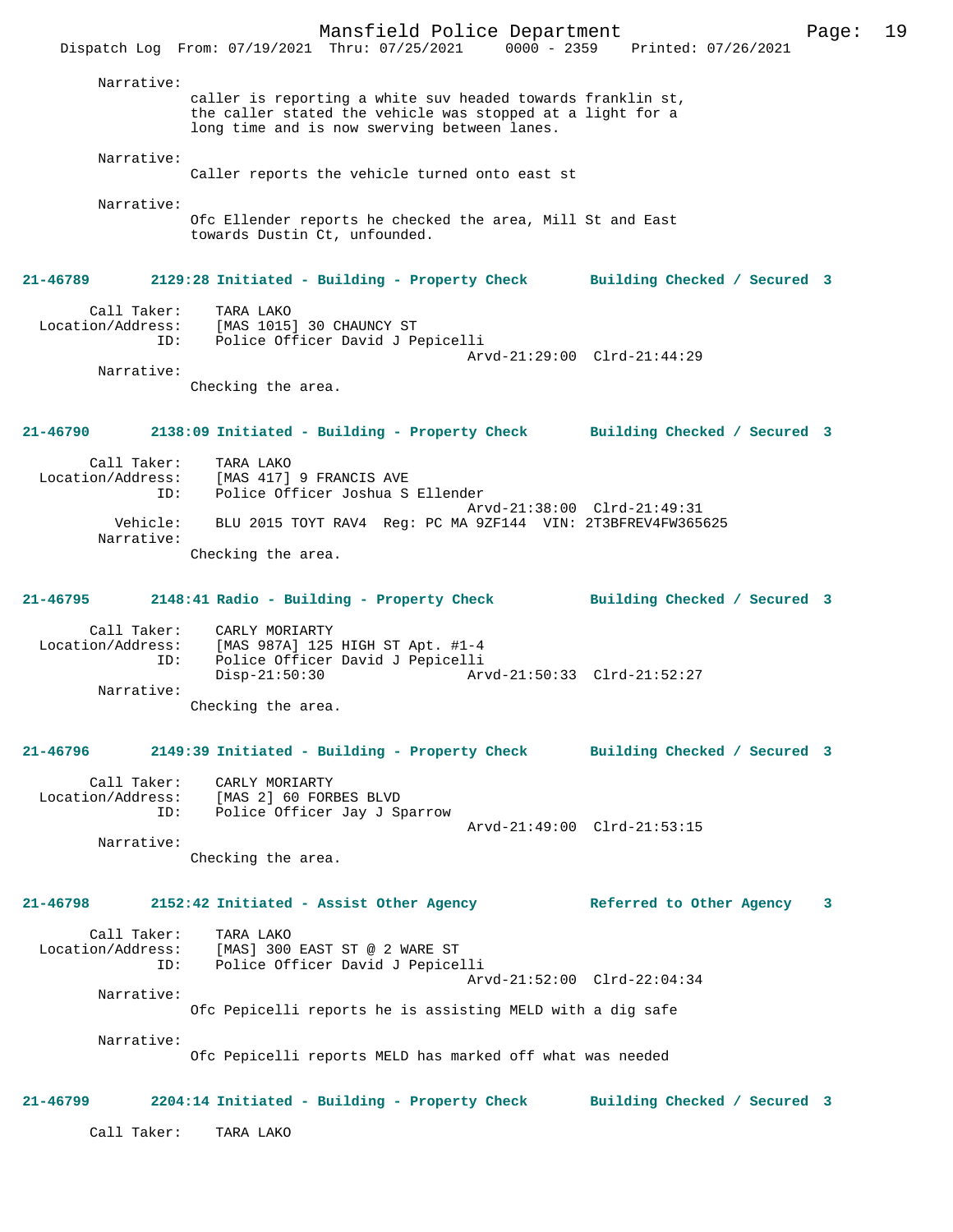|                                                       | Mansfield Police Department<br>0000 - 2359 Printed: 07/26/2021<br>Dispatch Log From: 07/19/2021 Thru: 07/25/2021                                                                                                                                                                                                                                                                                                                                                                                                                                                                               | Page: | 20 |
|-------------------------------------------------------|------------------------------------------------------------------------------------------------------------------------------------------------------------------------------------------------------------------------------------------------------------------------------------------------------------------------------------------------------------------------------------------------------------------------------------------------------------------------------------------------------------------------------------------------------------------------------------------------|-------|----|
| Location/Address:<br>ID:                              | [MAS 907E] 390 WEST ST<br>Police Officer Jay J Sparrow<br>Arvd-22:04:00 Clrd-22:15:00                                                                                                                                                                                                                                                                                                                                                                                                                                                                                                          |       |    |
| Narrative:                                            | Checking the area.                                                                                                                                                                                                                                                                                                                                                                                                                                                                                                                                                                             |       |    |
| $21 - 46803$                                          | 2228:03 Phone - Erratic Oper MV / Road Rage Unfounded/Unverifed                                                                                                                                                                                                                                                                                                                                                                                                                                                                                                                                | 3     |    |
| Call Taker:<br>ID:<br>ID:<br>Narrative:<br>Narrative: | Jennifer Napolitano<br>Location/Address: [MAS H1570] 29 PINE ST<br>Police Officer Jay J Sparrow<br>$Disp-22:33:28$<br>Arvd-22:37:42 Clrd-22:50:14<br>Police Officer David J Pepicelli<br>$Disp-22:33:45$<br>Arvd-22:41:15 Clrd-22:50:16<br>RP states cars racing in the area. happened aprox 10 mins<br>ago and has been going on all night. No car description or<br>license plates.<br>Ofc Sparrow reports units checked the area, minimal traffic<br>at this time. Spoke with RP who stated this happens almost<br>every night, Ofc Sparrow will check the area tomorrow night<br>on shift. |       |    |
| $21 - 46812$                                          | 2255:13 Initiated - Building - Property Check<br>Building Checked / Secured 3                                                                                                                                                                                                                                                                                                                                                                                                                                                                                                                  |       |    |
| Call Taker:<br>Location/Address:<br>ID:<br>Narrative: | TARA LAKO<br>[MAS 834] 261 CHAUNCY ST<br>Police Officer David J Pepicelli<br>Arvd-22:55:00 Clrd-22:58:02<br>Checking the area.                                                                                                                                                                                                                                                                                                                                                                                                                                                                 |       |    |
|                                                       |                                                                                                                                                                                                                                                                                                                                                                                                                                                                                                                                                                                                |       |    |

| 21-46817          | 2304:22 911 - Assist Fire Department                   |                             | Referred to Other Agency | 2 |
|-------------------|--------------------------------------------------------|-----------------------------|--------------------------|---|
| Call Taker:       | TARA LAKO                                              |                             |                          |   |
| Location/Address: | [MAS 974] 214 RUMFORD AVE Apt. #402                    |                             |                          |   |
| ID:               | Police Officer David J Pepicelli                       |                             |                          |   |
|                   | $Disp-23:05:27$                                        | Arvd-23:07:04 Clrd-23:25:01 |                          |   |
| ID:               | Police Officer Jay J Sparrow                           |                             |                          |   |
|                   | $Disp-23:05:34$                                        | Arvd-23:07:38 Clrd-23:25:03 |                          |   |
| Narrative:        |                                                        |                             |                          |   |
|                   | Assisting the FD with a fire related incident. Nature: |                             |                          |   |

**21-46814 2256:33 Phone - Suspicious Actv / Persn / Veh Incident Report 2**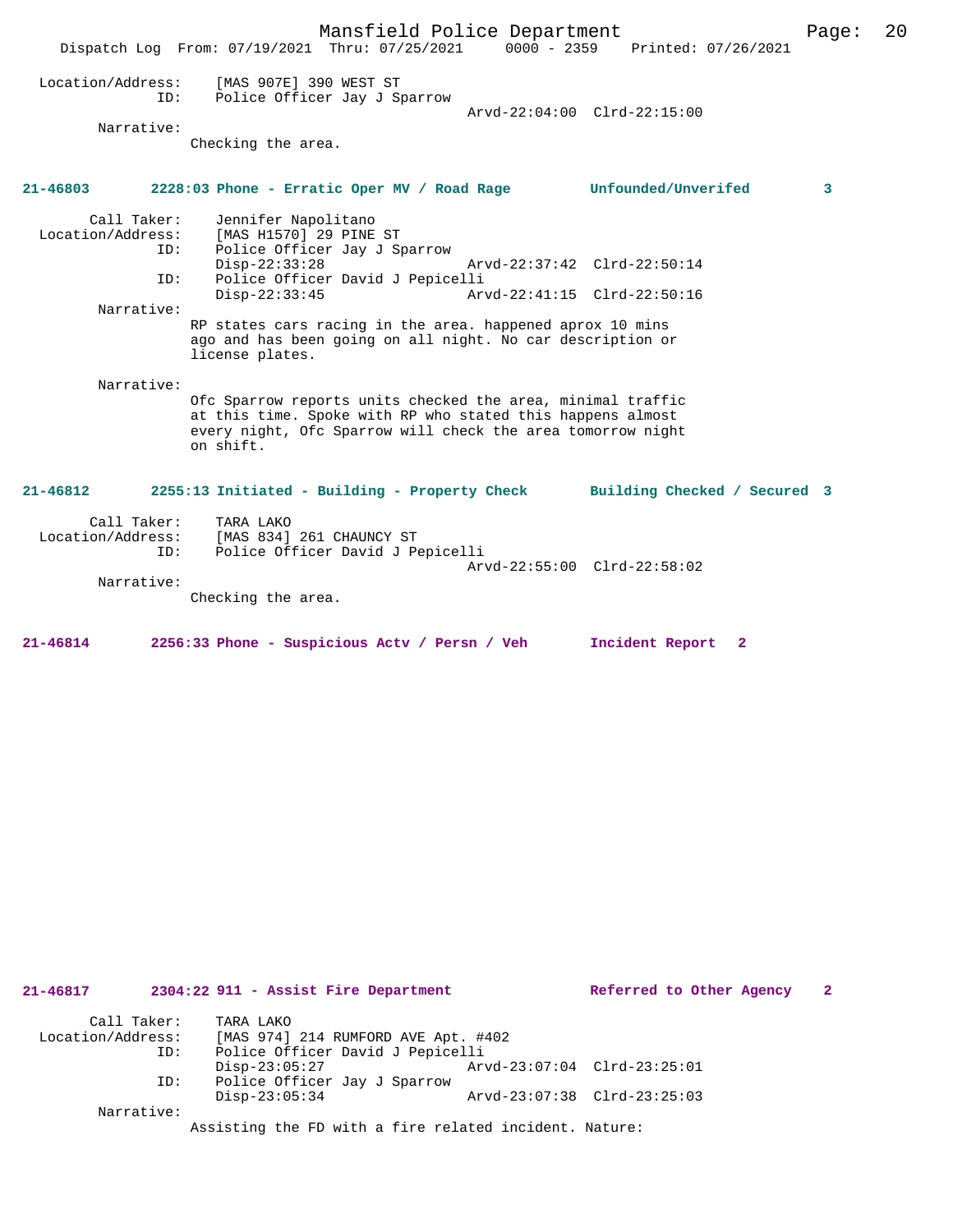Narrative:

Ofc Pepicelli reports MFD is clear, the resident of the apartment arrived home and was advised.

**For Date: 07/21/2021 - Wednesday**

| $21 - 46839$                            | 0157:25 911 - Disturbance / Gathering                                                                                                   |                             | Unfounded/Unverifed |   | 1 |
|-----------------------------------------|-----------------------------------------------------------------------------------------------------------------------------------------|-----------------------------|---------------------|---|---|
| Narrative:                              | Checking the area.                                                                                                                      |                             |                     |   |   |
| Call Taker:<br>Location/Address:<br>ID: | TARA LAKO<br>[MAS 992] 660 EAST ST<br>Patrolman Gregory S Martell                                                                       | Arvd-01:51:00 Clrd-01:56:20 |                     |   |   |
| 21-46837                                | 0151:23 Initiated - Building - Property Check Building Checked / Secured 3                                                              |                             |                     |   |   |
| Narrative:                              | Ofc Birnie reports Achin's has the vehicle, private tow to<br>the residence.                                                            |                             |                     |   |   |
| Narrative:                              | Ofc Birnie reports tow is on scene                                                                                                      |                             |                     |   |   |
| Narrative:                              | Ofc Birnie reports the vehicle is unable to start, the AAA<br>called into their dispatch and they are sending a tow to the<br>location. |                             |                     |   |   |
| Narrative:                              | Ofc Birnie reports a AAA vehicle was driving by and stopped,<br>attempting to start the car now.                                        |                             |                     |   |   |
| Narrative:                              | Ofc Birnie reports they were able to push the vehicle onto<br>Forbes, attempted to get it started at this time.                         |                             |                     |   |   |
| Narrative:                              | Ofc Birnie reports a DMV in the intersection.                                                                                           |                             |                     |   |   |
| ID:<br>Vehicle:                         | Police Officer Christopher D Sorge<br>$Disp-01:45:13$<br>RED 1995 FORD F250 Reg: PC MA 1AVV26 VIN: 1FTHX26F6SKB73342                    | Arvd-01:45:16 Clrd-01:58:25 |                     |   |   |
| Call Taker:<br>Location/Address:<br>ID: | TARA LAKO<br>[MAS] 377 CHAUNCY ST @ 100 FORBES BLVD<br>Police Officer Meghan Birnie                                                     | Arvd-01:40:00 Clrd-02:26:19 |                     |   |   |
| 21-46834                                | 0140:23 Initiated - Disabled Motor Vehicle                                                                                              |                             | Vehicle Towed       | 3 |   |

Call Taker: Aaron Figueroa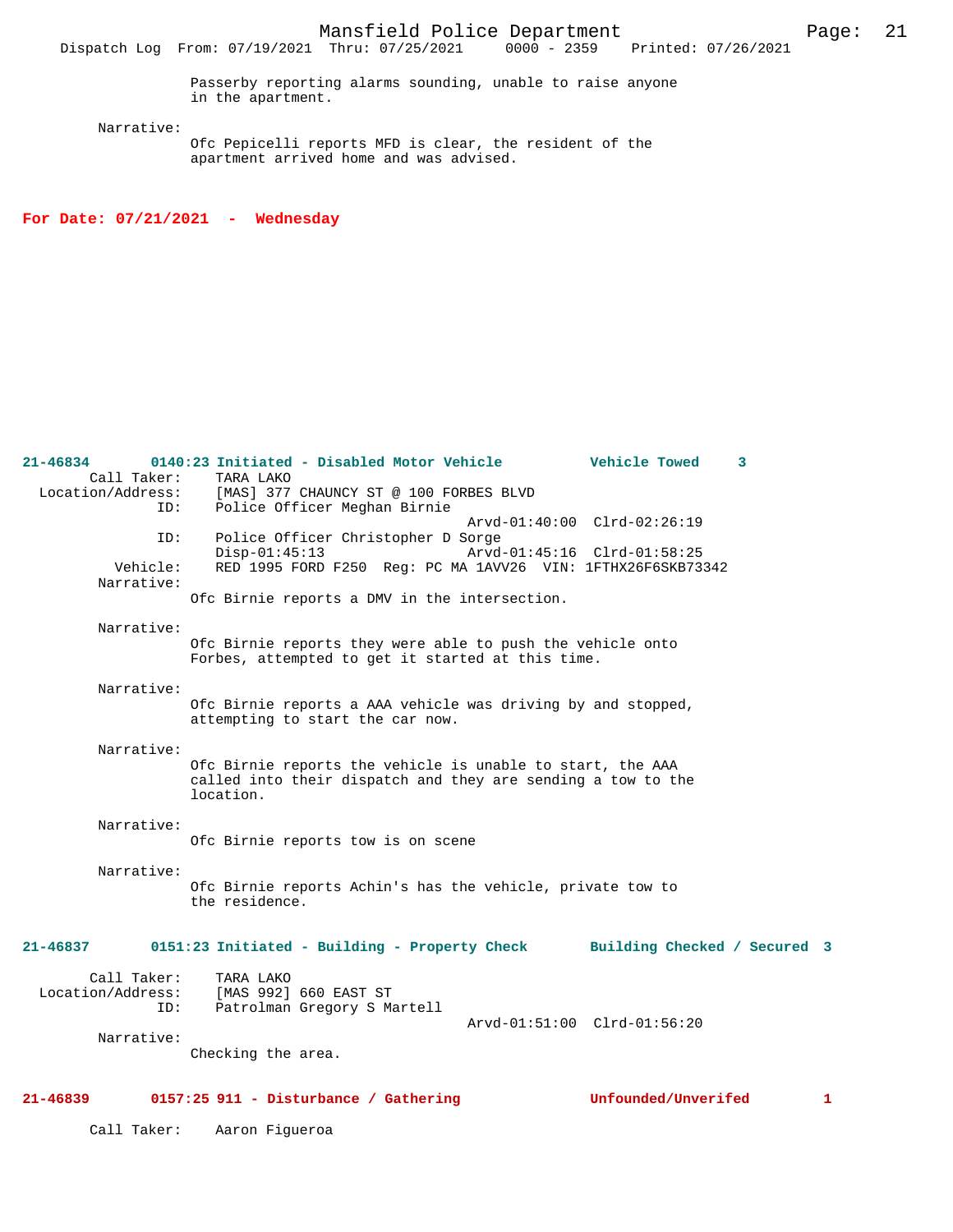Mansfield Police Department Page: 22 Dispatch Log From: 07/19/2021 Thru: 07/25/2021 0000 - 2359 Printed: 07/26/2021 Location/Address: [MAS 2] 60 FORBES BLVD ID: Police Officer Christopher D Sorge Disp-01:58:46 Arvd-02:00:39 Clrd-02:07:21 ID: Patrolman Gregory S Martell Disp-01:58:56 Arvd-02:01:07 Clrd-02:07:16 Narrative: Caller stated that there was a male party in the lobby that was refusing to leave and calling her obscenities. The caller advised that she does not know his name or what vehicle he is in Narrative: Ofc Sorge reports the clerk reported a black male wearing a gray shirt attempting to rent a room without ID and starting swearing at her when she would not rent him the room. The clerk believes he left the area in a vehicle. Narrative: Ofc Sorge reports the male appears to have left the area when the clerk told him she was unable to rent the room without ID. **21-46842 0207 Initiated - Building - Property Check Building Checked / Secured 3** Call Taker: Patrolman Gregory S Martell Location/Address: [MAS 982] 111 HOPE ST ID: Patrolman Gregory S Martell Arvd-02:09:49 Clrd-02:17:16 Narrative: Checking the area. **21-46840 0209:25 Initiated - Building - Property Check Building Checked / Secured 3** Call Taker: TARA LAKO Location/Address: [MAS 322] 31 HAMPSHIRE ST ID: Police Officer Christopher D Sorge Arvd-02:09:00 Clrd-02:17:18 Narrative: Checking the area. **21-46843 0217:26 Initiated - Building - Property Check Building Checked / Secured 3** Call Taker: TARA LAKO<br>Location/Address: [MAS 907E [MAS 907E] 390 WEST ST ID: Police Officer Christopher D Sorge Arvd-02:17:00 Clrd-02:21:40 Narrative: Checking the area. **21-46844 0221:45 Initiated - Building - Property Check Building Checked / Secured 3** Call Taker: TARA LAKO Location/Address: [MAS 840] 280 SCHOOL ST ID: Police Officer Christopher D Sorge Arvd-02:21:00 Clrd-02:28:18<br>Vehicle: GRY 2015 KIA OPTIMA Req: PC MA 1LJS55 VIN: 5XXGN4A78FG51 GRY 2015 KIA OPTIMA Reg: PC MA 1LJS55 VIN: 5XXGN4A78FG512731 Narrative: Checking the area. Narrative: Ofc Sorge reports checking on a vehicle parked in front of NRG, was just leaving the gym and on his way home. **21-46845 0233:14 Initiated - Building - Property Check Building Checked / Secured 3**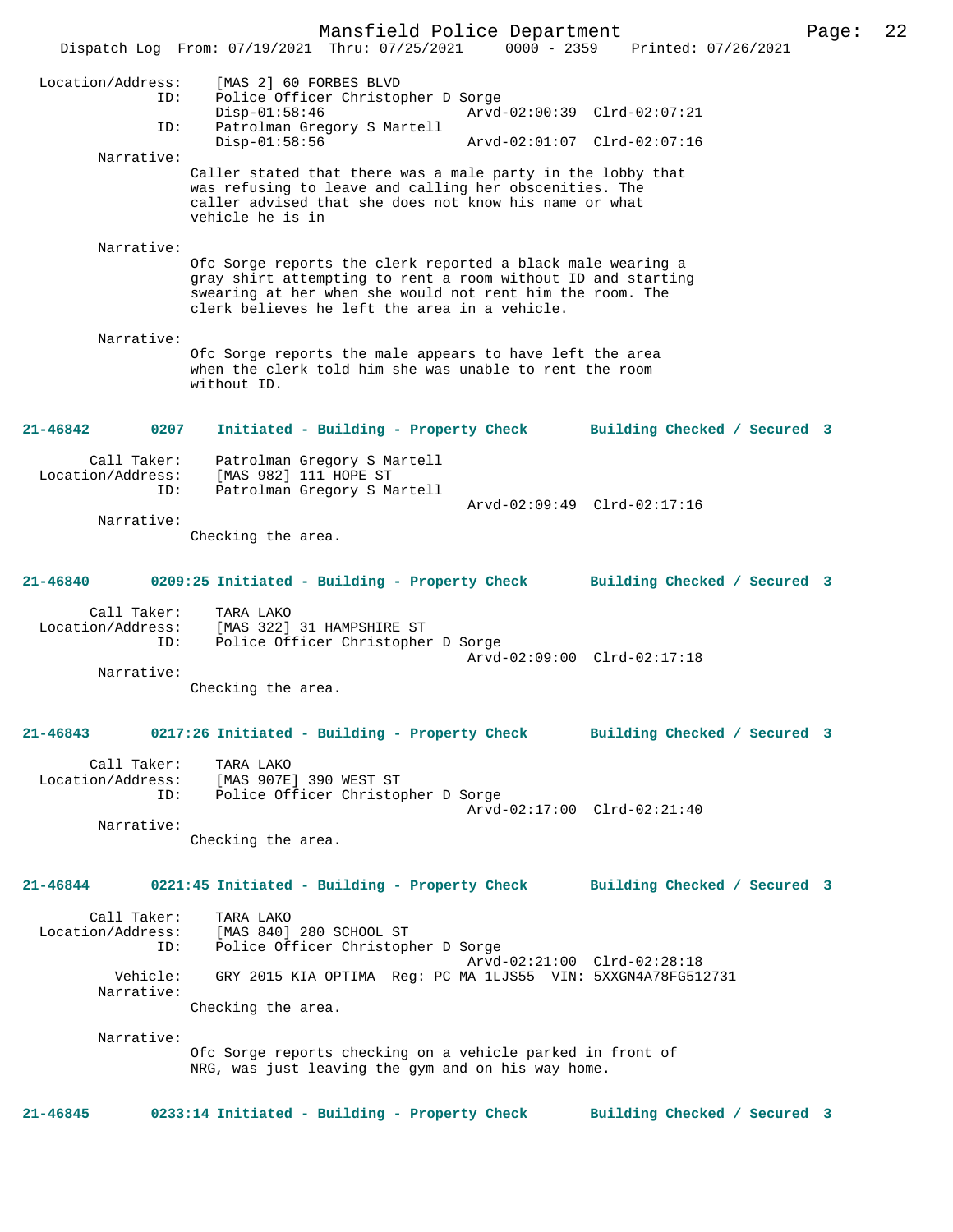Mansfield Police Department Page: 23 Dispatch Log From: 07/19/2021 Thru: 07/25/2021 0000 - 2359 Printed: 07/26/2021 Call Taker: TARA LAKO Location/Address: [MAS H3000] 10 FAIRFIELD PARK ID: Police Officer Meghan Birnie Arvd-02:33:00 Clrd-02:41:53 Narrative: Checking the area. **21-46846 0247:16 Initiated - Building - Property Check Building Checked / Secured 3** Call Taker: TARA LAKO Vicinity of: [MAS] NORTH MAIN ST ID: Police Officer Meghan Birnie Arvd-02:47:00 Clrd-02:54:24 Narrative: Checking the area. **21-46874 0719 Initiated - Speed Trailer/Signs Deployed Services Rendered 3**  Call Taker: Animal Control Steven Simonds Location/Address: [MAS] RESERVOIR ST ID: Animal Control Steven Simonds Arvd-07:20:00 Clrd-07:37:02 Narrative: changing batteries on speed signs **21-46875 0735 Initiated - Parking Violations Services Rendered 3**  Call Taker: Animal Control Steven Simonds Location/Address: [MAS] 43 NORTH MAIN ST @ 13 PARK ST ID: Animal Control Steven Simonds Arvd-07:37:08 Clrd-08:04:40 Narrative: checking area for parking violations Narrative: tagged MA 2FR199 on south main for restrictive parking **21-46877 0819:22 Phone - Assist Fire Department Services Rendered 2**  Call Taker: William Casey<br>ion/Adress: [MAS H0976] 17 Location/Address: [MAS H9876] 130 SPRING ST ID: Police Officer Joshua S Ellender<br>Disp-08:20:09 Arv Disp-08:20:09 Arvd-08:39:08 Clrd-08:39:09 Narrative: Assisting the FD with a fire related incident. Nature:fire alarm **21-46879 0828:19 Initiated - Assist Other Agency Arrest(s) Made 3**  Call Taker: William Casey Location/Address: [MAS H5529]<br>ID: Detective Ke Detective Kenneth E Wright Arvd-08:28:00 Clrd-08:46:59 ID: Detective Derek M McCune Disp-08:46:48 Arvd-08:46:54 Clrd-10:28:16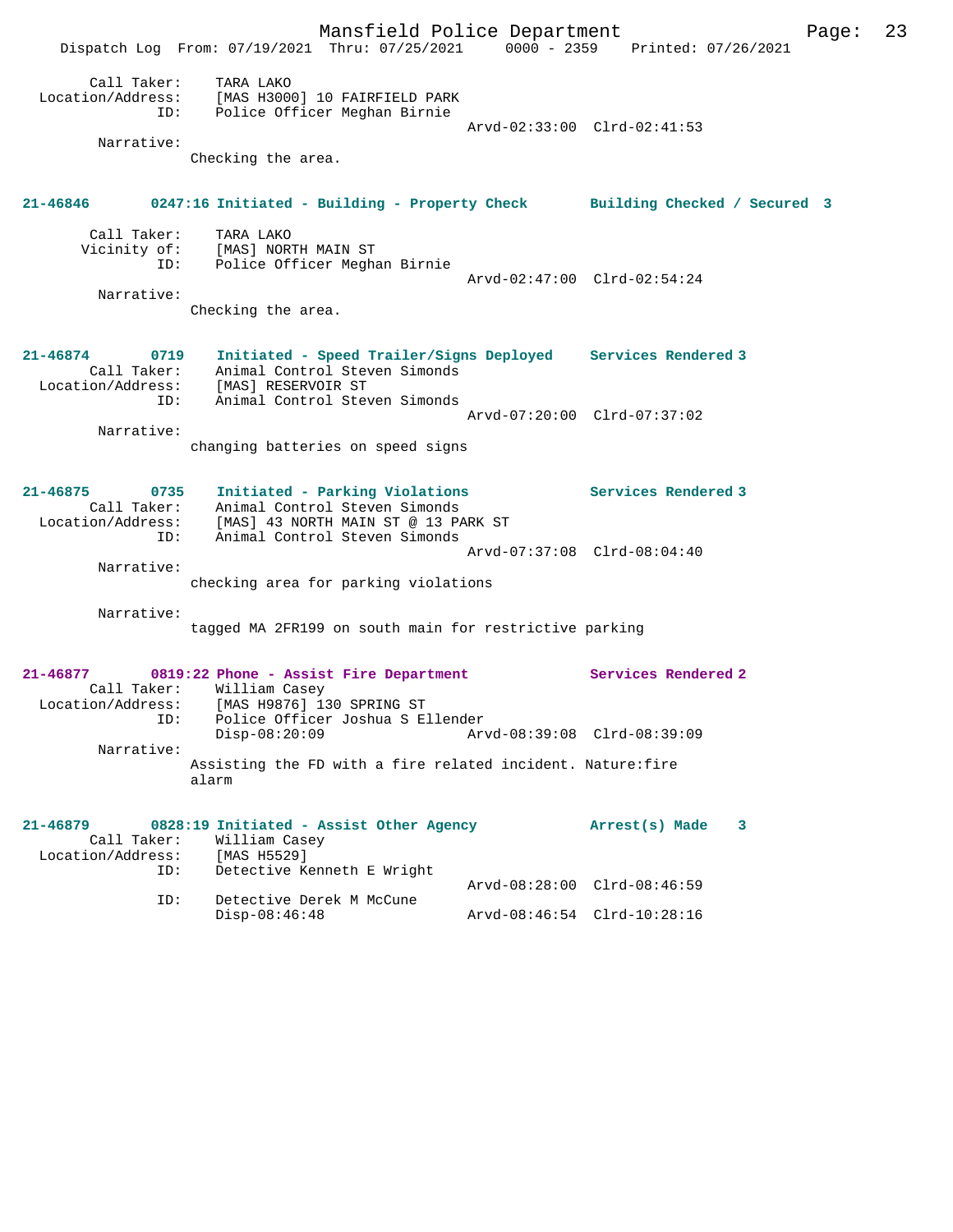| 21-46886 0906<br>Call Taker:<br>Location/Address:           | Initiated - Parking Violations<br>Animal Control Steven Simonds<br>[MAS] 242 NORTH MAIN ST @ 16 OLD COLONY WAY                                                              | Services Rendered 3            |
|-------------------------------------------------------------|-----------------------------------------------------------------------------------------------------------------------------------------------------------------------------|--------------------------------|
| ID:                                                         | Animal Control Steven Simonds                                                                                                                                               | Arvd-09:06:57 Clrd-09:49:23    |
| Narrative:                                                  | checking area for parking violations                                                                                                                                        |                                |
| Narrative:                                                  | tagged MA 7ZL494 on south main for restrictive parking                                                                                                                      |                                |
| 21-46891<br>Call Taker:<br>ID:                              | 0930:14 Phone - 911 Hang-ups & Verifications Services Rendered 2<br>Robert Stewart<br>Location/Address: [MAS] 376 NORTH MAIN ST Apt. #B<br>Police Officer Joshua S Ellender |                                |
| Narrative:                                                  | $Disp-09:32:10$<br>Checking on a 911 hang up.<br>Contact made?: No, Attempted two call backs<br>Cellphone? $(y/n): ye s$<br>Uncertainty radius: 10 Meters                   |                                |
| Narrative:                                                  | No issues in the area                                                                                                                                                       |                                |
|                                                             | 21-46895 0954:34 Initiated - Motor Vehicle Stop                                                                                                                             | Citation / Warning Issued 3    |
| Call Taker:<br>ID:                                          | William Casey<br>Location/Address: [MAS] 12 GILES PL @ 231 CHAUNCY ST<br>Police Officer Joshua S Ellender                                                                   |                                |
| Vehicle:<br>Narrative:                                      | BLK 2016 LEXS UT RX Req: PC MA 59X220 VIN: 2T2BZMCA3GC006459                                                                                                                | Arvd-09:54:00 Clrd-09:58:47    |
|                                                             | Out with myst, Citation issued to RO for red light violation                                                                                                                |                                |
| 21-46900                                                    | 1027:26 Initiated - Building - Property Check Building Checked / Secured 3                                                                                                  |                                |
| Call Taker:<br>ID:                                          | Jarred Kohler<br>Location/Address: [MAS 417] 9 FRANCIS AVE<br>Police Officer Mark O'Connor                                                                                  | Arvd-10:27:00 Clrd-10:34:30    |
| Narrative:                                                  | Police Officer Matthew A Souza<br>Checking the area.                                                                                                                        |                                |
| 21-46911<br>1104<br>Call Taker:<br>Location/Address:<br>ID: | Initiated - Parking Violations<br>Animal Control Steven Simonds<br>[MAS] 255 NORTH MAIN ST @ 8 COTTAGE ST<br>Animal Control Steven Simonds                                  | Services Rendered 3            |
| Narrative:                                                  | checking area for parking violations                                                                                                                                        | Arvd-11:05:00 Clrd-12:21:10    |
| Narrative:                                                  | tagged MA 1AHJ29 on Church for overtime parking                                                                                                                             |                                |
| Narrative:                                                  | tagged MA 359C60 at one mansfield for overtime parking                                                                                                                      |                                |
| 21-46926<br>2                                               | 1158:44 Phone - 911 Hang-ups & Verifications                                                                                                                                | Confirmed misdial/Accdntl Call |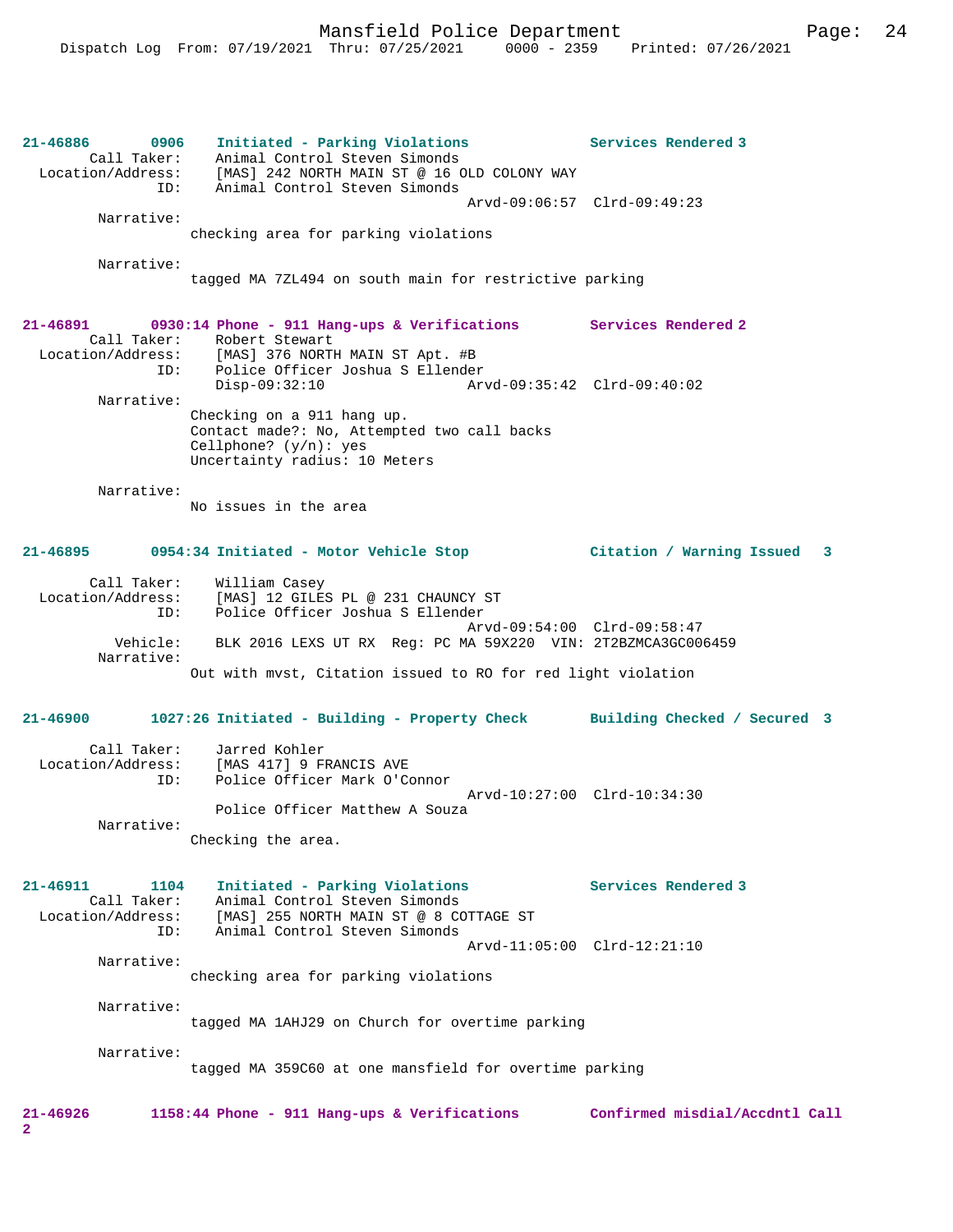Mansfield Police Department Page: 25 Dispatch Log From: 07/19/2021 Thru: 07/25/2021 0000 - 2359 Call Taker: Robert Stewart<br>Location/Address: [MAS H3853] 32 [MAS H3853] 32 ANGELL ST ID: Police Officer Mark O'Connor Disp-12:01:15 Clrd-12:01:31 Police Officer Matthew A Souza<br>ID: Police Officer Joshua S Ellender Police Officer Joshua S Ellender Disp-12:01:29 Arvd-12:10:20 Clrd-12:13:20 Narrative: Checking on a 911 hang up. Contact made?: Yes, Child playing phone. Will wave from the door. Cellphone? (y/n): Yes Uncertainty radius: **21-46930 1230:09 Initiated - Follow up Investigation Not Home / No Answer 3** Call Taker: William Casey Location/Address: [MAS H4144] 193 SPRING ST ID: Sergeant Robert S Pierce Arvd-12:30:00 Clrd-12:41:20 Narrative: Conducting a follow up in the area to a previously reported incident. **21-46931 1232:15 Phone - Parking Violations Services Rendered 3**  Call Taker: Robert Stewart<br>Location/Address: [MAS H487] 6 KM ess: [MAS H487] 6 KNIGHT WAY<br>ID: Police Officer Joshua S ID: Police Officer Joshua S Ellender Disp-12:34:15 Arvd-12:49:17 Clrd-12:59:14 Narrative: Caller reporting that there is heavy equipment loading & unloading in front of his house. Caller is concered that they may not have permits, trucks may not be there when officers arrives. Caller stated that they were leaving. Narrative: M3 spoke to Rp and vehicle was not impeding traffic or blocking the road way. **21-46936 1305:49 Phone - Suspicious Actv / Persn / Veh Services Rendered 2**  Call Taker: Jennifer Napolitano<br>Location/Address: [MAS 272B] 85 COPEL ess: [MAS 272B] 85 COPELAND DR Apt. #U- C<br>ID: Police Officer Mark O'Connor Police Officer Mark O'Connor<br>Disp-13:08:13 Disp-13:08:13 Arvd-13:17:49 Clrd-13:21:18 Police Officer Matthew A Souza Vehicle: RED 2011 FORD UT ESCAPE Reg: PC MA 358YH8 VIN: 1FMCU9D77BKB14786 Narrative: Calling party reporting a female out back of the bldg playing a tom tom drum and nto sure why she's there and like her to be removed. Narrative: Female has a maroon vehicle Ford Escape. Narrative: Spoke to female party and was on break. Thought property was abandoned. Female party will find a new spot to play her drum **21-46943 1409:55 Initiated - Building - Property Check Building Checked / Secured 3** Call Taker: William Casey Location/Address: [MAS 840] 280 SCHOOL ST Police Officer Joshua S Ellender Arvd-14:09:00 Clrd-14:20:25 Narrative: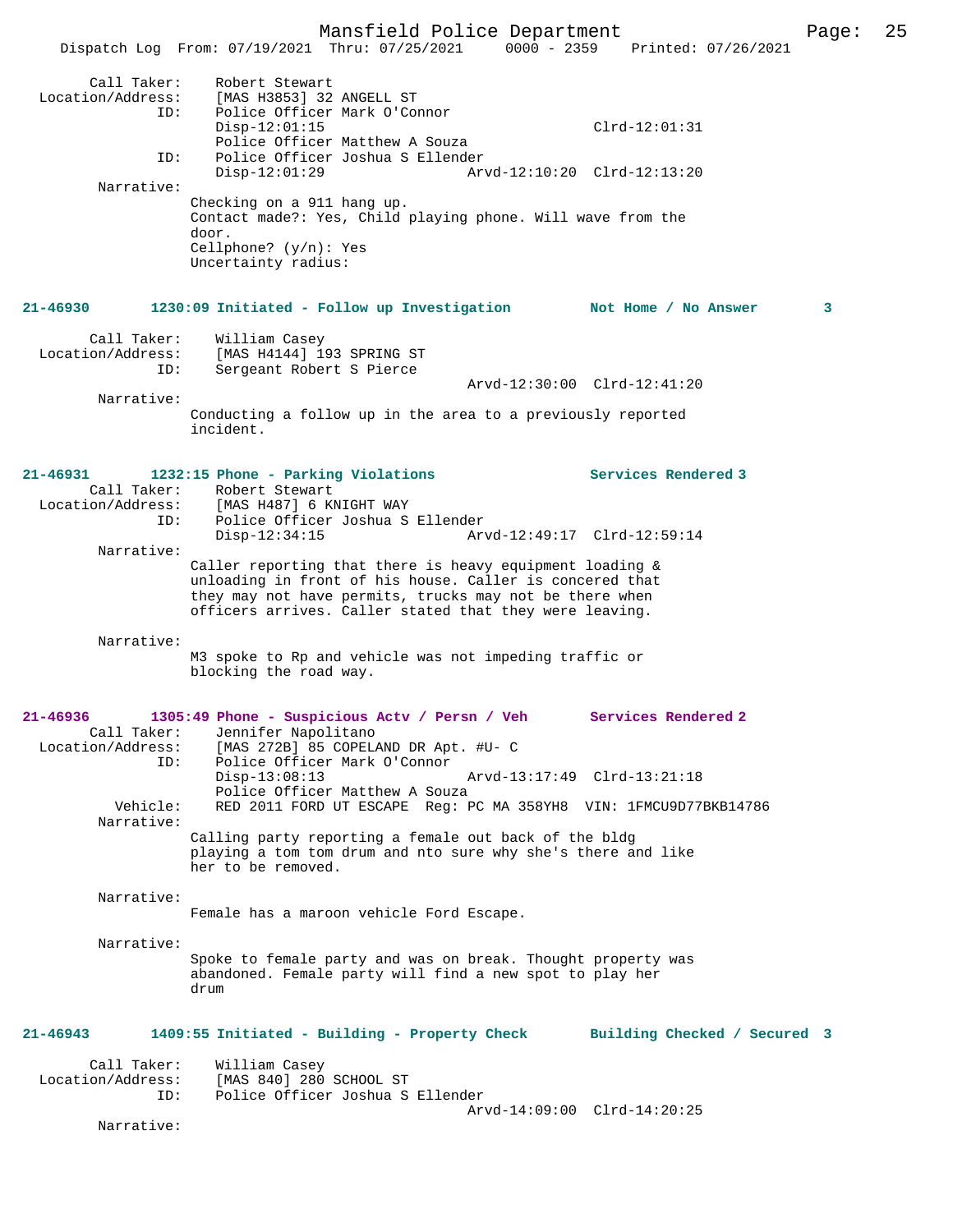Mansfield Police Department Page: 26 Dispatch Log From: 07/19/2021 Thru: 07/25/2021 0000 - 2359 Printed: 07/26/2021 Checking the area. **21-46945 1415:55 Initiated - Assist Citizen - P S A Not Home / No Answer 3** Call Taker: William Casey Location/Address: [MAS] 8 SERENA ALLEN WAY ID: Police Officer Mark O'Connor Arvd-14:15:00 Clrd-14:21:17 Police Officer Matthew A Souza Narrative: return property **21-46946 1419:59 Phone - Assist Fire Department Services Rendered 2**  Call Taker: William Casey Location/Address: [MAS] 57 OTIS ST ID: Police Officer Joshua S Ellender Disp-14:20:41 Arvd-14:24:05 Clrd-14:31:22 Narrative: Assisting the FD with a fire related incident. Nature:fire alarm **21-46975 1737:32 Initiated - Assist Citizen - P S A Not Home / No Answer 3** Call Taker: William Casey Location/Address: [MAS H4144] 193 SPRING ST ID: Police Officer Danielle C Titus Arvd-17:37:00 Clrd-17:39:47 Narrative: drop off town paper work **21-46976 1738:20 Initiated - Motor Vehicle Stop Citation / Warning Issued 3** Call Taker: William Casey Location/Address: [MAS] 491 MAPLE ST @ 421 FRANKLIN ST ID: Police Officer David J Pepicelli Arvd-17:38:00 Clrd-17:42:32<br>Vehicle: GRY 2019 VOLK JETTA Reg: PC MA 7CA312 VIN: 3VWE57BU3KM25 GRY 2019 VOLK JETTA Reg: PC MA 7CA312 VIN: 3VWE57BU3KM253276 Narrative: Out with mvst Narrative: Citation issued to male operator for failure to inspect and speeding **21-46987 1813:38 Phone - Assist Fire Department Services Rendered 2**  Call Taker: William Casey<br>Location/Address: [MAS 262] 60 0 ess: [MAS 262] 60 OAKLAND ST<br>ID: Police Officer Danielle Police Officer Danielle C Titus Disp-18:14:24 Clrd-18:14:52<br>ID: Police Officer David J Pepicelli Police Officer David J Pepicelli<br>Disp-18:14:48 Arv Disp-18:14:48 Arvd-18:17:19 Clrd-18:29:18 Narrative: Assisting the FD with a fire related incident. Nature:fire alarm **21-46988 1828:50 Initiated - Motor Vehicle Stop Citation / Warning Issued 3** Call Taker: William Casey Location/Address: [MAS H3974] 29 HOPE ST Police Officer Danielle C Titus Arvd-18:28:00 Clrd-18:38:52<br>Vehicle: BLU 2003 HYUN CO TIBERN Reg: PC MA 3FBG79 VIN: KMHHN65EX BLU 2003 HYUN CO TIBERN Reg: PC MA 3FBG79 VIN: KMHHN65FX3U096863 Narrative: Out with mvst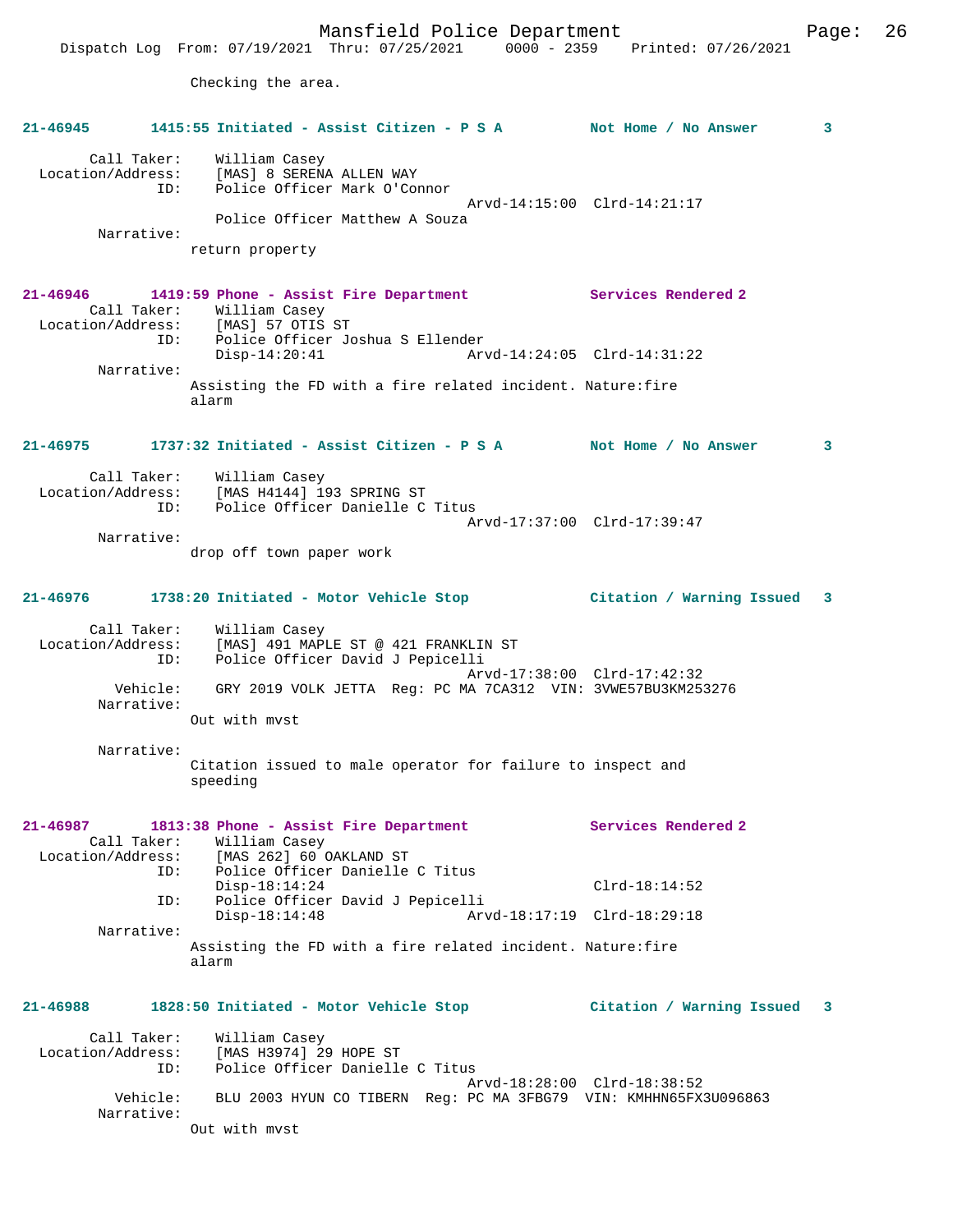Mansfield Police Department Fage: 27

| 21-46990<br>$\mathbf{2}$                | 1851:34 Phone - 911 Hang-ups & Verifications                                                                                                                                                                            | Confirmed misdial/Accdntl Call |
|-----------------------------------------|-------------------------------------------------------------------------------------------------------------------------------------------------------------------------------------------------------------------------|--------------------------------|
| Call Taker:<br>Location/Address:<br>ID: | Jennifer Napolitano<br>[MAS 43] 137 MILL ST<br>Police Officer David J Pepicelli<br>$Disp-18:54:49$                                                                                                                      | Arvd-19:02:56 Clrd-19:03:37    |
| Narrative:                              |                                                                                                                                                                                                                         |                                |
|                                         | Checking on a 911 hang up. Phone was dialing from a<br>cupholder in the beach chair. Party is in Cabin 2 but will<br>meet at front gate<br>Contact made?: y<br>Cellphone? $(y/n): y$<br>Uncertainty radius: 35 meters   |                                |
| 21-46991                                | 1907:46 Initiated - Motor Vehicle Stop                                                                                                                                                                                  | Citation / Warning Issued<br>3 |
| Call Taker:<br>ID:                      | Aaron Figueroa<br>Location/Address: [MAS] 86 EASTMAN ST @ 0 AUTUMN LN<br>Police Officer David J Pepicelli                                                                                                               | Arvd-19:07:00 Clrd-19:17:58    |
| Vehicle:<br>Narrative:                  | GRY 2016 TOYT CAMRY Reg: PC MA 8WB313 VIN: 4T1BF1FK3GU257884<br>Mvst                                                                                                                                                    |                                |
| Narrative:                              |                                                                                                                                                                                                                         |                                |
|                                         | Citation to driver for speeding in outbound lane                                                                                                                                                                        |                                |
| 21-46995<br>$\mathbf{2}$                | 1921:45 Phone - 911 Hang-ups & Verifications                                                                                                                                                                            | Confirmed misdial/Accdntl Call |
| Call Taker:<br>Location/Address:<br>ID: | Jennifer Napolitano<br>[MAS 907B] 390 WEST ST Apt. #C100<br>Police Officer Danielle C Titus                                                                                                                             |                                |
|                                         | $Disp-19:29:27$                                                                                                                                                                                                         | Arvd-19:31:23 Clrd-19:34:45    |
| Narrative:                              | Checking on a 911 hang up. Accidental pocket dial will meet<br>out front<br>Contact made?: Y<br>Cellphone? $(y/n): Y$<br>Uncertainty radius: 65 meters                                                                  |                                |
| $21 - 47002$                            | 2010:09 Initiated - Building - Property Check                                                                                                                                                                           | Building Checked / Secured 3   |
| Call Taker:                             | Aaron Fiqueroa                                                                                                                                                                                                          |                                |
| Location/Address:<br>ID:                | [MAS 1002] 250 EAST ST<br>Police Officer David J Pepicelli                                                                                                                                                              |                                |
|                                         |                                                                                                                                                                                                                         | Arvd-20:10:00 Clrd-20:33:59    |
| Narrative:                              | Checking the area.                                                                                                                                                                                                      |                                |
| 21-47005<br>$\mathbf{2}$                | 2017:24 Phone - 911 Hang-ups & Verifications                                                                                                                                                                            | Confirmed misdial/Accdntl Call |
| Call Taker:<br>Location/Address:<br>ID: | Jennifer Napolitano<br>[MAS 840D135] 280 SCHOOL ST Apt. #D135<br>Police Officer William C Trudell<br>$Disp-20:20:39$                                                                                                    | Arvd-20:23:59 Clrd-20:25:02    |
| Narrative:                              |                                                                                                                                                                                                                         |                                |
|                                         | Checking on a 911 hang up. Male voice can be heard but not<br>speaking to the call taker. Made contact party is in front<br>of cold stone<br>Contact made?: y<br>Cellphone? $(y/n): y$<br>Uncertainty radius: 19 meters |                                |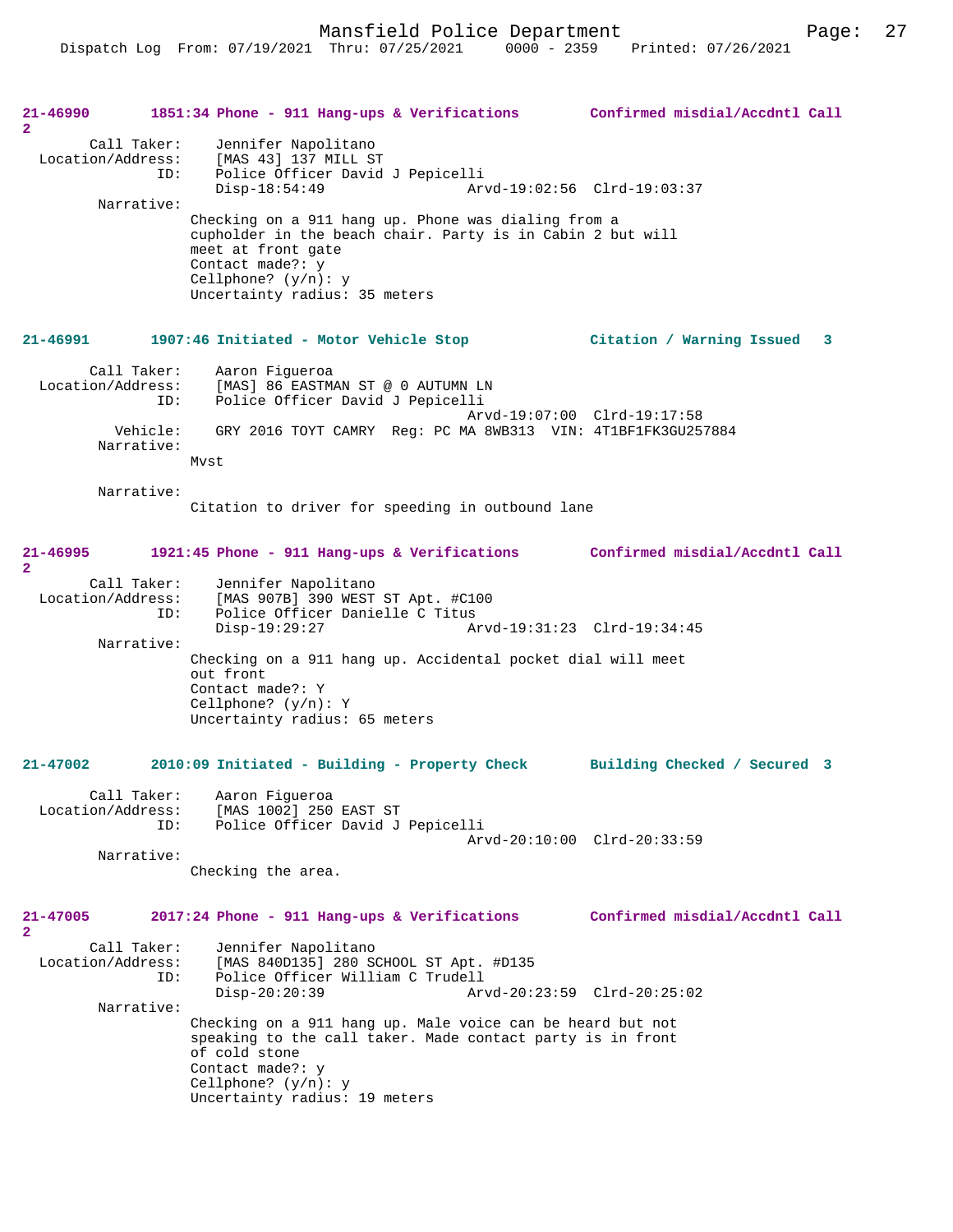| $21 - 47006$                                                                         | 2025:16 Initiated - Building - Property Check Building Checked / Secured 3                                                                                                                                                                                                                                |                                                            |
|--------------------------------------------------------------------------------------|-----------------------------------------------------------------------------------------------------------------------------------------------------------------------------------------------------------------------------------------------------------------------------------------------------------|------------------------------------------------------------|
| Call Taker:<br>Location/Address:<br>ID:                                              | Aaron Fiqueroa<br>[MAS 840] 280 SCHOOL ST<br>Police Officer William C Trudell                                                                                                                                                                                                                             | Arvd-20:25:00 Clrd-20:46:48                                |
| Narrative:                                                                           | Checking the area.                                                                                                                                                                                                                                                                                        |                                                            |
| 21-47009<br>Call Taker:<br>Location/Address:<br>ID:                                  | 2042:48 Phone - Animal Complaints<br>Jennifer Napolitano<br>[MAS 244A] 4 SOUTH MAIN ST<br>Police Officer Jay J Sparrow<br>$Disp-20:47:57$                                                                                                                                                                 | Spoken To<br>3<br>Arvd-20:53:10 Clrd-21:15:52              |
| Narrative:                                                                           | Male party with 2 aggressive dogs not on leashes on the rail<br>trail by the airport. Car was parked by the airport. Believe<br>its an older dark blue Honda pilot.                                                                                                                                       |                                                            |
| Narrative:                                                                           | Calling party wishes to speak with an officer and will be<br>waiting at the citgo.                                                                                                                                                                                                                        |                                                            |
| Narrative:                                                                           | M5 advised dogs may have on leashes, M5 has a partial plate<br>and will try and find a local number for the party.                                                                                                                                                                                        |                                                            |
| 21-47010                                                                             | 2043:13 911 - Motor Veh Acc - No Injury                                                                                                                                                                                                                                                                   | Citation / Warning Issued 1                                |
| Call Taker:<br>Location/Address:<br>ID:<br>ID:<br>Vehicle:<br>Vehicle:<br>Narrative: | TARA LAKO<br>[MAS] 298 CENTRAL ST @ 314 COPELAND DR<br>Police Officer William C Trudell<br>$Disp-20:47:01$<br>Police Officer Danielle C Titus<br>$Disp-20:47:06$<br>GRY 2000 NISS UT XTERRA Reg: PC MA 2KKD63 VIN: 5N1ED28Y3YC610951<br>RED 2013 CHEV 4D IMPALA Req: PC NH 4445505 VIN: 2G1WG5E34D1203577 | Arvd-20:50:01 Clrd-20:58:36<br>Arvd-20:50:19 Clrd-21:49:48 |
|                                                                                      | RP reports she was just involved in an MVA, no injuries<br>reported. RP pulled off into a parking lot to get out of the<br>intersection, unknown if the red sedan is still in the area.<br>RP reports she is parked in the parking lot with her hazards<br>on.                                            |                                                            |
| Narrative:                                                                           | M12 request tow, gave to central                                                                                                                                                                                                                                                                          |                                                            |
| Narrative:                                                                           | citation issued to MA vehicle for failure to yeild. verbal<br>warning to NH plate for uninsured MV                                                                                                                                                                                                        |                                                            |
| Refer To Accident:                                                                   | $21MAS-206-AC$                                                                                                                                                                                                                                                                                            |                                                            |
| 21-47023                                                                             | 2205:53 Phone - Erratic Oper MV / Road Rage Unfounded/Unverifed                                                                                                                                                                                                                                           | 3                                                          |
| Call Taker:<br>Location/Address:<br>ID:                                              | Jennifer Napolitano<br>[MAS H2369] 49 BROOK ST<br>Police Officer David J Pepicelli<br>$Disp-22:09:35$                                                                                                                                                                                                     | Arvd-22:12:44 Clrd-22:22:17                                |
| Narrative:                                                                           | Pickup truck with large wheels and group of kids stopped in<br>front of the house and threw a bunch of items at his house<br>and was beeping the horn and making a lot of noise to wake<br>them up. Took off towards the high school                                                                      |                                                            |
| Narrative:                                                                           | No known damage to the house and unknown what was thrown at<br>his house.                                                                                                                                                                                                                                 |                                                            |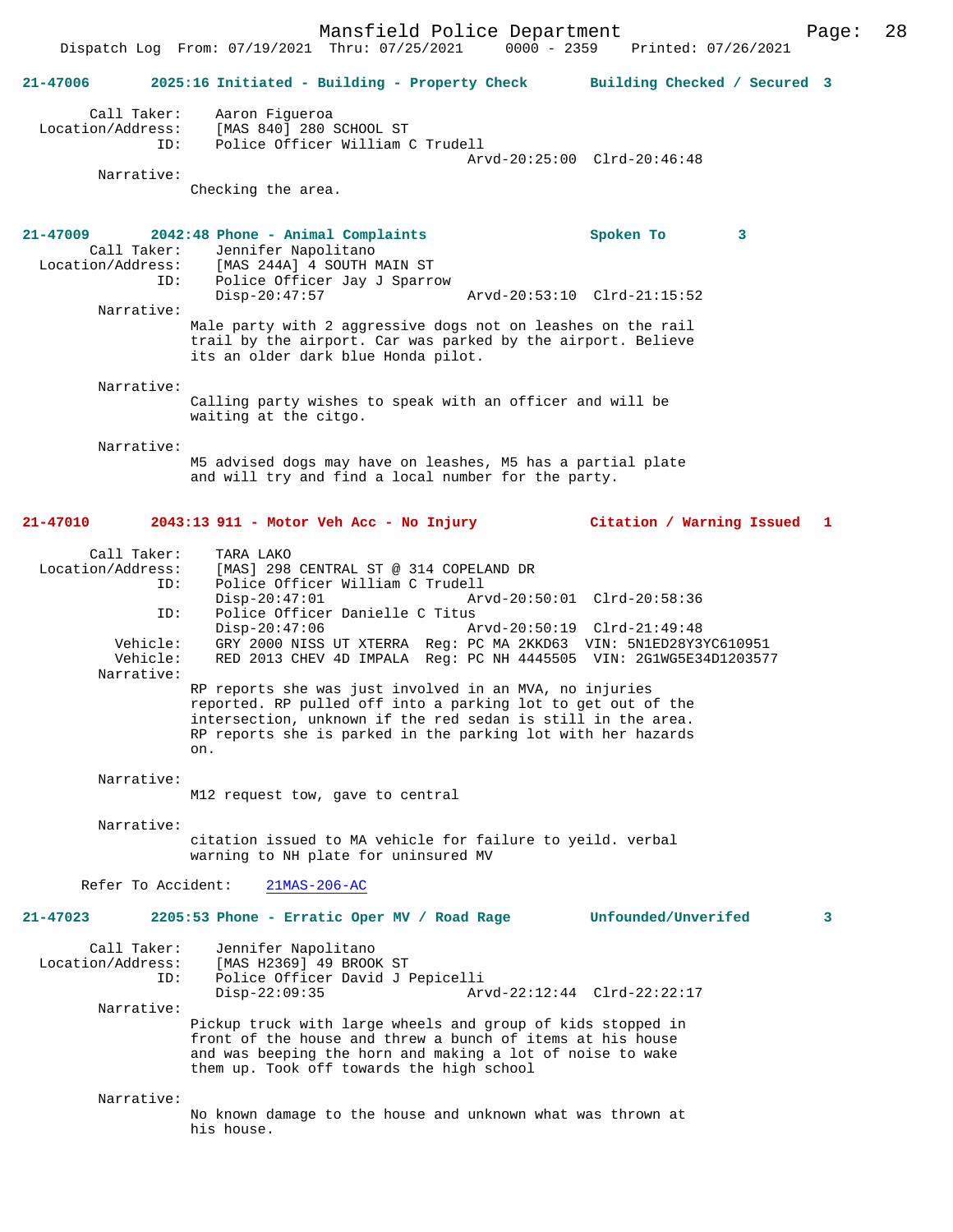| Narrative:                                                 | M11 advised nothing found in the area                                                                                                                                                                |                             |                              |              |
|------------------------------------------------------------|------------------------------------------------------------------------------------------------------------------------------------------------------------------------------------------------------|-----------------------------|------------------------------|--------------|
|                                                            |                                                                                                                                                                                                      |                             |                              |              |
| 21-47024<br>ID:                                            | 2207:35 Phone - Assist Fire Department<br>Call Taker: Aaron Figueroa<br>Location/Address: [MAS] 16 PARK ST Apt. #D<br>Police Officer Danielle C Titus                                                |                             | Services Rendered 2          |              |
| Narrative:                                                 | $Disp-22:08:18$<br>Assisting the FD with a fire related incident. Nature:alarms<br>sounding                                                                                                          | Arvd-22:09:48 Clrd-22:18:58 |                              |              |
| 21-47026<br>Call Taker:<br>Location/Address:<br>ID:<br>ID: | 2221:19 Phone - Suspicious Actv / Persn / Veh Spoken To<br>Jennifer Napolitano<br>[MAS H3592] 162 LAWNDALE RD<br>Police Officer David J Pepicelli<br>$Disp-22:23:12$<br>Police Officer Jay J Sparrow | Arvd-22:26:35 Clrd-22:48:26 |                              | $\mathbf{2}$ |
| Vehicle:<br>Narrative:                                     | $Disp-22:23:22$<br>GRY 2015 RAM Reg: PC MA 2YRC21 VIN: 3C6RR7KT5FG700556<br>Loud truck ran up top the door and banged on the door and                                                                | Arvd-22:26:34 Clrd-22:48:23 |                              |              |
| Narrative:                                                 | took off.<br>M11 off with a pickup parked on the side of the road. M11<br>advised the truck is the one involved                                                                                      |                             |                              |              |
| Narrative:                                                 | M11 advised they will be gathering names and calling parents                                                                                                                                         |                             |                              |              |
| Narrative:                                                 | M11 advised the kids were spoken and the parents are<br>handling the issue. M11 and M5 enroute to speak with the<br>elderly female at 162 lawndale                                                   |                             |                              |              |
| Narrative:                                                 | M11 advised he spoke with the calling party and advised her<br>of the situation                                                                                                                      |                             |                              |              |
| 21-47032                                                   | 2227:18 Initiated - Building - Property Check                                                                                                                                                        |                             | Building Checked / Secured 3 |              |
| Call Taker:<br>Location/Address:<br>ID:                    | Aaron Figueroa<br>[MAS 281A] 1 CROCKER ST<br>Police Officer Danielle C Titus                                                                                                                         | Arvd-22:27:00 Clrd-22:39:32 |                              |              |
| Narrative:                                                 | Checking the area.                                                                                                                                                                                   |                             |                              |              |
| For Date: $07/22/2021$ - Thursday                          |                                                                                                                                                                                                      |                             |                              |              |
| 21-47046                                                   | 0047:31 Initiated - Building - Property Check                                                                                                                                                        |                             | Building Checked / Secured 3 |              |
| Call Taker:<br>Location/Address:<br>ID:                    | Aaron Figueroa<br>[MAS 1040] 10 RESERVOIR ST Apt. #ST<br>Patrolman Gregory S Martell                                                                                                                 | Arvd-00:47:00 Clrd-01:02:29 |                              |              |
| Narrative:                                                 | Checking the area.                                                                                                                                                                                   |                             |                              |              |

**21-47055 0118:14 Phone - Assist Citizen - P S A Services Rendered 3**  Call Taker: TARA LAKO Location/Address: [MAS 12] 250 EAST ST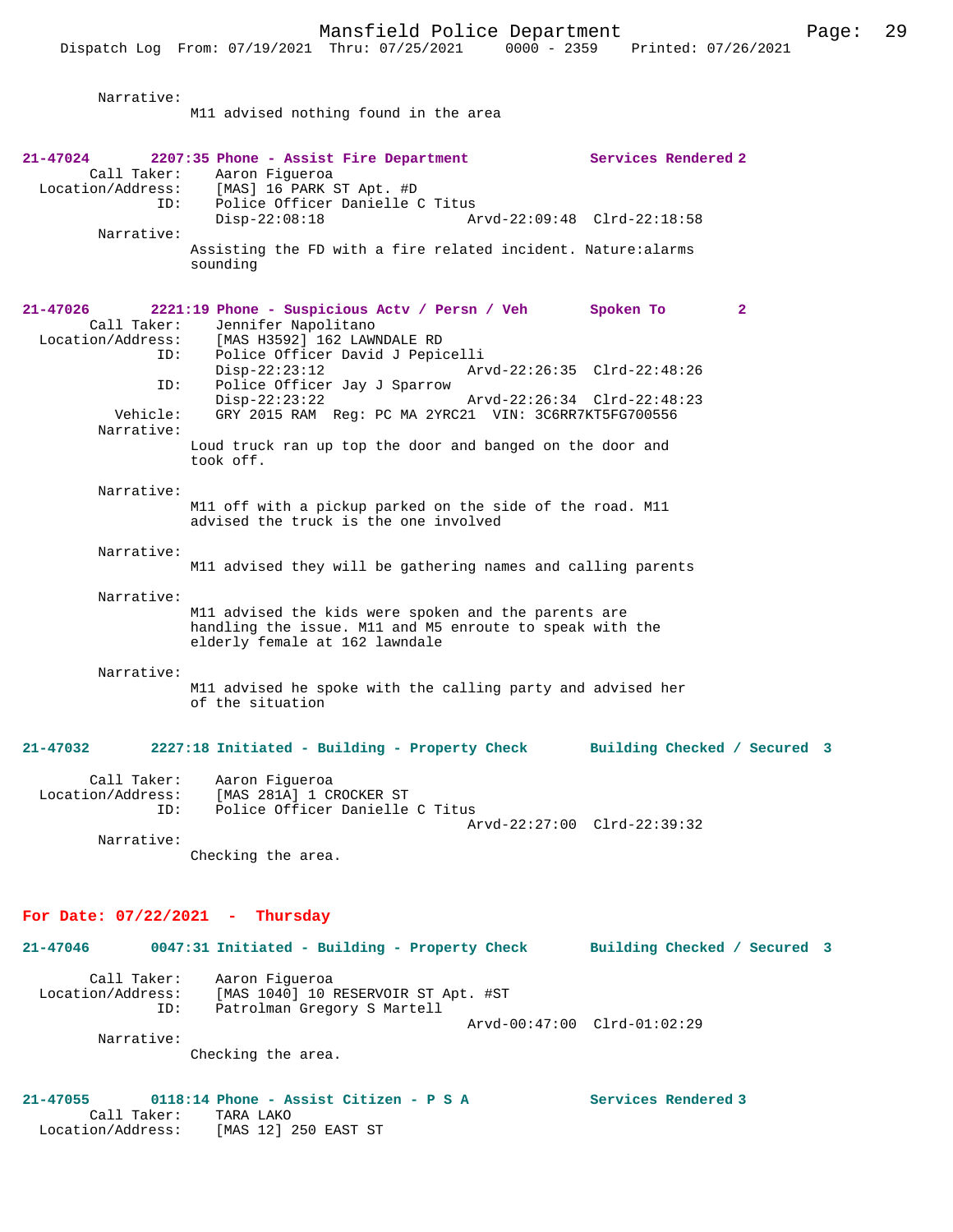Mansfield Police Department Page: 30 Dispatch Log From: 07/19/2021 Thru: 07/25/2021 0000 - 2359 Printed: 07/26/2021 ID: Police Officer Jay J Sparrow Disp-01:18:56 Arvd-01:20:15 Clrd-01:32:14<br>TD: Police Officer Danielle C Titus Police Officer Danielle C Titus<br>Disp-01:19:01 Am Disp-01:19:01 Arvd-01:20:36 Clrd-01:32:15 Narrative: Rep requesting officers respond to do a walk through of the school for previous alarm **21-47059 0124:17 Initiated - Building - Property Check Building Checked / Secured 3** Call Taker: Aaron Figueroa Location/Address: [MAS 4] 31 HAMPSHIRE ST Patrolman Gregory S Martell Arvd-01:24:00 Clrd-01:32:24 Narrative: Checking the area. **21-47065 0134 Initiated - Building - Property Check Building Checked / Secured 3** Call Taker: Patrolman Gregory S Martell Location/Address: [MAS 411] 60 FORBES BLVD ID: Patrolman Gregory S Martell Arvd-01:34:46 Clrd-01:38:17 Narrative: Checking the area. **21-47067 0135:09 Initiated - Building - Property Check Building Checked / Secured 3** Call Taker: Aaron Figueroa Location/Address: [MAS 1015] 30 CHAUNCY ST Police Officer Danielle C Titus Arvd-01:35:00 Clrd-01:46:43 Narrative: Checking the area. **21-47093 0341:46 Initiated - Building - Property Check Building Checked / Secured 3** Call Taker: Aaron Figueroa Location/Address: [MAS 417] 9 FRANCIS AVE ID: Police Officer Danielle C Titus Arvd-03:41:00 Clrd-03:50:32 Narrative: Checking the area. **21-47094 0350 Initiated - Building - Property Check Building Checked / Secured 3** Call Taker: Patrolman Gregory S Martell Location/Address: [MAS] PLYMOUTH ST<br>ID: Patrolman Gregory Patrolman Gregory S Martell Arvd-03:50:53 Clrd-03:52:41 Narrative: Checking the area. **21-47108 0743 Initiated - Parking Violations Services Rendered 3**  Call Taker: Animal Control Steven Simonds Location/Address: [MAS] 43 NORTH MAIN ST @ 13 PARK ST ID: Animal Control Steven Simonds Arvd-07:43:18 Clrd-08:06:17 Narrative: checking area for parking violations Narrative: tagged MA 3878NI on main for parking in wrong direction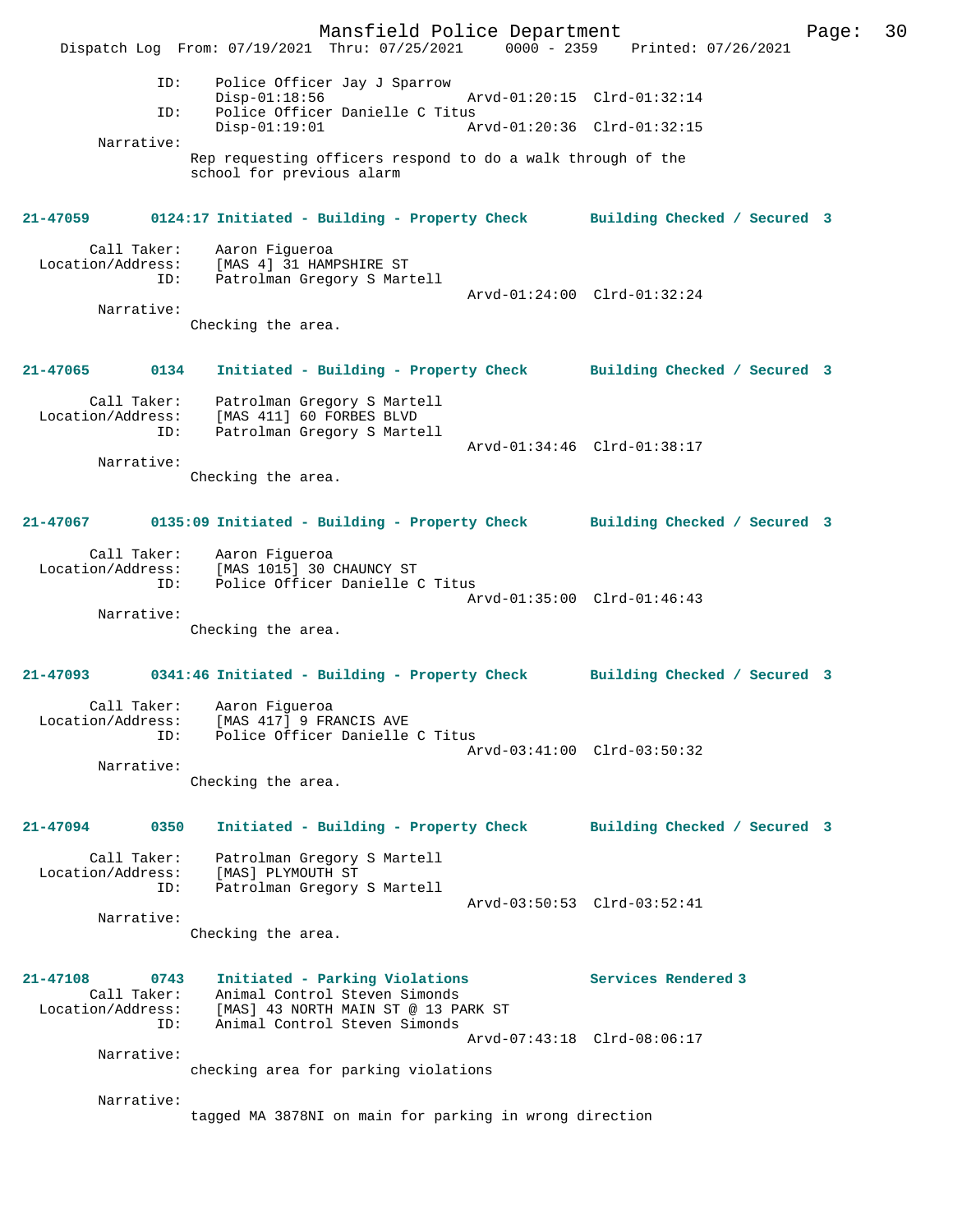Mansfield Police Department Page: 31 Dispatch Log From: 07/19/2021 Thru: 07/25/2021 0000 - 2359 Printed: 07/26/2021 **21-47110 0819 Initiated - Speed Trailer/Signs Deployed Services Rendered 3**  Call Taker: Animal Control Steven Simonds Location/Address: [MAS] WILLIAMS ST ID: Animal Control Steven Simonds Arvd-08:20:36 Clrd-08:31:54 Narrative: changing batteries on speed sign **21-47118 0911:44 Phone - Well Being Check Investigated - No Action Req. 3**  Call Taker: William Casey<br>Location/Address: [MAS H1591] 4 ess: [MAS H1591] 48 BIRD RD<br>Location: [MAS H1591] 48 BIRD RD<br>ID: Police Officer Gregg S Police Officer Gregg S Kennedy<br>Disp-09:15:58 Disp-09:15:58 Arvd-09:23:54 Clrd-09:35:56 Narrative: WBC check on eldery party. Neighbor noticed mailbox was over flowing when he put a note on the door and grass is over grown. CP would like a call back Narrative: checked the location appears to be no one living at the location at this time. Narrative: party no longer lives at the residence, **21-47121 0934:39 Initiated - Motor Vehicle Stop Citation / Warning Issued 3** Call Taker: MATTHEW BOMES Vicinity of: [MAS H9922] 600 WEST ST ID: Police Officer David W Kinahan Arvd-09:34:00 Clrd-09:39:50 Vehicle: BLU 2010 HOND FIT Reg: PC MA 7454JJ VIN: JHMGE8H40AC033651 Narrative: citation issued to the operator for speed **21-47122 0936:25 Phone - 911 Hang-ups & Verifications Confirmed misdial/Accdntl Call 2**  Call Taker: William Casey Location/Address: [MAS H4405] 76 GILBERT ST ID: Patrolman Gregory S Martell Disp-09:39:00 Arvd-09:55:02 Clrd-09:59:50 Narrative: Checking on a 911 hang up. Contact made?:yes Cellphone? (y/n):yes Uncertainty radius: **21-47127 0957 Initiated - Speed Trailer/Signs Deployed Services Rendered 3**  Call Taker: Animal Control Steven Simonds Location/Address: [MAS] SWETT ST ID: Animal Control Steven Simonds Arvd-09:57:38 Clrd-10:02:02 ID: Animal Control Steven Simonds Disp-10:28:52 Clrd-10:29:01 Narrative: changing batteries on speed sign **21-47130 0957 Initiated - Parking Violations Services Rendered 3**  Call Taker: Animal Control Steven Simonds Call Taker: Animal Control Steven Simonas<br>Location/Address: [MAS] 242 NORTH MAIN ST @ 16 OLD COLONY WAY ID: Animal Control Steven Simonds Arvd-10:02:02 Clrd-10:28:48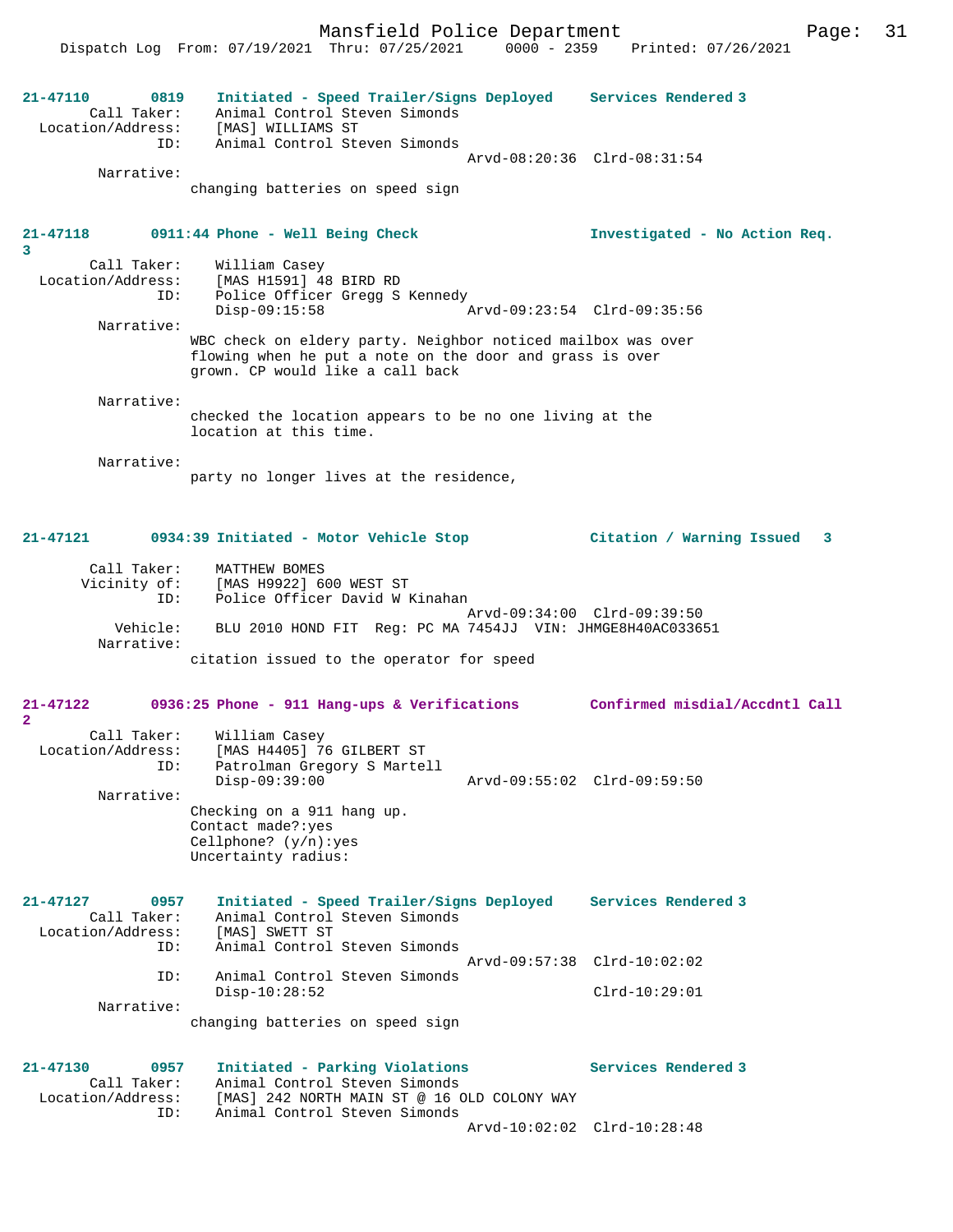Dispatch Log From: 07/19/2021 Thru: 07/25/2021 0000 - 2359 Printed: 07/26/2021

Narrative:

checking area for parking violations

| 21-47142                                                 | 1105:58 Phone - 911 Hang-ups & Verifications Confirmed misdial/Accdntl Call                                                                                  |                             |   |
|----------------------------------------------------------|--------------------------------------------------------------------------------------------------------------------------------------------------------------|-----------------------------|---|
| $\mathbf{2}$<br>Call Taker:<br>Location/Address:<br>ID:  | William Casey<br>[MAS 840D110A] 280 SCHOOL ST Apt. #D110                                                                                                     |                             |   |
|                                                          | Patrolman Gregory S Martell<br>$Disp-11:09:17$                                                                                                               | Arvd-11:17:59 Clrd-11:20:34 |   |
| Narrative:                                               | Checking on a 911 hang up.<br>Contact made?: yes<br>Cellphone? $(y/n):yes$<br>Uncertainty radius:                                                            |                             |   |
| Narrative:                                               | party has a broken phone and it is being worked on                                                                                                           |                             |   |
| $21 - 47148$<br>1158<br>Call Taker:<br>ID:               | Initiated - Parking Violations<br>Animal Control Steven Simonds<br>Location/Address: [MAS] 255 NORTH MAIN ST @ 8 COTTAGE ST<br>Animal Control Steven Simonds | Services Rendered 3         |   |
|                                                          |                                                                                                                                                              | Arvd-11:58:37 Clrd-13:16:43 |   |
| Narrative:                                               | checking area for parking violations                                                                                                                         |                             |   |
| Narrative:                                               | tagged MA 3FCP71 on main for restrictive parking                                                                                                             |                             |   |
| $21 - 47169$<br>1356<br>Call Taker:<br>Location/Address: | Initiated - Parking Violations<br>Animal Control Steven Simonds<br>[MAS] 126 NORTH MAIN ST @ 10 VILLA ST                                                     | Services Rendered 3         |   |
| ID:                                                      | Animal Control Steven Simonds                                                                                                                                | Arvd-13:56:34 Clrd-14:21:10 |   |
| Narrative:                                               | checking area for parking violations                                                                                                                         |                             |   |
| 21-47171                                                 | 1402:44 Initiated - Follow up Investigation<br>Call Taker: MATTHEW BOMES<br>Location/Address: [MAS H4144] 193 SPRING ST                                      | Services Rendered 3         |   |
| ID:                                                      | Sergeant Robert S Pierce                                                                                                                                     | Arvd-14:02:00 Clrd-14:16:36 |   |
| Narrative:                                               | Conducting a follow up in the area to a previously reported<br>incident.                                                                                     |                             |   |
| Narrative:                                               |                                                                                                                                                              |                             |   |
| 21-47176                                                 | 1434:19 Initiated - Motor Vehicle Stop                                                                                                                       | Citation / Warning Issued 3 |   |
| Call Taker:<br>ID:                                       | MATTHEW BOMES<br>Location/Address: [MAS] 136 CHAUNCY ST<br>Police Officer David W Kinahan                                                                    |                             |   |
|                                                          | Vehicle: BLK 2009 TRI Reg: RI KY353 VIN: 4S4WX97D394405788                                                                                                   | Arvd-14:34:00 Clrd-14:42:37 |   |
| Narrative:                                               | Out with MVST                                                                                                                                                |                             |   |
| Narrative:                                               |                                                                                                                                                              |                             |   |
|                                                          | Citation issued to operator of RI KY353. Hands free<br>violation                                                                                             |                             |   |
| 21-47179                                                 | 1501:50 Initiated - Motor Vehicle Stop                                                                                                                       | Citation / Warning Issued   | 3 |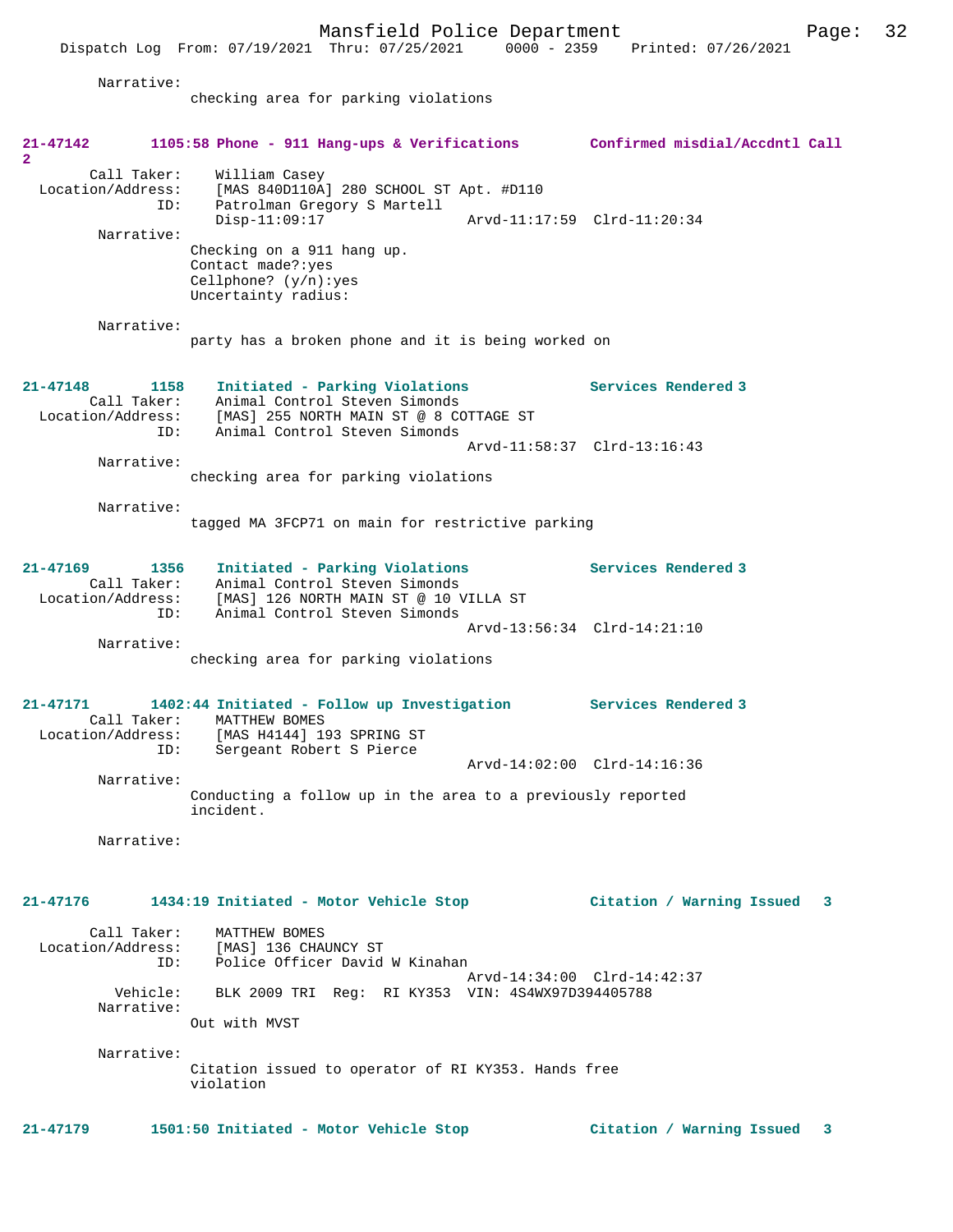|                                                                   | Dispatch Log From: 07/19/2021 Thru: 07/25/2021                                                                                                                              | $0000 - 2359$<br>Printed: 07/26/2021 |
|-------------------------------------------------------------------|-----------------------------------------------------------------------------------------------------------------------------------------------------------------------------|--------------------------------------|
| Call Taker:<br>Location/Address:<br>ID:                           | MATTHEW BOMES<br>[MAS] 100 CHAUNCY ST @ 20 WINTHROP AVE<br>Police Officer David W Kinahan                                                                                   | Arvd-15:01:00 Clrd-15:13:04          |
| Vehicle:<br>Narrative:                                            | BLK 2020 TOYT UT RAV4 Req: PAS MA JF186A VIN: 2T3P1RFV2LW097091                                                                                                             |                                      |
|                                                                   | out with MVST                                                                                                                                                               |                                      |
| Narrative:                                                        | Citation to RO of MA JF186A. Expired Registration                                                                                                                           |                                      |
| Narrative:                                                        | Registration was taken care of online per M7                                                                                                                                |                                      |
| 21-47186<br>$\overline{2}$                                        | 1530:48 Phone - 911 Hang-ups & Verifications Confirmed misdial/Accdntl Call                                                                                                 |                                      |
| Call Taker:<br>Location/Address:<br>ID:                           | William Casey<br>[MAS H2127] 421 FRANKLIN ST<br>Police Officer Gregg S Kennedy<br>$Disp-15:35:48$                                                                           | Arvd-15:39:34 Clrd-15:42:46          |
| Narrative:                                                        | Checking on a 911 hang up.<br>Contact made?: yes<br>Cellphone? $(y/n):yes$<br>Uncertainty radius:65 m                                                                       |                                      |
| Narrative:                                                        | Confirmed accidental                                                                                                                                                        |                                      |
| $21 - 47197$<br>Call Taker:<br>Location/Address:<br>ID:           | 1647:42 Phone - Assist Fire Department<br>William Casey<br>[MAS] 231 SPRING ST @ 52 WILLOW ST<br>Police Officer William C Trudell                                           | Services Rendered 2                  |
| Narrative:                                                        | $Disp-16:49:27$                                                                                                                                                             | Arvd-16:53:26 Clrd-17:00:12          |
|                                                                   | Assisting the FD with a fire related incident. Nature: tree<br>branch on a wire                                                                                             |                                      |
| Narrative:                                                        | M11 reports branch from large limb on a cable wire standing<br>by for FD                                                                                                    |                                      |
| $21 - 47207$                                                      | 1706:34 Phone - Motor Veh Acc - Hit & Run                                                                                                                                   | Investigated - Report Taken 1        |
| Call Taker:<br>Location/Address:<br>ID:<br>Vehicle:<br>Narrative: | Dispatcher Jacques Ryan<br>[MAS 131] 141 NORTH MAIN ST<br>Police Officer Jay J Sparrow<br>$Disp-17:14:23$<br>BLK 2005 GMC ST YUKON Req: PC MA 3410VF VIN: 1GKEK63U85J234507 | Arvd-17:19:48 Clrd-17:27:14          |
|                                                                   | CP would like to report a hit and run, no injuries                                                                                                                          |                                      |
| Narrative:                                                        | CP will be in a black 05' denali                                                                                                                                            |                                      |
| Narrative:                                                        | CP maybe possibly be in front of 184 north main st                                                                                                                          |                                      |
| Refer To Incident:                                                | $21MAS-736-OF$                                                                                                                                                              |                                      |
| 21-47221<br>Call Taker:<br>Location/Address:<br>ID:               | 1824:29 Phone - Assist Fire Department<br>MATTHEW BOMES<br>[MAS 9]<br>Police Officer Jay J Sparrow                                                                          | Services Rendered 2                  |
| Narrative:                                                        | $Disp-18:27:08$                                                                                                                                                             | Arvd-18:31:40 Clrd-18:53:49          |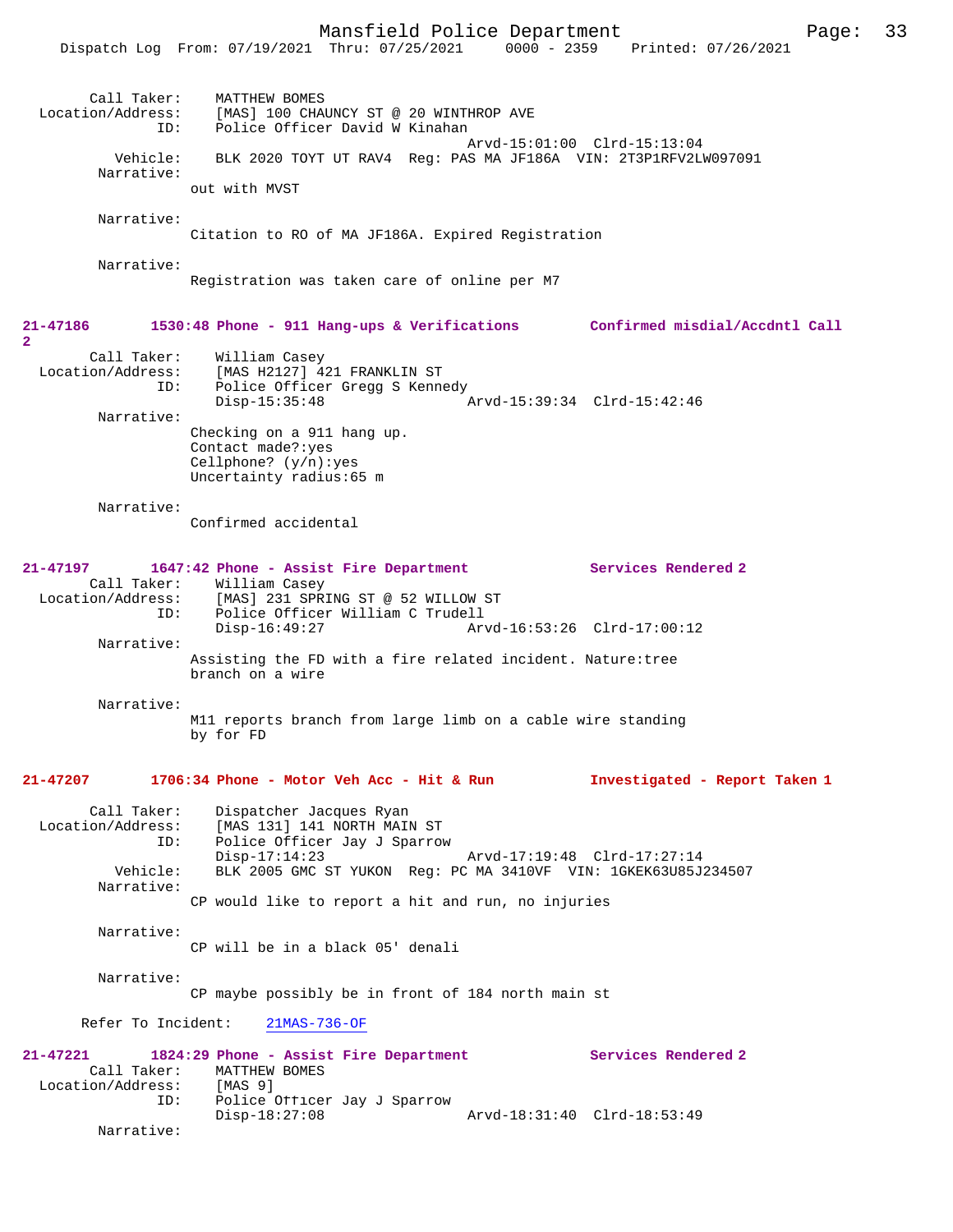| $21 - 47222$<br>Location/Address: | Call Taker:        | 1824:51 Phone - Well Being Check<br>Support Staff Matthew Gately<br>[MAS H5858] 10 MYSTIC LN                                                                                                                                         | Spoken To<br>3                  |   |
|-----------------------------------|--------------------|--------------------------------------------------------------------------------------------------------------------------------------------------------------------------------------------------------------------------------------|---------------------------------|---|
|                                   | ID:                | Sergeant Brian P Thibault<br>$Disp-18:27:43$                                                                                                                                                                                         | Arvd-18:27:55 Clrd-19:09:28     |   |
|                                   | ID:                | Police Officer Danielle C Titus<br>$Disp-18:27:49$                                                                                                                                                                                   | Arvd-18:27:52 Clrd-19:09:25     |   |
|                                   | Narrative:         |                                                                                                                                                                                                                                      |                                 |   |
|                                   |                    | CP called wanting to speak with a Detective about a "life or<br>death situation involving people in the town". Sgt. Thibault<br>and Ofc Titus will be conducting a follow up with the CP.                                            |                                 |   |
|                                   | Narrative:         |                                                                                                                                                                                                                                      |                                 |   |
|                                   |                    | M1 reports CP is OK, reports he would like to speak to a<br>Det. about an issue and does not require any police services<br>this evening. Sgt. Thibault reports he will make sure Det's<br>get the message and LT2 was also advised. |                                 |   |
|                                   | Narrative:         |                                                                                                                                                                                                                                      |                                 |   |
|                                   |                    | Asking for extra patrols between 12a-4a                                                                                                                                                                                              |                                 |   |
| Refer To Field Int:               |                    | $21MAS-68-FI$                                                                                                                                                                                                                        |                                 |   |
| $21 - 47236$                      |                    | 2006:56 Radio - Parking Violations                                                                                                                                                                                                   | Unfounded/Unverifed             | 3 |
| Location/Address:                 | Call Taker:        | JEFFREY KEEFE<br>[MAS 262] 60 OAKLAND ST                                                                                                                                                                                             |                                 |   |
|                                   | ID:                | Police Officer William C Trudell                                                                                                                                                                                                     |                                 |   |
|                                   | Narrative:         | $Disp-20:07:48$                                                                                                                                                                                                                      | Arvd-20:10:28 Clrd-20:12:51     |   |
|                                   |                    | Vehicle parked on sidewalk                                                                                                                                                                                                           |                                 |   |
|                                   | Narrative:         |                                                                                                                                                                                                                                      |                                 |   |
|                                   |                    | vehicle has sinced moved.                                                                                                                                                                                                            |                                 |   |
|                                   | Narrative:         |                                                                                                                                                                                                                                      |                                 |   |
|                                   |                    | Nothing found.                                                                                                                                                                                                                       |                                 |   |
|                                   |                    |                                                                                                                                                                                                                                      |                                 |   |
| $21 - 47240$<br>Location/Address: | Call Taker:        | 2027:51 Walk-In - Suspicious Actv / Persn / Veh<br>Support Staff Matthew Gately<br>[MAS 437A] 14 WEBB PL Apt. #3C                                                                                                                    | Incident Report<br>$\mathbf{2}$ |   |
|                                   | ID:                | Police Officer Andrew J Kelley<br>$Disp-20:36:50$                                                                                                                                                                                    | Arvd-20:36:53 Clrd-20:56:19     |   |
|                                   | Narrative:         | Walk in wants to speak with an officer regarding someone<br>taking unwanted pictures of the reporting party. See OF for<br>further.                                                                                                  |                                 |   |
|                                   | Refer To Incident: | $21MAS-738-OF$                                                                                                                                                                                                                       |                                 |   |
| $21 - 47256$                      |                    | 2142:17 Initiated - Building - Property Check                                                                                                                                                                                        | Building Checked / Secured 3    |   |
| Vicinity of:                      | Call Taker:<br>ID: | JEFFREY KEEFE<br>[MAS] 4 ERICK RD @ 15 BONNEY LN<br>Police Officer Danielle C Titus                                                                                                                                                  |                                 |   |
|                                   | Narrative:         |                                                                                                                                                                                                                                      | Arvd-21:42:00 Clrd-21:53:24     |   |
|                                   |                    | Checking the area.                                                                                                                                                                                                                   |                                 |   |
|                                   |                    |                                                                                                                                                                                                                                      |                                 |   |
| $21 - 47258$                      |                    | 2204:29 Initiated - Building - Property Check                                                                                                                                                                                        | Building Checked / Secured 3    |   |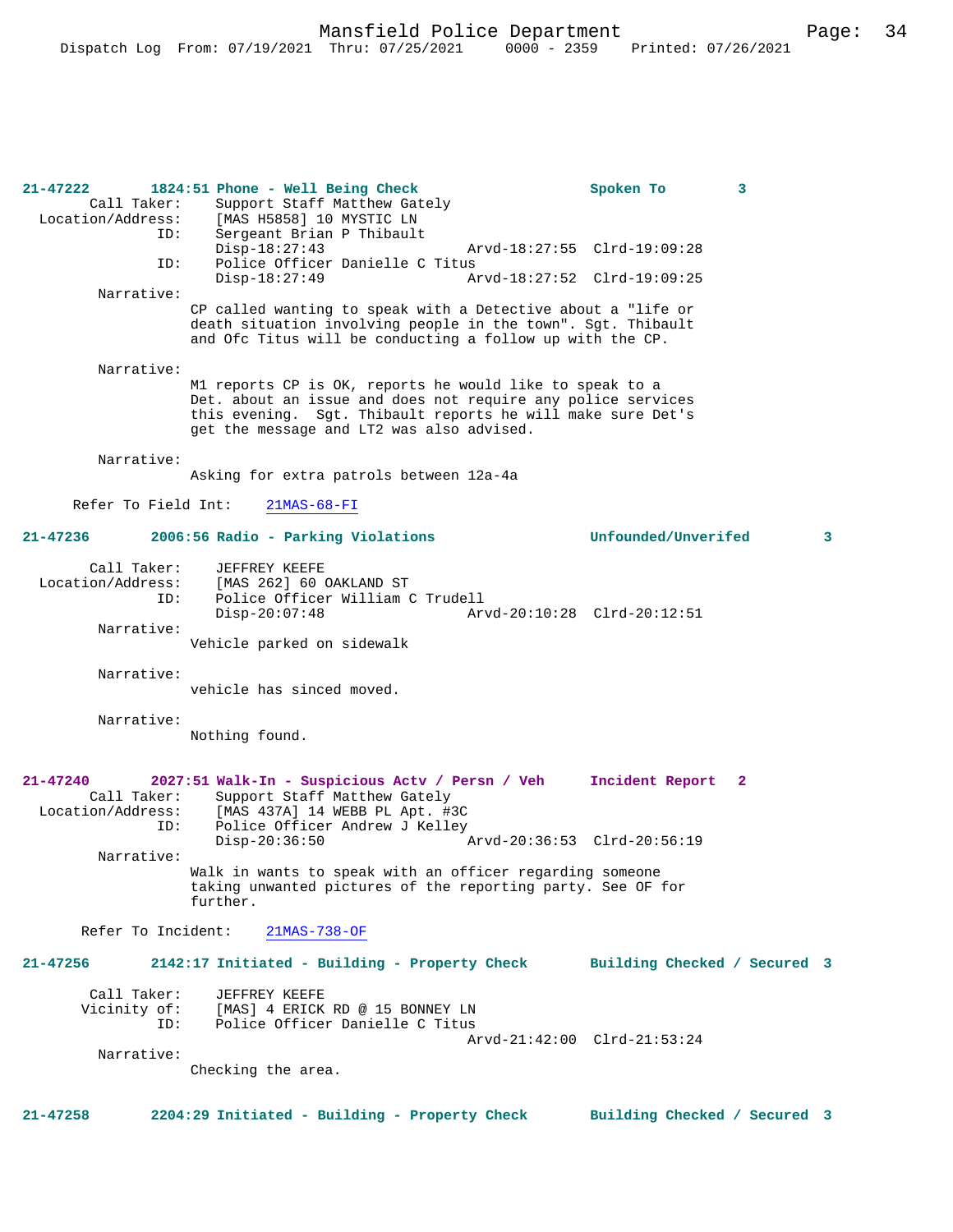Mansfield Police Department Page: 35 Dispatch Log From: 07/19/2021 Thru: 07/25/2021 0000 - 2359 Call Taker: JEFFREY KEEFE<br>Location/Address: [MAS 417] 9 FI ess: [MAS 417] 9 FRANCIS AVE<br>ID: Police Officer Danielle Police Officer Danielle C Titus Arvd-22:04:00 Clrd-22:12:19 Narrative: Checking the area. **21-47259 2207:39 Initiated - Building - Property Check Building Checked / Secured 3** Call Taker: JEFFREY KEEFE<br>Vicinity of: [MAS] 99 COPE of: [MAS] 99 COPELAND DR @ 235 CHAUNCY ST<br>ID: Police Officer Andrew J Kelley Police Officer Andrew J Kelley Arvd-22:07:00 Clrd-22:11:35 Narrative: Checking the area. **21-47263 2231:13 911 - Disturbance / Gathering Protective Custody 1** Call Taker: Aaron Figueroa<br>Location/Address: [MAS 2] 60 FORI Ess: [MAS 2] 60 FORBES BLVD Apt. #216<br>ID: Sergeant Brian P Thibault Sergeant Brian P Thibault<br>Disp-22:34:16 Disp-22:34:16 Arvd-22:38:29 Clrd-23:06:15<br>ID: Police Officer Jay J Sparrow Police Officer Jay J Sparrow Disp-22:34:29 Arvd-22:38:17 Clrd-23:08:39<br>ID: Police Officer William C Trudell Police Officer William C Trudell Disp-22:35:36 Arvd-22:39:50 Clrd-23:07:17<br>ID: Police Officer Andrew J Kellev Police Officer Andrew J Kelley<br>Disp-22:35:42 Disp-22:35:42 Arvd-22:39:51 Clrd-23:08:30 Narrative: Male party banging on walls, threatening to come bang on callers door. Caller asked the person to be quiet and he yelled at her. Party is possibly intoxicated. Narrative: Another caller stating it is room 218 Narrative: Caller stating there is a lot of banging and doors being slammed Narrative: Caller is reporting that the female party is pregnant Narrative: Units on scene requesting the rescue for a highly intoxicated male. Narrative: One male in protective custody being transported to the hospital. Refer To P/C: 21MAS-263-AR P/C: LINSCOTT, KENNETH A Address: 17 FULTON PL Apt. #4 MANSFIELD, MA Age: Charges: PROTECTIVE CUSTODY **21-47269 2317:33 Initiated - Building - Property Check Building Checked / Secured 3** Call Taker: JEFFREY KEEFE<br>Location/Address: [MAS 226E] 12 [MAS 226E] 125 HIGH ST Apt. #1-4 ID: Police Officer Jay J Sparrow Arvd-23:17:00 Clrd-23:21:11 Narrative: Checking the area.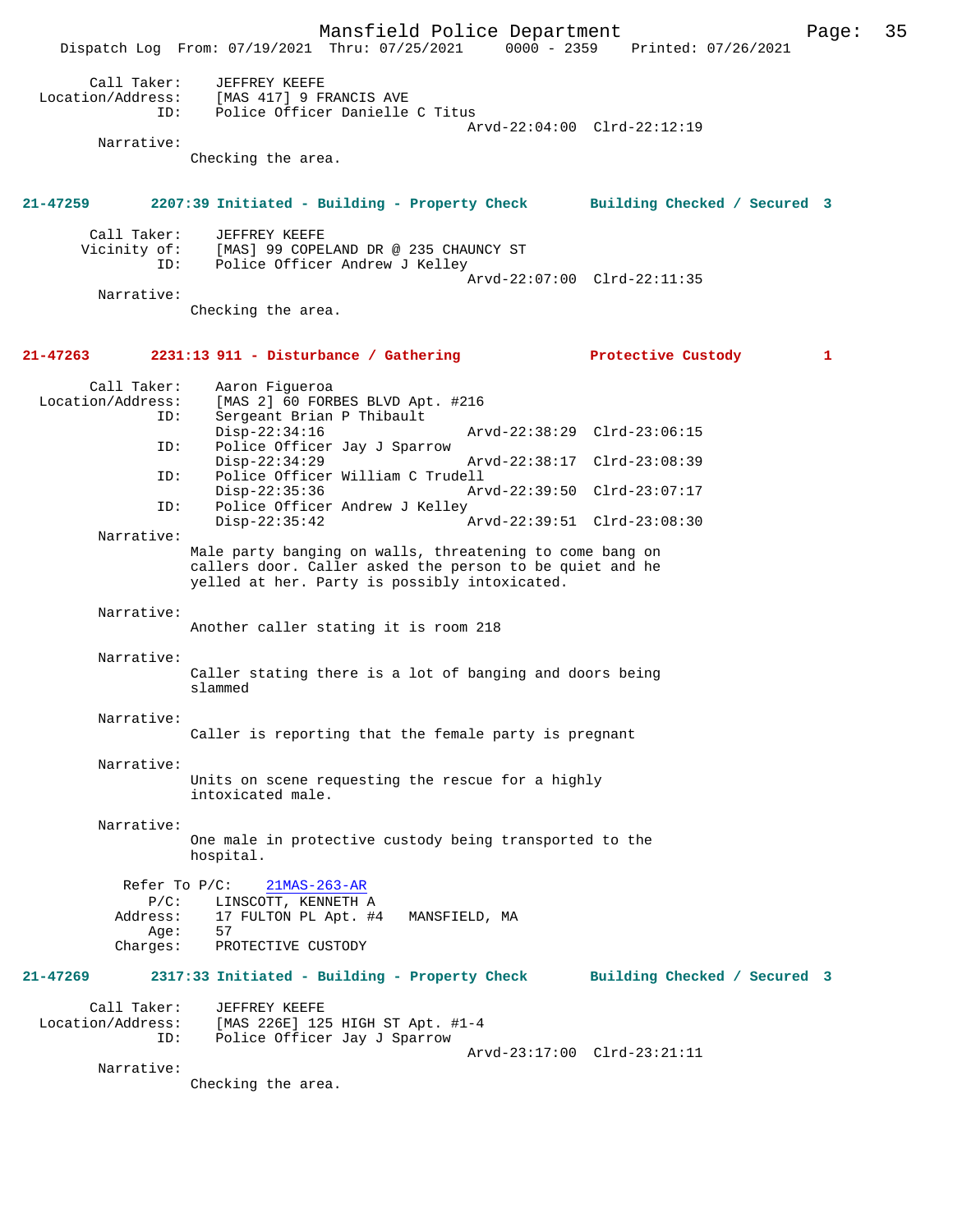| $21 - 47287$<br>Call Taker:<br>Vicinity of: | 0059:25 Phone - Suspicious Actv / Persn / Veh    Vehicle Towed<br>JEFFREY KEEFE<br>[MAS 280] 440 FORBES BLVD                                    | 2                                                          |  |
|---------------------------------------------|-------------------------------------------------------------------------------------------------------------------------------------------------|------------------------------------------------------------|--|
| ID:<br>ID:                                  | Patrolman Gregory S Martell<br>$Disp-01:02:24$<br>Police Officer Derek M Stark<br>$Disp-01:02:28$                                               | Arvd-01:08:21 Clrd-01:25:04<br>Arvd-01:10:00 Clrd-01:17:33 |  |
| Vehicle:<br>Towed:<br>Narrative:            | RED 2003 HYUN SANTFE Reg: PC MA 1DPB98 VIN: KM8SB12B73U459316<br>For: Other By: AAA TOWING To: Achins Garage                                    |                                                            |  |
|                                             | CP is requesting an officer to check on a possible DMV in<br>the area. The vehicle is parked in the front entrence<br>parking lot. Red Hyundai. |                                                            |  |
| Narrative:                                  |                                                                                                                                                 |                                                            |  |
|                                             | Cp is security and noted the no overnight stays and no<br>idling that is posted.                                                                |                                                            |  |
| Narrative:                                  | Achins was contacted for the private AAA tow off site.                                                                                          |                                                            |  |
|                                             |                                                                                                                                                 |                                                            |  |
| Narrative:                                  | Security notified.                                                                                                                              |                                                            |  |
| Narrative:                                  |                                                                                                                                                 |                                                            |  |
|                                             | Achins on scene. Two parties were asked to leave the<br>property and will arange to get a ride on their own.                                    |                                                            |  |
| 21-47297<br>0156                            | Initiated - Building - Property Check                                                                                                           | Building Checked / Secured 3                               |  |
| Call Taker:<br>Location/Address:<br>ID:     | Patrolman Gregory S Martell<br>[MAS 802B] 428 ELM ST<br>Patrolman Gregory S Martell                                                             |                                                            |  |
|                                             |                                                                                                                                                 | Arvd-01:57:00 Clrd-01:58:10                                |  |
| Narrative:                                  | Checking the area.                                                                                                                              |                                                            |  |
| 21-47299<br>0159                            | Initiated - Building - Property Check                                                                                                           | Building Checked / Secured 3                               |  |
| Call Taker:<br>Location/Address:            | Patrolman Gregory S Martell<br>[MAS 411] 60 FORBES BLVD                                                                                         |                                                            |  |
| ID:                                         | Patrolman Gregory S Martell                                                                                                                     |                                                            |  |
|                                             | Arvd-02:01:41 Clrd-02:06:48                                                                                                                     |                                                            |  |
| Narrative:                                  | Checking the area.                                                                                                                              |                                                            |  |
| 21-47301<br>0208                            | Initiated - Building - Property Check                                                                                                           | Building Checked / Secured 3                               |  |
| Call Taker:<br>Location/Address:<br>ID:     | Patrolman Gregory S Martell<br>[MAS 322] 31 HAMPSHIRE ST<br>Patrolman Gregory S Martell                                                         |                                                            |  |
|                                             |                                                                                                                                                 | Arvd-02:08:54 Clrd-02:13:47                                |  |
| Narrative:                                  | Checking the area.                                                                                                                              |                                                            |  |
| 21-47306                                    | 0245:04 Initiated - Building - Property Check                                                                                                   | Building Checked / Secured 3                               |  |
| Call Taker:                                 | Nicole Boyer                                                                                                                                    |                                                            |  |
| Location/Address:                           | [MAS 992] 660 EAST ST                                                                                                                           |                                                            |  |
| ID:                                         | Police Officer Derek M Stark                                                                                                                    |                                                            |  |
| Narrative:                                  | Checking the area.                                                                                                                              | Arvd-02:45:00 Clrd-02:49:11                                |  |
|                                             |                                                                                                                                                 |                                                            |  |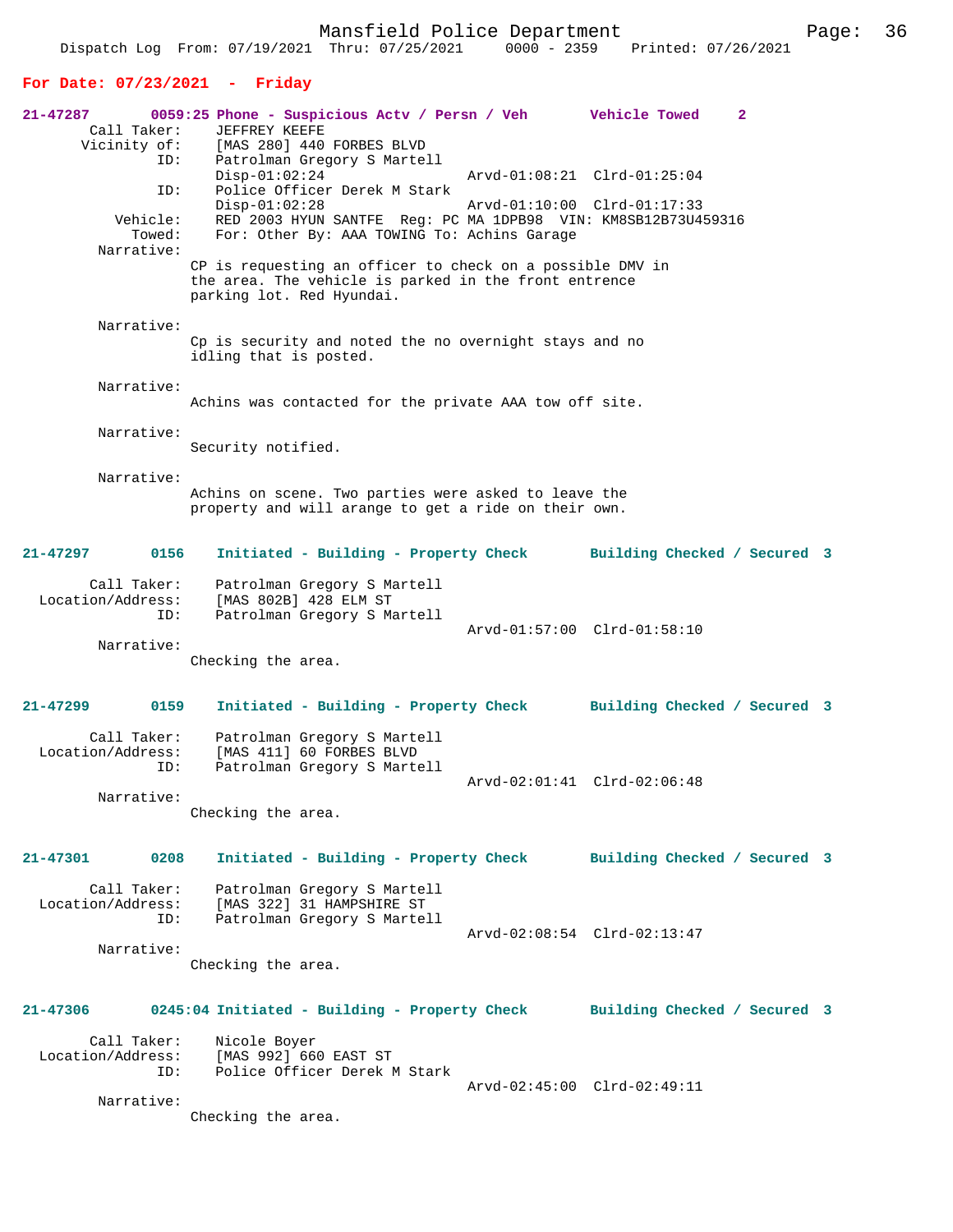Mansfield Police Department Fage: 37

Dispatch Log From: 07/19/2021 Thru: 07/25/2021 0000 - 2359 Printed: 07/26/2021

**21-47307 0249:18 Initiated - Building - Property Check Services Rendered 3**  Call Taker: JEFFREY KEEFE Vicinity of: [MAS] 4 ERICK RD @ 15 BONNEY LN ID: Police Officer Derek M Stark Arvd-02:49:00 Clrd-03:14:14<br>TD: Patrolman Gregory S Martell Patrolman Gregory S Martell<br>Disp-02:59:40 Disp-02:59:40 Arvd-02:59:42 Clrd-03:14:07 Narrative: Checking the area. Narrative: between buildings 11 and 13 male party dressed in all black leave the area on a bicycle. Narrative: Searched the area not able to locate. Narrative: White male dark clothing backpack. Narrative: Ofc Stark reports officers checked the area, no obvious signs of entry to any vehicles. **21-47309 0314:18 Initiated - Building - Property Check Cancelled Enroute 3**  Call Taker: JEFFREY KEEFE Vicinity of: [MAS 1002] 250 EAST ST ID: Police Officer Derek M Stark Arvd-03:14:00 Clrd-03:17:03 Narrative: Checking the area. **21-47311 0344:46 Phone - Suspicious Actv / Persn / Veh Spoken To 2**  Call Taker: JEFFREY KEEFE Vicinity of: [MAS 894] 905 SOUTH MAIN ST Apt. #C<br>ID: Patrolman Gregory S Martell Patrolman Gregory S Martell Disp-03:47:24 Arvd-03:53:11 Clrd-03:59:35 ID: Police Officer Derek M Stark Disp-03:47:40 Arvd-03:54:43 Clrd-03:59:35 Vehicle: GRY 2014 MERZ ML350 Reg: PAS MA CIE647 VIN: 4JGDA5HB9EA317984 Narrative: SUSP grey vehicle with a light left on it by the back of the building. Narrative: Vehicle comes back to an automotive company. There was a note in the steering wheel that states that the vehicle has an electrical failure and will be picked up on monday. Narrative: CP was advised. **21-47313 0619:31 Phone - 911 Hang-ups & Verifications Confirmed misdial/Accdntl Call 2**  Call Taker: Nicole Boyer<br>Location/Address: [MAS 9] 25 C ess: [MAS 9] 25 COBB ST Apt. #208<br>ID: Police Officer Derek M Stark Police Officer Derek M Stark<br>Disp-06:23:56 Disp-06:23:56 Arvd-06:36:56 Clrd-06:45:27 Narrative: Checking on a 911 hang up. Contact made?: Yes Cellphone? (y/n): Yes Uncertainty radius: CP woke up confused, and accidentally dialed.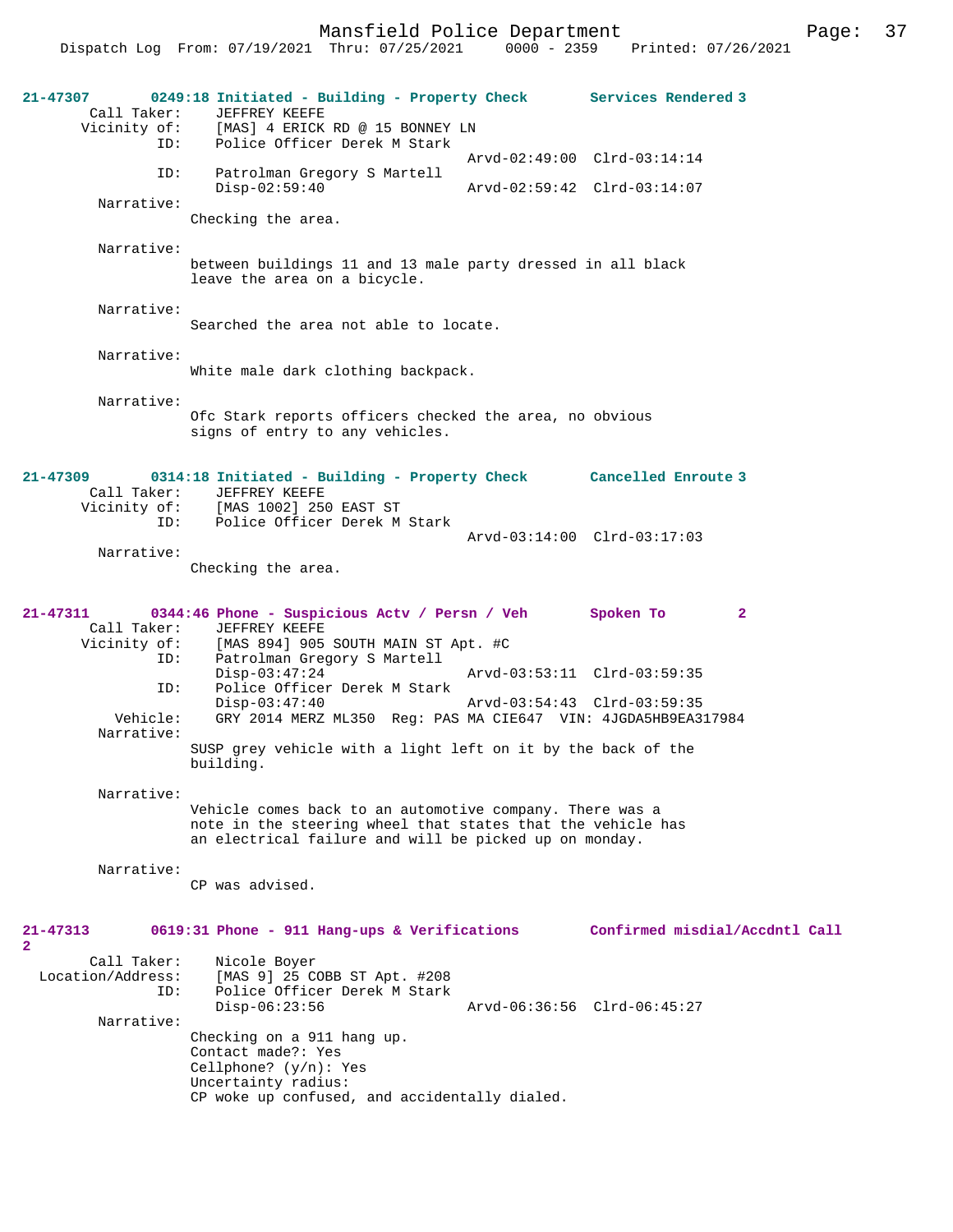Mansfield Police Department Page: 38 Dispatch Log From: 07/19/2021 Thru: 07/25/2021 0000 - 2359 Printed: 07/26/2021 **21-47334 0740 Initiated - Parking Violations Services Rendered 3**  Call Taker: Animal Control Steven Simonds Location/Address: [MAS] 43 NORTH MAIN ST @ 13 PARK ST ID: Animal Control Steven Simonds Arvd-07:40:43 Clrd-07:55:28 ID: Animal Control Steven Simonds<br>Disp-07:59:46 Disp-07:59:46 Arvd-07:59:50 Clrd-08:32:49 checking area for parking violations **21-47336 0804:33 Phone - Assist Fire Department Cancelled Enroute 2** 

Call Taker: William Casey<br>Location/Address: [MAS 907A] 390 Location/Address: [MAS 907A] 390 WEST ST Apt. #B ID: Police Officer Gregg S Kennedy Disp-08:05:43 Clrd-08:07:40 Narrative: Assisting the FD with a fire related incident. Nature:elevator emergency

 Narrative: Shaw's called backed to cancel. Party is out of the elevator.

**21-47339 0833 Initiated - Speed Trailer/Signs Deployed Services Rendered 3**  Call Taker: Animal Control Steven Simonds Location/Address: [MAS] WILLIAMS ST ID: Animal Control Steven Simonds Arvd-08:34:04 Clrd-08:52:47 Narrative:

changing batteries on speed sign

### **21-47342 0856:58 Initiated - Building - Property Check Building Checked / Secured 3**

 Call Taker: Jarred Kohler Location/Address: [MAS 2] 60 FORBES BLVD ID: Police Officer Gregg S Kennedy Arvd-08:56:00 Clrd-09:01:52 Narrative:

Checking the area.

## **21-47351 0951:57 Initiated - Motor Vehicle Stop Citation / Warning Issued 3**

 Call Taker: Robert Stewart Location/Address: [MAS] 710 EAST ST @ 48 STEARNS AVE ESS. THE CONSTRUCTED TO THE POLICE Officer David J Pepicelli Arvd-09:51:00 Clrd-10:00:32 Vehicle: WHI 2019 MERZ GLE400 Reg: PC MA 6HH365 VIN: 4JGDA5GB4KB204130 Narrative: MV STOP/// Citation Issued.

**21-47356 1008:46 911 - Disabled Motor Vehicle Services Rendered 3**  Call Taker: MATTHEW BOMES Vicinity of: [MAS] 1 GLADIOLA TER @ 656 SOUTH MAIN ST<br>ID: Police Officer Andrew J Kelley Police Officer Andrew J Kelley<br>Disp-10:12:31 A  $Arvd-10:16:15$   $Clrd-10:22:23$  ID: Police Officer David J Pepicelli Disp-10:12:47 Arvd-10:17:57 Clrd-10:20:59 Vehicle: BLK 2010 FORD CROVIC Reg: PC MA 6BS225 VIN: 2FABP7BV9AX114349 Narrative: Reported DMV in the area. blck crown vic.

Narrative:

Narrative:

vehicle in the roadway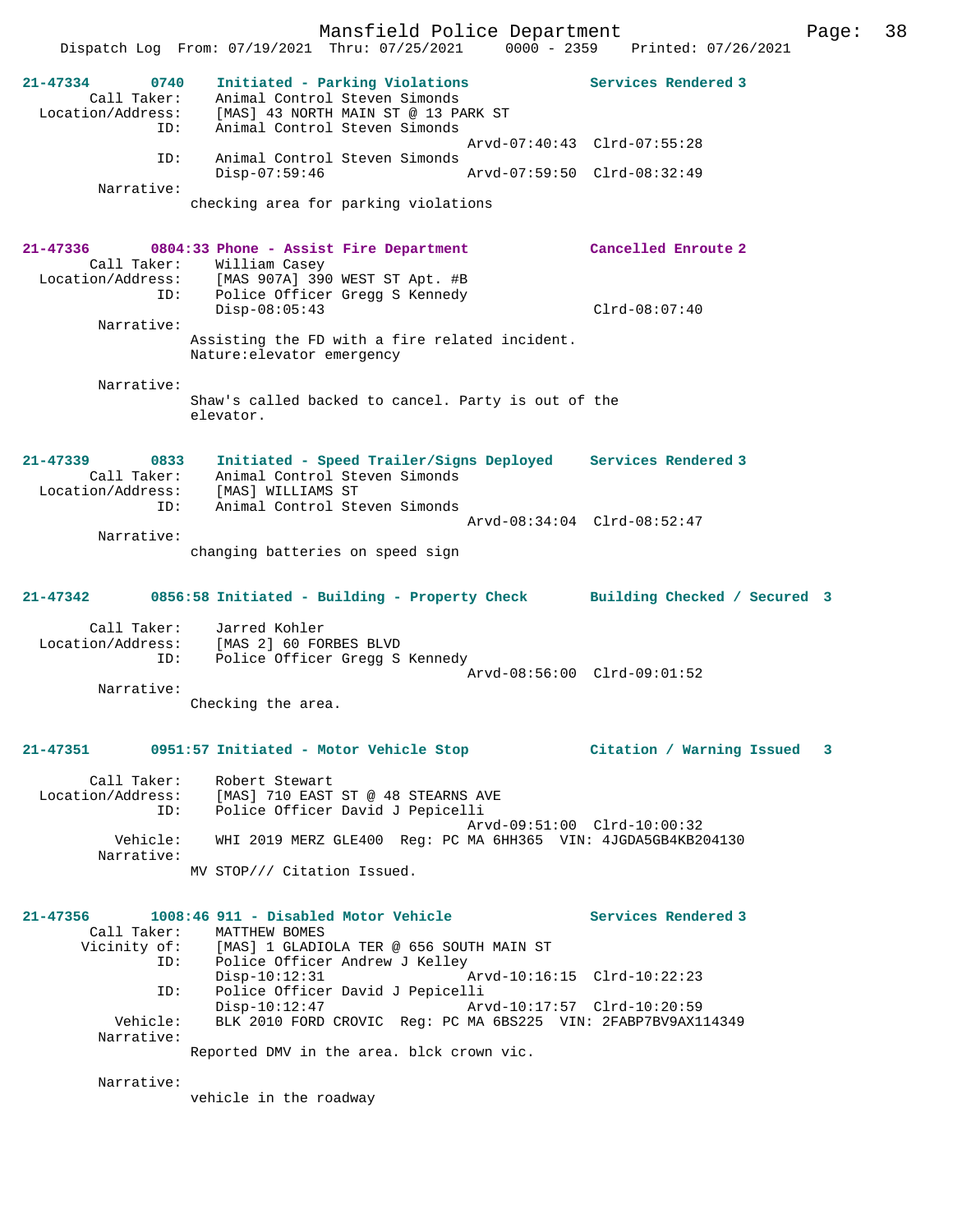Dispatch Log From: 07/19/2021 Thru: 07/25/2021 0000 - 2359 Printed: 07/26/2021 **21-47372 1147:45 Initiated - Motor Vehicle Stop Citation / Warning Issued 3** Call Taker: Robert Stewart Location/Address: [MAS] 91 CHAUNCY ST @ 6 HIGHLAND AVE ID: Sergeant Robert S Pierce Arvd-11:47:00 Clrd-11:56:47 Vehicle: BLU 2019 HOND ACCORD Reg: PC MA 493SZ6 VIN: 1HGCV1F48KA073291 Narrative: MV STOP/// **21-47375 1229:48 Initiated - Motor Vehicle Stop Citation / Warning Issued 3** Call Taker: Jarred Kohler Location/Address: [MAS 46C] 190 CHAUNCY ST Apt. #102 ID: Police Officer Andrew J Kelley Arvd-12:29:00 Clrd-12:35:25 Vehicle: BLK 2013 HOND ACCORD Reg: PC MA 1TA473 VIN: 1HGCR2F83DA114331 Narrative: out with mvst Narrative: citation to the RO **21-47396 1419:41 Phone - 911 Hang-ups & Verifications Spoken To 2**  Call Taker: Kieran M Ruth<br>Location/Address: [MAS 28A] 110 Location/Address: [MAS 28A] 110 FORBES BLVD ID: Police Officer Gregg S Kennedy Disp-14:21:02 Arvd-14:24:09 Clrd-14:25:37 Narrative: Checking on a 911 hang up. Contact made?:Yes Cellphone? (y/n):Y Uncertainty radius:65 meters Narrative: M12 reports confirmed accidental. **21-47400 1500:32 Initiated - Building - Property Check Building Checked / Secured 3** Call Taker: Kieran M Ruth Location/Address: [MAS 170] 255 HOPE ST ID: Police Officer Andrew J Kelley Arvd-15:00:00 Clrd-15:16:58 Narrative: Checking the area. **21-47408 1624:28 Phone - Motor Veh Acc - Hit & Run Spoken To 1**  Call Taker: GARIN EISELE Location/Address: [MAS 255] 377 CHAUNCY ST Police Officer Andrew J Kelley<br>Disp-16:27:39 Disp-16:27:39 Arvd-16:32:34 Clrd-16:42:58 Vehicle: BLK 2007 TOYT UT HIGHLA Reg: PC MA 4ZV790 VIN: JTEEP21A370229959 Vehicle: GRY 2011 TOYT COROLL Reg: PC MA 525FK8 VIN: 2T1BU4EE9BC571889 Narrative: Caller requesting officer for vehicle struck in parking lot. Right in front of route 106 wine and spirits. Silver Corrola. Narrative: M13 reports very minor damage, paper exchange only. **21-47425 1707:56 Phone - Assist Citizen - P S A Incident Report 3**  Call Taker: Kieran M Ruth Location/Address: [MAS] ID: Police Officer William C Trudell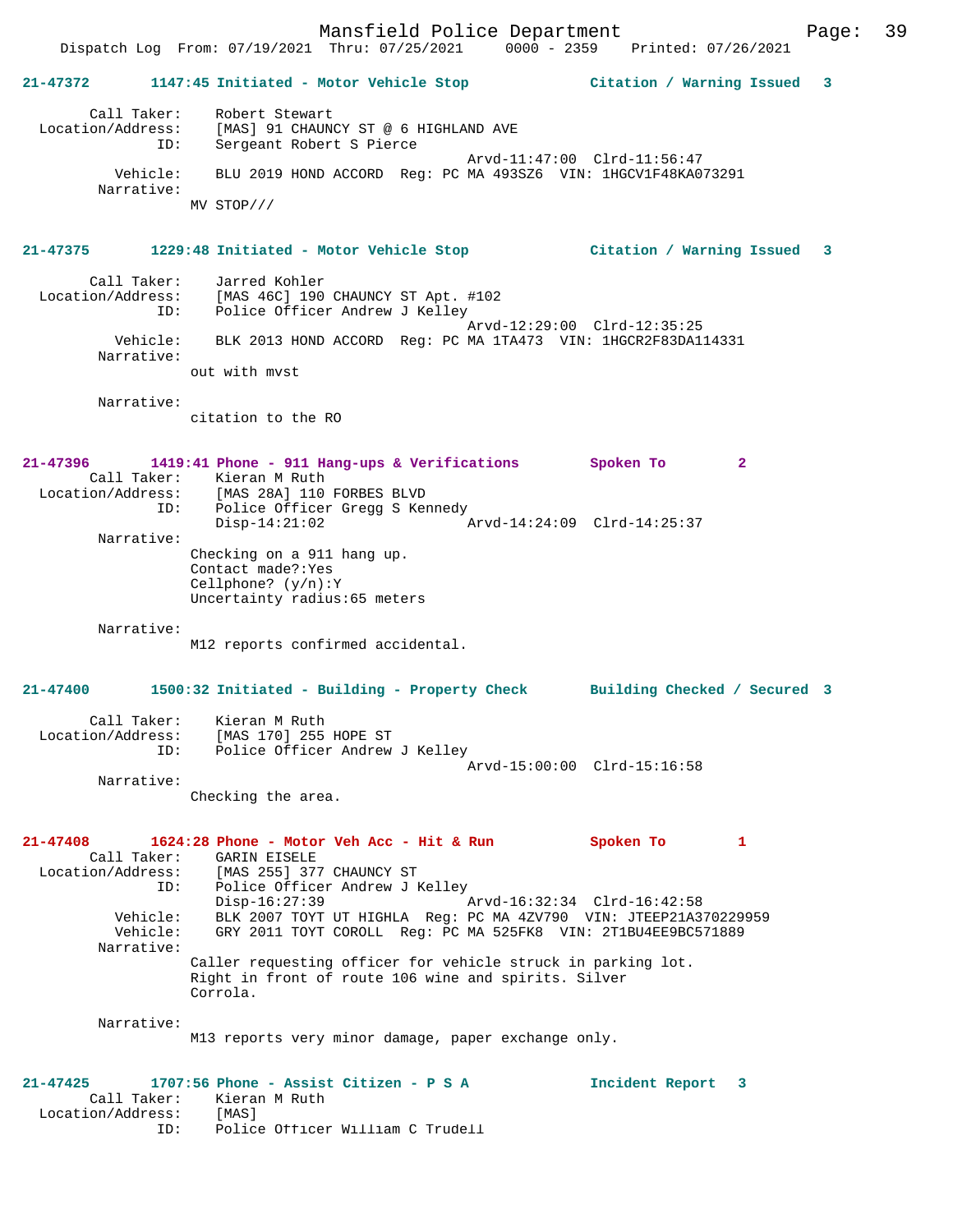Disp-17:12:29 Arvd-17:16:40 Clrd-23:08:12

Refer To Incident: 21MAS-743-OF

| 21-47432<br>Call Taker:<br>Location/Address:<br>ID:     | 1755:18 Walk-In - Motor Veh Acc - Hit & Run<br>Support Staff Devon M DiMascio<br>[MAS] 266 NORTH MAIN ST Apt. #6<br>Police Officer Andrew J Kelley | Services Rendered 1          |
|---------------------------------------------------------|----------------------------------------------------------------------------------------------------------------------------------------------------|------------------------------|
| Vehicle:<br>Narrative:                                  | $Disp-18:02:41$<br>GRY 2012 TOYT CAMRY Req: PAS MA US9998 VIN: 4T1BD1FK1CU007625                                                                   | Arvd-18:02:48 Clrd-18:21:45  |
|                                                         | RP in the station to report damge to his vehicle. Sgt.<br>Armstrong to be notified.                                                                |                              |
| Narrative:                                              | M13 reports that there is damage to the car. See officer<br>report                                                                                 |                              |
| Refer To Incident:                                      | $21MAS-742-OF$                                                                                                                                     |                              |
| $21 - 47439$<br>Call Taker:<br>Location/Address:<br>ID: | 1817:48 Phone - Follow up Investigation<br>Ryan O'Rourke<br>[MAS H3497] 21 BEECH ST<br>Police Officer Andrew J Kelley                              | <b>Services Rendered 3</b>   |
| Vehicle:<br>Narrative:                                  | $Disp-18:22:19$<br>YEL 2009 CHEV MALIBU Reg: PC MA 2242HN VIN: 1G1ZG57B294127998                                                                   | Arvd-18:31:59 Clrd-18:37:38  |
|                                                         | Conducting a follow up in the area to a previously reported<br>incident.                                                                           |                              |
| Narrative:                                              | M13 spoke to the vehicles owner and daughter. Damage does<br>not match the damage according to the report.                                         |                              |
| $21 - 47441$                                            | 1855:15 Initiated - Building - Property Check Building Checked / Secured 3                                                                         |                              |
| Call Taker:<br>Location/Address:<br>ID:                 | Nicole Boyer<br>[MAS 820C] 31 PLYMOUTH ST<br>Support Staff Devon M DiMascio                                                                        |                              |
| Narrative:                                              | Checking the area.                                                                                                                                 | Arvd-18:55:00 Clrd-19:05:30  |
| $21 - 47444$                                            | 1916:10 Initiated - Building - Property Check Building Checked / Secured 3                                                                         |                              |
| Call Taker:<br>Location/Address:<br>ID:                 | Nicole Boyer<br>[MAS] PLYMOUTH ST<br>Police Officer Andrew J Kelley                                                                                | Arvd-19:16:00 Clrd-19:30:02  |
| Narrative:                                              | Checking the area.                                                                                                                                 |                              |
| 21-47447                                                | 2007:23 Initiated - Building - Property Check                                                                                                      | Building Checked / Secured 3 |
| Call Taker:<br>Vicinity of:                             | Nicole Boyer<br>[MAS 840] 280 SCHOOL ST                                                                                                            |                              |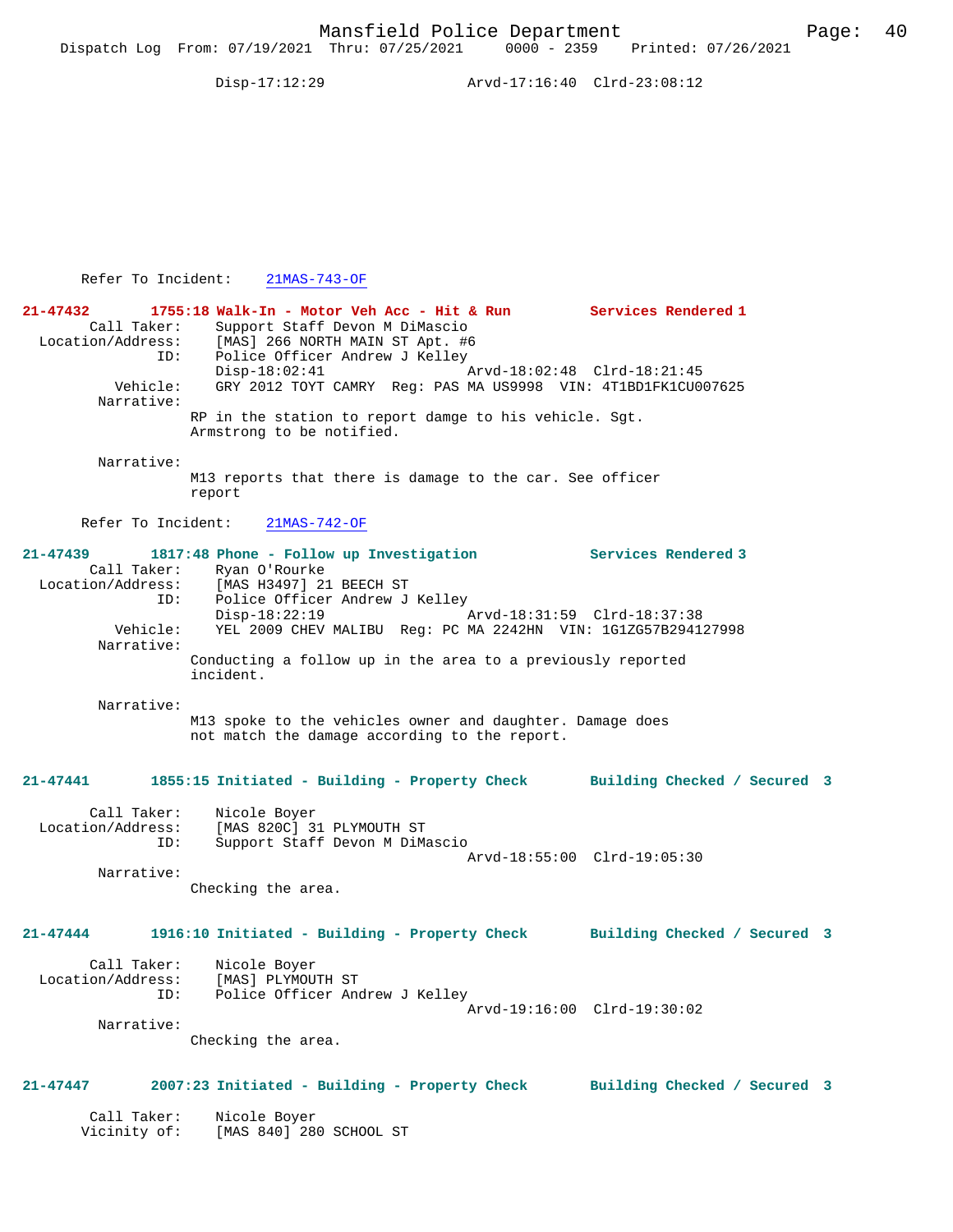Mansfield Police Department Form Page: 41 Dispatch Log From: 07/19/2021 Thru: 07/25/2021 0000 - 2359 Printed: 07/26/2021 ID: Police Officer Andrew J Kelley Arvd-20:07:00 Clrd-20:12:07 Narrative: Checking the area. **21-47449 2012:51 Initiated - Building - Property Check Building Checked / Secured 3** Call Taker: Nicole Boyer Location/Address: [MAS 417] 9 FRANCIS AVE ID: Police Officer Michael N Fenore Arvd-20:12:00 Clrd-20:19:15 Narrative: Checking the area. **21-47450 2013:57 Phone - Motor Vehicle Theft Investigated - No Report 2** Call Taker: Ryan O'Rourke Location/Address: [MAS] 24 SOUTH MAIN ST ID: Police Officer Andrew J Kelley Disp-20:15:43 Arvd-20:21:18 Clrd-20:46:07<br>Vehicle: RED 2014 CADI SRX Req: PC MA 2DRE95 VIN: 3GYFNGE39ES65655 RED 2014 CADI SRX Reg: PC MA 2DRE95 VIN: 3GYFNGE39ES656537 Narrative: CP reports his car was stolen Narrative: RP states while he was sleeping 2 people that are staying with him took his car without permission Narrative: Spoke with RP, declined any police. RP states he doesn't know the roommate that well, states the name of the roomate is Kenny Grason unknown dob. There was a misunderstanding, the roommate went to market basket to get groceries and should be returning shortly. **21-47451 2022:35 911 - 911 Hang-ups & Verifications Confirmed misdial/Accdntl Call 2**  Call Taker: Ryan O'Rourke Location/Address: [MAS 43] 137 MILL ST Apt. #98 ID: Police Officer Michael N Fenore<br>Disp-20:24:34 Al Disp-20:24:34 Arvd-20:28:35 Clrd-20:32:33 Narrative: Checking on a 911 hang up. Contact made?: Yes Cellphone? (y/n): Yes Uncertainty radius: Narrative: Spoke with CP **21-47452 2048:49 Initiated - Building - Property Check Building Checked / Secured 3** Call Taker: Nicole Boyer Vicinity of: [MAS 894] 905 SOUTH MAIN ST Apt. #C<br>TD: Police Officer Andrew J Kelley Police Officer Andrew J Kelley Arvd-20:48:00 Clrd-21:03:27 Narrative: Checking the area. **21-47454 2101:20 Phone - Erratic Oper MV / Road Rage Investigated - No Report 3** Call Taker: Ryan O'Rourke<br>ion/Address: [MAS] OLD ELM ST Location/Address: ID: Sergeant John R Armstrong Disp-21:03:23 Arvd-21:07:05 Clrd-21:11:04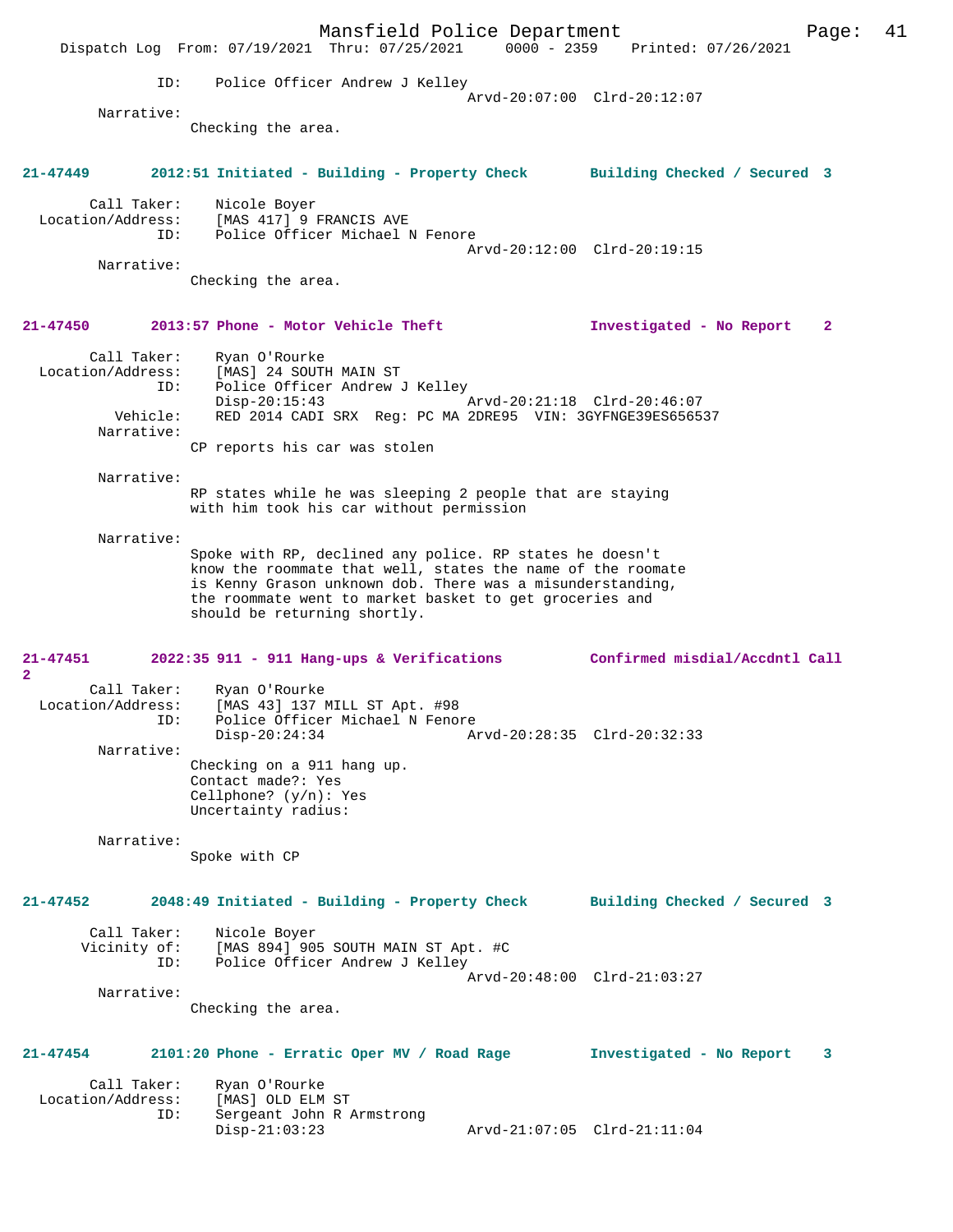Mansfield Police Department Page: 42 Dispatch Log From: 07/19/2021 Thru: 07/25/2021 ID: Police Officer Andrew J Kelley Disp-21:03:57 Arvd-21:07:03 Clrd-21:09:11 Vehicle: RED 2008 NISS UT XTERRA Reg: PC MA 9KBM50 VIN: 5N1AN08W58C524684 Narrative: Caller is on Williams Street reporting an erratic operator. Operator passed caller over double yellow lines. Narrative: Old Elm Street at School Street Narrative: Car is swerving all over road. Possible struck fire hydrant at Elm Street at Elm Terrace Narrative: elm street towards norton Narrative: still on elm street heading to 4 way intersection Narrative: lost car at richardson ave north worcester Narrative: Pole 1, in front of house number one with no damage, gravel tore up. **21-47465 2221:51 Initiated - Building - Property Check Building Checked / Secured 3** Call Taker: Nicole Boyer Vicinity of: [MAS 4] 31 HAMPSHIRE ST ID: Police Officer Andrew J Kelley Arvd-22:21:00 Clrd-22:27:34 Narrative: Checking the area. **21-47471 2244 Initiated - Building - Property Check Building Checked / Secured 3** Call Taker: Police Officer Andrew J Kelley<br>Location/Address: [MAS 2] 60 FORBES BLVD [MAS 2] 60 FORBES BLVD ID: Police Officer Andrew J Kelley Arvd-22:44:59 Clrd-22:59:34 Narrative: Checking the area. **21-47476 2317:00 Initiated - Building - Property Check Building Checked / Secured 3** Call Taker: Nicole Boyer Vicinity of: [MAS 12] 250 EAST ST<br>TD: Police Officer Michau Police Officer Michael N Fenore Arvd-23:17:00 Clrd-23:22:59 Narrative: Checking the area. **For Date: 07/24/2021 - Saturday 21-47484 0032:34 911 - 911 Hang-ups & Verifications Unfounded/Unverifed 2**

| Call Taker:<br>Location/Address:<br>ID: | Aaron Fiqueroa<br>[MAS H6341] 100 UNION ST<br>Police Officer Derek M Stark |                             |
|-----------------------------------------|----------------------------------------------------------------------------|-----------------------------|
|                                         | Disp-00:33:37                                                              | Arvd-00:35:36 Clrd-00:41:21 |
| Narrative:                              |                                                                            |                             |
|                                         | Checking on a 911 hang up. No answer on callback x2<br>Contact made?:n     |                             |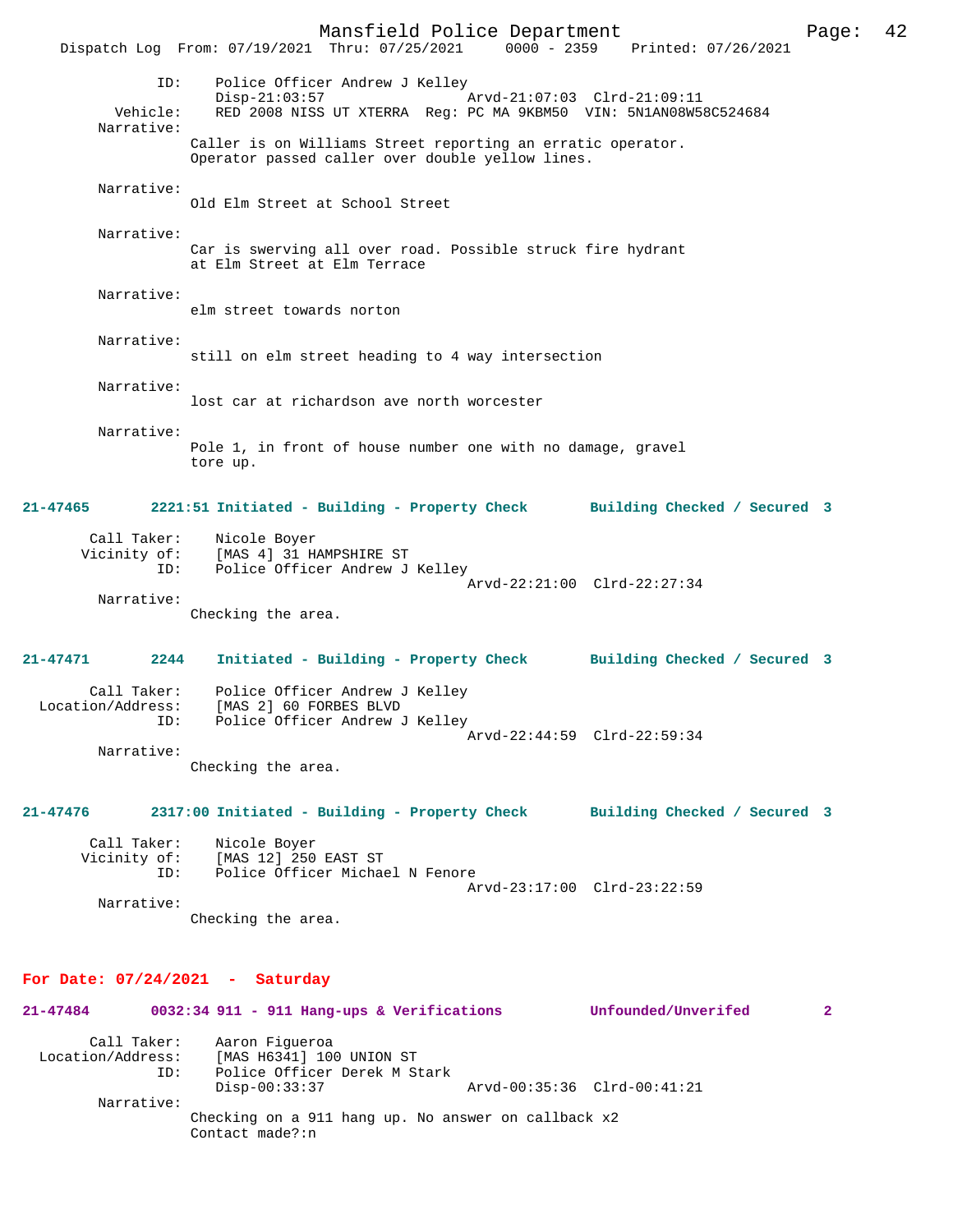Mansfield Police Department Page: 43 Dispatch Log From: 07/19/2021 Thru: 07/25/2021 Cellphone? (y/n):y Uncertainty radius:28 **21-47486 0040:53 Initiated - Building - Property Check Building Checked / Secured 3** Call Taker: Nicole Boyer<br>Vicinity of: [MAS 840] 28 Of: [MAS 840] 280 SCHOOL ST<br>ID: Sergeant David Schepis Sergeant David Schepis Arvd-00:40:00 Clrd-00:50:02 Narrative: Checking the area. **21-47489 0048:37 Initiated - Suspicious Actv / Persn / Veh Services Rendered 2**  Call Taker: Nicole Boyer<br>Vicinity of: [MAS 871] 789 [MAS 871] 789 EAST ST ID: Patrolman Gregory S Martell Arvd-00:48:00 Clrd-01:33:21<br>TD: Police Officer Derek M Stark Police Officer Derek M Stark Arvd-00:51:52 Clrd-01:31:27<br>ID: Sergeant David Schepis Sergeant David Schepis Disp-01:03:42 Enrt-01:03:42 Arvd-01:08:31 Clrd-01:30:10<br>Vehicle: BLU 2012 TOYT PRIUS Reg: PC MA 2LD556 VIN: JTDKN3DU7C156 BLU 2012 TOYT PRIUS Reg: PC MA 2LD556 VIN: JTDKN3DU7C1565806 Narrative: Checking on a vehicle in the area Narrative: M11 Transporting mother to Flints Farm to get possession of vehicle. SM: 33615.2 Narrative: EM: 33621.1 @ 0119 Narrative: RO took possession of vehicle and child. Narrative: See AR for further. Refer To Arrest: 21MAS-260-AR **21-47491 0054:12 Initiated - Building - Property Check Building Checked / Secured 3** Call Taker: Nicole Boyer Vicinity of: [MAS 820C] 31 PLYMOUTH ST<br>ID: Support Staff Philip D Sea Support Staff Philip D Seaward Arvd-00:54:00 Clrd-01:07:57 Narrative: Checking the area. **21-47504 0135:05 Initiated - Building - Property Check Building Checked / Secured 3** Call Taker: Nicole Boyer Vicinity of: [MAS 1015] 30 CHAUNCY ST<br>ID: Police Officer Derek M St Police Officer Derek M Stark Arvd-01:35:00 Clrd-01:50:34 Narrative: Checking the area. **21-47505 0137:29 Initiated - Building - Property Check Building Checked / Secured 3** Call Taker: Nicole Boyer Vicinity of: [MAS 12] 250 EAST ST<br>ID: Patrolman Gregory S I Patrolman Gregory S Martell Arvd-01:37:00 Clrd-01:45:59 Narrative: Checking the area.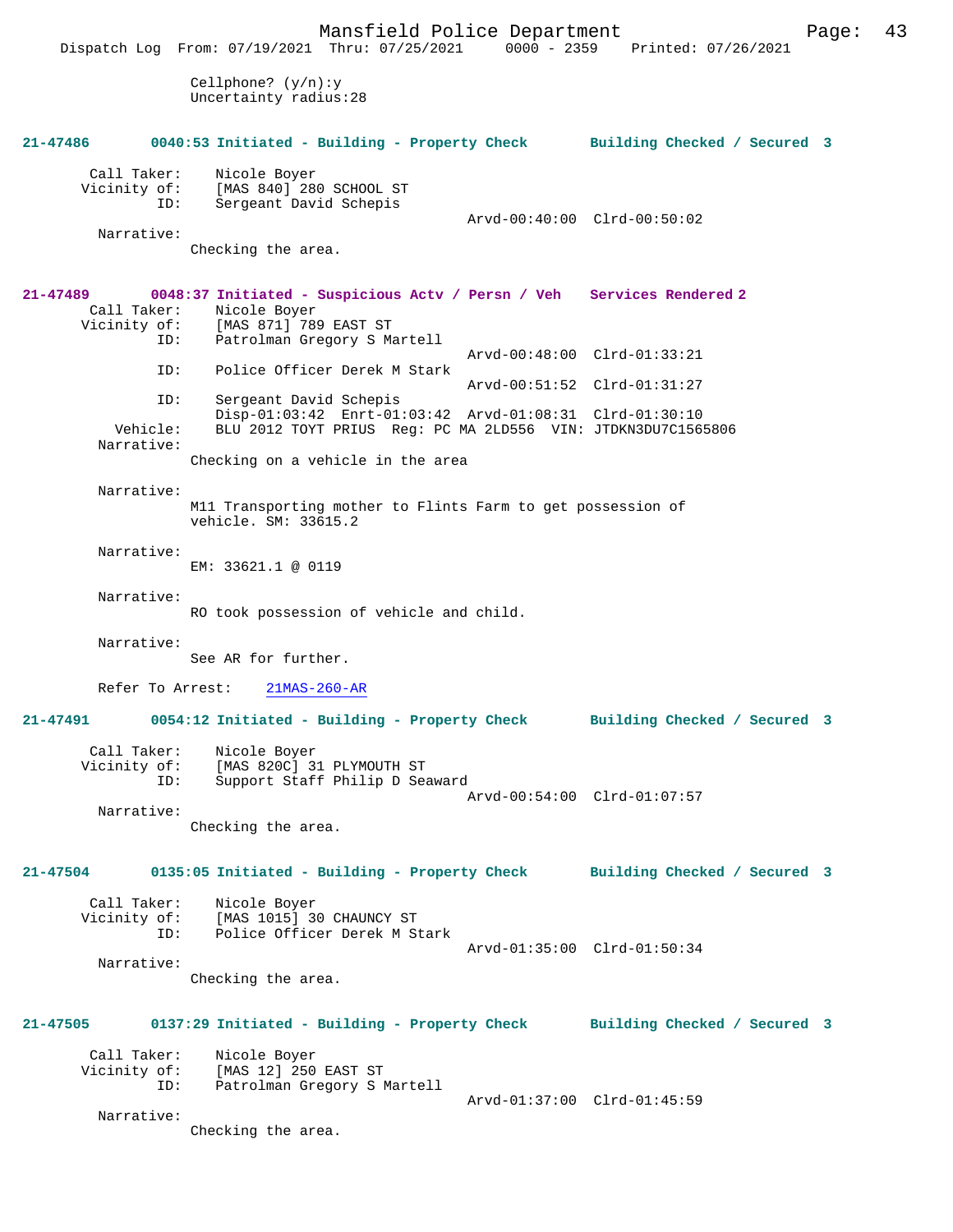```
21-47507 0144:06 Initiated - Building - Property Check Building Checked / Secured 3
        Call Taker: Nicole Boyer
  Location/Address: [MAS 1040] 10 RESERVOIR ST Apt. #ST
                    Sergeant David Schepis
                                                 Arvd-01:44:00 Clrd-01:59:32
         Narrative: 
                  Checking the area.
21-47513 0200:58 Initiated - Noise Complaint Services Rendered 2 
 Call Taker: Nicole Boyer<br>Location/Address: [MAS 974] 214
                     [MAS 974] 214 RUMFORD AVE
               ID: Police Officer Derek M Stark
                                                   Arvd-02:00:00 Clrd-02:02:32
         Narrative: 
                  Spoke to a resident with a noise complaint regarding a 
                  worker at Providence Bagel that was finishing up for the 
                  night, and the workers at the train tracks. Party was 
                  advised.
21-47517 0220:03 Initiated - Building - Property Check Building Checked / Secured 3
 Call Taker: Nicole Boyer
 Vicinity of: [MAS 4] 31 HAMPSHIRE ST
 ID: Sergeant David Schepis
                                                  Arvd-02:20:00 Clrd-02:24:38
         Narrative: 
                  Checking the area.
21-47518 0221 Initiated - Building - Property Check Building Checked / Secured 3
        Call Taker: Patrolman Gregory S Martell
  Location/Address: [MAS] FRANCIS AVE
               ID: Patrolman Gregory S Martell
                                                  Arvd-02:21:49 Clrd-02:24:55
         Narrative: 
                  Checking the area.
21-47521 0230:51 Initiated - Building - Property Check Building Checked / Secured 3
        Call Taker: Nicole Boyer
 Vicinity of: [MAS] COPELAND DR
 ID: Police Officer Derek M Stark
                                                  Arvd-02:30:00 Clrd-02:46:48
         Narrative: 
                  Checking the area.
         Narrative: 
                  Doing a walk through CVS
21-47522 0232:04 Initiated - Building - Property Check Spoken To 3 
      Call Taker: Nicole Boyer<br>Vicinity of: [MAS 2] 60 F
               of: [MAS 2] 60 FORBES BLVD<br>ID: Sergeant David Schepis
                     Sergeant David Schepis
                                                  Arvd-02:32:00 Clrd-02:48:43
                ID: Police Officer Derek M Stark
                                                   Arvd-02:46:59 Clrd-02:48:43
          Vehicle: BLK 2012 FORD FOCUS Reg: PC MA 1CKJ58 VIN: 1FAHP3M26CL384404
         Narrative: 
                  Checking the area.
         Narrative:
```
Checking on a vehicle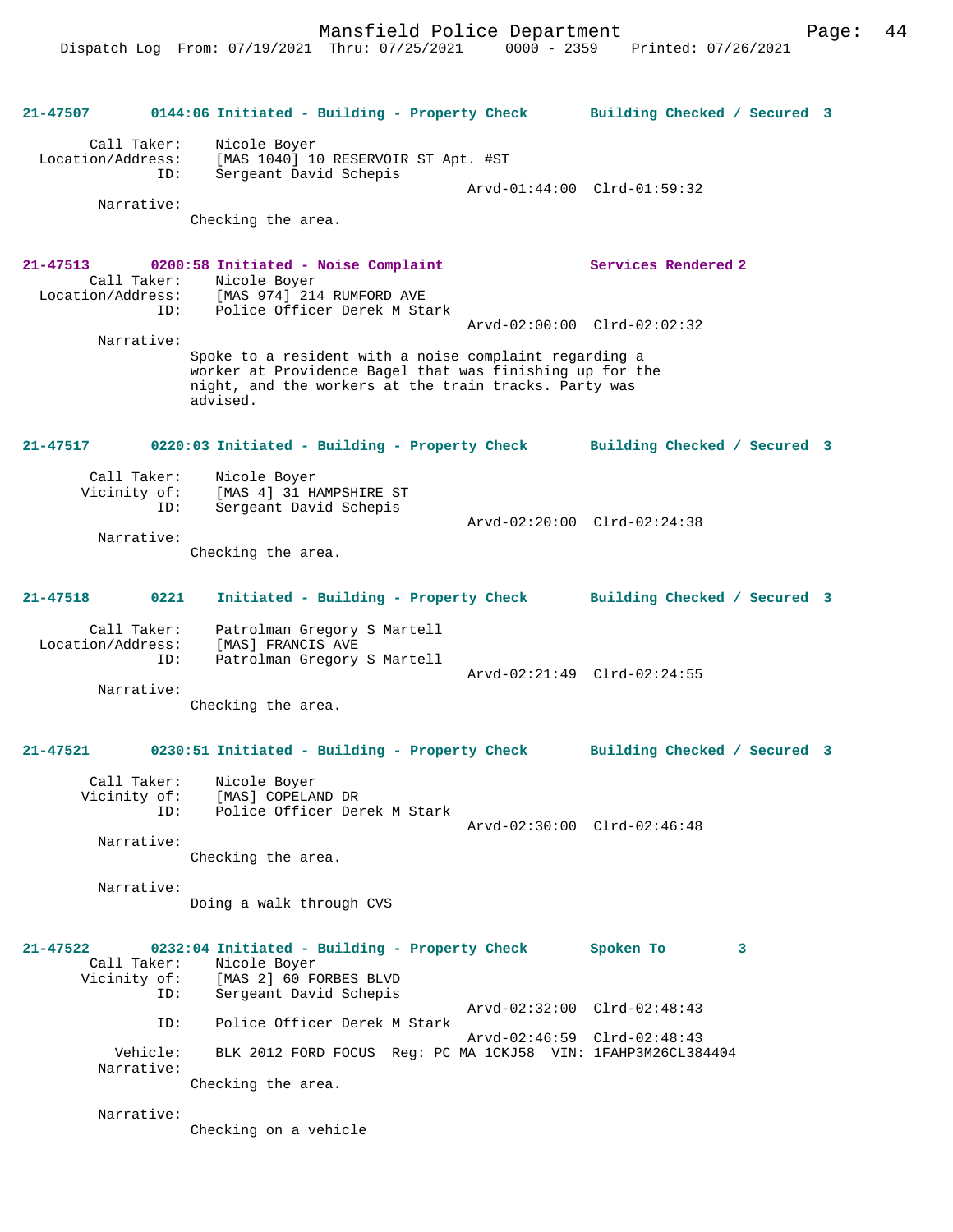Mansfield Police Department Fage: 45 Dispatch Log From: 07/19/2021 Thru: 07/25/2021 0000 - 2359 Printed: 07/26/2021 Narrative: Male RO was sleeping in the car. **21-47524 0236 Initiated - Building - Property Check Building Checked / Secured 3** Call Taker: Patrolman Gregory S Martell Location/Address: [MAS 982] 111 HOPE ST ID: Patrolman Gregory S Martell Arvd-02:37:25 Clrd-02:40:17 Narrative: Checking the area. **21-47525 0256:42 Initiated - Building - Property Check Building Checked / Secured 3** Call Taker: Aaron Figueroa Location/Address: [MAS 820C] 31 PLYMOUTH ST ID: Support Staff Philip D Seaward Arvd-02:56:00 Clrd-03:10:26 Narrative: Checking the area. **21-47527 0304:14 Initiated - Building - Property Check Building Checked / Secured 3** Call Taker: Nicole Boyer<br>Vicinity of: [MAS] NORTH N [MAS] NORTH MAIN ST ID: Police Officer Derek M Stark Arvd-03:04:00 Clrd-03:19:34 Narrative: Checking the area. **21-47528 0319:43 Initiated - Building - Property Check Building Checked / Secured 3** Call Taker: Nicole Boyer Location/Address: [MAS 814] 50 WEST CHURCH ST ID: Police Officer Derek M Stark Arvd-03:19:00 Clrd-03:28:28 Narrative: Checking the area. **21-47530 0348:10 Initiated - Building - Property Check Building Checked / Secured 3** Call Taker: Nicole Boyer<br>Vicinity of: [MAS 281A] 1 Vicinity of: [MAS 281A] 1 CROCKER ST ID: Police Officer Derek M Stark Arvd-03:48:00 Clrd-04:00:56 Narrative: Checking the area. **21-47533 0500:38 911 - Assist Citizen - P S A Services Rendered 3**  Call Taker:<br>Iocation/Address: ess: [MAS 894] 905 SOUTH MAIN ST Apt. #C<br>ID: Sergeant David Schepis Sergeant David Schepis Disp-05:03:57 Arvd-05:10:21 Clrd-05:14:45 Narrative: Manager reports drug paraphernelia on the sidewalk in front

of the handicap parking spot.

Narrative:

Broken glass pipe has been disposed of.

**21-47534 0509:34 Initiated - Building - Property Check Building Checked / Secured 3**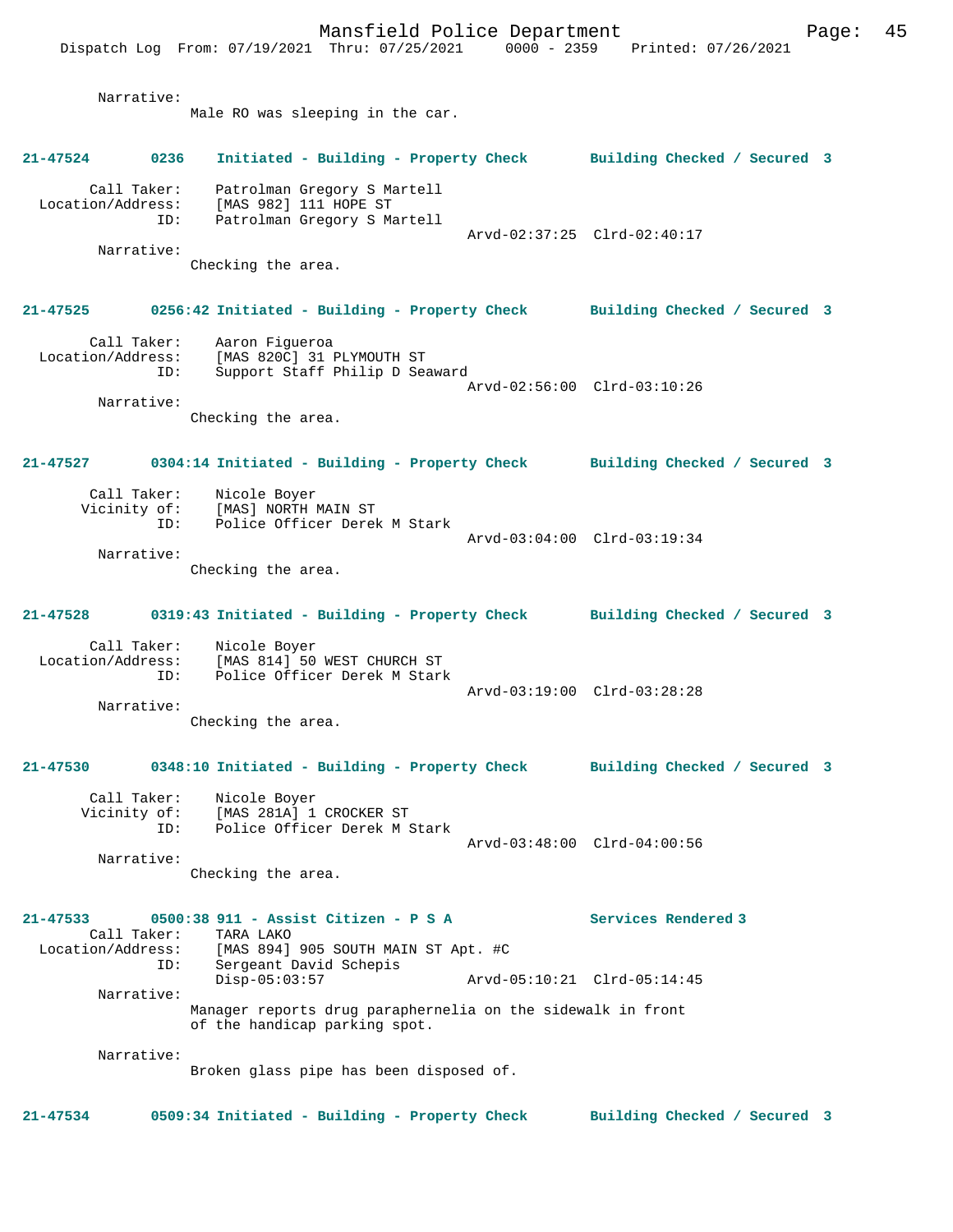Mansfield Police Department Form Page: 46 Dispatch Log From: 07/19/2021 Thru: 07/25/2021 0000 - 2359 Printed: 07/26/2021 Call Taker: Nicole Boyer Vicinity of: [MAS 820C] 31 PLYMOUTH ST ID: Support Staff Philip D Seaward Arvd-05:09:00 Clrd-05:23:07 Narrative: Checking the area. **21-47538 0628:33 911 - 911 Hang-ups & Verifications Confirmed misdial/Accdntl Call 2**  Call Taker: Aaron Figueroa<br>Location/Address: [MAS 401A] 360 [MAS 401A] 360 FORBES BLVD ID: Sergeant David Schepis Disp-06:31:21 Arvd-06:37:49 Clrd-06:40:47 Narrative: Checking on a 911 accidental, language barrier Contact made?: y Cellphone? (y/n): y Uncertainty radius: Narrative: Spoke to the supervisor, there's no issues. **21-47540 0706:55 Initiated - Building - Property Check Building Checked / Secured 3** Call Taker: Support Staff Philip D Seaward Location/Address: [MAS 820C] 31 PLYMOUTH ST ID: Support Staff Philip D Seaward Arvd-07:06:53 Clrd-07:22:02 Narrative: Checking the area. **21-47556 1003:32 Initiated - Community Policing Services Rendered 3**  Call Taker: Jarred Kohler Location/Address: [MAS 425] 6 PARK ROW ID: Police Officer Mark O'Connor Arvd-10:03:00 Clrd-10:10:58 Police Officer Matthew A Souza Narrative: out for community policing **21-47557 1024:55 Initiated - Building - Property Check Building Checked / Secured 3** Call Taker: Jarred Kohler Location/Address: [MAS 417] 9 FRANCIS AVE Location/Address: [MAS 417] 9 FRANCIS AVE<br>ID: Police Officer Mark O'Connor Arvd-10:24:00 Clrd-10:37:44 Police Officer Matthew A Souza Narrative: Checking the area. **21-47559 1044:44 Initiated - Building - Property Check Building Checked / Secured 3** Call Taker: Jarred Kohler Location/Address: [MAS 820C] 31 PLYMOUTH ST Detective Patrick J Pennie Arvd-10:44:00 Clrd-10:53:32 Narrative: Checking the area. **21-47563 1129:18 Phone - 911 Hang-ups & Verifications Confirmed misdial/Accdntl Call 2**  Call Taker: NICHOLAS GOYETTE<br>Location/Address: [MAS H2242] 11 M [MAS H2242] 11 MORROW ST ID: Police Officer Michael N Fenore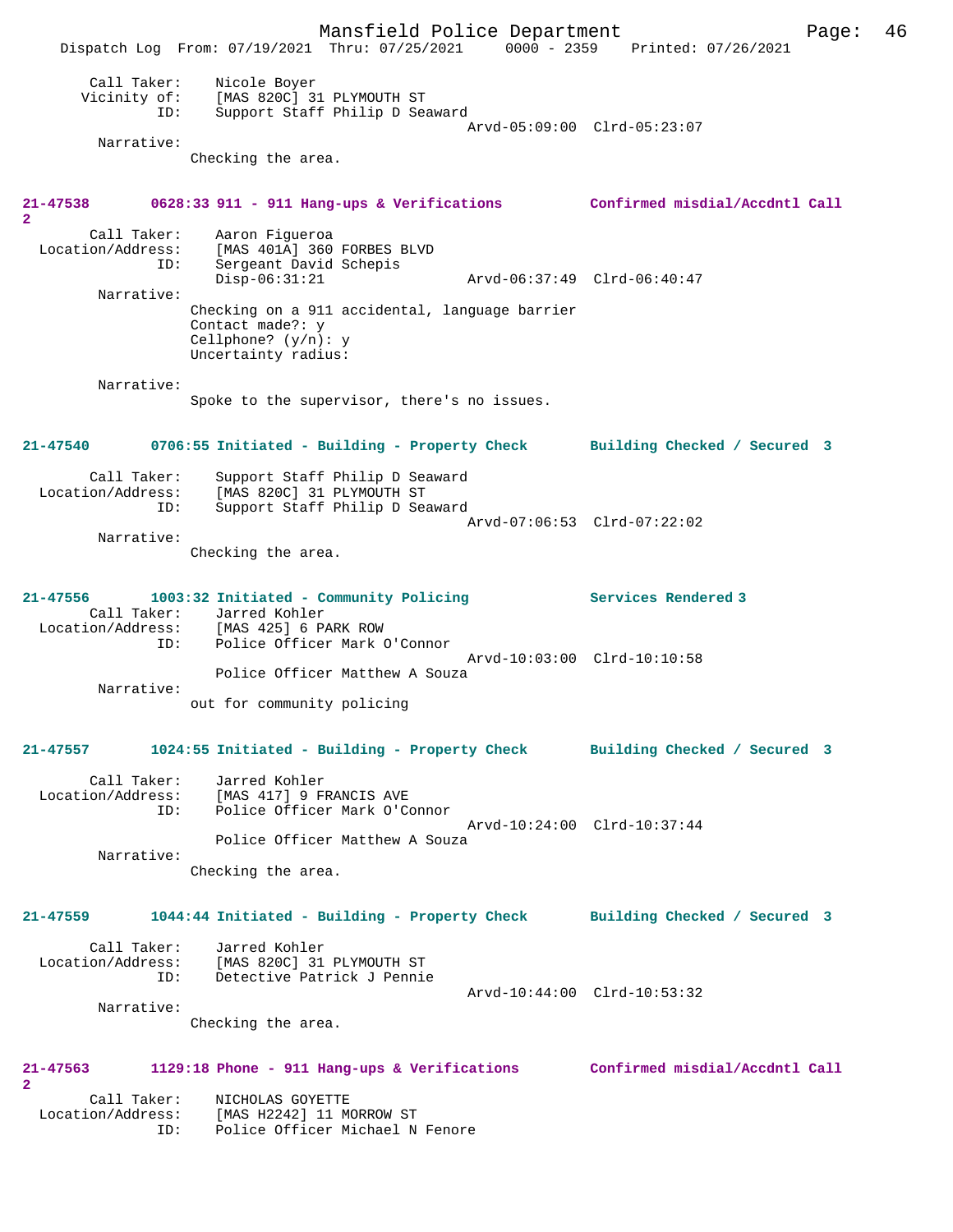Mansfield Police Department Page: 47 Dispatch Log From: 07/19/2021 Thru: 07/25/2021 0000 - 2359 Disp-11:31:14 Clrd-11:34:19 ID: Police Officer Mark O'Connor Disp-11:34:33 Arvd-11:39:57 Clrd-11:41:08 Police Officer Matthew A Souza Narrative: Checking on a 911 accidental, phone fell in water, caller will wave. Contact made?: yes Cellphone? (y/n): yes Uncertainty radius: Narrative: confirmed accidental **21-47567 1153:02 Phone - Assist Fire Department Services Rendered 2**  Call Taker: Jarred Kohler<br>Location/Address: [MAS H3211] 18 [MAS H3211] 188 CENTRAL ST ID: Police Officer Michael N Fenore Disp-11:54:33 Arvd-11:58:43 Clrd-12:04:06 Narrative: Assisting the FD with a fire related incident. Nature: light smoke outside Narrative: M4 reporting a brush fire Narrative: Fire advised home owner **21-47568 1156:03 Phone - 911 Hang-ups & Verifications Confirmed misdial/Accdntl Call 2**  Call Taker: NICHOLAS GOYETTE Location/Address: [MAS 840D110A] 280 SCHOOL ST Apt. #D110 ID: Sergeant Robert S Pierce Disp-11:57:44 Arvd-12:03:52 Clrd-12:05:55 Narrative: Checking on a 911 accidental, caller is customer in store. Contact made?: yes Cellphone? (y/n):yes Uncertainty radius: Narrative: M! reporting no emergencies **21-47571 1255:44 Initiated - Building - Property Check Building Checked / Secured 3** Call Taker: Jarred Kohler Location/Address: [MAS 820C] 31 PLYMOUTH ST Detective Patrick J Pennie Arvd-12:55:00 Clrd-13:12:33 Narrative: Checking the area. **21-47572 1256:56 Initiated - Disabled Motor Vehicle Services Rendered 3**  Call Taker: Jarred Kohler<br>Location/Address: [MAS] 235 CHA ess: [MAS] 235 CHAUNCY ST @ 99 COPELAND DR<br>ID: Police Officer Mark O'Connor Police Officer Mark O'Connor Arvd-12:56:00 Clrd-13:01:39 Police Officer Matthew A Souza<br>Vehicle: WHI 2011 CHEV UT TRAVER Req: I WHI 2011 CHEV UT TRAVER Reg: PC MA 3PKJ11 VIN: 1GNKRGED4BJ351890 Narrative: Reported DMV in the area. Narrative: vehicle assisted into Honey Dew parking lot, private tow enroute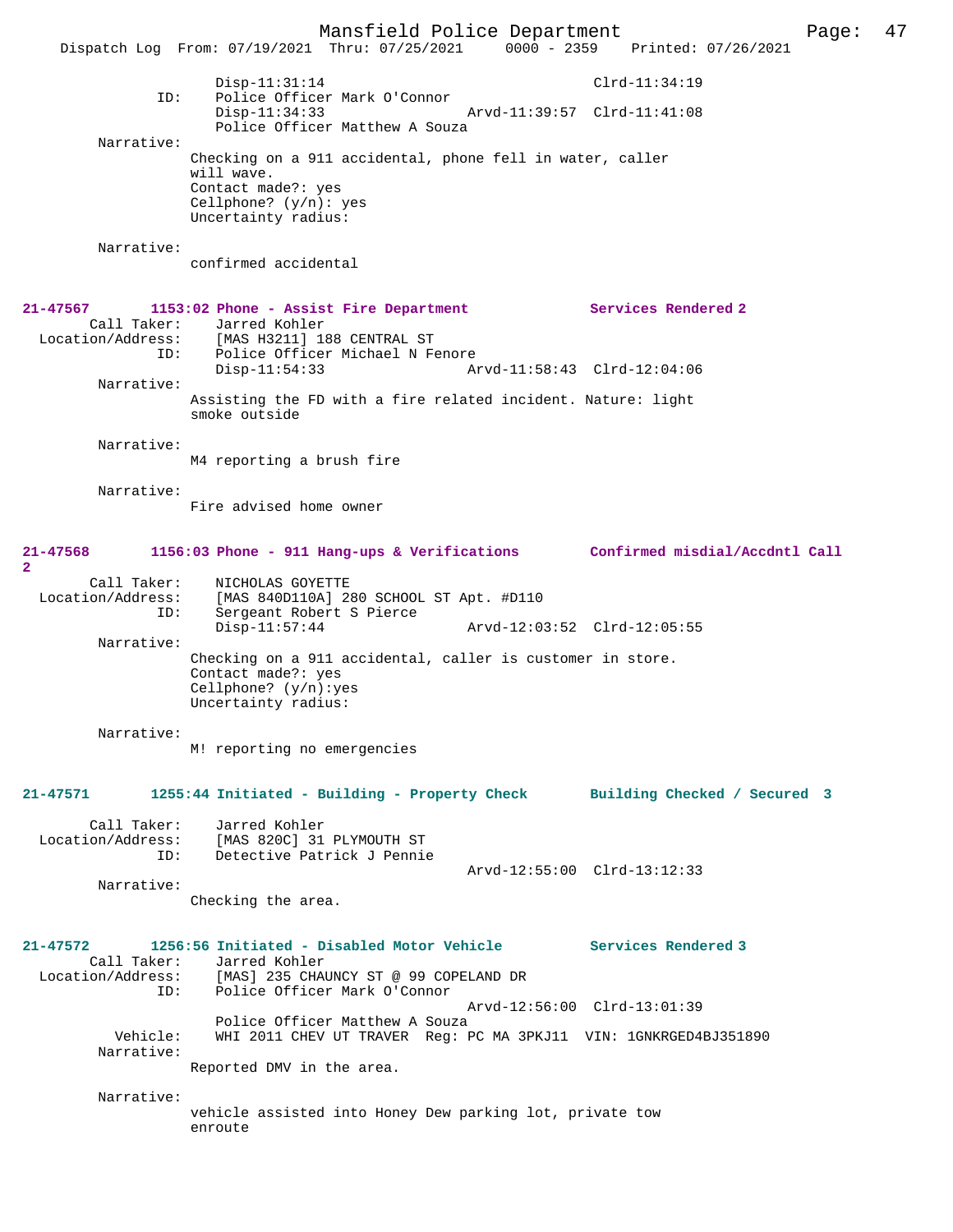| 21-47575<br>Call Taker:<br>ID:          | 1325:01 Initiated - Community Policing<br>Jarred Kohler<br>Location/Address: [MAS] SHAWMUT AVE<br>Police Officer Mark O'Connor                                         | Services Rendered 3           |
|-----------------------------------------|------------------------------------------------------------------------------------------------------------------------------------------------------------------------|-------------------------------|
|                                         | Police Officer Matthew A Souza                                                                                                                                         | Arvd-13:25:00 Clrd-13:30:48   |
| Narrative:                              | out for community policing                                                                                                                                             |                               |
| 21-47584                                | 1408:31 Phone - Shoplifting                                                                                                                                            | Investigated - Report Taken 3 |
| Call Taker:<br>ID:                      | Jarred Kohler<br>Location/Address: [MAS 255] 377 CHAUNCY ST<br>Police Officer Michael N Fenore<br>$Disp-14:09:27$                                                      | Arvd-14:15:50 Clrd-14:32:38   |
| Narrative:                              | Lost prevention reporting a shop lifting yesterday                                                                                                                     |                               |
| Narrative:                              | See OF for further                                                                                                                                                     |                               |
| Refer To Incident:                      | $21MAS-746-OF$                                                                                                                                                         |                               |
| $21 - 47587$                            | 1424:45 Phone - Motor Veh Acc - No Injury                                                                                                                              | Investigated - Report Taken 1 |
| Call Taker:<br>Location/Address:<br>ID: | NICHOLAS GOYETTE<br>[MAS] 86 EASTMAN ST @ 2 STURBRIDGE DR<br>Police Officer Mark O'Connor<br>$Disp-14:27:23$                                                           | Arvd-14:34:58 Clrd-14:56:05   |
| Vehicle:<br>Narrative:                  | Police Officer Matthew A Souza<br>WHI 2018 BMW CO 430I Reg: PC MA 762YG2 VIN: WBA4Z3C59JEC56349                                                                        |                               |
|                                         | Deer struck by flints farm. Caller requesting cruiser due to<br>a group there wanting to take the body and eat it. Female to<br>struck deer is weeping uncontrollably. |                               |
| Narrative:                              | parties requesting the deer have left.                                                                                                                                 |                               |
| Narrative:                              | deer has been put down in woods, DPW not needed.                                                                                                                       |                               |
| Refer To Accident:                      | $21MAS-208-AC$                                                                                                                                                         |                               |
| 21-47594                                | 1508:58 Initiated - Building - Property Check                                                                                                                          | Building Checked / Secured    |
| Call Taker:<br>ID:                      | Ryan O'Rourke<br>Location/Address: [MAS 820C] 31 PLYMOUTH ST<br>Detective Patrick J Pennie                                                                             |                               |
| Narrative:                              |                                                                                                                                                                        | Arvd-15:08:00 Clrd-15:20:26   |
|                                         | Checking the area.                                                                                                                                                     |                               |
| 21-47595<br>$\mathbf{2}^{\circ}$        | 1543:01 Phone - 911 Hang-ups & Verifications Confirmed misdial/Accdntl Call                                                                                            |                               |
| Call Taker:<br>Location/Address:<br>ID: | Savannah Karch<br>[MAS H6515] 256 WILLIAMS ST<br>Police Officer Michael N Fenore                                                                                       |                               |
| ID:                                     | $Disp-15:44:33$<br>Detective Anthony R Lattanzio                                                                                                                       | $Clrd-15:50:54$               |
| Narrative:                              | $Disp-15:50:51$                                                                                                                                                        | Arvd-16:03:59 Clrd-16:10:25   |
|                                         | Checking on a 911 hang up.<br>Contact made?:n<br>Cellphone? $(y/n):y$<br>Uncertainty radius:                                                                           |                               |
|                                         |                                                                                                                                                                        |                               |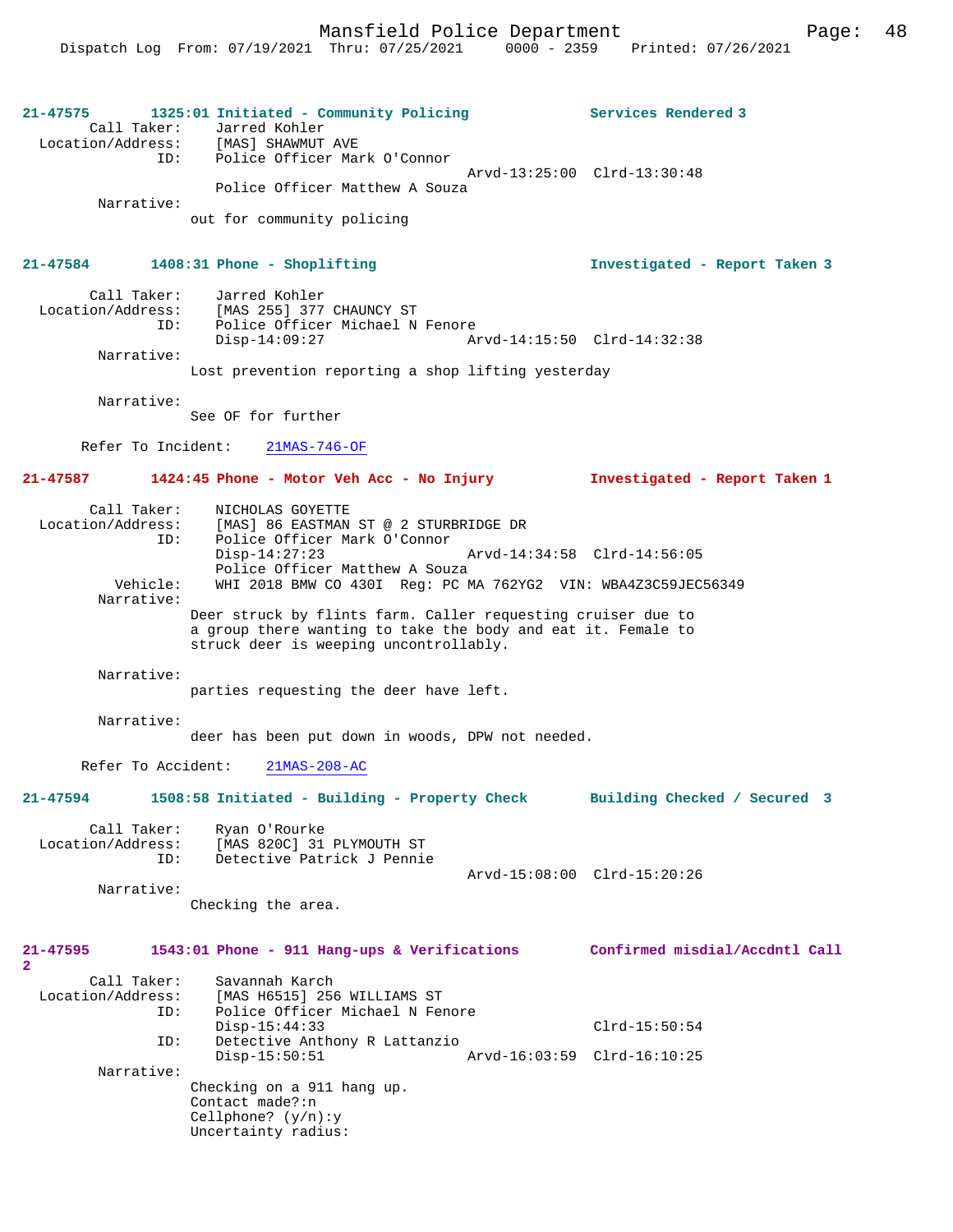|                                                     | Dispatch Log From: 07/19/2021 Thru: 07/25/2021 0000 - 2359 Printed: 07/26/2021                                                                                                                                                                                                             | Mansfield Police Department |                                                                                   | Page: | 49 |
|-----------------------------------------------------|--------------------------------------------------------------------------------------------------------------------------------------------------------------------------------------------------------------------------------------------------------------------------------------------|-----------------------------|-----------------------------------------------------------------------------------|-------|----|
| Narrative:                                          | contact on 2nd call back, will wave from front door                                                                                                                                                                                                                                        |                             |                                                                                   |       |    |
| 21-47606                                            | 1733:43 Initiated - Building - Property Check Building Checked / Secured 3                                                                                                                                                                                                                 |                             |                                                                                   |       |    |
| Call Taker:<br>Location/Address:<br>ID:             | Ryan O'Rourke<br>[MAS 417] 9 FRANCIS AVE<br>Police Officer William C Trudell                                                                                                                                                                                                               |                             | Arvd-17:33:00 Clrd-17:44:11                                                       |       |    |
| Narrative:                                          | Checking the area.                                                                                                                                                                                                                                                                         |                             |                                                                                   |       |    |
| 21-47608                                            | 1743:33 Initiated - Building - Property Check Building Checked / Secured 3                                                                                                                                                                                                                 |                             |                                                                                   |       |    |
| Call Taker:<br>ID:                                  | Ryan O'Rourke<br>Location/Address: [MAS 820C] 31 PLYMOUTH ST<br>Officer Richard C Brown                                                                                                                                                                                                    |                             | Arvd-17:43:00 Clrd-17:55:39                                                       |       |    |
| Narrative:                                          | Checking the area.                                                                                                                                                                                                                                                                         |                             |                                                                                   |       |    |
| 21-47610<br>ID:<br>Vehicle:                         | 1810:42 Phone - Disabled Motor Vehicle<br>Call Taker: APRIL LEHANE<br>Location/Address: [MAS] SOUTH MAIN ST<br>ID:<br>Detective Anthony R Lattanzio<br>$Disp-18:13:04$<br>Police Officer Derek M Stark<br>$Disp-18:30:27$<br>GRY 2006 HOND ACCORD Reg: PC MA 1MJT15 VIN: 1HGCM66836A034312 |                             | Services Rendered 3<br>Arvd-18:19:45 Clrd-18:43:51<br>Arvd-18:30:30 Clrd-18:43:51 |       |    |
| Narrative:                                          | Reported DMV in the area. Caller stated a silver vehicle<br>with children in it in a bad spot.                                                                                                                                                                                             |                             |                                                                                   |       |    |
| Narrative:                                          | Operator will be calling AAA.                                                                                                                                                                                                                                                              |                             |                                                                                   |       |    |
| Narrative:                                          | central is moving the vehicle into the parking lot to wait<br>for AAA.                                                                                                                                                                                                                     |                             |                                                                                   |       |    |
| Narrative:                                          | vehicle is now in the parking lot, husband is there was well<br>to help with the children. Unit will be clear.                                                                                                                                                                             |                             |                                                                                   |       |    |
| 21-47612                                            | 1819:24 Initiated - Building - Property Check                                                                                                                                                                                                                                              |                             | Building Checked / Secured 3                                                      |       |    |
| Call Taker:<br>Location/Address:<br>ID:             | Ryan O'Rourke<br>[MAS 181A] 150 OAKLAND ST<br>Police Officer Derek M Stark                                                                                                                                                                                                                 |                             | Arvd-18:19:00 Clrd-18:25:03                                                       |       |    |
| Narrative:                                          | Checking the area.                                                                                                                                                                                                                                                                         |                             |                                                                                   |       |    |
| 21-47617<br>Call Taker:<br>Location/Address:<br>ID: | 1855:43 Initiated - Follow up Investigation<br>Stephen Martell<br>[MAS H4566] 8 SERENA ALLEN WAY<br>Police Officer Derek M Stark                                                                                                                                                           |                             | Services Rendered 3                                                               |       |    |
| ID:                                                 | Police Officer William C Trudell                                                                                                                                                                                                                                                           |                             | Arvd-18:55:00 Clrd-18:56:13                                                       |       |    |
| ID:                                                 | Disp-18:56:10<br>Police Officer Derek M Stark<br>$Disp-18:56:16$                                                                                                                                                                                                                           |                             | Arvd-19:00:40 Clrd-19:02:58<br>Arvd-19:00:36 Clrd-19:02:58                        |       |    |
| Narrative:                                          | returning an item to the residence.                                                                                                                                                                                                                                                        |                             |                                                                                   |       |    |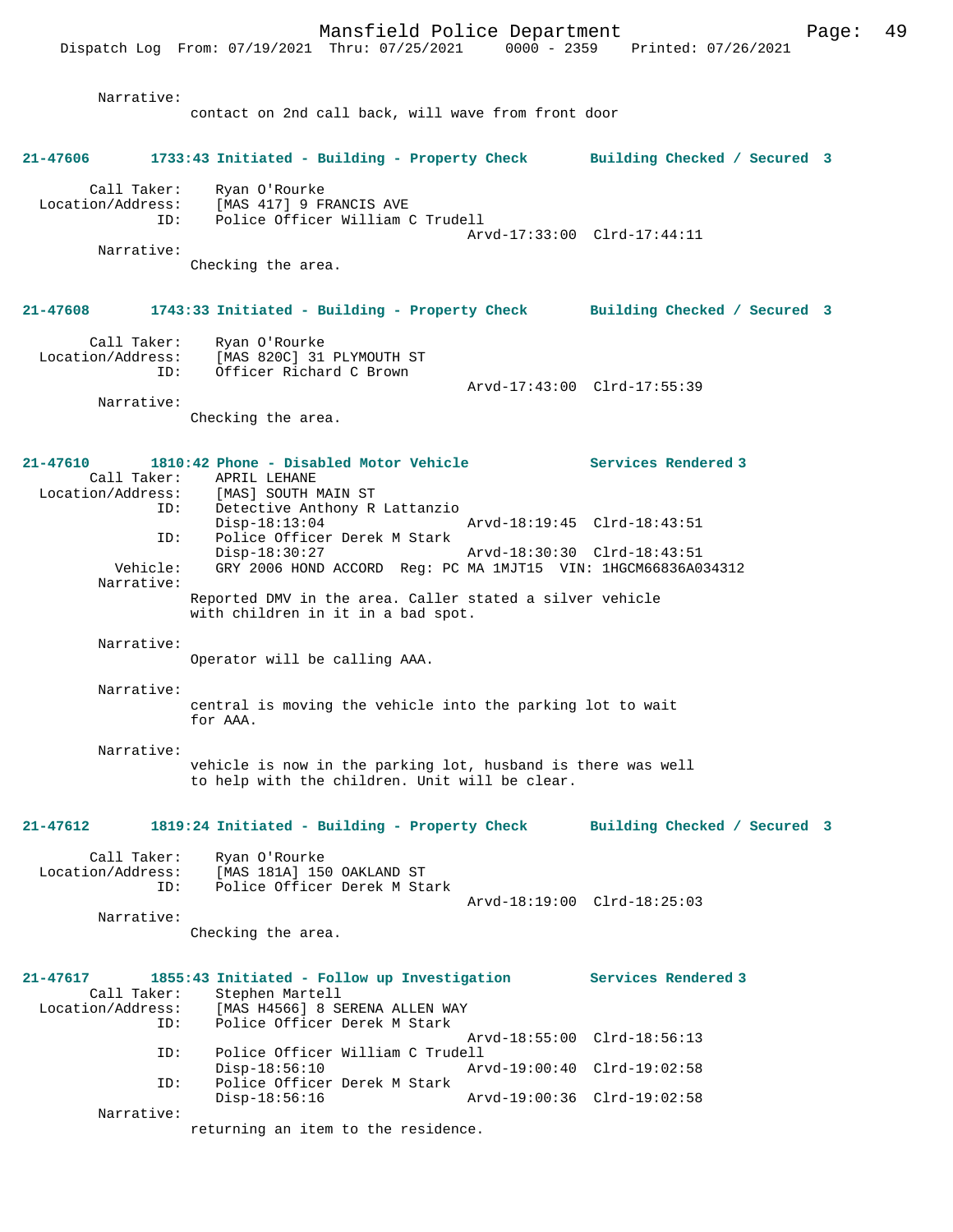Mansfield Police Department Page: 50 Dispatch Log From: 07/19/2021 Thru: 07/25/2021 Narrative: unable to raise abone, units will be clear. **21-47624 1925:17 Initiated - Building - Property Check Building Checked / Secured 3** Call Taker: Stephen Martell Location/Address: [MAS 840] 280 SCHOOL ST Detective Anthony R Lattanzio Arvd-19:25:00 Clrd-19:47:32 Narrative: Checking the area. **21-47630 1947:39 Initiated - Building - Property Check Building Checked / Secured 3** Call Taker: Stephen Martell Location/Address: [MAS 2] 60 FORBES BLVD ID: Detective Anthony R Lattanzio Arvd-19:47:00 Clrd-20:03:27 Narrative: Checking the area. **21-47631 1957:35 Phone - 911 Hang-ups & Verifications Confirmed misdial/Accdntl Call 2**  Call Taker: Savannah Karch<br>Location/Address: [MAS 433] 11 BO  $[MAS 433] 11 BONNET LN Apt. #30$  ID: Police Officer William C Trudell Disp-19:59:09 Arvd-20:10:16 Clrd-20:12:24 Narrative: Checking on a 911 hang up. Contact made?: y, accidental sos on apple watch Cellphone? (y/n): y Uncertainty radius: **21-47634 2008:47 Phone - Disabled Motor Vehicle Services Rendered 3**  Call Taker: Savannah Karch<br>ion/Address: [MAS] 710 EAST ST Location/Address: ID: Police Officer Derek M Stark Disp-20:09:43 Arvd-20:12:41 Clrd-21:11:57 Sergeant Jeffrey G Bombard Disp-20:09:46 Clrd-20:13:16 ID: Police Officer William C Trudell Disp-20:13:10 Arvd-20:13:12 Clrd-20:17:52 Vehicle: GRN 2003 CHEV SILVERADO Reg: PC MA 3XVZ31 VIN: 2GCEK19V531301702<br>Towed: For: Disabled Vehicle By: Central Street Garage To: Central Street For: Disabled Vehicle By: Central Street Garage To: Central Street Garage Narrative: caller reporting suspiscious green truck parked on her property half on the sidewalk with a male party visibly distraught on his phone outside of the truck crying. Narrative: Front wheel is off the vehicle, now a DMV. Narrative: male party is currently on the phone attempting to raise AAA. Narrative: on duty tow contacted. Central will be en route. Narrative: Central ST on scene **21-47647 2109:29 Phone - 911 Hang-ups & Verifications Confirmed misdial/Accdntl Call 2**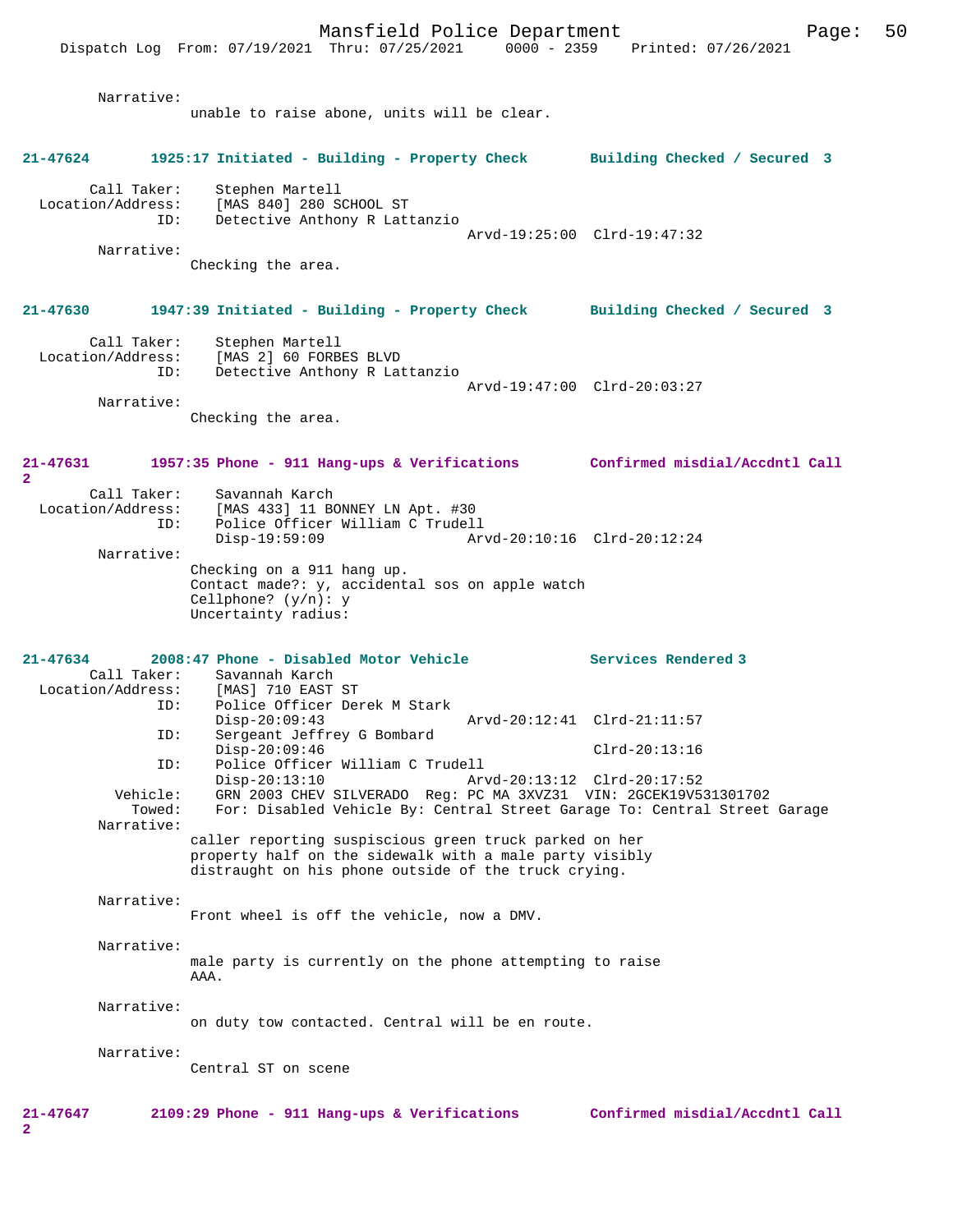|                                                                                                 | Dispatch Log From: 07/19/2021 Thru: 07/25/2021 0000 - 2359 Printed: 07/26/2021               |                                          |                                                                                                                                                                                                                                               |                                                                                              |              |
|-------------------------------------------------------------------------------------------------|----------------------------------------------------------------------------------------------|------------------------------------------|-----------------------------------------------------------------------------------------------------------------------------------------------------------------------------------------------------------------------------------------------|----------------------------------------------------------------------------------------------|--------------|
| Call Taker:<br>Location/Address: [MAS] 2 JASON LN<br>ID:                                        | Savannah Karch                                                                               | Police Officer William C Trudell         |                                                                                                                                                                                                                                               |                                                                                              |              |
|                                                                                                 | $Disp-21:10:30$                                                                              |                                          |                                                                                                                                                                                                                                               | $Clrd-21:12:56$                                                                              |              |
| ID:                                                                                             | $Disp-21:12:50$                                                                              | Police Officer Derek M Stark             | Arvd-21:12:53 Clrd-21:16:10                                                                                                                                                                                                                   |                                                                                              |              |
| Narrative:                                                                                      | Checking on a 911 hang up.<br>Cellphone? $(y/n):y$                                           |                                          | Contact made?: 2 open line calls no contact made                                                                                                                                                                                              |                                                                                              |              |
|                                                                                                 |                                                                                              | Uncertainty radius: 95% 140 meters       |                                                                                                                                                                                                                                               |                                                                                              |              |
| 21-47656<br>Location/Address: [MAS] S MAIN ST @ RTE 495 SB<br>ID: Detective Anthony R Lattanzio | 2144:47 Phone - Motor Veh Acc - No Injury Services Rendered 1<br>Call Taker: Stephen Martell | Detective Anthony R Lattanzio            |                                                                                                                                                                                                                                               |                                                                                              |              |
| ID:                                                                                             | $Disp-21:46:06$                                                                              | Police Officer William C Trudell         |                                                                                                                                                                                                                                               | Arvd-21:51:42 Clrd-22:01:45                                                                  |              |
| Vehicle:                                                                                        | Disp-21:46:14                                                                                |                                          | Arvd-21:49:03 Clrd-21:55:10                                                                                                                                                                                                                   | BLK 2003 HOND ACCORD Reg: PC MA 4TY978 VIN: 1HGCM56433A050819                                |              |
| Narrative:                                                                                      | MVA with no injuries.                                                                        |                                          |                                                                                                                                                                                                                                               |                                                                                              |              |
| Narrative:                                                                                      |                                                                                              |                                          |                                                                                                                                                                                                                                               |                                                                                              |              |
|                                                                                                 |                                                                                              | driven on from the highway to this area. | advise FD there is no car fire at this time, vehicle is<br>located on gladiola terrace, vehicle has a flat that was                                                                                                                           |                                                                                              |              |
| Narrative:                                                                                      |                                                                                              |                                          | drivers father has arrived on scene, they will be changing<br>the flat tire on the side road, unit will be clear.                                                                                                                             |                                                                                              |              |
| 21-47658                                                                                        | 2146:54 Phone - Disturbance / Gathering                                                      |                                          |                                                                                                                                                                                                                                               | Spoken To                                                                                    | $\mathbf{1}$ |
| Location/Address: [MAS] 349 MILL ST<br>TD: Police Officer De<br>ID:                             | Call Taker: Savannah Karch                                                                   | Police Officer Derek M Stark             |                                                                                                                                                                                                                                               |                                                                                              |              |
| ID:                                                                                             | $Disp-21:48:01$                                                                              | Sergeant Jeffrey G Bombard               |                                                                                                                                                                                                                                               | Arvd-21:52:33 Clrd-22:14:47                                                                  |              |
| ID:                                                                                             | $Disp-21:54:19$                                                                              | Police Officer William C Trudell         |                                                                                                                                                                                                                                               | Arvd-21:55:18 Clrd-22:14:47                                                                  |              |
| Vehicle:                                                                                        | $Disp-21:55:16$                                                                              |                                          |                                                                                                                                                                                                                                               | Arvd-22:04:29 Clrd-22:14:47<br>WHI 2011 FORD FUSION Reg: PC MA 33PN84 VIN: 3FAHP0JA0BR118693 |              |
| Narrative:                                                                                      |                                                                                              |                                          | caller reporting a disturbance going on outside of his                                                                                                                                                                                        |                                                                                              |              |
|                                                                                                 | speak with the officer as well                                                               |                                          | house, in a vehicle. multiple people involved possibly<br>hispanic no weapons were seen. car being described a white<br>four door sedan possibly a corolla. now the vehicle is<br>traveling towards 106 west bound, caller is also looking to |                                                                                              |              |
| Narrative:                                                                                      |                                                                                              |                                          | spoke to the parties involved at the scene, they were                                                                                                                                                                                         |                                                                                              |              |
|                                                                                                 | parties.                                                                                     |                                          | heading home from an 90th birthday party. Units will be<br>heading to 7 Jameson to make contact with the other involved                                                                                                                       |                                                                                              |              |
| Narrative:                                                                                      | all units will be clear.                                                                     |                                          | spoke to the resident, there was no issue at the residence                                                                                                                                                                                    |                                                                                              |              |
| Refer To Incident:                                                                              | $21MAS-748-OF$                                                                               |                                          |                                                                                                                                                                                                                                               |                                                                                              |              |
| 21-47670                                                                                        | 2240:19 Initiated - Building - Property Check                                                |                                          |                                                                                                                                                                                                                                               | Building Checked / Secured 3                                                                 |              |
| Call Taker:<br>Location/Address:<br>ID:                                                         | Stephen Martell<br>[MAS 2] 60 FORBES BLVD                                                    | Detective Anthony R Lattanzio            |                                                                                                                                                                                                                                               |                                                                                              |              |
|                                                                                                 |                                                                                              |                                          |                                                                                                                                                                                                                                               | Arvd-22:40:00 Clrd-22:50:57                                                                  |              |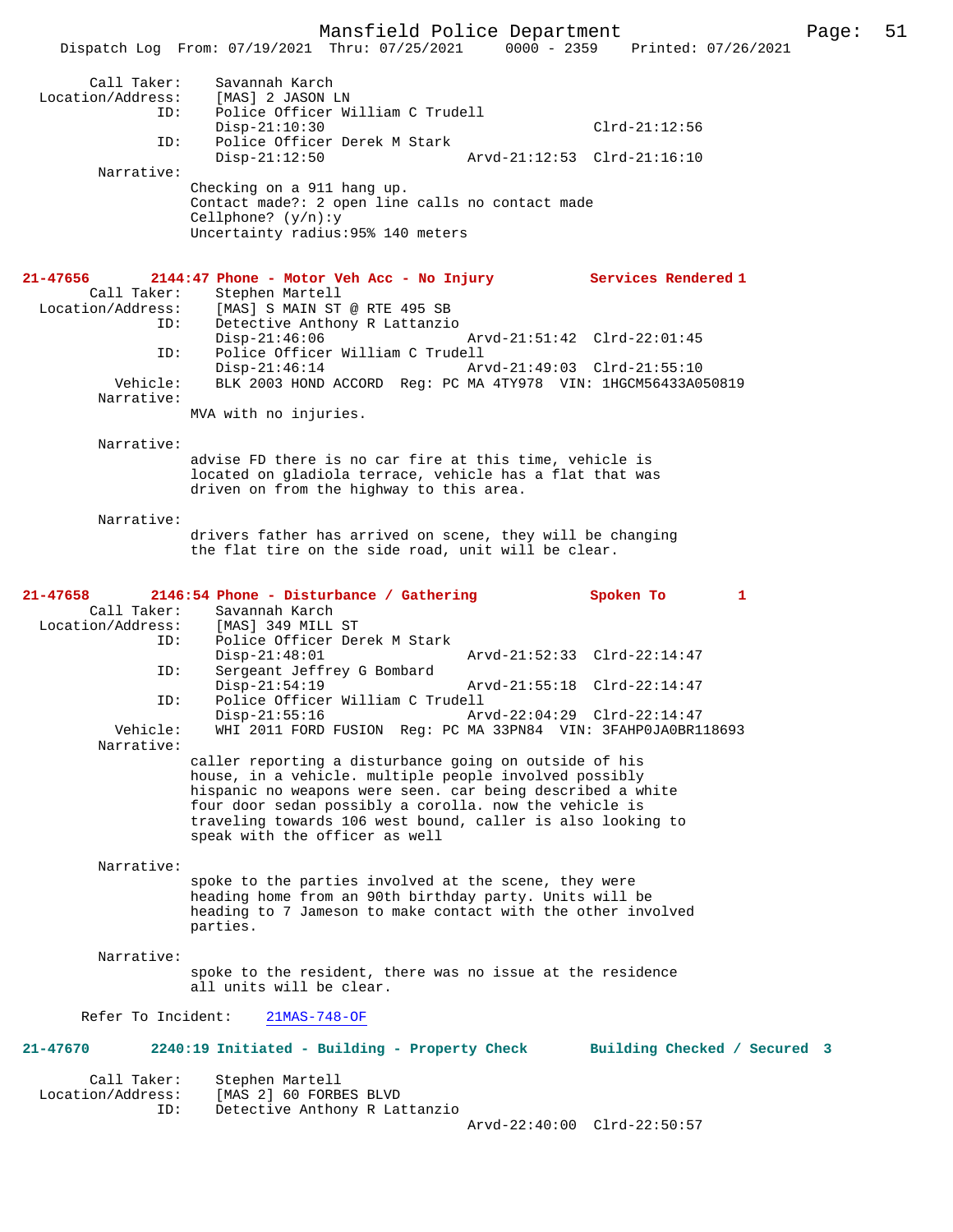Narrative:

Checking the area.

# Call Taker: Stephen Martell<br>Location/Address: [MAS 4] 31 HAMP, [MAS 4] 31 HAMPSHIRE ST ID: Detective Anthony R Lattanzio Arvd-22:53:00 Clrd-22:58:48 Narrative: Checking the area. **For Date: 07/25/2021 - Sunday 21-47680 0012:14 Initiated - Building - Property Check Building Checked / Secured 3** Call Taker: Stephen Martell Location/Address: [MAS 820C] 31 PLYMOUTH ST<br>ID: Officer Raymond E Maigret Officer Raymond E Maigret Arvd-00:12:00 Clrd-00:27:21

**21-47672 2253:21 Initiated - Building - Property Check Building Checked / Secured 3**

Narrative:

Narrative:

Narrative:

Checking the area.

**21-47694 0051 Initiated - Building - Property Check Building Checked / Secured 3** Call Taker: Sergeant Jeffrey G Bombard<br>Location/Address: [MAS 411] 60 FORBES BLVD [MAS 411] 60 FORBES BLVD ID: Sergeant Jeffrey G Bombard Arvd-00:52:45 Clrd-00:56:57 Narrative:

Checking the area.

**21-47696 0056:35 Initiated - Building - Property Check Building Checked / Secured 3** Call Taker: Stephen Martell<br>Location/Address: [MAS 1002] 250 ess: [MAS 1002] 250 EAST ST<br>ID: Police Officer Derek M Police Officer Derek M Stark Arvd-00:56:00 Clrd-01:10:59 Narrative:

Checking the area.

**21-47699 0058 Initiated - Building - Property Check Building Checked / Secured 3** Call Taker: Sergeant Jeffrey G Bombard<br>Location/Address: [MAS 322] 31 HAMPSHIRE ST [MAS 322] 31 HAMPSHIRE ST ID: Sergeant Jeffrey G Bombard Arvd-00:59:14 Clrd-01:03:34

Checking the area.

### **21-47706 0138:56 Initiated - Building - Property Check Building Checked / Secured 3**

Call Taker: Stephen Martell<br>Location/Address: [MAS 37] 670 EA: [MAS 37] 670 EAST ST ID: Police Officer Derek M Stark Arvd-01:38:00 Clrd-01:44:06

Checking the area.

#### **21-47707 0144 Initiated - Building - Property Check Building Checked / Secured 3**

Call Taker: Police Officer Derek M Stark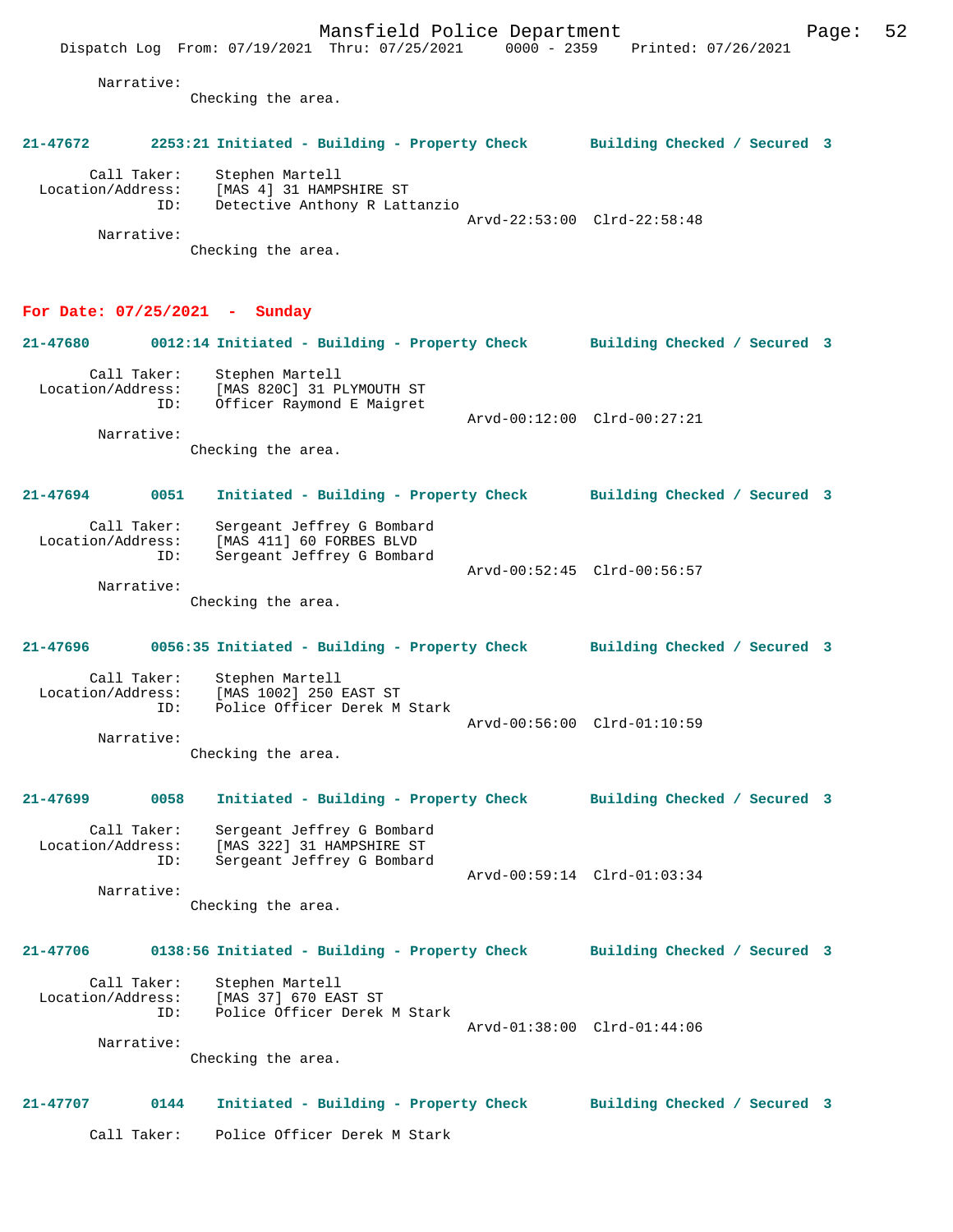Mansfield Police Department Page: 53 Dispatch Log From: 07/19/2021 Thru: 07/25/2021 0000 - 2359 Printed: 07/26/2021 Location/Address: [MAS] 4 ERICK RD @ 15 BONNEY LN ID: Police Officer Derek M Stark Arvd-01:45:15 Clrd-01:51:12 Narrative: Checking the area. **21-47711 0204:50 Initiated - Building - Property Check Building Checked / Secured 3** Call Taker: Stephen Martell Location/Address: [MAS 820C] 31 PLYMOUTH ST ID: Officer Raymond E Maigret Arvd-02:04:00 Clrd-02:21:12 Narrative: Checking the area. **21-47712 0205:51 Phone - 911 Hang-ups & Verifications Confirmed misdial/Accdntl Call 2**  Call Taker: Chelsey Ferstler<br>Location/Address: [MAS H6459] 804 1 ess: [MAS H6459] 804 WARE ST<br>TD: Police Officer Derek M.S Police Officer Derek M Stark<br>Disp-02:09:22 Disp-02:09:22 Arvd-02:18:51 Clrd-02:21:30 Narrative: Checking on a 911 hang up. Contact made?: no Cellphone? (y/n): Uncertainty radius: 30 meters at 95 % no contact made on call back x2 Narrative: checked the area, house in darkness, no vehicle in the driveway. **21-47713 0228:13 Initiated - Building - Property Check Building Checked / Secured 3** Call Taker: Stephen Martell<br>Location/Address: [MAS 139] 265 F ess: [MAS 139] 265 FRUIT ST<br>ID: Police Officer Derek M Police Officer Derek M Stark Arvd-02:28:00 Clrd-02:39:24 Narrative: Checking the area. **21-47717 0302:58 Initiated - Assist Other Agency Services Rendered 3**  Call Taker: Stephen Martell Location/Address: [MAS] OAK ST ID: Sergeant Jeffrey G Bombard Arvd-03:02:00 Clrd-03:22:27 Narrative: Norton PD requesting a MAS unit check the area for a female party that left a residence in Norton. Narrative: 27 YOF wearing a red dress, with short black hair and heels. last seen on foot cutting through tthe woods by Oak and Walker. Narrative: ping requested and started. Narrative: possible location of the TPC and Country club, units diverting to that area. Narrative: Oak St checks negative.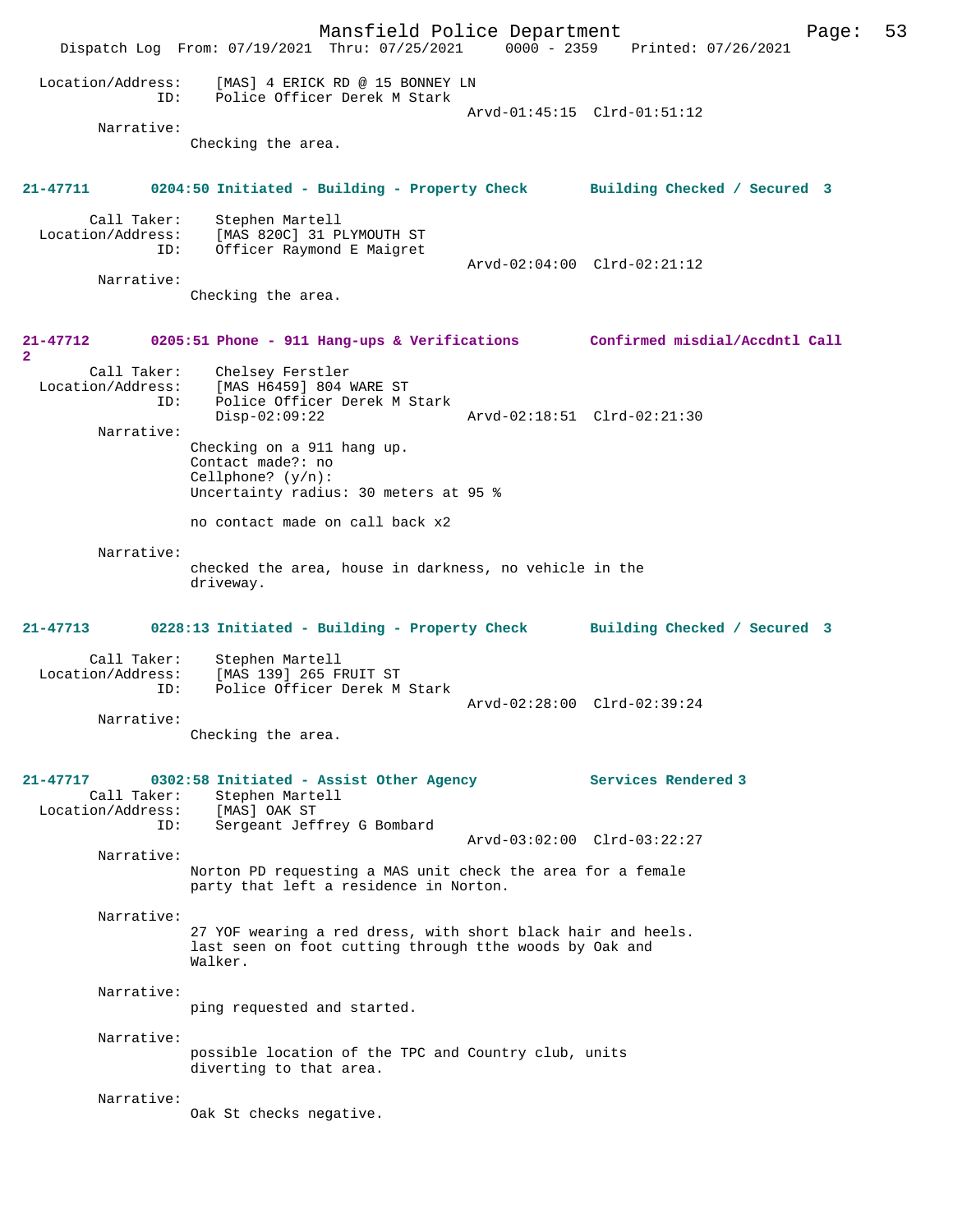Mansfield Police Department Page: 54 Dispatch Log From: 07/19/2021 Thru: 07/25/2021 **21-47718 0330 Initiated - Building - Property Check Building Checked / Secured 3** Call Taker: Sergeant Jeffrey G Bombard

 Location/Address: [MAS 840] 280 SCHOOL ST ID: Sergeant Jeffrey G Bombard

Arvd-03:32:24 Clrd-03:44:59

Checking the area.

#### **21-47720 0404:06 Initiated - Building - Property Check Building Checked / Secured 3**

| Call Taker:<br>Location/Address:<br>ID: | Stephen Martell<br>[MAS 820C] 31 PLYMOUTH ST<br>Officer Raymond E Maigret |                             |  |
|-----------------------------------------|---------------------------------------------------------------------------|-----------------------------|--|
|                                         |                                                                           | Arvd-04:04:00 Clrd-04:14:09 |  |
| Narrative:                              |                                                                           |                             |  |

Checking the area.

### **21-47725 0434:52 Phone - Suspicious Actv / Persn / Veh Building Checked / Secured 2**

Call Taker: Stephen Martell<br>Location/Address: [MAS] 200 RTE 1 ess: [MAS] 200 RTE 140 NB @ 90 NORFOLK ST<br>ID: Sergeant John R Armstrong Sergeant John R Armstrong<br>Disp-04:35:44 Disp-04:35:44 Arvd-04:40:05 Clrd-05:03:59<br>ID: Police Officer Derek M Stark Police Officer Derek M Stark Disp-04:35:48 Arvd-04:37:55 Clrd-05:03:59 Vehicle: BLK 2015 LEXS GS350 Reg: PC MA 6SE482 VIN: JTHBE1BL2FA011882 Narrative: Rp states vehicle stopped at light operator possibly

sleeping behind the wheel.

Narrative:

Narrative:

female operator being evaluated.

 Narrative: female was evaluated and passed FSTs. she is an overnight worker and fell asleep at the light. All units will be clear.

## **21-47730 0527:00 Initiated - Building - Property Check Building Checked / Secured 3**

| Call Taker:       | Stephen Martell              |                             |  |
|-------------------|------------------------------|-----------------------------|--|
| Location/Address: | [MAS 834] 261 CHAUNCY ST     |                             |  |
| TD:               | Police Officer Derek M Stark |                             |  |
|                   |                              | Arvd-05:27:00 Clrd-05:42:07 |  |

Narrative:

**2** 

Checking the area.

Refer To Field Int: 21MAS-69-FI

**21-47732 0609:22 Initiated - Building - Property Check Building Checked / Secured 3**

| Call Taker:<br>Location/Address:<br>ID: | Stephen Martell<br>[MAS 820C] 31 PLYMOUTH ST<br>Officer Raymond E Maigret |                             |  |
|-----------------------------------------|---------------------------------------------------------------------------|-----------------------------|--|
|                                         |                                                                           | Arvd-06:09:00 Clrd-06:23:54 |  |
| Narrative:                              |                                                                           |                             |  |

Checking the area.

#### **21-47736 0634:47 911 - 911 Hang-ups & Verifications Confirmed misdial/Accdntl Call**

| Call Taker:       | Ryan O'Rourke                |                             |  |
|-------------------|------------------------------|-----------------------------|--|
| Location/Address: | [MAS 939] 389 NORTH MAIN ST  |                             |  |
| TD:               | Police Officer Derek M Stark |                             |  |
|                   | Disp-06:39:03                | Arvd-06:39:59 Clrd-06:47:07 |  |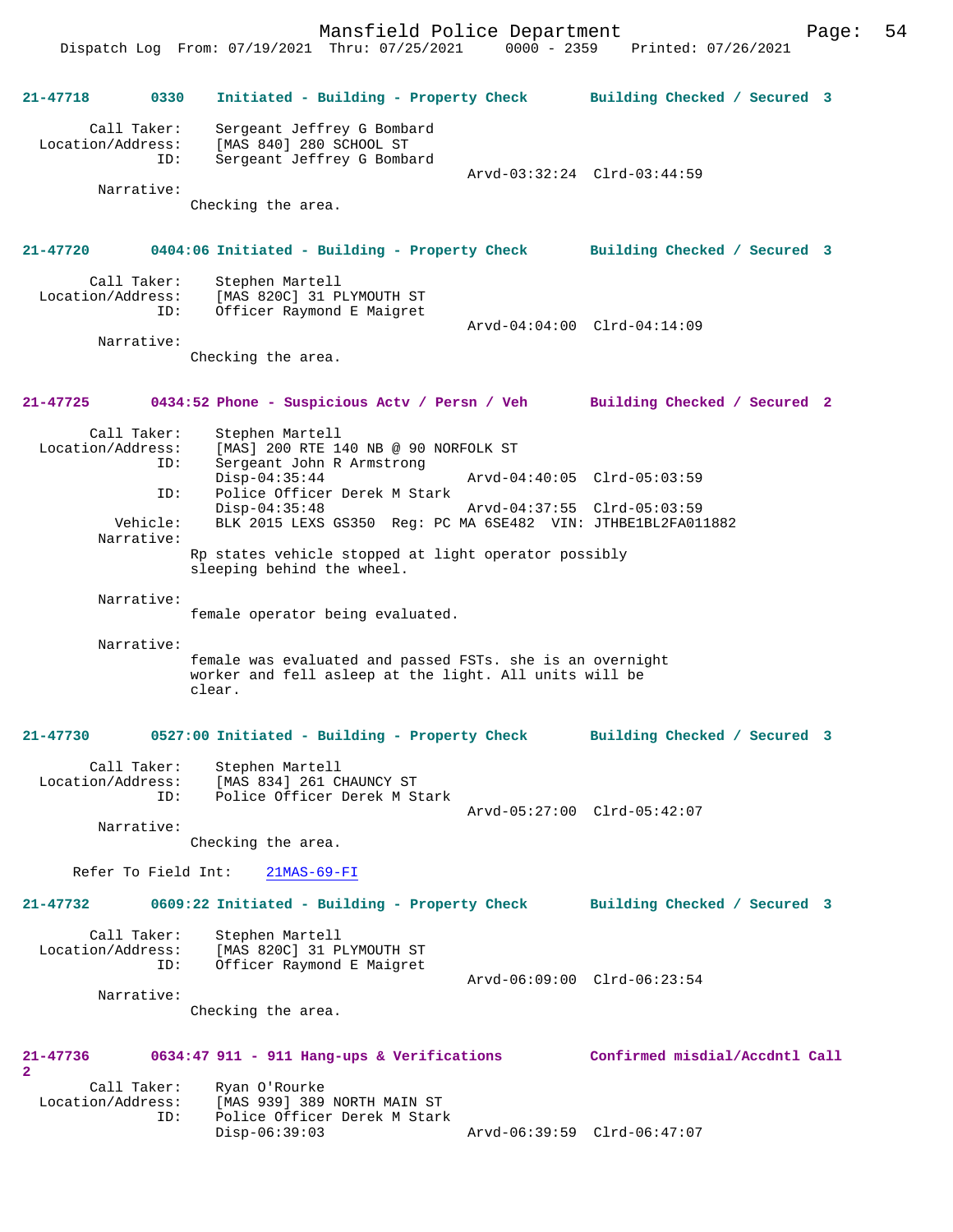Mansfield Police Department Form Page: 55 Dispatch Log From: 07/19/2021 Thru: 07/25/2021 0000 - 2359 Printed: 07/26/2021 Narrative: Checking on a 911 hang up. Contact made?: N Cellphone? (y/n): N Uncertainty radius: Landline, possibly elevator. **21-47753 0920:05 Initiated - Motor Vehicle Stop Citation / Warning Issued 3** Call Taker: Aaron Figueroa Location/Address: [MAS] 1 CENTRAL ST @ 146 WEST ST ID: Police Officer Mark O'Connor Arvd-09:20:00 Clrd-09:26:22 Police Officer Matthew A Souza Vehicle: RED 2006 JEEP UT COMMAN Reg: PC MA 665KY8 VIN: 1J8HG58N56C106018 Narrative: Citation to RO for speeding **21-47756 0956:19 Initiated - Assist Citizen - P S A Services Rendered 3**  Call Taker: Aaron Figueroa Location/Address: [MAS H6748] 1369 EAST ST<br>ID: Police Officer Gregg S K Police Officer Gregg S Kennedy Arvd-09:56:00 Clrd-10:02:46 ID: Police Officer David J Pepicelli Disp-09:57:19 Arvd-09:57:21 Clrd-10:02:45 Narrative: Property exchange **21-47761 1011:39 Initiated - Building - Property Check Building Checked / Secured 3** Call Taker: Aaron Figueroa Location/Address: [MAS 820C] 31 PLYMOUTH ST ID: Lieutenant Thomas R Connor Arvd-10:11:00 Clrd-10:17:18 Narrative: Checking the area. **21-47765 1028:27 Initiated - Well Being Check Spoken To 3**  Call Taker: Aaron Figueroa Location/Address: [MAS H1591] 48 BIRD RD ID: Police Officer Michael N Fenore Arvd-10:28:00 Clrd-10:32:58 Narrative: M17 on location for a well being check **21-47767 1039:10 Phone - Disabled Motor Vehicle Services Rendered 3**  Call Taker: William Mouyos<br>Location/Address: [MAS] 255 HOPE ess: [MAS] 255 HOPE ST @ 141 PRATT ST<br>ID: Police Officer David J Pepicelli Police Officer David J Pepicelli Disp-10:42:12 Arvd-10:44:09 Clrd-11:30:16 Vehicle: WHI 2002 DODG DAKOTA Reg: PC MA 524BA9 VIN: 1B7HG48N32S515460 Towed: For: Disabled Vehicle By: Achins Garage Narrative: Reported DMV in the area. report by operator that wheel is falling off Narrative: white dodge dakota pickup Narrative: Possible property damage to lawn. Narrative: M11 request tow for AAA through Achins, gave to Achins Narrative: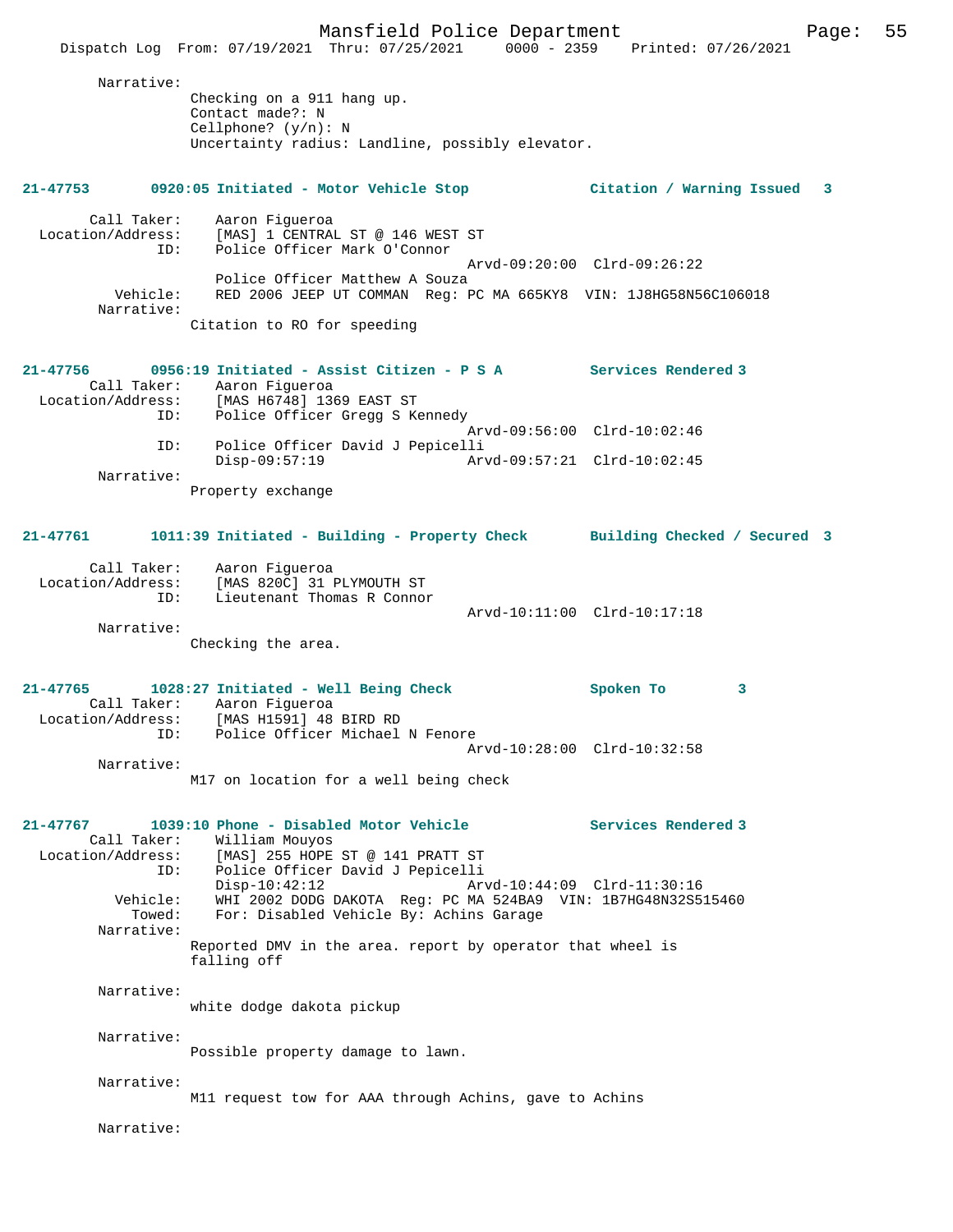Mansfield Police Department Page: 56 Dispatch Log From: 07/19/2021 Thru: 07/25/2021 M11 is tranporting the RO to his residence to get his AAA card Narrative: M11 advised AAA has the information they need **21-47770 1054:49 Initiated - Building - Property Check Building Checked / Secured 3** Call Taker: Aaron Figueroa<br>Location/Address: [MAS 2] 60 FOR ess: [MAS 2] 60 FORBES BLVD<br>ID: Police Officer Mark O'O Police Officer Mark O'Connor Arvd-10:54:00 Clrd-11:00:33 Police Officer Matthew A Souza Narrative: Checking the area. **21-47772 1108:29 Initiated - Building - Property Check Building Checked / Secured 3** Call Taker: Aaron Figueroa<br>Location/Address: [MAS 840] 280 9 ess: [MAS 840] 280 SCHOOL ST<br>ID: Police Officer Mark O'Co Police Officer Mark O'Connor Arvd-11:08:00 Clrd-11:18:14 Police Officer Matthew A Souza Narrative: Checking the area. **21-47774 1108:31 Phone - Assist Citizen - P S A Assisted Party 3**  Call Taker: Support Staff Thomas Plunkett<br>Location/Address: [MAS 451B] 500 EAST ST [MAS 451B] 500 EAST ST Narrative: CP spoke with the front desk about potential harrassment from her neighbors in regards to her dog barking. Asked to speak with Ofc. Kennedy Narrative: Ofc. Kennedy made contact with CP. Party advised. Will follow-up later. Refer To Incident: 21MAS-750-OF **21-47792 1345:01 Initiated - Building - Property Check Building Checked / Secured 3** Call Taker: Aaron Figueroa Location/Address: [MAS 820C] 31 PLYMOUTH ST<br>The Lieutepant Thomas R Connor Lieutenant Thomas R Connor Arvd-13:45:00 Clrd-13:48:54 Narrative: Checking the area. **21-47794 1354:56 Phone - Suspicious Actv / Persn / Veh Unfounded/Unverifed 2** Call Taker: Kieran M Ruth Vicinity of: [MAS 840I120] 280 SCHOOL ST Apt. #I120 ID: Police Officer Mark O'Connor Disp-13:56:42 Clrd-14:03:15 Police Officer Matthew A Souza Narrative: Rp reports a burnt orange Nissan Rogue in parked in a handicapped spot at Best Buy, the vehicle has no plates attached Narrative: M13 advised checked the area, vehicle not located **21-47799 1422:28 Initiated - Motor Vehicle Stop Citation / Warning Issued 3**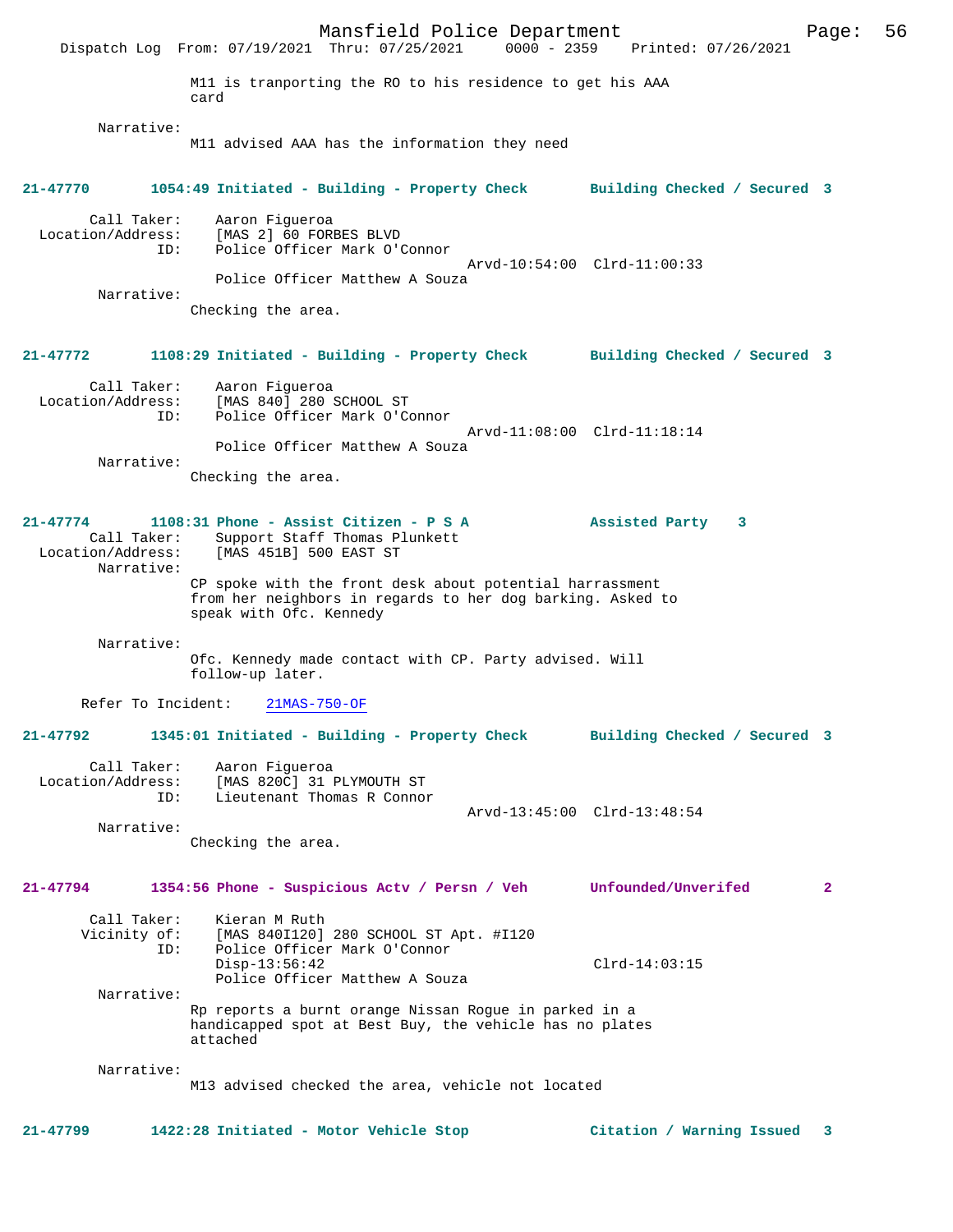Dispatch Log From: 07/19/2021 Thru: 07/25/2021 0000 - 2359 Printed: 07/26/2021

#### **21-47805 1539:40 Phone - 911 Hang-ups & Verifications Confirmed misdial/Accdntl Call**

| Call Taker:       | Kieran M Ruth                                    |                                |                             |  |
|-------------------|--------------------------------------------------|--------------------------------|-----------------------------|--|
| Location/Address: | [MAS] 101 OTIS ST                                |                                |                             |  |
| ID:               | Police Officer Mark O'Connor                     |                                |                             |  |
|                   | $Disp-15:41:53$                                  |                                | Arvd-15:55:21 Clrd-15:56:01 |  |
|                   |                                                  | Police Officer Matthew A Souza |                             |  |
| Narrative:        |                                                  |                                |                             |  |
|                   | Checking on a 911 hang up.<br>Contact made?: Yes |                                |                             |  |

Cellphone? (y/n):Y Uncertainty radius:4 meters

Narrative:

**2** 

Caller will be at the front door

### **21-47812 1711:51 Initiated - Motor Vehicle Stop Citation / Warning Issued 3**

| Call Taker:       | Stephen Martell                                          |
|-------------------|----------------------------------------------------------|
| Location/Address: | [MAS] 562 MAPLE ST @ 3 JENNIFER DR                       |
| ID:               | Police Officer Andrew J Kelley                           |
| Vehicle:          | Arvd-17:11:00 Clrd-17:18:24                              |
| Narrative:        | GRY 2019 TACOMA Req: PC MA 9JY933 VIN: 5TFSX5EN1KX070039 |
|                   | Cite to the Ro for speed and failure to update license.  |

#### **21-47813 1726:37 Initiated - Motor Vehicle Stop Citation / Warning Issued 3**

| Call Taker:            | Stephen Martell                                               |
|------------------------|---------------------------------------------------------------|
| Location/Address:      | [MAS] 614 MAPLE ST @ 238 WINTER ST                            |
| ID:                    | Police Officer Andrew J Kelley                                |
|                        | Arvd-17:26:00 Clrd-17:30:28                                   |
| Vehicle:<br>Narrative: | BLK 2015 JEEP PATRIO Req: PC MA 2TD495 VIN: 1C4NJRFB7FD424910 |
|                        | MV Stop                                                       |

Narrative:

Cite to the RO for speed.

# **21-47844 2009:03 Phone - Erratic Oper MV / Road Rage Investigated - No Report 3**

| Call Taker:       | Ryan O'Rourke                                              |                             |  |
|-------------------|------------------------------------------------------------|-----------------------------|--|
| Location/Address: | [MAS] EASTMAN ST                                           |                             |  |
| ID:               | Sergeant Jeffrey G Bombard                                 |                             |  |
|                   | $Disp-20:10:55$                                            | Arvd-20:14:58 Clrd-20:15:11 |  |
| ID:               | Police Officer Danielle C Titus                            |                             |  |
|                   | $Disp-20:10:58$                                            | Arvd-20:13:55 Clrd-20:18:42 |  |
| ID:               | Police Officer Andrew J Kelley                             |                             |  |
|                   | $Disp-20:11:02$                                            | Arvd-20:12:03 Clrd-20:18:45 |  |
| ID:               | Sergeant Jeffrey G Bombard                                 |                             |  |
|                   | $Disp-20:15:51$                                            | Arvd-20:15:54 Clrd-20:18:39 |  |
| Vehicle:          | GRY 2019 MERZ C Reg: PC MA 2PBF61 VIN: 55SWF8EB9KU301788   |                             |  |
| Narrative:        |                                                            |                             |  |
|                   | erratic opeartor coming from Easton, vehicle was swerving. |                             |  |
|                   |                                                            |                             |  |

Narrative: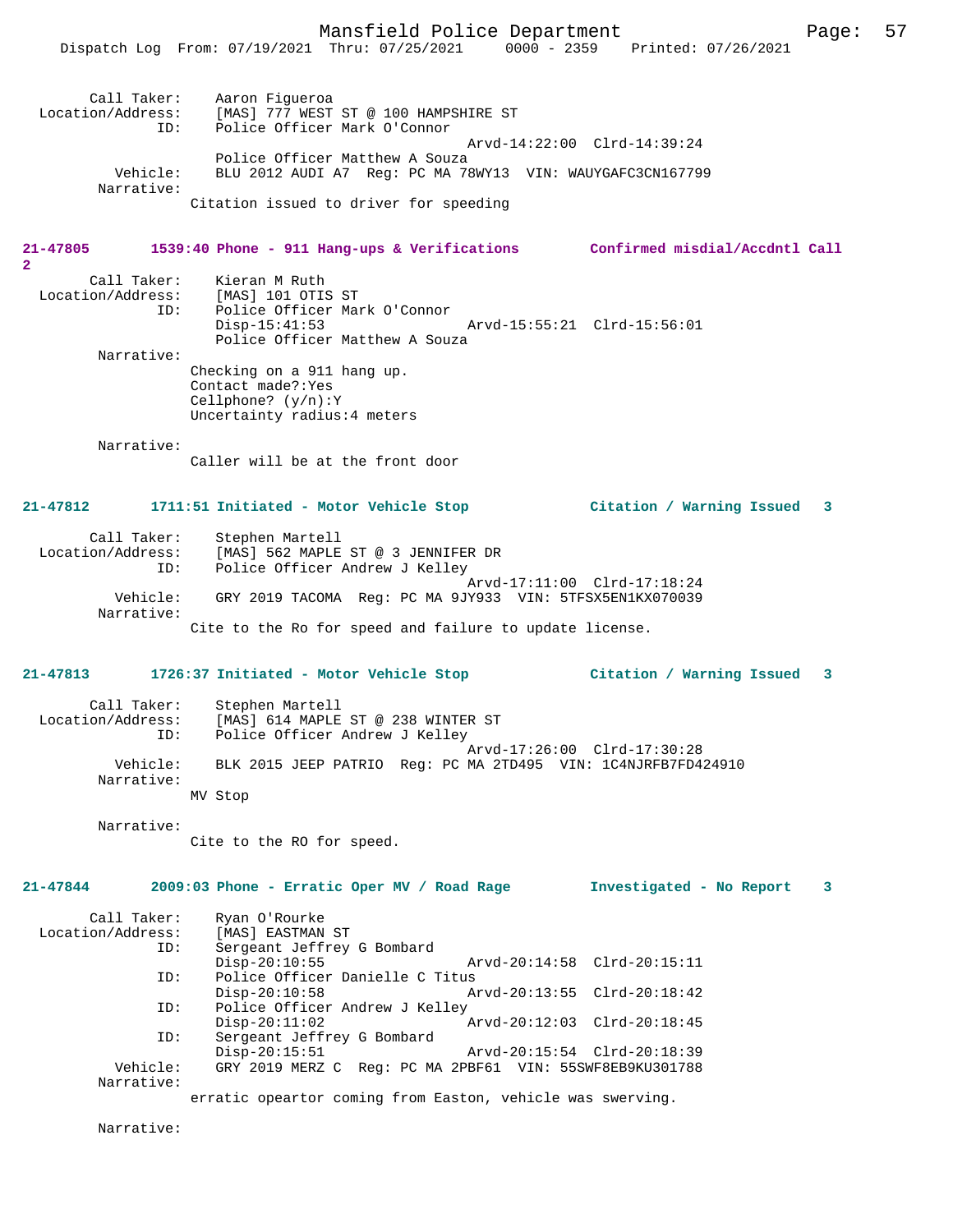Mansfield Police Department Form Page: 58 Dispatch Log From: 07/19/2021 Thru: 07/25/2021 0000 - 2359 Printed: 07/26/2021 M13 out with vehicle Narrative: M12 out with M13 @ Pratt St & Hope St Narrative: M13 spoke with RO, everything checks out was at a friends house watching horse races, on his way picking up quans kitchen, no impairment. **21-47845 2019:28 Initiated - Follow up Investigation Services Rendered 3**  Call Taker: Chelsey Ferstler Location/Address: [MAS H4364] 255 PRATT ST ID: Police Officer Andrew J Kelley Arvd-20:19:00 Clrd-20:31:40 Narrative: Conducting a follow up in the area to a previously reported incident, dropping off paperwork from a previous incident. **21-47853 2120:18 911 - Disturbance / Gathering Gone on Arrival 1**  Call Taker: Ryan O'Rourke<br>Location/Address: [MAS H5799] 1 [MAS H5799] 10 MAYFLOWER DR ID: Police Officer Andrew J Kelley Disp-21:22:04 Arvd-21:24:00 Clrd-21:27:49 ID: Police Officer Danielle C Titus Disp-21:22:09 Clrd-21:27:45 Narrative: caller rpts children running around ringing doorbells in the area. Narrative: M13 checked immediate area, nothing found. **21-47860 2133:28 Initiated - Building - Property Check Building Checked / Secured 3** Call Taker: Chelsey Ferstler Location/Address: [MAS 814] 50 WEST CHURCH ST ID: Police Officer Danielle C Titus Arvd-21:33:00 Clrd-21:38:40 Narrative: Checking the area. **21-47863 2158:12 Phone - Assist Fire Department Services Rendered 2**  Call Taker: Chelsey Ferstler<br>Location/Address: [MAS 840A] 280 S [MAS 840A] 280 SCHOOL ST Apt. #A ID: Police Officer David J Pepicelli Disp-21:59:15 Arvd-22:02:46 Clrd-22:21:05 Narrative: Assisting the FD with a fire related incident. Nature: automatic fire alarm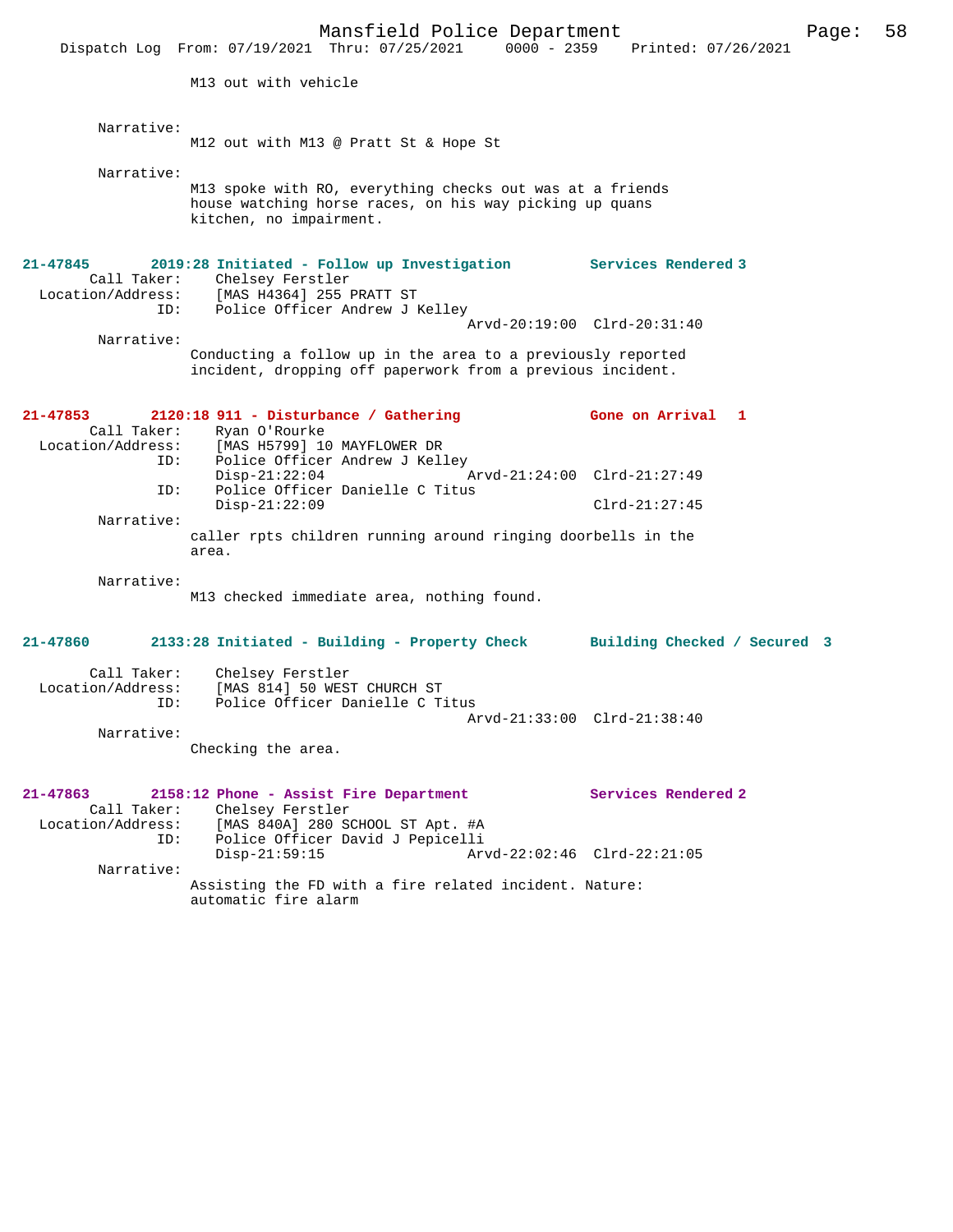# **For Date: 07/26/2021 - Monday**

| Call Number                   | Time                             | Call Reason                                                                                                              | Action                       | Priority     |
|-------------------------------|----------------------------------|--------------------------------------------------------------------------------------------------------------------------|------------------------------|--------------|
| 21-47910                      |                                  | 0118:11 Initiated - Building - Property Check Building Checked / Secured 3                                               |                              |              |
| Location/Address:             | Call Taker:<br>ID:               | Chelsey Ferstler<br>[MAS 992] 660 EAST ST<br>Detective Patrick J Pennie                                                  |                              |              |
|                               | Narrative:                       | Checking the area.                                                                                                       | Arvd-01:18:00 Clrd-01:23:18  |              |
| $21 - 47912$                  |                                  | 0130:31 Initiated - Building - Property Check Building Checked / Secured 3                                               |                              |              |
| Location/Address:             | Call Taker:<br>ID:               | Chelsey Ferstler<br>$[MAS 1002] 250 EAST STDetart:--$<br>Detective Patrick J Pennie                                      | Arvd-01:30:00 Clrd-01:36:30  |              |
|                               | Narrative:                       | Checking the area.                                                                                                       |                              |              |
| 21-47913                      |                                  | 0135:15 Initiated - Building - Property Check Building Checked / Secured 3                                               |                              |              |
| Location/Address:             | Call Taker:<br>ID:<br>Narrative: | Chelsey Ferstler<br>[MAS 1015] 30 CHAUNCY ST<br>Police Officer Derek M Stark                                             | Arvd-01:35:00 Clrd-01:49:16  |              |
|                               |                                  | Checking the area.                                                                                                       |                              |              |
| $21 - 47914$                  |                                  | 0140:45 Initiated - Building - Property Check Building Checked / Secured 3                                               |                              |              |
|                               | Call Taker:<br>ID:<br>Narrative: | Chelsey Ferstler<br>Location/Address: [MAS 417] 9 FRANCIS AVE<br>Detective Patrick J Pennie                              | Arvd-01:40:00 Clrd-01:48:10  |              |
|                               |                                  | Checking the area.                                                                                                       |                              |              |
| 21-47918                      |                                  | 0158:48 Initiated - Building - Property Check Building Checked / Secured 3                                               |                              |              |
| Location/Address:             | Call Taker:<br>ID:               | Chelsey Ferstler<br>[MAS 2] 60 FORBES BLVD<br>Police Officer Derek M Stark                                               | Arvd-01:58:00 Clrd-02:23:01  |              |
|                               | Narrative:                       | Checking the area.                                                                                                       |                              |              |
| $21 - 47922$                  |                                  | 0223:11 Initiated - Building - Property Check                                                                            | Building Checked / Secured 3 |              |
| Location/Address:             | Call Taker:<br>ID:               | Chelsey Ferstler<br>[MAS 4] 31 HAMPSHIRE ST<br>Police Officer Derek M Stark                                              |                              |              |
|                               | Narrative:                       | Checking the area.                                                                                                       | Arvd-02:23:00 Clrd-02:34:39  |              |
| 21-47923<br>Location/Address: | Call Taker:<br>ID:               | 0237:20 Phone - Noise Complaint<br>Ryan O'Rourke<br>[MAS 974B] 214 RUMFORD AVE Apt. #102<br>Police Officer Derek M Stark | Spoken To                    | $\mathbf{2}$ |

Disp-02:40:52 Arvd-02:42:46 Clrd-02:46:40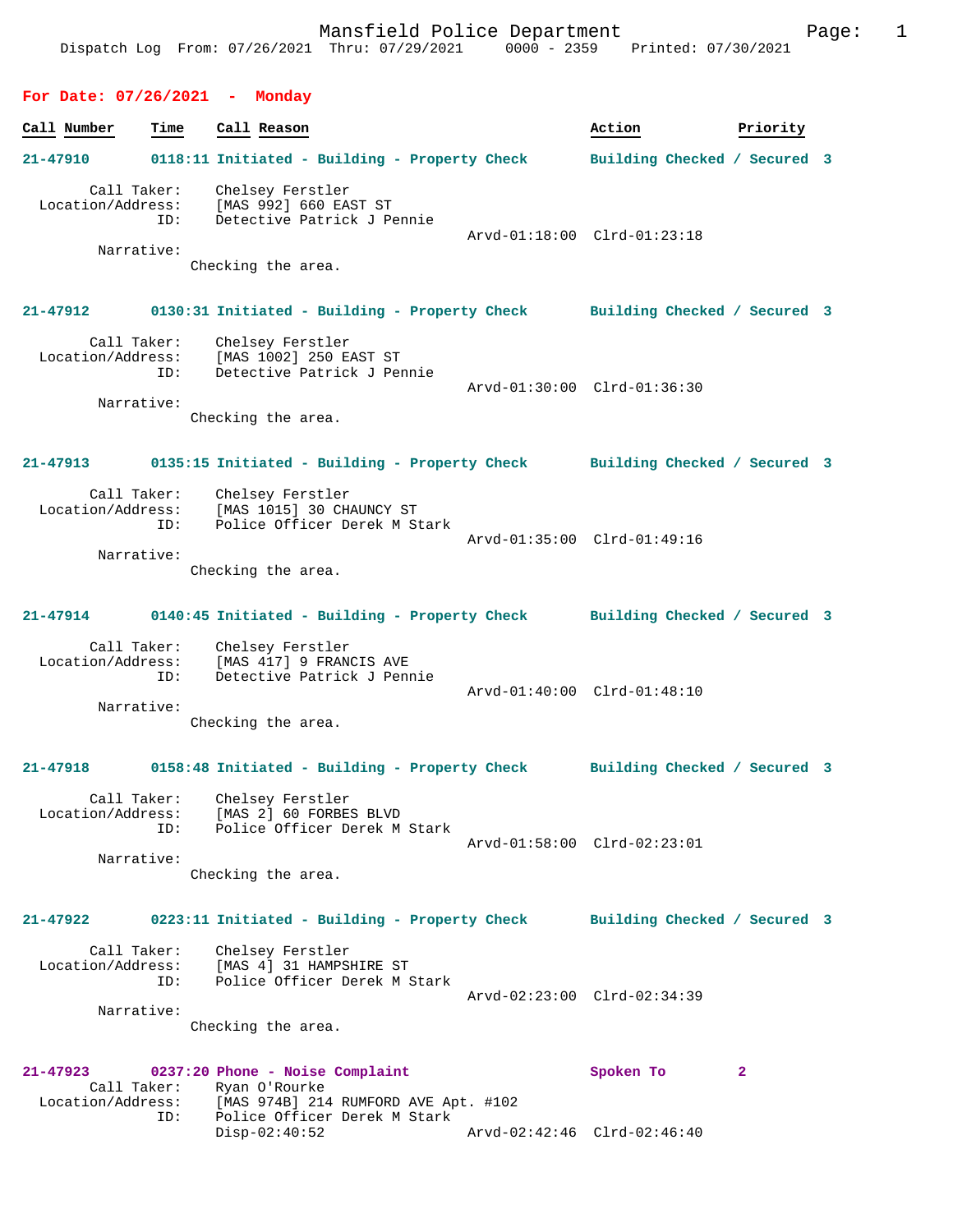Mansfield Police Department Page: 2 Dispatch Log From: 07/26/2021 Thru: 07/29/2021 Narrative: caller rpts workers doing work in the lower level of the building in the bagel shop. Narrative: Spoke with workers, management is aware trying to make a deadline, they open in a week and a half. Residents were informed, workers trying to clean up now. **21-47925 0252:06 Initiated - Building - Property Check Building Checked / Secured 3** Call Taker: Chelsey Ferstler<br>Location/Address: [MAS 1040] 10 RE ess: [MAS 1040] 10 RESERVOIR ST Apt. #ST<br>ID: Police Officer Derek M Stark Police Officer Derek M Stark Arvd-02:52:00 Clrd-02:59:50 Narrative: Checking the area. **21-47926 0259:56 Initiated - Building - Property Check Building Checked / Secured 3** Call Taker: Chelsey Ferstler Location/Address: [MAS] 905 SOUTH MAIN ST ID: Police Officer Derek M Stark Arvd-02:59:00 Clrd-03:04:22 Narrative: Checking the area. **21-47927 0322:24 Initiated - Building - Property Check Building Checked / Secured 3** Call Taker: Chelsey Ferstler Location/Address: [MAS 840] 280 SCHOOL ST<br>TD: Police Officer Derek M S Police Officer Derek M Stark Arvd-03:22:00 Clrd-03:30:32 Narrative: Checking the area. **21-47928 0515:05 911 - 911 Hang-ups & Verifications Confirmed misdial/Accdntl Call 2**  Call Taker: Ryan O'Rourke Location/Address: [MAS H4582] 140 OTIS ST ID: Police Officer Derek M Stark<br>Disp-05:16:17 Disp-05:16:17 Arvd-05:18:31 Clrd-05:26:36 Narrative: Checking on a 911 hang up. Contact made?: N Cellphone? (y/n): Y Uncertainty radius:65 meters no answer on multiple call backs. Narrative: M14 reports calling party dropped his phone & believes it is continuosly dialing 911 **21-47930 0539:35 Phone - Assist Fire Department Services Rendered 2**  Call Taker: Chelsey Ferstler Location/Address: [MAS] 22 MARIE DR ID: Police Officer Derek M Stark Arvd-05:45:42 Clrd-05:57:13 Narrative: Assisting the FD with a fire related incident. Nature: automatic fire alarm **21-47942 0717 Initiated - Speed Trailer/Signs Deployed Services Rendered 3**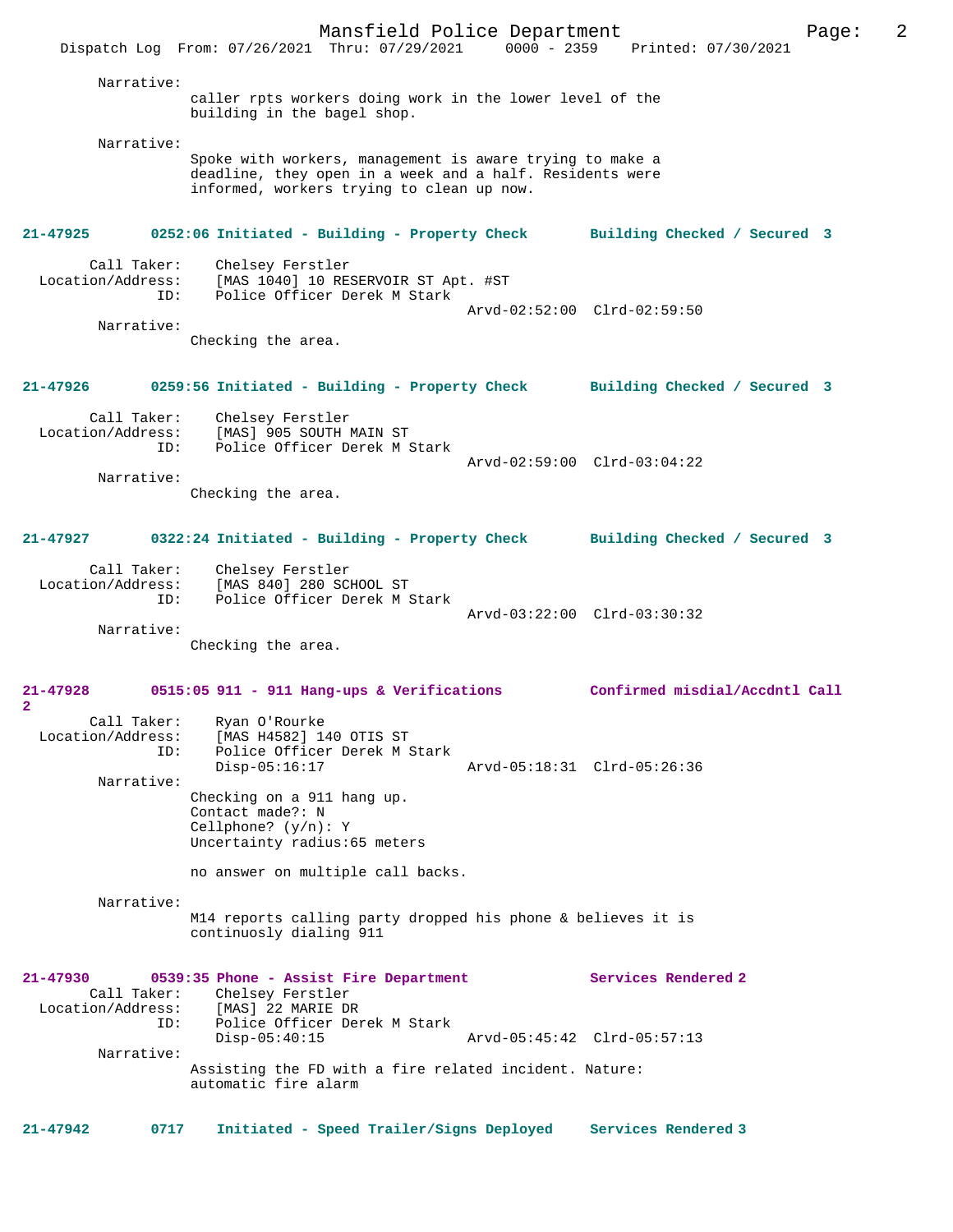Mansfield Police Department Page: 3 Dispatch Log From: 07/26/2021 Thru: 07/29/2021 0000 - 2359 Printed: 07/30/2021 Call Taker: Animal Control Steven Simonds<br>ion/Address: [MAS] RESERVOIR ST Location/Address: [MAS] RESERVOIR ST ID: Animal Control Steven Simonds Arvd-07:18:10 Clrd-07:27:24 Narrative: changing batteries on speed signs **21-47944 0738 Initiated - Parking Violations Services Rendered 3**  Call Taker: Animal Control Steven Simonds Location/Address: [MAS] 43 NORTH MAIN ST @ 13 PARK ST ID: Animal Control Steven Simonds Arvd-07:38:13 Clrd-08:19:24 Narrative: checking area for parking violations **21-47953 0901:44 Initiated - Building - Property Check Building Checked / Secured 3** Call Taker: Dispatcher Alyson Vico<br>Location/Address: [MAS] 905 SOUTH MAIN ST Location/Address: [MAS] 905 SOUTH MAIN ST ID: Police Officer Andrew J Kelley Arvd-09:01:00 Clrd-09:06:30 Narrative: Checking the area. **21-47957 0922 Initiated - Speed Trailer/Signs Deployed Services Rendered 3**  Animal Control Steven Simonds Call Taker. Animal Concrol<br>Location/Address: [MAS] SWETT ST ID: Animal Control Steven Simonds Arvd-09:22:29 Clrd-09:31:30 Narrative: changing batteries on speed signs **21-47961 0939:50 Phone - Suspicious Actv / Persn / Veh Investigated - No Action Req. 2**  Call Taker: Dispatcher Alyson Vico<br>Location/Address: [MAS 281A] 1 CROCKER ST ess: [MAS 281A] 1 CROCKER ST<br>ID: Police Officer Mark O'Co Police Officer Mark O'Connor Disp-09:40:39 Arvd-09:45:46 Clrd-09:46:23 Police Officer Joshua S Ellender<br>TD: Police Officer Matthew A Souza Police Officer Matthew A Souza<br>Disp-09:41:49 Disp-09:41:49 Arvd-09:42:20 Clrd-09:53:20 Narrative: ACO reporting a suspicious male looking into cars. Narrative: Described as a black male, wearing a white t-shirt and bald. Narrative: M1 reports party is getting on the train now. Narrative: M1 reports, ACO was flagged down by RP. Male party was seen looking in cars but did not try any door handles. Male party is now on the train towards boston. **21-47969 1024:25 Initiated - Motor Vehicle Stop Citation / Warning Issued 3** Call Taker: Dispatcher Alyson Vico Location/Address: [MAS] 1610 WEST ST @ 11 LANCASHIRE DR ID: Police Officer Andrew J Kelley Arvd-10:24:00 Clrd-10:34:52 Vehicle: WHI 2017 GMC SIERRA Reg: CO MA W26478 VIN: 1GTV2NEC5HZ408405 Narrative: M13 is off with a MVST.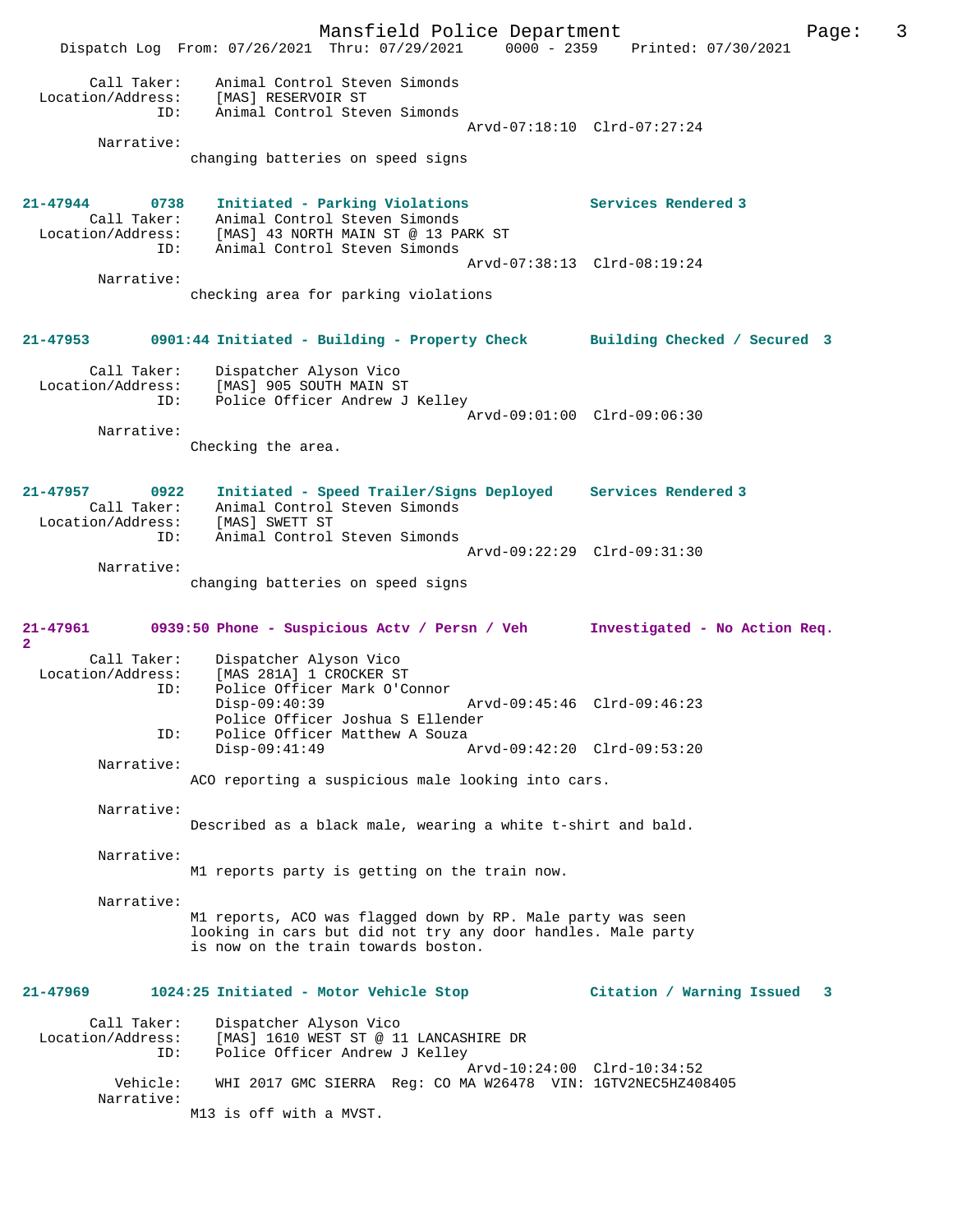Narrative:

Citation to the operator for speed and failure to inspect.

# **21-47972 1039:23 Initiated - Motor Vehicle Stop Citation / Warning Issued 3** Call Taker: Dispatcher Alyson Vico Location/Address: [MAS] 1610 WEST ST @ 11 LANCASHIRE DR ID: Police Officer Andrew J Kelley Arvd-10:39:00 Clrd-10:42:08 Vehicle: GRY 2014 TOYT CAMRY Reg: PC MA 5EB420 VIN: 4T1BF1FK0EU425025 Narrative: M13 is off with a MVST. Narrative: Citation issued to the RO for speed. **21-47974 1042:15 Initiated - Motor Vehicle Stop Citation / Warning Issued 3** Call Taker: Dispatcher Alyson Vico<br>Location/Address: [MAS] 1672 WEST ST @ 2 Location/Address: [MAS] 1672 WEST ST @ 2 TIMBERLINE DR ID: Police Officer Andrew J Kelley Arvd-10:42:00 Clrd-10:47:11 Vehicle: BRO 2006 GMC NEWSIERRA Reg: PC MA 1MXV23 VIN: 3GTEC14X76G166563 Narrative: M13 is off with a MVST. Narrative: Citation to the RO for speeding. **21-47975 1044 Initiated - Parking Violations Services Rendered 3**  Call Taker: Animal Control Steven Simonds<br>Location/Address: [MAS] 242 NORTH MAIN ST @ 16 O Location/Address: [MAS] 242 NORTH MAIN ST @ 16 OLD COLONY WAY ID: Animal Control Steven Simonds Arvd-10:45:00 Clrd-11:06:59 Narrative: checking area for parking violations **21-47976 1046:44 Phone - 911 Hang-ups & Verifications Confirmed misdial/Accdntl Call 2**  Call Taker: William Casey Location/Address: [MAS H1947] 42 MONAHAN LN<br>TD: Police Officer Mark O'Conn Police Officer Mark O'Connor<br>Disp-10:50:26 Disp-10:50:26 Arvd-10:56:33 Clrd-11:00:30 Police Officer Joshua S Ellender Narrative: Checking on a 911 hang up. Contact made?:yes Cellphone? (y/n):yes Uncertainty radius: **21-47977 1051:05 Initiated - Motor Vehicle Stop Citation / Warning Issued 3** Call Taker: Dispatcher Alyson Vico Vicinity of: [MAS] 1689 WEST ST @ 16 PLAIN ST<br>ID: Police Officer Andrew J Kellev Police Officer Andrew J Kelley Arvd-10:51:00 Clrd-10:53:30 Vehicle: BLK 2013 FORD EXPLOR Reg: PC MA 51ER49 VIN: 1FM5K8D86DGB02314 Narrative: M13 is off witha MVST. Narrative: Citation issued to the operator for speed. **21-47980 1117:20 Initiated - Building - Property Check Building Checked / Secured 3**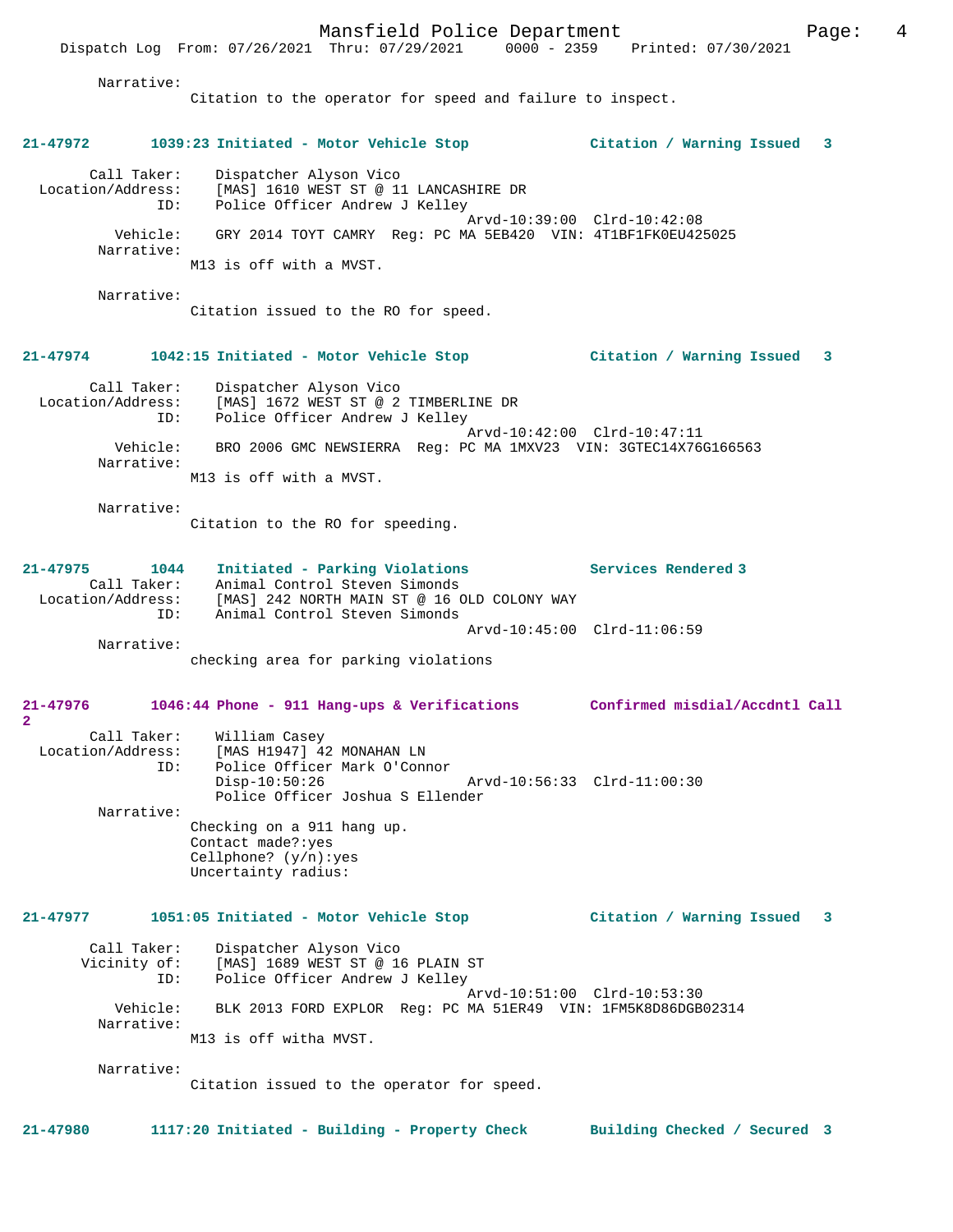| Call Taker:<br>Location/Address:<br>TD: | Dispatcher Alyson Vico<br>[MAS 417] 9 FRANCIS AVE<br>Police Officer Mark O'Connor |  |
|-----------------------------------------|-----------------------------------------------------------------------------------|--|
|                                         | Arvd-11:17:00 Clrd-11:26:48                                                       |  |
|                                         | Police Officer Joshua S Ellender                                                  |  |

Narrative:

Checking the area.

**21-47983 1120:19 Initiated - Motor Vehicle Stop Citation / Warning Issued 3**

| Call Taker:            | Dispatcher Alyson Vico                                 |  |  |  |  |  |  |  |
|------------------------|--------------------------------------------------------|--|--|--|--|--|--|--|
| Vicinity of:           | [MAS] 130 BALCOM ST @ 2 CLAIRE AVE                     |  |  |  |  |  |  |  |
| ID:                    | Police Officer Andrew J Kelley                         |  |  |  |  |  |  |  |
|                        | Arvd-11:20:00 Clrd-11:25:45                            |  |  |  |  |  |  |  |
| Vehicle:<br>Narrative: | BLK 2019 1500 Reg: PC MA 7PB382 VIN: 1C6SRFET7KN676074 |  |  |  |  |  |  |  |
|                        | M13 is off with a MVST.                                |  |  |  |  |  |  |  |

Narrative:

Citation issued to the operator for speed.

#### **21-47988 1135:23 Initiated - Motor Vehicle Stop Citation / Warning Issued 3**

| Call Taker:       | Dispatcher Alyson Vico                                  |
|-------------------|---------------------------------------------------------|
| Location/Address: | [MAS 834] 261 CHAUNCY ST                                |
| ID:               | Police Officer Andrew J Kelley                          |
|                   | Arvd-11:35:00 Clrd-11:42:16                             |
| ID:               | Police Officer David W Kinahan                          |
|                   | Arvd-11:36:10 Clrd-11:38:29<br>$Disp-11:36:05$          |
| ID:               | Police Officer Matthew A Souza                          |
|                   | $Disp-11:44:02$<br>$Clrd-11:44:08$                      |
| Vehicle:          | SIL 2016 FORD Req: PC OH JHH5468 VIN: 1FA6P0H72G5117914 |
| Narrative:        |                                                         |
|                   | M13 is off with a MVST.                                 |

#### Narrative:

Citation issued to the operator for failure to stop at a red light.

#### **21-47989 1135:39 Phone - Assist Citizen - P S A Services Rendered 3**  Call Taker: Jennifer Napolitano

| Location/Address: | [MAS] 76 COPELAND DR                                             |  |
|-------------------|------------------------------------------------------------------|--|
| ID:               | Police Officer Andrew J Kelley                                   |  |
|                   | Arvd-11:43:31 Clrd-12:02:55<br>$Disp-11:42:45$                   |  |
| ID:               | Police Officer Matthew A Souza                                   |  |
|                   | Arvd-11:44:20 Clrd-11:48:25<br>$Disp-11:44:17$                   |  |
| Vehicle:          | YEL 2010 JEEP UT GRACHE Reg: PC MA 427KL2 VIN: 1J4PR5GK8AC146889 |  |
| Narrative:        |                                                                  |  |
|                   | Female party in the lot with a child requesting assistance       |  |
|                   | for a lockout. Explained our procedure and she stated AAA        |  |

would take too long and her child had a bathroom isue.

Narrative:

Achins enroute

Narrative:

M13 reports achins is on scene. Door has been unlocked, involved party is all set.

| 21-47991          |             |                                |  | 1142:17 Walk-In - Assist Citizen - P S A |  | Services Rendered 3 |
|-------------------|-------------|--------------------------------|--|------------------------------------------|--|---------------------|
|                   | Call Taker: | Support Staff Matthew Todesco  |  |                                          |  |                     |
| Location/Address: |             | [MAS H3077] 17 CARPENTER AVE   |  |                                          |  |                     |
|                   | ID:         | Police Officer David W Kinahan |  |                                          |  |                     |
|                   |             | Disp-11:43:53                  |  |                                          |  |                     |
|                   | TD:         | Police Officer Mark O'Connor   |  |                                          |  |                     |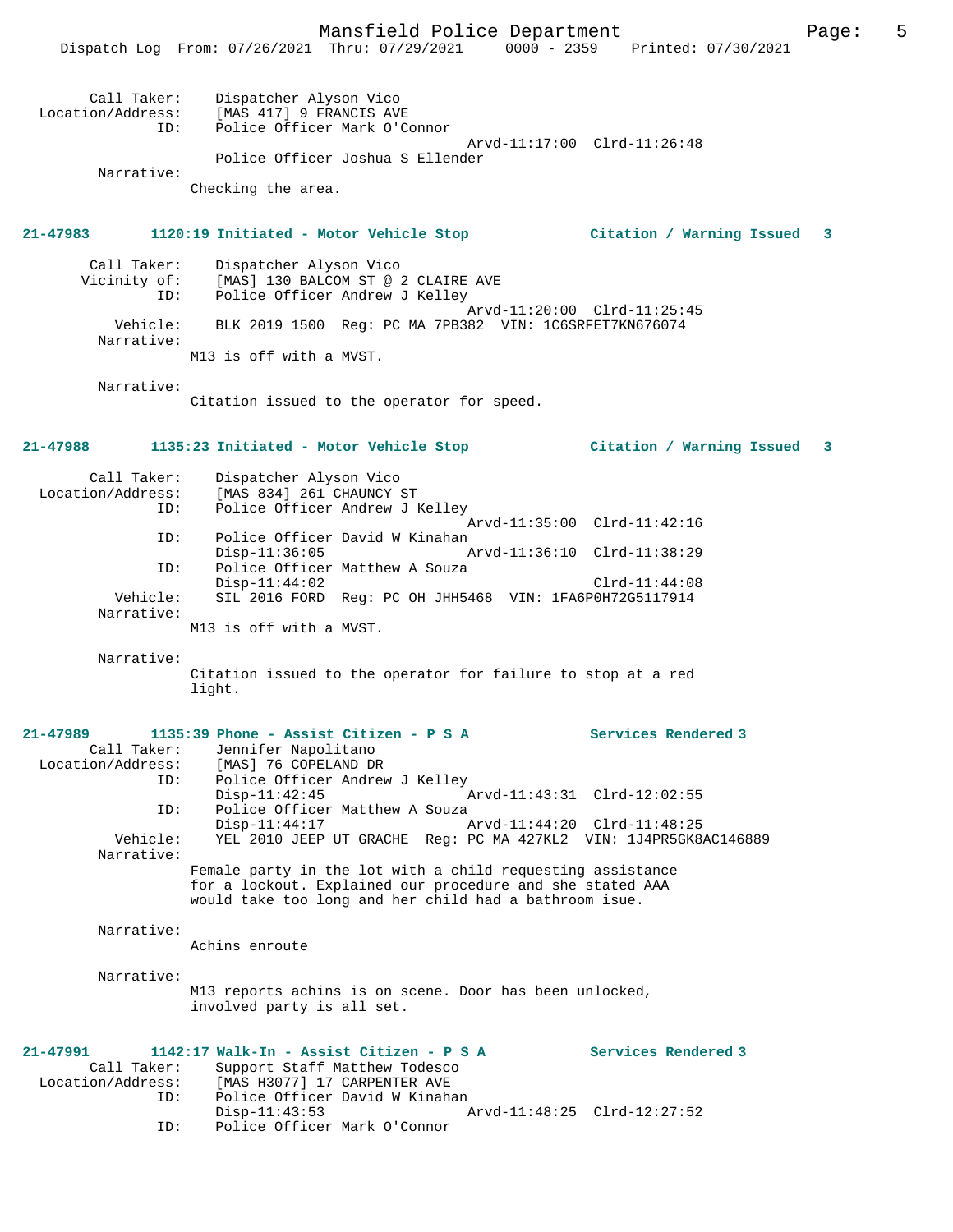Mansfield Police Department Page: 6 Dispatch Log From: 07/26/2021 Thru: 07/29/2021 0000 - 2359 Disp-12:24:54 Clrd-12:24:57 Police Officer Joshua S Ellender Narrative: RP into speak with the traffic officer regarding street signs, Ofc Kinahan is responding. **21-47992 1145:20 Initiated - Building - Property Check Building Checked / Secured 3** Call Taker: Dispatcher Alyson Vico<br>Location/Address: [MAS 1002] 250 EAST ST ess: [MAS 1002] 250 EAST ST<br>ID: Police Officer Mark O'O Police Officer Mark O'Connor Arvd-11:45:00 Clrd-11:52:26 Police Officer Joshua S Ellender Narrative: Traffic enforcement in the area. **21-47993 1147 Initiated - Parking Violations Services Rendered 3**  Call Taker: Animal Control Steven Simonds<br>Location/Address: [MAS] 255 NORTH MAIN ST @ 8 CO Location/Address: [MAS] 255 NORTH MAIN ST @ 8 COTTAGE ST ID: Animal Control Steven Simonds Arvd-11:47:22 Clrd-12:31:56 Narrative: checking area for parking violations Narrative: tagged IN tractor 2541932 in small lot off of old colony way for overtime parking Narrative: tagged MA 3939TS on crocker for wrong direction on a one way **21-48004 1216:20 Initiated - Motor Vehicle Stop Citation / Warning Issued 3** Call Taker: William Casey<br>Location/Address: [MAS] 100 RTE [MAS] 100 RTE 140 NB @ 170 SCHOOL ST ID: Police Officer Andrew J Kelley Arvd-12:16:00 Clrd-12:22:29<br>Vehicle: GRY 2010 DODG VA CARAVA Reg: PC MA 3PJ164 VIN: 2D4RN4DE2 GRY 2010 DODG VA CARAVA Reg: PC MA 3PJ164 VIN: 2D4RN4DE2AR182994 Narrative: Out with mvst Narrative: Citation issued for speed **21-48005 1221:55 Phone - 911 Hang-ups & Verifications Confirmed misdial/Accdntl Call 2**  Call Taker: Jennifer Napolitano<br>Location/Address: [MAS H2150] 40 MARSI [MAS H2150] 40 MARSHALL AVE ID: Sergeant Brian P Thibault Arvd-12:33:55 Clrd-12:38:15 Narrative: Checking on a 911 hang up. Pocket dial no emergency Contact made?: yes Cellphone? (y/n): y Uncertainty radius: 36 meters **21-48007 1225:34 Initiated - Motor Vehicle Stop Citation / Warning Issued 3** Call Taker: Dispatcher Alyson Vico<br>Vicinity of: [MAS] 600 SOUTH MAIN S of: [MAS] 600 SOUTH MAIN ST<br>TD: Police Officer Andrew J Police Officer Andrew J Kelley Arvd-12:25:00 Clrd-12:29:18 Vehicle: BLK 2020 JEEP UT WRANGLER UNLIMITED Reg: PC MA 9YZ992 VIN: 1C4HJXFG0LW300913 Narrative:

M13 is off with a MVST.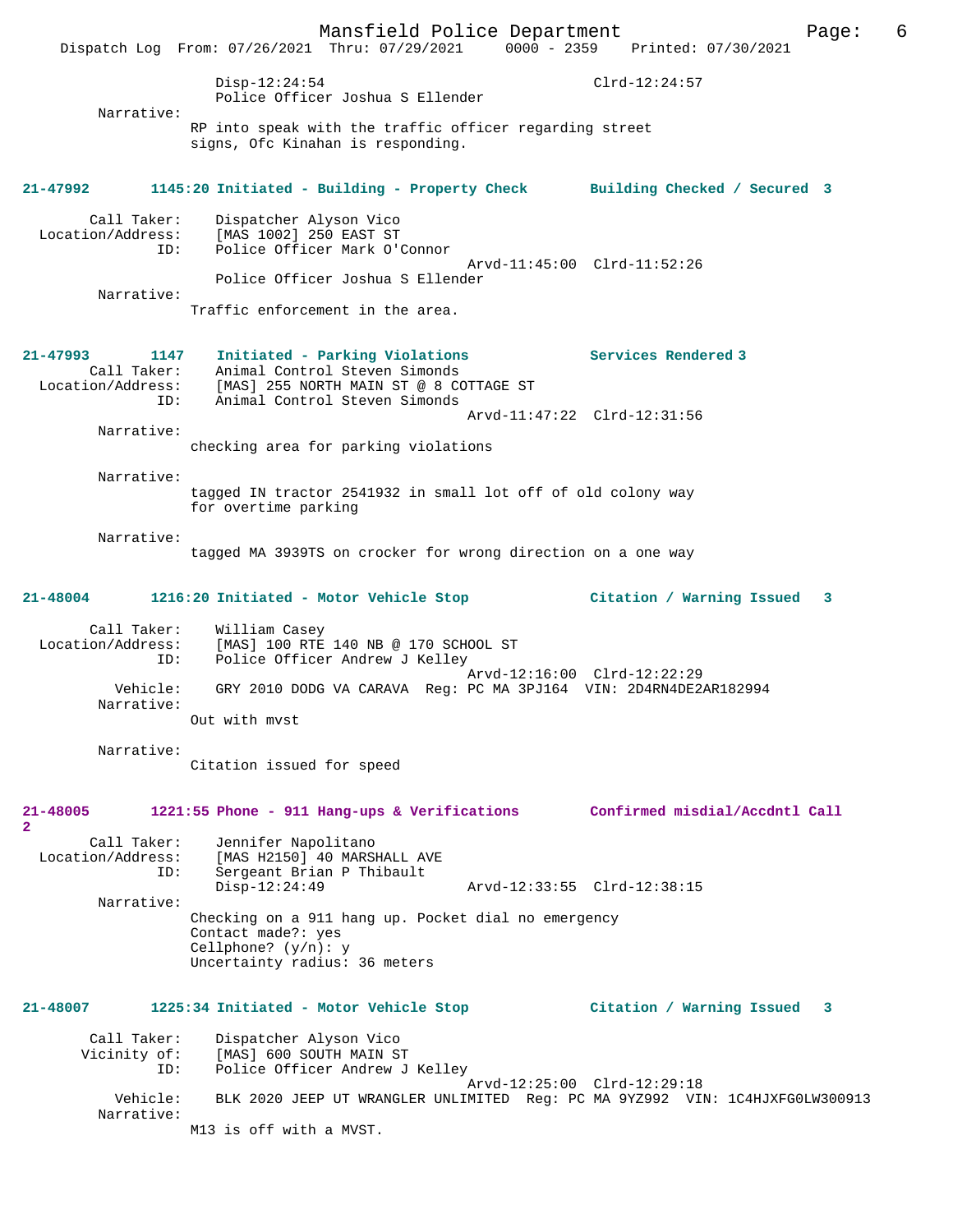Narrative:

Citation to the operator for failure to inspect.

| 21-48017<br>ID:<br>Narrative:           | 1309:16 Phone - Assist Fire Department<br>Call Taker: Dispatcher Alyson Vico<br>Location/Address: [MAS H2240] 166 JEWELL ST<br>Police Officer Andrew J Kelley<br>$Disp-13:11:43$<br>Assisting the FD with a fire related incident. Nature: wires<br>down | Services Rendered 2<br>Arvd-13:16:08 Clrd-13:34:20 |
|-----------------------------------------|----------------------------------------------------------------------------------------------------------------------------------------------------------------------------------------------------------------------------------------------------------|----------------------------------------------------|
| Narrative:                              | Meld has the scene, wires have been tied up and are no<br>longer an issue.                                                                                                                                                                               |                                                    |
| 21-48021                                | 1322:52 Initiated - Motor Vehicle Stop                                                                                                                                                                                                                   | Citation / Warning Issued 3                        |
| Call Taker:<br>Location/Address:<br>ID: | Dispatcher Alyson Vico<br>[MAS 255] 377 CHAUNCY ST<br>Police Officer David W Kinahan                                                                                                                                                                     | Arvd-13:22:00 Clrd-13:43:51                        |
| Vehicle:<br>Narrative:                  | BRO 2016 TOYT VA SIENNA Req: PC MA 1RKP45 VIN: 5TDKK3DC2GS741749<br>M7 is off with a MVST.                                                                                                                                                               |                                                    |
| Narrative:                              | Status of registration comes back EXP. Citation issued to<br>the company for EXP reg.                                                                                                                                                                    |                                                    |
| 21-48026                                | 1326:56 Phone - Suspicious Actv / Persn / Veh Unfounded/Unverifed                                                                                                                                                                                        | $\overline{2}$                                     |
| Call Taker:<br>Location/Address:<br>ID: | William Casey<br>[MAS 127E1] 11 NORFOLK ST Apt. #3<br>Sergeant Brian P Thibault<br>$Disp-13:29:23$                                                                                                                                                       | Arvd-13:39:28 Clrd-13:40:49                        |
| ID:                                     | Police Officer Andrew J Kelley<br>$Disp-13:37:49$                                                                                                                                                                                                        | Arvd-13:37:50 Clrd-13:40:52                        |
| Narrative:                              | Cp reports a motorcycle driving a high rate of speed up and<br>down the street                                                                                                                                                                           |                                                    |
| Narrative:                              | Units checked the area nothing showing.                                                                                                                                                                                                                  |                                                    |
| 21-48027<br>2                           | 1327:17 Phone - 911 Hang-ups & Verifications                                                                                                                                                                                                             | Confirmed misdial/Accdntl Call                     |
| Call Taker:<br>Location/Address:<br>ID: | NICHOLAS GOYETTE<br>[MAS 108B] 885 SOUTH MAIN ST<br>Police Officer Mark O'Connor<br>$Disp-13:36:23$                                                                                                                                                      | $Clrd-13:45:05$                                    |
| ID:                                     | Police Officer Joshua S Ellender<br>Police Officer Matthew A Souza                                                                                                                                                                                       |                                                    |
| Narrative:                              | Disp-13:38:52 Enrt-13:40:47 Arvd-13:42:16 Clrd-13:45:06<br>Checking on a 911 accidental. Caller will wave near entry of<br>Xfinity, walking down now.                                                                                                    |                                                    |
|                                         | Caller was worried about anyone seeing PD and said his<br>boss/coworkers might freak out, did not specify why.                                                                                                                                           |                                                    |
| Narrative:                              | M1 advised. M11 to handle once clear.                                                                                                                                                                                                                    |                                                    |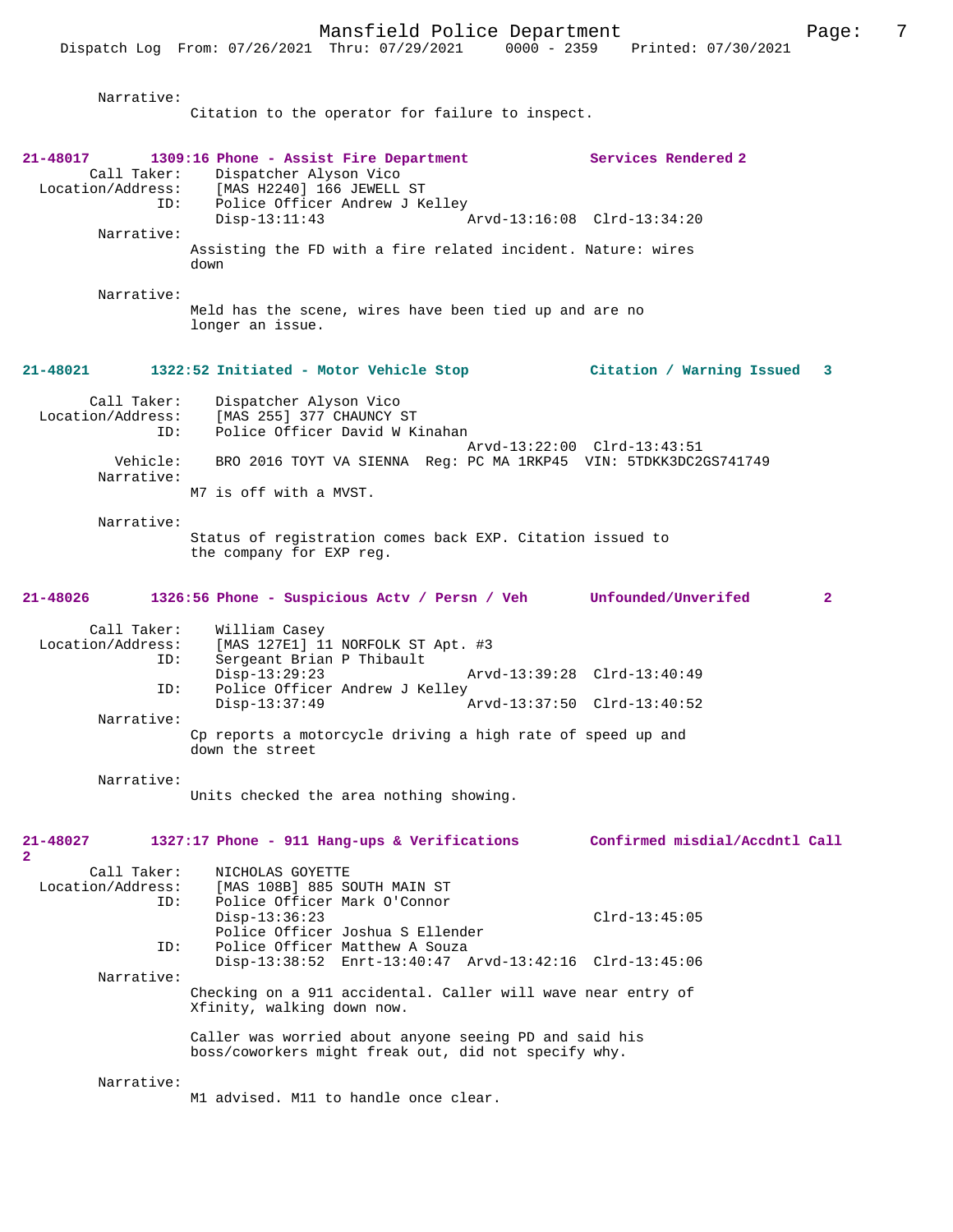Dispatch Log From: 07/26/2021 Thru: 07/29/2021 0000 - 2359 Printed: 07/30/2021

| 21-48035<br>$\mathbf{2}$         |                        | 1402:55 Phone - 911 Hang-ups & Verifications Confirmed misdial/Accdntl Call                                                                                 |                             |   |
|----------------------------------|------------------------|-------------------------------------------------------------------------------------------------------------------------------------------------------------|-----------------------------|---|
| Call Taker:<br>Location/Address: |                        | Jennifer Napolitano<br>[MAS 442] 40 BALCOM ST                                                                                                               |                             |   |
|                                  | ID:                    | Police Officer Matthew A Souza                                                                                                                              |                             |   |
|                                  | ID:                    | $Disp-14:05:02$<br>Sergeant Brian P Thibault                                                                                                                | $Clrd-14:07:05$             |   |
|                                  |                        | $Disp-14:07:03$                                                                                                                                             | Arvd-14:15:01 Clrd-14:20:14 |   |
|                                  | Narrative:             | Checking on a 911 hang up. Accidental pocket                                                                                                                |                             |   |
|                                  |                        | Contact made?: yes                                                                                                                                          |                             |   |
|                                  |                        | Cellphone? $(y/n)$ : yes<br>Uncertainty radius: 11 meters                                                                                                   |                             |   |
| 21-48048                         |                        | 1515:05 Initiated - Motor Vehicle Stop                                                                                                                      | Citation / Warning Issued 3 |   |
| Call Taker:<br>Vicinity of:      |                        | Dispatcher Alyson Vico<br>[MAS] 2 SEAN DR @ 430 SCHOOL ST                                                                                                   |                             |   |
|                                  | ID:                    | Police Officer Andrew J Kelley                                                                                                                              | Arvd-15:15:00 Clrd-15:19:14 |   |
|                                  | Vehicle:<br>Narrative: | GRY 2002 TOYT CAMRY Reg: PC MA 2WSY34 VIN: 4T1BE32K02U580898                                                                                                |                             |   |
|                                  |                        | M13 is off with a MVST, going 67 MPH on School St.                                                                                                          |                             |   |
|                                  | Narrative:             |                                                                                                                                                             |                             |   |
|                                  |                        | Citation issued to the operator for speeding and failure to<br>inspect.                                                                                     |                             |   |
| 21-48056<br>Call Taker:          |                        | 1620:58 Initiated - Erratic Oper MV / Road Rage Gone on Arrival 3<br>William Casey<br>Location/Address: [MAS] ELM ST<br>ID: Police Officer Danielle C Titus |                             |   |
|                                  |                        |                                                                                                                                                             | Arvd-16:20:00 Clrd-16:31:48 |   |
|                                  | ID:                    | Executive Lieutenant Francis W Archer JR<br>Arvd-16:28:05 Clrd-16:28:09<br>$Disp-16:28:03$                                                                  |                             |   |
|                                  | Narrative:             |                                                                                                                                                             |                             |   |
|                                  |                        | ML1 reports a white 4 door sedan traveling at a high rate of<br>speed well over 100mph. Possibly headed into Norton. Norton<br>was advised                  |                             |   |
|                                  | Narrative:             |                                                                                                                                                             |                             |   |
|                                  |                        | Units checked the area, unable to locate MV.                                                                                                                |                             |   |
| 21-48062                         |                        | 1714:39 Initiated - Motor Vehicle Stop                                                                                                                      | Citation / Warning Issued 3 |   |
| Call Taker:                      |                        | Dispatcher Alyson Vico<br>[MAS] 630 EAST ST                                                                                                                 |                             |   |
| Vicinity of:                     | ID:                    | Police Officer Joshua S Ellender                                                                                                                            |                             |   |
|                                  | Vehicle:               | BLK 2003 FORD UT EXPLOR Req: PC MA 2SNB74 VIN: 1FMZU77E43UC26198                                                                                            | Arvd-17:14:00 Clrd-17:20:20 |   |
|                                  | Narrative:             | M3 is off with an MVST.                                                                                                                                     |                             |   |
|                                  |                        |                                                                                                                                                             |                             |   |
|                                  | Narrative:             | Citation issued to the RO for red light violation east @<br>franklin.                                                                                       |                             |   |
| 21-48065                         |                        | 1731:41 Phone - Erratic Oper MV / Road Rage Unfounded/Unverifed                                                                                             |                             | 3 |
| Call Taker:                      |                        | William Casey                                                                                                                                               |                             |   |
| Location/Address:                | ID:                    | [MAS] MILL ST<br>Police Officer Joshua S Ellender                                                                                                           |                             |   |
|                                  |                        | $Disp-17:34:39$                                                                                                                                             | Arvd-17:41:10 Clrd-17:51:14 |   |
|                                  | Vehicle:<br>Narrative: | GRY 2008 DODG 4H Req: PC OH JHP9544 VIN: 1B3LC76M18N692227                                                                                                  |                             |   |
|                                  |                        | cp reports and erratic operator driving on mill headed                                                                                                      |                             |   |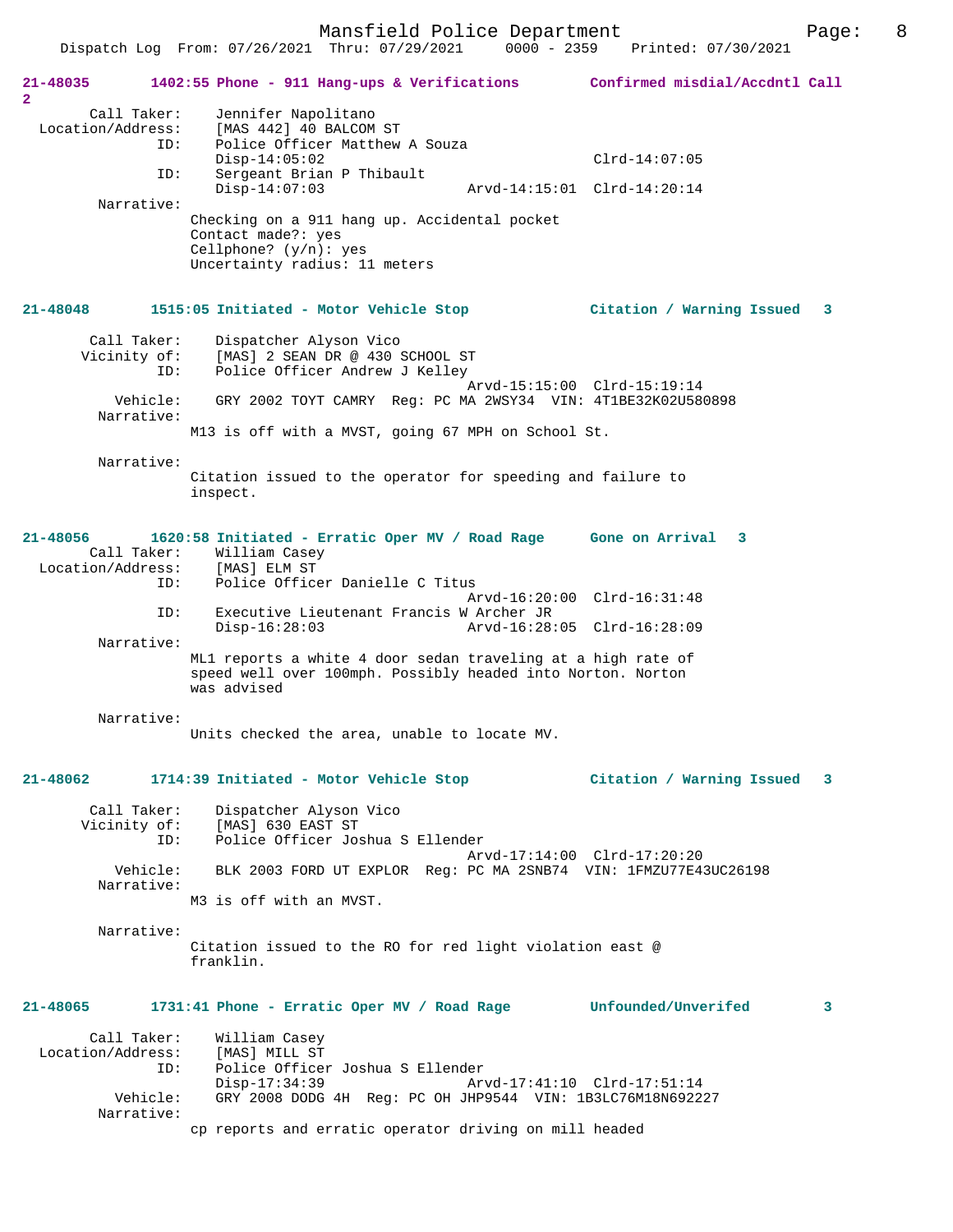Mansfield Police Department Page: 9 Dispatch Log From: 07/26/2021 Thru: 07/29/2021 towards the campground Narrative: M3 checked the area nothing showing. **21-48073 1820:15 Phone - Animal Complaints Services Rendered 3**  Call Taker: William Casey Location/Address: [MAS H6155] 86 RUMFORD AVE ID: Police Officer David J Pepicelli Disp-18:22:37 Arvd-18:24:50 Clrd-18:30:12 Narrative: Cp reports a little dog running in the road Narrative: M11 reports dog has been returned to the owner. **21-48074 1824:01 Phone - Erratic Oper MV / Road Rage Unfounded/Unverifed 3** Call Taker: William Casey<br>Location/Address: [MAS] SOUTH M ess: [MAS] SOUTH MAIN ST<br>ID: Police Officer Danie Police Officer Danielle C Titus<br>Disp-18:28:44 Disp-18:28:44 Arvd-18:34:00 Clrd-18:40:15 Vehicle: GRY 2006 AUDI A4 Reg: PC MA 1TPM93 VIN: WAUDF78E46A276416 Narrative: cp reports a vehicle swerving through traffic and Narrative: M12 checked the area nothing showing. **21-48075 1831:29 Phone - 911 Hang-ups & Verifications Confirmed misdial/Accdntl Call 2**  Call Taker: Jennifer Napolitano<br>Location/Address: [MAS H225] 71 OLD N ess: [MAS H225] 71 OLD NORTH TRL<br>ID: Police Officer David J Pepio ID: Police Officer David J Pepicelli Disp-18:35:50 Arvd-18:38:40 Clrd-18:45:05 Narrative: Checking on a 911 hang up. Male party states his phone dialed by accidental Contact made?: yes Cellphone? (y/n): Yes Uncertainty radius: 98 meters **21-48088 2031:07 Initiated - Building - Property Check Building Checked / Secured 3** Call Taker: Ryan O'Rourke<br>Location/Address: [MAS 322] 31] ess: [MAS 322] 31 HAMPSHIRE ST<br>ID: Police Officer Danielle C Police Officer Danielle C Titus Arvd-20:31:00 Clrd-20:39:11 Narrative: Checking the area. **21-48097 2117:04 Initiated - Building - Property Check Building Checked / Secured 3** Call Taker: Ryan O'Rourke Location/Address: [MAS 840] 280 SCHOOL ST ID: Police Officer Danielle C Titus Arvd-21:17:00 Clrd-21:25:25 Narrative: Checking the area. **21-48098 2118:07 Initiated - Building - Property Check Building Checked / Secured 3** Call Taker: Ryan O'Rourke Location/Address: [MAS 417] 9 FRANCIS AVE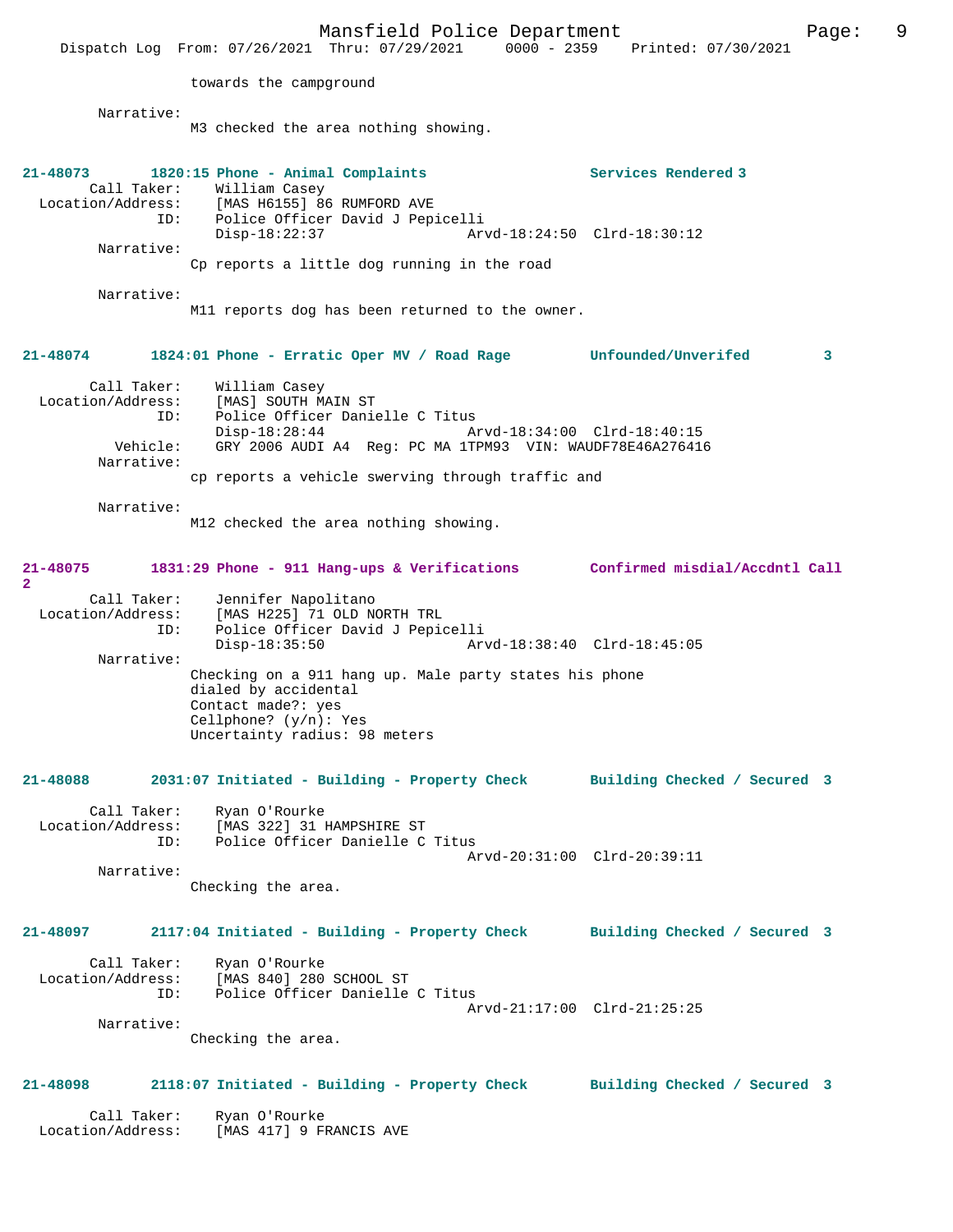Mansfield Police Department Page: 10 Dispatch Log From: 07/26/2021 Thru: 07/29/2021 ID: Police Officer Joshua S Ellender Arvd-21:18:00 Clrd-21:26:16 Narrative: Checking the area. **21-48101 2131:40 Initiated - Building - Property Check Building Checked / Secured 3** Call Taker: Ryan O'Rourke<br>on/Address: [MAS] Location/Address:<br>ID: Police Officer Joshua S Ellender Arvd-21:31:00 Clrd-21:35:48 Narrative: Doing a house check. **21-48102 2144:35 Initiated - Building - Property Check Building Checked / Secured 3** Call Taker: Ryan O'Rourke Location/Address: [MAS 814] 50 WEST CHURCH ST ID: Police Officer David J Pepicelli Arvd-21:44:00 Clrd-21:55:55 Narrative: Checking the area. **21-48105 2151:53 Phone - Missing Person Investigated - Report Taken 1** Call Taker: Nicole Boyer Location/Address: [MAS H5354] 10 ERICK RD Apt. #39 ID: Police Officer Joshua S Ellender Disp-21:55:52 Arvd-21:59:40 Clrd-23:12:35 ID: Police Officer David J Pepicelli Disp-21:56:06 Arvd-22:01:08 Clrd-23:12:29<br>Vehicle: BRO 2010 BUIC LACROS Req: PC MA 233JS9 VIN: 1G4GC5EG7AF2 BRO 2010 BUIC LACROS Reg: PC MA 233JS9 VIN: 1G4GC5EG7AF241380 Narrative: Concern wife is missing. Left this morning for an appointment, last heard from around 1300, the phone call was not clear. Narrative: CP activated OnStar in hopes they could locate her vehicle for a location. OnStar can not release that information unless it's to law enforcement. Narrative: Narrative: Working with OnStar to locate the vehicle. Narrative: Onstar located vehicle in the area of 855 S. Washington in North Attleboro. Narrative: Vehicle tracking in North Attleboro. NAPD advised and checking the area Narrative: NAPD located vehicle, unoccuppied. Narrative: attempting to ping phone. Narrative: party located at Best Western. Narrative: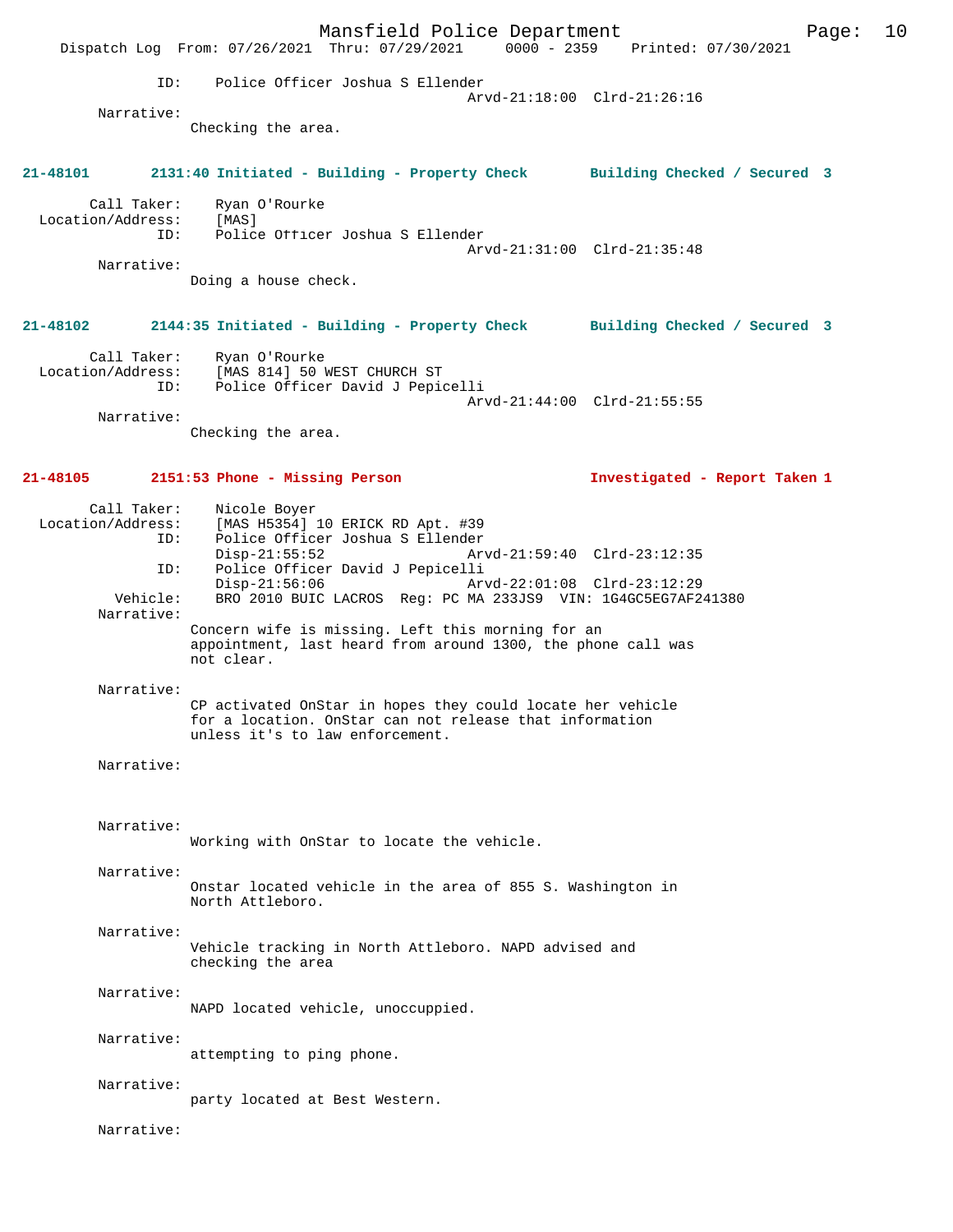Refer To Incident: 21MAS-754-OF **21-48110 2218:20 Initiated - Building - Property Check Building Checked / Secured 3** Call Taker: Ryan O'Rourke Location/Address: [MAS 411] 60 FORBES BLVD ID: Police Officer Danielle C Titus Arvd-22:18:00 Clrd-22:21:54 Narrative: Checking the area. **21-48111 2227:34 Initiated - Building - Property Check Building Checked / Secured 3** Call Taker: Ryan O'Rourke Location/Address: [MAS 1002] 250 EAST ST<br>ID: Police Officer Jay J St Police Officer Jay J Sparrow Arvd-22:27:00 Clrd-22:41:32 Narrative: Checking the area. **21-48117 2304:57 Initiated - Building - Property Check Building Checked / Secured 3** Call Taker: Ryan O'Rourke Location/Address: [MAS 1040] 10 RESERVOIR ST Apt. #ST ID: Police Officer Danielle C Titus Arvd-23:04:00 Clrd-23:08:14 Narrative: Checking the area. **21-48119 2318:29 Phone - Assist Fire Department Referred to Other Agency 2** Call Taker: Ryan O'Rourke Location/Address: [MAS 420] 17 FULTON PL<br>ID: Police Officer David J Police Officer David J Pepicelli<br>Disp-23:20:57 Art Disp-23:20:57 Arvd-23:28:36 Clrd-23:45:54<br>ID: Police Officer Jay J Sparrow Police Officer Jay J Sparrow<br>Disp-23:30:39 Arvd-23:30:43 Clrd-23:45:57 Narrative: Assisting the FD with a fire related incident. Nature: General fire alarm.

#### **For Date: 07/27/2021 - Tuesday**

**21-48143 0137:53 Initiated - Building - Property Check Building Checked / Secured 3** Call Taker: Ryan O'Rourke<br>Location/Address: [MAS 907E] 390 [MAS 907E] 390 WEST ST ID: Police Officer Christopher D Sorge Arvd-01:37:00 Clrd-01:46:01 Narrative: Checking the area. **21-48146 0145:43 Initiated - Building - Property Check Building Checked / Secured 3**

Call Taker: Ryan O'Rourke<br>Location/Address: [MAS 863] 34 1 ess: [MAS 863] 34 PLYMOUTH ST<br>ID: Patrolman Gregory S Marte Patrolman Gregory S Martell Arvd-01:45:00 Clrd-01:49:52

Narrative: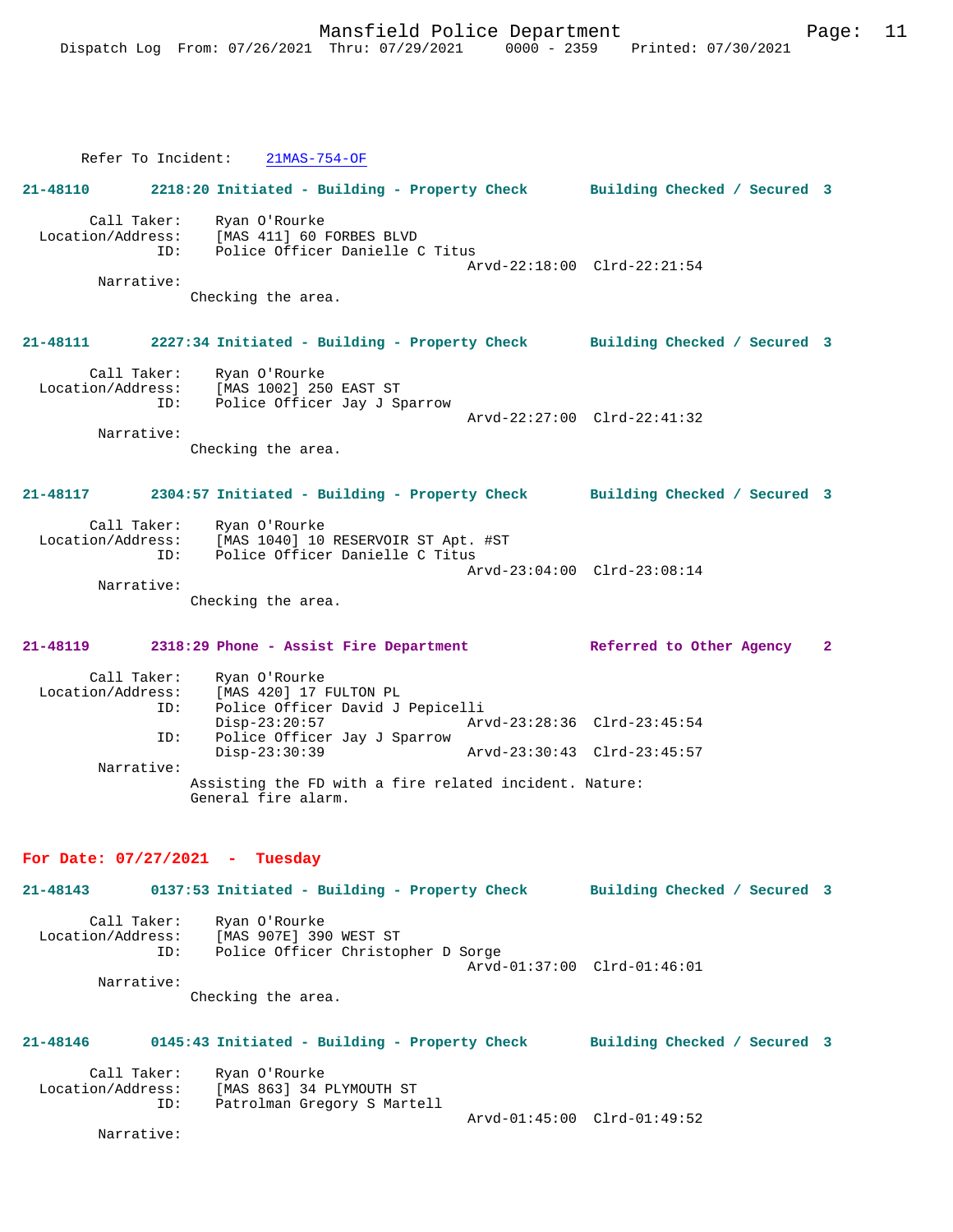Mansfield Police Department Form Page: 12 Dispatch Log From: 07/26/2021 Thru: 07/29/2021 0000 - 2359 Printed: 07/30/2021 Checking the area. **21-48151 0152:45 Initiated - Building - Property Check Building Checked / Secured 3** Call Taker: Ryan O'Rourke Location/Address: [MAS 322] 31 HAMPSHIRE ST ID: Police Officer Meghan Birnie Arvd-01:52:00 Clrd-01:59:10 Narrative: Checking the area. **21-48154 0156 Initiated - Building - Property Check Building Checked / Secured 3** Call Taker: Patrolman Gregory S Martell Location/Address: [MAS] ESSEX ST ID: Patrolman Gregory S Martell Arvd-01:57:46 Clrd-01:59:45 Narrative: Checking the area. **21-48157 0206:09 Initiated - Building - Property Check Building Checked / Secured 3** Call Taker: Ryan O'Rourke<br>Location/Address: [MAS 1040] 10 ess: [MAS 1040] 10 RESERVOIR ST Apt. #ST<br>ID: Police Officer Meghan Birnie Police Officer Meghan Birnie Arvd-02:06:00 Clrd-02:17:43 Narrative: Checking the area. **21-48158 0212:43 Initiated - Building - Property Check Building Checked / Secured 3** Call Taker: Ryan O'Rourke Location/Address: [MAS 417] 9 FRANCIS AVE ID: Patrolman Gregory S Martell Arvd-02:12:00 Clrd-02:19:01 Narrative: Checking the area. **21-48166 0235:30 Initiated - Building - Property Check Building Checked / Secured 3** Call Taker: Ryan O'Rourke Location/Address: [MAS] NORTH MAIN ST ID: Police Officer Meghan Birnie Arvd-02:35:00 Clrd-02:43:14 Narrative: Checking the area. **21-48167 0235:58 Initiated - Building - Property Check Building Checked / Secured 3** Call Taker: Ryan O'Rourke Location/Address: [MAS 170] 255 HOPE ST ID: Patrolman Gregory S Martell Arvd-02:35:00 Clrd-02:46:02 Narrative: Checking the area. **21-48169 0249:52 Initiated - Building - Property Check Building Checked / Secured 3** Call Taker: Ryan O'Rourke Location/Address: [MAS] PLYMOUTH ST<br>ID: Police Officer Chi Police Officer Christopher D Sorge Arvd-02:49:00 Clrd-02:55:06 Narrative: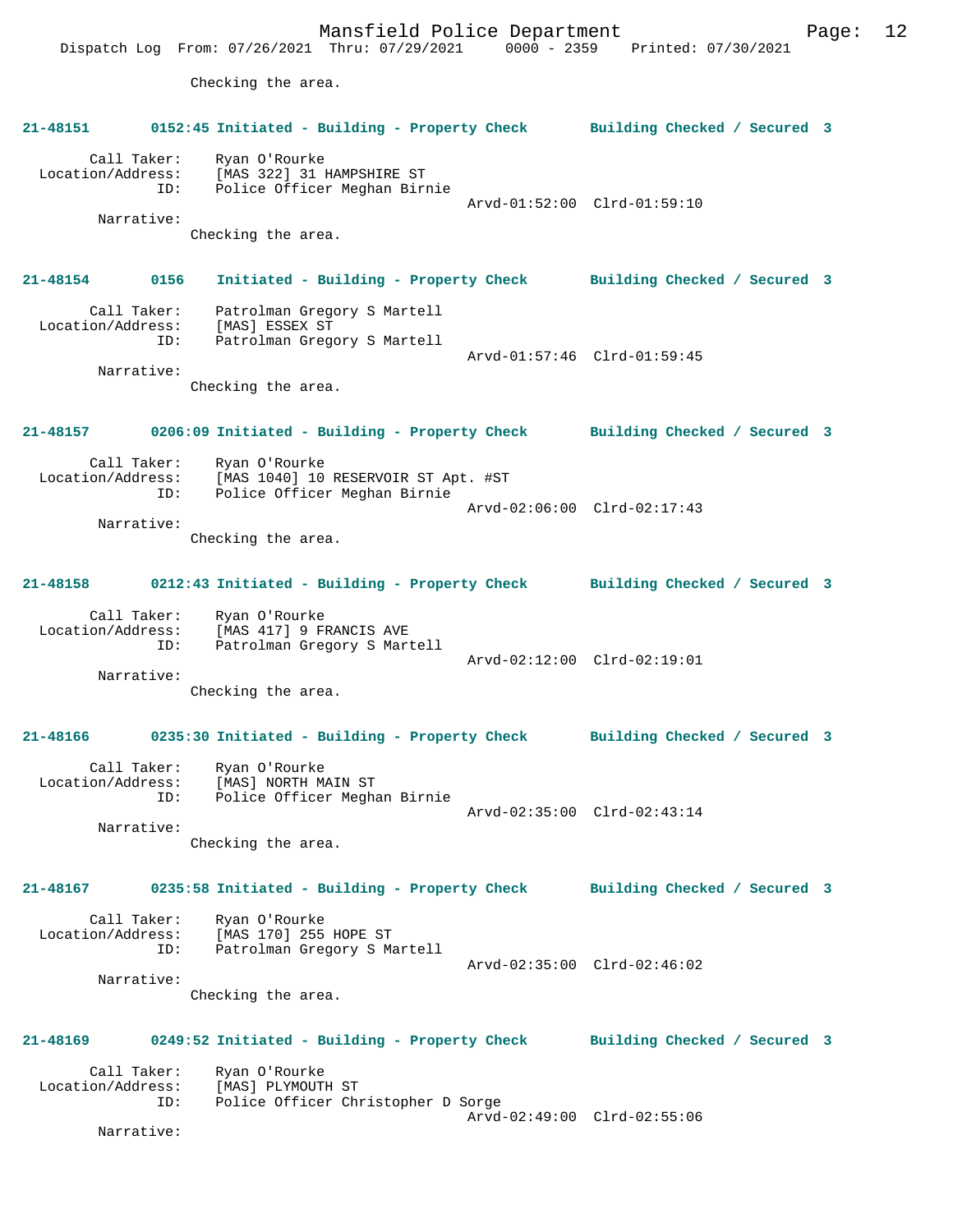Mansfield Police Department Page: 13 Dispatch Log From: 07/26/2021 Thru: 07/29/2021 0000 - 2359 Printed: 07/30/2021 Checking the area. **21-48170 0255 Initiated - Building - Property Check Building Checked / Secured 3** Call Taker: Patrolman Gregory S Martell Location/Address: [MAS 139] 265 FRUIT ST ID: Patrolman Gregory S Martell Arvd-02:57:17 Clrd-02:59:01 Narrative: Checking the area. **21-48195 0750:15 Walk-In - Lost / Found Property Services Rendered 3**  Call Taker: Support Staff Matthew Todesco Location/Address: [MAS 451B] 500 EAST ST ID: Patrolman Gregory S Martell Disp-07:51:01 Arvd-07:51:05 Clrd-07:54:54 Narrative: RP found a phone and is turning it in to Ofc Martell. **21-48197 0758:31 Phone - Road Hazards Referred to Other Agency 3** Call Taker: Dispatcher Alyson Vico Location/Address: [MAS] 2 BELLVIEW DR @ 23 FISHER LN<br>ID: Police Officer David J Pepicelli Police Officer David J Pepicelli<br>Disp-08:00:27 Arv Disp-08:00:27 Arvd-08:25:04 Clrd-08:38:26 Narrative: Caller reporting someone set off fire works last night and left the debris in the road way. It is very large and creating a traffic hazard. Narrative: M11 requesting DPW to remove the debris **21-48198 0805:24 Walk-In - Fraud or Identity Theft Spoken To 1**  Call Taker: Support Staff Matthew Todesco<br>Location/Address: [MAS H4300] 25 BELLA VISTA AVE ess: [MAS H4300] 25 BELLA VISTA AVE<br>ID: Police Officer Joshua S Ellende Police Officer Joshua S Ellender Disp-08:08:07 Arvd-08:16:38 Clrd-08:31:14 ID: Police Officer Matthew A Souza<br>Disp-08:23:43 Disp-08:23:43 Clrd-08:24:15 Narrative: RP reports she gave out info and someone got into her computer, Ofc Ellender responding to speak with the RP. Narrative: victim provided with identity theft packet Refer To Incident: 21MAS-755-OF **21-48210 0930:00 Initiated - Building - Property Check Building Checked / Secured 3** Call Taker: William Mouyos Location/Address: [MAS 840] 280 SCHOOL ST<br>TD: Police Officer David J I Police Officer David J Pepicelli Arvd-09:30:00 Clrd-09:45:16 Narrative: Checking the area. **21-48211 0931:58 Initiated - Motor Vehicle Stop Citation / Warning Issued 3** Call Taker: William Mouyos<br>.on/Address: [MAS] RTE 140 NB Location/Address:<br>ID: Police Officer Joshua S Ellender Arvd-09:31:00 Clrd-09:38:59<br>Vebicle: BLU 2012 PORS PANAME Reg: PAS MA IC78EW VIN: WPOAD2A74CL BLU 2012 PORS PANAME Reg: PAS MA IC78FW VIN: WP0AD2A74CL045574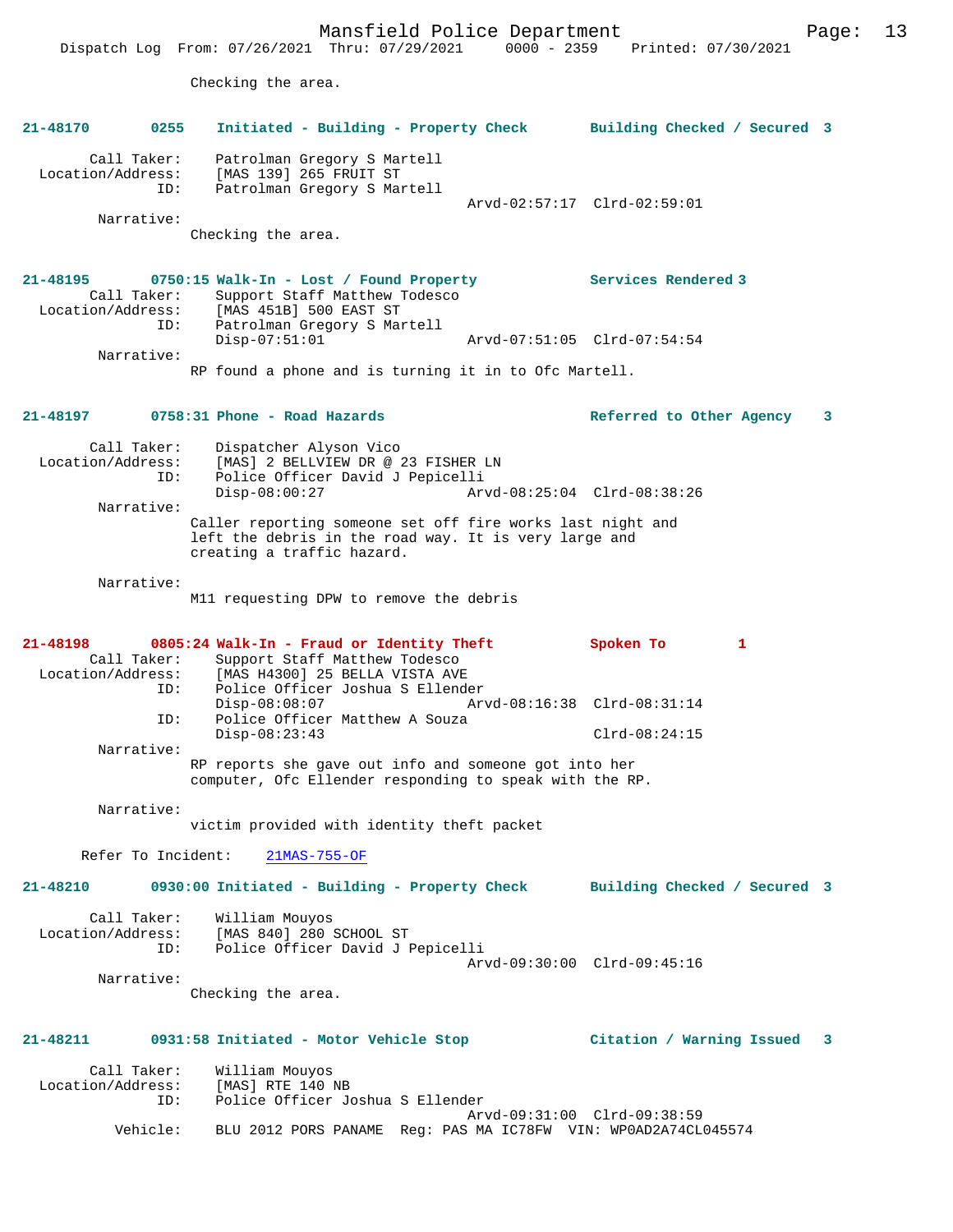Narrative: MVST R/O cited speed and mobile phone use **21-48216 0950:18 Initiated - Motor Vehicle Stop Citation / Warning Issued 3** Call Taker: William Mouyos Location/Address: [MAS] 1381 WEST ST @ 2 INGRID DR ID: Police Officer David J Pepicelli Arvd-09:50:00 Clrd-09:56:37 Vehicle: GRY 2016 NISS ROGUE Reg: PC MA 85DH87 VIN: JN8AT2MV8GW149099 Narrative: mvst Narrative: R/O cited speed **21-48218 0959:59 Initiated - Motor Vehicle Stop Citation / Warning Issued 3** Call Taker: William Mouyos Location/Address: [MAS] DONOVAN LN ID: Police Officer David J Pepicelli Arvd-09:59:00 Clrd-10:04:59 Vehicle: BLU 2015 NISS ROGUE Reg: PC MA 1RX629 VIN: 5N1AT2MVXFC809540 Narrative: out with mvst **21-48254 1329:01 Initiated - Message Delivery Not Home / No Answer 3** Call Taker: William Mouyos Location/Address: [MAS H6395] 161 WARE ST ID: Police Officer Matthew A Souza Arvd-13:29:00 Clrd-13:29:47 ID: Police Officer Matthew A Souza<br>Disp-13:29:53 Disp-13:29:53 Arvd-13:33:17 Clrd-13:34:32 Narrative: attempting to notify Narrative: no cars no answer at door **21-48256 1349:19 Radio - 911 Hang-ups & Verifications Unfounded/Unverifed 2** Call Taker: Kieran M Ruth<br>Location/Address: [MAS] 34 SOUTH [MAS] 34 SOUTH MAIN ST ID: Police Officer Joshua S Ellender Disp-13:50:59 Arvd-13:52:38 Clrd-13:58:46 ID: Police Officer Matthew A Souza Disp-13:51:51 Arvd-13:58:42 Clrd-13:58:44 Narrative: Checking on a 911 hang up. Contact made?:N Cellphone? (y/n):U/N Uncertainty radius:6 meters Called over by the ROCC regional dispatch center Narrative: No answer on call back **21-48262 1418:04 Phone - 911 Hang-ups & Verifications Confirmed misdial/Accdntl Call**

Dispatch Log From: 07/26/2021 Thru: 07/29/2021 0000 - 2359 Printed: 07/30/2021

Call Taker: Dispatcher Alyson Vico<br>ion/Address: [MAS] 2 PARK ROW Location/Address:<br>ID: Police Officer Joshua S Ellender<br>Disp-14:19:39 Disp-14:19:39 Clrd-14:23:53

**2** 

Mansfield Police Department Page: 14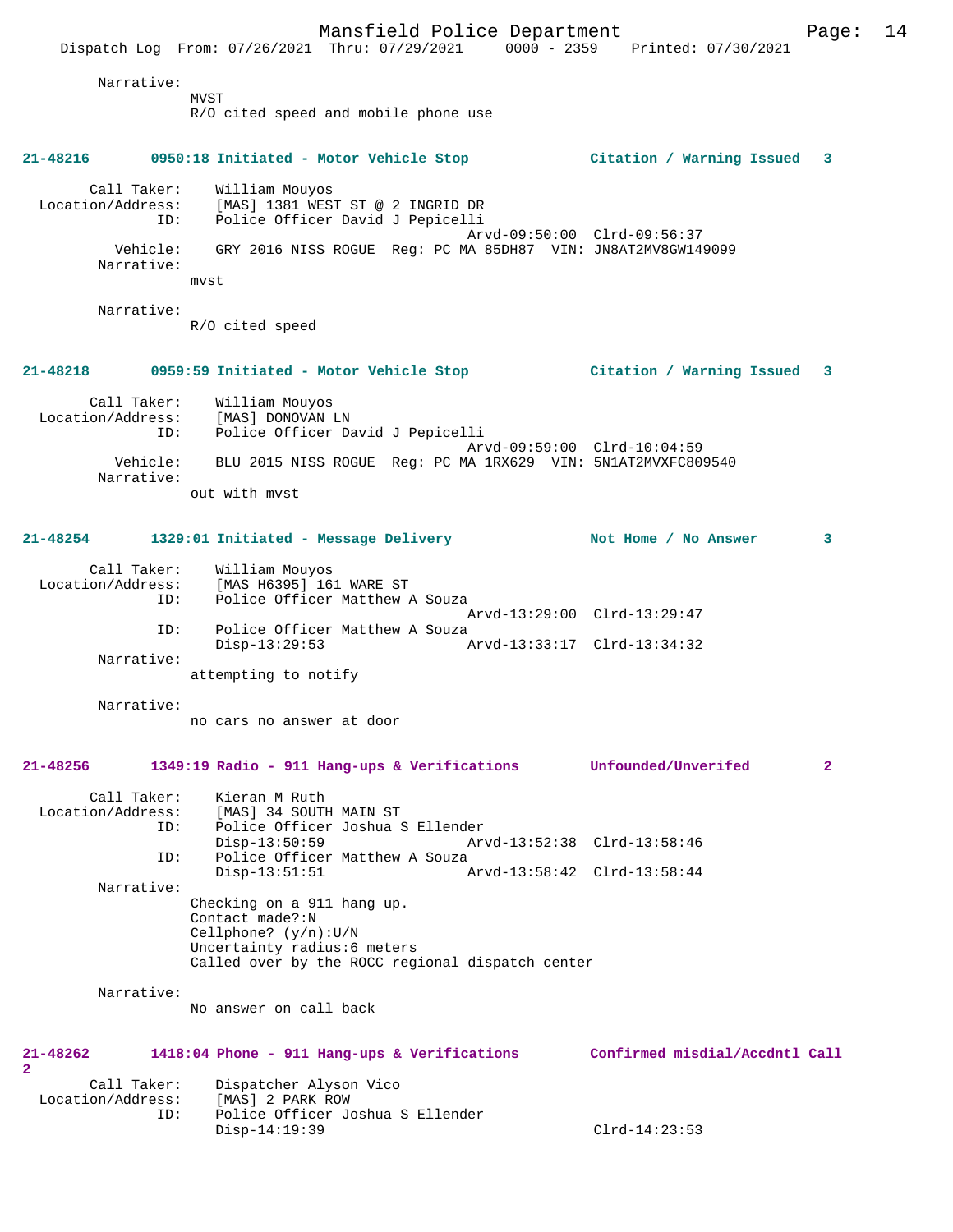|                                         | Mansfield Police Department<br>Dispatch Log From: 07/26/2021 Thru: 07/29/2021 0000 - 2359 Printed: 07/30/2021                                                                                                                   |                             | Page: | 15 |
|-----------------------------------------|---------------------------------------------------------------------------------------------------------------------------------------------------------------------------------------------------------------------------------|-----------------------------|-------|----|
| ID:<br>Narrative:                       | Detective Kenneth E Wright<br>$Disp-14:23:46$<br>Checking on a 911 hang up.<br>Contact made?: yes<br>Cellphone? $(y/n)$ : yes<br>Uncertainty radius:                                                                            |                             |       |    |
|                                         | 21-48263 1426:43 Initiated - Motor Vehicle Stop               Citation / Warning Issued                                                                                                                                         |                             | 3     |    |
| Call Taker:<br>ID:<br>Narrative:        | NICHOLAS GOYETTE<br>Location/Address: [MAS] 231 CHAUNCY ST @ 12 GILES PL<br>Police Officer Joshua S Ellender<br>Vehicle: BLK 2012 HOND CO CRZ Reg: PC MA 818NX2 VIN: JHMZF1C62CS000195<br>out with myst                         | Arvd-14:26:00 Clrd-14:35:22 |       |    |
| Narrative:                              | Citation to RO for stopping violation, infraction at<br>Copeland and Chauncy                                                                                                                                                    |                             |       |    |
| 21-48288<br>ID:<br>Narrative:           | 1729:42 Walk-In - Fraud or Identity Theft<br>Call Taker: Support Staff Matthew Gately<br>Location/Address: [MAS H4651] 6 JASON LN<br>Lieutenant Thomas R Connor<br>$Disp-17:30:41$<br>ML2 reports identity theft that occurred. | Incident Report 1           |       |    |
| Refer To Incident:                      | $21MAS-756-OF$                                                                                                                                                                                                                  |                             |       |    |
| Call Taker:<br>Location/Address:<br>ID: | 21-48289 1744:09 Phone - Well Being Check<br>Dispatcher Alyson Vico<br>[MAS]<br>Police Officer David J Pepicelli                                                                                                                | Spoken To                   | 3     |    |
| ID:                                     | $Disp-17:48:26$<br>Police Officer Danielle C Titus                                                                                                                                                                              | Arvd-17:53:28 Clrd-18:11:37 |       |    |
| Narrative:                              | $Disp-17:48:31$                                                                                                                                                                                                                 | Arvd-18:00:13 Clrd-18:09:16 |       |    |
| Narrative:                              |                                                                                                                                                                                                                                 |                             |       |    |

Narrative:

Narrative:

Narrative:

# **21-48293 1807:54 Phone - 911 Hang-ups & Verifications Unfounded/Unverifed 2**

 Call Taker: Dispatcher Alyson Vico Location/Address: [MAS 280] 440 FORBES BLVD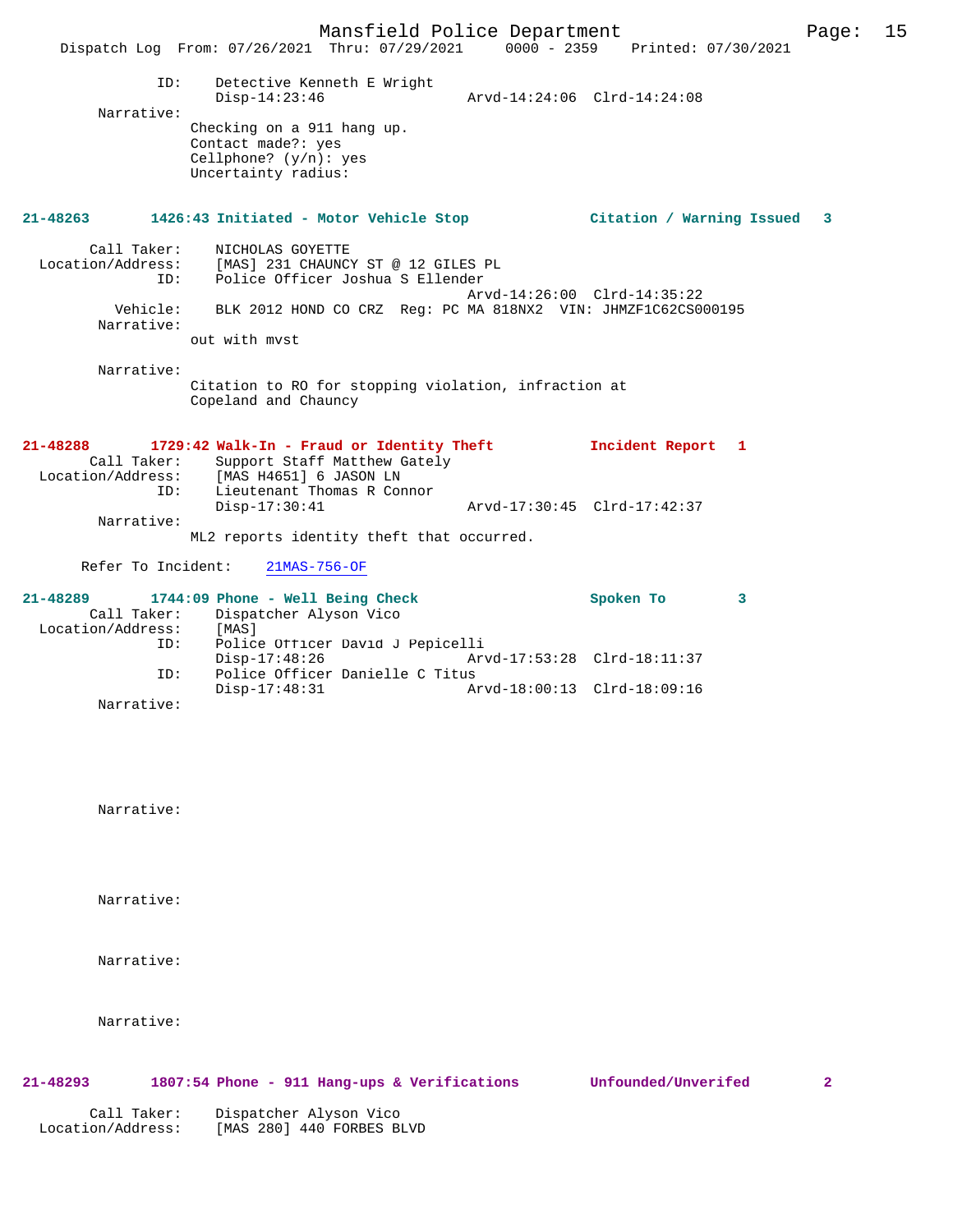Mansfield Police Department Page: 16 Dispatch Log From: 07/26/2021 Thru: 07/29/2021 ID: Police Officer David J Pepicelli Disp-18:12:28 Arvd-18:19:21 Clrd-18:29:29 Narrative: Checking on a 911 hang up. Contact made?: yes stated it was an accident and was at work caller hung up before name was given and was not very forthcoming with information Cell phone? (y/n): yes Uncertainty radius: 65 meters Narrative: M11 spoke to several workers who have no knowledge of any 911 calls being made **21-48297 1822:58 Phone - Assist Fire Department Referred to Other Agency 2** Call Taker: Michael Mezhberg<br>Location/Address: [MAS] 25 COBB ST [MAS] 25 COBB ST Narrative: Assisting the FD with a fire related incident. Nature:2nd fl 225 public assist Narrative: Advised M5, no response at this time unless requested. **21-48312 1923:41 Phone - Suspicious Actv / Persn / Veh Investigated - No Report 2** Call Taker: Nicole Boyer<br>Location/Address: [MAS 202] 16 ess: [MAS 202] 16 OLD COLONY WAY<br>TD: Detective Anthony R Lattanz Detective Anthony R Lattanzio<br>Disp-19:25:40 Disp-19:25:40 Arvd-19:26:31 Clrd-19:30:04 Narrative: CP reports seeing a glass pipe with burn marks and will wait for an officer. Narrative: CP will be wearing blue shorts and grey t-shirt Narrative: 1 crack pipe recovered, will be disposing. **21-48314 1927:28 Phone - Suspicious Actv / Persn / Veh Services Rendered 2**  Call Taker: Nicole Boyer<br>Location/Address: [MAS] 300 NO Location/Address: [MAS] 300 NORTH MAIN ST ID: Police Officer Jay J Sparrow Disp-19:29:30 Clrd-19:30:54 ID: Detective Anthony R Lattanzio Disp-19:30:30 Arvd-19:30:56 Clrd-19:33:16<br>Vehicle: WHI 2010 FORD FOCUS Reg: PC MA 3DZV24 VIN: 1FAHP3HN6AW28 WHI 2010 FORD FOCUS Reg: PC MA 3DZV24 VIN: 1FAHP3HN6AW284514 Narrative: White car with back door open for the past few hours. Narrative: CP does not see any occupants currently inside of vehicle. Narrative: appears to be an oversight, backpack and electronics were in the back seat nothing appears to be tampered with. Unit clear. **21-48319 1952:27 Phone - Assist Fire Department Services Rendered 2**  Call Taker: Chelsey Ferstler Location/Address: [MAS] 100 COPELAND DR<br>! ID: Police Officer Jav J Police Officer Jay J Sparrow<br>Disp-19:53:23 Disp-19:53:23 Arvd-19:55:13 Clrd-20:22:00 Narrative: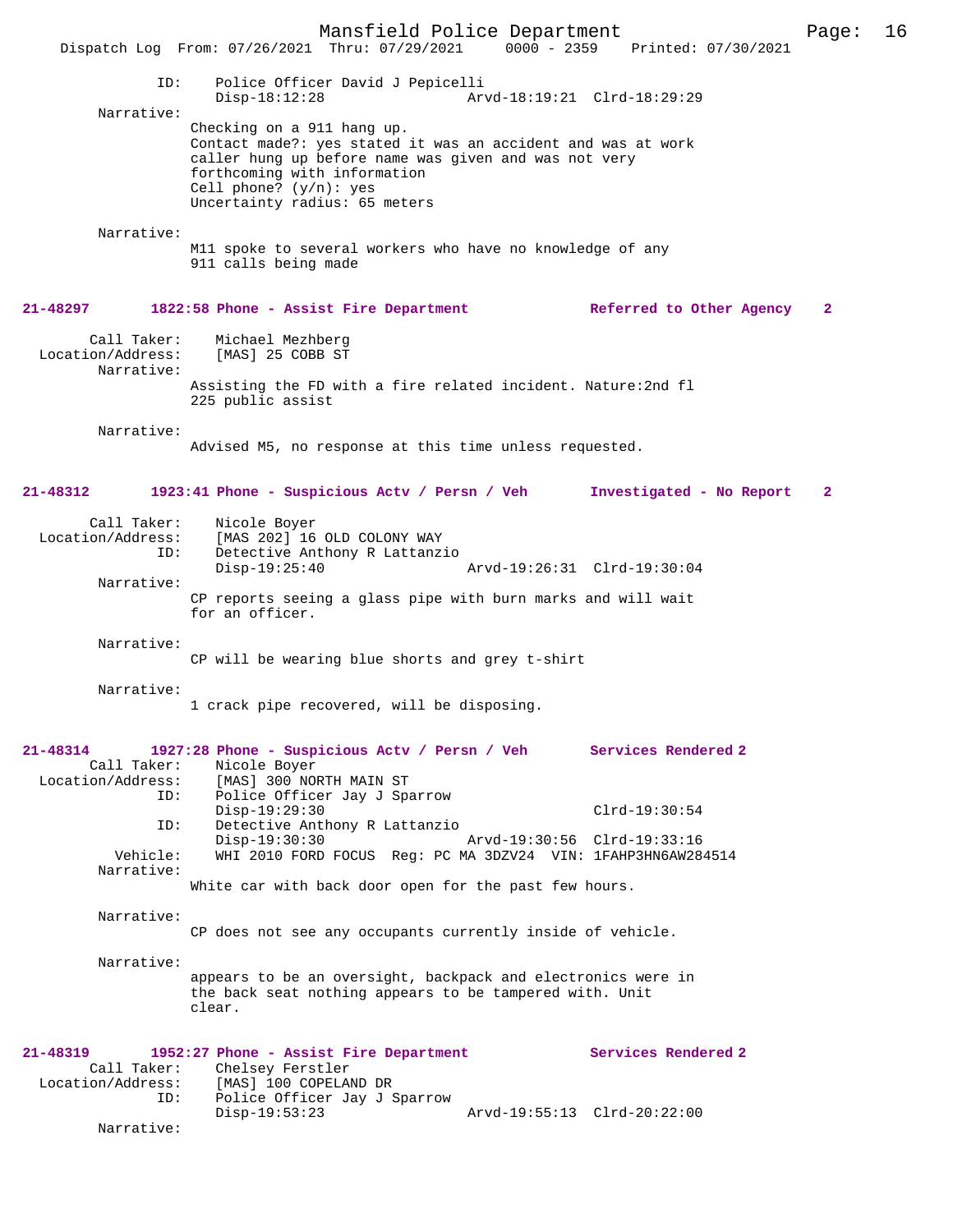Mansfield Police Department Page: 17 Dispatch Log From: 07/26/2021 Thru: 07/29/2021 Assisting the FD with a fire related incident. Nature: water problem, unk what unit Narrative: entering southeast orthodintics to check for water. Narrative: Checking multiple suites Narrative: small leak on one the dentist chairs. building manager will be notified via building tenants. **21-48330 2059:45 Phone - Assist Fire Department Services Rendered 2**  Call Taker: Stephen Martell<br>Location/Address: [MAS H960] 147 [MAS H960] 147 CENTRAL ST ID: Police Officer Danielle C Titus Disp-21:02:06 Clrd-21:02:54<br>TD: Police Officer William C Trudell Police Officer William C Trudell<br>Disp-21:02:52 Ary Disp-21:02:52 Arvd-21:07:50 Clrd-21:10:26 Narrative: Assisting the FD with a fire related incident. Nature:branch into wires, no sparking or fires reported. Narrative: wires were service to the home. Light dept on scene to handle. Unit clear. **21-48334 2115:27 Initiated - Building - Property Check Services Rendered 3**  Call Taker: Nicole Boyer<br>Vicinity of: [MAS 840] 280 Vicinity of: [MAS 840] 280 SCHOOL ST ID: Police Officer Jay J Sparrow Arvd-21:15:00 Clrd-21:31:11 Narrative: Checking the area. **21-48339 2155:05 Phone - Erratic Oper MV / Road Rage Gone on Arrival 3**  Call Taker: Nicole Boyer<br>Location/Address: [MAS] SOUTH N [MAS] SOUTH MAIN ST ID: Police Officer William C Trudell Disp-21:55:52 <br>
Vehicle: WHI 2003 DODG VA CARAVA Reg: PC MA 32B250 VIN: 1D4GP2136 WHI 2003 DODG VA CARAVA Reg: PC MA 32B250 VIN: 1D4GP21363B336388 Narrative: Constantly breaking and swirving in and out of the lane. Narrative: Going through the center toward from 140 the train station. Narrative: CP is in a grey impala Narrative: Car is currently driving normal by the Gulf station at the center of town by the bank of america. Narrative:

Continues to break and swerving. Going down North Main St. Under the train track bridge, going toward Foxboro.

| $21 - 48343$      |                          | 2207:42 Phone - Animal Complaints                      |  |  |  |                             | Services Rendered 3 |
|-------------------|--------------------------|--------------------------------------------------------|--|--|--|-----------------------------|---------------------|
|                   | Call Taker: Nicole Boyer |                                                        |  |  |  |                             |                     |
| Location/Address: |                          | [MAS] 245 PLAIN ST                                     |  |  |  |                             |                     |
|                   | ID:                      | Police Officer Jay J Sparrow                           |  |  |  |                             |                     |
|                   |                          | $Disp-22:09:32$                                        |  |  |  | Arvd-22:15:34 Clrd-22:22:57 |                     |
|                   | Narrative:               |                                                        |  |  |  |                             |                     |
|                   |                          | Injured goose. Unable to get on two feet. Still alive. |  |  |  |                             |                     |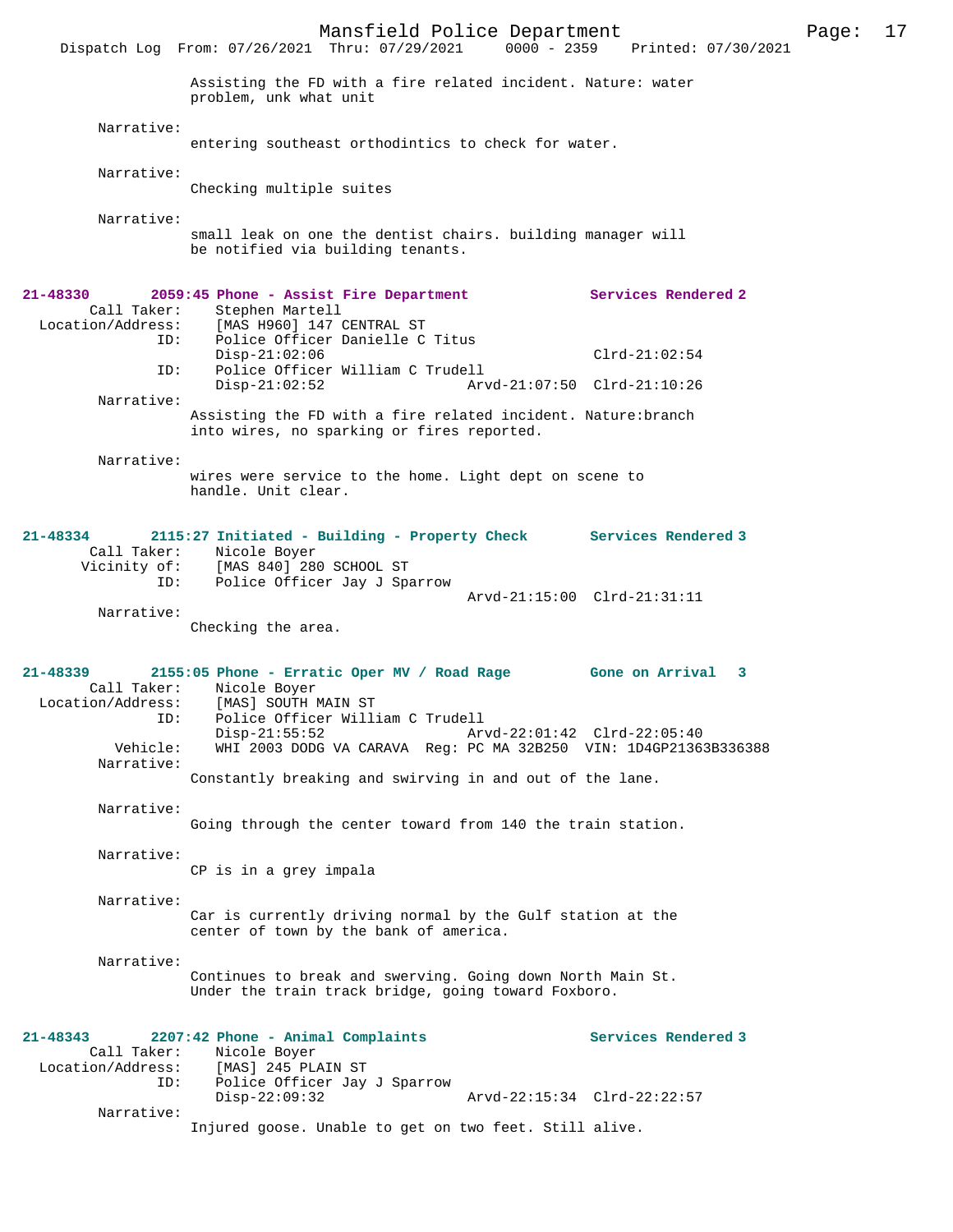|                         | Dispatch Log From: 07/26/2021 Thru: 07/29/2021                                                                                                           |                                                            | 0000 - 2359 Printed: 07/30/2021 |  |
|-------------------------|----------------------------------------------------------------------------------------------------------------------------------------------------------|------------------------------------------------------------|---------------------------------|--|
| Narrative:              | Currently on the side of the road.                                                                                                                       |                                                            |                                 |  |
| Narrative:              | Car is pulled over with hazard lights on                                                                                                                 |                                                            |                                 |  |
| Narrative:              | animal appears to have been struck, Unit avised that ACO<br>will not respond for wild animal. Rp will be attempting to<br>get the animal to a sanctuary. |                                                            |                                 |  |
| 21-48348<br>Call Taker: | 2241:16 Phone - Assist Fire Department<br>Stephen Martell<br>Location/Address: [MAS H3573] 793 WARE ST<br>Police Officer David J Pepicelli<br>ID:        |                                                            | Services Rendered 2             |  |
| ID:                     | Disp-22:43:24<br>Police Officer Danielle C Titus<br>$Disp-22:43:26$                                                                                      | Arvd-22:49:04 Clrd-23:59:01<br>Arvd-22:48:31 Clrd-23:15:20 |                                 |  |
| ID:                     | Police Officer William C Trudell<br>$Disp-22:43:27$                                                                                                      | Arvd-22:49:02 Clrd-23:15:16                                |                                 |  |
| Narrative:              | loud bang and wires down in the area.                                                                                                                    |                                                            |                                 |  |
| Narrative:              | tree into the wires off of the roadway. MELD already<br>contacted.                                                                                       |                                                            |                                 |  |
| Narrative:              | M11 remaining on scene.                                                                                                                                  |                                                            |                                 |  |
| Narrative:              | MELD on location.                                                                                                                                        |                                                            |                                 |  |

## **For Date: 07/28/2021 - Wednesday**

Narrative:

**21-48369 0108:11 Initiated - Motor Vehicle Stop Citation / Warning Issued 3** Call Taker: Stephen Martell Location/Address: [MAS] 6 HIGHLAND AVE @ 91 CHAUNCY ST ID: Police Officer Christopher D Sorge Arvd-01:08:00 Clrd-01:16:18 ID: Police Officer Meghan Birnie Disp-01:10:53 Arvd-01:11:55 Clrd-01:16:18<br>Vehicle: GRY 2010 PONT G6 Req: PC MA 225GE1 VIN: 1G2ZA5E01A411090 GRY 2010 PONT G6 Reg: PC MA 225GE1 VIN: 1G2ZA5E01A4110905 Narrative: MV stop

Cite to the RO for defective equipment and speed.

**21-48373 0116 Initiated - Building - Property Check Building Checked / Secured 3** Call Taker: Patrolman Gregory S Martell Location/Address: [MAS 894] 905 SOUTH MAIN ST Apt. #C Patrolman Gregory S Martell Arvd-01:17:44 Clrd-01:20:14 Narrative: Checking the area. **21-48374 0119:36 Initiated - Suspicious Actv / Persn / Veh Spoken To 2** 

Call Taker: Stephen Martell<br>Location/Address: [MAS] WINTHROP 1 ess: [MAS] WINTHROP AVE<br>ID: Police Officer Chr .<br>Police Officer Christopher D Sorge Arvd-01:19:00 Clrd-01:24:43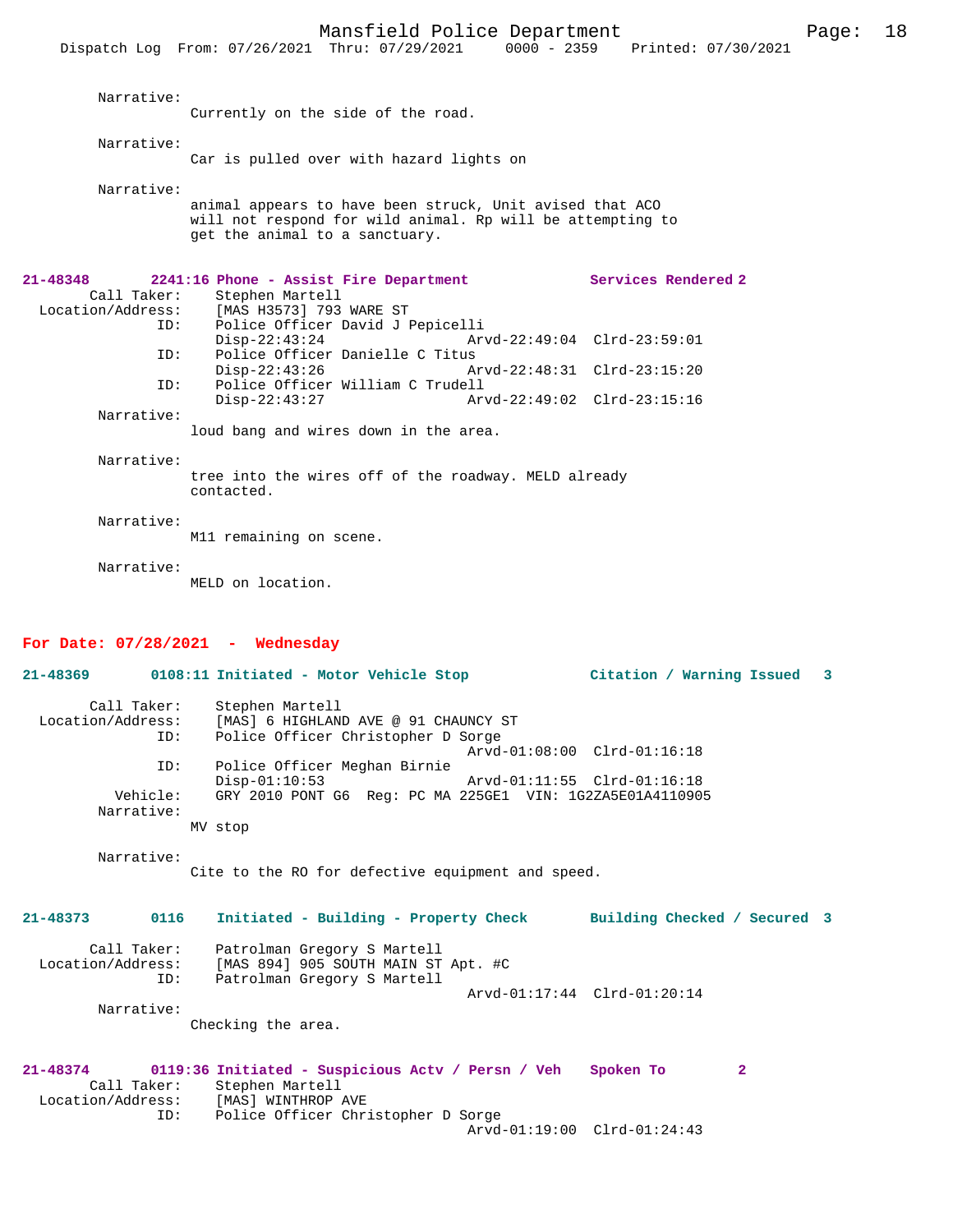Mansfield Police Department Page: 19 Dispatch Log From: 07/26/2021 Thru: 07/29/2021 ID: Police Officer Meghan Birnie Disp-01:19:57 Clrd-01:22:54<br>TD: Sergeant David Schepis Sergeant David Schepis<br>Disp-01:20:59 Disp-01:20:59 Arvd-01:21:03 Clrd-01:24:43<br>TD: Patrolman Gregory S Martell Patrolman Gregory S Martell Disp-01:22:59 Clrd-01:24:43 Narrative: off speaking with a male party. Narrative: spoke with the male, hes walking until his girlfriend gets home. Heading back to Foxboro. **21-48375 0130 Initiated - Building - Property Check Building Checked / Secured 3** Call Taker: Patrolman Gregory S Martell Location/Address: [MAS] PLYMOUTH ST ID: Patrolman Gregory S Martell Arvd-01:31:17 Clrd-01:33:46 Narrative: Checking the area. **21-48376 0131:18 Initiated - Building - Property Check Spoken To 3**  Call Taker: Stephen Martell<br>Location/Address: [MAS 1015] 30 C [MAS 1015] 30 CHAUNCY ST ID: Police Officer Christopher D Sorge Arvd-01:31:00 Clrd-01:40:33<br>ID: Sergeant David Schepis Sergeant David Schepis Disp-01:33:47 Arvd-01:34:21 Clrd-01:40:33<br>Vehicle: GRY 2014 FORD FUSION Reg: PC MA 1KYK94 VIN: 1FA6P0H78E53 GRY 2014 FORD FUSION Reg: PC MA 1KYK94 VIN: 1FA6P0H78E5377361 Narrative: Checking the area. Narrative: checking on an unoccupied vehicle. Narrative: vehicle checks, belongs to an employee. He was advised to move the vehicle. **21-48378 0134 Initiated - Building - Property Check Building Checked / Secured 3** Call Taker: Patrolman Gregory S Martell<br>.on/Address: [MAS] OAK ST Location/Address:<br>ID: Patrolman Gregory S Martell Arvd-01:36:46 Clrd-01:40:08 Narrative: Checking the area. **21-48379 0139:49 Initiated - Building - Property Check Building Checked / Secured 3** Call Taker: Stephen Martell<br>Location/Address: [MAS 1002] 250 [MAS 1002] 250 EAST ST ID: Police Officer Meghan Birnie Arvd-01:39:00 Clrd-01:55:30 Narrative: Checking the area. **21-48382 0205:21 Initiated - Building - Property Check Building Checked / Secured 3** Call Taker: Stephen Martell<br>Location/Address: [MAS 982] 111 H [MAS 982] 111 HOPE ST ID: Police Officer Meghan Birnie Arvd-02:05:00 Clrd-02:17:31 Narrative: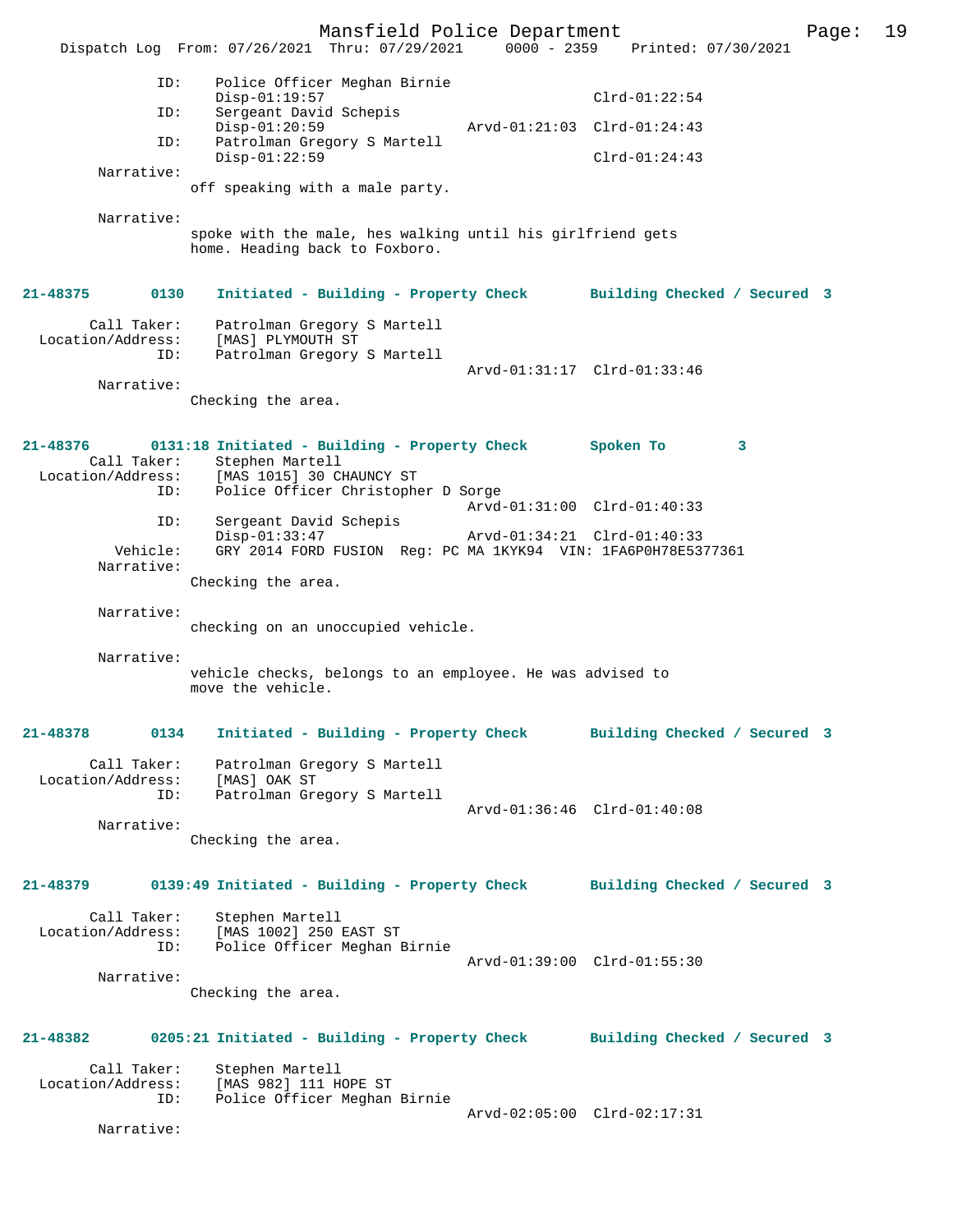Mansfield Police Department Page: 20 Dispatch Log From: 07/26/2021 Thru: 07/29/2021 0000 - 2359 Printed: 07/30/2021 Checking the area. **21-48386 0213 Initiated - Building - Property Check Building Checked / Secured 3** Call Taker: Patrolman Gregory S Martell Location/Address: [MAS 907E] 390 WEST ST ID: Patrolman Gregory S Martell Arvd-02:13:50 Clrd-02:21:01 Narrative: Checking the area. **21-48392 0238:01 Initiated - Building - Property Check Building Checked / Secured 3** Call Taker: Chelsey Ferstler Location/Address: [MAS 139] 265 FRUIT ST ID: Police Officer Meghan Birnie Arvd-02:38:00 Clrd-02:43:24 Narrative: Checking the area. **21-48414 0503:22 Phone - Assist Fire Department Services Rendered 2**  Call Taker: Stephen Martell Location/Address: [MAS 907D] 390 WEST ST Apt. #D Patrolman Gregory S Martell<br>Disp-05:04:08 Disp-05:04:08 Arvd-05:07:12 Clrd-05:13:43 Narrative: Assisting the FD with a fire related incident. Nature:box alarm **21-48415 0531:35 Phone - 911 Hang-ups & Verifications Confirmed misdial/Accdntl Call 2**  Call Taker: Josesph Shebertes Location/Address: [MAS H3256] 21 NEWTON ST ID: Police Officer Christopher D Sorge Disp-05:33:15 Arvd-05:40:25 Clrd-05:42:36 Narrative: Checking on a 911 hang up. will meet at the door. Contact made?: yes Cellphone? (y/n): yes Uncertainty radius: **21-48430 0808:09 Phone - Assist Fire Department Referred to Other Agency 2** Call Taker: Kieran M Ruth Vicinity of: [MAS] 67 YORK RD<br>ID: Police Officer Jo ID: Police Officer Joshua S Ellender Disp-08:08:48 Arvd-08:30:38 Clrd-08:45:39 Narrative: Assisting the FD with a fire related incident. Nature:Smell of gas in the area **21-48443 1013:04 Initiated - Building - Property Check Building Checked / Secured 3** Call Taker: Kieran M Ruth Location/Address: [MAS 840] 280 SCHOOL ST ID: Police Officer Joshua S Ellender ID: Police Officer Joshua S Ellender<br>Arvd-10:13:00 Clrd-10:34:20 Narrative: Checking the area. **21-48444 1015:34 Initiated - Motor Vehicle Stop Citation / Warning Issued 3** Call Taker: Kieran M Ruth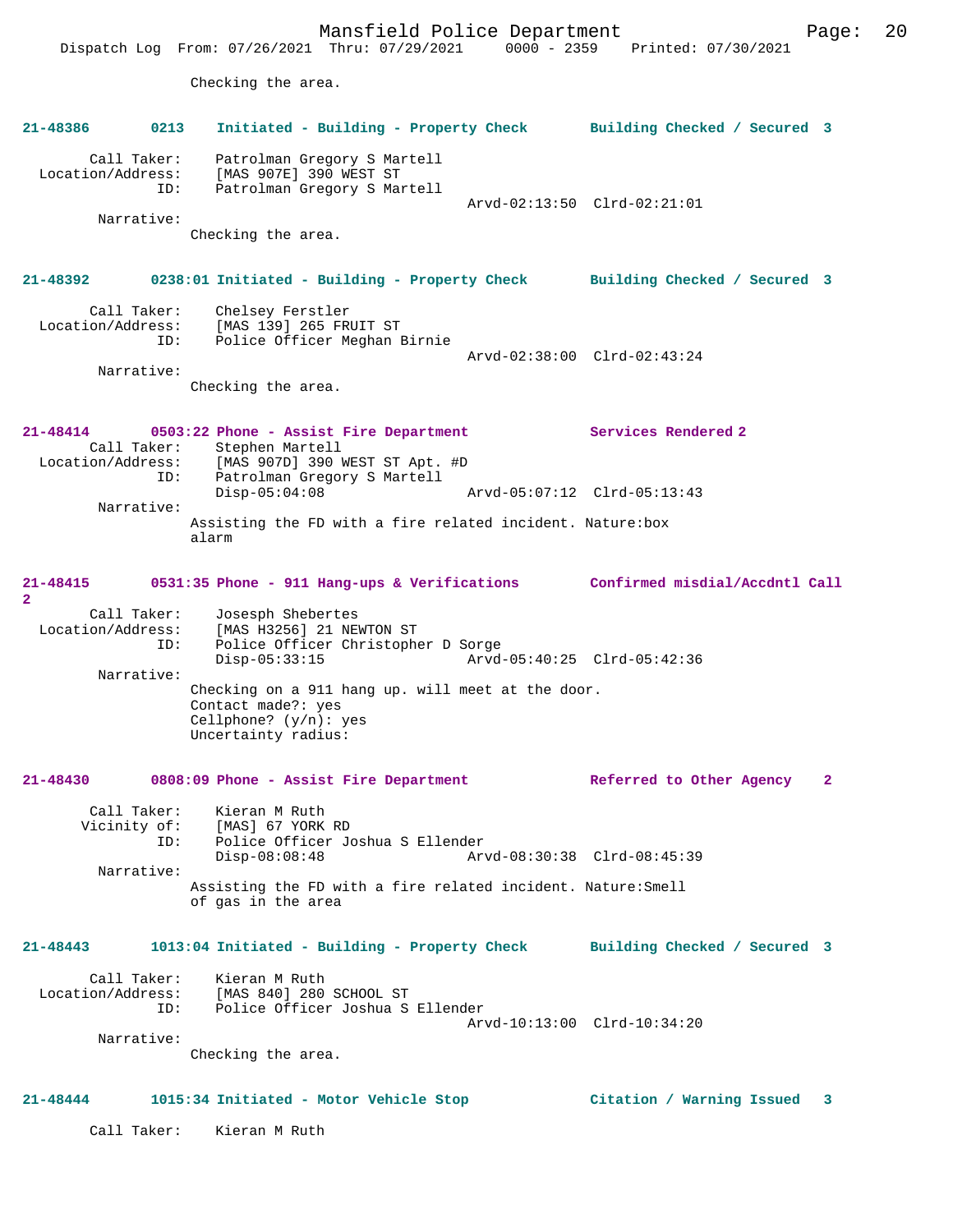Mansfield Police Department Page: 21 Dispatch Log From: 07/26/2021 Thru: 07/29/2021 0000 - 2359 Printed: 07/30/2021 Location/Address: [MAS] 389 NORTH MAIN ST @ 10 PRATT ST ID: Police Officer Andrew J Kelley Arvd-10:15:00 Clrd-10:19:08 Vehicle: BLK 2018 BUIC UT ENVISION Reg: PC MA 39CC00 VIN: LRBFX2SA1JD028597 Narrative: MV stop Narrative: Cited for failure to stop at a red light **21-48448 1106:11 Initiated - Building - Property Check Building Checked / Secured 3** Call Taker: Kieran M Ruth Location/Address: [MAS 411] 60 FORBES BLVD ID: Police Officer Joshua S Ellender Arvd-11:06:00 Clrd-11:18:13 Narrative: Checking the area. **21-48461 1157:03 Phone - Assist Other Agency Spoken To 3**  Call Taker: MATTHEW BOMES Location/Address: [MAS H935] 254 ELM ST ID: Police Officer Joshua S Ellender Disp-12:00:39 Arvd-12:07:16 Clrd-12:10:21 Narrative: Maine State Police requested attempt to contact male party. Property was located in the Saco River. Narrative: M3 spoke with the parties father who will attempt to get a hold of him. Party does not live in MA **21-48464 1209:20 Initiated - Building - Property Check Building Checked / Secured 3** Call Taker: Jarred Kohler Location/Address: [MAS 1002] 250 EAST ST Police Officer Christopher D Sorge Arvd-12:09:00 Clrd-12:19:00 Narrative: Checking the area. **21-48467 1232:46 Phone - Assist Fire Department Referred to Other Agency 2** Call Taker: Kieran M Ruth<br>Location/Address: [MAS] 2 CEDAR Location/Address: [MAS] 2 CEDAR CT Apt. #A ID: Police Officer Andrew J Kelley Disp-12:38:21 Arvd-12:38:25 Clrd-12:40:35 Narrative: Assisting the FD with a fire related incident. Nature:Smell of gas in the residence **21-48470 1253:49 Initiated - Motor Vehicle Stop Citation / Warning Issued 3** Call Taker: Kieran M Ruth Location/Address: [MAS] 480 BRANCH ST @ 340 WARE ST ID: Police Officer Andrew J Kelley Arvd-12:53:00 Clrd-13:01:35 Vehicle: GRY 2017 LEXS UT RX350 Reg: PAS MA JF1118 VIN: 2T2BZMCA7HC113127 Narrative: MV stop Narrative: Cited for speed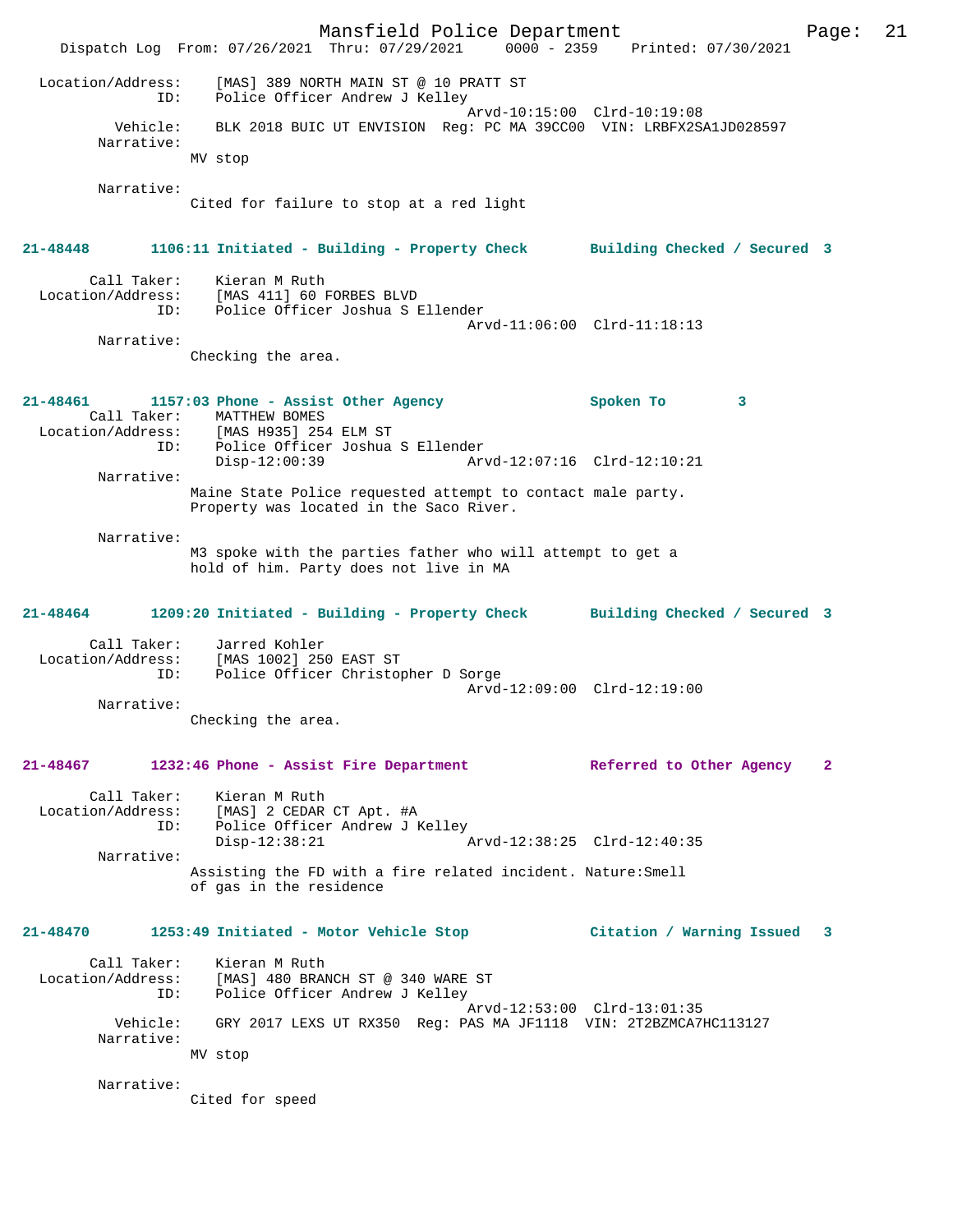**21-48474 1305:30 Phone - Assist Fire Department Referred to Other Agency 2** Call Taker: Kieran M Ruth Location/Address: [MAS] 15 CURTIN ST ID: Police Officer Christopher D Sorge Disp-13:06:32 Arvd-13:13:32 Clrd-13:13:37 Narrative: Assisting the FD with a fire related incident. Nature:Lift assist **21-48475 1317:42 Initiated - Motor Vehicle Stop Citation / Warning Issued 3** Call Taker: Jarred Kohler Location/Address: [MAS] 500 WEST ST<br>ID: Police Officer Jos Police Officer Joshua S Ellender Arvd-13:17:00 Clrd-13:24:12 Vehicle: WHI 2008 BMW CO 328I Reg: PAS MA US959X VIN: WBAWR33548P154462 Narrative: out with mvst Narrative: Cited for speed **21-48479 1330:02 Initiated - Building - Property Check Building Checked / Secured 3** Call Taker: Kieran M Ruth<br>Location/Address: [MAS 840] 280 [MAS 840] 280 SCHOOL ST ID: Police Officer Joshua S Ellender Arvd-13:30:00 Clrd-13:42:49 Narrative: Checking the area. **21-48485 1354:00 Initiated - Motor Vehicle Stop Citation / Warning Issued 3** Call Taker: Kieran M Ruth Vicinity of: [MAS 1000] 229 SCHOOL ST ID: Police Officer Joshua S Ellender Arvd-13:54:00 Clrd-14:03:36<br>Vehicle: BRO 2020 HYUN UT SANTA FE Req: PC MA 761XZ6 VIN: 5NMS3CA BRO 2020 HYUN UT SANTA FE Reg: PC MA 761XZ6 VIN: 5NMS3CAA8LH256724 Narrative: MV stop Narrative: Cited for a red light violation **21-48491 1413:24 Initiated - Motor Vehicle Stop Citation / Warning Issued 3** Call Taker: Kieran M Ruth Location/Address: [MAS] 200 CHAUNCY ST @ 234 CENTRAL ST ID: Police Officer Andrew J Kelley Arvd-14:13:00 Clrd-14:19:21<br>Vehicle: GRY 2001 FORD CROVIC Reg: PC MA 884KT4 VIN: 2FAFP74W31X19 GRY 2001 FORD CROVIC Reg: PC MA 884KT4 VIN: 2FAFP74W31X195694 Narrative: MV stop Narrative: Cited for failure to stop **21-48492 1432:05 Initiated - Building - Property Check Building Checked / Secured 3** Call Taker: Kieran M Ruth Location/Address: [MAS] 4 ERICK RD @ 15 BONNEY LN ID: Police Officer Christopher D Sorge Arvd-14:32:00 Clrd-14:47:19 Narrative: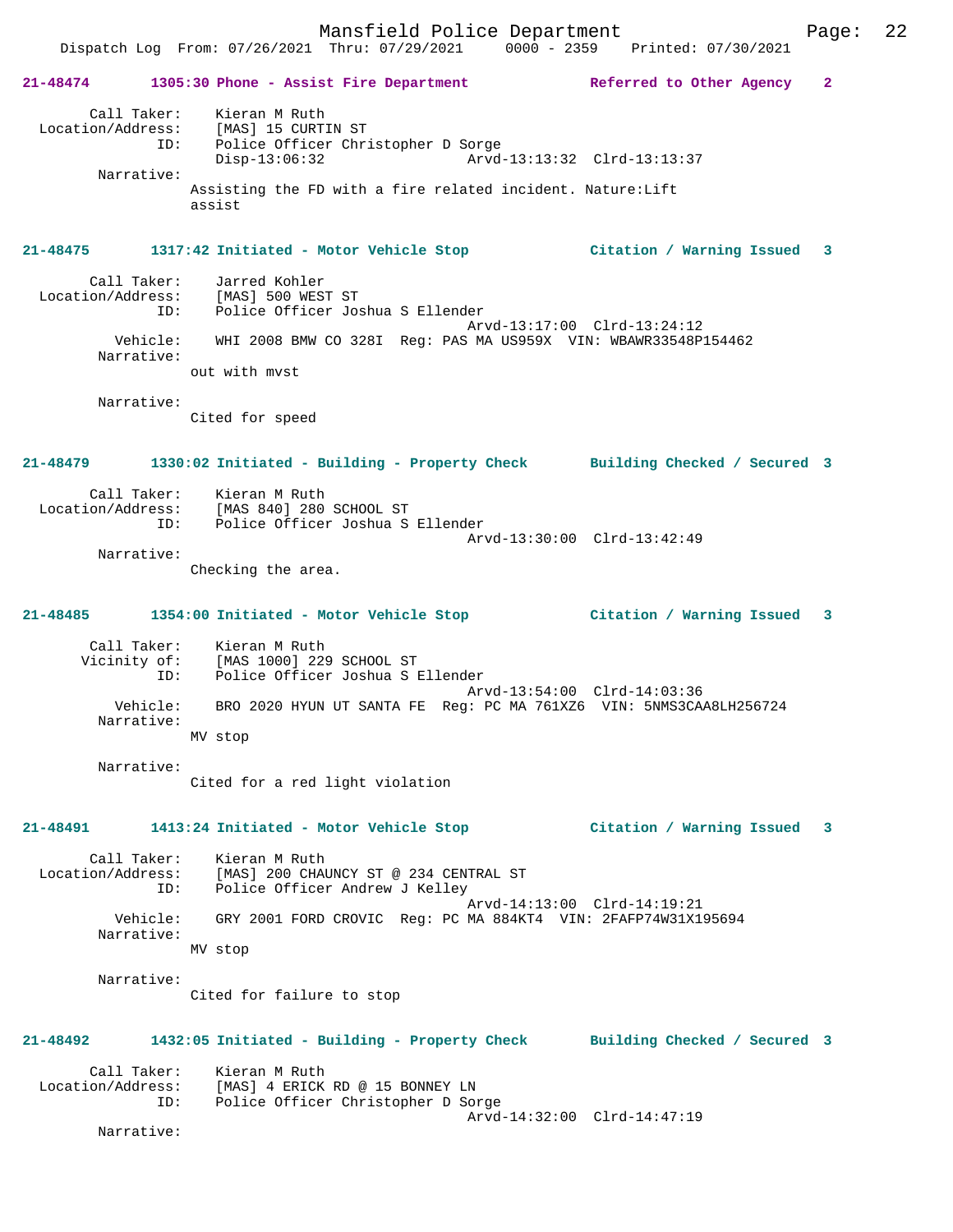Checking the area.

| 21-48494                                     | 1439:55 Initiated - Motor Vehicle Stop                                                                                                                                                                                                                                                                   | Citation / Warning Issued 3    |
|----------------------------------------------|----------------------------------------------------------------------------------------------------------------------------------------------------------------------------------------------------------------------------------------------------------------------------------------------------------|--------------------------------|
| Call Taker:<br>Vicinity of:<br>Vehicle:      | Kieran M Ruth<br>[MAS] 792 WEST ST<br>Police Officer Joshua S Ellender<br>ID:<br>BLK 2015 CHRY 300 Req: PC MA 28SZ13 VIN: 2C3CCAAG6FH921377                                                                                                                                                              | Arvd-14:39:00 Clrd-14:46:05    |
| Narrative:                                   | MV stop                                                                                                                                                                                                                                                                                                  |                                |
| Narrative:                                   |                                                                                                                                                                                                                                                                                                          |                                |
|                                              | Cited for speed                                                                                                                                                                                                                                                                                          |                                |
| 21-48496<br>Call Taker:<br>Location/Address: | 1443:10 Walk-In - Motor Veh Acc - Hit & Run<br>Support Staff Matthew Todesco<br>[MAS 969A160] 321 SCHOOL ST Apt. #A160<br>Police Officer Joshua S Ellender<br>ID:                                                                                                                                        | Incident Report 1              |
| Narrative:                                   | $Disp-14:46:18$                                                                                                                                                                                                                                                                                          | Arvd-14:51:43 Clrd-15:47:08    |
|                                              | RP reports a past hit & run, Ofc Ellender into speak with<br>the RP.                                                                                                                                                                                                                                     |                                |
| Refer To Incident:                           | $21MAS-760-OF$                                                                                                                                                                                                                                                                                           |                                |
| 21-48497                                     | 1452:14 Initiated - Building - Property Check Building Checked / Secured 3                                                                                                                                                                                                                               |                                |
| Call Taker:<br>Location/Address:             | Kieran M Ruth<br>[MAS 281A] 1 CROCKER ST<br>Police Officer Andrew J Kelley<br>ID:                                                                                                                                                                                                                        | Arvd-14:52:00 Clrd-15:05:45    |
| Narrative:                                   |                                                                                                                                                                                                                                                                                                          |                                |
|                                              | Checking the area.                                                                                                                                                                                                                                                                                       |                                |
|                                              |                                                                                                                                                                                                                                                                                                          |                                |
| 21-48504<br>Call Taker:                      | 1545:44 Phone - Suspicious Actv / Persn / Veh Services Rendered 2<br>Robert Stewart                                                                                                                                                                                                                      |                                |
| Location/Address:                            | [MAS 259B] 320 FORBES BLVD<br>Police Officer Joshua S Ellender<br>ID:                                                                                                                                                                                                                                    |                                |
|                                              | $Disp-15:48:39$                                                                                                                                                                                                                                                                                          | $Clrd-15:50:51$                |
|                                              | Police Officer William C Trudell<br>ID:<br>$Disp-16:10:00$                                                                                                                                                                                                                                               |                                |
| Vehicle:<br>Narrative:                       | BLK 2010 GRAND CHEROKEE Reg: RI 1BC332 VIN: 1J4PR4GK0AC126887                                                                                                                                                                                                                                            |                                |
|                                              | Caller reporting that a vehicle broke down on the property.<br>The property manager allowed them to leave it there but they<br>have now left the property. Caller attempted to have AAA tow<br>the car to help out but the owners are no longer on scene.<br>Vehicle maybe unregistered and uninspected. |                                |
| Narrative:                                   |                                                                                                                                                                                                                                                                                                          |                                |
|                                              | The owners have come back and the vehicle will be towed. Not<br>a police issue                                                                                                                                                                                                                           |                                |
| 21-48505<br>$\mathbf{2}^{\circ}$             | 1549:35 911 - 911 Hang-ups & Verifications                                                                                                                                                                                                                                                               | Confirmed misdial/Accdntl Call |
| Call Taker:                                  | MATTHEW BOMES                                                                                                                                                                                                                                                                                            |                                |
| Vicinity of:                                 | [MAS H3763] 148 CHURCH ST Apt. #1<br>Police Officer Andrew J Kelley<br>ID:<br>$Disp-15:51:32$                                                                                                                                                                                                            | Arvd-15:55:49 Clrd-15:56:30    |
| Narrative:                                   | Checking on a 911 hang up.                                                                                                                                                                                                                                                                               |                                |
|                                              | Contact made?:n<br>Cellphone? $(y/n):y$<br>Uncertainty radius: 14.9m                                                                                                                                                                                                                                     |                                |
|                                              |                                                                                                                                                                                                                                                                                                          |                                |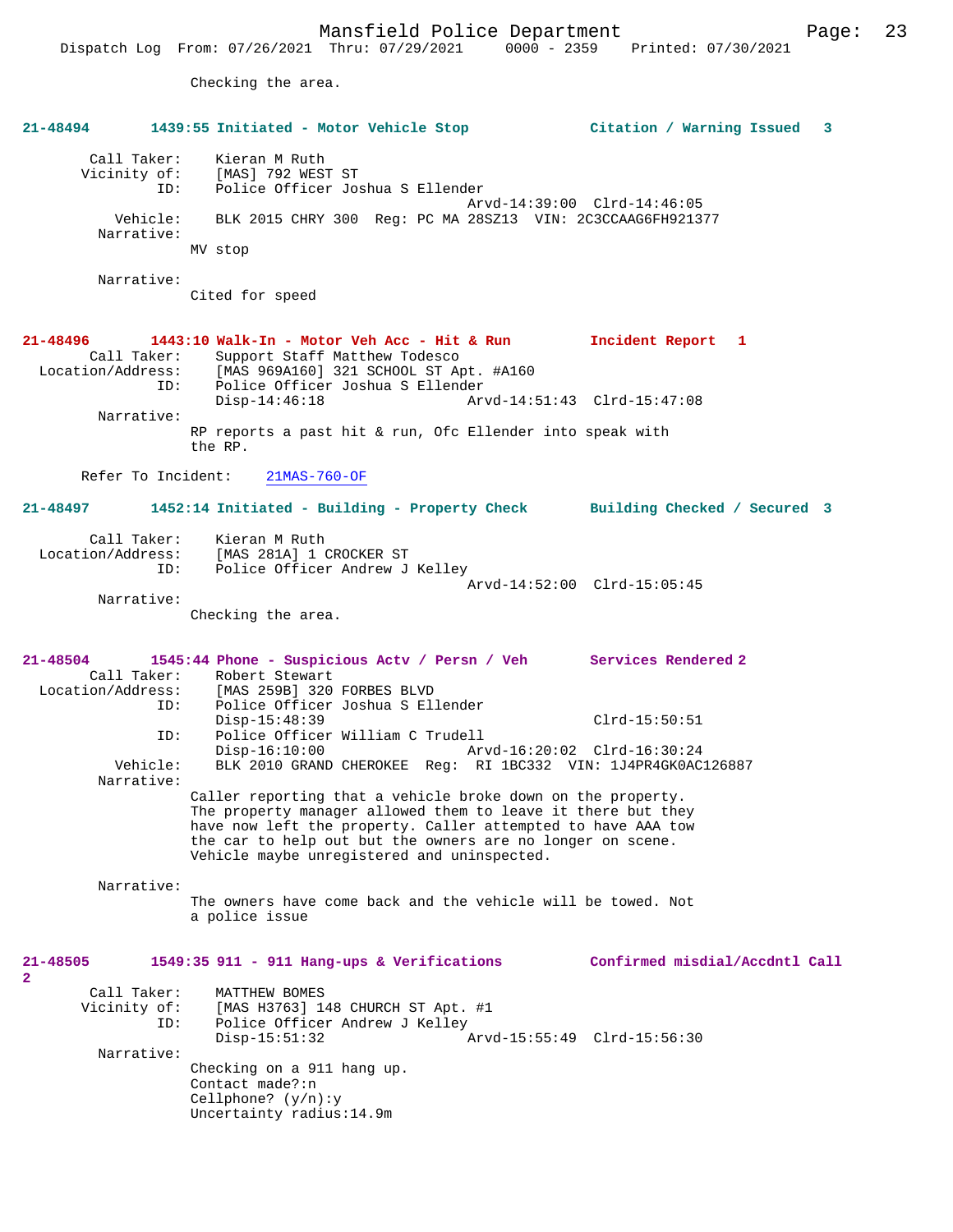Mansfield Police Department Page: 24 Dispatch Log From: 07/26/2021 Thru: 07/29/2021 0000 - 2359 Printed: 07/30/2021 Narrative: could hear kids in the back ground playing **21-48519 1717:20 Initiated - Building - Property Check Building Checked / Secured 3** Call Taker: Kieran M Ruth Location/Address: [MAS 139] 265 FRUIT ST ID: Police Officer Andrew J Kelley Arvd-17:17:00 Clrd-17:22:06 Narrative: Checking the area. **21-48521 1732:31 911 - 911 Hang-ups & Verifications Confirmed misdial/Accdntl Call 2**  Call Taker: MATTHEW BOMES Location/Address: [MAS H9968] 95 SAMOSET AVE ID: Police Officer Jay J Sparrow Disp-17:33:23 Arvd-17:38:24 Clrd-17:41:15 Narrative: Checking on a 911 hang up. Contact made?:y Cellphone? (y/n):y Uncertainty radius:2.5m Narrative: child playing with the phone **21-48524 1742:43 911 - Suspicious Actv / Persn / Veh Gone on Arrival 2**  Call Taker: MATTHEW BOMES<br>Location/Address: [MAS 255] 377 لمستحدة المستحدة .<br>ESS: [MAS 255] 377 CHAUNCY ST<br>TD: Police Officer William C Police Officer William C Trudell<br>Disp-17:44:38 Arv Disp-17:44:38 Arvd-17:55:29 Clrd-18:13:20 Narrative: party has been spoke to leave the area. hispanic female ~50, white shirt with 2 kids Narrative: The parties have left prior to arrival. Ofc. Trudell checking the area **21-48531 1816:34 911 - 911 Hang-ups & Verifications Confirmed misdial/Accdntl Call 2**  Call Taker: MATTHEW BOMES Location/Address: [MAS 43] 137 MILL ST Apt. #106 ID: Police Officer Danielle C Titus Disp-18:17:50 Arvd-18:25:27 Clrd-18:27:32 Narrative: Checking on a 911 hang up. Contact made?:y Cellphone? (y/n):y Uncertainty radius:2.6m spoke to party will meet at the gate **21-48537 1841:05 Phone - Animal Complaints Unfounded/Unverifed 3** Call Taker: Jarred Kohler<br>Location/Address: [MAS H4050] 9 ...<br>ess: [MAS H4050] 912 EAST ST<br> ID: Police Officer Andrew J Police Officer Andrew J Kelley<br>Disp-18:42:25 Disp-18:42:25 Arvd-18:51:54 Clrd-18:55:03 Narrative: Sick Fox in the area.

**21-48542 1856:07 Initiated - Community Policing Services Rendered 3**  Call Taker: Aaron Figueroa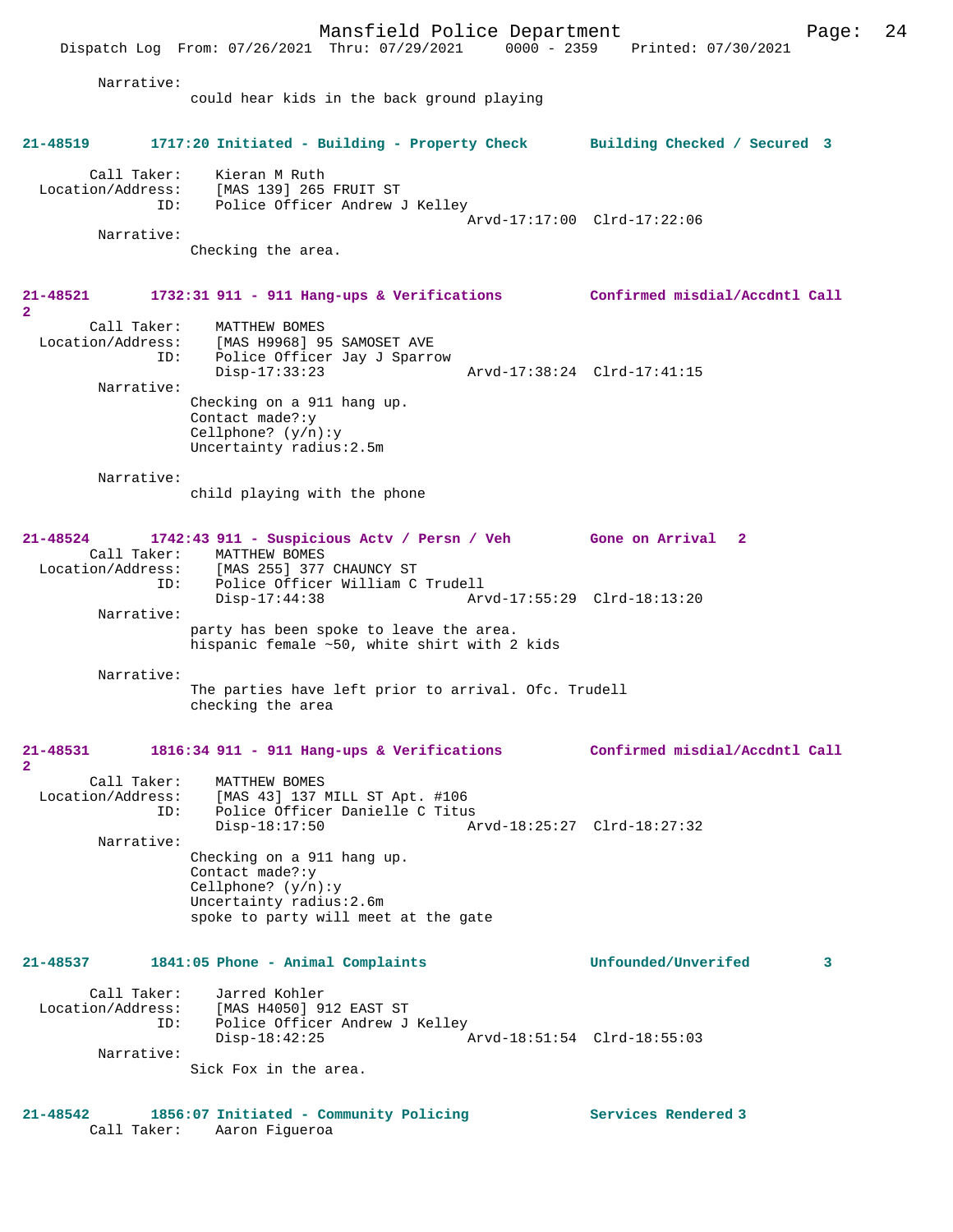Mansfield Police Department Page: 25 Dispatch Log From: 07/26/2021 Thru: 07/29/2021 0000 - 2359 Printed: 07/30/2021 Location/Address: [MAS 421] 21 EAST ST ID: Police Officer Andrew J Kelley Arvd-18:56:00 Clrd-19:58:37 **21-48553 1959:23 911 - Parking Violations Spoken To 3**  Call Taker: Nicole Boyer<br>Location/Address: [MAS 929] 31 Location/Address: [MAS 929] 31 EAST ST ID: Police Officer Danielle C Titus ID: Police Officer Danielle C Titus<br>Disp-20:03:46 Arvd-20:08:19 Clrd-20:24:28 Vehicle: GRY 2012 KIA SORENT Reg: PC MA 364KM2 VIN: 5XYKTDA66CG302840 Narrative: Illegally parked Narrative: CP is concerned because it has a license plate sticker from 2018, not too concerned about the illegal parking. Narrative: M12 advised the owner of the property was upset about the car being illegally parked so the property owner out stickers on the car advising them that they are not allowed to park there. The owner of the vehicle arrived on scene and has moved it. **21-48555 2018:36 911 - Assist Fire Department Services Rendered 2**  Call Taker: Aaron Figueroa Location/Address: [MAS H3897] 24 HORACE ST ID: Police Officer William C Trudell Disp-20:19:32 Arvd-20:24:57 Clrd-20:25:51 Narrative: Assisting the FD with a fire related incident. Nature: smell of gas **21-48558 2029:36 911 - Assist Citizen - P S A Services Rendered 3**  Call Taker: Michael Mezhberg<br>Location/Address: [MAS 969B140] 333 Location (Address: [MAS 969B140] 333 SCHOOL ST Apt. #140<br>ID: Police Officer William C Trudell Police Officer William C Trudell<br>Disp-20:31:16 Arv Disp-20:31:16 Arvd-20:37:57 Clrd-20:38:07 Vehicle: BRO 2016 ENCORE Reg: RI FT334 VIN: KL4CJESB2GB640550 Narrative: Reports she left work and discovered her car is missing. Last seen at 1215 today. Calling party believes it has been stolen. Caller has keys. Brown Buick Encore. Narrative: M11 advised he spoke to the RP and the front desk and M11 confirmed that the vehicle was towed for a Repossesion earlier **21-48559 2031:55 911 - Follow up Investigation Services Rendered 3**  Call Taker: Aaron Figueroa<br>Location/Address: [MAS] 10 MYSTIC [MAS] 10 MYSTIC LN ID: Police Officer Danielle C Titus Disp-20:32:50 Arvd-20:37:34 Clrd-20:44:19 Narrative: Conducting a follow up in the area to a previously reported incident. **21-48565 2123:27 Initiated - Building - Property Check Building Checked / Secured 3** Call Taker: Aaron Figueroa Location/Address: [MAS 840] 280 SCHOOL ST ID: Police Officer William C Trudell Arvd-21:23:00 Clrd-21:33:02 Narrative: Checking the area.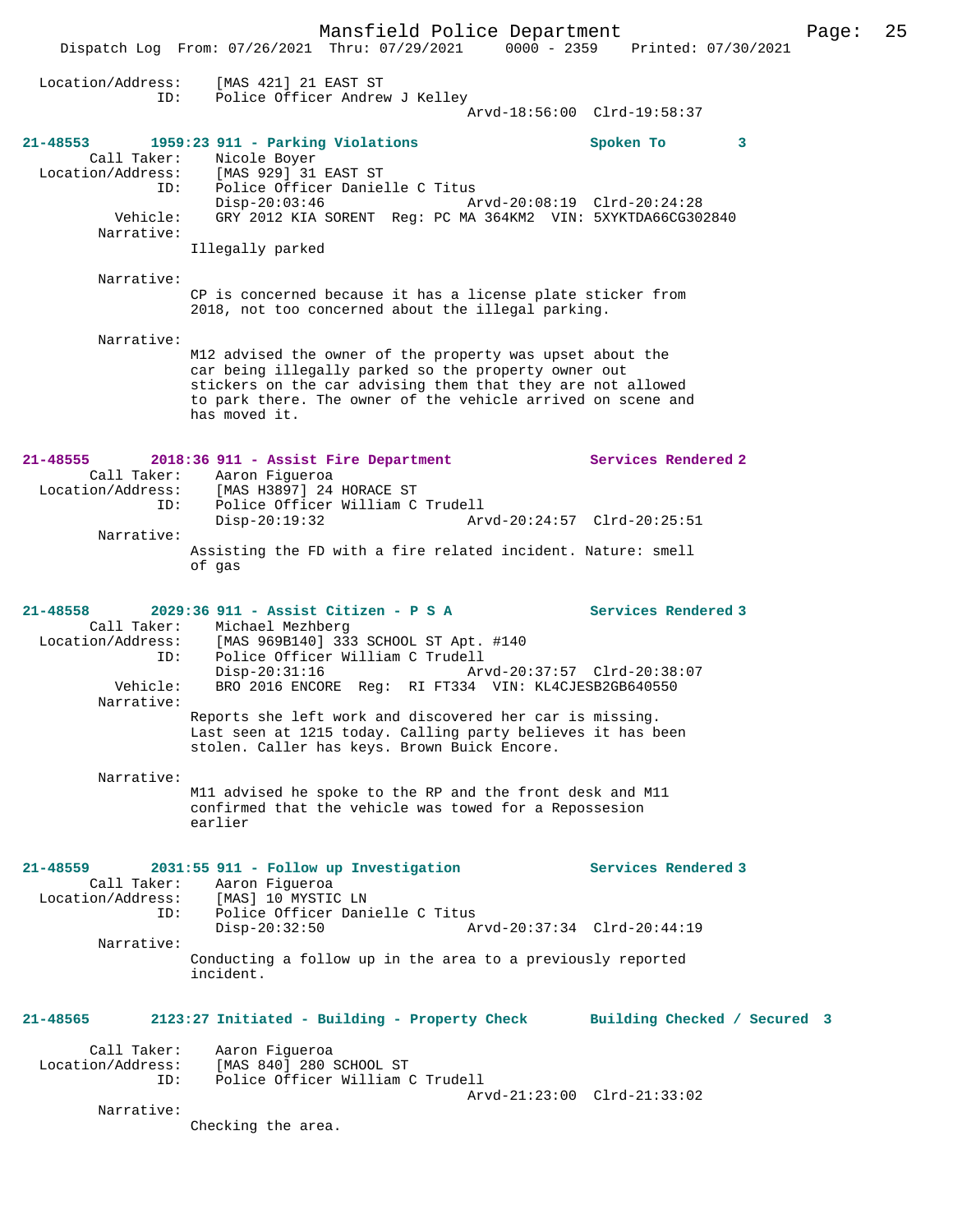| 21-48567                                     | 2125:44 Initiated - Building - Property Check                                                                                                                                                                                    |                             | Building Checked / Secured 3 |              |
|----------------------------------------------|----------------------------------------------------------------------------------------------------------------------------------------------------------------------------------------------------------------------------------|-----------------------------|------------------------------|--------------|
| Call Taker:<br>Location/Address:<br>ID:      | Aaron Figueroa<br>[MAS 987A] 125 HIGH ST Apt. #1-4<br>Police Officer Jay J Sparrow                                                                                                                                               |                             | Arvd-21:25:00 Clrd-21:31:13  |              |
| Narrative:                                   | Checking the area.                                                                                                                                                                                                               |                             |                              |              |
| 21-48568                                     | 2132:09 Initiated - Building - Property Check Building Checked / Secured 3                                                                                                                                                       |                             |                              |              |
| Call Taker:<br>ID:                           | Aaron Fiqueroa<br>Location/Address: [MAS 417] 9 FRANCIS AVE<br>Police Officer Danielle C Titus                                                                                                                                   |                             | Arvd-21:32:00 Clrd-21:41:03  |              |
| Narrative:                                   |                                                                                                                                                                                                                                  |                             |                              |              |
|                                              | Checking the area.                                                                                                                                                                                                               |                             |                              |              |
| 21-48576                                     | 2220:34 Initiated - Building - Property Check Building Checked / Secured 3                                                                                                                                                       |                             |                              |              |
| Call Taker:<br>ID:                           | Aaron Fiqueroa<br>Location/Address: [MAS] 4 ERICK RD @ 15 BONNEY LN<br>Police Officer Danielle C Titus                                                                                                                           |                             |                              |              |
| Narrative:                                   |                                                                                                                                                                                                                                  |                             | Arvd-22:20:00 Clrd-22:29:48  |              |
|                                              | Checking the area.                                                                                                                                                                                                               |                             |                              |              |
| 21-48583                                     | 2238:45 911 - Suspicious Actv / Persn / Veh Unfounded/Unverifed                                                                                                                                                                  |                             |                              | $\mathbf{2}$ |
| Call Taker:<br>Location/Address:<br>ID:      | JEFFREY KEEFE<br>[MAS H2072] 12 PARK AVE<br>Police Officer Jay J Sparrow                                                                                                                                                         |                             |                              |              |
| ID:                                          | $Disp-22:40:41$<br>Sergeant John R Armstrong                                                                                                                                                                                     | Arvd-22:42:30 Clrd-23:01:00 |                              |              |
| ID:                                          | $Disp-22:40:48$<br>Police Officer William C Trudell                                                                                                                                                                              |                             | Arvd-22:42:58 Clrd-23:01:04  |              |
| Narrative:                                   | $Disp-22:43:33$                                                                                                                                                                                                                  |                             | Arvd-22:43:34 Clrd-23:01:02  |              |
|                                              | Resident called to report a male walking around in his<br>backyard. He is described as a w/m, in his 30's, wearing a<br>grey t-shirt, dark sweatpants, and sneakers. He went outside<br>approx 5 mins ago and the male took off. |                             |                              |              |
| Narrative:                                   |                                                                                                                                                                                                                                  |                             |                              |              |
|                                              | M1 advised they checked the area and were unable to locate<br>anything                                                                                                                                                           |                             |                              |              |
| Refer To Field Int:                          | $21MAS - 72 - FI$                                                                                                                                                                                                                |                             |                              |              |
| For Date: $07/29/2021$ - Thursday            |                                                                                                                                                                                                                                  |                             |                              |              |
| 21-48619                                     | 0122:29 Initiated - Building - Property Check                                                                                                                                                                                    |                             | Building Checked / Secured 3 |              |
| Call Taker:<br>Location/Address:<br>ID:      | Aaron Figueroa<br>[MAS] MYSTIC LN<br>Patrolman Gregory S Martell                                                                                                                                                                 |                             |                              |              |
| Narrative:                                   |                                                                                                                                                                                                                                  |                             | Arvd-01:22:00 Clrd-01:25:21  |              |
|                                              | Checking the area.                                                                                                                                                                                                               |                             |                              |              |
| 21-48622<br>Call Taker:<br>Location/Address: | 0129:56 Initiated - Suspicious Actv / Persn / Veh<br>Aaron Fiqueroa<br>[MAS 281A] 1 CROCKER ST                                                                                                                                   |                             | Spoken To<br>2               |              |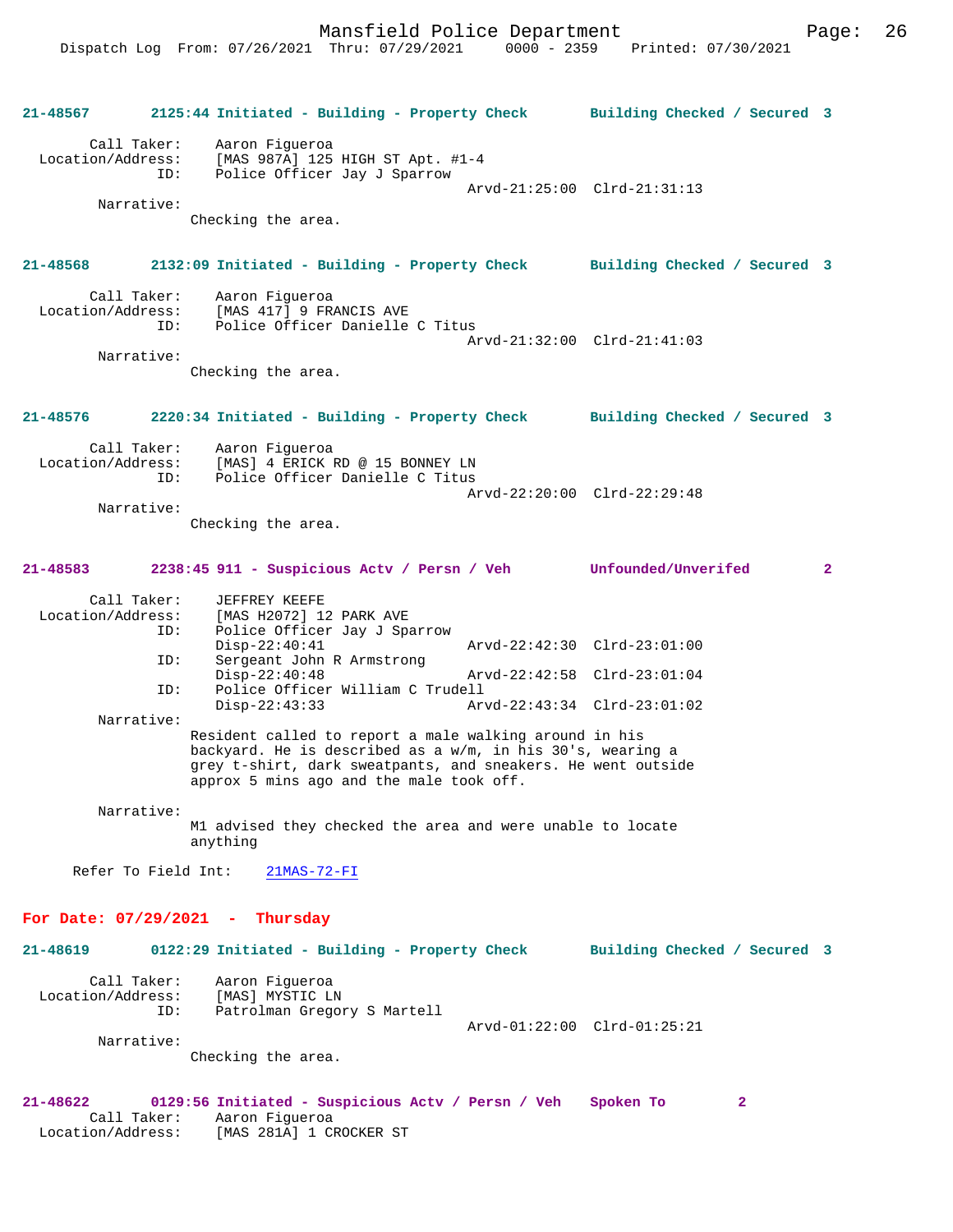Mansfield Police Department Fage: 27 Dispatch Log From: 07/26/2021 Thru: 07/29/2021 0000 - 2359 Printed: 07/30/2021 ID: Patrolman Gregory S Martell Arvd-01:29:00 Clrd-01:32:41 Narrative: M11 off with grey infinity, M11 advised it is the owner of the coffee shop at the train station **21-48623 0132:50 Initiated - Building - Property Check Building Checked / Secured 3** Call Taker: Aaron Figueroa Location/Address: [MAS 281A] 1 CROCKER ST ID: Patrolman Gregory S Martell Arvd-01:32:00 Clrd-01:39:35 Narrative: Checking the area. **21-48629 0147:39 Initiated - Building - Property Check Building Checked / Secured 3** Call Taker: Aaron Figueroa Location/Address: [MAS 2] 60 FORBES BLVD ID: Patrolman Gregory S Martell Arvd-01:47:00 Clrd-02:01:55 Narrative: Checking the area. **21-48631 0152:45 Initiated - Building - Property Check Building Checked / Secured 3** Call Taker: Aaron Figueroa Location/Address: [MAS 907E] 390 WEST ST ID: Police Officer Meghan Birnie Arvd-01:52:00 Clrd-02:02:20 Narrative: Checking the area. **21-48635 0200:54 Initiated - Building - Property Check Building Checked / Secured 3** Call Taker: Aaron Figueroa Location/Address: [MAS 992] 660 EAST ST<br>ID: Police Officer Derek N Police Officer Derek M Stark Arvd-02:00:00 Clrd-02:09:11 Narrative: Checking the area. **21-48637 0202:02 Initiated - Building - Property Check Building Checked / Secured 3** Call Taker: Aaron Figueroa Location/Address: [MAS 4] 31 HAMPSHIRE ST ID: Patrolman Gregory S Martell Arvd-02:02:00 Clrd-02:13:02 Narrative: Checking the area. **21-48640 0217:34 Initiated - Building - Property Check Building Checked / Secured 3** Call Taker: Aaron Figueroa Location/Address: [MAS 802B] 428 ELM ST ID: Police Officer Meghan Birnie Arvd-02:17:00 Clrd-02:18:04 Narrative: Checking the area. **21-48641 0224:09 Initiated - Building - Property Check Building Checked / Secured 3** Call Taker: Aaron Figueroa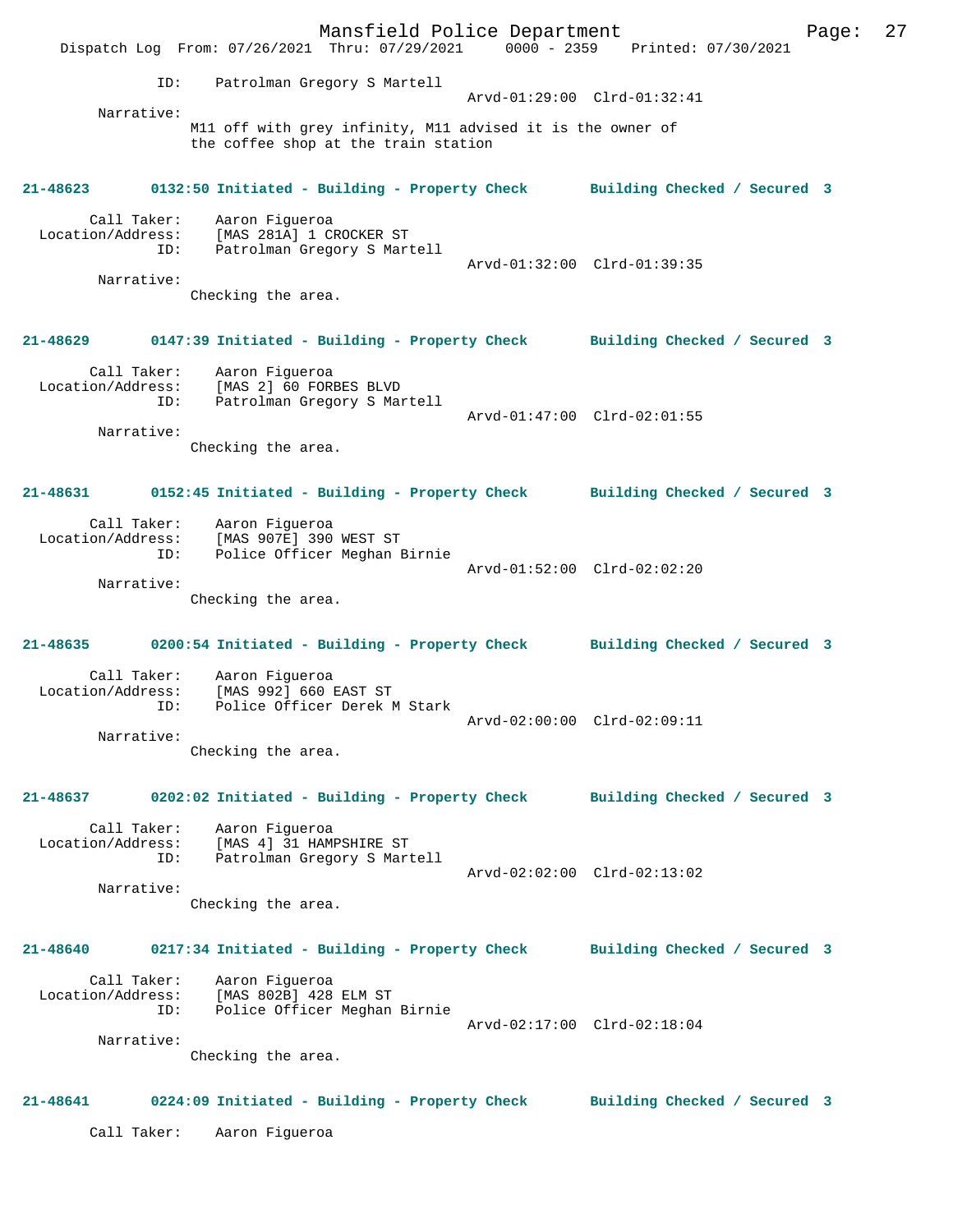Mansfield Police Department Page: 28 Dispatch Log From: 07/26/2021 Thru: 07/29/2021 0000 - 2359 Printed: 07/30/2021 Location/Address: [MAS] 4 ERICK RD @ 15 BONNEY LN ID: Police Officer Derek M Stark Arvd-02:24:00 Clrd-02:48:36 Narrative: Checking the area. **21-48659 0725 Initiated - Speed Trailer/Signs Deployed Services Rendered 3**  Call Taker: Animal Control Steven Simonds Location/Address: [MAS] RESERVOIR ST ID: Animal Control Steven Simonds Arvd-07:25:42 Clrd-07:36:53 Narrative: changing batteries on speed sign **21-48661 0758 Initiated - Parking Violations Services Rendered 3**  Call Taker: Animal Control Steven Simonds Location/Address: [MAS] NORTH MAIN ST ID: Animal Control Steven Simonds Arvd-07:59:04 Clrd-08:32:43 Narrative: checking area for parking violations **21-48664 0833 Initiated - Speed Trailer/Signs Deployed Services Rendered 3**  Call Taker: Animal Control Steven Simonds Location/Address: [MAS] WILLIAMS ST ID: Animal Control Steven Simonds Arvd-08:33:35 Clrd-08:46:00 Narrative: changing batteries on speed sign **21-48669 0915:13 Initiated - Building - Property Check Building Checked / Secured 3** Call Taker: Chelsey Ferstler Location/Address: [MAS 840] 280 SCHOOL ST ID: Police Officer Gregg S Kennedy Arvd-09:15:00 Clrd-09:28:57 Narrative: Checking the area. **21-48675 0930:31 Walk-In - Fraud or Identity Theft Investigated - Report Taken 1** Call Taker: Support Staff Matthew Todesco Location/Address: [MAS 417H] 19 FRANCIS AVE Apt. #30 ID: Police Officer Michael N Fenore Disp-09:34:31 Arvd-09:34:37 Clrd-09:51:48 Narrative: RP into the station to report she believes she was scammed, Ofc Fenore into speak with the RP. Refer To Incident: 21MAS-763-OF **21-48682 1036 Initiated - Parking Violations Services Rendered 3**  Call Taker: Animal Control Steven Simonds Location/Address: [MAS] 79 NORTH MAIN ST @ 14 COURT ST ID: Animal Control Steven Simonds Arvd-10:36:26 Clrd-11:43:22 Narrative: checking area for parking violations **21-48693 1134:06 Walk-In - Follow up Investigation Services Rendered 3**  Call Taker: Support Staff Matthew Todesco Location/Address: [MAS 451B] 500 EAST ST ID: Sergeant Brian P Thibault<br>Disp-11:36:57 Disp-11:36:57 Clrd-13:21:52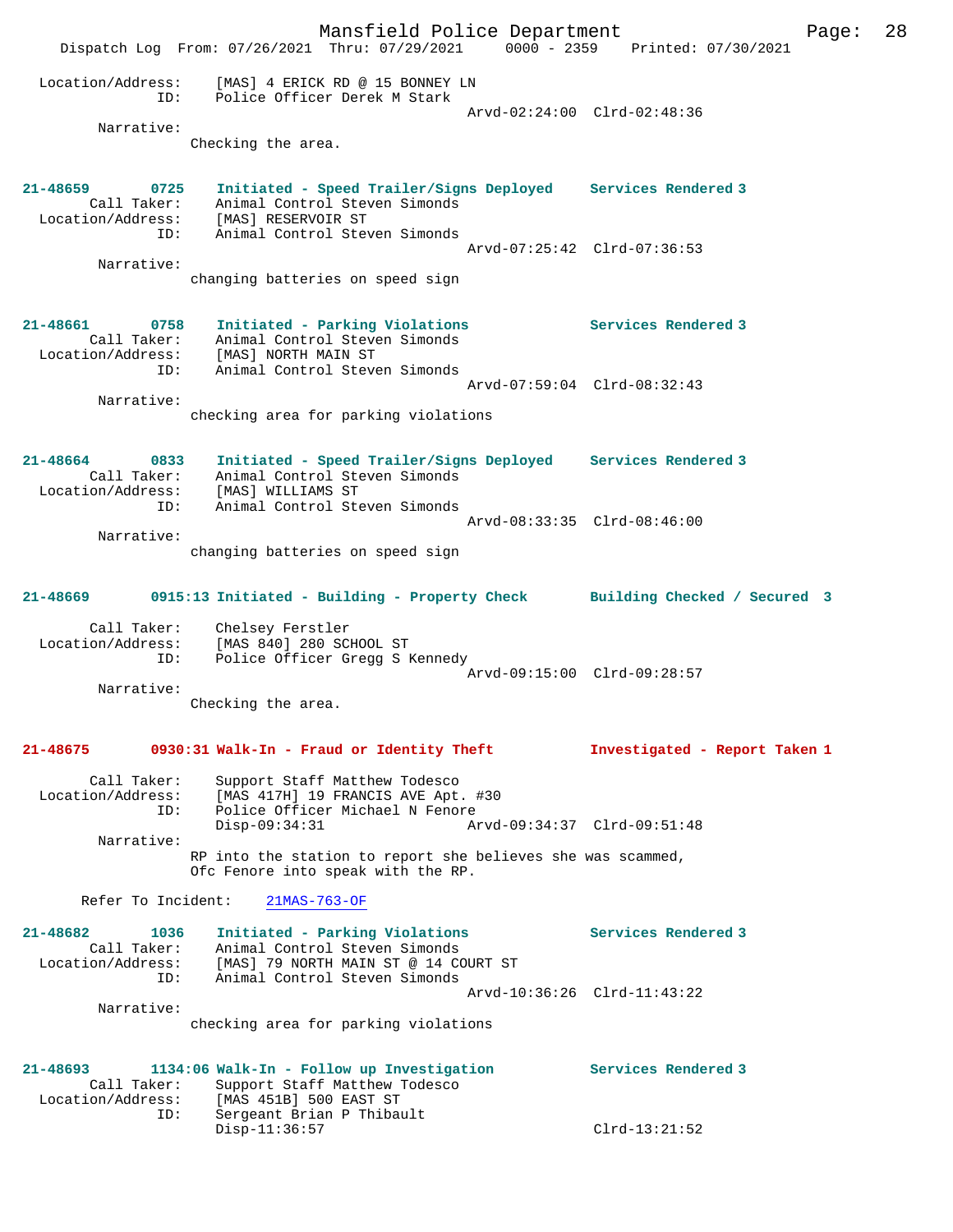Narrative: RP into the station to speak with the Shift Commander in regards to information in a past police report, Sgt Thibault into speak with the RP. **21-48694 1136:54 Initiated - Motor Veh Acc - Hit & Run Investigated - Report Taken 1** Call Taker: Dispatcher Jacques Ryan Location/Address: [MAS 139] 265 FRUIT ST ID: Police Officer Michael N Fenore Arvd-11:36:00 Clrd-11:39:16<br>Vehicle: BRO 2016 HOND UT CRV Reg: PC MA 4TJ644 VIN: 5J6RM4H7XGL0 BRO 2016 HOND UT CRV Reg: PC MA 4TJ644 VIN: 5J6RM4H7XGL064845 Narrative: Report of an Hit and run Refer To Incident: 21MAS-764-OF **21-48700 1224 Initiated - Parking Violations Services Rendered 3**  Call Taker: Animal Control Steven Simonds Location/Address: [MAS] 255 NORTH MAIN ST @ 8 COTTAGE ST ID: Animal Control Steven Simonds Arvd-12:24:59 Clrd-12:42:17 Narrative: checking area for parking violations Narrative: tagged MA NE70CR on south main and webb for restrictive parking Narrative: tagged IN TT in small lot off of old colony way for overtime parking Narrative: tagged MA 53T470 on cottage for restrictive parking **21-48709 1401:39 Initiated - Assist Other Agency Services Rendered 3**  Call Taker: Dispatcher Alyson Vico<br>Location/Address: [MAS 1017] RTE 140 SB ess: [MAS 1017] RTE 140 SB<br>ID: Police Officer Gregg S Police Officer Gregg S Kennedy Arvd-14:01:00 Clrd-14:05:45 Narrative: M14 is off with Achins, providing lights during a MV removal. **21-48755 1847:08 911 - 911 Hang-ups & Verifications Confirmed misdial/Accdntl Call 2**  Call Taker: JEFFREY KEEFE<br>Vicinity of: [MAS 4] 31 HAI of: [MAS 4] 31 HAMPSHIRE ST<br>ID: Police Officer Mark O'C Police Officer Mark O'Connor<br>Disp-18:48:11 Arvd-18:58:03 Clrd-18:58:57 Police Officer Joshua S Ellender Narrative: Checking on a 911 hang up. Contact made?: yes Cellphone? (y/n): no Uncertainty radius: spoke to the front desk. Narrative: Confirmed accidental **21-48759 1902:09 Phone - Animal Complaints Services Rendered 3**  Call Taker: Michael Chisholm Location/Address: [MAS H4984] 55 CLINTON ST Police Officer Mark O'Connor<br>Disp-19:04:55 Disp-19:04:55 Arvd-19:11:05 Clrd-19:34:03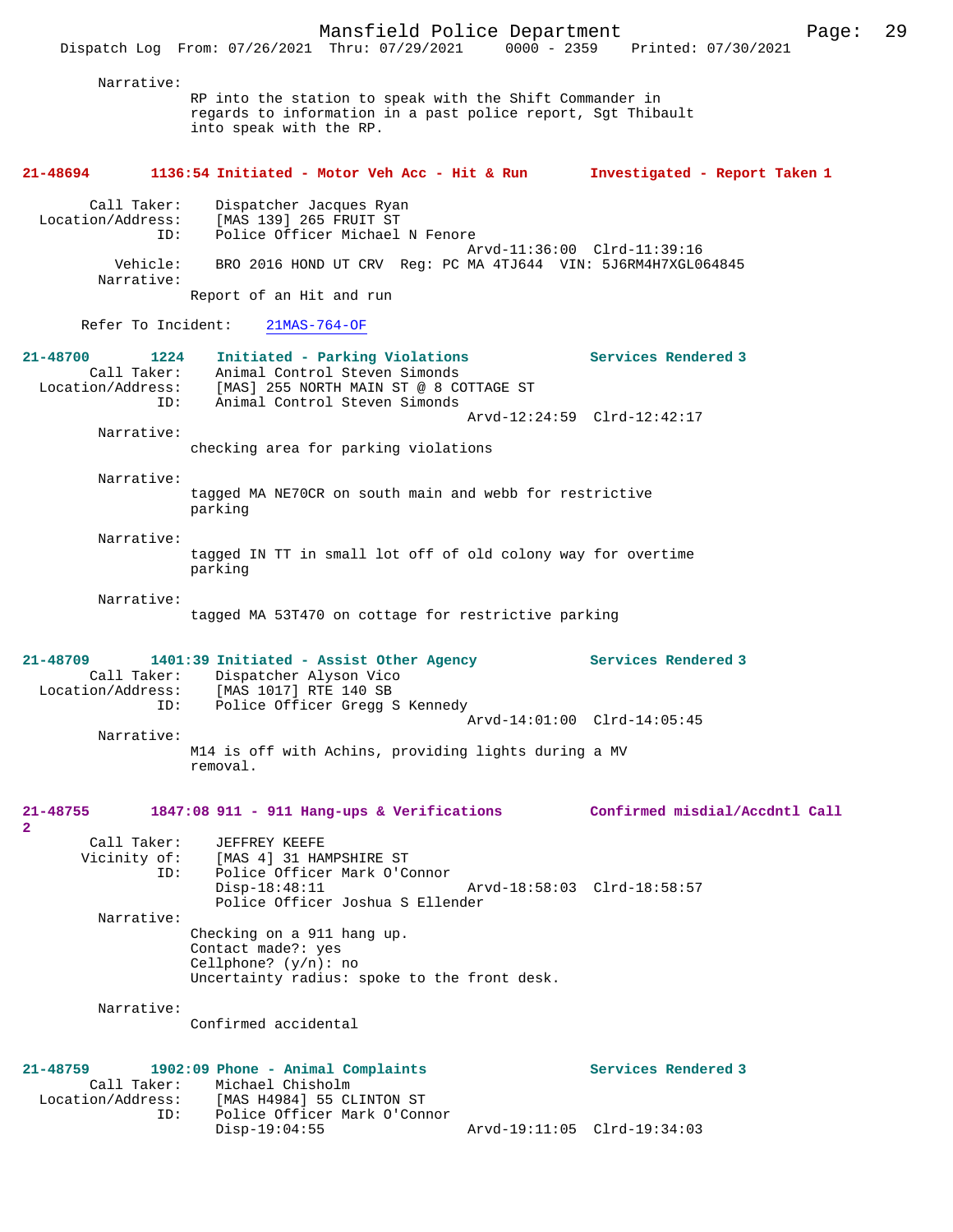Mansfield Police Department Page: 30 Dispatch Log From: 07/26/2021 Thru: 07/29/2021 0000 - 2359 Police Officer Joshua S Ellender Narrative: Caller found a dog, golden retriever no tag on it Narrative: M3 reports they have the dog. Going back to station to get key to shelter and then bring dog there. Narrative: M3 reports dog is in the shelter **21-48762 1923:12 Initiated - Building - Property Check Building Checked / Secured 3** Call Taker: JEFFREY KEEFE<br>Location/Address: [MAS] 4 ERICK [MAS] 4 ERICK RD @ 15 BONNEY LN ID: Detective Derek M McCune Arvd-19:23:00 Clrd-19:32:11 Narrative: Checking the area. **21-48764 1941:48 Initiated - Building - Property Check Building Checked / Secured 3** Call Taker: JEFFREY KEEFE Location/Address: [MAS 411] 60 FORBES BLVD Police Officer Mark O'Connor Arvd-19:41:00 Clrd-19:45:26 Police Officer Joshua S Ellender Narrative: Checking the area. **21-48780 2126:02 Initiated - Building - Property Check Building Checked / Secured 3** Call Taker: JEFFREY KEEFE Vicinity of: [MAS 2] 60 FORBES BLVD ID: Police Officer Mark O'Connor Arvd-21:26:00 Clrd-21:33:33 Police Officer Joshua S Ellender Narrative: Checking the area. **21-48782 2145:08 Initiated - Building - Property Check Services Rendered 3**  Call Taker: JEFFREY KEEFE [MAS 840] 280 SCHOOL ST Police Officer Mark O'Connor Arvd-21:45:00 Clrd-21:59:31 Police Officer Joshua S Ellender Narrative: Checking the area. **21-48787 2154:16 Initiated - Building - Property Check Building Checked / Secured 3** Call Taker: JEFFREY KEEFE Location/Address: [MAS 1002] 250 EAST ST Detective Derek M McCune Arvd-21:54:00 Clrd-22:20:06 Narrative: Checking the area. **21-48793 2230:13 Phone - Road Hazards Services Rendered 3**  Call Taker: Michael Chisholm<br>Location/Address: [MAS] 255 FORBES ess: [MAS] 255 FORBES BLVD<br>ID: Police Officer Mark O' Police Officer Mark O'Connor Disp-22:33:30 Arvd-22:42:46 Clrd-22:47:16 Police Officer Joshua S Ellender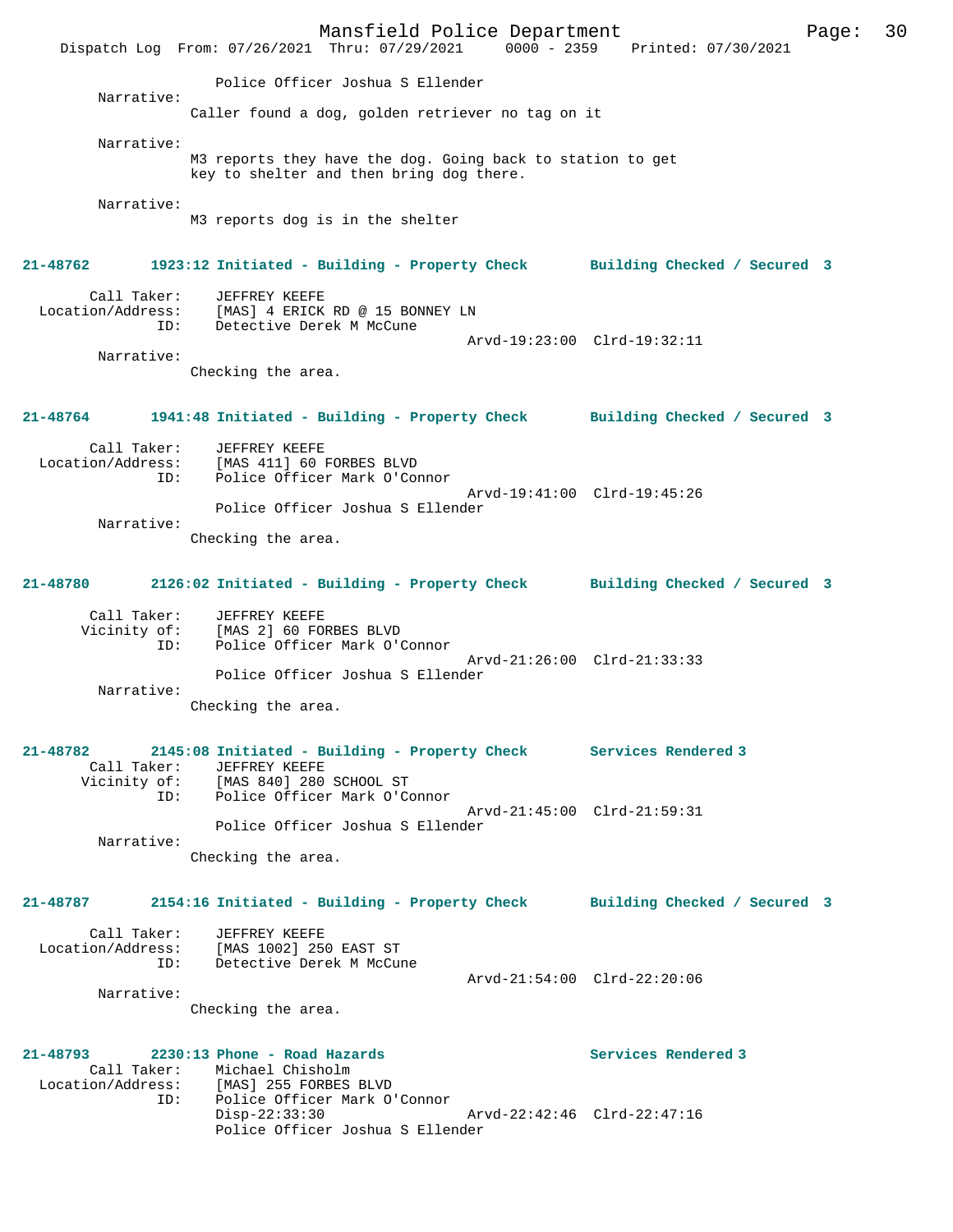|                                                              | Dispatch Log From: 07/26/2021 Thru: 07/29/2021                                                                                                                                                                 | $0000 - 2359$ | Printed: 07/30/2021                                                                  |                      |
|--------------------------------------------------------------|----------------------------------------------------------------------------------------------------------------------------------------------------------------------------------------------------------------|---------------|--------------------------------------------------------------------------------------|----------------------|
| Narrative:                                                   | Shopping cart in the middle of the road difficult to see,<br>caller is concerned someone will hit it. In the area of<br>Forbes/Cabot                                                                           |               |                                                                                      |                      |
| Narrative:                                                   | Shopping cart was moved. Unit cleared                                                                                                                                                                          |               |                                                                                      |                      |
| 21-48797<br>Call Taker:<br>ID:                               | 2247:30 Initiated - Suspicious Actv / Persn / Veh Services Rendered 2<br>JEFFREY KEEFE<br>Location/Address: [MAS 253] 330 PRATT ST Apt. #A<br>Police Officer Mark O'Connor<br>Police Officer Joshua S Ellender |               | Arvd-22:47:00 Clrd-22:49:23                                                          |                      |
| Narrative:                                                   | investigating                                                                                                                                                                                                  |               |                                                                                      |                      |
| Narrative:                                                   | Recovered 2 road closure signs and 1 detour sign during an<br>interview.                                                                                                                                       |               |                                                                                      |                      |
| 21-48803                                                     | 2352:36 911 - Suspicious Actv / Persn / Veh Unfounded/Unverifed                                                                                                                                                |               |                                                                                      | $\mathbf{2}^{\circ}$ |
| Call Taker:<br>Location/Address:<br>ID:<br>ID:<br>Narrative: | Aaron Fiqueroa<br>[MAS 442] 40 BALCOM ST<br>Police Officer Meghan Birnie<br>$Disp-23:54:55$<br>Police Officer Derek M Stark<br>$Disp-23:54:58$                                                                 |               | Arvd-00:02:09 Clrd-07/30/2021 @ 00:03:47<br>Arvd-00:02:11 Clrd-07/30/2021 @ 00:03:49 |                      |
|                                                              | Caller is reporting kids running around at the YMCA, the<br>caller does not know how many there are. The caller did see<br>one run into the road                                                               |               |                                                                                      |                      |
| Narrative:                                                   | 07/30/2021 0005 LAKO, TARA<br>Ofc Stark reports all clear in the area, motion lights were<br>not activated                                                                                                     |               |                                                                                      |                      |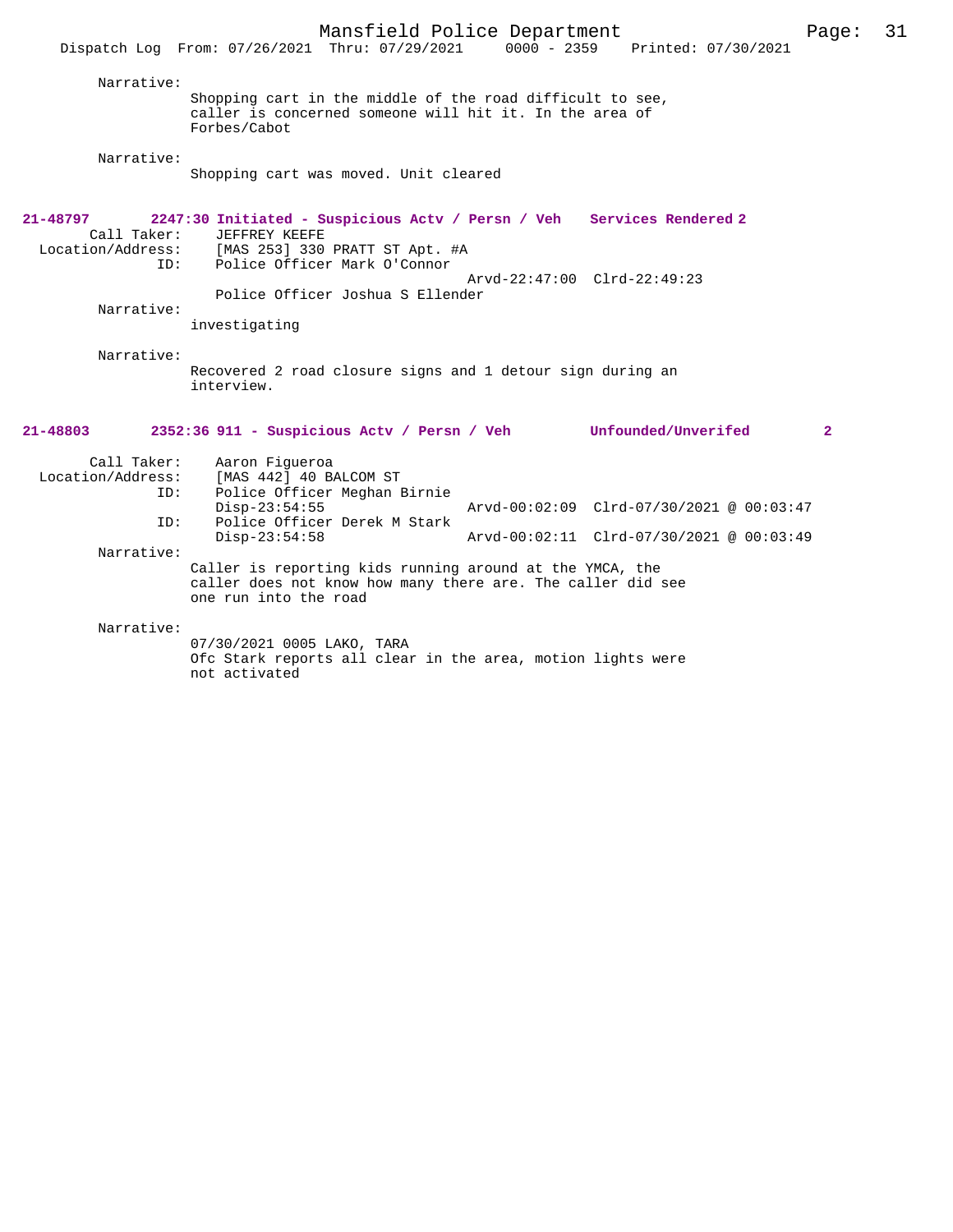## **For Date: 07/30/2021 - Friday**

| Call Number                                  | Time                 |               | Call Reason                                                                                                                                                            | Action                      | Priority     |
|----------------------------------------------|----------------------|---------------|------------------------------------------------------------------------------------------------------------------------------------------------------------------------|-----------------------------|--------------|
| 21-48807<br>Call Taker:                      |                      |               | 0018:30 911 - Suspicious Actv / Persn / Veh<br>JEFFREY KEEFE                                                                                                           | Spoken To                   | $\mathbf{2}$ |
|                                              | ID:                  |               | Vicinity of: [MAS 65] 30 CHAUNCY ST<br>Police Officer Meghan Birnie<br>$Disp-00:20:10$                                                                                 | Arvd-00:25:23 Clrd-00:28:45 |              |
|                                              | ID:                  |               | Police Officer Derek M Stark<br>$Disp-00:20:14$                                                                                                                        | Arvd-00:25:25 Clrd-00:28:45 |              |
| Narrative:                                   | Vehicle:             |               | GRY 2008 HOND SD ACCORD Reg: PC MA 1EAX99 VIN: 1HGCP26808A048770<br>Vehicle out front store with foggy windows. Vehicle is a                                           |                             |              |
|                                              |                      | silver sedan. |                                                                                                                                                                        |                             |              |
| Narrative:                                   |                      |               | Male party was sleepig inside. Checks okay.                                                                                                                            |                             |              |
| 21-48810<br>Call Taker:                      |                      |               | 0030:25 Phone - Building - Property Check Services Rendered 3<br>JEFFREY KEEFE                                                                                         |                             |              |
|                                              | ID:                  |               | Vicinity of: [MAS 1015] 30 CHAUNCY ST<br>Police Officer Derek M Stark<br>$Disp-00:31:04$                                                                               | Arvd-00:31:07 Clrd-00:46:14 |              |
| Narrative:                                   |                      |               | Checking the area.                                                                                                                                                     |                             |              |
| 21-48817<br>Call Taker:                      | ID:                  |               | 0048:16 Initiated - Building - Property Check Services Rendered 3<br>JEFFREY KEEFE<br>Vicinity of: [MAS 199] 54 CHAUNCY ST<br>Police Officer Derek M Stark             |                             |              |
| Narrative:                                   |                      |               |                                                                                                                                                                        | Arvd-00:48:00 Clrd-00:59:49 |              |
|                                              |                      |               | Checking the area.                                                                                                                                                     |                             |              |
| Call Taker:                                  |                      |               | 21-48819 0051:08 Initiated - Building - Property Check Services Rendered 3<br>JEFFREY KEEFE<br>Vicinity of: [MAS 1002] 250 EAST ST<br>ID: Police Officer Meghan Birnie |                             |              |
| Narrative:                                   |                      |               |                                                                                                                                                                        | Arvd-00:51:00 Clrd-01:00:05 |              |
|                                              |                      |               | Checking the area.                                                                                                                                                     |                             |              |
| 21-48821<br>Call Taker:<br>Location/Address: |                      |               | 0102:11 Initiated - Building - Property Check Services Rendered 3<br>JEFFREY KEEFE<br>[MAS 2] 60 FORBES BLVD                                                           |                             |              |
| Narrative:                                   | ID:                  |               | Police Officer Derek M Stark                                                                                                                                           | Arvd-01:02:00 Clrd-01:24:00 |              |
|                                              |                      |               | Checking the area.                                                                                                                                                     |                             |              |
| 21-48828                                     |                      |               | 0124:15 Initiated - Building - Property Check Building Checked / Secured 3                                                                                             |                             |              |
| Call Taker:<br>Vicinity of:                  | ID:                  |               | JEFFREY KEEFE<br>[MAS 1040] 10 RESERVOIR ST Apt. #ST<br>Police Officer Derek M Stark                                                                                   |                             |              |
| Narrative:                                   | Vehicle:<br>Vehicle: |               | BLK 2018 HOND ACCORD Req: MA VIN: 1HGCV2F91JA000960<br>ONG 2018 KIA SPORTA Reg: PC MA 7ER857 VIN: KNDPMCAC3J7363107                                                    | Arvd-01:24:00 Clrd-01:46:45 |              |
|                                              |                      |               | Checking the area.                                                                                                                                                     |                             |              |
| Narrative:                                   |                      |               | Vehicle involved is parked behind the building.                                                                                                                        |                             |              |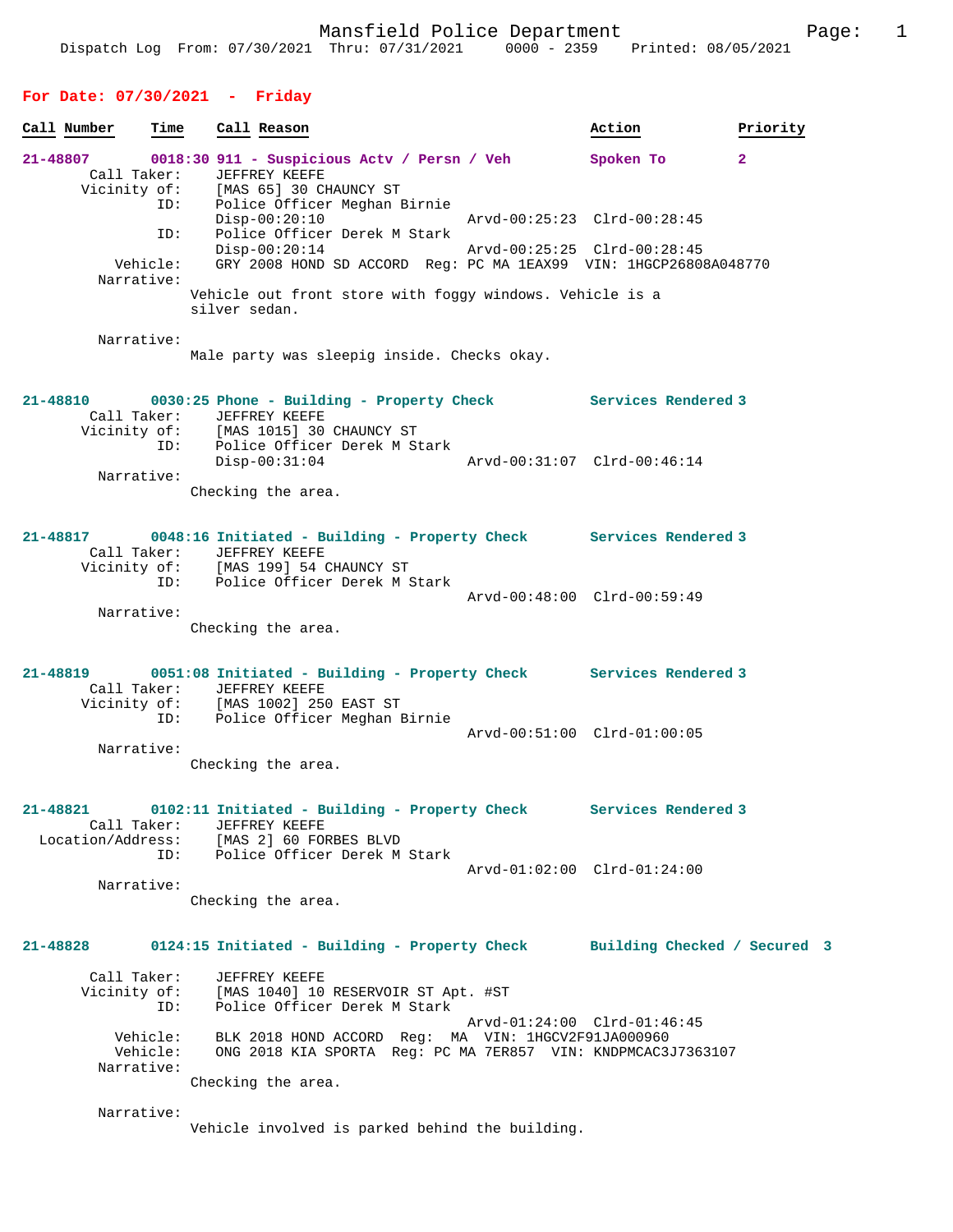**21-48829 0125:01 Initiated - Building - Property Check Services Rendered 3**  Call Taker: JEFFREY KEEFE Location/Address: [MAS 982] 111 HOPE ST ID: Police Officer Meghan Birnie Arvd-01:25:00 Clrd-01:40:12 Narrative: Checking the area. **21-48834 0158:59 Initiated - Building - Property Check Building Checked / Secured 3** Call Taker: JEFFREY KEEFE Vicinity of: [MAS 4] 31 HAMPSHIRE ST ID: Police Officer Derek M Stark Arvd-01:58:00 Clrd-02:12:10 Narrative: Checking the area. **21-48837 0206:12 Initiated - Building - Property Check Building Checked / Secured 3** Call Taker: TARA LAKO Location/Address: [MAS 992] 660 EAST ST ID: Police Officer Meghan Birnie Arvd-02:06:00 Clrd-02:09:49 Narrative: Checking the area. **21-48839 0213:15 Initiated - Motor Vehicle Stop Citation / Warning Issued 3** Call Taker: TARA LAKO<br>Location/Address: [MAS] 972 Location/Address: [MAS] 972 WEST ST @ 25 TREMONT ST ID: Police Officer Derek M Stark Arvd-02:13:00 Clrd-02:20:21 ID: Police Officer Meghan Birnie Disp-02:13:57 Clrd-02:14:30 ID: Sergeant John R Armstrong Disp-02:14:26 Clrd-02:15:21 Vehicle: BLK 2018 TOYT CAMRY Reg: PC MA 2KJB27 VIN: 4T1B11HK5JU505118 Narrative: Citation issued for speed **21-48840 0238:27 Initiated - Building - Property Check Services Rendered 3**  Call Taker: JEFFREY KEEFE Vicinity of: [MAS 840] 280 SCHOOL ST ID: Police Officer Derek M Stark Arvd-02:38:00 Clrd-02:53:38 Narrative: Checking the area. **21-48841 0254:34 Initiated - Building - Property Check Services Rendered 3**  Call Taker: JEFFREY KEEFE Vicinity of: [MAS] NORTH MAIN ST ID: Police Officer Meghan Birnie Arvd-02:54:00 Clrd-02:58:46 Narrative: Checking the area. **21-48844 0332:45 Initiated - Building - Property Check Building Checked / Secured 3** Call Taker: JEFFREY KEEFE Vicinity of: [MAS 907E] 390 WEST ST ID: Police Officer Derek M Stark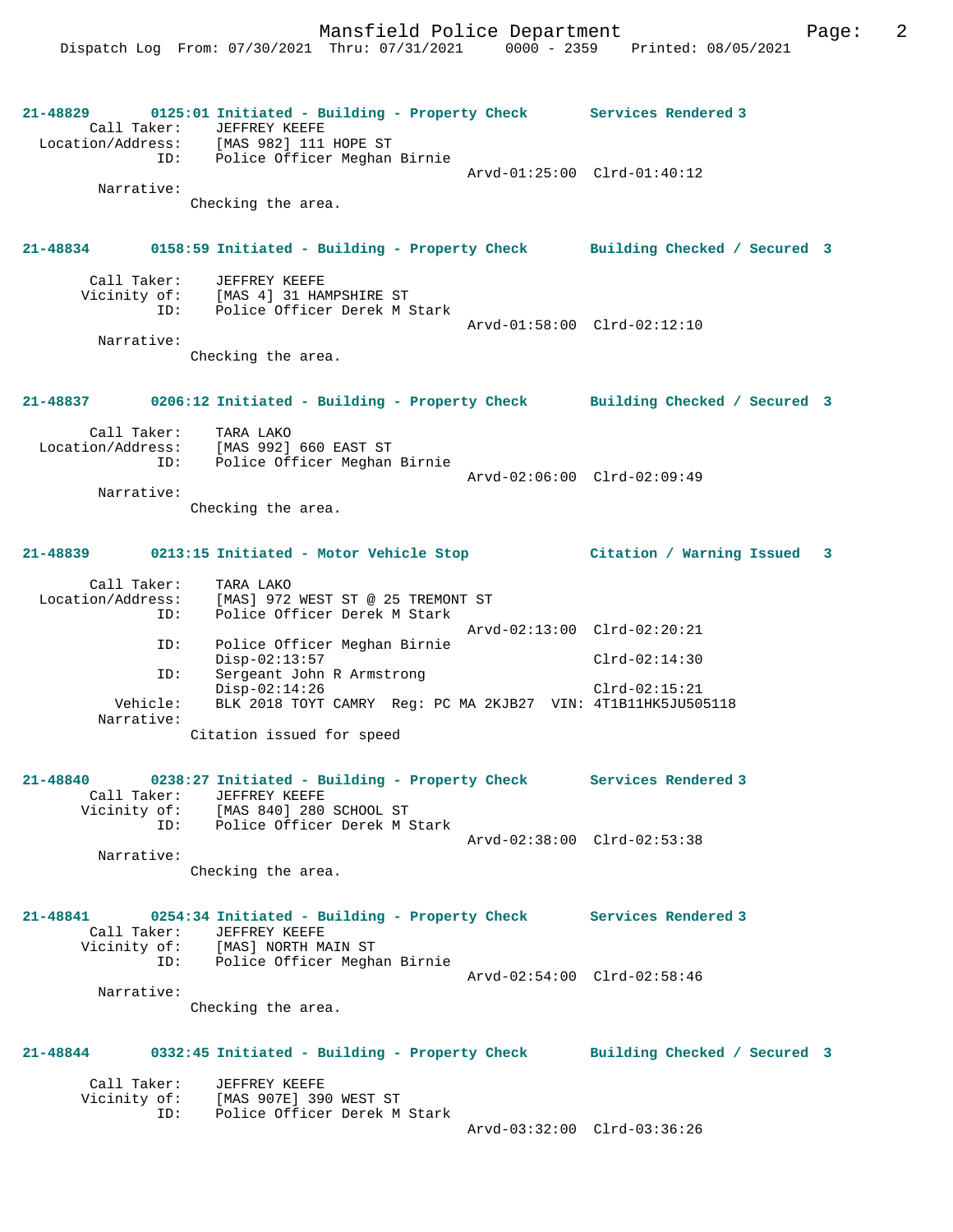|                                                             | rand-rera rorrec beparement<br>Dispatch Log From: 07/30/2021 Thru: 07/31/2021 0000 - 2359 Printed: 08/05/2021                             | r ugci                      |  |
|-------------------------------------------------------------|-------------------------------------------------------------------------------------------------------------------------------------------|-----------------------------|--|
| Narrative:                                                  | Checking the area.                                                                                                                        |                             |  |
| 21-48845<br>Call Taker:                                     | 0335:29 Phone - Noise Complaint<br><b>JEFFREY KEEFE</b><br>Vicinity of: [MAS 2] 60 FORBES BLVD<br>ID: Police Officer Derek M Stark        | Services Rendered 2         |  |
| ID:                                                         | $Disp-03:36:32$<br>Police Officer Meghan Birnie                                                                                           | Arvd-03:40:14 Clrd-03:47:16 |  |
|                                                             | $Disp-03:36:35$                                                                                                                           | Arvd-03:41:20 Clrd-03:47:16 |  |
| Narrative:                                                  | Noise complaints on the 3rd floor.                                                                                                        |                             |  |
| Narrative:                                                  | Spoke to room 302 to keep music down.                                                                                                     |                             |  |
| 21-48847                                                    | 0356:11 Initiated - Building - Property Check Building Checked / Secured 3                                                                |                             |  |
| Call Taker:<br>ID:                                          | TARA LAKO<br>Location/Address: [MAS 834] 261 CHAUNCY ST<br>Police Officer Derek M Stark                                                   |                             |  |
| Narrative:                                                  | Vehicle: GRY 2004 SUBA ST FOREST Reg: PC MA 6SE736 VIN: JF1SG65624G755593                                                                 | Arvd-03:56:00 Clrd-04:18:48 |  |
|                                                             | Ofc Stark out for a walk through                                                                                                          |                             |  |
| Narrative:                                                  | Ofc Stark reports staff asked he check on a vehicle in the<br>lot with an occupant inside.<br>Occupant checks ok, she was on her phone.   |                             |  |
| 21-48848                                                    | 0416:32 Phone - Assist Fire Department Services Rendered 2<br>Call Taker: TARA LAKO<br>Location/Address: [MAS H1670] 57 POTASH RD         |                             |  |
| ID:<br>Narrative:                                           | Police Officer Meghan Birnie<br>$Disp-04:18:24$                                                                                           | Arvd-04:22:30 Clrd-04:24:53 |  |
|                                                             | Assisting the FD with a fire related incident. Nature: Main<br>floor smoke detector, called in by alarm company                           |                             |  |
| 21-48849<br>Call Taker:<br>Location/Address:<br>ID:         | 0427:11 Phone - Noise Complaint<br>Aaron Fiqueroa<br>[MAS] 50 CROCKER ST Apt. #1<br>Police Officer Meghan Birnie                          | Services Rendered 2         |  |
| ID:                                                         | $Disp-04:30:49$<br>Police Officer Derek M Stark                                                                                           | Arvd-04:31:20 Clrd-04:46:15 |  |
| Narrative:                                                  | $Disp-04:32:28$                                                                                                                           | Arvd-04:32:30 Clrd-04:46:15 |  |
|                                                             | Caller is reporting loud music from her downstairs neighbor                                                                               |                             |  |
| $21 - 48865$                                                | 0719:29 Walk-In - Assist Citizen - P S A                                                                                                  | Unfounded/Unverifed<br>3    |  |
| Call Taker:<br>Location/Address:<br>Narrative:              | Support Staff Matthew Gately<br>[MAS] 50 OAKLAND ST<br>Cp called to report her husband has been driving around with                       |                             |  |
|                                                             | a suspended license. Sgt. Armstrong and Ofc Birnie checked<br>the area. Ofc Birnie will remain in the area.                               |                             |  |
| 21-48867<br>0729<br>Call Taker:<br>Location/Address:<br>ID: | Initiated - Parking Violations<br>Animal Control Steven Simonds<br>[MAS] 26 NORTH MAIN ST @ 14 FULTON ST<br>Animal Control Steven Simonds | Services Rendered 3         |  |

Arvd-07:32:45 Clrd-08:07:07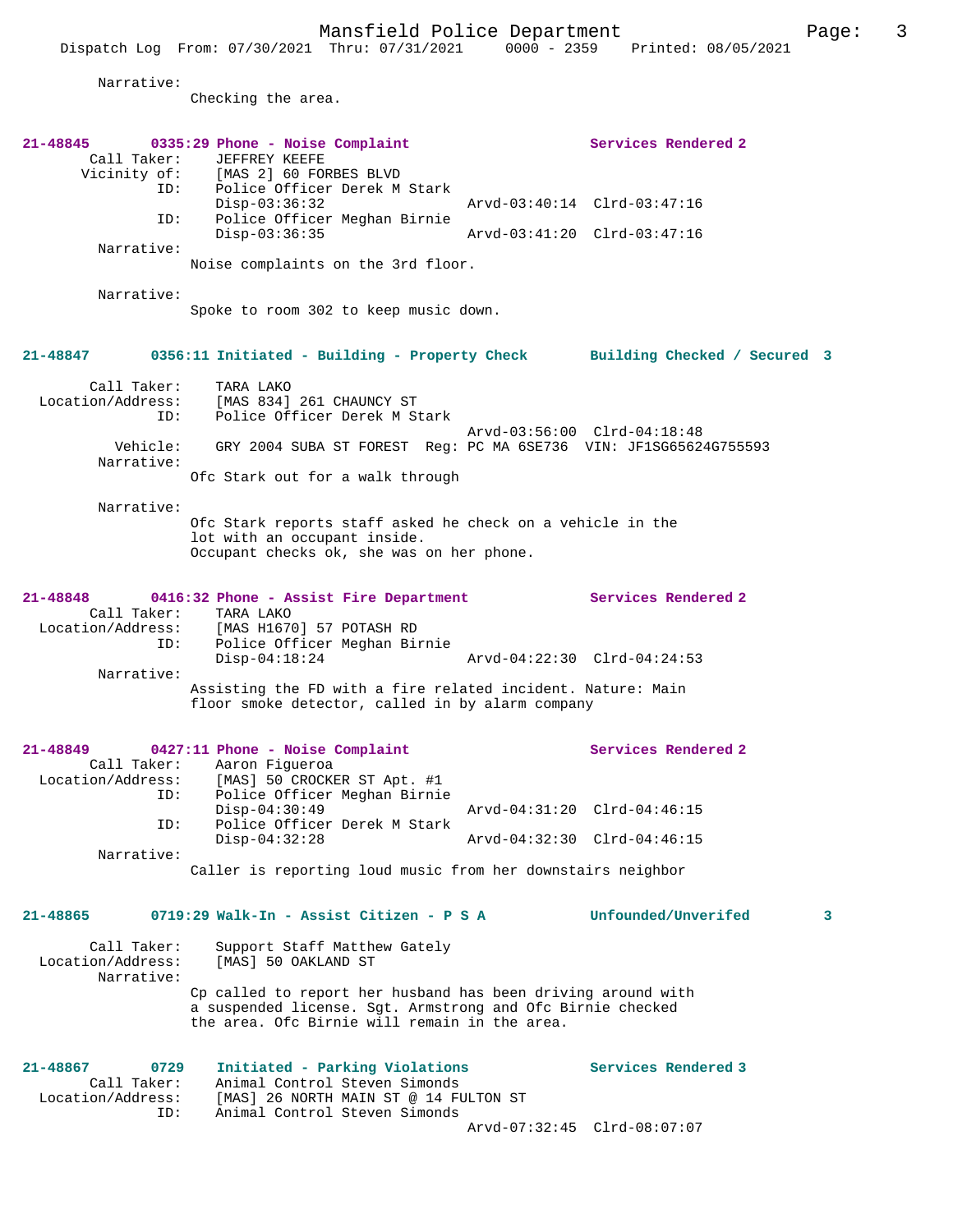Dispatch Log From: 07/30/2021 Thru: 07/31/2021 0000 - 2359 Printed: 08/05/2021

Narrative:

checking area for parking violations

| 21-48883<br>0939<br>Call Taker:<br>ID:              | Initiated - Parking Violations<br>Animal Control Steven Simonds<br>Location/Address: [MAS] 242 NORTH MAIN ST @ 16 OLD COLONY WAY<br>Animal Control Steven Simonds |                             | Services Rendered 3        |   |
|-----------------------------------------------------|-------------------------------------------------------------------------------------------------------------------------------------------------------------------|-----------------------------|----------------------------|---|
|                                                     |                                                                                                                                                                   | Arvd-09:39:24 Clrd-11:51:23 |                            |   |
| Narrative:                                          | checking area for parking violations                                                                                                                              |                             |                            |   |
| Narrative:                                          | tagged MA 2DJ442 on main for restrictive parking                                                                                                                  |                             |                            |   |
| Narrative:                                          |                                                                                                                                                                   |                             |                            |   |
|                                                     | tagged MA L4987 on main by first baptist for blocking<br>crosswalk                                                                                                |                             |                            |   |
| 21-48885<br>ID:                                     | $1000:34$ Phone - Shoplifting<br>Call Taker: William Casey<br>Location/Address: [MAS 840D105] 280 SCHOOL ST Apt. #D105<br>Police Officer Derek M Stark            |                             | Incident Report 3          |   |
|                                                     | $Disp-10:04:30$                                                                                                                                                   | Arvd-10:06:08 Clrd-10:40:03 |                            |   |
| Narrative:                                          | CP requesting an officer to take a report for a past<br>shoplifting.                                                                                              |                             |                            |   |
| Refer To Incident:                                  | $21MAS - 766 - OF$                                                                                                                                                |                             |                            |   |
| 21-48894                                            | 1036:07 Initiated - Community Policing<br>Call Taker: Jennifer Napolitano<br>Location/Address: [MAS 331] 255 EAST ST                                              |                             | <b>Services Rendered 3</b> |   |
| ID:                                                 | Lieutenant Thomas R Connor                                                                                                                                        | Arvd-10:36:00 Clrd-16:13:57 |                            |   |
| Narrative:                                          | OUt for community policing.                                                                                                                                       |                             |                            |   |
| 21-48897<br>1044                                    | Initiated - Building - Property Check Building Checked / Secured 3                                                                                                |                             |                            |   |
| Call Taker:<br>ID:                                  | Police Officer Derek M Stark<br>Location/Address: [MAS 840] 280 SCHOOL ST<br>Police Officer Derek M Stark                                                         | Arvd-10:45:14 Clrd-11:09:45 |                            |   |
| Narrative:                                          |                                                                                                                                                                   |                             |                            |   |
|                                                     | Checking the area.                                                                                                                                                |                             |                            |   |
| 21-48910<br>Call Taker:<br>Location/Address:<br>ID: | 1220:00 Walk-In - Parking Violations<br>Support Staff Devon M DiMascio<br>[MAS H6336] 38 UNION ST<br>Animal Control Steven Simonds                                |                             | Spoken To                  | 3 |
|                                                     | $Disp-12:28:00$                                                                                                                                                   | Arvd-12:37:18 Clrd-12:50:48 |                            |   |
| Narrative:                                          | RP into the station to ask qustions about a parking ticket<br>that he recieved. Ofc. Simonds to be notified.                                                      |                             |                            |   |
| 21-48915<br>Call Taker:                             | 1252:46 Phone - Neighbor Dispute<br>NICHOLAS GOYETTE                                                                                                              |                             | Incident Report            | 3 |
| Location/Address:<br>ID:                            | [MAS 455]<br>Police Officer Joshua S Ellender<br>$Disp-12:57:32$                                                                                                  | Arvd-13:03:59 Clrd-13:45:54 |                            |   |
| Narrative:                                          |                                                                                                                                                                   |                             |                            |   |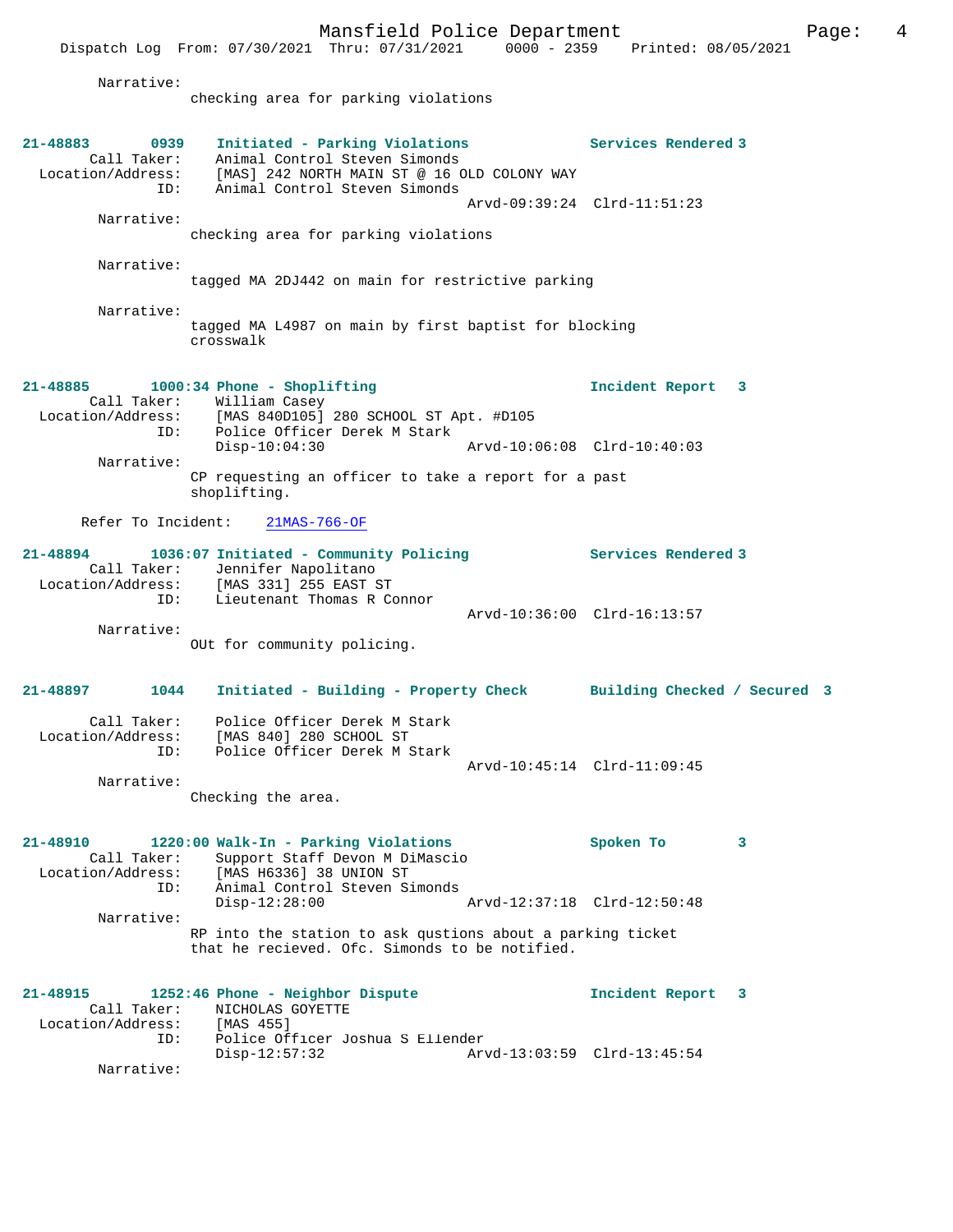.

Narrative:

Refer To Incident: 21MAS-767-OF

| 21-48921          | 1334:18 Phone - Assist Other Agency |                             | Not Home / No Answer | 3 |
|-------------------|-------------------------------------|-----------------------------|----------------------|---|
| Call Taker:       | Jennifer Napolitano                 |                             |                      |   |
| Location/Address: | [MAS H4407]                         |                             |                      |   |
| ID:               | Police Officer Matthew A Souza      |                             |                      |   |
|                   | Disp-13:36:59                       | Arvd-13:43:35 Clrd-13:46:43 |                      |   |
| ID:               | Patrolman Gregory S Martell         |                             |                      |   |
|                   | $Disp-13:37:09$                     | Arvd-13:43:12 Clrd-13:46:47 |                      |   |

| $21 - 48928$<br>Call Taker:<br>TD:      | 1359:30 Phone - Assist Other Agency<br>NICHOLAS GOYETTE<br>Location/Address: [NON] EAST MAIN ST<br>Patrolman Gregory S Martell          | Services Rendered 3            |
|-----------------------------------------|-----------------------------------------------------------------------------------------------------------------------------------------|--------------------------------|
| Narrative:                              | $Disp-14:05:03$                                                                                                                         | Arvd-14:10:14 Clrd-14:56:57    |
|                                         | MSP requesting Norton cruiser to shut down 123 to 495NB<br>access until trooper arrives                                                 |                                |
| Narrative:                              | M11 enroute                                                                                                                             |                                |
| Narrative:                              | Norton and Easton cruisers not available                                                                                                |                                |
| 21-48939<br>$\mathbf{2}$                | 1527:49 Phone - 911 Hang-ups & Verifications                                                                                            | Confirmed misdial/Accdntl Call |
| Call Taker:<br>Location/Address:<br>ID: | Jennifer Napolitano<br>[MAS H4377] 820 MAPLE ST<br>Patrolman Gregory S Martell<br>$Disp-15:29:21$                                       | Arvd-15:36:18 Clrd-15:37:22    |
| Narrative:                              | Checking on a 911 hang up. Cell phone dialed by mistake<br>Contact made?: yes<br>Cellphone? $(y/n): y$<br>Uncertainty radius: 39 meters |                                |
| $21 - 48955$                            | 1721:03 Initiated - Building - Property Check                                                                                           | Building Checked / Secured 3   |
| Call Taker:<br>Location/Address:<br>ID: | Jennifer Napolitano<br>[MAS 820C] 31 PLYMOUTH ST<br>Support Staff Devon M DiMascio                                                      |                                |
|                                         |                                                                                                                                         | Arvd-17:21:00 Clrd-17:30:20    |
| ID:                                     | Sergeant Brian P Thibault<br>$Disp-17:32:41$                                                                                            | Arvd-17:32:44 Clrd-17:32:46    |
| Narrative:                              | Checking the area. All employees gone for the day. Bldg<br>secured. Making a check.                                                     |                                |
|                                         |                                                                                                                                         |                                |

**21-48967 1856:45 911 - 911 Hang-ups & Verifications Unfounded/Unverifed 2**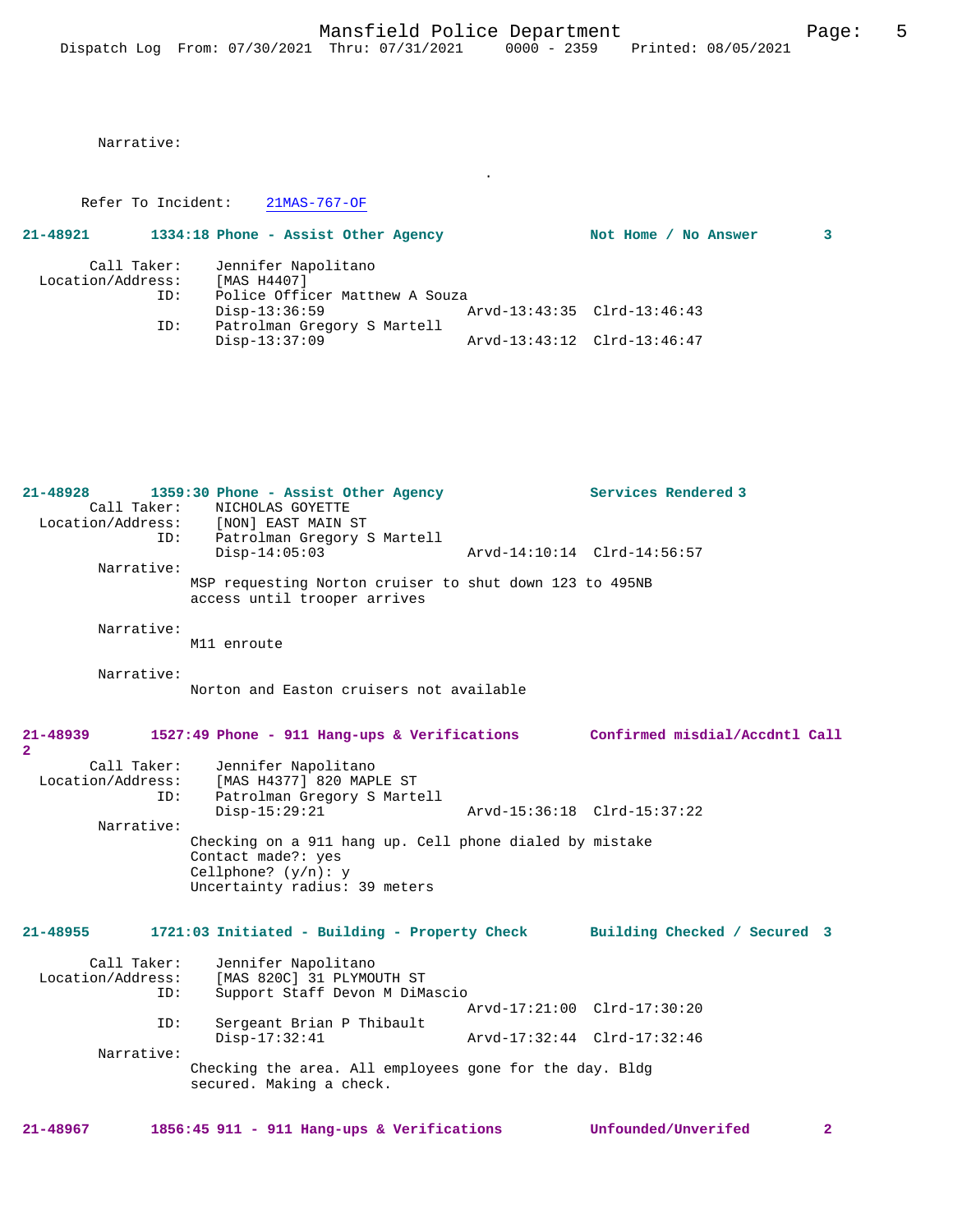|                                    | Dispatch Log From: 07/30/2021 Thru: 07/31/2021                                                                                                                                      | $0000 - 2359$ | Printed: 08/05/2021          |  |
|------------------------------------|-------------------------------------------------------------------------------------------------------------------------------------------------------------------------------------|---------------|------------------------------|--|
| Call Taker:<br>ID:                 | TARA LAKO<br>Vicinity of: [MAS 907] 390 WEST ST Apt. #A<br>Police Officer Joshua S Ellender<br>$Disp-18:59:31$<br>Police Officer Mark O'Connor                                      |               | Arvd-19:12:13 Clrd-19:12:22  |  |
| Narrative:                         |                                                                                                                                                                                     |               |                              |  |
|                                    | Checking on a 911 hang up.<br>Contact made?: no<br>Cellphone? $(y/n)$ : yes<br>Uncertainty radius: 5 meters, 95% mapping in the parking lot<br>in between the garden and main doors |               |                              |  |
| Narrative:                         | Area checked, no one showing signs of distress.                                                                                                                                     |               |                              |  |
| 21-48970                           | 1919:13 Initiated - Building - Property Check Building Checked / Secured 3                                                                                                          |               |                              |  |
| Call Taker:<br>ID:                 | Nicole Boyer<br>Vicinity of: [MAS 2] 60 FORBES BLVD<br>Police Officer Joshua S Ellender                                                                                             |               | Arvd-19:19:00 Clrd-19:27:23  |  |
| Narrative:                         | Police Officer Mark O'Connor                                                                                                                                                        |               |                              |  |
|                                    | Checking the area.                                                                                                                                                                  |               |                              |  |
| 21-48973                           | 1930:11 Initiated - Building - Property Check Building Checked / Secured 3                                                                                                          |               |                              |  |
| Call Taker:<br>ID:                 | Nicole Boyer<br>Vicinity of: [MAS 4] 31 HAMPSHIRE ST<br>Police Officer Joshua S Ellender                                                                                            |               | Arvd-19:30:00 Clrd-19:33:13  |  |
| Narrative:                         | Police Officer Mark O'Connor<br>Checking the area.                                                                                                                                  |               |                              |  |
| 21-48975                           | 1940:37 Phone - Assist Fire Department                                                                                                                                              |               | Services Rendered 2          |  |
|                                    | Call Taker: Nicole Boyer                                                                                                                                                            |               |                              |  |
| Location/Address:<br>ID:           | [MAS 1019] 792 WEST ST Apt. #C206<br>Police Officer William C Trudell                                                                                                               |               |                              |  |
| ID:                                | $Disp-19:44:35$<br>Police Officer Joshua S Ellender                                                                                                                                 |               | Arvd-19:48:11 Clrd-20:19:36  |  |
|                                    | $Disp-19:44:41$<br>Police Officer Mark O'Connor                                                                                                                                     |               | Arvd-19:48:06 Clrd-20:23:54  |  |
| Narrative:                         | Assisting the FD with a fire related incident. Nature: Smell<br>of gas, and getting high form it                                                                                    |               |                              |  |
|                                    |                                                                                                                                                                                     |               |                              |  |
| Narrative:                         | Informed the calltaker she will not evacuate beccause of her<br>cat in the home.                                                                                                    |               |                              |  |
| Narrative:                         |                                                                                                                                                                                     |               |                              |  |
|                                    | Stove was leaking gas, everyone evacuated building. M3 will<br>remain on scene with FD.                                                                                             |               |                              |  |
| 21-48980                           | 2022:55 Initiated - Building - Property Check                                                                                                                                       |               | Building Checked / Secured 3 |  |
| Call Taker:<br>Vicinity of:<br>ID: | Nicole Boyer<br>[MAS 820C] 31 PLYMOUTH ST<br>Sergeant Brian P Thibault                                                                                                              |               |                              |  |
|                                    |                                                                                                                                                                                     |               | Arvd-20:22:00 Clrd-20:27:51  |  |
| Narrative:                         | Checking the area.                                                                                                                                                                  |               |                              |  |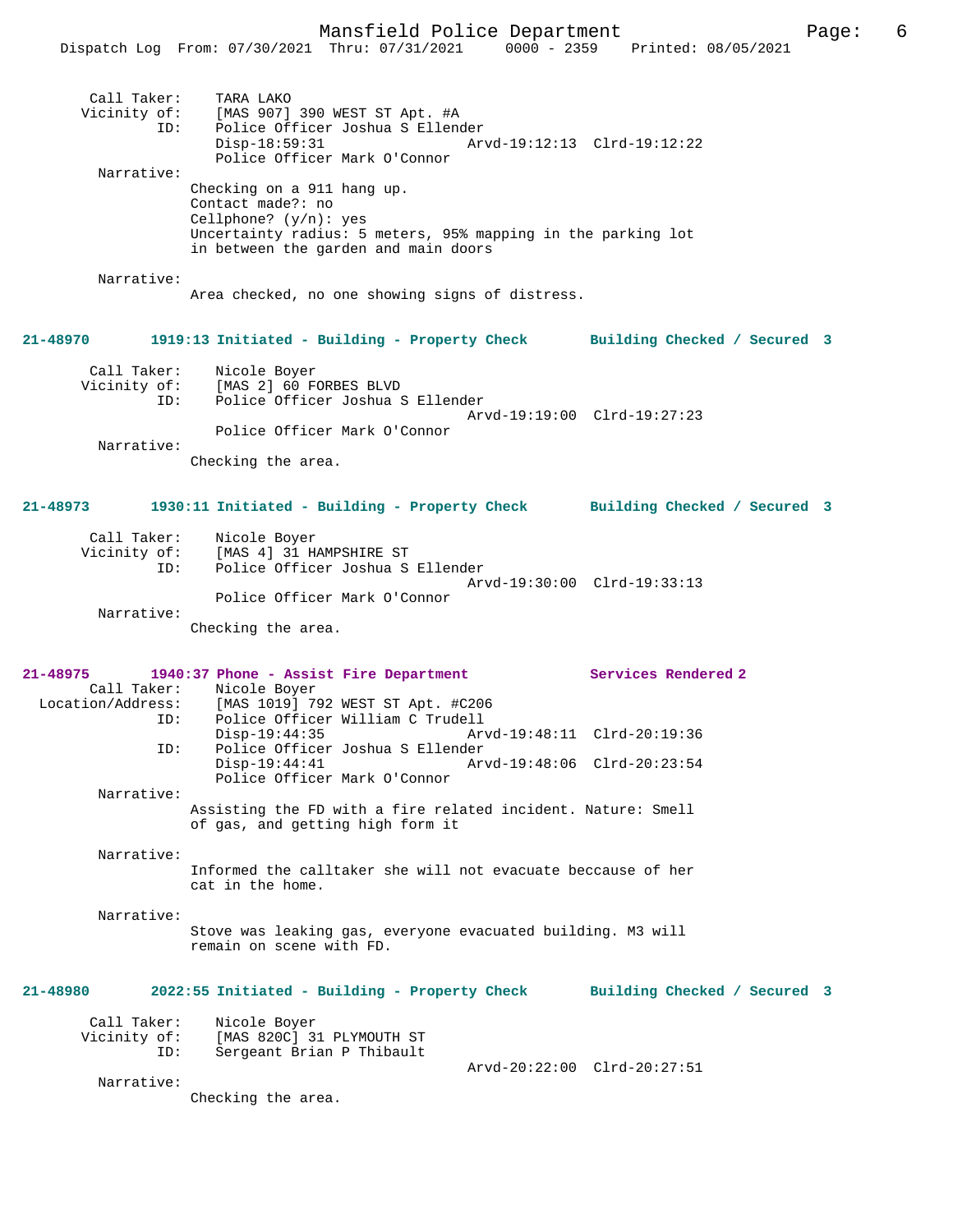Mansfield Police Department Fage: 7 Dispatch Log From: 07/30/2021 Thru: 07/31/2021 0000 - 2359 Printed: 08/05/2021 **21-48982 2030:25 Initiated - Building - Property Check Building Checked / Secured 3** Call Taker: Nicole Boyer Vicinity of: [MAS 840] 280 SCHOOL ST ID: Police Officer Joshua S Ellender Arvd-20:30:00 Clrd-20:39:14 Police Officer Mark O'Connor Narrative: Checking the area. **21-48984 2041:35 Initiated - Building - Property Check Building Checked / Secured 3** Call Taker: Nicole Boyer<br>Vicinity of: [MAS 12] 250 of: [MAS 12] 250 EAST ST<br>ID: Police Officer Willia Police Officer William C Trudell Arvd-20:41:00 Clrd-20:56:52 Narrative: Checking the area. **21-48989 2057:15 Initiated - Building - Property Check Building Checked / Secured 3** Call Taker: Nicole Boyer Vicinity of: [MAS 281A] 1 CROCKER ST ID: Police Officer Christopher D Sorge Arvd-20:57:00 Clrd-21:01:20 Narrative: Checking the area. **21-49002 2153:55 Initiated - Building - Property Check Building Checked / Secured 3** Call Taker: Nicole Boyer Vicinity of: [MAS 2] 60 FORBES BLVD ID: Police Officer Joshua S Ellender Arvd-21:53:00 Clrd-21:57:07 Police Officer Mark O'Connor Narrative: Checking the area. **21-49003 2154:53 Initiated - Building - Property Check Building Checked / Secured 3** Call Taker: Nicole Boyer Vicinity of: [MAS 1002] 250 EAST ST ID: MANSFIELD PATRICK J PENNIE Arvd-21:54:00 Clrd-22:04:50 Narrative: Checking the area. **21-49007 2210:30 Initiated - Building - Property Check Building Checked / Secured 3** Call Taker: Nicole Boyer<br>.on/Address: [MAS] OAK ST Location/Address:<br>n: ID: Police Officer Joshua S Ellender Arvd-22:10:00 Clrd-22:19:47 Police Officer Mark O'Connor Narrative: Checking the area. **21-49010 2222:14 Initiated - Motor Vehicle Stop Citation / Warning Issued 3** Call Taker: Nicole Boyer Location/Address: [MAS] OAK ST ID: Police Officer Joshua S Ellender Arvd-22:22:00 Clrd-22:30:36 Police Officer Mark O'Connor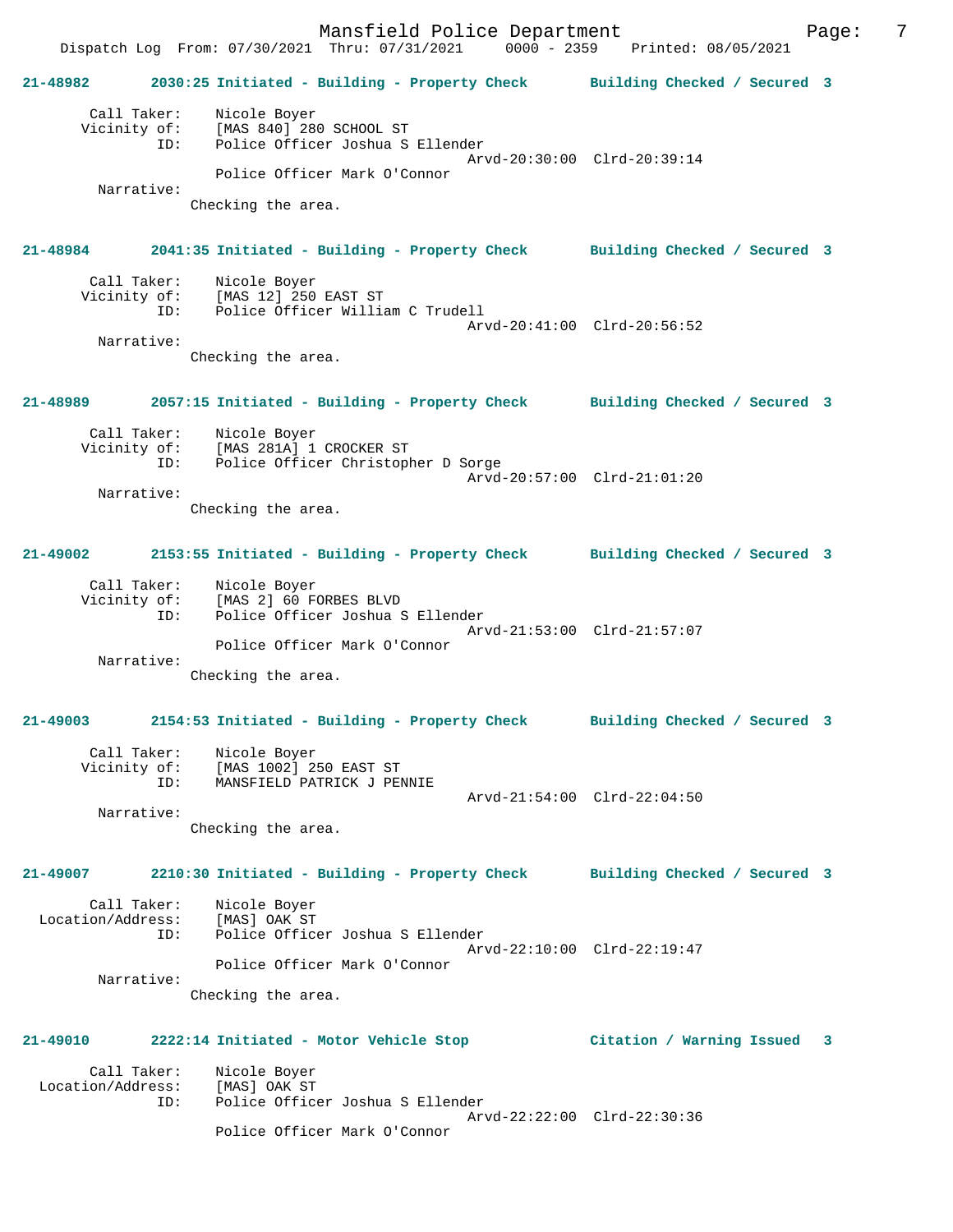MVST for speed.

**21-49012 2224:07 911 - Erratic Oper MV / Road Rage Arrest(s) Made 3**  Call Taker: Nicole Boyer<br>Location/Address: [MAS] 65 BEL Location/Address: [MAS] 65 BELLA VISTA AVE ID: Police Officer Christopher D Sorge Disp-22:25:37 Arvd-22:26:38 Clrd-07/31/2021 @ 01:46:05<br>ID: Police Officer William C Trudell Police Officer William C Trudell<br>Disp-22:25:55 Arv Disp-22:25:55 Arvd-22:51:03 Clrd-07/31/2021 @ 00:51:12<br>ID: Detective Patrick J Pennie Detective Patrick J Pennie Arvd-22:26:43 Clrd-23:10:24 ID: Sergeant Jeffrey G Bombard Arvd-22:32:50 Clrd-23:00:29 Vehicle: BLK 2017 HYUN SONATA Reg: PC MA 3DBV34 VIN: KMHE24L14HA044211 Pased To: TUCKER On: 07/31/2021 @ 1100<br>Vehicle: BLK 2019 VOLV UT XC60 Reg: E BLK 2019 VOLV UT XC60 Reg: PC MA 1EXP65 VIN: LYVBR0DL6KB236905 Narrative: Erratic operator Narrative: Two children in the vehicle, will be going with their grandmother. Narrative: Female party in custody Narrative: M12 SM: 54836.7 Narrative: M13 assisting with booking. Narrative: Achins en route Narrative: M12 EM: 54838.6 Narrative: Tow is on scene Narrative: Achins has the vehicle. Narrative: Narrative: Clerk contacted, Bail Set at \$40. Clerk will be out at 0800. Narrative: Ofc. Sorge is speaking with DCF @ the PD Refer To Arrest: 21MAS-265-AR Arrest: TUCKER, BRIDGETTE L Address: 29 ALDEN ST MANSFIELD, MA Age:<br>:Charges OUI-LIQUOR OR .08% CHILD ENDANGERMENT WHILE OUI NEGLIGENT OPERATION OF MOTOR VEHICLE CHILD ENDANGERMENT WHILE OUI **21-49025 2319:55 Initiated - Building - Property Check Building Checked / Secured 3** Call Taker: Nicole Boyer Location/Address: [MAS 820C] 31 PLYMOUTH ST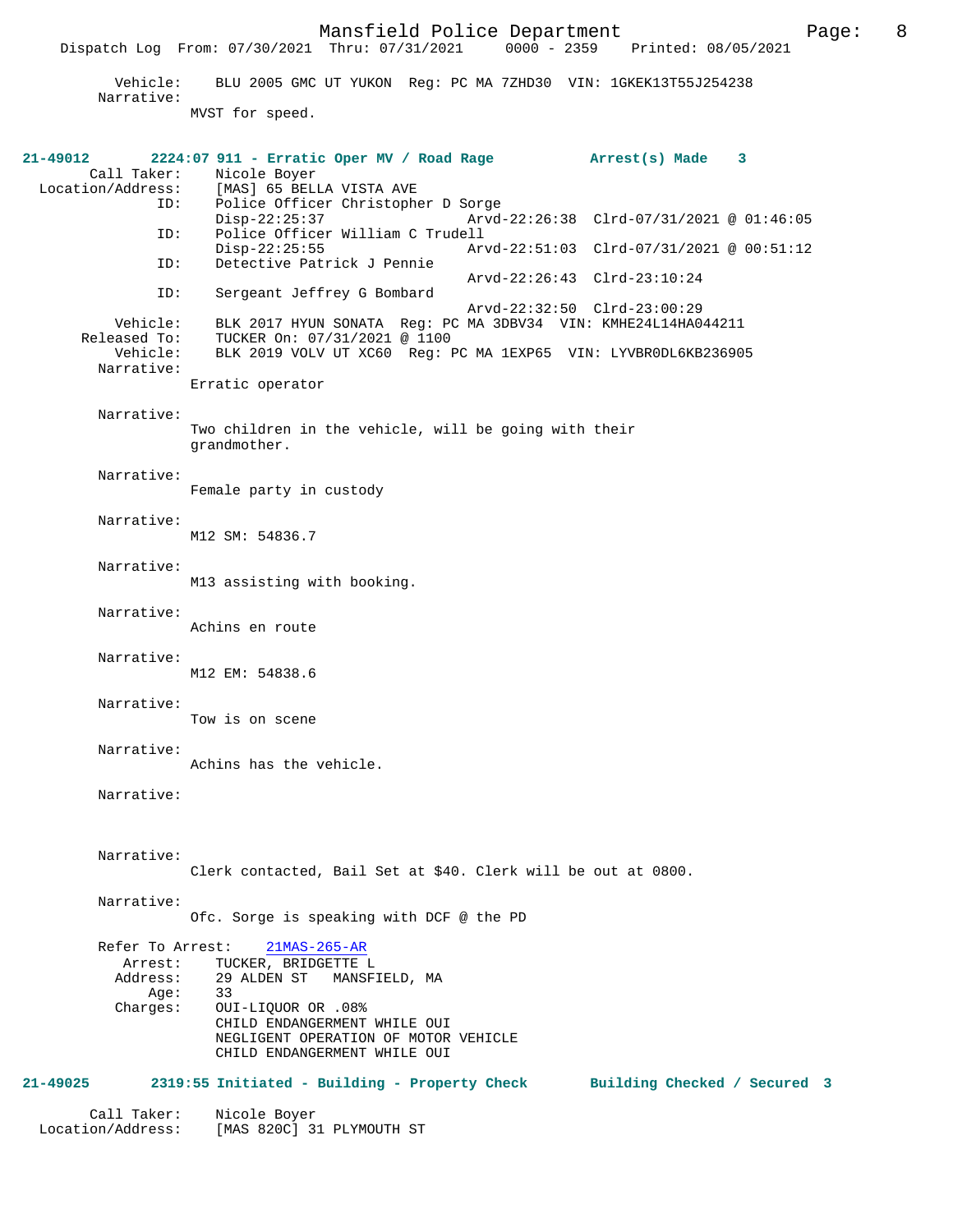Mansfield Police Department Fage: 9 Dispatch Log From: 07/30/2021 Thru: 07/31/2021 0000 - 2359 Printed: 08/05/2021 ID: Detective Anthony R Lattanzio Arvd-23:19:00 Clrd-23:23:39 Narrative: Checking the area. **For Date: 07/31/2021 - Saturday 21-49032 0014:24 911 - Noise Complaint Unfounded/Unverifed 2** Call Taker: Ryan O'Rourke Vicinity of: [MAS H92] WEST CHURCH ST ID: Police Officer Derek M Stark Disp-00:16:04 Arvd-00:29:54 Clrd-00:49:53<br>Vehicle: GRY 2003 MAZD PROTEGE Req: PC MA 1GPZ75 VIN: JM1BJ227130 GRY 2003 MAZD PROTEGE Reg: PC MA 1GPZ75 VIN: JM1BJ227130645997 Narrative: caller rpts fireworks being set off at this location. Narrative: In the area of N Main and Rumford with nothing showing. Will remain in the area a little longer. Narrative: In the area of West Church, fireworks were set off. **21-49045 0102:09 Initiated - Building - Property Check Building Checked / Secured 3** Call Taker: Nicole Boyer<br>Vicinity of: [MAS 820C] 3 [MAS 820C] 31 PLYMOUTH ST ID: Sergeant Lawrence G Crosman Arvd-01:02:00 Clrd-01:23:06 Narrative: Checking the area. **21-49046 0108:56 Initiated - Building - Property Check Building Checked / Secured 3** Call Taker: Ryan O'Rourke Location/Address: [MAS 1015] 30 CHAUNCY ST Police Officer Derek M Stark Arvd-01:08:00 Clrd-01:15:04 Narrative: Checking the area. **21-49056 0115:30 Initiated - Building - Property Check Building Checked / Secured 3** Call Taker: TARA LAKO<br>Location/Address: [MAS 1002 [MAS 1002] 250 EAST ST ID: Police Officer Derek M Stark Arvd-01:15:00 Clrd-01:30:34 Narrative: Checking the area. **21-49061 0120 Initiated - Building - Property Check Building Checked / Secured 3** Call Taker: Sergeant Jeffrey G Bombard Location/Address: [MAS 2] 60 FORBES BLVD Sergeant Jeffrey G Bombard Arvd-01:20:58 Clrd-01:24:14 Narrative: Checking the area. **21-49063 0125 Initiated - Building - Property Check Building Checked / Secured 3** Call Taker: Sergeant Jeffrey G Bombard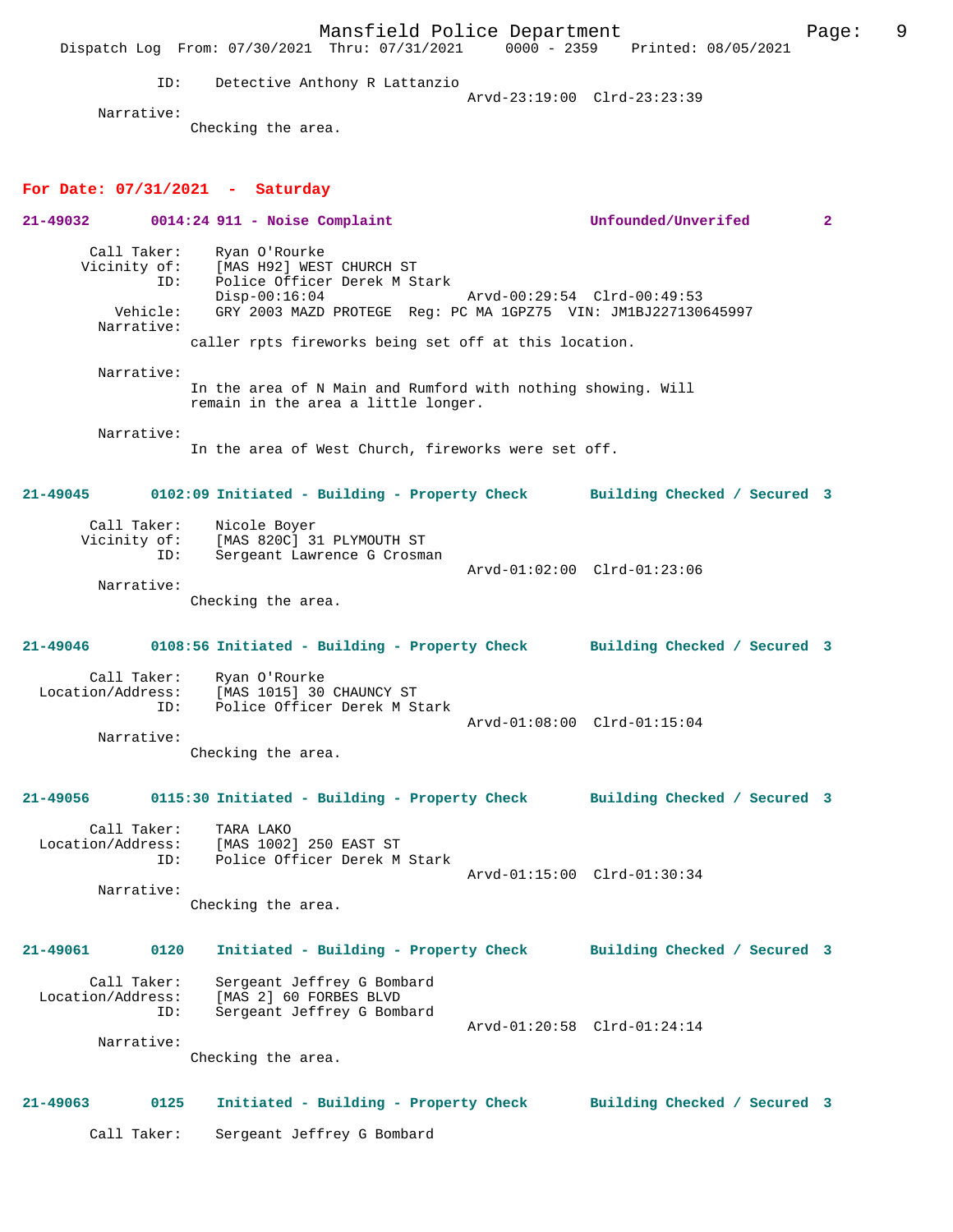Mansfield Police Department Page: 10 Dispatch Log From: 07/30/2021 Thru: 07/31/2021 Location/Address: [MAS 4] 31 HAMPSHIRE ST ID: Sergeant Jeffrey G Bombard Arvd-01:26:08 Clrd-01:29:54 Narrative: Checking the area. **21-49067 0139:28 911 - Disturbance / Gathering Services Rendered 1** Call Taker: Ryan O'Rourke Ryan O'Rourke Location/Address: [MAS H848] 5 MORINI ST ID: Sergeant Jeffrey G Bombard Disp-01:41:13 Arvd-01:57:05 Clrd-01:57:07<br>ID: Police Officer Derek M Stark Police Officer Derek M Stark<br>Disp-01:41:18 Arvd-01:44:55 Clrd-02:15:12 ID: Sergeant John R Armstrong Arvd-01:44:28 Clrd-02:15:12<br>TD: Police Officer Christopher D Sorge Police Officer Christopher D Sorge Arvd-01:46:15 Clrd-02:09:21 Narrative: caller rpts a male party that is intoxicated trying to leave, he is becoming aggressive. Narrative: male party is currently sitting, inside. caller states he did not hit her. Narrative: parties will be sitting outside. Narrative: Verbal disagreement between brothers, will be standing by for one of their Uber's to arrive Narrative: Involved parties Uber is on scene. Refer To Incident: 21MAS-770-OF **21-49071 0222:02 Initiated - Building - Property Check Building Checked / Secured 3** Call Taker: Nicole Boyer Vicinity of: [MAS 417] 9 FRANCIS AVE<br>TD: Police Officer Derek M : Police Officer Derek M Stark Arvd-02:22:00 Clrd-02:37:40 Narrative: Checking the area. **21-49072 0234:34 Initiated - Follow up Investigation Referred to Other Agency 3** Call Taker: Nicole Boyer Location/Address: [MAS]<br>ID: Polic Police Officer Christopher D Sorge Arvd-02:34:00 Clrd-02:57:01 Narrative: Narrative: **21-49073 0237:47 Initiated - Building - Property Check Building Checked / Secured 3** Call Taker: Nicole Boyer<br>Vicinity of: [MAS 185A] 2 of: [MAS 185A] 241 FRANCIS AVE Apt. #B<br>ID: Police Officer Derek M Stark Police Officer Derek M Stark Arvd-02:37:00 Clrd-02:44:12 Narrative: Checking the area.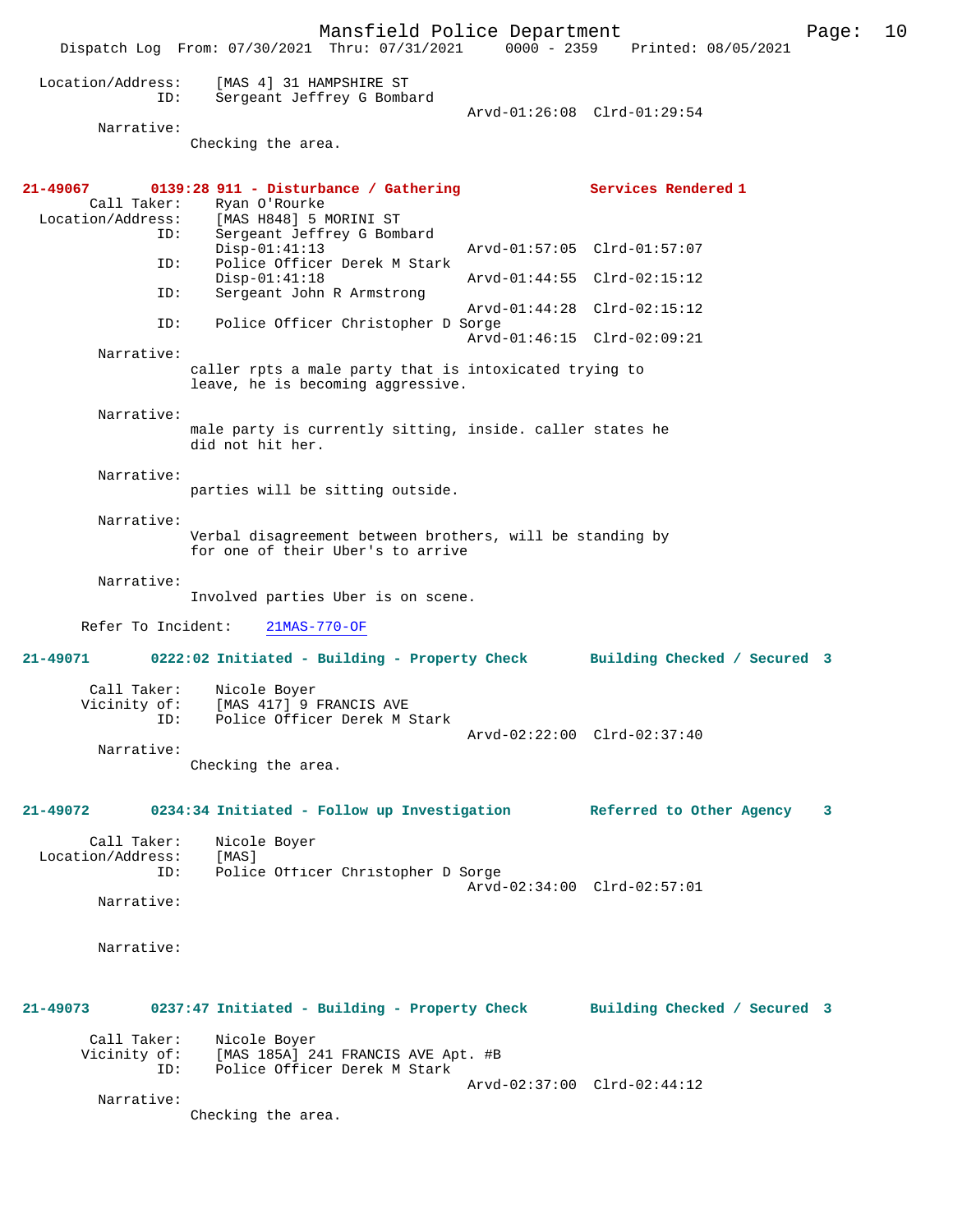Mansfield Police Department Page: 11

Dispatch Log From: 07/30/2021 Thru: 07/31/2021 **21-49074 0240 Initiated - Building - Property Check Building Checked / Secured 3** Call Taker: Sergeant Jeffrey G Bombard Location/Address: [MAS 907E] 390 WEST ST ID: Sergeant Jeffrey G Bombard Arvd-02:40:39 Clrd-02:45:29 Narrative: Checking the area. **21-49078 0314:12 Initiated - Building - Property Check Building Checked / Secured 3** Call Taker: Nicole Boyer<br>Vicinity of: [MAS 820C] 31 of: [MAS 820C] 31 PLYMOUTH ST<br>ID: Support Staff Thomas Plunl Support Staff Thomas Plunkett Arvd-03:14:00 Clrd-03:26:53<br>TD: Sergeant Lawrence G Crosman Sergeant Lawrence G Crosman<br>Disp-03:26:49 Disp-03:26:49 Arvd-03:26:57 Clrd-03:29:06 Narrative: Checking the area. **21-49079 0317:20 Initiated - Building - Property Check Building Checked / Secured 3** Call Taker: Nicole Boyer<br>Vicinity of: [MAS 992] 66 of: [MAS 992] 660 EAST ST<br>ID: Police Officer Derek N Police Officer Derek M Stark Arvd-03:17:00 Clrd-03:21:41 Narrative: Checking the area. **21-49080 0321:49 Initiated - Building - Property Check Building Checked / Secured 3** Call Taker: Nicole Boyer Location/Address: [MAS] 4 ERICK RD @ 15 BONNEY LN ID: Police Officer Derek M Stark Arvd-03:21:00 Clrd-03:31:13 Narrative: Checking the area. **21-49085 0405:37 Initiated - Suspicious Actv / Persn / Veh Spoken To 2**  Call Taker: Nicole Boyer<br>Vicinity of: [MAS 895] 179 of: [MAS 895] 175 FRUIT ST<br>ID: Police Officer Derek M Police Officer Derek M Stark Arvd-04:05:00 Clrd-04:11:33 ID: Police Officer Christopher D Sorge Disp-04:06:04 Enrt-04:06:04 Clrd-04:11:00 Narrative: Group of people Narrative: It was people that live down the street, they've been advised and will be returning home. Narrative: M14 made a check of the animal shelter, and everything checks OK. **21-49088 0438:44 Phone - Suspicious Actv / Persn / Veh Spoken To 2**  Call Taker: JEFFREY KEEFE Vicinity of: [MAS 122] 99 COPELAND DR<br>TD: Sergeant Jeffrey G Romba Sergeant Jeffrey G Bombard<br>Disp-04:41:28 Disp-04:41:28 Arvd-04:44:47 Clrd-04:52:03 ID: Police Officer Christopher D Sorge Disp-04:41:32 Arvd-04:45:07 Clrd-04:52:03 Vehicle: SIL 2021 TOYT UT Reg: PC FL DFSY77 VIN: 5TDGZRAH5MS040865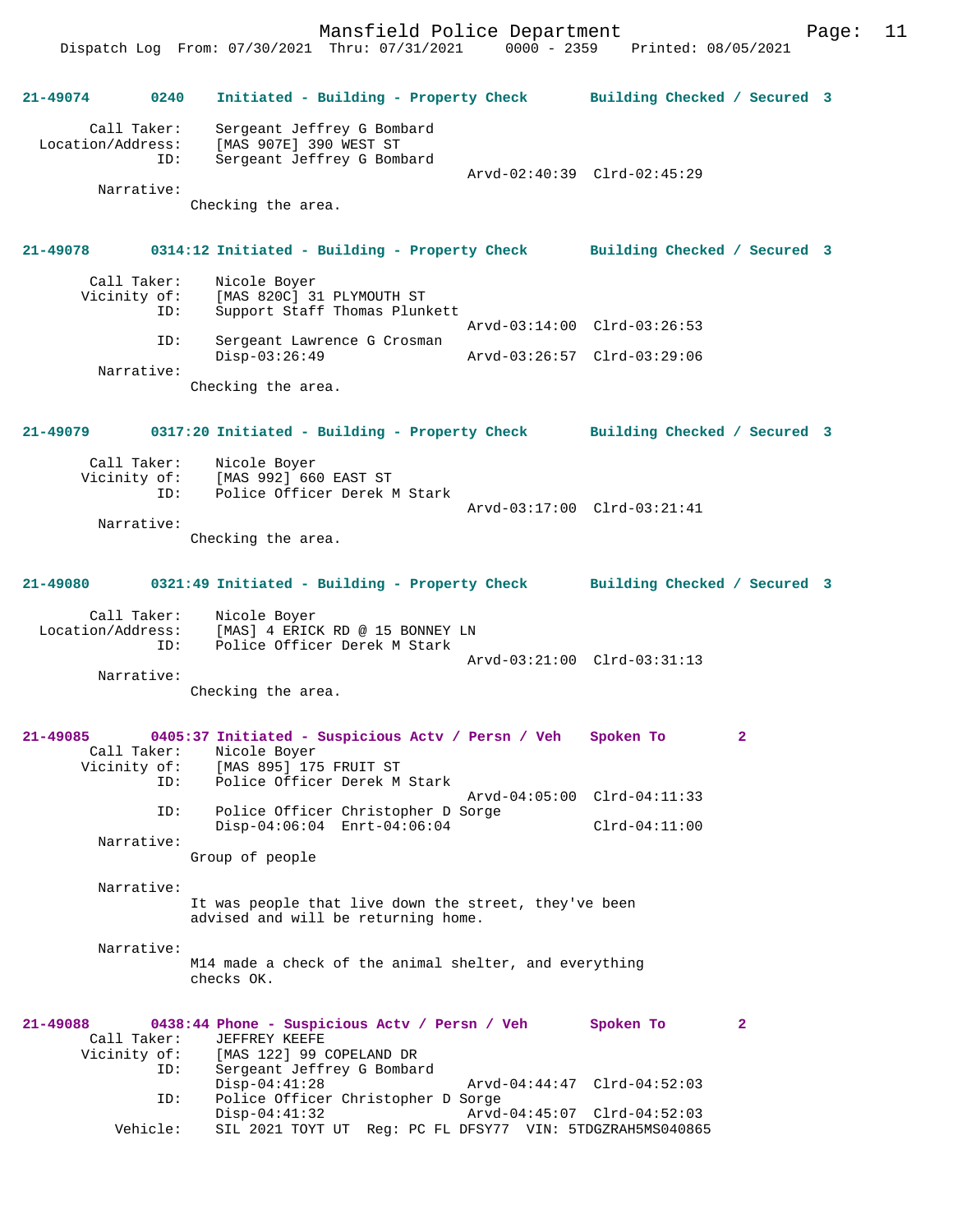Mansfield Police Department Page: 12 Dispatch Log From: 07/30/2021 Thru: 07/31/2021 Narrative: CP reported that there is a male party inside that is making the cp uncomfortable as well as the staff. Older male heavy set 6 ft tall glasses. CP reports male party is confused. Narrative: male party is in the store pacing back and forth. Narrative: CP arrived in a Silver SUV and stated that he was out of gas. Narrative: Spoke with the party and staff is satisfied. **21-49090 0509 Initiated - Building - Property Check Building Checked / Secured 3** Call Taker: Sergeant Jeffrey G Bombard Location/Address: [MAS 840] 280 SCHOOL ST ID: Sergeant Jeffrey G Bombard Arvd-05:10:28 Clrd-05:16:55 Narrative: Checking the area. **21-49093 0531:15 Initiated - Building - Property Check Building Checked / Secured 3** Call Taker: Nicole Boyer Vicinity of: [MAS 820C] 31 PLYMOUTH ST<br>ID: Sergeant Lawrence G Crosma Sergeant Lawrence G Crosman Arvd-05:31:00 Clrd-05:47:49 Narrative: Checking the area. **21-49096 0629:38 Initiated - Building - Property Check Building Checked / Secured 3** Call Taker: Nicole Boyer Vicinity of: [MAS 834] 261 CHAUNCY ST<br>ID: Police Officer Derek M St Police Officer Derek M Stark Arvd-06:29:00 Clrd-06:29:58 Narrative: Checking the area. **21-49103 0824:53 Phone - Well Being Check Spoken To 3**  Call Taker: Matthew Cunningham<br>Location/Address: [MAS 424] 149 OAKL Ess: [MAS 424] 149 OAKLAND ST Apt. #15<br>ID: Sergeant John B Armstrong Sergeant John R Armstrong<br>Disp-08:29:14 Disp-08:29:14 Arvd-08:29:56 Clrd-08:36:18<br>ID: Police Officer Beau J Palanza Police Officer Beau J Palanza Disp-08:29:19 Arvd-08:33:00 Clrd-08:36:16 Narrative: Manager from stop and shop requesting a well being check on an employee last heard from on Tuesday the 27th. Narrative: Building manager contacted and will meet officers at location Narrative: M11 reports the party's vehicle is not in the lot, will be standing by for building maintenance. Narrative: Party spoken to via cell phone, states she is in Worcester with a friend and is fine, does not wish to work at Stop and Shop any longer.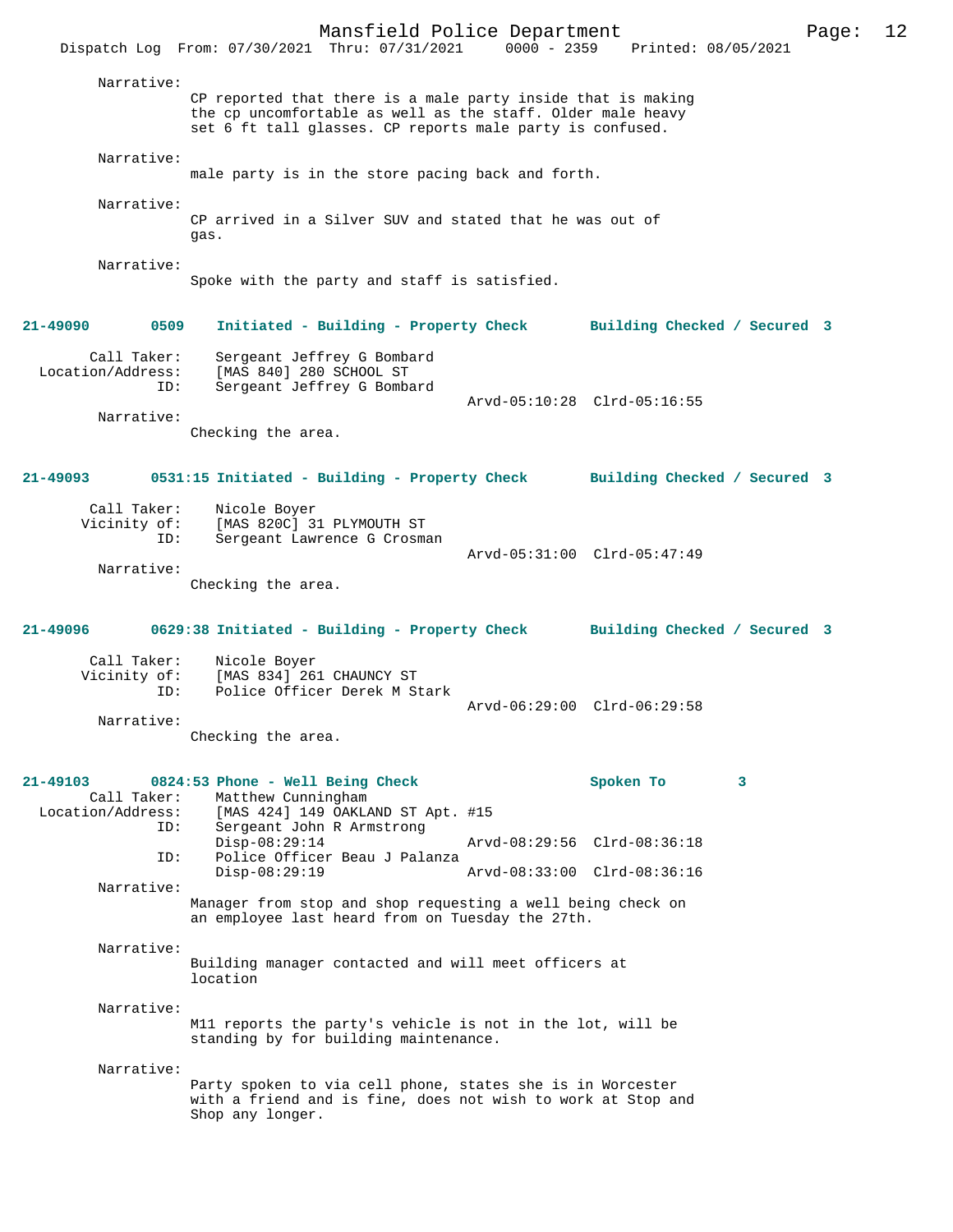Mansfield Police Department Page: 13

| 21-49117                                            | 1034:36 Initiated - Motor Vehicle Stop                                                                                                                                             | Citation / Warning Issued                                    | 3 |
|-----------------------------------------------------|------------------------------------------------------------------------------------------------------------------------------------------------------------------------------------|--------------------------------------------------------------|---|
| Call Taker:<br>Location/Address:<br>ID:<br>Vehicle: | Kerri Bishop<br>[MAS] 231 CHAUNCY ST @ 12 GILES PL<br>Police Officer Joshua S Ellender                                                                                             | Arvd-10:34:00 Clrd-10:39:12                                  |   |
|                                                     | BLK 2019 HYUN ELANTR Req: PC MA 1ESG16 VIN: KMHD84LF0KU854849                                                                                                                      |                                                              |   |
| 21-49140<br>Call Taker:<br>Location/Address:<br>ID: | 1255:58 Phone - Assist Citizen - P S A<br>NICHOLAS GOYETTE<br>[MAS 43] 137 MILL ST Apt. #60<br>Sergeant Brian P Thibault<br>$Disp-12:58:41$                                        | Assisted Party<br>$\overline{\mathbf{3}}$<br>$Clrd-13:00:11$ |   |
| ID:                                                 | Police Officer Beau J Palanza<br>$Disp-12:58:45$                                                                                                                                   | Arvd-13:05:00 Clrd-14:02:47                                  |   |
| ID:                                                 | Sergeant John R Armstrong<br>$Disp-13:00:08$                                                                                                                                       | Arvd-13:03:35 Clrd-14:02:49                                  |   |
| ID:                                                 | Sergeant Brian P Thibault<br>$Disp-13:02:54$                                                                                                                                       | Arvd-13:02:56 Clrd-14:02:51                                  |   |
| Narrative:                                          |                                                                                                                                                                                    |                                                              |   |
|                                                     | 2 parties from site 60 threatened staff when asked to leave.<br>Male and female threatened a<br>others in general, staff looking for assistance with their<br>removal.             | as well as                                                   |   |
|                                                     | Caller states the male seems to have<br>and will definitely get physical. Unk on a name for him at<br>this time.                                                                   |                                                              |   |
| Narrative:                                          |                                                                                                                                                                                    |                                                              |   |
|                                                     | M1 reports party agreed to leave and will park camper until<br>he can find someone to tow it out, campground agreed to<br>this. units standing by while party packs up the camper. |                                                              |   |
| Narrative:                                          | M1 reports party was trespassed from the property. will be<br>on file.                                                                                                             |                                                              |   |
| 21-49146                                            | 1335:33 Phone - Parking Violations                                                                                                                                                 | Unfounded/Unverifed                                          | 3 |
| Call Taker:<br>Location/Address:<br>ID:             | MATTHEW BOMES<br>[MAS] BONNEY LN<br>Police Officer Joshua S Ellender                                                                                                               |                                                              |   |
| Narrative:                                          | $Disp-13:40:42$                                                                                                                                                                    | Arvd-13:45:55 Clrd-13:50:34                                  |   |
|                                                     | checke the area for parking violations and a barking dog.<br>call came in from the front desk VM                                                                                   |                                                              |   |
| Narrative:                                          | M3 reports check of the area, one dog barked but the owner<br>quieted it. no parking issues at this time.                                                                          |                                                              |   |
| $21 - 49148$                                        | 1412:09 Phone - Assist Other Agency                                                                                                                                                | Unfounded/Unverifed                                          | 3 |
| Call Taker:<br>Location/Address:<br>ID:             | Matthew Cunningham<br>[MAS] RTE 495 NB<br>Police Officer Joshua S Ellender<br>$Disp-14:14:33$                                                                                      | Arvd-14:18:21 Clrd-14:22:54                                  |   |
| ID:                                                 | Police Officer Beau J Palanza<br>$Disp-14:14:39$                                                                                                                                   | Arvd-14:17:57 Clrd-14:22:52                                  |   |
| Narrative:                                          | Assist state police with a bicycle in the roadway.                                                                                                                                 |                                                              |   |
| Narrative:                                          | M3 reports check of the highway with negative results.                                                                                                                             |                                                              |   |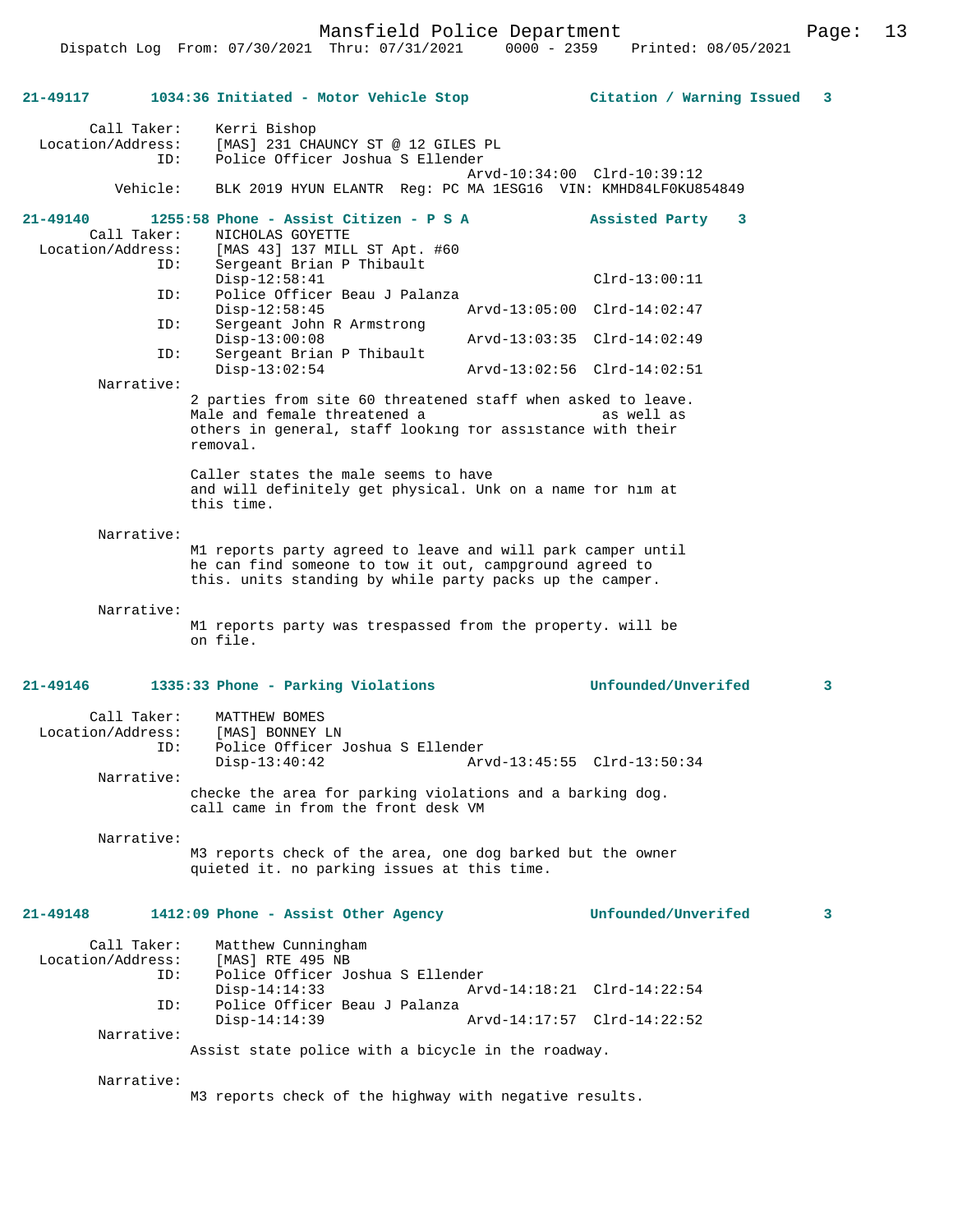Mansfield Police Department Page: 14 Dispatch Log From: 07/30/2021 Thru: 07/31/2021 0000 - 2359 **21-49153 1437:19 Initiated - Assist Citizen - P S A Assisted Party 3**  Call Taker: Kerri Bishop Location: [MAS] 495 NORTHBOUND PRIOR TO EXIT 31 ID: Police Officer Joshua S Ellender Arvd-14:37:00 Clrd-14:49:09 Narrative: assisting party with resecuring bike to vehicle **21-49159 1504:40 Phone - Suspicious Actv / Persn / Veh Summons 2**  Call Taker: Matthew Cunningham<br>Location/Address: [MAS H6120] 228 PR. ess: [MAS H6120] 228 PRATT ST<br>ID: Sergeant John R Armstrong Sergeant John R Armstrong<br>Disp-15:08:22 Disp-15:08:22 Arvd-15:13:22 Clrd-15:31:36<br>ID: Sergeant Brian P Thibault Sergeant Brian P Thibault<br>Disp-15:08:33 Disp-15:08:33 Arvd-15:13:24 Clrd-15:31:33 Narrative: Erratic male party walking in and out of traffic, also laying down in random yards. Male party is not wearing a shirt, has shorts on. Walking down towards cumberland farms. Narrative: Male party now at Hope and Pratt. Narrative: M11 reports male party is walking to the train station and got a flat tire on the bike. Narrative: M11 reports bike was stolen from the RP, requested AR for Court Complaint. clear Refer To Summons: 21MAS-266-AR Summons: DUPHILY, JACOB EDWARD<br>Address: 1126 PARK ST ATTLEB 1126 PARK ST ATTLEBORO, MA<br>29  $A$ qe: Charges: BICYCLE, LARCENY OF **21-49175 1750:40 Phone - Motor Veh Acc - w/Injury Investigated - Report Taken 1** Call Taker: NICHOLAS GOYETTE Vicinity of: [MAS H5287] 297 ELM ST<br>TD: Police Officer Beau J J Police Officer Beau J Palanza<br>Disp-17:52:27 Disp-17:52:27 **Arvd-17:58:59** Clrd-18:58:27<br>TD: Patrolman Gregory S Martell Patrolman Gregory S Martell<br>Disp-17:52:38 Disp-17:52:38 Arvd-17:57:54 Clrd-18:58:27<br>ID: Police Officer Michael N Fenore Police Officer Michael N Fenore<br>Disp-18:00:19 A Disp-18:00:19 Arvd-18:00:20 Clrd-18:38:51 Vehicle: BRO 2006 FORD FIVEHU Reg: PC MA 3FZS34 VIN: 1FAHP28136G147622 Towed: For: Accident By: Achins Garage To: Achins Garage Vehicle: GRY 2018 HOND VA ODYSSEY Reg: PC MA 4HV498 VIN: 5FNRL6H76JB100397<br>Towed: For: Accident By: Achins Garage To: Achins Garage Towed: For: Accident By: Achins Garage To: Achins Garage Released To: DUBOIS On:  $08/01/2021 \text{ } \textcircled$  1329 DUBOIS On: 08/01/2021 @ 1329 Narrative: MVA WITH POSSIBLE INJURY Narrative: M11 REQUESTING TOW FOR 2 Narrative: ROAD WAS SHUT DOWN FOR SHORT TIME Narrative: FD TRANSPORTED 4 PATIENTS TO THE HOSPITAL Narrative: OPENING ROAD BACK UP TO TRAFFIC Narrative: BOTH VEHICLES TOWED. UNITS CLEAR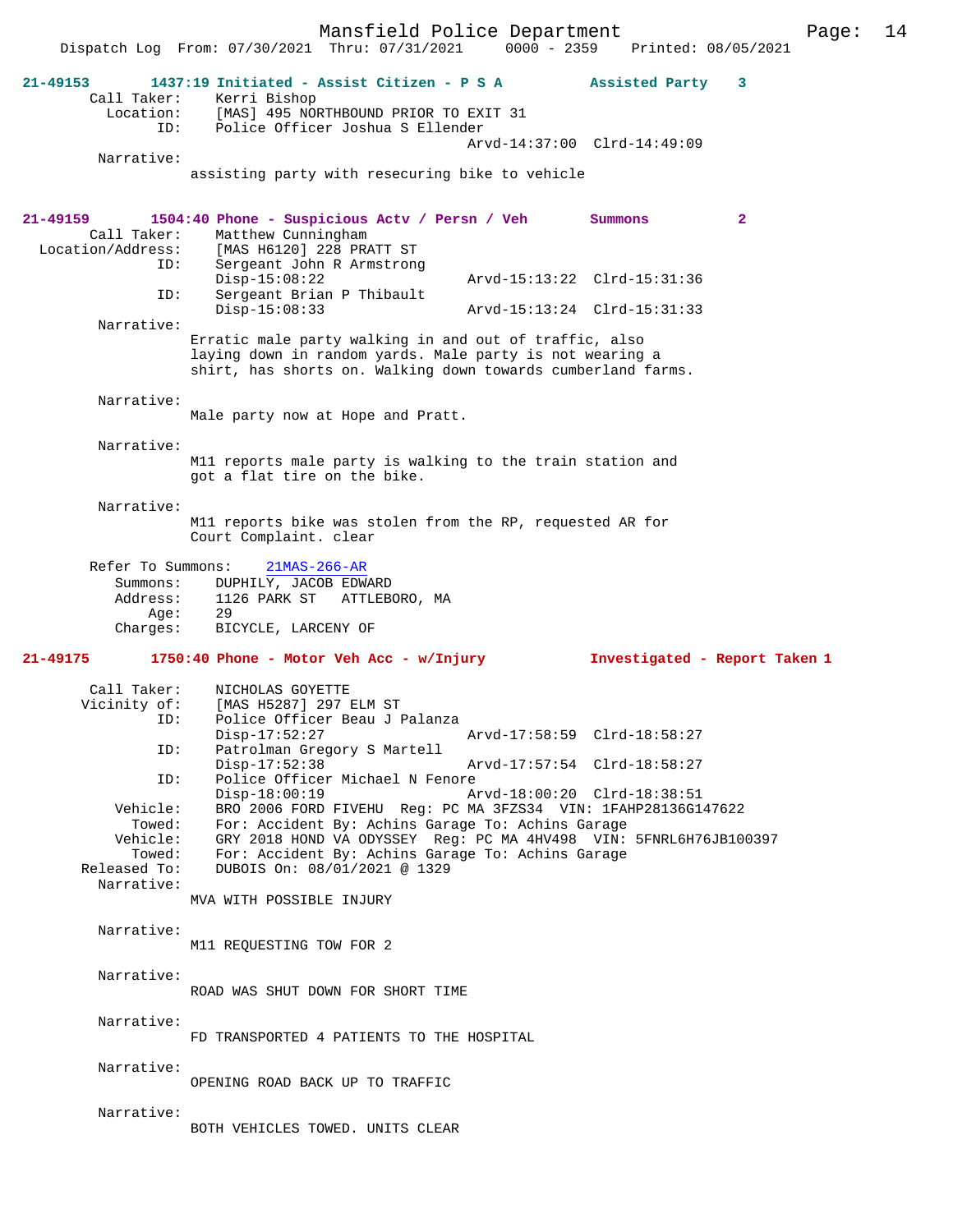Refer To Accident: 21MAS-211-AC

| 21-49178<br>2                           | 1756:36 Phone - 911 Hang-ups & Verifications Confirmed misdial/Accdntl Call                                                                                                                         |                             |                                                                    |
|-----------------------------------------|-----------------------------------------------------------------------------------------------------------------------------------------------------------------------------------------------------|-----------------------------|--------------------------------------------------------------------|
| Call Taker:<br>Location/Address:<br>ID: | Matthew Cunningham<br>[MAS 907A] 390 WEST ST Apt. #B<br>Police Officer Derek M Stark                                                                                                                |                             |                                                                    |
|                                         | $Disp-18:07:30$                                                                                                                                                                                     |                             |                                                                    |
| Narrative:                              | Checking on a 911 hang up. Left side of the shaws lot, in a<br>2001 silver lexus stating no emergency, accidental dial.<br>Contact made?: y<br>Cellphone? $(y/n):y$<br>Uncertainty radius: 4 meters |                             |                                                                    |
| Narrative:                              | CONFIRMED ACCIDENTAL                                                                                                                                                                                |                             |                                                                    |
| 21-49182                                | 1817:53 Initiated - Building - Property Check Building Checked / Secured 3                                                                                                                          |                             |                                                                    |
| Call Taker:                             | NICHOLAS GOYETTE<br>Location/Address: [MAS 820C] 31 PLYMOUTH ST<br>Police Officer David W Kinahan<br>ID:                                                                                            |                             |                                                                    |
|                                         |                                                                                                                                                                                                     |                             | Arvd-18:17:00 Clrd-18:31:48                                        |
| Narrative:                              | Checking the area.                                                                                                                                                                                  |                             |                                                                    |
| 21-49181<br>1818                        |                                                                                                                                                                                                     |                             | Initiated - Building - Property Check Building Checked / Secured 3 |
| Call Taker:<br>Location/Address:        | Police Officer Derek M Stark<br>[MAS 907E] 390 WEST ST                                                                                                                                              |                             |                                                                    |
| ID:                                     | Police Officer Derek M Stark                                                                                                                                                                        |                             |                                                                    |
| Narrative:                              |                                                                                                                                                                                                     |                             | Arvd-18:18:35 Clrd-18:21:58                                        |
|                                         | Checking the area.                                                                                                                                                                                  |                             |                                                                    |
| 21-49189                                | 1918:05 Phone - Animal Complaints<br>Call Taker: MATTHEW BOMES                                                                                                                                      |                             | Services Rendered 3                                                |
| ID:                                     | Location/Address: [MAS] 11 BONNEY LN<br>Police Officer Beau J Palanza<br>$Disp-19:27:35$                                                                                                            | Arvd-19:31:11 Clrd-19:48:18 |                                                                    |
| Narrative:                              |                                                                                                                                                                                                     |                             |                                                                    |
|                                         | building 11 Boney lane caller stated the dog is barking from<br>in one of the building. building 11 or 13                                                                                           |                             |                                                                    |
| Narrative:                              | Caller does not want to leave his name or number.                                                                                                                                                   |                             |                                                                    |
| Narrative:                              | M5 reports 2 dogs are barking in Building 11 Apt 33. No<br>answer at door                                                                                                                           |                             |                                                                    |
| Narrative:                              | M5 spoke to neighbor of Apt 33. Asked to call station when<br>neighbor arrives home                                                                                                                 |                             |                                                                    |
| 21-49191<br>Call Taker:                 | 1923:02 Initiated - Disabled Motor Vehicle<br>JEFFREY KEEFE<br>Location/Address: [MAS] 100 RTE 140 NB @ 170 SCHOOL ST                                                                               |                             | Assisted Party 3                                                   |
| Vehicle:<br>Towed:<br>Narrative:        | Police Officer Derek M Stark<br>ID:<br>GRY 2007 JEEP UT WRANGL Req: PC MA 2NSM15 VIN: 1J4GA39187L157593<br>For: Disabled Vehicle By: Achins Garage To: Other Location                               |                             | Arvd-19:23:00 Clrd-19:55:32                                        |
|                                         | Reported DMV in the area. Blocking 1 lane                                                                                                                                                           |                             |                                                                    |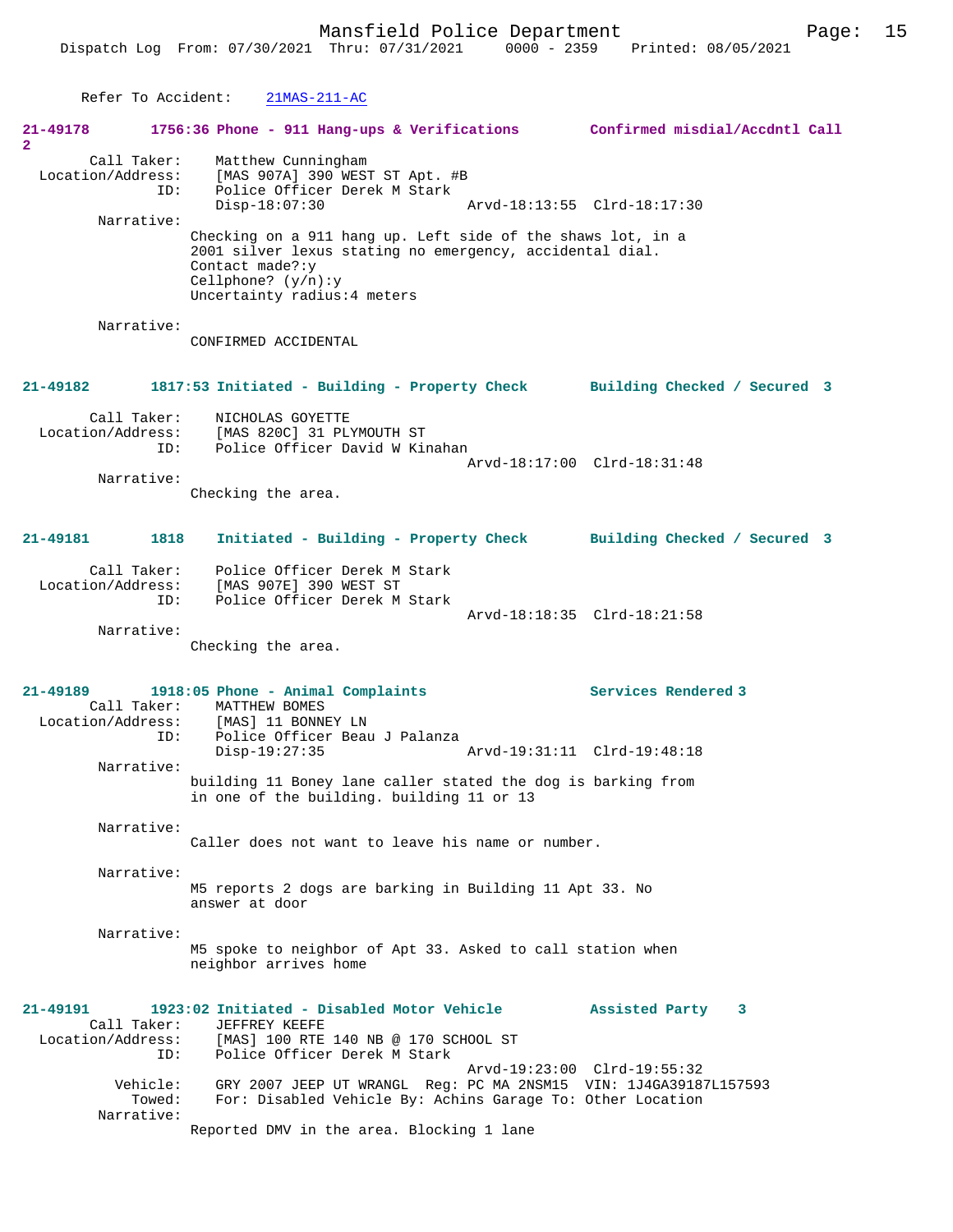Dispatch Log From: 07/30/2021 Thru: 07/31/2021 0000 - 2359 Printed: 08/05/2021

| Narrative:                       | Requesting tow                                                                                                                                                                                                                               |               |                             |  |  |
|----------------------------------|----------------------------------------------------------------------------------------------------------------------------------------------------------------------------------------------------------------------------------------------|---------------|-----------------------------|--|--|
| Narrative:                       |                                                                                                                                                                                                                                              |               |                             |  |  |
|                                  | M14 reports tow truck giving courtesy ride to 2. Going to<br>Red Roof with vehicle as well                                                                                                                                                   |               |                             |  |  |
| 21-49195                         | 2000:33 911 - Trespassing / Unwanted Person Services Rendered 1                                                                                                                                                                              |               |                             |  |  |
| Call Taker:<br>Location/Address: | Nicole Boyer<br>[MAS 43] 137 MILL ST Apt. #60                                                                                                                                                                                                |               |                             |  |  |
| ID:                              | Patrolman Gregory S Martell<br>$Disp-20:05:01$                                                                                                                                                                                               |               | Arvd-20:10:21 Clrd-20:48:43 |  |  |
| ID:                              | Sergeant Jeffrey G Bombard                                                                                                                                                                                                                   |               |                             |  |  |
| Narrative:                       | $Disp-20:05:08$                                                                                                                                                                                                                              |               | Arvd-20:10:24 Clrd-20:48:43 |  |  |
|                                  | Male party already kicked out earlier today is back on scene<br>at site 60                                                                                                                                                                   |               |                             |  |  |
| Narrative:                       |                                                                                                                                                                                                                                              |               |                             |  |  |
|                                  | Not currently causing any issues but has already been kicked<br>out today.                                                                                                                                                                   |               |                             |  |  |
| Narrative:                       |                                                                                                                                                                                                                                              |               |                             |  |  |
|                                  | Currently with a female with pink hair and a male, who are<br>supposed to be removing the trailer are there. Party that<br>was kicked out earlier walked over wearing a black mask and<br>then walked into the trailer and turned on the ty. |               |                             |  |  |
| Narrative:                       |                                                                                                                                                                                                                                              |               |                             |  |  |
|                                  | CP will meet officers out front.                                                                                                                                                                                                             |               |                             |  |  |
| Narrative:                       |                                                                                                                                                                                                                                              |               |                             |  |  |
|                                  | M11 reports female party is leaving now                                                                                                                                                                                                      |               |                             |  |  |
| Narrative:                       | M1 reports that the camper and both parties in question are<br>off the property at this time. Camper will be picked up<br>tomorrow                                                                                                           |               |                             |  |  |
| 21-49196                         | 2001:40 Phone - Disabled Motor Vehicle                                                                                                                                                                                                       |               | Services Rendered 3         |  |  |
| Call Taker:<br>Location/Address: | MATTHEW BOMES<br>[MAS 2] 60 FORBES BLVD                                                                                                                                                                                                      |               |                             |  |  |
| ID:                              | Police Officer Derek M Stark                                                                                                                                                                                                                 |               |                             |  |  |
| ID:                              | $Disp-20:02:28$<br>Police Officer Joshua S Ellender                                                                                                                                                                                          | Arvd-20:06:33 | $Clrd-20:24:33$             |  |  |
|                                  | $Disp-20:03:14$<br>Police Officer Mark O'Connor                                                                                                                                                                                              |               | Arvd-20:06:29 Clrd-20:09:09 |  |  |
| Narrative:                       |                                                                                                                                                                                                                                              |               |                             |  |  |
|                                  | Achins called and stated the operator is giver the driver of<br>the tow truck problems, Achins stated the AAA is no good to<br>use.                                                                                                          |               |                             |  |  |
| Narrative:                       |                                                                                                                                                                                                                                              |               |                             |  |  |
|                                  | Owner of vehicle was confused about the payment process, she<br>was advised. Vehicle will be left at Red Roof and owner is<br>getting a room for the night. Achins is allset with<br>information.                                            |               |                             |  |  |
| Narrative:                       |                                                                                                                                                                                                                                              |               |                             |  |  |
|                                  | M14 reports everything is fine now. Units clear                                                                                                                                                                                              |               |                             |  |  |
| 21-49197<br>Call Taker:          | 2002:07 Phone - Assist Citizen - P S A<br>APRIL LEHANE                                                                                                                                                                                       |               | Services Rendered 3         |  |  |
| Location/Address:                | [MAS 281A] 330 NORTH MAIN ST                                                                                                                                                                                                                 |               |                             |  |  |
| ID:                              | Police Officer Joshua S Ellender<br>$Disp-20:09:59$                                                                                                                                                                                          |               | Arvd-20:18:40 Clrd-20:23:14 |  |  |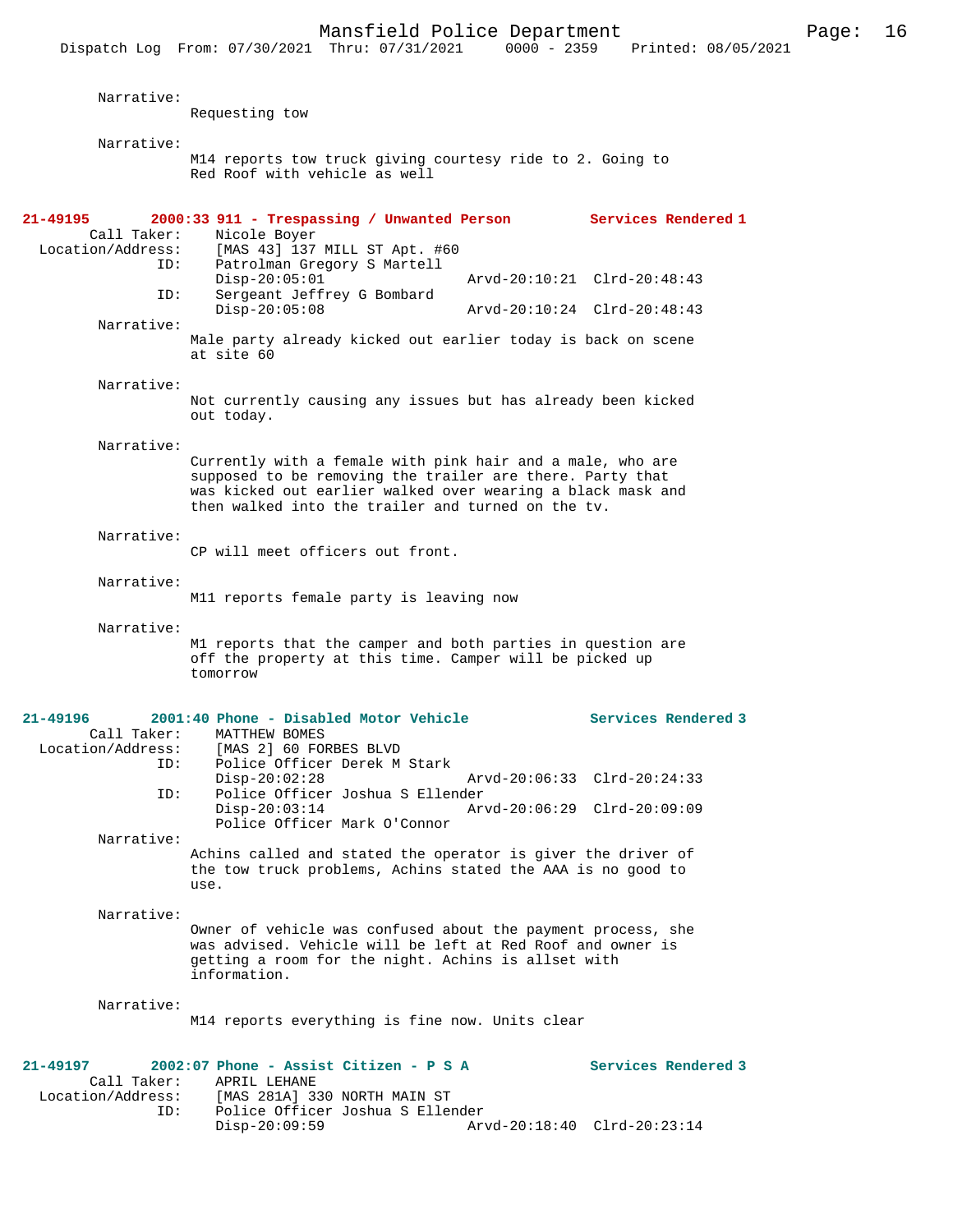Mansfield Police Department Page: 17 Dispatch Log From: 07/30/2021 Thru: 07/31/2021 0000 - 2359 Printed: 08/05/2021 Police Officer Mark O'Connor Narrative: Caller stated he got on the wrong train. He needs to get back to New Haven Ct. He is dressed in all black in the parking lot of Station Square. Narrative: Caller is getting on train. Units clear **21-49200 2024:11 Phone - Suspicious Actv / Persn / Veh Investigated - Report Taken 2** Call Taker: Nicole Boyer<br>Location/Address: [MAS] 1 WILS ess: [MAS] 1 WILSON PL<br>ID: Police Officer Der Police Officer Derek M Stark Disp-20:28:16 Clrd-20:32:06<br>ID: Police Officer Derek M Stark Police Officer Derek M Stark<br>Disp-20:46:19 Disp-20:46:19 Arvd-20:49:35 Clrd-21:02:26 Narrative: CP has a woman on security camera from yesterday and wants to file a report. Video is of a woman defecating on the lawn. Narrative: Report taken. Unit clear Refer To Incident: 21MAS-773-OF **21-49202 2032:16 Initiated - Motor Vehicle Stop Services Rendered 3**  Call Taker: JEFFREY KEEFE<br>ion/Address: [MAS] N MAIN ST Location/Address: ID: Police Officer Derek M Stark Arvd-20:32:00 Clrd-20:46:05 Vehicle: BLU 2016 MAZD CX5 Reg: PC MA 2HT146 VIN: JM3KE4BY0G0661162 Narrative: out with mvst. Red light violation Narrative: Operator renewed online. Verbal warning issued. **21-49205 2051:57 Phone - Assist Fire Department Cancelled Enroute 2**  Call Taker: MATTHEW BOMES<br>Location/Address: [MAS] 14 VAN ( [MAS] 14 VAN GEMERT DR ID: Patrolman Gregory S Martell Disp-20:57:31 Clrd-20:58:18 Narrative: party locked out of his house Narrative: M1 defered call to FD. If needed a unit will go **21-49213 2117:05 Initiated - Building - Property Check Building Checked / Secured 3** Call Taker: JEFFREY KEEFE Vicinity of: [MAS 820C] 31 PLYMOUTH ST<br>TD: Police Officer David W Kin Police Officer David W Kinahan Arvd-21:17:00 Clrd-21:24:45 Narrative: Checking the area. **21-49228 2200:07 Initiated - Building - Property Check Building Checked / Secured 3** Call Taker: JEFFREY KEEFE<br>Vicinity of: [MAS 417] 9 FI of: [MAS 417] 9 FRANCIS AVE<br>ID: Police Officer Derek M ; Police Officer Derek M Stark Arvd-22:00:00 Clrd-22:07:12 Narrative: